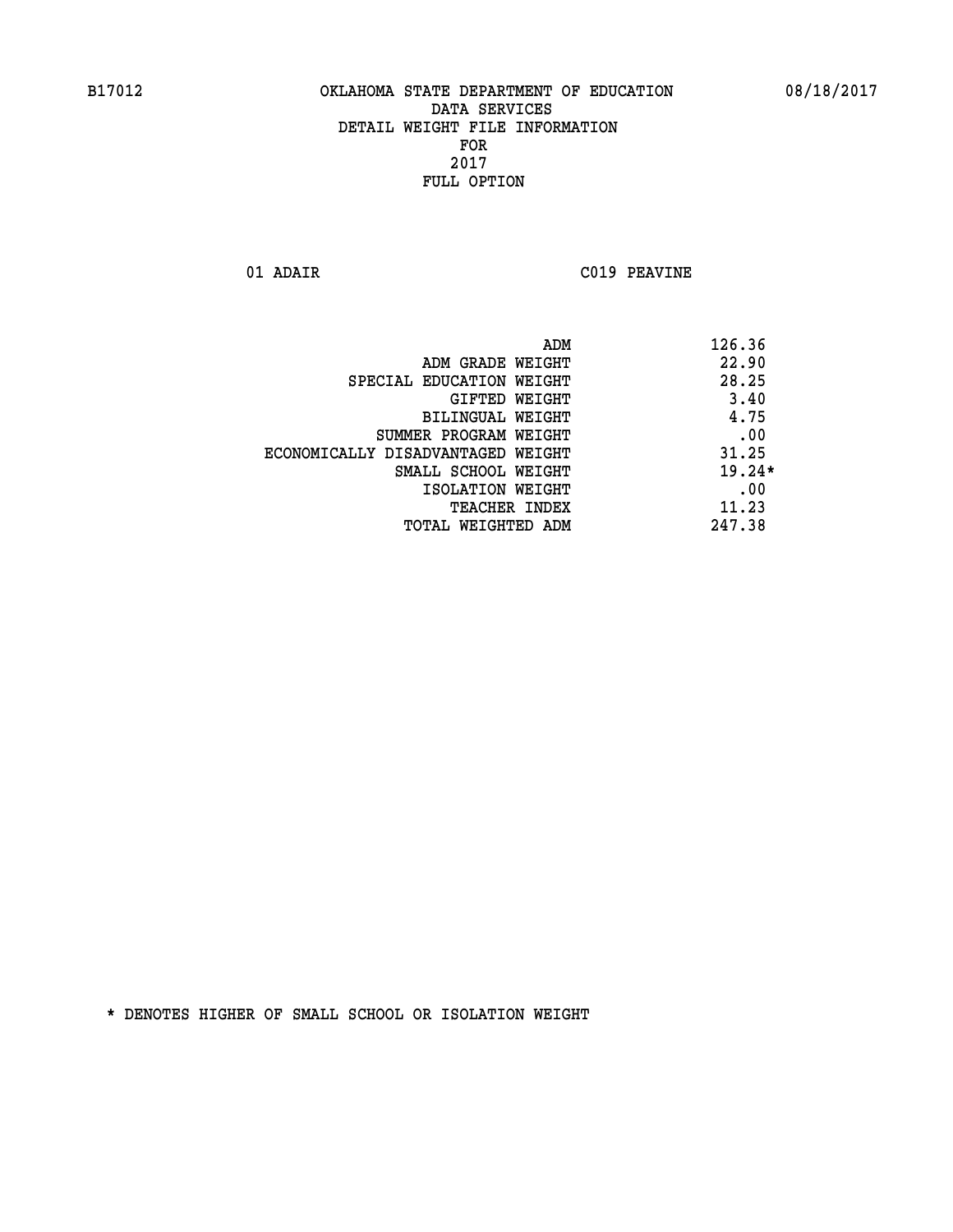**01 ADAIR C022 MARYETTA** 

| 662.32   |
|----------|
| 134.38   |
| 62.40    |
| 20.74    |
| 42.25    |
| .00      |
| 131.00   |
| .00      |
| .00      |
| 2.04     |
| 1,055.13 |
|          |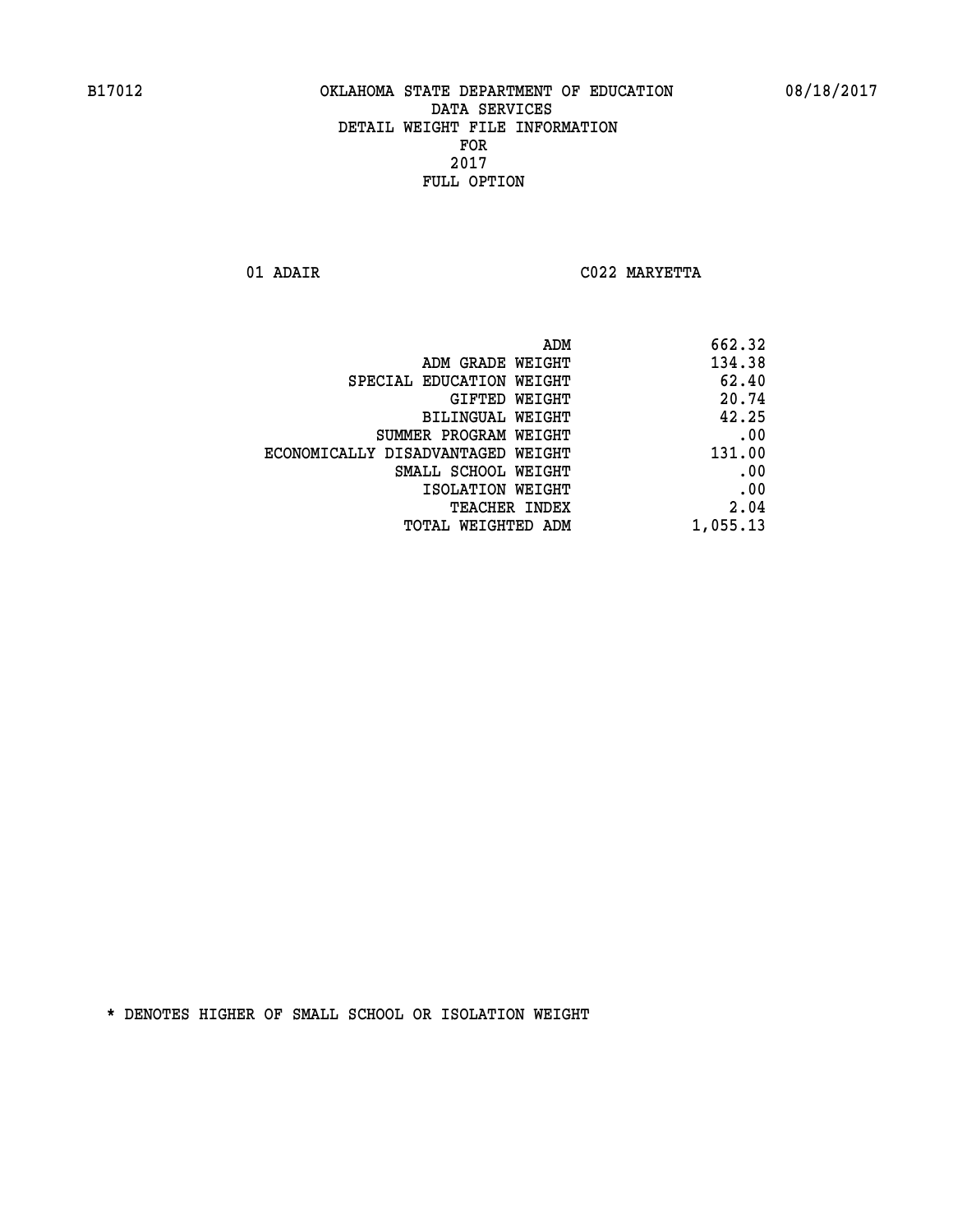**01 ADAIR C024 ROCKY MOUNTAIN** 

|                                   | 201.96<br>ADM |          |
|-----------------------------------|---------------|----------|
| ADM GRADE WEIGHT                  | 42.30         |          |
| SPECIAL EDUCATION WEIGHT          | 27.20         |          |
| GIFTED WEIGHT                     |               | 5.78     |
| BILINGUAL WEIGHT                  | 24.50         |          |
| SUMMER PROGRAM WEIGHT             |               | .00      |
| ECONOMICALLY DISADVANTAGED WEIGHT | 49.75         |          |
| SMALL SCHOOL WEIGHT               |               | $24.97*$ |
| ISOLATION WEIGHT                  |               | .00      |
| <b>TEACHER INDEX</b>              |               | 4.26     |
| TOTAL WEIGHTED ADM                | 380.72        |          |
|                                   |               |          |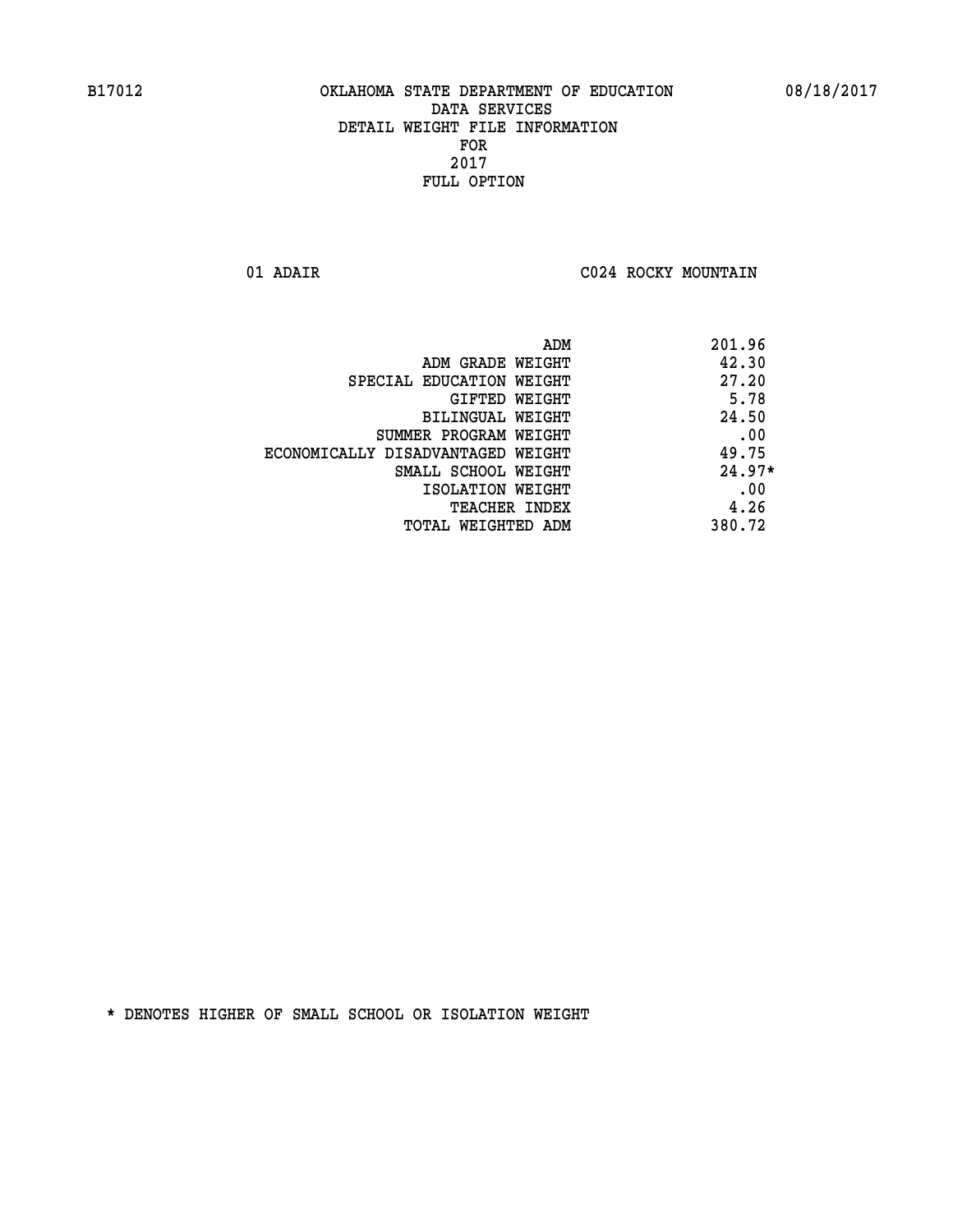**01 ADAIR C028 ZION** 

| 336.87   |
|----------|
| 67.18    |
| 25.90    |
| 13.60    |
| 9.50     |
| .00      |
| 67.75    |
| $24.47*$ |
| .00      |
| 10.05    |
| 555.32   |
|          |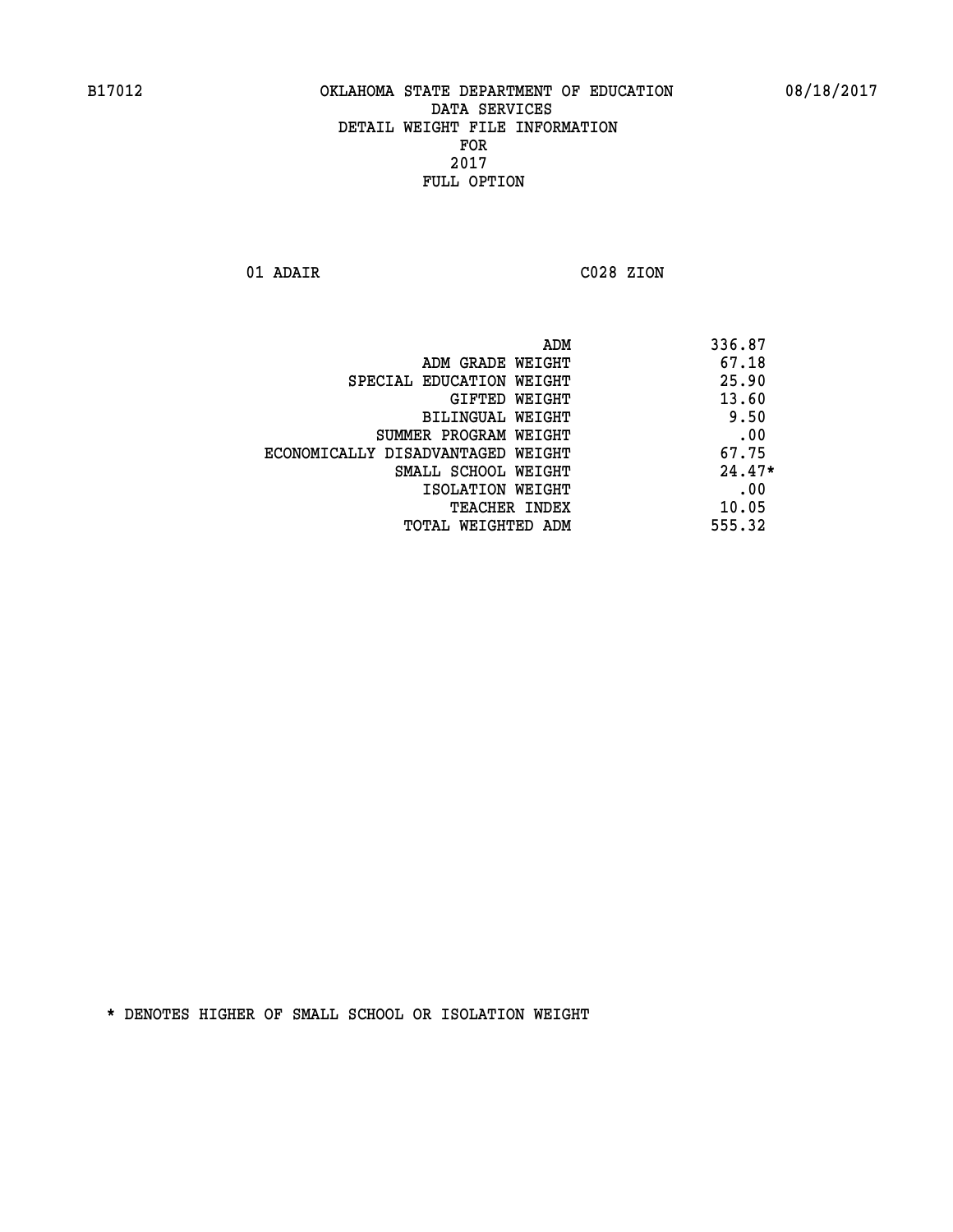**01 ADAIR C029 DAHLONEGAH** 

| ADM                               | 138.40   |
|-----------------------------------|----------|
| ADM GRADE WEIGHT                  | 26.94    |
| SPECIAL EDUCATION WEIGHT          | 15.70    |
| GIFTED WEIGHT                     | 2.72     |
| BILINGUAL WEIGHT                  | 4.00     |
| SUMMER PROGRAM WEIGHT             | .00      |
| ECONOMICALLY DISADVANTAGED WEIGHT | 31.50    |
| SMALL SCHOOL WEIGHT               | $20.44*$ |
| ISOLATION WEIGHT                  | .00      |
| <b>TEACHER INDEX</b>              | 2.15     |
| TOTAL WEIGHTED ADM                | 241.85   |
|                                   |          |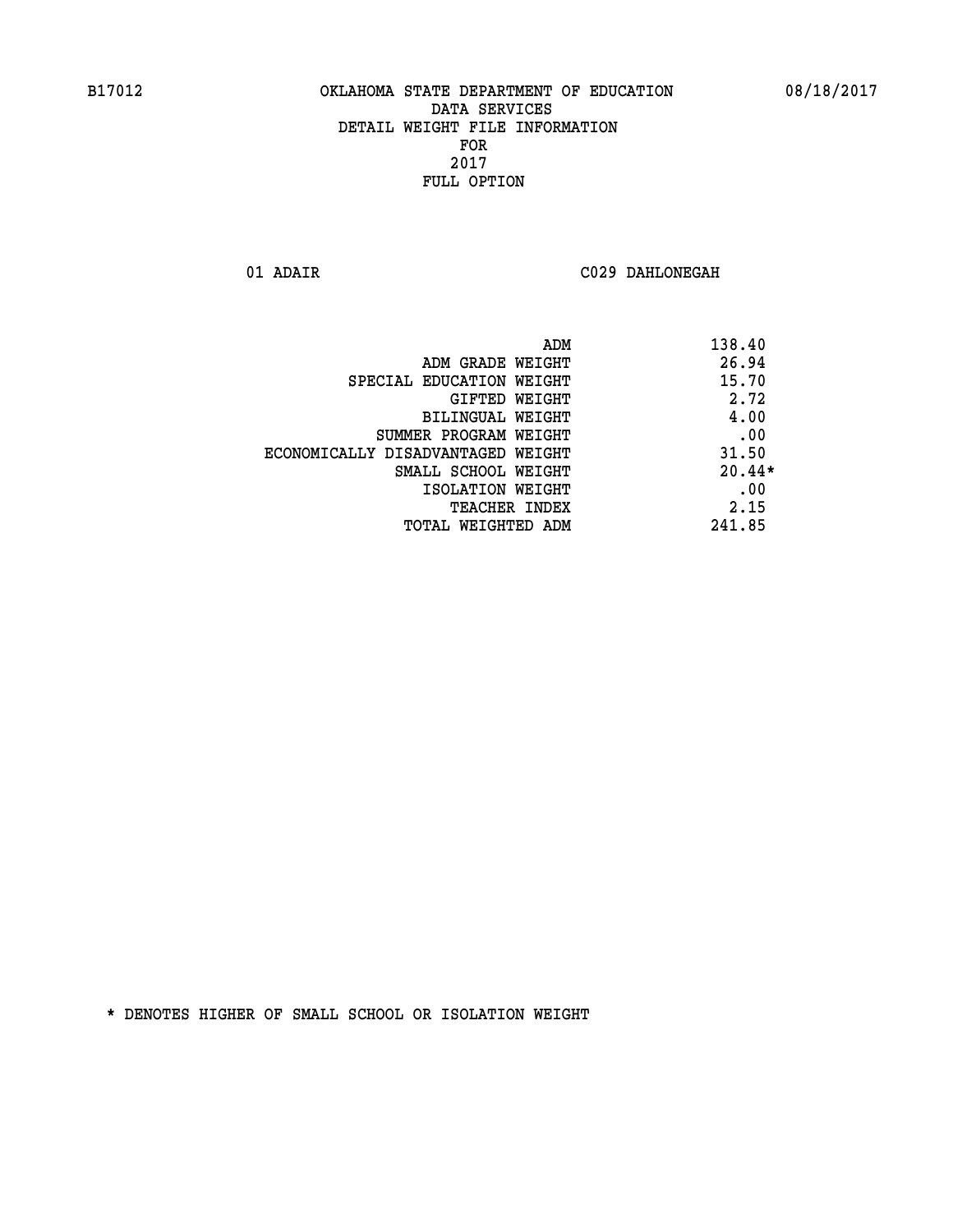**01 ADAIR C032 GREASY** 

|                                   | ADM | 99.17    |
|-----------------------------------|-----|----------|
| ADM GRADE WEIGHT                  |     | 19.40    |
| SPECIAL EDUCATION WEIGHT          |     | 8.20     |
| GIFTED WEIGHT                     |     | 1.36     |
| BILINGUAL WEIGHT                  |     | 5.00     |
| SUMMER PROGRAM WEIGHT             |     | .00      |
| ECONOMICALLY DISADVANTAGED WEIGHT |     | 25.25    |
| SMALL SCHOOL WEIGHT               |     | $16.12*$ |
| ISOLATION WEIGHT                  |     | .00      |
| <b>TEACHER INDEX</b>              |     | 3.06     |
| TOTAL WEIGHTED ADM                |     | 177.56   |
|                                   |     |          |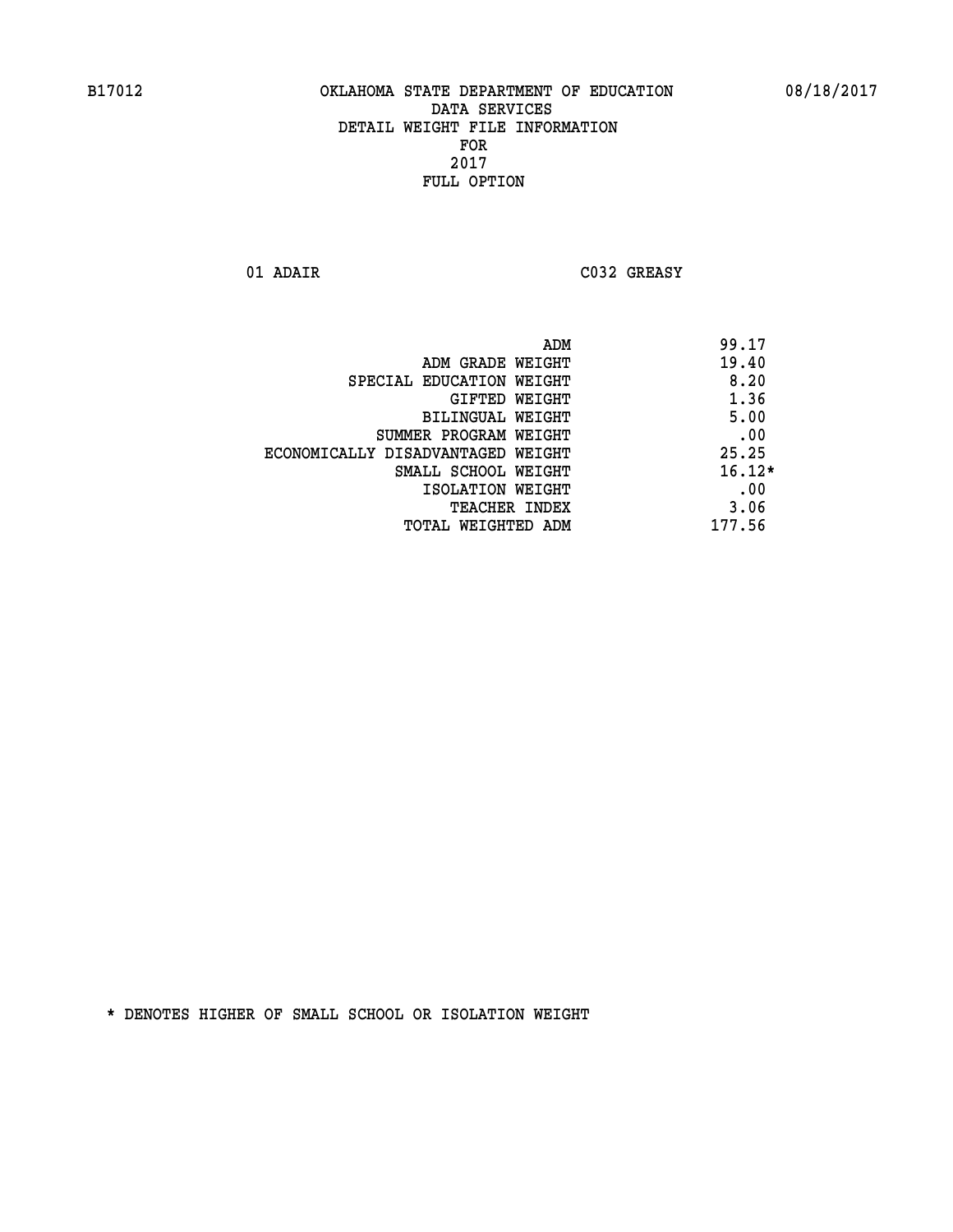**01 ADAIR I004 WATTS** 

|                                   | ADM | 293.09   |
|-----------------------------------|-----|----------|
| ADM GRADE WEIGHT                  |     | 56.92    |
| SPECIAL EDUCATION WEIGHT          |     | 52.30    |
| GIFTED WEIGHT                     |     | 8.84     |
| BILINGUAL WEIGHT                  |     | 4.00     |
| SUMMER PROGRAM WEIGHT             |     | .00      |
| ECONOMICALLY DISADVANTAGED WEIGHT |     | 59.50    |
| SMALL SCHOOL WEIGHT               |     | $26.14*$ |
| ISOLATION WEIGHT                  |     | .00      |
| TEACHER INDEX                     |     | 4.05     |
| TOTAL WEIGHTED ADM                |     | 504.84   |
|                                   |     |          |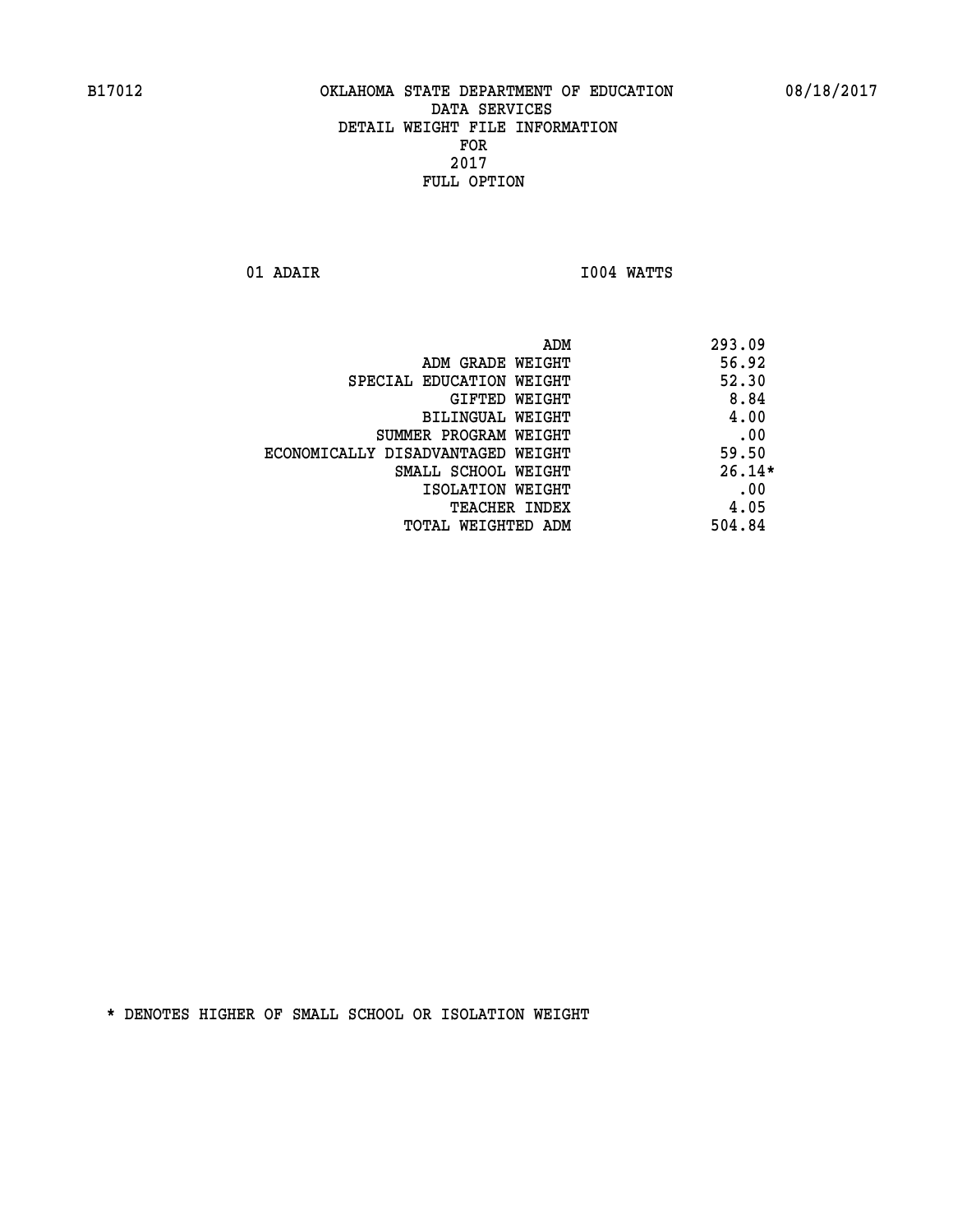**01 ADAIR I011 WESTVILLE** 

| 1,149.19 |
|----------|
| 215.61   |
| 284.35   |
| 36.72    |
| 10.25    |
| .00      |
| 237.00   |
| .00      |
| .00      |
| 24.67    |
| 1,957.79 |
|          |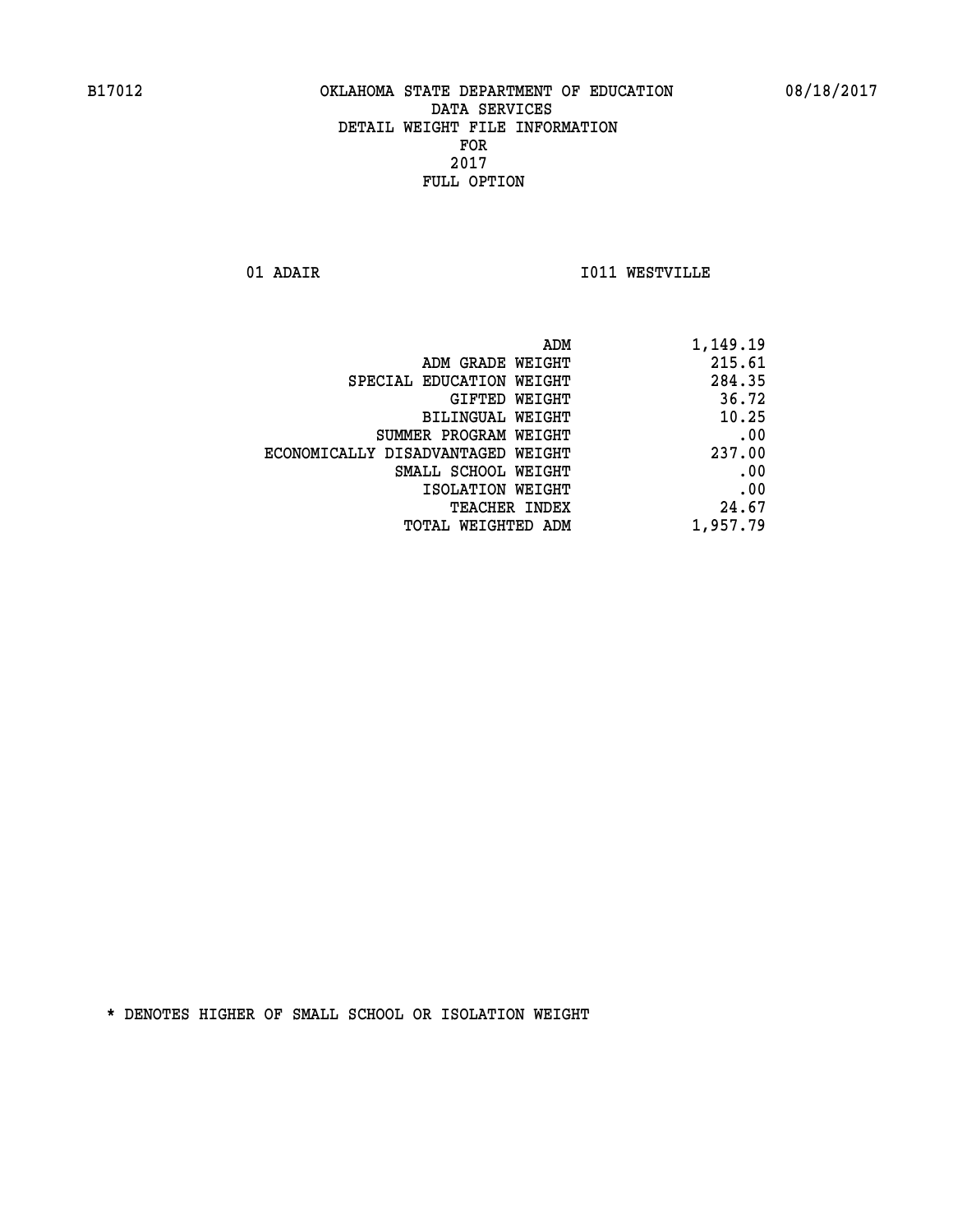**01 ADAIR I025 STILWELL** 

|                                   | ADM<br>1,240.73 |
|-----------------------------------|-----------------|
| ADM GRADE WEIGHT                  | 250.89          |
| SPECIAL EDUCATION WEIGHT          | 320.50          |
| <b>GIFTED WEIGHT</b>              | 49.64           |
| <b>BILINGUAL WEIGHT</b>           | 58.00           |
| SUMMER PROGRAM WEIGHT             | 2.40            |
| ECONOMICALLY DISADVANTAGED WEIGHT | 284.00          |
| SMALL SCHOOL WEIGHT               | .00             |
| ISOLATION WEIGHT                  | .00             |
| TEACHER INDEX                     | .00             |
| TOTAL WEIGHTED ADM                | 2,206.16        |
|                                   |                 |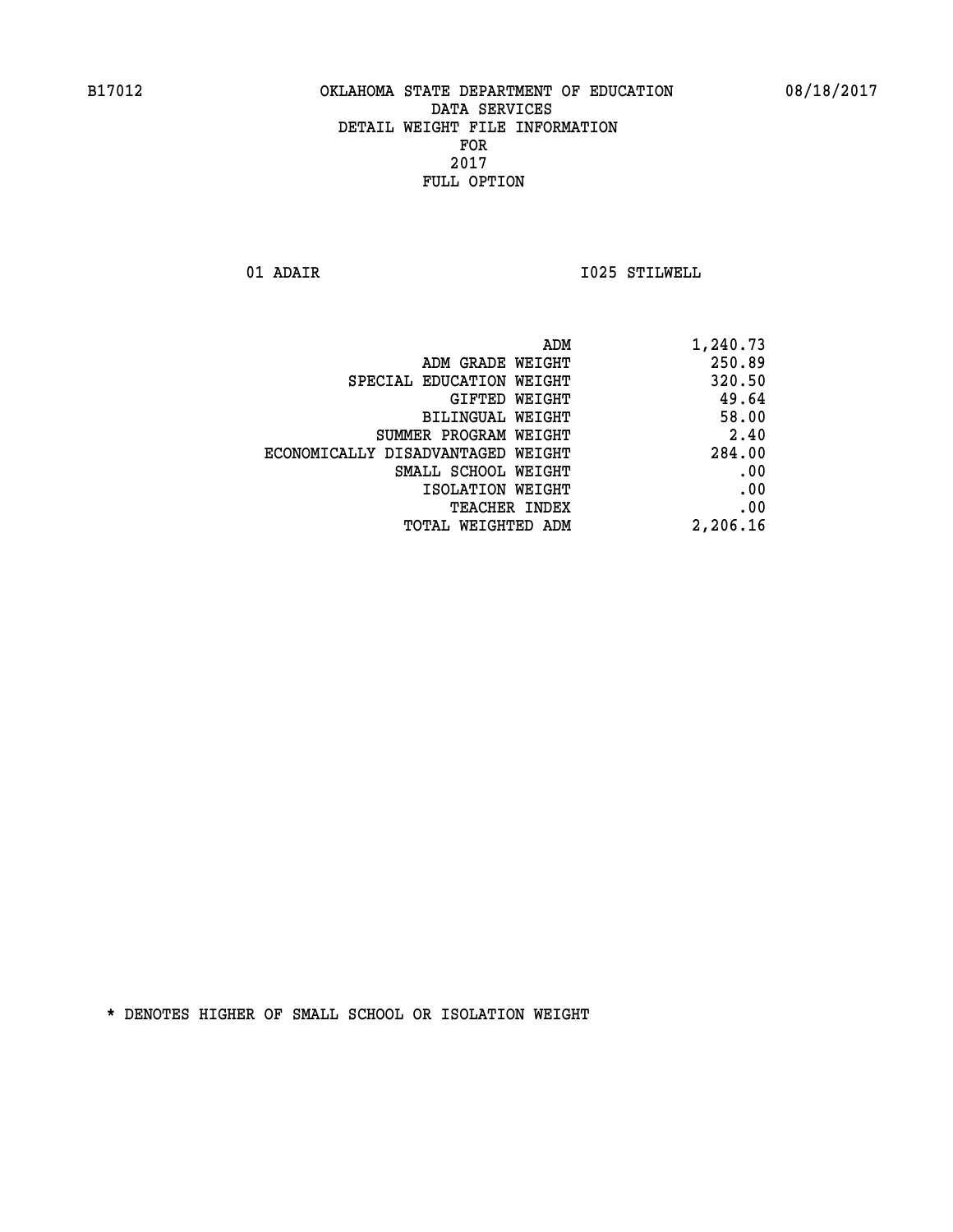01 ADAIR **I030 CAVE SPRINGS** 

|                                   | 204.05<br>ADM |
|-----------------------------------|---------------|
| ADM GRADE WEIGHT                  | 39.20         |
| SPECIAL EDUCATION WEIGHT          | 39.60         |
| GIFTED WEIGHT                     | 3.06          |
| BILINGUAL WEIGHT                  | 5.25          |
| SUMMER PROGRAM WEIGHT             | .00           |
| ECONOMICALLY DISADVANTAGED WEIGHT | 45.00         |
| SMALL SCHOOL WEIGHT               | $25.07*$      |
| ISOLATION WEIGHT                  | .00           |
| <b>TEACHER INDEX</b>              | .00           |
| TOTAL WEIGHTED ADM                | 361.23        |
|                                   |               |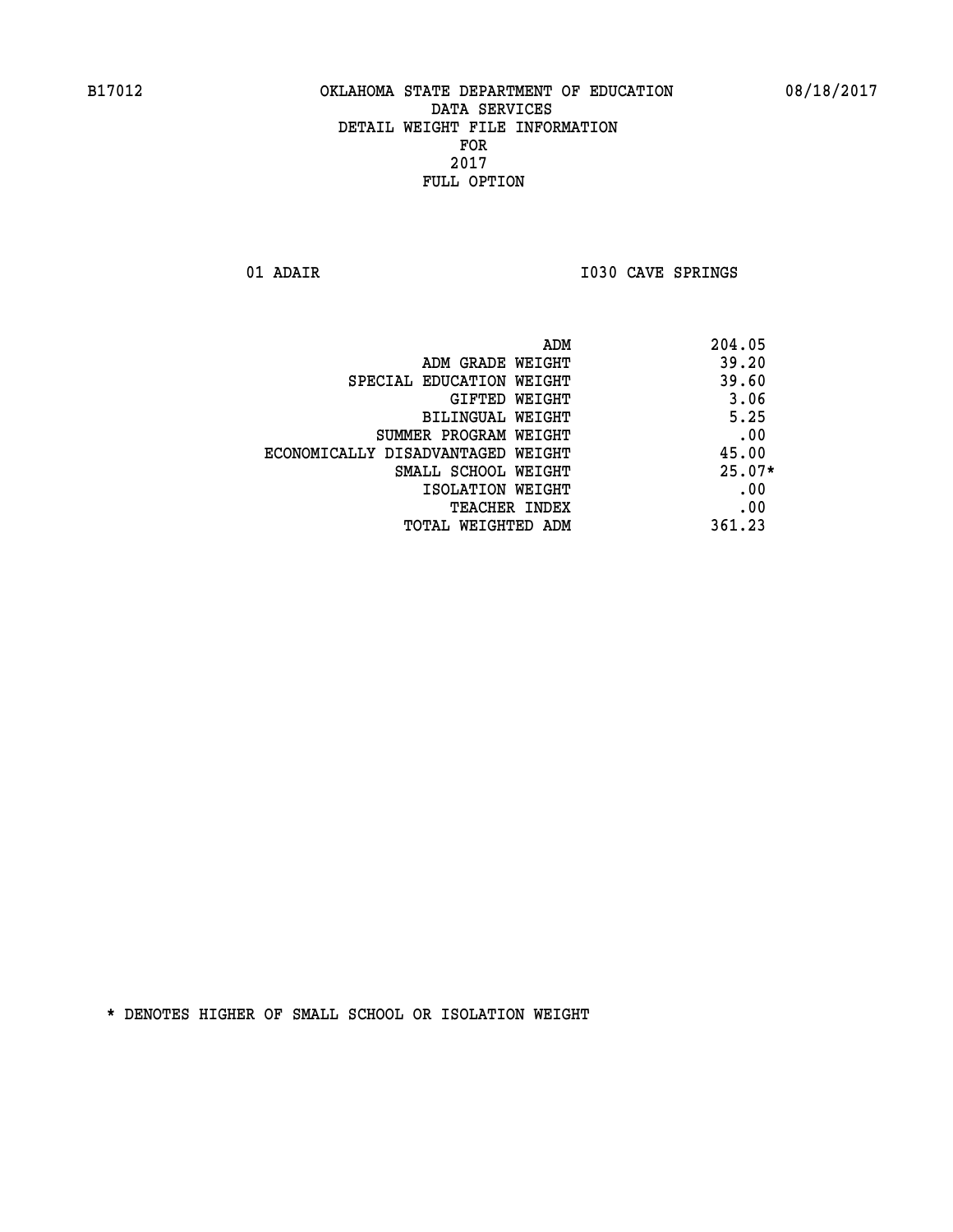02 ALFALFA **I001 BURLINGTON** 

| ADM                               | 174.93    |
|-----------------------------------|-----------|
| ADM GRADE WEIGHT                  | 36.64     |
| SPECIAL EDUCATION WEIGHT          | 29.35     |
| GIFTED WEIGHT                     | 5.78      |
| BILINGUAL WEIGHT                  | 3.00      |
| SUMMER PROGRAM WEIGHT             | .00       |
| ECONOMICALLY DISADVANTAGED WEIGHT | 22.00     |
| SMALL SCHOOL WEIGHT               | 23.42     |
| ISOLATION WEIGHT                  | $119.65*$ |
| <b>TEACHER INDEX</b>              | .00       |
| TOTAL WEIGHTED ADM                | 391.35    |
|                                   |           |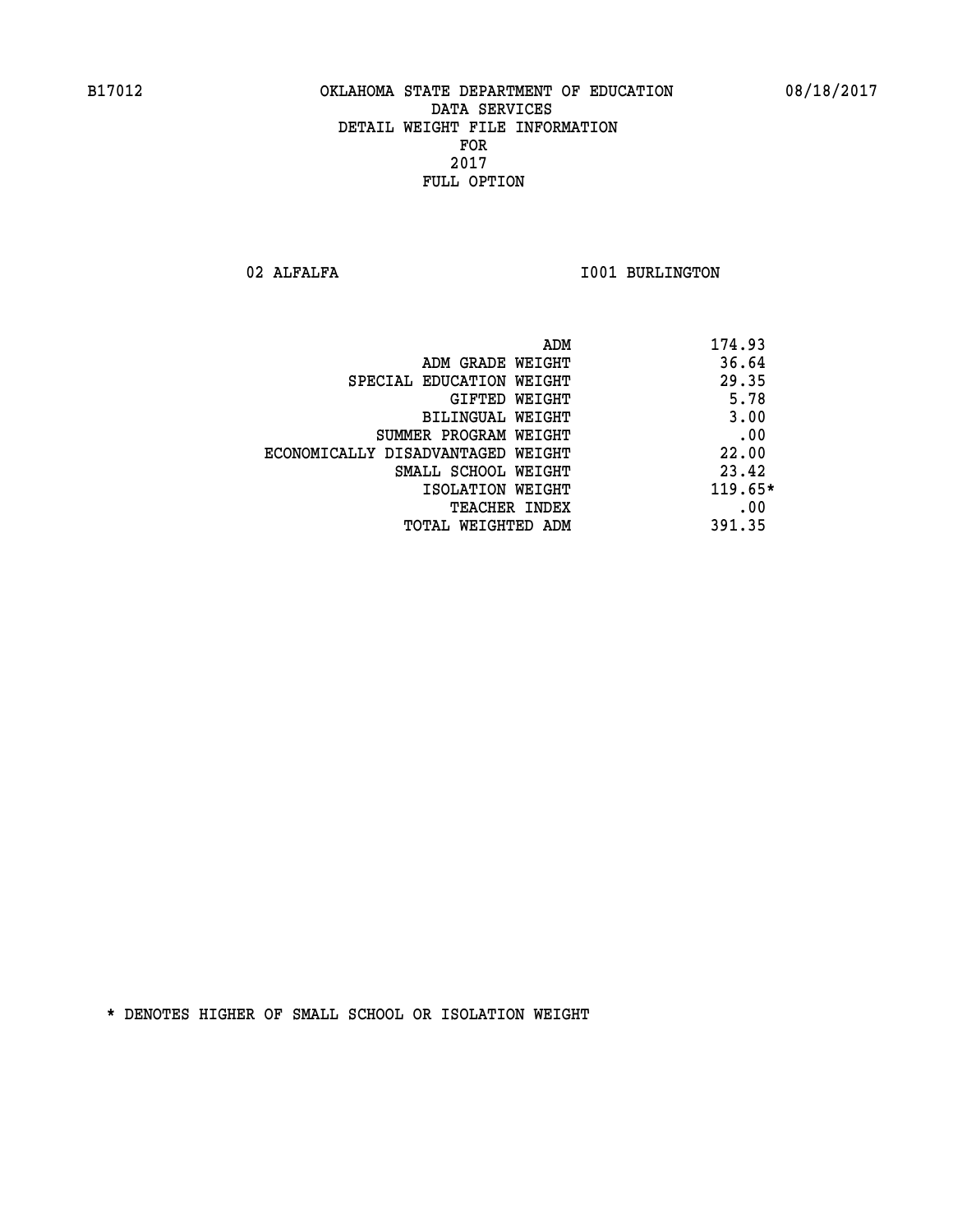02 ALFALFA **I046 CHEROKEE** 

|                                   | 400.71<br>ADM |  |
|-----------------------------------|---------------|--|
| ADM GRADE WEIGHT                  | 80.87         |  |
| SPECIAL EDUCATION WEIGHT          | 98.50         |  |
| GIFTED WEIGHT                     | 10.88         |  |
| BILINGUAL WEIGHT                  | 3.00          |  |
| SUMMER PROGRAM WEIGHT             | .00           |  |
| ECONOMICALLY DISADVANTAGED WEIGHT | 57.00         |  |
| SMALL SCHOOL WEIGHT               | 19.44         |  |
| ISOLATION WEIGHT                  | $55.90*$      |  |
| <b>TEACHER INDEX</b>              | .00           |  |
| TOTAL WEIGHTED ADM                | 706.86        |  |
|                                   |               |  |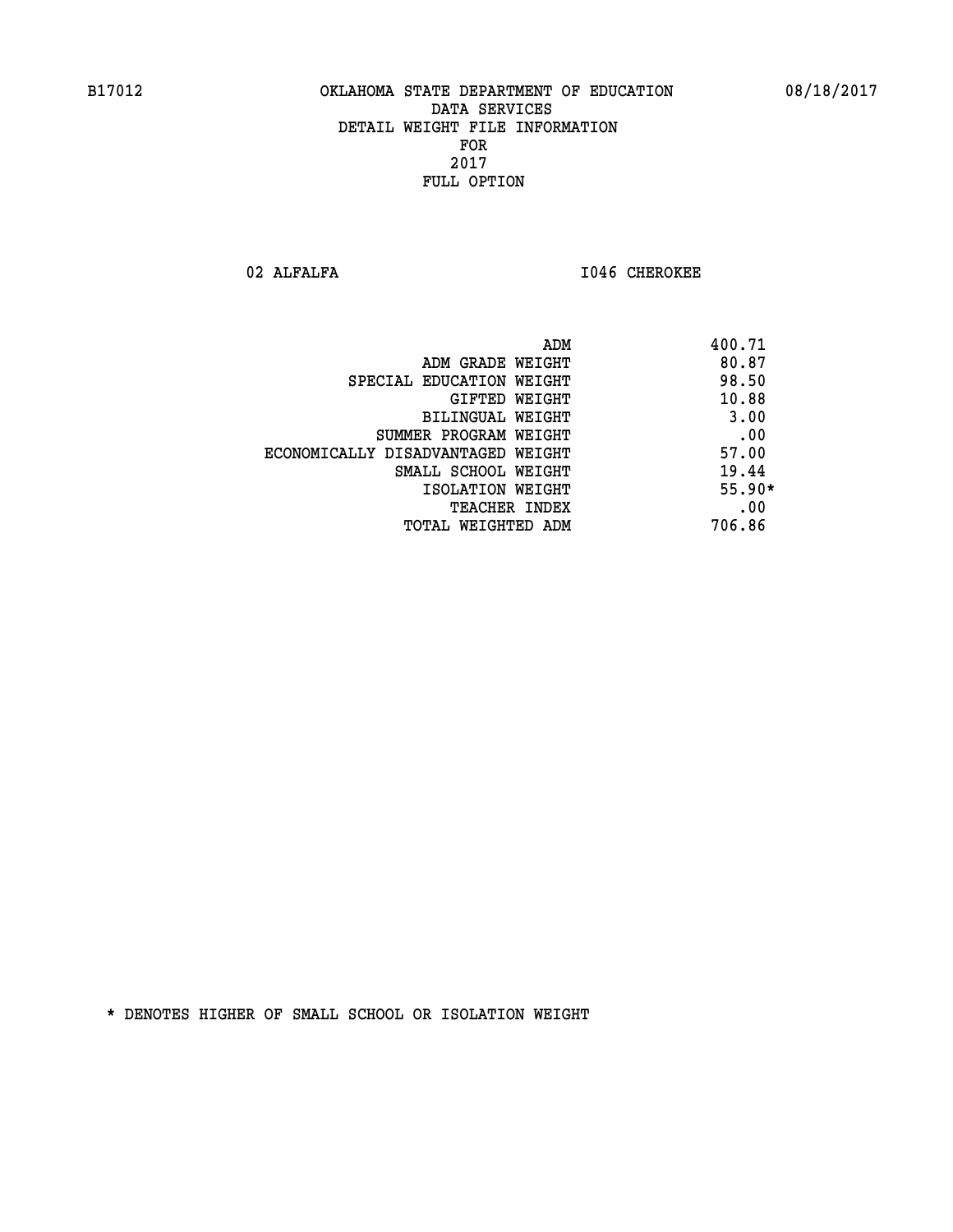02 ALFALFA **I093 TIMBERLAKE** 

| 268.79    | ADM                               |
|-----------|-----------------------------------|
| 53.53     | ADM GRADE WEIGHT                  |
| 59.90     | SPECIAL EDUCATION WEIGHT          |
| 7.48      | GIFTED WEIGHT                     |
| .00       | BILINGUAL WEIGHT                  |
| 1.20      | SUMMER PROGRAM WEIGHT             |
| 38.00     | ECONOMICALLY DISADVANTAGED WEIGHT |
| 26.44     | SMALL SCHOOL WEIGHT               |
| $145.15*$ | ISOLATION WEIGHT                  |
| .79       | <b>TEACHER INDEX</b>              |
| 574.84    | TOTAL WEIGHTED ADM                |
|           |                                   |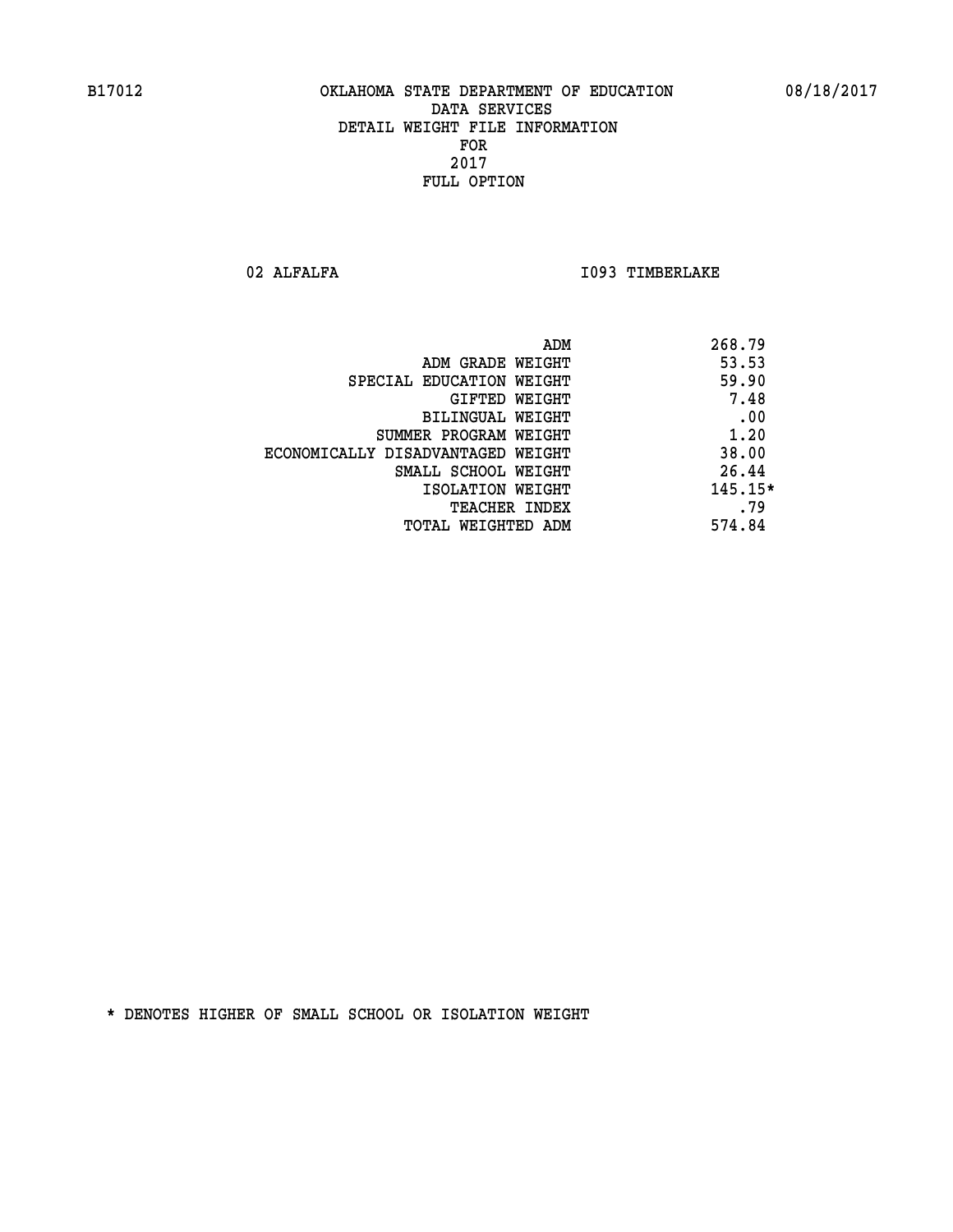03 ATOKA C021 HARMONY

|                                   | ADM | 227.49   |
|-----------------------------------|-----|----------|
| ADM GRADE WEIGHT                  |     | 51.57    |
| SPECIAL EDUCATION WEIGHT          |     | 66.05    |
| <b>GIFTED WEIGHT</b>              |     | 6.46     |
| BILINGUAL WEIGHT                  |     | .50      |
| SUMMER PROGRAM WEIGHT             |     | .00      |
| ECONOMICALLY DISADVANTAGED WEIGHT |     | 48.25    |
| SMALL SCHOOL WEIGHT               |     | $25.93*$ |
| ISOLATION WEIGHT                  |     | .00      |
| TEACHER INDEX                     |     | 34.53    |
| TOTAL WEIGHTED ADM                |     | 460.78   |
|                                   |     |          |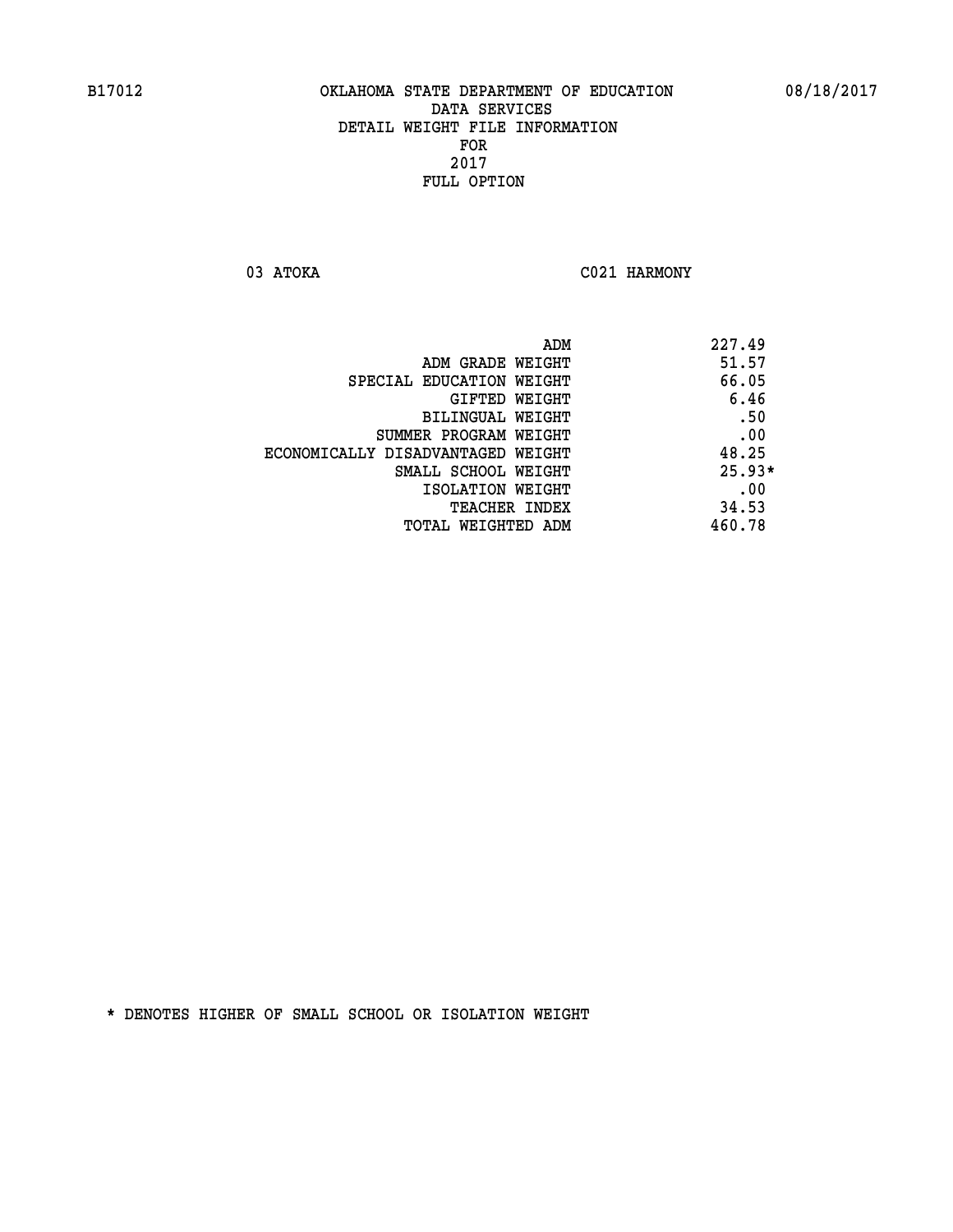**03 ATOKA C022 LANE** 

| ADM                               | 258.21 |
|-----------------------------------|--------|
| ADM GRADE WEIGHT                  | 49.51  |
| SPECIAL EDUCATION WEIGHT          | 83.10  |
| GIFTED WEIGHT                     | 14.62  |
| BILINGUAL WEIGHT                  | .00    |
| SUMMER PROGRAM WEIGHT             | .00    |
| ECONOMICALLY DISADVANTAGED WEIGHT | 50.50  |
| SMALL SCHOOL WEIGHT               | 26.44  |
| ISOLATION WEIGHT                  | 48.54* |
| <b>TEACHER INDEX</b>              | .00    |
| TOTAL WEIGHTED ADM                | 504.48 |
|                                   |        |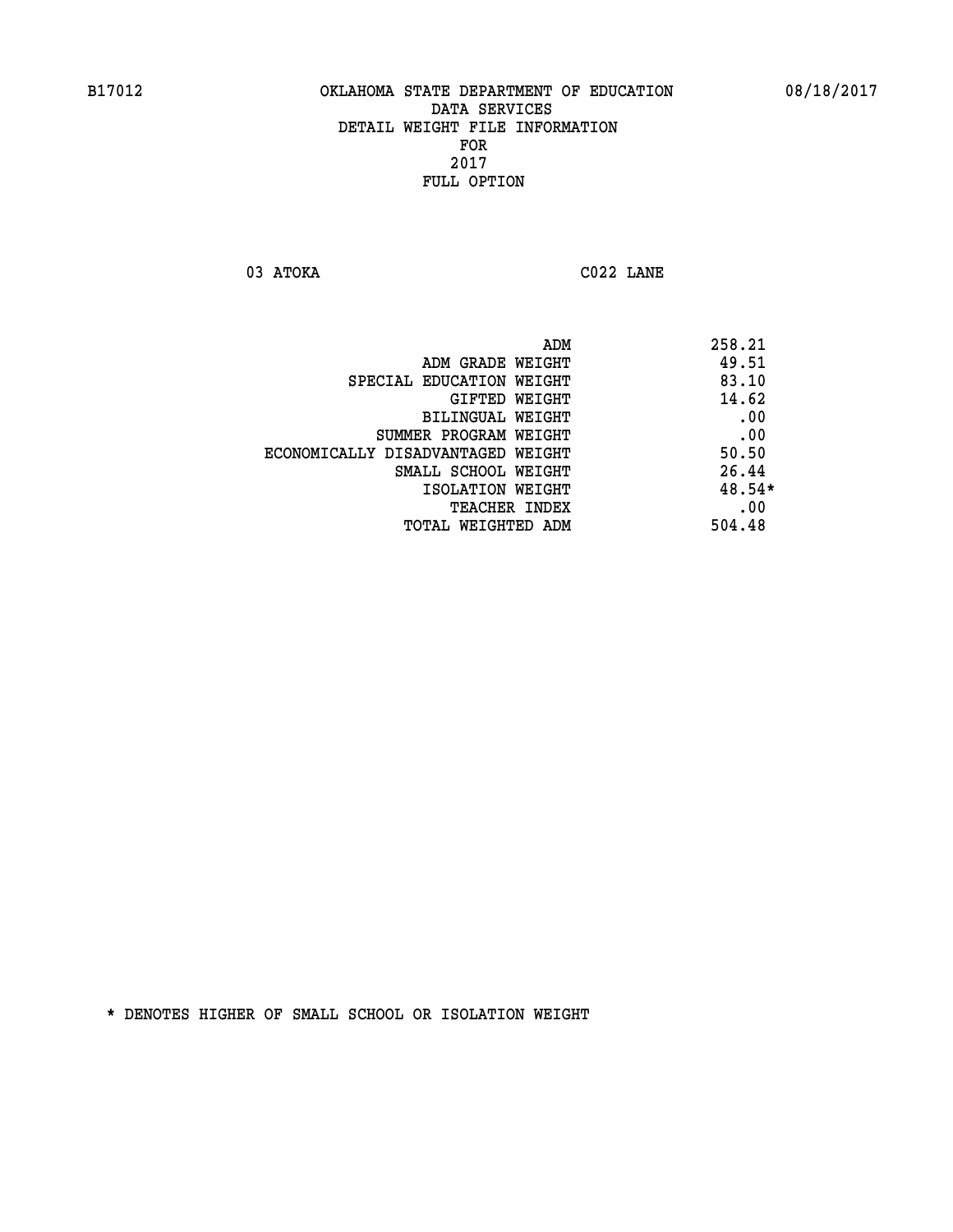03 ATOKA **I007 STRINGTOWN** 

|                                   | ADM | 236.31   |
|-----------------------------------|-----|----------|
| ADM GRADE WEIGHT                  |     | 45.72    |
| SPECIAL EDUCATION WEIGHT          |     | 49.95    |
| GIFTED WEIGHT                     |     | 7.82     |
| BILINGUAL WEIGHT                  |     | .00      |
| SUMMER PROGRAM WEIGHT             |     | .00      |
| ECONOMICALLY DISADVANTAGED WEIGHT |     | 47.75    |
| SMALL SCHOOL WEIGHT               |     | 26.15    |
| ISOLATION WEIGHT                  |     | $50.71*$ |
| TEACHER INDEX                     |     | 9.96     |
| TOTAL WEIGHTED ADM                |     | 448.22   |
|                                   |     |          |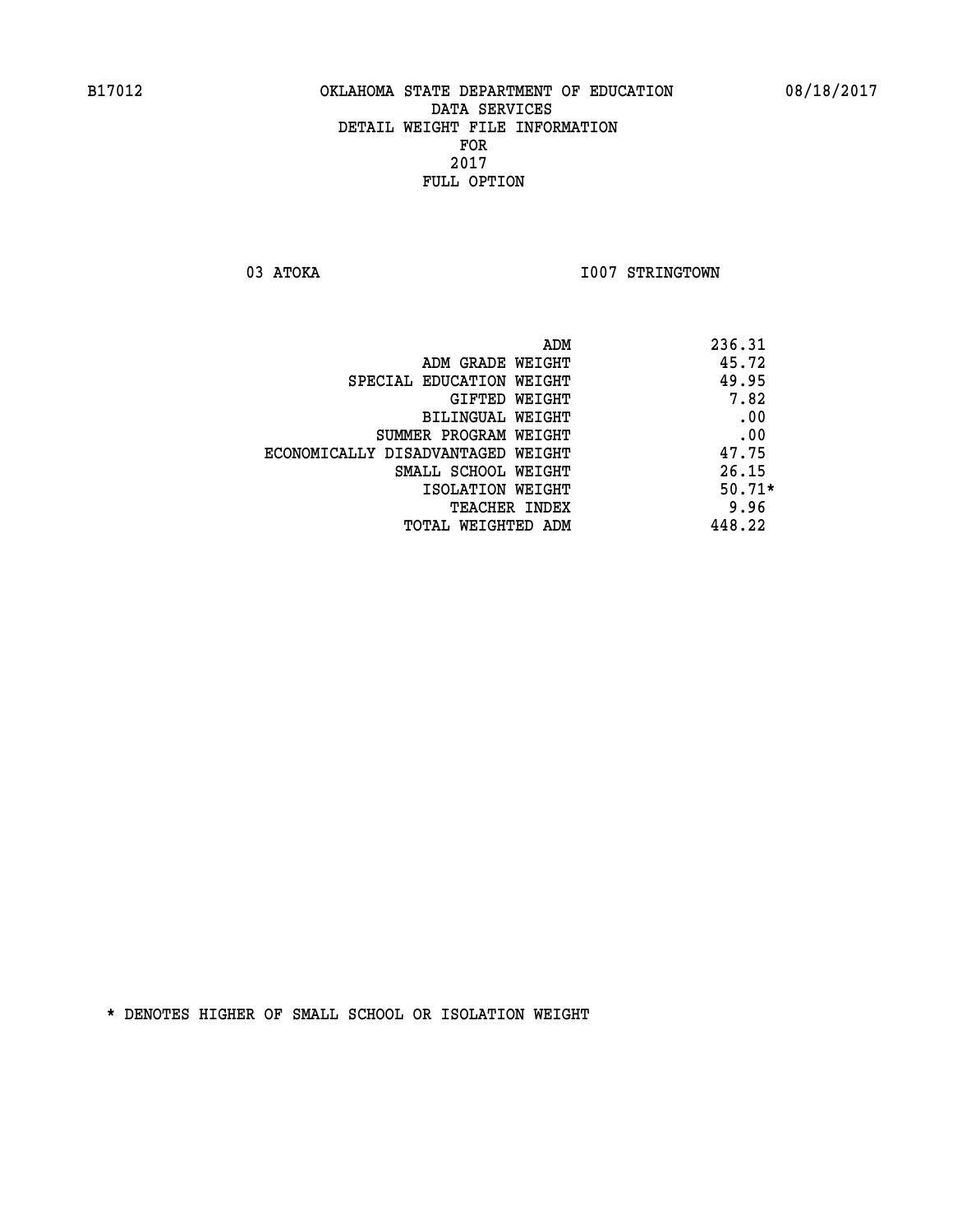**03 ATOKA I015 ATOKA** 

| 928.85   |
|----------|
| 185.93   |
| 202.95   |
| 50.66    |
| .75      |
| .00      |
| 175.00   |
| .00      |
| .00      |
| 21.93    |
| 1,566.07 |
|          |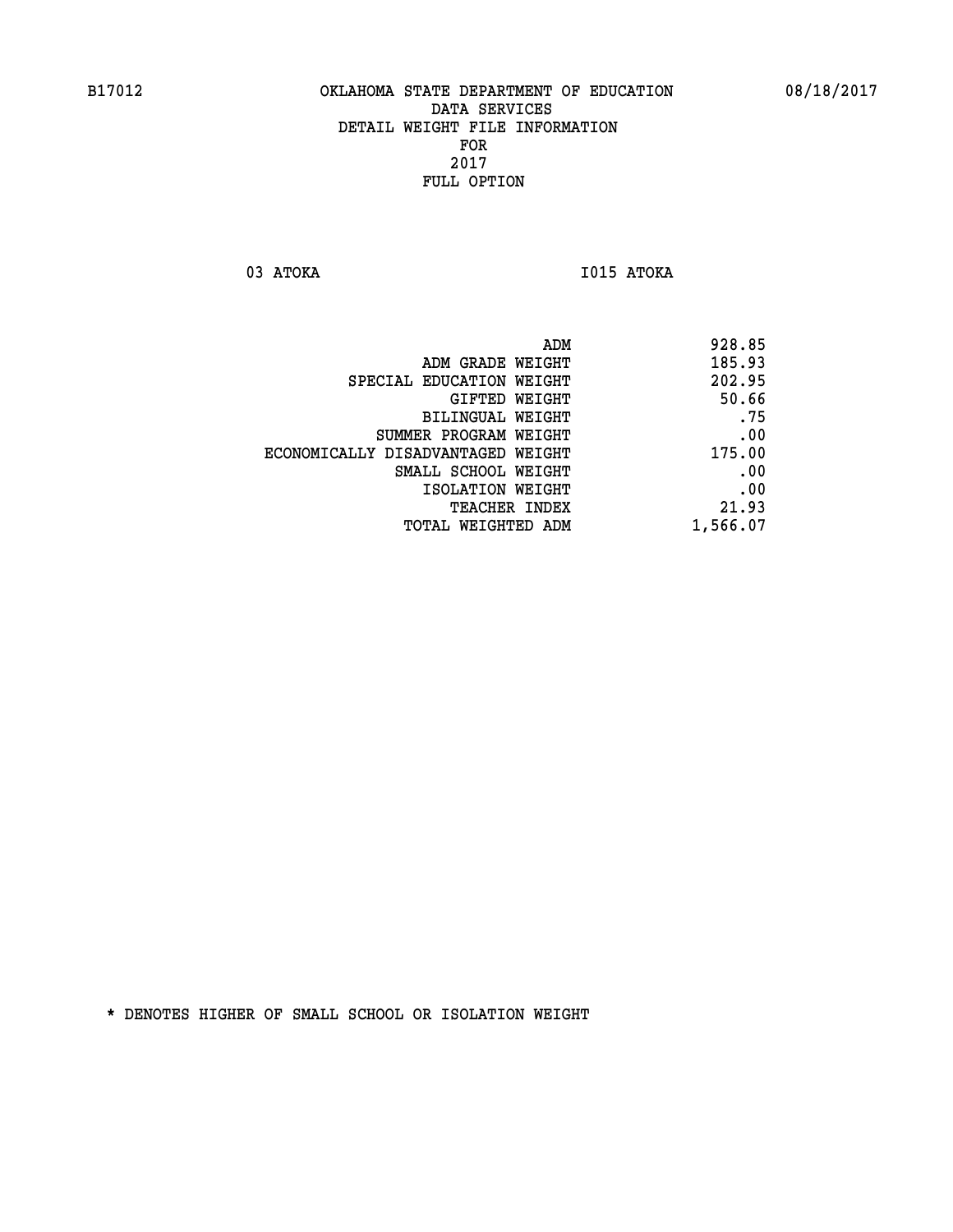03 ATOKA **I019 TUSHKA** 

|                                   | ADM | 424.25   |
|-----------------------------------|-----|----------|
| ADM GRADE WEIGHT                  |     | 82.83    |
| SPECIAL EDUCATION WEIGHT          |     | 99.25    |
| GIFTED WEIGHT                     |     | 20.06    |
| BILINGUAL WEIGHT                  |     | .00      |
| SUMMER PROGRAM WEIGHT             |     | .00      |
| ECONOMICALLY DISADVANTAGED WEIGHT |     | 68.50    |
| SMALL SCHOOL WEIGHT               |     | $16.80*$ |
| ISOLATION WEIGHT                  |     | .00      |
| TEACHER INDEX                     |     | 26.30    |
| TOTAL WEIGHTED ADM                |     | 737.99   |
|                                   |     |          |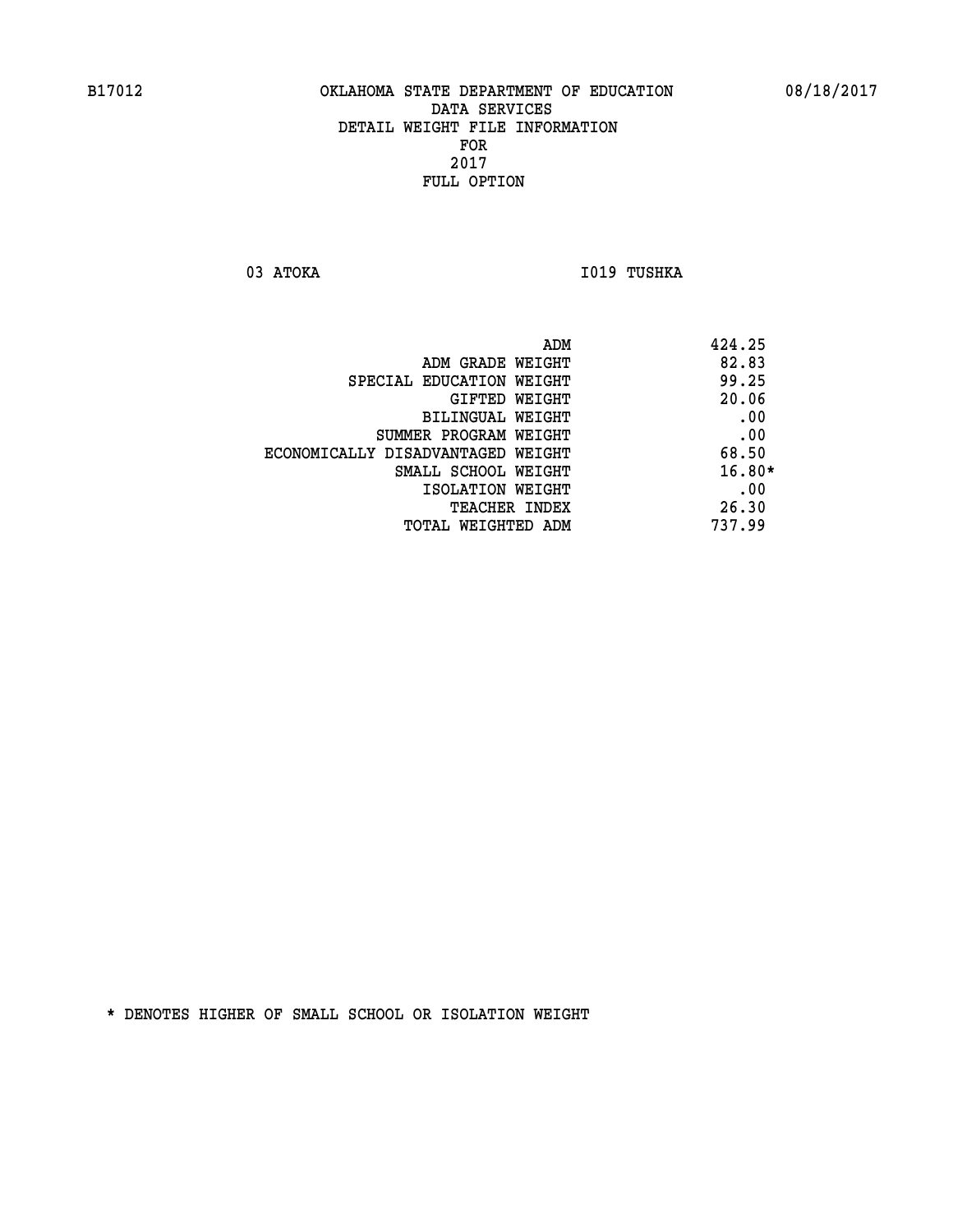**03 ATOKA I026 CANEY** 

|                                   | 232.22<br>ADM |          |
|-----------------------------------|---------------|----------|
| ADM GRADE WEIGHT                  | 49.56         |          |
| SPECIAL EDUCATION WEIGHT          | 43.85         |          |
| GIFTED WEIGHT                     |               | 7.82     |
| BILINGUAL WEIGHT                  |               | 2.00     |
| SUMMER PROGRAM WEIGHT             |               | .00      |
| ECONOMICALLY DISADVANTAGED WEIGHT | 48.75         |          |
| SMALL SCHOOL WEIGHT               |               | $26.06*$ |
| ISOLATION WEIGHT                  |               | .00      |
| <b>TEACHER INDEX</b>              |               | .00      |
| TOTAL WEIGHTED ADM                | 410.26        |          |
|                                   |               |          |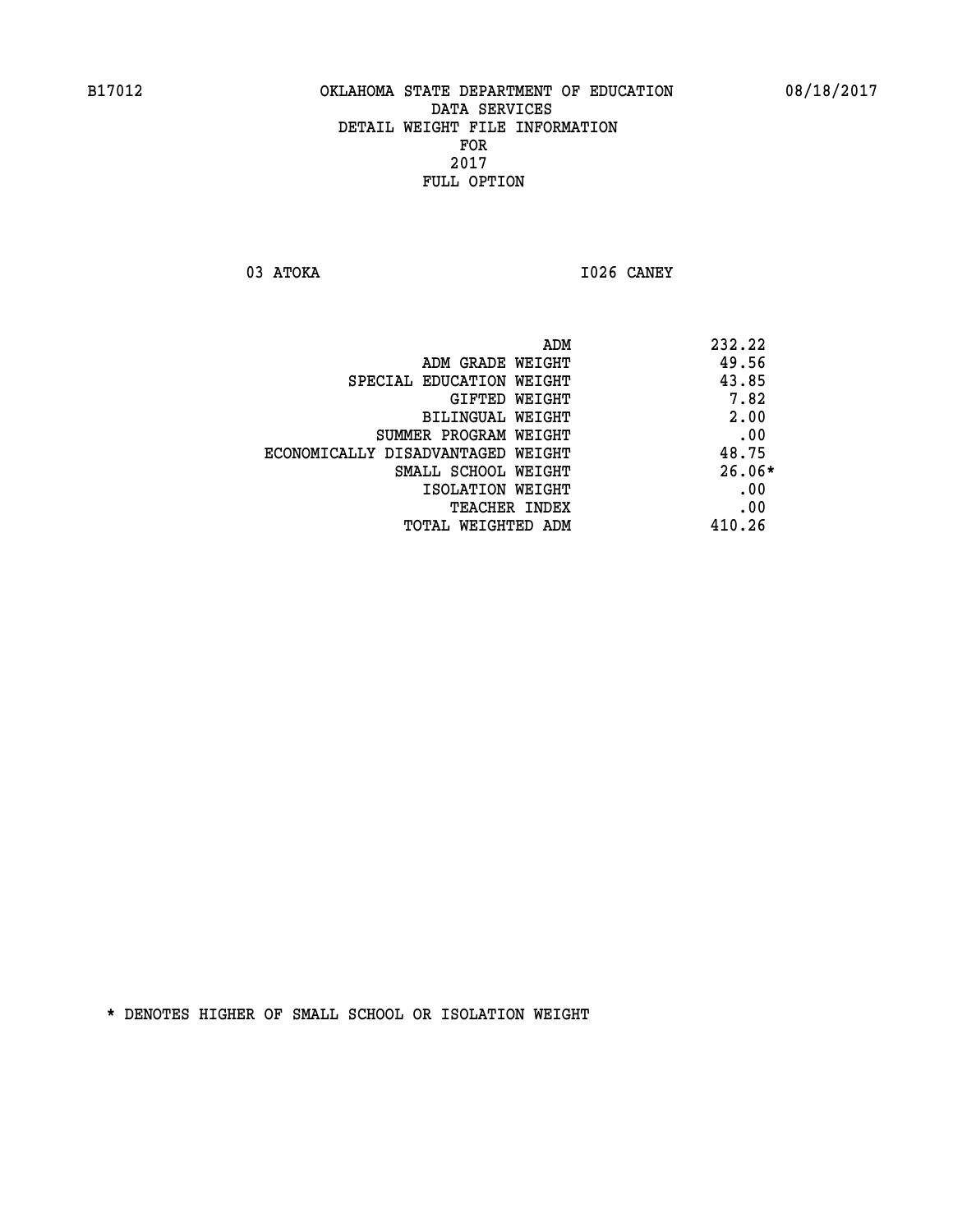04 BEAVER 1022 BEAVER

|                                   | ADM | 366.87    |
|-----------------------------------|-----|-----------|
| ADM GRADE WEIGHT                  |     | 63.54     |
| SPECIAL EDUCATION WEIGHT          |     | 28.25     |
| GIFTED WEIGHT                     |     | 8.84      |
| BILINGUAL WEIGHT                  |     | 22.50     |
| SUMMER PROGRAM WEIGHT             |     | .00       |
| ECONOMICALLY DISADVANTAGED WEIGHT |     | 56.00     |
| SMALL SCHOOL WEIGHT               |     | 22.49     |
| ISOLATION WEIGHT                  |     | $172.43*$ |
| <b>TEACHER INDEX</b>              |     | .00       |
| TOTAL WEIGHTED ADM                |     | 718.43    |
|                                   |     |           |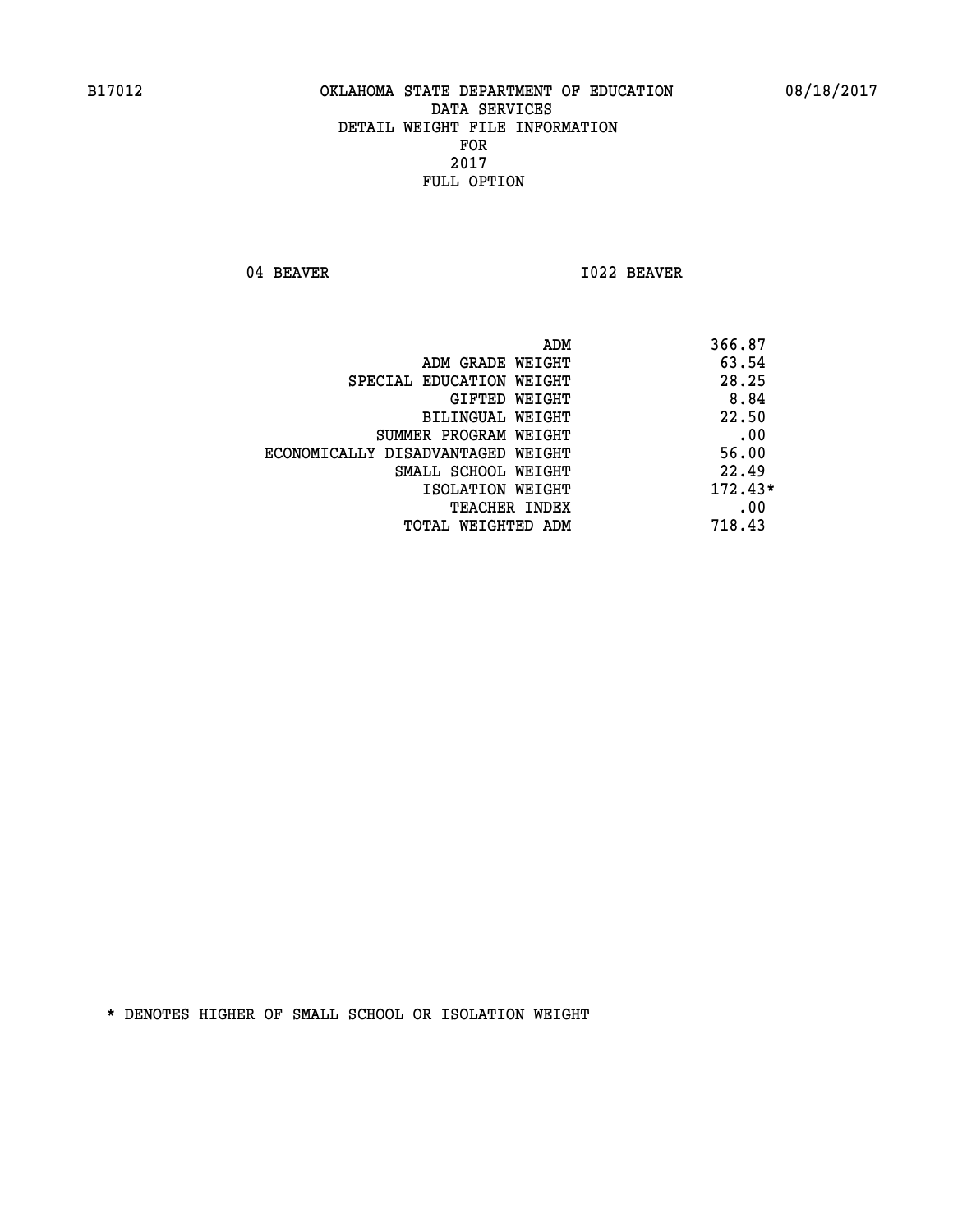04 BEAVER 1075 BALKO

|                                   | ADM | 162.07    |
|-----------------------------------|-----|-----------|
| ADM GRADE WEIGHT                  |     | 31.83     |
| SPECIAL EDUCATION WEIGHT          |     | 17.25     |
| GIFTED WEIGHT                     |     | 1.02      |
| BILINGUAL WEIGHT                  |     | 1.25      |
| SUMMER PROGRAM WEIGHT             |     | .00       |
| ECONOMICALLY DISADVANTAGED WEIGHT |     | 12.75     |
| SMALL SCHOOL WEIGHT               |     | 22.48     |
| ISOLATION WEIGHT                  |     | $134.52*$ |
| TEACHER INDEX                     |     | .00       |
| TOTAL WEIGHTED ADM                |     | 360.69    |
|                                   |     |           |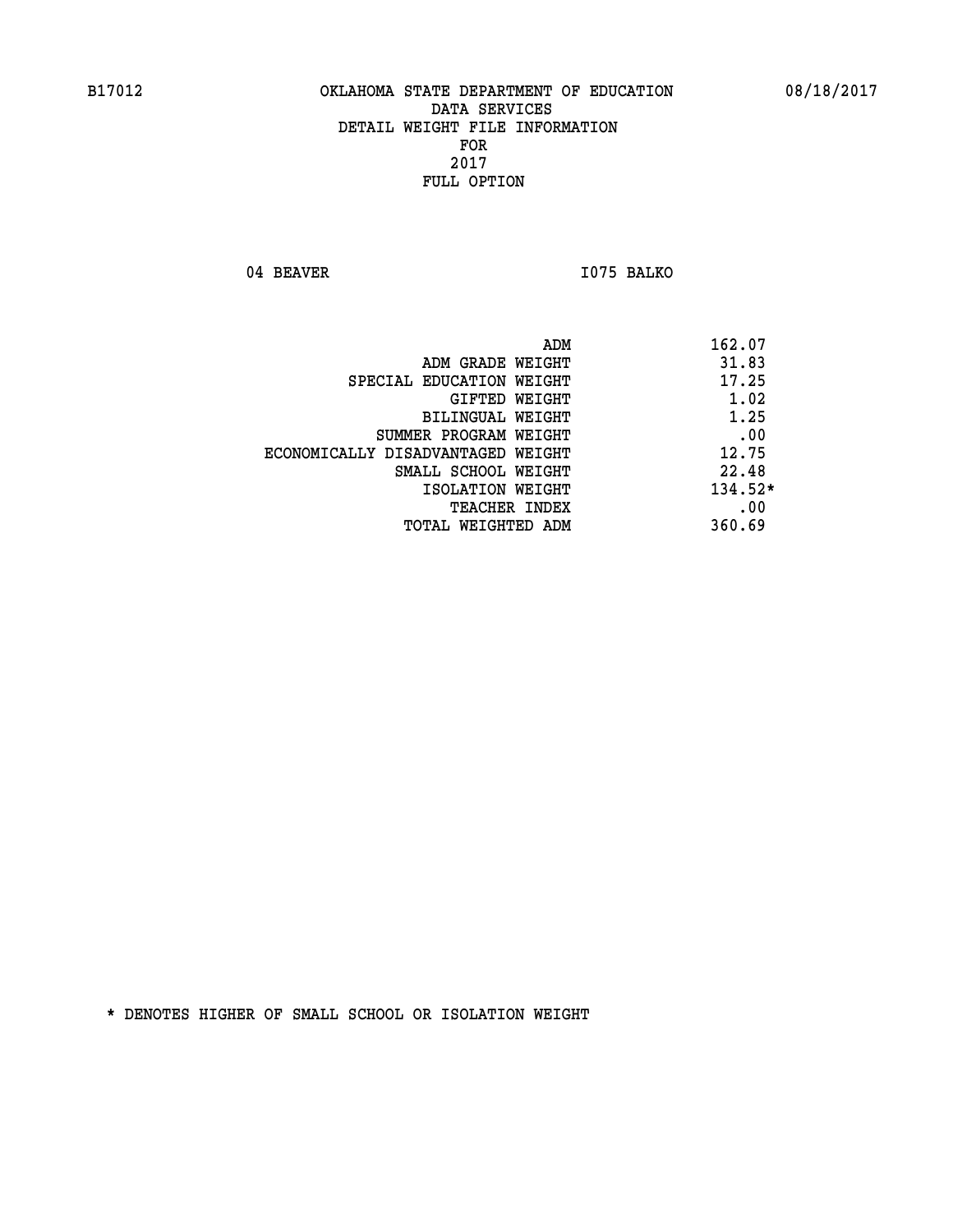04 BEAVER 1123 FORGAN

|                                   | ADM | 152.64    |
|-----------------------------------|-----|-----------|
| ADM GRADE WEIGHT                  |     | 28.41     |
| SPECIAL EDUCATION WEIGHT          |     | 27.75     |
| GIFTED WEIGHT                     |     | 3.74      |
| BILINGUAL WEIGHT                  |     | 8.25      |
| SUMMER PROGRAM WEIGHT             |     | .00       |
| ECONOMICALLY DISADVANTAGED WEIGHT |     | 25.00     |
| SMALL SCHOOL WEIGHT               |     | 21.72     |
| ISOLATION WEIGHT                  |     | $126.69*$ |
| TEACHER INDEX                     |     | 1.11      |
| TOTAL WEIGHTED ADM                |     | 373.59    |
|                                   |     |           |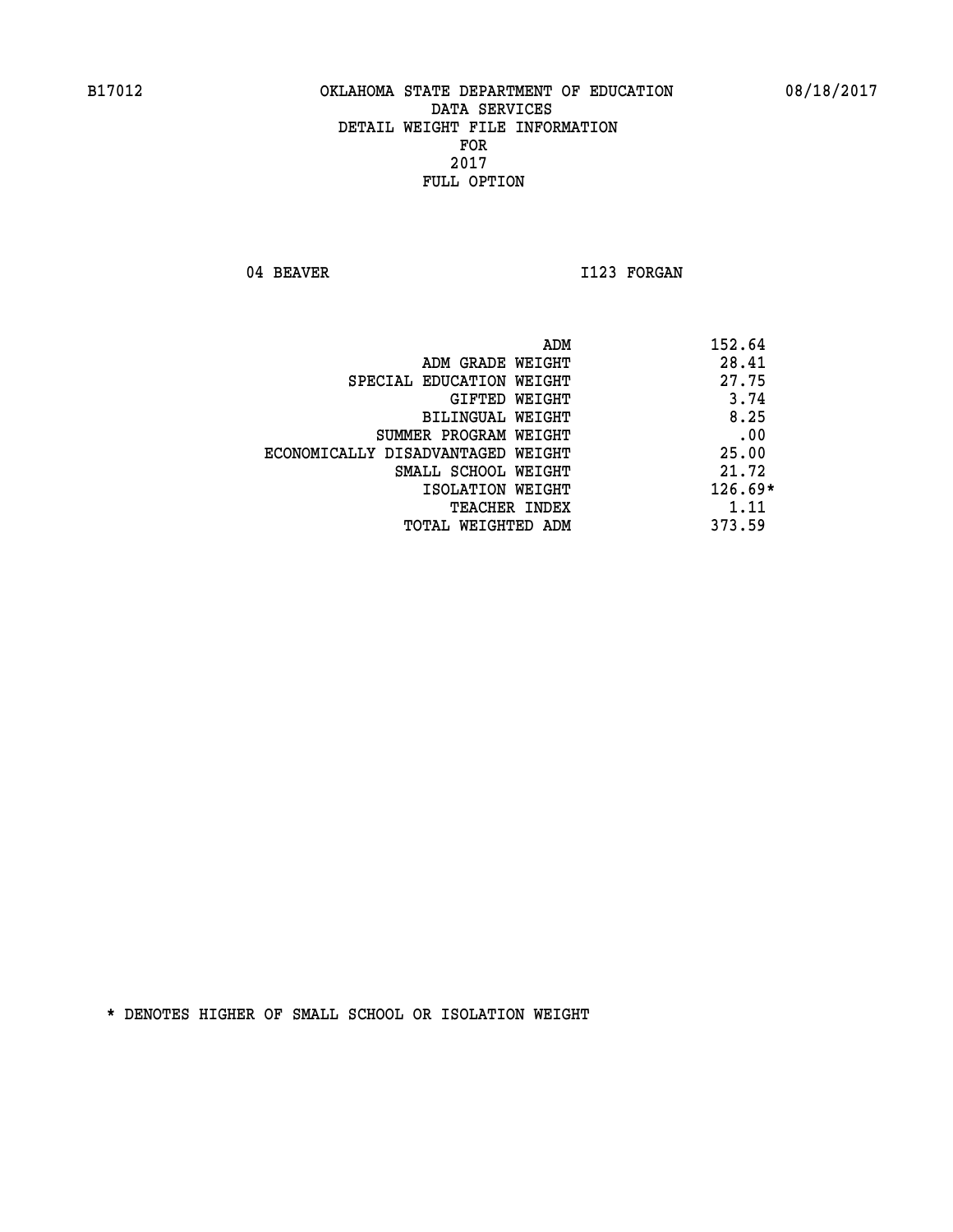04 BEAVER 1128 TURPIN

|                                   | ADM | 433.11    |
|-----------------------------------|-----|-----------|
| ADM GRADE WEIGHT                  |     | 82.95     |
| SPECIAL EDUCATION WEIGHT          |     | 27.00     |
| GIFTED WEIGHT                     |     | 11.90     |
| BILINGUAL WEIGHT                  |     | 42.00     |
| SUMMER PROGRAM WEIGHT             |     | .00       |
| ECONOMICALLY DISADVANTAGED WEIGHT |     | 70.25     |
| SMALL SCHOOL WEIGHT               |     | 15.70     |
| ISOLATION WEIGHT                  |     | $177.58*$ |
| TEACHER INDEX                     |     | .00       |
| TOTAL WEIGHTED ADM                |     | 844.79    |
|                                   |     |           |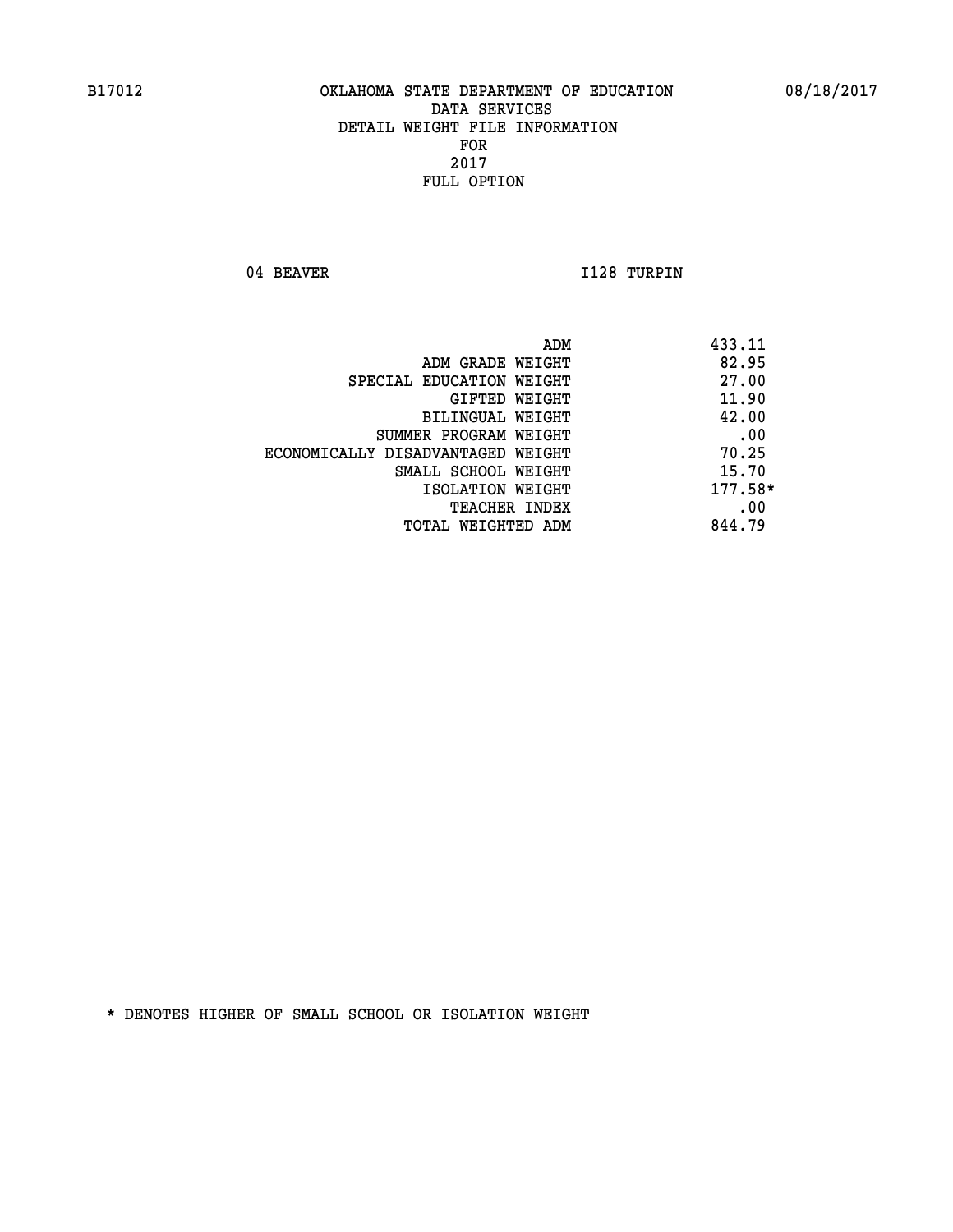05 BECKHAM 1002 MERRITT

| 792.27                                                                                                                                                                                                   |
|----------------------------------------------------------------------------------------------------------------------------------------------------------------------------------------------------------|
| 165.15                                                                                                                                                                                                   |
| 91.45                                                                                                                                                                                                    |
| 31.62                                                                                                                                                                                                    |
| 14.75                                                                                                                                                                                                    |
| .00<br>SUMMER PROGRAM WEIGHT                                                                                                                                                                             |
| 129.25                                                                                                                                                                                                   |
| .00                                                                                                                                                                                                      |
| .00                                                                                                                                                                                                      |
| 2.39                                                                                                                                                                                                     |
| 1,226.88                                                                                                                                                                                                 |
| ADM GRADE WEIGHT<br>SPECIAL EDUCATION WEIGHT<br>GIFTED WEIGHT<br>BILINGUAL WEIGHT<br>ECONOMICALLY DISADVANTAGED WEIGHT<br>SMALL SCHOOL WEIGHT<br>ISOLATION WEIGHT<br>TEACHER INDEX<br>TOTAL WEIGHTED ADM |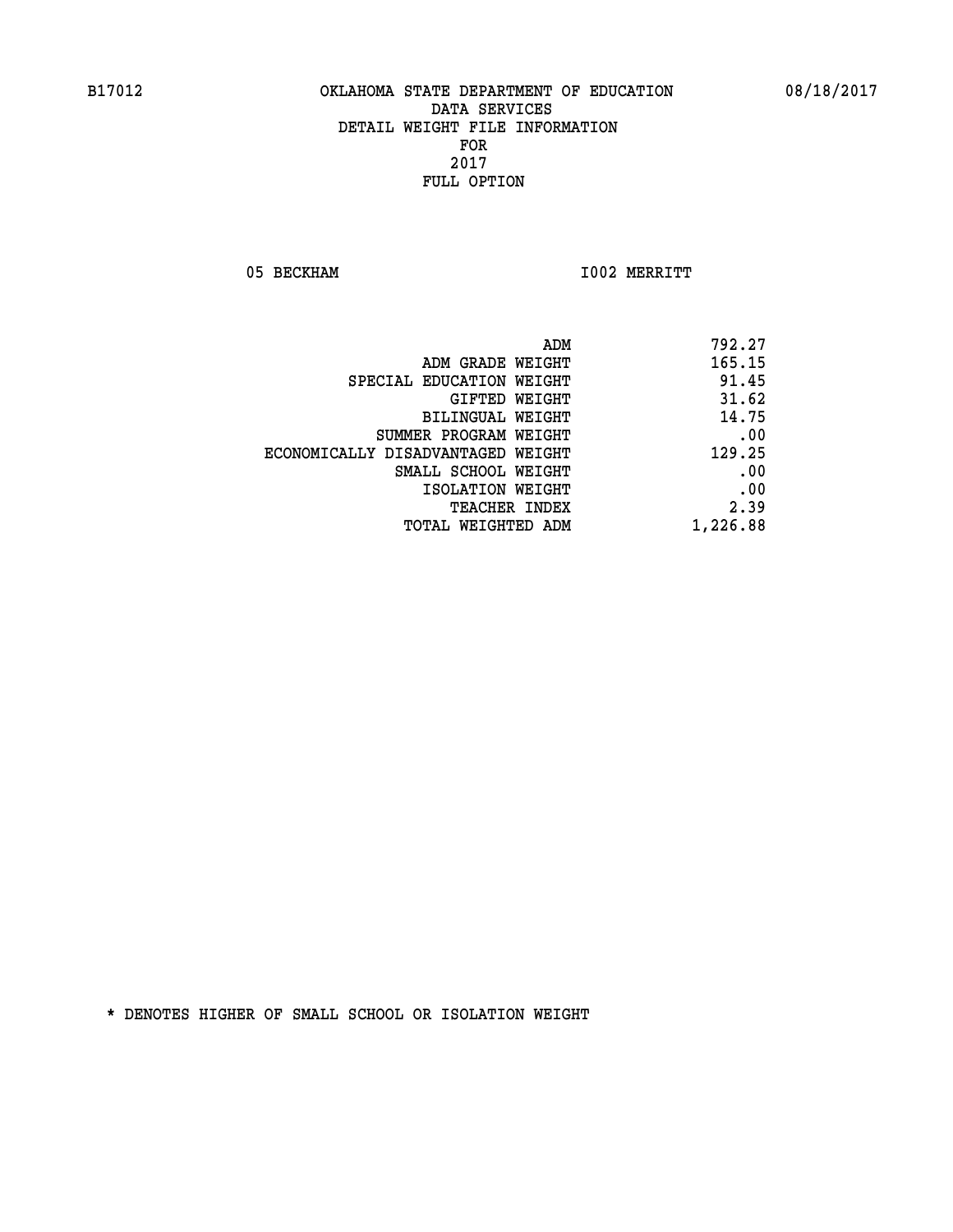05 BECKHAM **I006 ELK CITY** 

| ADM                               | 2,049.82 |
|-----------------------------------|----------|
| ADM GRADE WEIGHT                  | 388.53   |
| SPECIAL EDUCATION WEIGHT          | 252.50   |
| GIFTED WEIGHT                     | 53.72    |
| BILINGUAL WEIGHT                  | 60.75    |
| SUMMER PROGRAM WEIGHT             | .00      |
| ECONOMICALLY DISADVANTAGED WEIGHT | 299.25   |
| SMALL SCHOOL WEIGHT               | .00      |
| ISOLATION WEIGHT                  | .00      |
| <b>TEACHER INDEX</b>              | .00      |
| TOTAL WEIGHTED ADM                | 3,104.57 |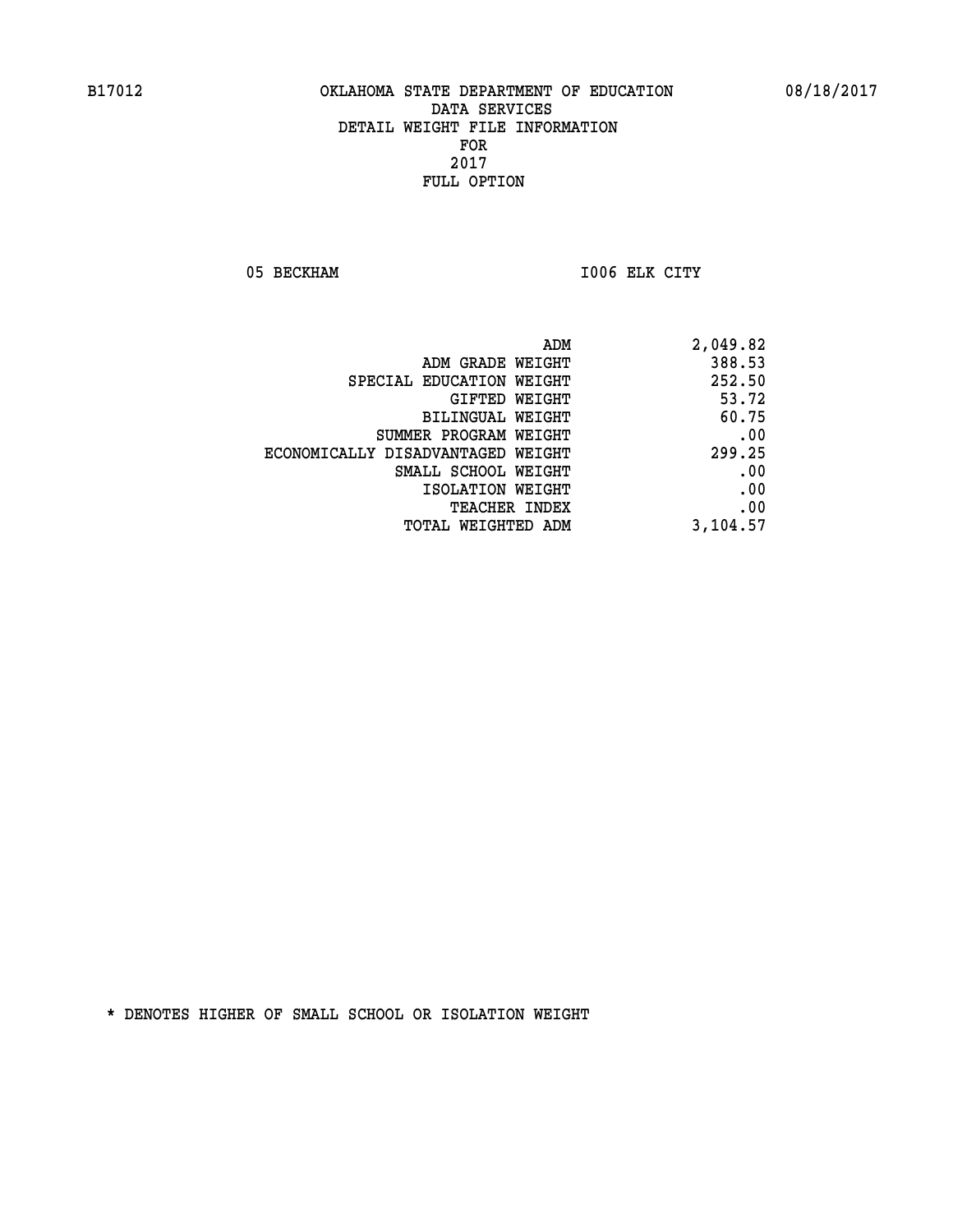05 BECKHAM 1031 SAYRE

| ADM                               | 720.33   |
|-----------------------------------|----------|
| ADM GRADE WEIGHT                  | 145.74   |
| SPECIAL EDUCATION WEIGHT          | 74.55    |
| <b>GIFTED WEIGHT</b>              | 14.28    |
| <b>BILINGUAL WEIGHT</b>           | 2.25     |
| SUMMER PROGRAM WEIGHT             | .00      |
| ECONOMICALLY DISADVANTAGED WEIGHT | 116.50   |
| SMALL SCHOOL WEIGHT               | .00      |
| ISOLATION WEIGHT                  | .00      |
| TEACHER INDEX                     | .98      |
| TOTAL WEIGHTED ADM                | 1,074.63 |
|                                   |          |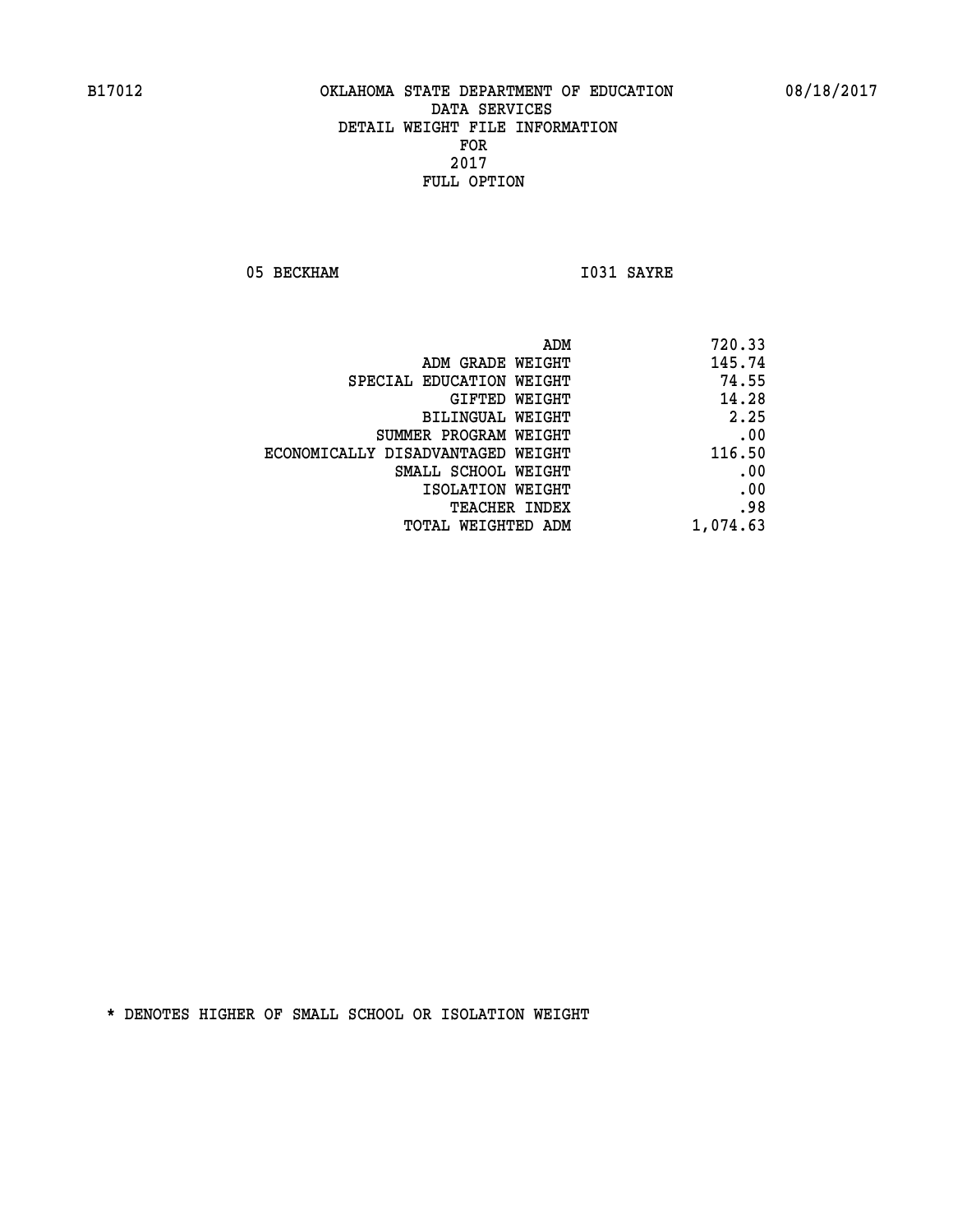05 BECKHAM 1051 ERICK

|                                   | ADM | 255.99    |
|-----------------------------------|-----|-----------|
| ADM GRADE WEIGHT                  |     | 50.74     |
| SPECIAL EDUCATION WEIGHT          |     | 30.85     |
| GIFTED WEIGHT                     |     | 7.14      |
| BILINGUAL WEIGHT                  |     | .75       |
| SUMMER PROGRAM WEIGHT             |     | .00       |
| ECONOMICALLY DISADVANTAGED WEIGHT |     | 41.75     |
| SMALL SCHOOL WEIGHT               |     | 26.42     |
| ISOLATION WEIGHT                  |     | $149.91*$ |
| <b>TEACHER INDEX</b>              |     | .00       |
| TOTAL WEIGHTED ADM                |     | 537.13    |
|                                   |     |           |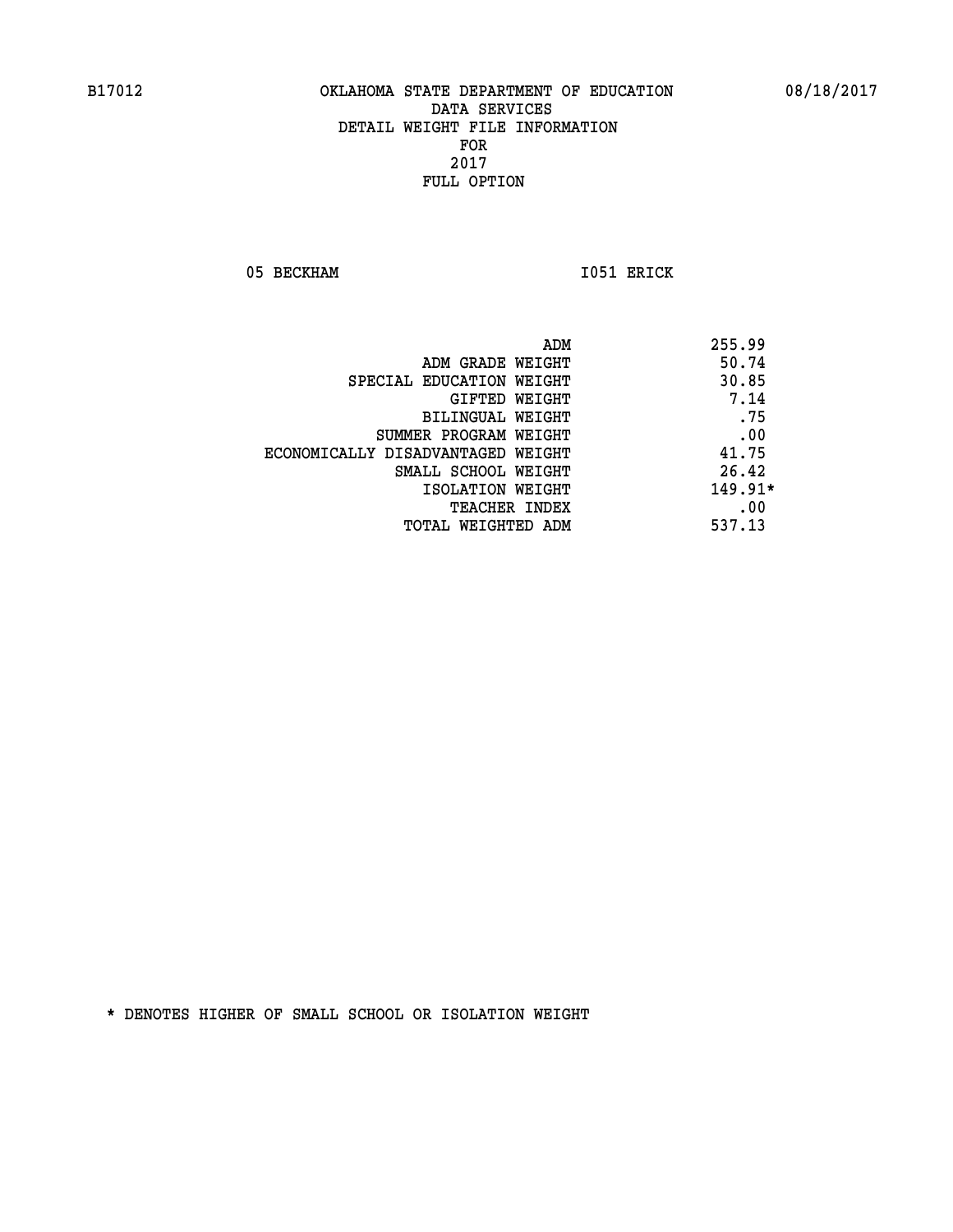06 BLAINE **I009 OKEENE** 

| ADM<br>337.02                     |           |
|-----------------------------------|-----------|
| 48.54<br>ADM GRADE WEIGHT         |           |
| SPECIAL EDUCATION WEIGHT          | 71.80     |
| GIFTED WEIGHT                     | 11.90     |
| BILINGUAL WEIGHT                  | 9.50      |
| SUMMER PROGRAM WEIGHT             | .00       |
| ECONOMICALLY DISADVANTAGED WEIGHT | 53.50     |
| SMALL SCHOOL WEIGHT               | 24.46     |
| ISOLATION WEIGHT                  | $113.91*$ |
| <b>TEACHER INDEX</b>              | 5.49      |
| 651.66<br>TOTAL WEIGHTED ADM      |           |
|                                   |           |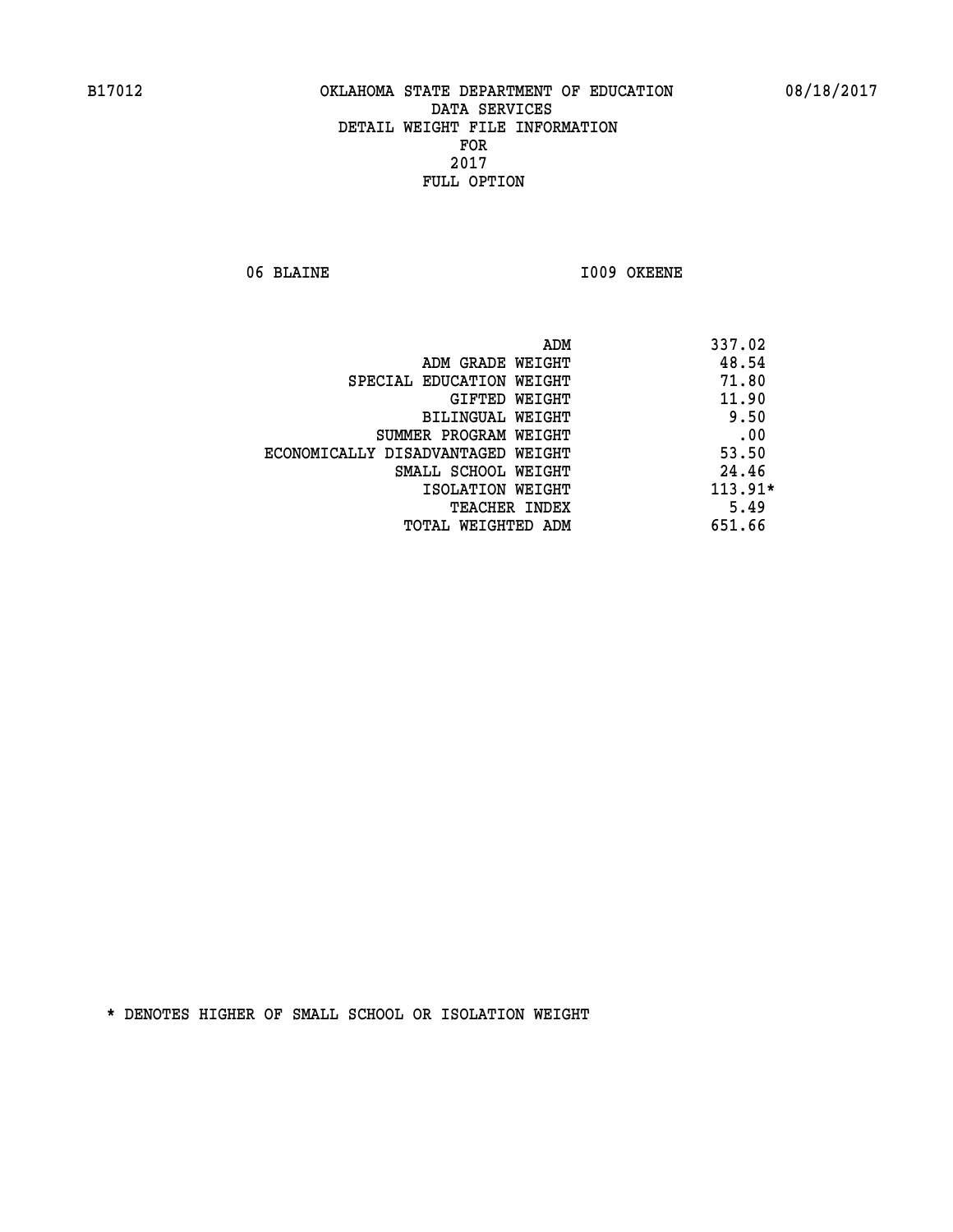06 BLAINE **I042 WATONGA** 

| 733.74   |
|----------|
| 123.93   |
| 94.90    |
| 25.50    |
| 18.50    |
| .00      |
| 138.25   |
| .00      |
| .00      |
| 10.26    |
| 1,145.08 |
|          |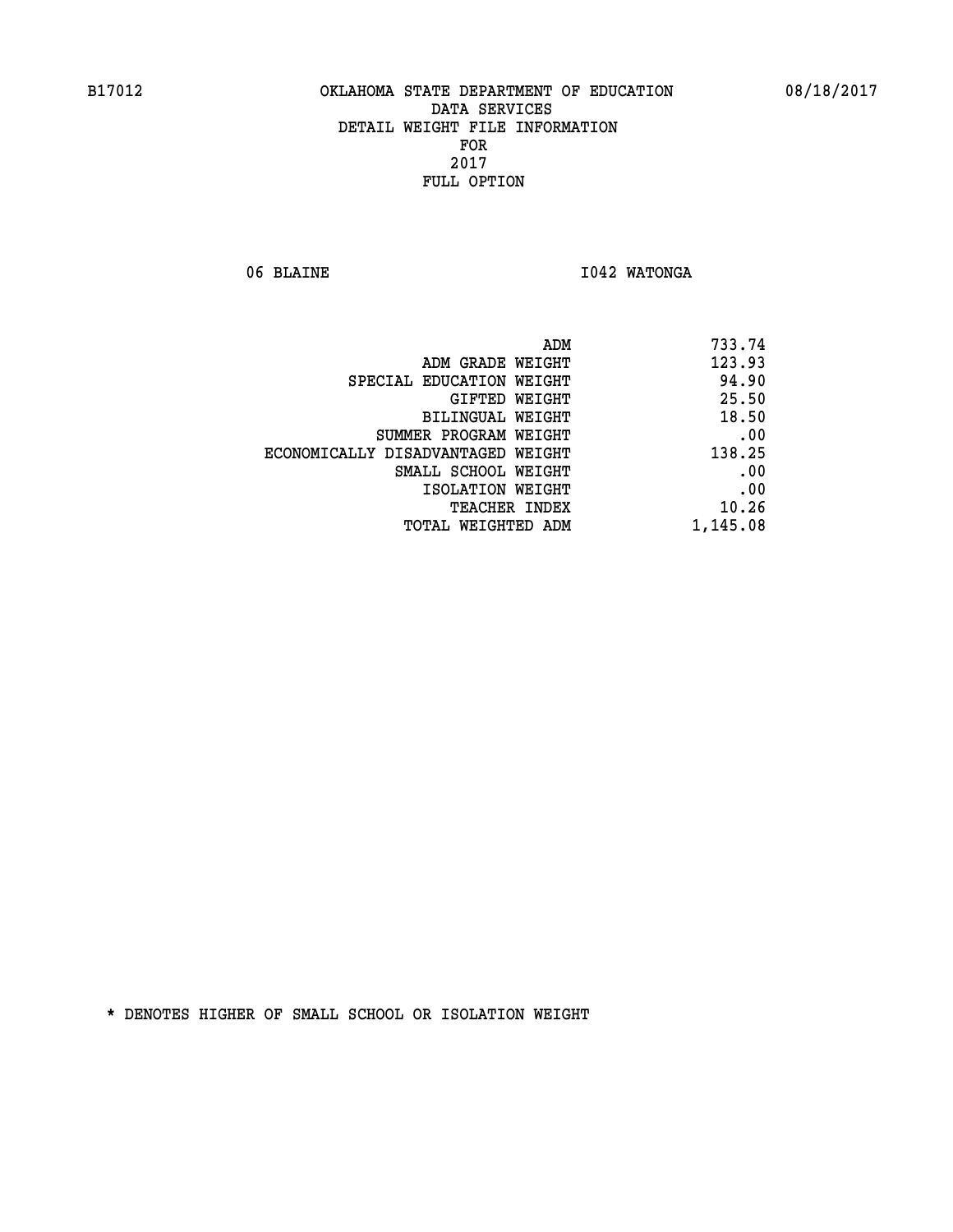06 BLAINE **I080 GEARY** 

|                                   | ADM | 359.76    |
|-----------------------------------|-----|-----------|
| ADM GRADE WEIGHT                  |     | 71.16     |
| SPECIAL EDUCATION WEIGHT          |     | 36.60     |
| GIFTED WEIGHT                     |     | 17.34     |
| BILINGUAL WEIGHT                  |     | 7.75      |
| SUMMER PROGRAM WEIGHT             |     | .00       |
| ECONOMICALLY DISADVANTAGED WEIGHT |     | 82.50     |
| SMALL SCHOOL WEIGHT               |     | 23.02     |
| ISOLATION WEIGHT                  |     | $176.28*$ |
| <b>TEACHER INDEX</b>              |     | .00       |
| TOTAL WEIGHTED ADM                |     | 751.39    |
|                                   |     |           |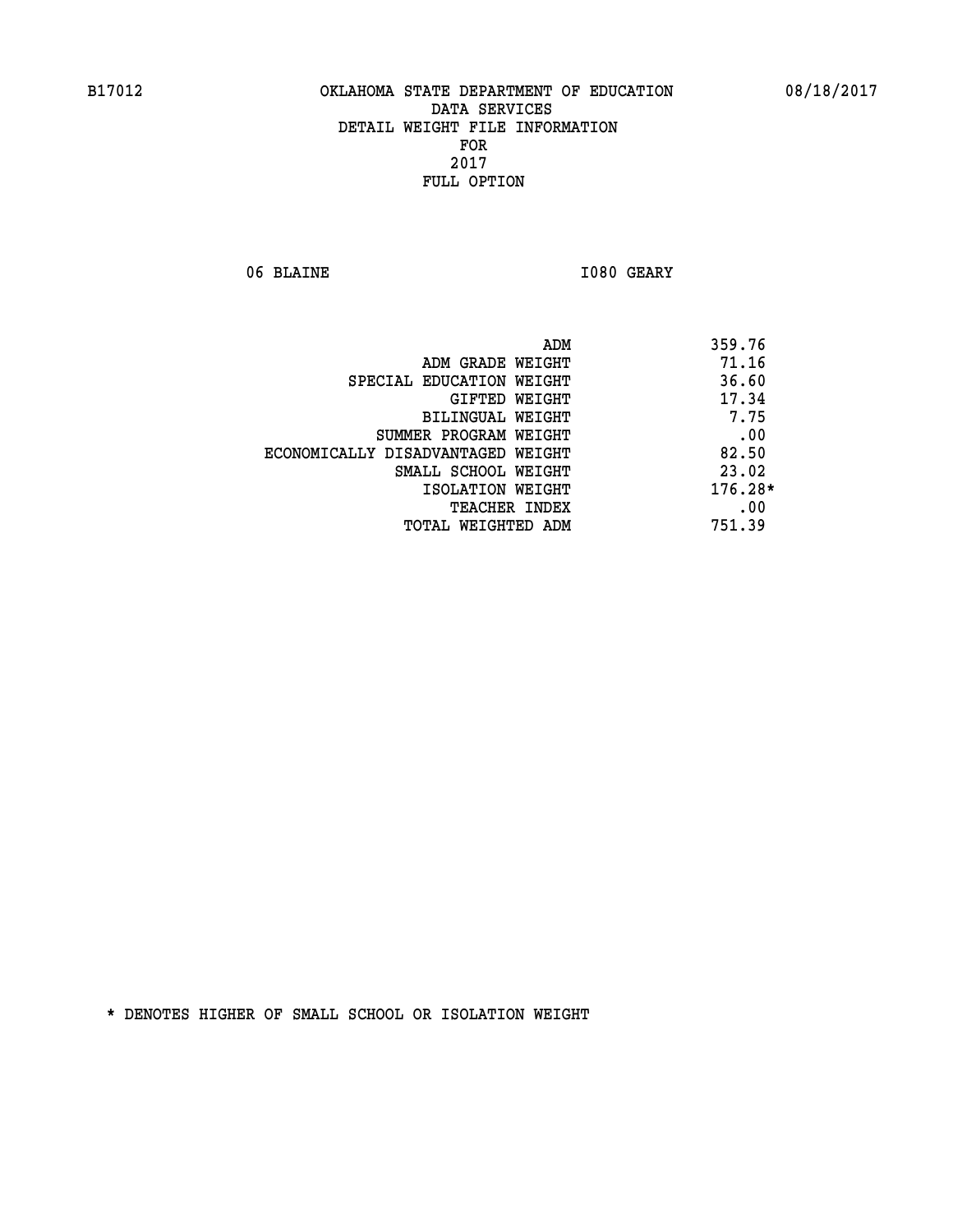06 BLAINE 1105 CANTON

|                                   | ADM | 376.11    |
|-----------------------------------|-----|-----------|
| ADM GRADE WEIGHT                  |     | 76.06     |
| SPECIAL EDUCATION WEIGHT          |     | 73.40     |
| GIFTED WEIGHT                     |     | 10.20     |
| BILINGUAL WEIGHT                  |     | 1.00      |
| SUMMER PROGRAM WEIGHT             |     | .00       |
| ECONOMICALLY DISADVANTAGED WEIGHT |     | 68.50     |
| SMALL SCHOOL WEIGHT               |     | 21.74     |
| ISOLATION WEIGHT                  |     | $145.33*$ |
| TEACHER INDEX                     |     | 9.42      |
| TOTAL WEIGHTED ADM                |     | 760.02    |
|                                   |     |           |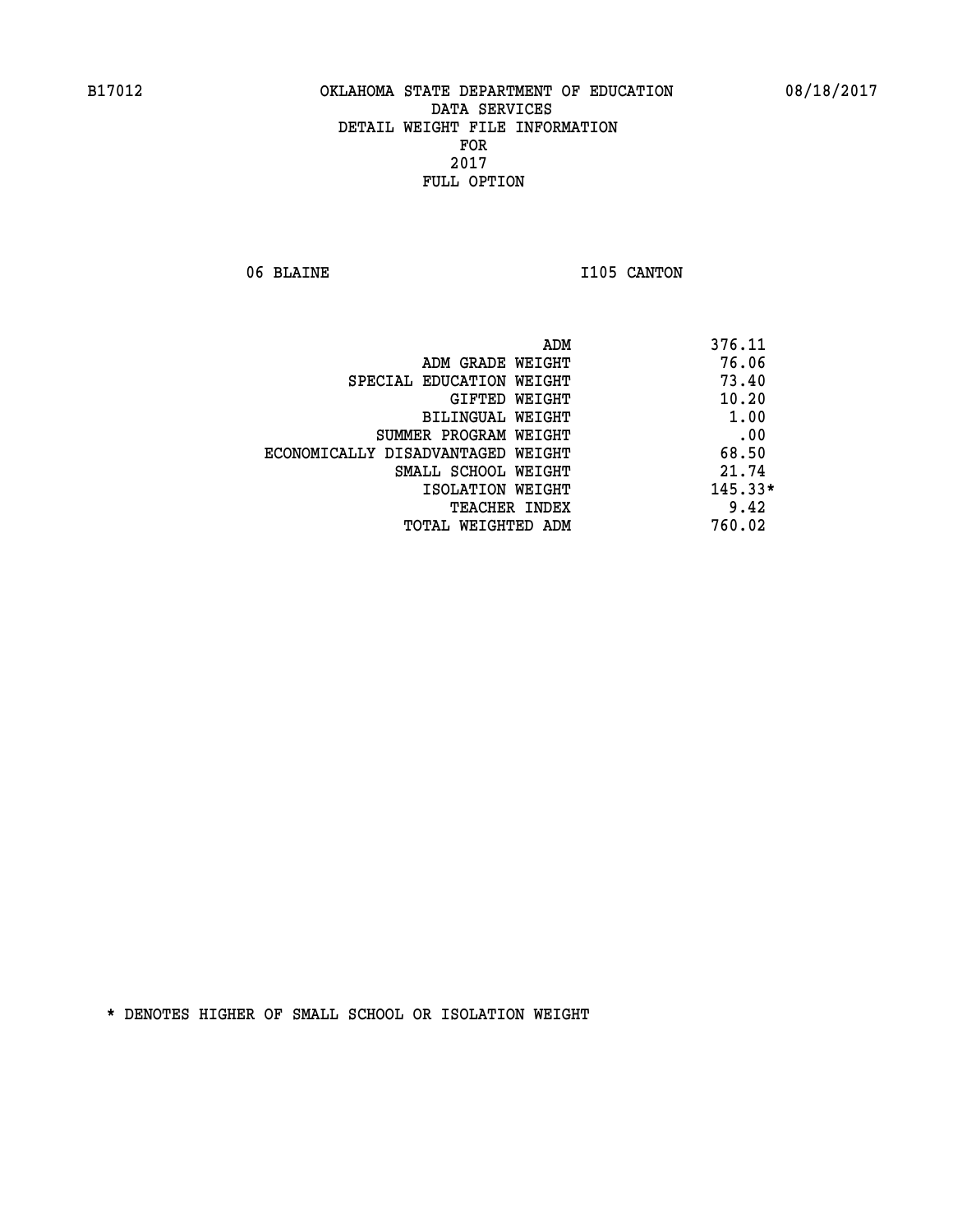**07 BRYAN I001 SILO** 

| ADM                               | 898.37   |
|-----------------------------------|----------|
| ADM GRADE WEIGHT                  | 180.24   |
| SPECIAL EDUCATION WEIGHT          | 204.40   |
| GIFTED WEIGHT                     | 38.08    |
| BILINGUAL WEIGHT                  | 2.25     |
| SUMMER PROGRAM WEIGHT             | .00      |
| ECONOMICALLY DISADVANTAGED WEIGHT | 164.00   |
| SMALL SCHOOL WEIGHT               | .00      |
| ISOLATION WEIGHT                  | .00      |
| <b>TEACHER INDEX</b>              | .00      |
| TOTAL WEIGHTED ADM                | 1,487.34 |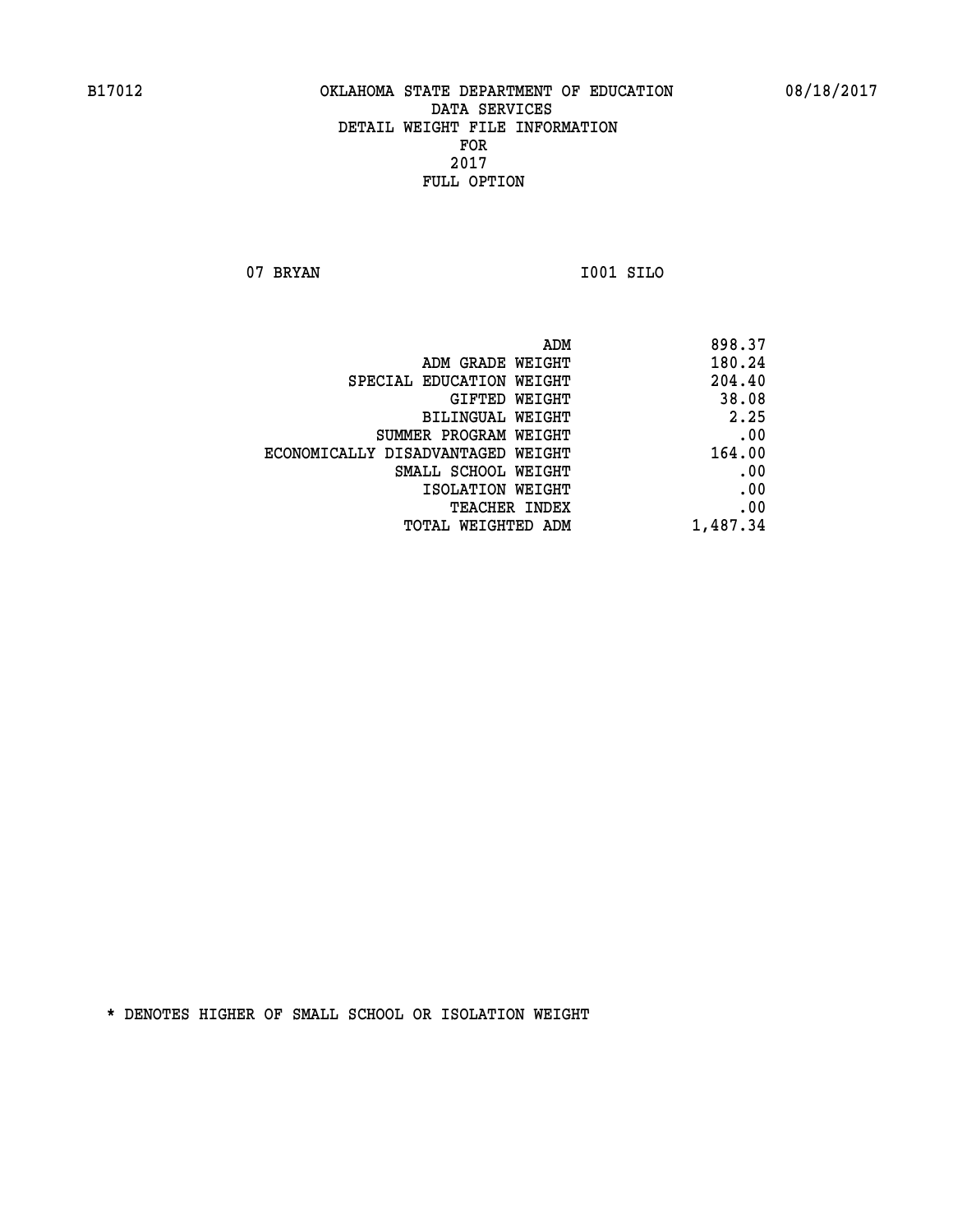07 BRYAN 1002 ROCK CREEK

| ADM                               | 473.80    |
|-----------------------------------|-----------|
| ADM GRADE WEIGHT                  | 95.26     |
| SPECIAL EDUCATION WEIGHT          | 130.60    |
| GIFTED WEIGHT                     | 23.12     |
| <b>BILINGUAL WEIGHT</b>           | .00       |
| SUMMER PROGRAM WEIGHT             | .00       |
| ECONOMICALLY DISADVANTAGED WEIGHT | 88.75     |
| SMALL SCHOOL WEIGHT               | 9.89      |
| ISOLATION WEIGHT                  | $124.33*$ |
| <b>TEACHER INDEX</b>              | 19.14     |
| TOTAL WEIGHTED ADM                | 955.00    |
|                                   |           |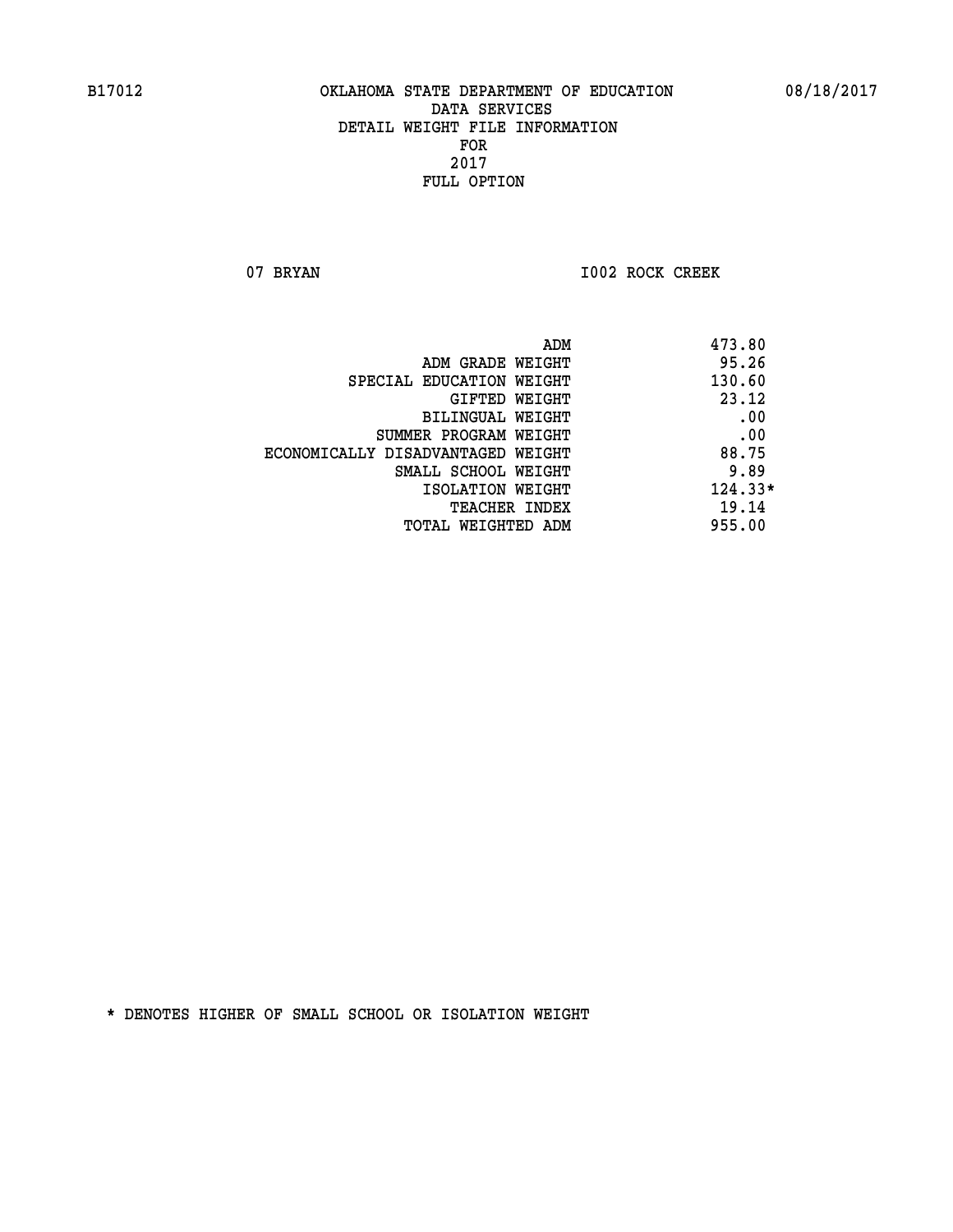07 BRYAN 1003 ACHILLE

|                                   | ADM<br>350.02 |
|-----------------------------------|---------------|
| ADM GRADE WEIGHT                  | 71.45         |
| SPECIAL EDUCATION WEIGHT          | 72.20         |
| GIFTED WEIGHT                     | 9.18          |
| BILINGUAL WEIGHT                  | .00           |
| SUMMER PROGRAM WEIGHT             | .00           |
| ECONOMICALLY DISADVANTAGED WEIGHT | 63.25         |
| SMALL SCHOOL WEIGHT               | 23.68         |
| ISOLATION WEIGHT                  | $38.96*$      |
| <b>TEACHER INDEX</b>              | 12.36         |
| TOTAL WEIGHTED ADM                | 617.42        |
|                                   |               |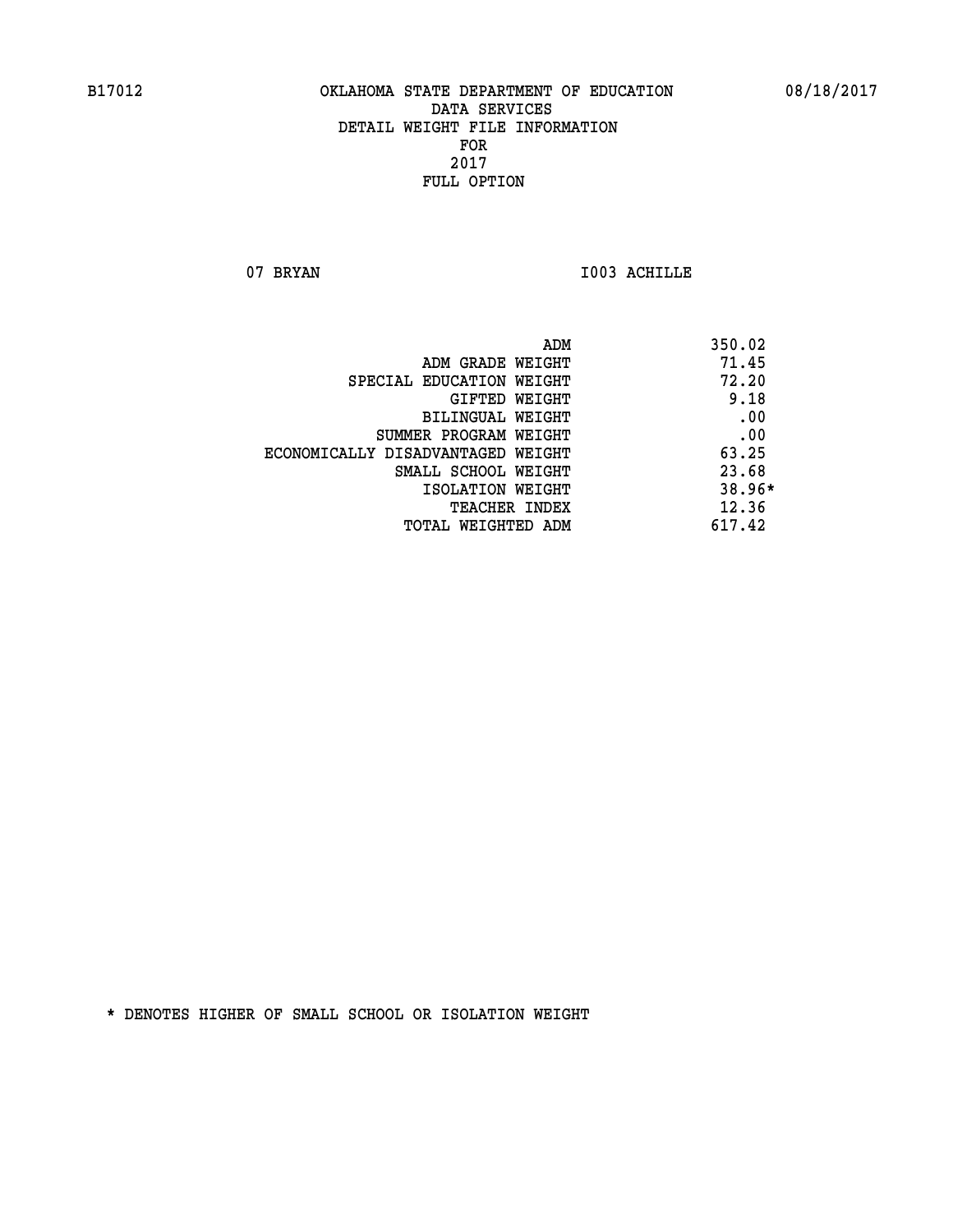07 BRYAN 1004 COLBERT

| ADM                               | 838.85   |
|-----------------------------------|----------|
| ADM GRADE WEIGHT                  | 177.88   |
| SPECIAL EDUCATION WEIGHT          | 189.90   |
| GIFTED WEIGHT                     | 23.46    |
| BILINGUAL WEIGHT                  | .00      |
| SUMMER PROGRAM WEIGHT             | .00      |
| ECONOMICALLY DISADVANTAGED WEIGHT | 163.75   |
| SMALL SCHOOL WEIGHT               | .00      |
| ISOLATION WEIGHT                  | .00      |
| TEACHER INDEX                     | .00      |
| TOTAL WEIGHTED ADM                | 1,393.84 |
|                                   |          |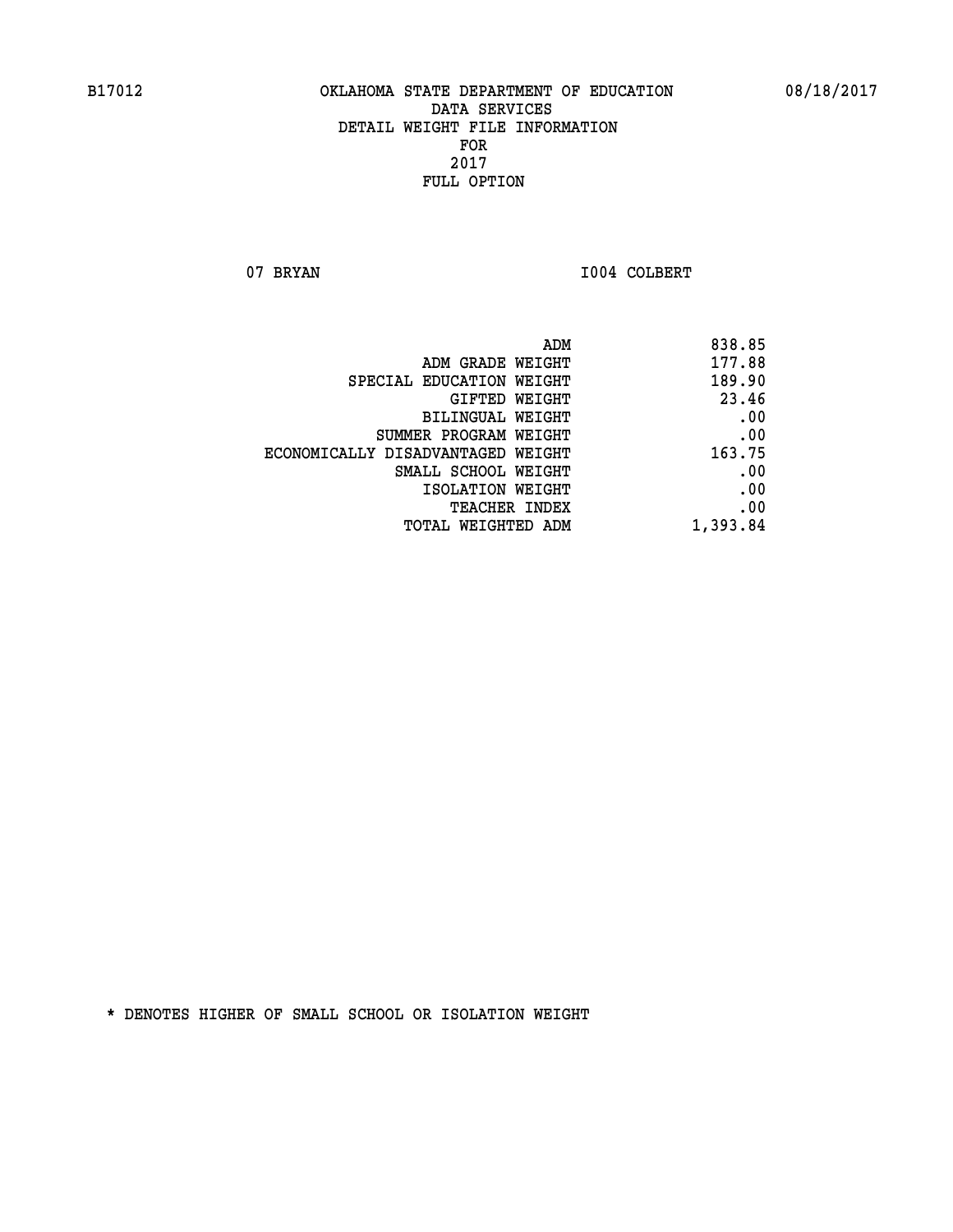**07 BRYAN I005 CADDO** 

|                                   | 497.50<br>ADM |
|-----------------------------------|---------------|
| ADM GRADE WEIGHT                  | 96.12         |
| SPECIAL EDUCATION WEIGHT          | 128.05        |
| GIFTED WEIGHT                     | 20.74         |
| BILINGUAL WEIGHT                  | .00           |
| SUMMER PROGRAM WEIGHT             | 1.20          |
| ECONOMICALLY DISADVANTAGED WEIGHT | 95.25         |
| SMALL SCHOOL WEIGHT               | $5.92*$       |
| ISOLATION WEIGHT                  | .00           |
| TEACHER INDEX                     | 45.26         |
| TOTAL WEIGHTED ADM                | 890.04        |
|                                   |               |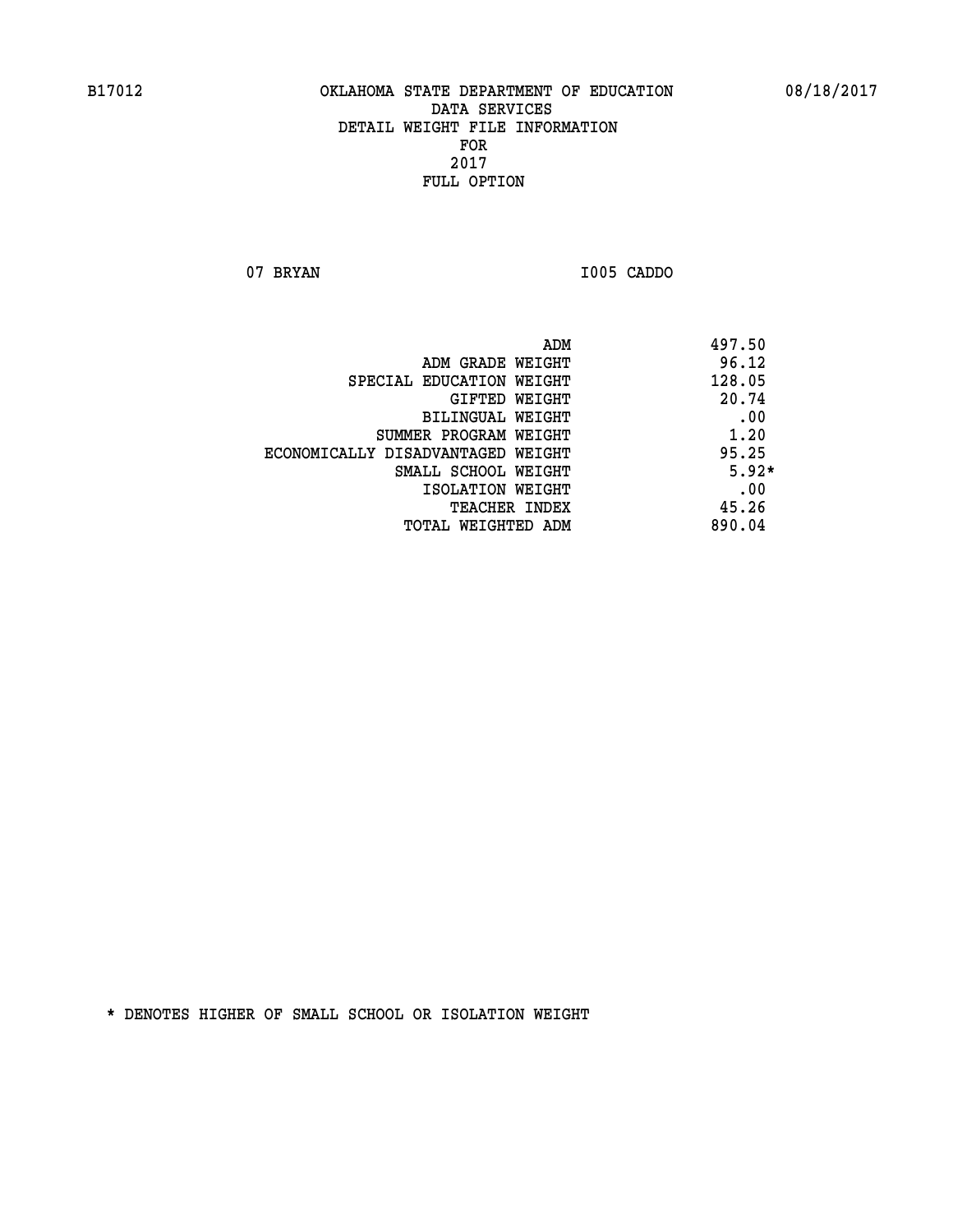07 BRYAN 1040 BENNINGTON

| ADM                               | 328.45   |
|-----------------------------------|----------|
| ADM GRADE WEIGHT                  | 63.83    |
| SPECIAL EDUCATION WEIGHT          | 131.60   |
| GIFTED WEIGHT                     | 12.92    |
| BILINGUAL WEIGHT                  | .00      |
| SUMMER PROGRAM WEIGHT             | .00      |
| ECONOMICALLY DISADVANTAGED WEIGHT | 57.50    |
| SMALL SCHOOL WEIGHT               | 24.90    |
| ISOLATION WEIGHT                  | $32.52*$ |
| <b>TEACHER INDEX</b>              | 9.13     |
| TOTAL WEIGHTED ADM                | 635.95   |
|                                   |          |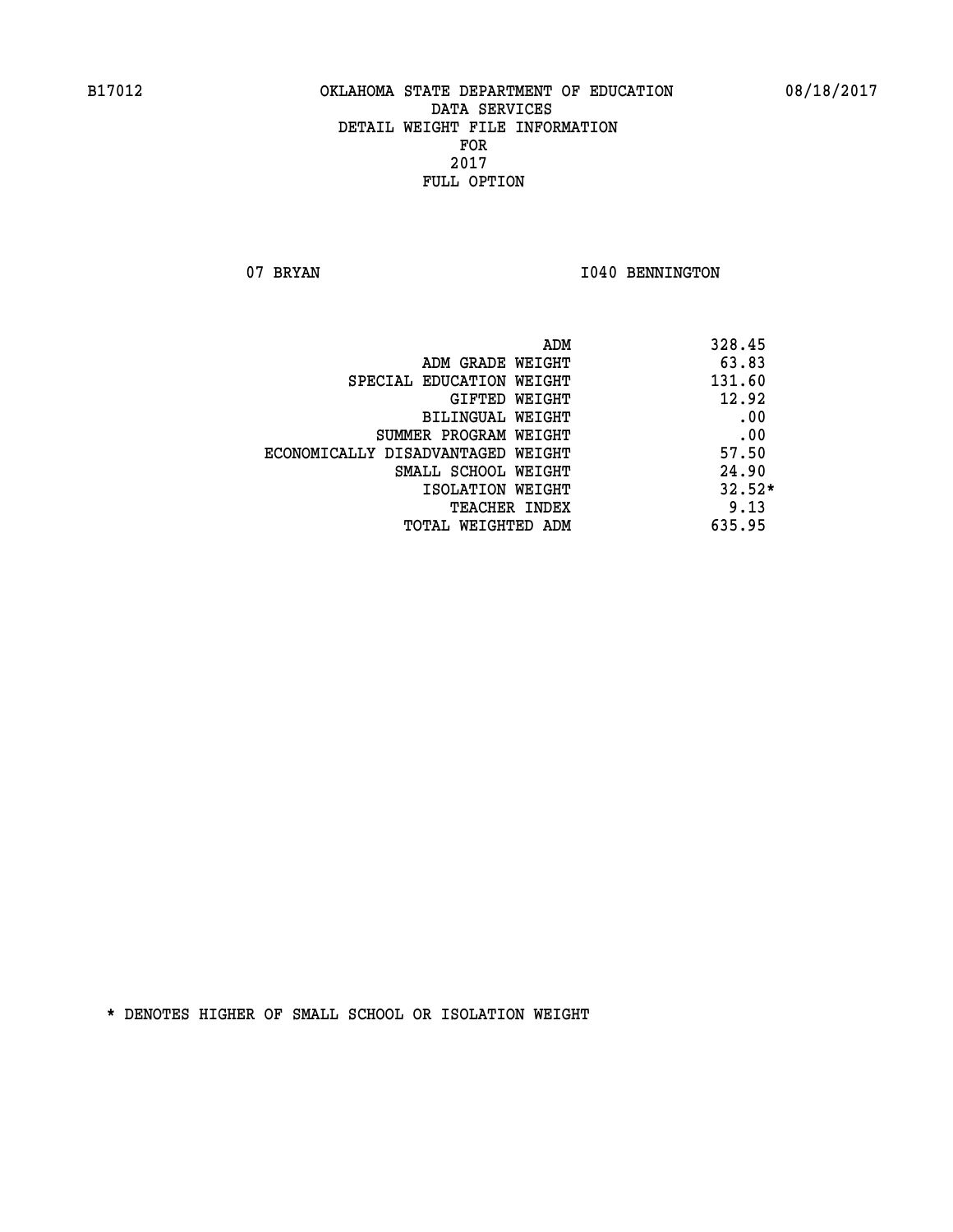07 BRYAN 1048 CALERA

| 766.38   |
|----------|
| 153.56   |
| 175.80   |
| 58.48    |
| .00      |
| .00      |
| 131.75   |
| .00      |
| .00      |
| 22.09    |
| 1,308.06 |
|          |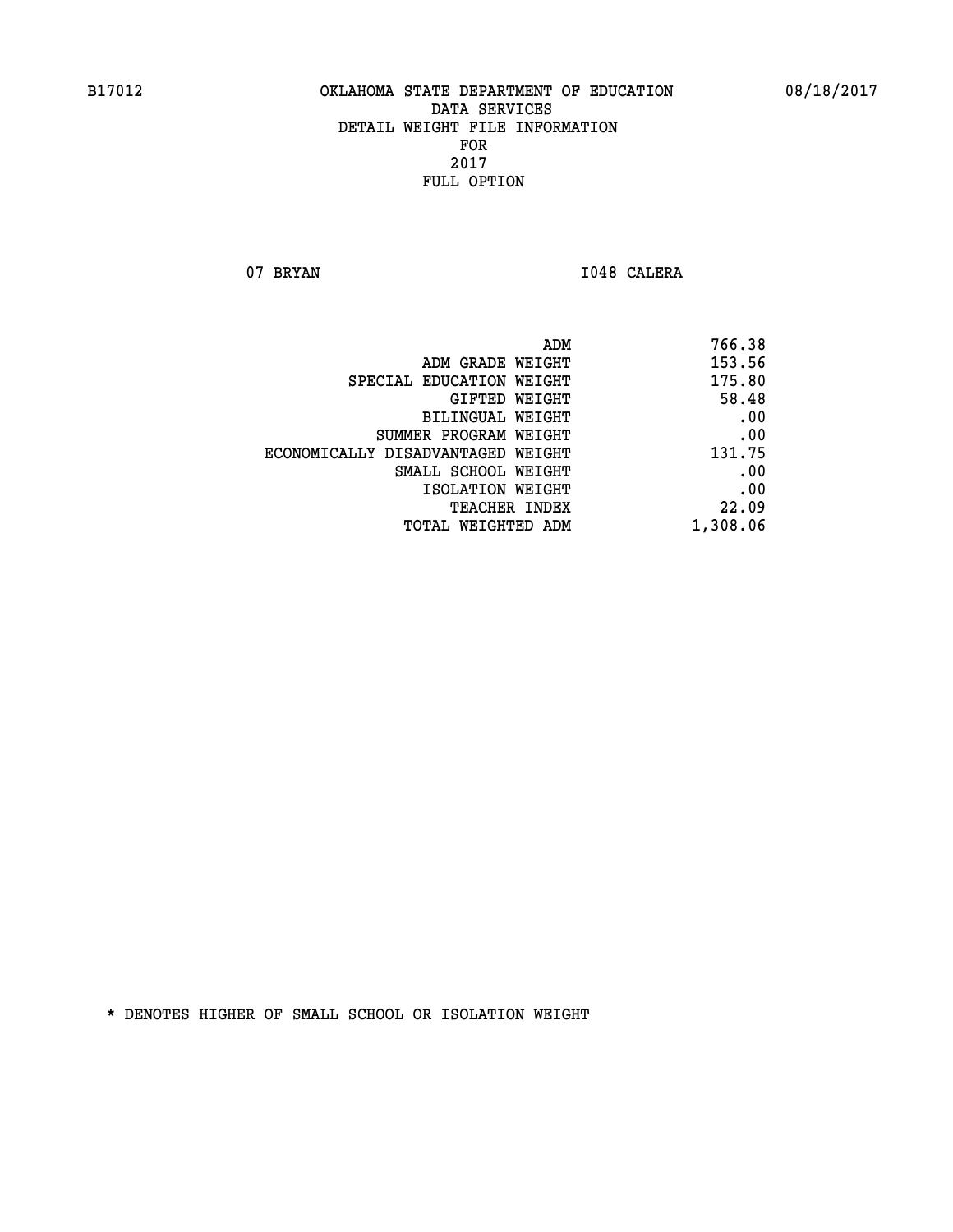07 BRYAN 1072 DURANT

| ADM                               | 3,682.13 |
|-----------------------------------|----------|
| ADM GRADE WEIGHT                  | 771.65   |
| SPECIAL EDUCATION WEIGHT          | 556.35   |
| GIFTED WEIGHT                     | 218.28   |
| BILINGUAL WEIGHT                  | 65.50    |
| SUMMER PROGRAM WEIGHT             | .00      |
| ECONOMICALLY DISADVANTAGED WEIGHT | 645.50   |
| SMALL SCHOOL WEIGHT               | .00      |
| ISOLATION WEIGHT                  | .00      |
| TEACHER INDEX                     | 343.69   |
| TOTAL WEIGHTED ADM                | 6,283.10 |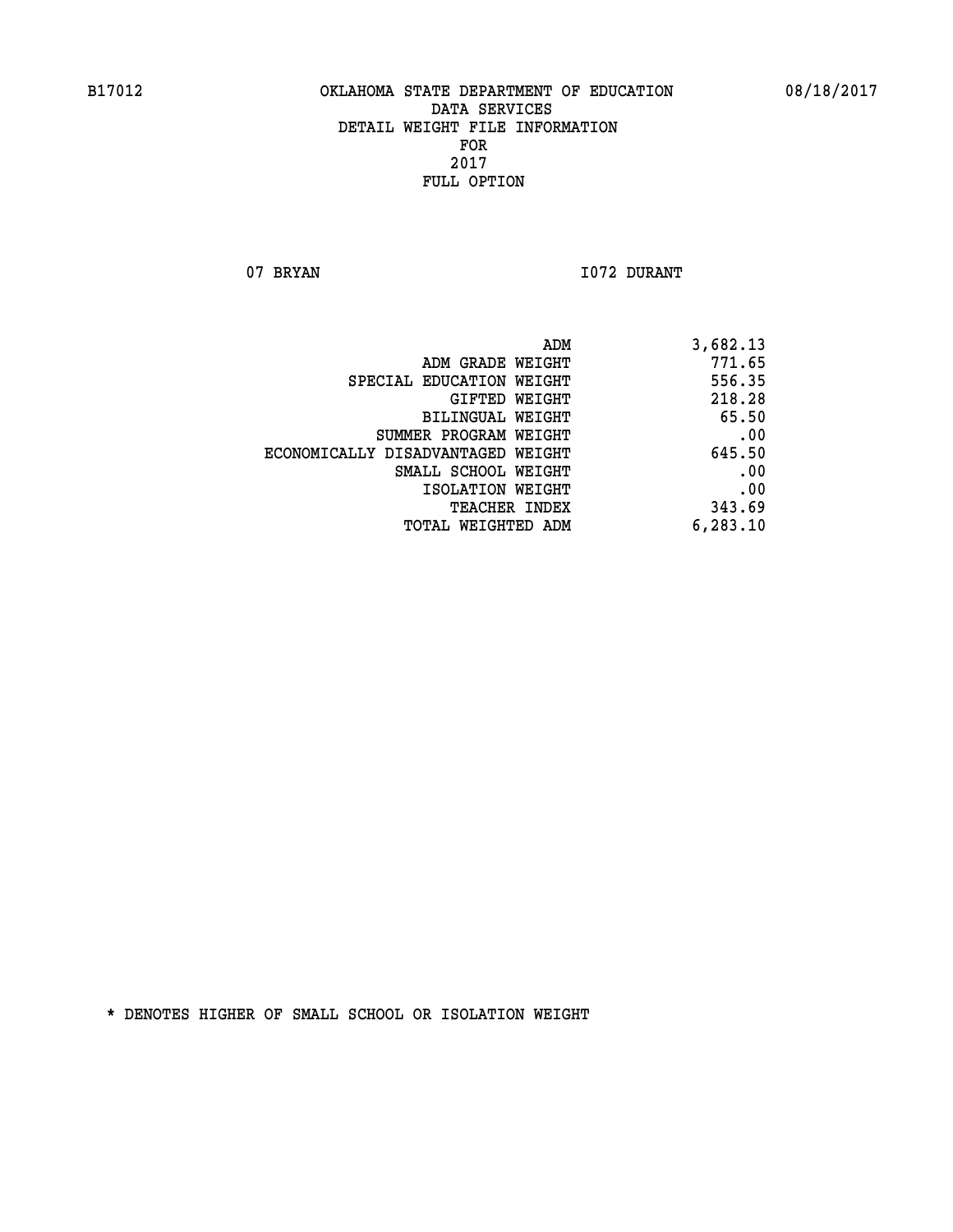08 CADDO **I011 HYDRO-EAKLY** 

|                                   | ADM | 453.62 |
|-----------------------------------|-----|--------|
| ADM GRADE WEIGHT                  |     | 87.28  |
| SPECIAL EDUCATION WEIGHT          |     | 77.05  |
| GIFTED WEIGHT                     |     | 22.10  |
| BILINGUAL WEIGHT                  |     | 15.75  |
| SUMMER PROGRAM WEIGHT             |     | .00    |
| ECONOMICALLY DISADVANTAGED WEIGHT |     | 68.50  |
| SMALL SCHOOL WEIGHT               |     | 12.93  |
| ISOLATION WEIGHT                  |     | 68.81* |
| <b>TEACHER INDEX</b>              |     | 24.32  |
| TOTAL WEIGHTED ADM                |     | 817.43 |
|                                   |     |        |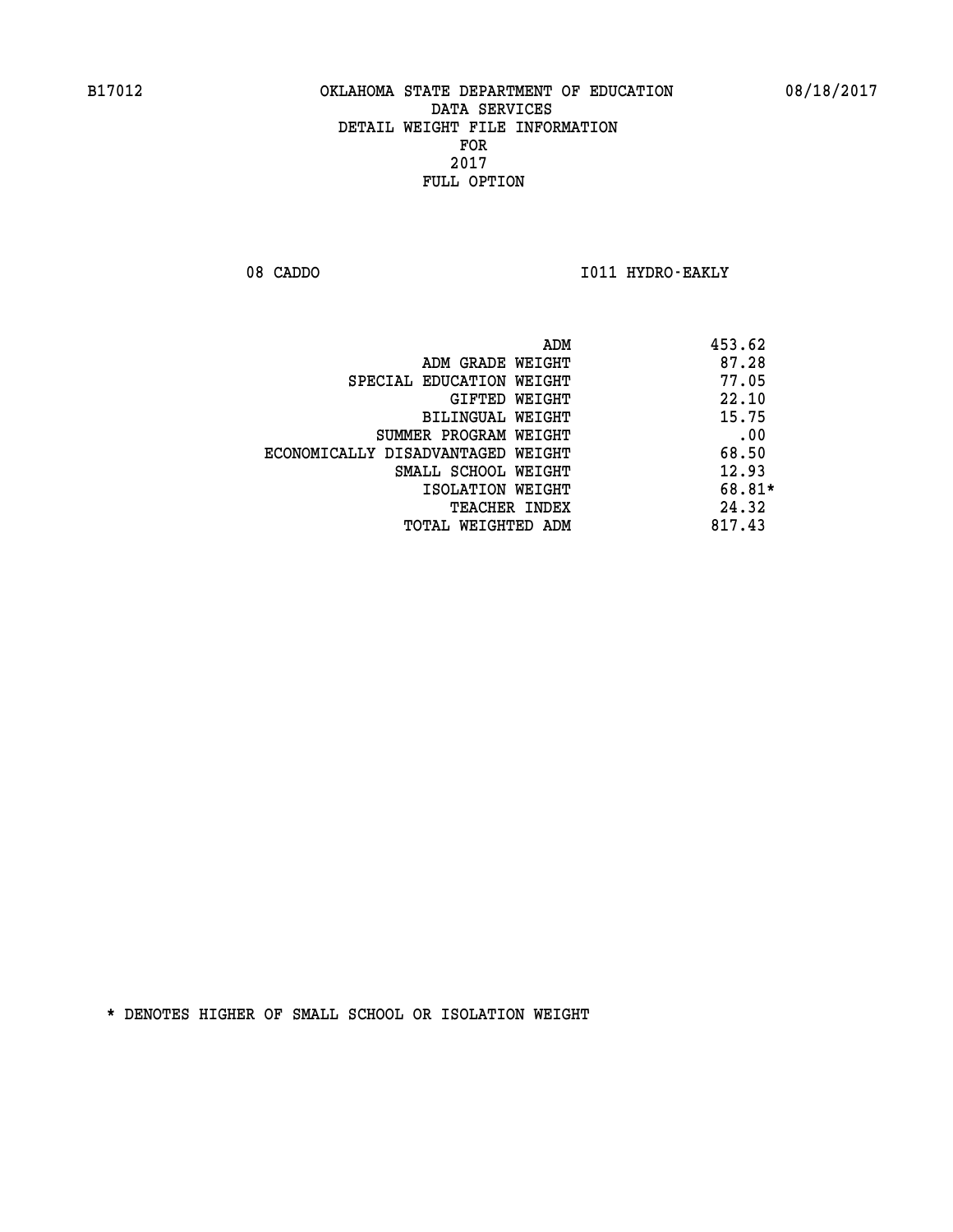08 CADDO **I012 LOOKEBA SICKLES** 

|                                   | 268.60<br>ADM |  |
|-----------------------------------|---------------|--|
| ADM GRADE WEIGHT                  | 52.27         |  |
| SPECIAL EDUCATION WEIGHT          | 24.95         |  |
| GIFTED WEIGHT                     | 7.48          |  |
| BILINGUAL WEIGHT                  | 9.75          |  |
| SUMMER PROGRAM WEIGHT             | .00           |  |
| ECONOMICALLY DISADVANTAGED WEIGHT | 48.00         |  |
| SMALL SCHOOL WEIGHT               | $26.44*$      |  |
| ISOLATION WEIGHT                  | .00           |  |
| TEACHER INDEX                     | 11.14         |  |
| TOTAL WEIGHTED ADM                | 448.63        |  |
|                                   |               |  |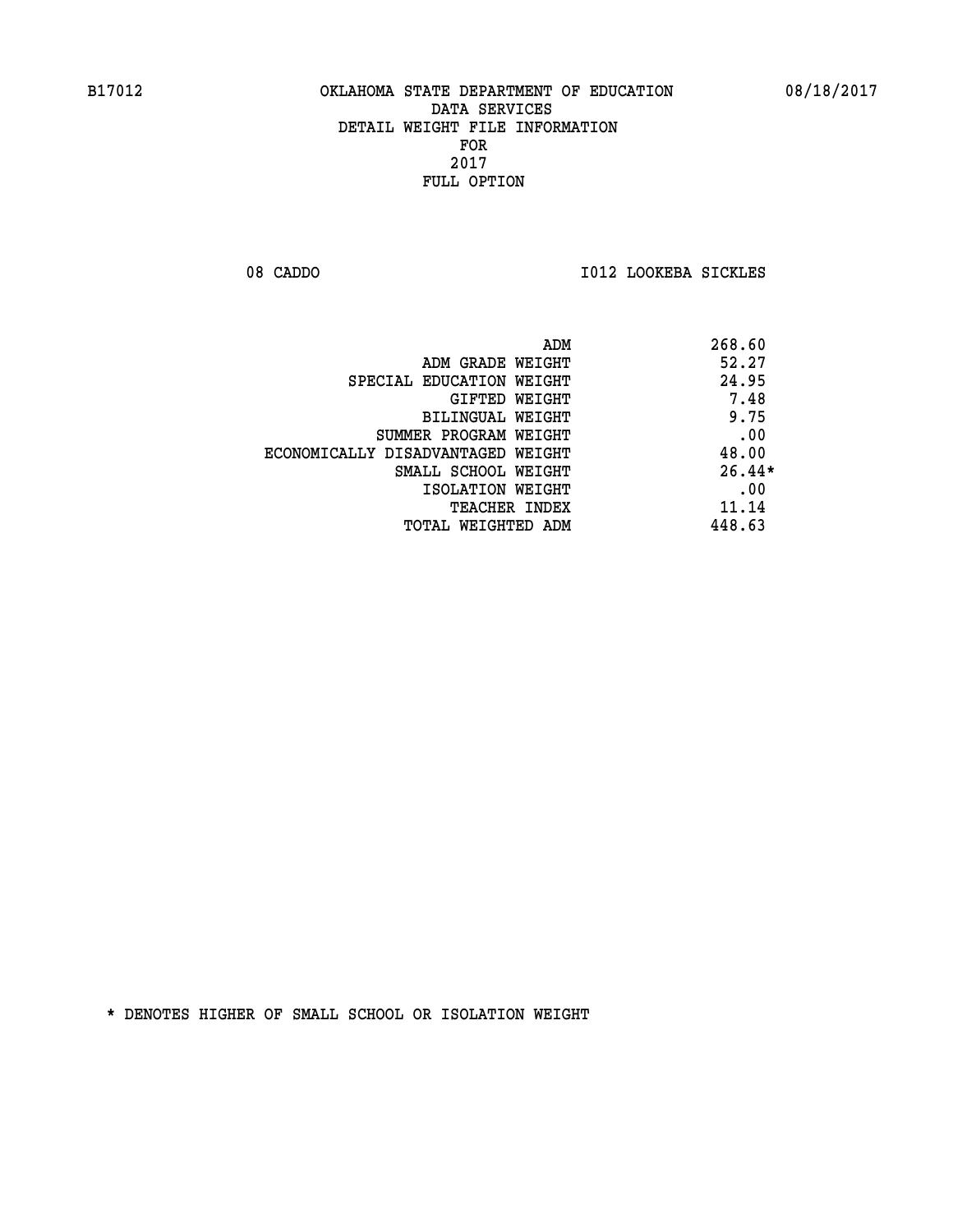08 CADDO 1020 ANADARKO

| 1,771.38 |
|----------|
| 349.46   |
| 197.10   |
| 65.96    |
| 18.25    |
| .00      |
| 383.00   |
| .00      |
| .00      |
| 54.58    |
| 2,839.73 |
|          |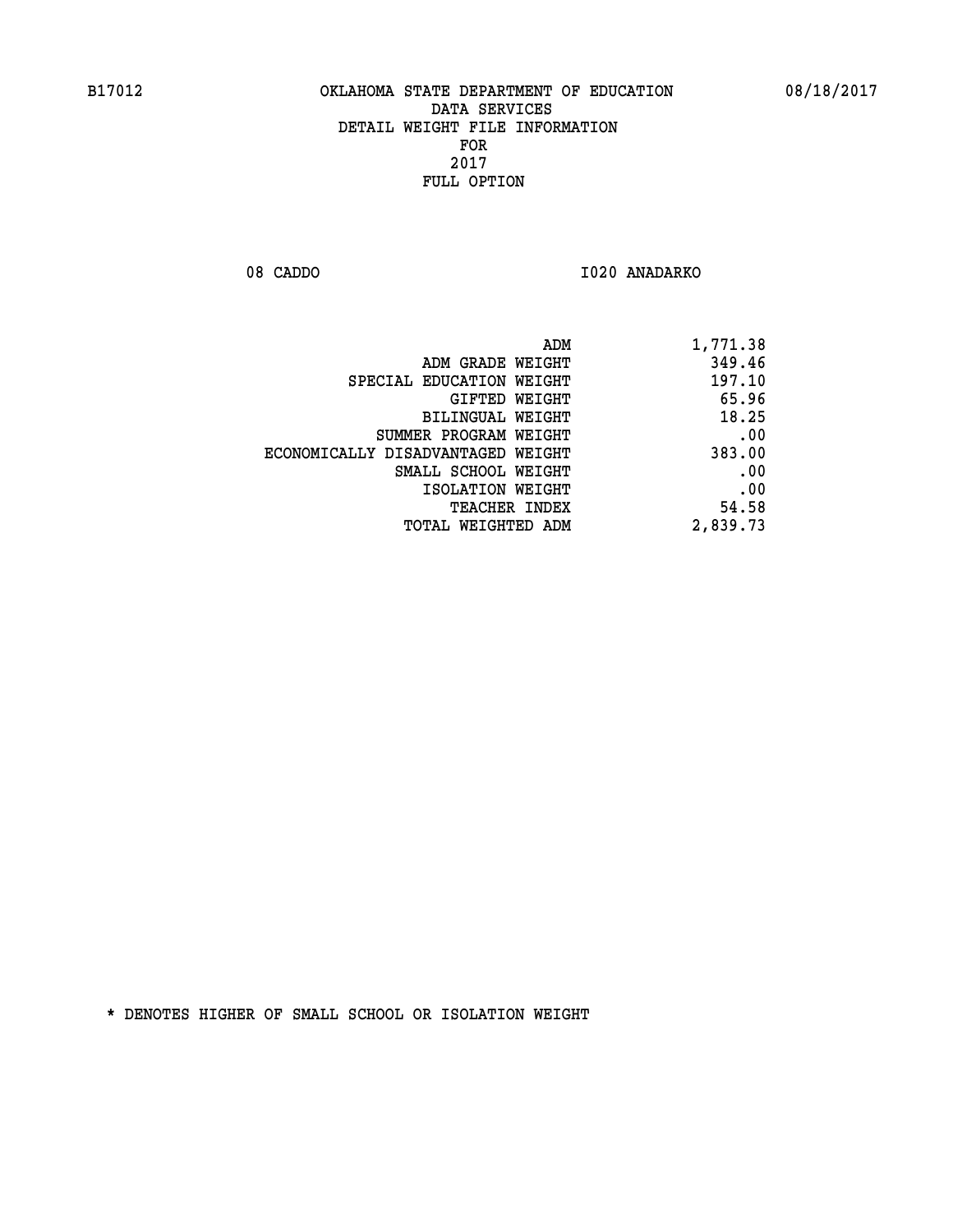**08 CADDO I033 CARNEGIE** 

| 581.35 |
|--------|
| 121.40 |
| 69.60  |
| 27.54  |
| 12.75  |
| .00    |
| 127.25 |
| .00    |
| .00    |
| 45.98  |
| 985.87 |
|        |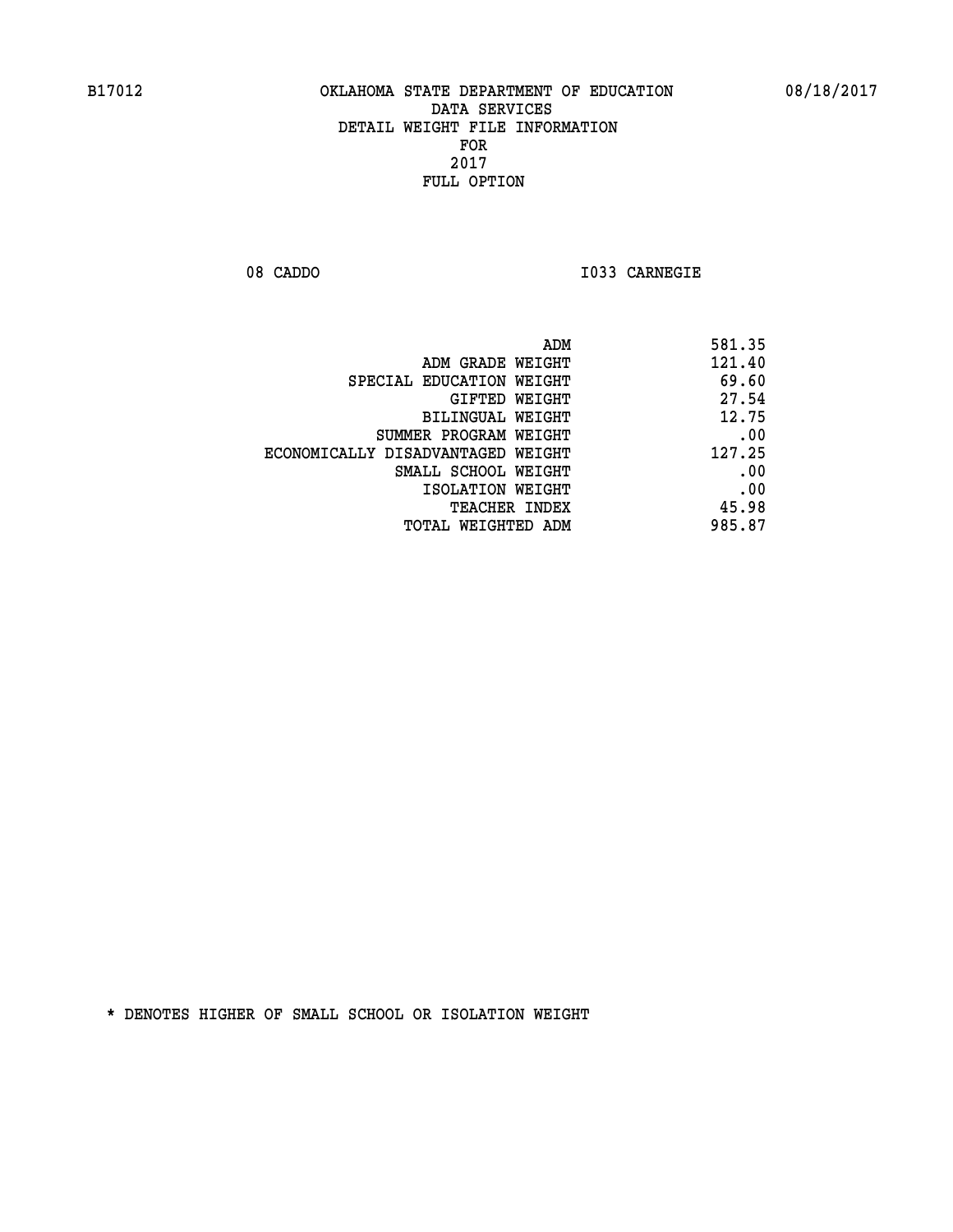08 CADDO **I056 BOONE-APACHE** 

| 564.02 |
|--------|
| 113.64 |
| 76.20  |
| 16.66  |
| 2.75   |
| 1.20   |
| 111.75 |
| .00    |
| .00    |
| 24.08  |
| 910.30 |
|        |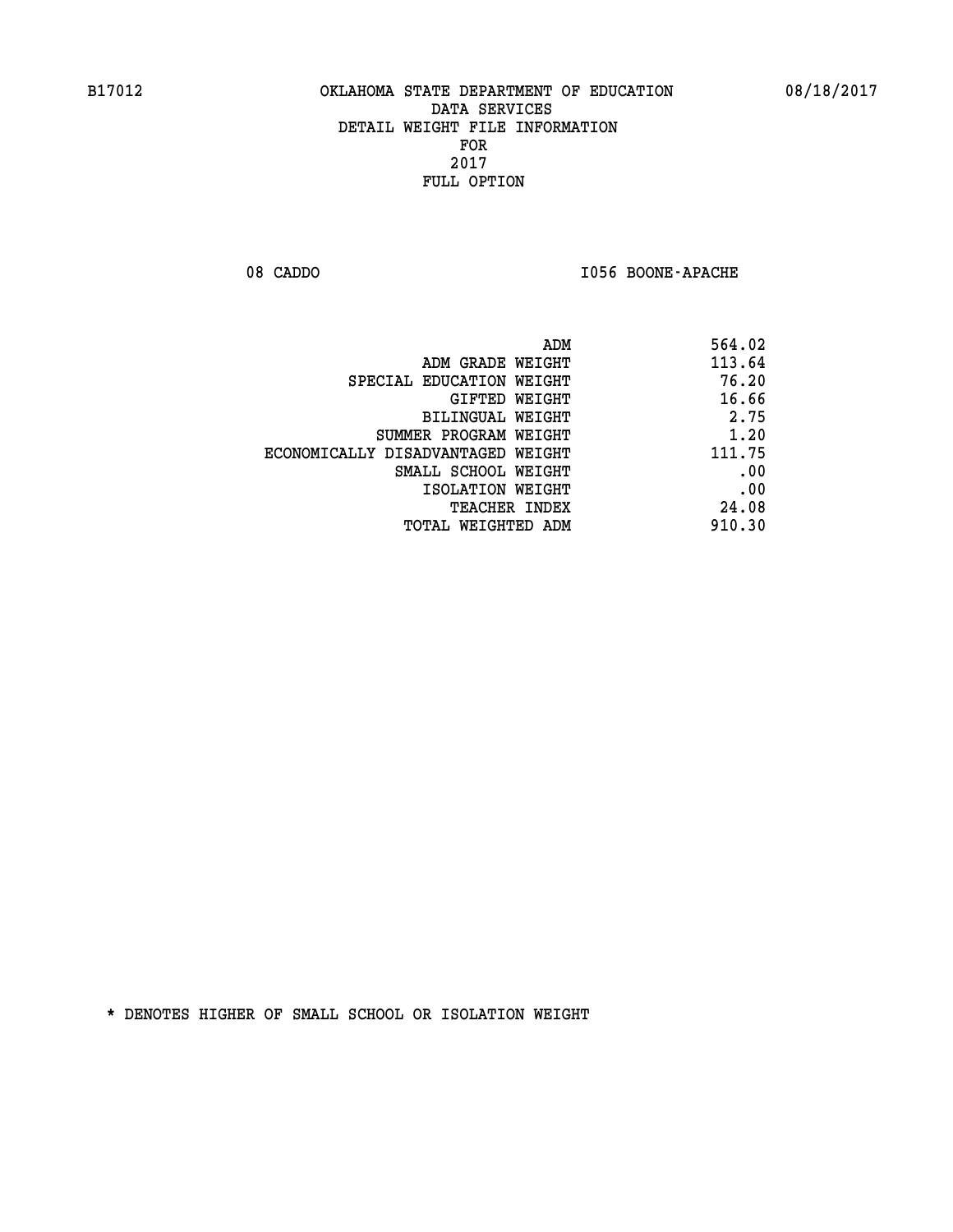**08 CADDO I064 CYRIL** 

|                                   | 378.78<br>ADM |
|-----------------------------------|---------------|
| ADM GRADE WEIGHT                  | 75.98         |
| SPECIAL EDUCATION WEIGHT          | 50.25         |
| GIFTED WEIGHT                     | 10.88         |
| BILINGUAL WEIGHT                  | 1.25          |
| SUMMER PROGRAM WEIGHT             | .00           |
| ECONOMICALLY DISADVANTAGED WEIGHT | 67.25         |
| SMALL SCHOOL WEIGHT               | $21.51*$      |
| ISOLATION WEIGHT                  | .00           |
| <b>TEACHER INDEX</b>              | 3.34          |
| TOTAL WEIGHTED ADM                | 609.24        |
|                                   |               |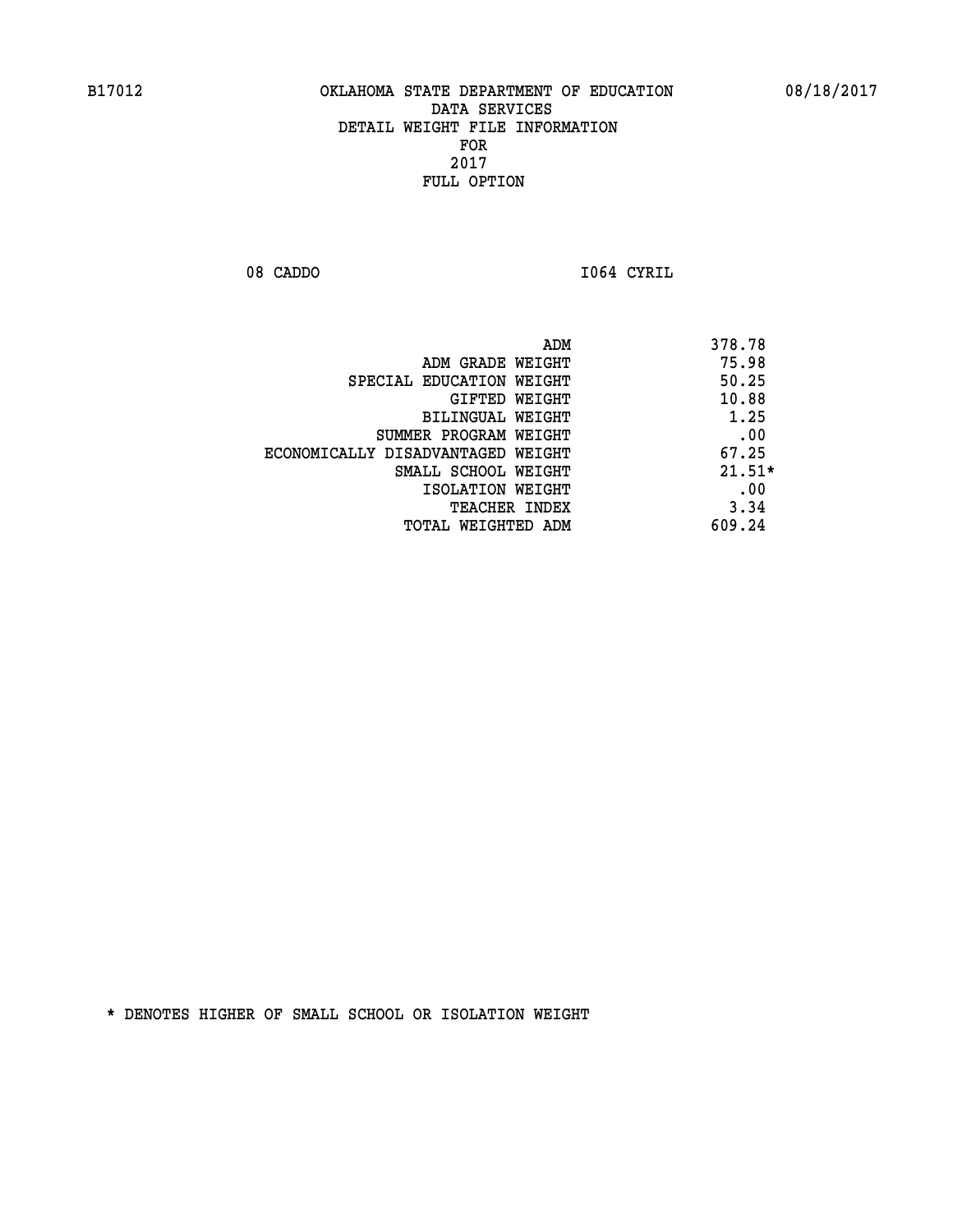08 CADDO **I086 GRACEMONT** 

| 166.41<br>ADM |                                   |
|---------------|-----------------------------------|
| 33.86         | ADM GRADE WEIGHT                  |
| 25.00         | SPECIAL EDUCATION WEIGHT          |
| 4.42          | GIFTED WEIGHT                     |
| .75           | BILINGUAL WEIGHT                  |
| .00           | SUMMER PROGRAM WEIGHT             |
| 32.75         | ECONOMICALLY DISADVANTAGED WEIGHT |
| $22.81*$      | SMALL SCHOOL WEIGHT               |
| .00           | ISOLATION WEIGHT                  |
| 11.67         | <b>TEACHER INDEX</b>              |
| 297.67        | TOTAL WEIGHTED ADM                |
|               |                                   |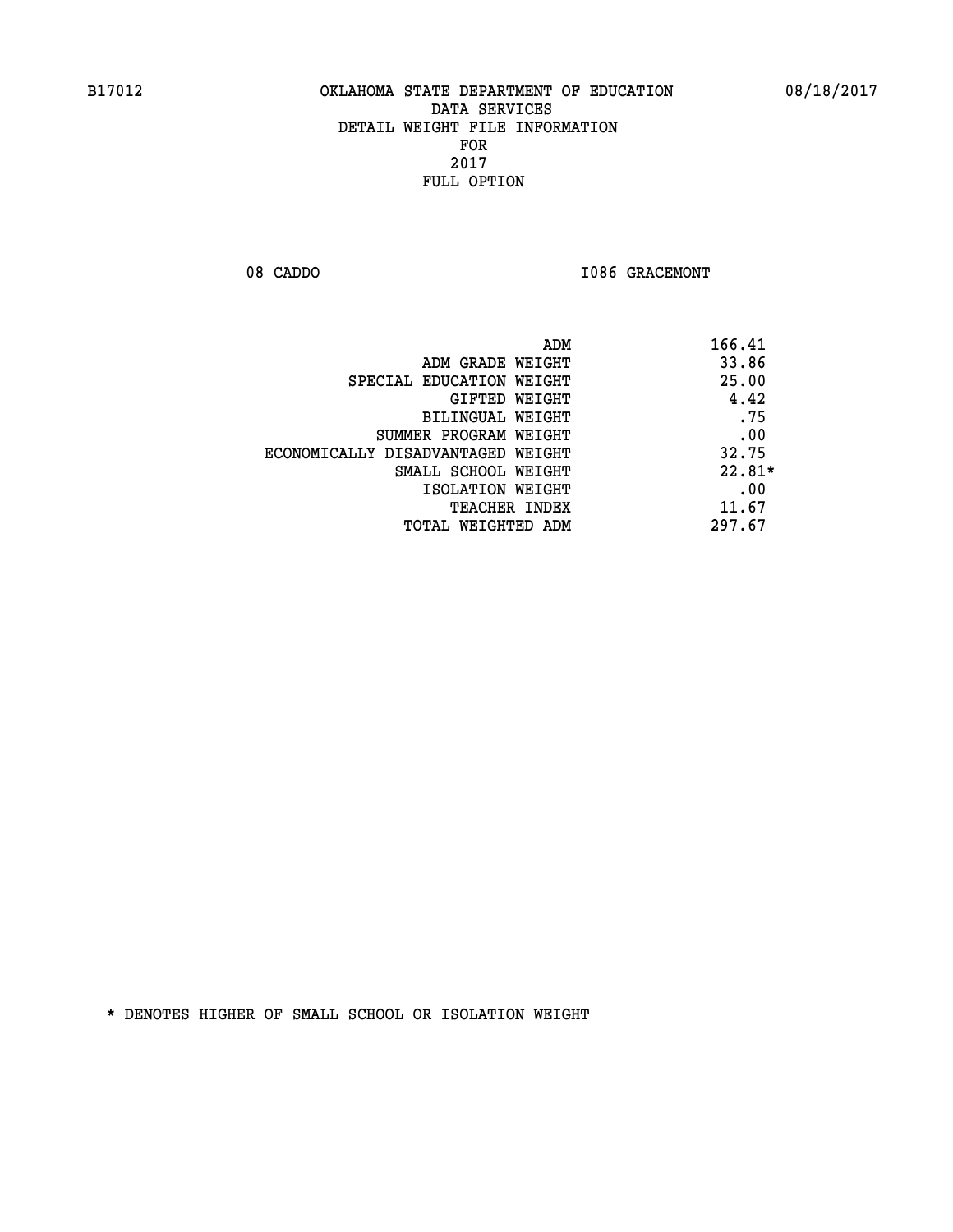08 CADDO 1160 CEMENT

|                                   | ADM<br>236.58 |  |
|-----------------------------------|---------------|--|
| ADM GRADE WEIGHT                  | 46.02         |  |
| SPECIAL EDUCATION WEIGHT          | 50.80         |  |
| GIFTED WEIGHT                     | 5.44          |  |
| <b>BILINGUAL WEIGHT</b>           | .00           |  |
| SUMMER PROGRAM WEIGHT             | .00           |  |
| ECONOMICALLY DISADVANTAGED WEIGHT | 50.50         |  |
| SMALL SCHOOL WEIGHT               | $26.16*$      |  |
| ISOLATION WEIGHT                  | .00           |  |
| <b>TEACHER INDEX</b>              | .00           |  |
| TOTAL WEIGHTED ADM                | 415.50        |  |
|                                   |               |  |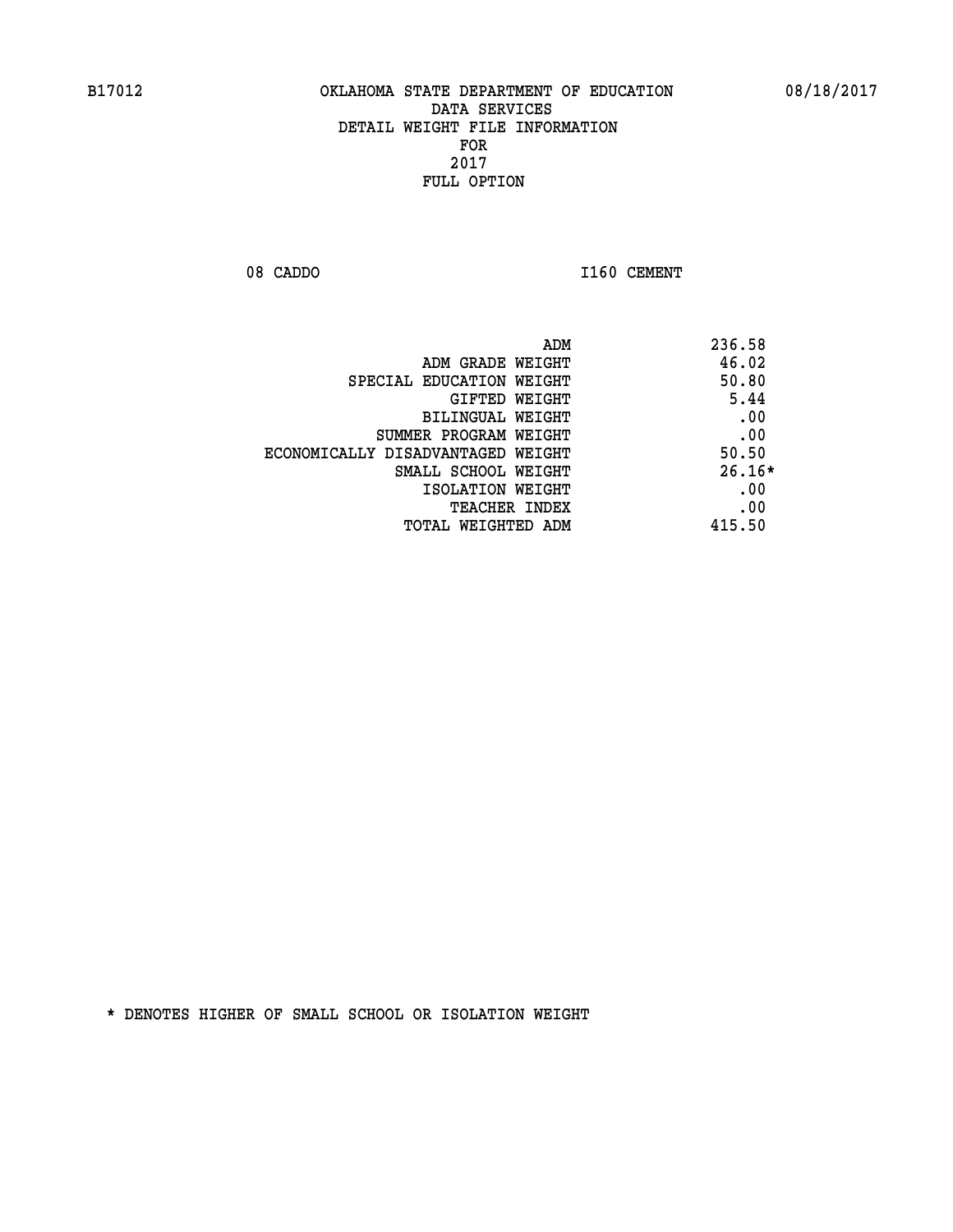08 CADDO 1161 HINTON

| 706.15   |
|----------|
| 137.21   |
| 99.15    |
| 19.04    |
| 34.50    |
| .00      |
| 119.25   |
| .00      |
| .00      |
| .00      |
| 1,115.30 |
|          |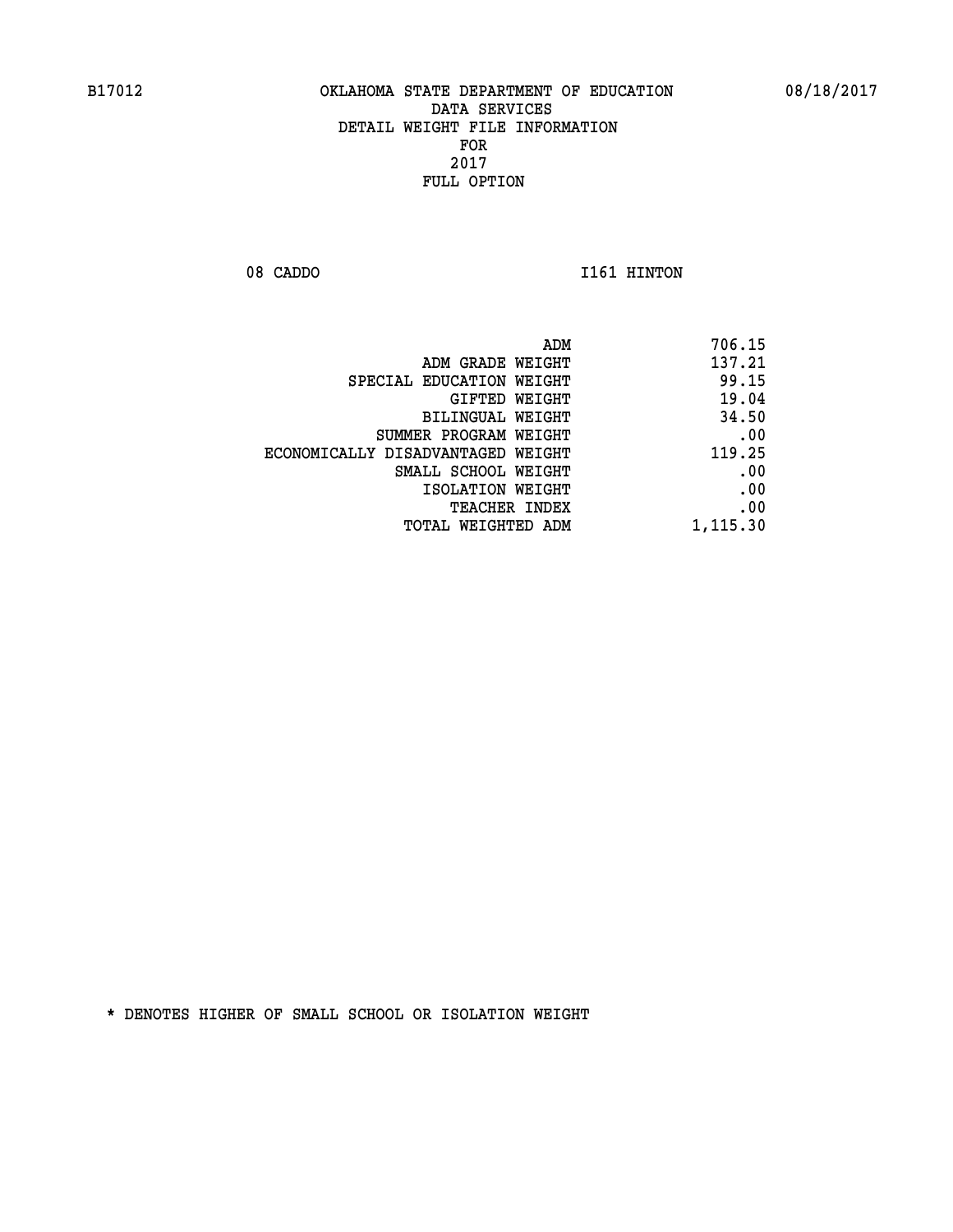08 CADDO **I167 FORT COBB-BROXTON** 

| 336.59<br>ADM                              |  |
|--------------------------------------------|--|
| 58.19<br>ADM GRADE WEIGHT                  |  |
| 39.20<br>SPECIAL EDUCATION WEIGHT          |  |
| 8.50<br>GIFTED WEIGHT                      |  |
| 1.00<br>BILINGUAL WEIGHT                   |  |
| .00<br>SUMMER PROGRAM WEIGHT               |  |
| 65.75<br>ECONOMICALLY DISADVANTAGED WEIGHT |  |
| $24.49*$<br>SMALL SCHOOL WEIGHT            |  |
| 22.75<br>ISOLATION WEIGHT                  |  |
| 36.93<br><b>TEACHER INDEX</b>              |  |
| 570.65<br>TOTAL WEIGHTED ADM               |  |
|                                            |  |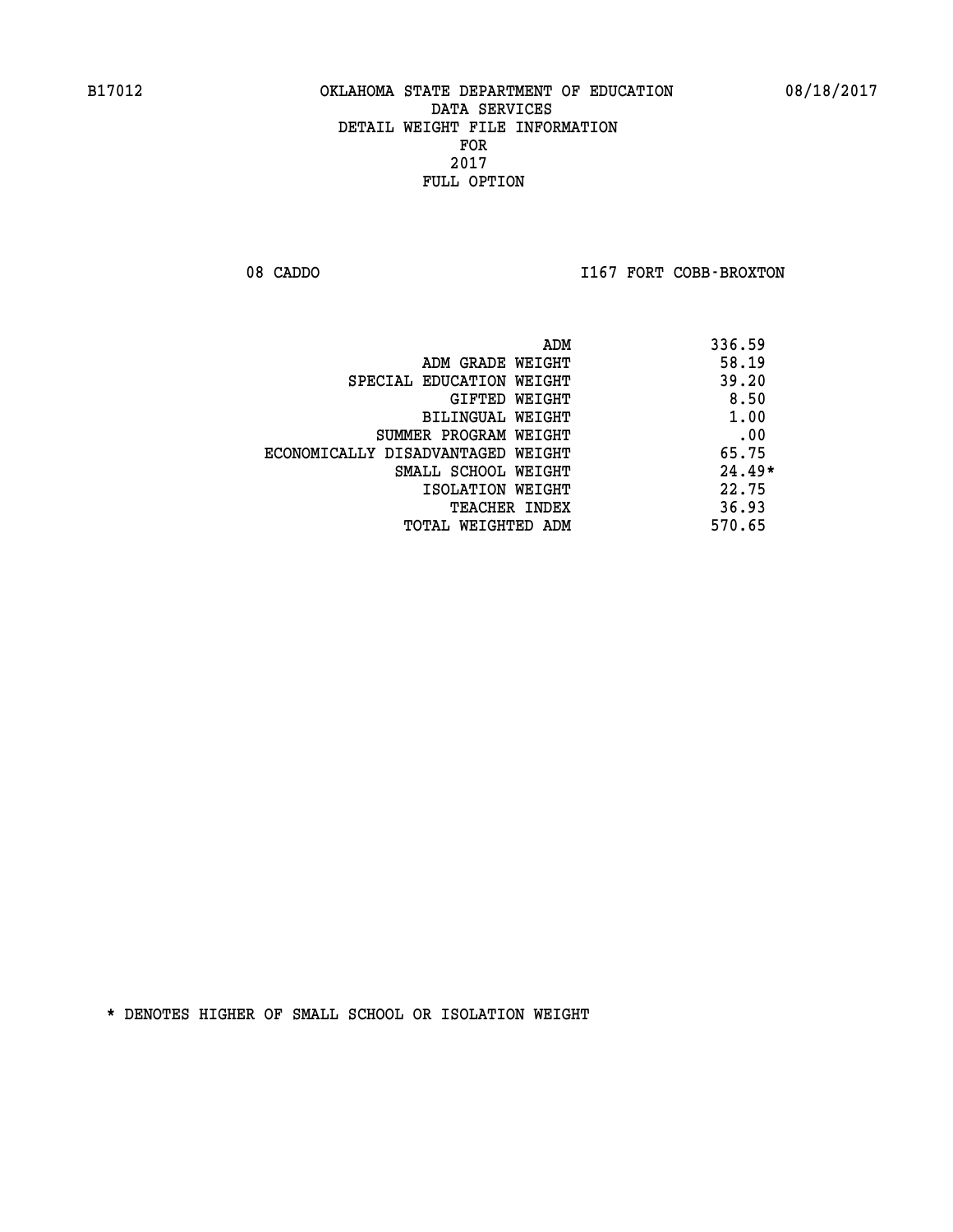08 CADDO **I168 BINGER-ONEY** 

| 344.80<br>ADM                              |          |
|--------------------------------------------|----------|
| 67.95<br>ADM GRADE WEIGHT                  |          |
| 71.75<br>SPECIAL EDUCATION WEIGHT          |          |
| 12.92<br>GIFTED WEIGHT                     |          |
| BILINGUAL WEIGHT                           | .00      |
| SUMMER PROGRAM WEIGHT                      | .00      |
| 61.50<br>ECONOMICALLY DISADVANTAGED WEIGHT |          |
| SMALL SCHOOL WEIGHT                        | $24.01*$ |
| 16.14<br>ISOLATION WEIGHT                  |          |
| 19.06<br><b>TEACHER INDEX</b>              |          |
| 601.99<br>TOTAL WEIGHTED ADM               |          |
|                                            |          |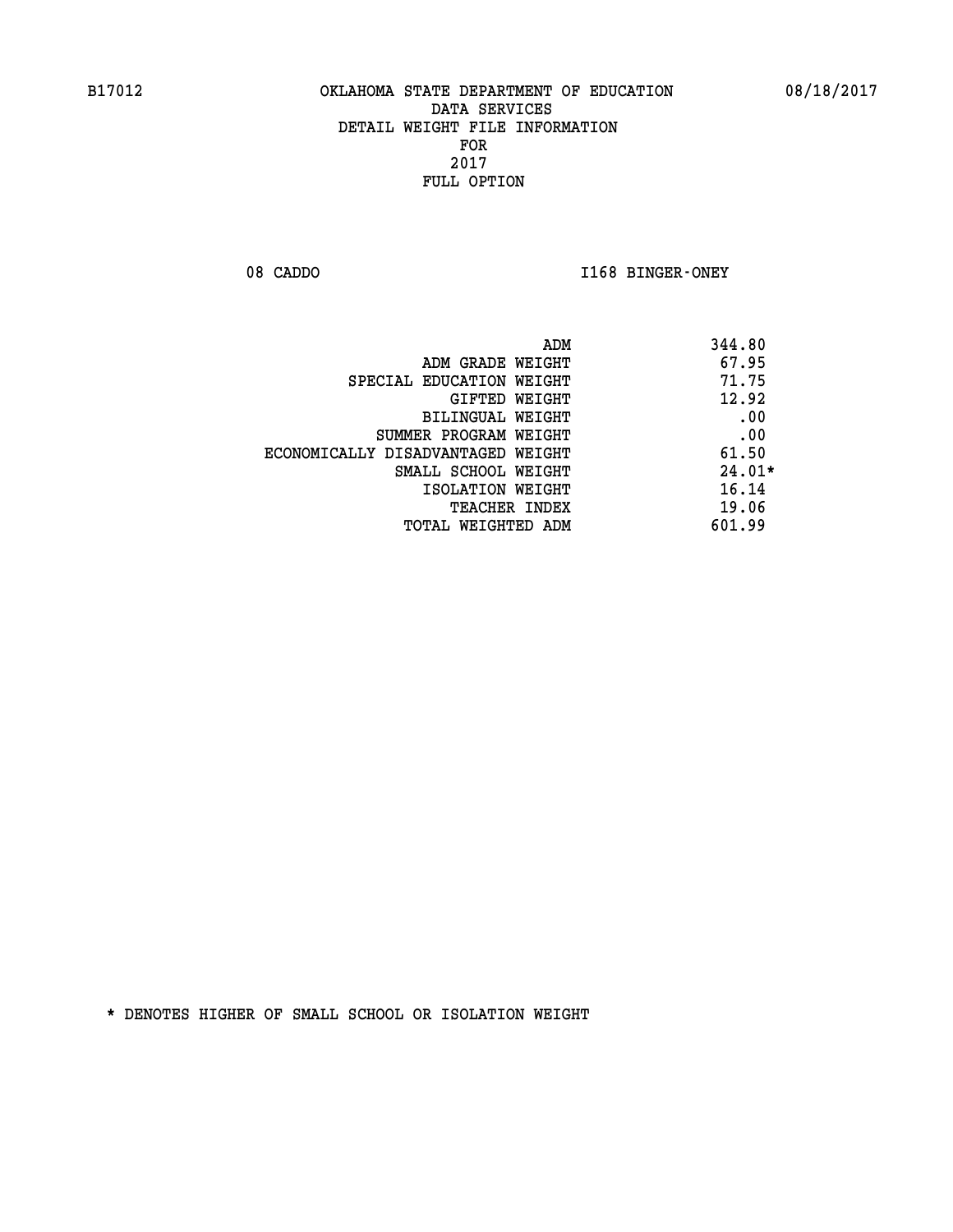**09 CANADIAN C029 RIVERSIDE** 

| ADM                               | 187.36   |
|-----------------------------------|----------|
| ADM GRADE WEIGHT                  | 37.98    |
| SPECIAL EDUCATION WEIGHT          | 6.45     |
| GIFTED WEIGHT                     | 4.42     |
| BILINGUAL WEIGHT                  | 2.75     |
| SUMMER PROGRAM WEIGHT             | .00      |
| ECONOMICALLY DISADVANTAGED WEIGHT | 33.25    |
| SMALL SCHOOL WEIGHT               | $24.20*$ |
| ISOLATION WEIGHT                  | .00      |
| <b>TEACHER INDEX</b>              | .00      |
| TOTAL WEIGHTED ADM                | 296.41   |
|                                   |          |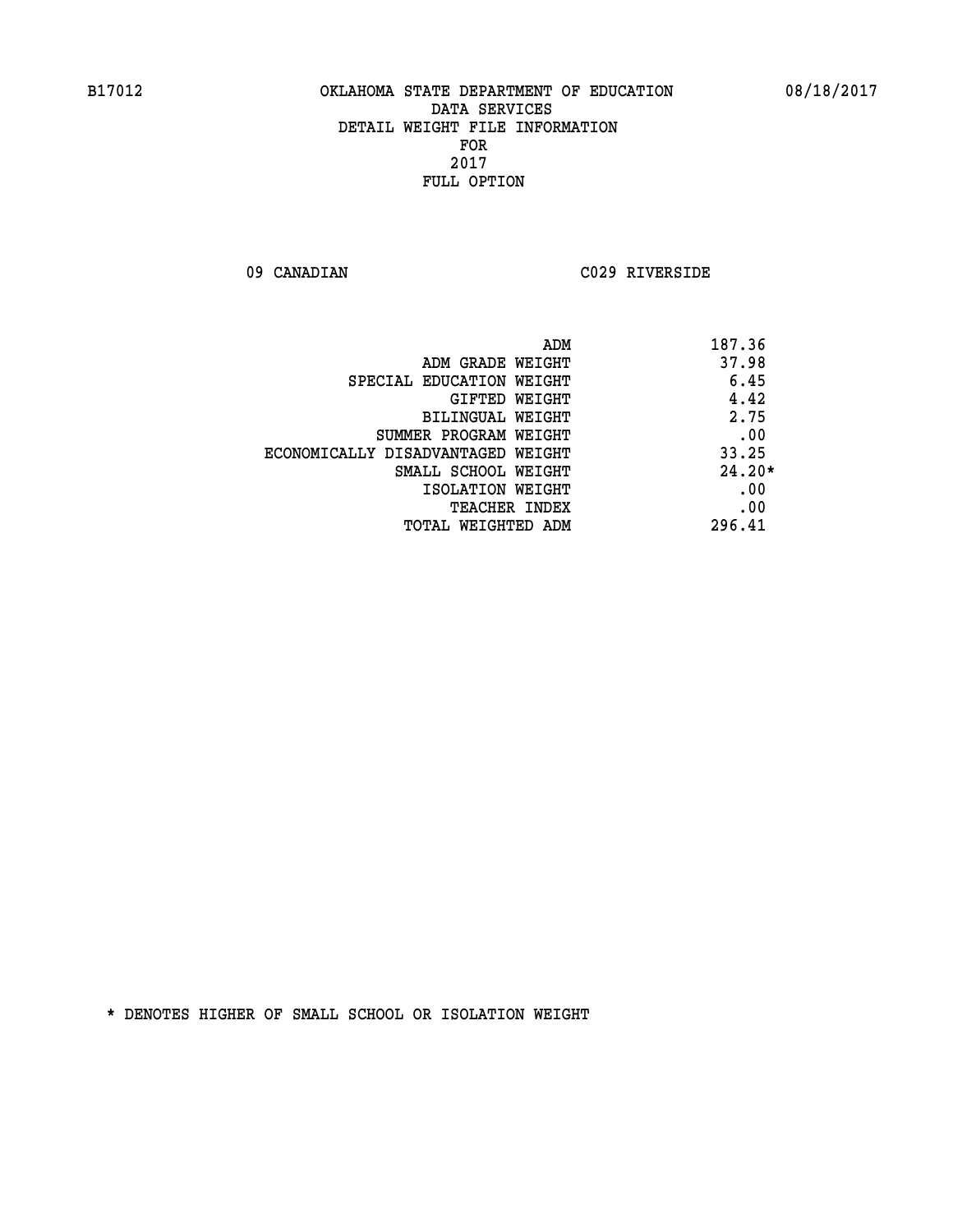**09 CANADIAN C031 BANNER** 

|                                   | 226.55<br>ADM |
|-----------------------------------|---------------|
| ADM GRADE WEIGHT                  | 44.73         |
| SPECIAL EDUCATION WEIGHT          | 29.00         |
| GIFTED WEIGHT                     | 7.48          |
| BILINGUAL WEIGHT                  | 4.00          |
| SUMMER PROGRAM WEIGHT             | .00           |
| ECONOMICALLY DISADVANTAGED WEIGHT | 25.00         |
| SMALL SCHOOL WEIGHT               | $25.91*$      |
| ISOLATION WEIGHT                  | .00           |
| <b>TEACHER INDEX</b>              | 19.79         |
| TOTAL WEIGHTED ADM                | 382.46        |
|                                   |               |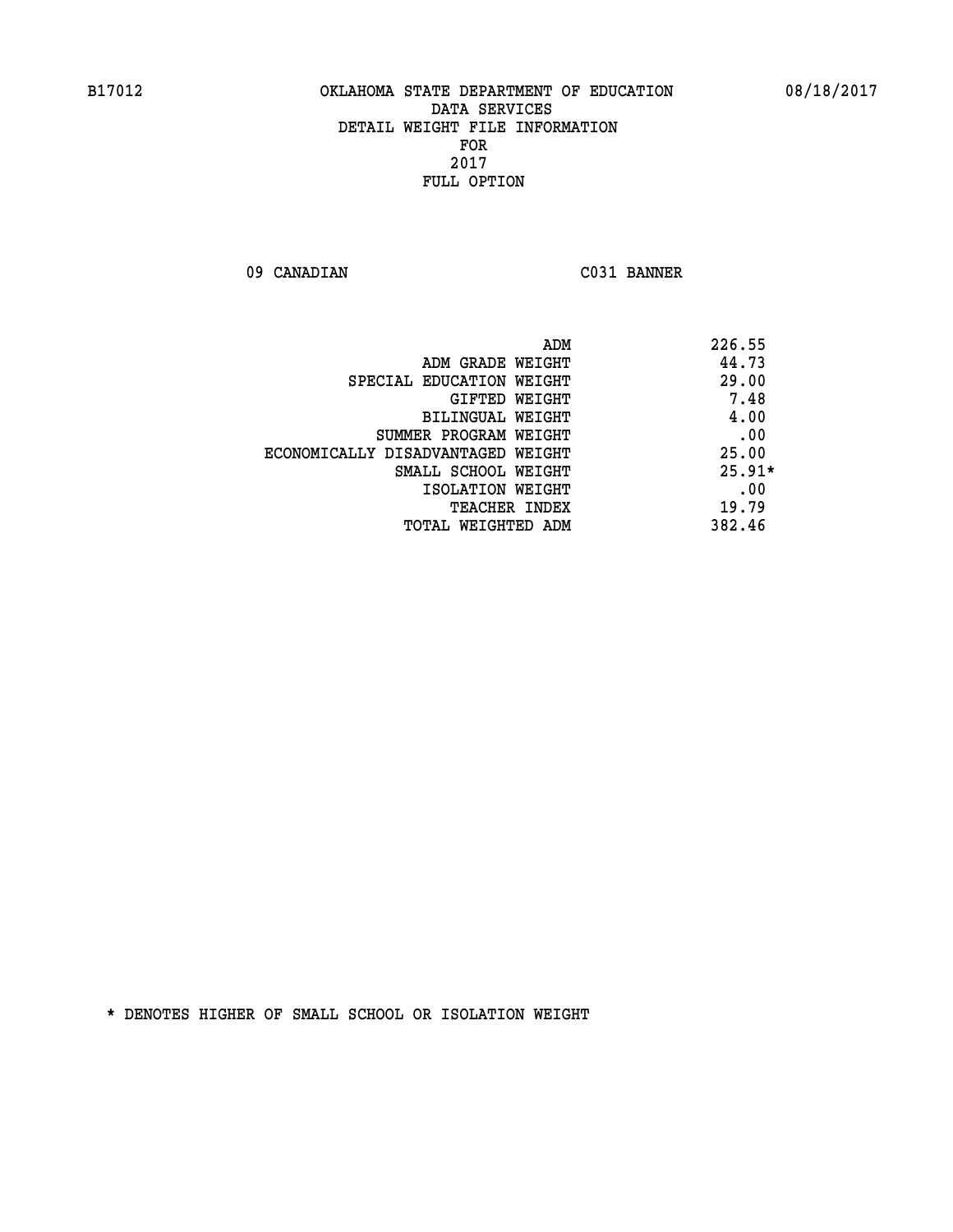09 CANADIAN C070 DARLINGTON

| ADM                               | 246.39   |
|-----------------------------------|----------|
| ADM GRADE WEIGHT                  | 48.63    |
| SPECIAL EDUCATION WEIGHT          | 14.60    |
| <b>GIFTED WEIGHT</b>              | 6.80     |
| BILINGUAL WEIGHT                  | .00      |
| SUMMER PROGRAM WEIGHT             | .00      |
| ECONOMICALLY DISADVANTAGED WEIGHT | 53.50    |
| SMALL SCHOOL WEIGHT               | $26.33*$ |
| ISOLATION WEIGHT                  | .00      |
| <b>TEACHER INDEX</b>              | 23.63    |
| TOTAL WEIGHTED ADM                | 419.88   |
|                                   |          |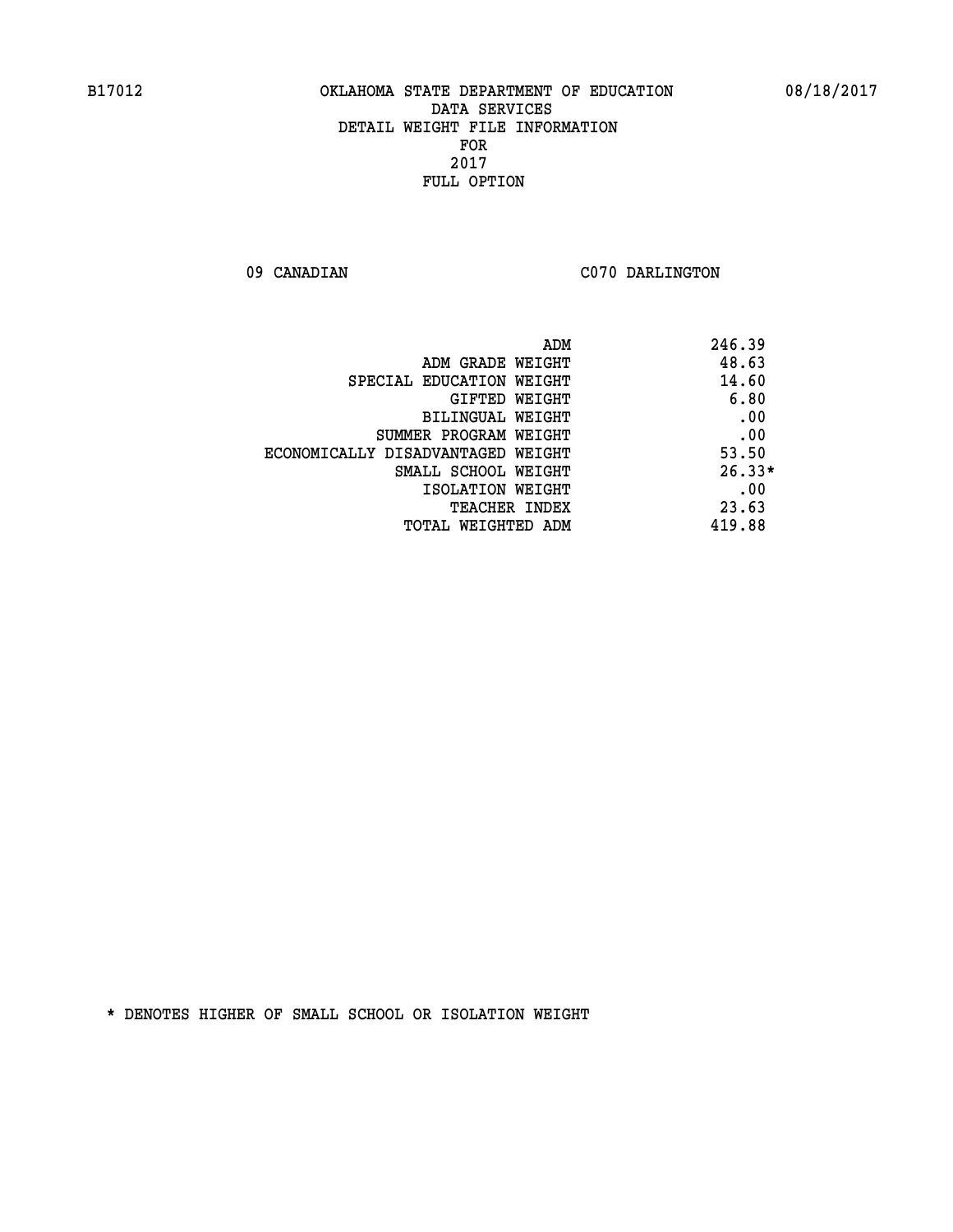**09 CANADIAN C162 MAPLE** 

| ADM                               | 160.30   |
|-----------------------------------|----------|
| ADM GRADE WEIGHT                  | 33.25    |
| SPECIAL EDUCATION WEIGHT          | 5.75     |
| <b>GIFTED WEIGHT</b>              | 7.48     |
| BILINGUAL WEIGHT                  | 1.00     |
| SUMMER PROGRAM WEIGHT             | .00      |
| ECONOMICALLY DISADVANTAGED WEIGHT | 9.50     |
| SMALL SCHOOL WEIGHT               | $22.35*$ |
| ISOLATION WEIGHT                  | .00      |
| <b>TEACHER INDEX</b>              | 6.76     |
| TOTAL WEIGHTED ADM                | 246.39   |
|                                   |          |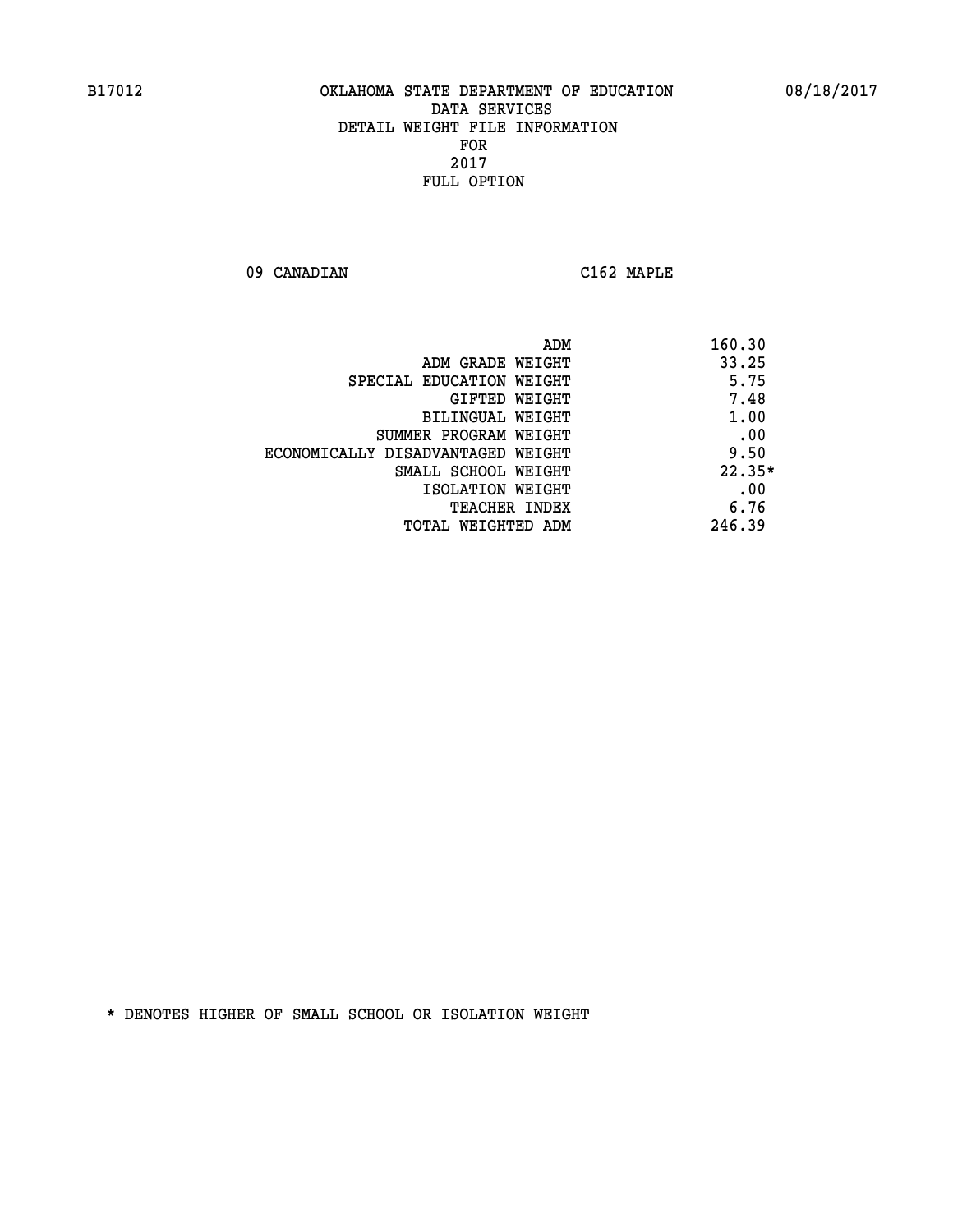09 CANADIAN 1022 PIEDMONT

| ADM                               | 3,830.46 |
|-----------------------------------|----------|
| ADM GRADE WEIGHT                  | 747.76   |
| SPECIAL EDUCATION WEIGHT          | 497.00   |
| GIFTED WEIGHT                     | 188.02   |
| BILINGUAL WEIGHT                  | 49.75    |
| SUMMER PROGRAM WEIGHT             | .00      |
| ECONOMICALLY DISADVANTAGED WEIGHT | 192.00   |
| SMALL SCHOOL WEIGHT               | .00      |
| ISOLATION WEIGHT                  | .00      |
| <b>TEACHER INDEX</b>              | .00      |
| TOTAL WEIGHTED ADM                | 5,504.99 |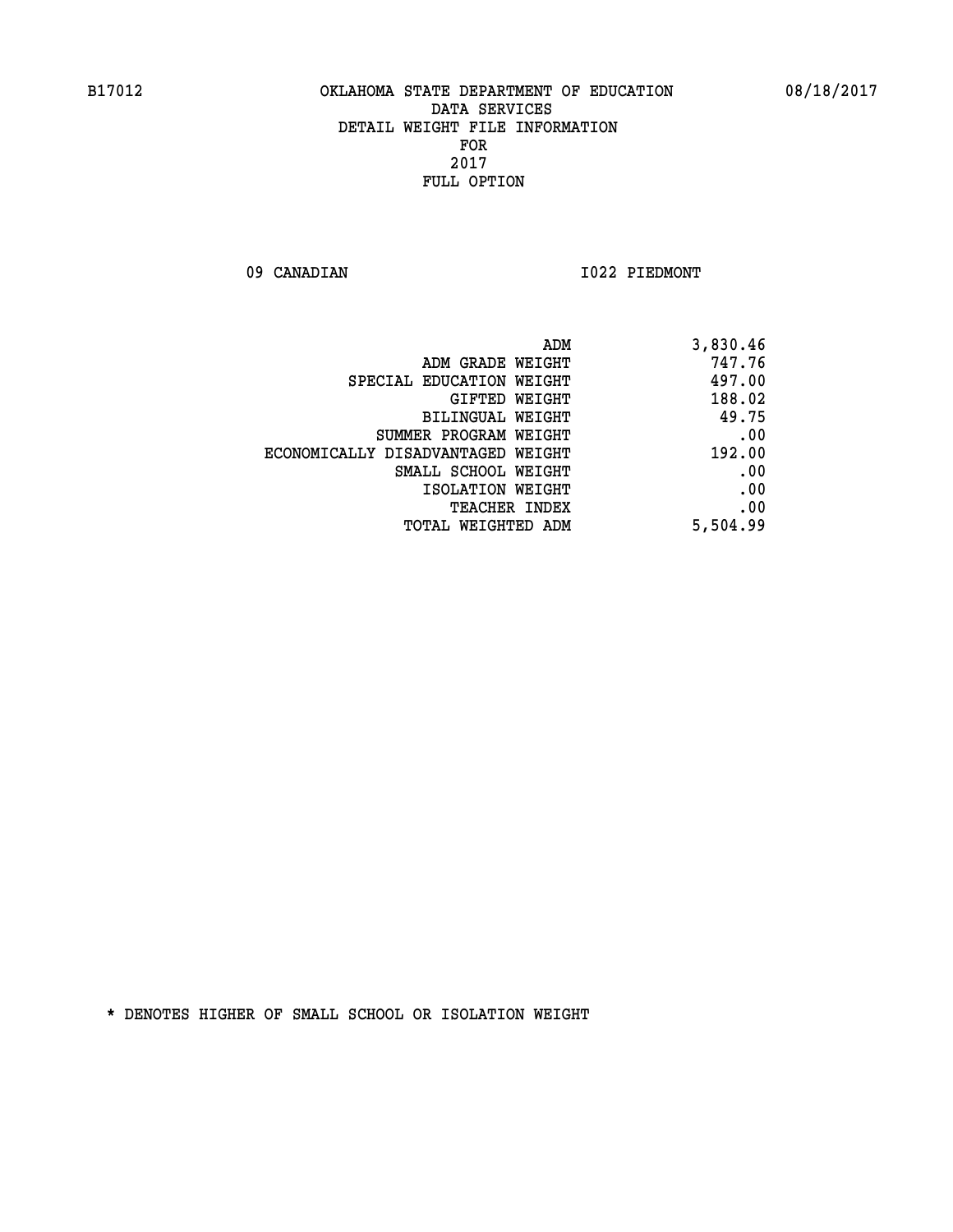09 CANADIAN 1027 YUKON

|                                   | ADM<br>8,477.23 |
|-----------------------------------|-----------------|
| ADM GRADE WEIGHT                  | 1,622.62        |
| SPECIAL EDUCATION WEIGHT          | 1,550.20        |
| GIFTED WEIGHT                     | 440.98          |
| <b>BILINGUAL WEIGHT</b>           | 217.50          |
| SUMMER PROGRAM WEIGHT             | 6.00            |
| ECONOMICALLY DISADVANTAGED WEIGHT | 932.25          |
| SMALL SCHOOL WEIGHT               | .00             |
| ISOLATION WEIGHT                  | .00             |
| TEACHER INDEX                     | .00             |
| TOTAL WEIGHTED ADM                | 13,246.78       |
|                                   |                 |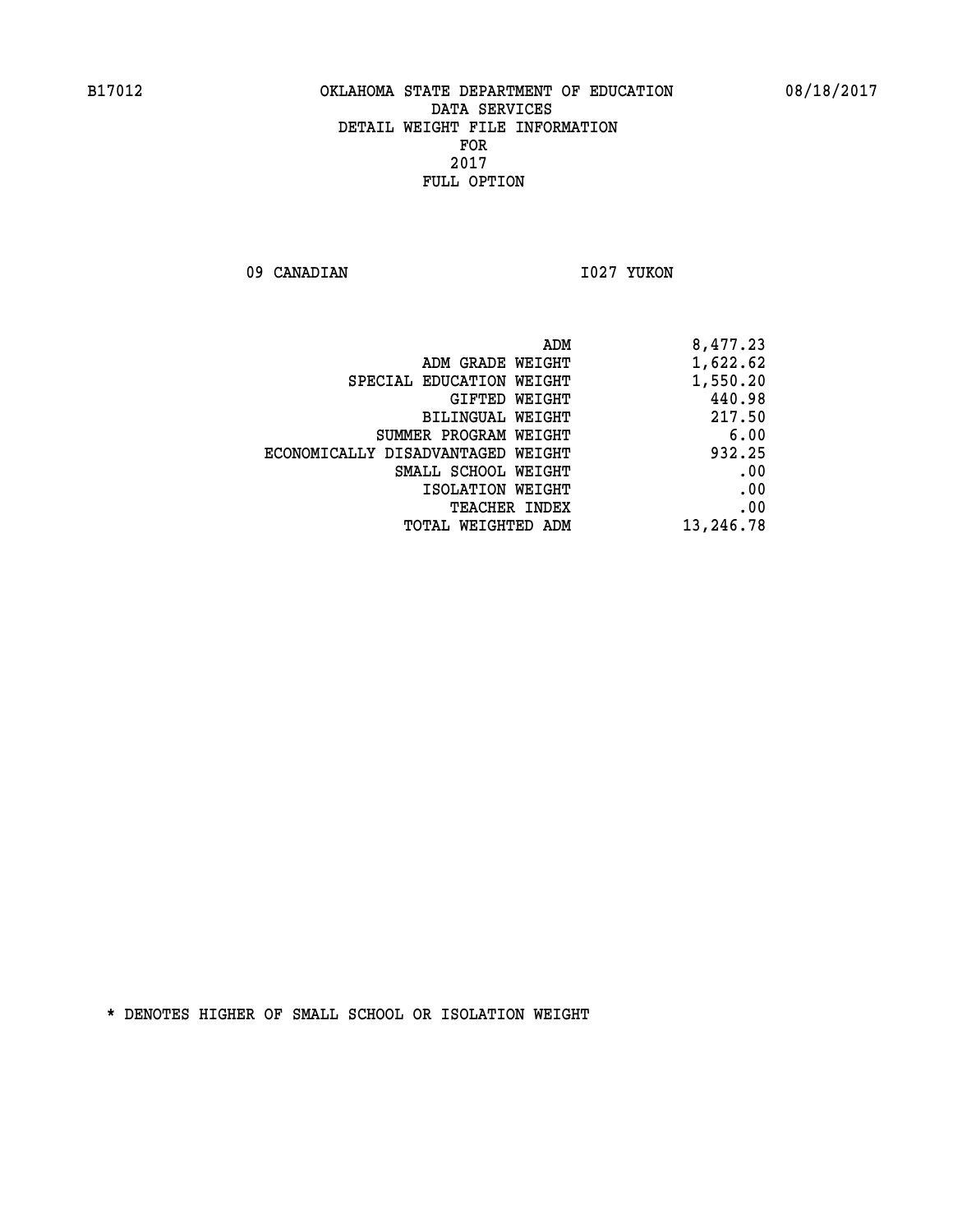**09 CANADIAN I034 EL RENO** 

| 2,670.68 |
|----------|
| 536.59   |
| 470.25   |
| 117.30   |
| 128.50   |
| .00      |
| 511.00   |
| .00      |
| .00      |
| 100.77   |
| 4,535.09 |
|          |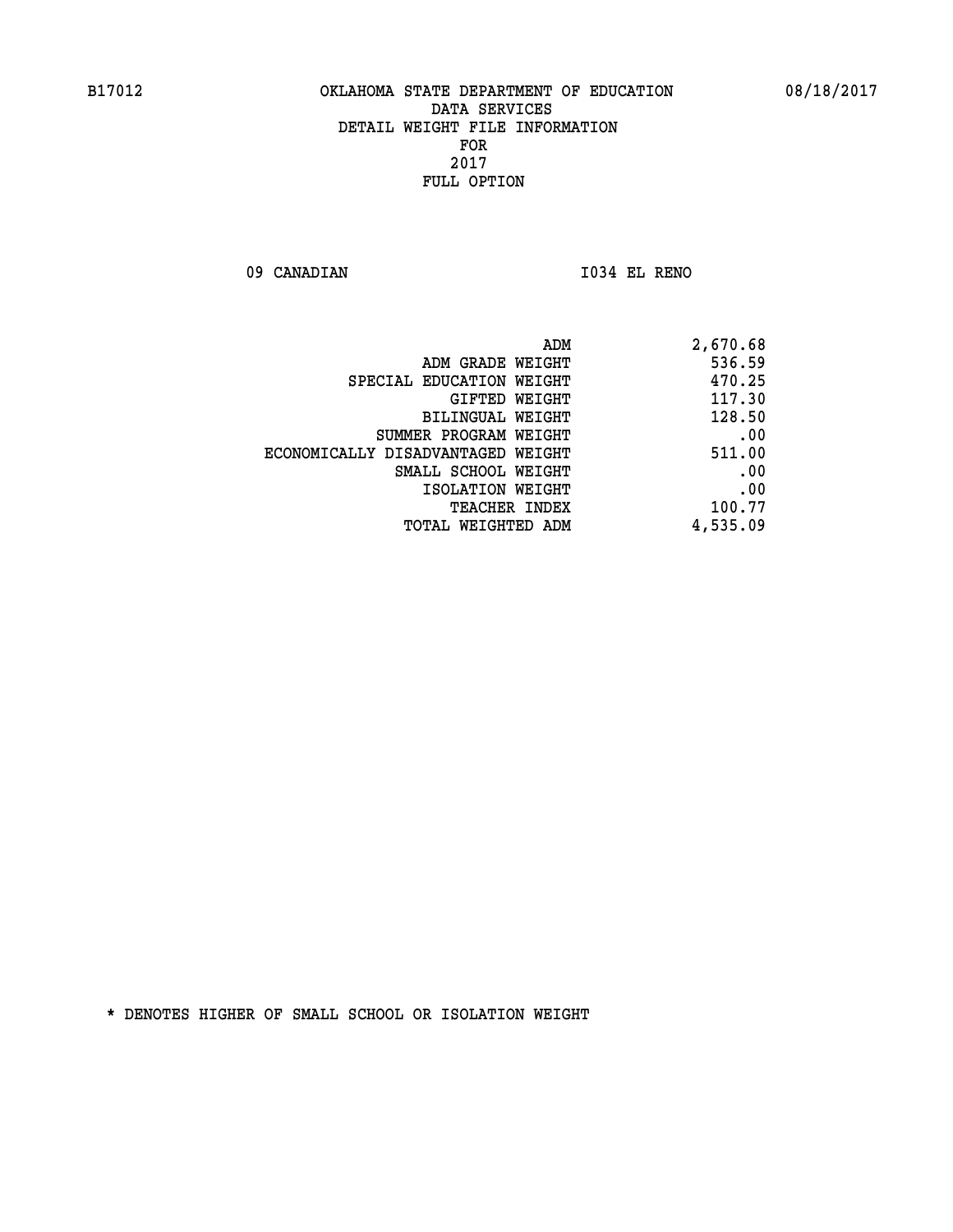09 CANADIAN 1057 UNION CITY

|                                   | 313.76<br>ADM |          |
|-----------------------------------|---------------|----------|
| ADM GRADE WEIGHT                  |               | 60.79    |
| SPECIAL EDUCATION WEIGHT          |               | 43.00    |
| GIFTED WEIGHT                     |               | 21.76    |
| BILINGUAL WEIGHT                  |               | 4.25     |
| SUMMER PROGRAM WEIGHT             |               | .00      |
| ECONOMICALLY DISADVANTAGED WEIGHT |               | 44.25    |
| SMALL SCHOOL WEIGHT               |               | $25.53*$ |
| ISOLATION WEIGHT                  |               | .00      |
| <b>TEACHER INDEX</b>              |               | .00      |
| TOTAL WEIGHTED ADM                | 513.34        |          |
|                                   |               |          |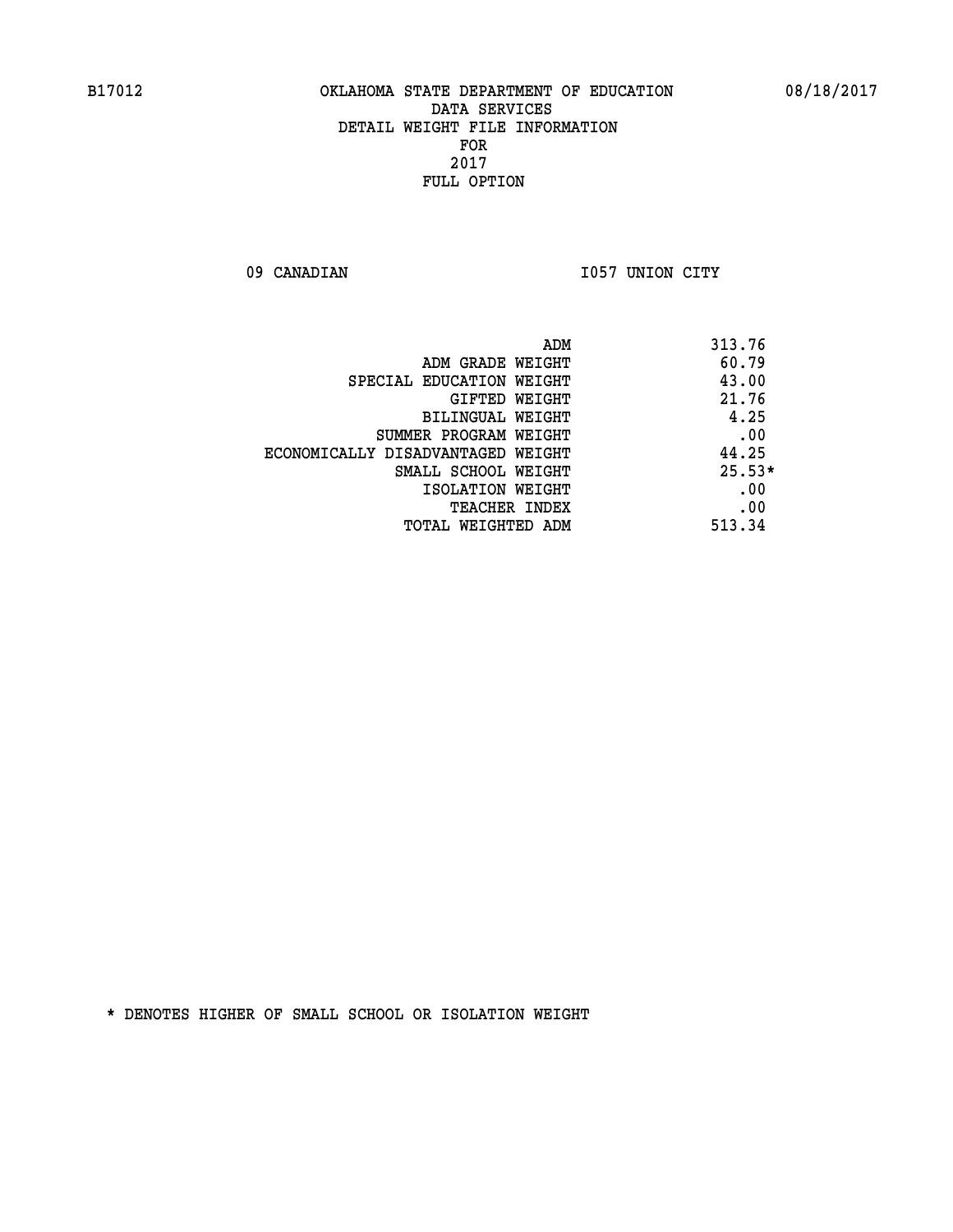09 CANADIAN **I069 MUSTANG** 

| ADM<br>10,980.20             |                                   |
|------------------------------|-----------------------------------|
| 1,861.03<br>ADM GRADE WEIGHT |                                   |
| 1,590.45                     | SPECIAL EDUCATION WEIGHT          |
| 596.36<br>GIFTED WEIGHT      |                                   |
| 206.75<br>BILINGUAL WEIGHT   |                                   |
| 9.60                         | SUMMER PROGRAM WEIGHT             |
| 1,037.25                     | ECONOMICALLY DISADVANTAGED WEIGHT |
| .00                          | SMALL SCHOOL WEIGHT               |
| .00<br>ISOLATION WEIGHT      |                                   |
| .00<br><b>TEACHER INDEX</b>  |                                   |
| 16,281.64                    | TOTAL WEIGHTED ADM                |
|                              |                                   |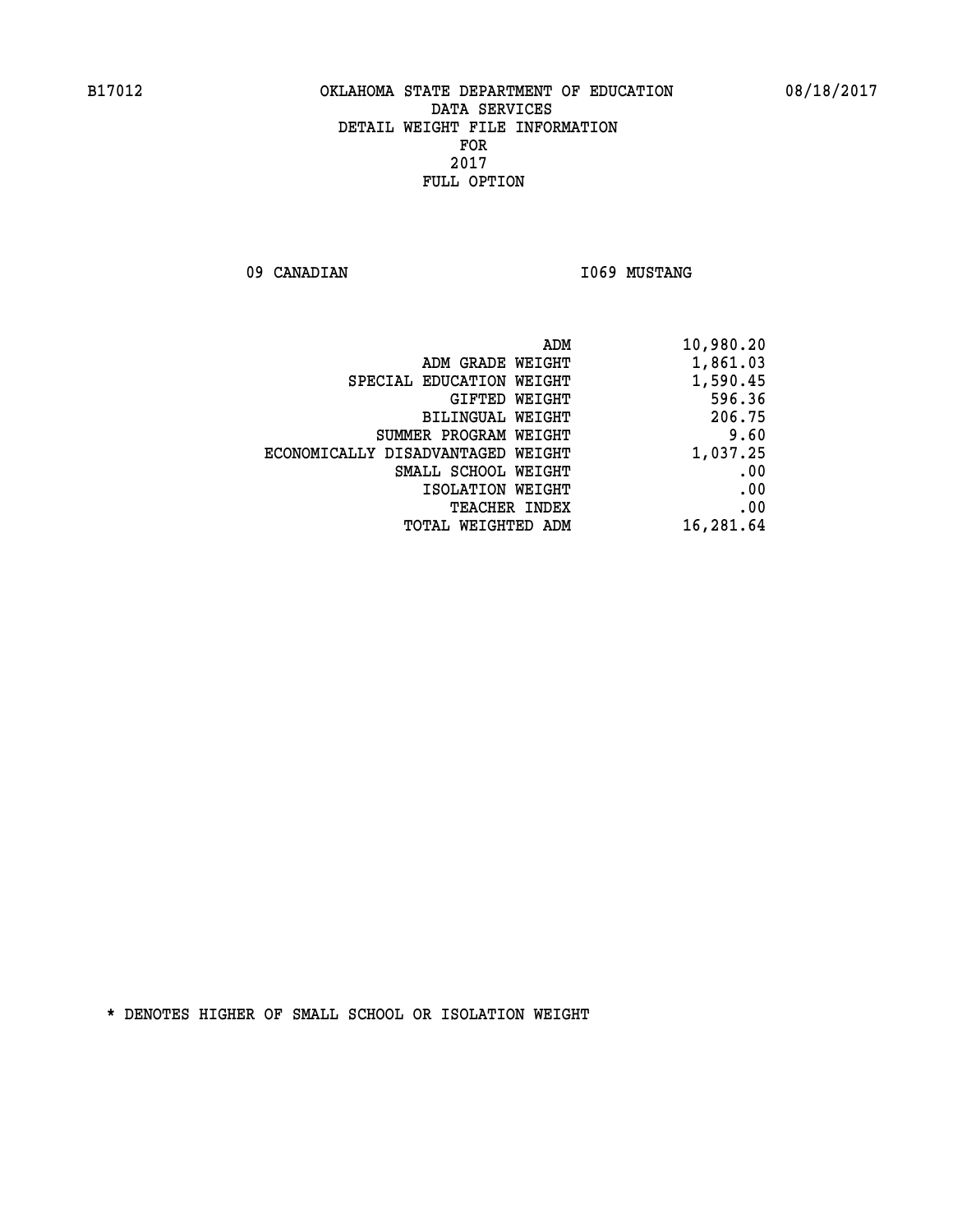09 CANADIAN 1076 CALUMET

| ADM                               | 242.70   |
|-----------------------------------|----------|
| ADM GRADE WEIGHT                  | 52.31    |
| SPECIAL EDUCATION WEIGHT          | 35.75    |
| GIFTED WEIGHT                     | 7.14     |
| BILINGUAL WEIGHT                  | .00      |
| SUMMER PROGRAM WEIGHT             | .00      |
| ECONOMICALLY DISADVANTAGED WEIGHT | 39.50    |
| SMALL SCHOOL WEIGHT               | $26.27*$ |
| ISOLATION WEIGHT                  | .00      |
| <b>TEACHER INDEX</b>              | .00      |
| TOTAL WEIGHTED ADM                | 403.67   |
|                                   |          |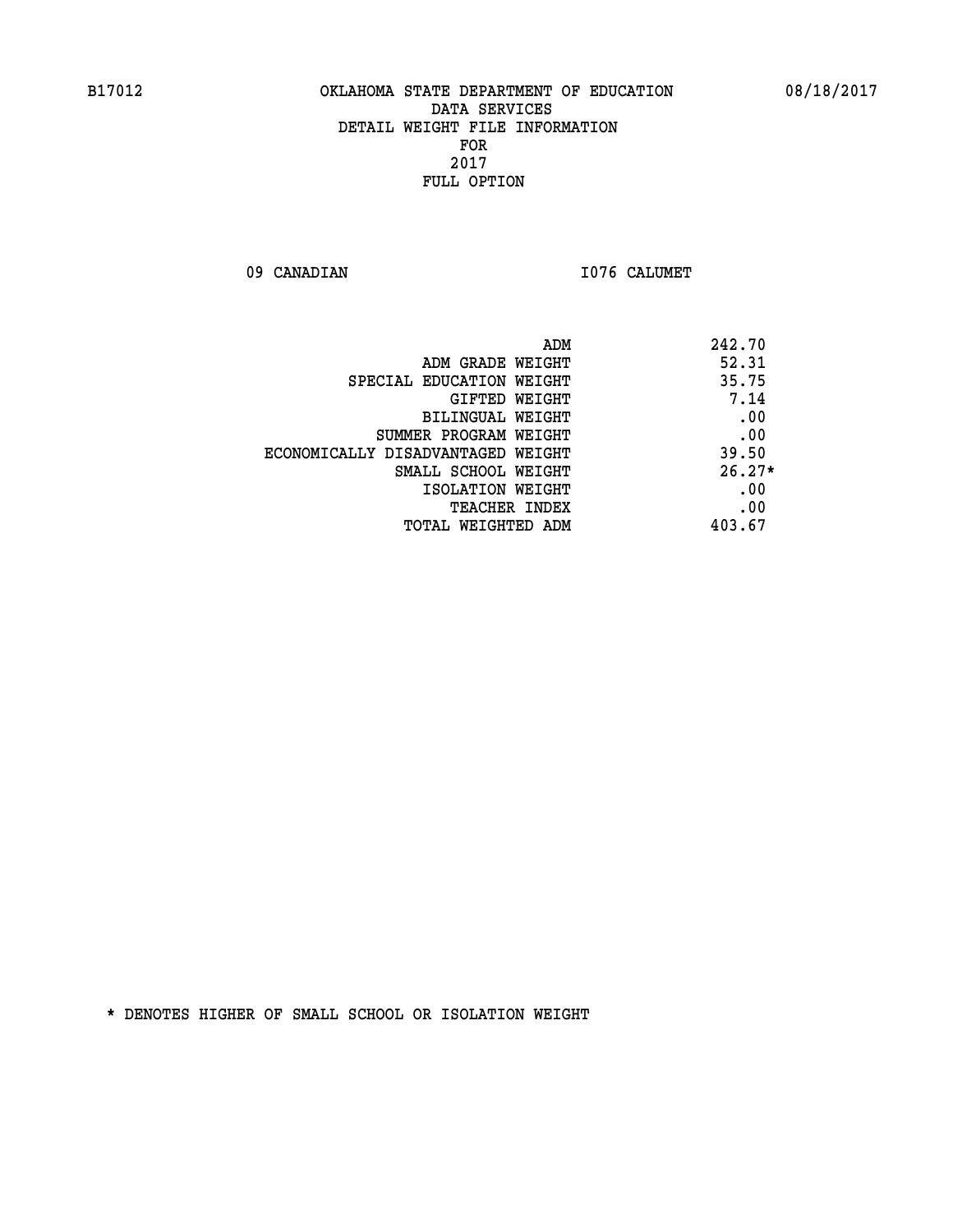**10 CARTER C072 ZANEIS** 

| ADM                               | 286.63   |
|-----------------------------------|----------|
| ADM GRADE WEIGHT                  | 60.62    |
| SPECIAL EDUCATION WEIGHT          | 23.40    |
| GIFTED WEIGHT                     | 11.56    |
| BILINGUAL WEIGHT                  | .00      |
| SUMMER PROGRAM WEIGHT             | .00      |
| ECONOMICALLY DISADVANTAGED WEIGHT | 60.25    |
| SMALL SCHOOL WEIGHT               | $26.26*$ |
| ISOLATION WEIGHT                  | .00      |
| <b>TEACHER INDEX</b>              | .90      |
| TOTAL WEIGHTED ADM                | 469.62   |
|                                   |          |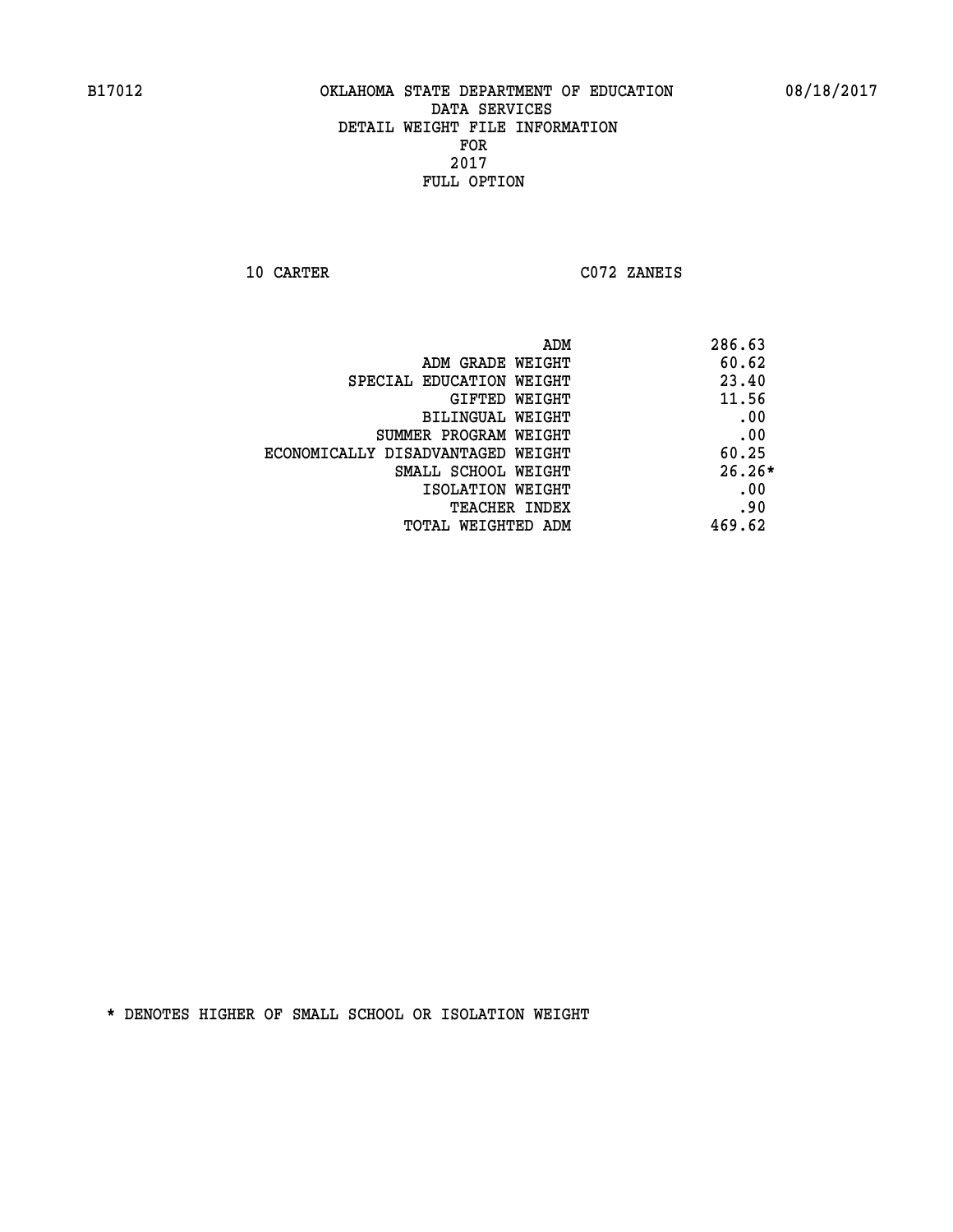**10 CARTER 1019 ARDMORE** 

| 2,898.38 |
|----------|
| 568.53   |
| 413.35   |
| 71.74    |
| 83.50    |
| 2.40     |
| 683.75   |
| .00      |
| .00      |
| 22.41    |
| 4,744.06 |
|          |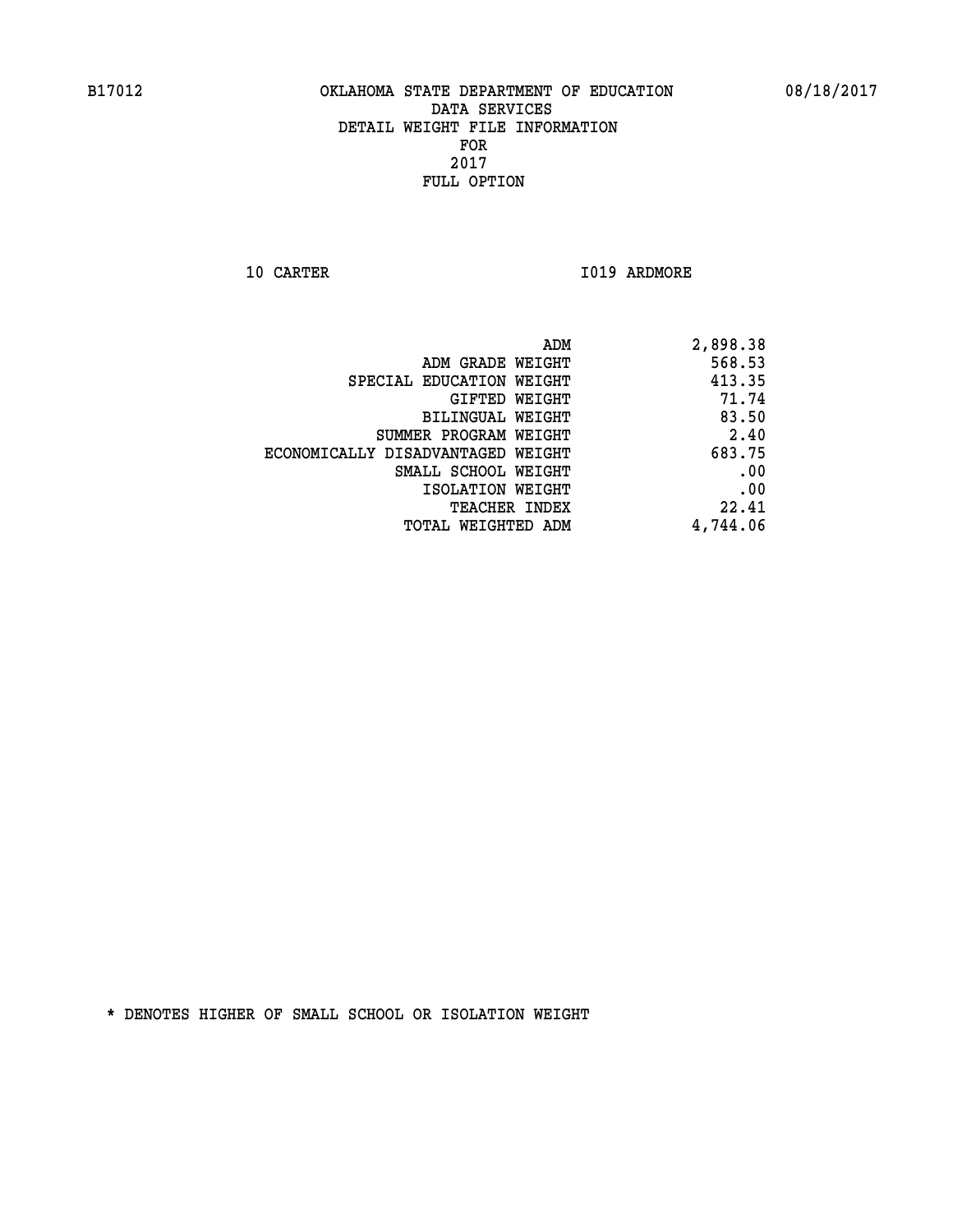**10 CARTER 1021 SPRINGER** 

| ADM                               | 231.22   |
|-----------------------------------|----------|
| ADM GRADE WEIGHT                  | 44.19    |
| SPECIAL EDUCATION WEIGHT          | 50.20    |
| GIFTED WEIGHT                     | 6.46     |
| BILINGUAL WEIGHT                  | .00      |
| SUMMER PROGRAM WEIGHT             | .00      |
| ECONOMICALLY DISADVANTAGED WEIGHT | 43.75    |
| SMALL SCHOOL WEIGHT               | $26.03*$ |
| ISOLATION WEIGHT                  | .00      |
| <b>TEACHER INDEX</b>              | .00      |
| TOTAL WEIGHTED ADM                | 401.85   |
|                                   |          |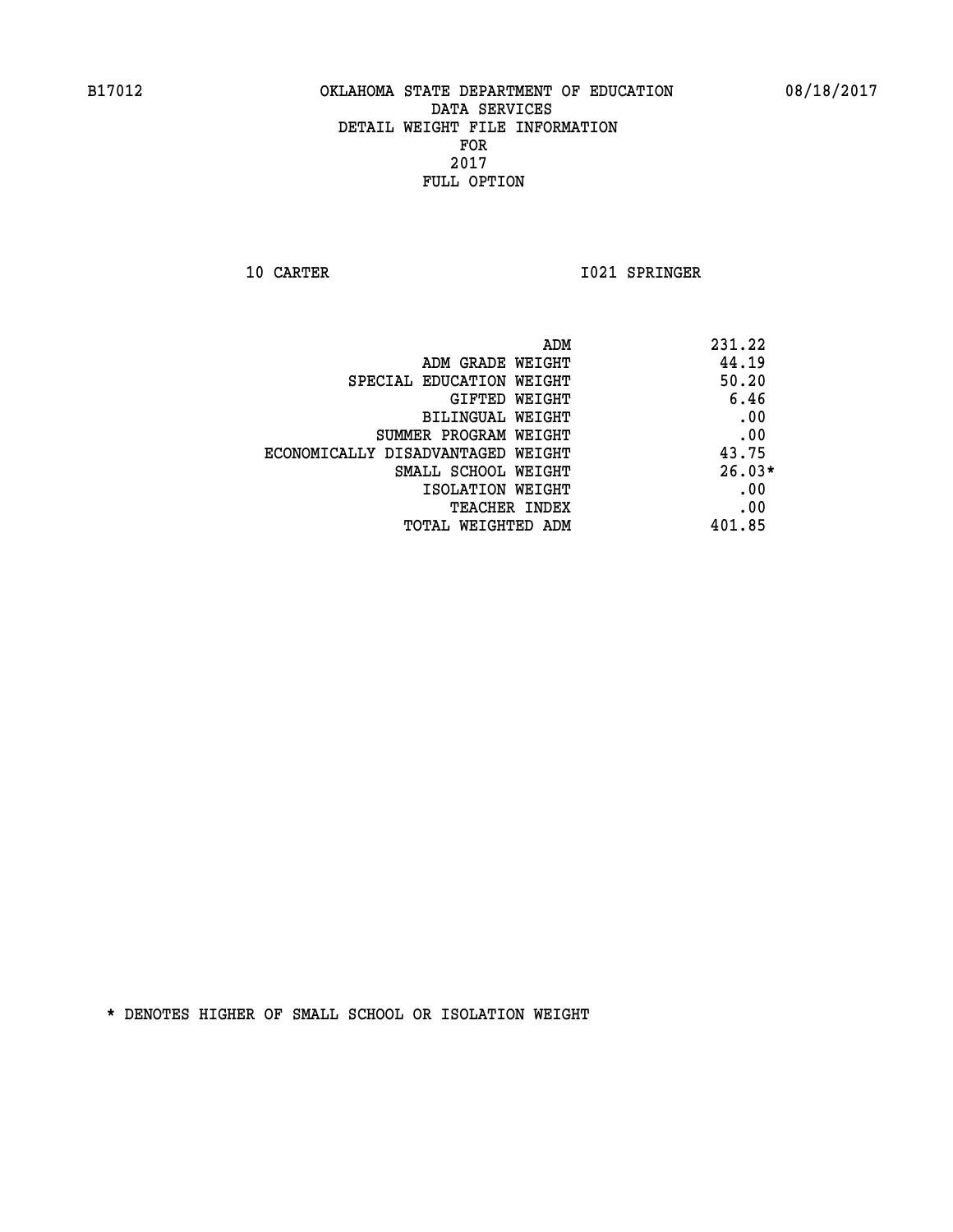**10 CARTER 1027 PLAINVIEW** 

| 1,556.02 |
|----------|
| 302.50   |
| 243.25   |
| 116.96   |
| 26.75    |
| .00      |
| 140.75   |
| .00      |
| .00      |
| 89.77    |
| 2,476.00 |
|          |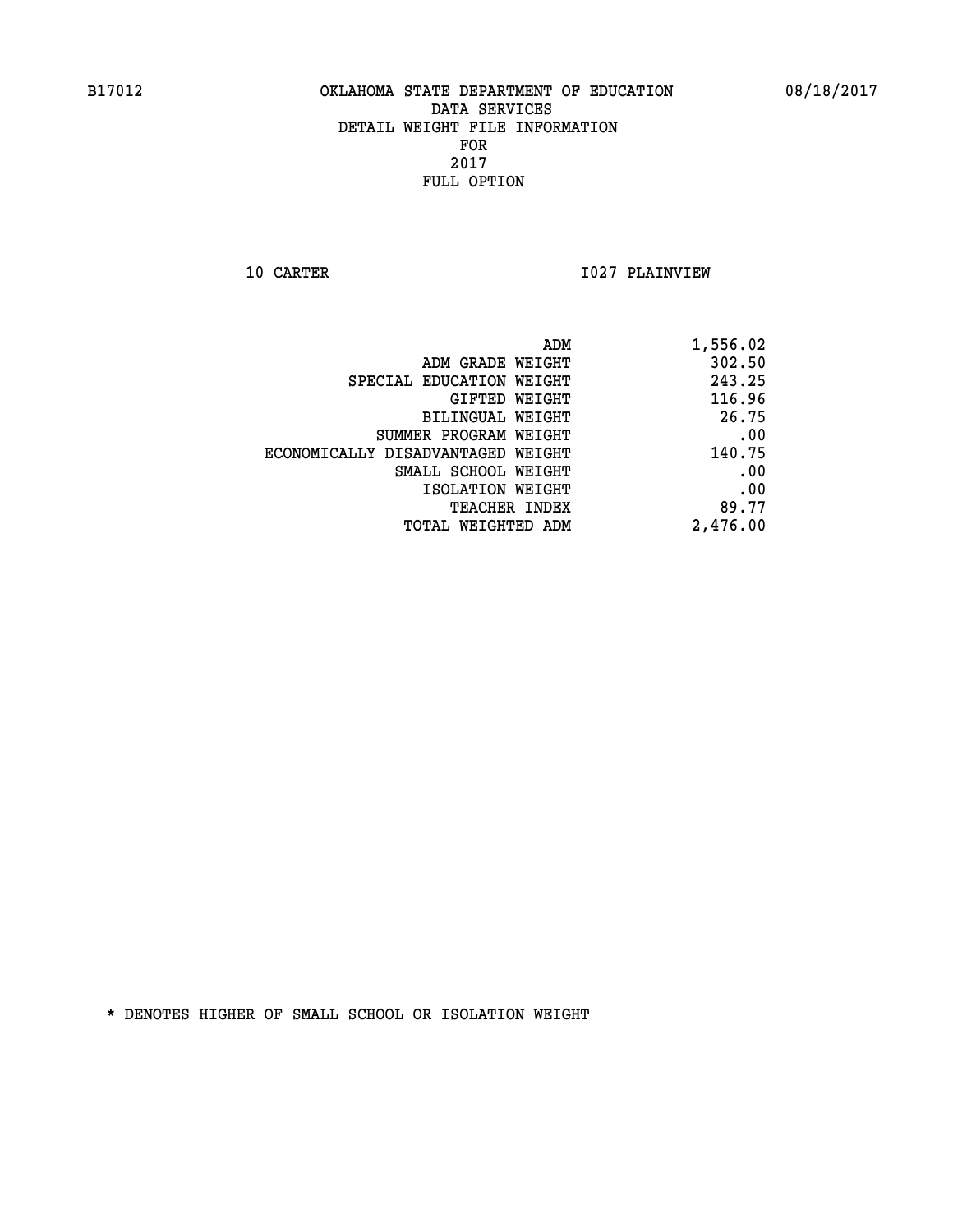**10 CARTER 10 CARTER 1032 LONE GROVE** 

| ADM                               | 1,458.64 |
|-----------------------------------|----------|
| ADM GRADE WEIGHT                  | 276.99   |
| SPECIAL EDUCATION WEIGHT          | 202.45   |
| GIFTED WEIGHT                     | 47.94    |
| BILINGUAL WEIGHT                  | 7.50     |
| SUMMER PROGRAM WEIGHT             | .00      |
| ECONOMICALLY DISADVANTAGED WEIGHT | 188.75   |
| SMALL SCHOOL WEIGHT               | .00      |
| ISOLATION WEIGHT                  | .00      |
| TEACHER INDEX                     | 1.92     |
| TOTAL WEIGHTED ADM                | 2,184.19 |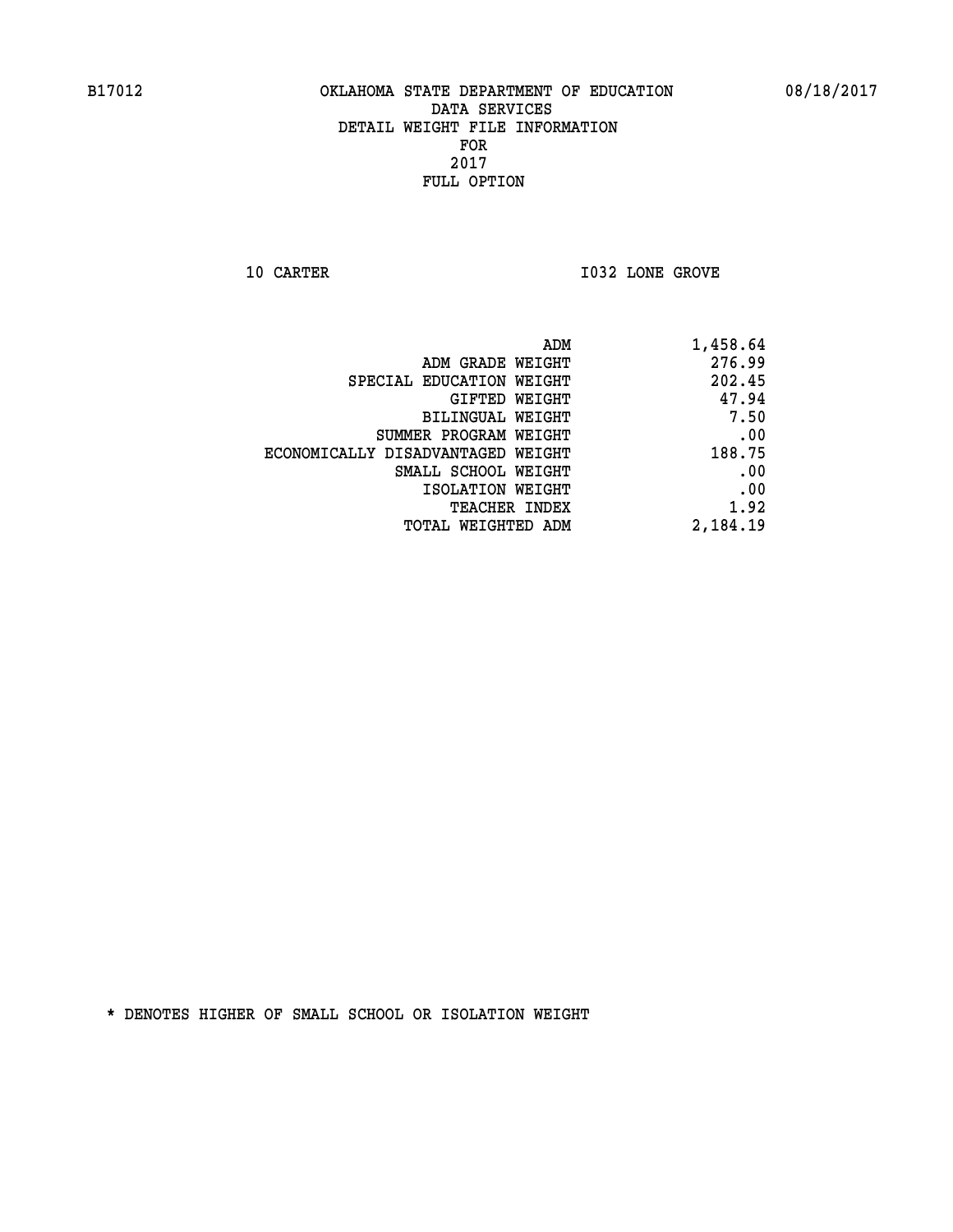**10 CARTER 1043 WILSON** 

| ADM                               | 438.66   |
|-----------------------------------|----------|
| ADM GRADE WEIGHT                  | 89.38    |
| SPECIAL EDUCATION WEIGHT          | 92.25    |
| GIFTED WEIGHT                     | 1.70     |
| BILINGUAL WEIGHT                  | .00      |
| SUMMER PROGRAM WEIGHT             | .00      |
| ECONOMICALLY DISADVANTAGED WEIGHT | 82.75    |
| SMALL SCHOOL WEIGHT               | $14.98*$ |
| ISOLATION WEIGHT                  | .00      |
| <b>TEACHER INDEX</b>              | 6.23     |
| TOTAL WEIGHTED ADM                | 725.95   |
|                                   |          |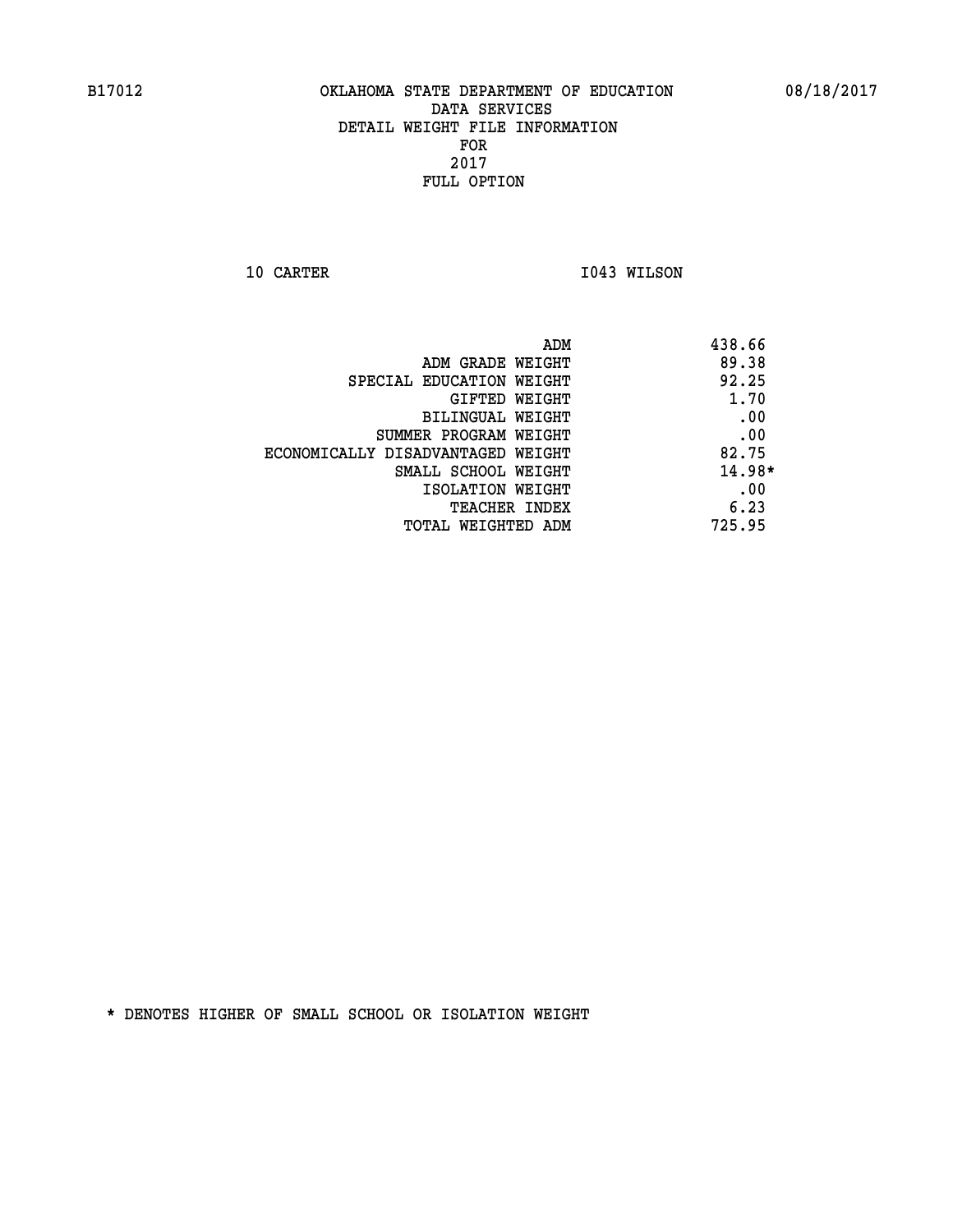**10 CARTER 1055 HEALDTON** 

|                                   | ADM<br>520.58 |         |
|-----------------------------------|---------------|---------|
| ADM GRADE WEIGHT                  | 97.01         |         |
| SPECIAL EDUCATION WEIGHT          | 99.35         |         |
| GIFTED WEIGHT                     | 3.06          |         |
| BILINGUAL WEIGHT                  | 1.75          |         |
| SUMMER PROGRAM WEIGHT             | 1.20          |         |
| ECONOMICALLY DISADVANTAGED WEIGHT | 94.25         |         |
| SMALL SCHOOL WEIGHT               |               | $1.66*$ |
| ISOLATION WEIGHT                  |               | .00     |
| <b>TEACHER INDEX</b>              | 28.97         |         |
| TOTAL WEIGHTED ADM                | 847.83        |         |
|                                   |               |         |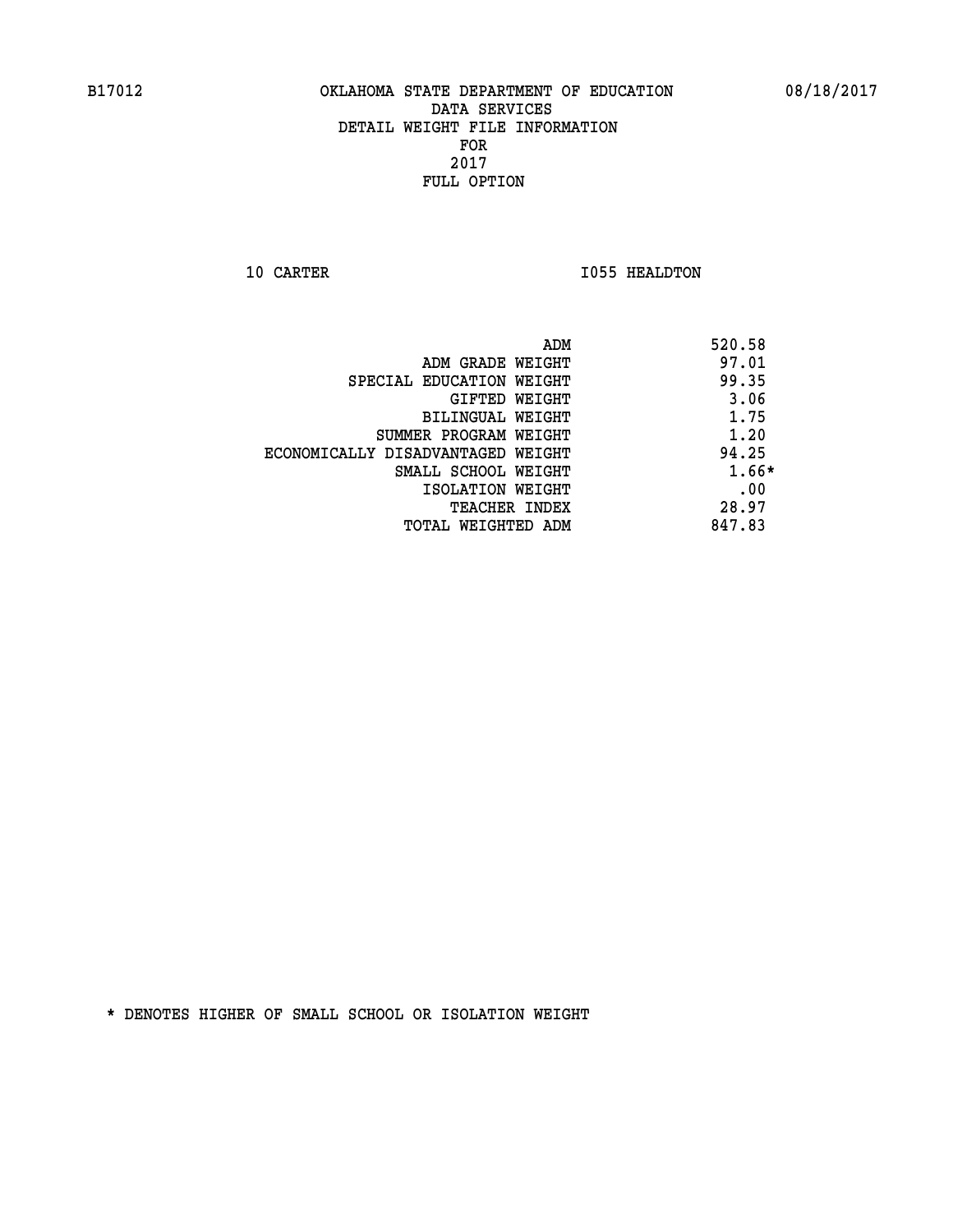**10 CARTER I074 FOX** 

| ADM<br>300.20                              |  |
|--------------------------------------------|--|
| 57.83<br>ADM GRADE WEIGHT                  |  |
| 17.15<br>SPECIAL EDUCATION WEIGHT          |  |
| 7.14<br><b>GIFTED WEIGHT</b>               |  |
| .00<br>BILINGUAL WEIGHT                    |  |
| .00<br>SUMMER PROGRAM WEIGHT               |  |
| 68.00<br>ECONOMICALLY DISADVANTAGED WEIGHT |  |
| $25.97*$<br>SMALL SCHOOL WEIGHT            |  |
| .00<br>ISOLATION WEIGHT                    |  |
| 6.09<br><b>TEACHER INDEX</b>               |  |
| 482.38<br>TOTAL WEIGHTED ADM               |  |
|                                            |  |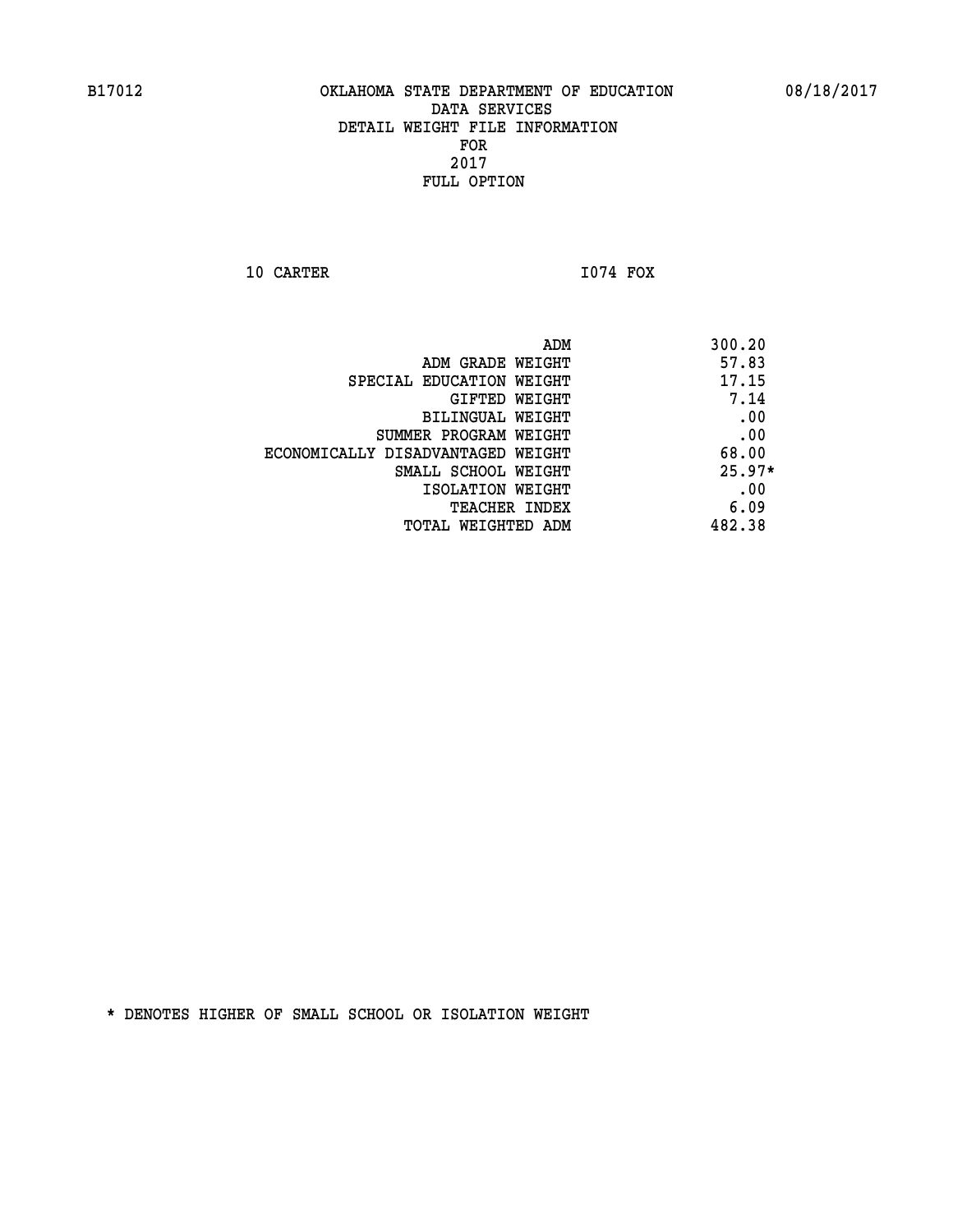**10 CARTER 1077 DICKSON** 

| 1,316.43 |
|----------|
| 262.33   |
| 191.95   |
| 66.64    |
| 2.25     |
| 2.40     |
| 188.75   |
| .00      |
| .00      |
| 37.47    |
| 2,068.22 |
|          |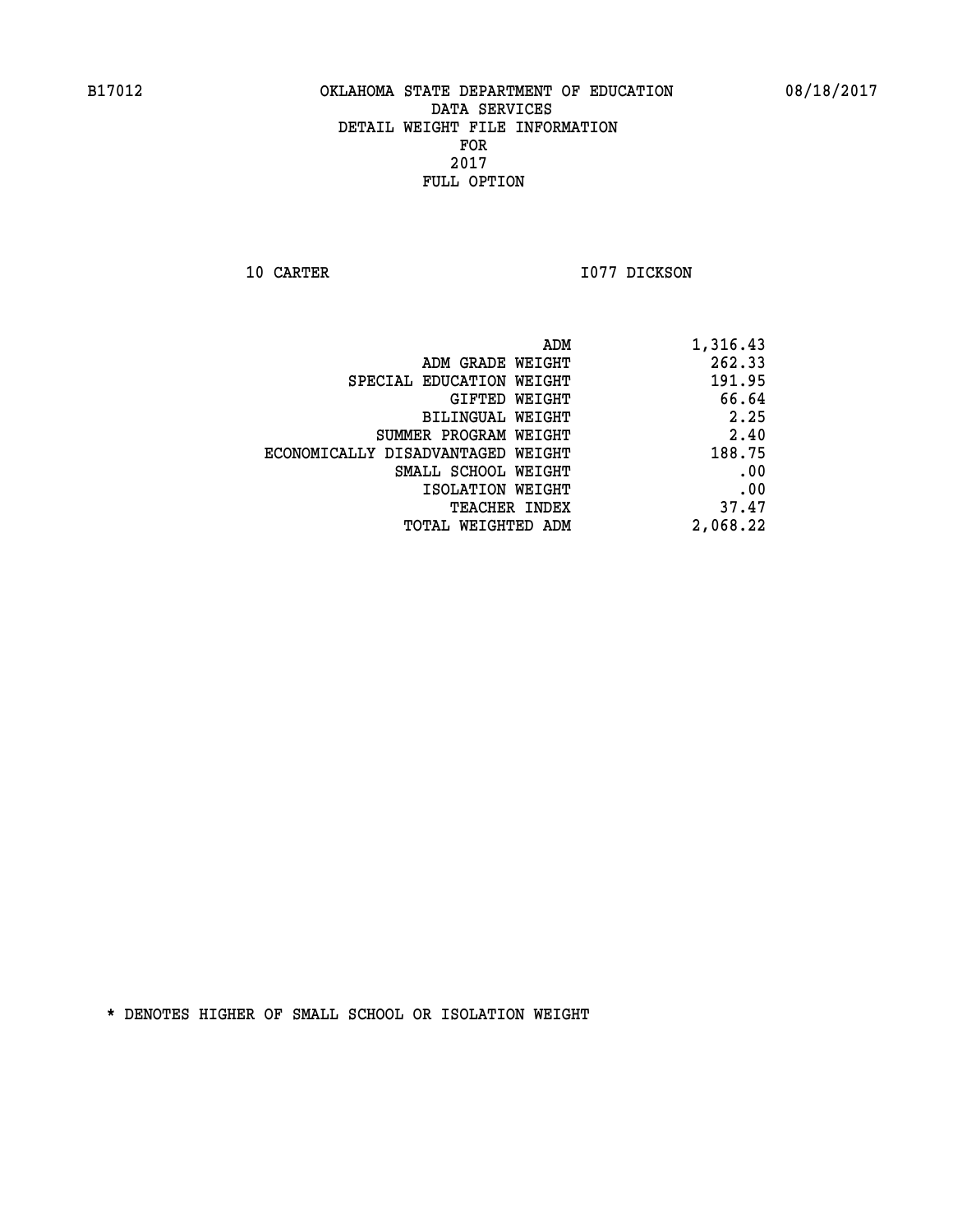**11 CHEROKEE C010 LOWREY** 

| ADM                               | 155.77   |
|-----------------------------------|----------|
| ADM GRADE WEIGHT                  | 31.66    |
| SPECIAL EDUCATION WEIGHT          | 19.65    |
| GIFTED WEIGHT                     | 4.42     |
| BILINGUAL WEIGHT                  | 1.75     |
| SUMMER PROGRAM WEIGHT             | .00      |
| ECONOMICALLY DISADVANTAGED WEIGHT | 31.50    |
| SMALL SCHOOL WEIGHT               | $21.98*$ |
| ISOLATION WEIGHT                  | .00      |
| <b>TEACHER INDEX</b>              | 4.01     |
| TOTAL WEIGHTED ADM                | 270.74   |
|                                   |          |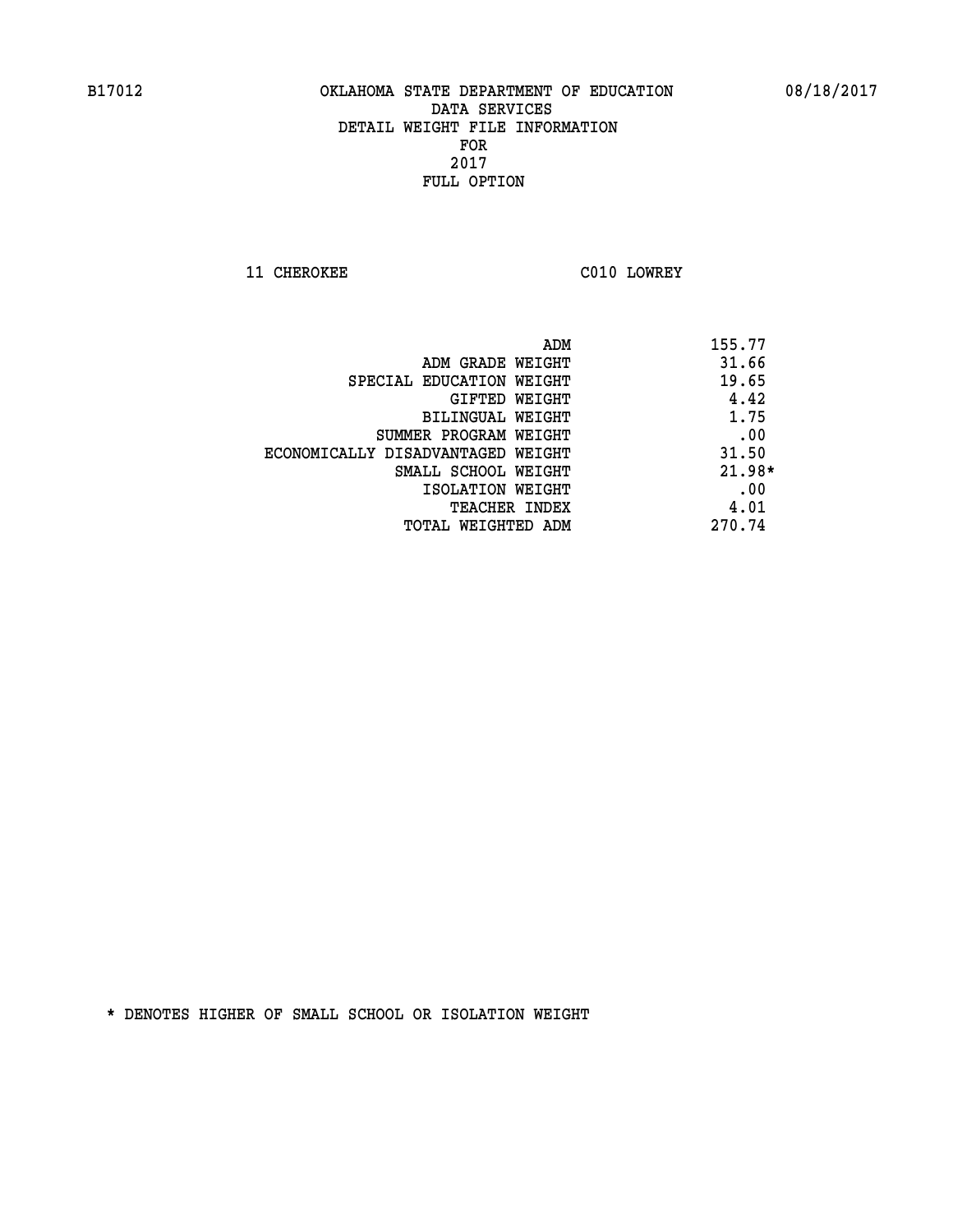**11 CHEROKEE C014 NORWOOD** 

|                                   | ADM | 170.46   |
|-----------------------------------|-----|----------|
| ADM GRADE WEIGHT                  |     | 33.94    |
| SPECIAL EDUCATION WEIGHT          |     | 40.55    |
| GIFTED WEIGHT                     |     | 7.82     |
| BILINGUAL WEIGHT                  |     | 1.75     |
| SUMMER PROGRAM WEIGHT             |     | .00      |
| ECONOMICALLY DISADVANTAGED WEIGHT |     | 38.25    |
| SMALL SCHOOL WEIGHT               |     | $23.11*$ |
| ISOLATION WEIGHT                  |     | .00      |
| <b>TEACHER INDEX</b>              |     | 11.84    |
| TOTAL WEIGHTED ADM                |     | 327.72   |
|                                   |     |          |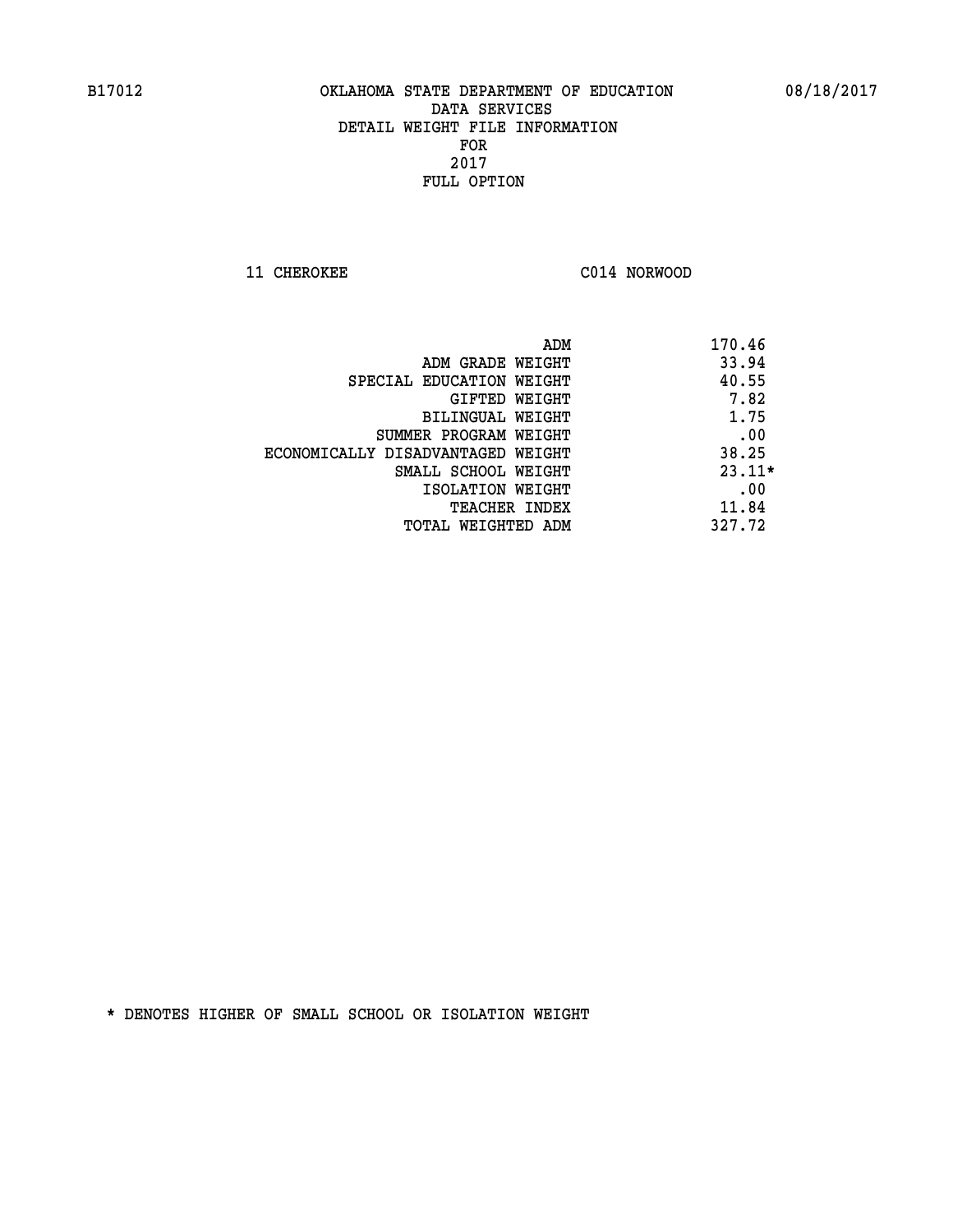**11 CHEROKEE C021 WOODALL** 

|                                   | ADM | 477.09  |
|-----------------------------------|-----|---------|
| ADM GRADE WEIGHT                  |     | 97.19   |
| SPECIAL EDUCATION WEIGHT          |     | 45.25   |
| GIFTED WEIGHT                     |     | 15.30   |
| BILINGUAL WEIGHT                  |     | 9.00    |
| SUMMER PROGRAM WEIGHT             |     | 1.20    |
| ECONOMICALLY DISADVANTAGED WEIGHT |     | 75.00   |
| SMALL SCHOOL WEIGHT               |     | $9.36*$ |
| ISOLATION WEIGHT                  |     | .00     |
| <b>TEACHER INDEX</b>              |     | 51.75   |
| TOTAL WEIGHTED ADM                |     | 781.14  |
|                                   |     |         |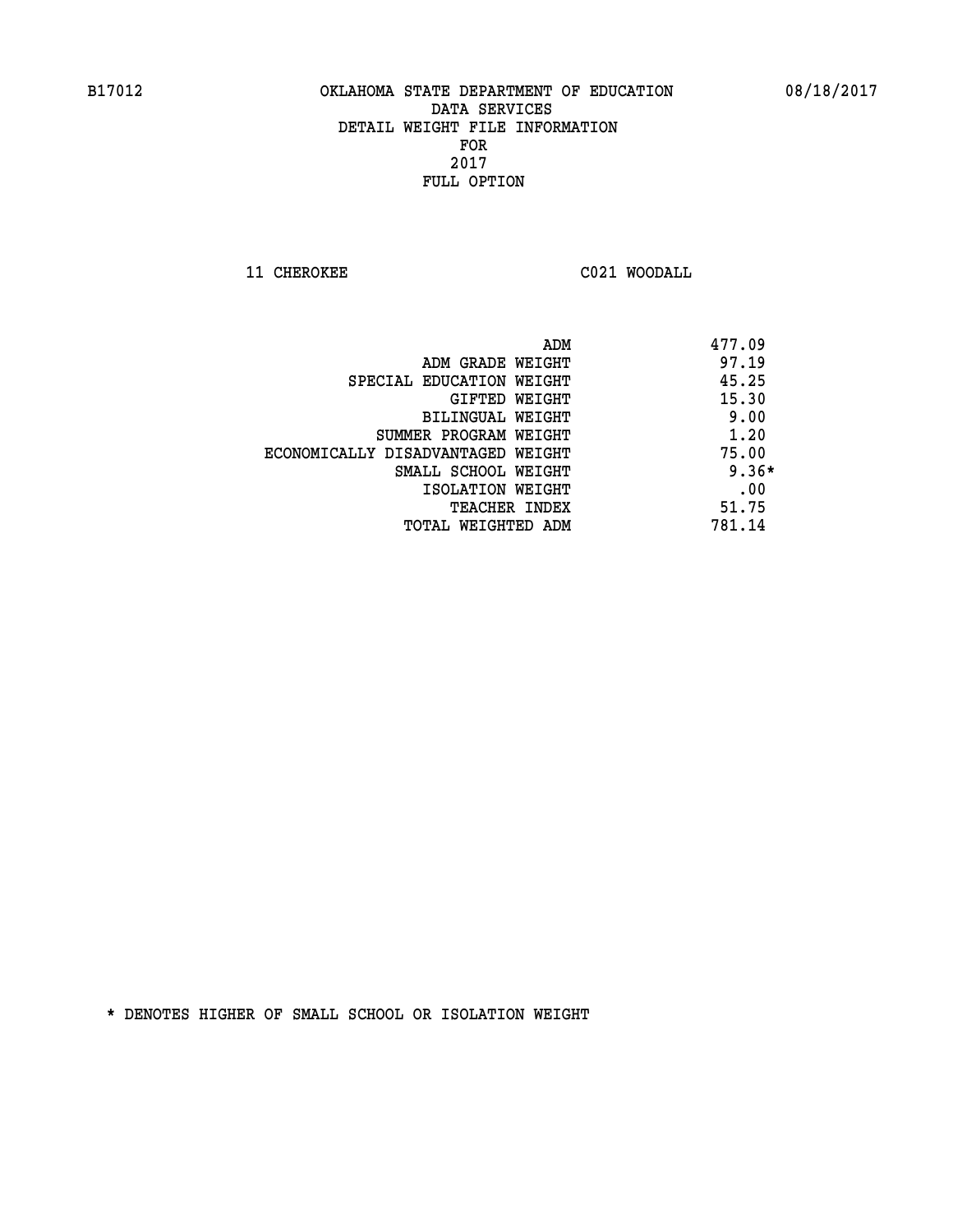**11 CHEROKEE C026 SHADY GROVE** 

|                                   | 155.14<br>ADM |
|-----------------------------------|---------------|
| ADM GRADE WEIGHT                  | 29.23         |
| SPECIAL EDUCATION WEIGHT          | 21.60         |
| GIFTED WEIGHT                     | 4.42          |
| BILINGUAL WEIGHT                  | 26.25         |
| SUMMER PROGRAM WEIGHT             | .00           |
| ECONOMICALLY DISADVANTAGED WEIGHT | 32.50         |
| SMALL SCHOOL WEIGHT               | $21.93*$      |
| ISOLATION WEIGHT                  | .00           |
| <b>TEACHER INDEX</b>              | 26.09         |
| TOTAL WEIGHTED ADM                | 317.16        |
|                                   |               |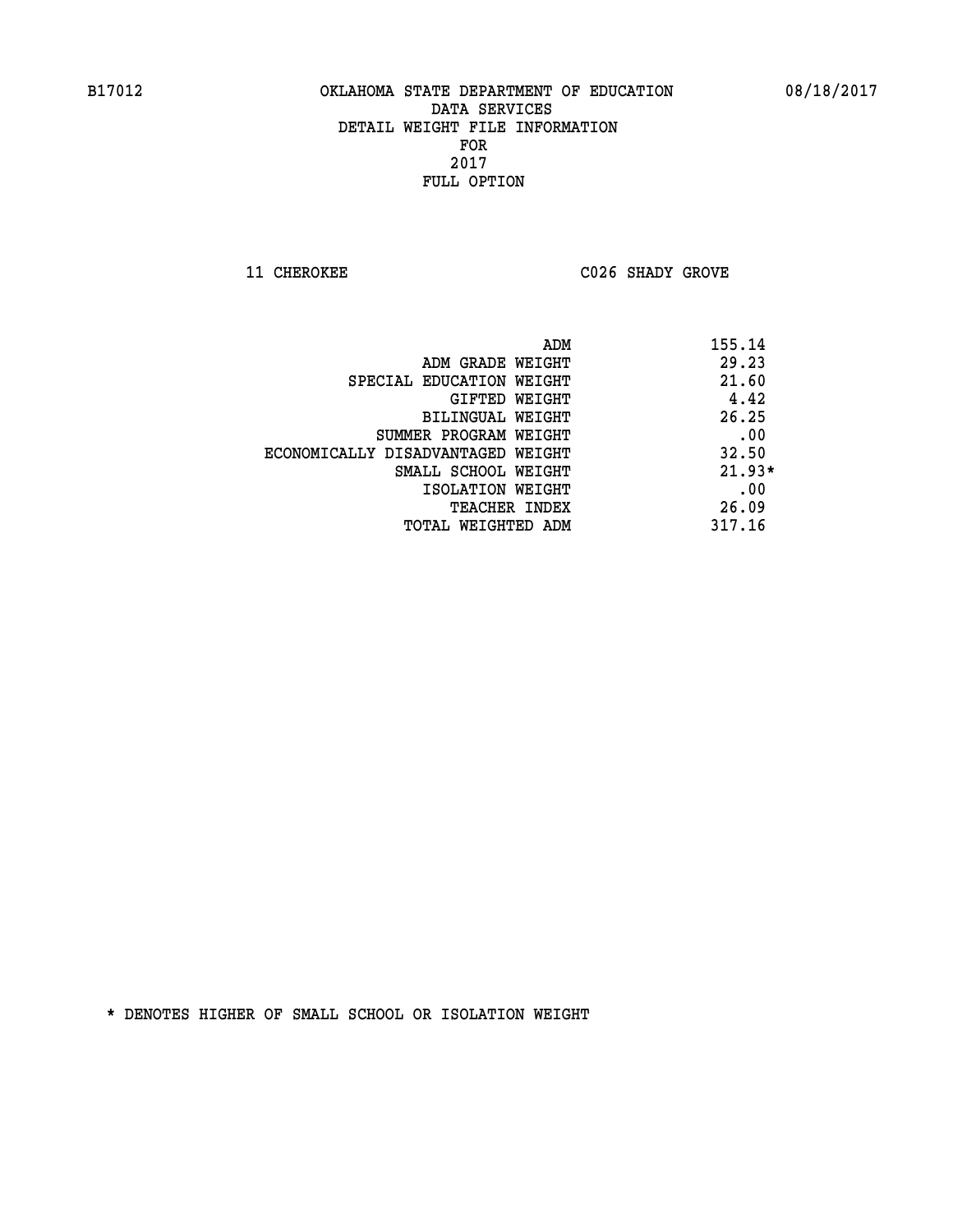**11 CHEROKEE C031 PEGGS** 

|                                   | ADM | 227.18   |
|-----------------------------------|-----|----------|
| ADM GRADE WEIGHT                  |     | 42.26    |
| SPECIAL EDUCATION WEIGHT          |     | 84.25    |
| GIFTED WEIGHT                     |     | 14.62    |
| BILINGUAL WEIGHT                  |     | 4.00     |
| SUMMER PROGRAM WEIGHT             |     | .00      |
| ECONOMICALLY DISADVANTAGED WEIGHT |     | 44.75    |
| SMALL SCHOOL WEIGHT               |     | $25.92*$ |
| ISOLATION WEIGHT                  |     | .00      |
| <b>TEACHER INDEX</b>              |     | .69      |
| TOTAL WEIGHTED ADM                |     | 443.67   |
|                                   |     |          |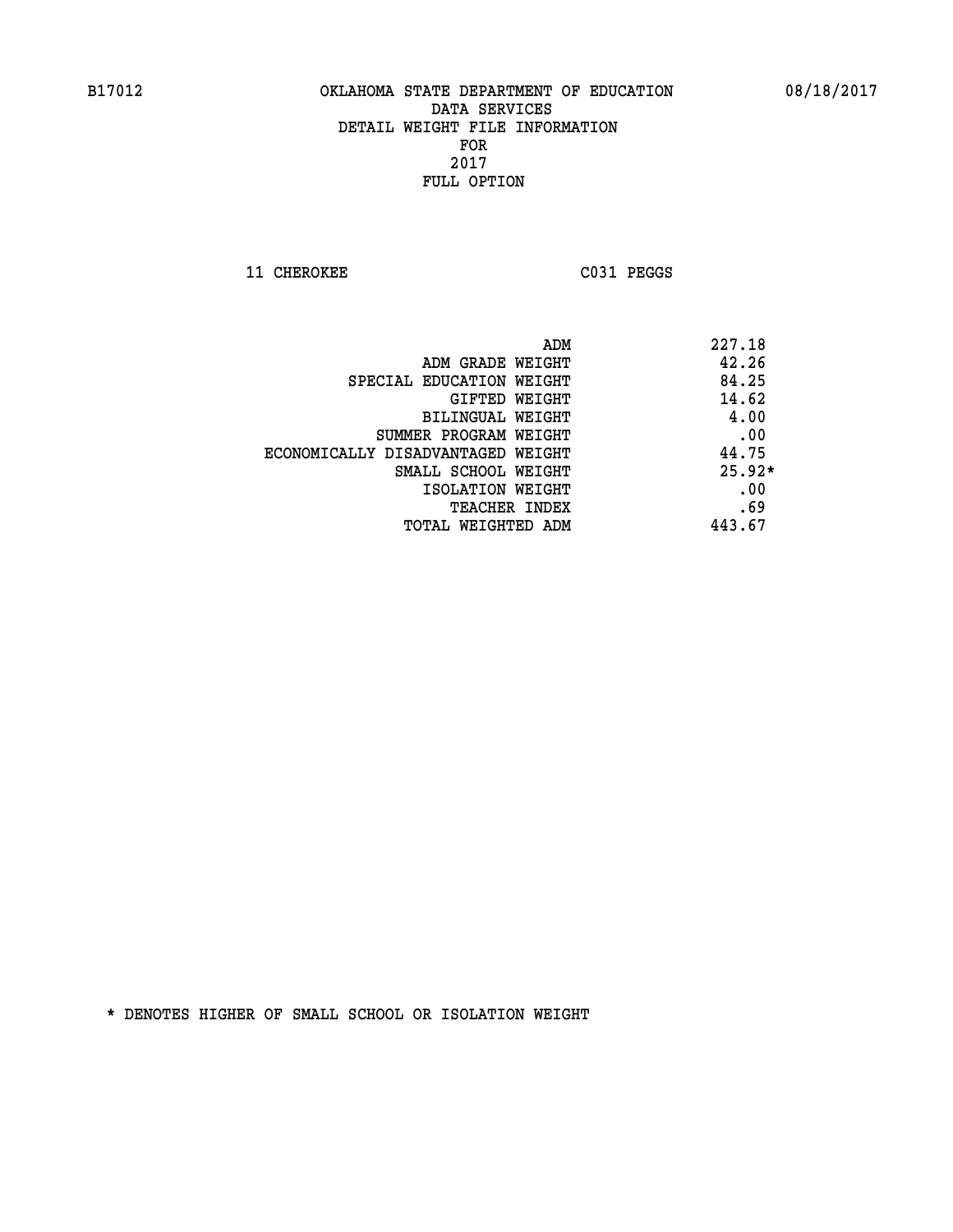**11 CHEROKEE C034 GRAND VIEW** 

| ADM                               | 603.01   |
|-----------------------------------|----------|
| ADM GRADE WEIGHT                  | 121.65   |
| SPECIAL EDUCATION WEIGHT          | 108.55   |
| GIFTED WEIGHT                     | 34.00    |
| BILINGUAL WEIGHT                  | 56.25    |
| SUMMER PROGRAM WEIGHT             | .00      |
| ECONOMICALLY DISADVANTAGED WEIGHT | 131.25   |
| SMALL SCHOOL WEIGHT               | .00      |
| ISOLATION WEIGHT                  | .00      |
| <b>TEACHER INDEX</b>              | 8.99     |
| TOTAL WEIGHTED ADM                | 1,063.70 |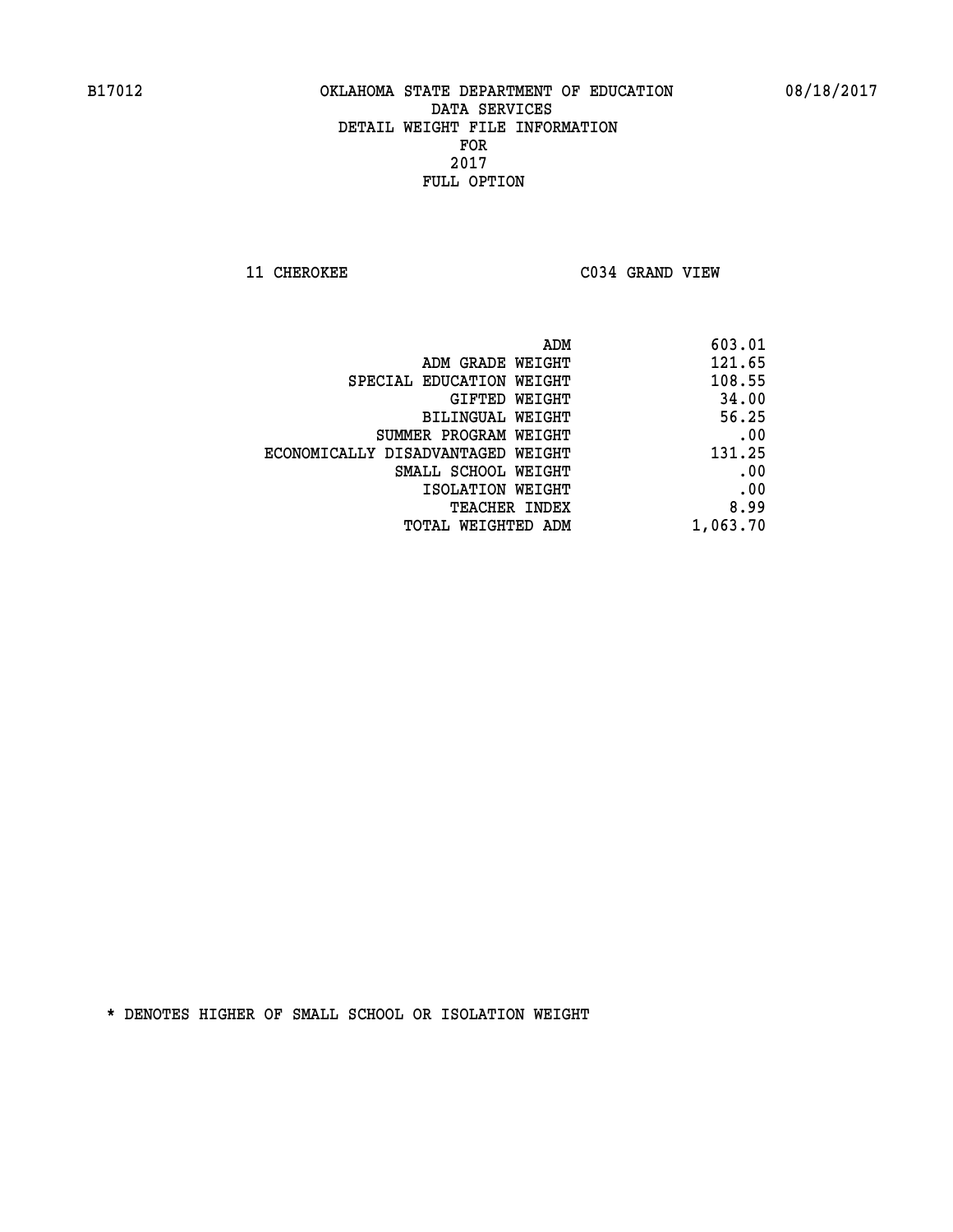**11 CHEROKEE C044 BRIGGS** 

|                                   | ADM | 490.63  |
|-----------------------------------|-----|---------|
| ADM GRADE WEIGHT                  |     | 94.70   |
| SPECIAL EDUCATION WEIGHT          |     | 29.90   |
| GIFTED WEIGHT                     |     | 15.30   |
| BILINGUAL WEIGHT                  |     | 12.75   |
| SUMMER PROGRAM WEIGHT             |     | .00     |
| ECONOMICALLY DISADVANTAGED WEIGHT |     | 114.00  |
| SMALL SCHOOL WEIGHT               |     | $7.12*$ |
| ISOLATION WEIGHT                  |     | .00     |
| <b>TEACHER INDEX</b>              |     | 72.94   |
| TOTAL WEIGHTED ADM                |     | 837.34  |
|                                   |     |         |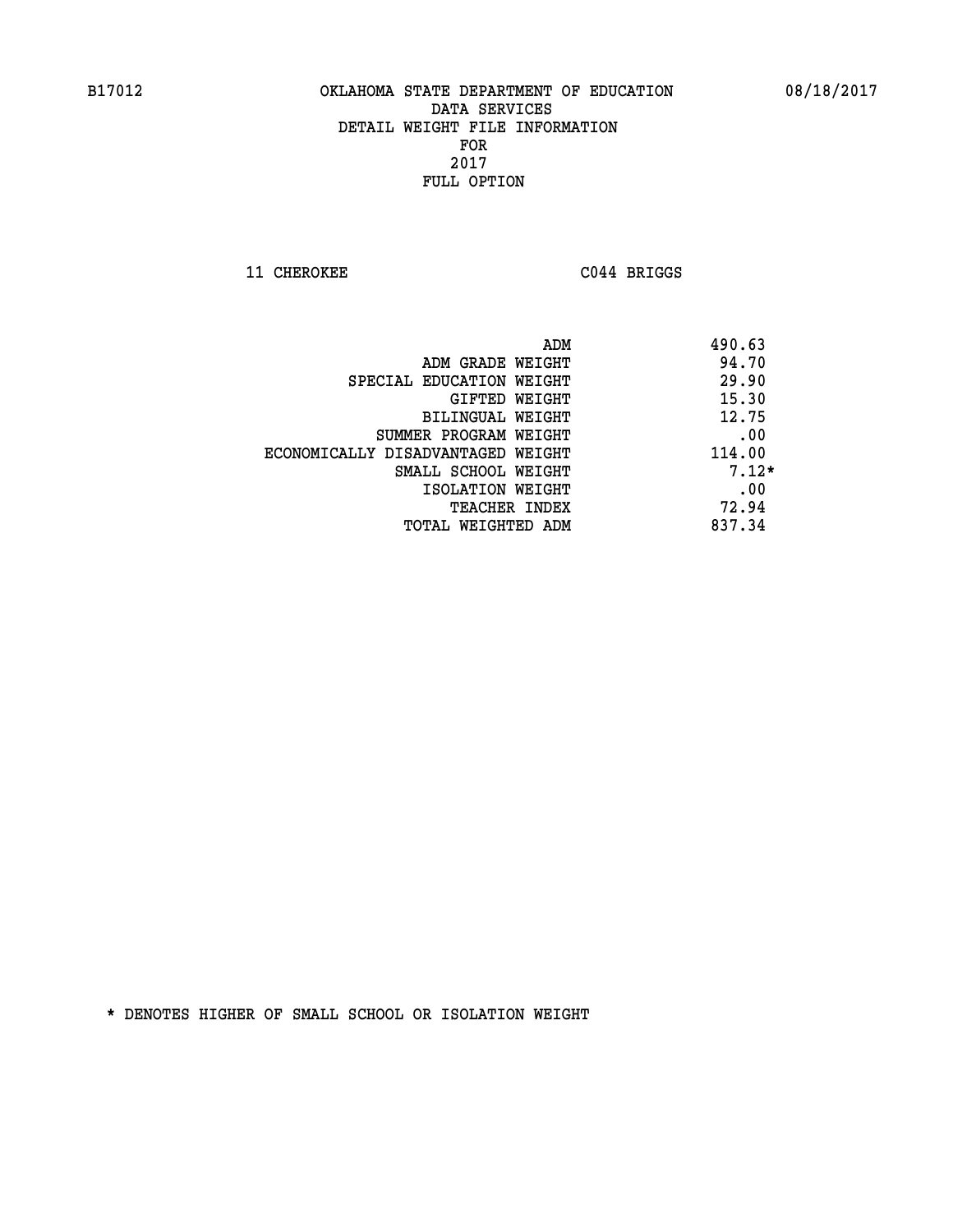**11 CHEROKEE CO66 TENKILLER** 

| ADM                               | 294.11   |
|-----------------------------------|----------|
| ADM GRADE WEIGHT                  | 68.44    |
| SPECIAL EDUCATION WEIGHT          | 37.95    |
| GIFTED WEIGHT                     | 19.04    |
| BILINGUAL WEIGHT                  | 21.50    |
| SUMMER PROGRAM WEIGHT             | .00      |
| ECONOMICALLY DISADVANTAGED WEIGHT | 59.50    |
| SMALL SCHOOL WEIGHT               | $26.12*$ |
| ISOLATION WEIGHT                  | .00      |
| <b>TEACHER INDEX</b>              | 26.38    |
| TOTAL WEIGHTED ADM                | 553.04   |
|                                   |          |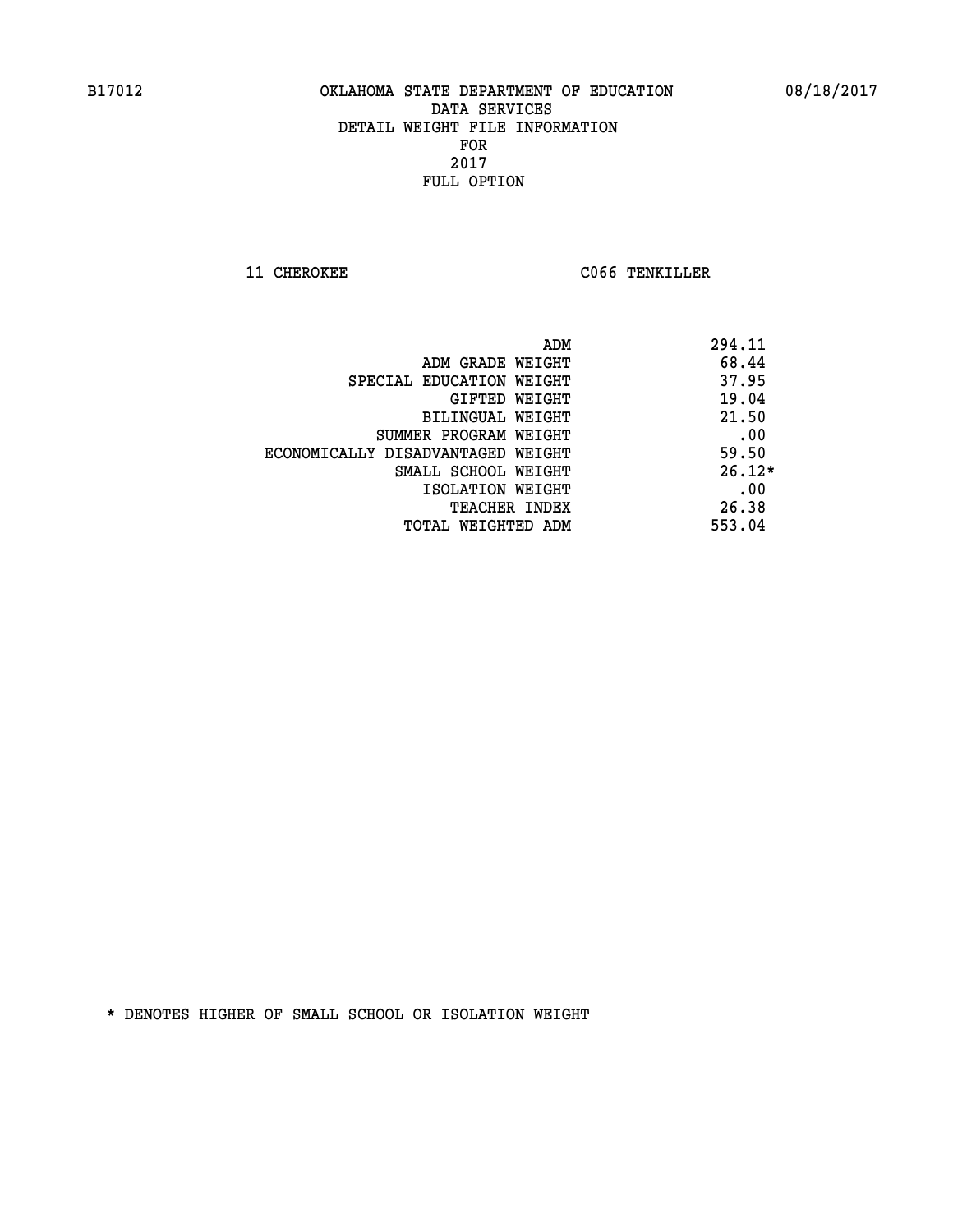11 CHEROKEE 1006 KEYS

| ADM                               | 776.12   |
|-----------------------------------|----------|
| ADM GRADE WEIGHT                  | 147.76   |
| SPECIAL EDUCATION WEIGHT          | 119.65   |
| GIFTED WEIGHT                     | 24.14    |
| BILINGUAL WEIGHT                  | 2.50     |
| SUMMER PROGRAM WEIGHT             | .00      |
| ECONOMICALLY DISADVANTAGED WEIGHT | 133.25   |
| SMALL SCHOOL WEIGHT               | .00      |
| ISOLATION WEIGHT                  | .00      |
| <b>TEACHER INDEX</b>              | 8.03     |
| TOTAL WEIGHTED ADM                | 1,211.45 |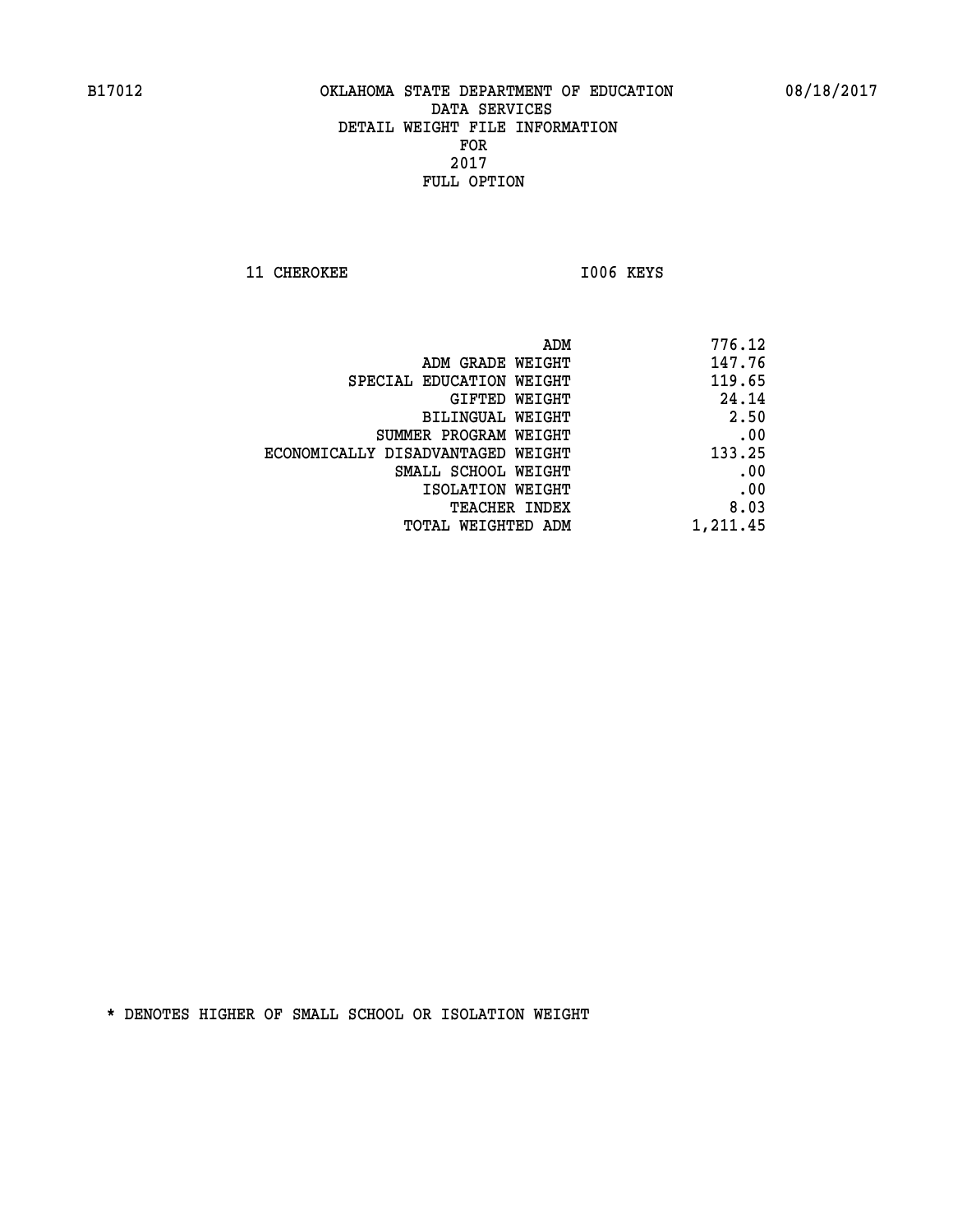**11 CHEROKEE 1016 HULBERT** 

| ADM                               | 575.46 |
|-----------------------------------|--------|
| ADM GRADE WEIGHT                  | 108.41 |
| SPECIAL EDUCATION WEIGHT          | 70.75  |
| GIFTED WEIGHT                     | 37.74  |
| BILINGUAL WEIGHT                  | 5.50   |
| SUMMER PROGRAM WEIGHT             | 1.20   |
| ECONOMICALLY DISADVANTAGED WEIGHT | 107.50 |
| SMALL SCHOOL WEIGHT               | .00    |
| ISOLATION WEIGHT                  | .00    |
| TEACHER INDEX                     | 22.95  |
| TOTAL WEIGHTED ADM                | 929.51 |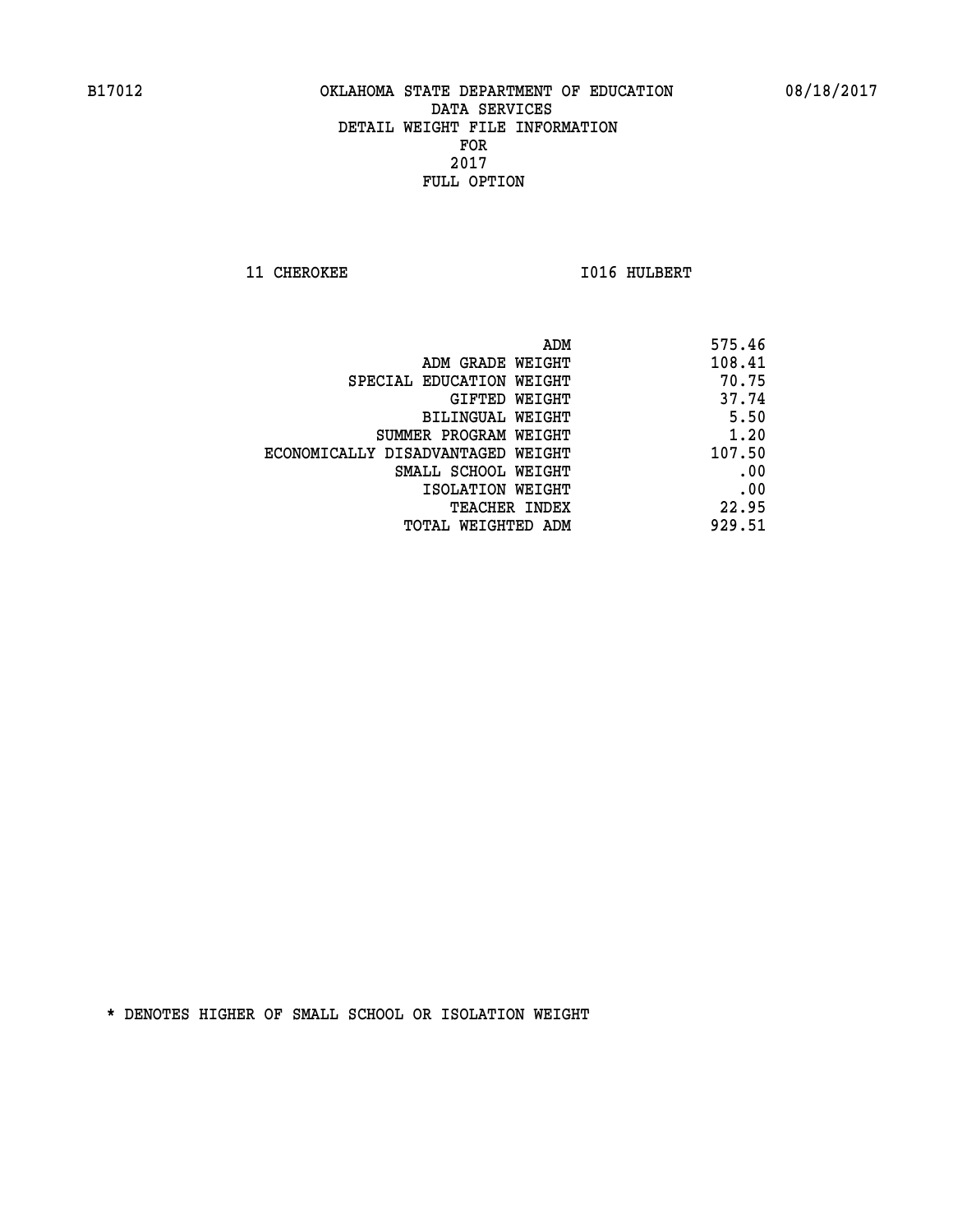**11 CHEROKEE 1035 TAHLEQUAH** 

| ADM                               | 3,595.55 |
|-----------------------------------|----------|
| ADM GRADE WEIGHT                  | 731.79   |
| SPECIAL EDUCATION WEIGHT          | 583.05   |
| GIFTED WEIGHT                     | 228.14   |
| <b>BILINGUAL WEIGHT</b>           | 145.00   |
| SUMMER PROGRAM WEIGHT             | .00      |
| ECONOMICALLY DISADVANTAGED WEIGHT | 669.50   |
| SMALL SCHOOL WEIGHT               | .00      |
| ISOLATION WEIGHT                  | .00      |
| TEACHER INDEX                     | 30.98    |
| TOTAL WEIGHTED ADM                | 5,984.01 |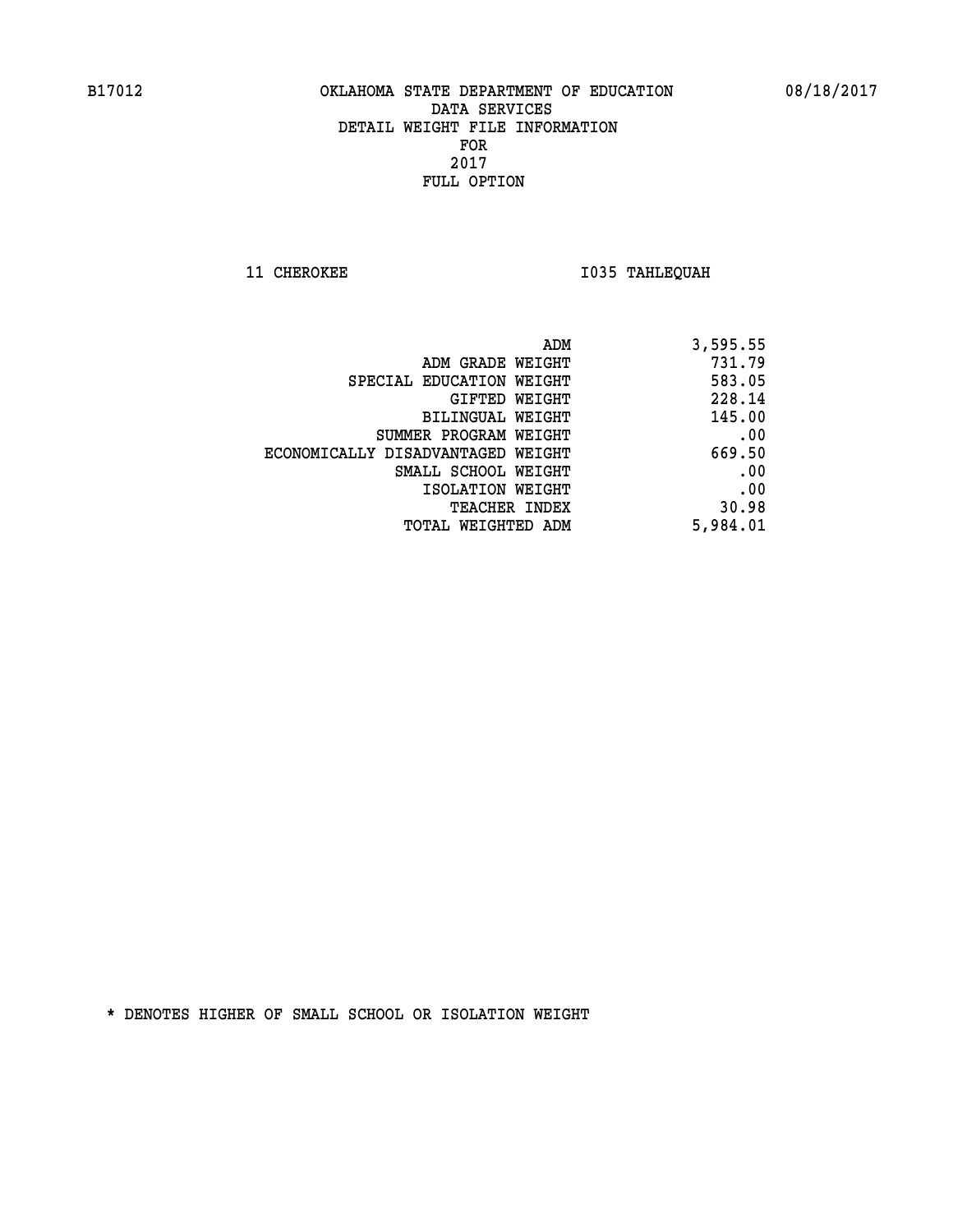**11 CHEROKEE TOO1 CHEROKEE IMMERSION CHA** 

| ADM                               | 105.56 |
|-----------------------------------|--------|
| ADM GRADE WEIGHT                  | 21.60  |
| SPECIAL EDUCATION WEIGHT          | 10.80  |
| GIFTED WEIGHT                     | .00    |
| BILINGUAL WEIGHT                  | .00    |
| SUMMER PROGRAM WEIGHT             | .00    |
| ECONOMICALLY DISADVANTAGED WEIGHT | 11.75  |
| SMALL SCHOOL WEIGHT               | .00    |
| ISOLATION WEIGHT                  | .00    |
| <b>TEACHER INDEX</b>              | 4.20   |
| TOTAL WEIGHTED ADM                | 153.91 |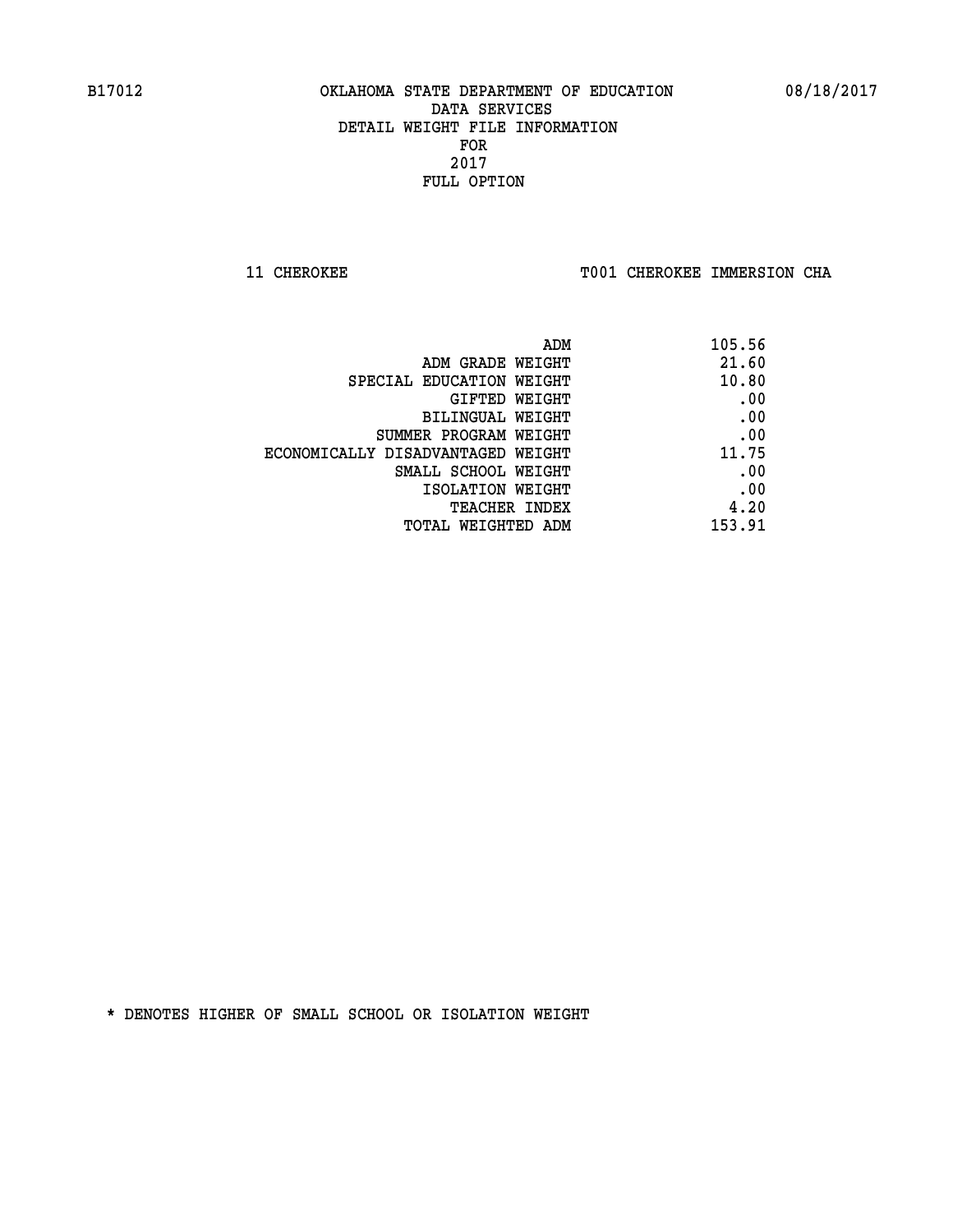**12 CHOCTAW C021 SWINK** 

| ADM                               | 143.29   |
|-----------------------------------|----------|
| ADM GRADE WEIGHT                  | 30.77    |
| SPECIAL EDUCATION WEIGHT          | 59.50    |
| GIFTED WEIGHT                     | 4.08     |
| BILINGUAL WEIGHT                  | .50      |
| SUMMER PROGRAM WEIGHT             | .00      |
| ECONOMICALLY DISADVANTAGED WEIGHT | 33.25    |
| SMALL SCHOOL WEIGHT               | $20.90*$ |
| ISOLATION WEIGHT                  | .00      |
| <b>TEACHER INDEX</b>              | 12.89    |
| TOTAL WEIGHTED ADM                | 305.18   |
|                                   |          |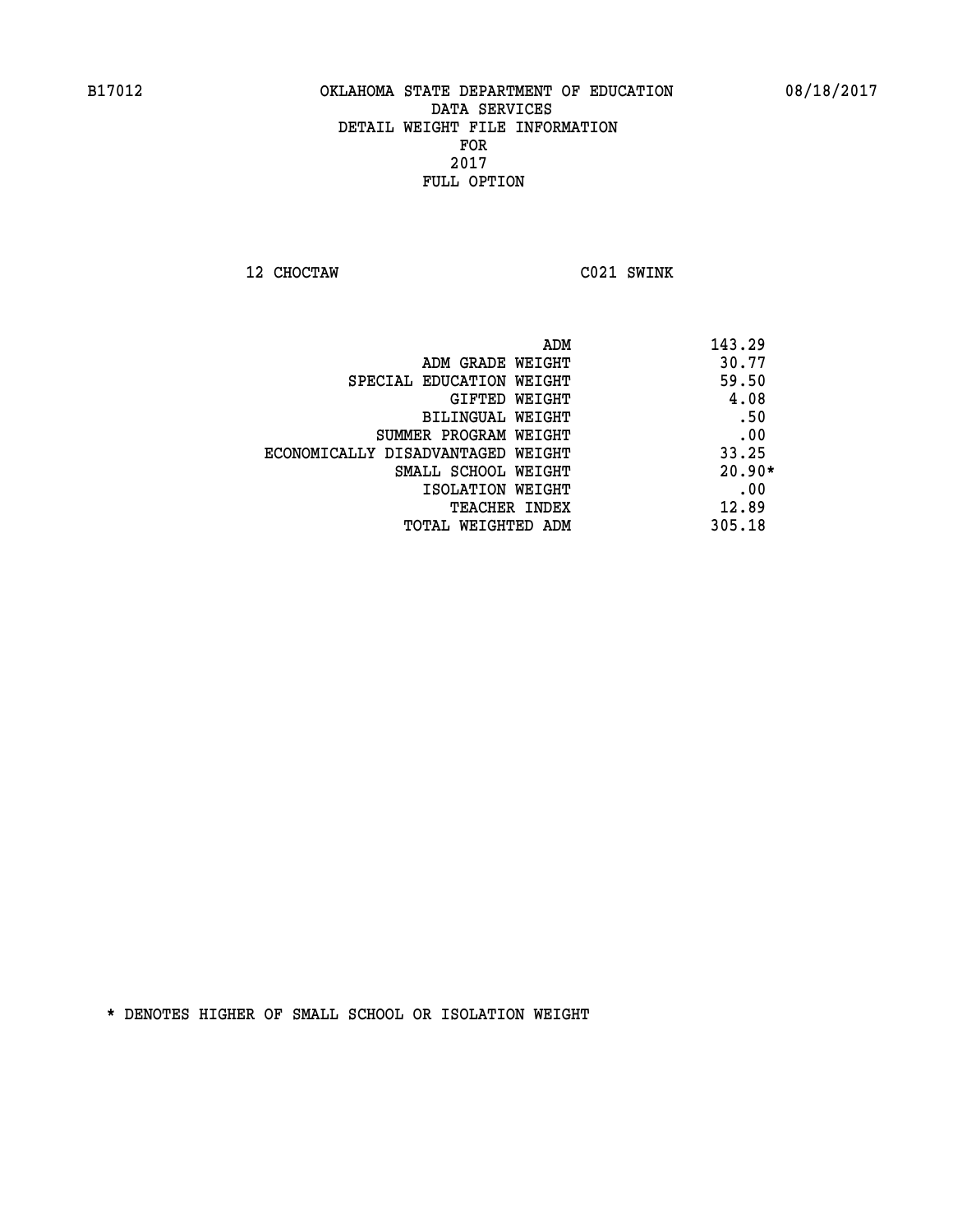**12 CHOCTAW I001 BOSWELL** 

|                                   | 358.21<br>ADM |
|-----------------------------------|---------------|
| ADM GRADE WEIGHT                  | 73.27         |
| SPECIAL EDUCATION WEIGHT          | 71.15         |
| GIFTED WEIGHT                     | 7.48          |
| BILINGUAL WEIGHT                  | .00           |
| SUMMER PROGRAM WEIGHT             | .00           |
| ECONOMICALLY DISADVANTAGED WEIGHT | 71.75         |
| SMALL SCHOOL WEIGHT               | 23.13         |
| ISOLATION WEIGHT                  | $51.08*$      |
| TEACHER INDEX                     | 24.56         |
| TOTAL WEIGHTED ADM                | 657.50        |
|                                   |               |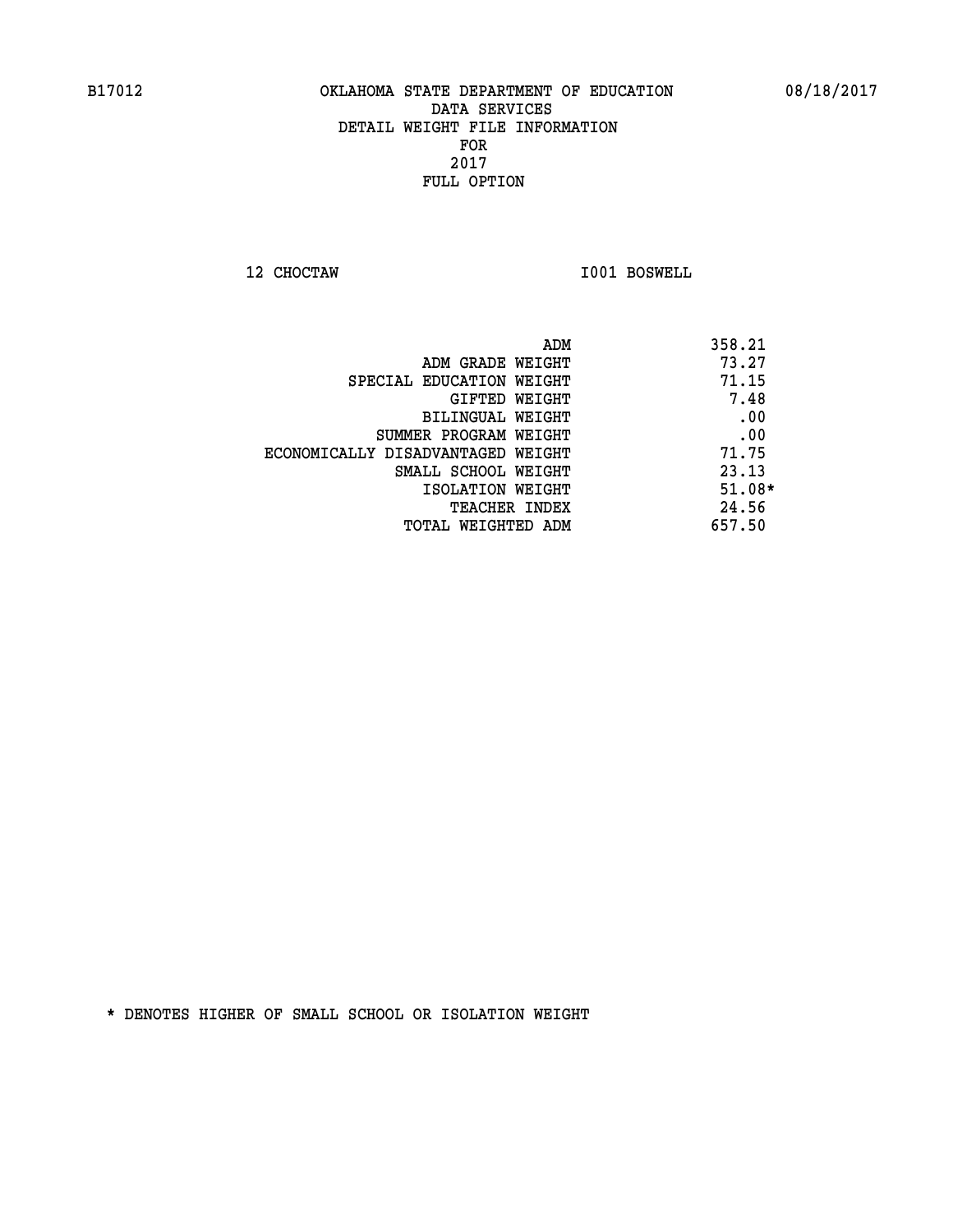**12 CHOCTAW I002 FORT TOWSON** 

|                                   | 389.43<br>ADM |
|-----------------------------------|---------------|
| ADM GRADE WEIGHT                  | 72.27         |
| SPECIAL EDUCATION WEIGHT          | 130.60        |
| GIFTED WEIGHT                     | 14.28         |
| BILINGUAL WEIGHT                  | .00           |
| SUMMER PROGRAM WEIGHT             | .00           |
| ECONOMICALLY DISADVANTAGED WEIGHT | 84.50         |
| SMALL SCHOOL WEIGHT               | $20.55*$      |
| ISOLATION WEIGHT                  | .00           |
| <b>TEACHER INDEX</b>              | .16           |
| TOTAL WEIGHTED ADM                | 711.79        |
|                                   |               |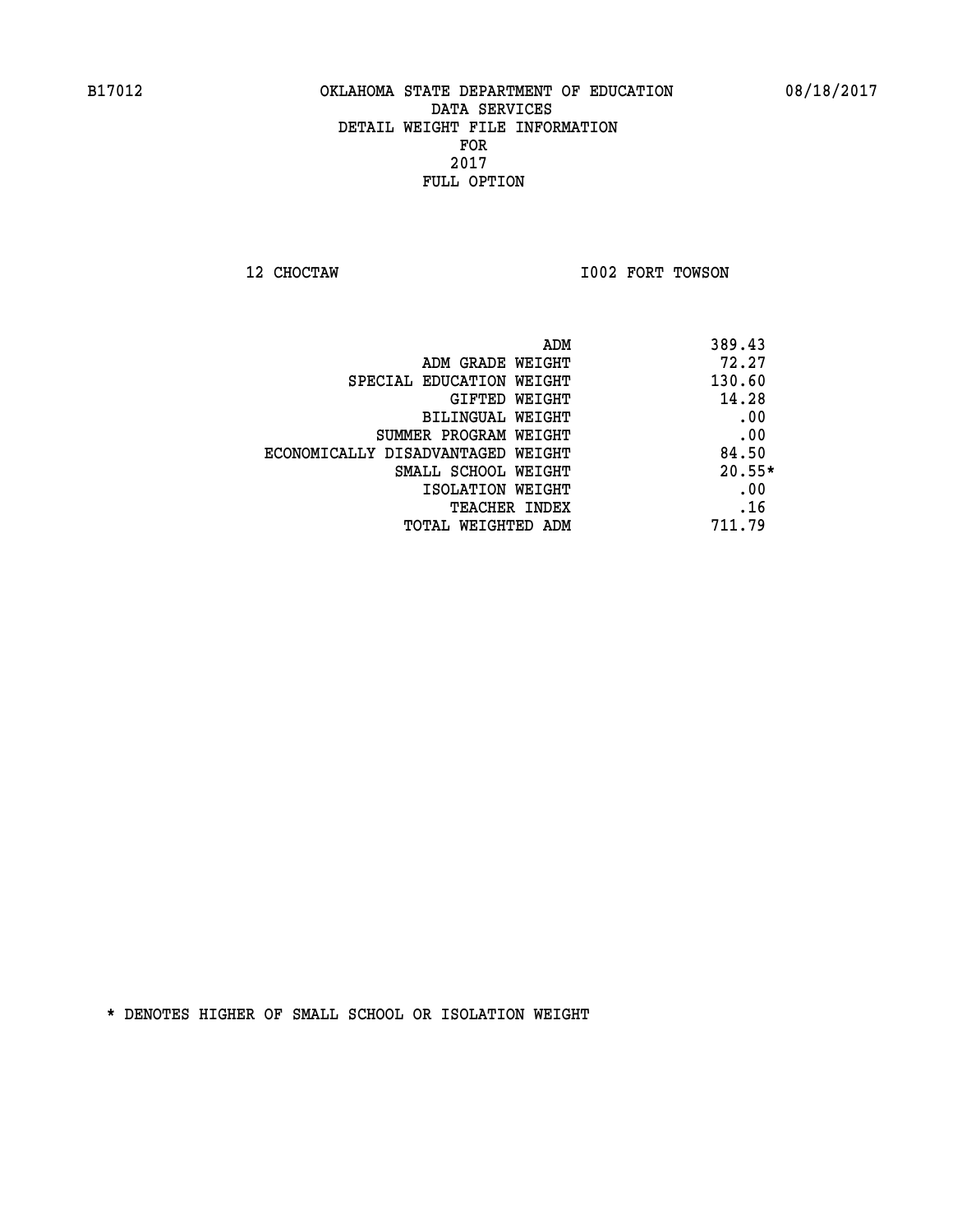**12 CHOCTAW I004 SOPER** 

|                                   | 375.97<br>ADM |
|-----------------------------------|---------------|
| ADM GRADE WEIGHT                  | 75.76         |
| SPECIAL EDUCATION WEIGHT          | 82.95         |
| GIFTED WEIGHT                     | 13.26         |
| BILINGUAL WEIGHT                  | .00           |
| SUMMER PROGRAM WEIGHT             | .00           |
| ECONOMICALLY DISADVANTAGED WEIGHT | 61.75         |
| SMALL SCHOOL WEIGHT               | $21.75*$      |
| ISOLATION WEIGHT                  | .00           |
| <b>TEACHER INDEX</b>              | 14.17         |
| TOTAL WEIGHTED ADM                | 645.61        |
|                                   |               |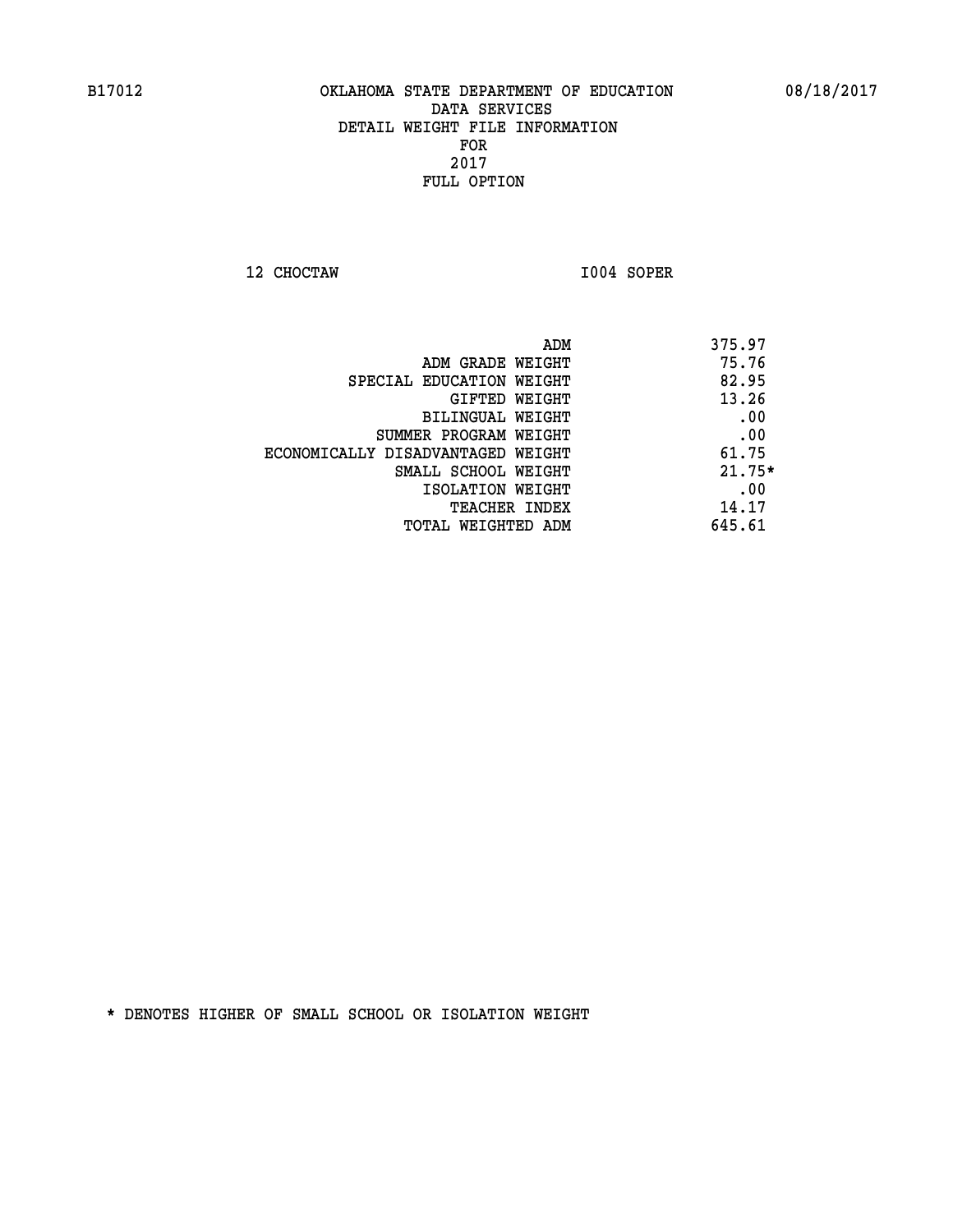**12 CHOCTAW I039 HUGO** 

|                                   | 1,232.38<br>ADM |          |
|-----------------------------------|-----------------|----------|
| ADM GRADE WEIGHT                  |                 | 249.10   |
| SPECIAL EDUCATION WEIGHT          |                 | 302.15   |
| GIFTED WEIGHT                     |                 | 34.68    |
| BILINGUAL WEIGHT                  |                 | 6.75     |
| SUMMER PROGRAM WEIGHT             |                 | .00      |
| ECONOMICALLY DISADVANTAGED WEIGHT |                 | 287.00   |
| SMALL SCHOOL WEIGHT               |                 | $21.98*$ |
| ISOLATION WEIGHT                  |                 | .00      |
| <b>TEACHER INDEX</b>              |                 | .00      |
| TOTAL WEIGHTED ADM                | 2,134.04        |          |
|                                   |                 |          |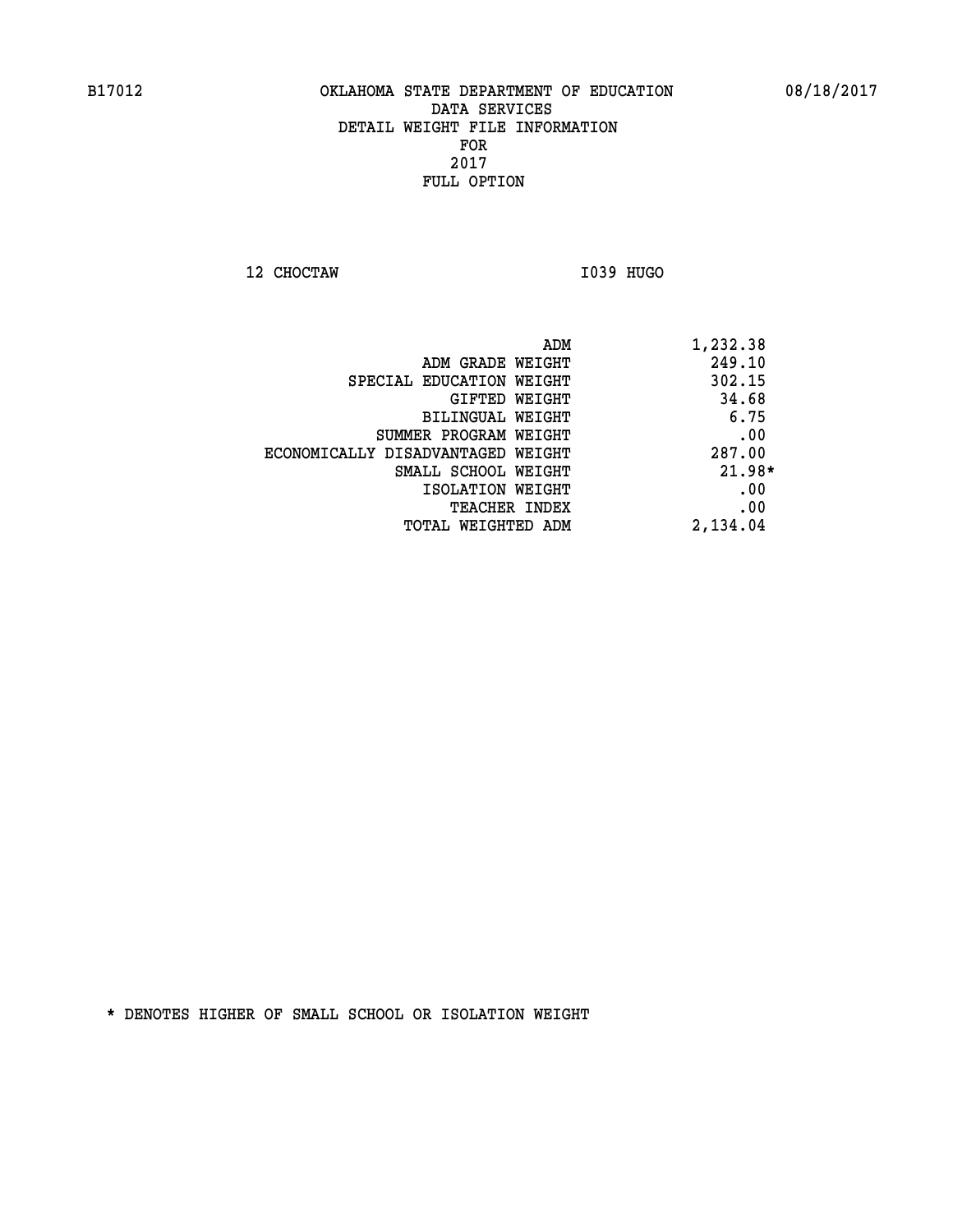**13 CIMARRON I002 BOISE CITY** 

|                                   | ADM | 264.34    |
|-----------------------------------|-----|-----------|
| ADM GRADE WEIGHT                  |     | 54.29     |
| SPECIAL EDUCATION WEIGHT          |     | 38.85     |
| GIFTED WEIGHT                     |     | 4.76      |
| BILINGUAL WEIGHT                  |     | 12.00     |
| SUMMER PROGRAM WEIGHT             |     | 1.20      |
| ECONOMICALLY DISADVANTAGED WEIGHT |     | 50.75     |
| SMALL SCHOOL WEIGHT               |     | 26.45     |
| ISOLATION WEIGHT                  |     | $153.32*$ |
| <b>TEACHER INDEX</b>              |     | .00       |
| TOTAL WEIGHTED ADM                |     | 579.51    |
|                                   |     |           |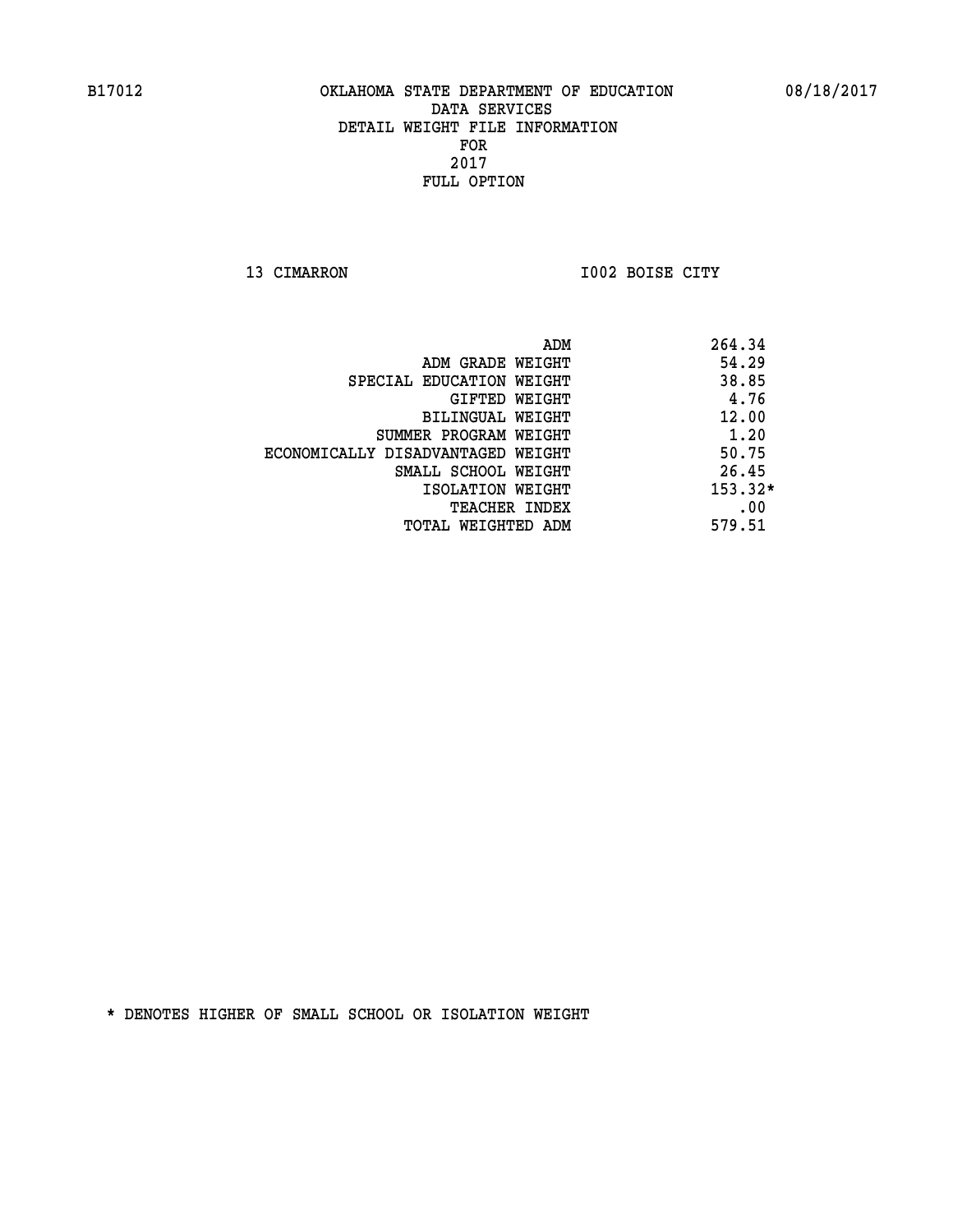13 CIMARRON 1010 FELT

| ADM                               | 103.24    |
|-----------------------------------|-----------|
| ADM GRADE WEIGHT                  | 12.46     |
| SPECIAL EDUCATION WEIGHT          | 10.10     |
| GIFTED WEIGHT                     | 3.40      |
| BILINGUAL WEIGHT                  | 5.50      |
| SUMMER PROGRAM WEIGHT             | .00       |
| ECONOMICALLY DISADVANTAGED WEIGHT | 16.00     |
| SMALL SCHOOL WEIGHT               | 16.62     |
| ISOLATION WEIGHT                  | $107.37*$ |
| <b>TEACHER INDEX</b>              | 5.66      |
| TOTAL WEIGHTED ADM                | 263.73    |
|                                   |           |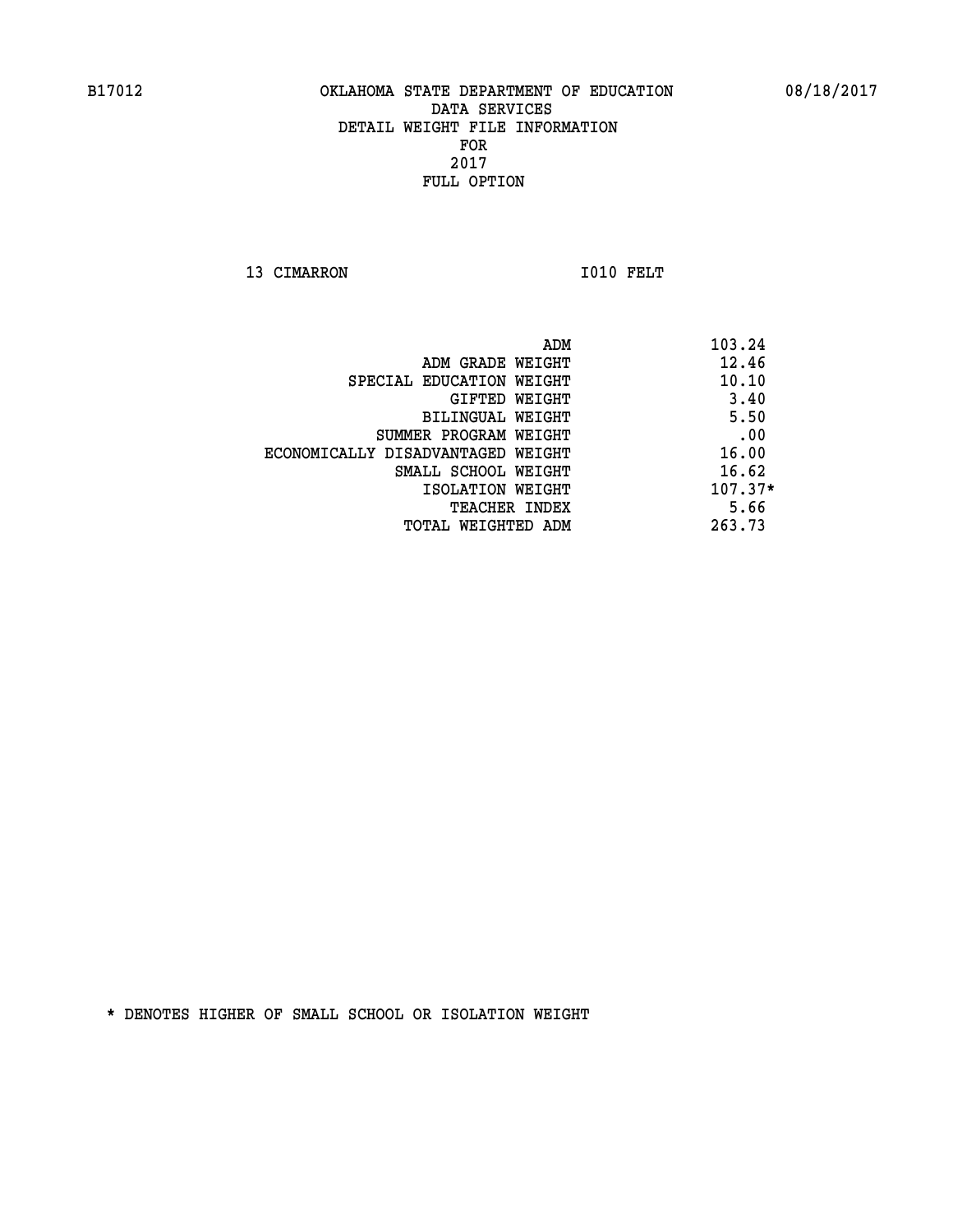13 CIMARRON 1011 KEYES

|                                   | 82.44<br>ADM |
|-----------------------------------|--------------|
| ADM GRADE WEIGHT                  | 17.13        |
| SPECIAL EDUCATION WEIGHT          | 3.05         |
| GIFTED WEIGHT                     | 2.72         |
| BILINGUAL WEIGHT                  | 2.75         |
| SUMMER PROGRAM WEIGHT             | .00          |
| ECONOMICALLY DISADVANTAGED WEIGHT | 14.25        |
| SMALL SCHOOL WEIGHT               | 13.92        |
| ISOLATION WEIGHT                  | $87.39*$     |
| <b>TEACHER INDEX</b>              | .00          |
| TOTAL WEIGHTED ADM                | 209.73       |
|                                   |              |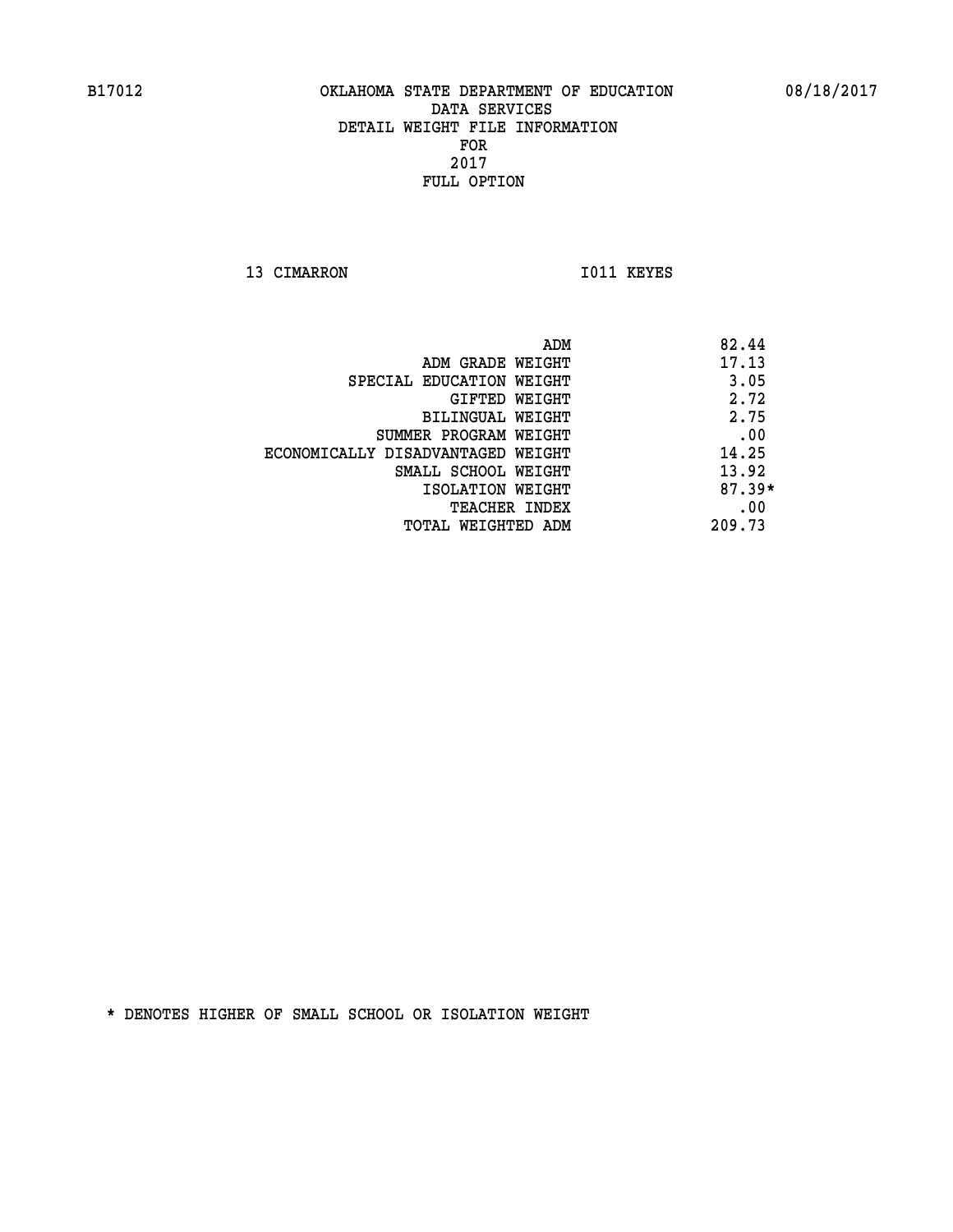**14 CLEVELAND C016 ROBIN HILL** 

|                                   | ADM | 318.36   |
|-----------------------------------|-----|----------|
| ADM GRADE WEIGHT                  |     | 70.39    |
| SPECIAL EDUCATION WEIGHT          |     | 40.65    |
| GIFTED WEIGHT                     |     | 12.58    |
| BILINGUAL WEIGHT                  |     | 2.25     |
| SUMMER PROGRAM WEIGHT             |     | 1.20     |
| ECONOMICALLY DISADVANTAGED WEIGHT |     | 32.50    |
| SMALL SCHOOL WEIGHT               |     | $25.35*$ |
| ISOLATION WEIGHT                  |     | .00      |
| <b>TEACHER INDEX</b>              |     | .00      |
| TOTAL WEIGHTED ADM                |     | 503.28   |
|                                   |     |          |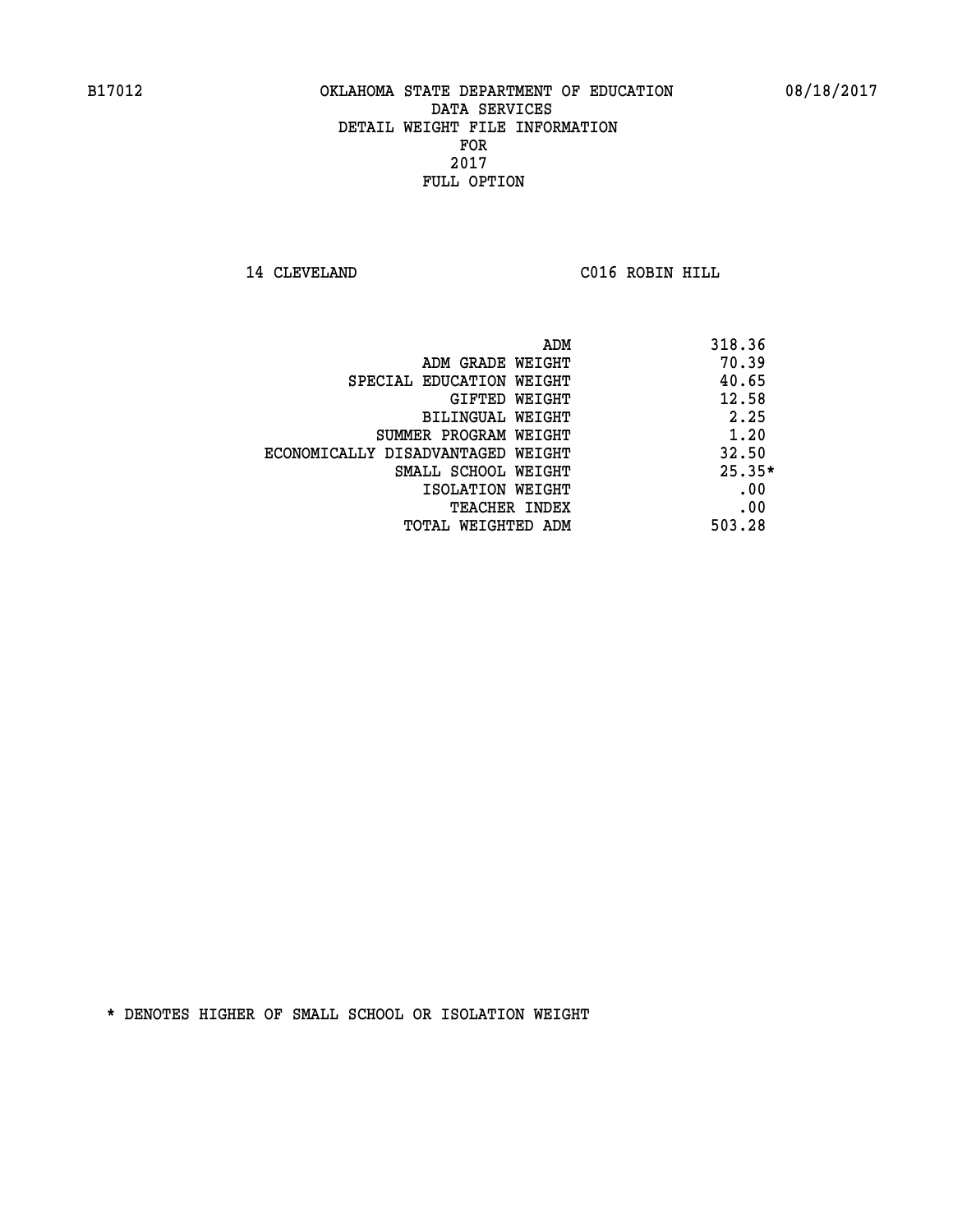14 CLEVELAND 1002 MOORE

|                                   | ADM | 24,173.62 |
|-----------------------------------|-----|-----------|
| ADM GRADE WEIGHT                  |     | 3,923.10  |
| SPECIAL EDUCATION WEIGHT          |     | 4,695.60  |
| GIFTED WEIGHT                     |     | 1,352.86  |
| <b>BILINGUAL WEIGHT</b>           |     | 367.00    |
| SUMMER PROGRAM WEIGHT             |     | 26.40     |
| ECONOMICALLY DISADVANTAGED WEIGHT |     | 2,756.75  |
| SMALL SCHOOL WEIGHT               |     | .00       |
| ISOLATION WEIGHT                  |     | .00       |
| TEACHER INDEX                     |     | 101.82    |
| TOTAL WEIGHTED ADM                |     | 37,397.15 |
|                                   |     |           |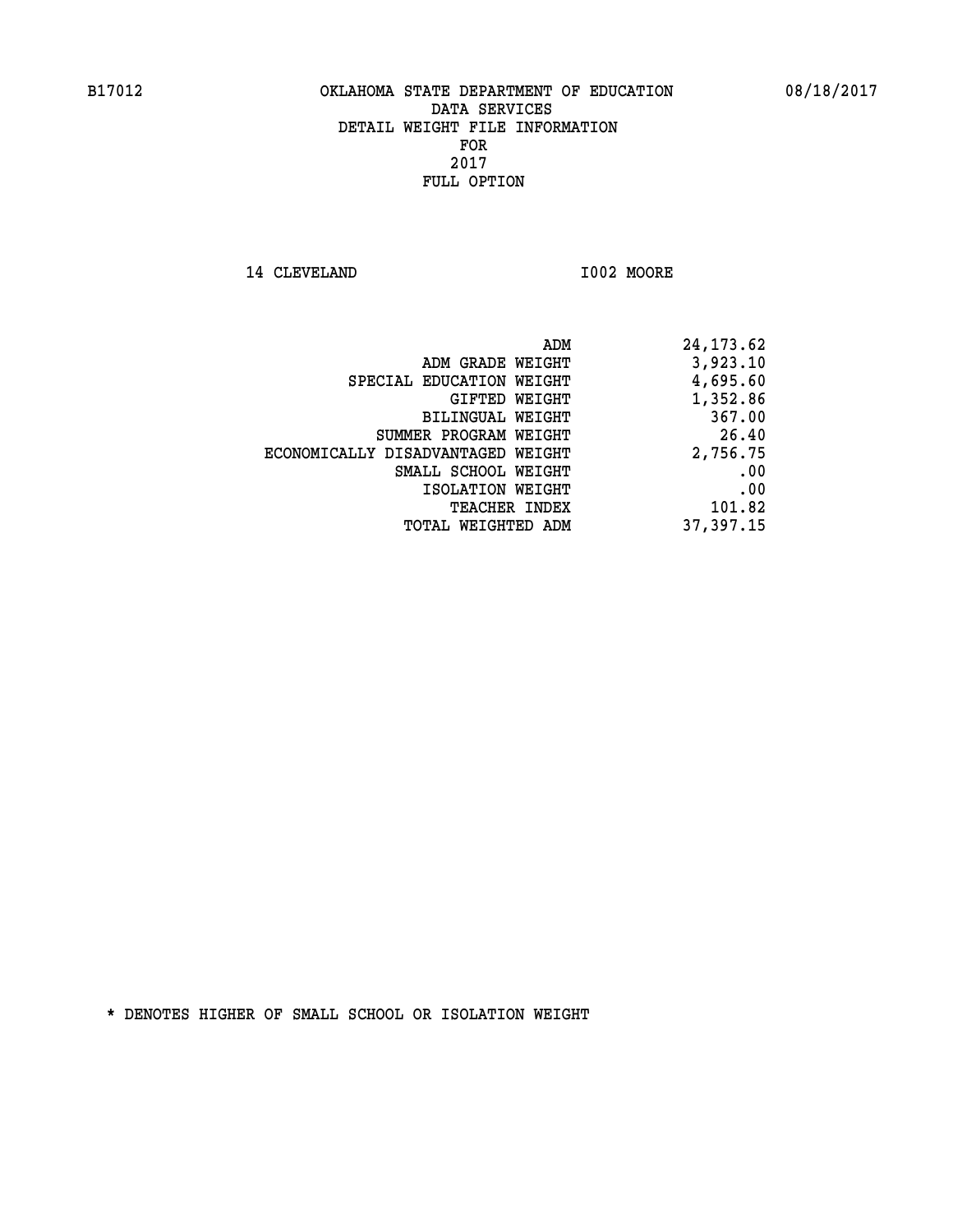14 CLEVELAND 1029 NORMAN

| 15,859.87 |
|-----------|
| 2,872.68  |
| 3,201.50  |
| 1,406.58  |
| 304.50    |
| 26.40     |
| 1,948.50  |
| .00       |
| .00       |
| .00       |
| 25,620.03 |
|           |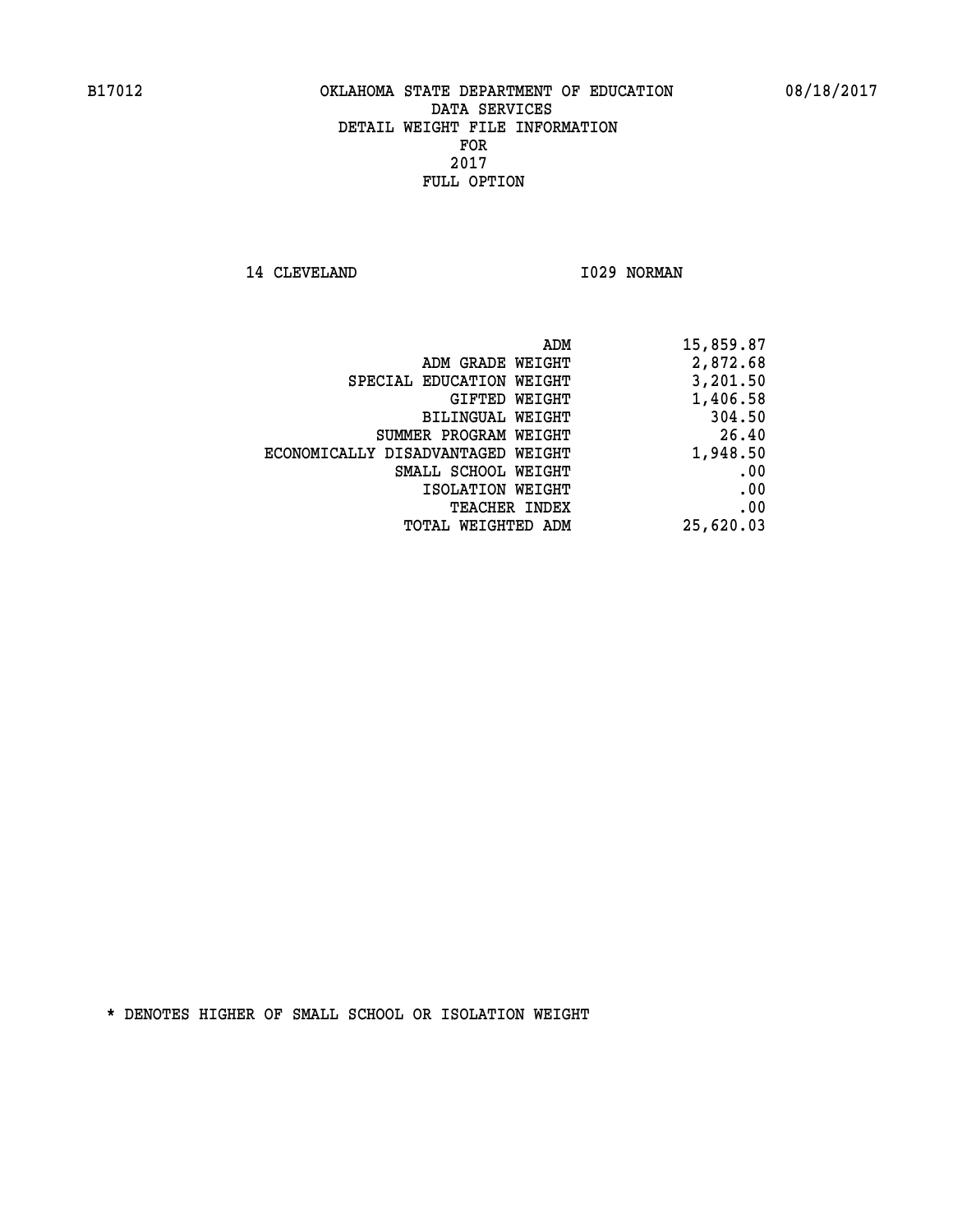14 CLEVELAND 1040 NOBLE

| 2,862.83 |
|----------|
| 549.91   |
| 336.20   |
| 129.54   |
| 7.75     |
| 1.20     |
| 458.50   |
| .00      |
| .00      |
| 145.95   |
| 4,491.88 |
|          |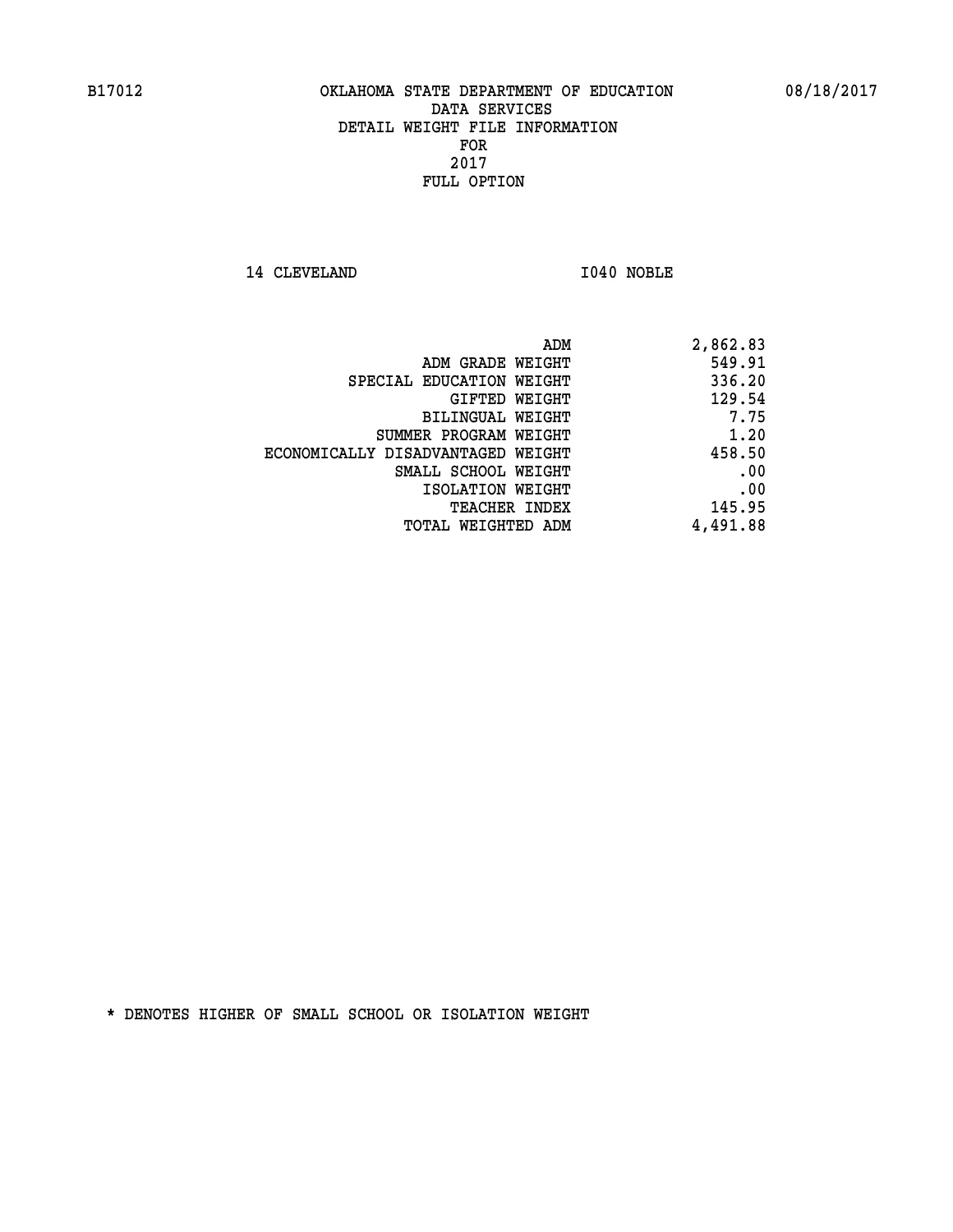14 CLEVELAND 1057 LEXINGTON

| ADM                               | 1,088.44 |
|-----------------------------------|----------|
| ADM GRADE WEIGHT                  | 202.31   |
| SPECIAL EDUCATION WEIGHT          | 150.25   |
| GIFTED WEIGHT                     | 34.34    |
| <b>BILINGUAL WEIGHT</b>           | 17.25    |
| SUMMER PROGRAM WEIGHT             | 2.40     |
| ECONOMICALLY DISADVANTAGED WEIGHT | 200.25   |
| SMALL SCHOOL WEIGHT               | .00      |
| ISOLATION WEIGHT                  | .00      |
| TEACHER INDEX                     | .00      |
| TOTAL WEIGHTED ADM                | 1,695.24 |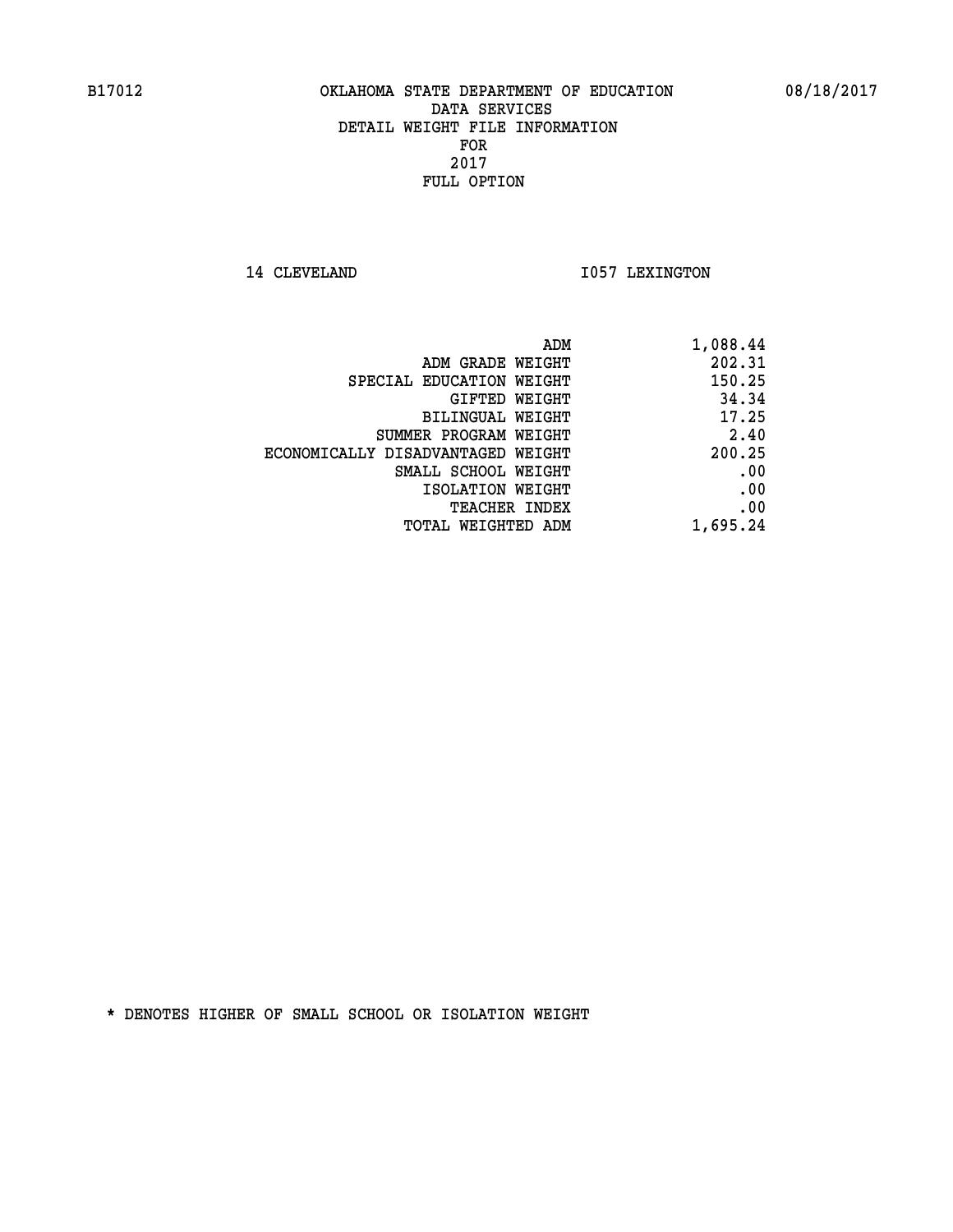**14 CLEVELAND 1070 LITTLE AXE** 

| 1,254.51 | ADM                               |
|----------|-----------------------------------|
| 245.43   | ADM GRADE WEIGHT                  |
| 250.10   | SPECIAL EDUCATION WEIGHT          |
| 39.78    | GIFTED WEIGHT                     |
| 8.25     | BILINGUAL WEIGHT                  |
| .00      | SUMMER PROGRAM WEIGHT             |
| 238.50   | ECONOMICALLY DISADVANTAGED WEIGHT |
| .00      | SMALL SCHOOL WEIGHT               |
| .00      | ISOLATION WEIGHT                  |
| .00      | <b>TEACHER INDEX</b>              |
| 2,036.57 | <b>TOTAL WEIGHTED ADM</b>         |
|          |                                   |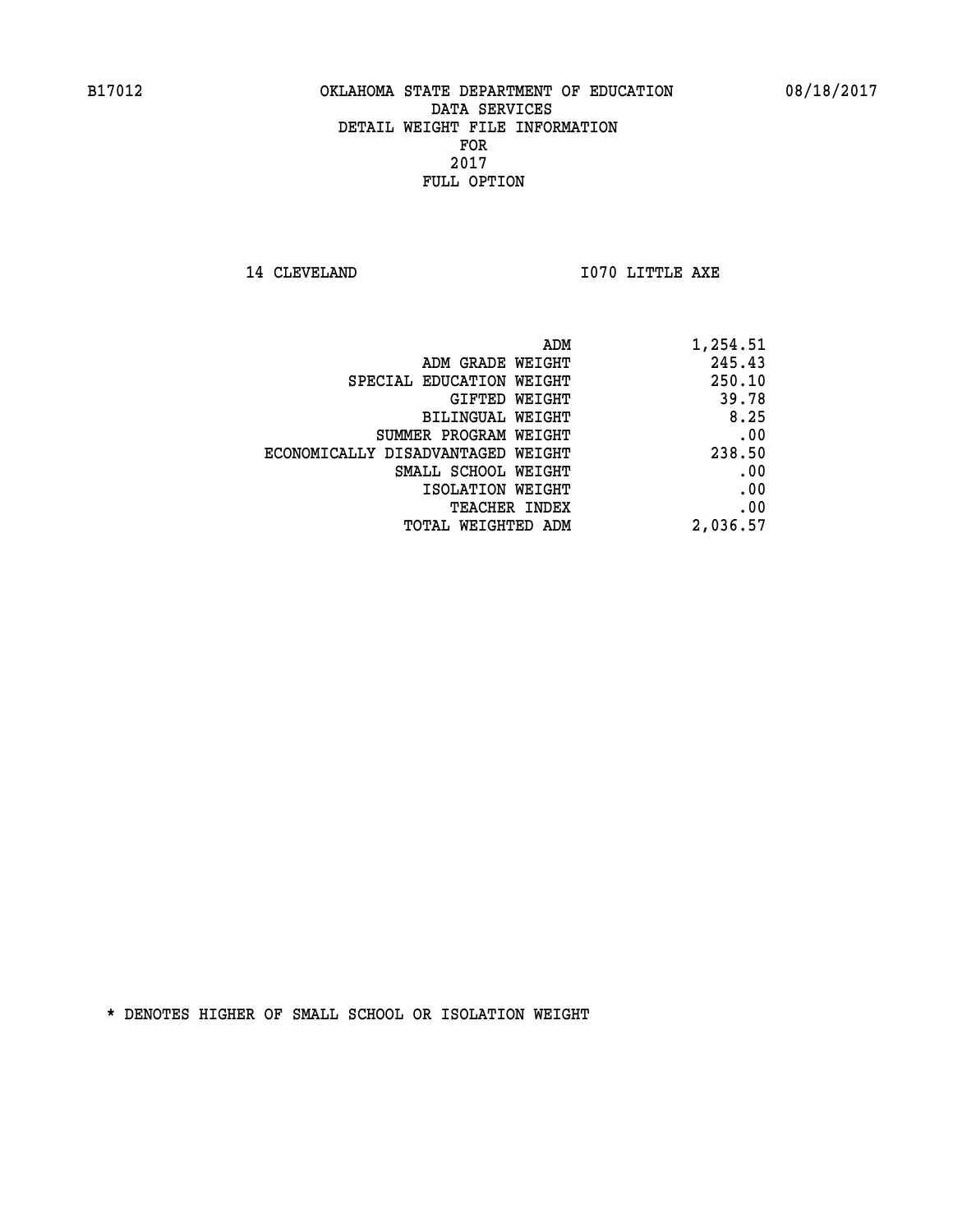**15 COAL COAL COAL COAL COAL COTTONWOOD** 

| ADM<br>207.91                              |  |
|--------------------------------------------|--|
| 48.10<br>ADM GRADE WEIGHT                  |  |
| 117.90<br>SPECIAL EDUCATION WEIGHT         |  |
| 6.80<br><b>GIFTED WEIGHT</b>               |  |
| .00<br>BILINGUAL WEIGHT                    |  |
| .00<br>SUMMER PROGRAM WEIGHT               |  |
| 35.25<br>ECONOMICALLY DISADVANTAGED WEIGHT |  |
| $25.24*$<br>SMALL SCHOOL WEIGHT            |  |
| .00<br>ISOLATION WEIGHT                    |  |
| 8.62<br><b>TEACHER INDEX</b>               |  |
| 449.82<br>TOTAL WEIGHTED ADM               |  |
|                                            |  |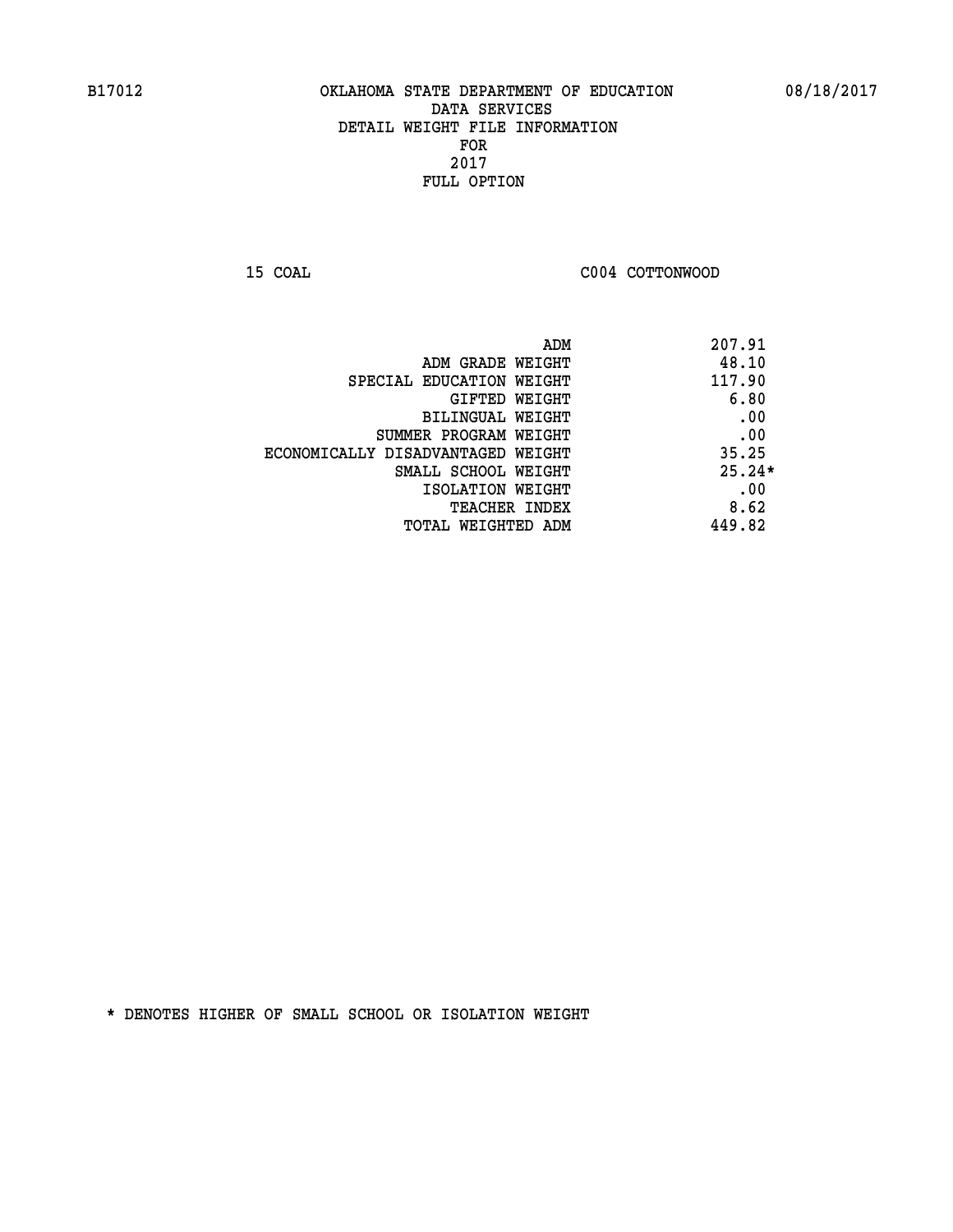**15 COAL 15 COAL I001 COALGATE** 

| 694.89<br>ADM |                                   |
|---------------|-----------------------------------|
| 134.61        | ADM GRADE WEIGHT                  |
| 189.05        | SPECIAL EDUCATION WEIGHT          |
| 21.76         | GIFTED WEIGHT                     |
| .00           | BILINGUAL WEIGHT                  |
| .00           | SUMMER PROGRAM WEIGHT             |
| 135.75        | ECONOMICALLY DISADVANTAGED WEIGHT |
| .00           | SMALL SCHOOL WEIGHT               |
| $201.52*$     | ISOLATION WEIGHT                  |
| 65.83         | TEACHER INDEX                     |
| 1,443.41      | TOTAL WEIGHTED ADM                |
|               |                                   |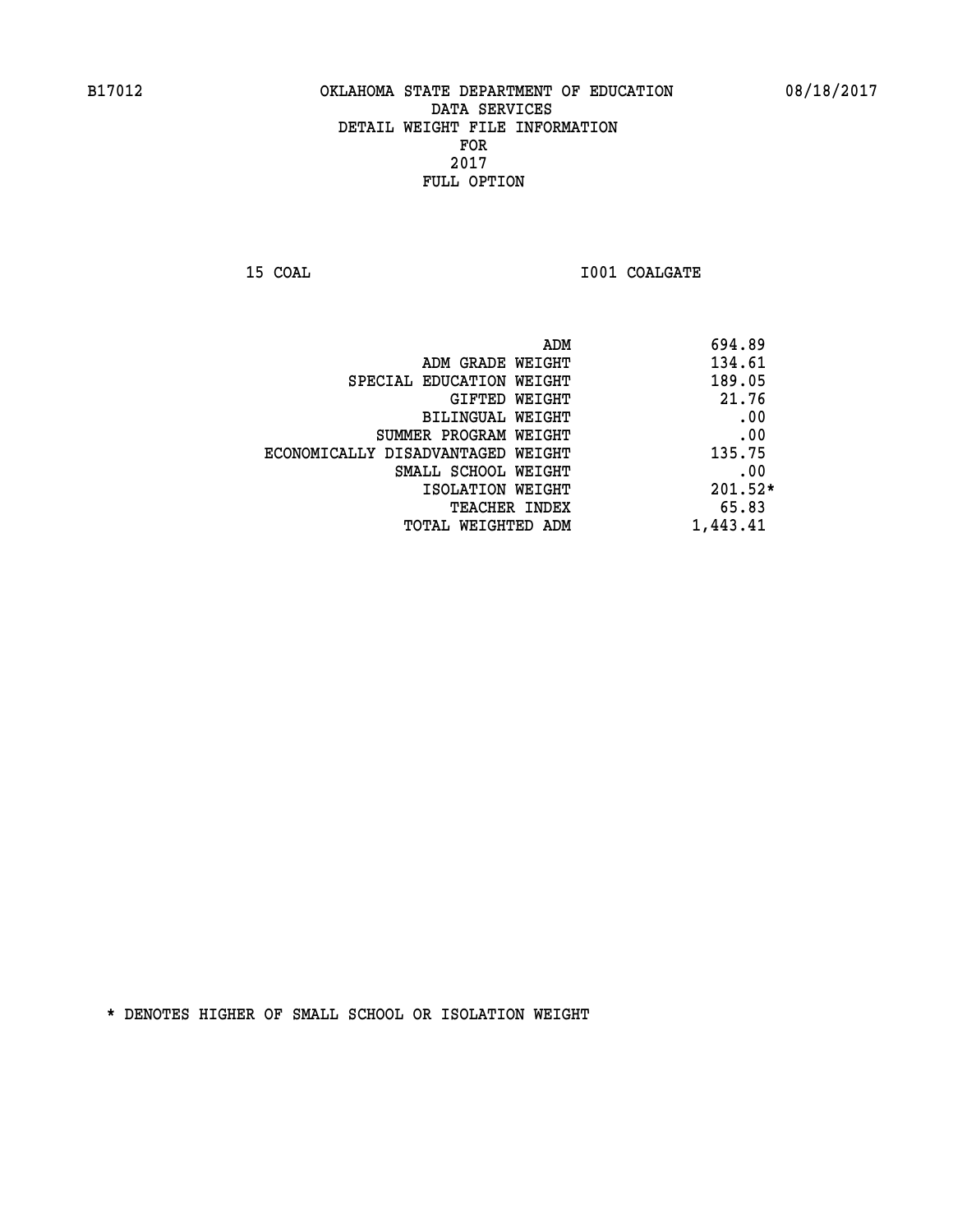**15 COAL I002 TUPELO** 

| ADM                               | 272.34   |
|-----------------------------------|----------|
| ADM GRADE WEIGHT                  | 53.38    |
| SPECIAL EDUCATION WEIGHT          | 80.10    |
| GIFTED WEIGHT                     | 8.84     |
| BILINGUAL WEIGHT                  | .00      |
| SUMMER PROGRAM WEIGHT             | .00      |
| ECONOMICALLY DISADVANTAGED WEIGHT | 58.50    |
| SMALL SCHOOL WEIGHT               | $26.43*$ |
| ISOLATION WEIGHT                  | .00      |
| <b>TEACHER INDEX</b>              | 25.47    |
| TOTAL WEIGHTED ADM                | 525.06   |
|                                   |          |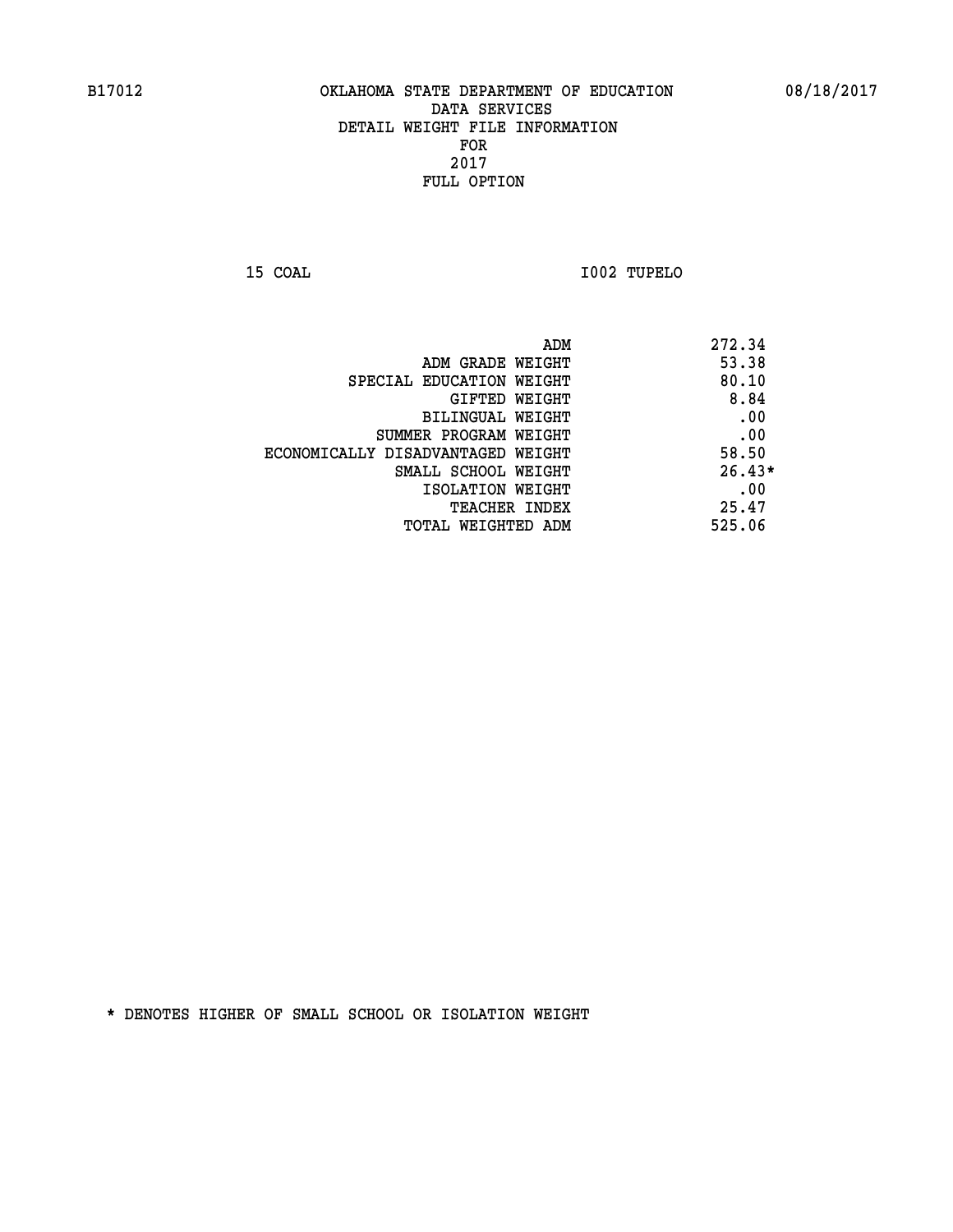16 COMANCHE C048 FLOWER MOUND

|                                   | 345.98<br>ADM |
|-----------------------------------|---------------|
| ADM GRADE WEIGHT                  | 82.18         |
| SPECIAL EDUCATION WEIGHT          | 33.65         |
| GIFTED WEIGHT                     | 7.48          |
| BILINGUAL WEIGHT                  | 2.25          |
| SUMMER PROGRAM WEIGHT             | .00           |
| ECONOMICALLY DISADVANTAGED WEIGHT | 32.25         |
| SMALL SCHOOL WEIGHT               | $23.94*$      |
| ISOLATION WEIGHT                  | .00           |
| <b>TEACHER INDEX</b>              | .00           |
| TOTAL WEIGHTED ADM                | 527.73        |
|                                   |               |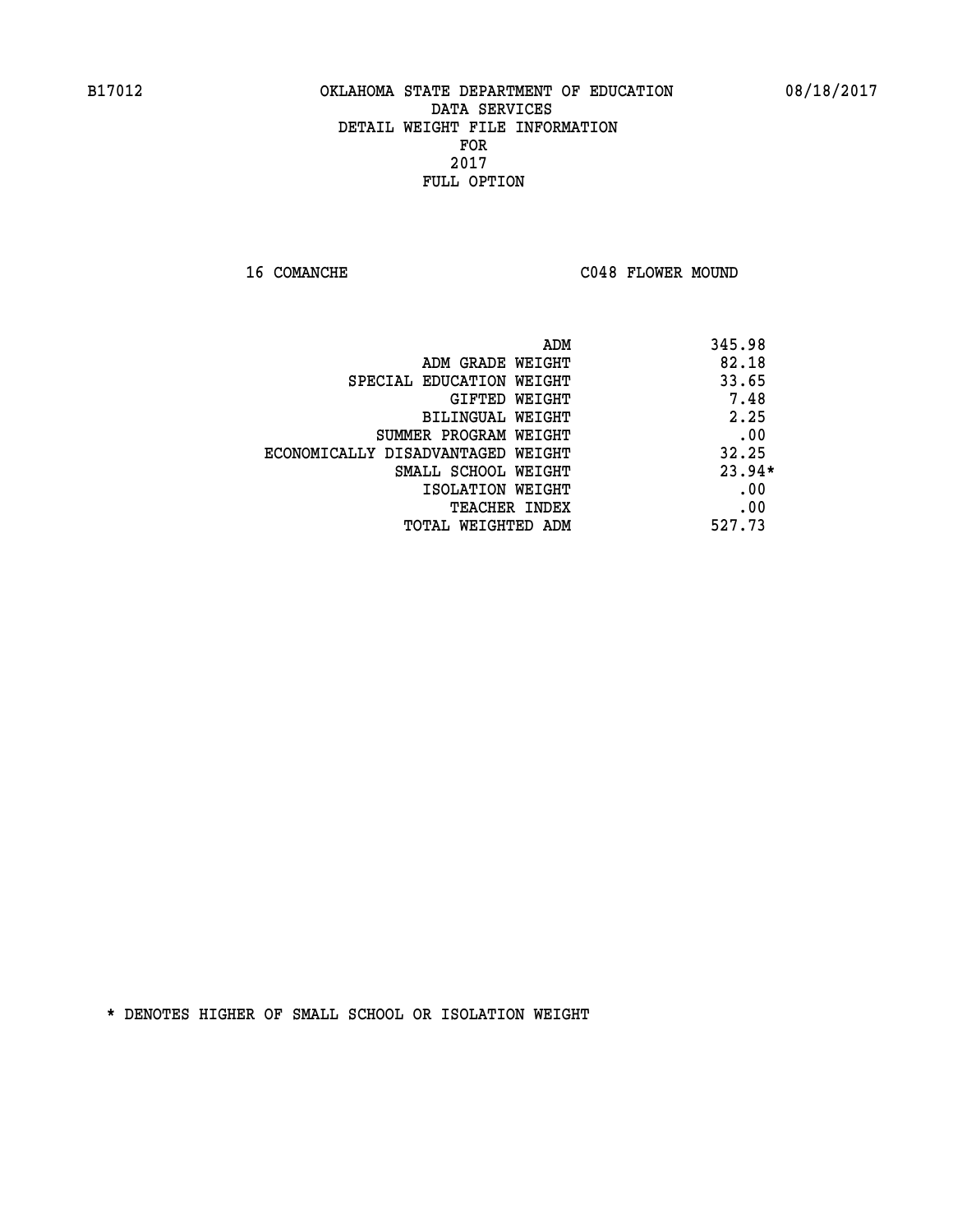**16 COMANCHE C049 BISHOP** 

| 563.57<br>ADM                              |
|--------------------------------------------|
| 122.25<br>ADM GRADE WEIGHT                 |
| 69.25<br>SPECIAL EDUCATION WEIGHT          |
| 22.44<br>GIFTED WEIGHT                     |
| 10.00<br>BILINGUAL WEIGHT                  |
| .00<br>SUMMER PROGRAM WEIGHT               |
| 87.25<br>ECONOMICALLY DISADVANTAGED WEIGHT |
| .00<br>SMALL SCHOOL WEIGHT                 |
| .00<br>ISOLATION WEIGHT                    |
| 13.92<br>TEACHER INDEX                     |
| 888.68<br>TOTAL WEIGHTED ADM               |
|                                            |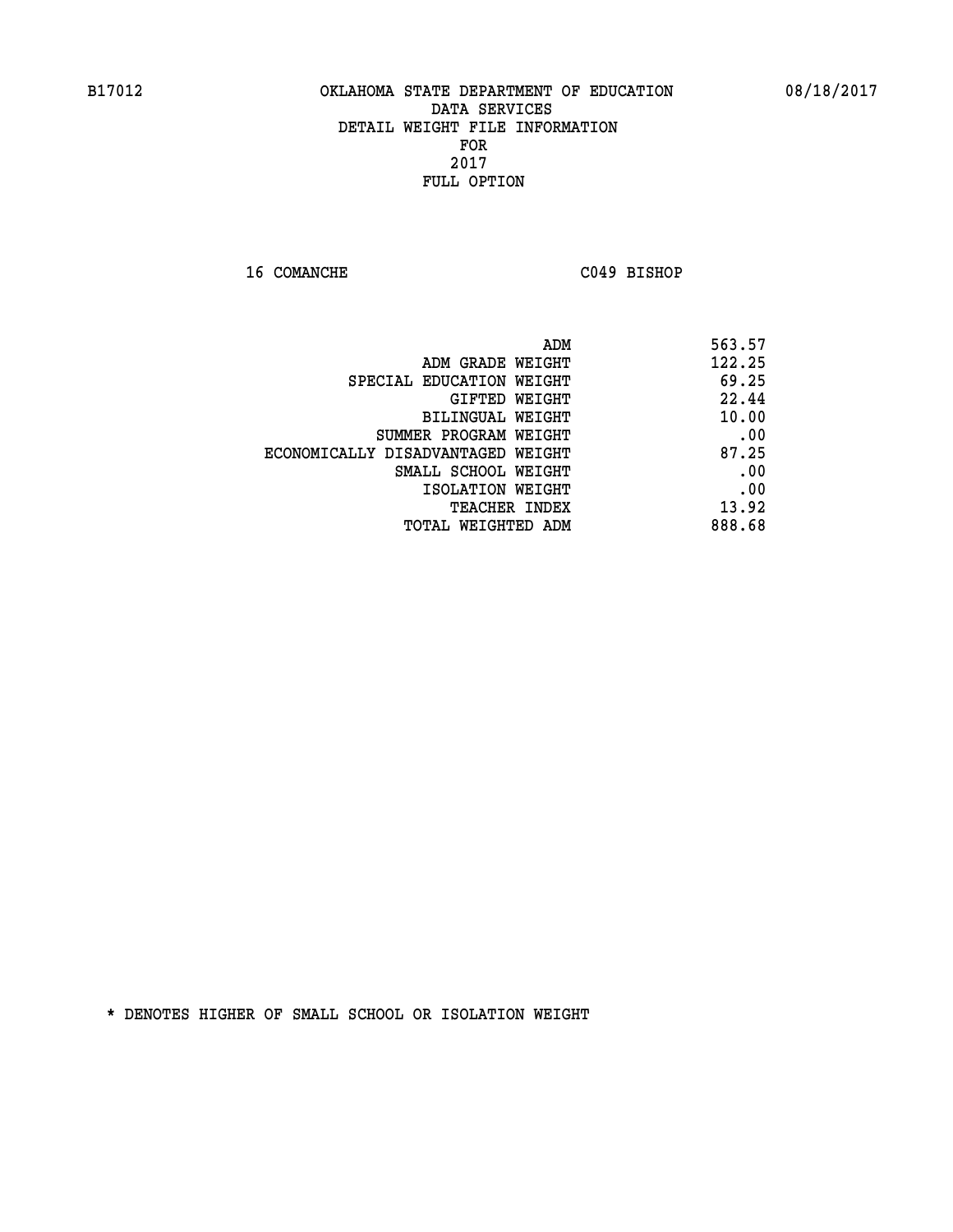**16 COMANCHE 1001 CACHE** 

| 1,949.27 |
|----------|
| 381.21   |
| 337.85   |
| 54.40    |
| 6.75     |
| 2.40     |
| 208.75   |
| .00      |
| .00      |
| 53.58    |
| 2,994.21 |
|          |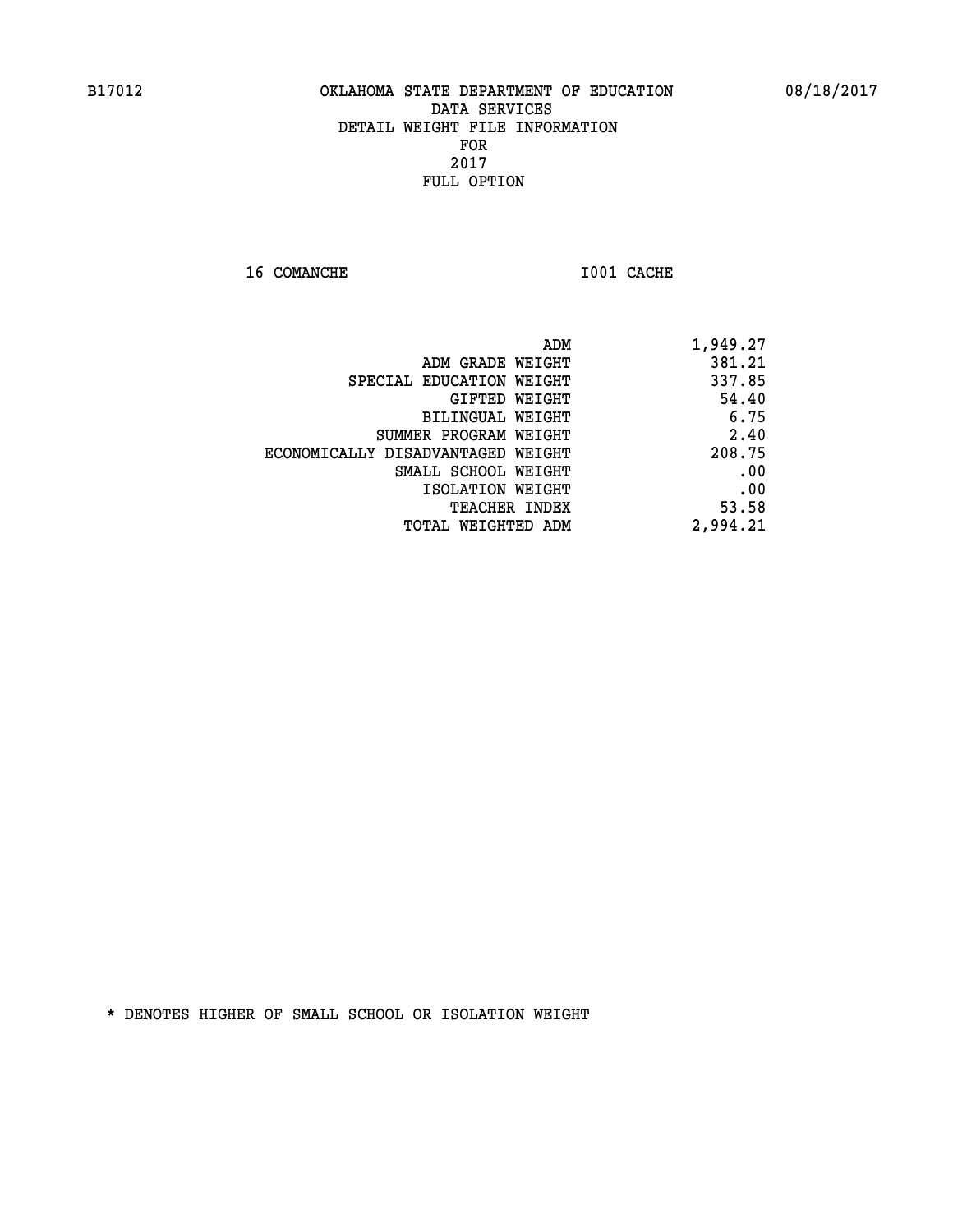16 COMANCHE 1002 INDIAHOMA

|                                   | 195.57<br>ADM |
|-----------------------------------|---------------|
| ADM GRADE WEIGHT                  | 37.37         |
| SPECIAL EDUCATION WEIGHT          | 42.25         |
| GIFTED WEIGHT                     | 18.36         |
| BILINGUAL WEIGHT                  | 5.50          |
| SUMMER PROGRAM WEIGHT             | .00           |
| ECONOMICALLY DISADVANTAGED WEIGHT | 40.00         |
| SMALL SCHOOL WEIGHT               | $24.65*$      |
| ISOLATION WEIGHT                  | .00           |
| TEACHER INDEX                     | 13.05         |
| TOTAL WEIGHTED ADM                | 376.75        |
|                                   |               |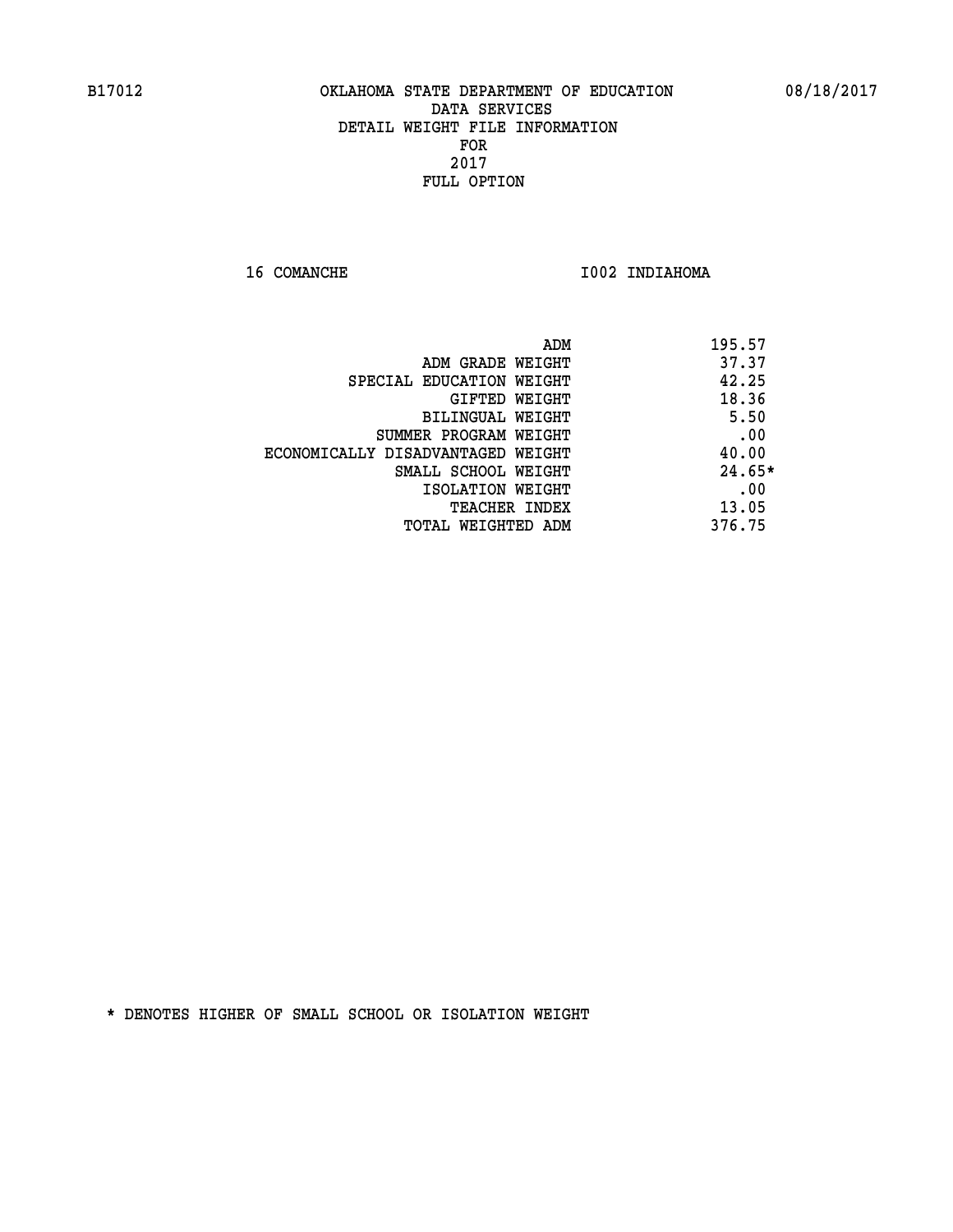**16 COMANCHE 1003 STERLING** 

|                                   | ADM | 391.59   |
|-----------------------------------|-----|----------|
| ADM GRADE WEIGHT                  |     | 78.91    |
| SPECIAL EDUCATION WEIGHT          |     | 75.65    |
| GIFTED WEIGHT                     |     | 18.36    |
| BILINGUAL WEIGHT                  |     | 2.25     |
| SUMMER PROGRAM WEIGHT             |     | .00      |
| ECONOMICALLY DISADVANTAGED WEIGHT |     | 48.00    |
| SMALL SCHOOL WEIGHT               |     | $20.34*$ |
| ISOLATION WEIGHT                  |     | .00      |
| <b>TEACHER INDEX</b>              |     | .00      |
| TOTAL WEIGHTED ADM                |     | 635.10   |
|                                   |     |          |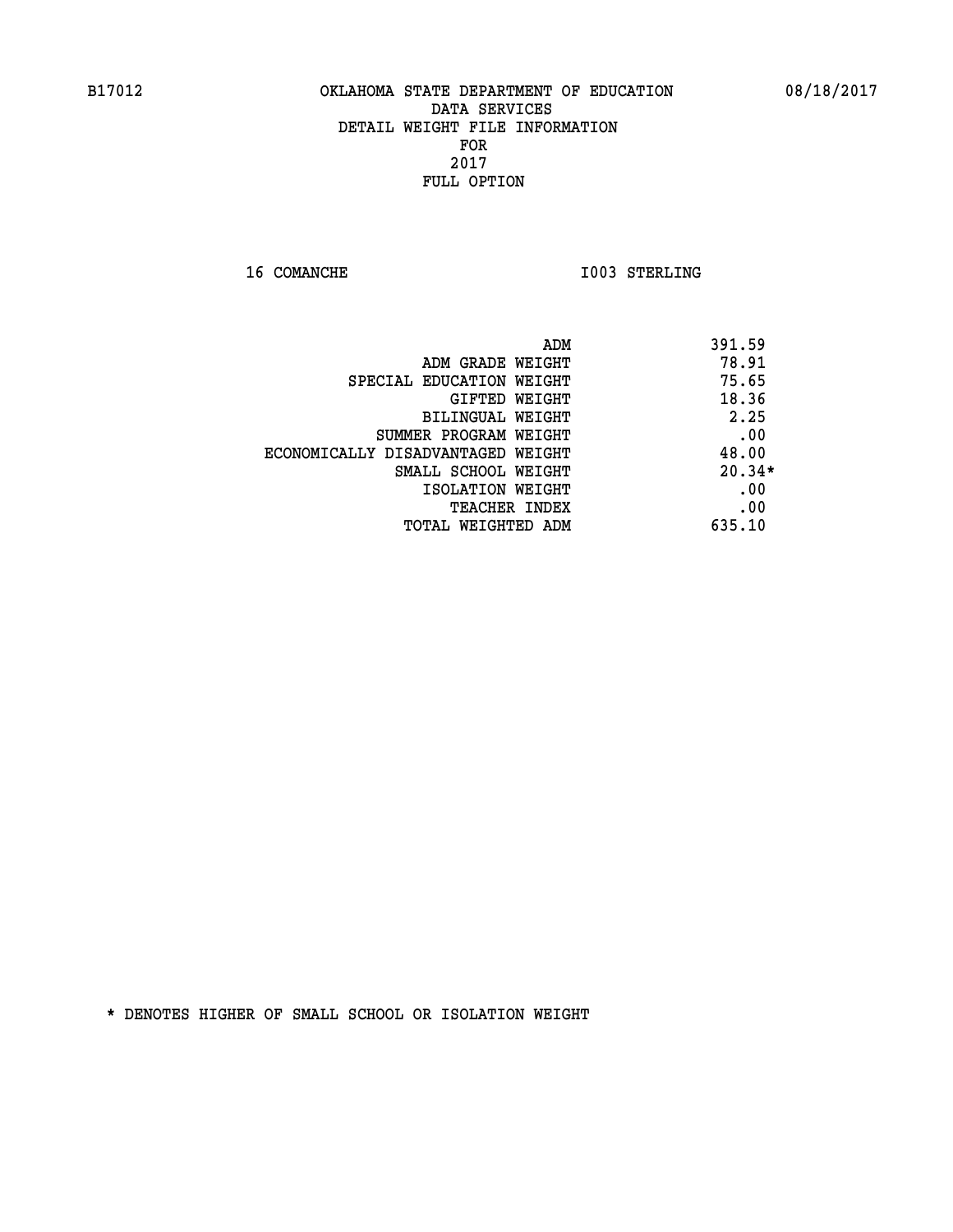**16 COMANCHE I004 GERONIMO** 

|                                   | ADM | 326.00   |
|-----------------------------------|-----|----------|
| ADM GRADE WEIGHT                  |     | 65.25    |
| SPECIAL EDUCATION WEIGHT          |     | 46.15    |
| GIFTED WEIGHT                     |     | 12.58    |
| BILINGUAL WEIGHT                  |     | 2.00     |
| SUMMER PROGRAM WEIGHT             |     | .00      |
| ECONOMICALLY DISADVANTAGED WEIGHT |     | 54.50    |
| SMALL SCHOOL WEIGHT               |     | $25.02*$ |
| ISOLATION WEIGHT                  |     | .00      |
| <b>TEACHER INDEX</b>              |     | .00      |
| TOTAL WEIGHTED ADM                |     | 531.50   |
|                                   |     |          |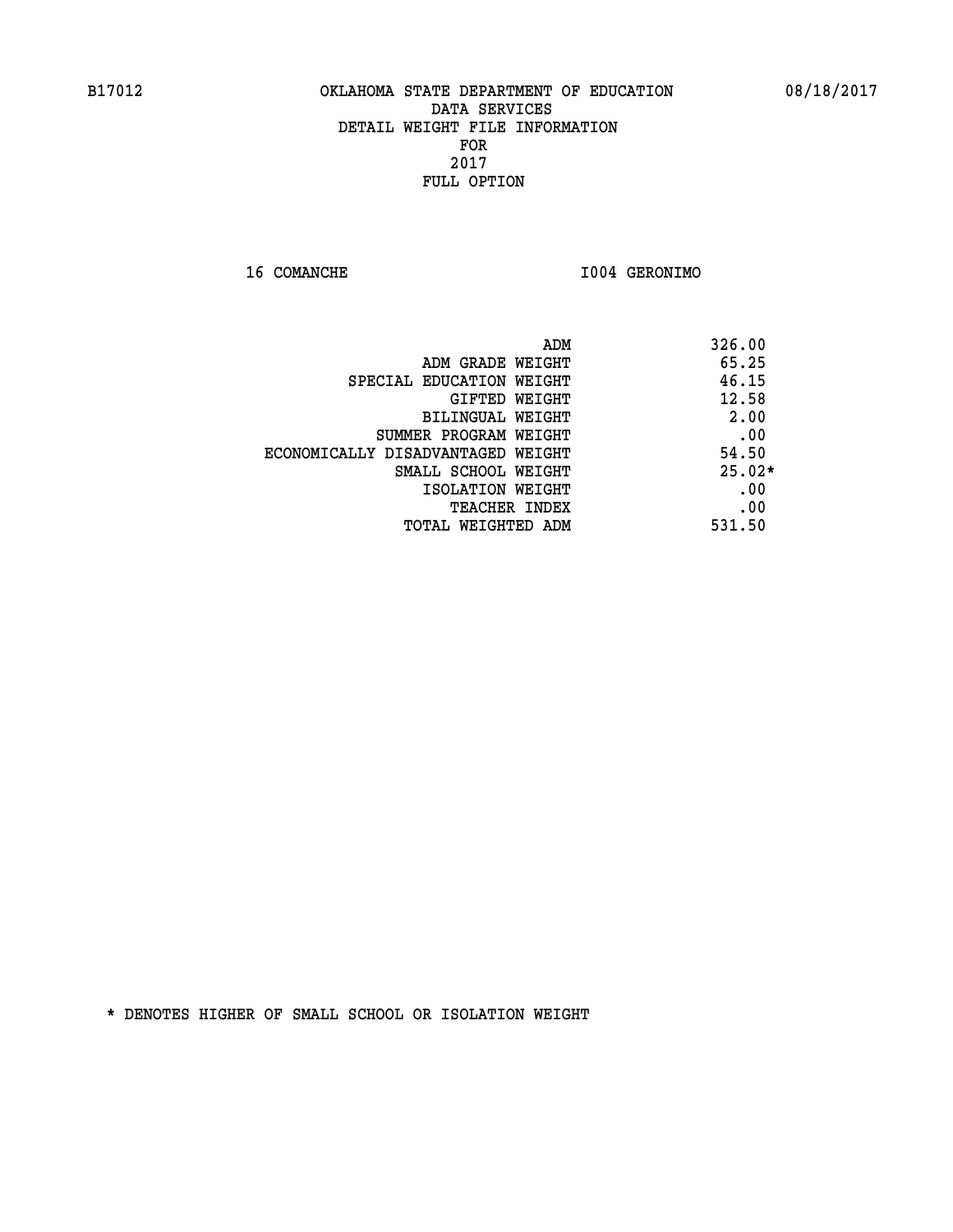**16 COMANCHE 1008 LAWTON** 

| 14,532.61 |
|-----------|
| 2,863.82  |
| 3,221.85  |
| 431.46    |
| 229.75    |
| 12.00     |
| 2,451.50  |
| .00       |
| .00       |
| 186.57    |
| 23,929.56 |
|           |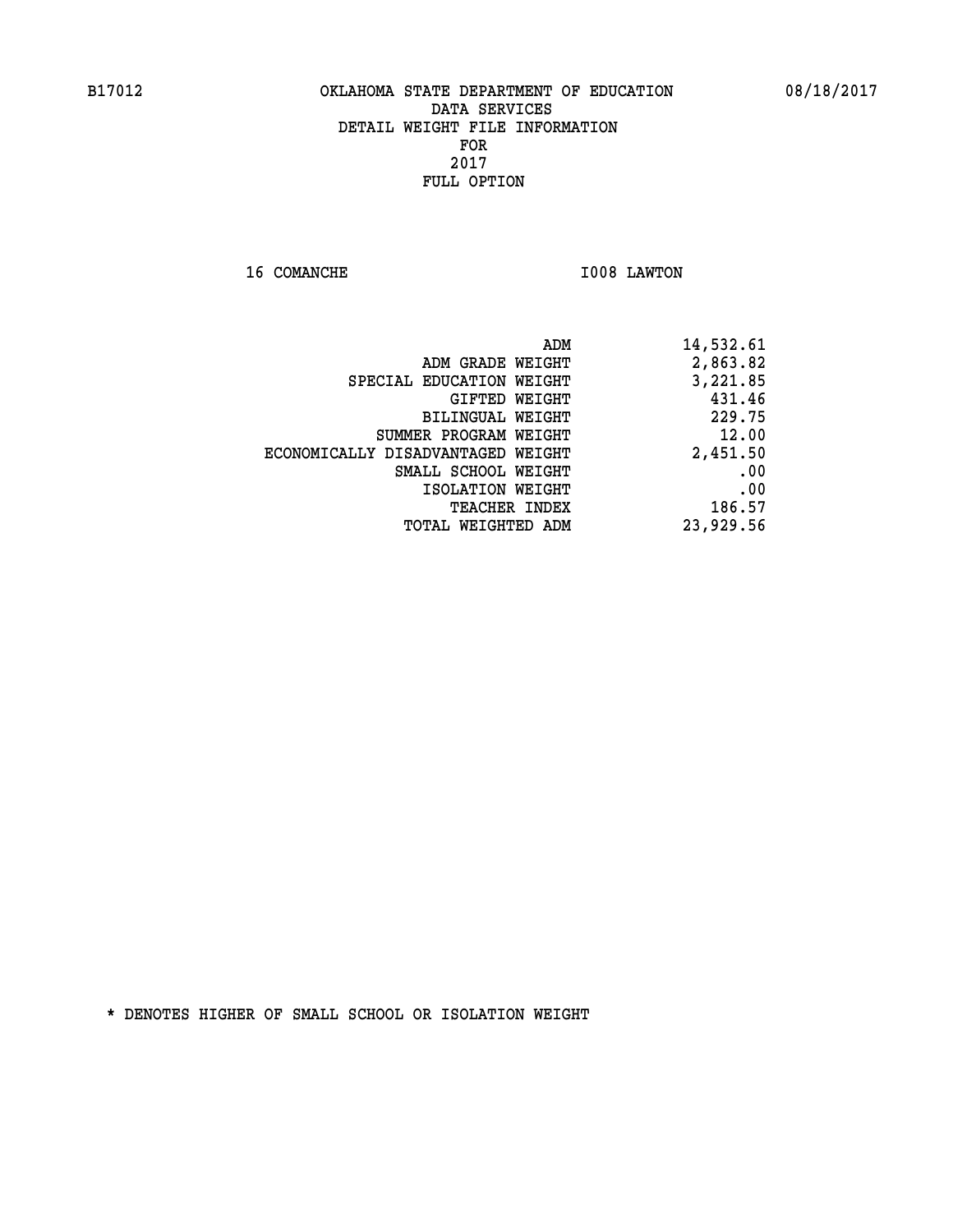16 COMANCHE 1009 FLETCHER

| 444.66   | ADM                               |
|----------|-----------------------------------|
| 88.36    | ADM GRADE WEIGHT                  |
| 72.85    | SPECIAL EDUCATION WEIGHT          |
| 16.32    | <b>GIFTED WEIGHT</b>              |
| .00      | BILINGUAL WEIGHT                  |
| .00      | SUMMER PROGRAM WEIGHT             |
| 67.50    | ECONOMICALLY DISADVANTAGED WEIGHT |
| $14.18*$ | SMALL SCHOOL WEIGHT               |
| .00      | ISOLATION WEIGHT                  |
| 5.83     | <b>TEACHER INDEX</b>              |
| 709.70   | TOTAL WEIGHTED ADM                |
|          |                                   |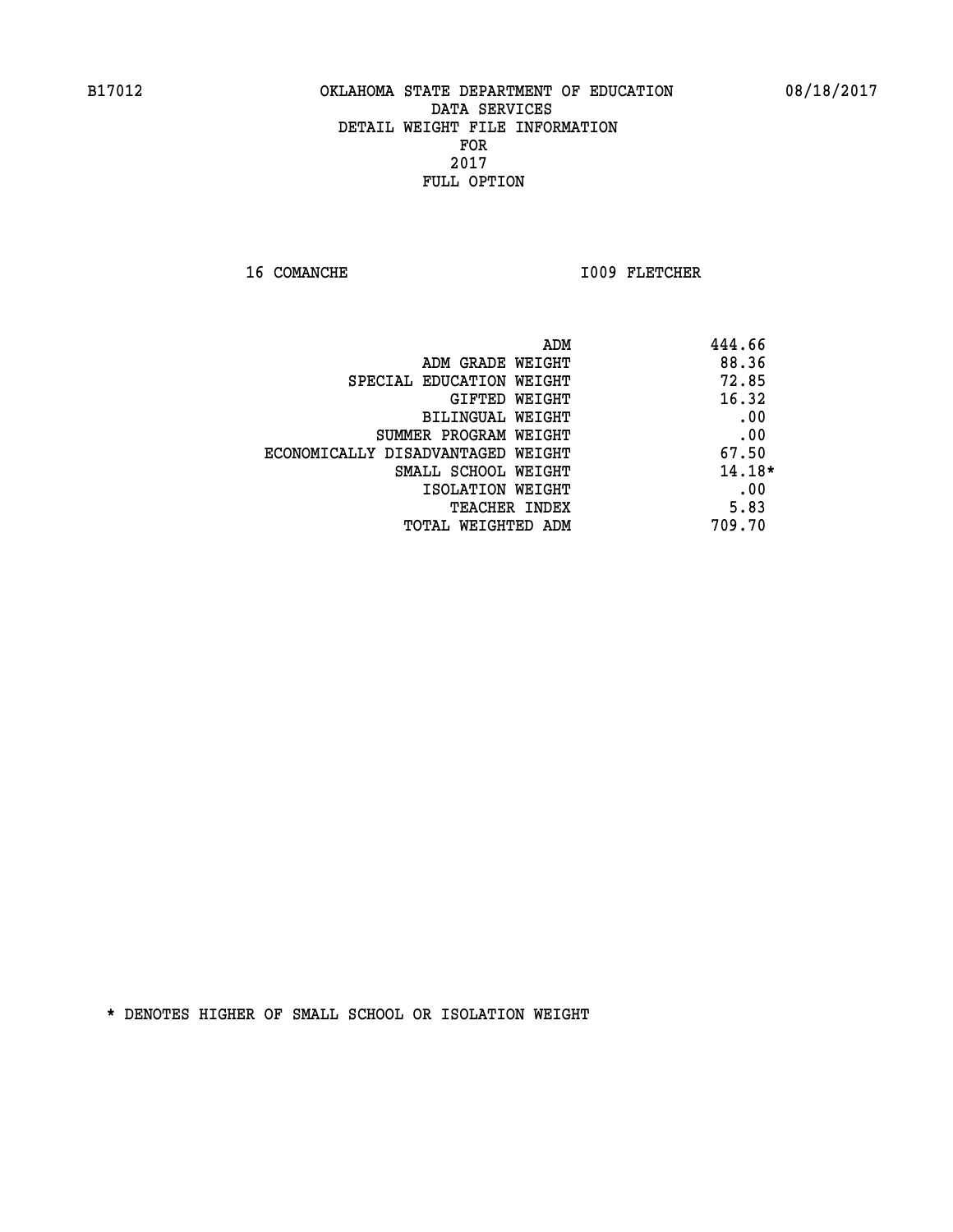16 COMANCHE 1016 ELGIN

| 2,308.24 |
|----------|
| 447.36   |
| 337.55   |
| 159.12   |
| 11.50    |
| 1.20     |
| 203.00   |
| .00      |
| .00      |
| .00      |
| 3,467.97 |
|          |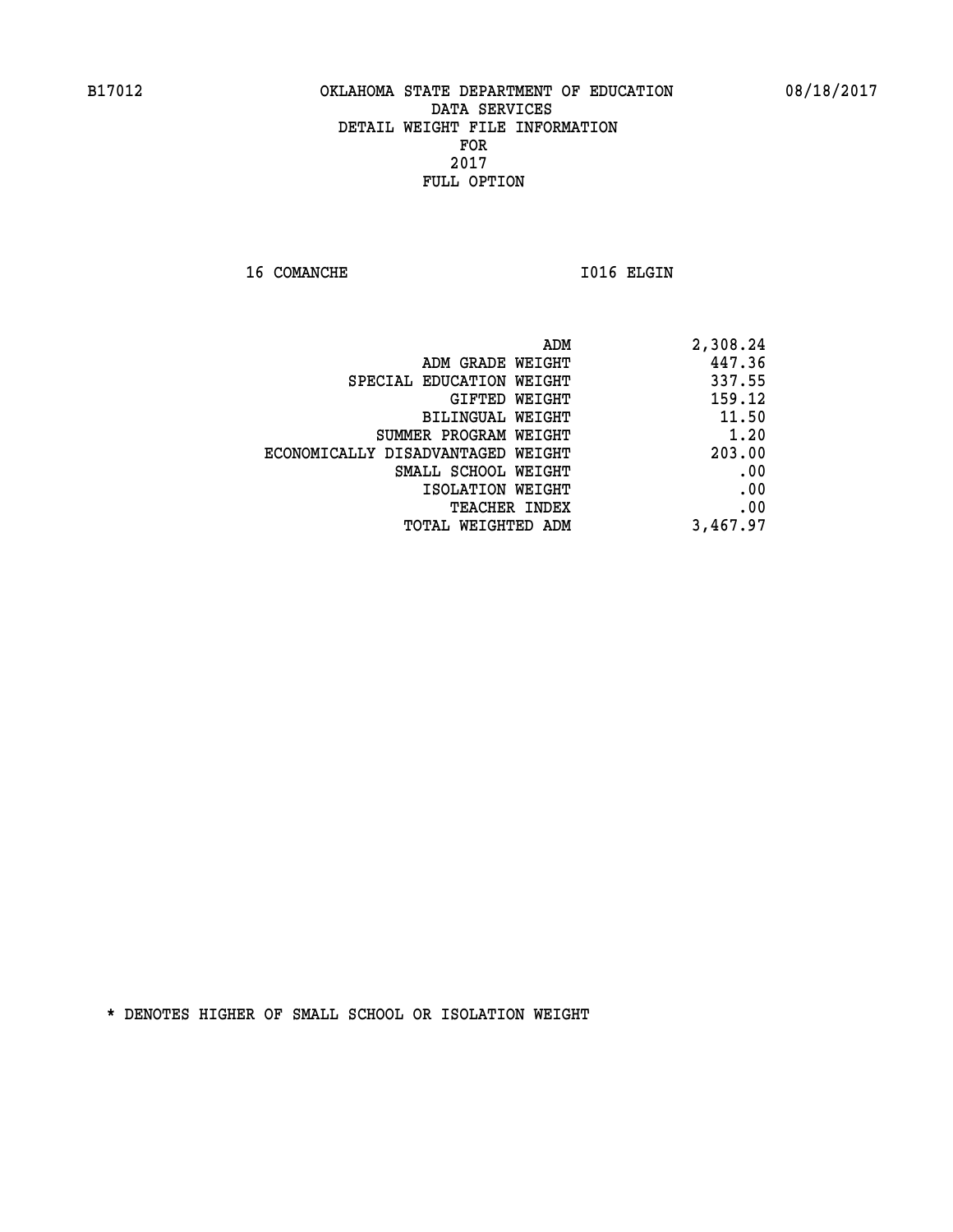**16 COMANCHE I132 CHATTANOOGA** 

|                                   | ADM | 239.33    |
|-----------------------------------|-----|-----------|
| ADM GRADE WEIGHT                  |     | 46.25     |
| SPECIAL EDUCATION WEIGHT          |     | 23.00     |
| GIFTED WEIGHT                     |     | 6.80      |
| BILINGUAL WEIGHT                  |     | .00       |
| SUMMER PROGRAM WEIGHT             |     | .00       |
| ECONOMICALLY DISADVANTAGED WEIGHT |     | 35.75     |
| SMALL SCHOOL WEIGHT               |     | 26.21     |
| ISOLATION WEIGHT                  |     | $146.90*$ |
| <b>TEACHER INDEX</b>              |     | 13.21     |
| TOTAL WEIGHTED ADM                |     | 511.24    |
|                                   |     |           |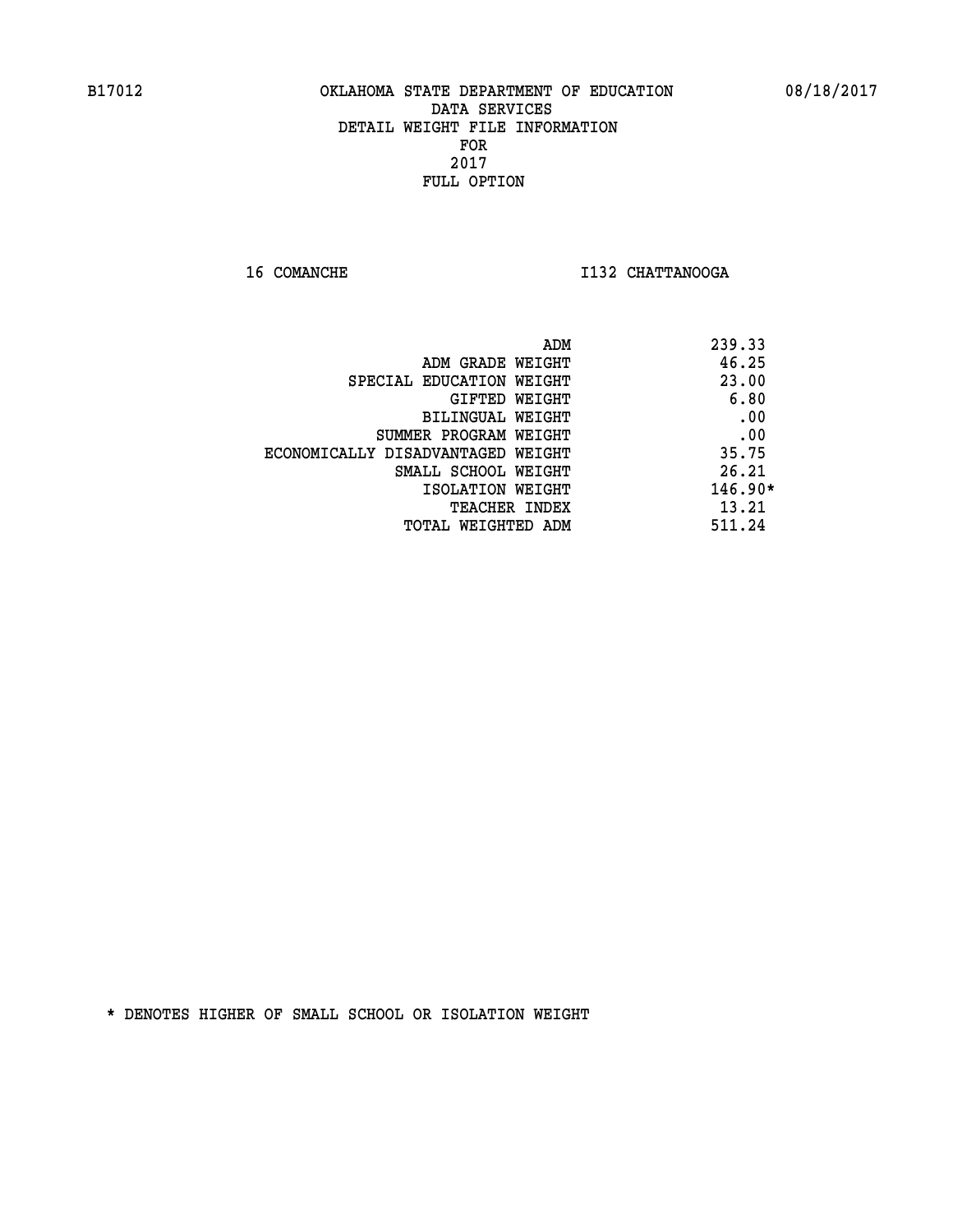**17 COTTON 1001 WALTERS** 

| ADM                               | 661.28   |
|-----------------------------------|----------|
| ADM GRADE WEIGHT                  | 129.74   |
| SPECIAL EDUCATION WEIGHT          | 76.95    |
| GIFTED WEIGHT                     | 39.44    |
| BILINGUAL WEIGHT                  | 2.00     |
| SUMMER PROGRAM WEIGHT             | .00      |
| ECONOMICALLY DISADVANTAGED WEIGHT | 103.50   |
| SMALL SCHOOL WEIGHT               | .00      |
| ISOLATION WEIGHT                  | .00      |
| <b>TEACHER INDEX</b>              | 10.91    |
| TOTAL WEIGHTED ADM                | 1,023.82 |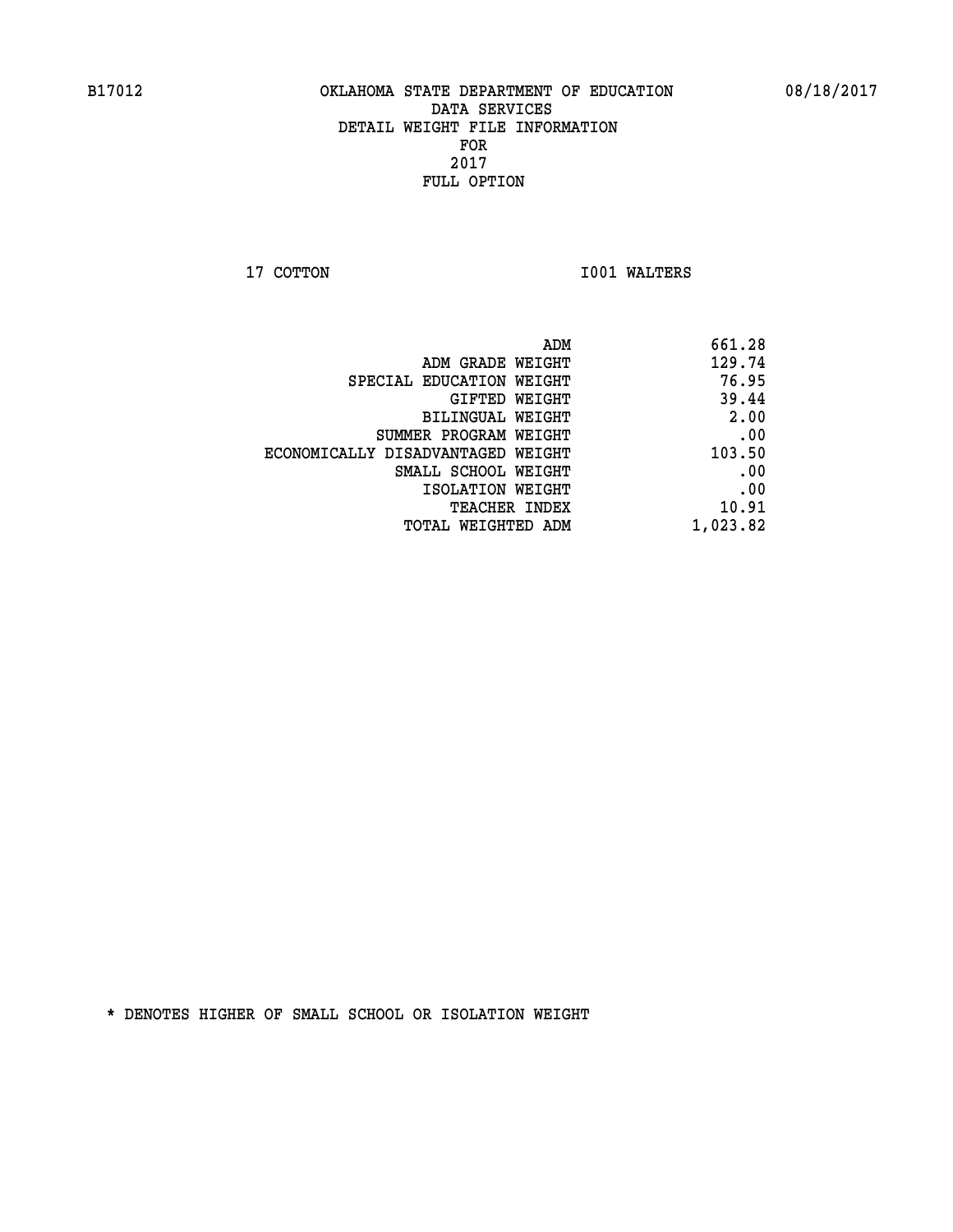**17 COTTON 1101 TEMPLE** 

|                                   | 193.90<br>ADM |
|-----------------------------------|---------------|
| ADM GRADE WEIGHT                  | 41.89         |
| SPECIAL EDUCATION WEIGHT          | 49.60         |
| GIFTED WEIGHT                     | 5.10          |
| BILINGUAL WEIGHT                  | 2.25          |
| SUMMER PROGRAM WEIGHT             | .00           |
| ECONOMICALLY DISADVANTAGED WEIGHT | 41.75         |
| SMALL SCHOOL WEIGHT               | 24.57         |
| ISOLATION WEIGHT                  | $42.46*$      |
| <b>TEACHER INDEX</b>              | .00           |
| TOTAL WEIGHTED ADM                | 376.95        |
|                                   |               |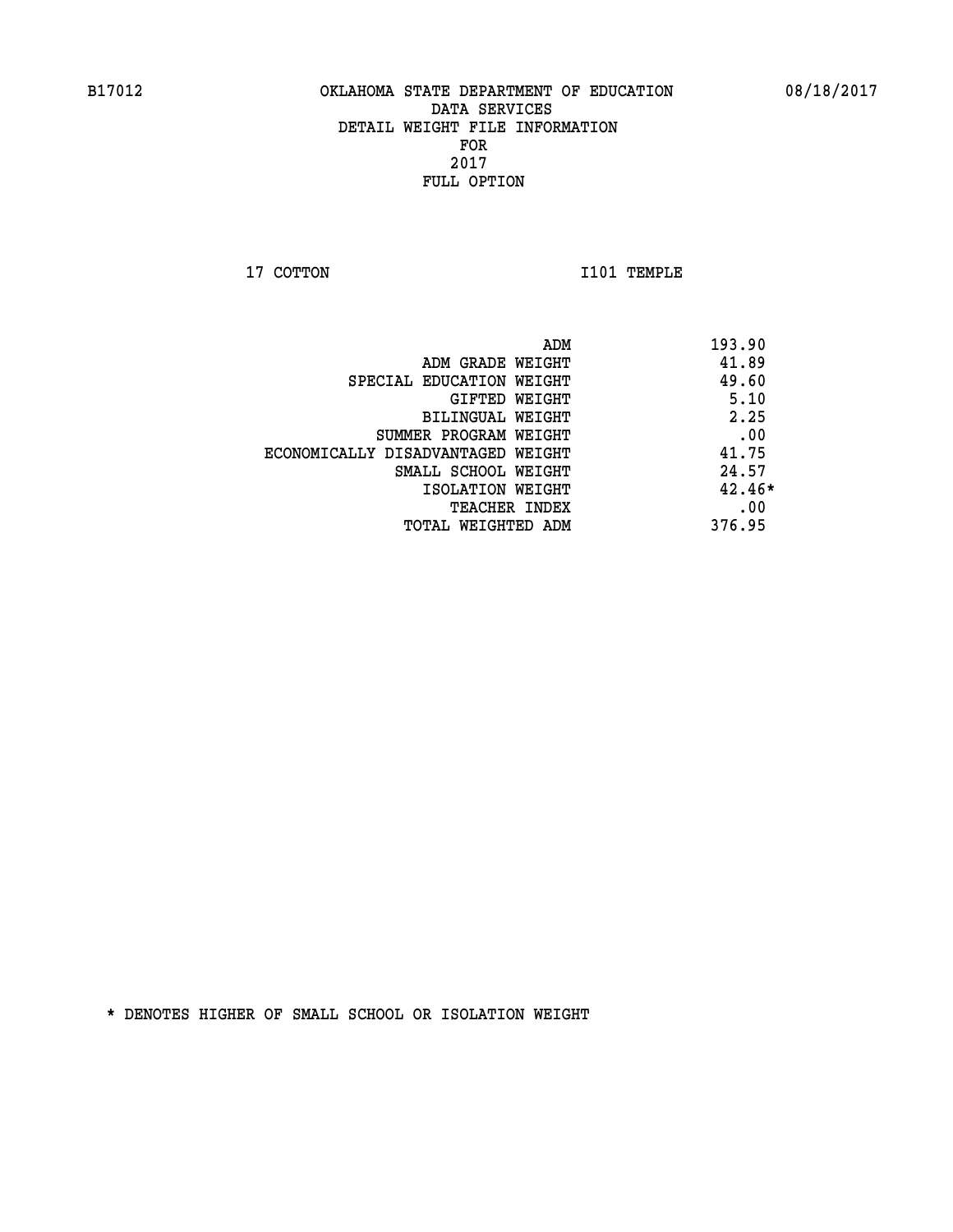**17 COTTON I333 BIG PASTURE** 

|                                   | 203.51<br>ADM |
|-----------------------------------|---------------|
| ADM GRADE WEIGHT                  | 40.23         |
| SPECIAL EDUCATION WEIGHT          | 44.40         |
| GIFTED WEIGHT                     | 6.46          |
| BILINGUAL WEIGHT                  | .00           |
| SUMMER PROGRAM WEIGHT             | .00           |
| ECONOMICALLY DISADVANTAGED WEIGHT | 24.50         |
| SMALL SCHOOL WEIGHT               | 25.04         |
| ISOLATION WEIGHT                  | 66.00*        |
| TEACHER INDEX                     | 7.16          |
| TOTAL WEIGHTED ADM                | 392.26        |
|                                   |               |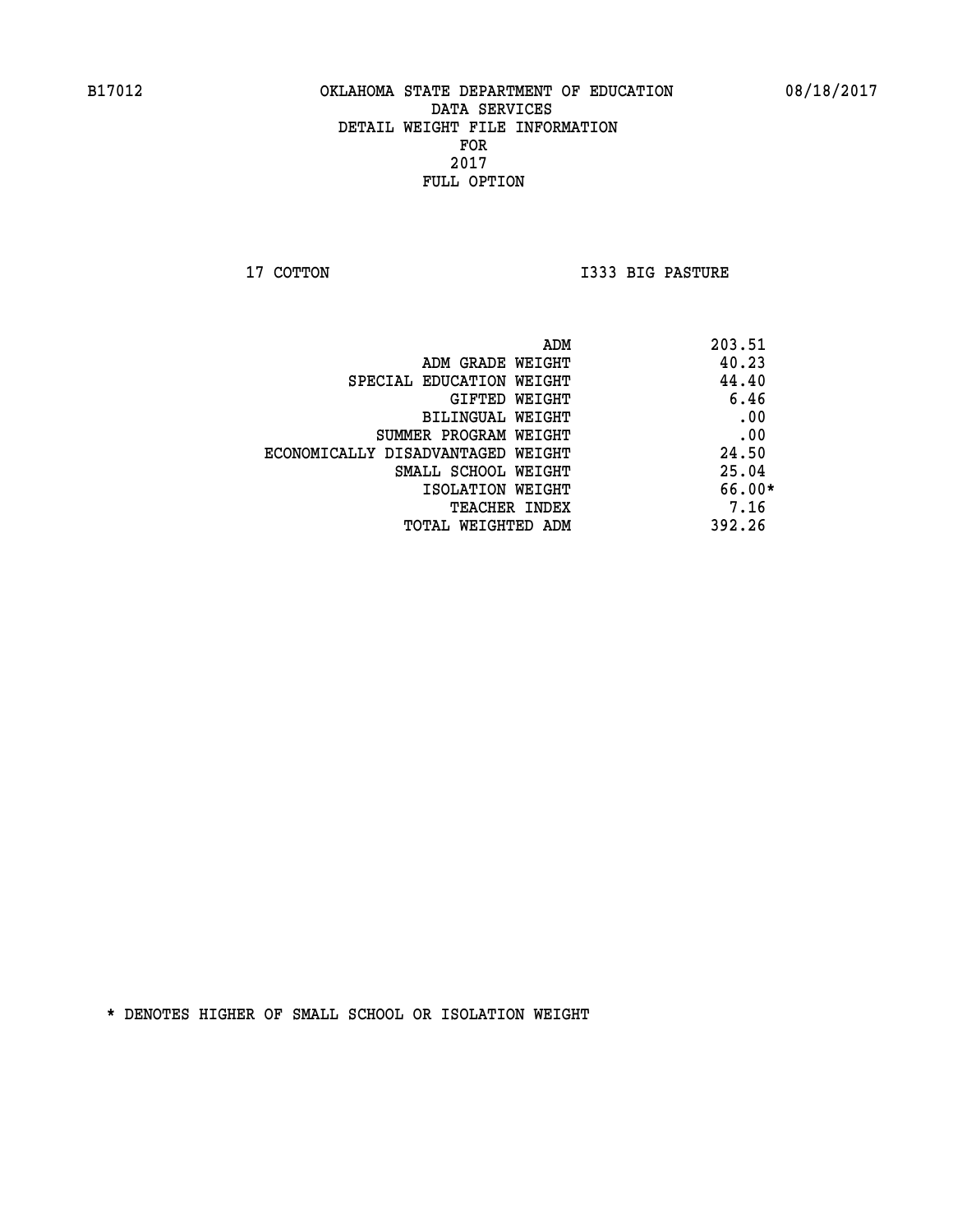**18 CRAIG C001 WHITE OAK** 

| ADM                               | 47.32   |
|-----------------------------------|---------|
| ADM GRADE WEIGHT                  | 10.85   |
| SPECIAL EDUCATION WEIGHT          | 10.85   |
| GIFTED WEIGHT                     | 1.02    |
| BILINGUAL WEIGHT                  | .00     |
| SUMMER PROGRAM WEIGHT             | .00     |
| ECONOMICALLY DISADVANTAGED WEIGHT | 10.00   |
| SMALL SCHOOL WEIGHT               | $8.62*$ |
| ISOLATION WEIGHT                  | .00     |
| <b>TEACHER INDEX</b>              | .15     |
| TOTAL WEIGHTED ADM                | 88.81   |
|                                   |         |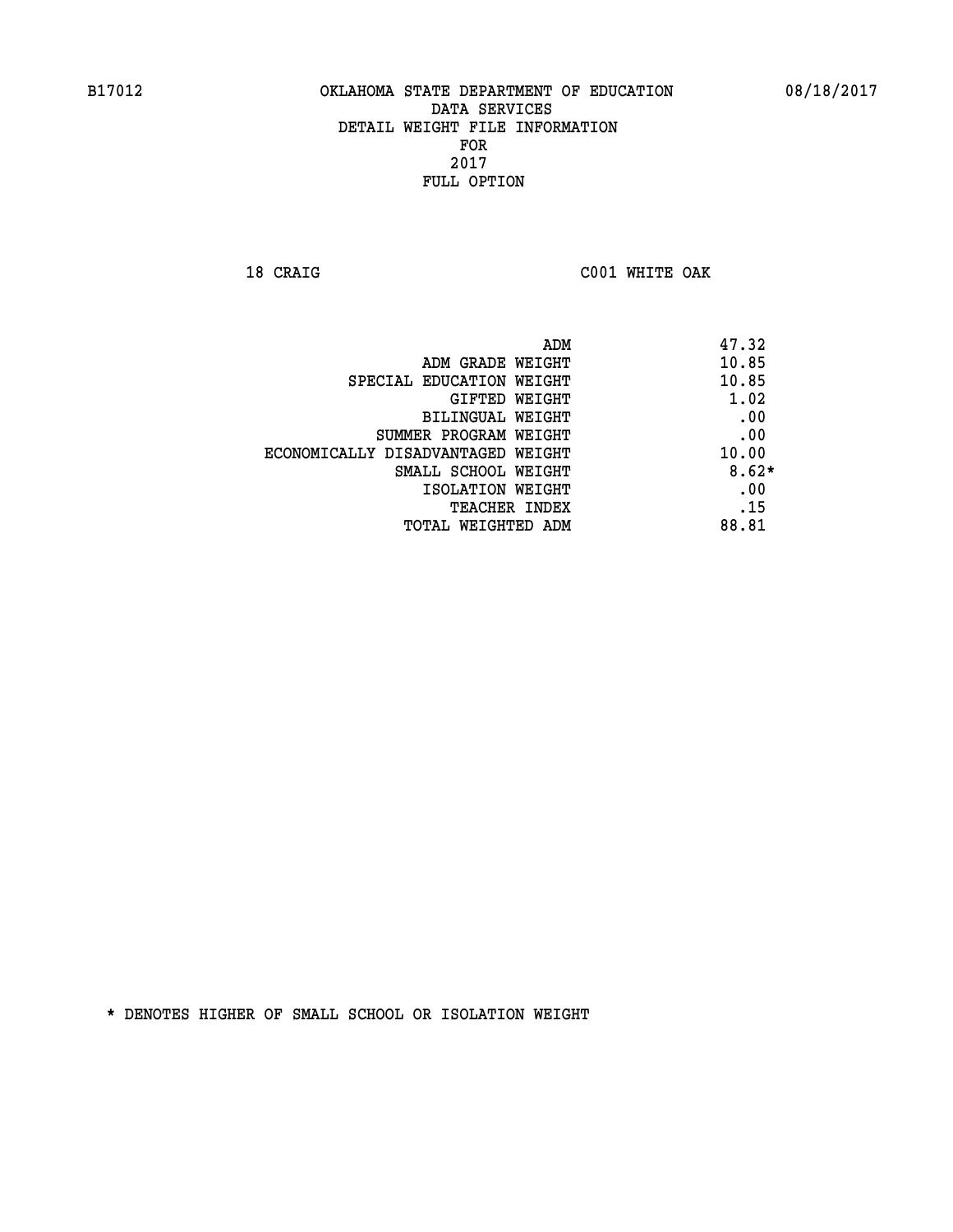18 CRAIG **I006 KETCHUM** 

| ADM                               | 599.47   |
|-----------------------------------|----------|
| ADM GRADE WEIGHT                  | 117.43   |
| SPECIAL EDUCATION WEIGHT          | 147.30   |
| GIFTED WEIGHT                     | 16.32    |
| BILINGUAL WEIGHT                  | .75      |
| SUMMER PROGRAM WEIGHT             | 1.20     |
| ECONOMICALLY DISADVANTAGED WEIGHT | 107.50   |
| SMALL SCHOOL WEIGHT               | .00      |
| ISOLATION WEIGHT                  | .00      |
| TEACHER INDEX                     | 34.79    |
| TOTAL WEIGHTED ADM                | 1,024.76 |
|                                   |          |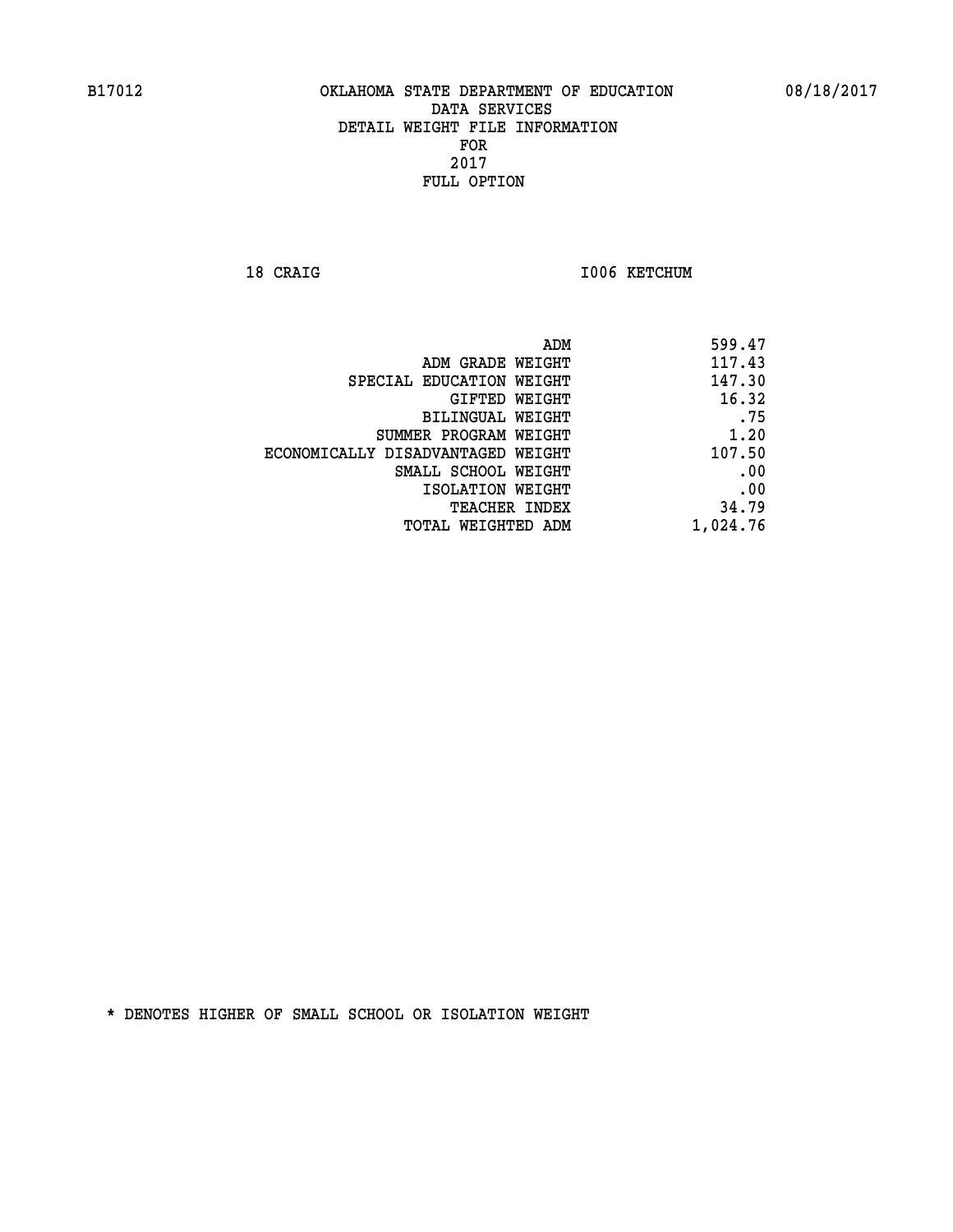**18 CRAIG 1017 WELCH** 

|                                   | ADM | 319.74    |
|-----------------------------------|-----|-----------|
| ADM GRADE WEIGHT                  |     | 63.01     |
| SPECIAL EDUCATION WEIGHT          |     | 129.20    |
| GIFTED WEIGHT                     |     | 10.54     |
| BILINGUAL WEIGHT                  |     | 2.25      |
| SUMMER PROGRAM WEIGHT             |     | 1.20      |
| ECONOMICALLY DISADVANTAGED WEIGHT |     | 37.50     |
| SMALL SCHOOL WEIGHT               |     | 25.30     |
| ISOLATION WEIGHT                  |     | $145.03*$ |
| TEACHER INDEX                     |     | 12.15     |
| TOTAL WEIGHTED ADM                |     | 720.62    |
|                                   |     |           |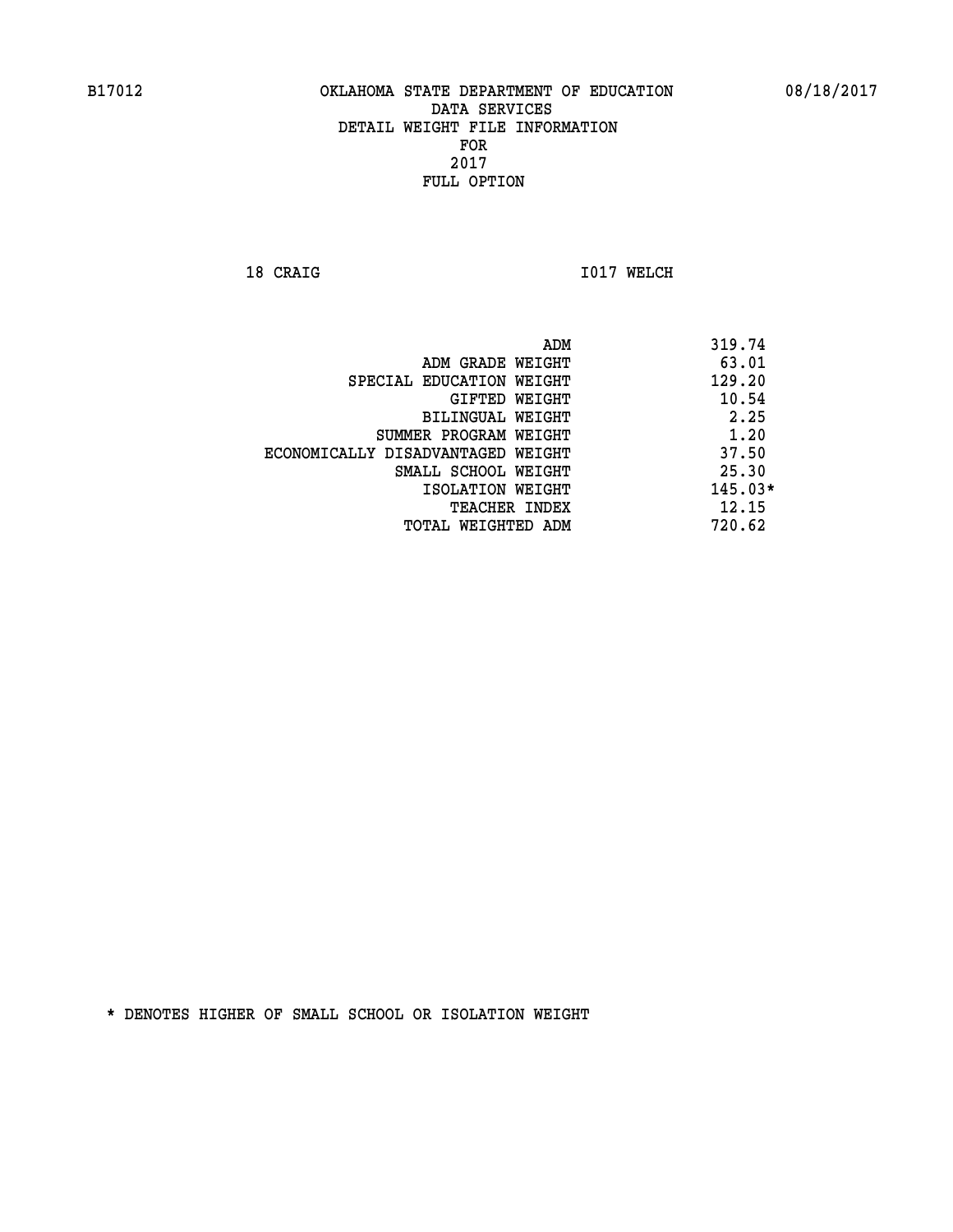**18 CRAIG I020 BLUEJACKET** 

| ADM                               | 208.40   |
|-----------------------------------|----------|
| ADM GRADE WEIGHT                  | 43.53    |
| SPECIAL EDUCATION WEIGHT          | 55.70    |
| GIFTED WEIGHT                     | .68      |
| <b>BILINGUAL WEIGHT</b>           | .00      |
| SUMMER PROGRAM WEIGHT             | .00      |
| ECONOMICALLY DISADVANTAGED WEIGHT | 35.50    |
| SMALL SCHOOL WEIGHT               | 25.26    |
| ISOLATION WEIGHT                  | $37.87*$ |
| <b>TEACHER INDEX</b>              | 14.72    |
| TOTAL WEIGHTED ADM                | 396.40   |
|                                   |          |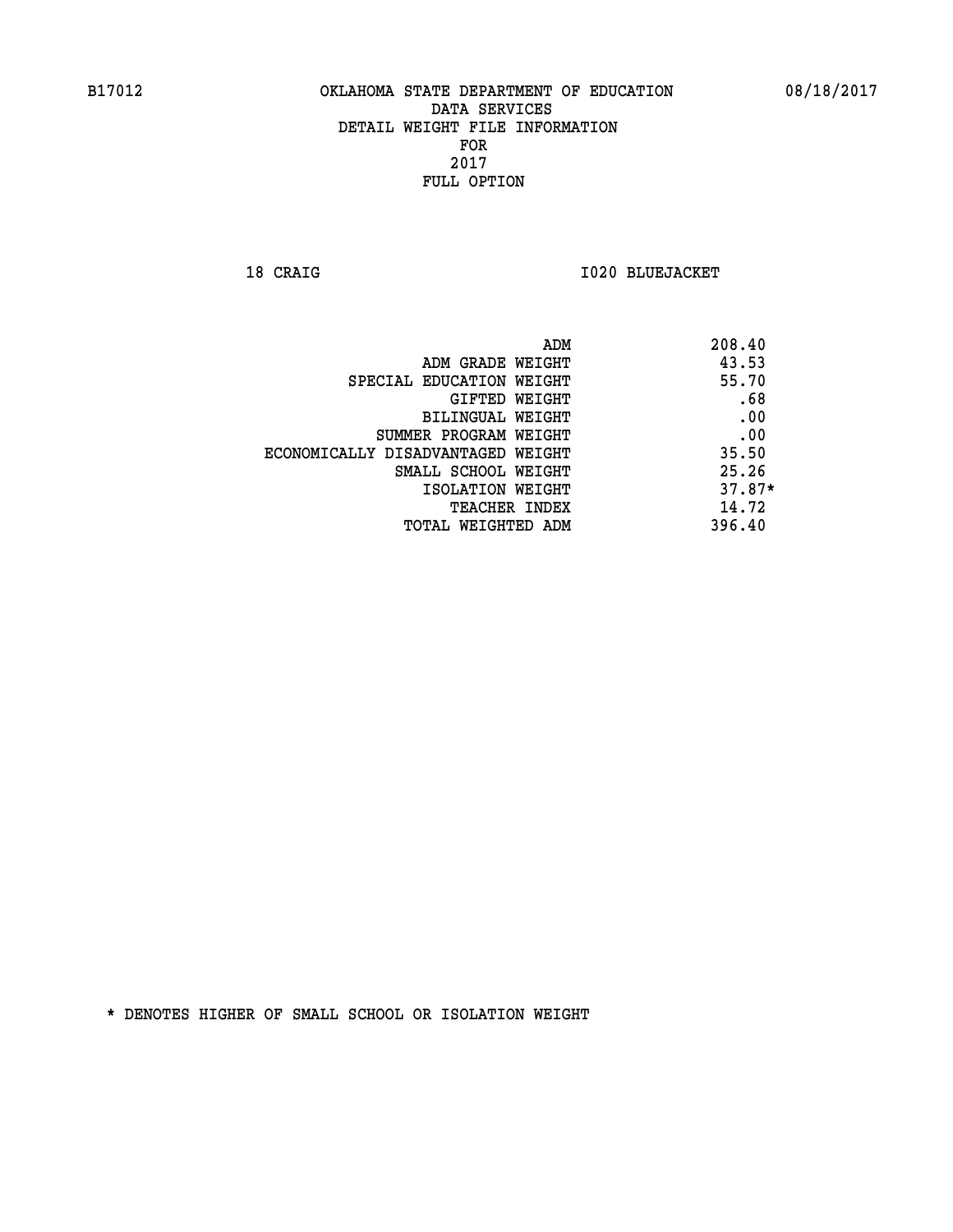18 CRAIG **I** 1065 VINITA

| 1,527.50 |
|----------|
| 293.05   |
| 420.20   |
| 44.88    |
| 2.00     |
| .00      |
| 264.75   |
| .00      |
| .00      |
| 76.32    |
| 2,628.70 |
|          |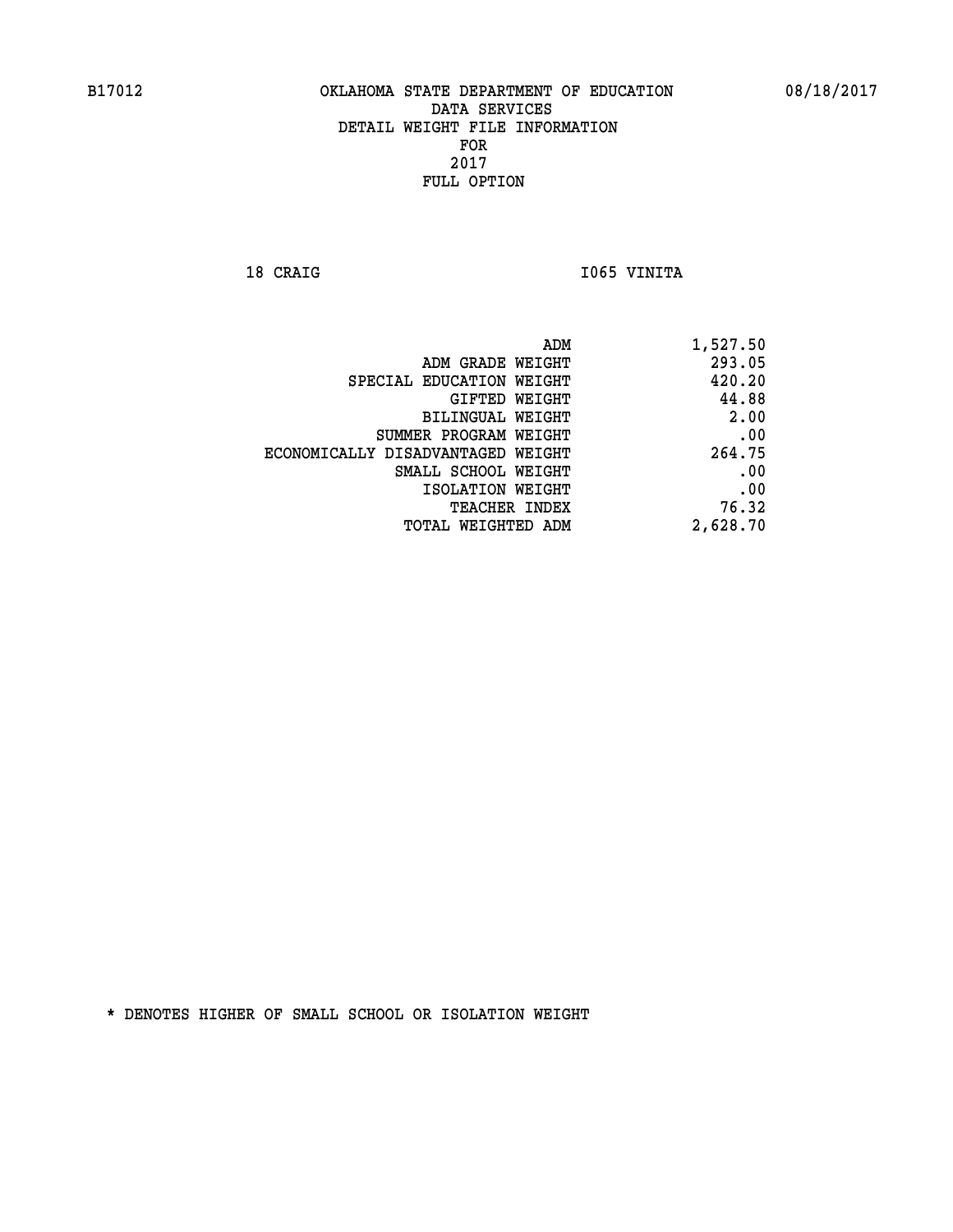**19 CREEK C008 LONE STAR** 

| 875.65   |
|----------|
| 178.75   |
| 65.95    |
| 18.02    |
| 7.50     |
| .00      |
| 114.50   |
| .00      |
| .00      |
| 14.38    |
| 1,274.75 |
|          |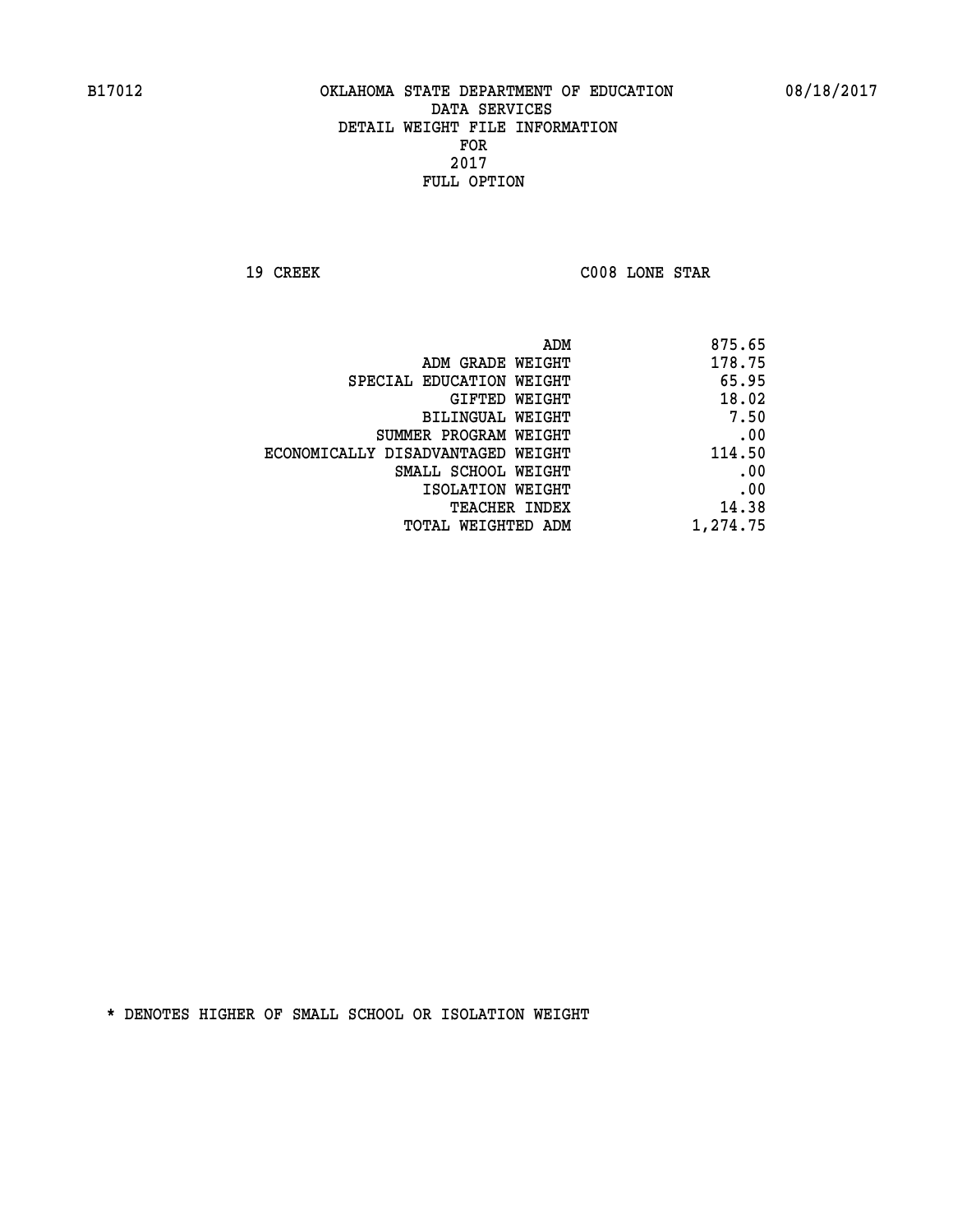**19 CREEK C012 GYPSY** 

| ADM                               | 88.81    |
|-----------------------------------|----------|
| ADM GRADE WEIGHT                  | 19.96    |
| SPECIAL EDUCATION WEIGHT          | 8.30     |
| GIFTED WEIGHT                     | 2.38     |
| BILINGUAL WEIGHT                  | .00      |
| SUMMER PROGRAM WEIGHT             | .00      |
| ECONOMICALLY DISADVANTAGED WEIGHT | 21.75    |
| SMALL SCHOOL WEIGHT               | $14.78*$ |
| ISOLATION WEIGHT                  | .00      |
| <b>TEACHER INDEX</b>              | .00      |
| TOTAL WEIGHTED ADM                | 155.98   |
|                                   |          |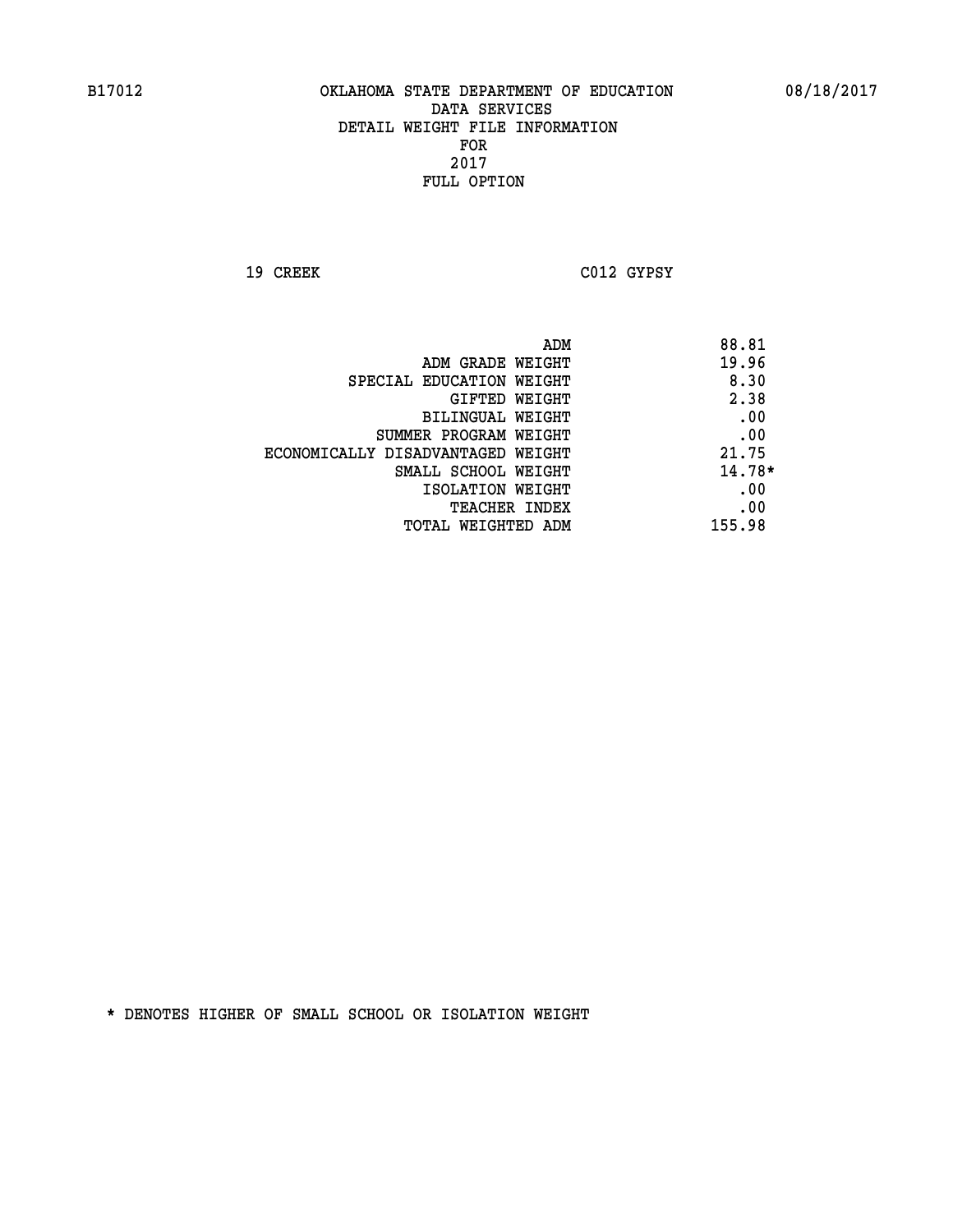**19 CREEK C034 PRETTY WATER** 

| ADM                               | 283.80   |
|-----------------------------------|----------|
| ADM GRADE WEIGHT                  | 57.43    |
| SPECIAL EDUCATION WEIGHT          | 43.55    |
| <b>GIFTED WEIGHT</b>              | 13.60    |
| BILINGUAL WEIGHT                  | .00      |
| SUMMER PROGRAM WEIGHT             | .00      |
| ECONOMICALLY DISADVANTAGED WEIGHT | 39.50    |
| SMALL SCHOOL WEIGHT               | $26.31*$ |
| ISOLATION WEIGHT                  | .00      |
| <b>TEACHER INDEX</b>              | 22.46    |
| TOTAL WEIGHTED ADM                | 486.65   |
|                                   |          |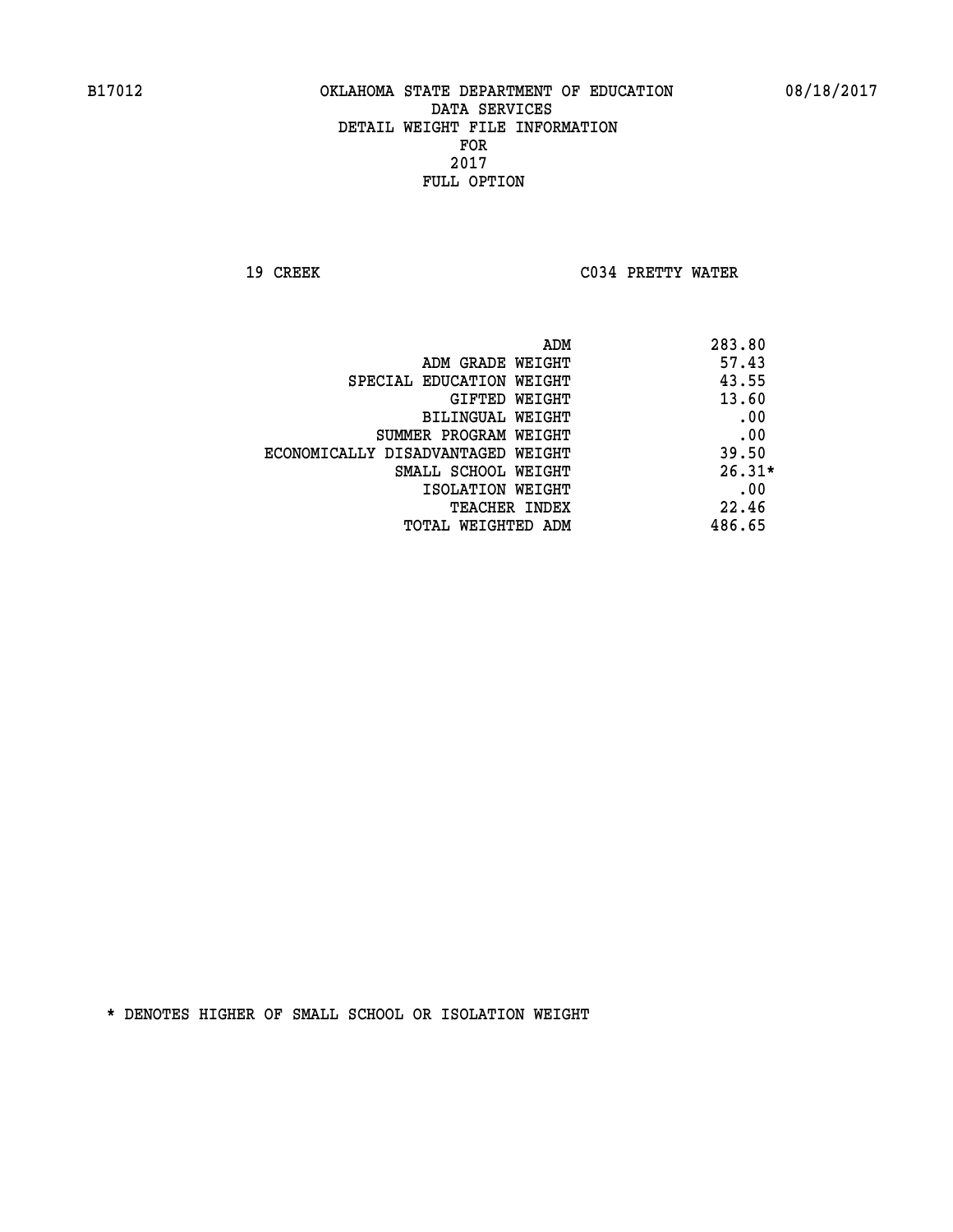19 CREEK C035 ALLEN-BOWDEN

| ADM                               | 344.02   |
|-----------------------------------|----------|
| ADM GRADE WEIGHT                  | 66.88    |
| SPECIAL EDUCATION WEIGHT          | 82.90    |
| GIFTED WEIGHT                     | 4.76     |
| BILINGUAL WEIGHT                  | 9.50     |
| SUMMER PROGRAM WEIGHT             | .00      |
| ECONOMICALLY DISADVANTAGED WEIGHT | 78.25    |
| SMALL SCHOOL WEIGHT               | $24.06*$ |
| ISOLATION WEIGHT                  | .00      |
| <b>TEACHER INDEX</b>              | .00      |
| TOTAL WEIGHTED ADM                | 610.37   |
|                                   |          |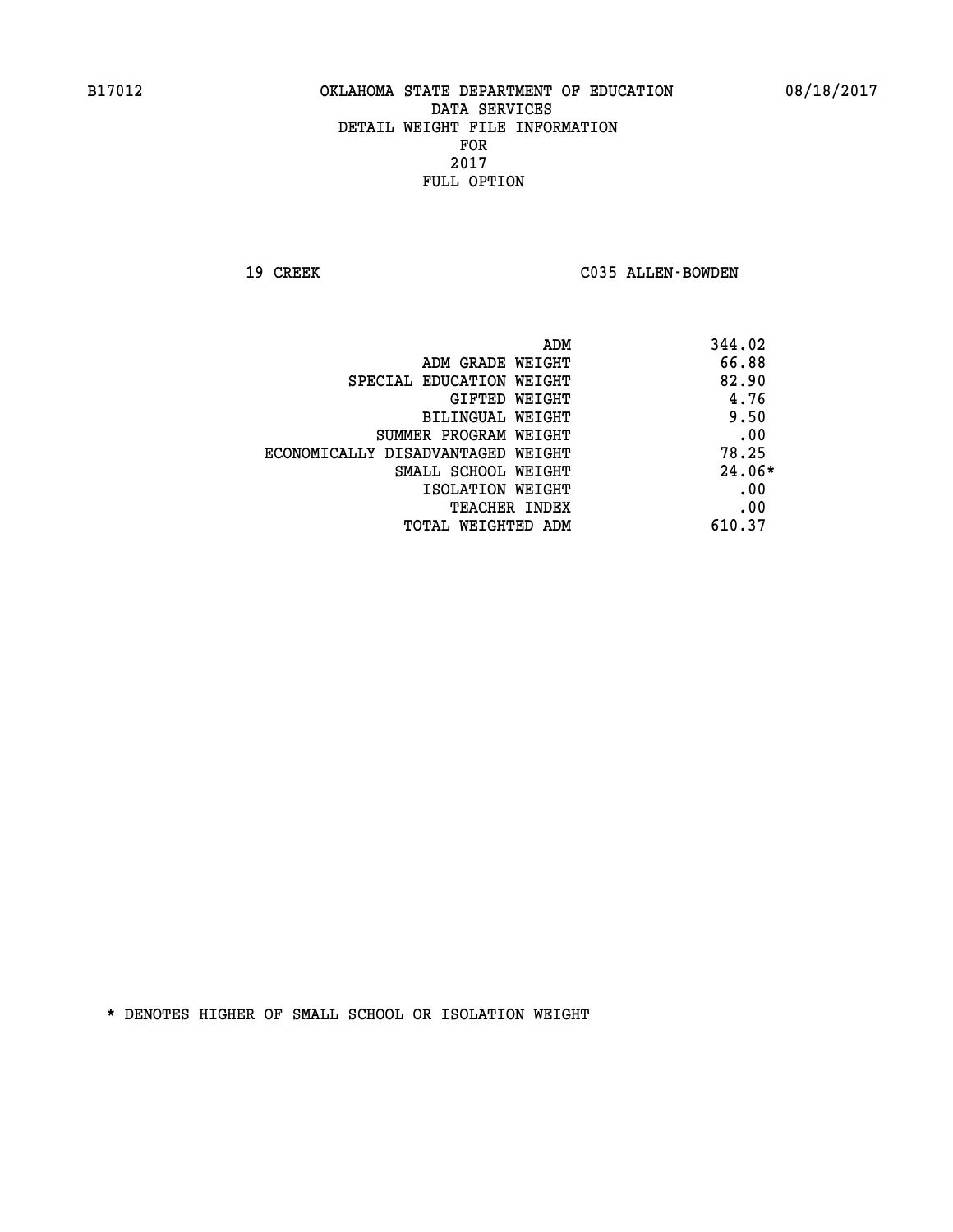**19 CREEK 1002 BRISTOW** 

| 1,776.11 |
|----------|
| 355.15   |
| 350.50   |
| 88.74    |
| 1.75     |
| .00      |
| 304.75   |
| .00      |
| .00      |
| 73.08    |
| 2,950.08 |
|          |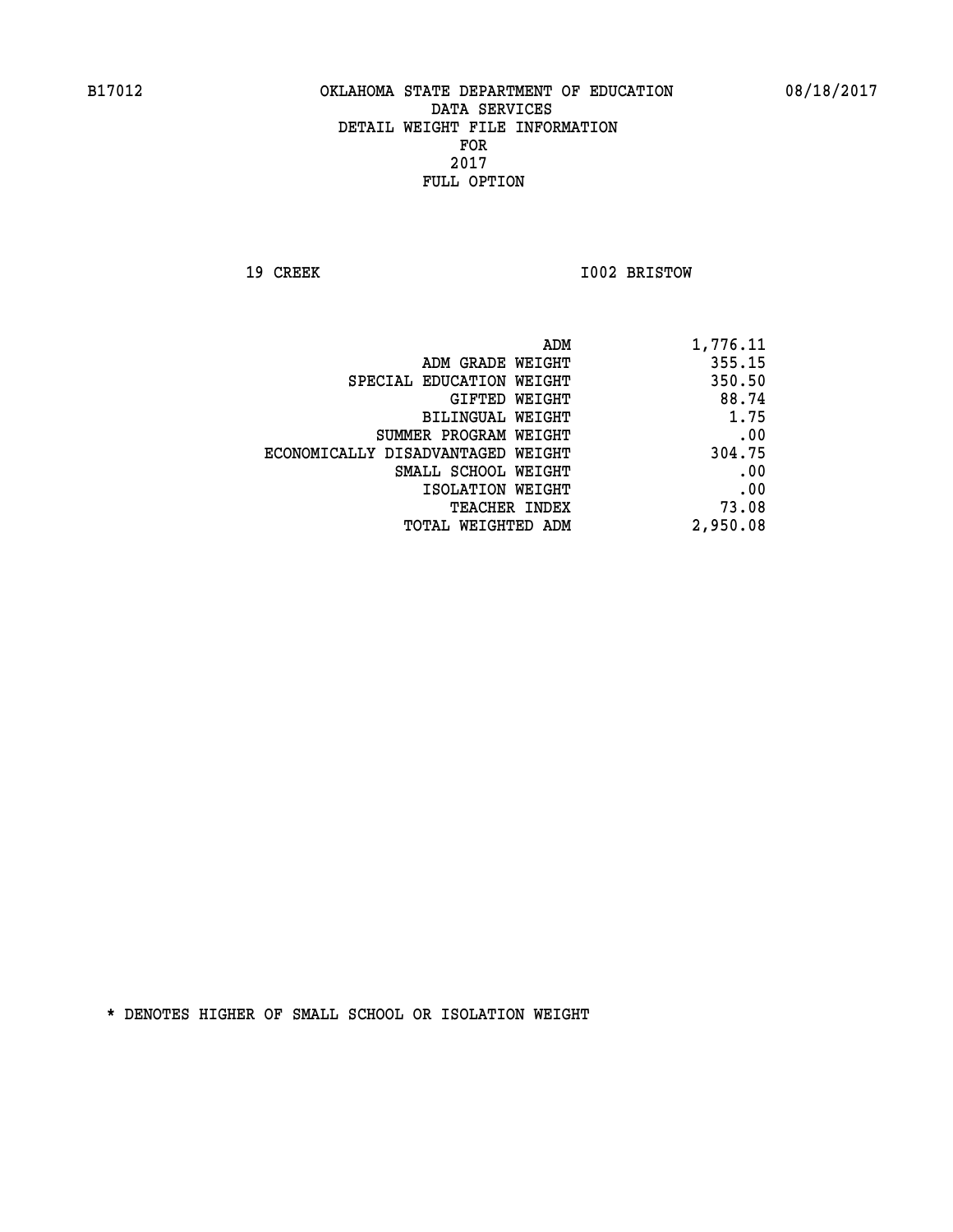19 CREEK 1003 MANNFORD

| ADM                               | 1,548.78 |
|-----------------------------------|----------|
| ADM GRADE WEIGHT                  | 300.12   |
| SPECIAL EDUCATION WEIGHT          | 281.60   |
| GIFTED WEIGHT                     | 51.68    |
| BILINGUAL WEIGHT                  | .00      |
| SUMMER PROGRAM WEIGHT             | .00      |
| ECONOMICALLY DISADVANTAGED WEIGHT | 248.25   |
| SMALL SCHOOL WEIGHT               | .00      |
| ISOLATION WEIGHT                  | .00      |
| TEACHER INDEX                     | 40.89    |
| TOTAL WEIGHTED ADM                | 2,471.32 |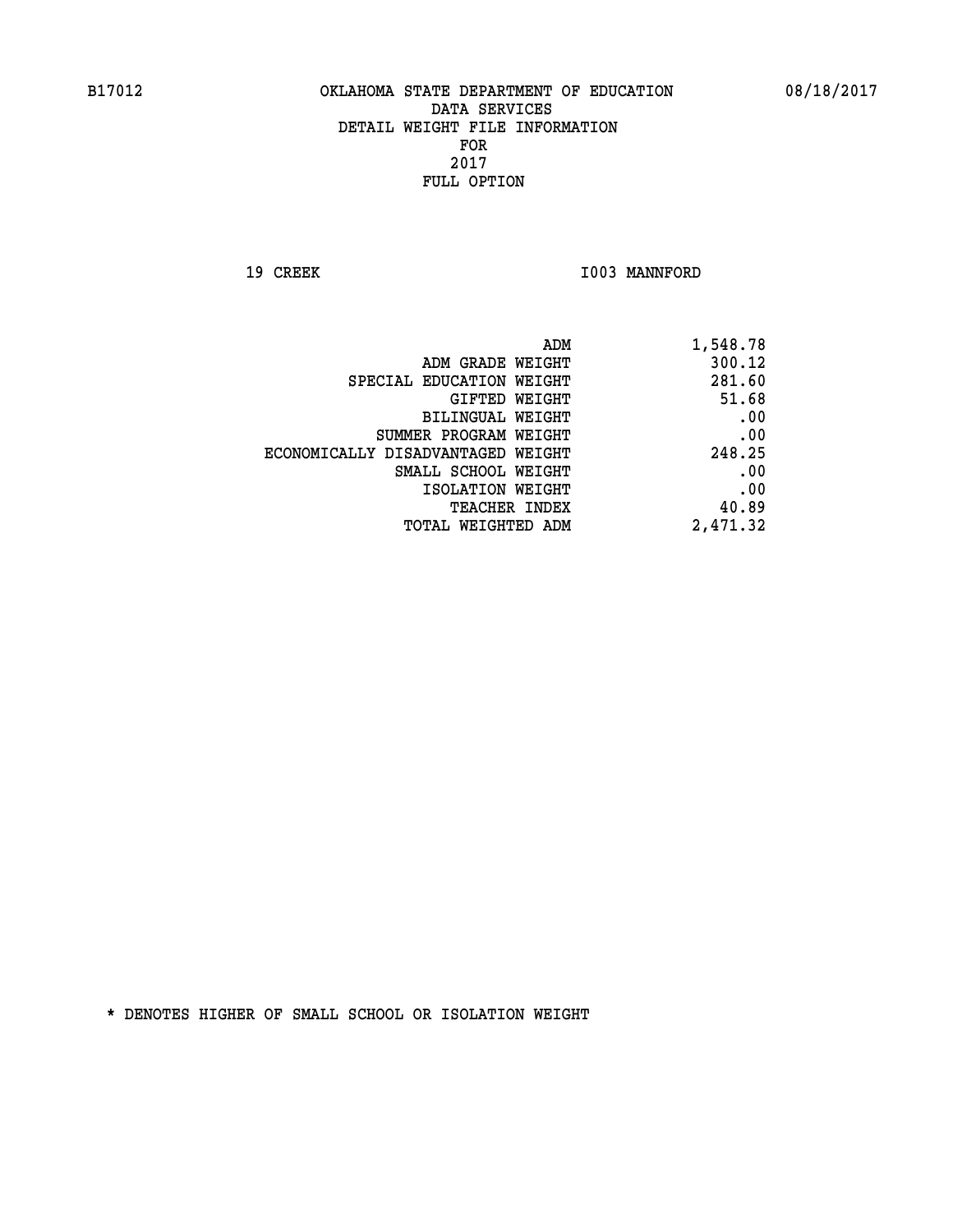19 CREEK 1005 MOUNDS

| ADM                               | 584.04 |
|-----------------------------------|--------|
| ADM GRADE WEIGHT                  | 108.86 |
| SPECIAL EDUCATION WEIGHT          | 114.70 |
| GIFTED WEIGHT                     | 15.30  |
| BILINGUAL WEIGHT                  | .00    |
| SUMMER PROGRAM WEIGHT             | .00    |
| ECONOMICALLY DISADVANTAGED WEIGHT | 105.50 |
| SMALL SCHOOL WEIGHT               | .00    |
| ISOLATION WEIGHT                  | .00    |
| TEACHER INDEX                     | 13.65  |
| TOTAL WEIGHTED ADM                | 942.05 |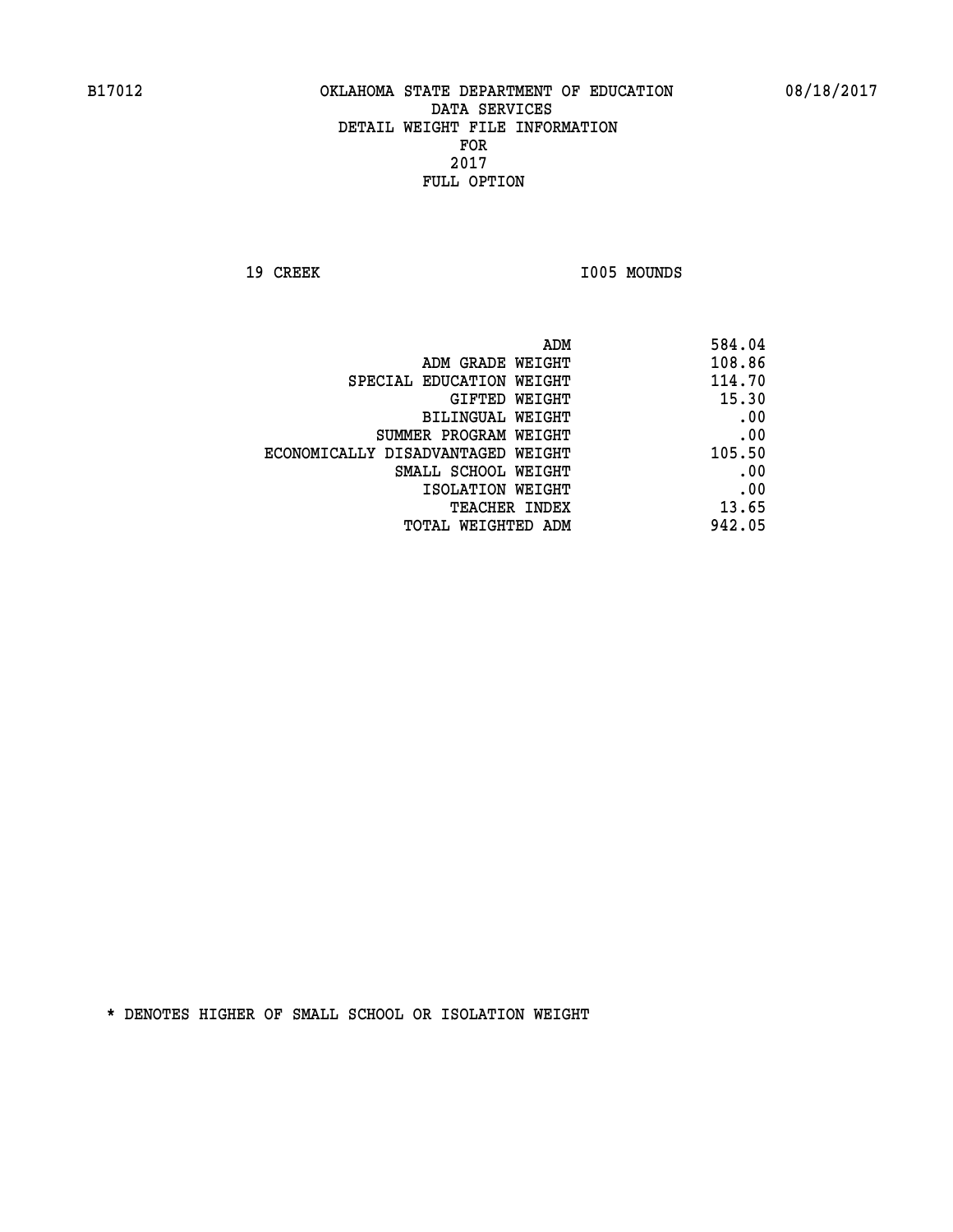**19 CREEK I017 OLIVE** 

|                                   | ADM | 360.03   |
|-----------------------------------|-----|----------|
| ADM GRADE WEIGHT                  |     | 67.09    |
| SPECIAL EDUCATION WEIGHT          |     | 53.70    |
| GIFTED WEIGHT                     |     | 9.86     |
| BILINGUAL WEIGHT                  |     | 1.00     |
| SUMMER PROGRAM WEIGHT             |     | .00      |
| ECONOMICALLY DISADVANTAGED WEIGHT |     | 55.25    |
| SMALL SCHOOL WEIGHT               |     | $23.00*$ |
| ISOLATION WEIGHT                  |     | .00      |
| <b>TEACHER INDEX</b>              |     | 17.46    |
| TOTAL WEIGHTED ADM                |     | 587.39   |
|                                   |     |          |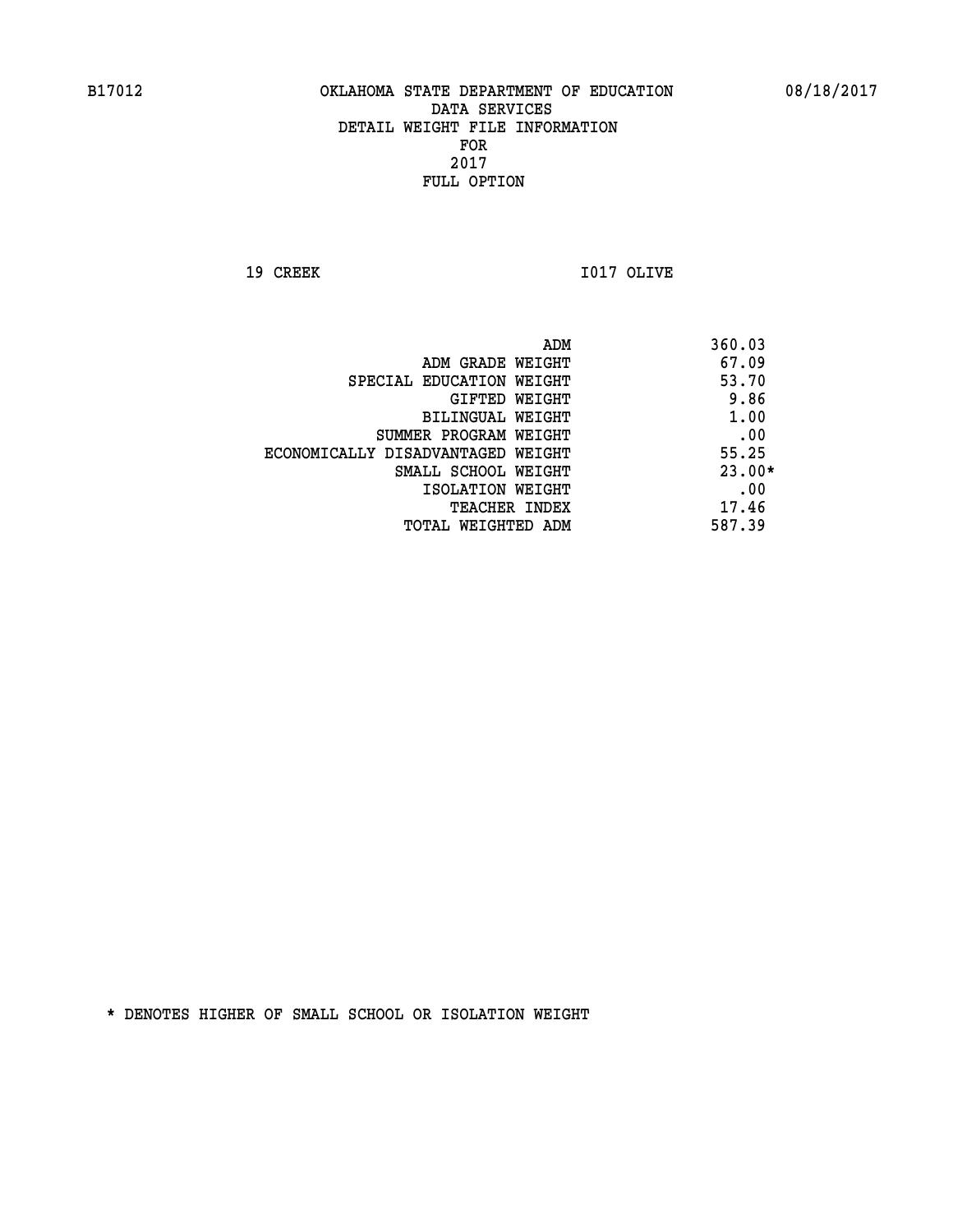**19 CREEK 1018 KIEFER** 

|                                   | 779.60<br>ADM |
|-----------------------------------|---------------|
| ADM GRADE WEIGHT                  | 154.17        |
| SPECIAL EDUCATION WEIGHT          | 139.50        |
| GIFTED WEIGHT                     | 24.48         |
| BILINGUAL WEIGHT                  | 10.00         |
| SUMMER PROGRAM WEIGHT             | .00           |
| ECONOMICALLY DISADVANTAGED WEIGHT | 102.25        |
| SMALL SCHOOL WEIGHT               | .00           |
| ISOLATION WEIGHT                  | .00           |
| TEACHER INDEX                     | .00           |
| TOTAL WEIGHTED ADM                | 1,210.00      |
|                                   |               |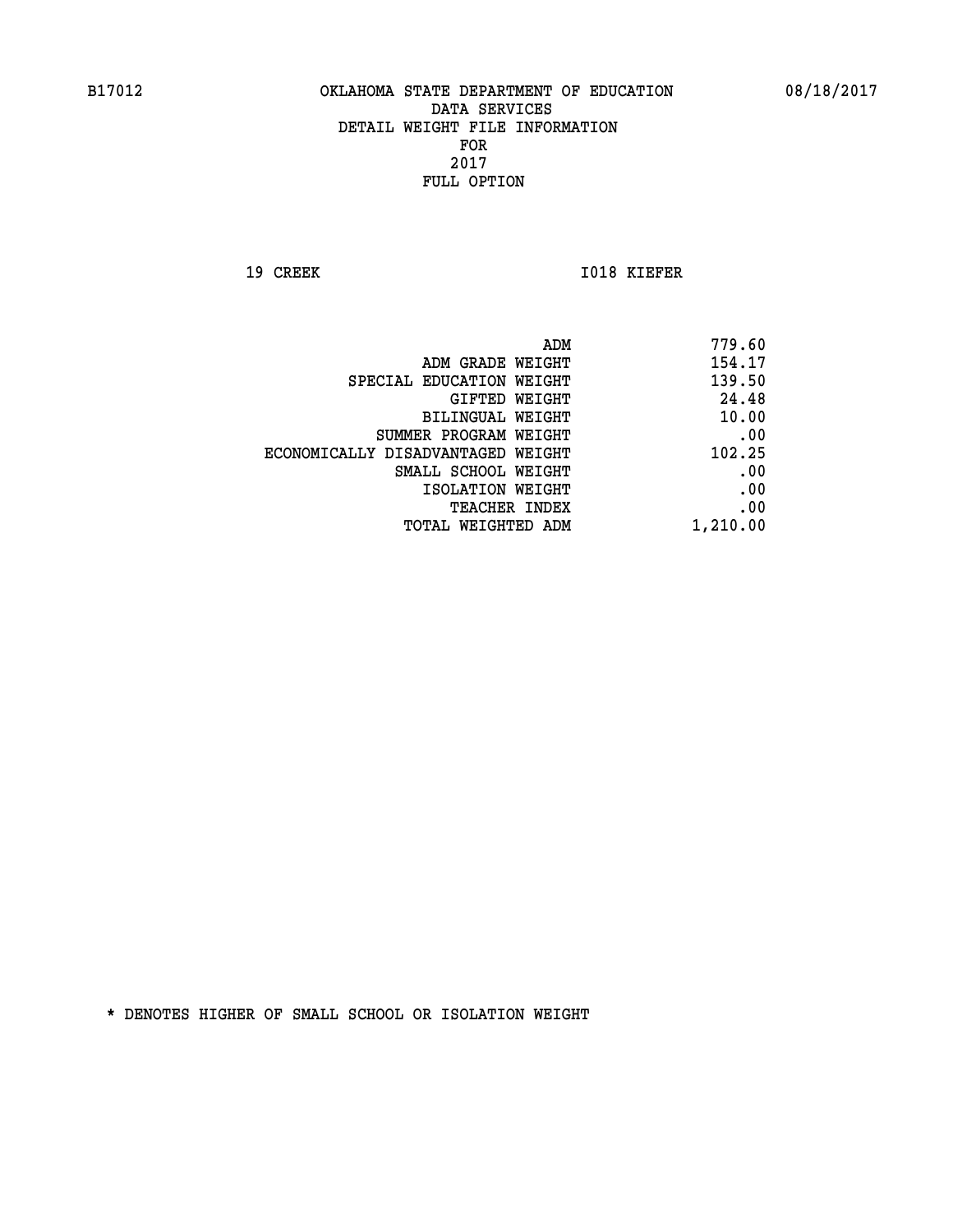**19 CREEK 1020 OILTON** 

|                                   | ADM | 289.83   |
|-----------------------------------|-----|----------|
| ADM GRADE WEIGHT                  |     | 59.11    |
| SPECIAL EDUCATION WEIGHT          |     | 71.30    |
| GIFTED WEIGHT                     |     | 5.78     |
| BILINGUAL WEIGHT                  |     | .00      |
| SUMMER PROGRAM WEIGHT             |     | .00      |
| ECONOMICALLY DISADVANTAGED WEIGHT |     | 58.75    |
| SMALL SCHOOL WEIGHT               |     | $26.21*$ |
| ISOLATION WEIGHT                  |     | .00      |
| TEACHER INDEX                     |     | 3.26     |
| TOTAL WEIGHTED ADM                |     | 514.24   |
|                                   |     |          |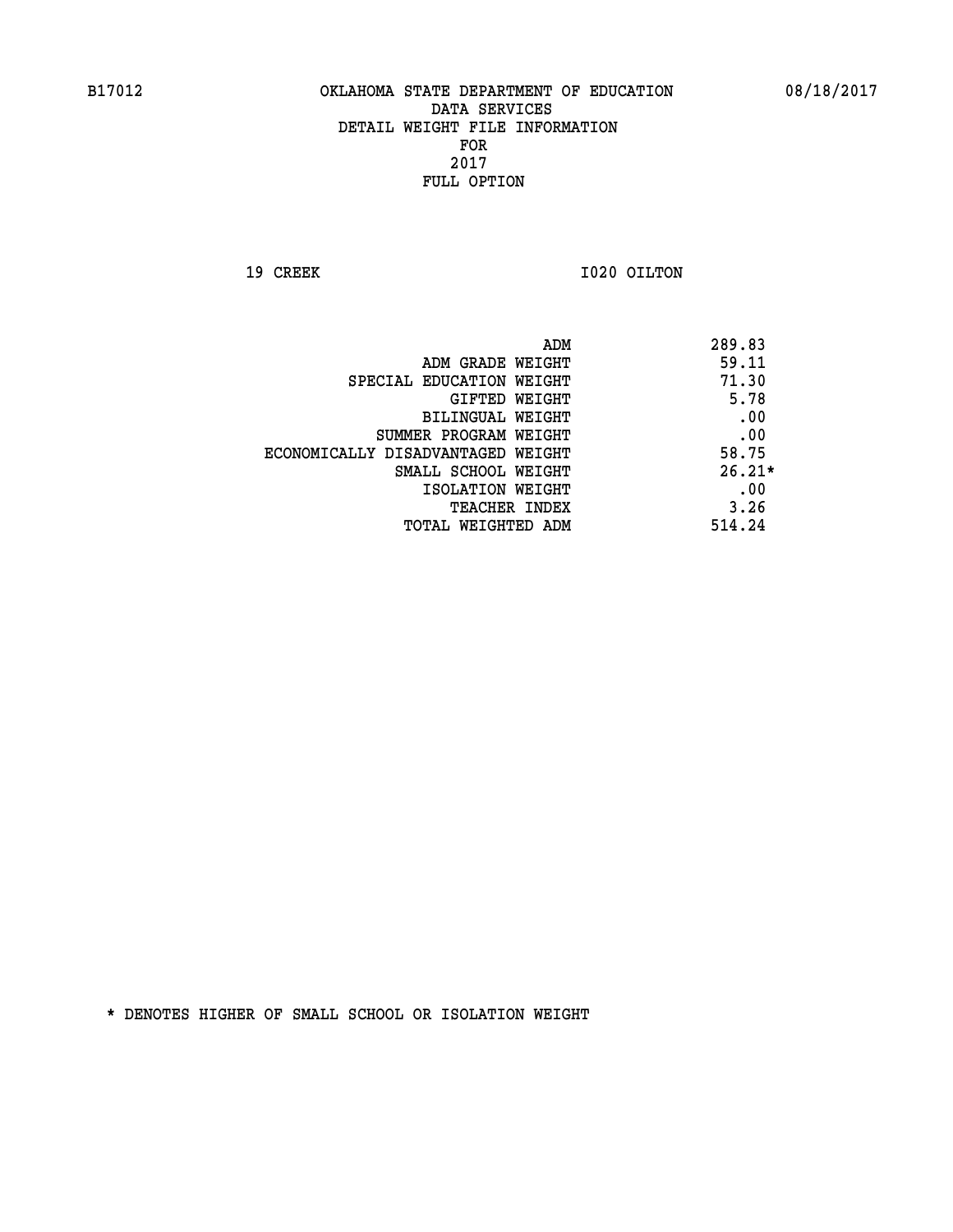**19 CREEK I021 DEPEW** 

|                                   | ADM | 393.42   |
|-----------------------------------|-----|----------|
| ADM GRADE WEIGHT                  |     | 73.13    |
| SPECIAL EDUCATION WEIGHT          |     | 68.25    |
| GIFTED WEIGHT                     |     | 14.62    |
| BILINGUAL WEIGHT                  |     | .00      |
| SUMMER PROGRAM WEIGHT             |     | .00      |
| ECONOMICALLY DISADVANTAGED WEIGHT |     | 59.75    |
| SMALL SCHOOL WEIGHT               |     | $20.17*$ |
| ISOLATION WEIGHT                  |     | .00      |
| TEACHER INDEX                     |     | .00      |
| TOTAL WEIGHTED ADM                |     | 629.34   |
|                                   |     |          |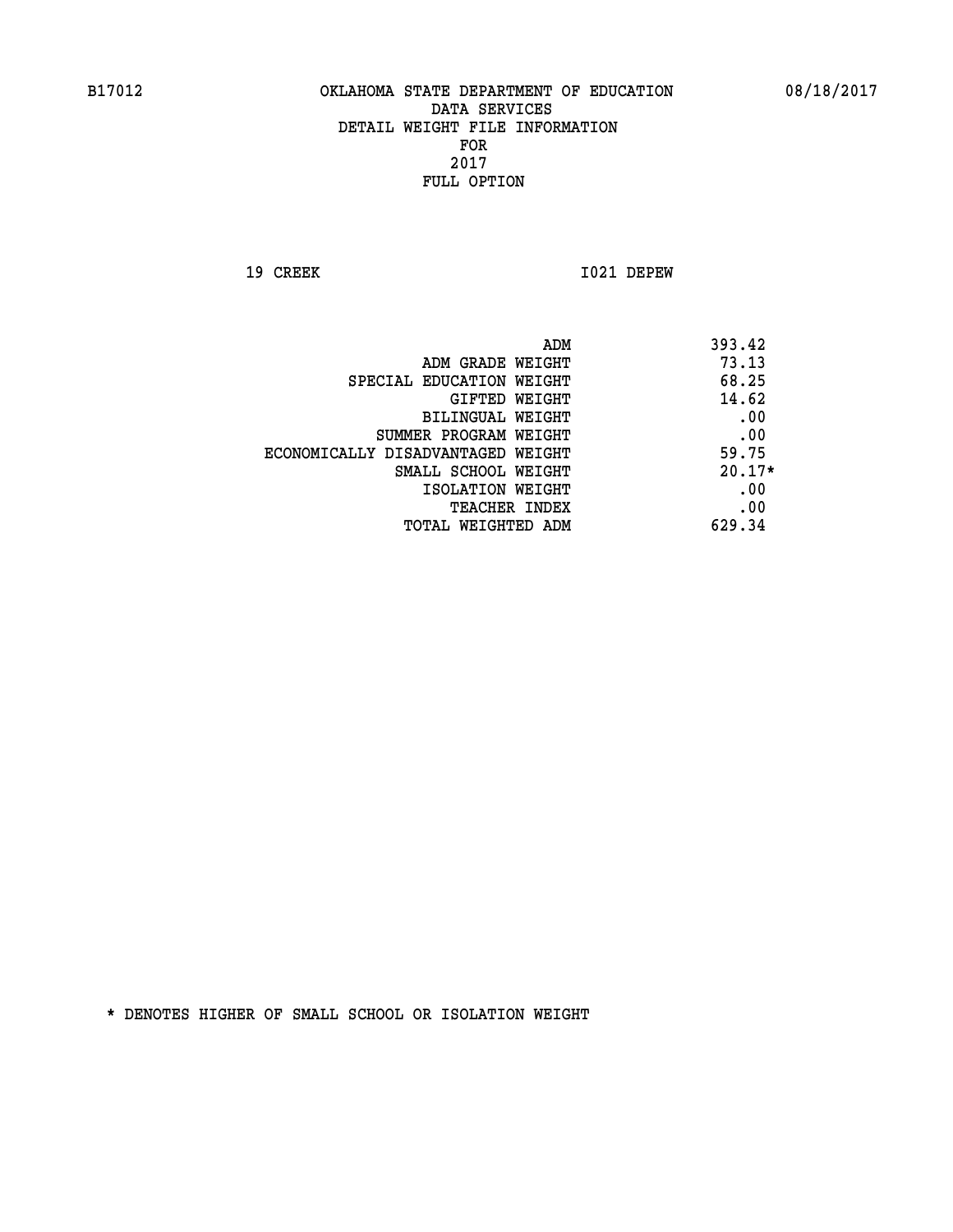**19 CREEK I031 KELLYVILLE** 

| ADM                               | 1,010.97 |
|-----------------------------------|----------|
| ADM GRADE WEIGHT                  | 187.58   |
| SPECIAL EDUCATION WEIGHT          | 209.95   |
| GIFTED WEIGHT                     | 27.54    |
| <b>BILINGUAL WEIGHT</b>           | 2.50     |
| SUMMER PROGRAM WEIGHT             | .00      |
| ECONOMICALLY DISADVANTAGED WEIGHT | 175.25   |
| SMALL SCHOOL WEIGHT               | .00      |
| ISOLATION WEIGHT                  | .00      |
| TEACHER INDEX                     | .00      |
| TOTAL WEIGHTED ADM                | 1,613.79 |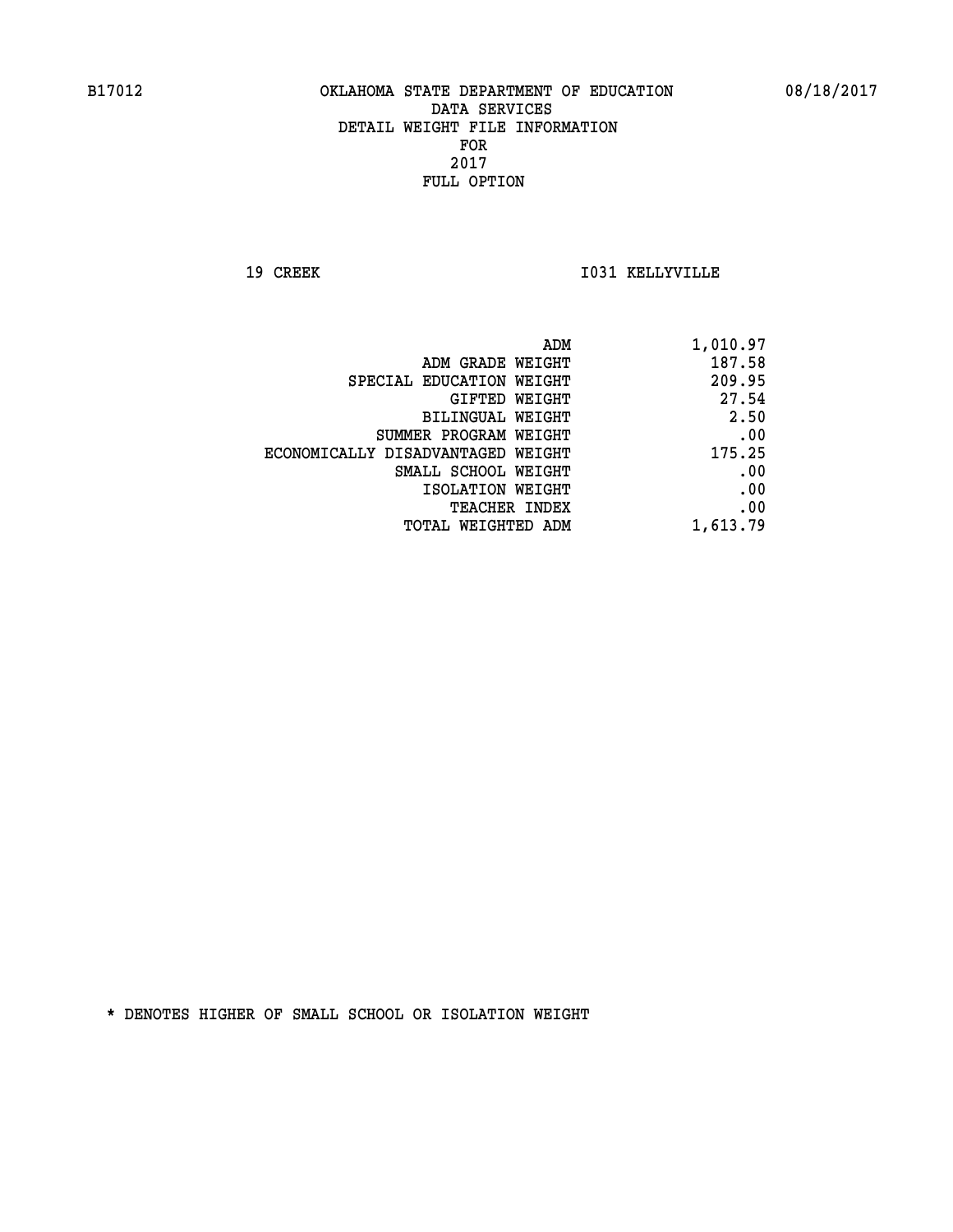19 CREEK 1033 SAPULPA

| 3,976.92 |
|----------|
| 783.48   |
| 681.10   |
| 118.66   |
| 38.25    |
| 2.40     |
| 627.50   |
| .00      |
| .00      |
| .00      |
| 6,228.31 |
|          |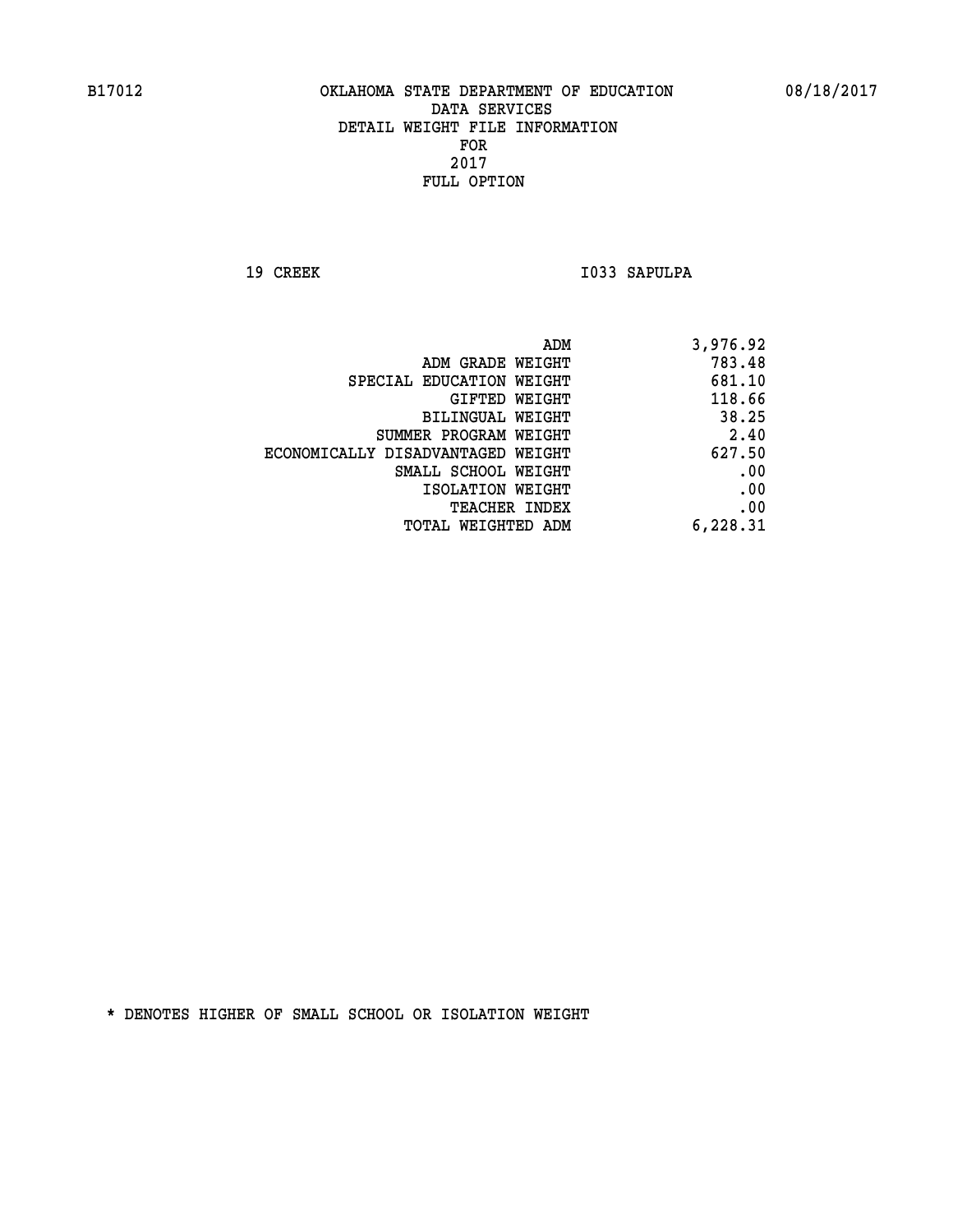**19 CREEK 1039 DRUMRIGHT** 

| 565.63 |
|--------|
| 108.82 |
| 121.60 |
| 17.68  |
| .00    |
| .00    |
| 110.75 |
| .00    |
| .00    |
| 31.96  |
| 956.44 |
|        |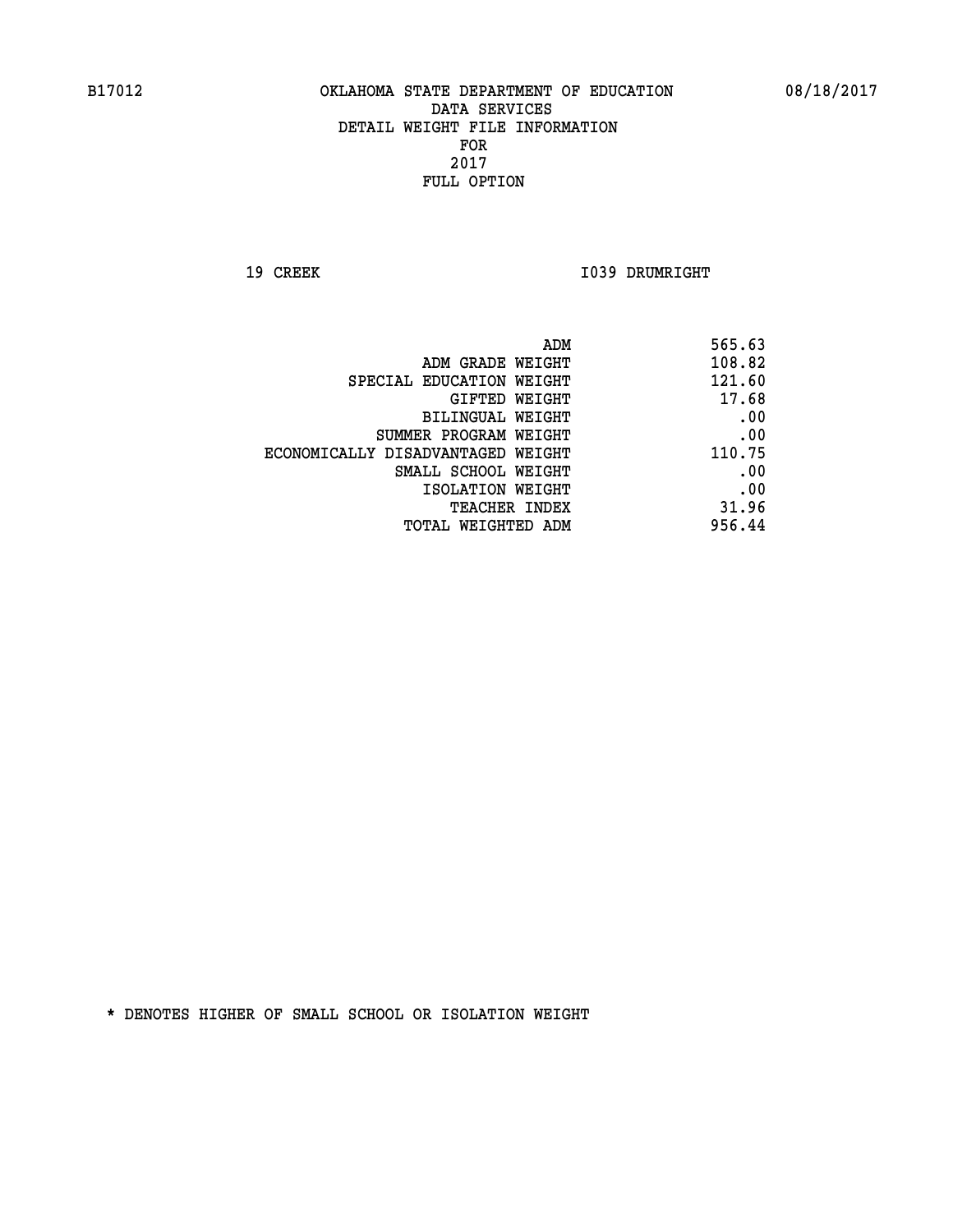**20 CUSTER I005 ARAPAHO-BUTLER** 

| 454.22<br>ADM                 |                                   |
|-------------------------------|-----------------------------------|
| 93.74                         | ADM GRADE WEIGHT                  |
| 58.40                         | SPECIAL EDUCATION WEIGHT          |
| 12.24<br>GIFTED WEIGHT        |                                   |
| .25                           | BILINGUAL WEIGHT                  |
| .00                           | SUMMER PROGRAM WEIGHT             |
| 45.75                         | ECONOMICALLY DISADVANTAGED WEIGHT |
| 12.84                         | SMALL SCHOOL WEIGHT               |
| 172.60*<br>ISOLATION WEIGHT   |                                   |
| 38.23<br><b>TEACHER INDEX</b> |                                   |
| 875.43                        | TOTAL WEIGHTED ADM                |
|                               |                                   |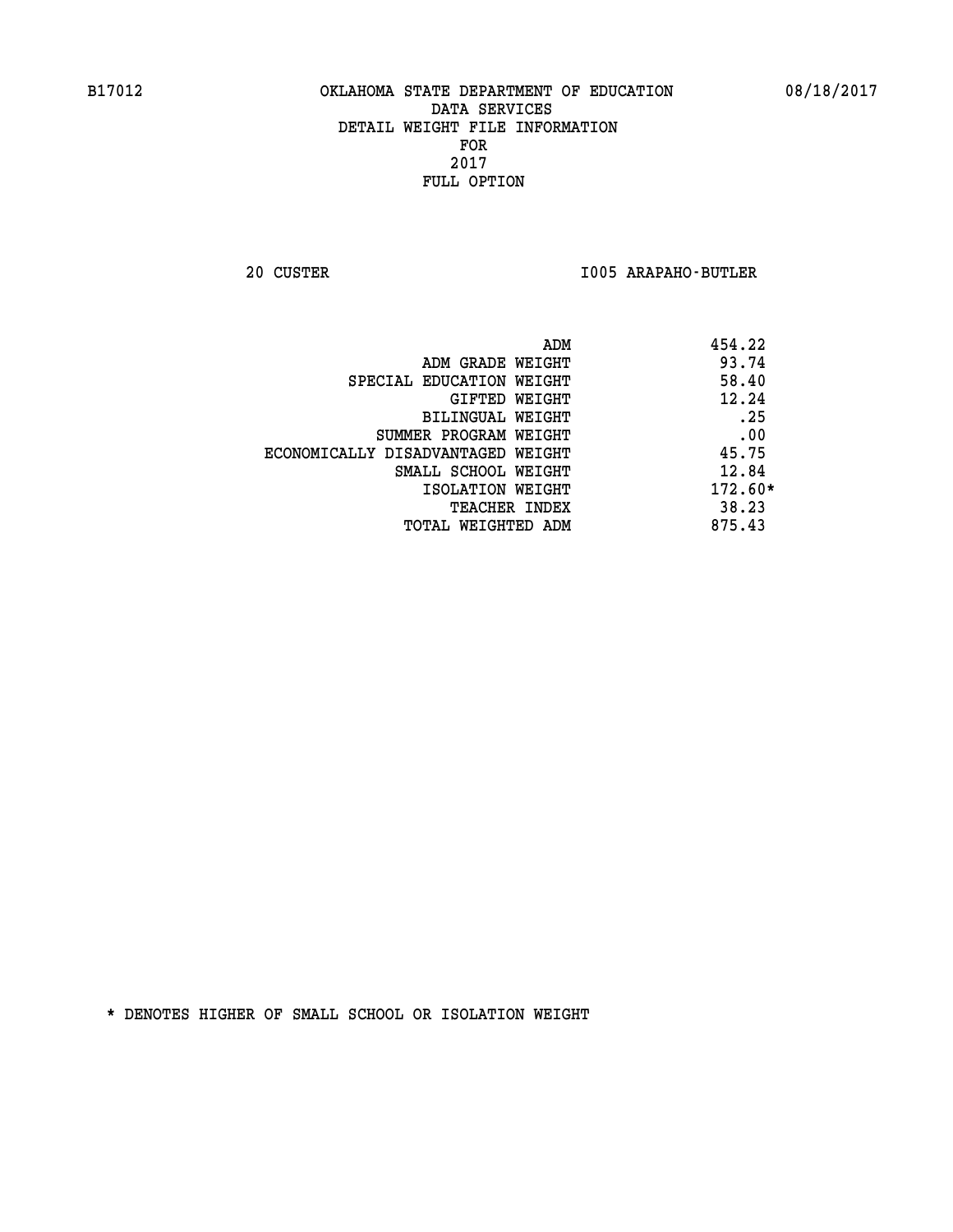20 CUSTER **IOO7 THOMAS-FAY-CUSTER UNIF** 

|                                   | ADM | 491.19    |
|-----------------------------------|-----|-----------|
| ADM GRADE WEIGHT                  |     | 99.54     |
| SPECIAL EDUCATION WEIGHT          |     | 74.00     |
| GIFTED WEIGHT                     |     | 26.52     |
| BILINGUAL WEIGHT                  |     | .00       |
| SUMMER PROGRAM WEIGHT             |     | .00       |
| ECONOMICALLY DISADVANTAGED WEIGHT |     | 69.25     |
| SMALL SCHOOL WEIGHT               |     | 7.02      |
| ISOLATION WEIGHT                  |     | $171.92*$ |
| TEACHER INDEX                     |     | 21.98     |
| TOTAL WEIGHTED ADM                |     | 954.40    |
|                                   |     |           |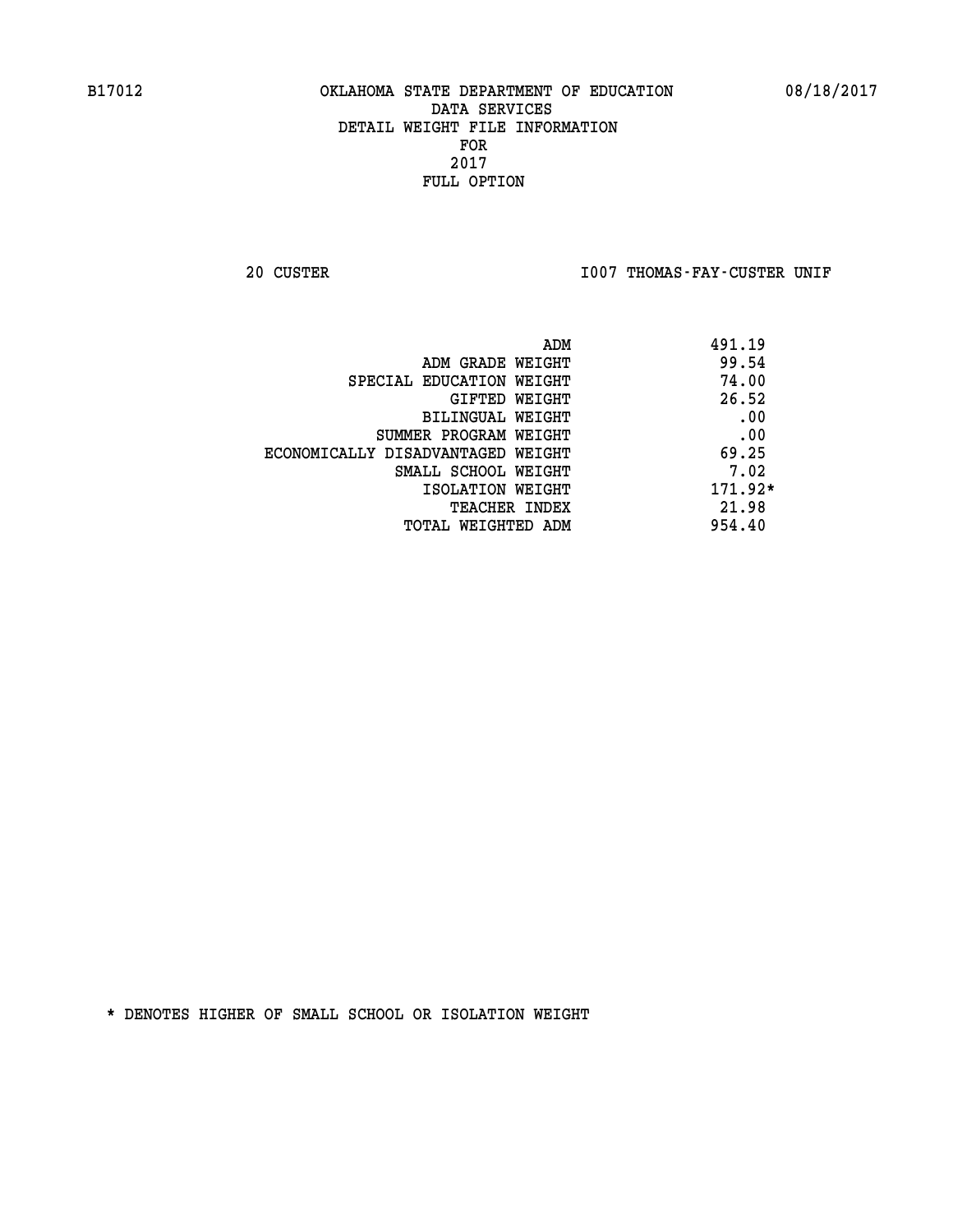**20 CUSTER 1026 WEATHERFORD** 

| 2,255.42 |
|----------|
| 402.96   |
| 247.30   |
| 113.22   |
| 60.50    |
| 2.40     |
| 264.75   |
| .00      |
| .00      |
| 102.60   |
| 3,449.15 |
|          |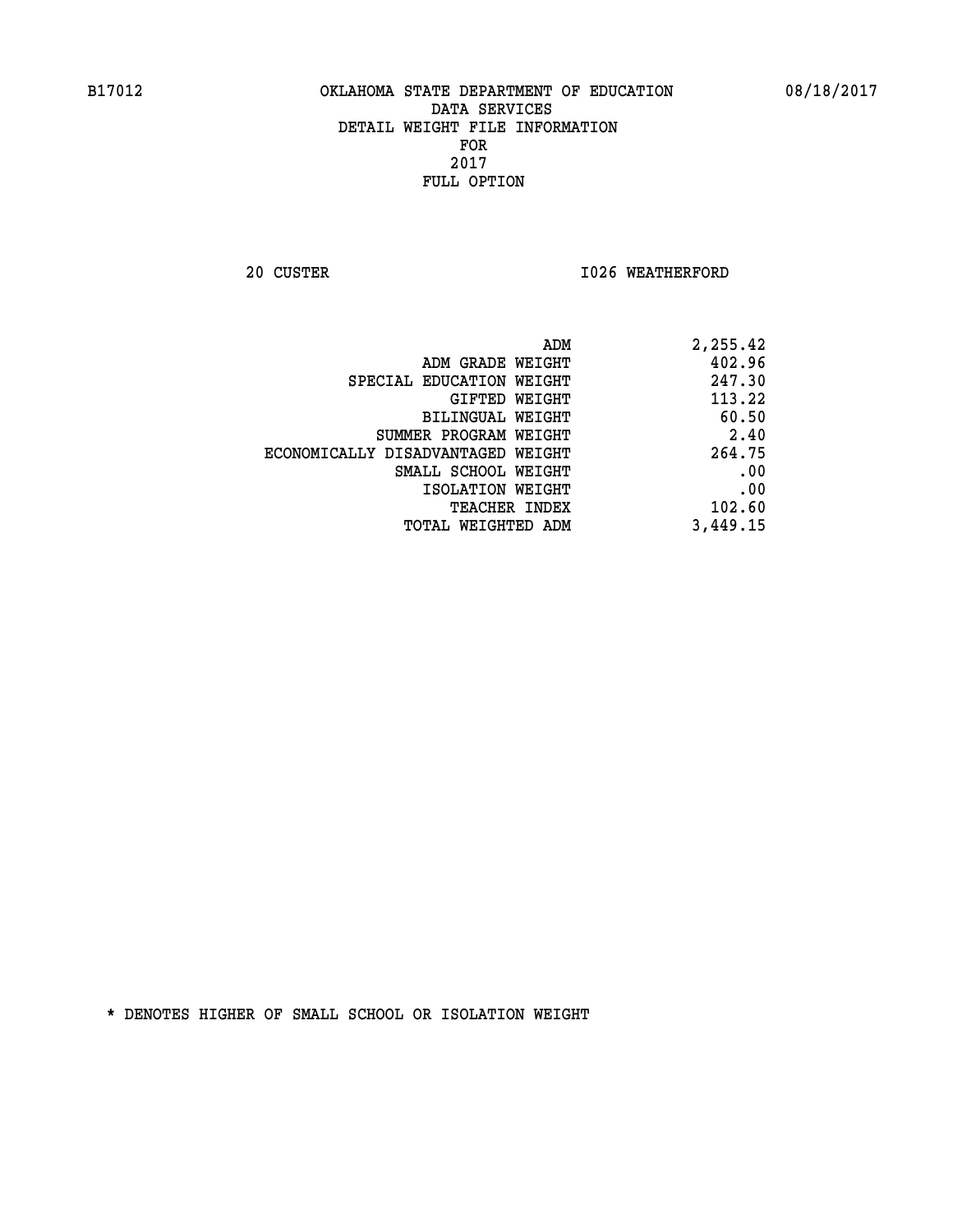**20 CUSTER 1099 CLINTON** 

| 2,211.43 |
|----------|
| 427.76   |
| 345.35   |
| 74.46    |
| 180.75   |
| .00      |
| 447.50   |
| .00      |
| .00      |
| 62.35    |
| 3,749.60 |
|          |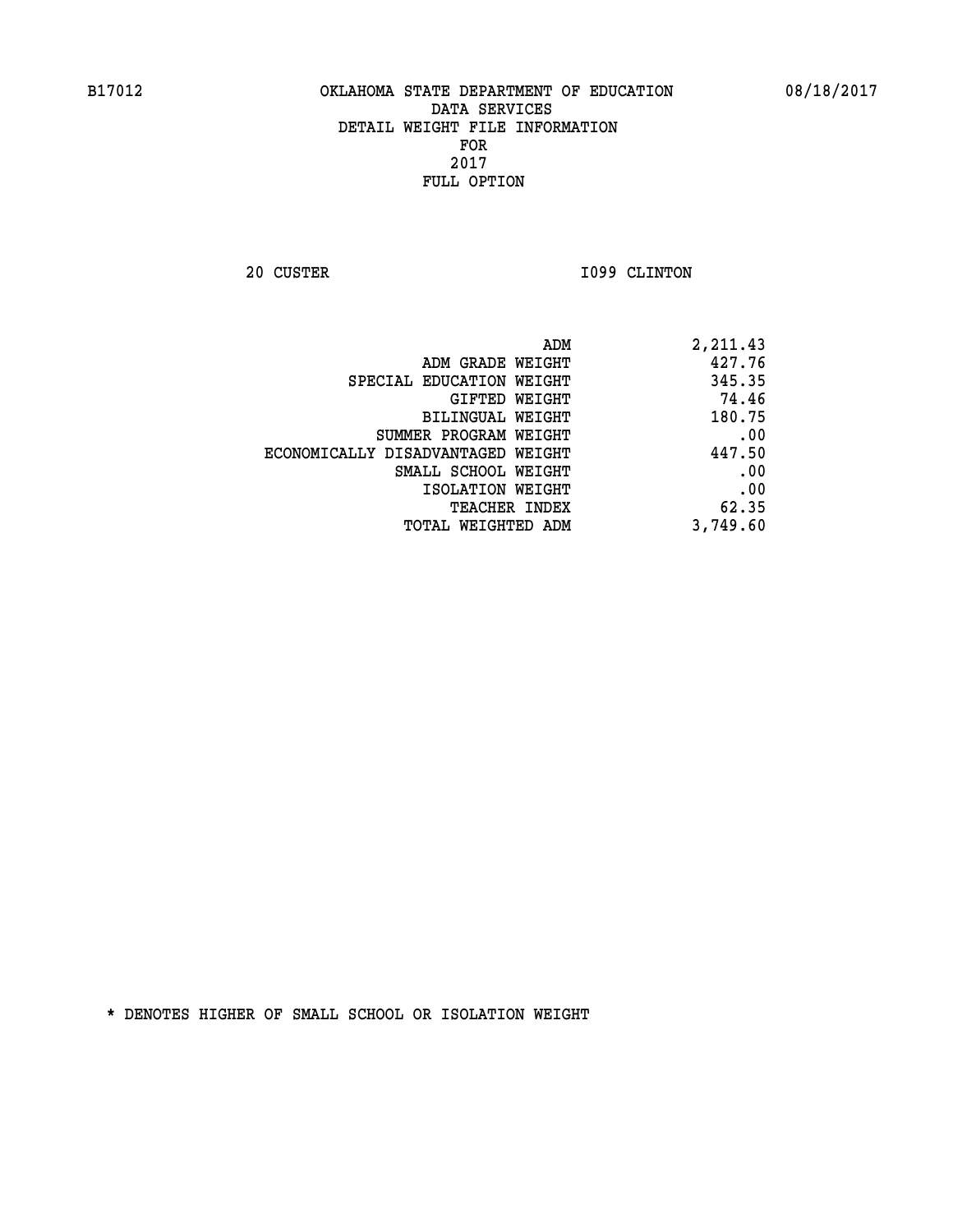**21 DELAWARE C006 CLEORA** 

| ADM                               | 124.95   |
|-----------------------------------|----------|
| ADM GRADE WEIGHT                  | 23.72    |
| SPECIAL EDUCATION WEIGHT          | 21.50    |
| GIFTED WEIGHT                     | 3.40     |
| BILINGUAL WEIGHT                  | .00      |
| SUMMER PROGRAM WEIGHT             | .00      |
| ECONOMICALLY DISADVANTAGED WEIGHT | 14.00    |
| SMALL SCHOOL WEIGHT               | $19.09*$ |
| ISOLATION WEIGHT                  | .00      |
| TEACHER INDEX                     | 15.53    |
| TOTAL WEIGHTED ADM                | 222.19   |
|                                   |          |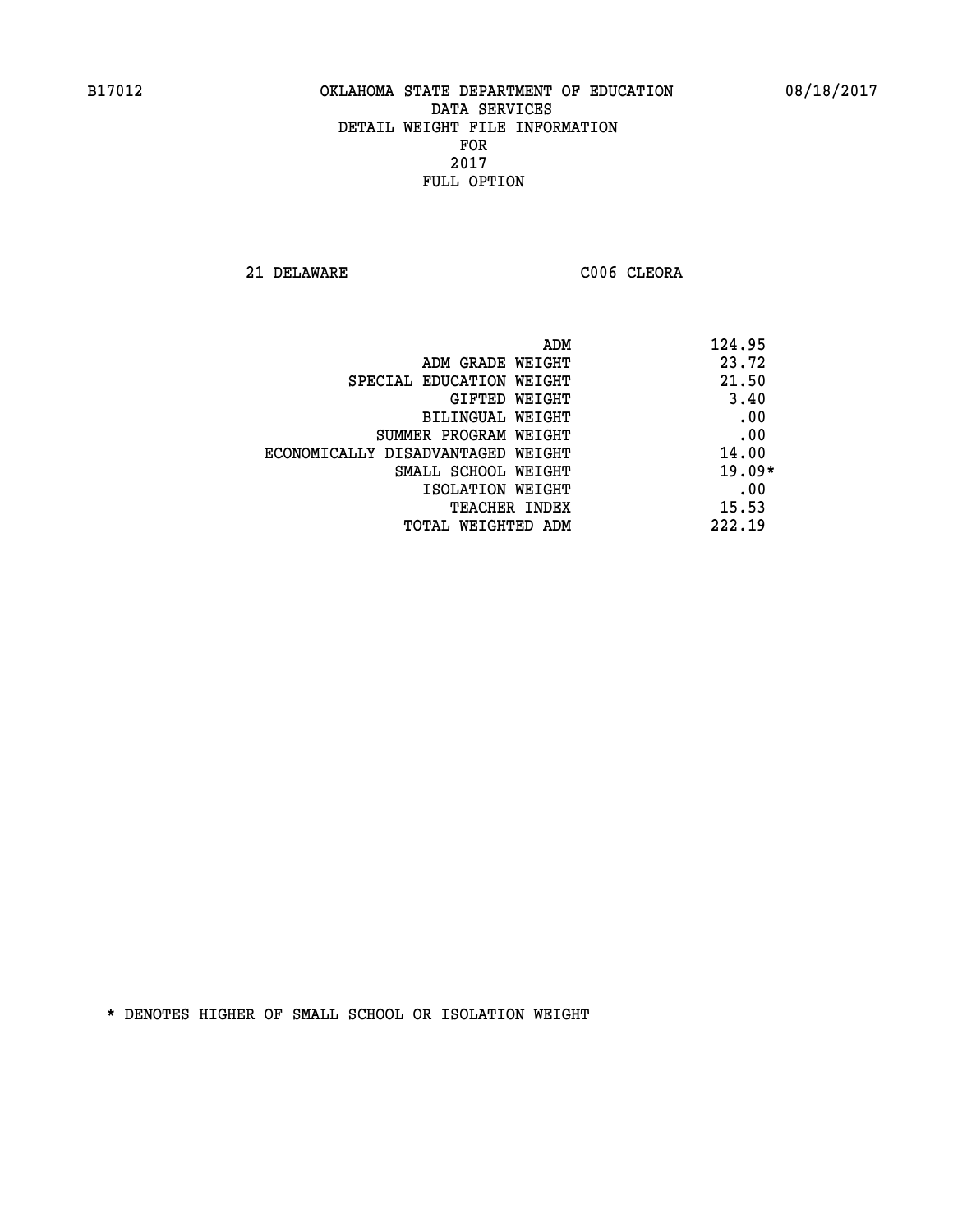**21 DELAWARE C014 LEACH** 

| ADM                               | 142.07   |
|-----------------------------------|----------|
| ADM GRADE WEIGHT                  | 27.71    |
| SPECIAL EDUCATION WEIGHT          | 12.25    |
| GIFTED WEIGHT                     | 3.74     |
| BILINGUAL WEIGHT                  | 3.25     |
| SUMMER PROGRAM WEIGHT             | .00      |
| ECONOMICALLY DISADVANTAGED WEIGHT | 27.25    |
| SMALL SCHOOL WEIGHT               | $20.78*$ |
| ISOLATION WEIGHT                  | .00      |
| <b>TEACHER INDEX</b>              | 3.39     |
| TOTAL WEIGHTED ADM                | 240.44   |
|                                   |          |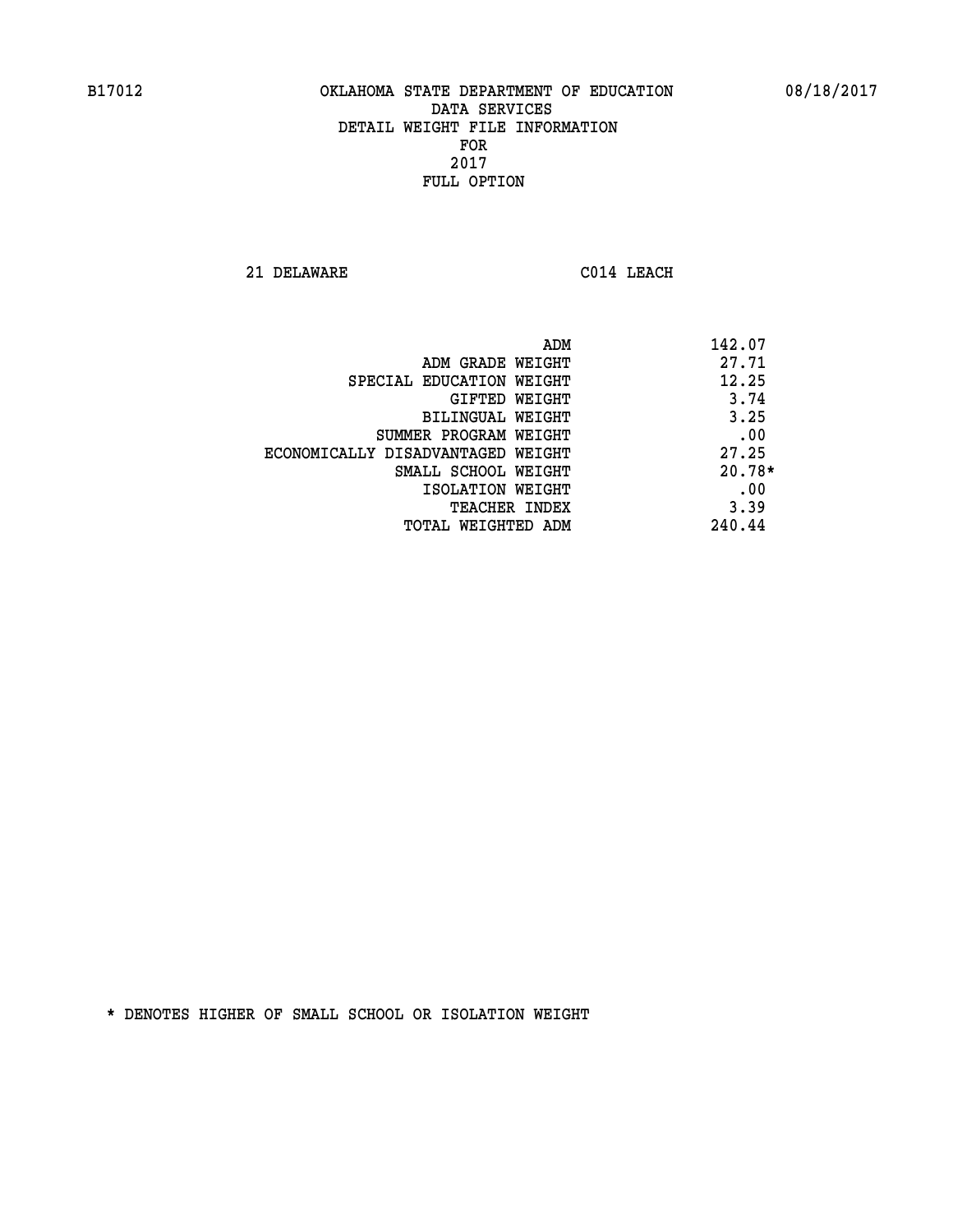**21 DELAWARE C030 KENWOOD** 

| ADM                               | 94.85    |
|-----------------------------------|----------|
| ADM GRADE WEIGHT                  | 16.88    |
| SPECIAL EDUCATION WEIGHT          | 3.05     |
| GIFTED WEIGHT                     | .00      |
| BILINGUAL WEIGHT                  | .00      |
| SUMMER PROGRAM WEIGHT             | .00      |
| ECONOMICALLY DISADVANTAGED WEIGHT | 17.50    |
| SMALL SCHOOL WEIGHT               | $15.57*$ |
| ISOLATION WEIGHT                  | .00      |
| <b>TEACHER INDEX</b>              | 5.56     |
| TOTAL WEIGHTED ADM                | 153.41   |
|                                   |          |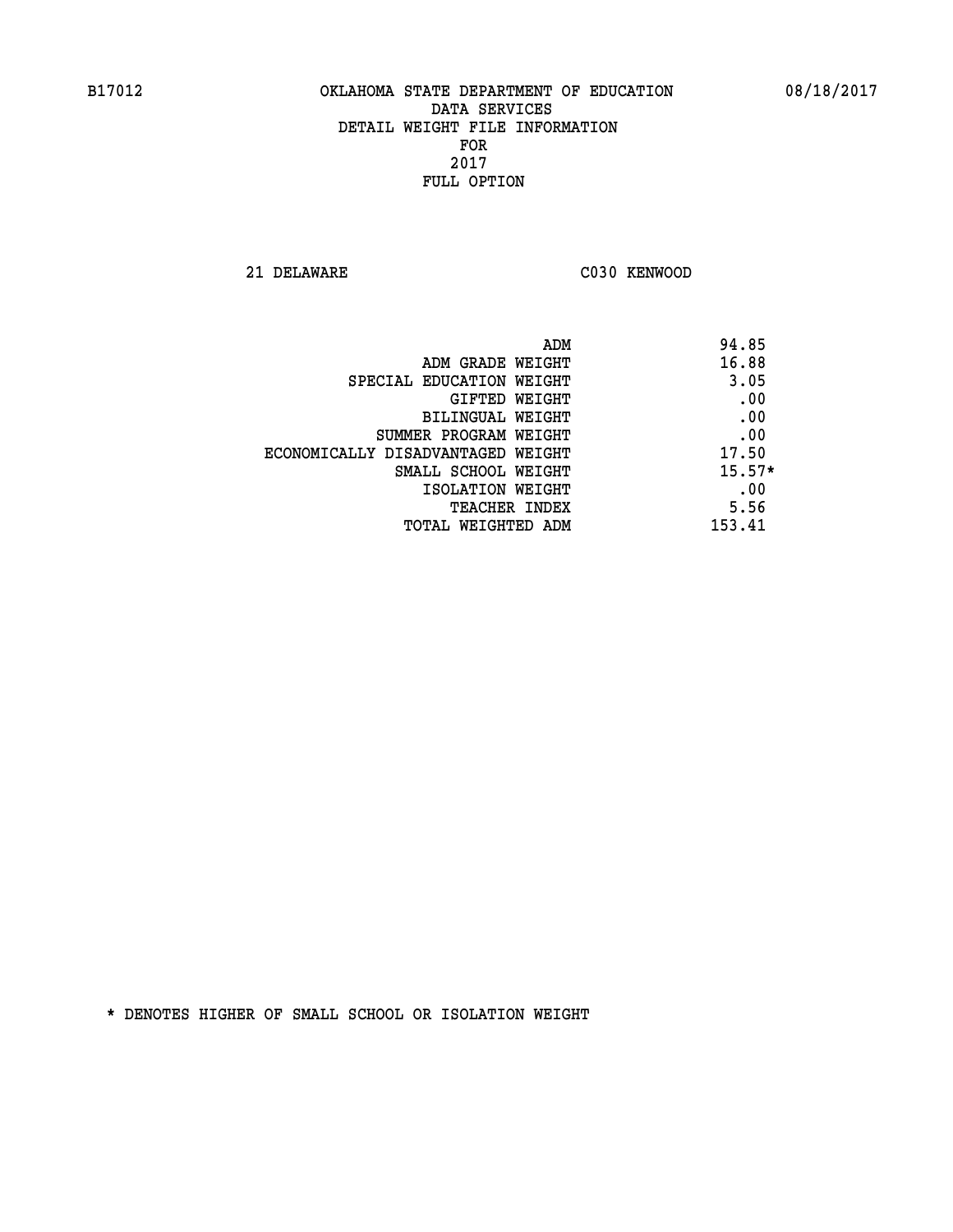**21 DELAWARE C034 MOSELEY** 

|                                   | 202.89<br>ADM |
|-----------------------------------|---------------|
| ADM GRADE WEIGHT                  | 39.81         |
| SPECIAL EDUCATION WEIGHT          | 20.50         |
| GIFTED WEIGHT                     | 5.10          |
| <b>BILINGUAL WEIGHT</b>           | 5.00          |
| SUMMER PROGRAM WEIGHT             | .00           |
| ECONOMICALLY DISADVANTAGED WEIGHT | 38.00         |
| SMALL SCHOOL WEIGHT               | $25.01*$      |
| ISOLATION WEIGHT                  | .00           |
| <b>TEACHER INDEX</b>              | 9.15          |
| TOTAL WEIGHTED ADM                | 345.46        |
|                                   |               |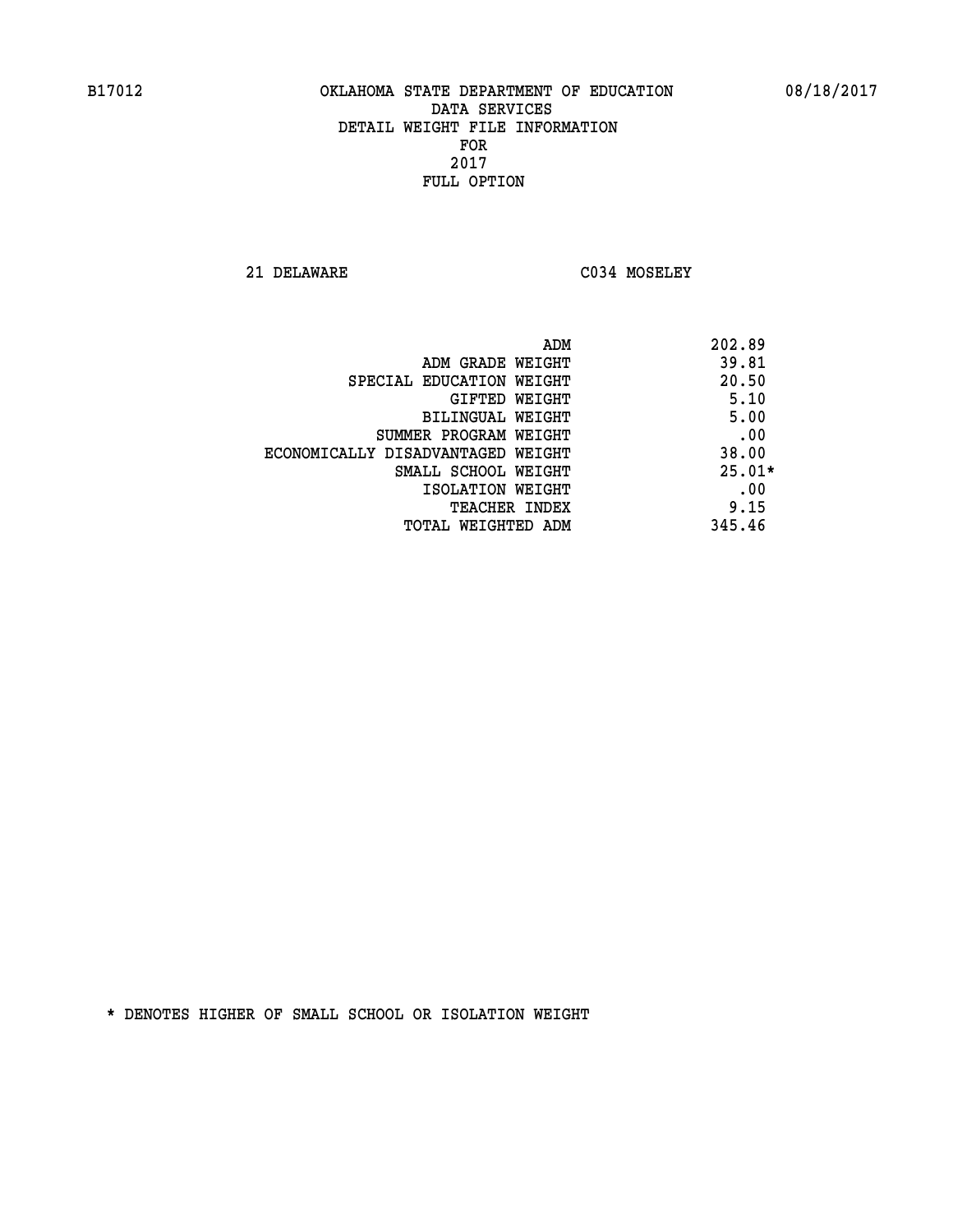**21 DELAWARE I001 JAY** 

 **ADM 1,669.37 ADM GRADE WEIGHT 321.77 SPECIAL EDUCATION WEIGHT 360.25 GIFTED WEIGHT 45.56 BILINGUAL WEIGHT 39.50 SUMMER PROGRAM WEIGHT .00 ECONOMICALLY DISADVANTAGED WEIGHT 338.50 SMALL SCHOOL WEIGHT 7.50\* EXECUTED ISOLATION WEIGHT AND RESOLATION WEIGHT TEACHER INDEX** .00  **TOTAL WEIGHTED ADM 2,782.45**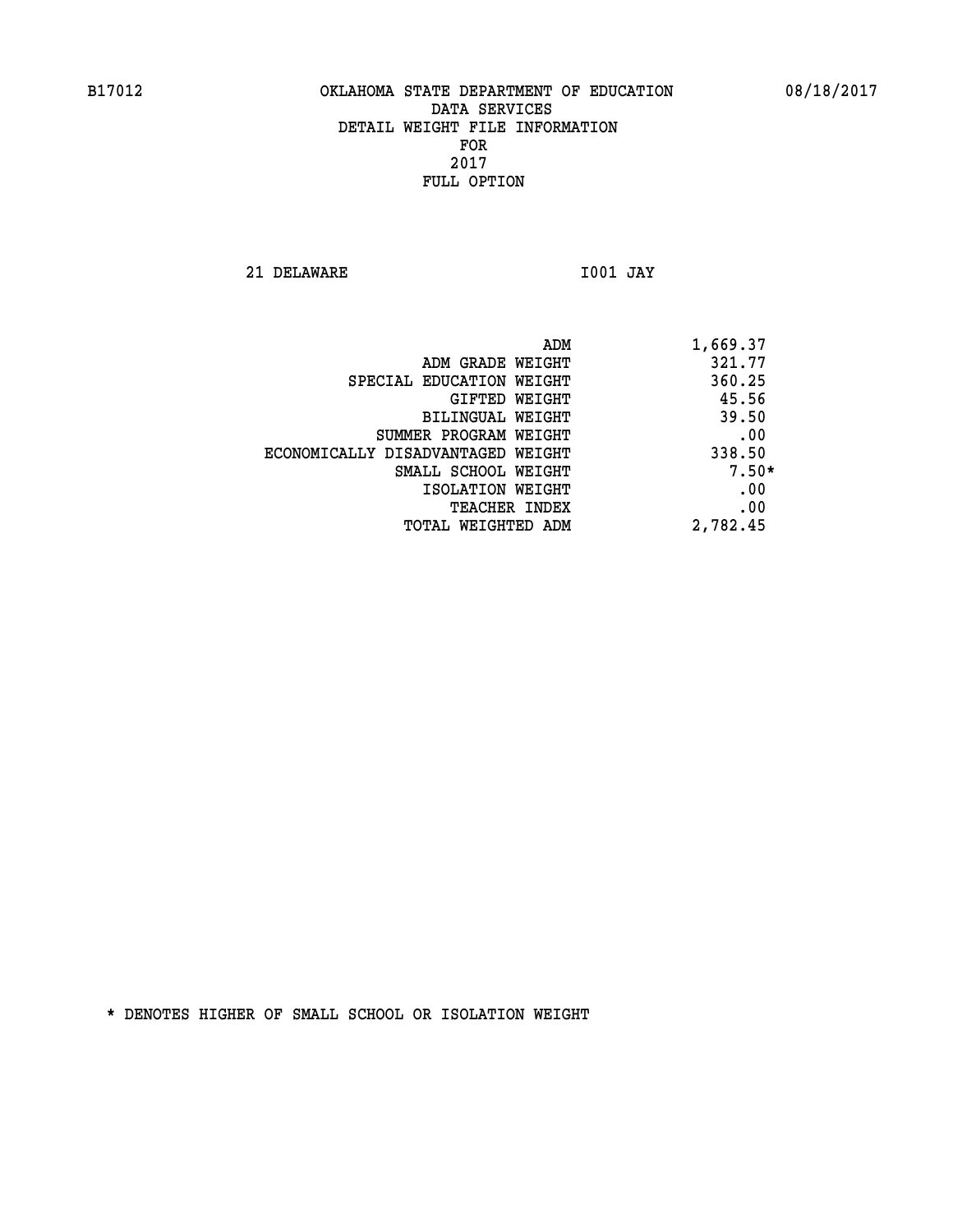**21 DELAWARE I002 GROVE** 

| 2,486.70 |
|----------|
| 484.45   |
| 473.70   |
| 52.36    |
| 8.75     |
| 1.20     |
| 399.25   |
| .00      |
| .00      |
| 103.13   |
| 4,009.54 |
|          |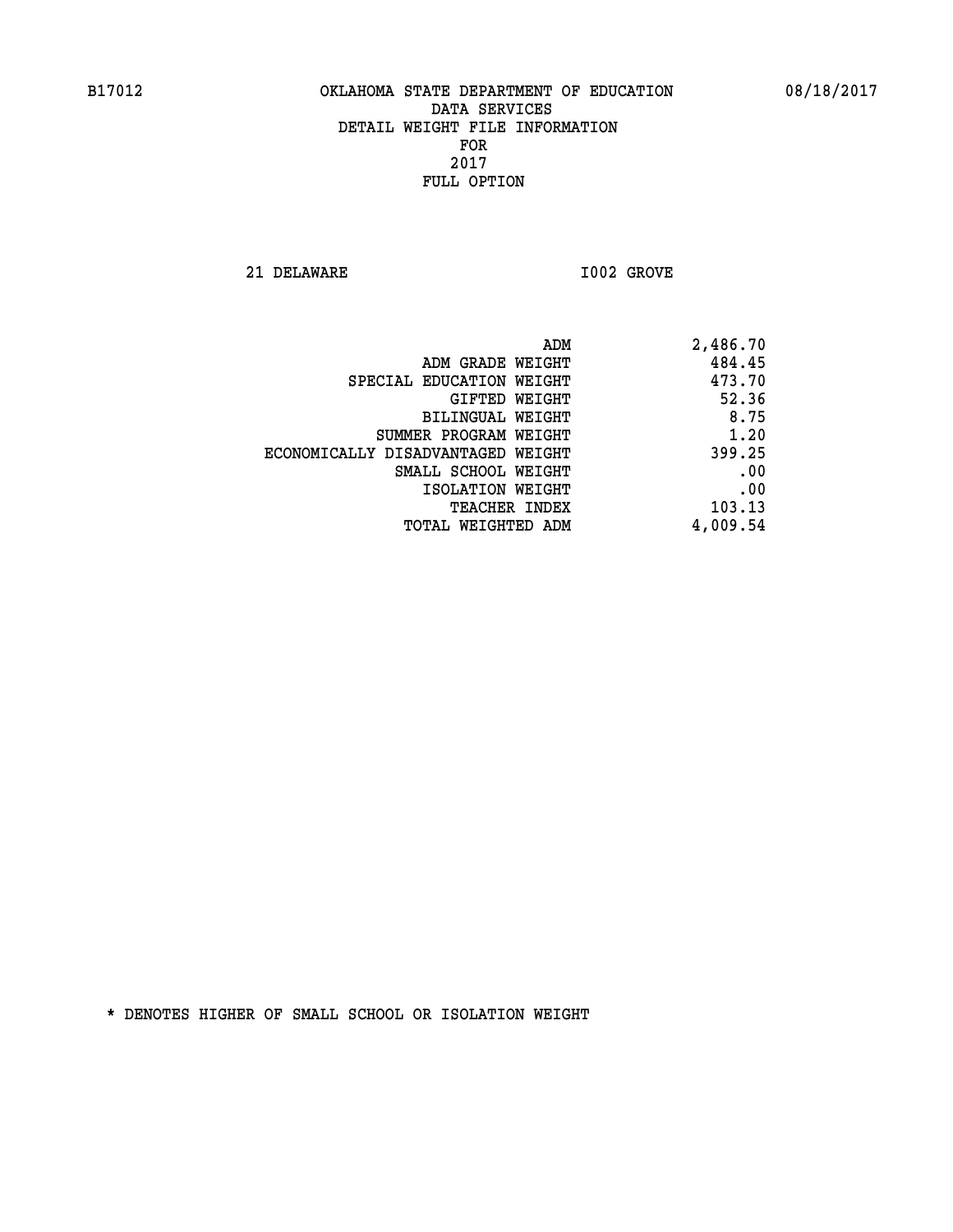**21 DELAWARE I003 KANSAS** 

| 901.68<br>ADM                               |
|---------------------------------------------|
| 176.48<br>ADM GRADE WEIGHT                  |
| 236.45<br>SPECIAL EDUCATION WEIGHT          |
| 26.52<br>GIFTED WEIGHT                      |
| 22.25<br>BILINGUAL WEIGHT                   |
| .00<br>SUMMER PROGRAM WEIGHT                |
| 205.00<br>ECONOMICALLY DISADVANTAGED WEIGHT |
| .00<br>SMALL SCHOOL WEIGHT                  |
| .00<br>ISOLATION WEIGHT                     |
| 25.53<br><b>TEACHER INDEX</b>               |
| 1,593.91<br>TOTAL WEIGHTED ADM              |
|                                             |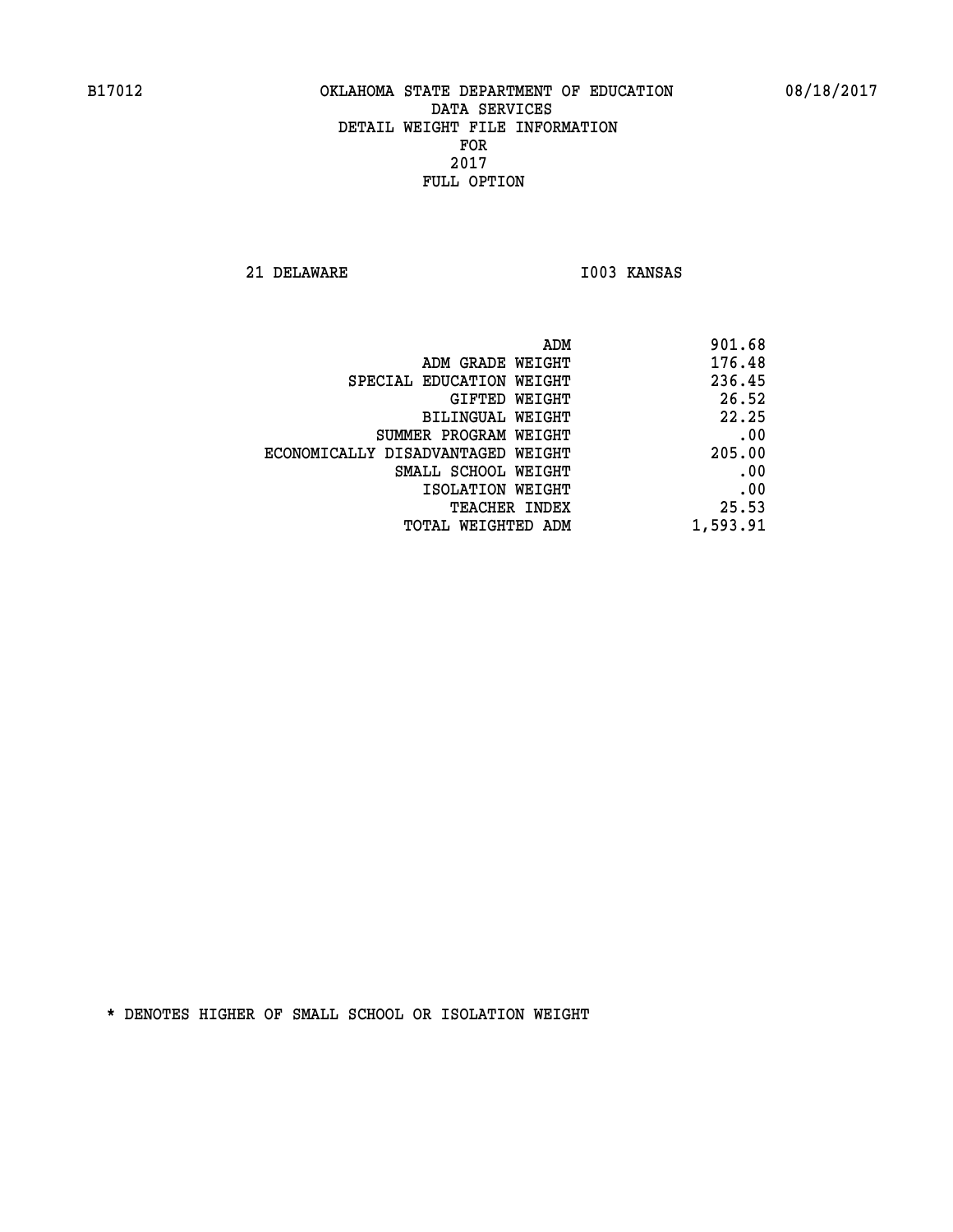**21 DELAWARE I004 COLCORD** 

| 581.45 |
|--------|
| 114.74 |
| 129.40 |
| 16.32  |
| 10.25  |
| .00    |
| 130.00 |
| .00    |
| .00    |
| 8.59   |
| 990.75 |
|        |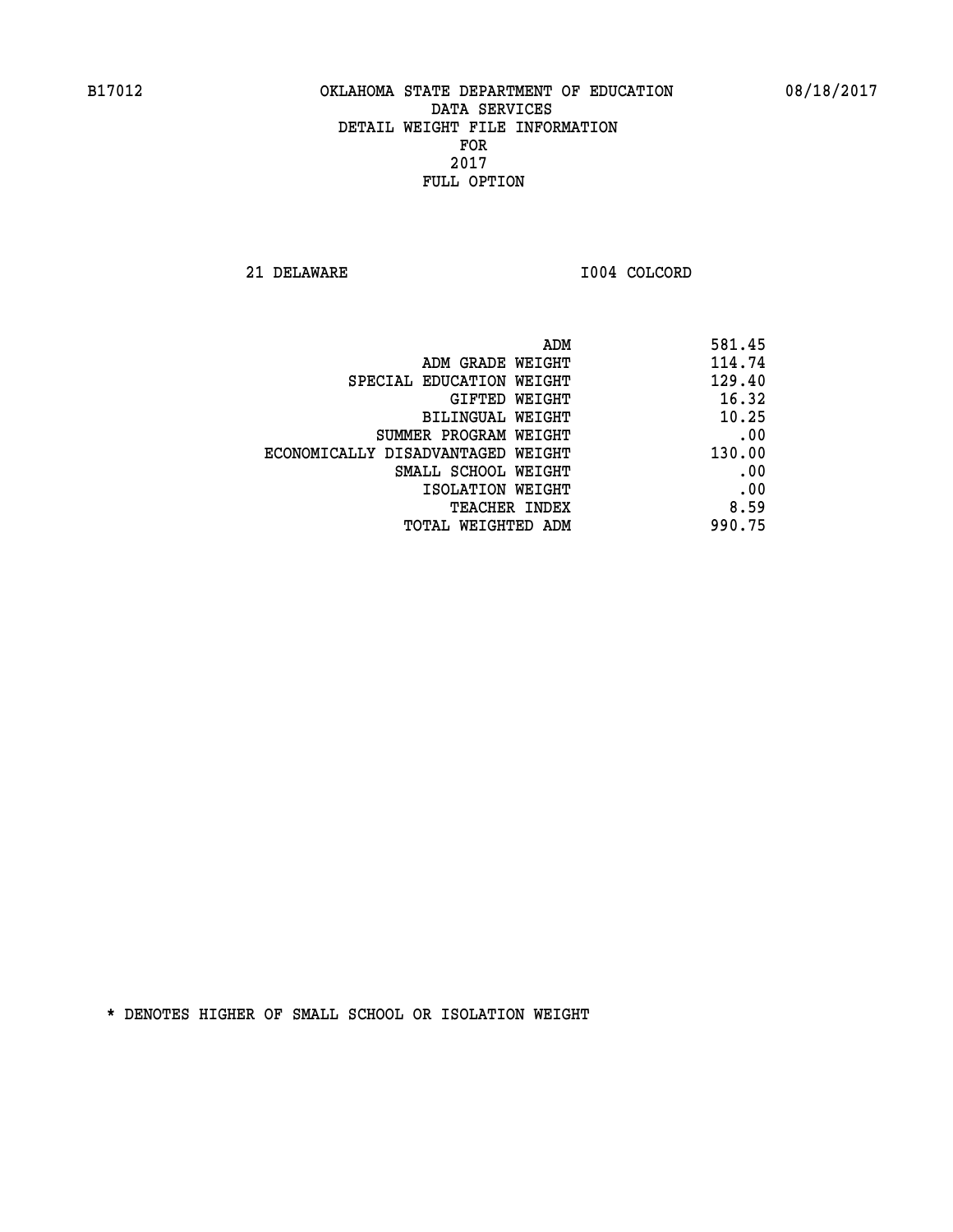**21 DELAWARE I005 OAKS-MISSION** 

| 238.85<br>ADM                              |  |
|--------------------------------------------|--|
| 44.22<br>ADM GRADE WEIGHT                  |  |
| 24.90<br>SPECIAL EDUCATION WEIGHT          |  |
| 1.70<br>GIFTED WEIGHT                      |  |
| .25<br>BILINGUAL WEIGHT                    |  |
| .00<br>SUMMER PROGRAM WEIGHT               |  |
| 48.25<br>ECONOMICALLY DISADVANTAGED WEIGHT |  |
| $26.20*$<br>SMALL SCHOOL WEIGHT            |  |
| .00<br>ISOLATION WEIGHT                    |  |
| 6.30<br><b>TEACHER INDEX</b>               |  |
| 390.67<br>TOTAL WEIGHTED ADM               |  |
|                                            |  |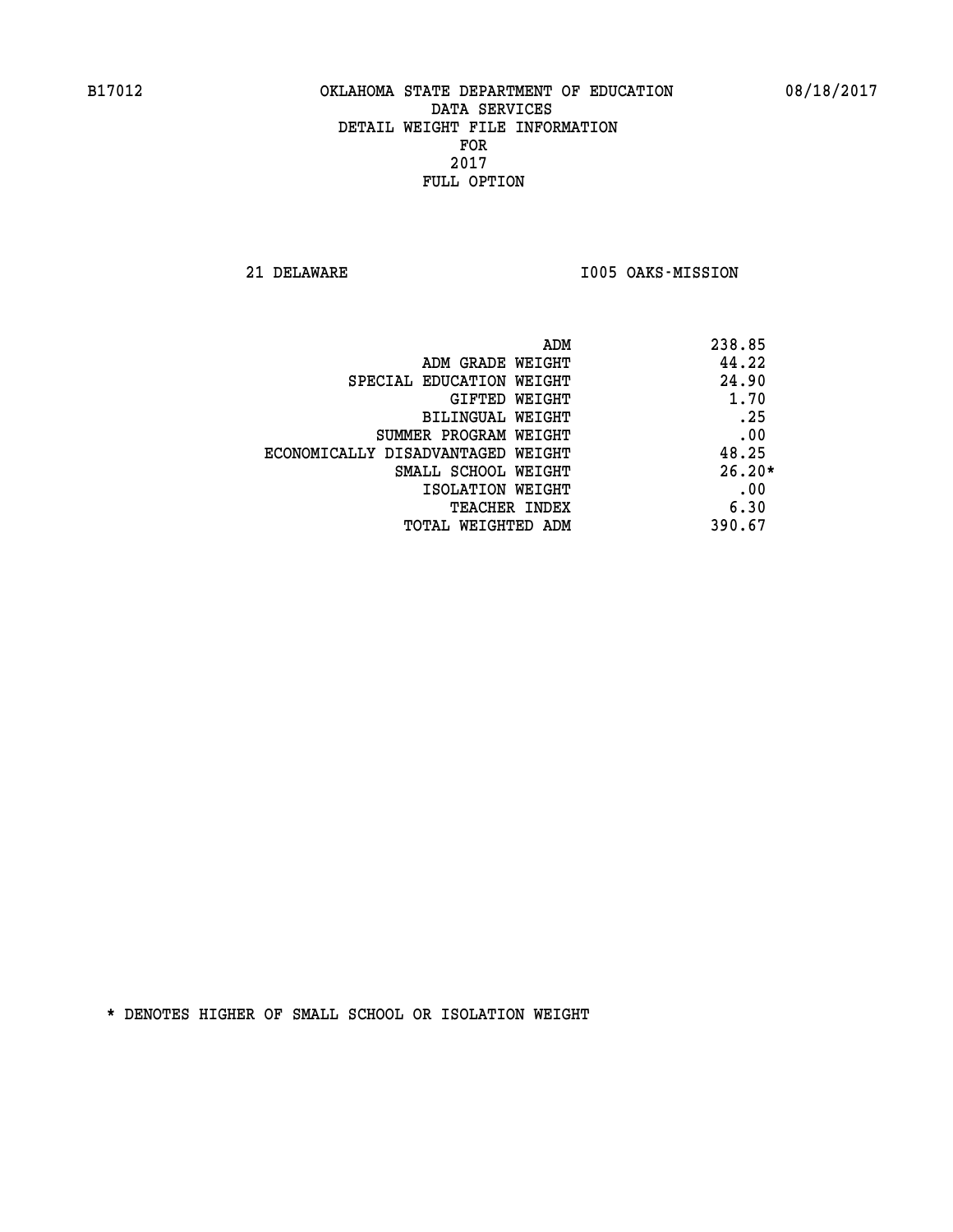**22 DEWEY I005 VICI** 

| ADM                               | 333.84  |
|-----------------------------------|---------|
| ADM GRADE WEIGHT                  | 61.30   |
| SPECIAL EDUCATION WEIGHT          | 26.65   |
| GIFTED WEIGHT                     | 7.82    |
| BILINGUAL WEIGHT                  | 3.75    |
| SUMMER PROGRAM WEIGHT             | .00     |
| ECONOMICALLY DISADVANTAGED WEIGHT | 42.25   |
| SMALL SCHOOL WEIGHT               | 24.63   |
| ISOLATION WEIGHT                  | 173.60* |
| <b>TEACHER INDEX</b>              | .00     |
| TOTAL WEIGHTED ADM                | 649.21  |
|                                   |         |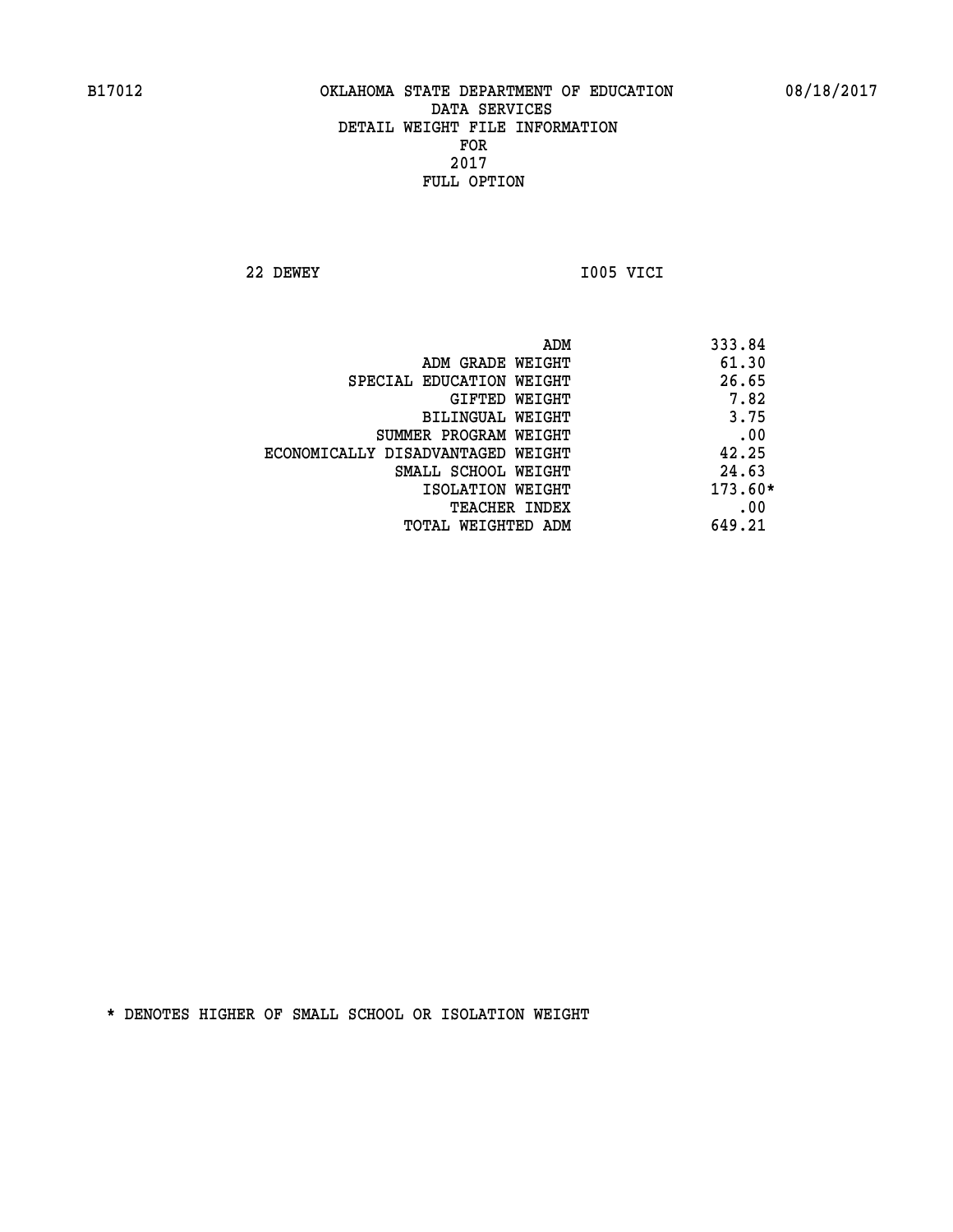**22 DEWEY I008 SEILING** 

|                                   | ADM | 444.62    |
|-----------------------------------|-----|-----------|
| ADM GRADE WEIGHT                  |     | 88.94     |
| SPECIAL EDUCATION WEIGHT          |     | 41.75     |
| GIFTED WEIGHT                     |     | 2.04      |
| BILINGUAL WEIGHT                  |     | 2.75      |
| SUMMER PROGRAM WEIGHT             |     | .00       |
| ECONOMICALLY DISADVANTAGED WEIGHT |     | 57.00     |
| SMALL SCHOOL WEIGHT               |     | 14.18     |
| ISOLATION WEIGHT                  |     | $186.74*$ |
| TEACHER INDEX                     |     | 37.09     |
| TOTAL WEIGHTED ADM                |     | 860.93    |
|                                   |     |           |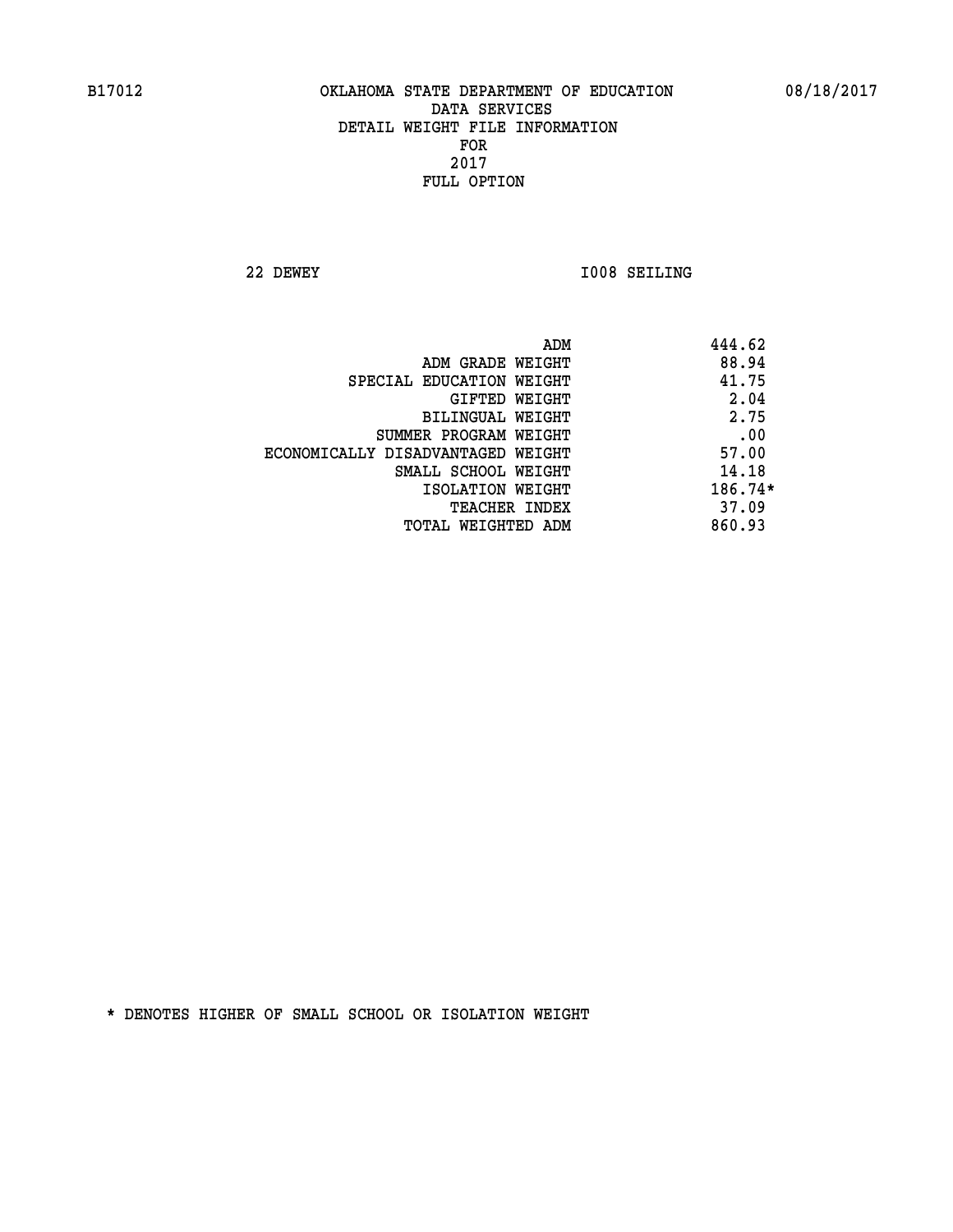**22 DEWEY I010 TALOGA** 

|                                   | ADM | 85.45  |
|-----------------------------------|-----|--------|
| ADM GRADE WEIGHT                  |     | 18.85  |
| SPECIAL EDUCATION WEIGHT          |     | 31.00  |
| GIFTED WEIGHT                     |     | 2.38   |
| BILINGUAL WEIGHT                  |     | .25    |
| SUMMER PROGRAM WEIGHT             |     | .00    |
| ECONOMICALLY DISADVANTAGED WEIGHT |     | 13.25  |
| SMALL SCHOOL WEIGHT               |     | 14.33  |
| ISOLATION WEIGHT                  |     | 88.01* |
| <b>TEACHER INDEX</b>              |     | .00    |
| TOTAL WEIGHTED ADM                |     | 239.19 |
|                                   |     |        |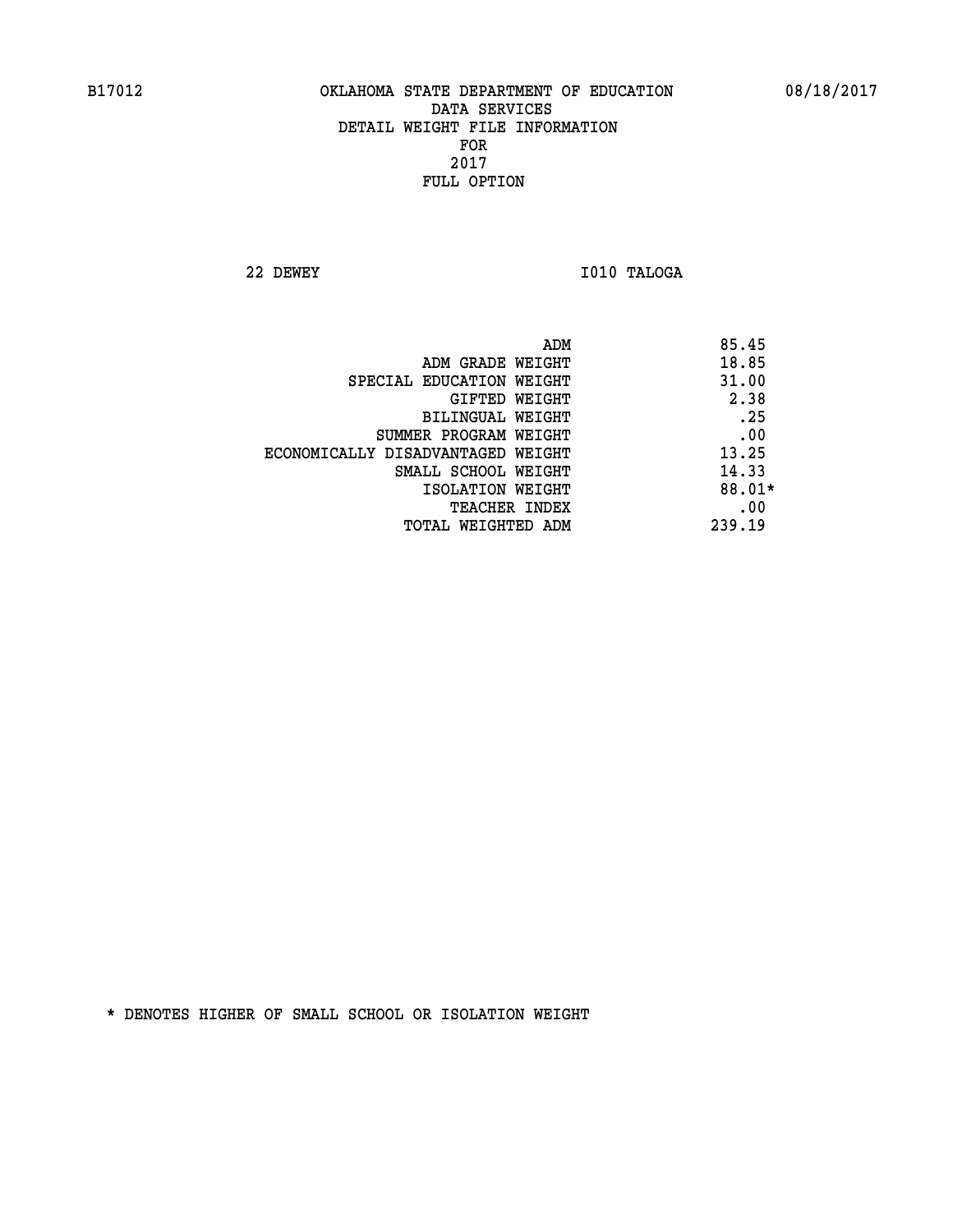**23 ELLIS I002 FARGO** 

|                                   | 229.22<br>ADM |  |
|-----------------------------------|---------------|--|
| ADM GRADE WEIGHT                  | 44.49         |  |
| SPECIAL EDUCATION WEIGHT          | 25.10         |  |
| GIFTED WEIGHT                     | 6.46          |  |
| BILINGUAL WEIGHT                  | 3.50          |  |
| SUMMER PROGRAM WEIGHT             | .00           |  |
| ECONOMICALLY DISADVANTAGED WEIGHT | 43.25         |  |
| SMALL SCHOOL WEIGHT               | 38.24         |  |
| ISOLATION WEIGHT                  | 158.16*       |  |
| <b>TEACHER INDEX</b>              | 1.87          |  |
| TOTAL WEIGHTED ADM                | 512.05        |  |
|                                   |               |  |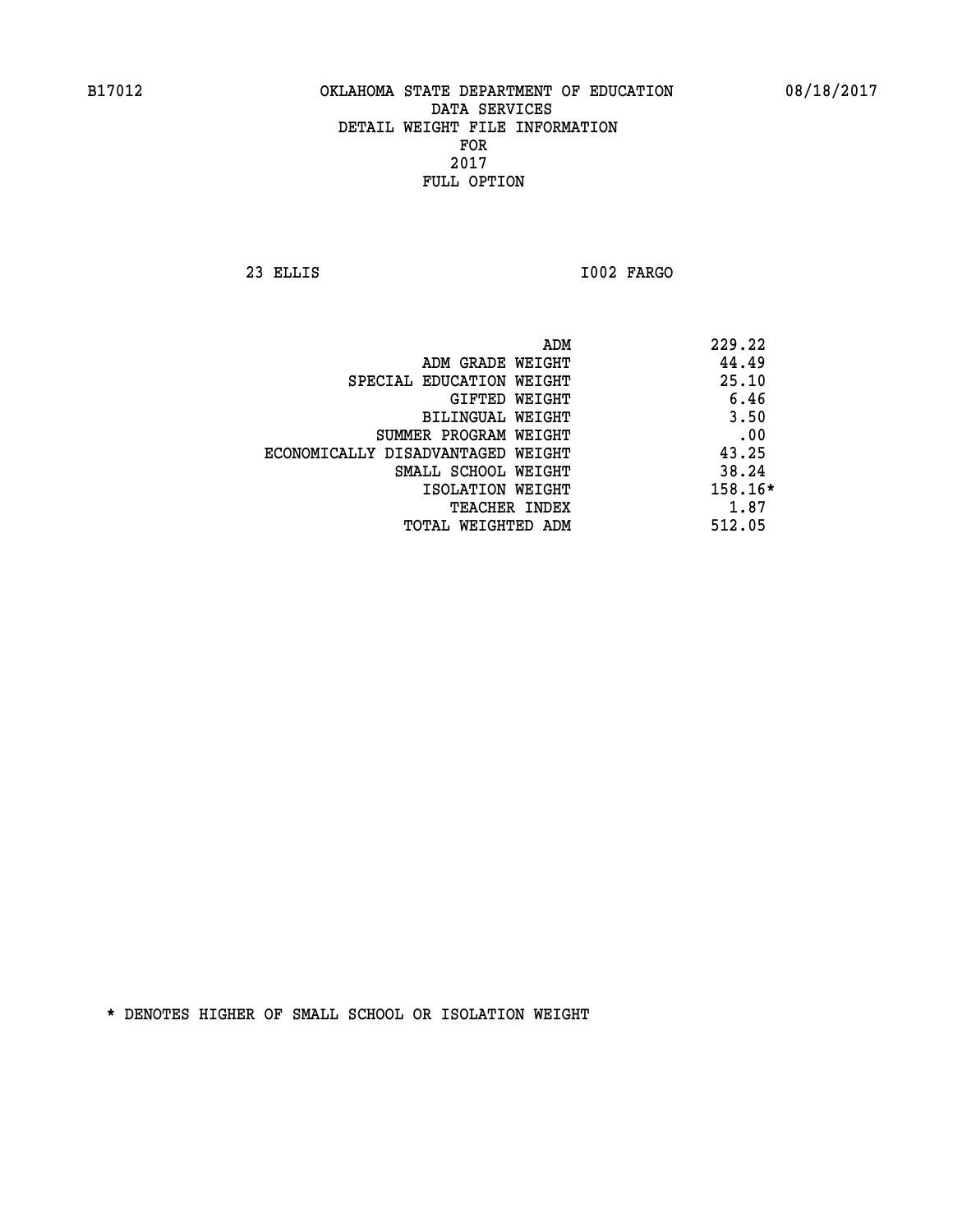**23 ELLIS I003 ARNETT** 

|                                   | ADM | 196.54    |
|-----------------------------------|-----|-----------|
| ADM GRADE WEIGHT                  |     | 37.39     |
| SPECIAL EDUCATION WEIGHT          |     | 20.20     |
| GIFTED WEIGHT                     |     | 5.10      |
| BILINGUAL WEIGHT                  |     | .00       |
| SUMMER PROGRAM WEIGHT             |     | .00       |
| ECONOMICALLY DISADVANTAGED WEIGHT |     | 22.50     |
| SMALL SCHOOL WEIGHT               |     | 24.70     |
| ISOLATION WEIGHT                  |     | $147.41*$ |
| <b>TEACHER INDEX</b>              |     | 11.03     |
| TOTAL WEIGHTED ADM                |     | 440.17    |
|                                   |     |           |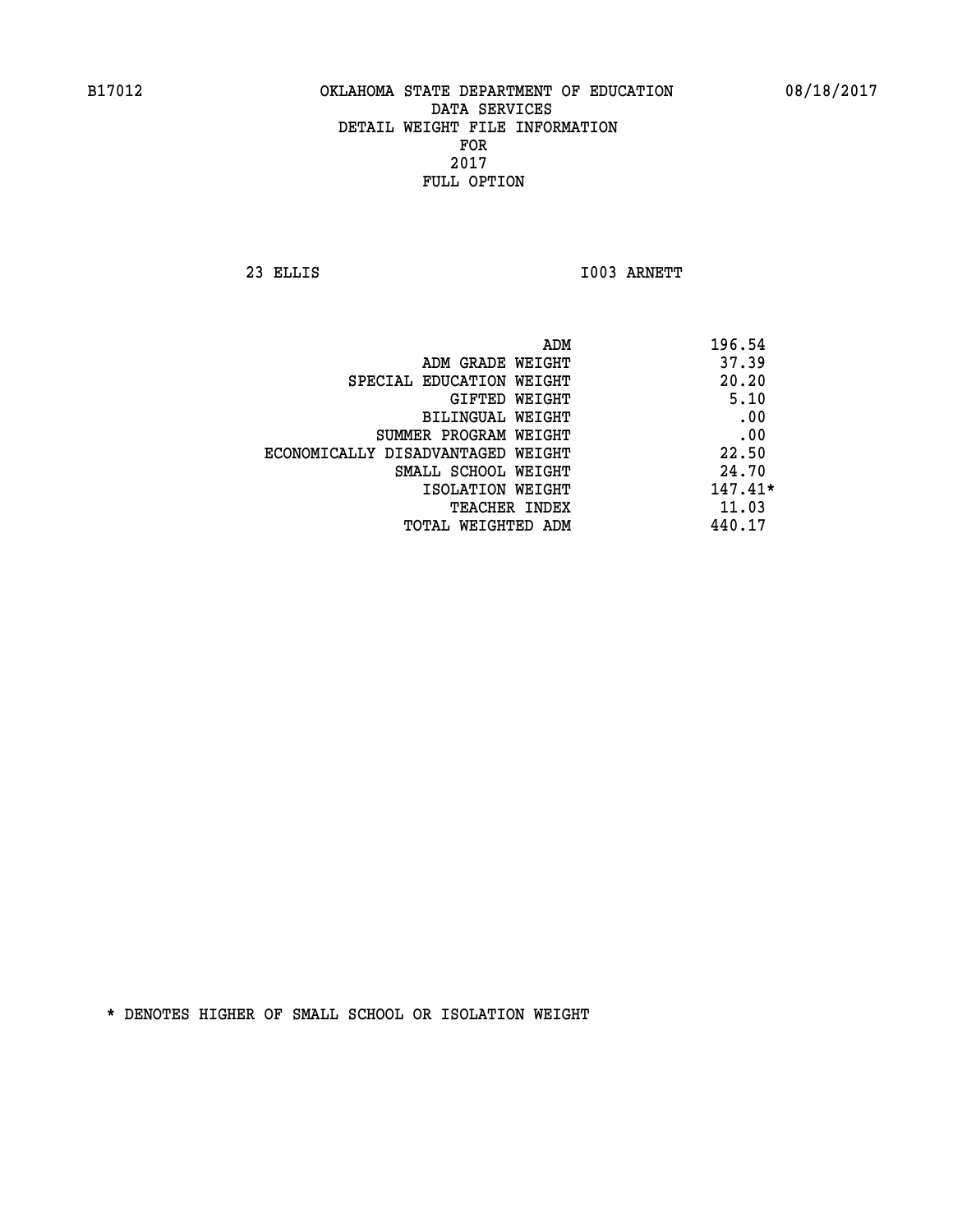**23 ELLIS I042 SHATTUCK** 

|                                   | ADM | 356.53    |
|-----------------------------------|-----|-----------|
| ADM GRADE WEIGHT                  |     | 66.45     |
| SPECIAL EDUCATION WEIGHT          |     | 46.80     |
| GIFTED WEIGHT                     |     | 6.80      |
| BILINGUAL WEIGHT                  |     | 5.50      |
| SUMMER PROGRAM WEIGHT             |     | 1.20      |
| ECONOMICALLY DISADVANTAGED WEIGHT |     | 36.50     |
| SMALL SCHOOL WEIGHT               |     | 23.25     |
| ISOLATION WEIGHT                  |     | $178.27*$ |
| TEACHER INDEX                     |     | 8.41      |
| TOTAL WEIGHTED ADM                |     | 706.46    |
|                                   |     |           |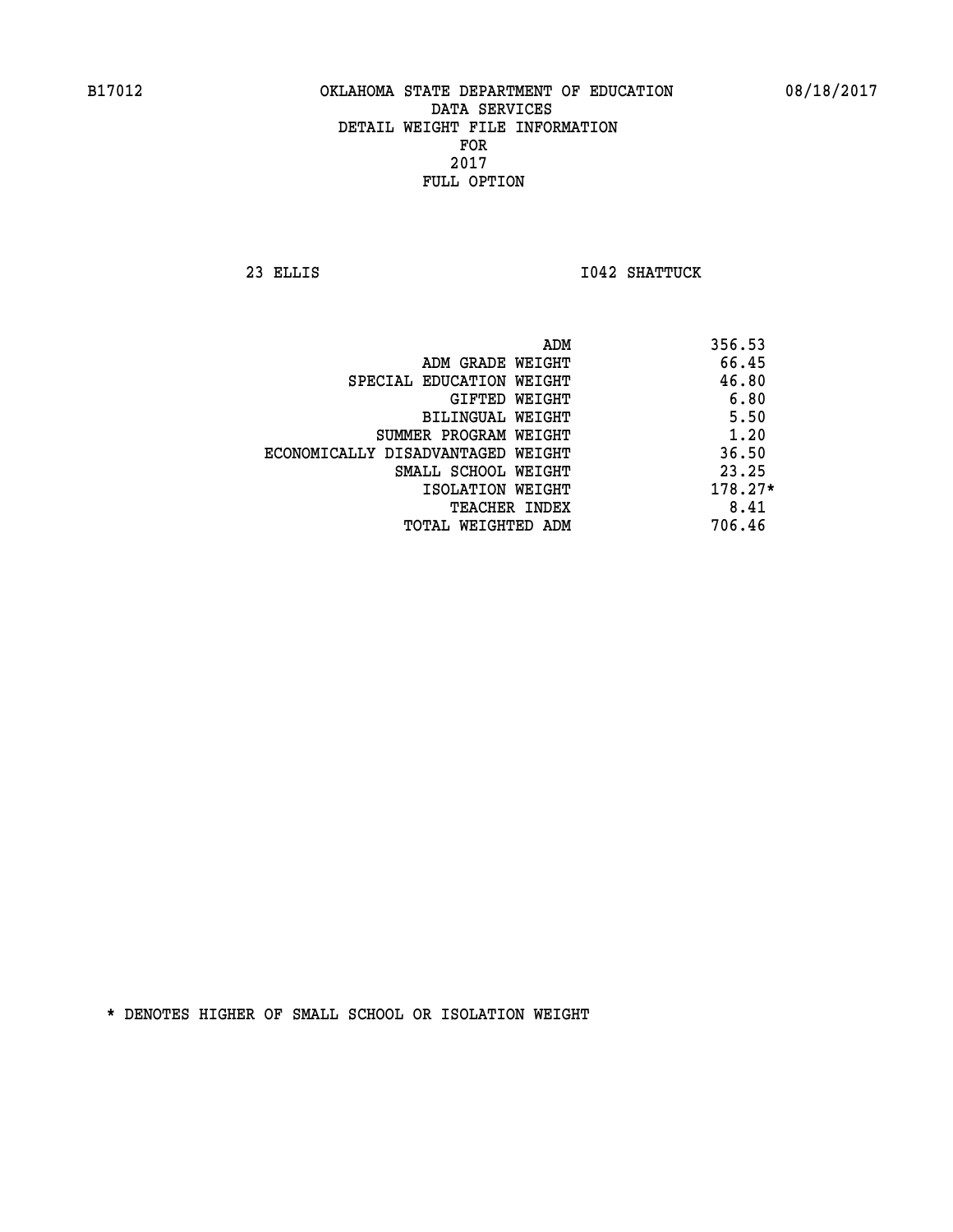**24 GARFIELD I001 WAUKOMIS** 

| 447.49<br>ADM                              |     |
|--------------------------------------------|-----|
| 95.34<br>ADM GRADE WEIGHT                  |     |
| 49.90<br>SPECIAL EDUCATION WEIGHT          |     |
| 11.22<br>GIFTED WEIGHT                     |     |
| BILINGUAL WEIGHT                           | .00 |
| SUMMER PROGRAM WEIGHT                      | .00 |
| 67.00<br>ECONOMICALLY DISADVANTAGED WEIGHT |     |
| $13.79*$<br>SMALL SCHOOL WEIGHT            |     |
| ISOLATION WEIGHT                           | .00 |
| <b>TEACHER INDEX</b>                       | .00 |
| 684.74<br>TOTAL WEIGHTED ADM               |     |
|                                            |     |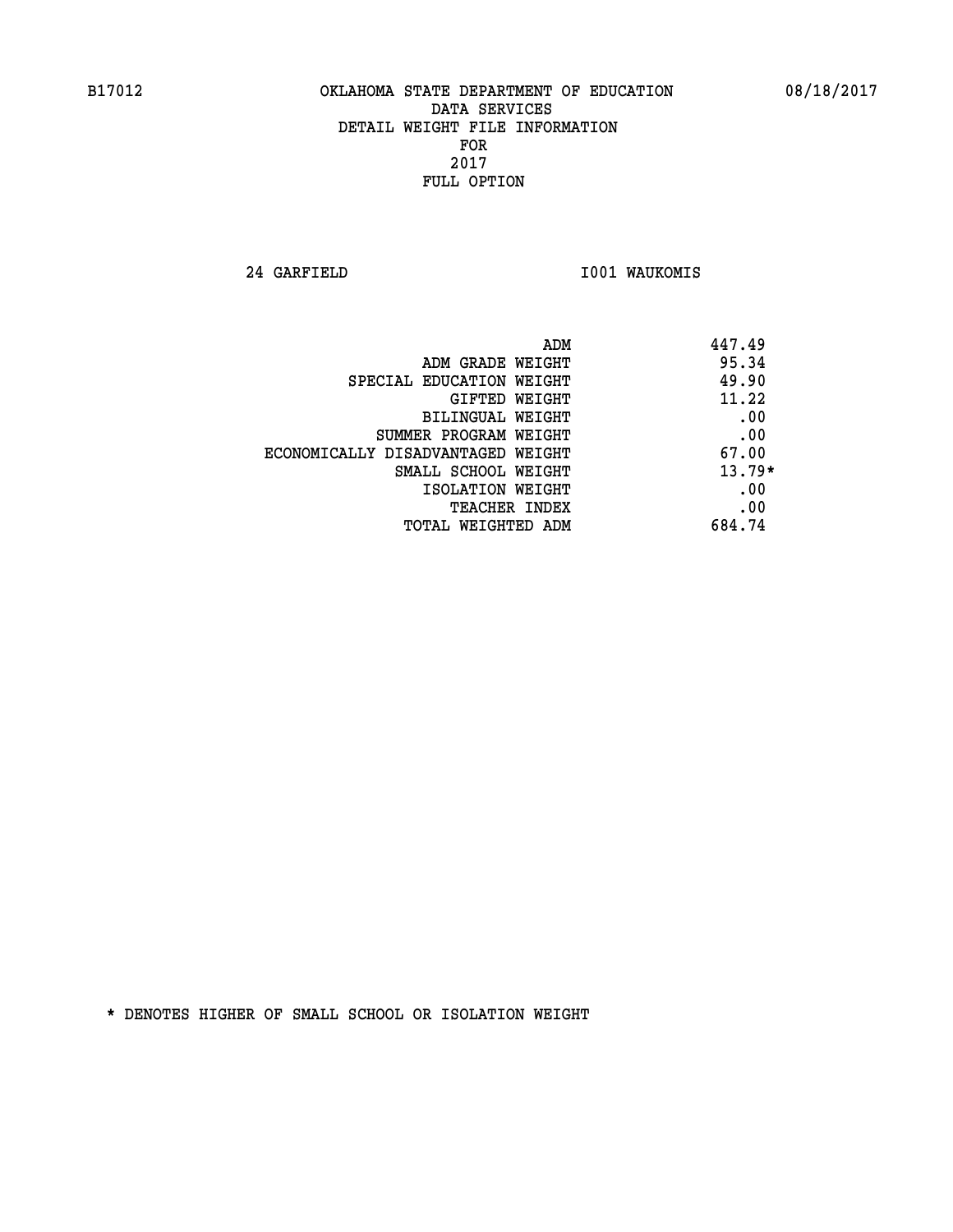**24 GARFIELD I018 KREMLIN-HILLSDALE** 

| ADM                               | 303.05   |
|-----------------------------------|----------|
| ADM GRADE WEIGHT                  | 56.24    |
| SPECIAL EDUCATION WEIGHT          | 19.40    |
| GIFTED WEIGHT                     | 12.58    |
| BILINGUAL WEIGHT                  | .00      |
| SUMMER PROGRAM WEIGHT             | .00      |
| ECONOMICALLY DISADVANTAGED WEIGHT | 30.75    |
| SMALL SCHOOL WEIGHT               | $25.89*$ |
| ISOLATION WEIGHT                  | .00      |
| <b>TEACHER INDEX</b>              | 10.34    |
| TOTAL WEIGHTED ADM                | 458.25   |
|                                   |          |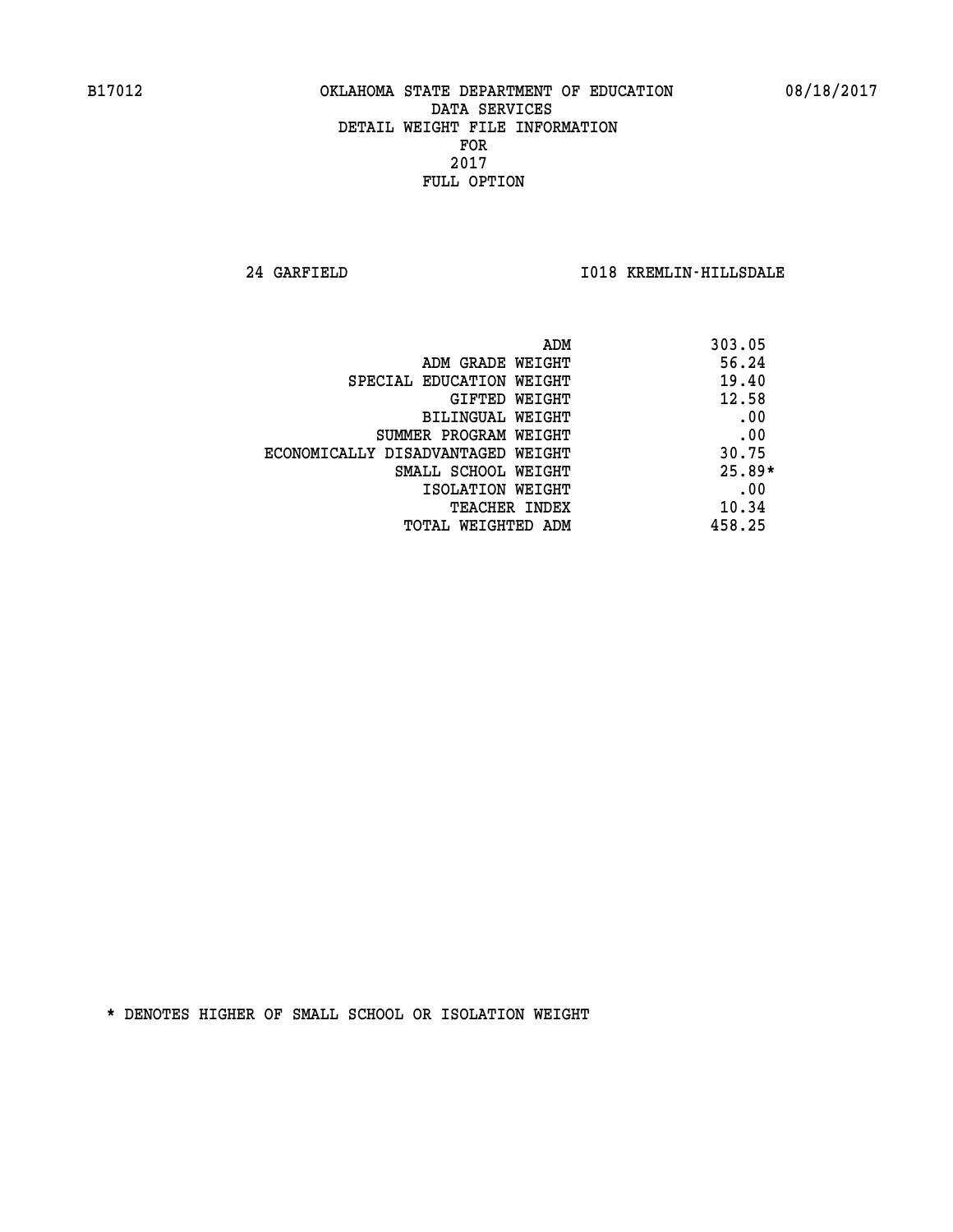**24 GARFIELD I042 CHISHOLM** 

| 220.72<br>ADM GRADE WEIGHT<br>157.60<br>SPECIAL EDUCATION WEIGHT<br>43.52<br>GIFTED WEIGHT<br>10.50<br>BILINGUAL WEIGHT<br>SUMMER PROGRAM WEIGHT<br>87.50<br>ECONOMICALLY DISADVANTAGED WEIGHT<br>SMALL SCHOOL WEIGHT<br>ISOLATION WEIGHT |
|-------------------------------------------------------------------------------------------------------------------------------------------------------------------------------------------------------------------------------------------|
|                                                                                                                                                                                                                                           |
|                                                                                                                                                                                                                                           |
|                                                                                                                                                                                                                                           |
|                                                                                                                                                                                                                                           |
|                                                                                                                                                                                                                                           |
|                                                                                                                                                                                                                                           |
|                                                                                                                                                                                                                                           |
|                                                                                                                                                                                                                                           |
| 18.99<br><b>TEACHER INDEX</b>                                                                                                                                                                                                             |
| 1,658.57<br><b>TOTAL WEIGHTED ADM</b>                                                                                                                                                                                                     |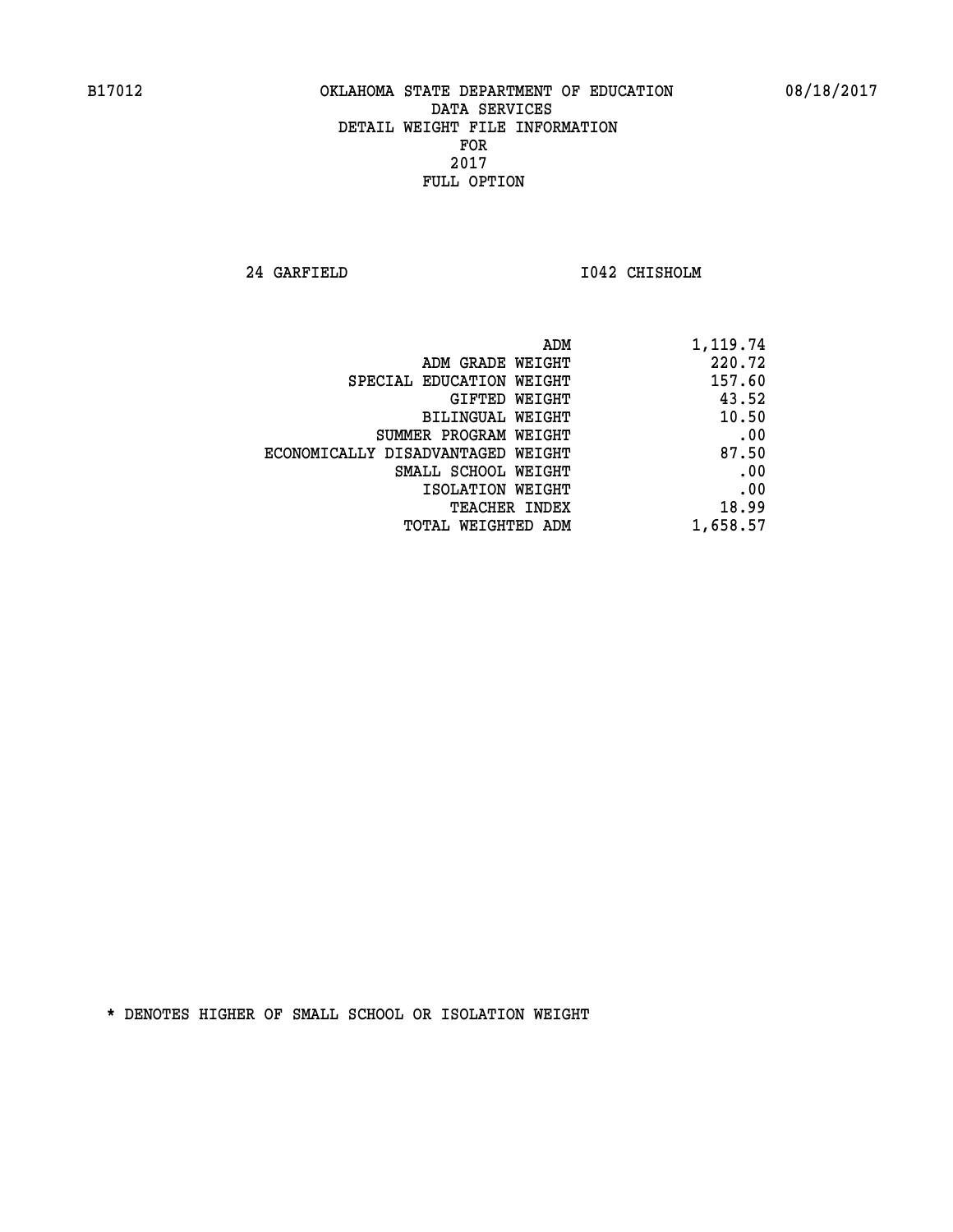**24 GARFIELD I047 GARBER** 

|                                   | ADM | 373.77 |
|-----------------------------------|-----|--------|
| ADM GRADE WEIGHT                  |     | 72.63  |
| SPECIAL EDUCATION WEIGHT          |     | 66.15  |
| GIFTED WEIGHT                     |     | 10.20  |
| BILINGUAL WEIGHT                  |     | .00    |
| SUMMER PROGRAM WEIGHT             |     | 1.20   |
| ECONOMICALLY DISADVANTAGED WEIGHT |     | 59.00  |
| SMALL SCHOOL WEIGHT               |     | 21.94  |
| ISOLATION WEIGHT                  |     | 48.44* |
| <b>TEACHER INDEX</b>              |     | 18.80  |
| TOTAL WEIGHTED ADM                |     | 650.19 |
|                                   |     |        |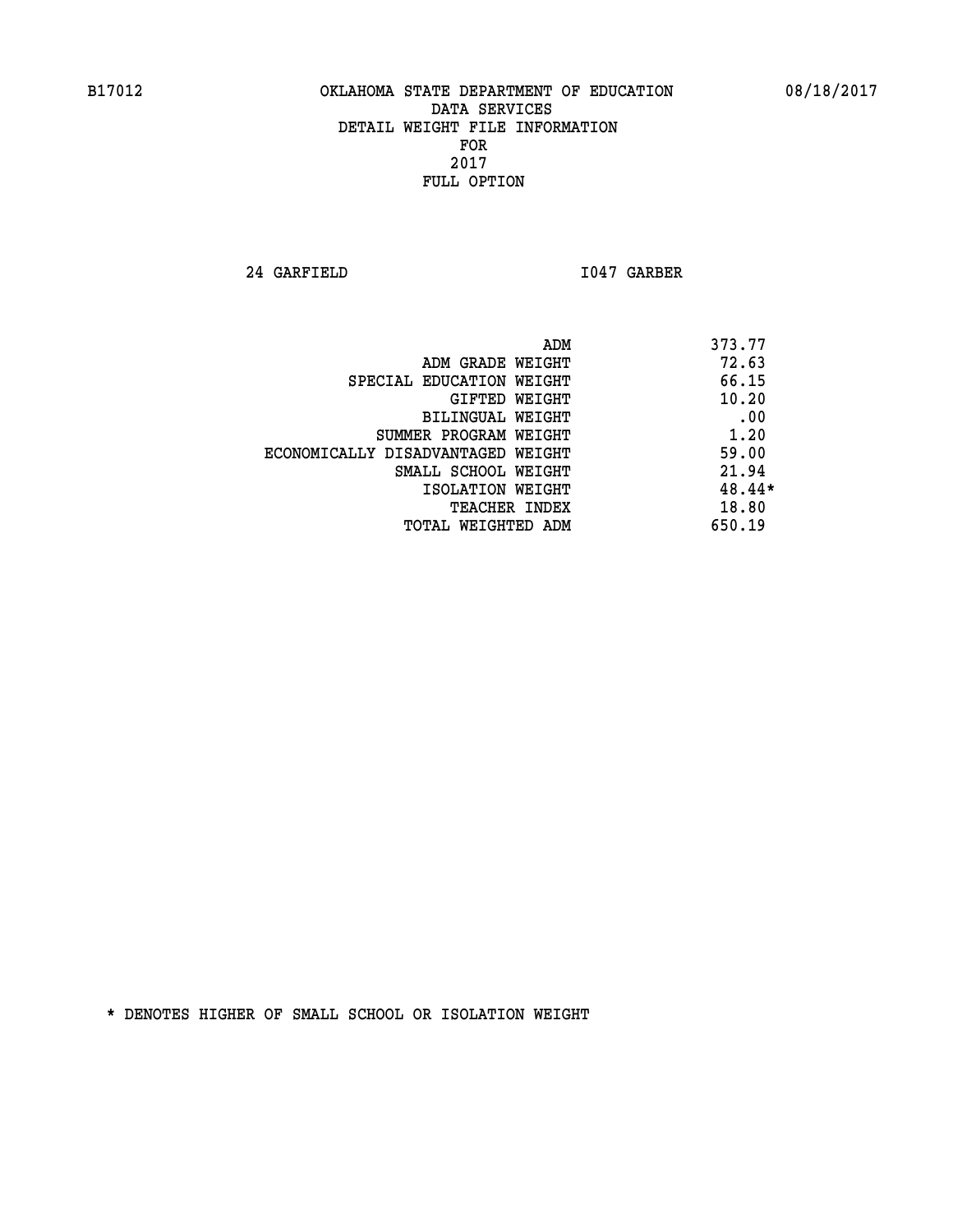**24 GARFIELD I056 PIONEER-PLEASANT VALE** 

| 547.73        |
|---------------|
| 94.05         |
| 81.20         |
| 20.40         |
| 15.25         |
| .00           |
| 83.00         |
| .00           |
| .00           |
| 20.22         |
| 861.85        |
| GIFTED WEIGHT |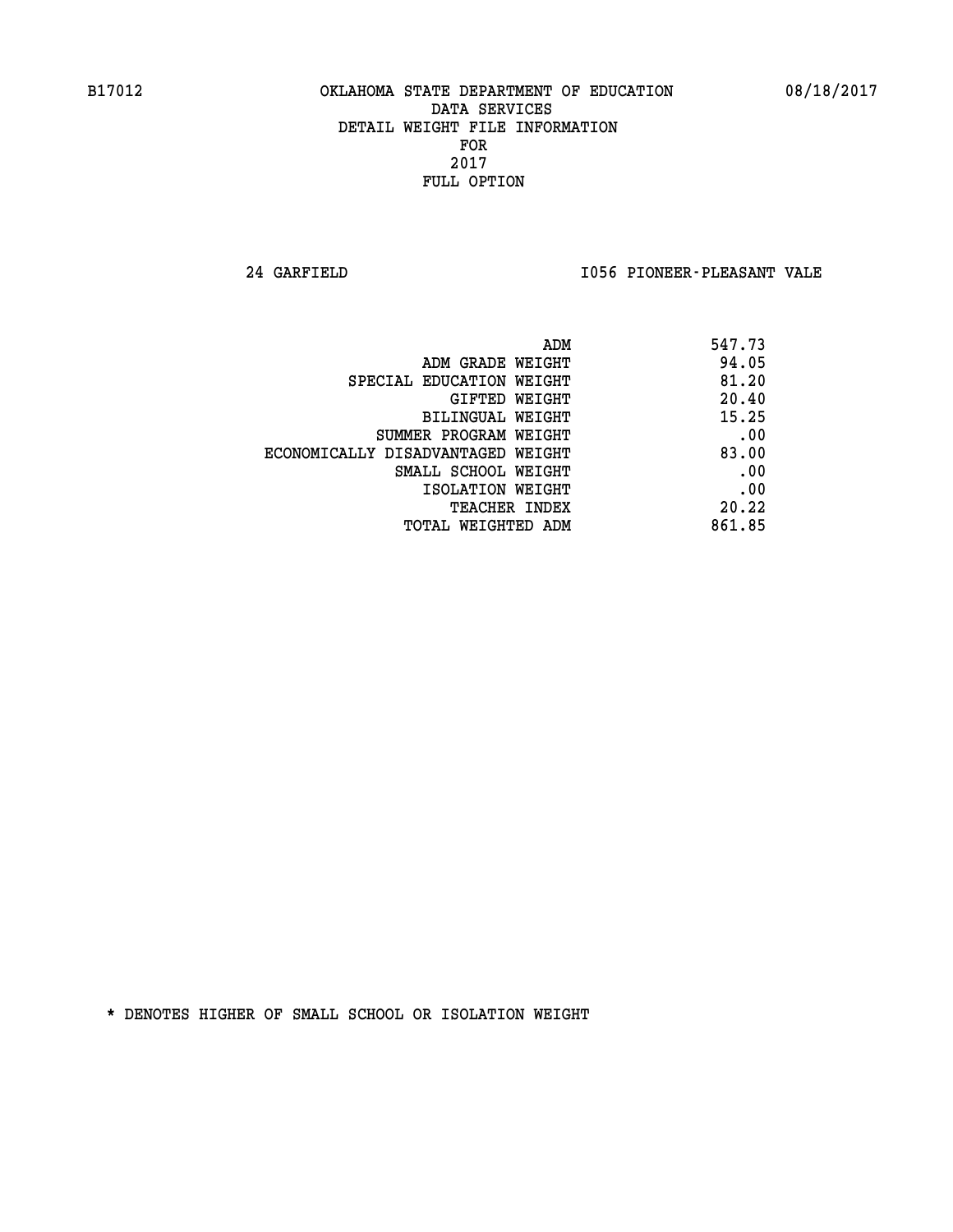**24 GARFIELD I057 ENID** 

| 7,915.28  |
|-----------|
| 1,582.67  |
| 1,302.05  |
| 250.92    |
| 487.50    |
| 10.80     |
| 1,592.75  |
| .00       |
| .00       |
| .00       |
| 13,141.97 |
|           |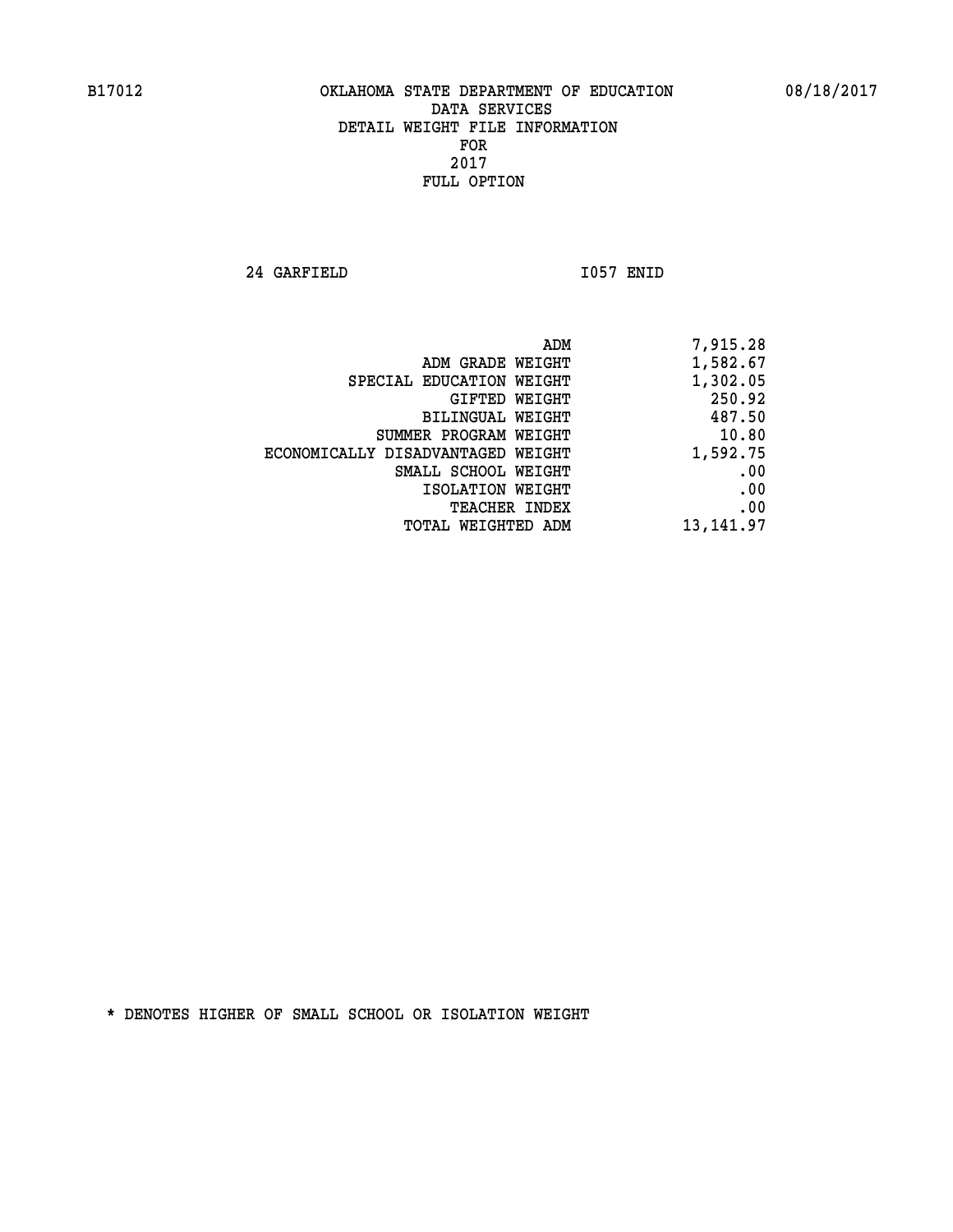**24 GARFIELD I085 DRUMMOND** 

| ADM                               | 347.91   |
|-----------------------------------|----------|
| ADM GRADE WEIGHT                  | 68.33    |
| SPECIAL EDUCATION WEIGHT          | 53.00    |
| GIFTED WEIGHT                     | 7.82     |
| BILINGUAL WEIGHT                  | 10.50    |
| SUMMER PROGRAM WEIGHT             | .00      |
| ECONOMICALLY DISADVANTAGED WEIGHT | 42.50    |
| SMALL SCHOOL WEIGHT               | $23.82*$ |
| ISOLATION WEIGHT                  | .00      |
| <b>TEACHER INDEX</b>              | 14.77    |
| TOTAL WEIGHTED ADM                | 568.65   |
|                                   |          |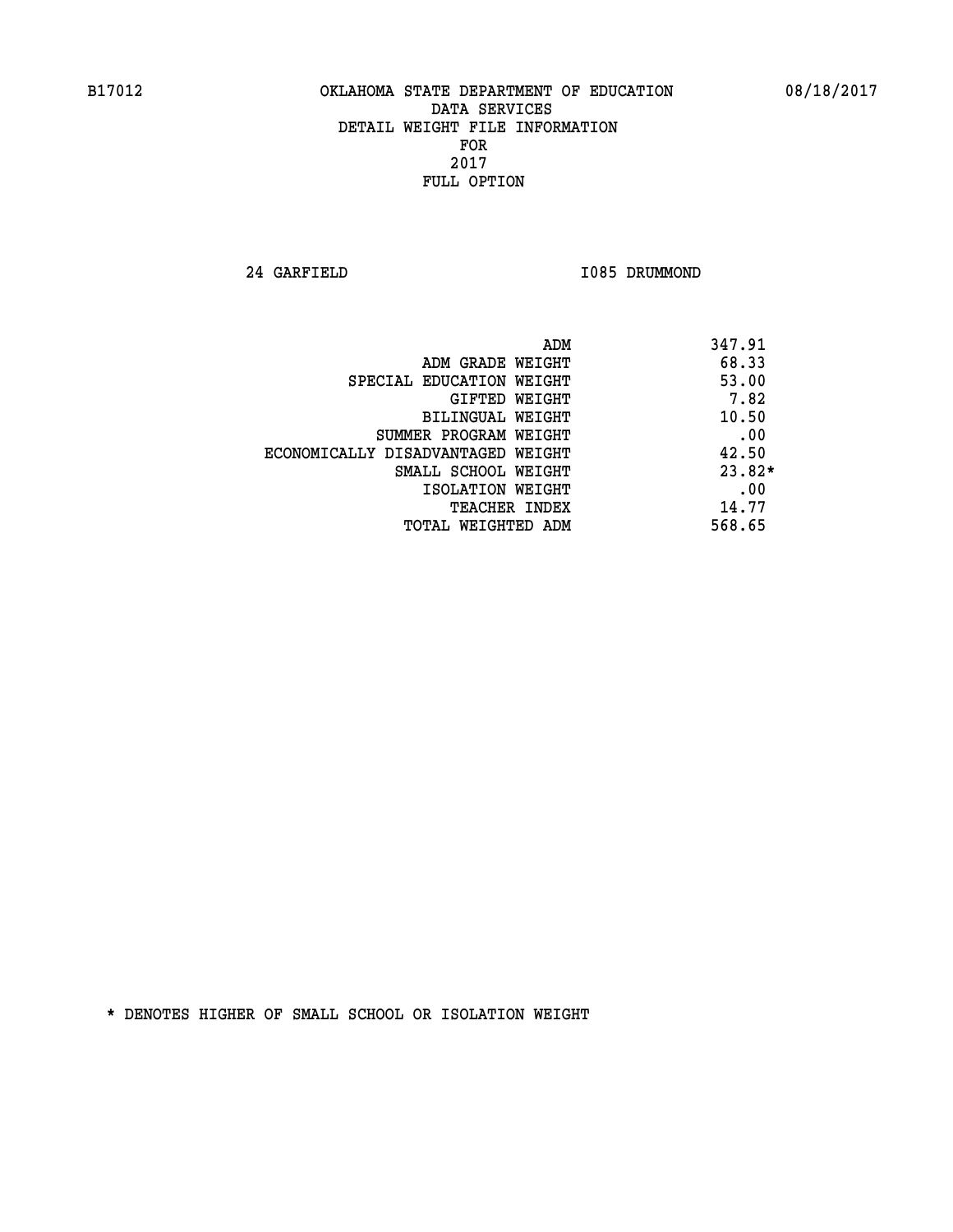**24 GARFIELD I094 COVINGTON-DOUGLAS** 

|                                   | ADM | 275.88    |
|-----------------------------------|-----|-----------|
| ADM GRADE WEIGHT                  |     | 54.18     |
| SPECIAL EDUCATION WEIGHT          |     | 35.75     |
| GIFTED WEIGHT                     |     | 8.84      |
| BILINGUAL WEIGHT                  |     | 1.75      |
| SUMMER PROGRAM WEIGHT             |     | 1.20      |
| ECONOMICALLY DISADVANTAGED WEIGHT |     | 51.75     |
| SMALL SCHOOL WEIGHT               |     | 26.40     |
| ISOLATION WEIGHT                  |     | $167.62*$ |
| <b>TEACHER INDEX</b>              |     | 2.90      |
| TOTAL WEIGHTED ADM                |     | 599.87    |
|                                   |     |           |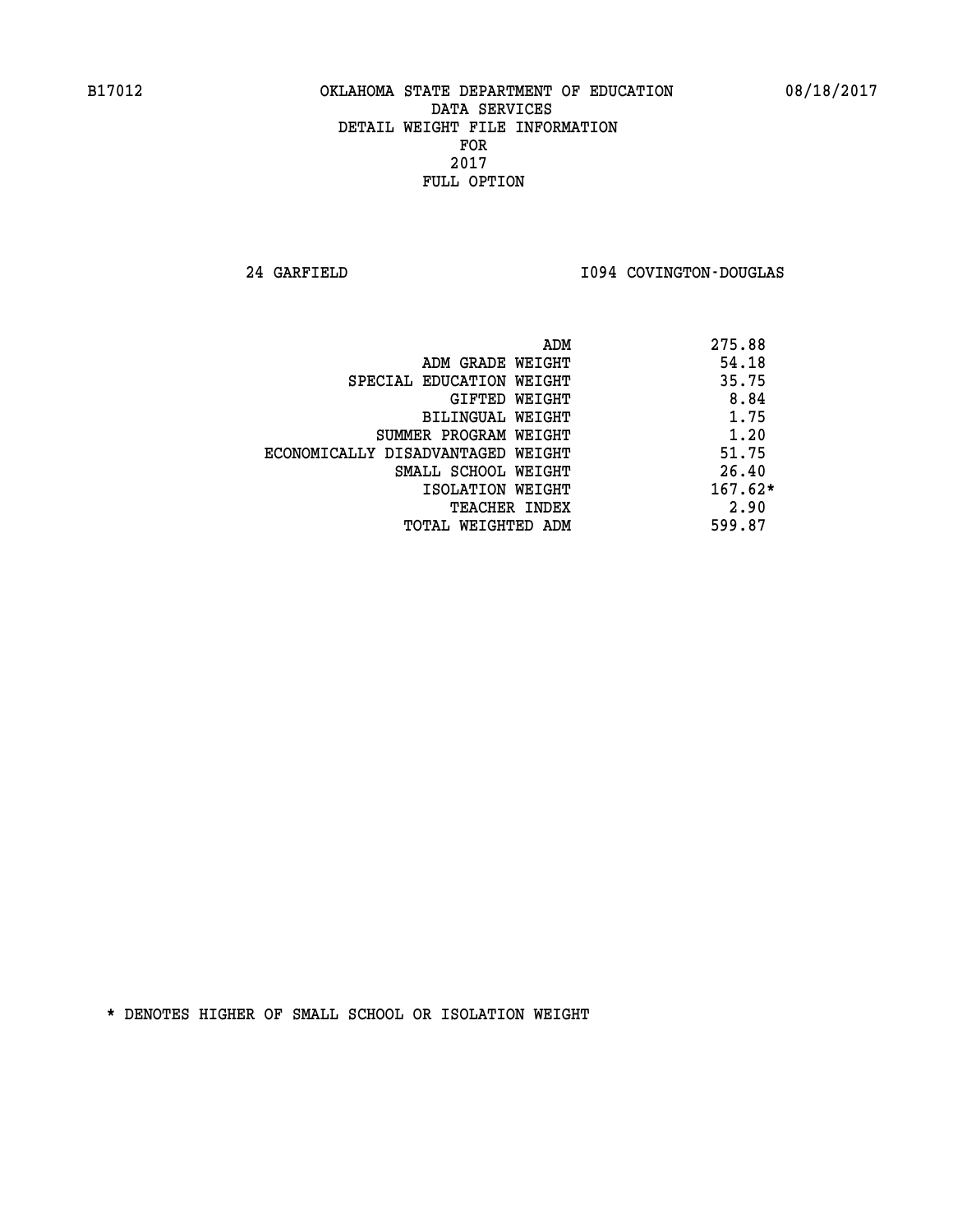**25 GARVIN C016 WHITEBEAD** 

| ADM                               | 393.42   |
|-----------------------------------|----------|
| ADM GRADE WEIGHT                  | 77.56    |
| SPECIAL EDUCATION WEIGHT          | 41.60    |
| GIFTED WEIGHT                     | 6.12     |
| BILINGUAL WEIGHT                  | 22.50    |
| SUMMER PROGRAM WEIGHT             | .00      |
| ECONOMICALLY DISADVANTAGED WEIGHT | 54.50    |
| SMALL SCHOOL WEIGHT               | $20.17*$ |
| ISOLATION WEIGHT                  | .00      |
| <b>TEACHER INDEX</b>              | 18.92    |
| TOTAL WEIGHTED ADM                | 634.79   |
|                                   |          |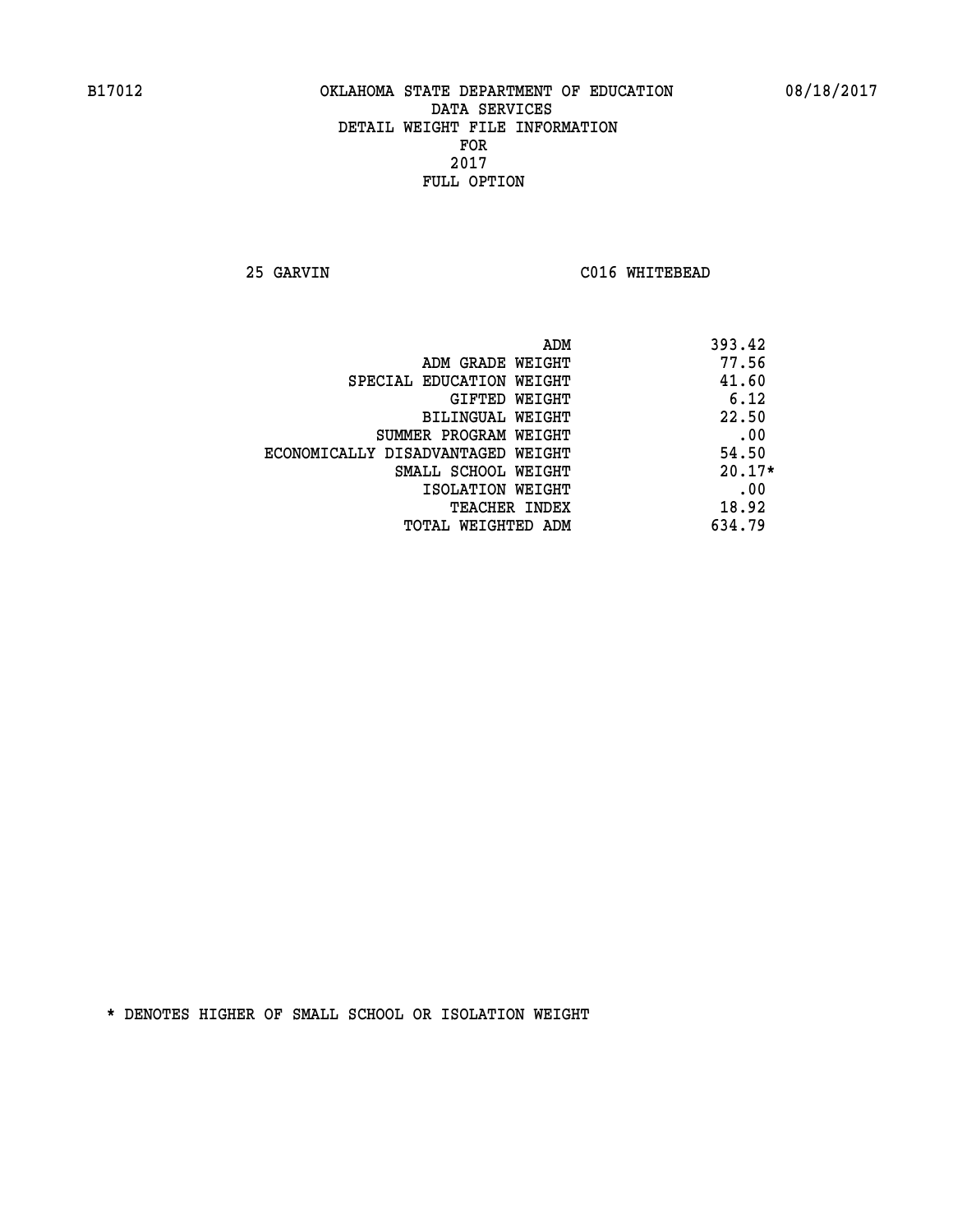**25 GARVIN 1002 STRATFORD** 

| 699.09   | ADM                               |
|----------|-----------------------------------|
| 137.24   | ADM GRADE WEIGHT                  |
| 123.80   | SPECIAL EDUCATION WEIGHT          |
| 19.72    | GIFTED WEIGHT                     |
| 1.00     | BILINGUAL WEIGHT                  |
| .00      | SUMMER PROGRAM WEIGHT             |
| 116.25   | ECONOMICALLY DISADVANTAGED WEIGHT |
| .00      | SMALL SCHOOL WEIGHT               |
| .00      | ISOLATION WEIGHT                  |
| 45.34    | <b>TEACHER INDEX</b>              |
| 1,142.44 | TOTAL WEIGHTED ADM                |
|          |                                   |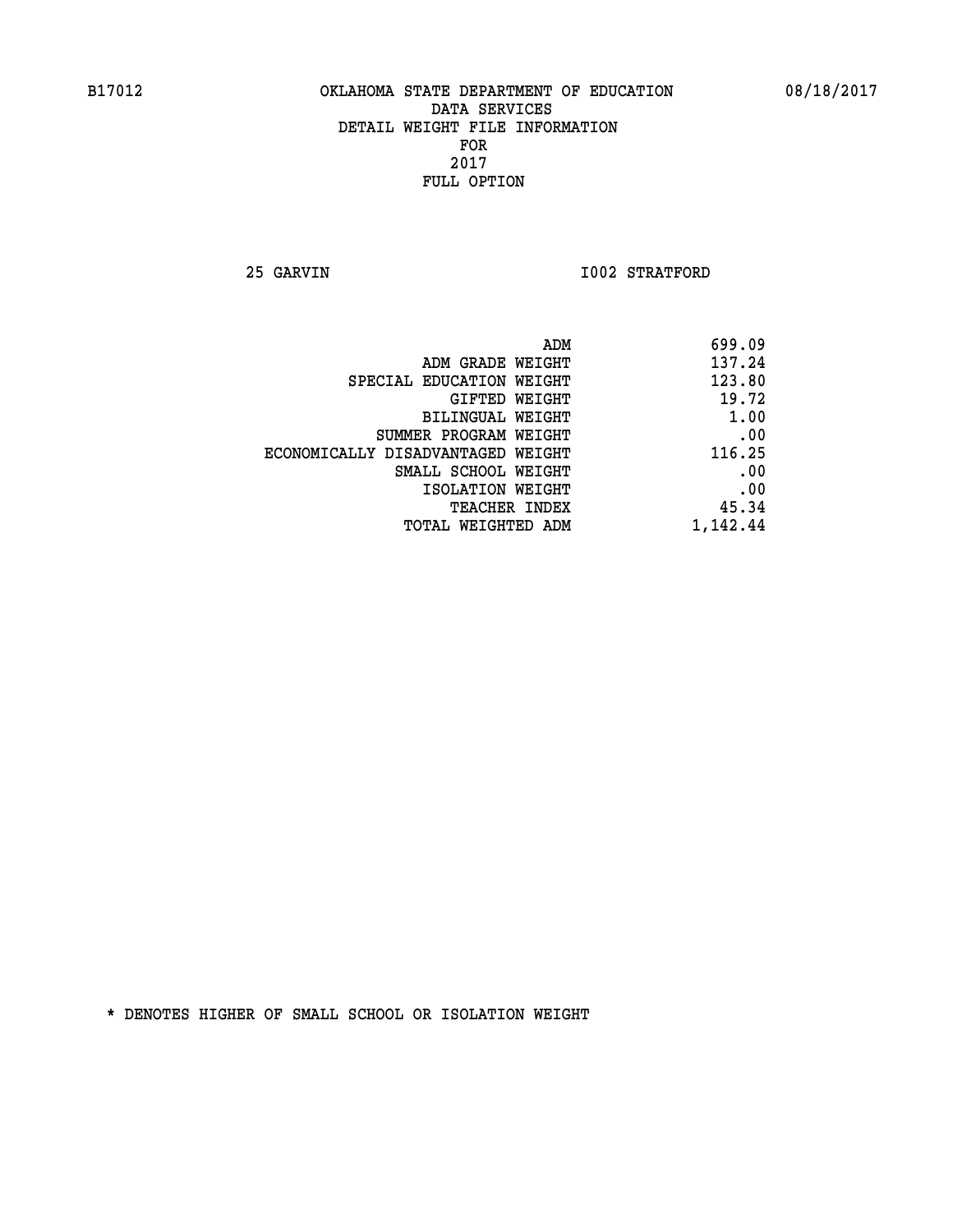**25 GARVIN I005 PAOLI** 

| ADM                               | 267.67   |
|-----------------------------------|----------|
| ADM GRADE WEIGHT                  | 56.01    |
| SPECIAL EDUCATION WEIGHT          | 40.35    |
| GIFTED WEIGHT                     | 11.56    |
| BILINGUAL WEIGHT                  | 4.00     |
| SUMMER PROGRAM WEIGHT             | .00      |
| ECONOMICALLY DISADVANTAGED WEIGHT | 56.75    |
| SMALL SCHOOL WEIGHT               | $26.45*$ |
| ISOLATION WEIGHT                  | .00      |
| <b>TEACHER INDEX</b>              | 15.26    |
| TOTAL WEIGHTED ADM                | 478.05   |
|                                   |          |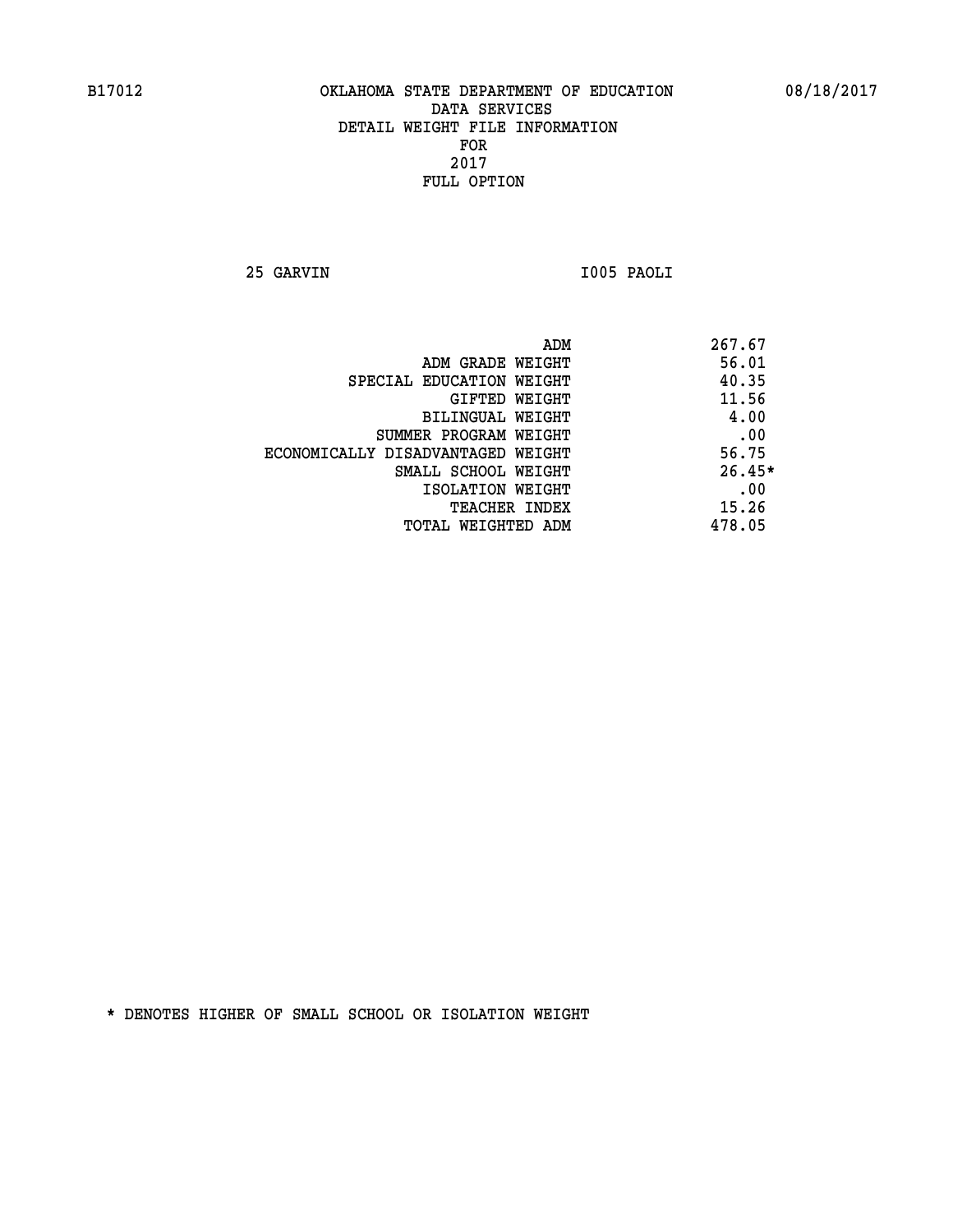**25 GARVIN I007 MAYSVILLE** 

| ADM<br>334.38                |                                   |
|------------------------------|-----------------------------------|
| 68.23                        | ADM GRADE WEIGHT                  |
| 46.70                        | SPECIAL EDUCATION WEIGHT          |
| 9.86<br><b>GIFTED WEIGHT</b> |                                   |
| .00                          | BILINGUAL WEIGHT                  |
| .00                          | SUMMER PROGRAM WEIGHT             |
| 66.50                        | ECONOMICALLY DISADVANTAGED WEIGHT |
| $24.60*$                     | SMALL SCHOOL WEIGHT               |
| .00                          | ISOLATION WEIGHT                  |
| 9.85<br><b>TEACHER INDEX</b> |                                   |
| 560.12                       | TOTAL WEIGHTED ADM                |
|                              |                                   |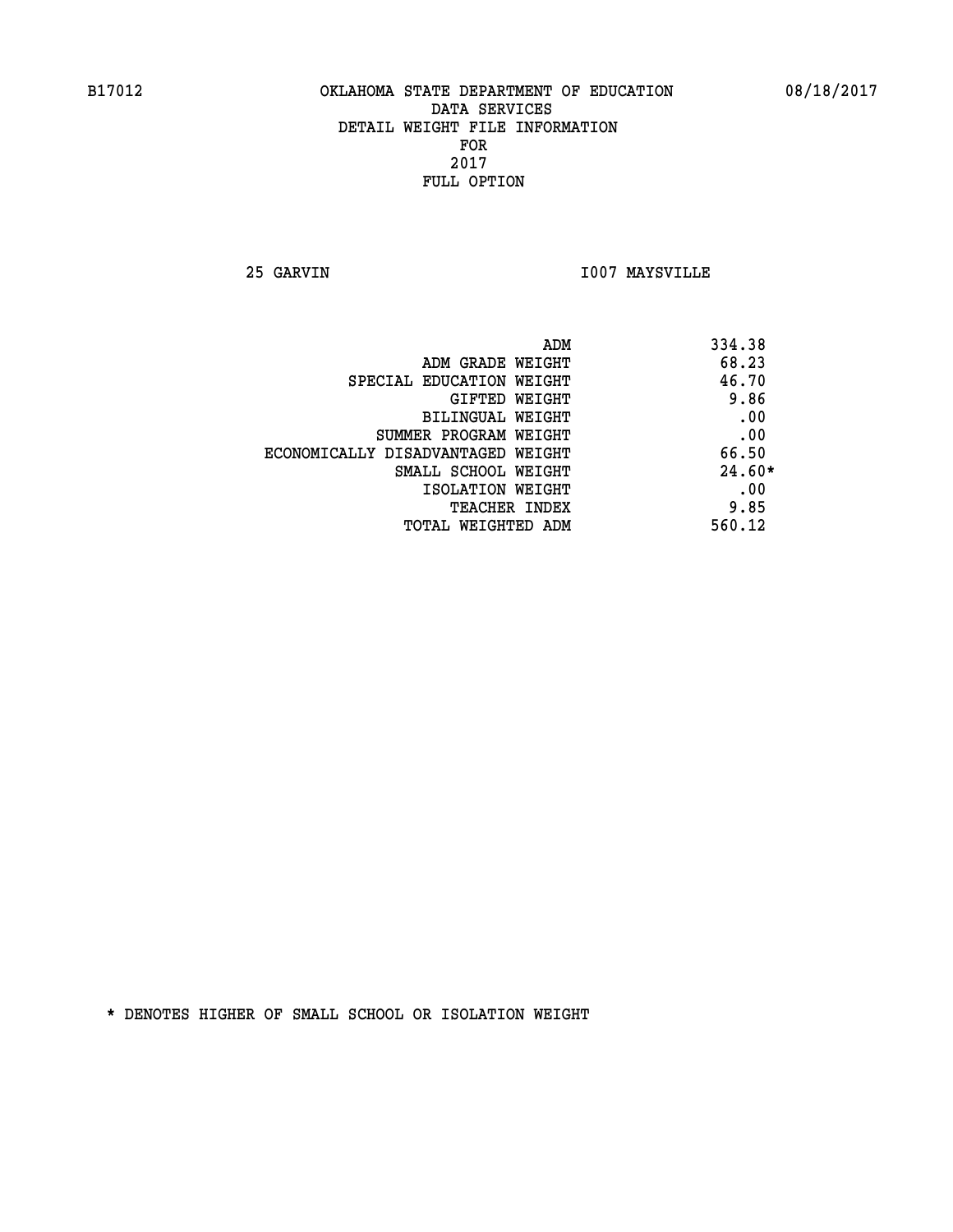**25 GARVIN I009 LINDSAY** 

| 1,233.61 |
|----------|
| 248.70   |
| 196.00   |
| 37.74    |
| 21.75    |
| 1.20     |
| 167.00   |
| .00      |
| .00      |
| .00      |
| 1,906.00 |
|          |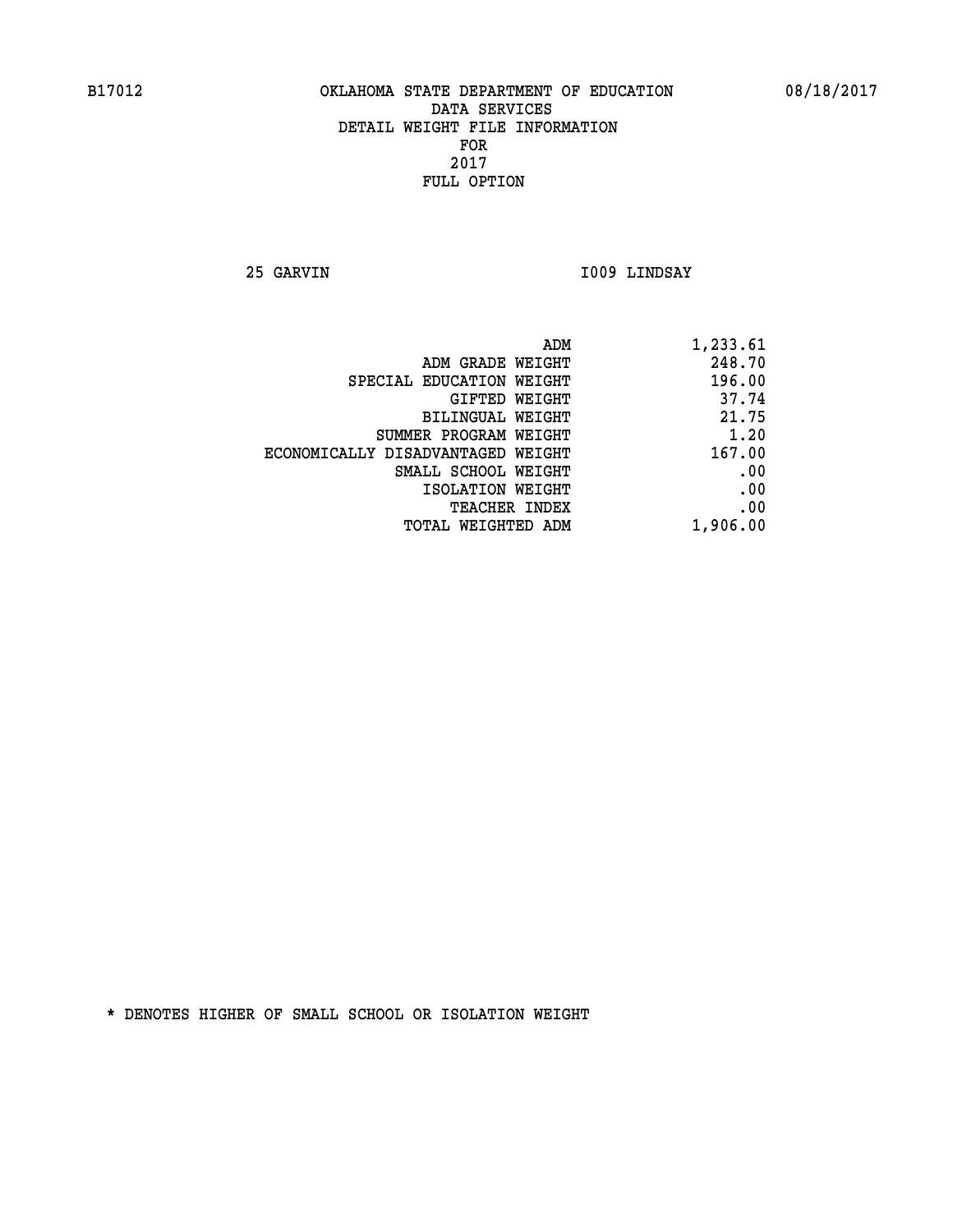**25 GARVIN I018 PAULS VALLEY** 

| ADM                               | 1,298.63 |
|-----------------------------------|----------|
| ADM GRADE WEIGHT                  | 259.43   |
| SPECIAL EDUCATION WEIGHT          | 233.10   |
| <b>GIFTED WEIGHT</b>              | 61.20    |
| BILINGUAL WEIGHT                  | 38.25    |
| SUMMER PROGRAM WEIGHT             | .00      |
| ECONOMICALLY DISADVANTAGED WEIGHT | 222.75   |
| SMALL SCHOOL WEIGHT               | .00      |
| ISOLATION WEIGHT                  | .00      |
| <b>TEACHER INDEX</b>              | 6.23     |
| TOTAL WEIGHTED ADM                | 2,119.59 |
|                                   |          |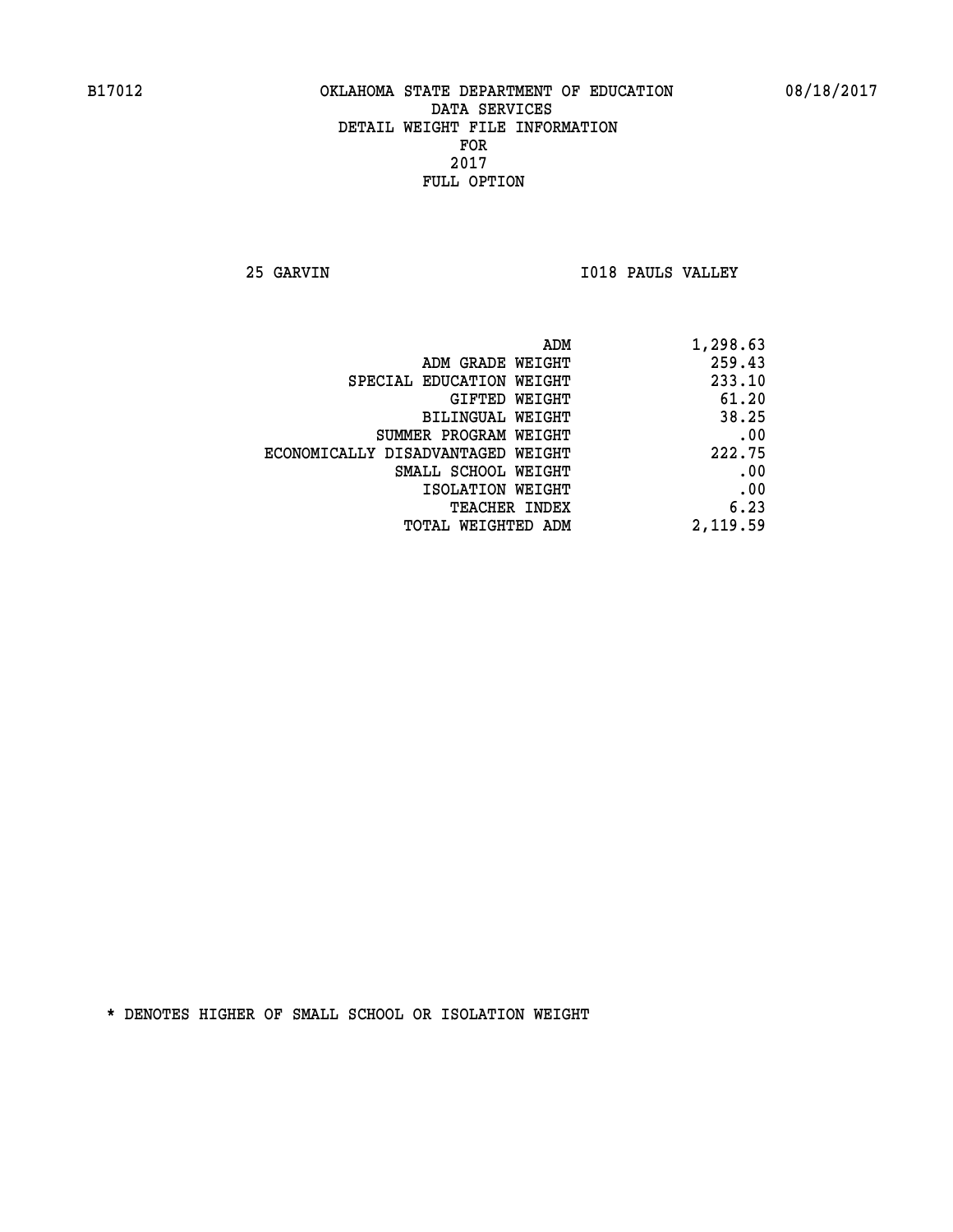**25 GARVIN 1038 WYNNEWOOD** 

|                                   | ADM<br>704.13 |
|-----------------------------------|---------------|
| ADM GRADE WEIGHT                  | 138.36        |
| SPECIAL EDUCATION WEIGHT          | 140.30        |
| GIFTED WEIGHT                     | 23.12         |
| <b>BILINGUAL WEIGHT</b>           | 3.25          |
| SUMMER PROGRAM WEIGHT             | .00           |
| ECONOMICALLY DISADVANTAGED WEIGHT | 118.50        |
| SMALL SCHOOL WEIGHT               | .00           |
| ISOLATION WEIGHT                  | .00           |
| TEACHER INDEX                     | 17.30         |
| TOTAL WEIGHTED ADM                | 1,144.96      |
|                                   |               |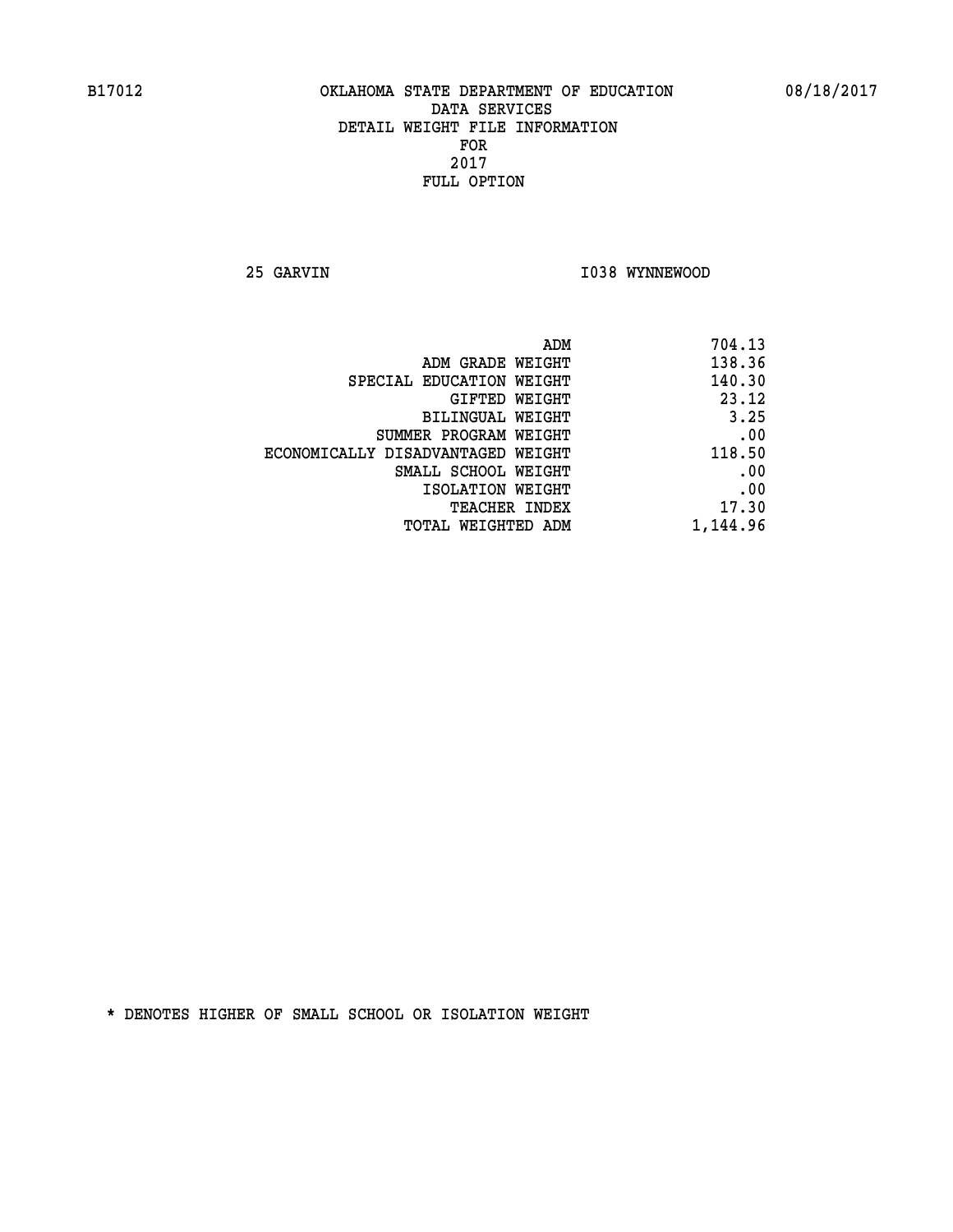**25 GARVIN I072 ELMORE CITY-PERNELL** 

| 525.04    |
|-----------|
| 100.19    |
| 113.65    |
| 16.66     |
| .50       |
| .00       |
| 84.50     |
| .79       |
| $115.30*$ |
| 14.27     |
| 970.11    |
|           |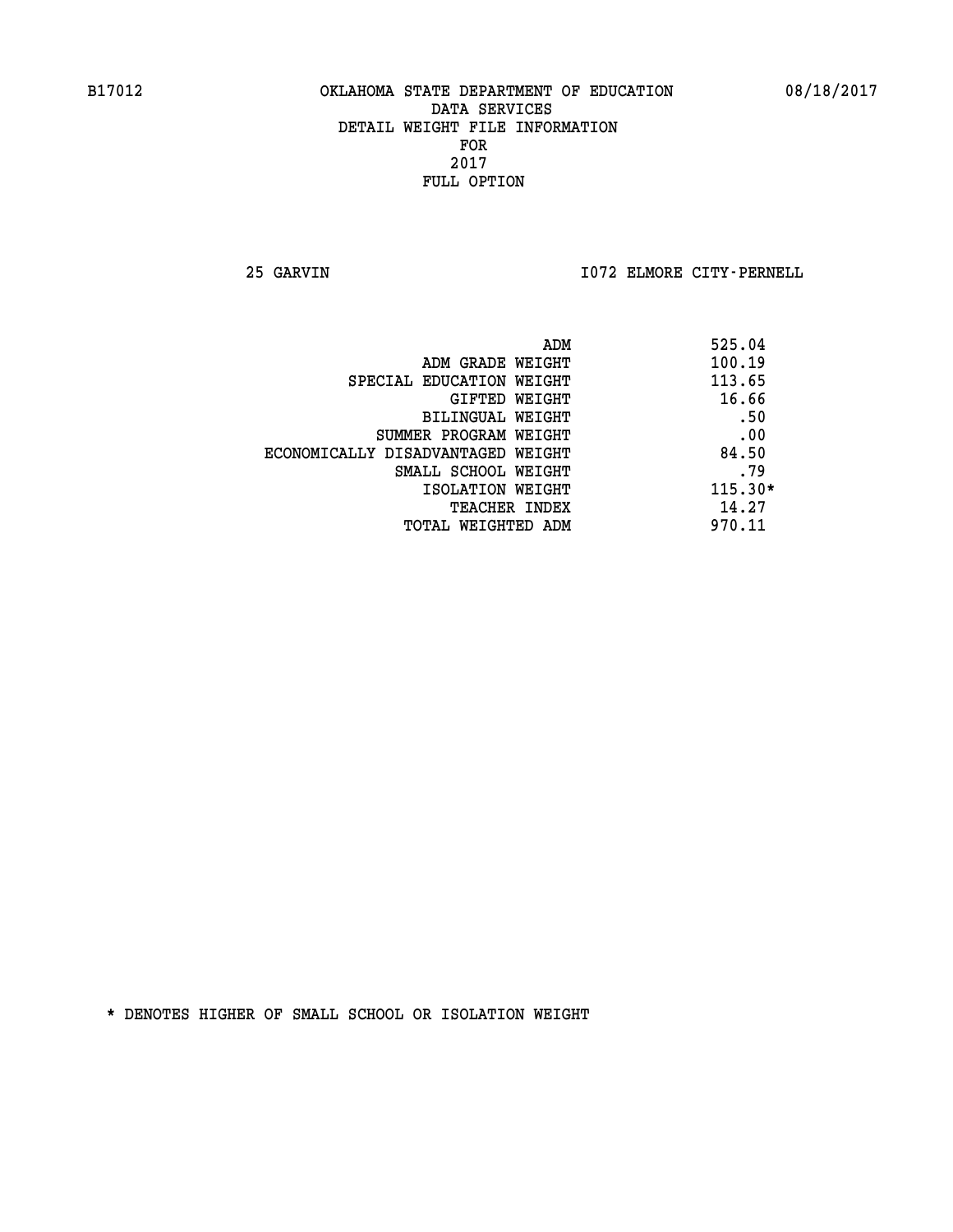**26 GRADY C037 FRIEND** 

|                                   | ADM<br>271.38 |
|-----------------------------------|---------------|
| ADM GRADE WEIGHT                  | 58.01         |
| SPECIAL EDUCATION WEIGHT          | 26.70         |
| GIFTED WEIGHT                     | 9.18          |
| <b>BILINGUAL WEIGHT</b>           | 4.75          |
| SUMMER PROGRAM WEIGHT             | 1.20          |
| ECONOMICALLY DISADVANTAGED WEIGHT | 40.50         |
| SMALL SCHOOL WEIGHT               | $26.43*$      |
| ISOLATION WEIGHT                  | .00           |
| <b>TEACHER INDEX</b>              | 7.62          |
| TOTAL WEIGHTED ADM                | 445.77        |
|                                   |               |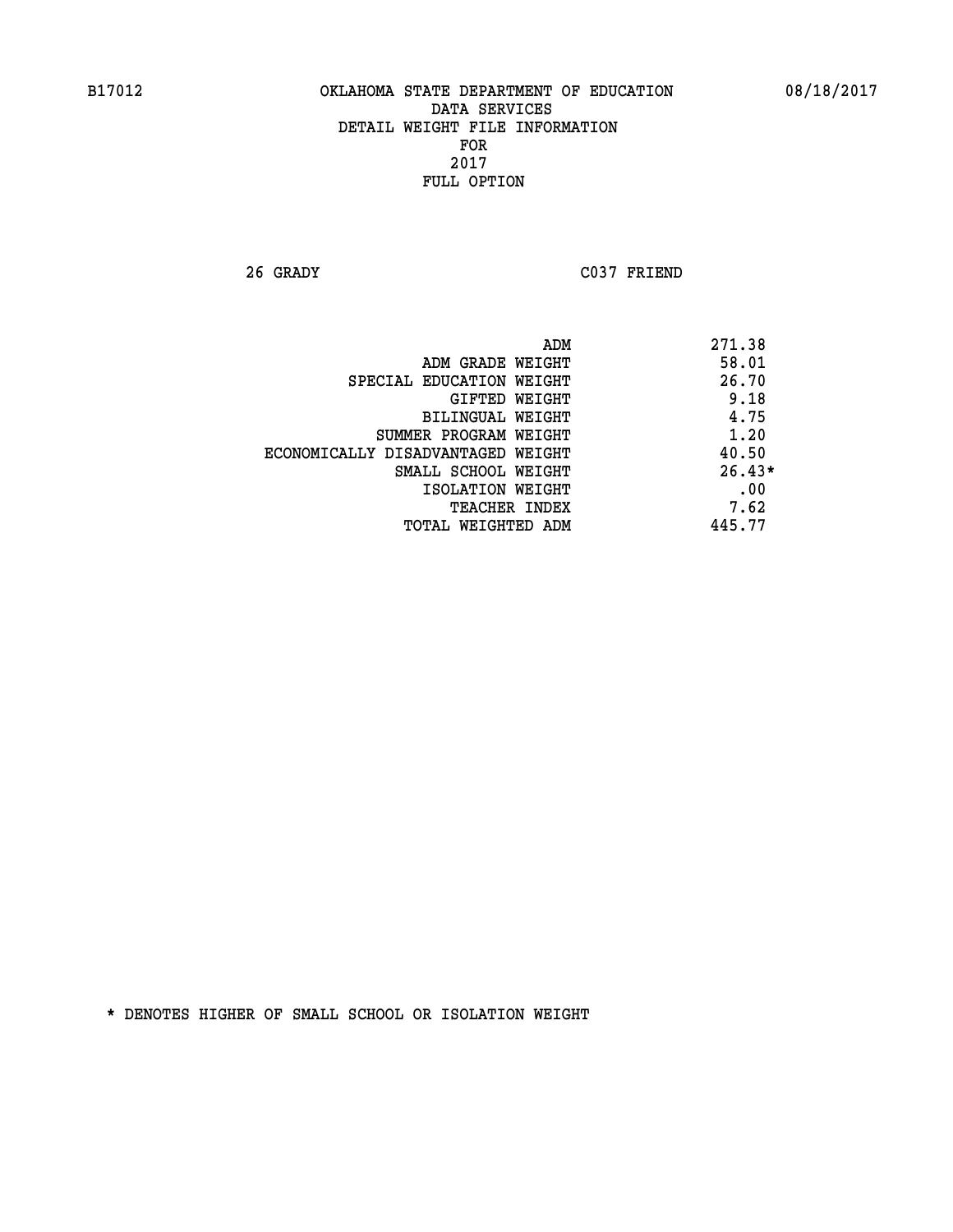**26 GRADY C096 MIDDLEBERG** 

| ADM                               | 220.41   |
|-----------------------------------|----------|
| ADM GRADE WEIGHT                  | 43.35    |
| SPECIAL EDUCATION WEIGHT          | 64.10    |
| GIFTED WEIGHT                     | 6.80     |
| BILINGUAL WEIGHT                  | .75      |
| SUMMER PROGRAM WEIGHT             | .00      |
| ECONOMICALLY DISADVANTAGED WEIGHT | 24.25    |
| SMALL SCHOOL WEIGHT               | $25.72*$ |
| ISOLATION WEIGHT                  | .00      |
| <b>TEACHER INDEX</b>              | 5.67     |
| TOTAL WEIGHTED ADM                | 391.05   |
|                                   |          |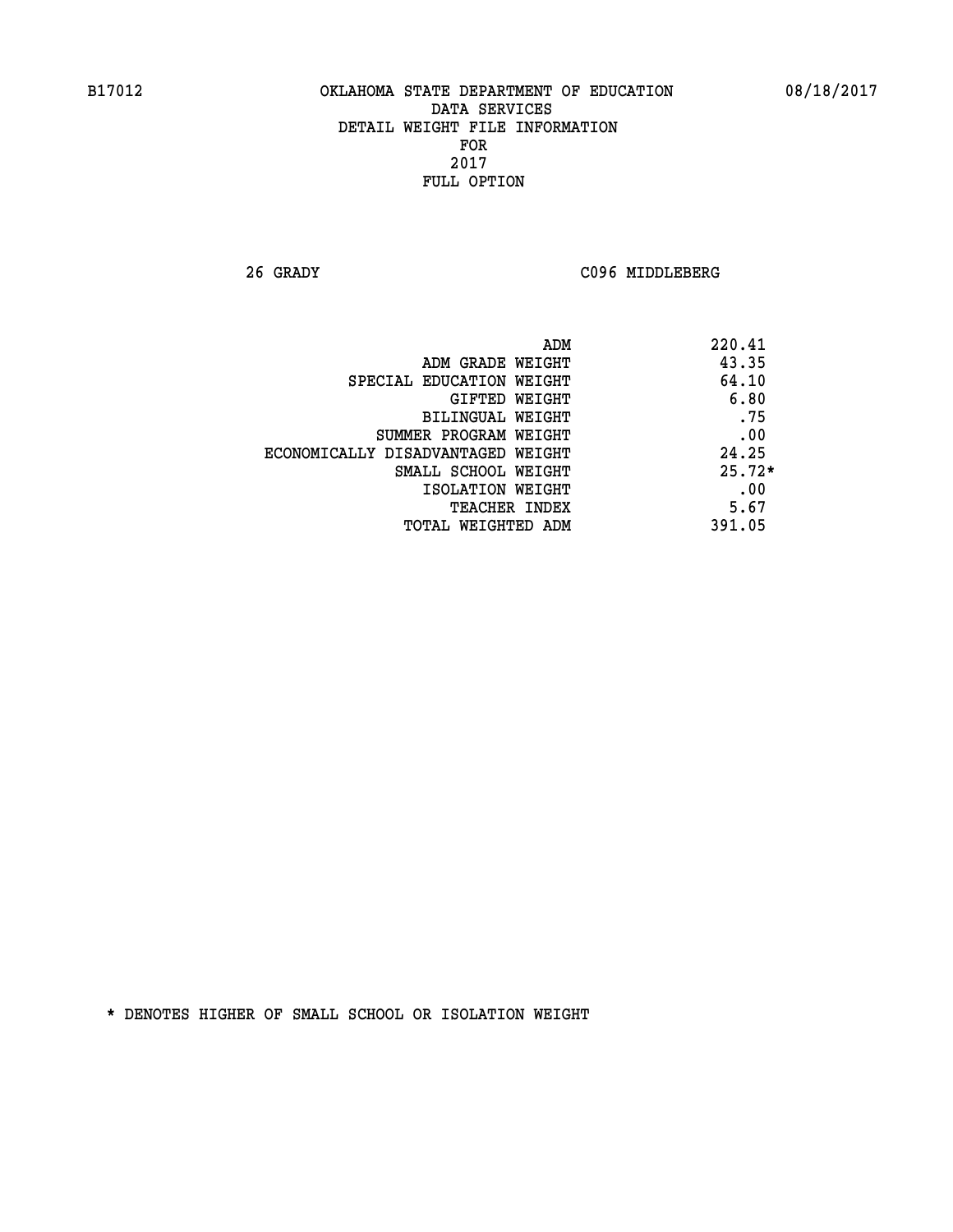**26 GRADY C131 PIONEER** 

|                                   | 387.48<br>ADM |
|-----------------------------------|---------------|
| ADM GRADE WEIGHT                  | 75.41         |
| SPECIAL EDUCATION WEIGHT          | 34.50         |
| <b>GIFTED WEIGHT</b>              | 11.56         |
| BILINGUAL WEIGHT                  | 4.50          |
| SUMMER PROGRAM WEIGHT             | .00           |
| ECONOMICALLY DISADVANTAGED WEIGHT | 57.50         |
| SMALL SCHOOL WEIGHT               | $20.73*$      |
| ISOLATION WEIGHT                  | .00           |
| <b>TEACHER INDEX</b>              | 1.14          |
| TOTAL WEIGHTED ADM                | 592.82        |
|                                   |               |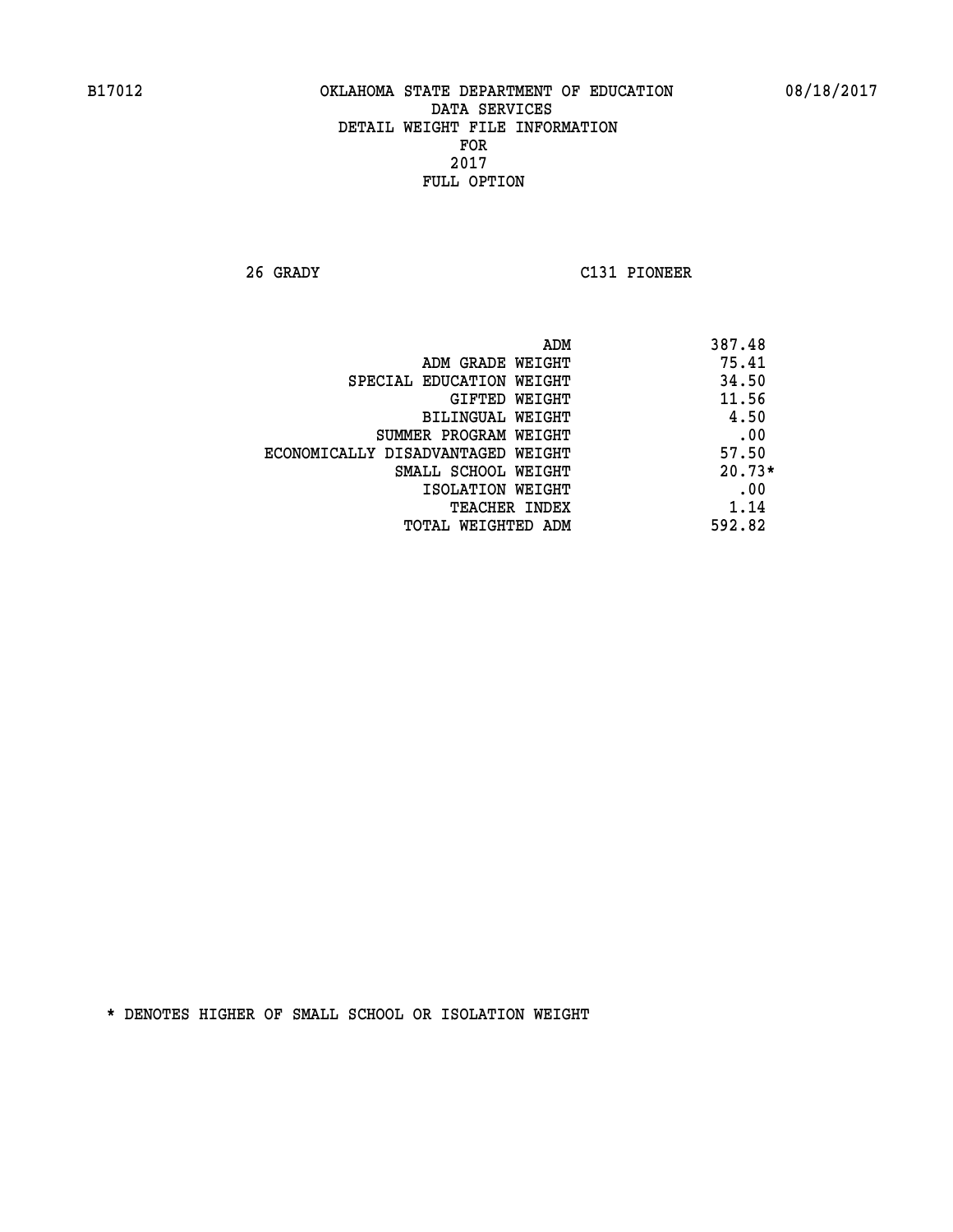**26 GRADY I001 CHICKASHA** 

| 2,305.47 |
|----------|
| 459.01   |
| 525.35   |
| 108.46   |
| 24.25    |
| 6.00     |
| 447.00   |
| .00      |
| .00      |
| 60.38    |
| 3,935.92 |
|          |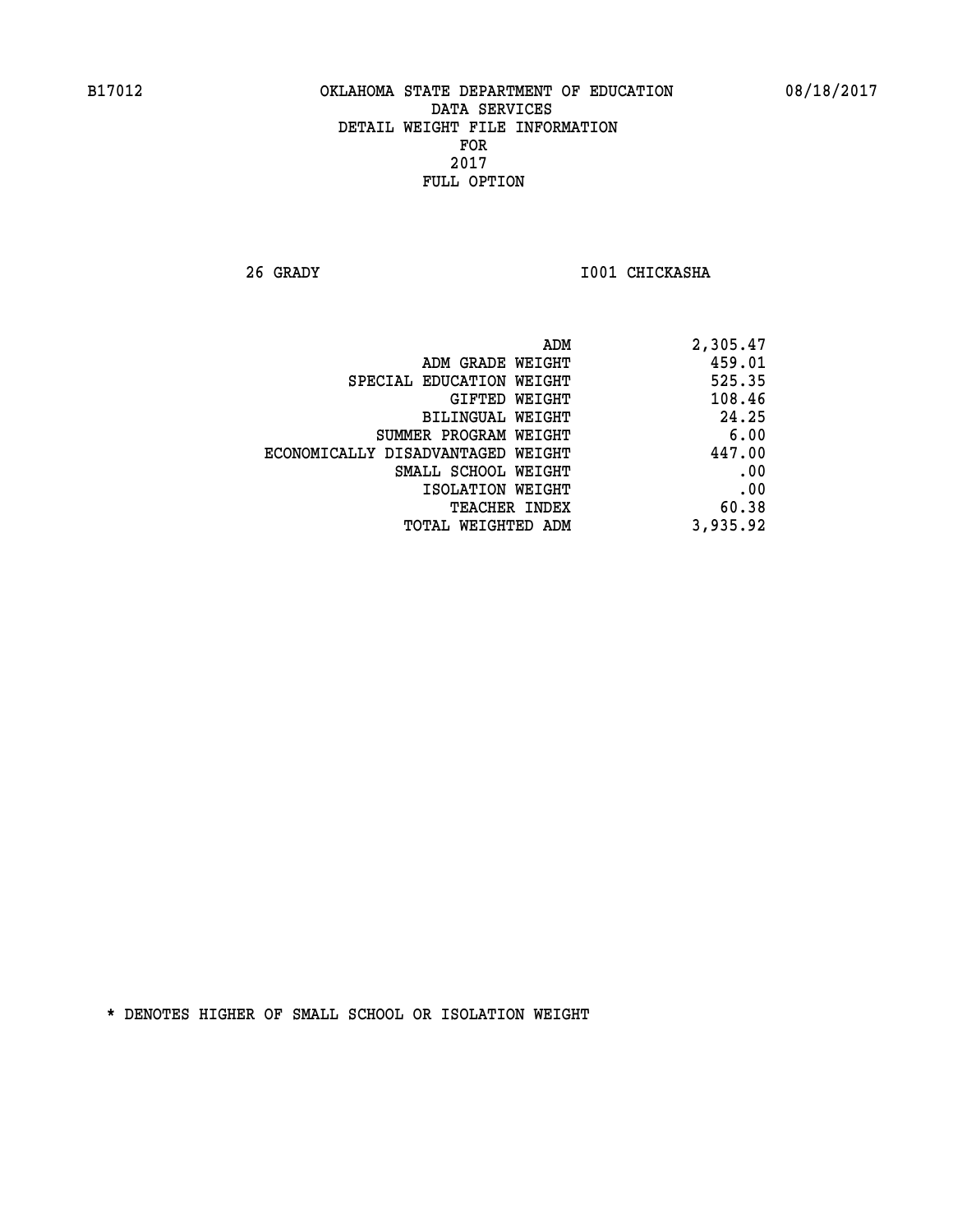**26 GRADY I002 MINCO** 

| 574.68 |
|--------|
| 109.17 |
| 76.15  |
| 15.64  |
| 6.25   |
| .00    |
| 78.50  |
| .00    |
| .00    |
| 35.60  |
| 895.99 |
|        |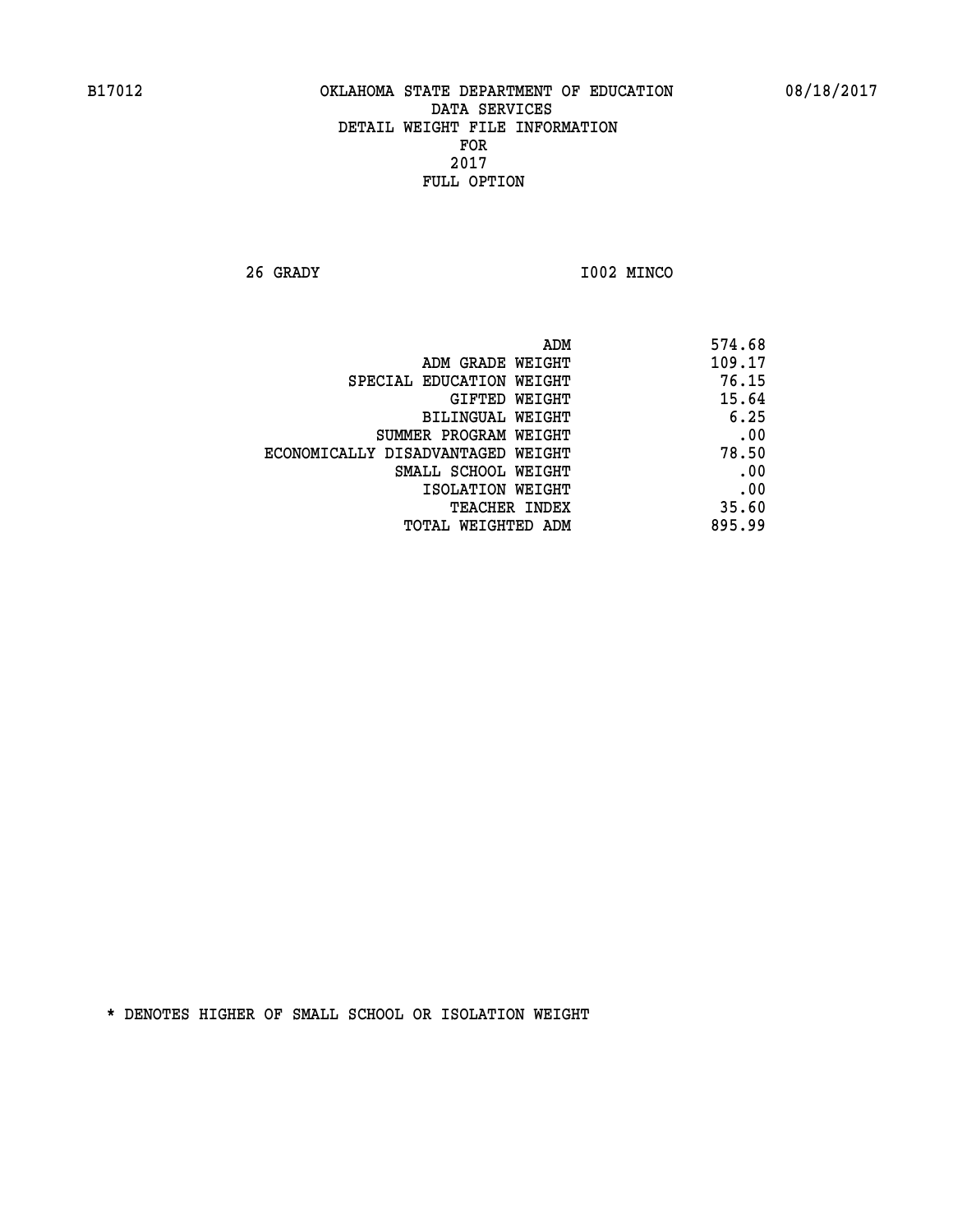**26 GRADY I051 NINNEKAH** 

|                                   | ADM<br>521.65 |
|-----------------------------------|---------------|
| ADM GRADE WEIGHT                  | 102.87        |
| SPECIAL EDUCATION WEIGHT          | 79.45         |
| GIFTED WEIGHT                     | 9.86          |
| BILINGUAL WEIGHT                  | 3.25          |
| SUMMER PROGRAM WEIGHT             | .00           |
| ECONOMICALLY DISADVANTAGED WEIGHT | 92.00         |
| SMALL SCHOOL WEIGHT               | 1.45*         |
| ISOLATION WEIGHT                  | .00           |
| <b>TEACHER INDEX</b>              | .00           |
| TOTAL WEIGHTED ADM                | 810.53        |
|                                   |               |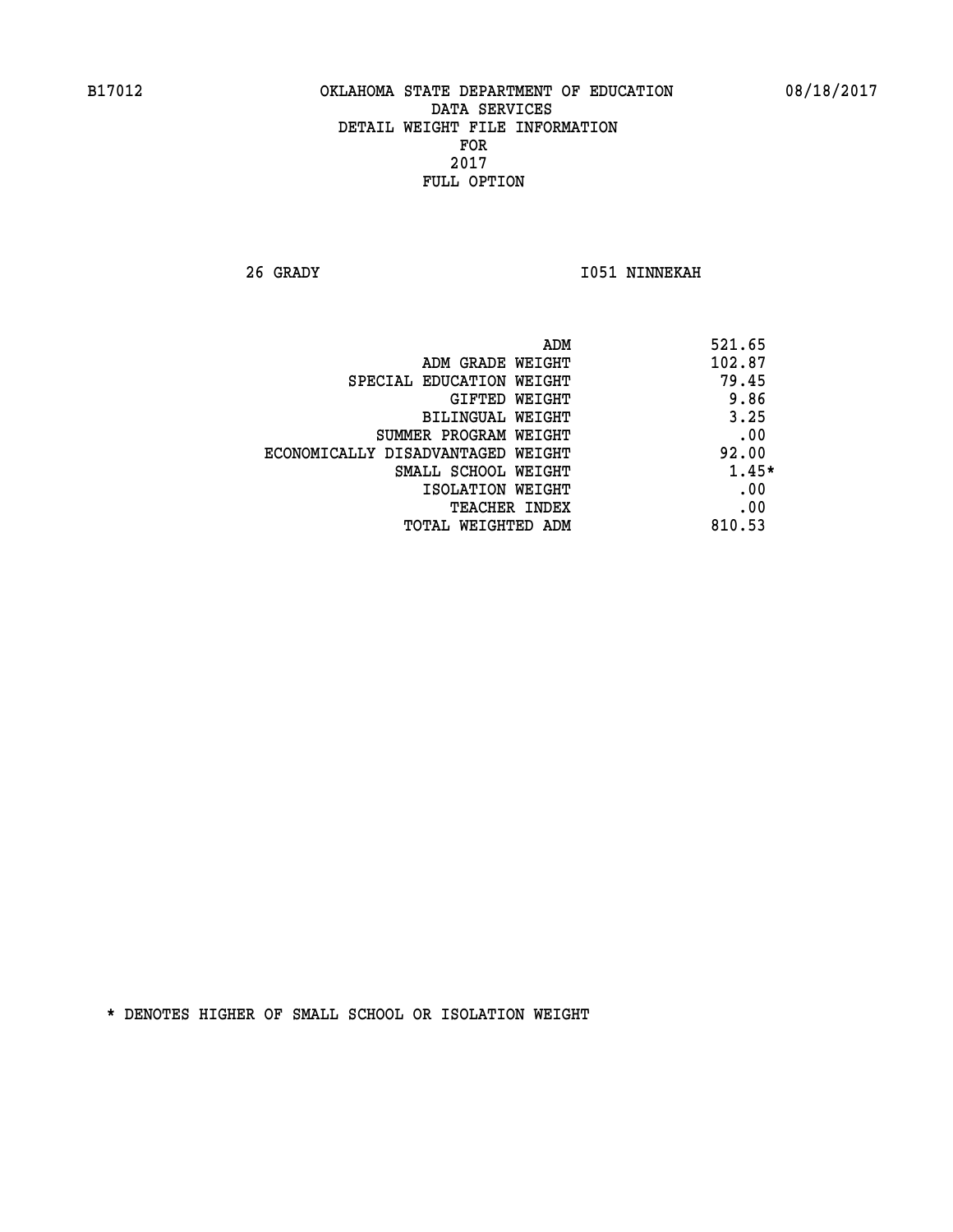**26 GRADY I056 ALEX** 

|                                   | ADM | 313.03   |
|-----------------------------------|-----|----------|
| ADM GRADE WEIGHT                  |     | 65.93    |
| SPECIAL EDUCATION WEIGHT          |     | 66.10    |
| <b>GIFTED WEIGHT</b>              |     | 9.18     |
| BILINGUAL WEIGHT                  |     | .75      |
| SUMMER PROGRAM WEIGHT             |     | .00      |
| ECONOMICALLY DISADVANTAGED WEIGHT |     | 63.25    |
| SMALL SCHOOL WEIGHT               |     | $25.56*$ |
| ISOLATION WEIGHT                  |     | 10.52    |
| TEACHER INDEX                     |     | .00      |
| TOTAL WEIGHTED ADM                |     | 543.80   |
|                                   |     |          |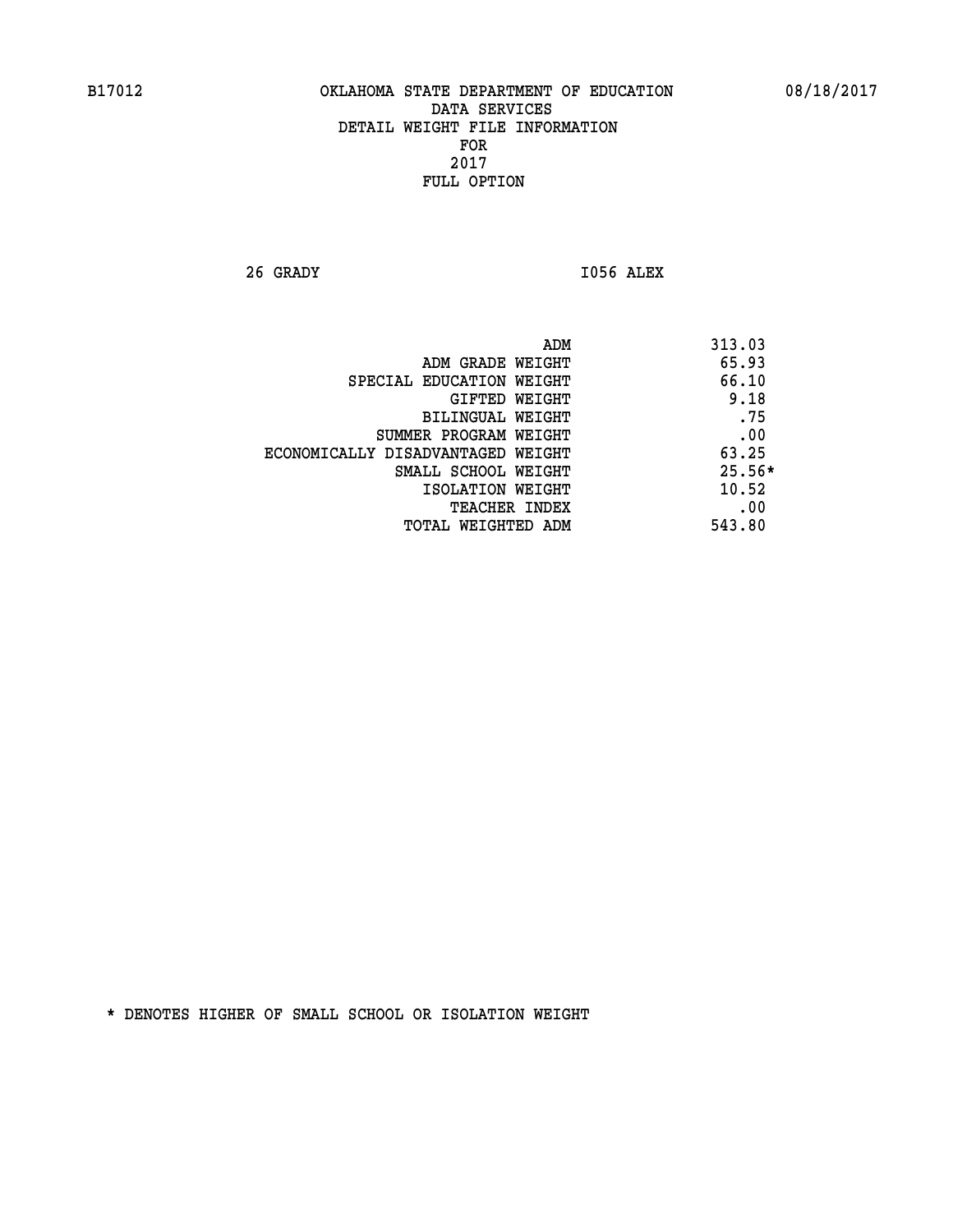**26 GRADY I068 RUSH SPRINGS** 

| 528.98 |
|--------|
| 100.18 |
| 79.80  |
| 16.32  |
| .00    |
| .00    |
| 93.00  |
| .00    |
| .00    |
| 14.44  |
| 832.72 |
|        |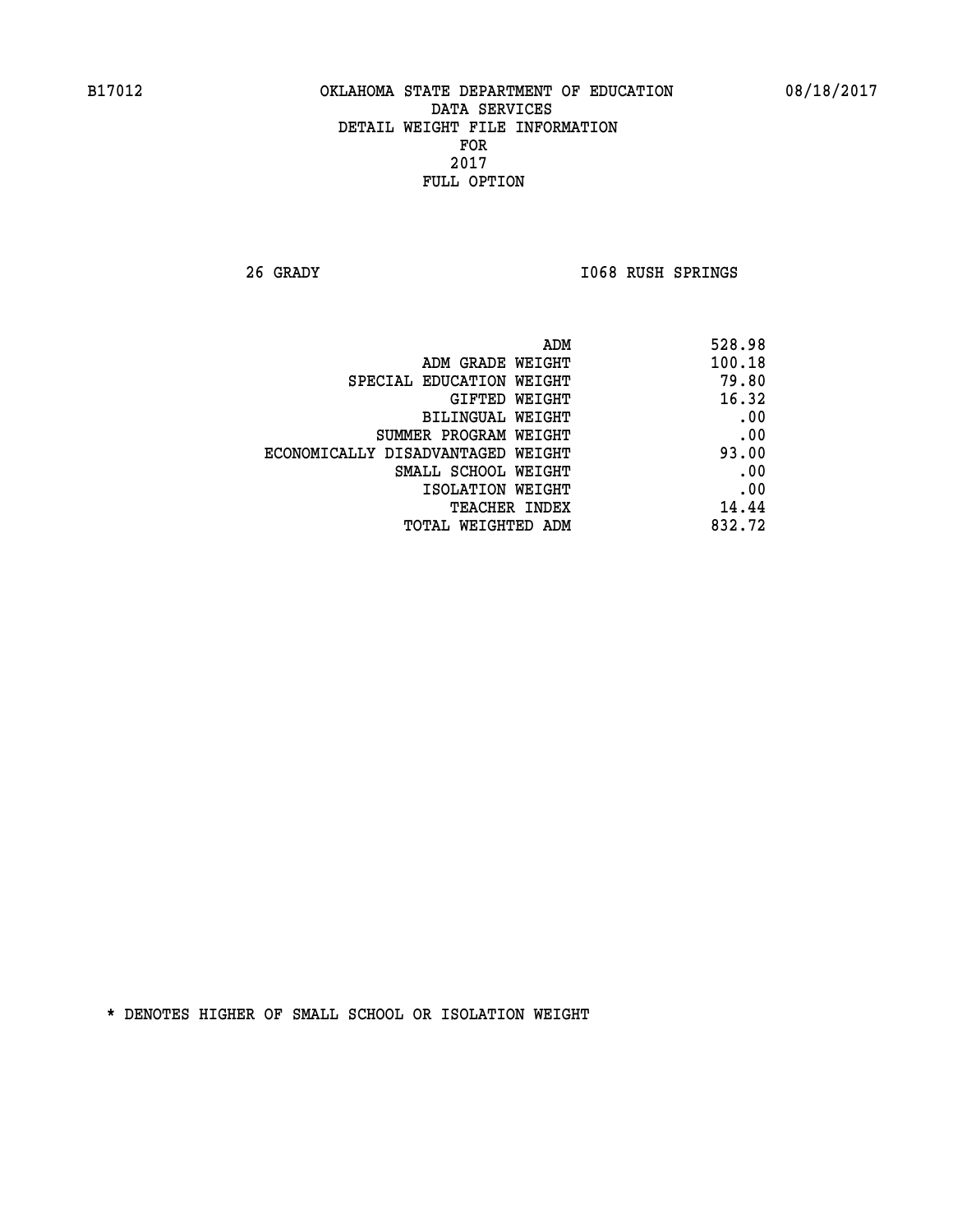**26 GRADY I095 BRIDGE CREEK** 

| ADM                               | 1,563.89 |
|-----------------------------------|----------|
| ADM GRADE WEIGHT                  | 297.25   |
| SPECIAL EDUCATION WEIGHT          | 243.45   |
| GIFTED WEIGHT                     | 70.04    |
| BILINGUAL WEIGHT                  | 10.50    |
| SUMMER PROGRAM WEIGHT             | .00      |
| ECONOMICALLY DISADVANTAGED WEIGHT | 185.00   |
| SMALL SCHOOL WEIGHT               | .00      |
| ISOLATION WEIGHT                  | .00      |
| <b>TEACHER INDEX</b>              | .00      |
| <b>TOTAL WEIGHTED ADM</b>         | 2,370.13 |
|                                   |          |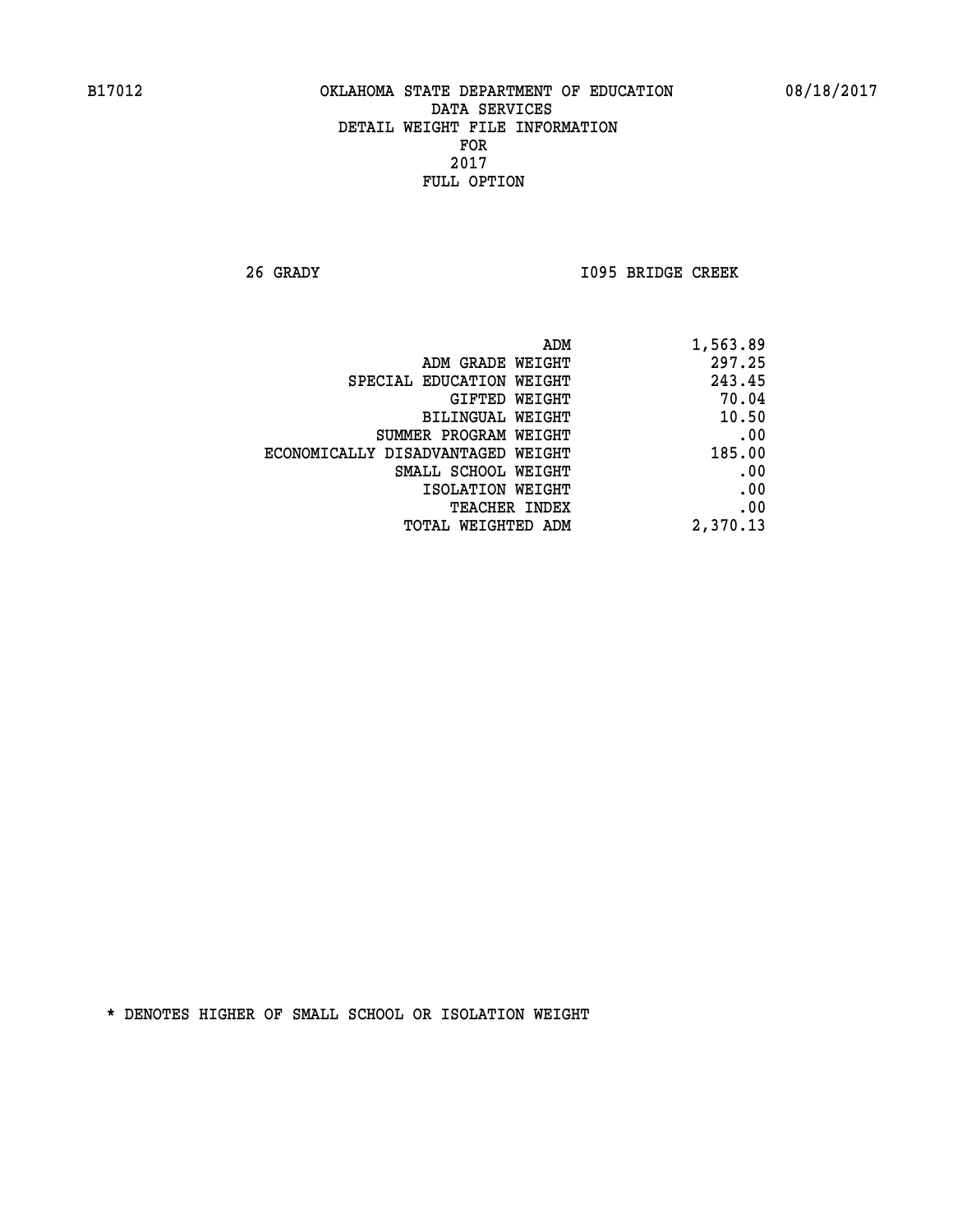**26 GRADY I097 TUTTLE** 

| 1,889.52 |
|----------|
| 350.26   |
| 290.55   |
| 69.70    |
| 12.75    |
| 1.20     |
| 128.50   |
| .00      |
| .00      |
| 64.42    |
| 2,806.90 |
|          |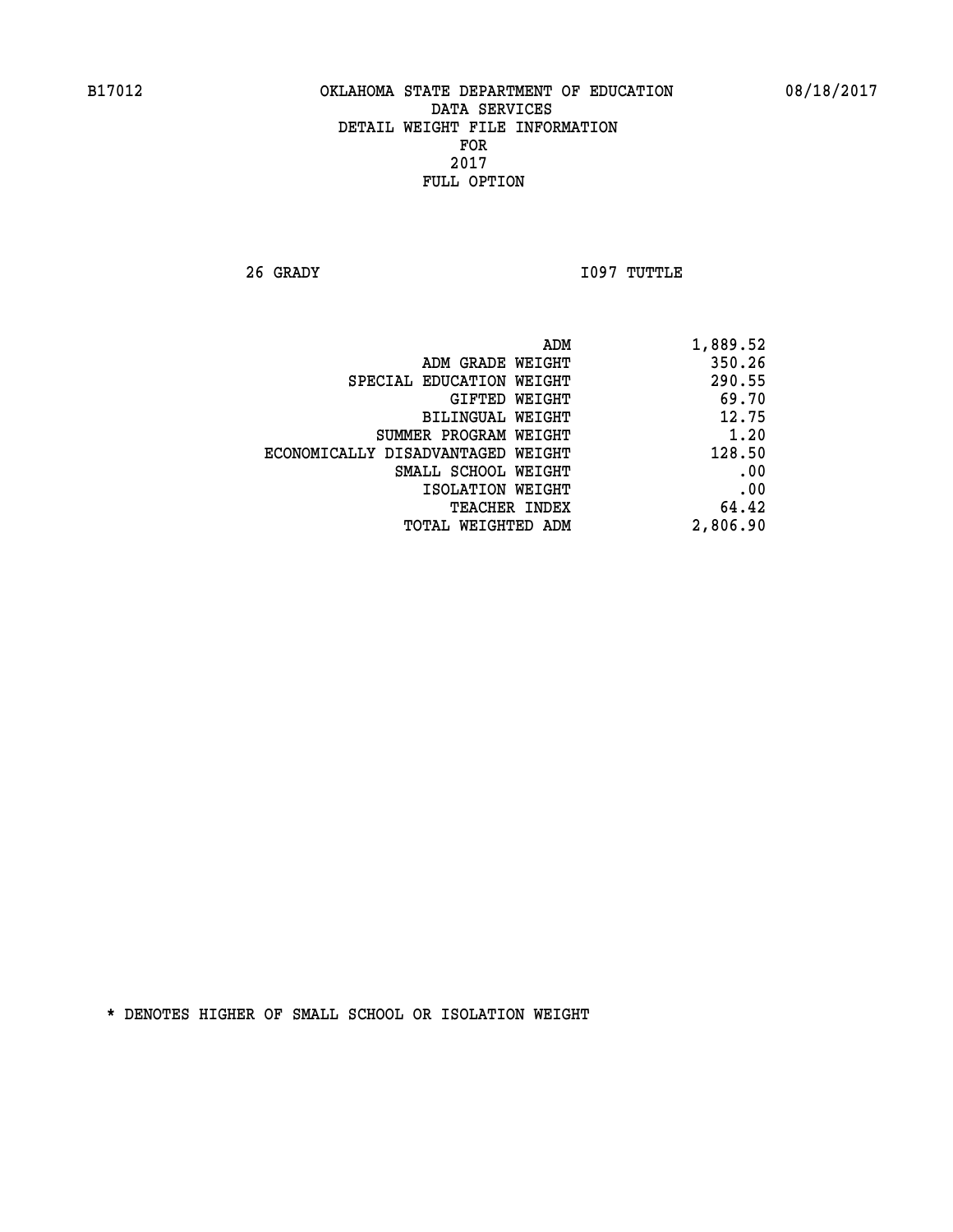**26 GRADY I099 VERDEN** 

| ADM                               | 261.80   |
|-----------------------------------|----------|
| ADM GRADE WEIGHT                  | 52.49    |
| SPECIAL EDUCATION WEIGHT          | 43.75    |
| GIFTED WEIGHT                     | 5.44     |
| BILINGUAL WEIGHT                  | 1.00     |
| SUMMER PROGRAM WEIGHT             | .00      |
| ECONOMICALLY DISADVANTAGED WEIGHT | 47.50    |
| SMALL SCHOOL WEIGHT               | $26.45*$ |
| ISOLATION WEIGHT                  | .00      |
| <b>TEACHER INDEX</b>              | .00      |
| TOTAL WEIGHTED ADM                | 438.43   |
|                                   |          |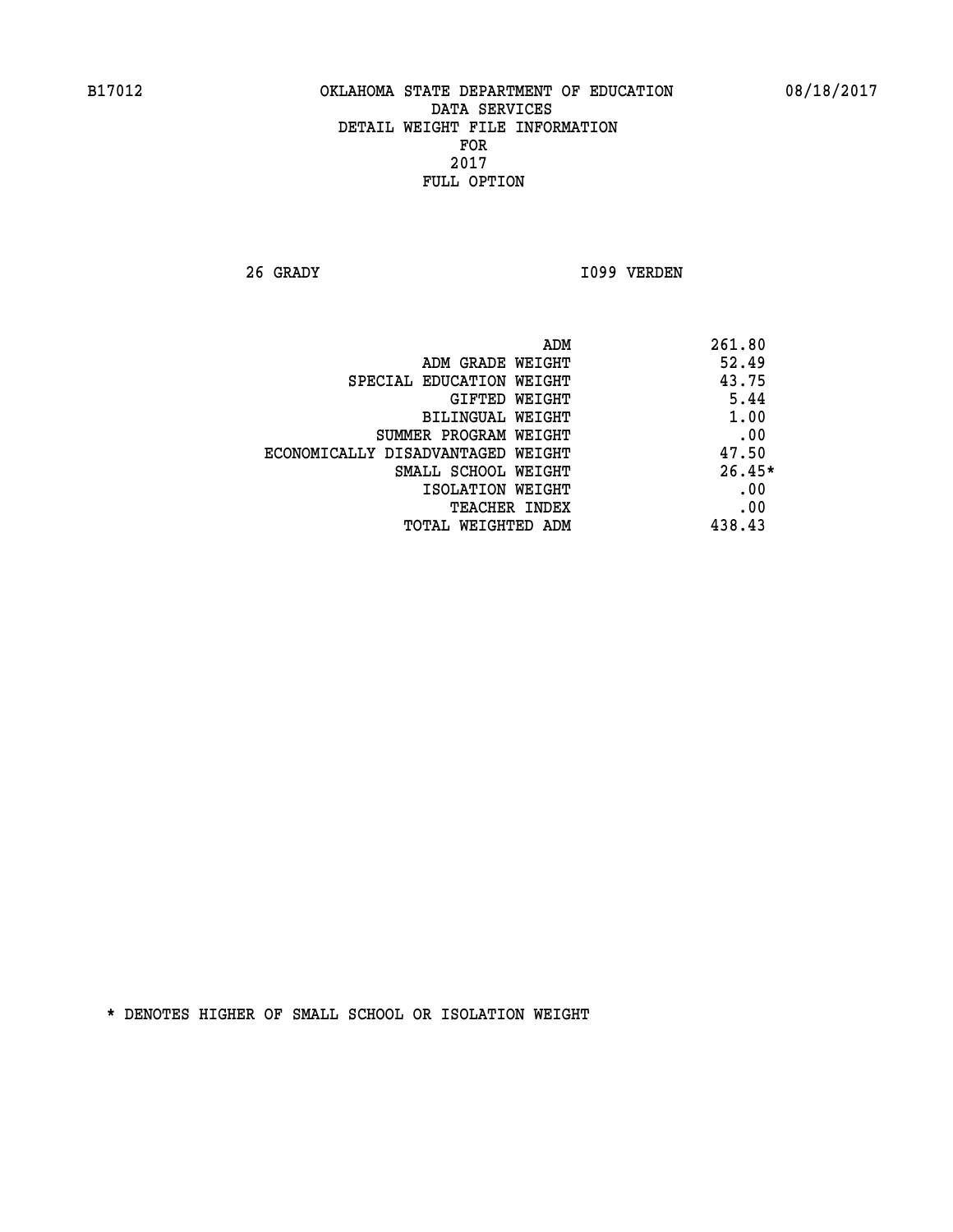**26 GRADY I128 AMBER-POCASSET** 

|                                   | 476.50<br>ADM |
|-----------------------------------|---------------|
| ADM GRADE WEIGHT                  | 88.20         |
| SPECIAL EDUCATION WEIGHT          | 87.35         |
| <b>GIFTED WEIGHT</b>              | 13.60         |
| BILINGUAL WEIGHT                  | 2.00          |
| SUMMER PROGRAM WEIGHT             | .00           |
| ECONOMICALLY DISADVANTAGED WEIGHT | 72.25         |
| SMALL SCHOOL WEIGHT               | $9.46*$       |
| ISOLATION WEIGHT                  | .00           |
| <b>TEACHER INDEX</b>              | .00           |
| TOTAL WEIGHTED ADM                | 749.36        |
|                                   |               |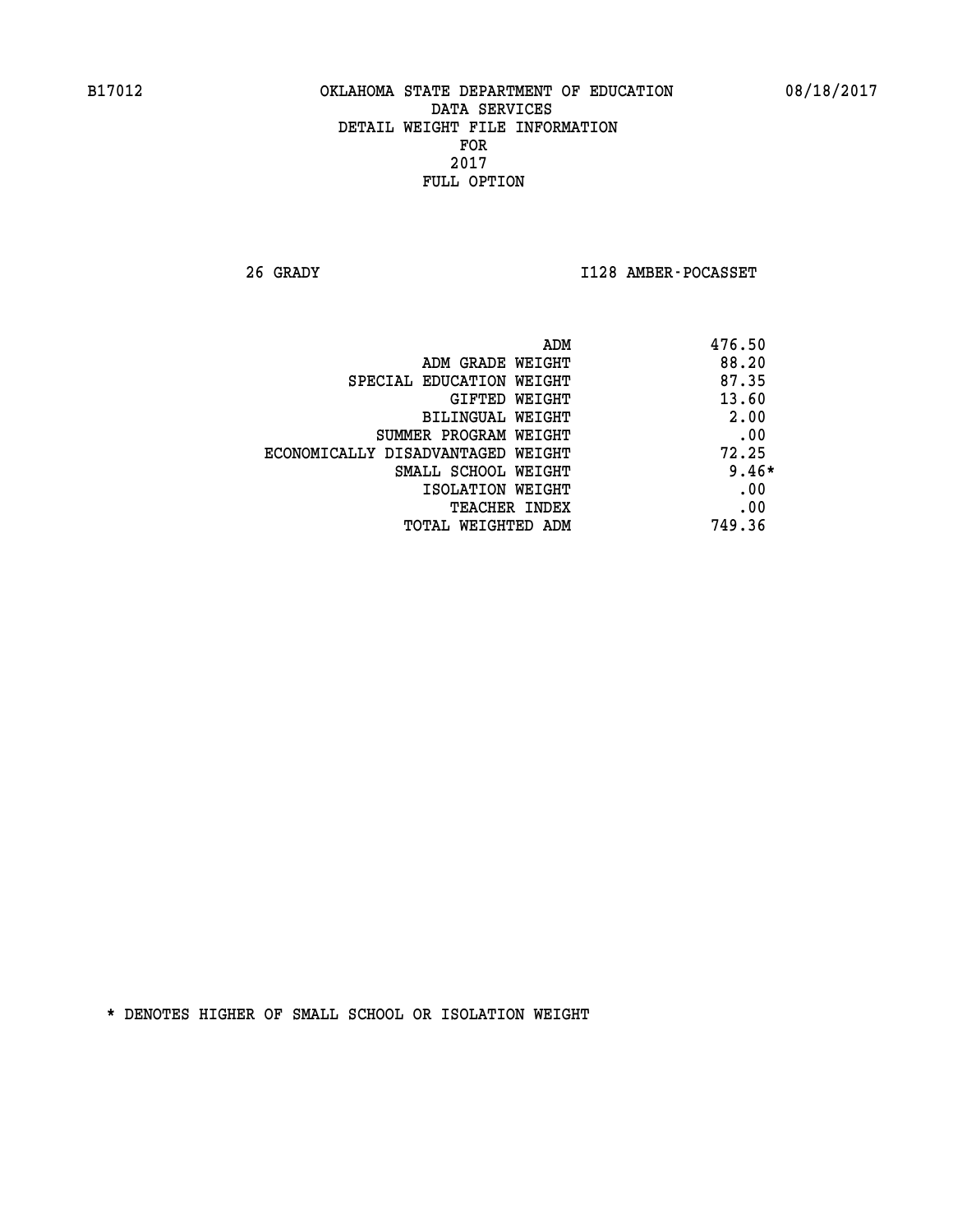**27 GRANT 1054 MEDFORD** 

|                                   | ADM | 273.82    |
|-----------------------------------|-----|-----------|
| ADM GRADE WEIGHT                  |     | 53.05     |
| SPECIAL EDUCATION WEIGHT          |     | 49.40     |
| <b>GIFTED WEIGHT</b>              |     | 8.84      |
| BILINGUAL WEIGHT                  |     | .75       |
| SUMMER PROGRAM WEIGHT             |     | .00       |
| ECONOMICALLY DISADVANTAGED WEIGHT |     | 37.75     |
| SMALL SCHOOL WEIGHT               |     | 26.42     |
| ISOLATION WEIGHT                  |     | $156.08*$ |
| TEACHER INDEX                     |     | .00       |
| TOTAL WEIGHTED ADM                |     | 579.69    |
|                                   |     |           |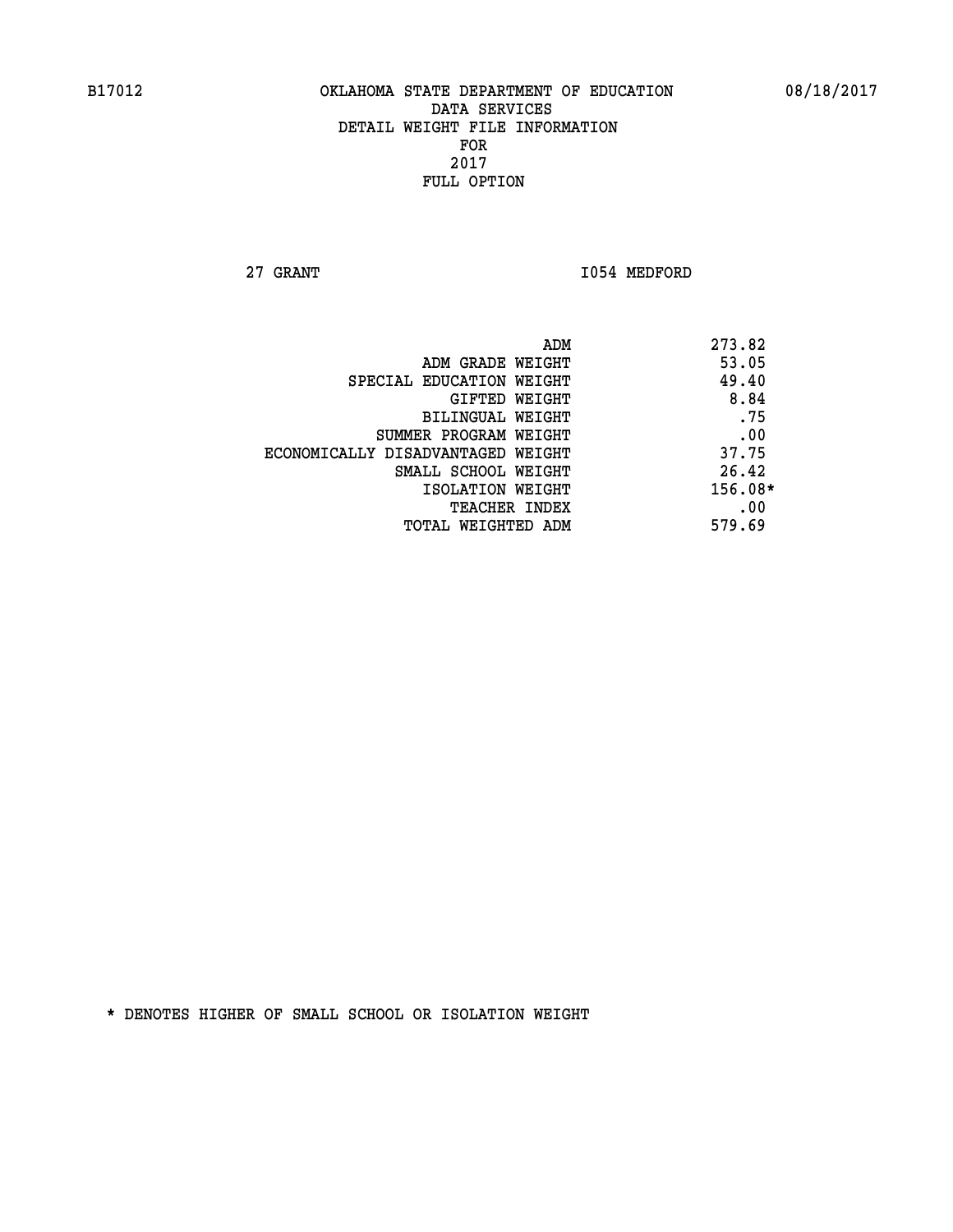**27 GRANT I090 POND CREEK-HUNTER** 

|                                   | ADM | 320.94   |
|-----------------------------------|-----|----------|
| ADM GRADE WEIGHT                  |     | 62.69    |
| SPECIAL EDUCATION WEIGHT          |     | 53.40    |
| GIFTED WEIGHT                     |     | 15.30    |
| BILINGUAL WEIGHT                  |     | .00      |
| SUMMER PROGRAM WEIGHT             |     | .00      |
| ECONOMICALLY DISADVANTAGED WEIGHT |     | 48.25    |
| SMALL SCHOOL WEIGHT               |     | 25.25    |
| ISOLATION WEIGHT                  |     | $95.25*$ |
| <b>TEACHER INDEX</b>              |     | 21.08    |
| TOTAL WEIGHTED ADM                |     | 616.91   |
|                                   |     |          |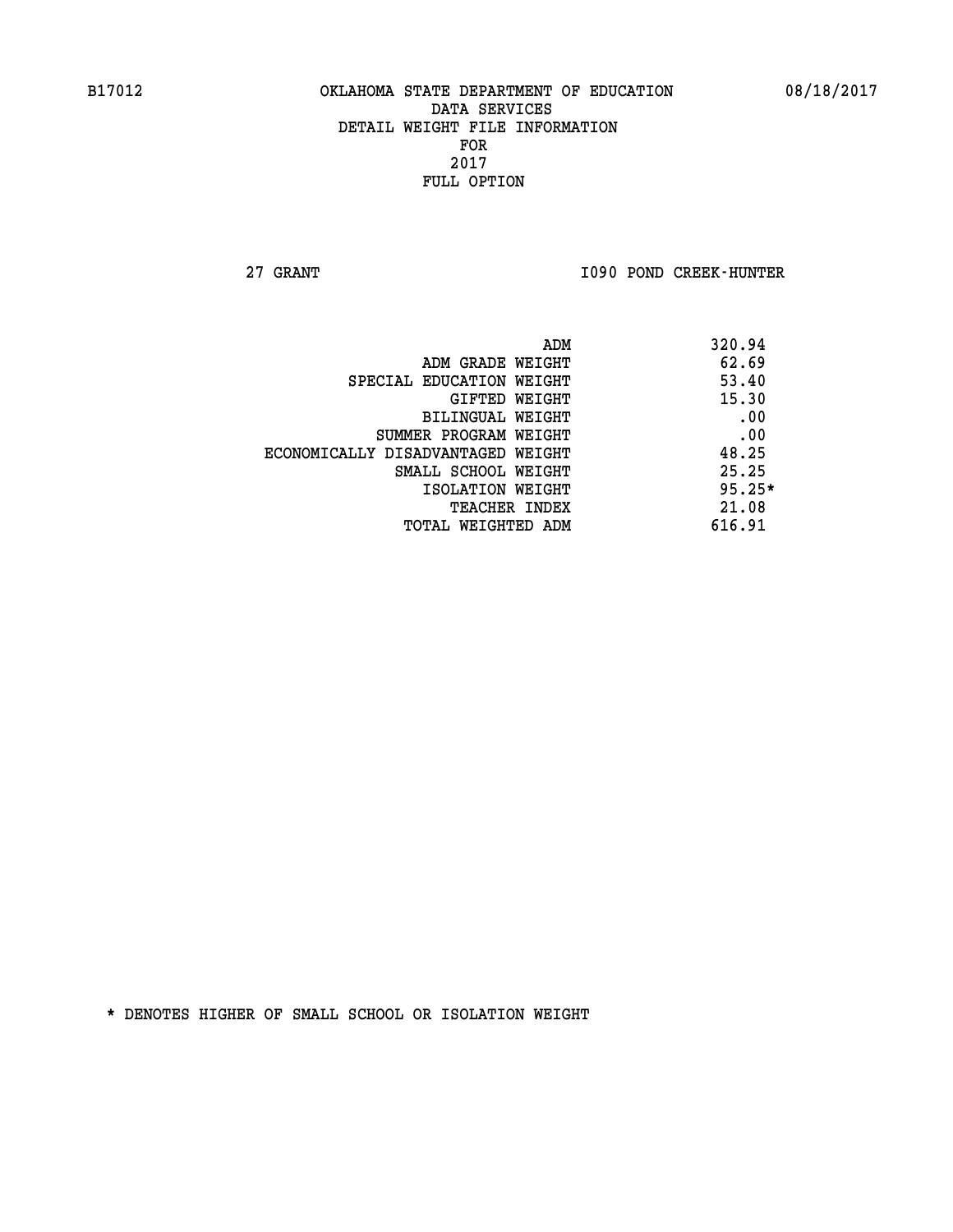**27 GRANT I095 DEER CREEK-LAMONT** 

| ADM                               | 170.98    |
|-----------------------------------|-----------|
| ADM GRADE WEIGHT                  | 31.98     |
| SPECIAL EDUCATION WEIGHT          | 25.20     |
| GIFTED WEIGHT                     | 10.20     |
| <b>BILINGUAL WEIGHT</b>           | .25       |
| SUMMER PROGRAM WEIGHT             | .00       |
| ECONOMICALLY DISADVANTAGED WEIGHT | 25.25     |
| SMALL SCHOOL WEIGHT               | 23.14     |
| ISOLATION WEIGHT                  | $114.97*$ |
| <b>TEACHER INDEX</b>              | 1.78      |
| TOTAL WEIGHTED ADM                | 380.61    |
|                                   |           |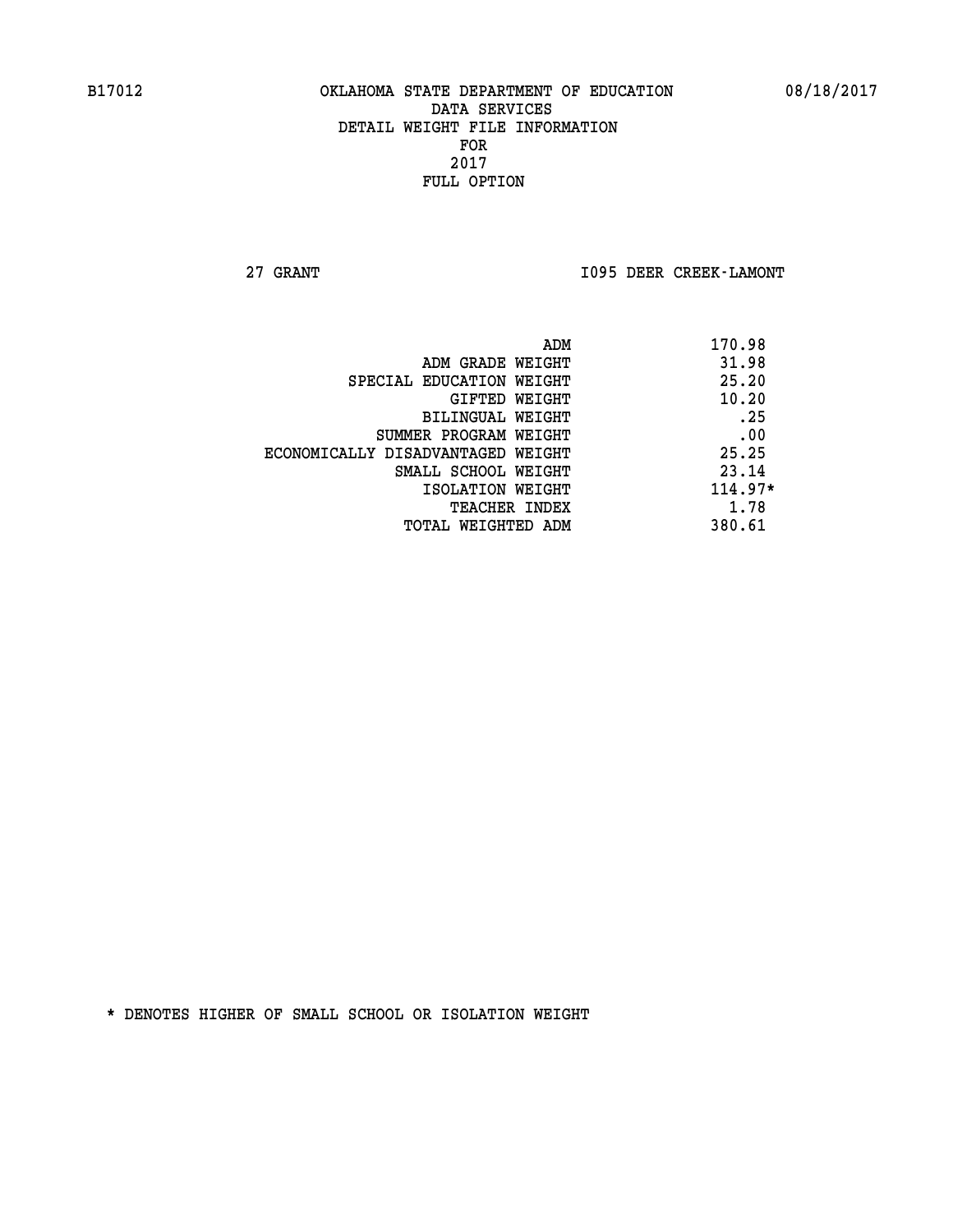**28 GREER I001 MANGUM** 

|                                   | 720.35<br>ADM |
|-----------------------------------|---------------|
| ADM GRADE WEIGHT                  | 148.91        |
| SPECIAL EDUCATION WEIGHT          | 111.20        |
| GIFTED WEIGHT                     | 29.58         |
| BILINGUAL WEIGHT                  | .50           |
| SUMMER PROGRAM WEIGHT             | .00           |
| ECONOMICALLY DISADVANTAGED WEIGHT | 131.25        |
| SMALL SCHOOL WEIGHT               | .00           |
| ISOLATION WEIGHT                  | 194.49*       |
| TEACHER INDEX                     | 40.02         |
| TOTAL WEIGHTED ADM                | 1,376.30      |
|                                   |               |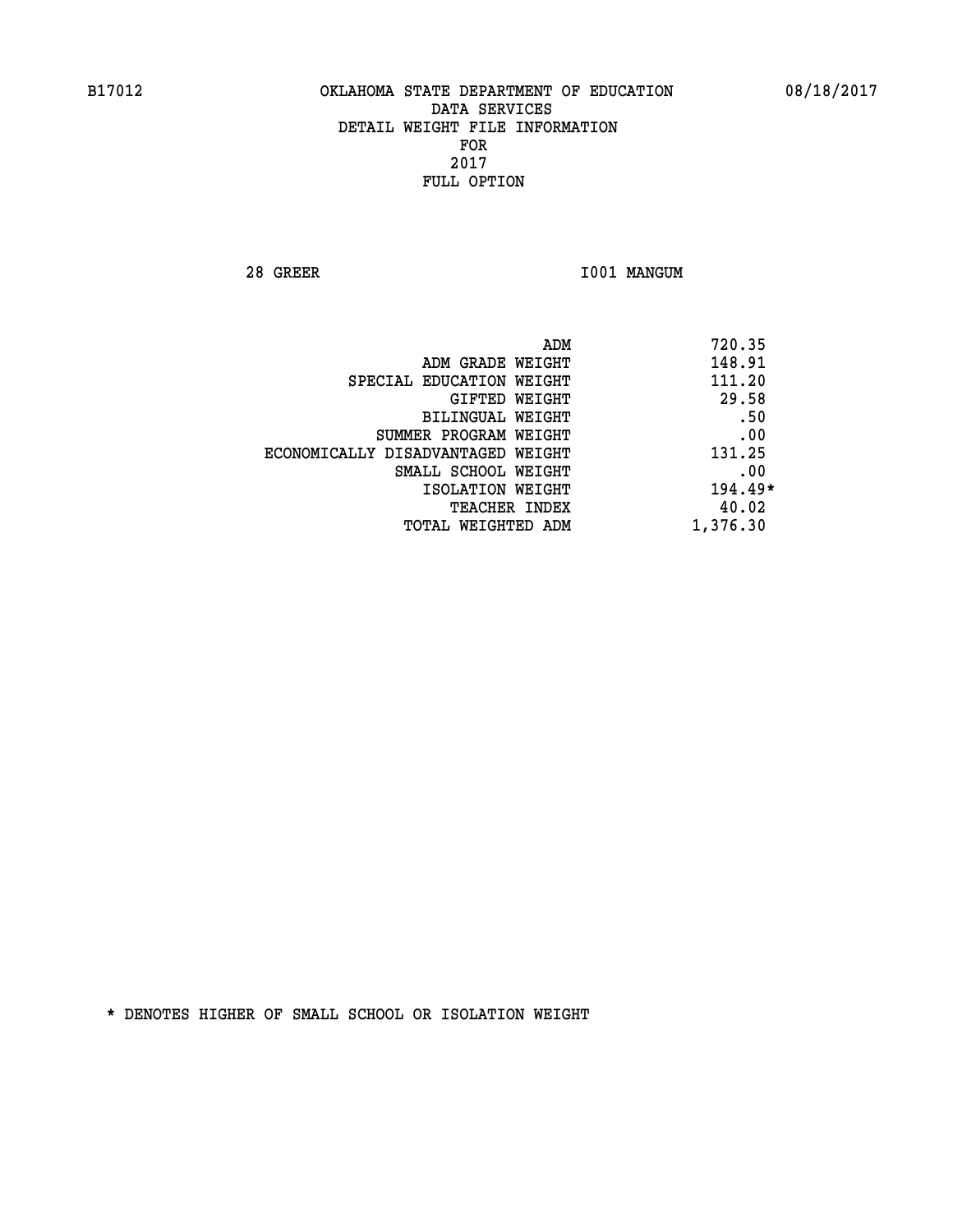**28 GREER I003 GRANITE** 

|                                   | ADM | 248.38 |
|-----------------------------------|-----|--------|
| ADM GRADE WEIGHT                  |     | 48.35  |
| SPECIAL EDUCATION WEIGHT          |     | 59.90  |
| GIFTED WEIGHT                     |     | 6.80   |
| BILINGUAL WEIGHT                  |     | 1.00   |
| SUMMER PROGRAM WEIGHT             |     | 1.20   |
| ECONOMICALLY DISADVANTAGED WEIGHT |     | 43.75  |
| SMALL SCHOOL WEIGHT               |     | 26.35  |
| ISOLATION WEIGHT                  |     | 48.51* |
| <b>TEACHER INDEX</b>              |     | 8.95   |
| TOTAL WEIGHTED ADM                |     | 466.84 |
|                                   |     |        |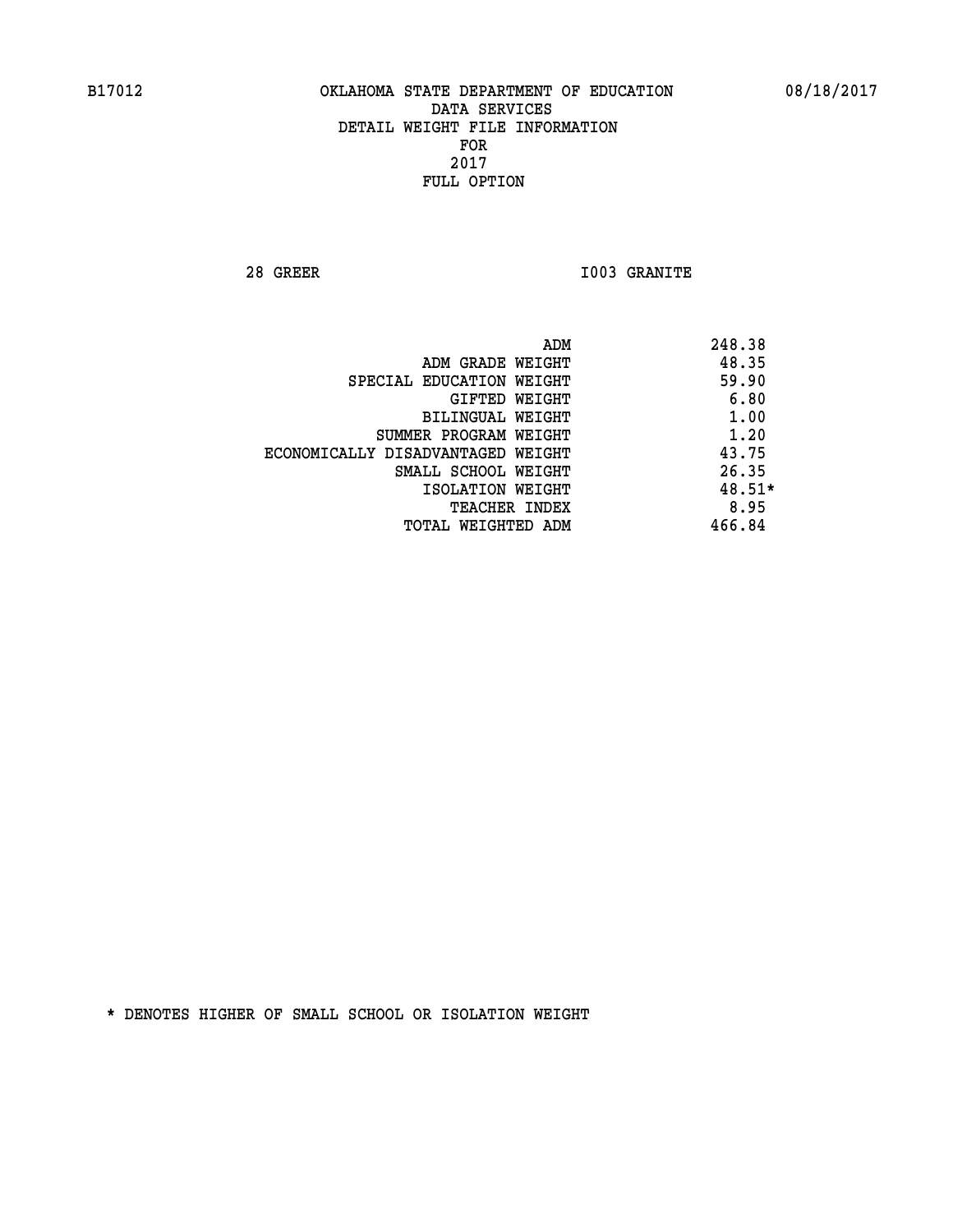**29 HARMON I066 HOLLIS** 

| 544.82    | ADM                               |
|-----------|-----------------------------------|
| 105.82    | ADM GRADE WEIGHT                  |
| 108.75    | SPECIAL EDUCATION WEIGHT          |
| 14.96     | GIFTED WEIGHT                     |
| 23.25     | BILINGUAL WEIGHT                  |
| 4.80      | SUMMER PROGRAM WEIGHT             |
| 104.75    | ECONOMICALLY DISADVANTAGED WEIGHT |
| .00       | SMALL SCHOOL WEIGHT               |
| $190.69*$ | ISOLATION WEIGHT                  |
| 15.71     | <b>TEACHER INDEX</b>              |
| 1,113.55  | TOTAL WEIGHTED ADM                |
|           |                                   |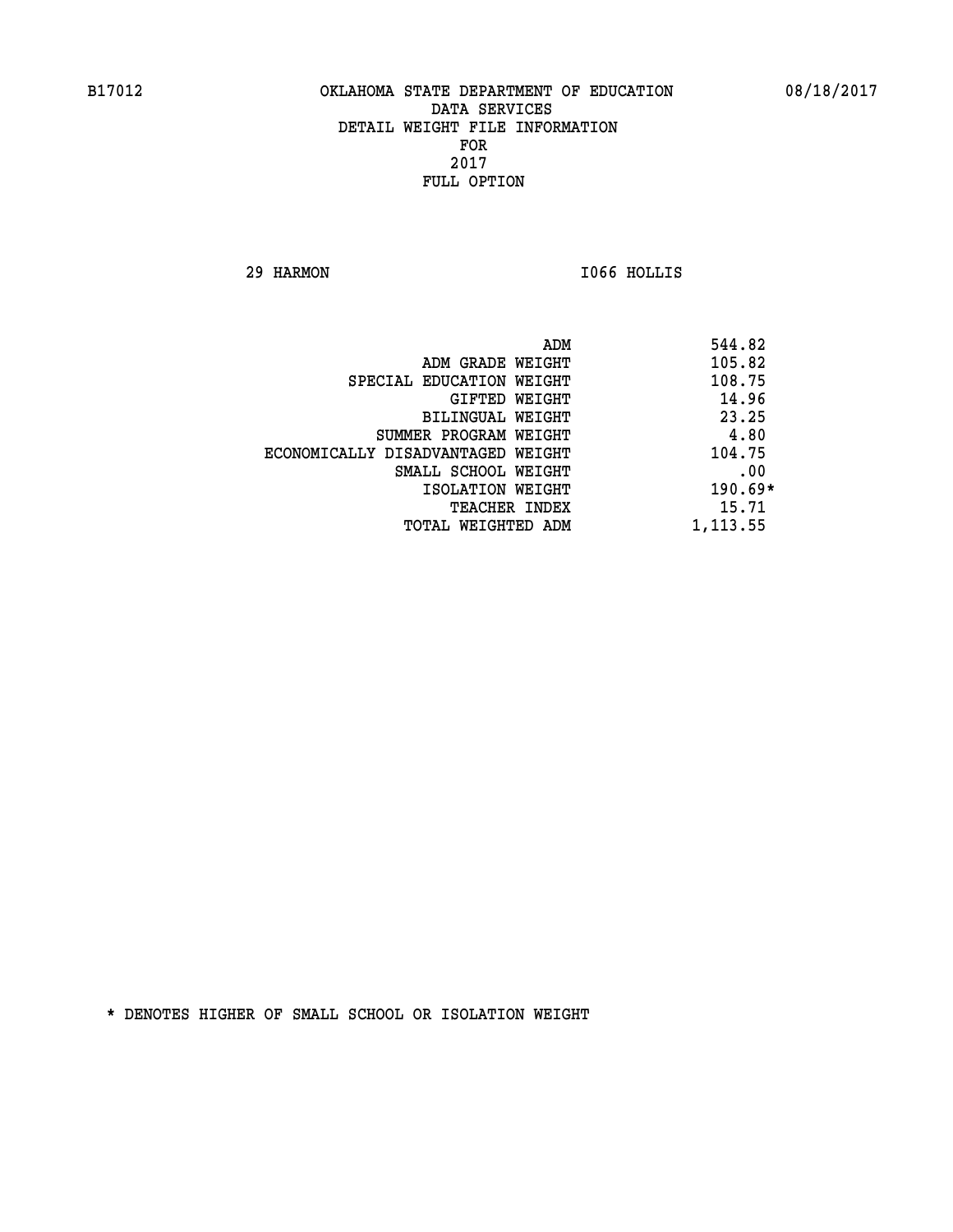**30 HARPER I001 LAVERNE** 

| ADM<br>494.80                              |      |
|--------------------------------------------|------|
| 81.74<br>ADM GRADE WEIGHT                  |      |
| 40.30<br>SPECIAL EDUCATION WEIGHT          |      |
| 13.60<br>GIFTED WEIGHT                     |      |
| 34.75<br>BILINGUAL WEIGHT                  |      |
| SUMMER PROGRAM WEIGHT                      | .00  |
| 68.25<br>ECONOMICALLY DISADVANTAGED WEIGHT |      |
| SMALL SCHOOL WEIGHT                        | 6.40 |
| 183.08*<br>ISOLATION WEIGHT                |      |
| <b>TEACHER INDEX</b>                       | 7.87 |
| 924.39<br>TOTAL WEIGHTED ADM               |      |
|                                            |      |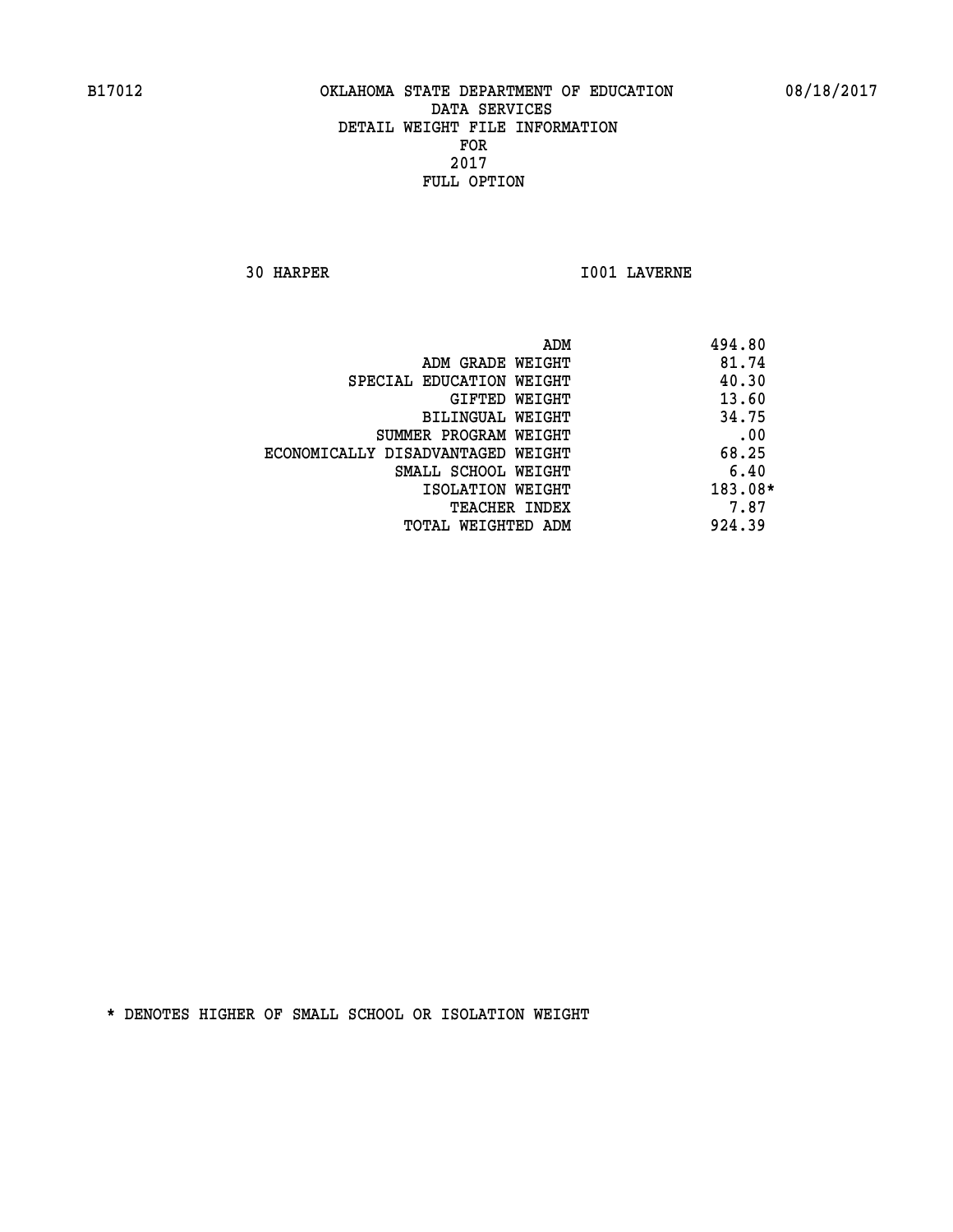**30 HARPER I004 BUFFALO** 

|                                   | ADM | 292.49    |
|-----------------------------------|-----|-----------|
| ADM GRADE WEIGHT                  |     | 52.46     |
| SPECIAL EDUCATION WEIGHT          |     | 31.30     |
| GIFTED WEIGHT                     |     | 8.16      |
| BILINGUAL WEIGHT                  |     | 20.25     |
| SUMMER PROGRAM WEIGHT             |     | .00       |
| ECONOMICALLY DISADVANTAGED WEIGHT |     | 48.25     |
| SMALL SCHOOL WEIGHT               |     | 26.15     |
| ISOLATION WEIGHT                  |     | $152.09*$ |
| TEACHER INDEX                     |     | 7.51      |
| TOTAL WEIGHTED ADM                |     | 612.51    |
|                                   |     |           |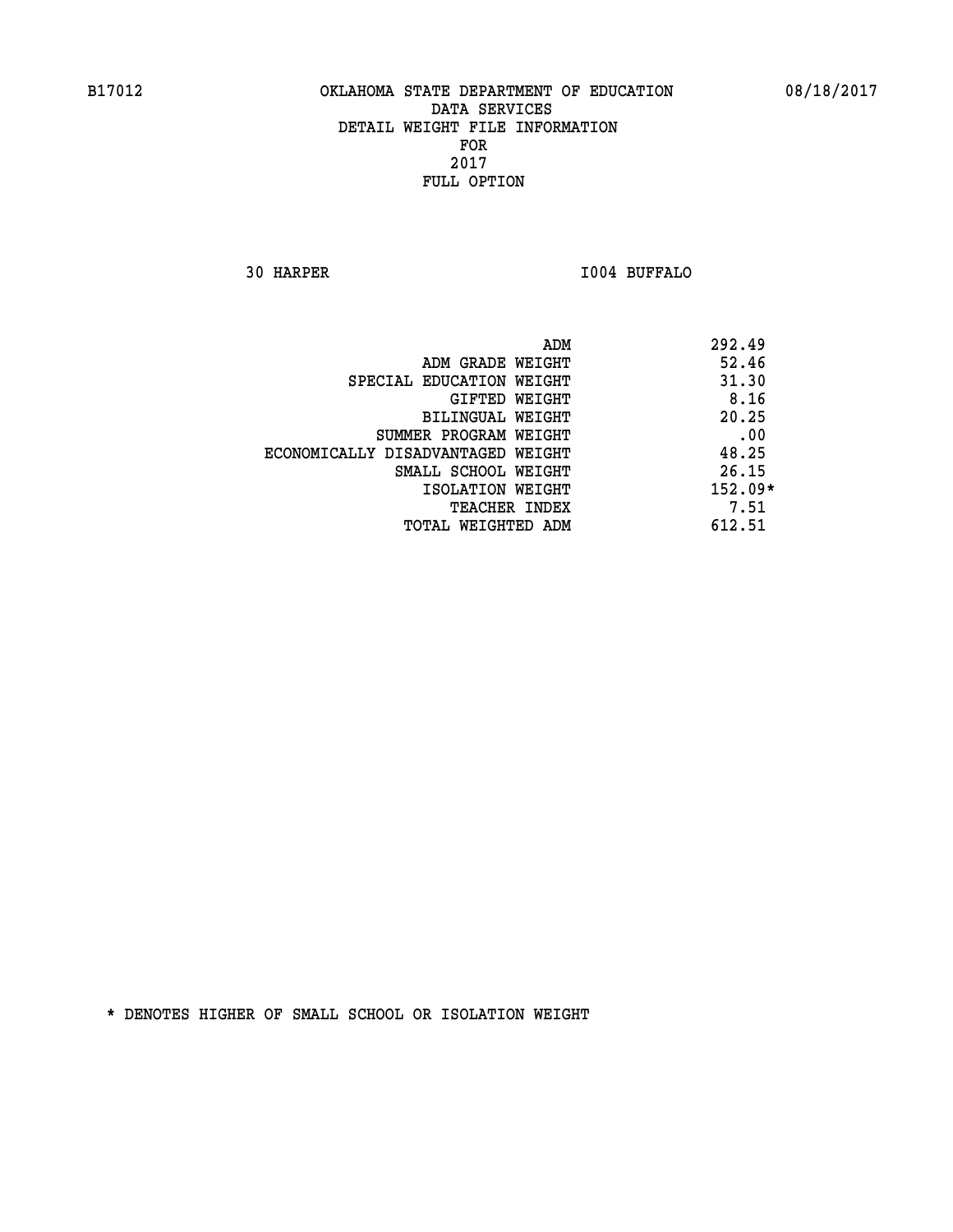**31 HASKELL C010 WHITEFIELD** 

|                                   | 149.50<br>ADM |
|-----------------------------------|---------------|
| ADM GRADE WEIGHT                  | 33.63         |
| SPECIAL EDUCATION WEIGHT          | 21.90         |
| GIFTED WEIGHT                     | 3.06          |
| BILINGUAL WEIGHT                  | 1.00          |
| SUMMER PROGRAM WEIGHT             | .00           |
| ECONOMICALLY DISADVANTAGED WEIGHT | 26.75         |
| SMALL SCHOOL WEIGHT               | $21.45*$      |
| ISOLATION WEIGHT                  | .00           |
| <b>TEACHER INDEX</b>              | 1.78          |
| TOTAL WEIGHTED ADM                | 259.07        |
|                                   |               |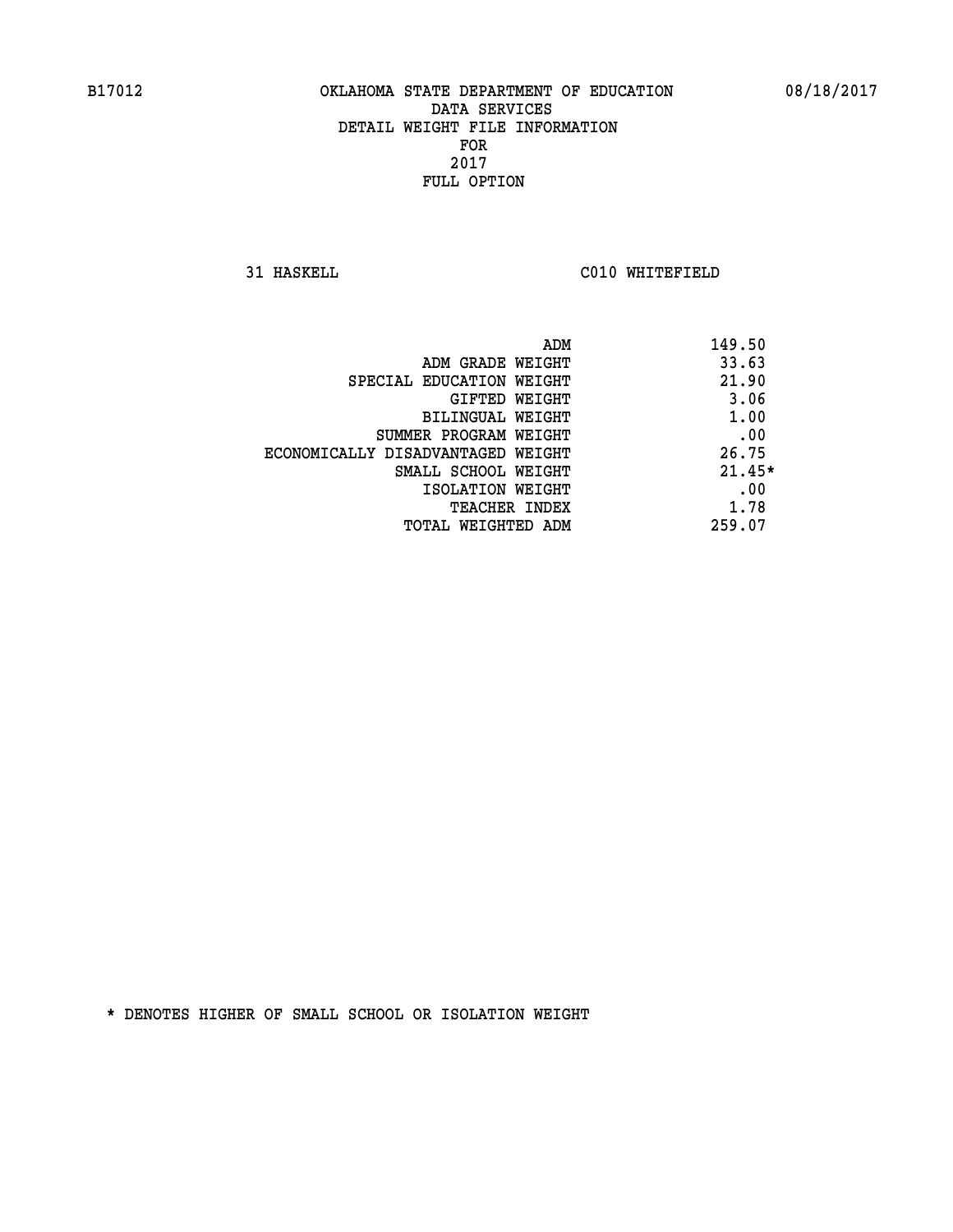**31 HASKELL IO13 KINTA** 

| ADM                               | 189.11   |
|-----------------------------------|----------|
| ADM GRADE WEIGHT                  | 40.93    |
| SPECIAL EDUCATION WEIGHT          | 33.70    |
| GIFTED WEIGHT                     | 5.78     |
| BILINGUAL WEIGHT                  | .25      |
| SUMMER PROGRAM WEIGHT             | .00      |
| ECONOMICALLY DISADVANTAGED WEIGHT | 45.75    |
| SMALL SCHOOL WEIGHT               | $24.30*$ |
| ISOLATION WEIGHT                  | .00      |
| <b>TEACHER INDEX</b>              | .00      |
| TOTAL WEIGHTED ADM                | 339.82   |
|                                   |          |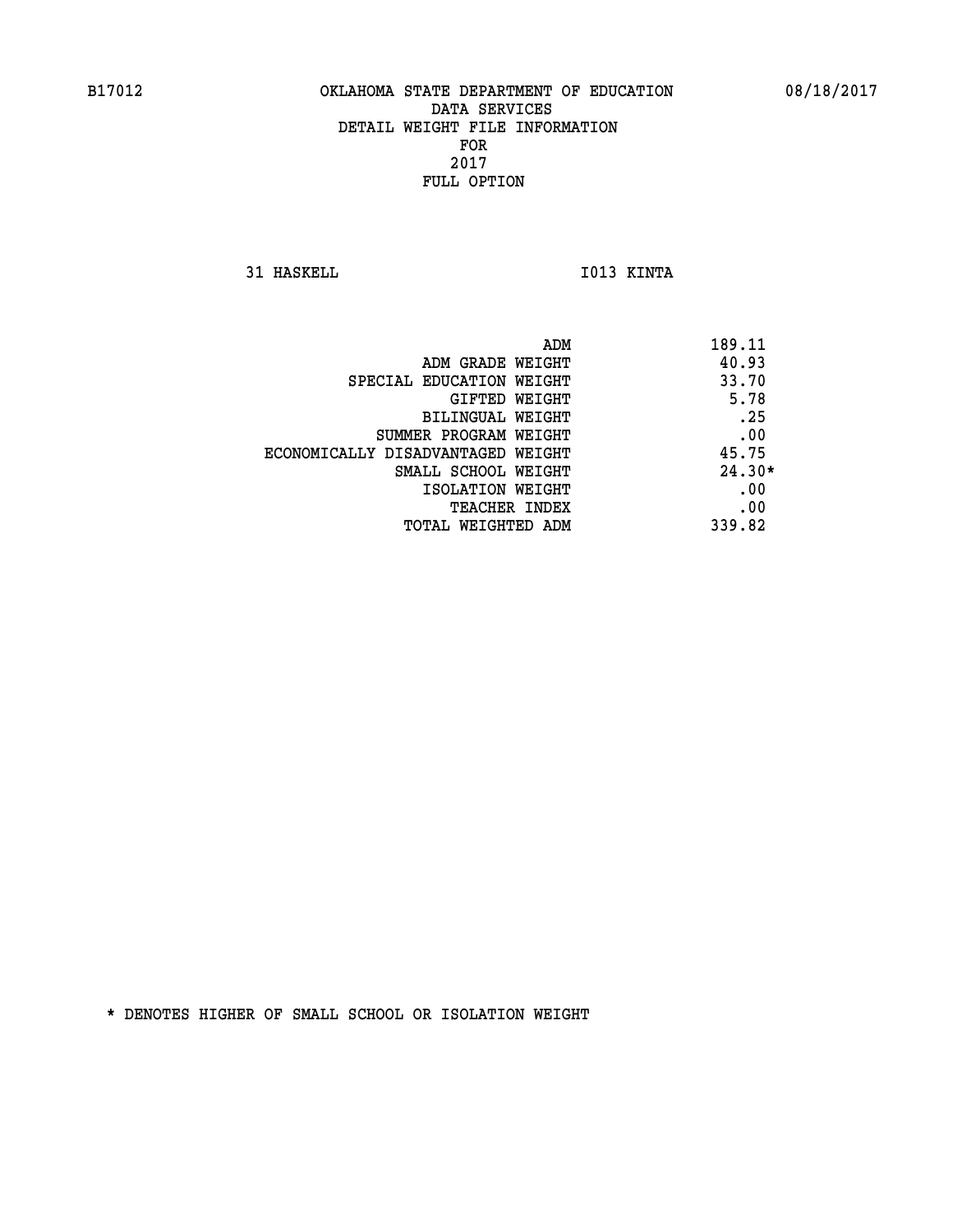**31 HASKELL 1020 STIGLER** 

| 1,380.06 |
|----------|
| 269.63   |
| 246.25   |
| 67.66    |
| 11.00    |
| .00      |
| 267.50   |
| .00      |
| .00      |
| 44.48    |
| 2,286.58 |
|          |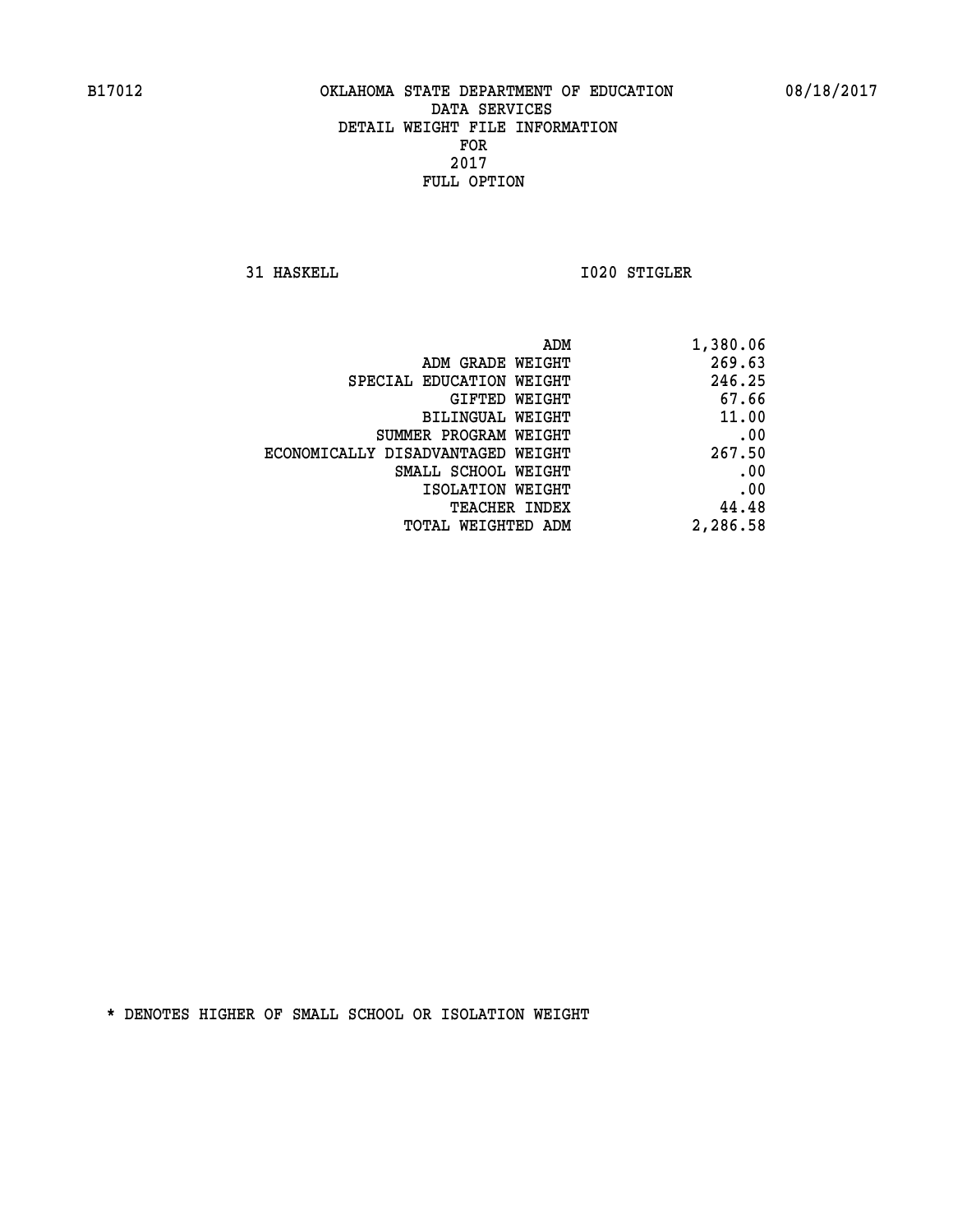**31 HASKELL 1037 MCCURTAIN** 

| ADM                               | 233.82   |
|-----------------------------------|----------|
| ADM GRADE WEIGHT                  | 48.87    |
| SPECIAL EDUCATION WEIGHT          | 43.05    |
| GIFTED WEIGHT                     | 6.46     |
| BILINGUAL WEIGHT                  | .00      |
| SUMMER PROGRAM WEIGHT             | .00      |
| ECONOMICALLY DISADVANTAGED WEIGHT | 43.50    |
| SMALL SCHOOL WEIGHT               | $26.09*$ |
| ISOLATION WEIGHT                  | .00      |
| TEACHER INDEX                     | 33.34    |
| TOTAL WEIGHTED ADM                | 435.13   |
|                                   |          |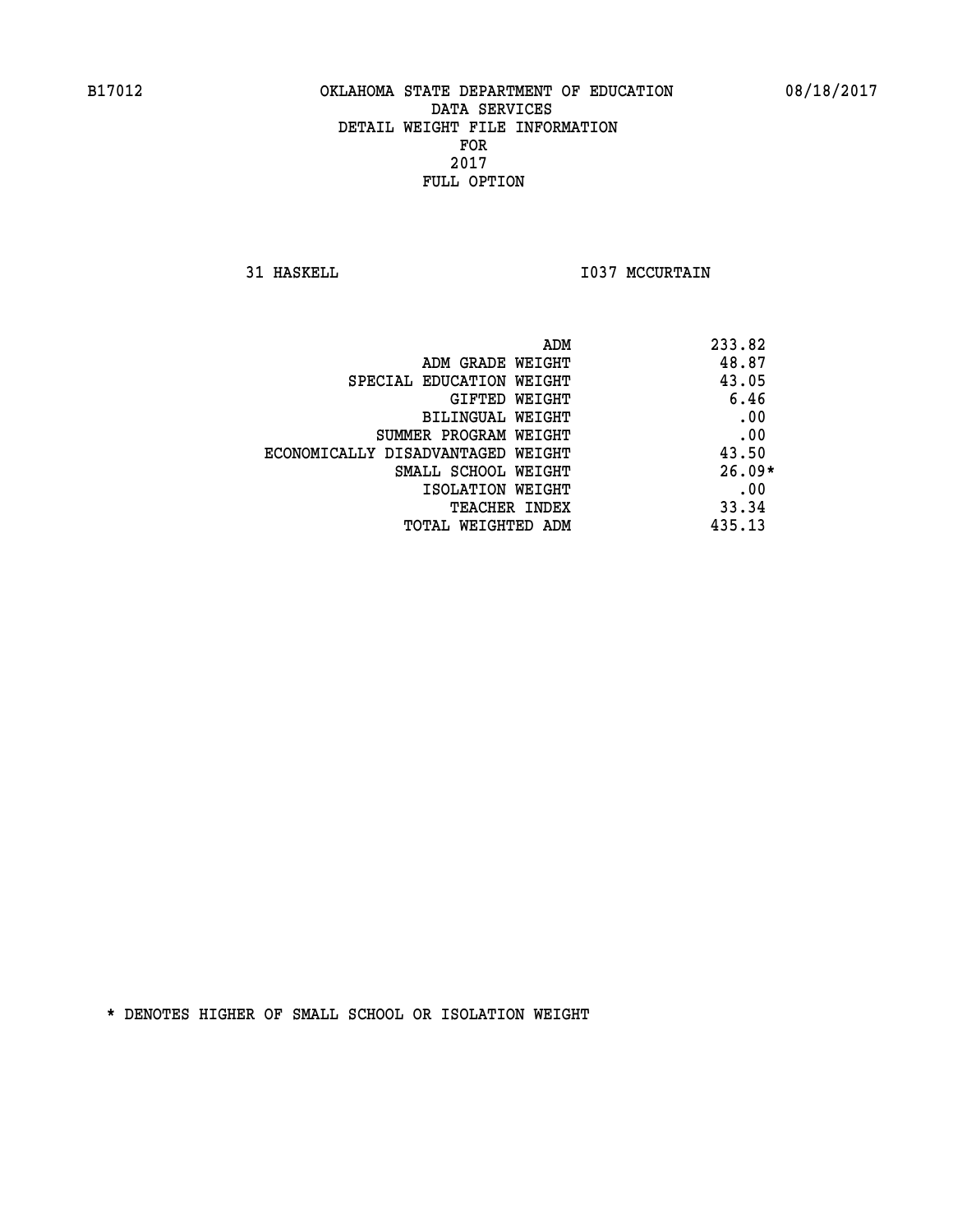**31 HASKELL I043 KEOTA** 

|                                   | 406.54<br>ADM |          |
|-----------------------------------|---------------|----------|
| ADM GRADE WEIGHT                  | 79.79         |          |
| SPECIAL EDUCATION WEIGHT          |               | 81.45    |
| GIFTED WEIGHT                     |               | 14.96    |
| BILINGUAL WEIGHT                  |               | 2.00     |
| SUMMER PROGRAM WEIGHT             |               | 2.40     |
| ECONOMICALLY DISADVANTAGED WEIGHT |               | 93.75    |
| SMALL SCHOOL WEIGHT               |               | $18.82*$ |
| ISOLATION WEIGHT                  |               | .00      |
| <b>TEACHER INDEX</b>              |               | .00      |
| TOTAL WEIGHTED ADM                | 699.71        |          |
|                                   |               |          |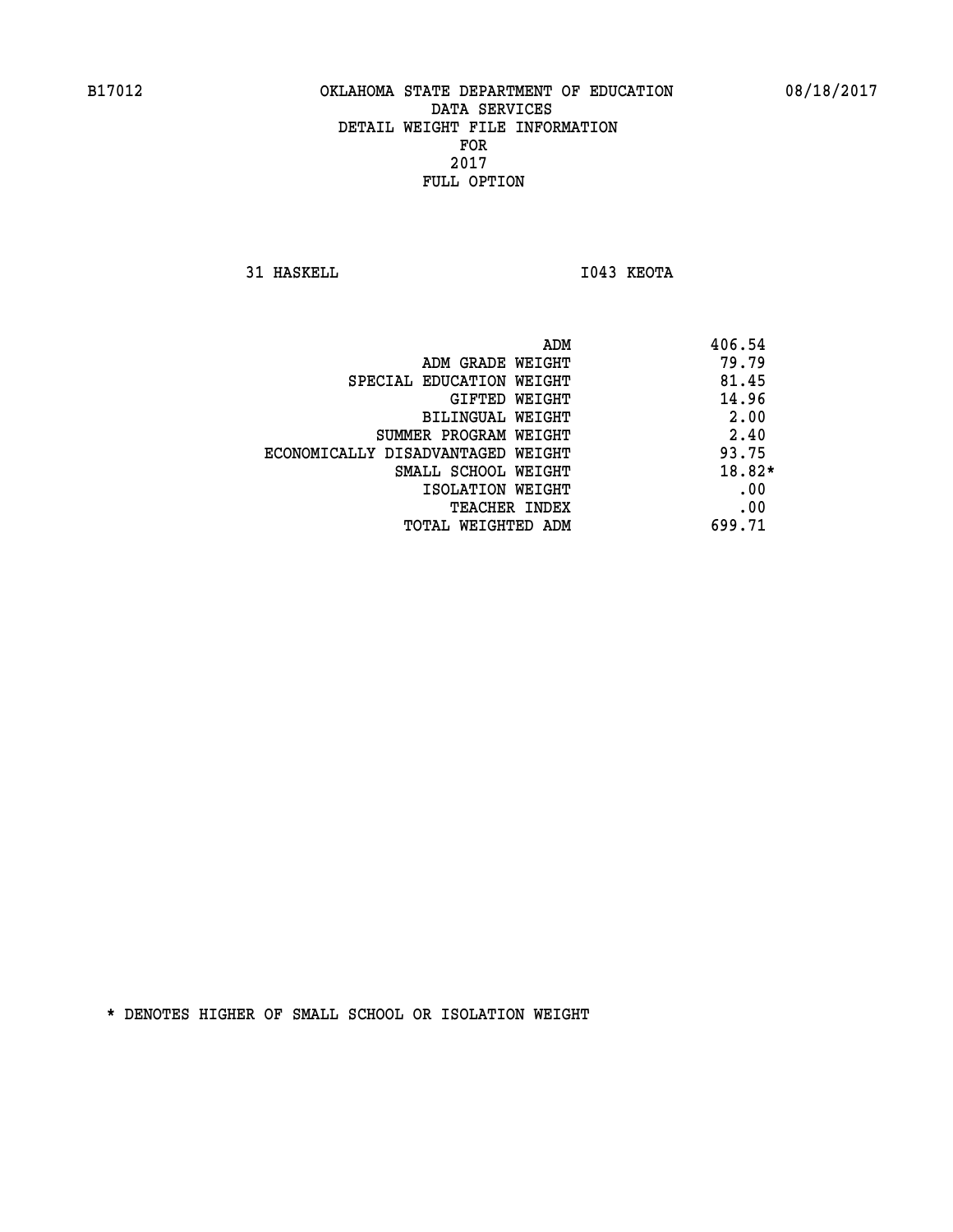**32 HUGHES I001 MOSS** 

|                                   | 278.00<br>ADM |
|-----------------------------------|---------------|
| ADM GRADE WEIGHT                  | 55.02         |
| SPECIAL EDUCATION WEIGHT          | 33.10         |
| GIFTED WEIGHT                     | 10.88         |
| BILINGUAL WEIGHT                  | 3.25          |
| SUMMER PROGRAM WEIGHT             | .00           |
| ECONOMICALLY DISADVANTAGED WEIGHT | 37.75         |
| SMALL SCHOOL WEIGHT               | $26.38*$      |
| ISOLATION WEIGHT                  | 13.12         |
| <b>TEACHER INDEX</b>              | 1.85          |
| TOTAL WEIGHTED ADM                | 446.23        |
|                                   |               |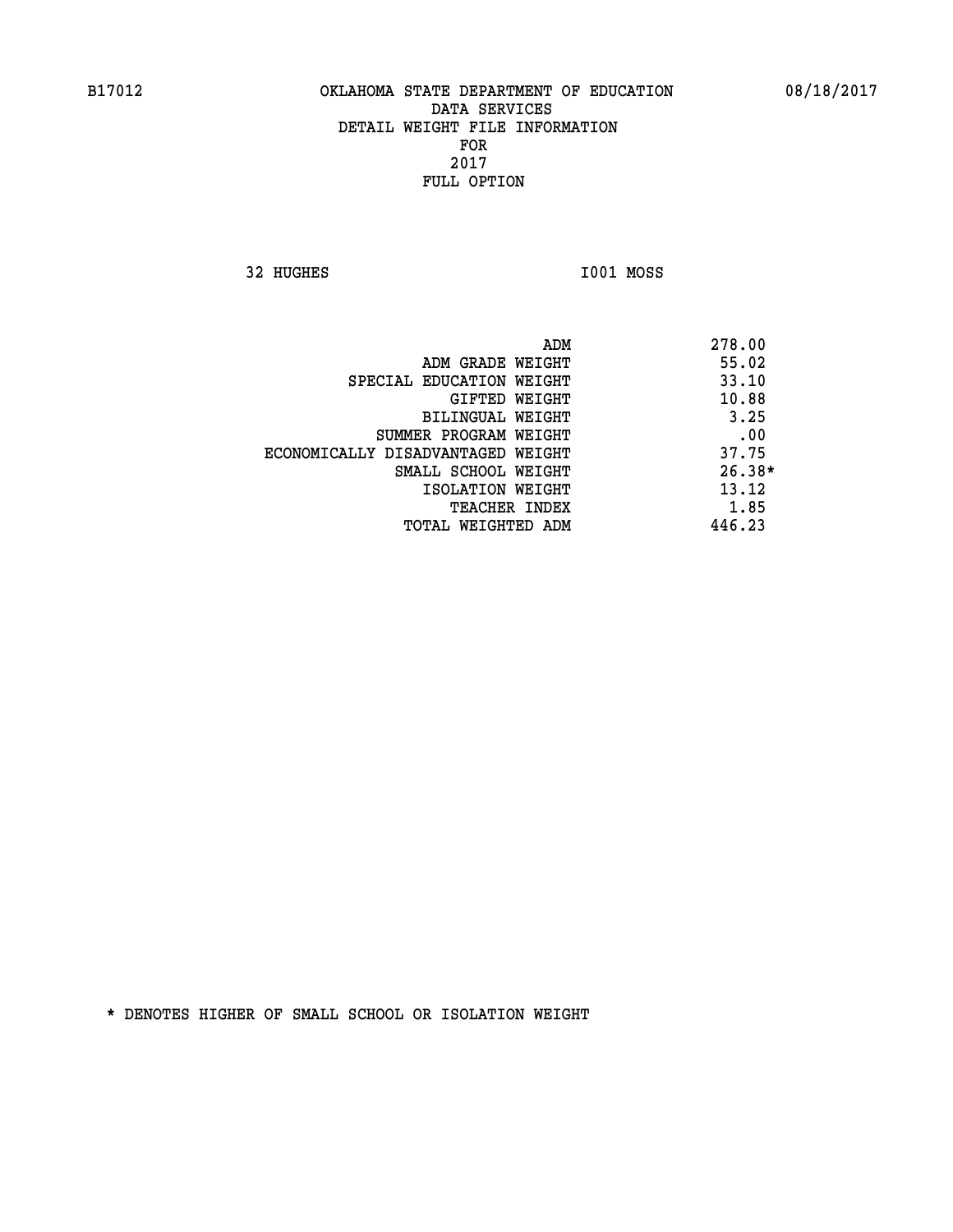32 HUGHES **I005 WETUMKA** 

| ADM                               | 441.84   |
|-----------------------------------|----------|
| ADM GRADE WEIGHT                  | 84.15    |
| SPECIAL EDUCATION WEIGHT          | 97.65    |
| GIFTED WEIGHT                     | 18.70    |
| BILINGUAL WEIGHT                  | 2.50     |
| SUMMER PROGRAM WEIGHT             | .00      |
| ECONOMICALLY DISADVANTAGED WEIGHT | 84.00    |
| SMALL SCHOOL WEIGHT               | $14.56*$ |
| ISOLATION WEIGHT                  | .00      |
| <b>TEACHER INDEX</b>              | .00      |
| TOTAL WEIGHTED ADM                | 743.40   |
|                                   |          |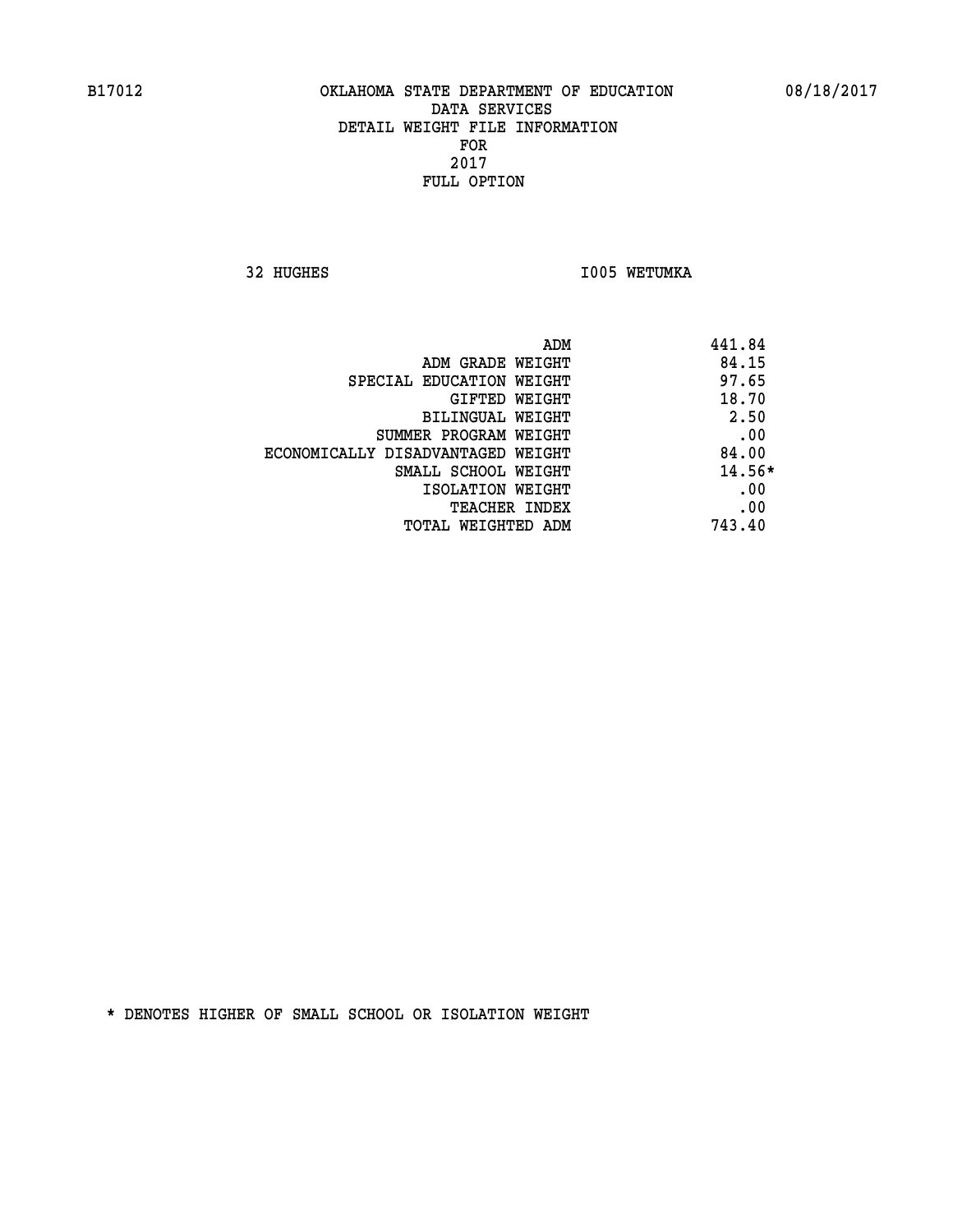**32 HUGHES I035 HOLDENVILLE** 

| 1,090.11 |
|----------|
| 218.98   |
| 250.25   |
| 32.98    |
| 7.25     |
| .00      |
| 221.75   |
| .00      |
| .00      |
| 46.38    |
| 1,867.70 |
|          |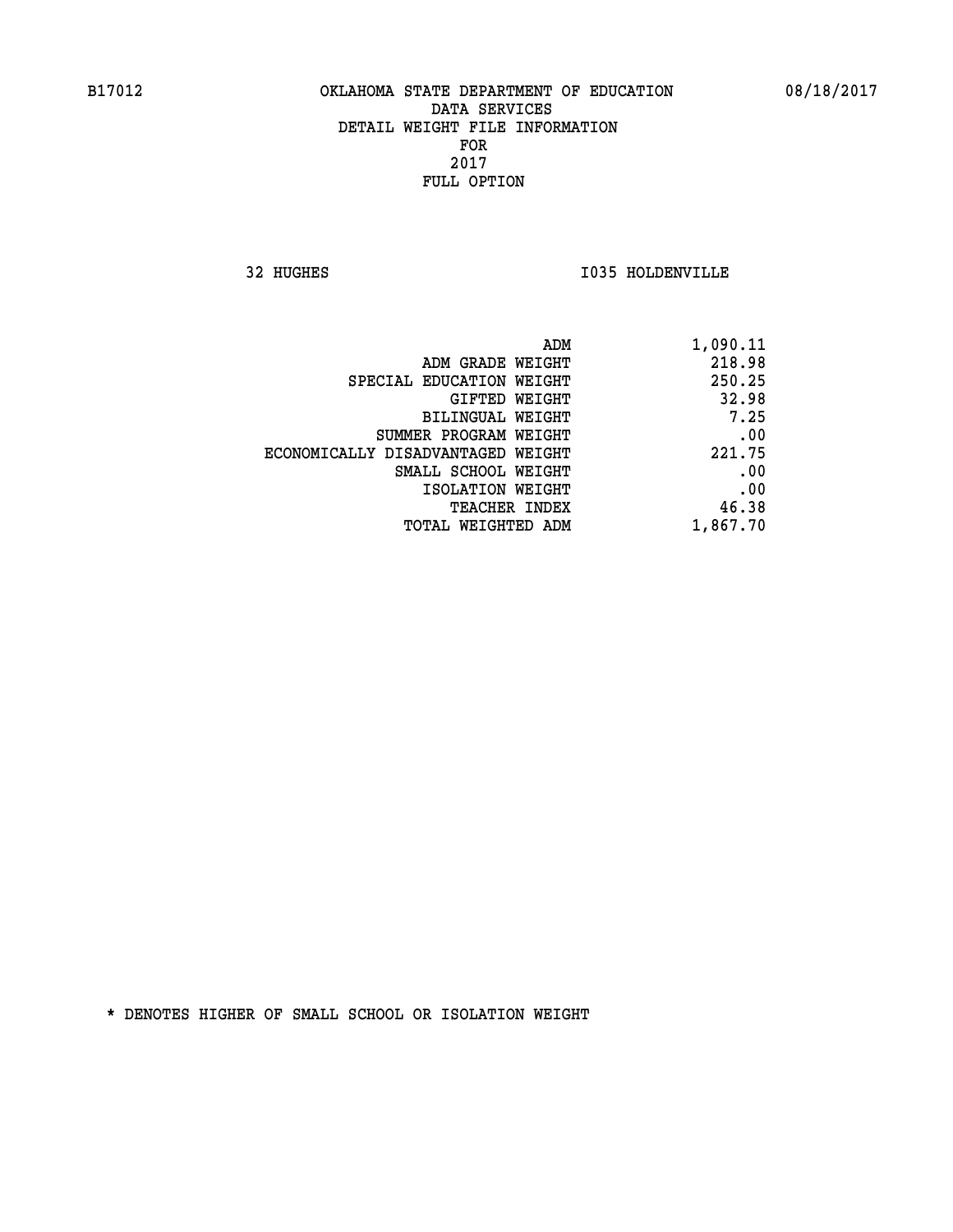**32 HUGHES I048 CALVIN** 

|                                   | ADM | 153.33   |
|-----------------------------------|-----|----------|
| ADM GRADE WEIGHT                  |     | 31.42    |
| SPECIAL EDUCATION WEIGHT          |     | 79.50    |
| GIFTED WEIGHT                     |     | 5.10     |
| BILINGUAL WEIGHT                  |     | .00      |
| SUMMER PROGRAM WEIGHT             |     | .00      |
| ECONOMICALLY DISADVANTAGED WEIGHT |     | 35.25    |
| SMALL SCHOOL WEIGHT               |     | $21.78*$ |
| ISOLATION WEIGHT                  |     | 16.94    |
| <b>TEACHER INDEX</b>              |     | .00      |
| TOTAL WEIGHTED ADM                |     | 326.38   |
|                                   |     |          |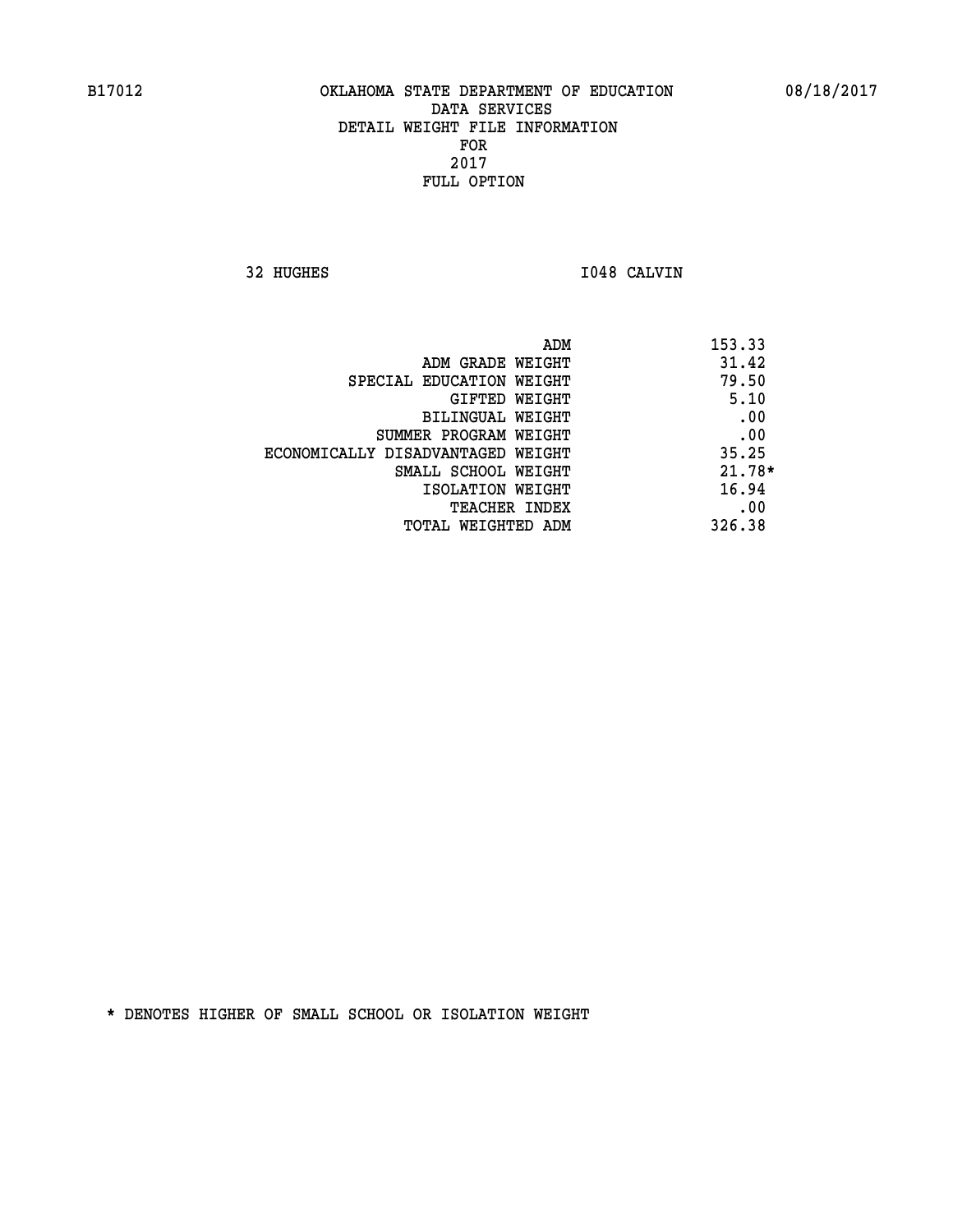**32 HUGHES I054 STUART** 

| 259.27<br>ADM                              |     |
|--------------------------------------------|-----|
| 46.38<br>ADM GRADE WEIGHT                  |     |
| 36.65<br>SPECIAL EDUCATION WEIGHT          |     |
| 7.14<br>GIFTED WEIGHT                      |     |
| BILINGUAL WEIGHT                           | .00 |
| SUMMER PROGRAM WEIGHT                      | .00 |
| 49.25<br>ECONOMICALLY DISADVANTAGED WEIGHT |     |
| $26.44*$<br>SMALL SCHOOL WEIGHT            |     |
| 19.39<br>ISOLATION WEIGHT                  |     |
| 12.63<br>TEACHER INDEX                     |     |
| 437.76<br>TOTAL WEIGHTED ADM               |     |
|                                            |     |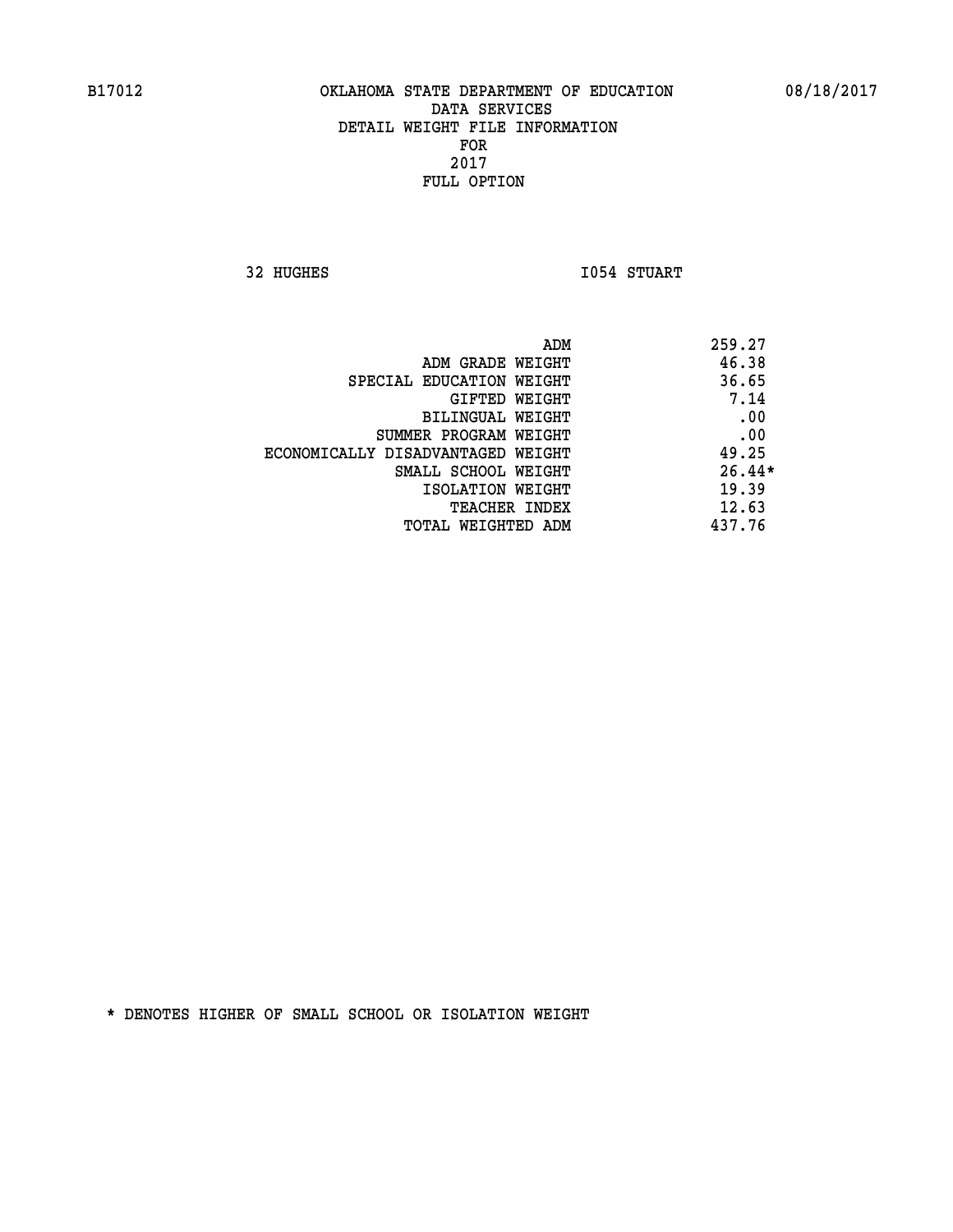**33 JACKSON I001 NAVAJO** 

| 538.72 |
|--------|
| 104.55 |
| 56.20  |
| 22.78  |
| 2.75   |
| .00    |
| 57.75  |
| .00    |
| .00    |
| 15.21  |
| 797.96 |
|        |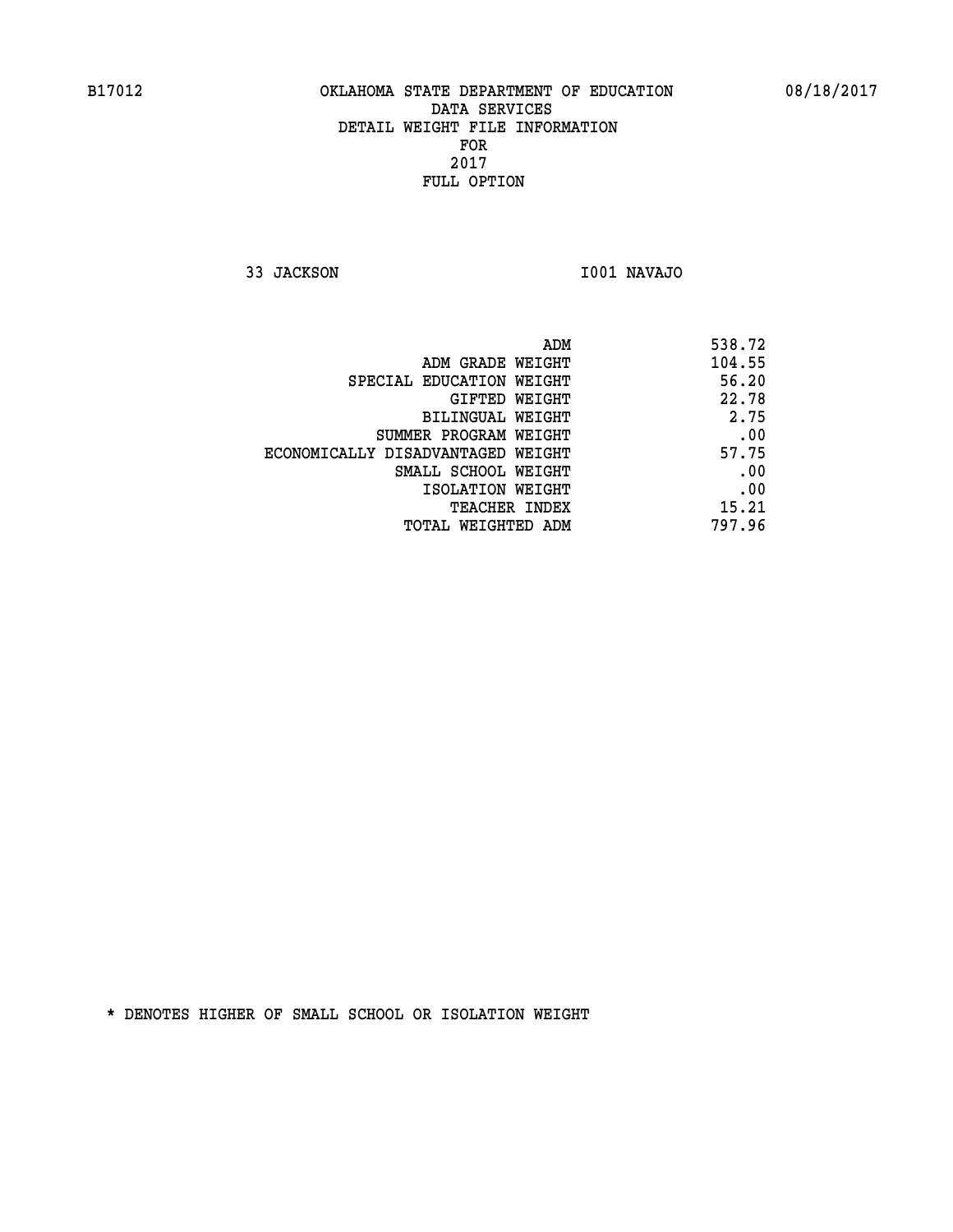**33 JACKSON 1014 DUKE** 

|                                   | 180.51<br>ADM |
|-----------------------------------|---------------|
| ADM GRADE WEIGHT                  | 32.29         |
| SPECIAL EDUCATION WEIGHT          | 28.95         |
| GIFTED WEIGHT                     | 3.40          |
| BILINGUAL WEIGHT                  | .50           |
| SUMMER PROGRAM WEIGHT             | .00           |
| ECONOMICALLY DISADVANTAGED WEIGHT | 17.50         |
| SMALL SCHOOL WEIGHT               | $23.78*$      |
| ISOLATION WEIGHT                  | 21.66         |
| <b>TEACHER INDEX</b>              | .00           |
| TOTAL WEIGHTED ADM                | 286.93        |
|                                   |               |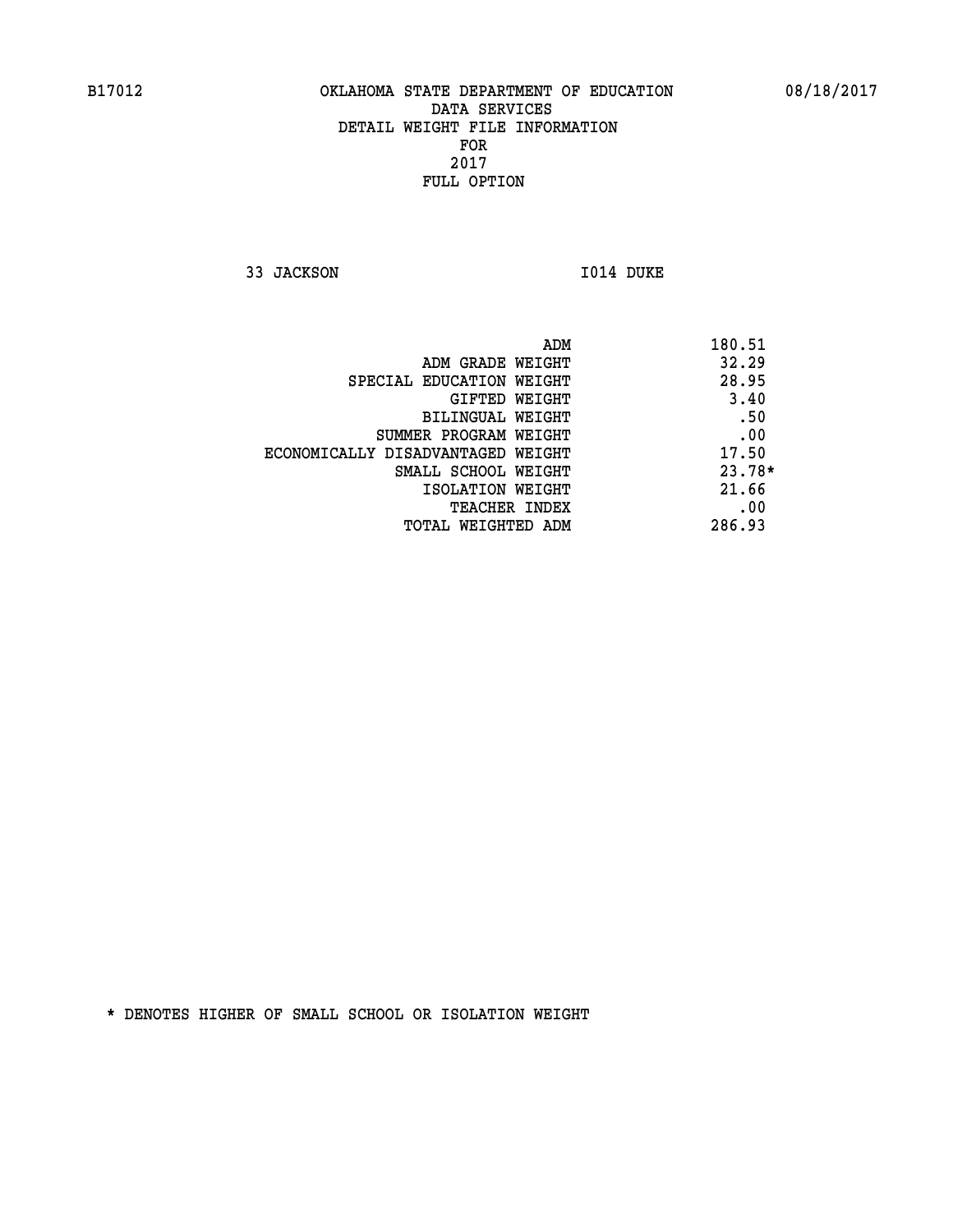**33 JACKSON I018 ALTUS** 

| 3,423.69 |
|----------|
| 706.62   |
| 425.45   |
| 137.36   |
| 95.75    |
| .00      |
| 525.00   |
| .00      |
| .00      |
| 133.61   |
| 5,447.48 |
|          |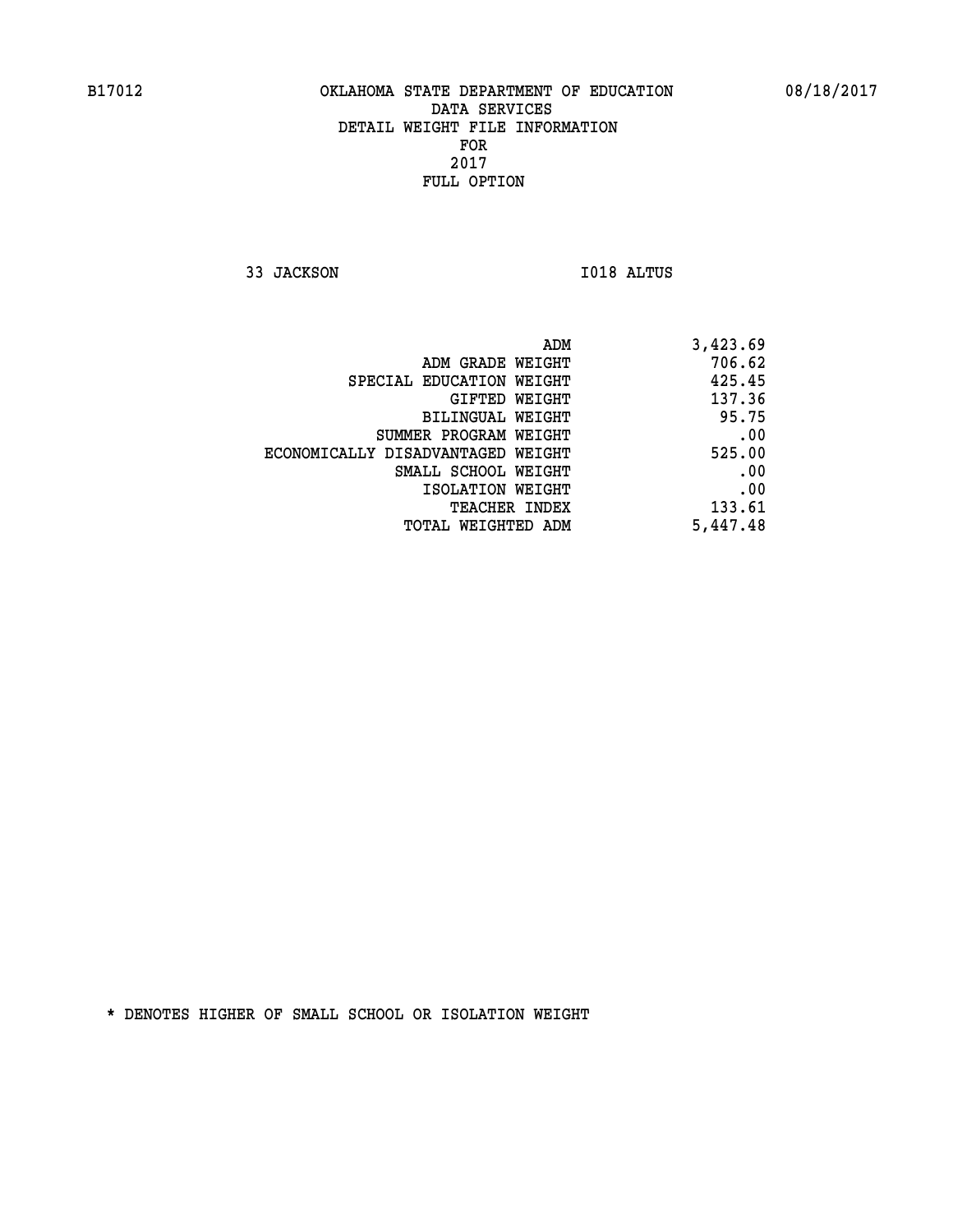**33 JACKSON I040 OLUSTEE-ELDORADO** 

|                                   | 205.04<br>ADM |
|-----------------------------------|---------------|
| ADM GRADE WEIGHT                  | 42.99         |
| SPECIAL EDUCATION WEIGHT          | 60.20         |
| GIFTED WEIGHT                     | 2.38          |
| BILINGUAL WEIGHT                  | 8.00          |
| SUMMER PROGRAM WEIGHT             | 1.20          |
| ECONOMICALLY DISADVANTAGED WEIGHT | 47.00         |
| SMALL SCHOOL WEIGHT               | 33.94         |
| ISOLATION WEIGHT                  | $145.58*$     |
| <b>TEACHER INDEX</b>              | .00           |
| TOTAL WEIGHTED ADM                | 512.39        |
|                                   |               |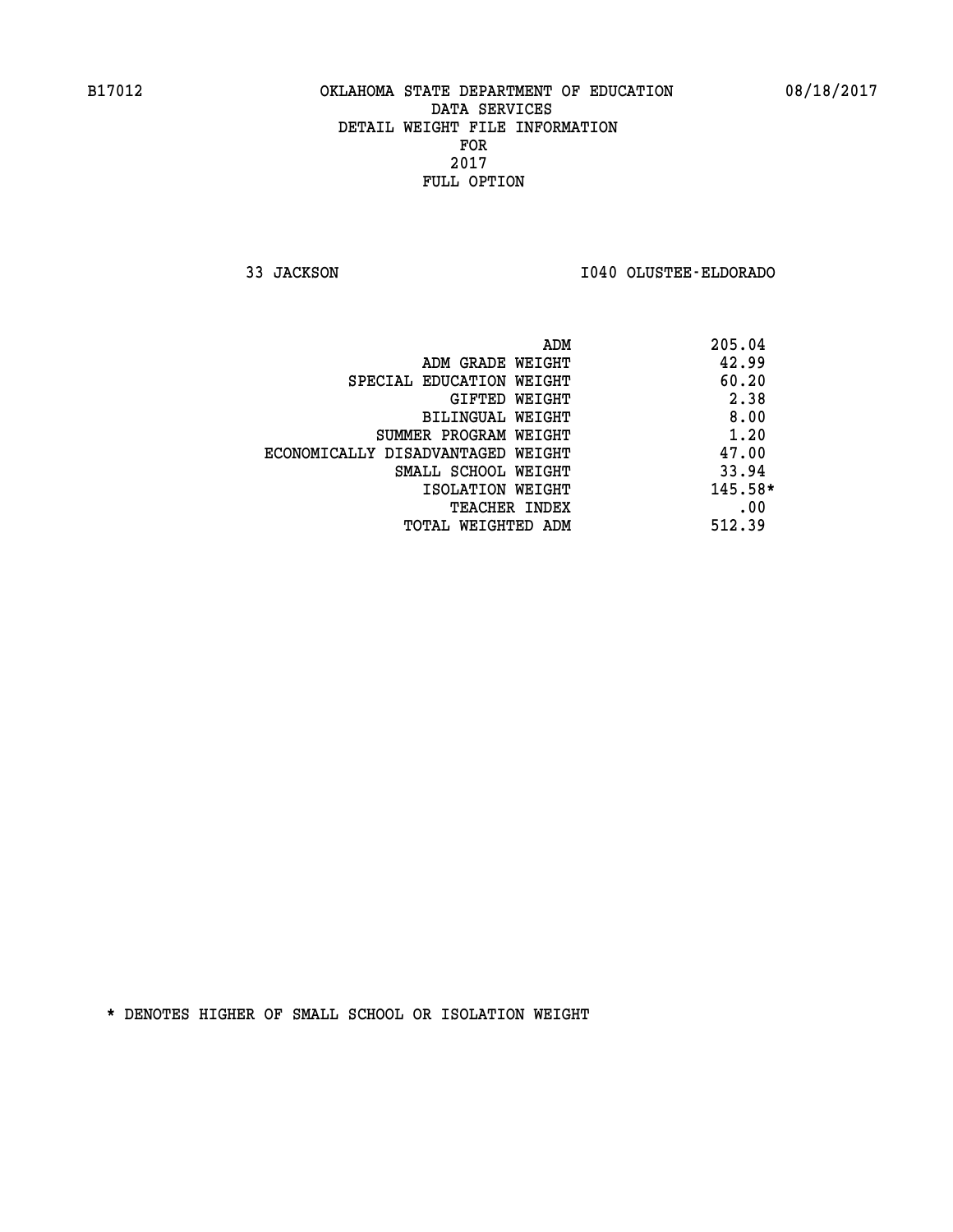**33 JACKSON I054 BLAIR** 

 **ADM 291.54 ADM GRADE WEIGHT 57.30 SPECIAL EDUCATION WEIGHT 50.55 GIFTED WEIGHT 8.16 BILINGUAL WEIGHT .00 SUMMER PROGRAM WEIGHT 1.20 ECONOMICALLY DISADVANTAGED WEIGHT 45.50 SMALL SCHOOL WEIGHT 26.17\* EXECUTED ISOLATION WEIGHT AND RESOLATION WEIGHT TEACHER INDEX** .00  **TOTAL WEIGHTED ADM 480.42**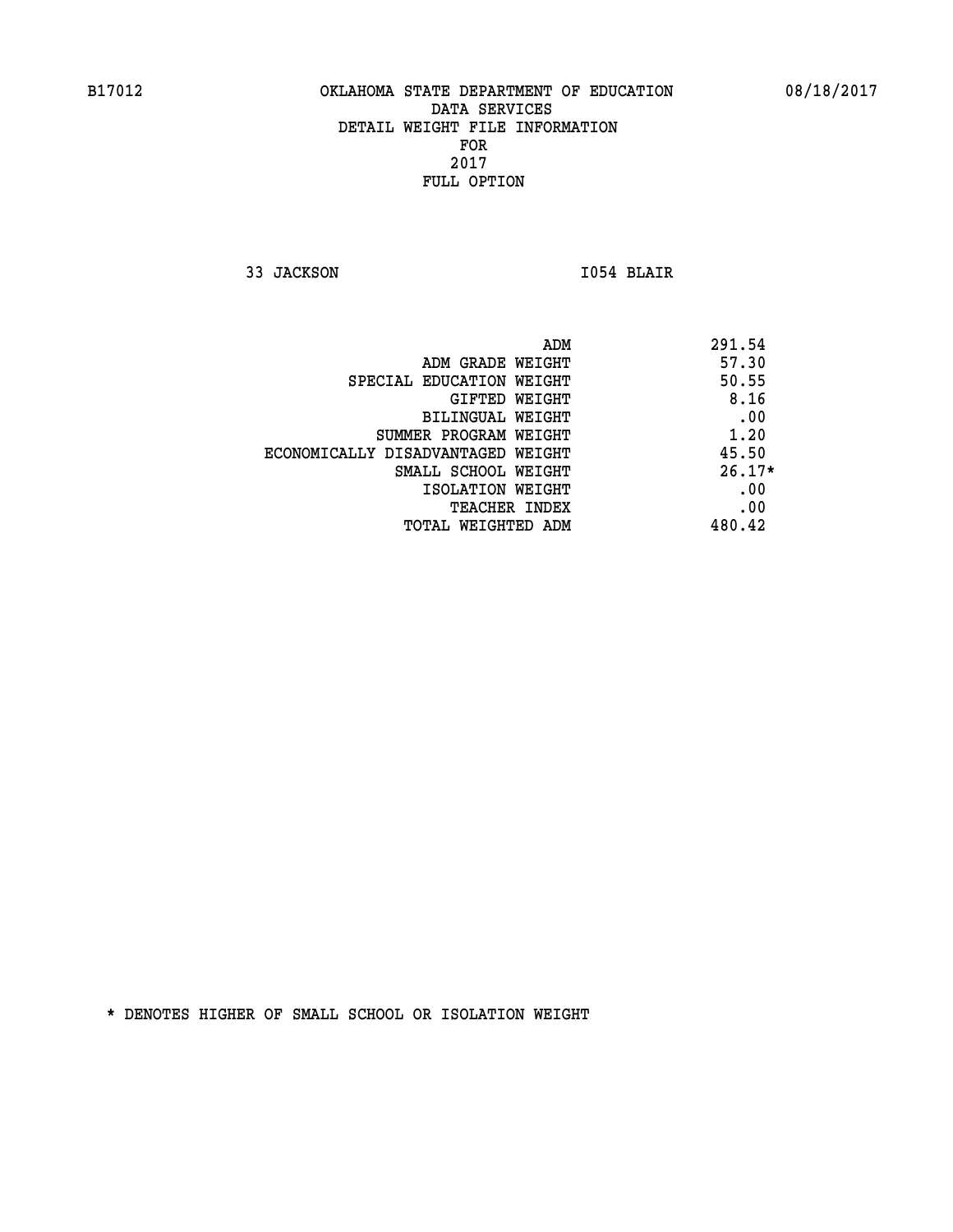**34 JEFFERSON C003 TERRAL** 

| ADM                               | 74.92  |
|-----------------------------------|--------|
| ADM GRADE WEIGHT                  | 15.45  |
| SPECIAL EDUCATION WEIGHT          | 89.50  |
| GIFTED WEIGHT                     | 3.40   |
| BILINGUAL WEIGHT                  | .75    |
| SUMMER PROGRAM WEIGHT             | .00    |
| ECONOMICALLY DISADVANTAGED WEIGHT | 18.75  |
| SMALL SCHOOL WEIGHT               | 12.86* |
| ISOLATION WEIGHT                  | .00    |
| <b>TEACHER INDEX</b>              | .00    |
| TOTAL WEIGHTED ADM                | 215.63 |
|                                   |        |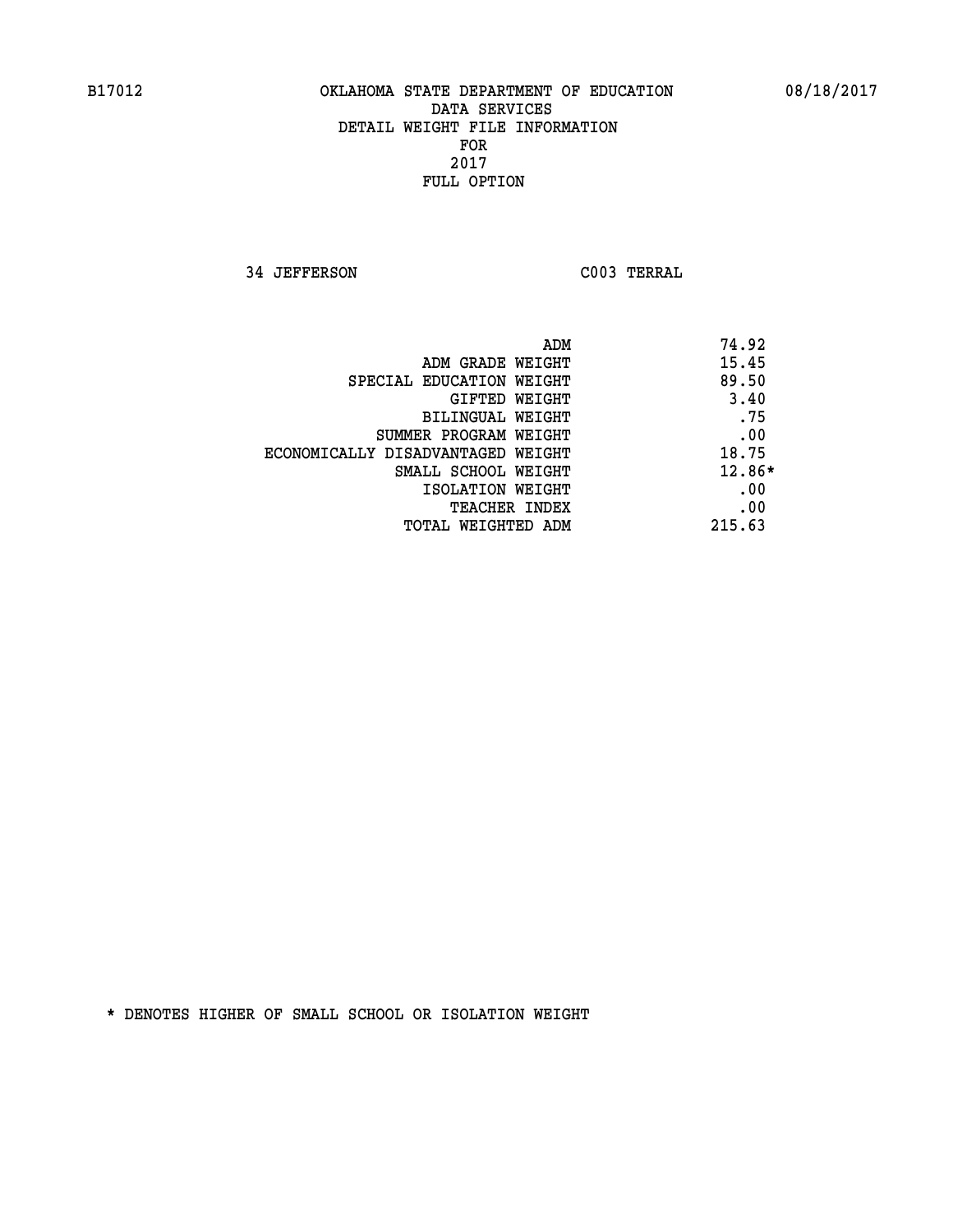**34 JEFFERSON 1001 RYAN** 

|                                   | ADM | 223.74   |
|-----------------------------------|-----|----------|
| ADM GRADE WEIGHT                  |     | 42.37    |
| SPECIAL EDUCATION WEIGHT          |     | 42.20    |
| GIFTED WEIGHT                     |     | 6.46     |
| BILINGUAL WEIGHT                  |     | 1.00     |
| SUMMER PROGRAM WEIGHT             |     | .00      |
| ECONOMICALLY DISADVANTAGED WEIGHT |     | 40.00    |
| SMALL SCHOOL WEIGHT               |     | 25.82    |
| ISOLATION WEIGHT                  |     | $96.92*$ |
| TEACHER INDEX                     |     | 6.67     |
| TOTAL WEIGHTED ADM                |     | 459.36   |
|                                   |     |          |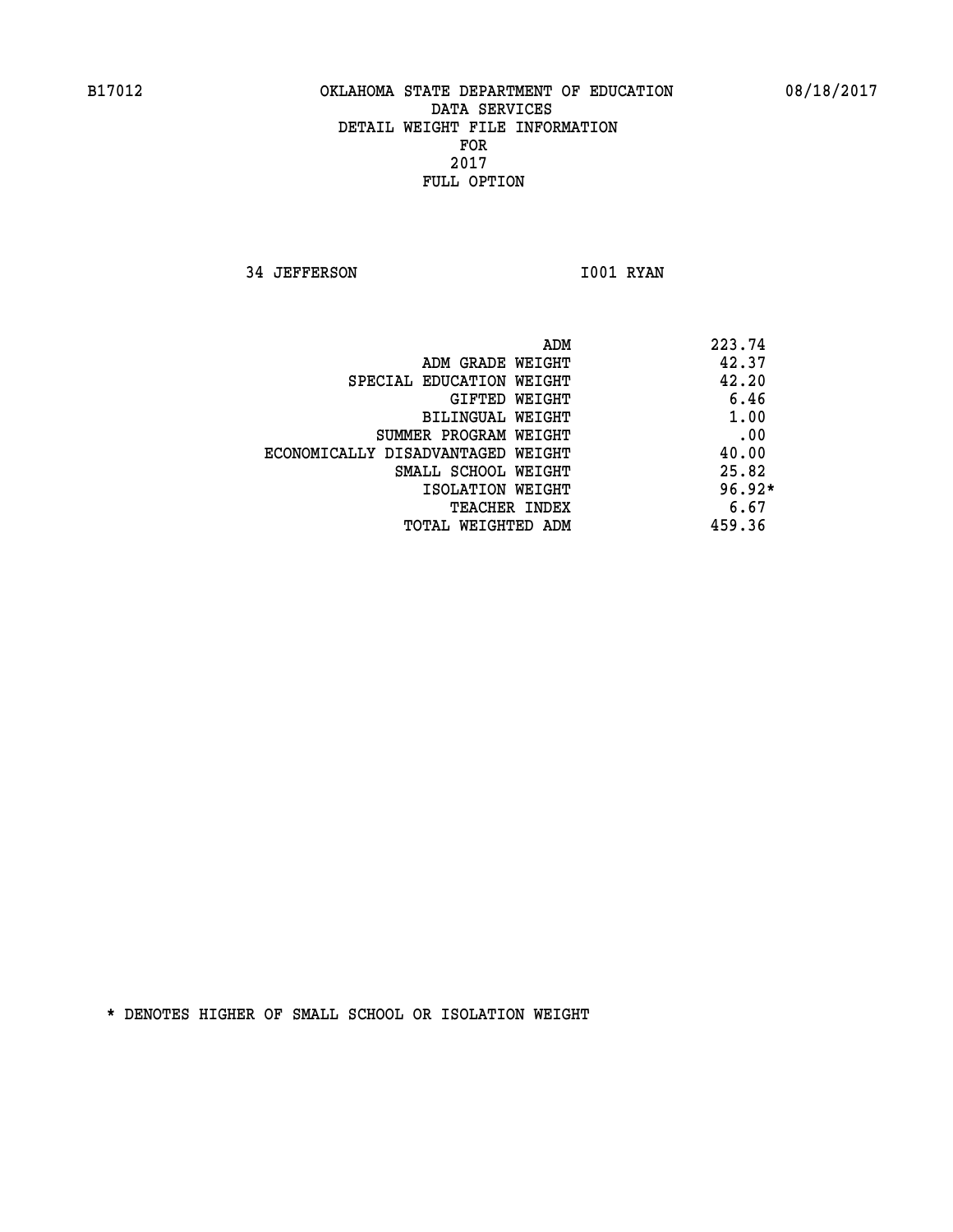**34 JEFFERSON I014 RINGLING** 

|                                   | 426.79<br>ADM |           |
|-----------------------------------|---------------|-----------|
| ADM GRADE WEIGHT                  |               | 87.49     |
| SPECIAL EDUCATION WEIGHT          |               | 63.00     |
| <b>GIFTED WEIGHT</b>              |               | 11.56     |
| BILINGUAL WEIGHT                  |               | 3.50      |
| SUMMER PROGRAM WEIGHT             |               | 2.40      |
| ECONOMICALLY DISADVANTAGED WEIGHT |               | 74.00     |
| SMALL SCHOOL WEIGHT               |               | 16.49     |
| ISOLATION WEIGHT                  |               | $182.15*$ |
| <b>TEACHER INDEX</b>              |               | 19.83     |
| TOTAL WEIGHTED ADM                | 870.72        |           |
|                                   |               |           |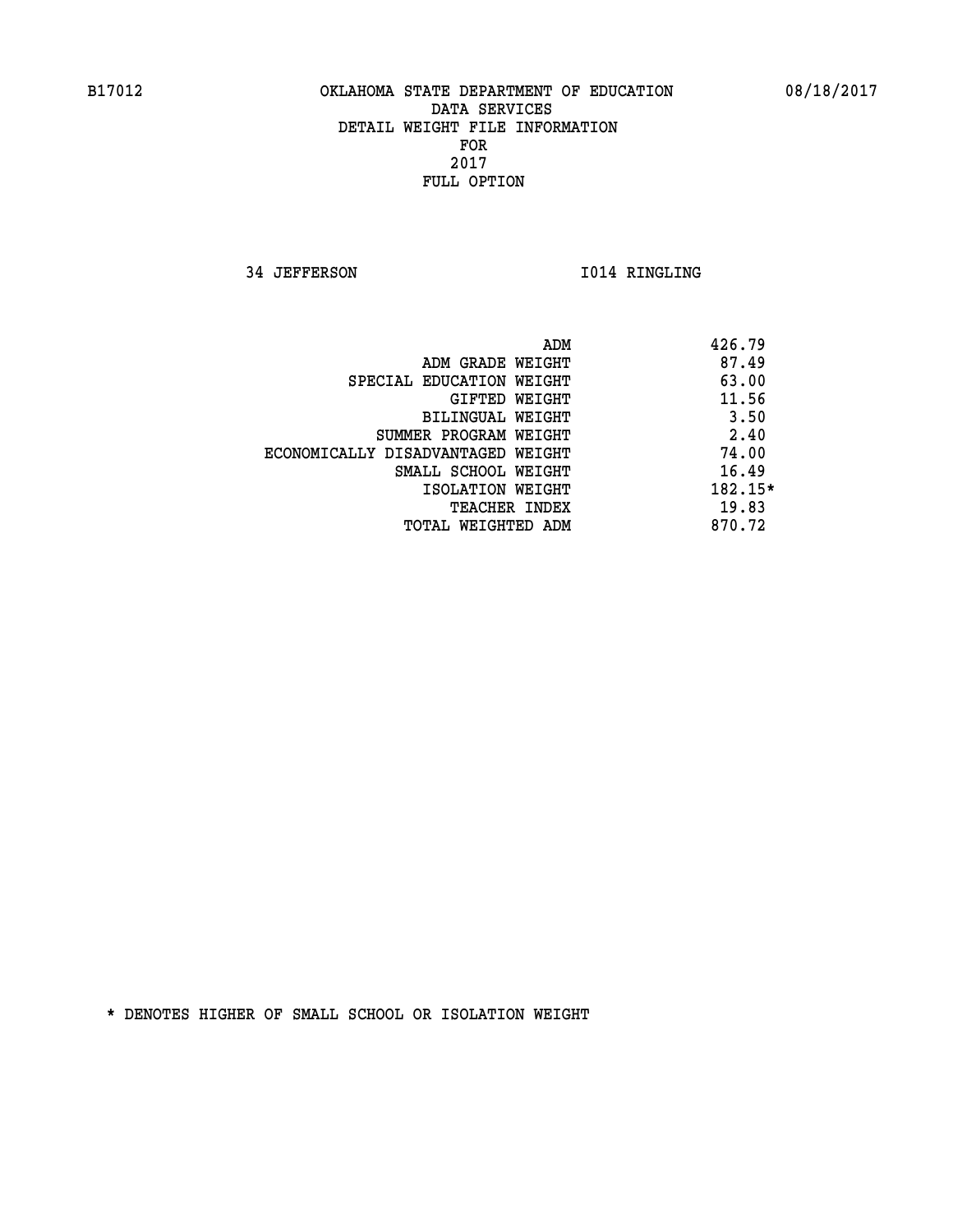**34 JEFFERSON I023 WAURIKA** 

|                                   | ADM | 406.42    |
|-----------------------------------|-----|-----------|
| ADM GRADE WEIGHT                  |     | 81.40     |
| SPECIAL EDUCATION WEIGHT          |     | 55.65     |
| GIFTED WEIGHT                     |     | 11.22     |
| BILINGUAL WEIGHT                  |     | .00       |
| SUMMER PROGRAM WEIGHT             |     | .00       |
| ECONOMICALLY DISADVANTAGED WEIGHT |     | 77.50     |
| SMALL SCHOOL WEIGHT               |     | 18.84     |
| ISOLATION WEIGHT                  |     | $162.73*$ |
| <b>TEACHER INDEX</b>              |     | .00       |
| TOTAL WEIGHTED ADM                |     | 794.92    |
|                                   |     |           |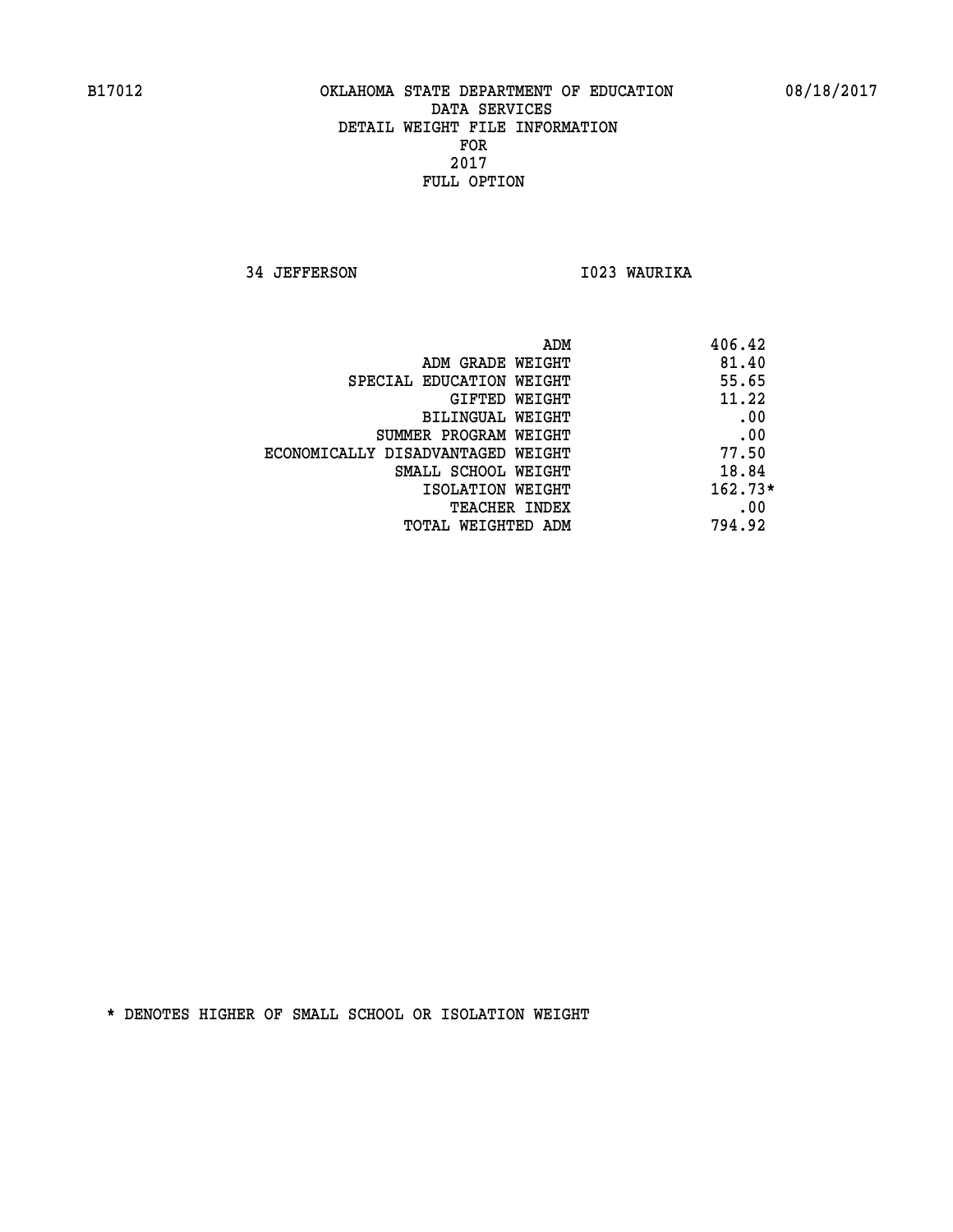**35 JOHNSTON C007 MANNSVILLE** 

| ADM                               | 97.09    |
|-----------------------------------|----------|
| ADM GRADE WEIGHT                  | 18.89    |
| SPECIAL EDUCATION WEIGHT          | 30.10    |
| GIFTED WEIGHT                     | 2.72     |
| BILINGUAL WEIGHT                  | .00      |
| SUMMER PROGRAM WEIGHT             | .00      |
| ECONOMICALLY DISADVANTAGED WEIGHT | 21.50    |
| SMALL SCHOOL WEIGHT               | $15.85*$ |
| ISOLATION WEIGHT                  | .00      |
| <b>TEACHER INDEX</b>              | .30      |
| TOTAL WEIGHTED ADM                | 186.45   |
|                                   |          |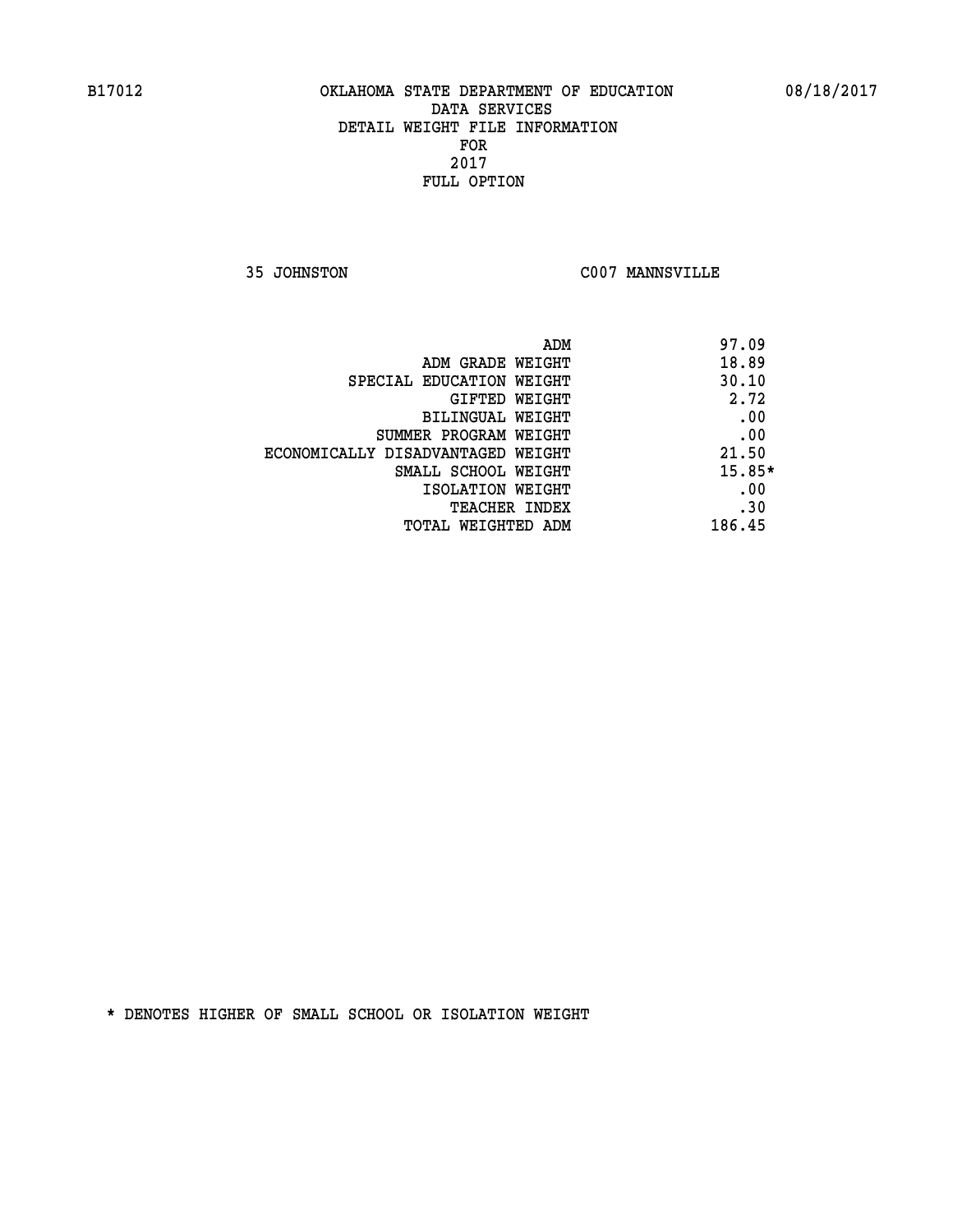**35 JOHNSTON C010 RAVIA** 

| ADM                               | 84.19    |
|-----------------------------------|----------|
| ADM GRADE WEIGHT                  | 14.12    |
| SPECIAL EDUCATION WEIGHT          | 21.10    |
| GIFTED WEIGHT                     | .68      |
| BILINGUAL WEIGHT                  | .00      |
| SUMMER PROGRAM WEIGHT             | .00      |
| ECONOMICALLY DISADVANTAGED WEIGHT | 21.25    |
| SMALL SCHOOL WEIGHT               | $14.16*$ |
| ISOLATION WEIGHT                  | .00      |
| <b>TEACHER INDEX</b>              | 7.87     |
| TOTAL WEIGHTED ADM                | 163.37   |
|                                   |          |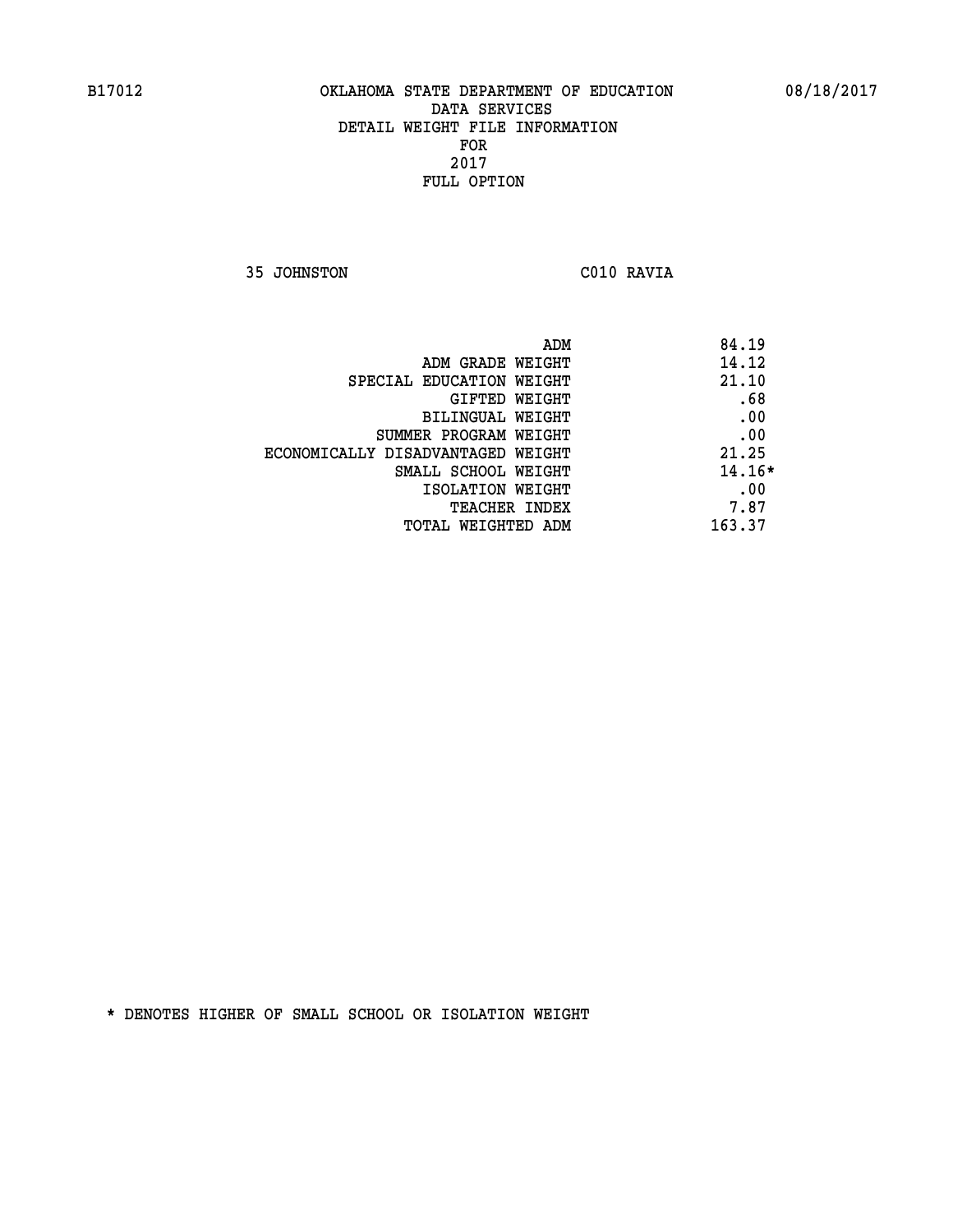**35 JOHNSTON I002 MILL CREEK** 

| ADM                               | 170.59   |
|-----------------------------------|----------|
| ADM GRADE WEIGHT                  | 33.76    |
| SPECIAL EDUCATION WEIGHT          | 24.30    |
| GIFTED WEIGHT                     | 4.42     |
| BILINGUAL WEIGHT                  | .00      |
| SUMMER PROGRAM WEIGHT             | .00      |
| ECONOMICALLY DISADVANTAGED WEIGHT | 34.25    |
| SMALL SCHOOL WEIGHT               | 23.12    |
| ISOLATION WEIGHT                  | $24.36*$ |
| <b>TEACHER INDEX</b>              | .00      |
| TOTAL WEIGHTED ADM                | 291.68   |
|                                   |          |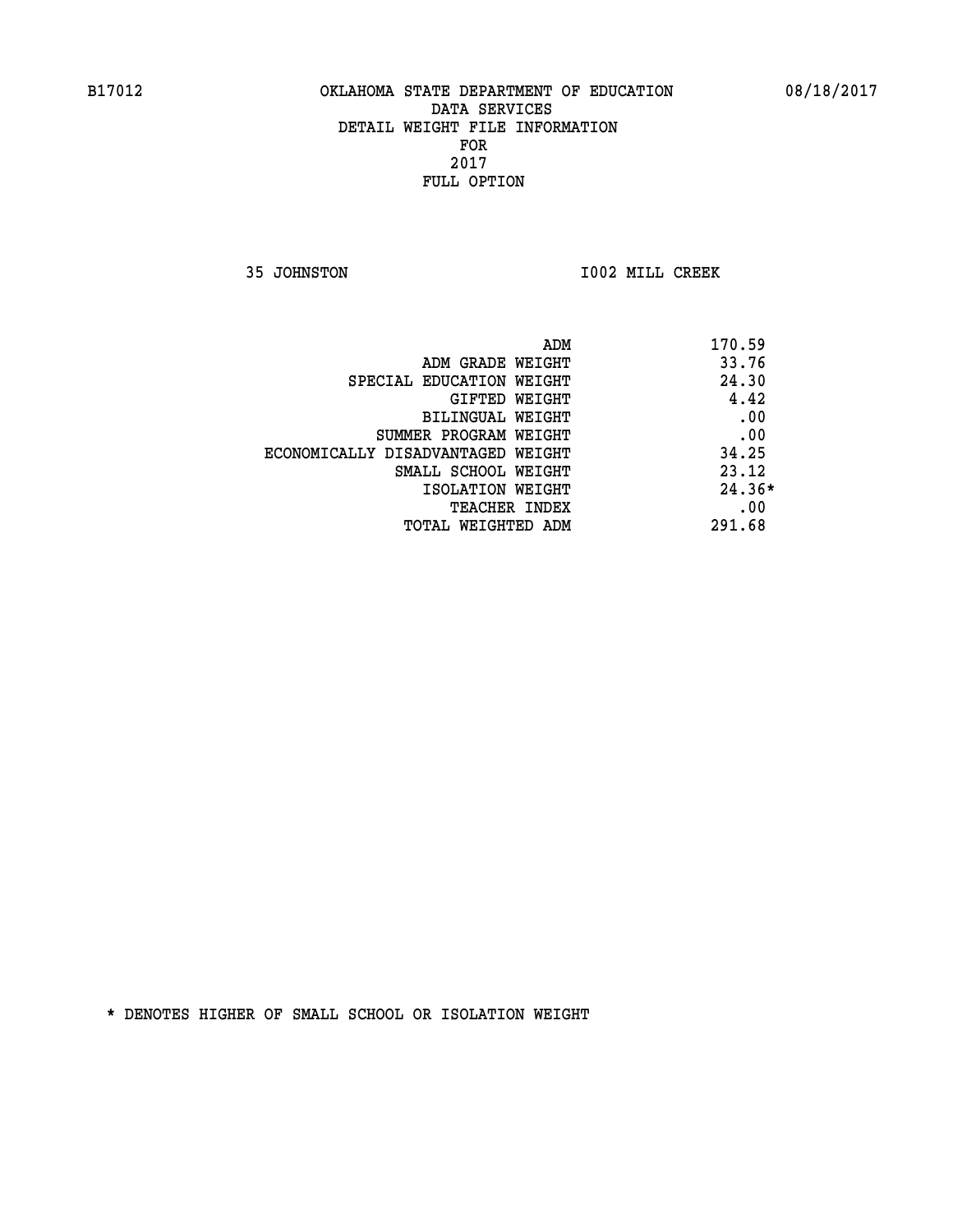**35 JOHNSTON I020 TISHOMINGO** 

| 941.83   |
|----------|
| 177.98   |
| 184.50   |
| 13.60    |
| 1.25     |
| .00      |
| 183.50   |
| .00      |
| .00      |
| 42.36    |
| 1,545.02 |
|          |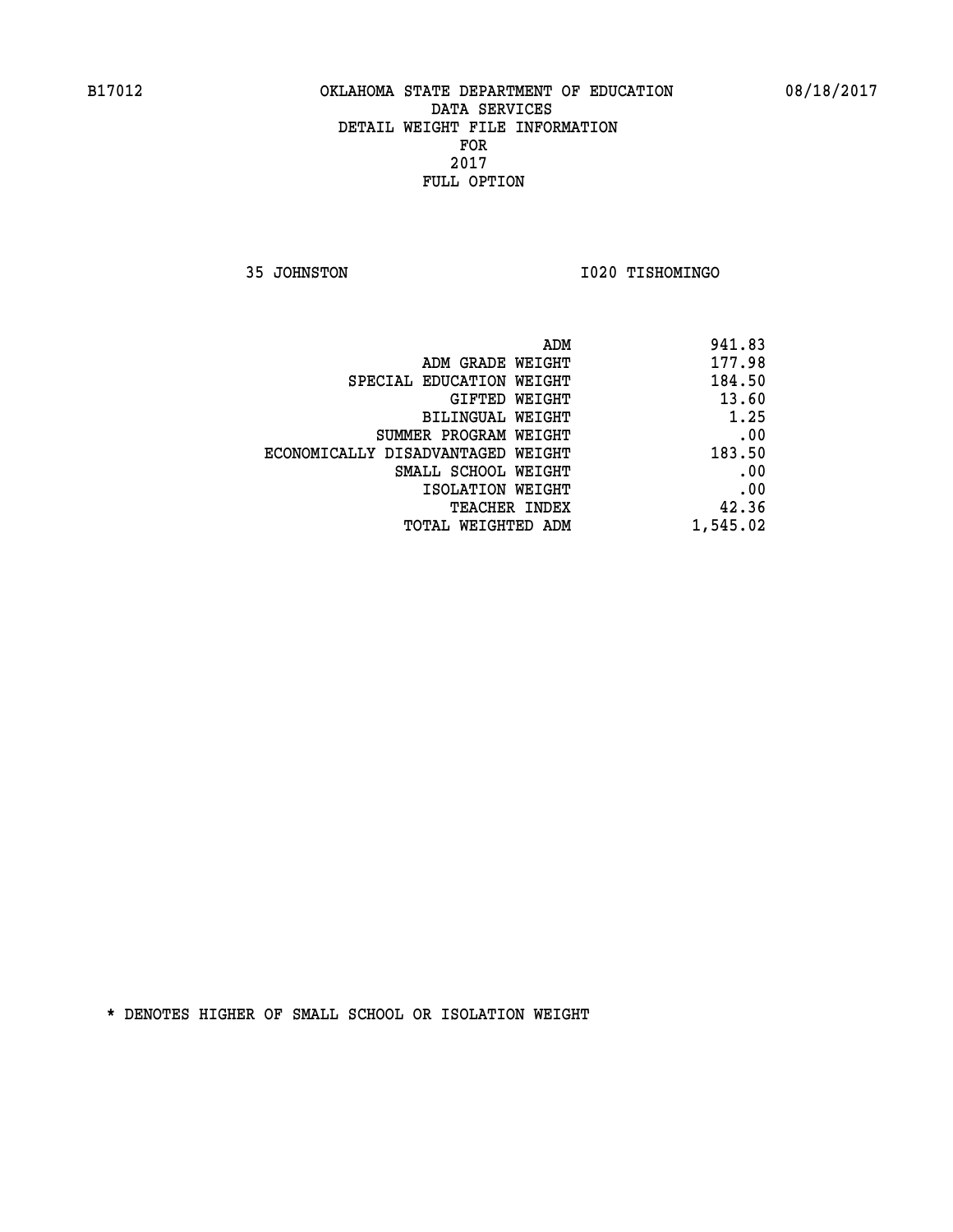**35 JOHNSTON 1029 MILBURN** 

| ADM                               | 193.66   |
|-----------------------------------|----------|
| ADM GRADE WEIGHT                  | 42.22    |
| SPECIAL EDUCATION WEIGHT          | 43.50    |
| GIFTED WEIGHT                     | 8.84     |
| BILINGUAL WEIGHT                  | .00      |
| SUMMER PROGRAM WEIGHT             | .00      |
| ECONOMICALLY DISADVANTAGED WEIGHT | 40.50    |
| SMALL SCHOOL WEIGHT               | $24.55*$ |
| ISOLATION WEIGHT                  | .00      |
| <b>TEACHER INDEX</b>              | .00      |
| TOTAL WEIGHTED ADM                | 353.27   |
|                                   |          |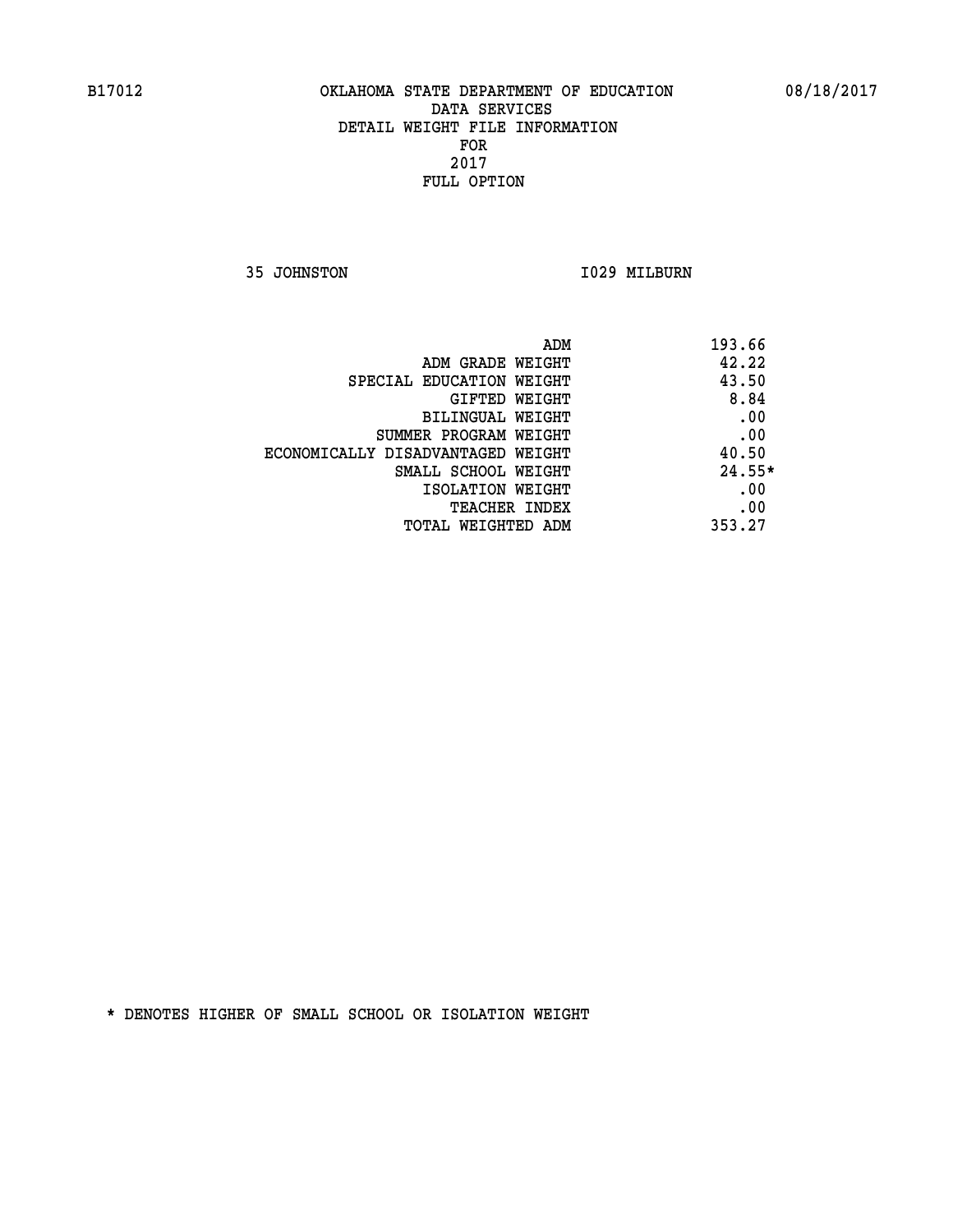**35 JOHNSTON 1035 COLEMAN** 

| ADM                               | 163.57   |
|-----------------------------------|----------|
| ADM GRADE WEIGHT                  | 34.15    |
| SPECIAL EDUCATION WEIGHT          | 54.60    |
| GIFTED WEIGHT                     | 4.76     |
| BILINGUAL WEIGHT                  | .00      |
| SUMMER PROGRAM WEIGHT             | 1.20     |
| ECONOMICALLY DISADVANTAGED WEIGHT | 36.25    |
| SMALL SCHOOL WEIGHT               | $22.60*$ |
| ISOLATION WEIGHT                  | .00      |
| <b>TEACHER INDEX</b>              | 15.07    |
| TOTAL WEIGHTED ADM                | 332.20   |
|                                   |          |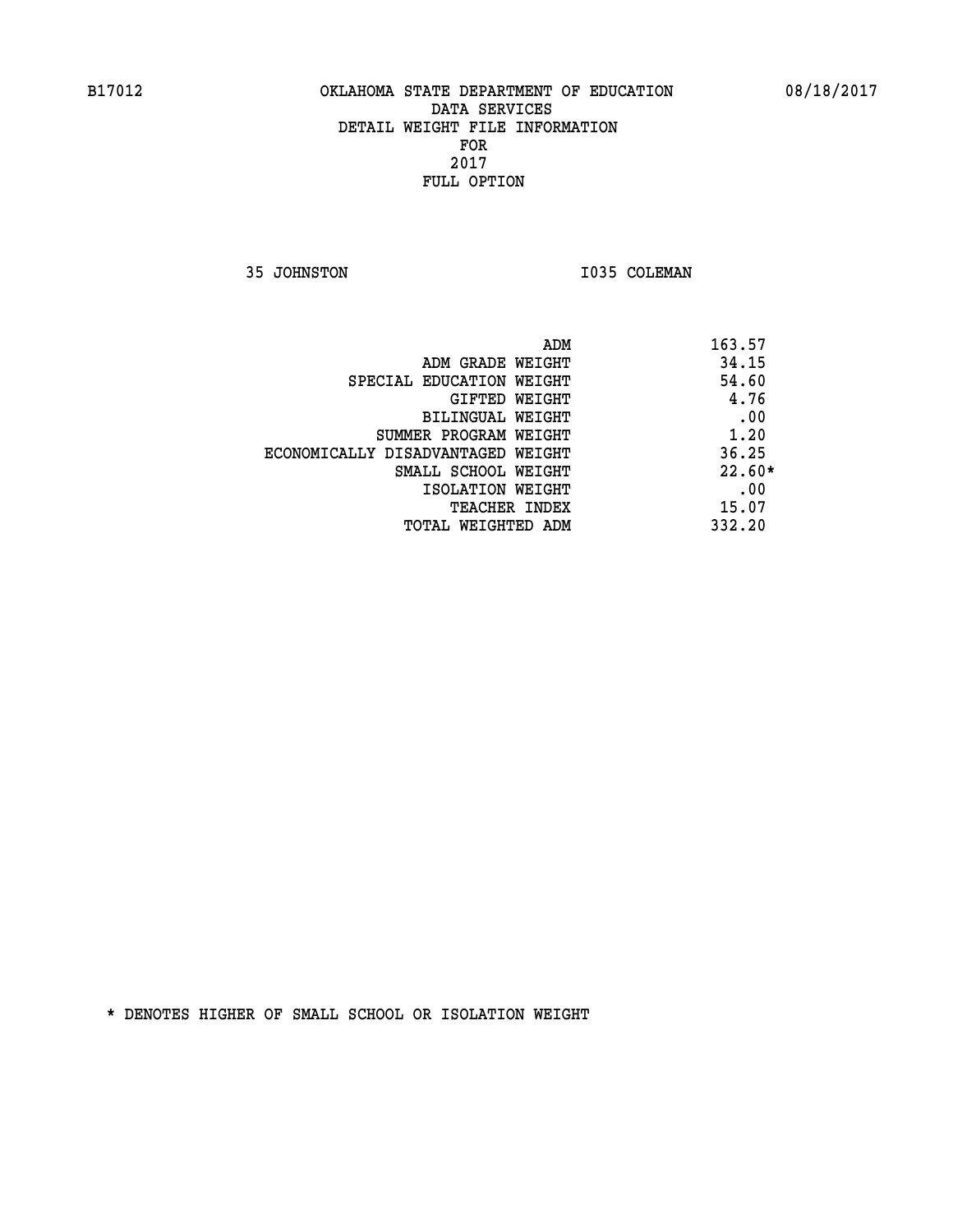**35 JOHNSTON I037 WAPANUCKA** 

| 259.82<br>ADM                              |  |
|--------------------------------------------|--|
| 49.10<br>ADM GRADE WEIGHT                  |  |
| 62.35<br>SPECIAL EDUCATION WEIGHT          |  |
| 6.80<br>GIFTED WEIGHT                      |  |
| 4.75<br>BILINGUAL WEIGHT                   |  |
| .00<br>SUMMER PROGRAM WEIGHT               |  |
| 44.00<br>ECONOMICALLY DISADVANTAGED WEIGHT |  |
| $26.44*$<br>SMALL SCHOOL WEIGHT            |  |
| 1.61<br>ISOLATION WEIGHT                   |  |
| 11.15<br><b>TEACHER INDEX</b>              |  |
| 464.41<br>TOTAL WEIGHTED ADM               |  |
|                                            |  |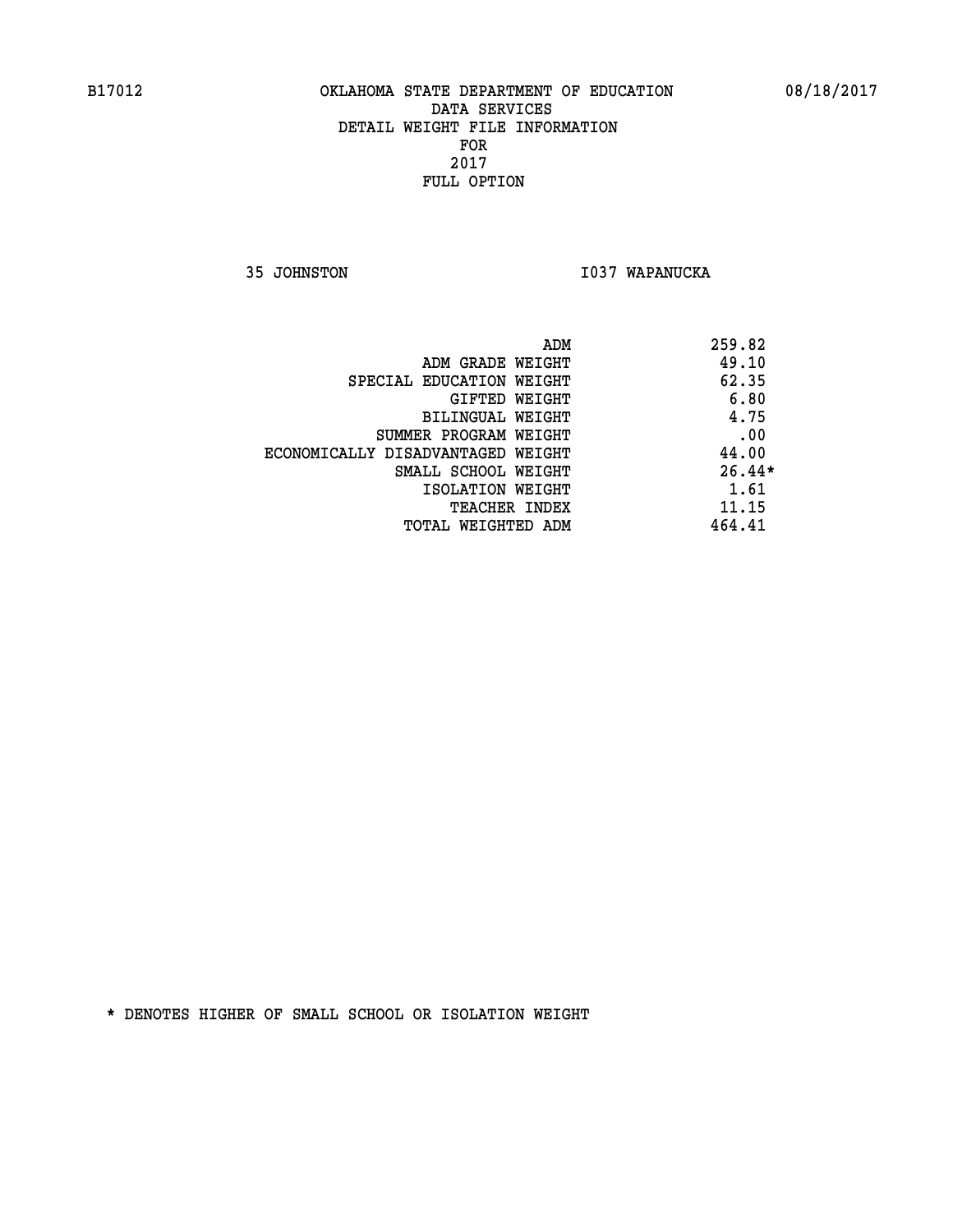**36 KAY C027 PECKHAM** 

|                                   | ADM | 89.21    |
|-----------------------------------|-----|----------|
| ADM GRADE WEIGHT                  |     | 20.70    |
| SPECIAL EDUCATION WEIGHT          |     | 18.00    |
| GIFTED WEIGHT                     |     | 2.38     |
| BILINGUAL WEIGHT                  |     | .50      |
| SUMMER PROGRAM WEIGHT             |     | .00      |
| ECONOMICALLY DISADVANTAGED WEIGHT |     | 19.75    |
| SMALL SCHOOL WEIGHT               |     | $14.83*$ |
| ISOLATION WEIGHT                  |     | .00      |
| TEACHER INDEX                     |     | 11.63    |
| TOTAL WEIGHTED ADM                |     | 177.00   |
|                                   |     |          |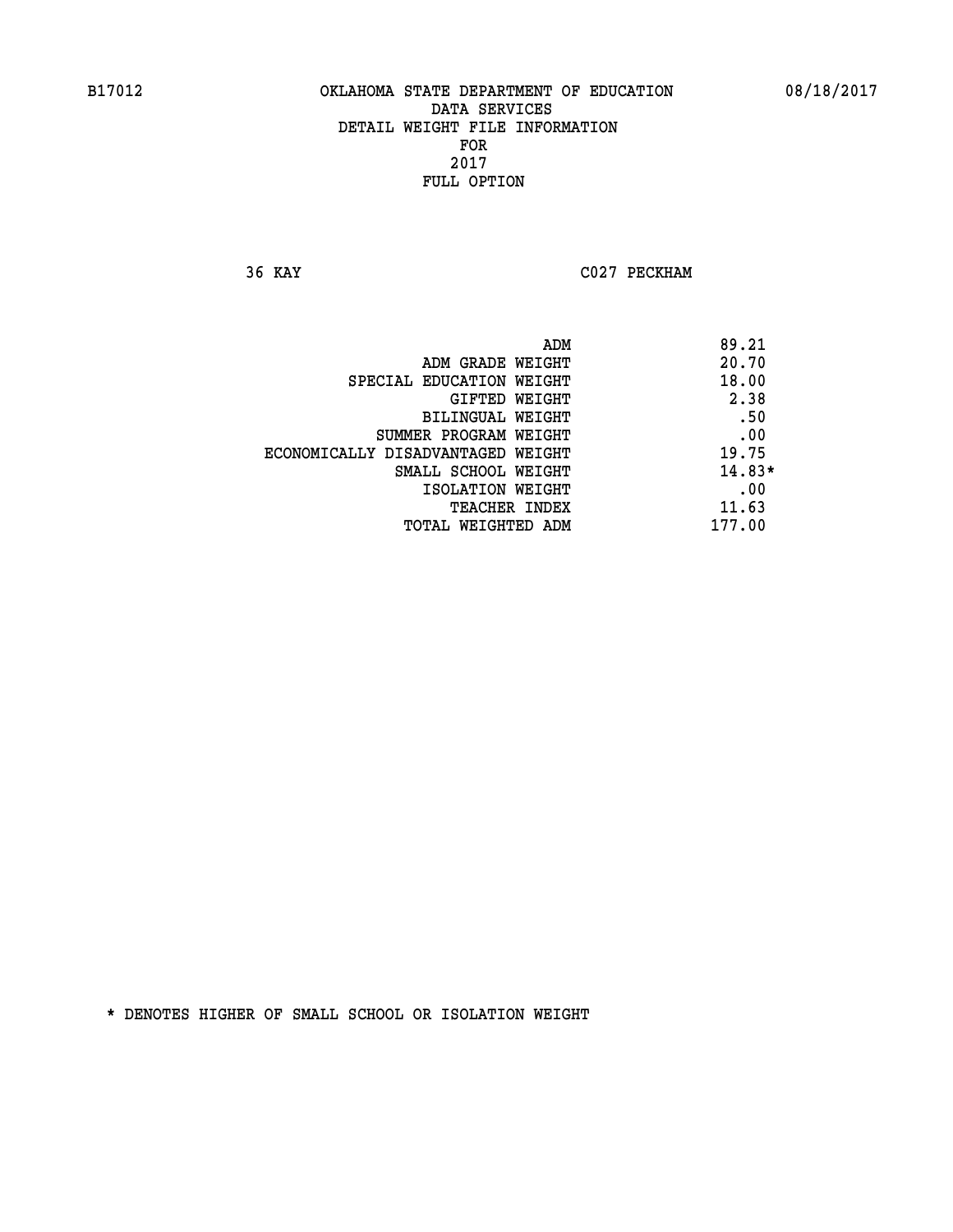**36 KAY C050 KILDARE** 

| ADM                               | 89.70    |
|-----------------------------------|----------|
| ADM GRADE WEIGHT                  | 21.58    |
| SPECIAL EDUCATION WEIGHT          | 6.70     |
| GIFTED WEIGHT                     | .00      |
| BILINGUAL WEIGHT                  | .25      |
| SUMMER PROGRAM WEIGHT             | .00      |
| ECONOMICALLY DISADVANTAGED WEIGHT | 14.75    |
| SMALL SCHOOL WEIGHT               | $14.90*$ |
| ISOLATION WEIGHT                  | .00      |
| TEACHER INDEX                     | .00      |
| TOTAL WEIGHTED ADM                | 147.88   |
|                                   |          |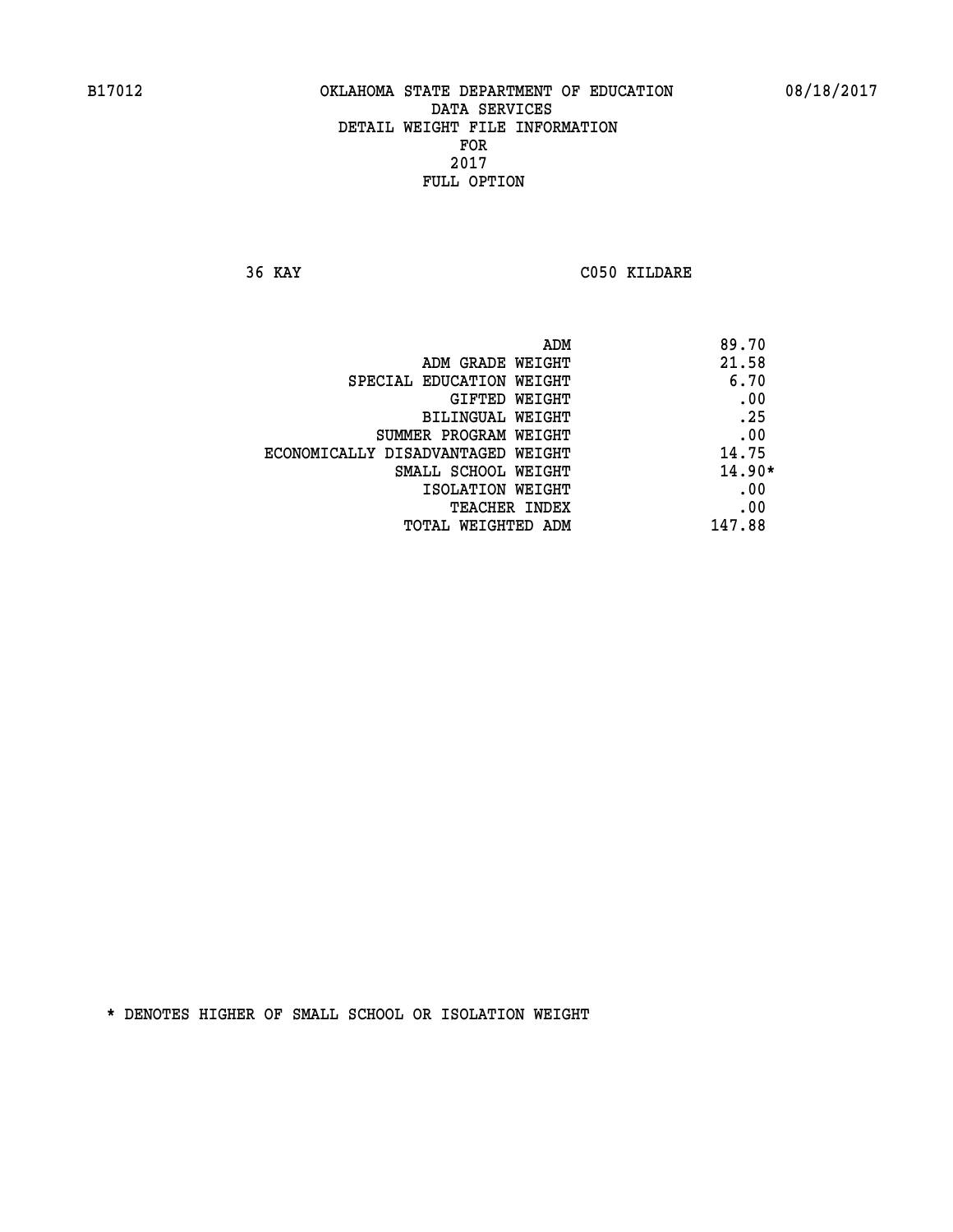**36 KAY I045 BLACKWELL** 

| 1,295.46 |
|----------|
| 258.43   |
| 265.65   |
| 39.78    |
| 20.75    |
| 2.40     |
| 220.50   |
| .00      |
| .00      |
| .00      |
| 2,102.97 |
|          |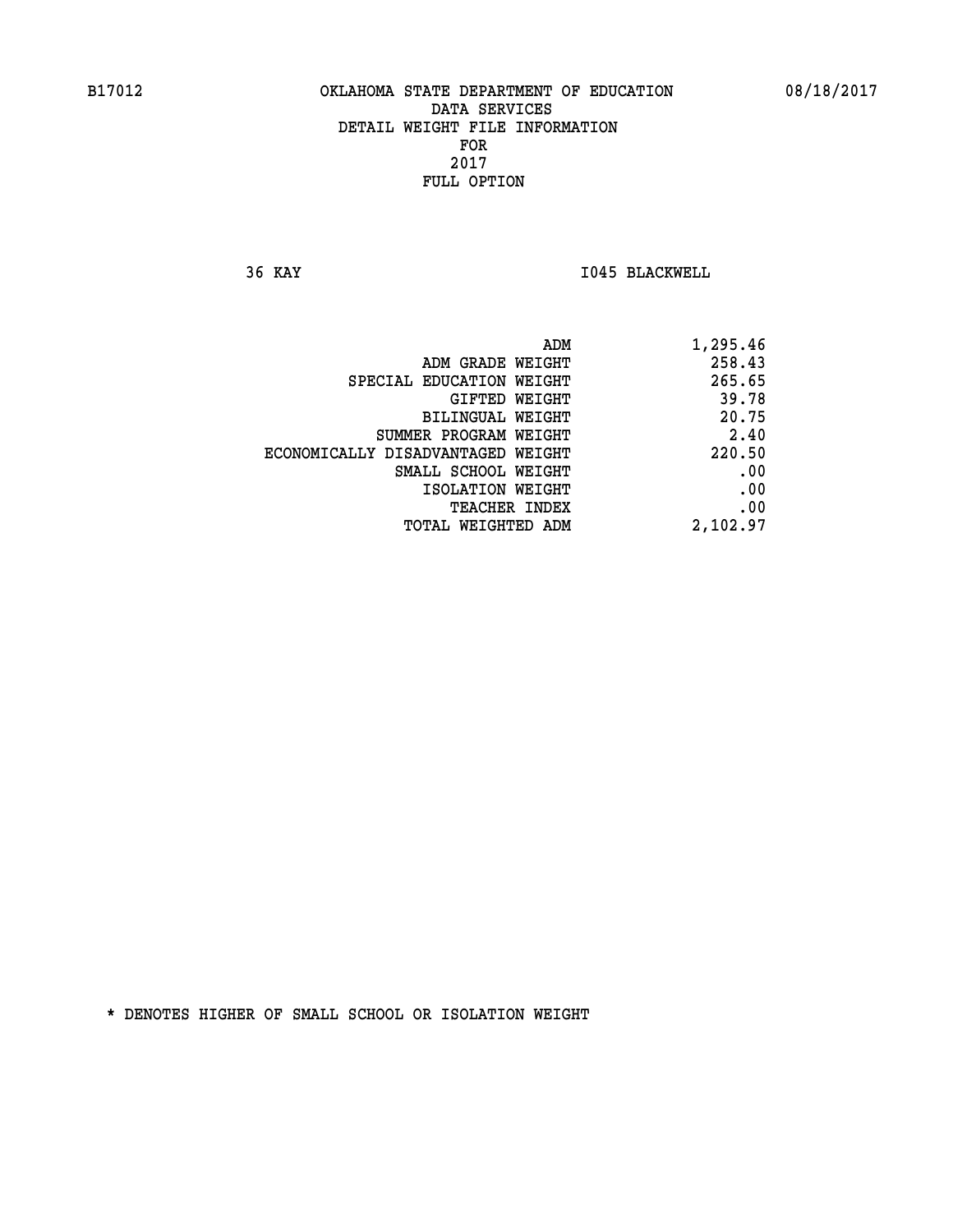**36 KAY I071 PONCA CITY** 

| ADM                               | 4,960.46 |
|-----------------------------------|----------|
| ADM GRADE WEIGHT                  | 985.30   |
| SPECIAL EDUCATION WEIGHT          | 923.00   |
| GIFTED WEIGHT                     | 143.82   |
| BILINGUAL WEIGHT                  | 70.00    |
| SUMMER PROGRAM WEIGHT             | 8.40     |
| ECONOMICALLY DISADVANTAGED WEIGHT | 871.75   |
| SMALL SCHOOL WEIGHT               | .00      |
| ISOLATION WEIGHT                  | .00      |
| TEACHER INDEX                     | .00      |
| TOTAL WEIGHTED ADM                | 7,962.73 |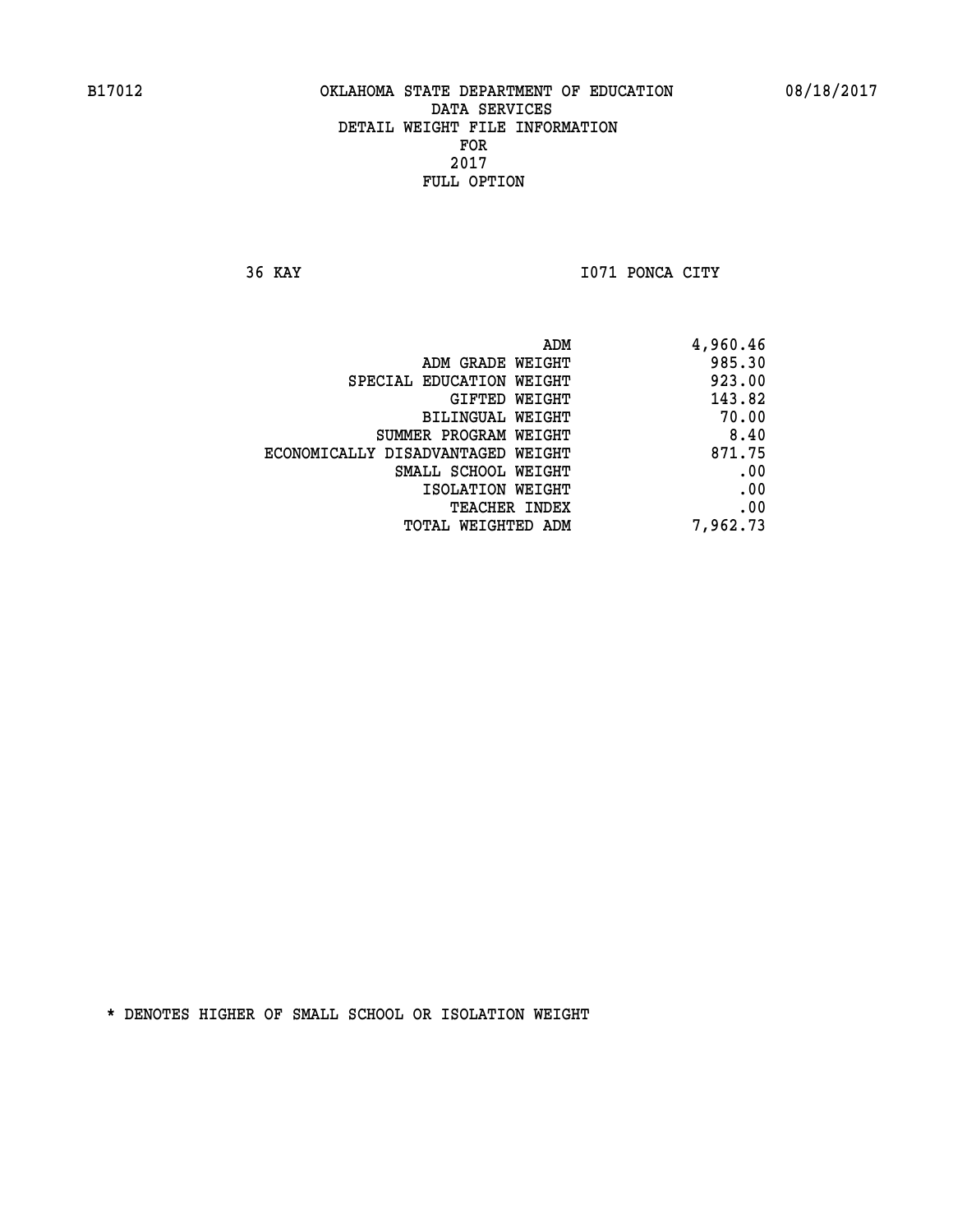**36 KAY I087 TONKAWA** 

| 760.84   |
|----------|
| 156.77   |
| 66.55    |
| 29.92    |
| 10.50    |
| 3.60     |
| 127.00   |
| .00      |
| .00      |
| .94      |
| 1,156.12 |
|          |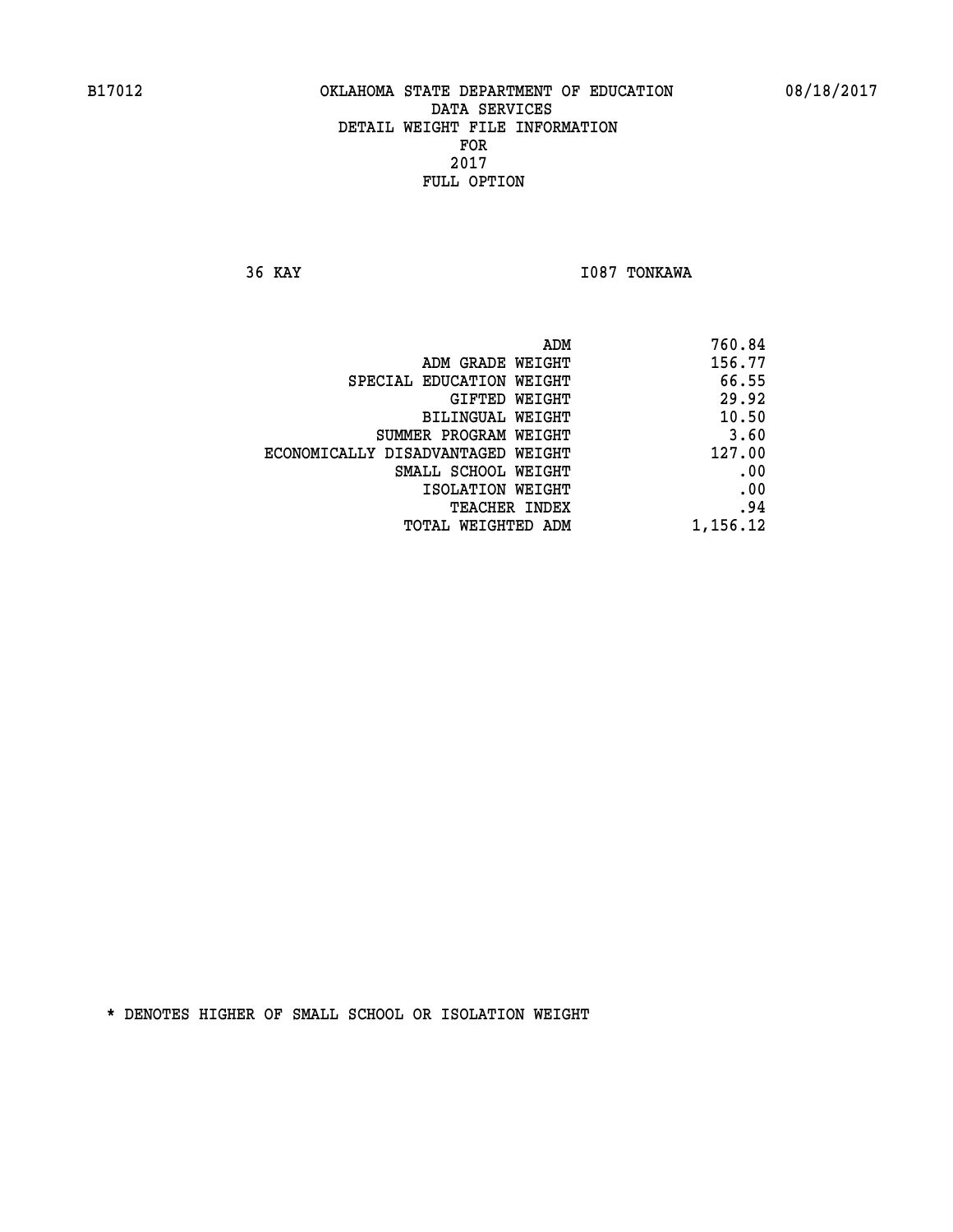**36 KAY I125 NEWKIRK** 

| 833.23   |
|----------|
| 158.25   |
| 149.50   |
| 23.46    |
| .25      |
| .00      |
| 139.75   |
| .00      |
| .00      |
| .00      |
| 1,304.44 |
|          |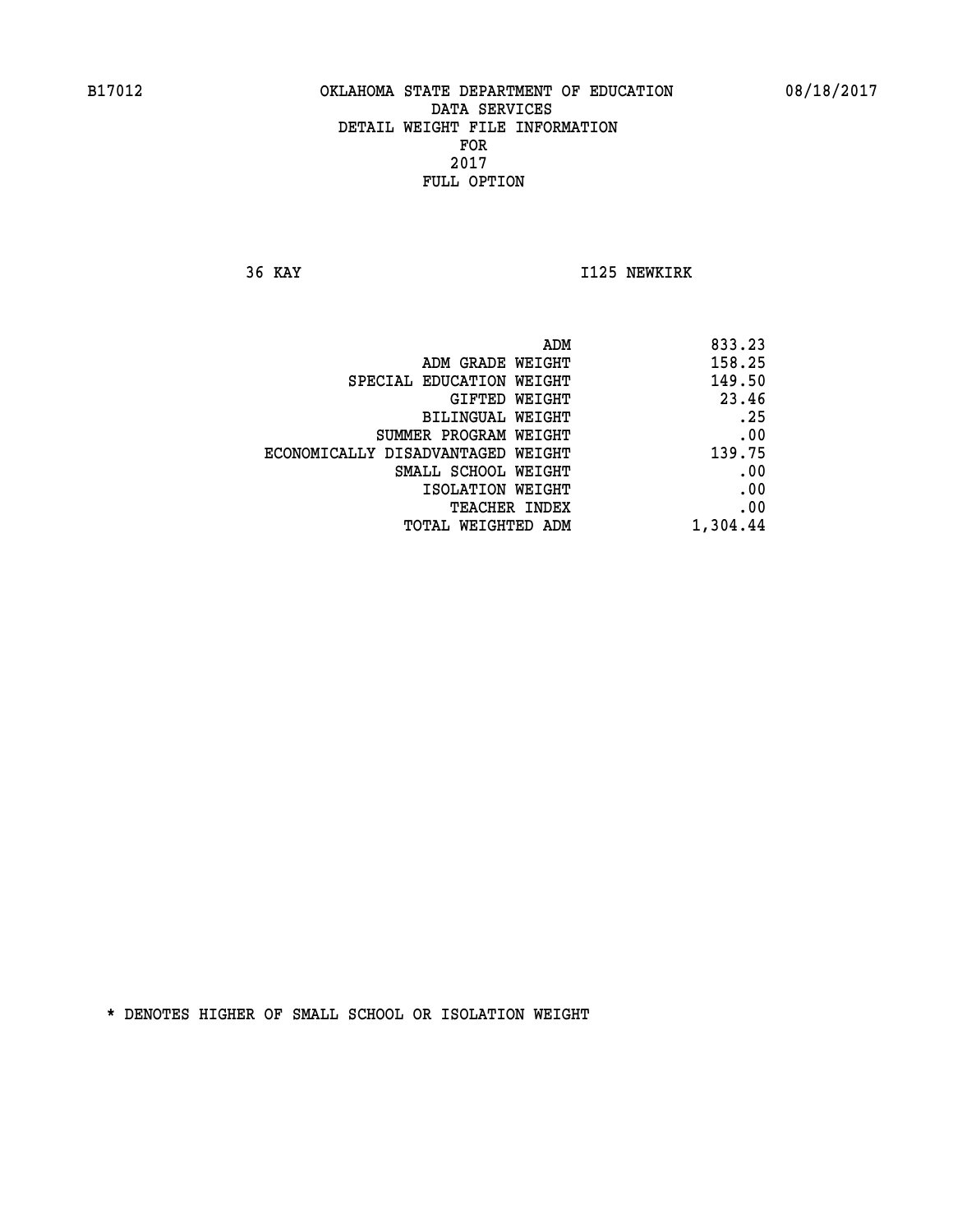**37 KINGFISHER I002 DOVER** 

|                                   | 153.99<br>ADM |
|-----------------------------------|---------------|
| ADM GRADE WEIGHT                  | 31.02         |
| SPECIAL EDUCATION WEIGHT          | 24.00         |
| GIFTED WEIGHT                     | 3.74          |
| BILINGUAL WEIGHT                  | 14.75         |
| SUMMER PROGRAM WEIGHT             | .00           |
| ECONOMICALLY DISADVANTAGED WEIGHT | 31.50         |
| SMALL SCHOOL WEIGHT               | $21.83*$      |
| ISOLATION WEIGHT                  | .00           |
| <b>TEACHER INDEX</b>              | .00           |
| TOTAL WEIGHTED ADM                | 280.83        |
|                                   |               |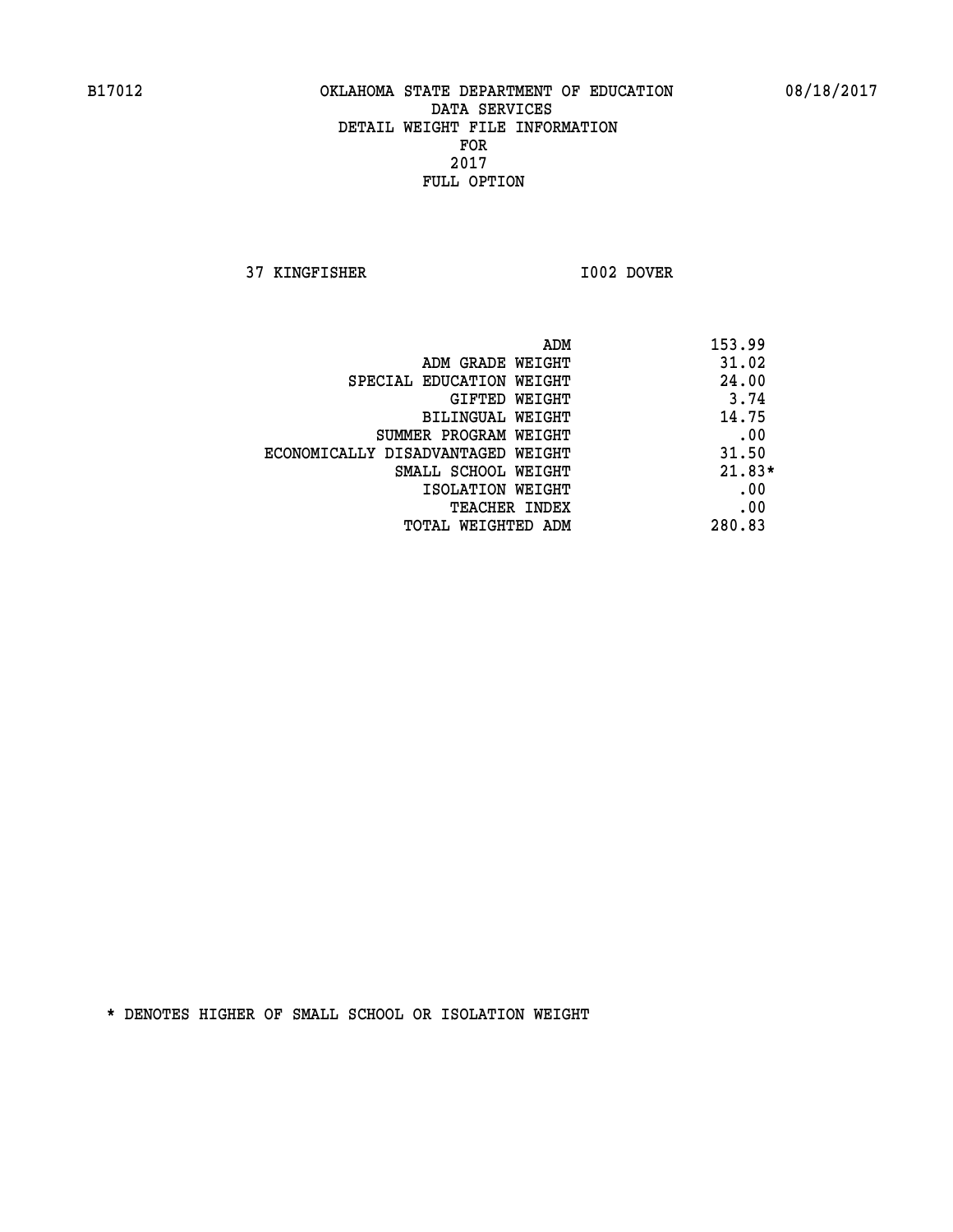**37 KINGFISHER I003 LOMEGA** 

|                                   | ADM | 245.57   |
|-----------------------------------|-----|----------|
| ADM GRADE WEIGHT                  |     | 43.43    |
| SPECIAL EDUCATION WEIGHT          |     | 47.60    |
| GIFTED WEIGHT                     |     | 10.54    |
| BILINGUAL WEIGHT                  |     | 4.50     |
| SUMMER PROGRAM WEIGHT             |     | 1.20     |
| ECONOMICALLY DISADVANTAGED WEIGHT |     | 41.75    |
| SMALL SCHOOL WEIGHT               |     | 26.31    |
| ISOLATION WEIGHT                  |     | $91.38*$ |
| <b>TEACHER INDEX</b>              |     | .00      |
| TOTAL WEIGHTED ADM                |     | 485.97   |
|                                   |     |          |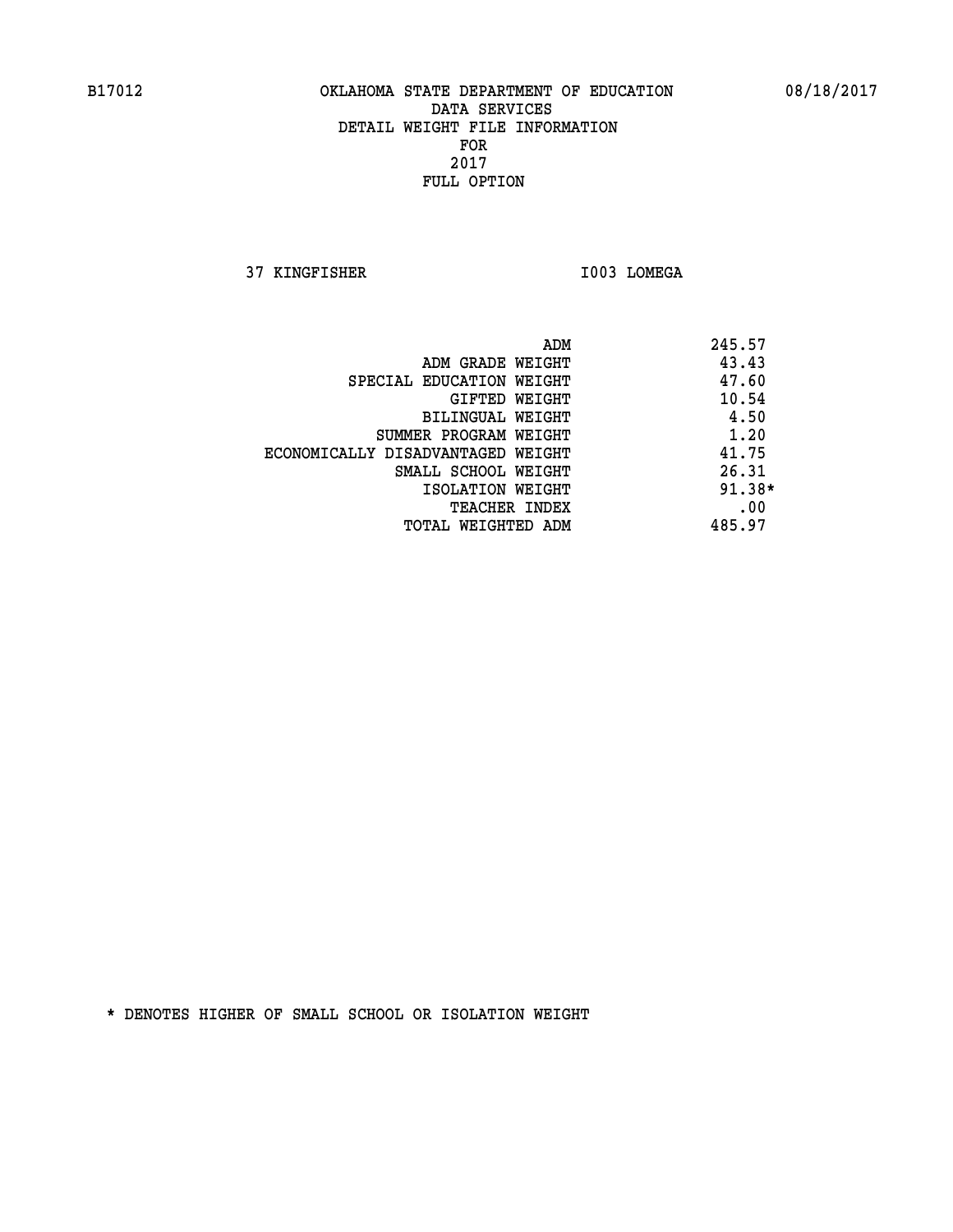**37 KINGFISHER I007 KINGFISHER** 

| ADM                               | 1,478.74 |
|-----------------------------------|----------|
| ADM GRADE WEIGHT                  | 300.32   |
| SPECIAL EDUCATION WEIGHT          | 233.10   |
| GIFTED WEIGHT                     | 53.72    |
| BILINGUAL WEIGHT                  | 51.00    |
| SUMMER PROGRAM WEIGHT             | 1.20     |
| ECONOMICALLY DISADVANTAGED WEIGHT | 199.50   |
| SMALL SCHOOL WEIGHT               | .00      |
| ISOLATION WEIGHT                  | .00      |
| TEACHER INDEX                     | 44.32    |
| TOTAL WEIGHTED ADM                | 2,361.90 |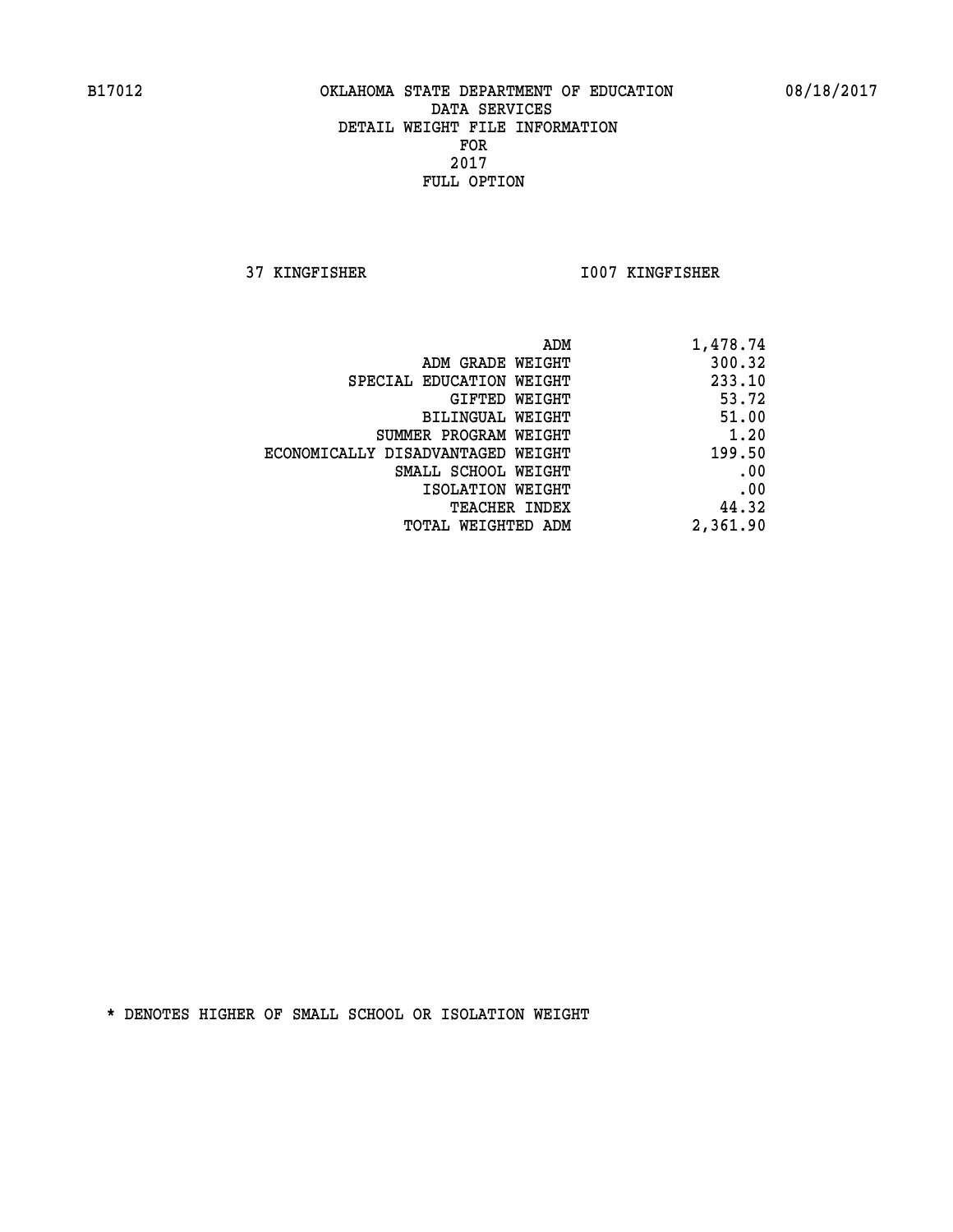**37 KINGFISHER I016 HENNESSEY** 

|                                   | 905.39<br>ADM |
|-----------------------------------|---------------|
| ADM GRADE WEIGHT                  | 182.62        |
| SPECIAL EDUCATION WEIGHT          | 163.00        |
| GIFTED WEIGHT                     | 28.56         |
| <b>BILINGUAL WEIGHT</b>           | 76.25         |
| SUMMER PROGRAM WEIGHT             | .00           |
| ECONOMICALLY DISADVANTAGED WEIGHT | 199.00        |
| SMALL SCHOOL WEIGHT               | .00           |
| ISOLATION WEIGHT                  | .00           |
| TEACHER INDEX                     | .51           |
| TOTAL WEIGHTED ADM                | 1,555.33      |
|                                   |               |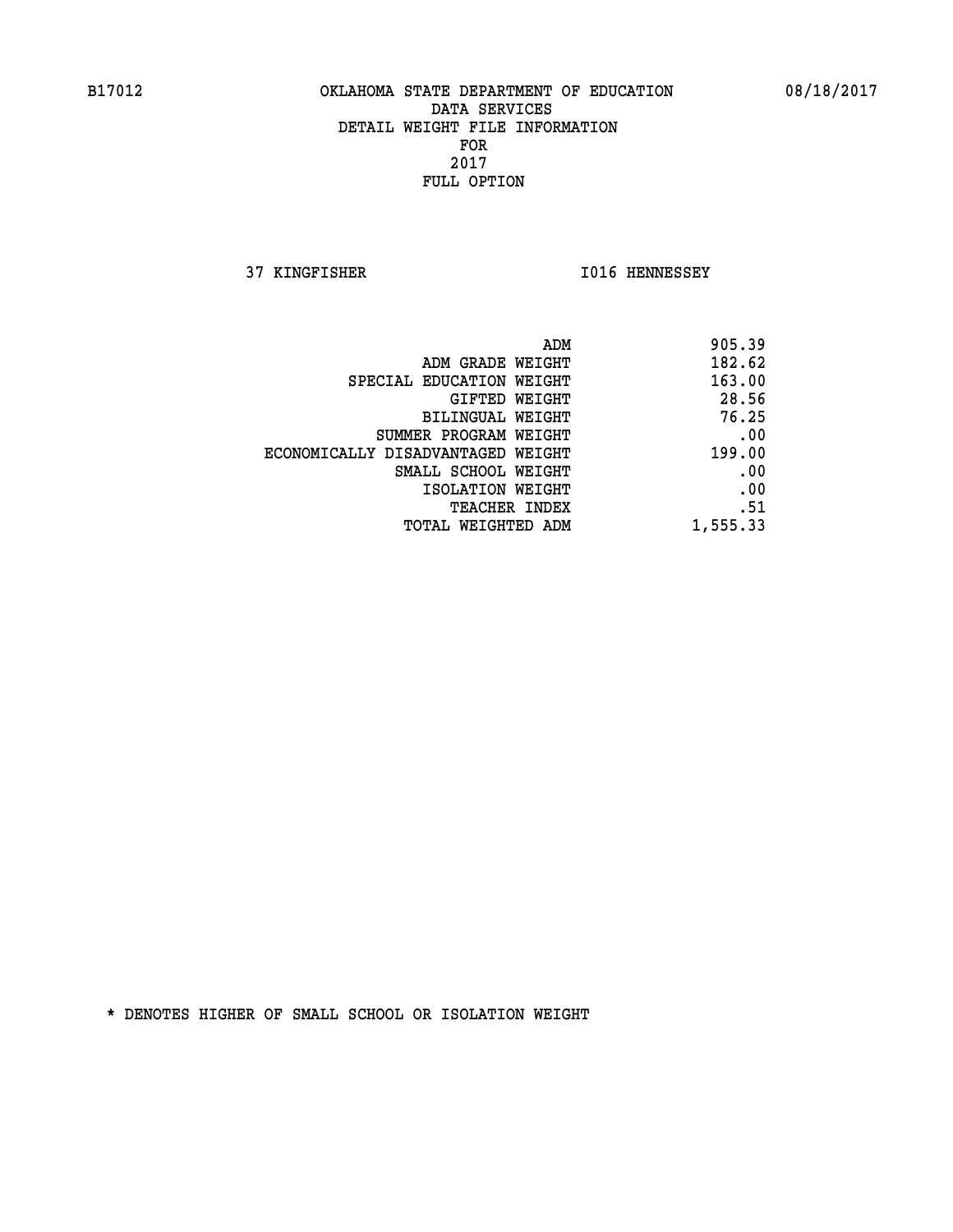**37 KINGFISHER 1089 CASHION** 

| ADM                               | 521.41  |
|-----------------------------------|---------|
| ADM GRADE WEIGHT                  | 83.38   |
| SPECIAL EDUCATION WEIGHT          | 74.60   |
| GIFTED WEIGHT                     | 17.68   |
| BILINGUAL WEIGHT                  | 3.75    |
| SUMMER PROGRAM WEIGHT             | .00     |
| ECONOMICALLY DISADVANTAGED WEIGHT | 41.50   |
| SMALL SCHOOL WEIGHT               | $1.50*$ |
| ISOLATION WEIGHT                  | .00     |
| <b>TEACHER INDEX</b>              | .00     |
| TOTAL WEIGHTED ADM                | 743.82  |
|                                   |         |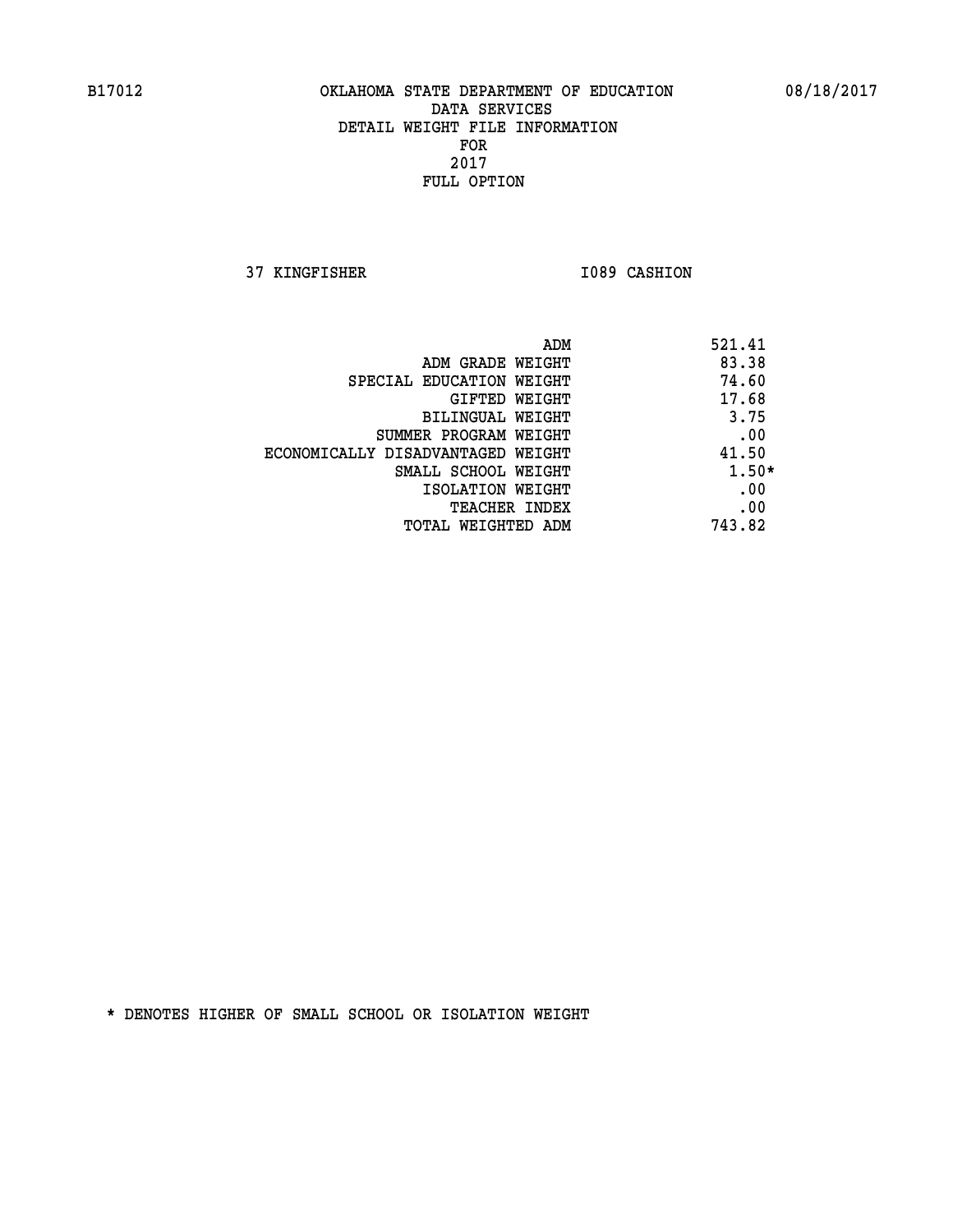**37 KINGFISHER I105 OKARCHE** 

|                                   | ADM | 371.55   |
|-----------------------------------|-----|----------|
| ADM GRADE WEIGHT                  |     | 75.52    |
| SPECIAL EDUCATION WEIGHT          |     | 48.70    |
| GIFTED WEIGHT                     |     | 9.52     |
| BILINGUAL WEIGHT                  |     | 3.00     |
| SUMMER PROGRAM WEIGHT             |     | .00      |
| ECONOMICALLY DISADVANTAGED WEIGHT |     | 19.25    |
| SMALL SCHOOL WEIGHT               |     | 22.12    |
| ISOLATION WEIGHT                  |     | $22.29*$ |
| <b>TEACHER INDEX</b>              |     | 17.35    |
| TOTAL WEIGHTED ADM                |     | 567.18   |
|                                   |     |          |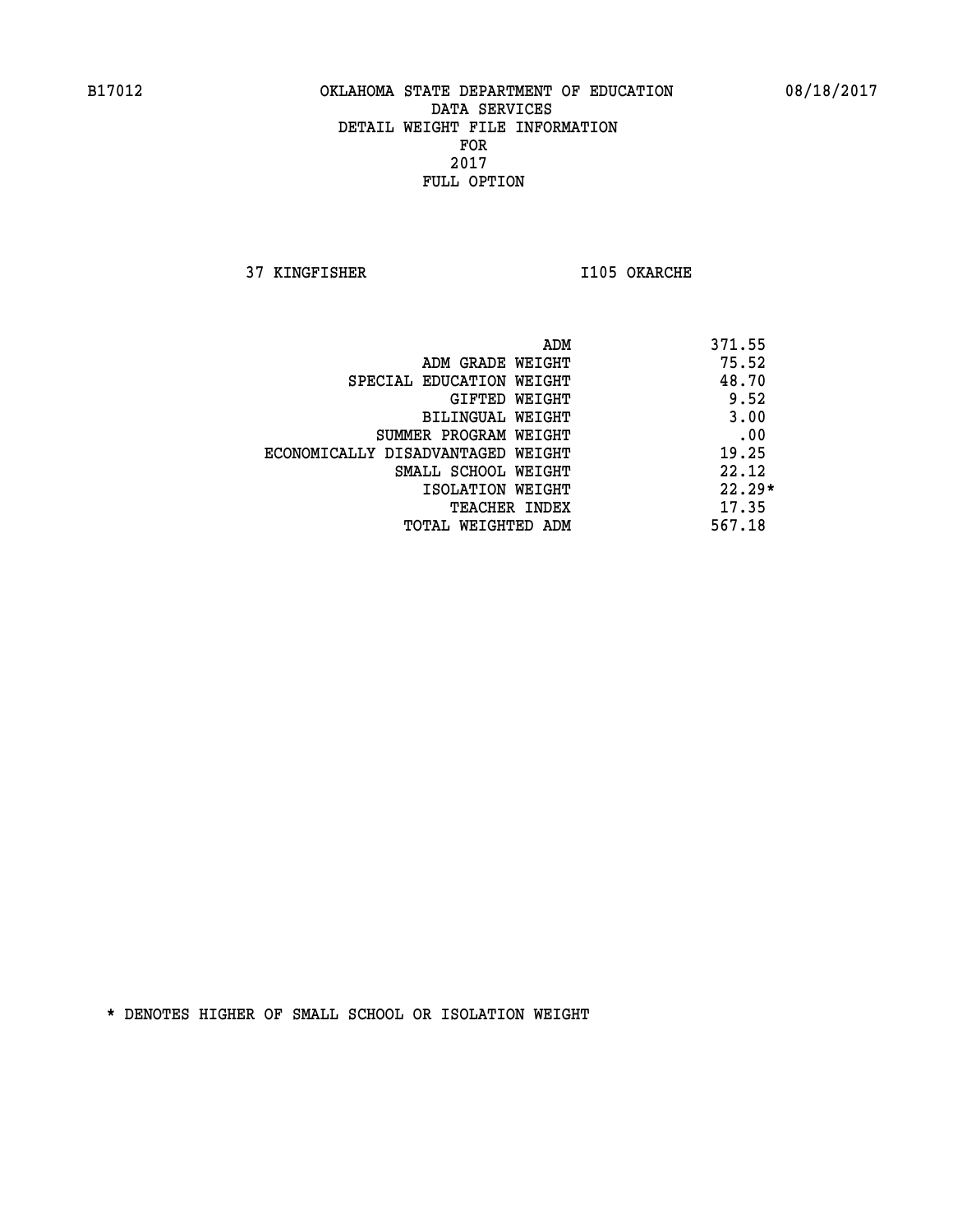**38 KIOWA I001 HOBART** 

| 802.77   |
|----------|
| 162.28   |
| 86.60    |
| 20.06    |
| 7.50     |
| .00      |
| 164.75   |
| .00      |
| .00      |
| 43.84    |
| 1,287.80 |
|          |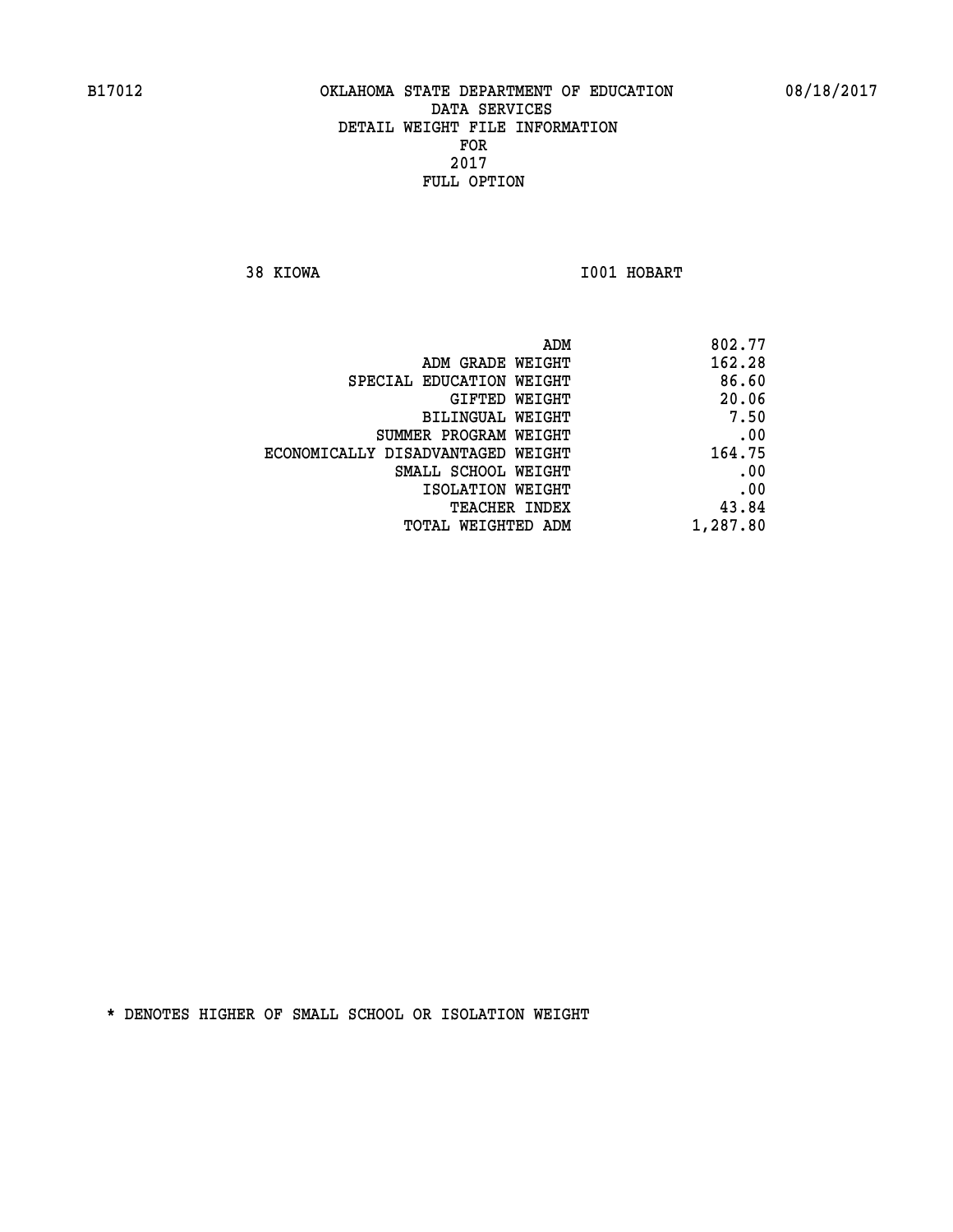**38 KIOWA I002 LONE WOLF** 

| ADM                               | 122.95   |
|-----------------------------------|----------|
| ADM GRADE WEIGHT                  | 26.28    |
| SPECIAL EDUCATION WEIGHT          | 7.30     |
| GIFTED WEIGHT                     | .68      |
| BILINGUAL WEIGHT                  | .00      |
| SUMMER PROGRAM WEIGHT             | .00      |
| ECONOMICALLY DISADVANTAGED WEIGHT | 25.75    |
| SMALL SCHOOL WEIGHT               | 18.87    |
| ISOLATION WEIGHT                  | $19.70*$ |
| <b>TEACHER INDEX</b>              | .00      |
| TOTAL WEIGHTED ADM                | 202.66   |
|                                   |          |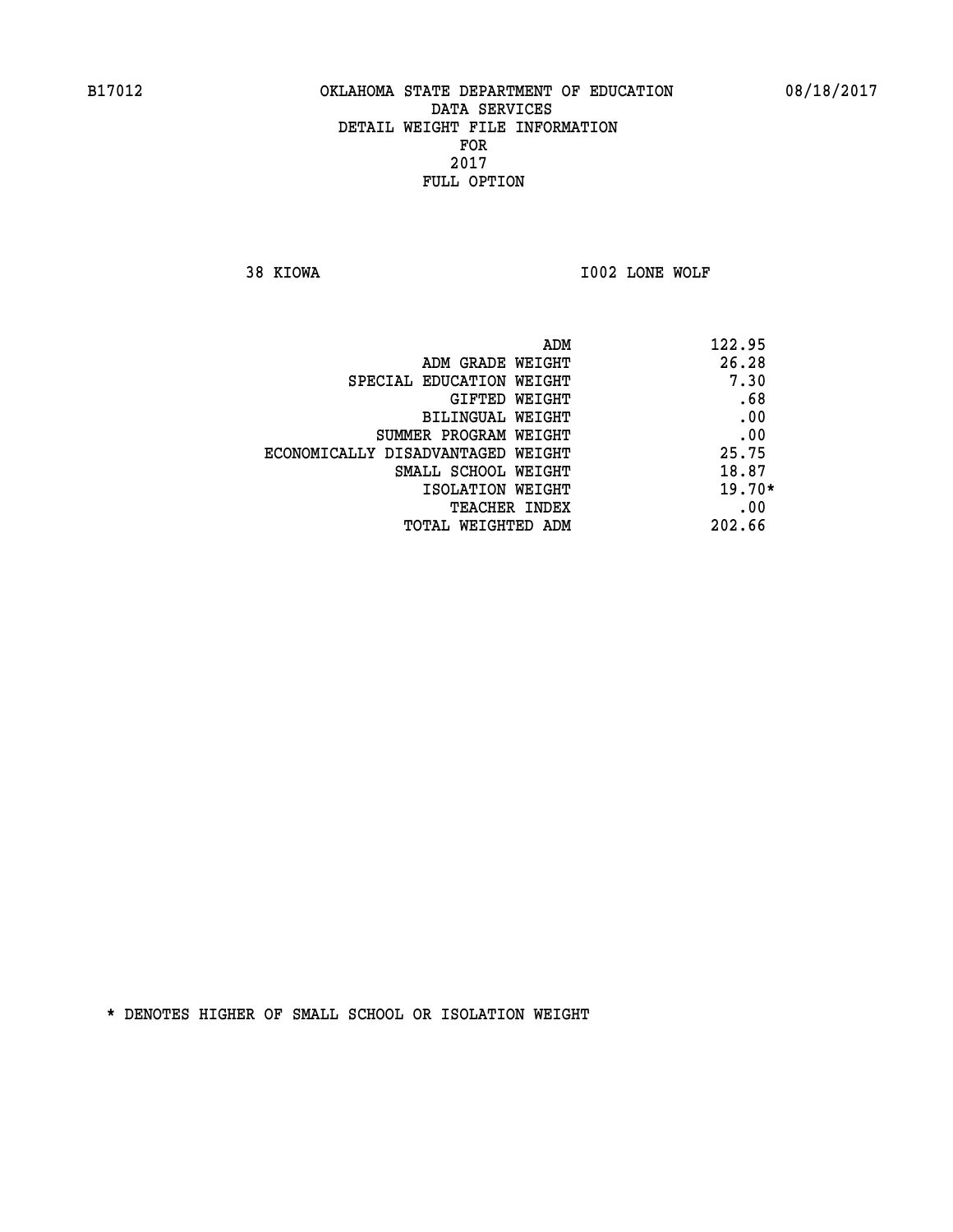**38 KIOWA I003 MOUNTAIN VIEW-GOTEBO** 

|                                   | ADM | 243.66    |
|-----------------------------------|-----|-----------|
| ADM GRADE WEIGHT                  |     | 49.18     |
| SPECIAL EDUCATION WEIGHT          |     | 44.20     |
| GIFTED WEIGHT                     |     | 9.18      |
| BILINGUAL WEIGHT                  |     | .00       |
| SUMMER PROGRAM WEIGHT             |     | .00       |
| ECONOMICALLY DISADVANTAGED WEIGHT |     | 37.00     |
| SMALL SCHOOL WEIGHT               |     | 26.29     |
| ISOLATION WEIGHT                  |     | $153.51*$ |
| <b>TEACHER INDEX</b>              |     | 13.16     |
| TOTAL WEIGHTED ADM                |     | 549.89    |
|                                   |     |           |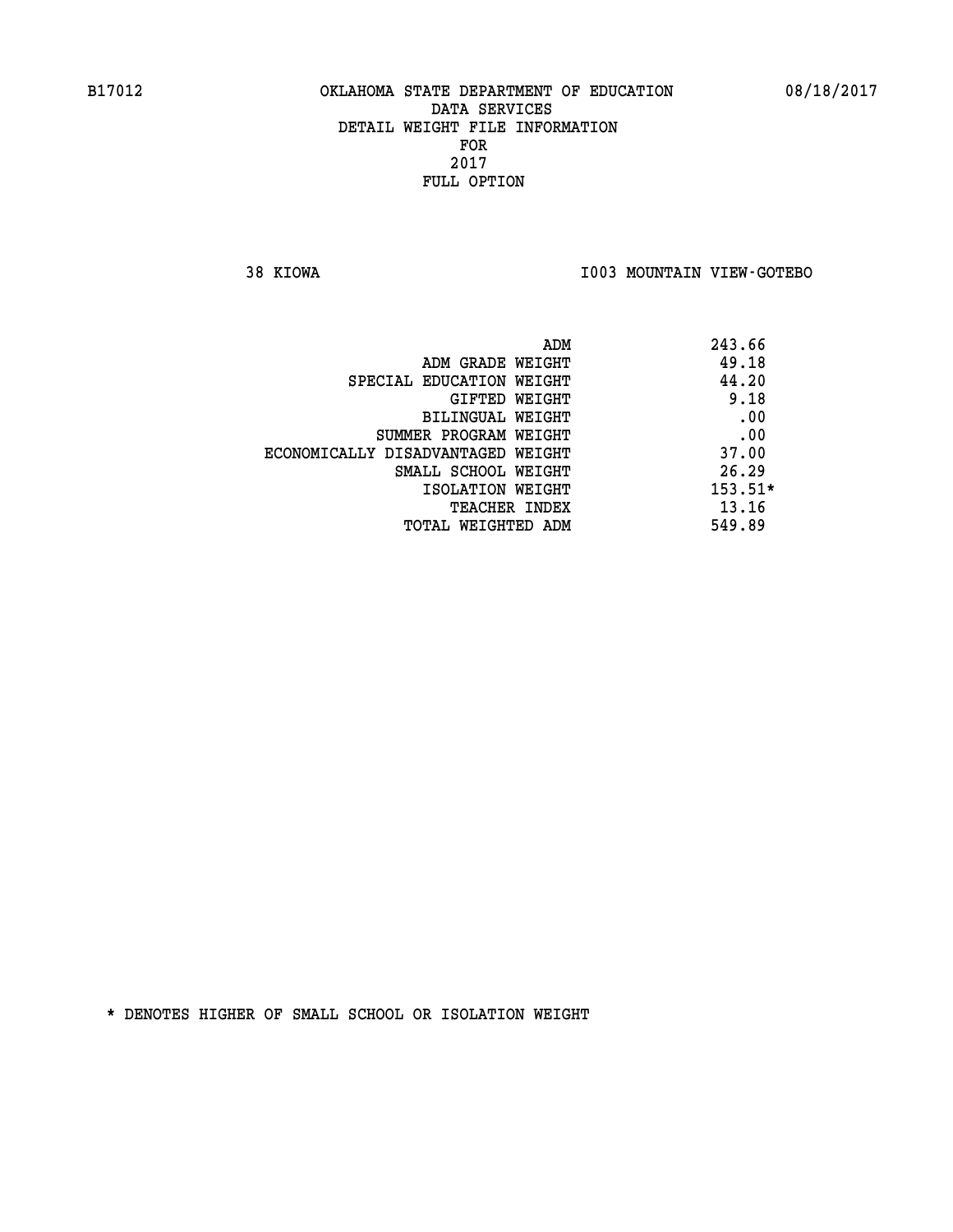**38 KIOWA I004 SNYDER** 

|                                   | ADM | 434.15    |
|-----------------------------------|-----|-----------|
| ADM GRADE WEIGHT                  |     | 85.48     |
| SPECIAL EDUCATION WEIGHT          |     | 70.80     |
| GIFTED WEIGHT                     |     | 13.94     |
| BILINGUAL WEIGHT                  |     | .25       |
| SUMMER PROGRAM WEIGHT             |     | .00       |
| ECONOMICALLY DISADVANTAGED WEIGHT |     | 81.50     |
| SMALL SCHOOL WEIGHT               |     | 15.57     |
| ISOLATION WEIGHT                  |     | $191.03*$ |
| TEACHER INDEX                     |     | 28.25     |
| TOTAL WEIGHTED ADM                |     | 905.40    |
|                                   |     |           |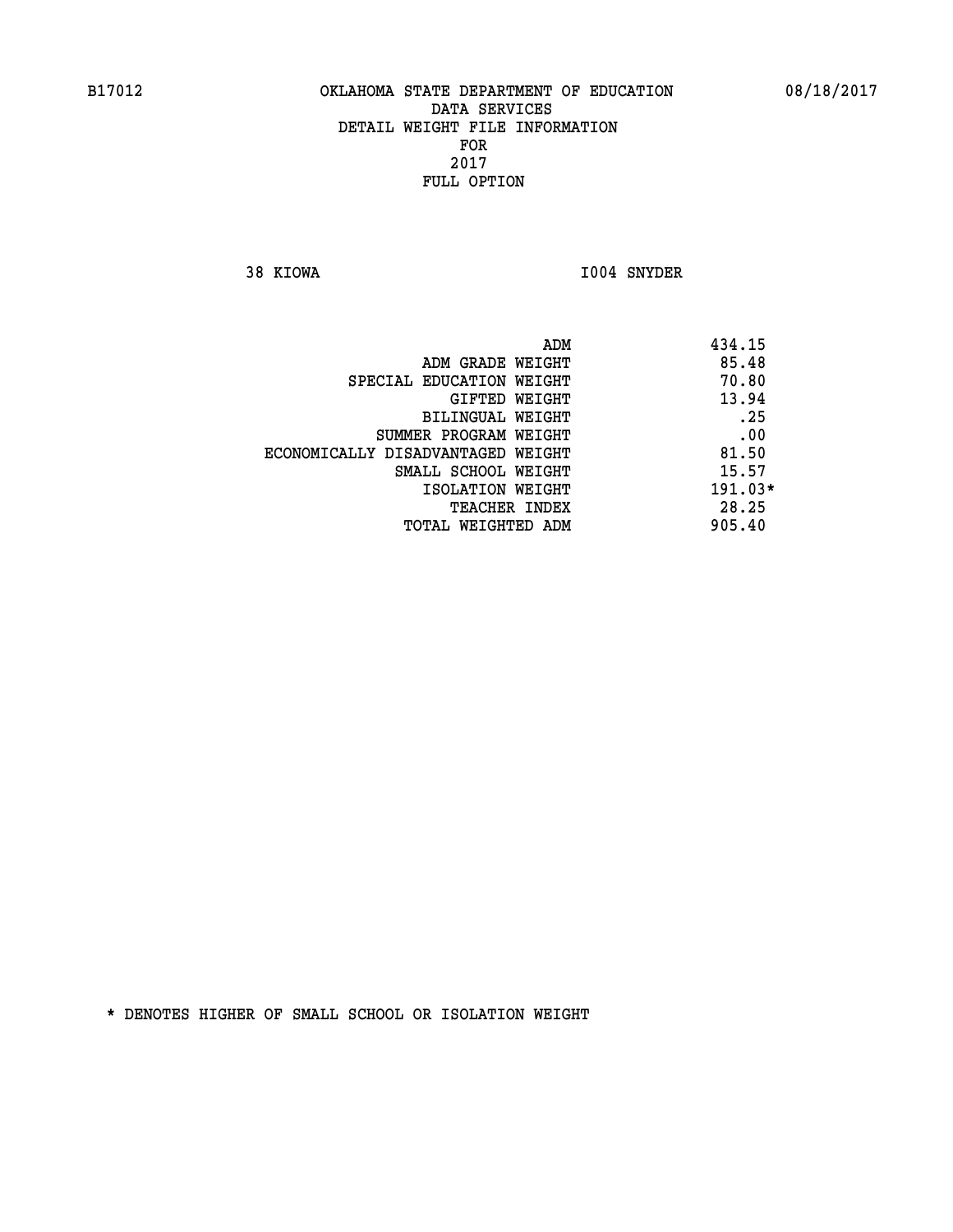**39 LATIMER 1001 WILBURTON** 

| 836.54   |
|----------|
| 172.66   |
| 128.85   |
| 23.12    |
| .25      |
| .00      |
| 143.75   |
| .00      |
| .00      |
| 41.74    |
| 1,346.91 |
|          |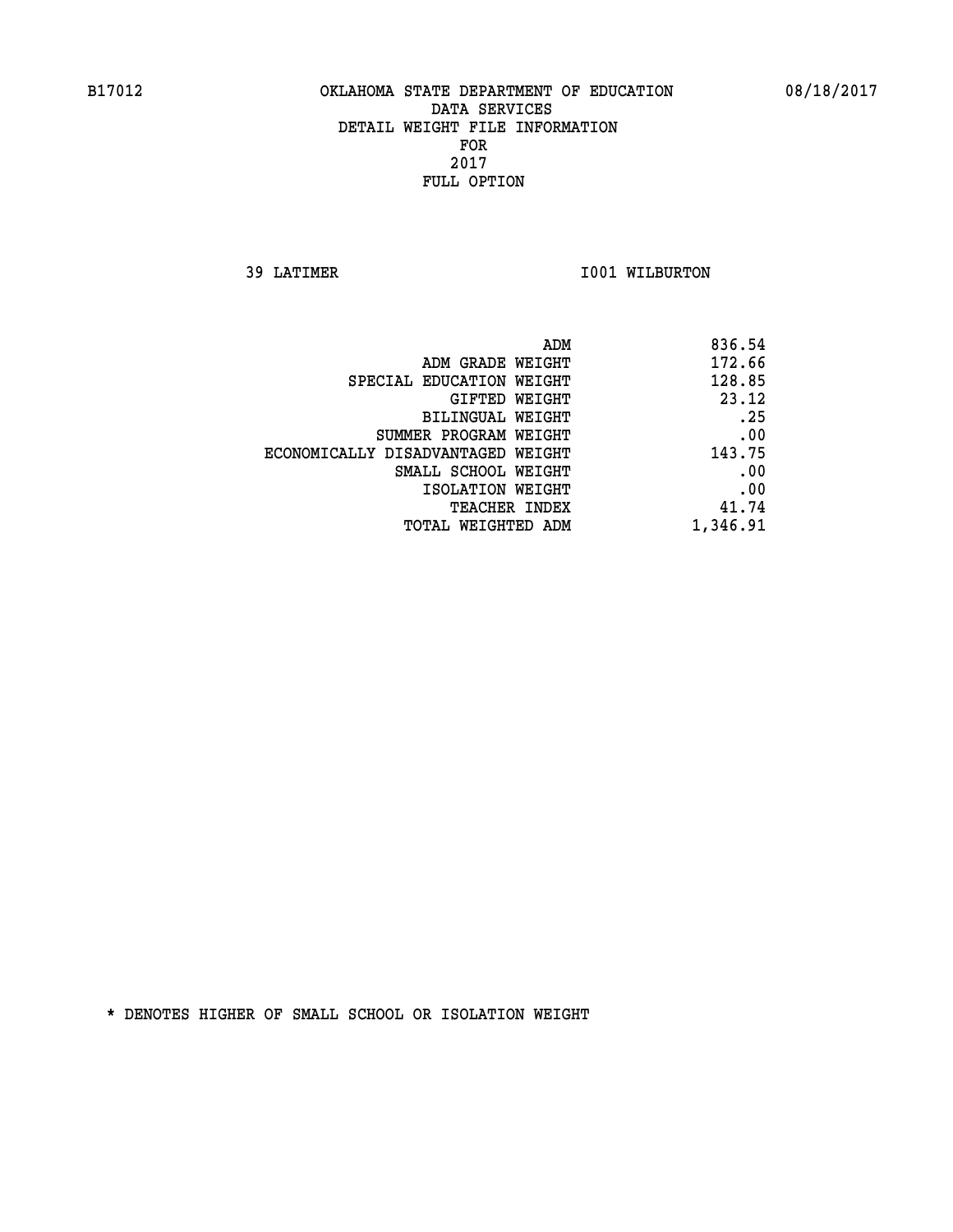**39 LATIMER I002 RED OAK** 

| ADM<br>302.62                   |                                   |
|---------------------------------|-----------------------------------|
| 56.44<br>ADM GRADE WEIGHT       |                                   |
| 36.55                           | SPECIAL EDUCATION WEIGHT          |
| 2.04<br>GIFTED WEIGHT           |                                   |
| .00<br>BILINGUAL WEIGHT         |                                   |
| .00                             | SUMMER PROGRAM WEIGHT             |
| 57.75                           | ECONOMICALLY DISADVANTAGED WEIGHT |
| $25.90*$<br>SMALL SCHOOL WEIGHT |                                   |
| .00<br>ISOLATION WEIGHT         |                                   |
| 22.80<br><b>TEACHER INDEX</b>   |                                   |
| 504.10<br>TOTAL WEIGHTED ADM    |                                   |
|                                 |                                   |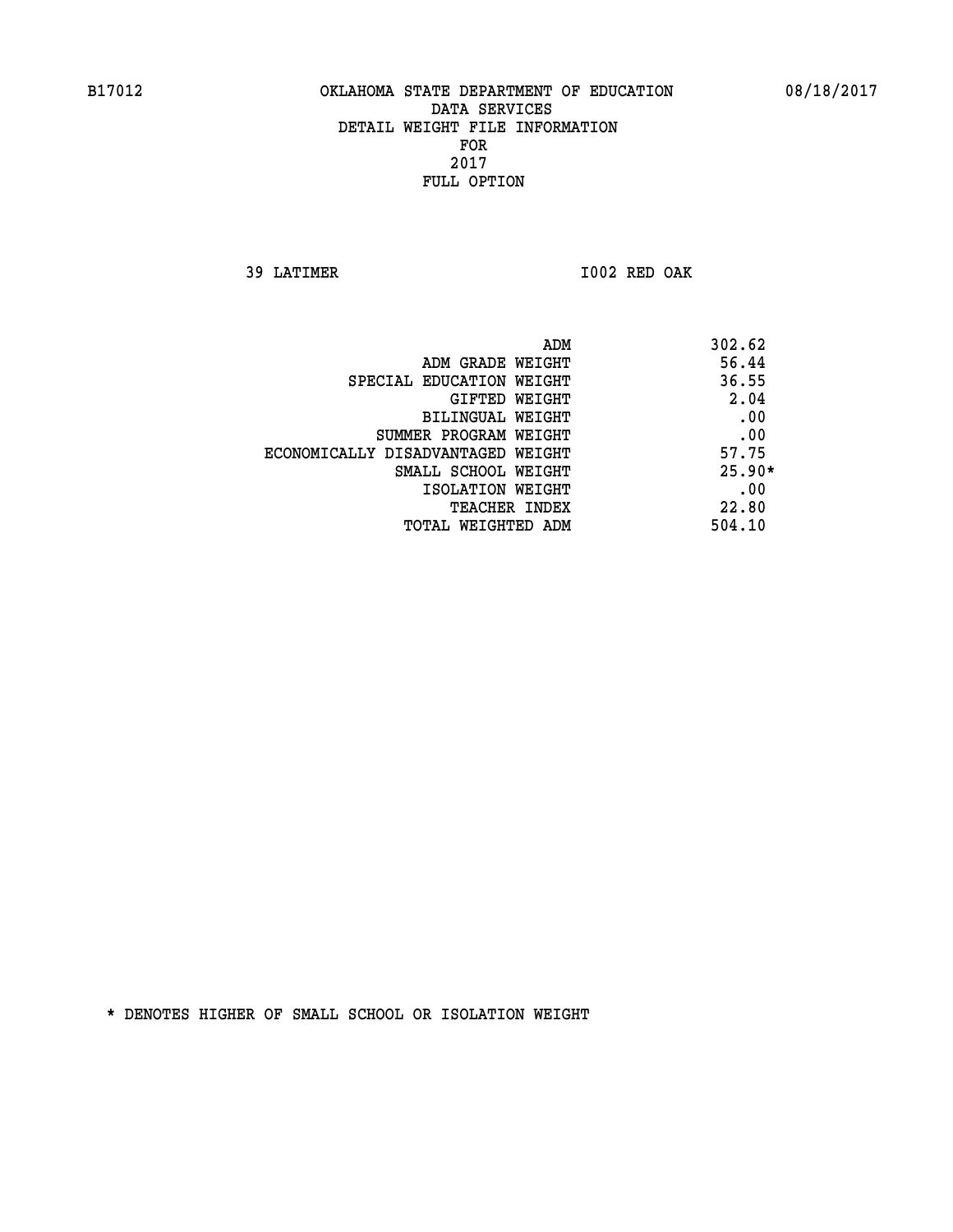**39 LATIMER I003 BUFFALO VALLEY** 

| ADM                               | 148.46   |
|-----------------------------------|----------|
| ADM GRADE WEIGHT                  | 28.31    |
| SPECIAL EDUCATION WEIGHT          | 19.60    |
| GIFTED WEIGHT                     | 4.08     |
| BILINGUAL WEIGHT                  | .00      |
| SUMMER PROGRAM WEIGHT             | .00      |
| ECONOMICALLY DISADVANTAGED WEIGHT | 27.25    |
| SMALL SCHOOL WEIGHT               | $21.36*$ |
| ISOLATION WEIGHT                  | 16.57    |
| <b>TEACHER INDEX</b>              | .00      |
| TOTAL WEIGHTED ADM                | 249.06   |
|                                   |          |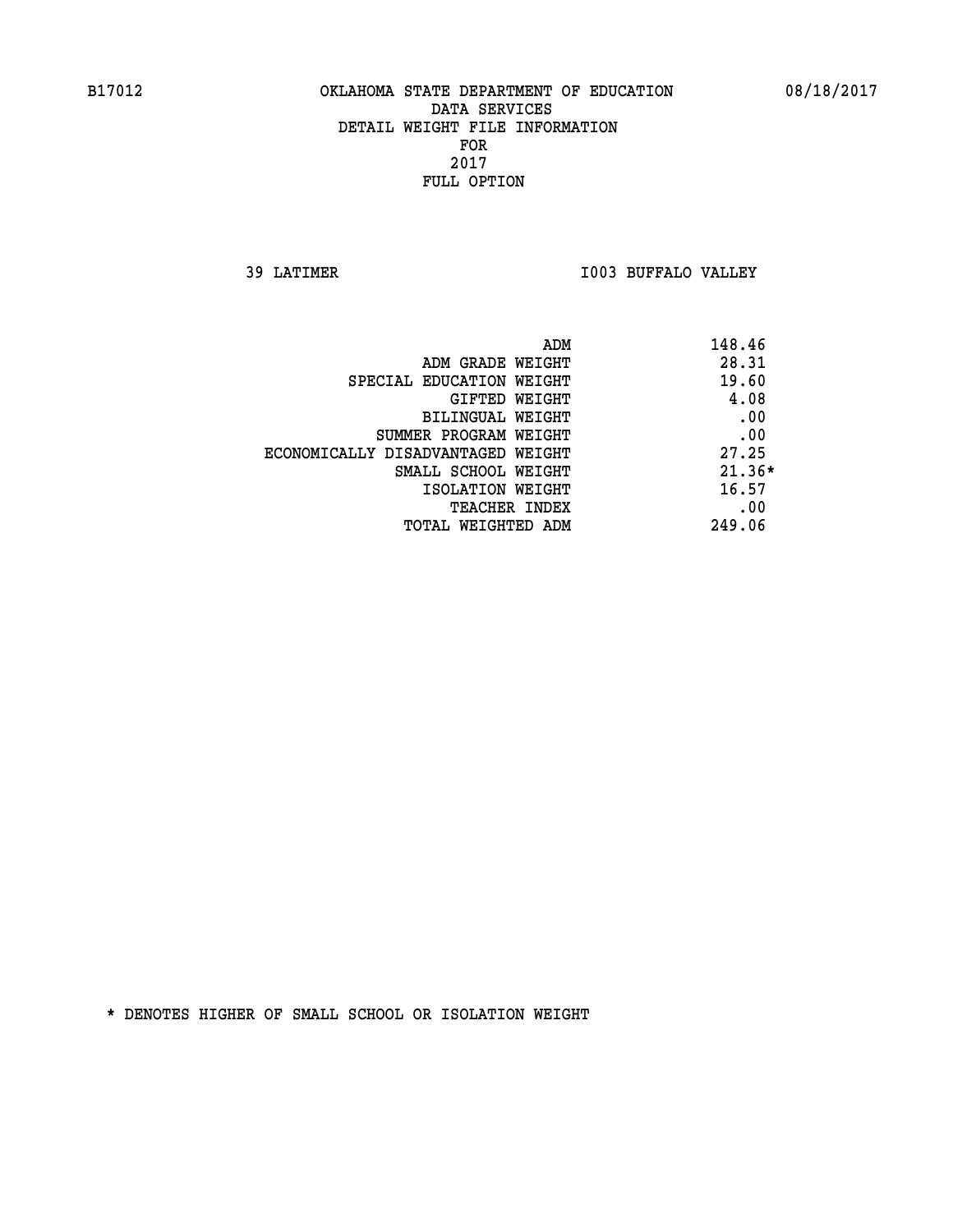**39 LATIMER I004 PANOLA** 

| ADM                               | 154.92   |
|-----------------------------------|----------|
| ADM GRADE WEIGHT                  | 31.54    |
| SPECIAL EDUCATION WEIGHT          | 18.60    |
| GIFTED WEIGHT                     | 1.02     |
| BILINGUAL WEIGHT                  | .00      |
| SUMMER PROGRAM WEIGHT             | .00      |
| ECONOMICALLY DISADVANTAGED WEIGHT | 30.25    |
| SMALL SCHOOL WEIGHT               | $21.91*$ |
| ISOLATION WEIGHT                  | .00      |
| <b>TEACHER INDEX</b>              | .00      |
| TOTAL WEIGHTED ADM                | 258.24   |
|                                   |          |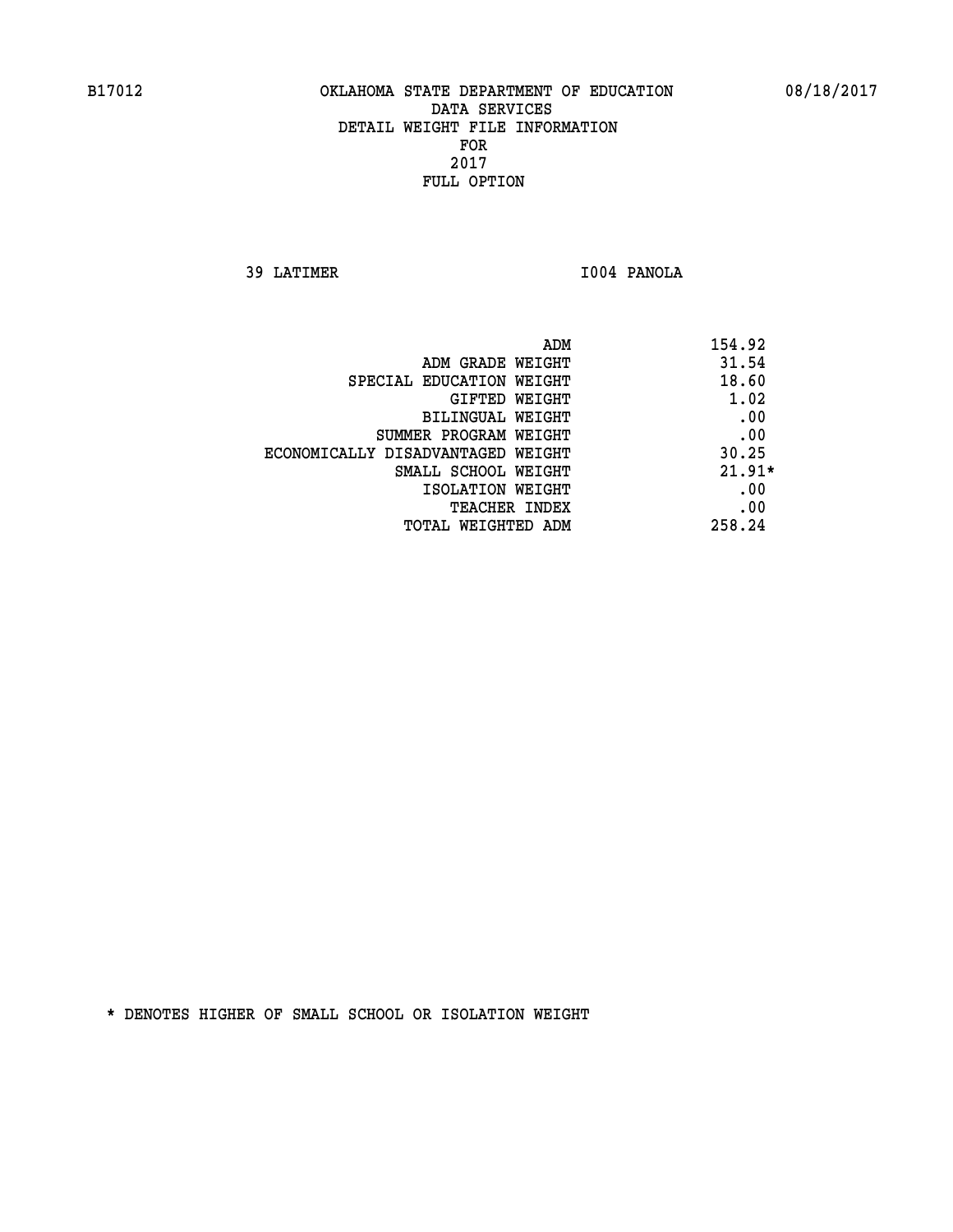**40 LE FLORE C004 SHADY POINT** 

| ADM                               | 174.73   |
|-----------------------------------|----------|
| ADM GRADE WEIGHT                  | 34.34    |
| SPECIAL EDUCATION WEIGHT          | 21.65    |
| GIFTED WEIGHT                     | 4.76     |
| BILINGUAL WEIGHT                  | .00      |
| SUMMER PROGRAM WEIGHT             | .00      |
| ECONOMICALLY DISADVANTAGED WEIGHT | 41.25    |
| SMALL SCHOOL WEIGHT               | $23.40*$ |
| ISOLATION WEIGHT                  | .00      |
| TEACHER INDEX                     | .00      |
| TOTAL WEIGHTED ADM                | 300.13   |
|                                   |          |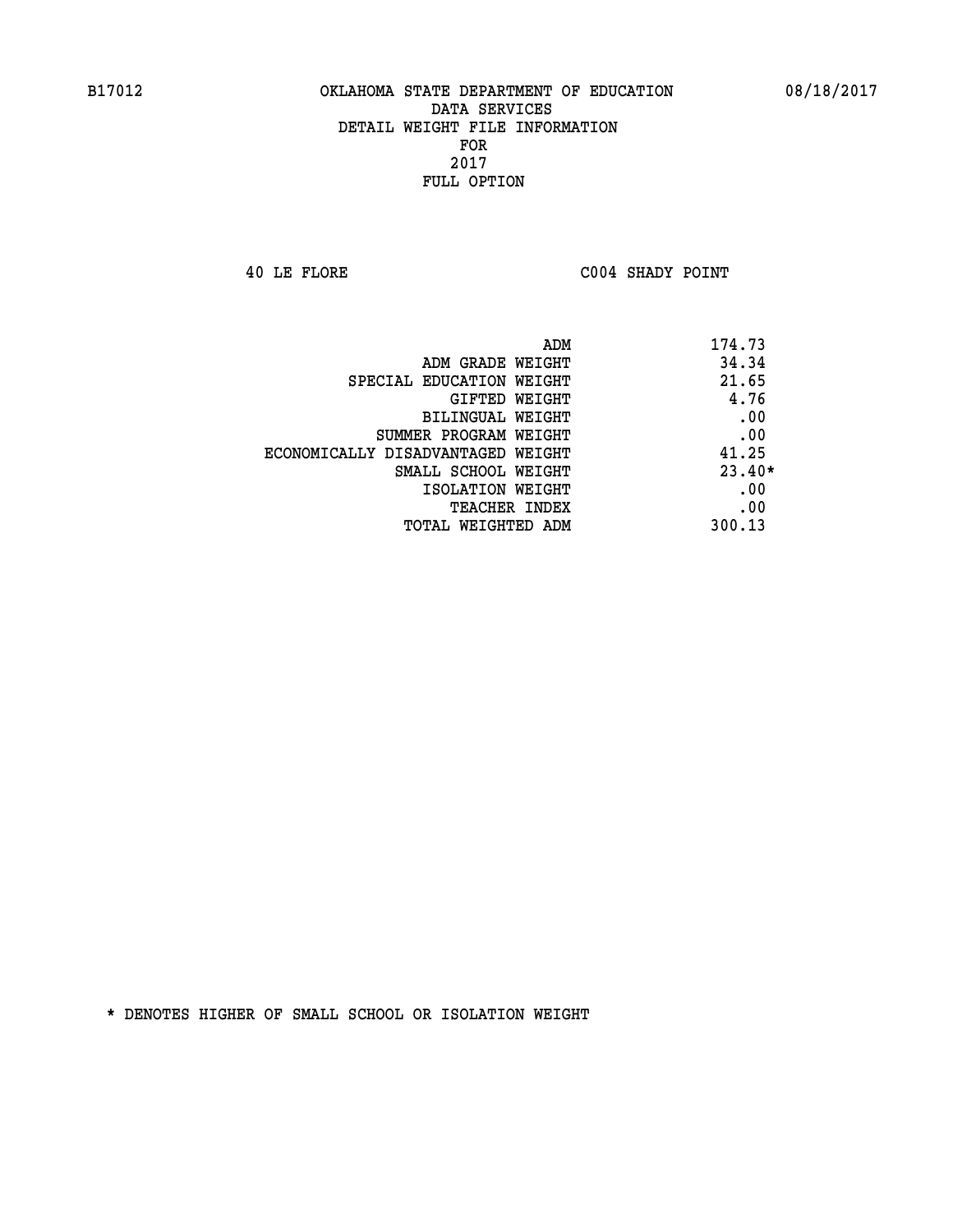**40 LE FLORE C011 MONROE** 

|                                   | 118.80<br>ADM |
|-----------------------------------|---------------|
| ADM GRADE WEIGHT                  | 20.29         |
| SPECIAL EDUCATION WEIGHT          | 25.30         |
| GIFTED WEIGHT                     | 2.72          |
| BILINGUAL WEIGHT                  | 1.00          |
| SUMMER PROGRAM WEIGHT             | .00           |
| ECONOMICALLY DISADVANTAGED WEIGHT | 24.25         |
| SMALL SCHOOL WEIGHT               | $18.42*$      |
| ISOLATION WEIGHT                  | .00           |
| <b>TEACHER INDEX</b>              | .00           |
| TOTAL WEIGHTED ADM                | 210.78        |
|                                   |               |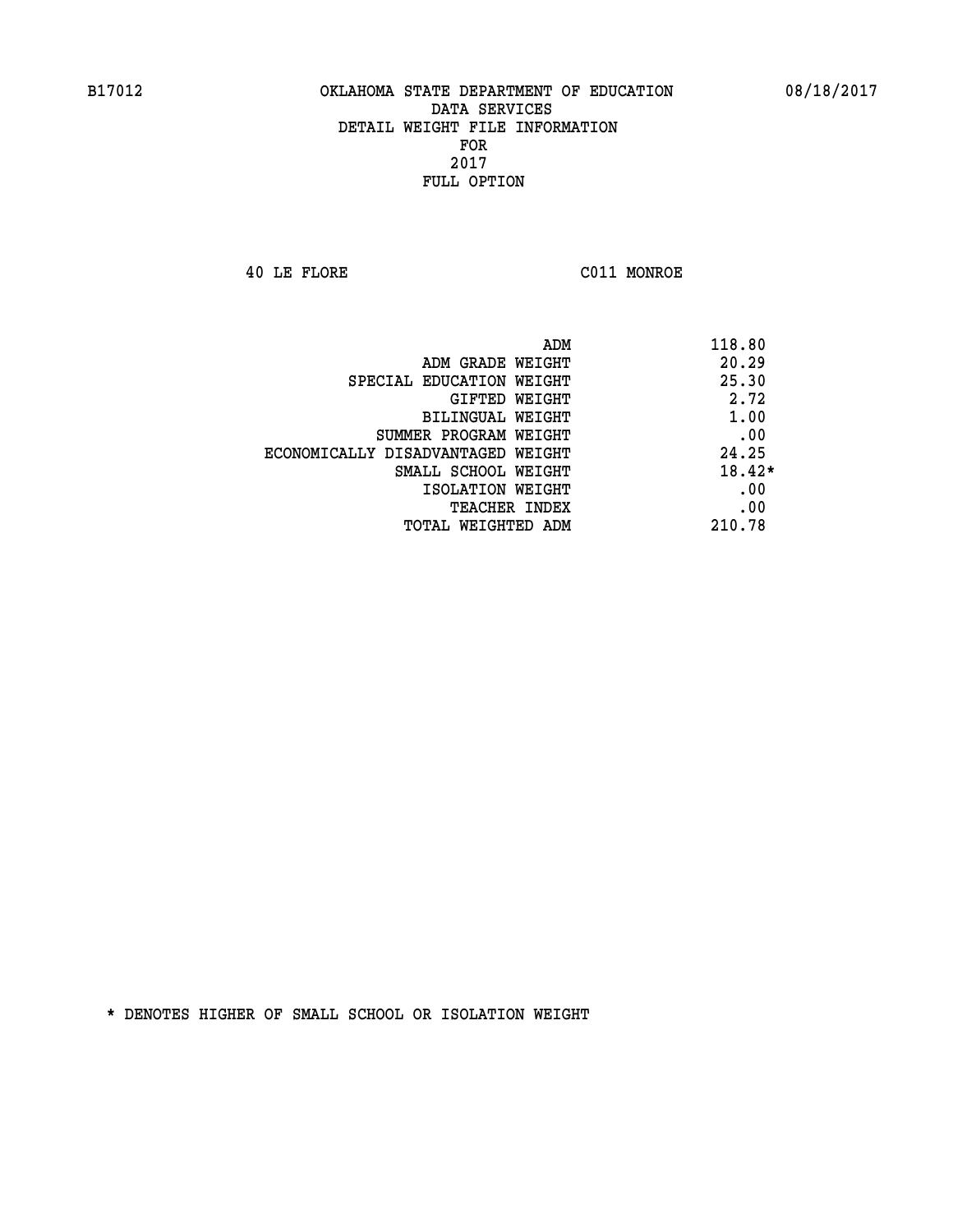**40 LE FLORE C014 HODGEN** 

|                                   | ADM<br>255.15 |
|-----------------------------------|---------------|
| ADM GRADE WEIGHT                  | 53.34         |
| SPECIAL EDUCATION WEIGHT          | 39.30         |
| GIFTED WEIGHT                     | 9.52          |
| BILINGUAL WEIGHT                  | 3.25          |
| SUMMER PROGRAM WEIGHT             | .00           |
| ECONOMICALLY DISADVANTAGED WEIGHT | 55.50         |
| SMALL SCHOOL WEIGHT               | $26.42*$      |
| ISOLATION WEIGHT                  | 2.07          |
| <b>TEACHER INDEX</b>              | 12.38         |
| TOTAL WEIGHTED ADM                | 454.86        |
|                                   |               |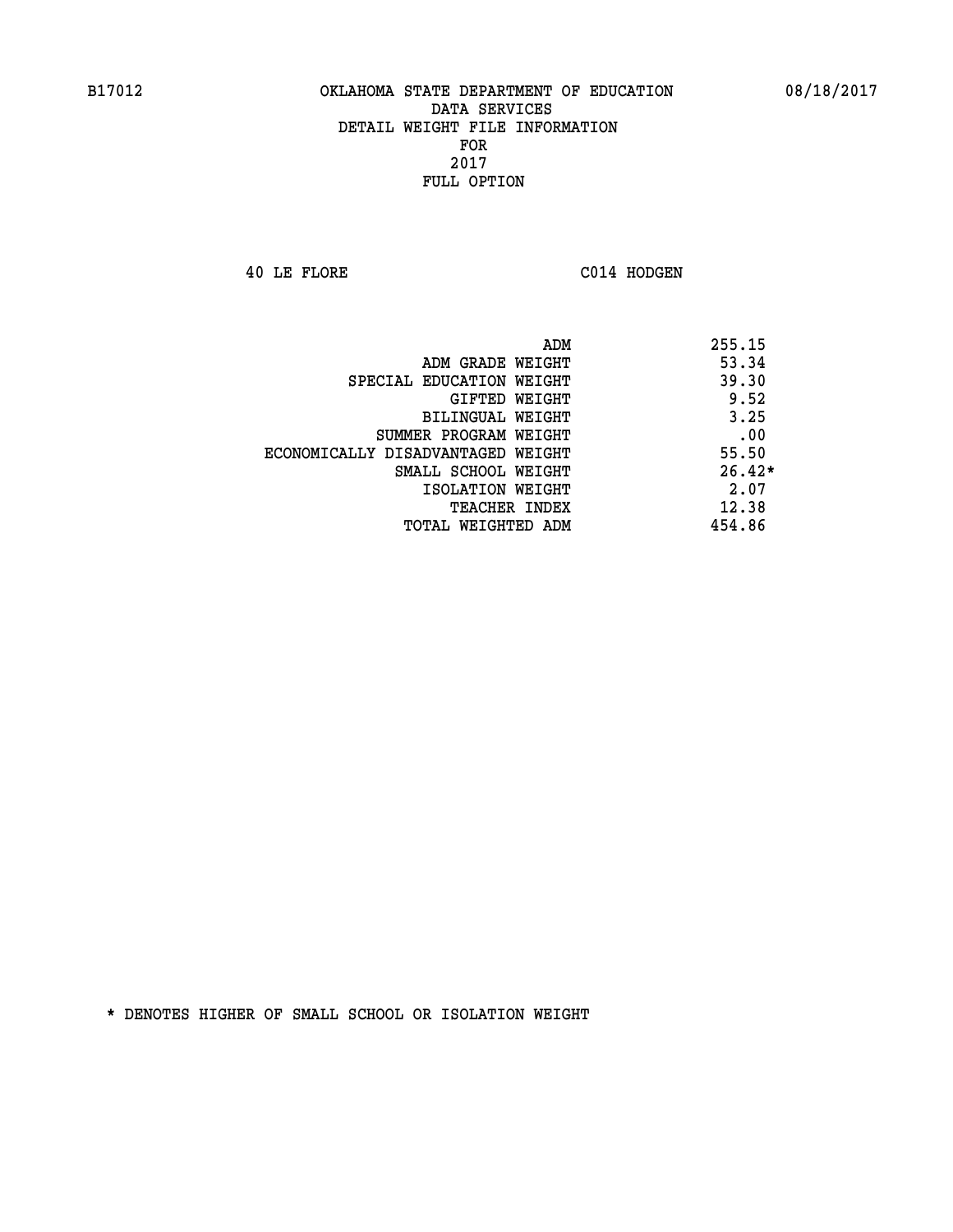**40 LE FLORE C039 FANSHAWE** 

| ADM                               | 84.22    |
|-----------------------------------|----------|
| ADM GRADE WEIGHT                  | 18.71    |
| SPECIAL EDUCATION WEIGHT          | 3.45     |
| GIFTED WEIGHT                     | 2.38     |
| BILINGUAL WEIGHT                  | .00      |
| SUMMER PROGRAM WEIGHT             | .00      |
| ECONOMICALLY DISADVANTAGED WEIGHT | 15.75    |
| SMALL SCHOOL WEIGHT               | $14.16*$ |
| ISOLATION WEIGHT                  | .00      |
| <b>TEACHER INDEX</b>              | .00      |
| TOTAL WEIGHTED ADM                | 138.67   |
|                                   |          |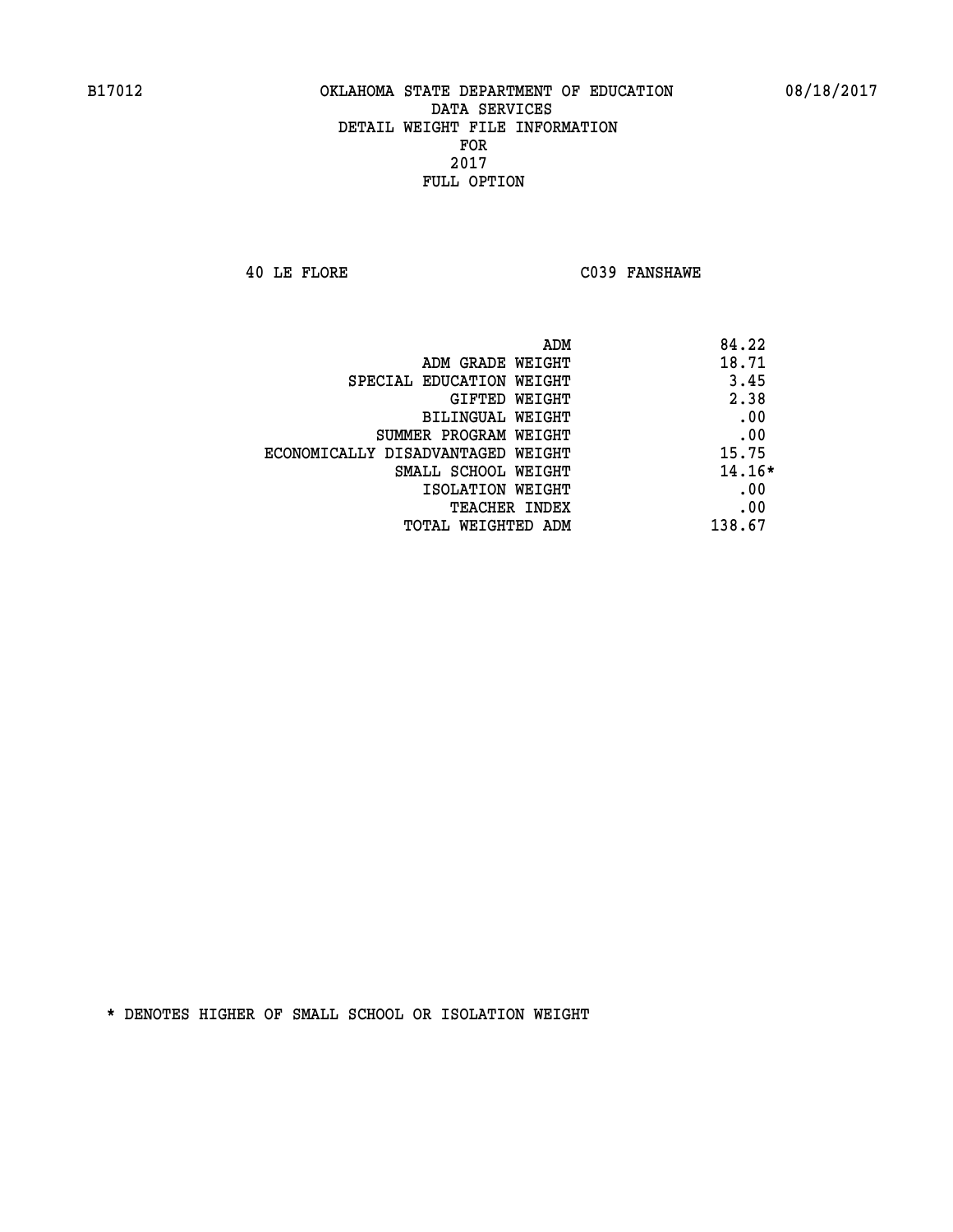**40 LE FLORE I002 SPIRO** 

| 1,087.21 |
|----------|
| 210.39   |
| 114.20   |
| 38.08    |
| 2.25     |
| .00      |
| 234.00   |
| .00      |
| .00      |
| 77.96    |
| 1,764.09 |
|          |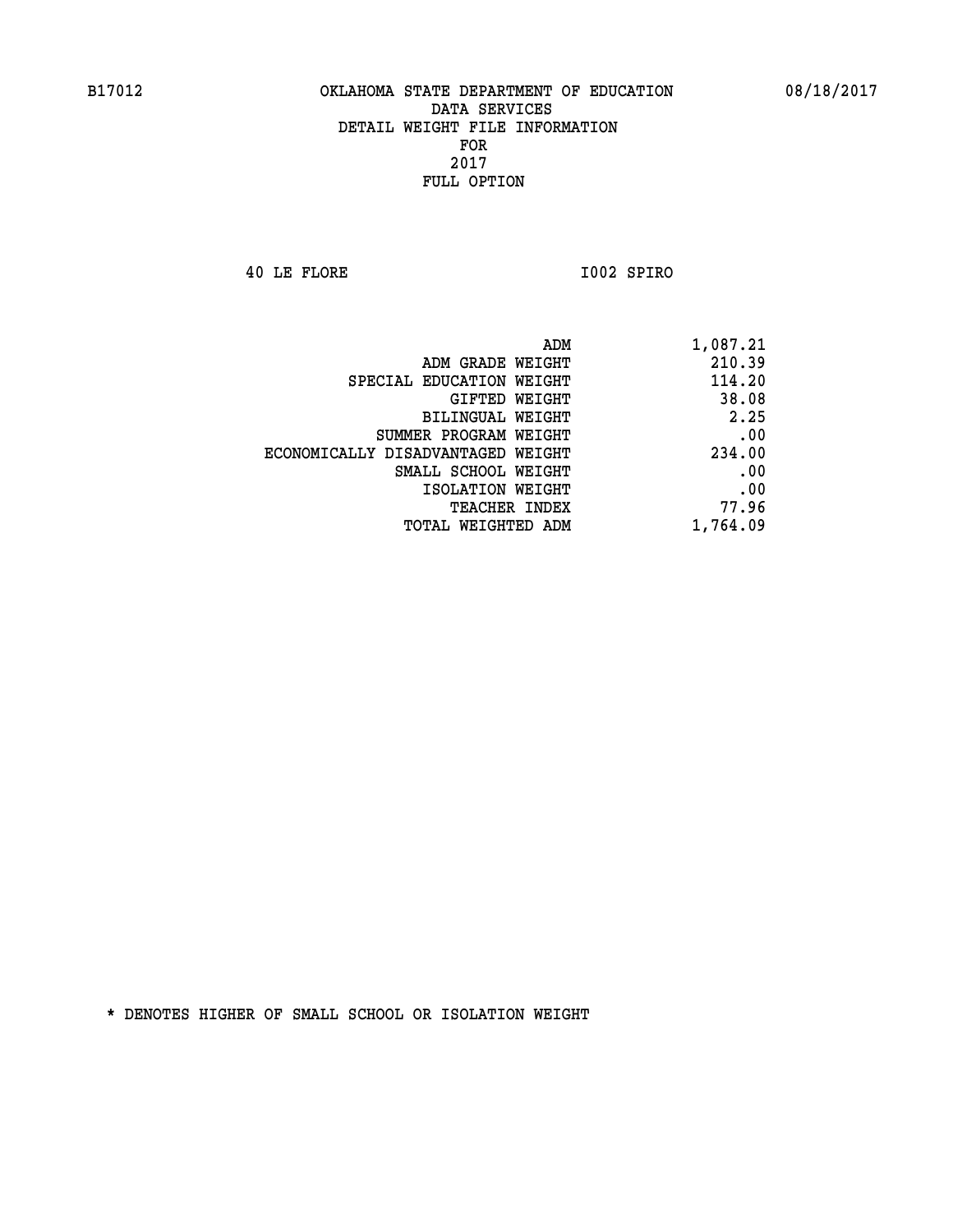**40 LE FLORE I003 HEAVENER** 

| 1,021.14 |
|----------|
| 191.96   |
| 113.35   |
| 46.58    |
| 75.00    |
| .00      |
| 190.25   |
| .00      |
| .00      |
| 24.42    |
| 1,662.70 |
|          |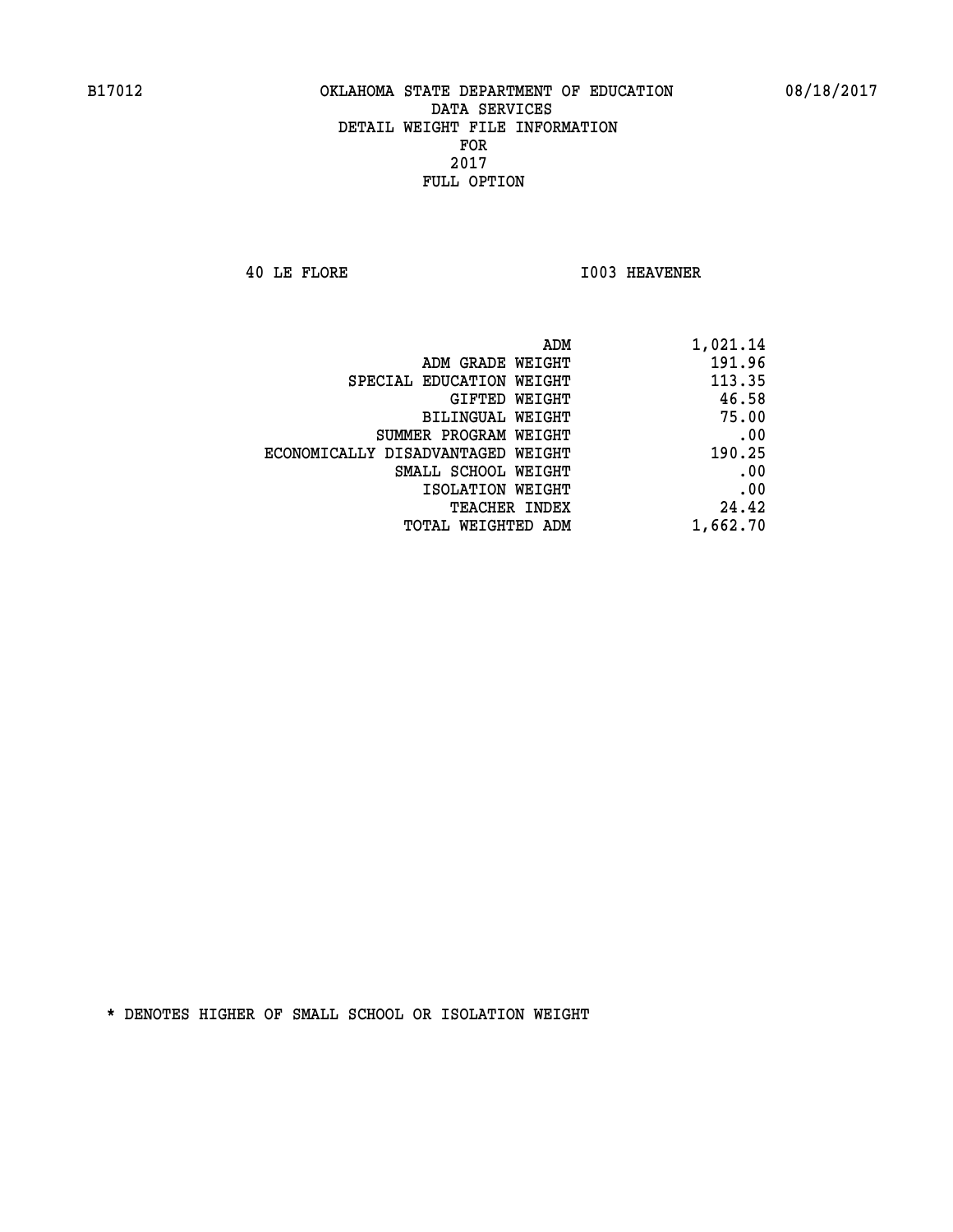**40 LE FLORE I007 POCOLA** 

|                                   | ADM | 847.02   |
|-----------------------------------|-----|----------|
| ADM GRADE WEIGHT                  |     | 163.74   |
| SPECIAL EDUCATION WEIGHT          |     | 105.70   |
| GIFTED WEIGHT                     |     | 30.94    |
| BILINGUAL WEIGHT                  |     | 2.00     |
| SUMMER PROGRAM WEIGHT             |     | .00      |
| ECONOMICALLY DISADVANTAGED WEIGHT |     | 150.75   |
| SMALL SCHOOL WEIGHT               |     | .00      |
| ISOLATION WEIGHT                  |     | .00      |
| TEACHER INDEX                     |     | 32.52    |
| TOTAL WEIGHTED ADM                |     | 1,332.67 |
|                                   |     |          |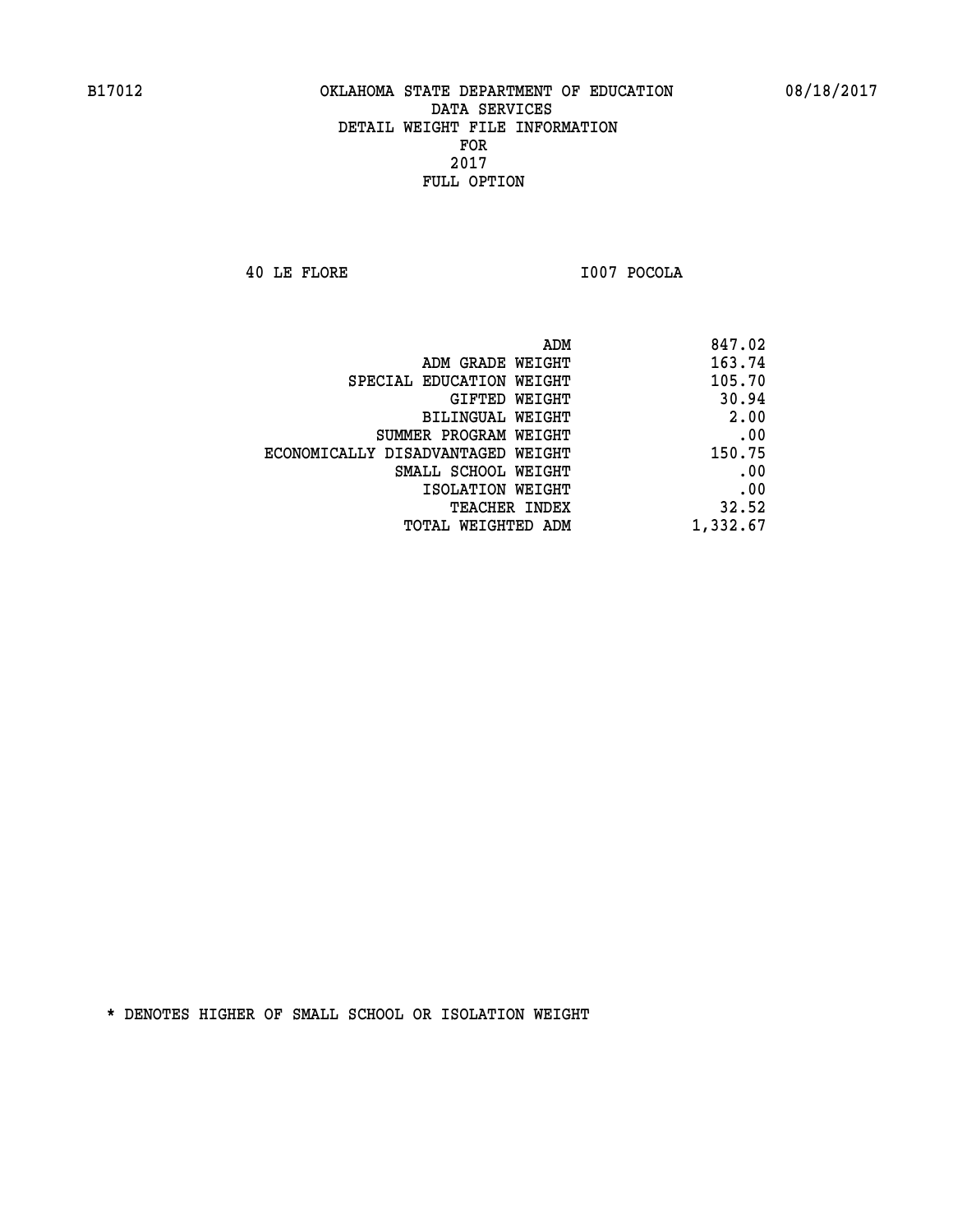**40 LE FLORE I016 LE FLORE** 

| ADM                               | 216.57   |
|-----------------------------------|----------|
| ADM GRADE WEIGHT                  | 43.04    |
| SPECIAL EDUCATION WEIGHT          | 14.15    |
| <b>GIFTED WEIGHT</b>              | 5.78     |
| <b>BILINGUAL WEIGHT</b>           | .00      |
| SUMMER PROGRAM WEIGHT             | .00      |
| ECONOMICALLY DISADVANTAGED WEIGHT | 49.50    |
| SMALL SCHOOL WEIGHT               | 25.58    |
| ISOLATION WEIGHT                  | $56.70*$ |
| <b>TEACHER INDEX</b>              | .00      |
| TOTAL WEIGHTED ADM                | 385.74   |
|                                   |          |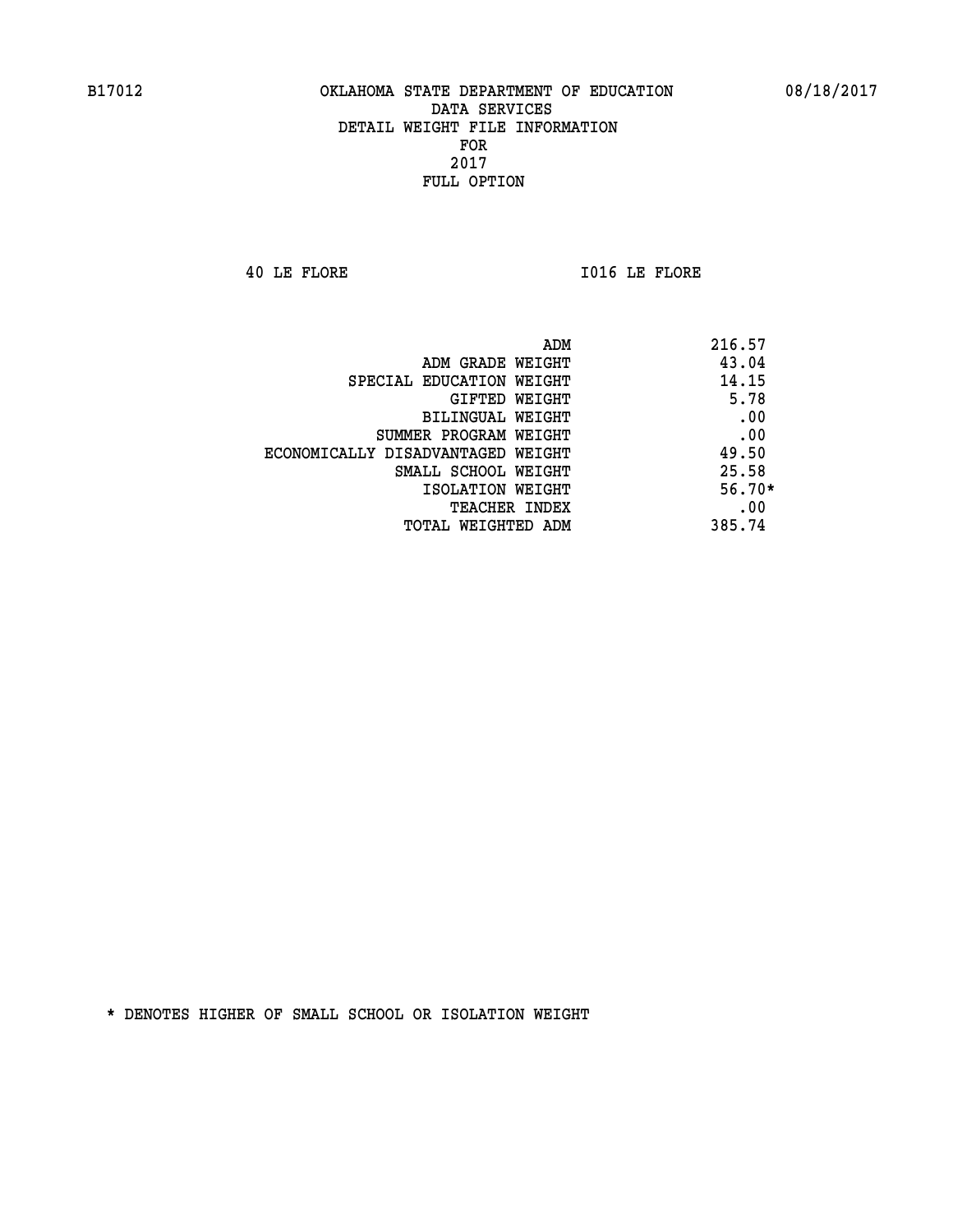**40 LE FLORE 1017 CAMERON** 

|                                   | ADM<br>295.18 |
|-----------------------------------|---------------|
| ADM GRADE WEIGHT                  | 59.55         |
| SPECIAL EDUCATION WEIGHT          | 60.85         |
| GIFTED WEIGHT                     | 9.18          |
| BILINGUAL WEIGHT                  | 1.50          |
| SUMMER PROGRAM WEIGHT             | .00           |
| ECONOMICALLY DISADVANTAGED WEIGHT | 61.75         |
| SMALL SCHOOL WEIGHT               | $26.09*$      |
| ISOLATION WEIGHT                  | .00           |
| <b>TEACHER INDEX</b>              | 4.71          |
| TOTAL WEIGHTED ADM                | 518.81        |
|                                   |               |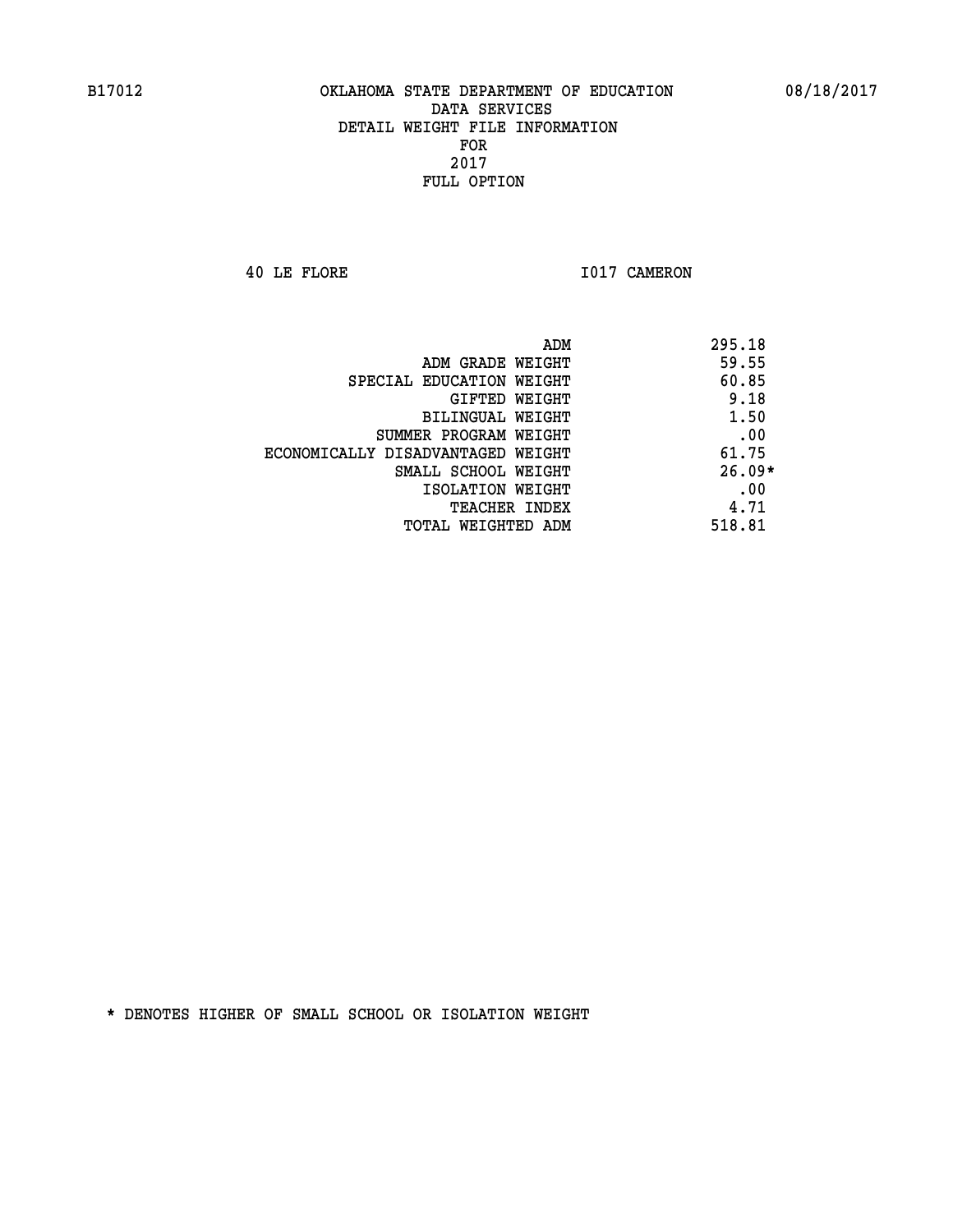**40 LE FLORE I020 PANAMA** 

| 707.40   |
|----------|
| 142.32   |
| 104.20   |
| 25.84    |
| .00      |
| .00      |
| 147.75   |
| .00      |
| .00      |
| 10.87    |
| 1,138.38 |
|          |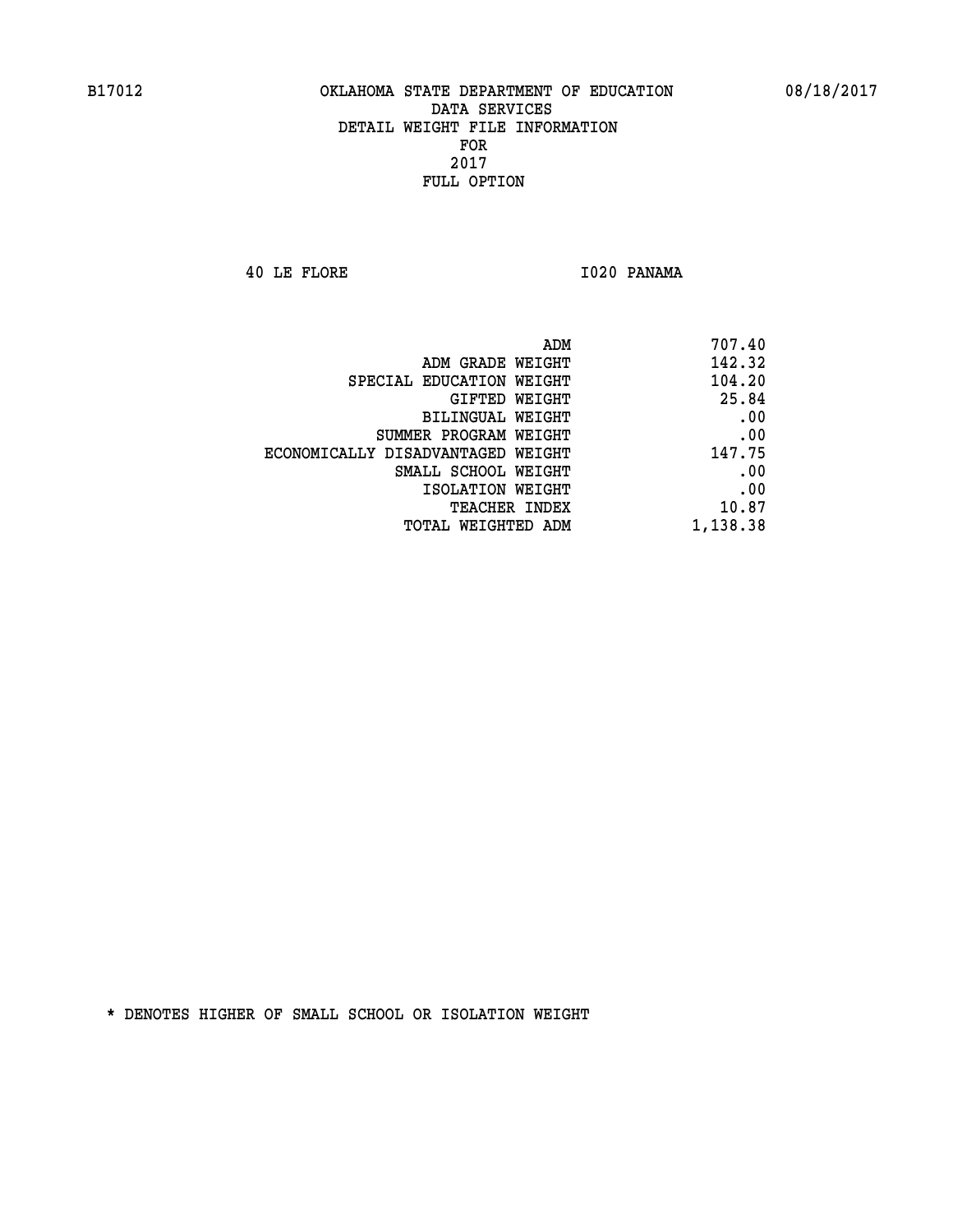**40 LE FLORE I026 BOKOSHE** 

| ADM                               | 211.95   |
|-----------------------------------|----------|
| ADM GRADE WEIGHT                  | 42.86    |
| SPECIAL EDUCATION WEIGHT          | 38.75    |
| GIFTED WEIGHT                     | 5.44     |
| BILINGUAL WEIGHT                  | .00      |
| SUMMER PROGRAM WEIGHT             | .00      |
| ECONOMICALLY DISADVANTAGED WEIGHT | 46.00    |
| SMALL SCHOOL WEIGHT               | $25.41*$ |
| ISOLATION WEIGHT                  | .00      |
| <b>TEACHER INDEX</b>              | 13.48    |
| TOTAL WEIGHTED ADM                | 383.89   |
|                                   |          |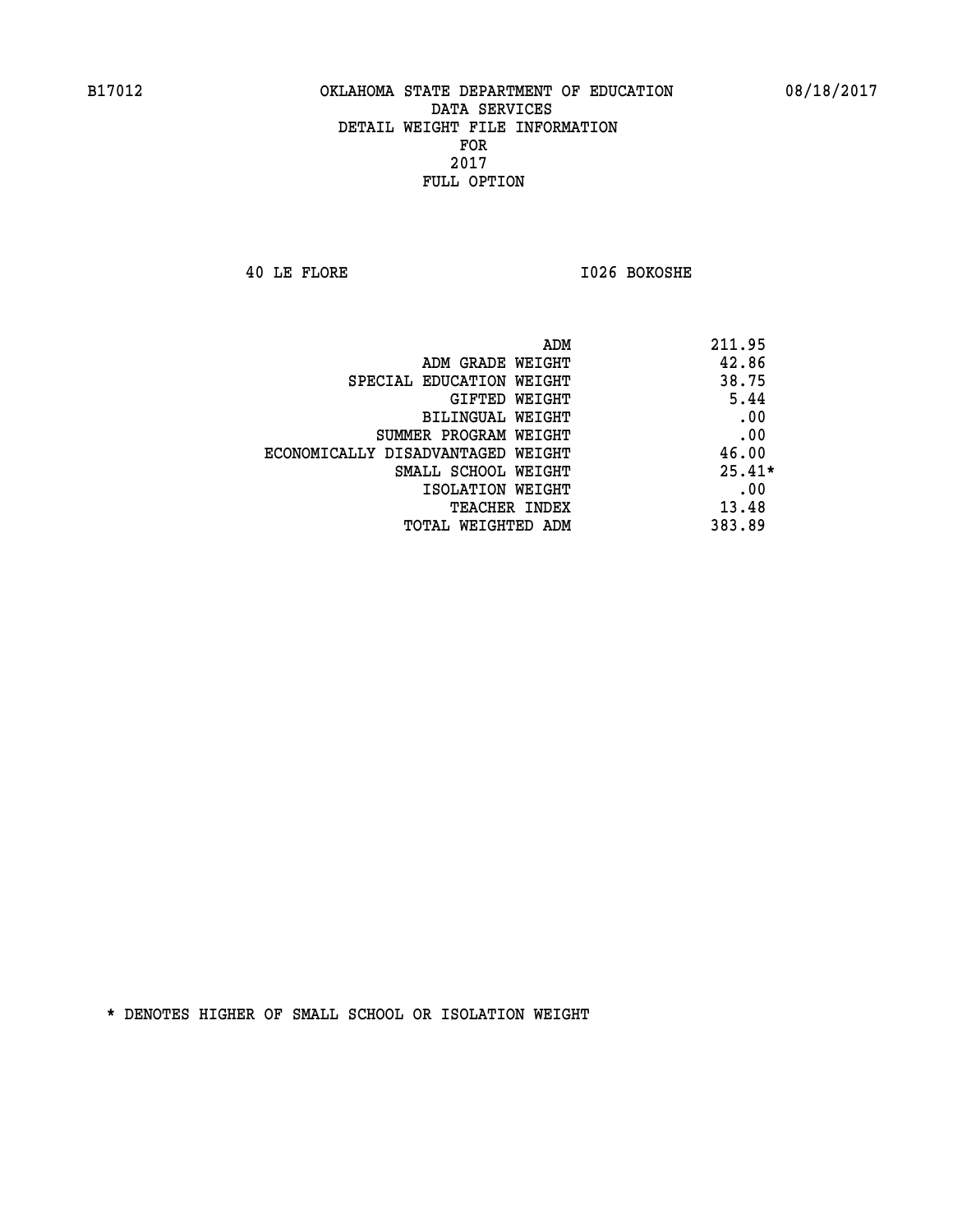**40 LE FLORE I029 POTEAU** 

| 2,315.62 |
|----------|
| 454.75   |
| 379.25   |
| 75.82    |
| 80.50    |
| 8.40     |
| 397.50   |
| .00      |
| .00      |
| 131.47   |
| 3,843.31 |
|          |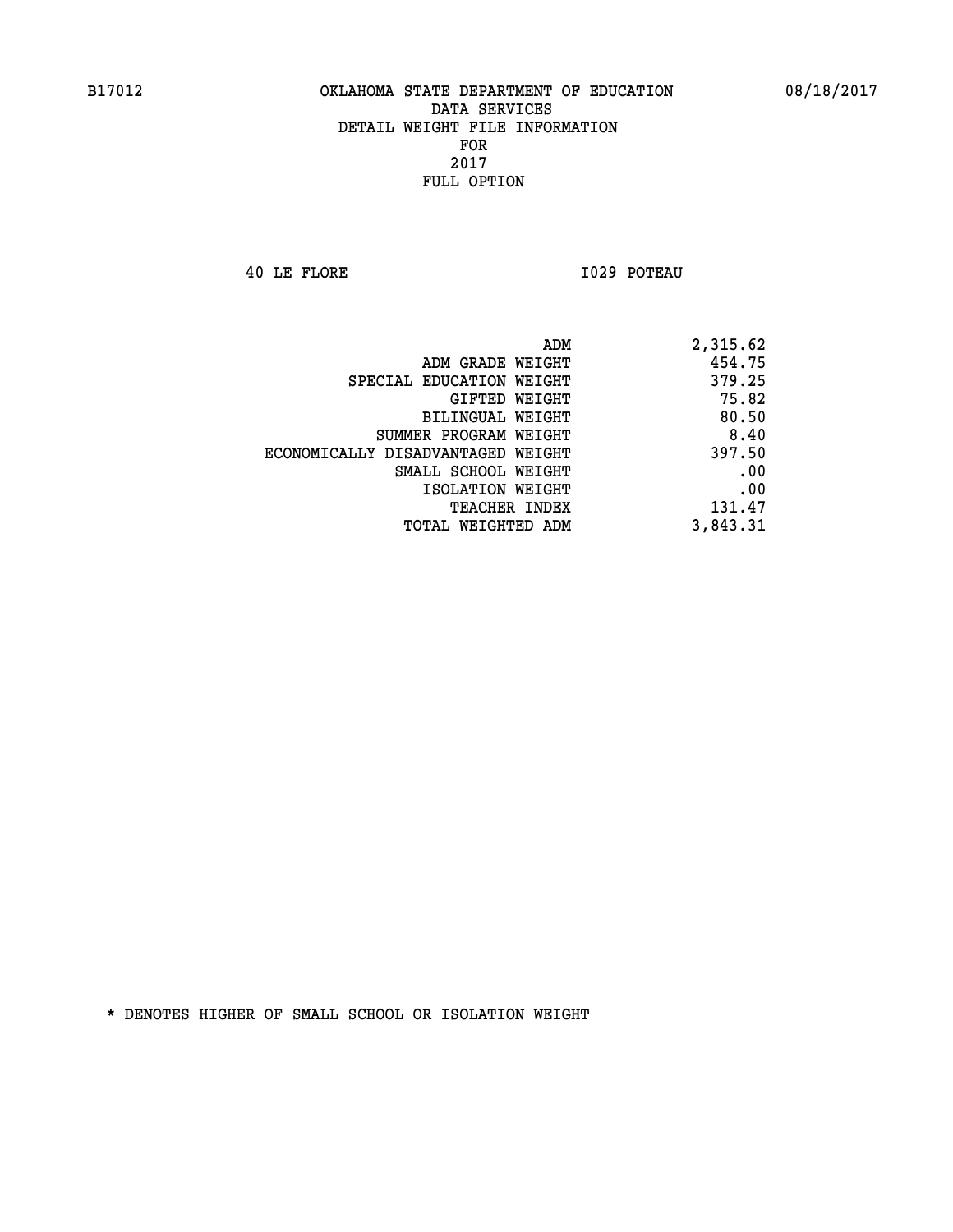**40 LE FLORE I049 WISTER** 

| ADM                               | 552.96 |
|-----------------------------------|--------|
| ADM GRADE WEIGHT                  | 109.94 |
| SPECIAL EDUCATION WEIGHT          | 68.25  |
| <b>GIFTED WEIGHT</b>              | 14.96  |
| <b>BILINGUAL WEIGHT</b>           | 3.50   |
| SUMMER PROGRAM WEIGHT             | 1.20   |
| ECONOMICALLY DISADVANTAGED WEIGHT | 90.25  |
| SMALL SCHOOL WEIGHT               | .00    |
| ISOLATION WEIGHT                  | .00    |
| TEACHER INDEX                     | 22.75  |
| TOTAL WEIGHTED ADM                | 863.81 |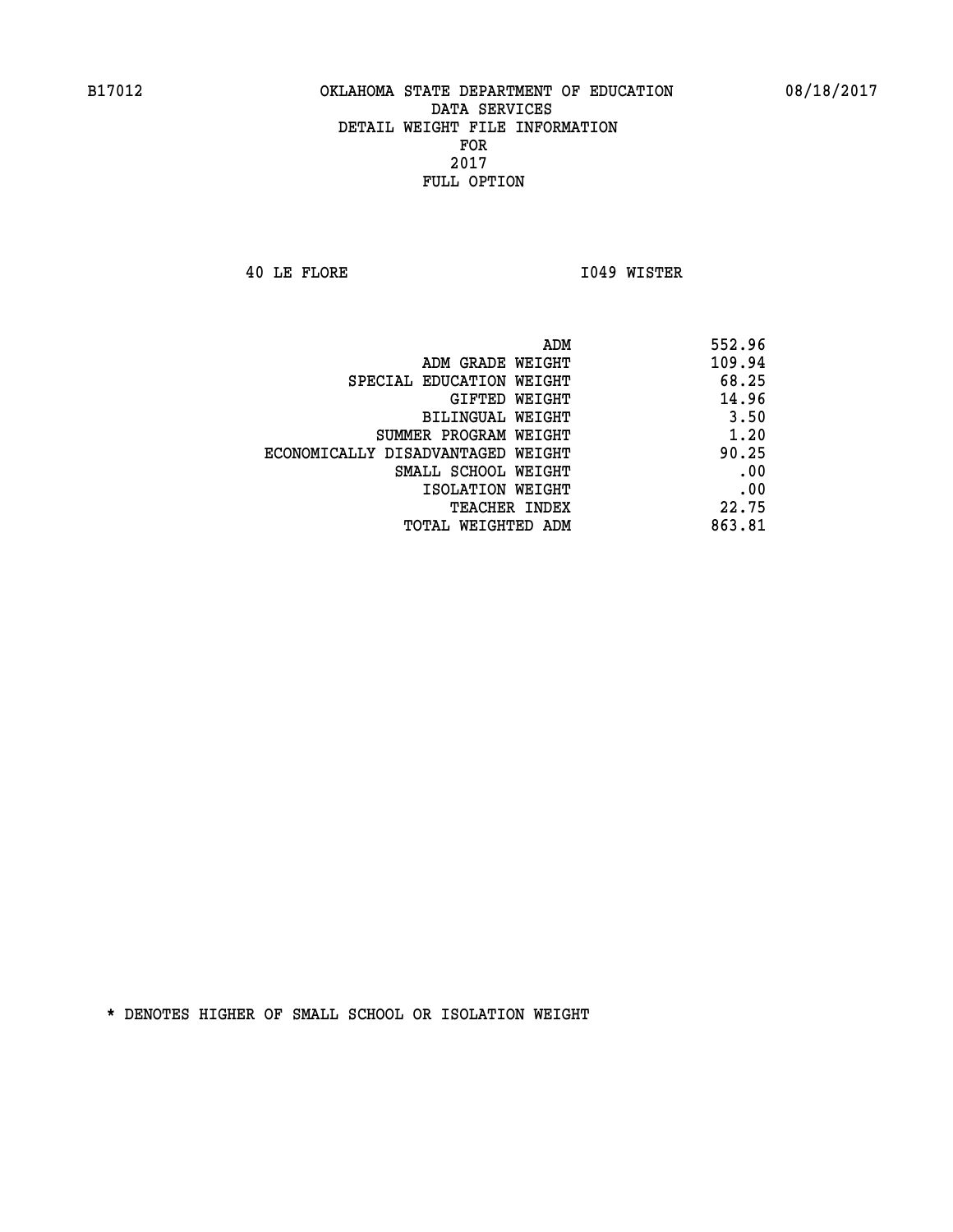**40 LE FLORE I052 TALIHINA** 

| ADM<br>580.09                               |
|---------------------------------------------|
| 129.58<br>ADM GRADE WEIGHT                  |
| 81.80<br>SPECIAL EDUCATION WEIGHT           |
| 24.48<br>GIFTED WEIGHT                      |
| 5.25<br>BILINGUAL WEIGHT                    |
| 1.20<br>SUMMER PROGRAM WEIGHT               |
| 109.50<br>ECONOMICALLY DISADVANTAGED WEIGHT |
| .00<br>SMALL SCHOOL WEIGHT                  |
| .00<br>ISOLATION WEIGHT                     |
| 11.30<br><b>TEACHER INDEX</b>               |
| 943.20<br>TOTAL WEIGHTED ADM                |
|                                             |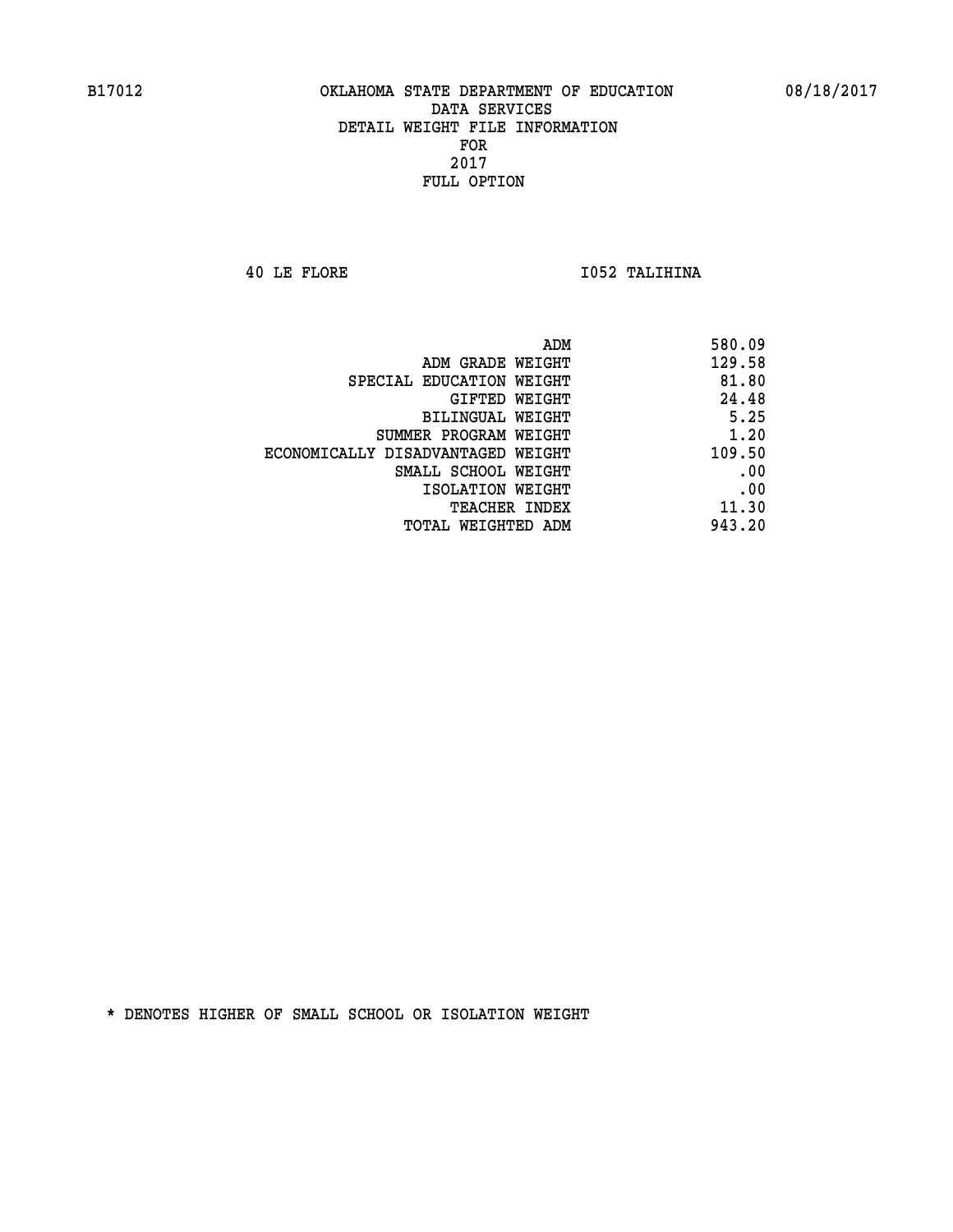**40 LE FLORE I062 WHITESBORO** 

| ADM                               | 221.49    |
|-----------------------------------|-----------|
| ADM GRADE WEIGHT                  | 44.39     |
| SPECIAL EDUCATION WEIGHT          | 43.65     |
| GIFTED WEIGHT                     | 5.78      |
| BILINGUAL WEIGHT                  | .00       |
| SUMMER PROGRAM WEIGHT             | .00       |
| ECONOMICALLY DISADVANTAGED WEIGHT | 43.75     |
| SMALL SCHOOL WEIGHT               | 25.75     |
| ISOLATION WEIGHT                  | $137.43*$ |
| TEACHER INDEX                     | 21.30     |
| TOTAL WEIGHTED ADM                | 517.79    |
|                                   |           |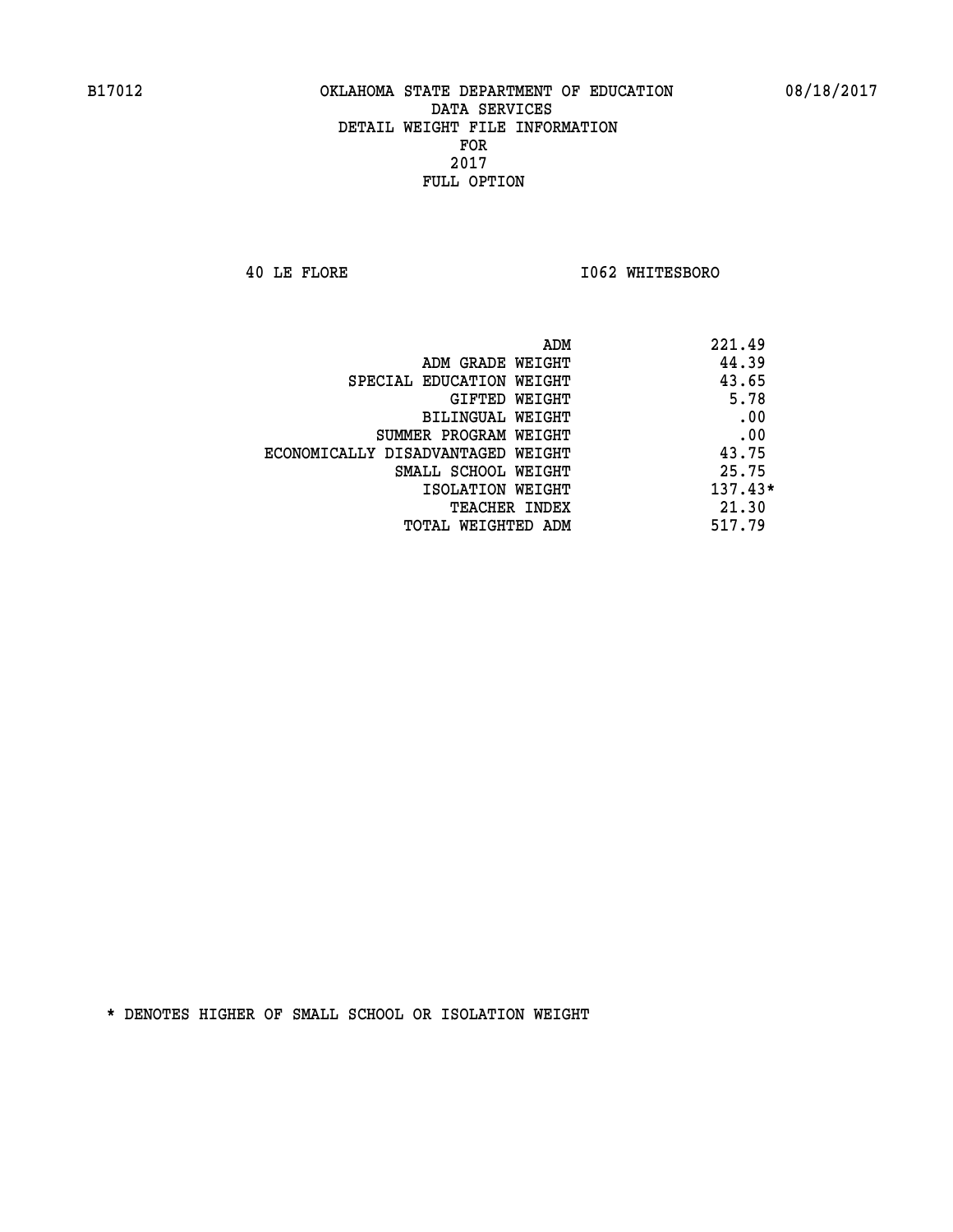**40 LE FLORE I067 HOWE** 

| ADM                               | 598.37 |
|-----------------------------------|--------|
| ADM GRADE WEIGHT                  | 117.45 |
| SPECIAL EDUCATION WEIGHT          | 71.40  |
| GIFTED WEIGHT                     | 29.24  |
| <b>BILINGUAL WEIGHT</b>           | 7.75   |
| SUMMER PROGRAM WEIGHT             | .00    |
| ECONOMICALLY DISADVANTAGED WEIGHT | 126.25 |
| SMALL SCHOOL WEIGHT               | .00    |
| ISOLATION WEIGHT                  | .00    |
| TEACHER INDEX                     | .00    |
| TOTAL WEIGHTED ADM                | 950.46 |
|                                   |        |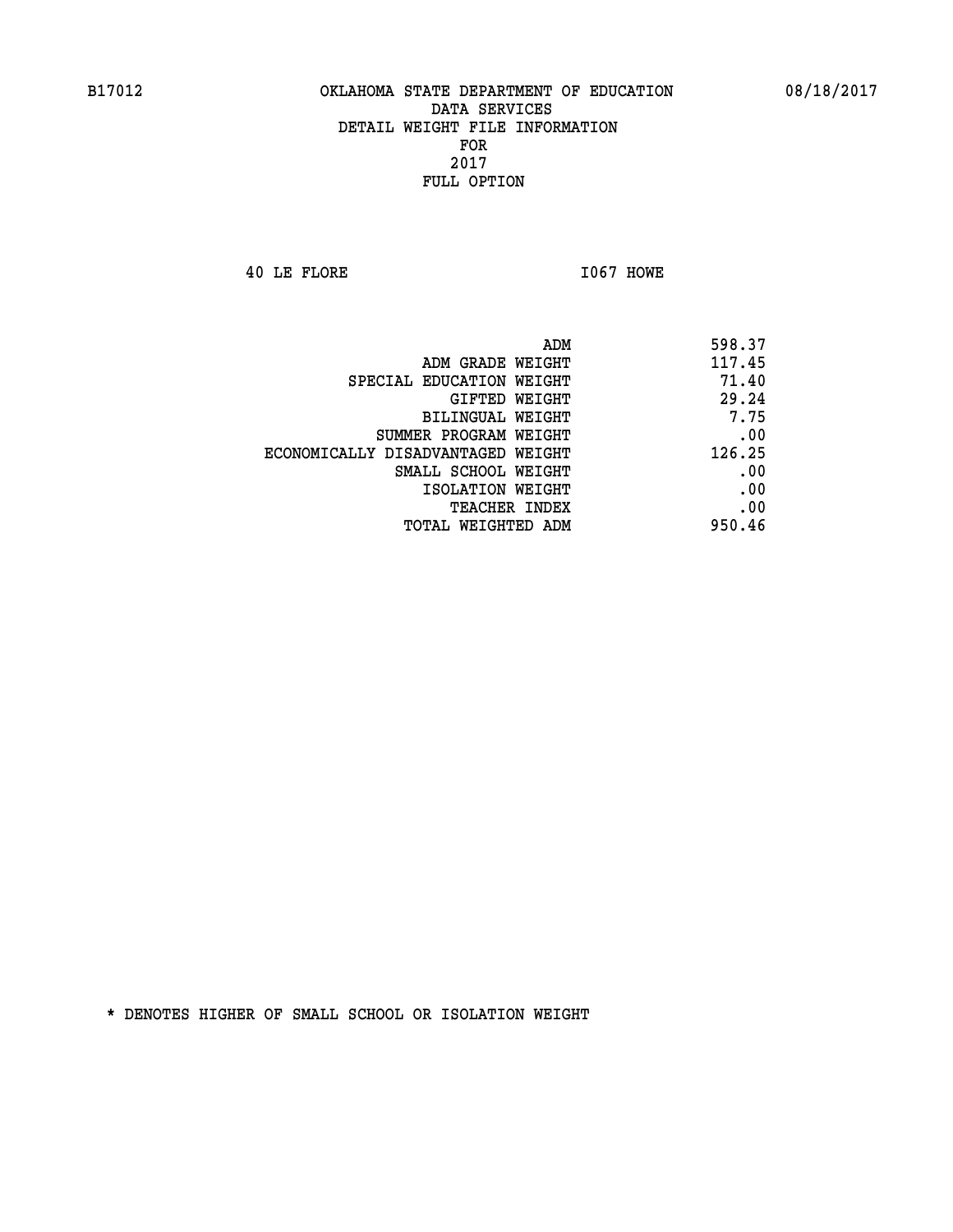**40 LE FLORE I091 ARKOMA** 

| ADM<br>418.86                              |  |
|--------------------------------------------|--|
| 79.51<br>ADM GRADE WEIGHT                  |  |
| 57.95<br>SPECIAL EDUCATION WEIGHT          |  |
| 4.42<br>GIFTED WEIGHT                      |  |
| .25<br>BILINGUAL WEIGHT                    |  |
| .00<br>SUMMER PROGRAM WEIGHT               |  |
| 90.75<br>ECONOMICALLY DISADVANTAGED WEIGHT |  |
| $17.44*$<br>SMALL SCHOOL WEIGHT            |  |
| .00<br>ISOLATION WEIGHT                    |  |
| .00<br><b>TEACHER INDEX</b>                |  |
| 669.18<br>TOTAL WEIGHTED ADM               |  |
|                                            |  |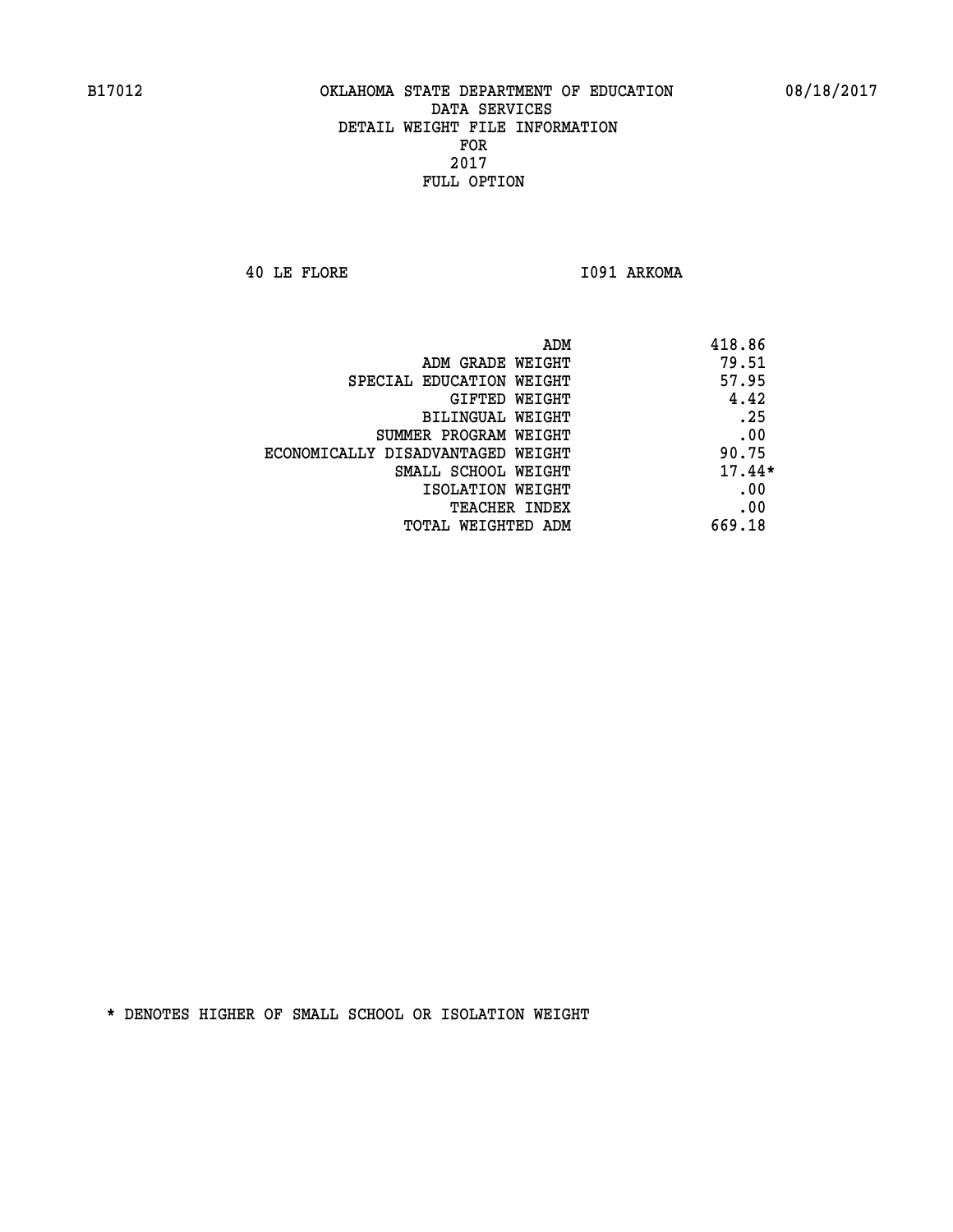**41 LINCOLN C005 WHITE ROCK** 

| ADM                               | 117.50   |
|-----------------------------------|----------|
| ADM GRADE WEIGHT                  | 23.72    |
| SPECIAL EDUCATION WEIGHT          | 38.70    |
| <b>GIFTED WEIGHT</b>              | 8.50     |
| BILINGUAL WEIGHT                  | .00      |
| SUMMER PROGRAM WEIGHT             | .00      |
| ECONOMICALLY DISADVANTAGED WEIGHT | 25.50    |
| SMALL SCHOOL WEIGHT               | $18.28*$ |
| ISOLATION WEIGHT                  | .00      |
| <b>TEACHER INDEX</b>              | .00      |
| TOTAL WEIGHTED ADM                | 232.20   |
|                                   |          |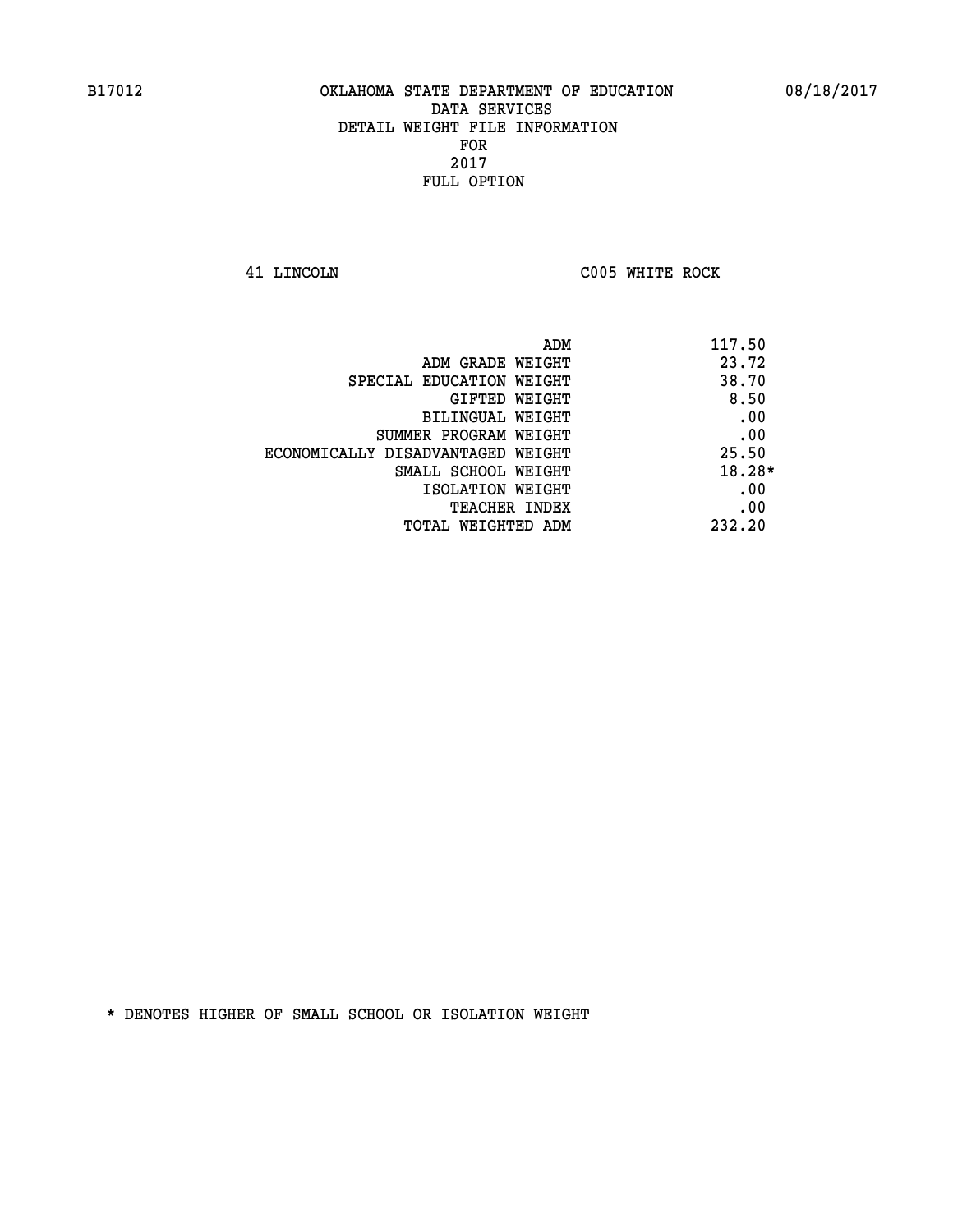**41 LINCOLN I001 CHANDLER** 

| ADM                               | 1,183.20 |
|-----------------------------------|----------|
| ADM GRADE WEIGHT                  | 208.44   |
| SPECIAL EDUCATION WEIGHT          | 127.25   |
| GIFTED WEIGHT                     | 47.94    |
| BILINGUAL WEIGHT                  | .00      |
| SUMMER PROGRAM WEIGHT             | 1.20     |
| ECONOMICALLY DISADVANTAGED WEIGHT | 159.00   |
| SMALL SCHOOL WEIGHT               | .00      |
| ISOLATION WEIGHT                  | .00      |
| <b>TEACHER INDEX</b>              | 69.47    |
| TOTAL WEIGHTED ADM                | 1,796.50 |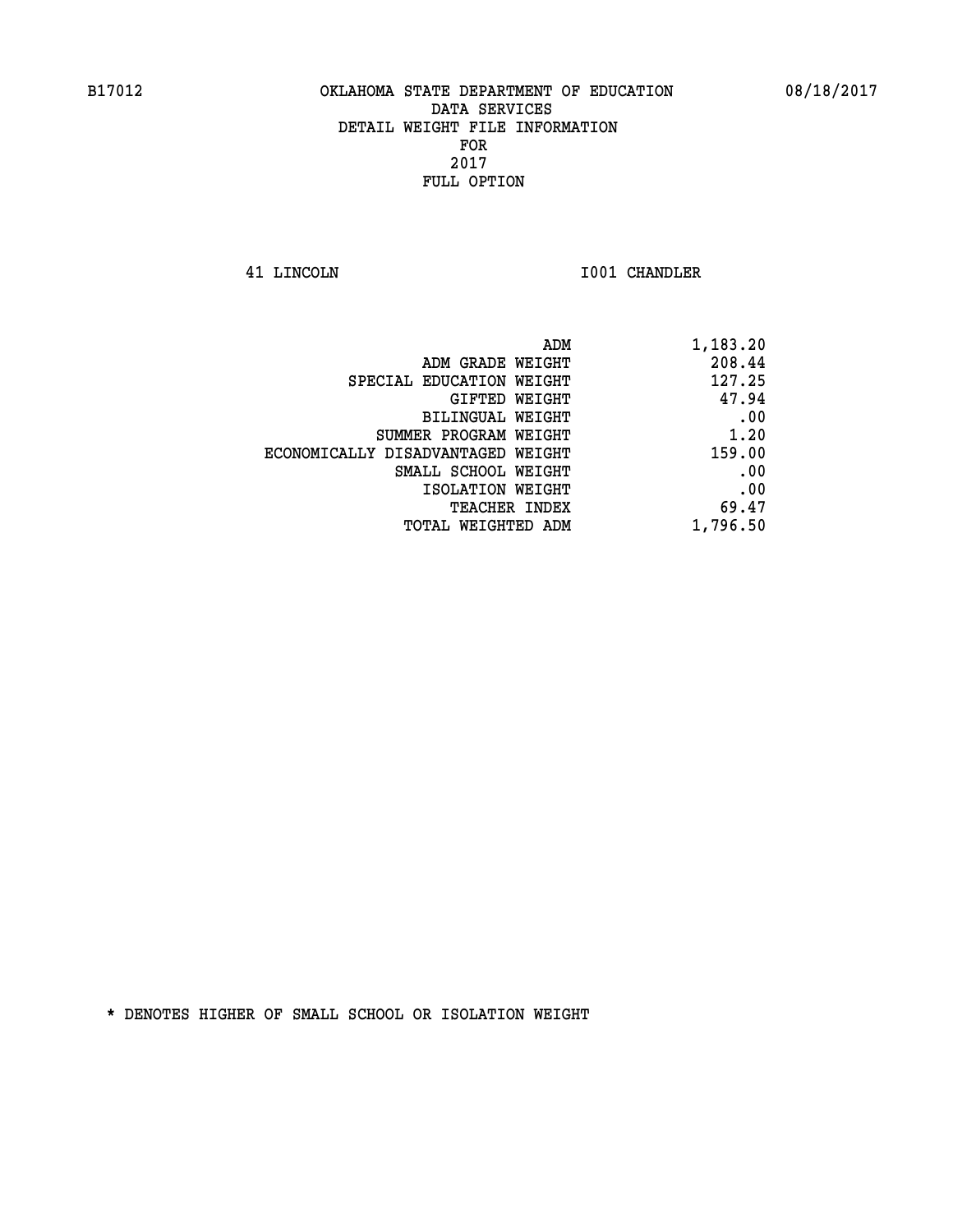**41 LINCOLN I003 DAVENPORT** 

| ADM<br>372.63                              |  |
|--------------------------------------------|--|
| 76.49<br>ADM GRADE WEIGHT                  |  |
| 60.45<br>SPECIAL EDUCATION WEIGHT          |  |
| 7.14<br><b>GIFTED WEIGHT</b>               |  |
| .00<br>BILINGUAL WEIGHT                    |  |
| .00<br>SUMMER PROGRAM WEIGHT               |  |
| 54.00<br>ECONOMICALLY DISADVANTAGED WEIGHT |  |
| $22.03*$<br>SMALL SCHOOL WEIGHT            |  |
| .00<br>ISOLATION WEIGHT                    |  |
| .00<br><b>TEACHER INDEX</b>                |  |
| 592.74<br>TOTAL WEIGHTED ADM               |  |
|                                            |  |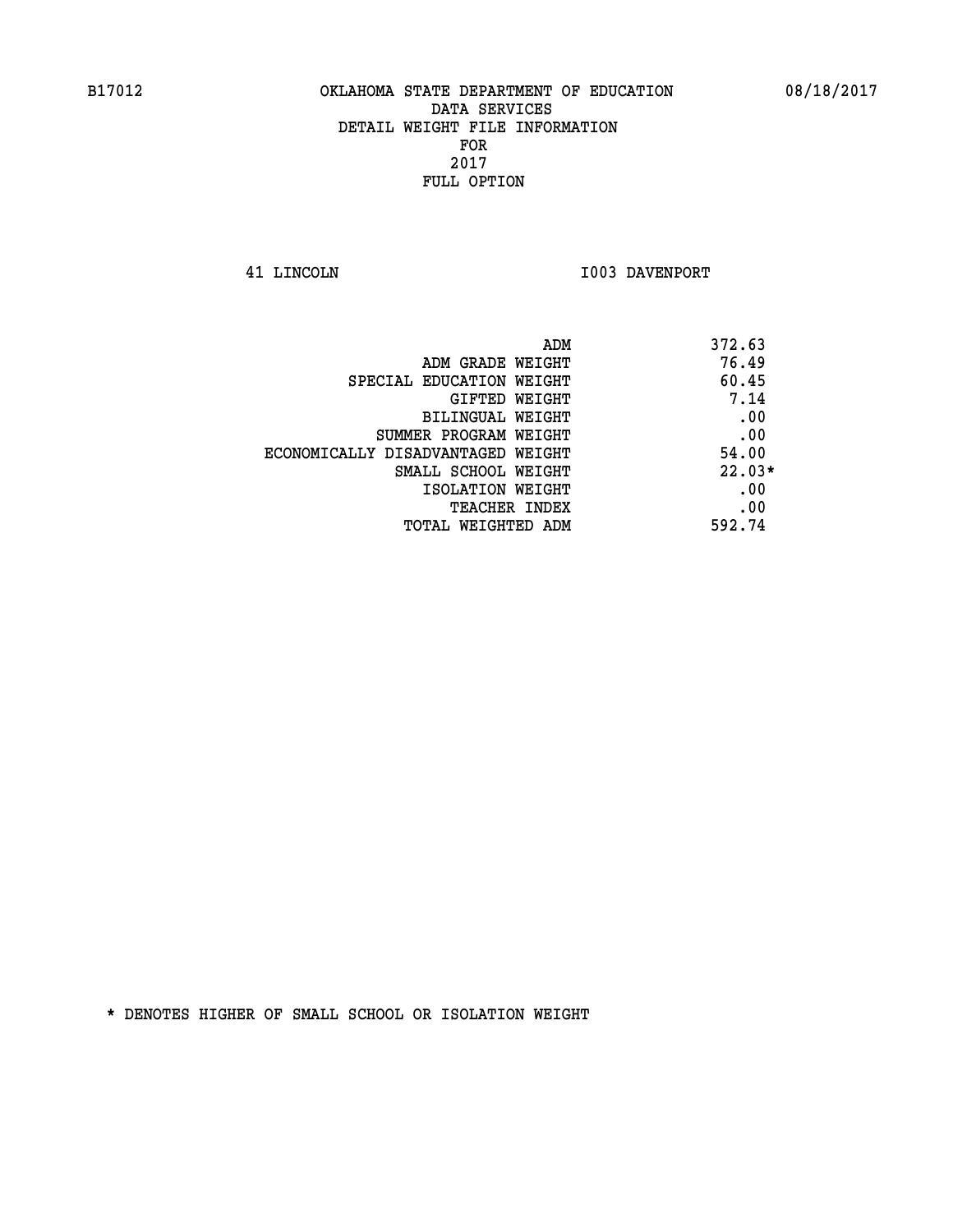**41 LINCOLN I004 WELLSTON** 

| 607.66 |
|--------|
| 112.97 |
| 99.80  |
| 17.00  |
| .00    |
| 2.40   |
| 91.50  |
| .00    |
| .00    |
| 13.64  |
| 944.97 |
|        |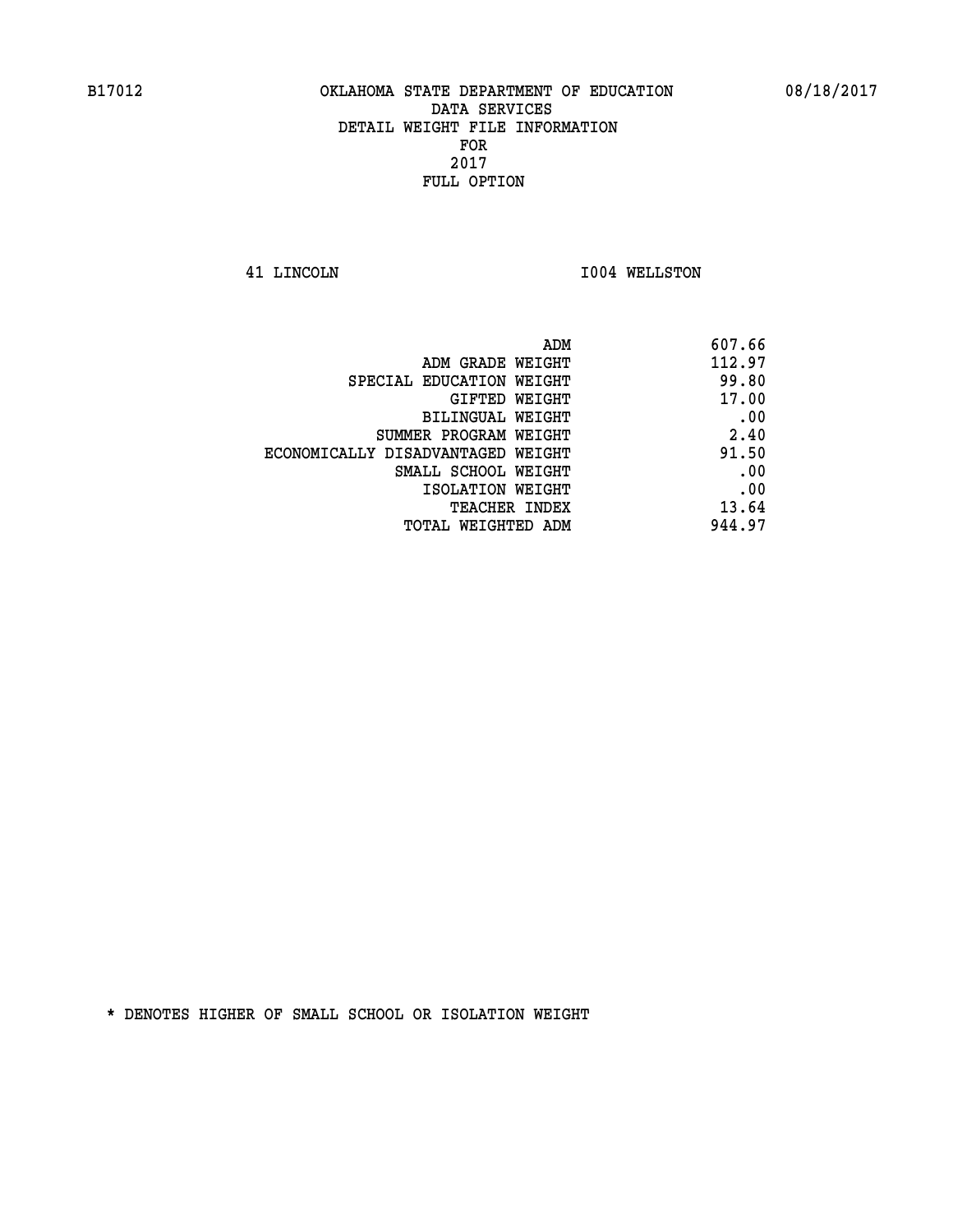**41 LINCOLN I054 STROUD** 

| ADM                               | 772.99   |
|-----------------------------------|----------|
| ADM GRADE WEIGHT                  | 160.81   |
| SPECIAL EDUCATION WEIGHT          | 153.55   |
| GIFTED WEIGHT                     | 23.80    |
| BILINGUAL WEIGHT                  | .00      |
| SUMMER PROGRAM WEIGHT             | .00      |
| ECONOMICALLY DISADVANTAGED WEIGHT | 117.25   |
| SMALL SCHOOL WEIGHT               | .00      |
| ISOLATION WEIGHT                  | .00      |
| TEACHER INDEX                     | 42.78    |
| TOTAL WEIGHTED ADM                | 1,271.18 |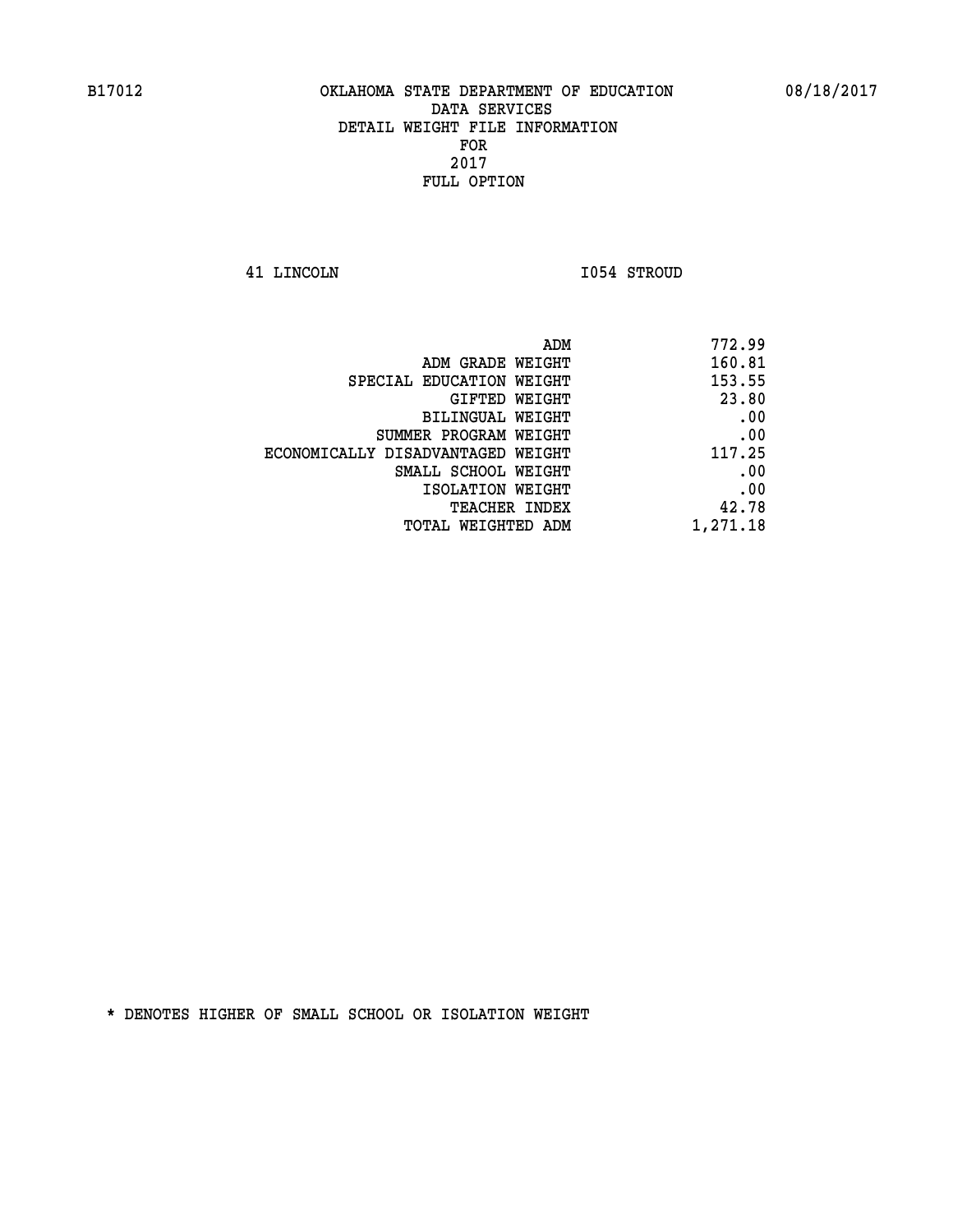**41 LINCOLN I095 MEEKER** 

| 860.96   |
|----------|
| 173.91   |
| 182.45   |
| 19.04    |
| .75      |
| .00      |
| 129.50   |
| .00      |
| .00      |
| 17.47    |
| 1,384.08 |
|          |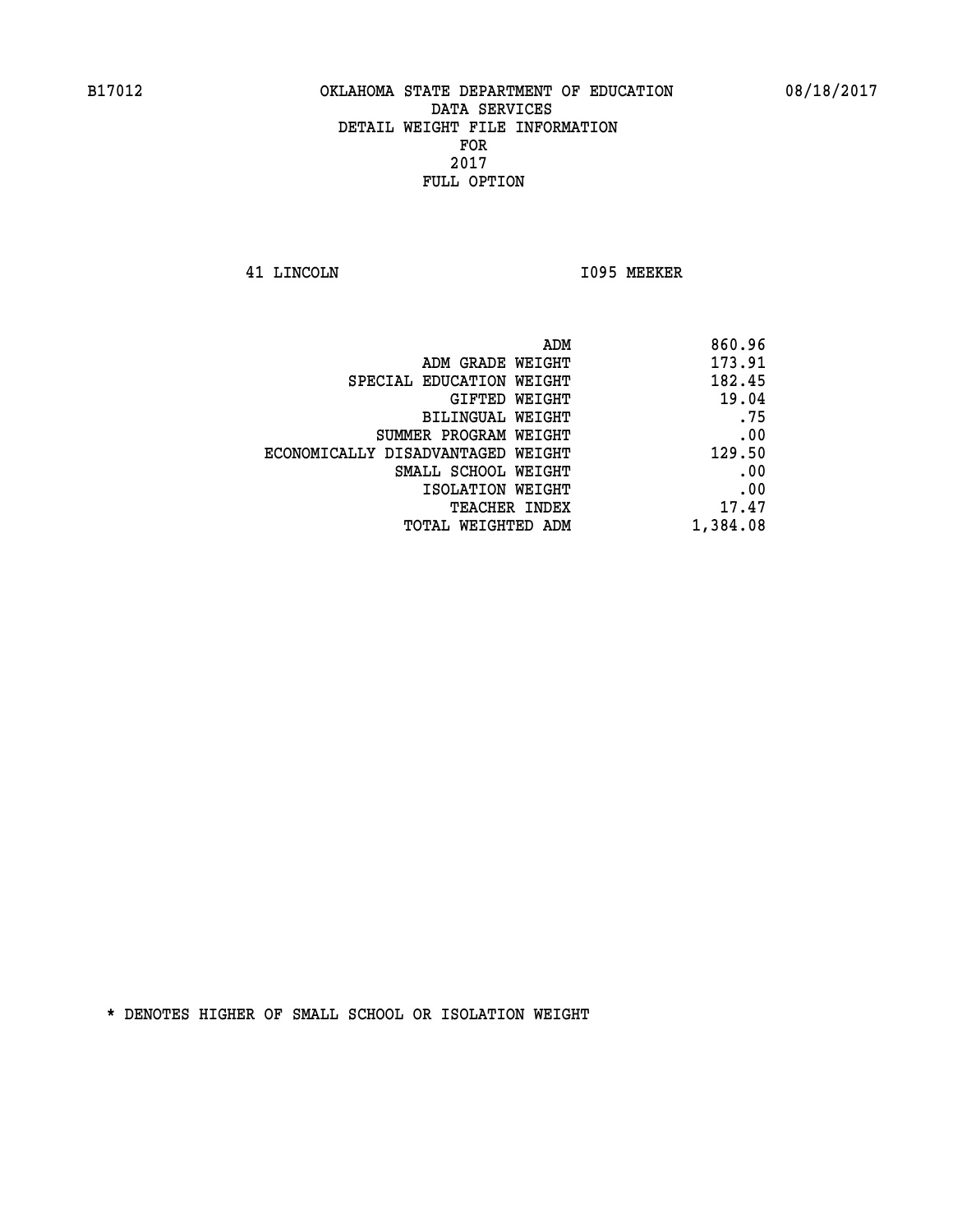**41 LINCOLN I103 PRAGUE** 

| 1,044.06 |
|----------|
| 201.60   |
| 158.05   |
| 42.16    |
| 2.00     |
| .00      |
| 138.75   |
| .00      |
| .00      |
| 47.76    |
| 1,634.38 |
|          |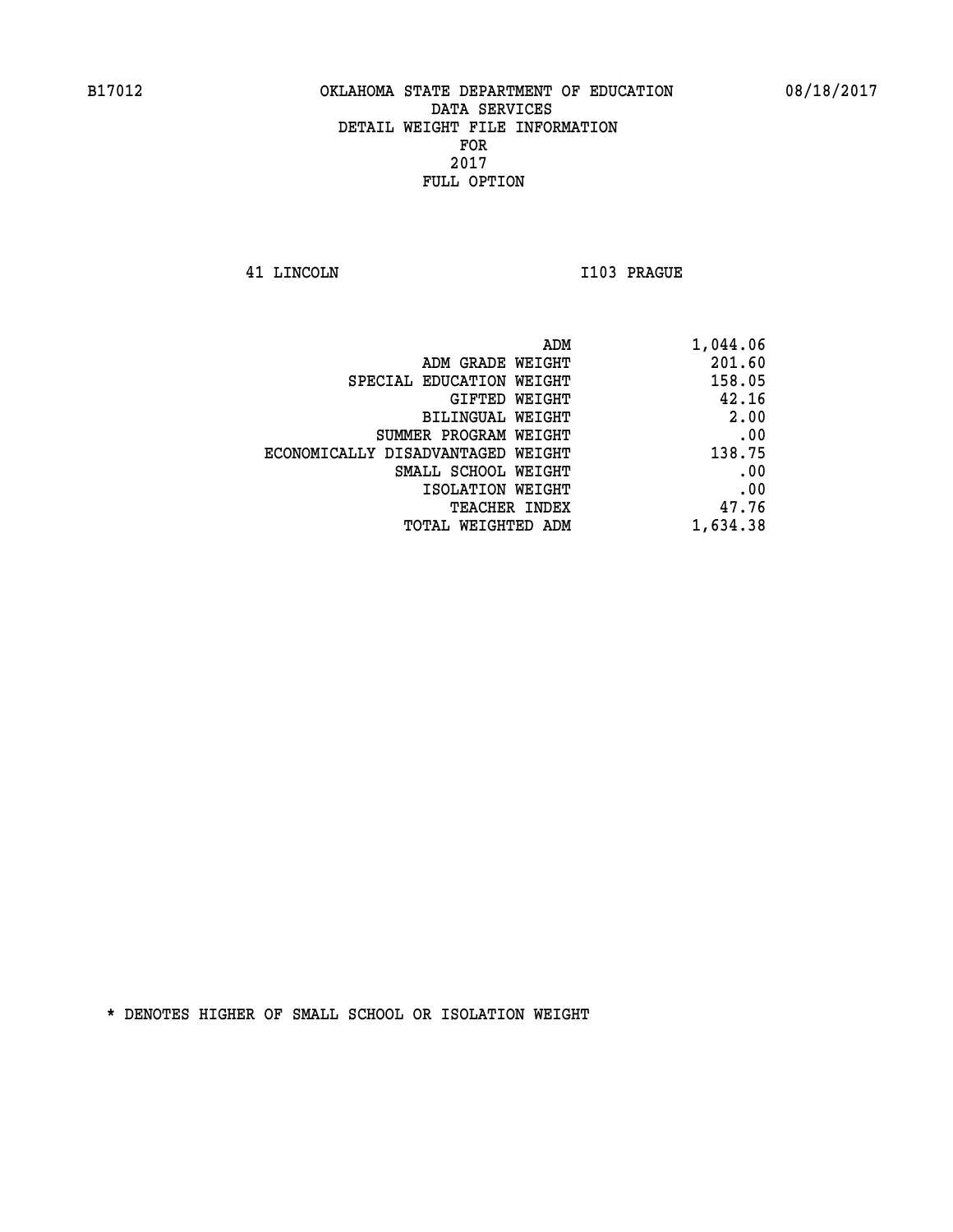**41 LINCOLN I105 CARNEY** 

| ADM                               | 261.39   |
|-----------------------------------|----------|
| ADM GRADE WEIGHT                  | 52.24    |
| SPECIAL EDUCATION WEIGHT          | 51.10    |
| GIFTED WEIGHT                     | 7.14     |
| BILINGUAL WEIGHT                  | .00      |
| SUMMER PROGRAM WEIGHT             | 1.20     |
| ECONOMICALLY DISADVANTAGED WEIGHT | 47.25    |
| SMALL SCHOOL WEIGHT               | $26.45*$ |
| ISOLATION WEIGHT                  | .00      |
| <b>TEACHER INDEX</b>              | .00      |
| TOTAL WEIGHTED ADM                | 446.77   |
|                                   |          |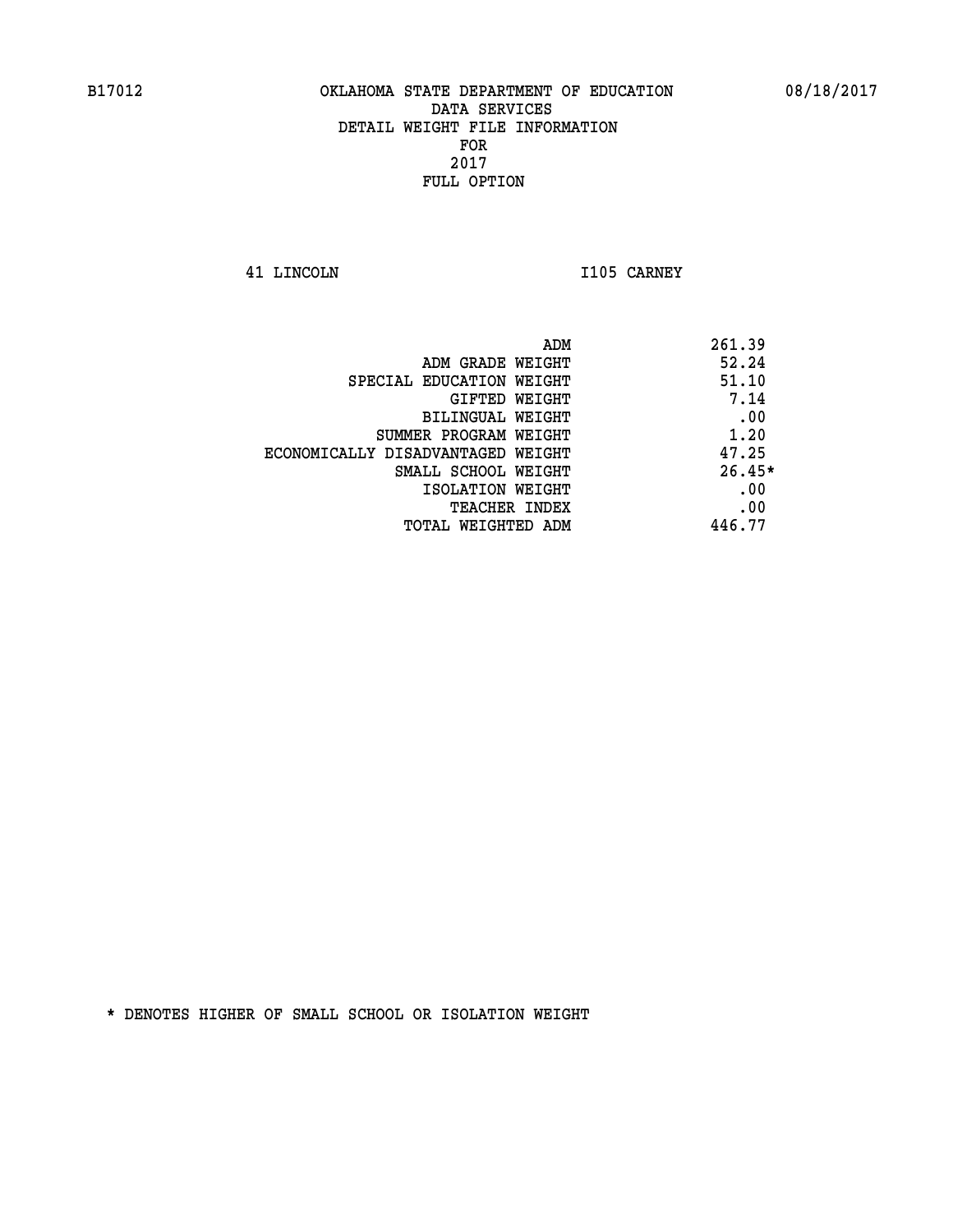**41 LINCOLN I134 AGRA** 

| 336.95   |
|----------|
| 67.54    |
| 51.50    |
| 9.18     |
| .00      |
| .00      |
| 71.50    |
| $24.47*$ |
| .00      |
| .00      |
| 561.14   |
|          |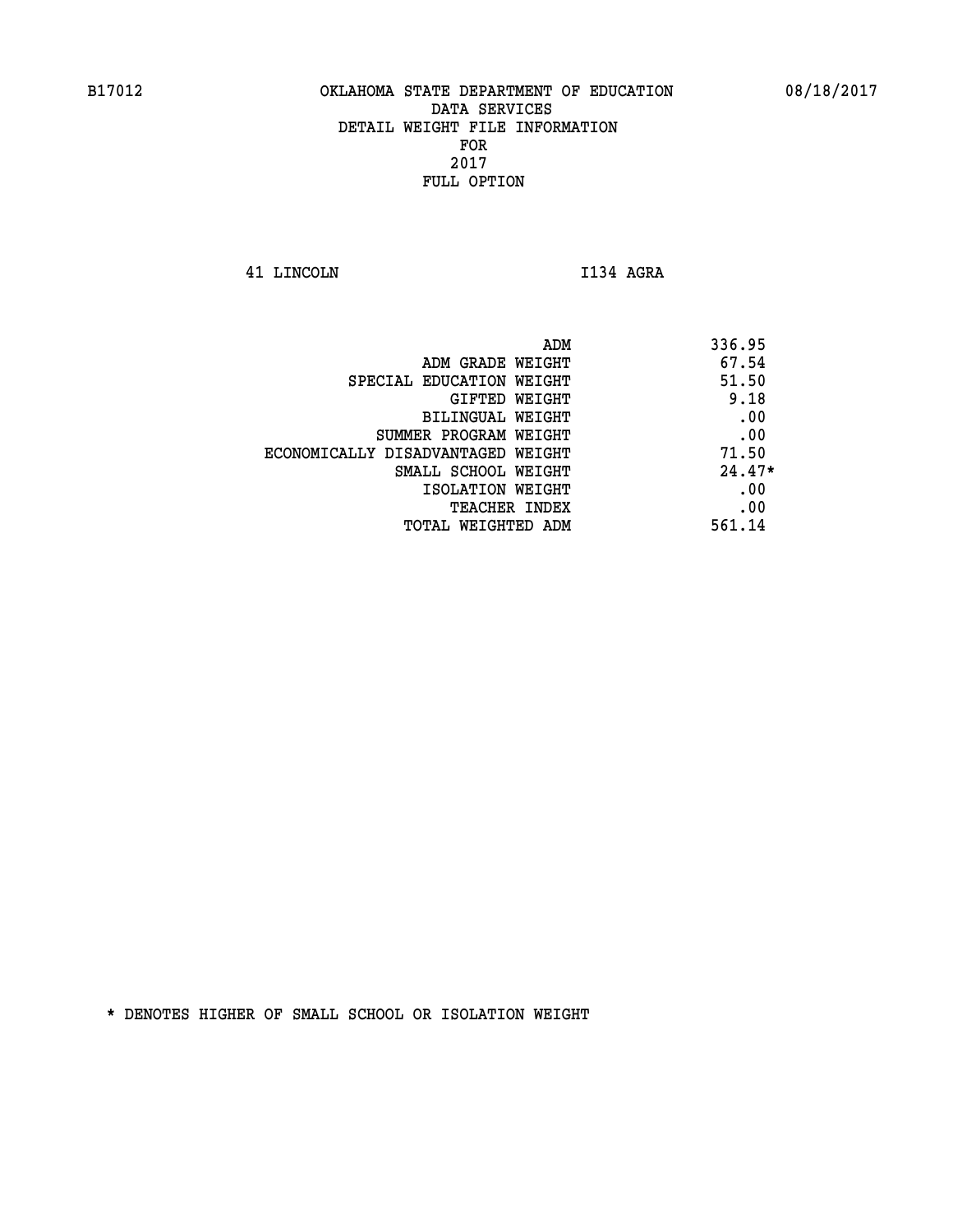**42 LOGAN I001 GUTHRIE** 

| 3,436.67 |
|----------|
| 587.82   |
| 582.60   |
| 45.22    |
| 50.75    |
| 6.00     |
| 546.50   |
| .00      |
| .00      |
| .00      |
| 5,255.56 |
|          |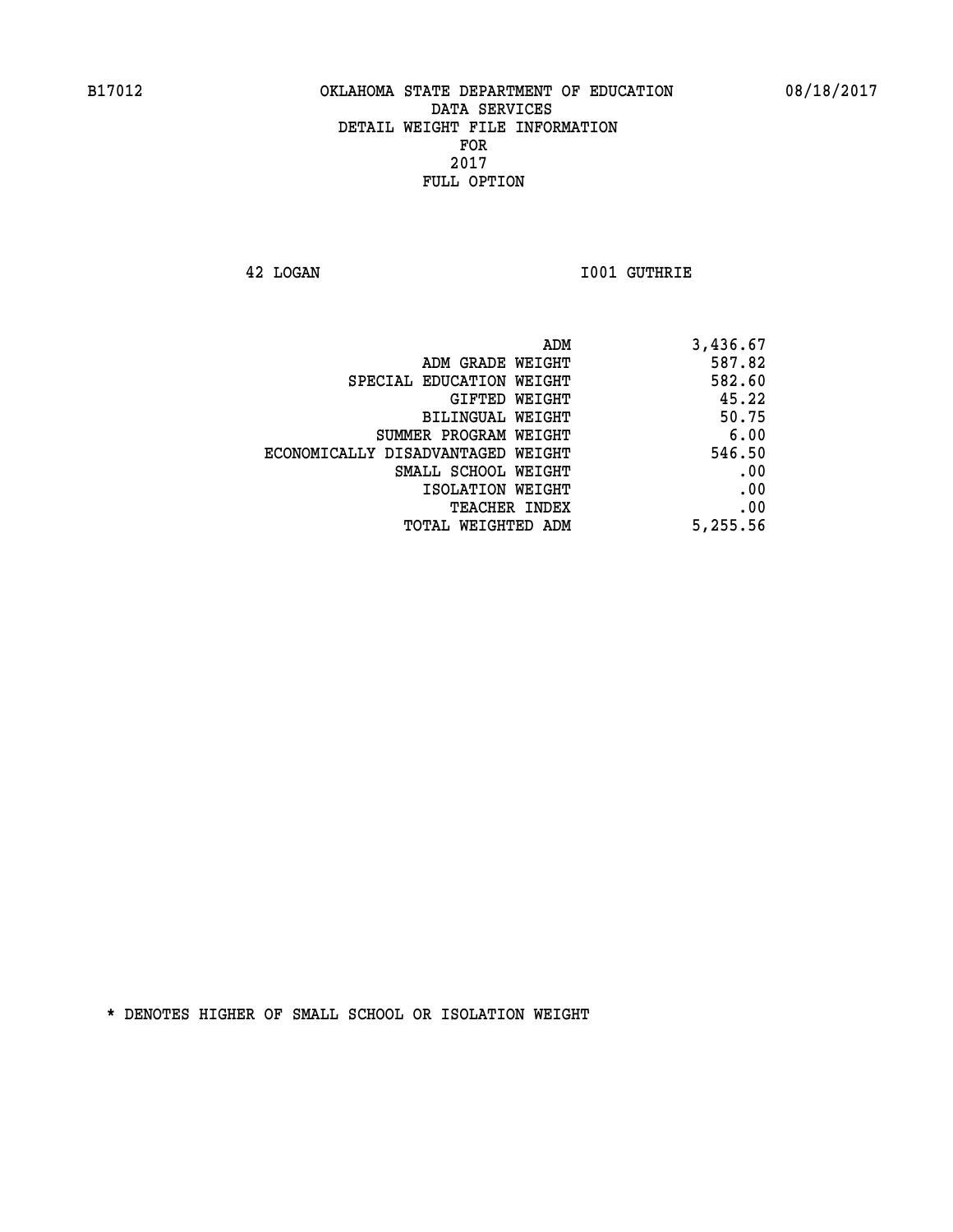**42 LOGAN 1002 CRESCENT** 

| 605.81 |
|--------|
| 110.42 |
| 89.35  |
| 17.00  |
| 2.75   |
| 1.20   |
| 84.75  |
| .00    |
| .00    |
| 40.61  |
| 951.89 |
|        |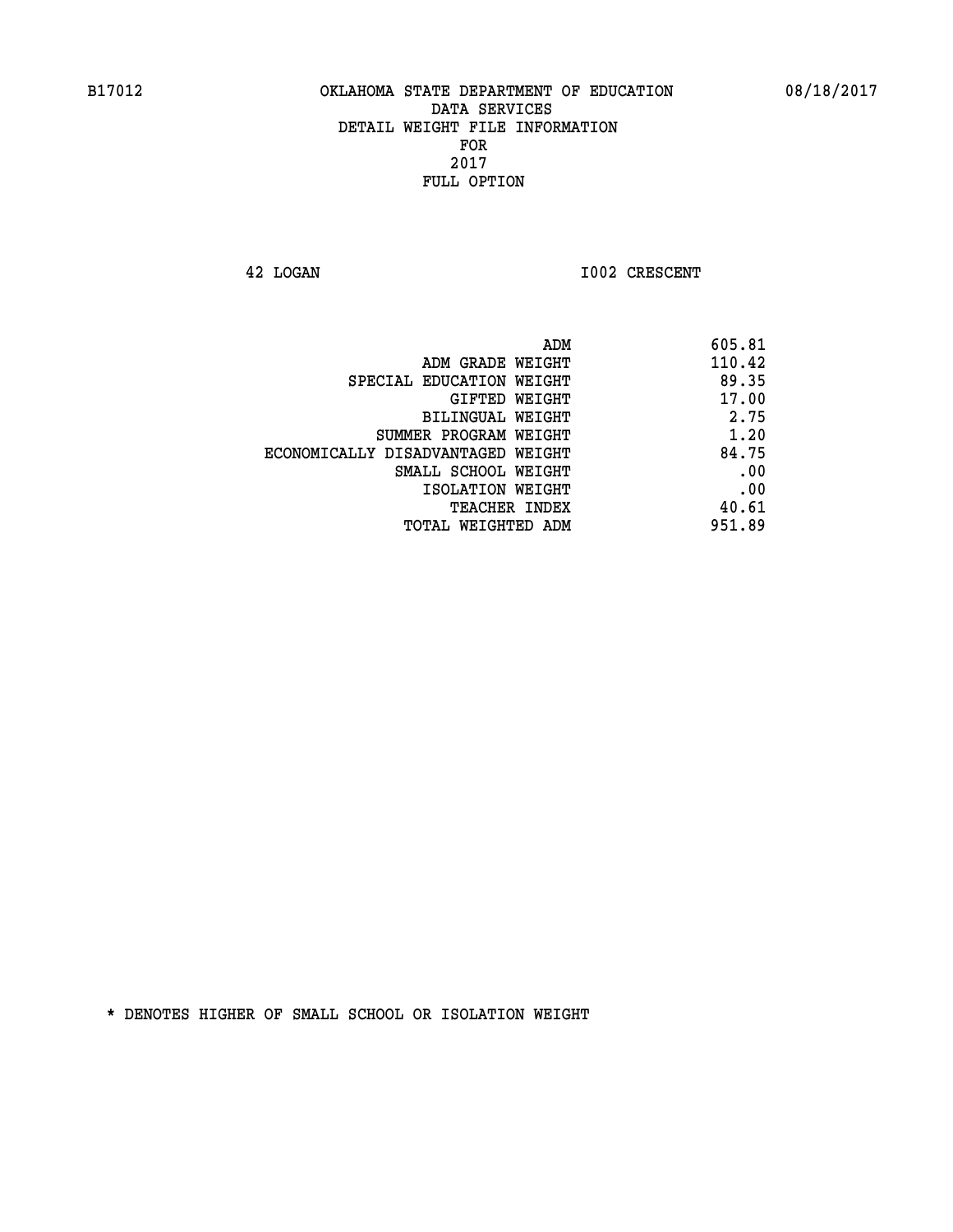**42 LOGAN I003 MULHALL-ORLANDO** 

| ADM                               | 256.63    |
|-----------------------------------|-----------|
| ADM GRADE WEIGHT                  | 50.38     |
| SPECIAL EDUCATION WEIGHT          | 34.65     |
| GIFTED WEIGHT                     | 8.16      |
| BILINGUAL WEIGHT                  | .00       |
| SUMMER PROGRAM WEIGHT             | .00       |
| ECONOMICALLY DISADVANTAGED WEIGHT | 39.00     |
| SMALL SCHOOL WEIGHT               | 26.43     |
| ISOLATION WEIGHT                  | $101.83*$ |
| <b>TEACHER INDEX</b>              | 12.87     |
| TOTAL WEIGHTED ADM                | 503.52    |
|                                   |           |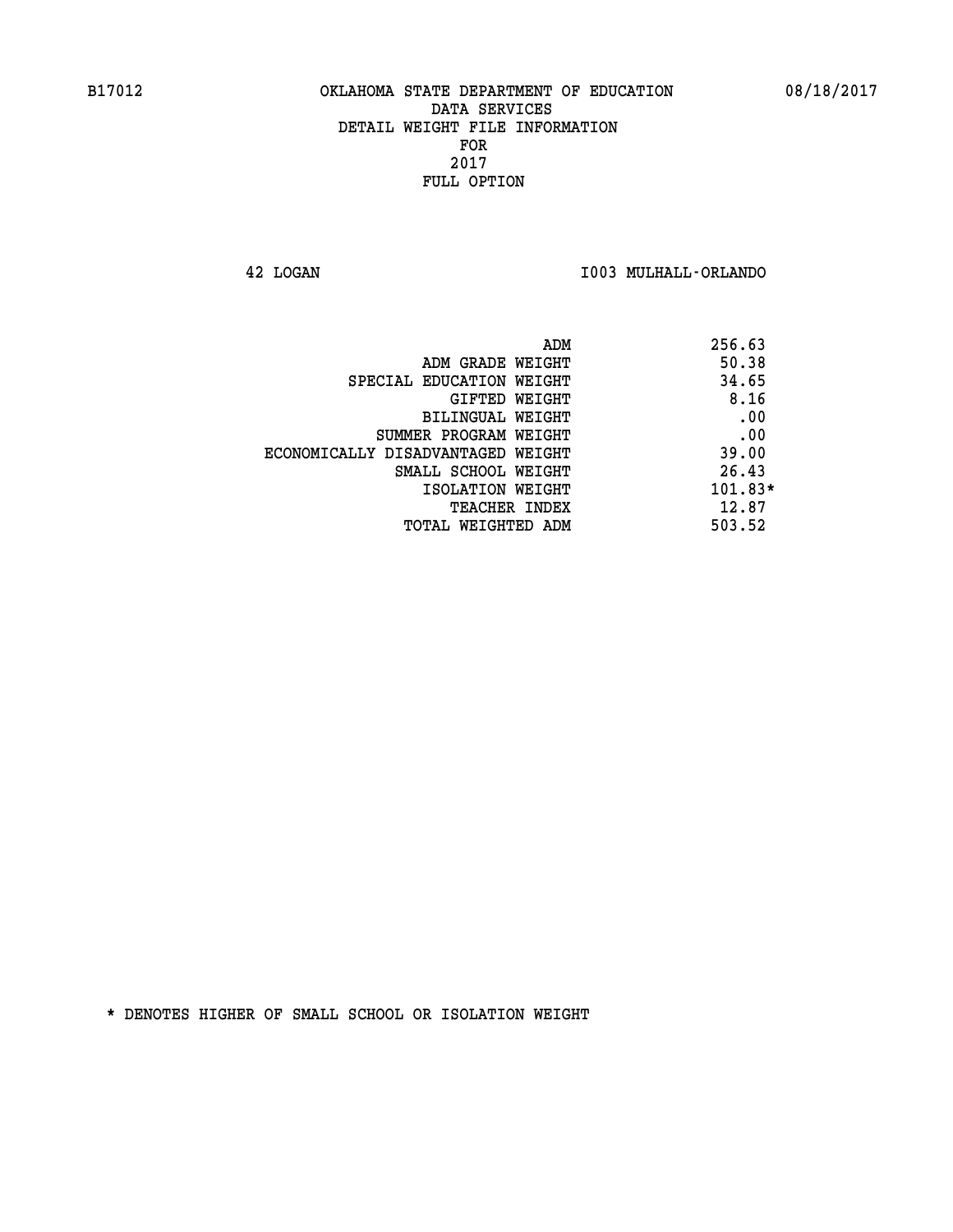**42 LOGAN I014 COYLE** 

|                                   | ADM<br>337.93 |
|-----------------------------------|---------------|
| ADM GRADE WEIGHT                  | 71.63         |
| SPECIAL EDUCATION WEIGHT          | 84.55         |
| GIFTED WEIGHT                     | 12.58         |
| BILINGUAL WEIGHT                  | .00           |
| SUMMER PROGRAM WEIGHT             | .00           |
| ECONOMICALLY DISADVANTAGED WEIGHT | 64.50         |
| SMALL SCHOOL WEIGHT               | 24.41         |
| ISOLATION WEIGHT                  | $51.33*$      |
| <b>TEACHER INDEX</b>              | 16.97         |
| TOTAL WEIGHTED ADM                | 639.49        |
|                                   |               |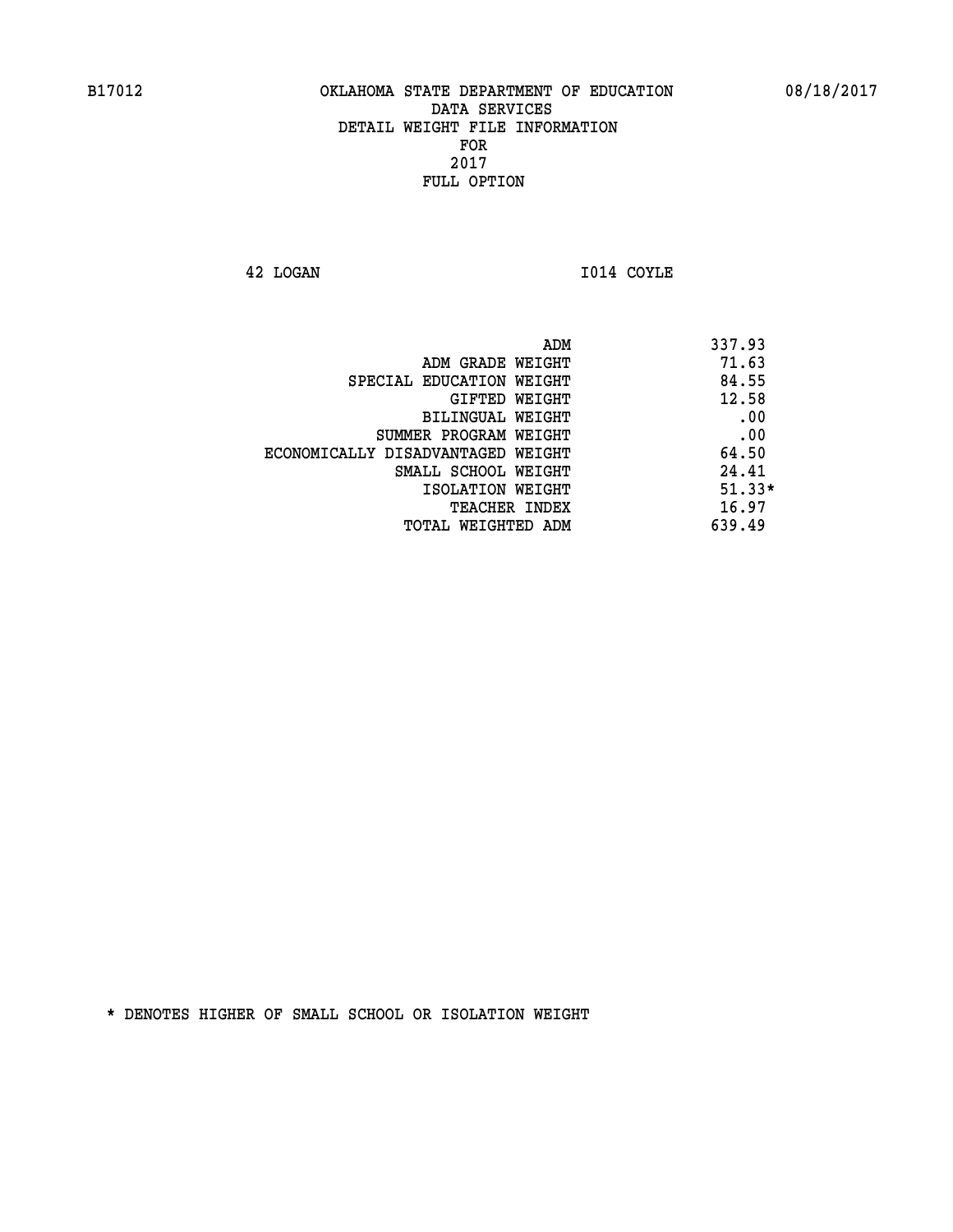**43 LOVE C003 GREENVILLE** 

| ADM                               | 114.66   |
|-----------------------------------|----------|
| ADM GRADE WEIGHT                  | 25.59    |
| SPECIAL EDUCATION WEIGHT          | 35.20    |
| GIFTED WEIGHT                     | 4.08     |
| <b>BILINGUAL WEIGHT</b>           | 3.00     |
| SUMMER PROGRAM WEIGHT             | 3.60     |
| ECONOMICALLY DISADVANTAGED WEIGHT | 22.25    |
| SMALL SCHOOL WEIGHT               | $17.96*$ |
| ISOLATION WEIGHT                  | .00      |
| <b>TEACHER INDEX</b>              | 1.38     |
| TOTAL WEIGHTED ADM                | 227.72   |
|                                   |          |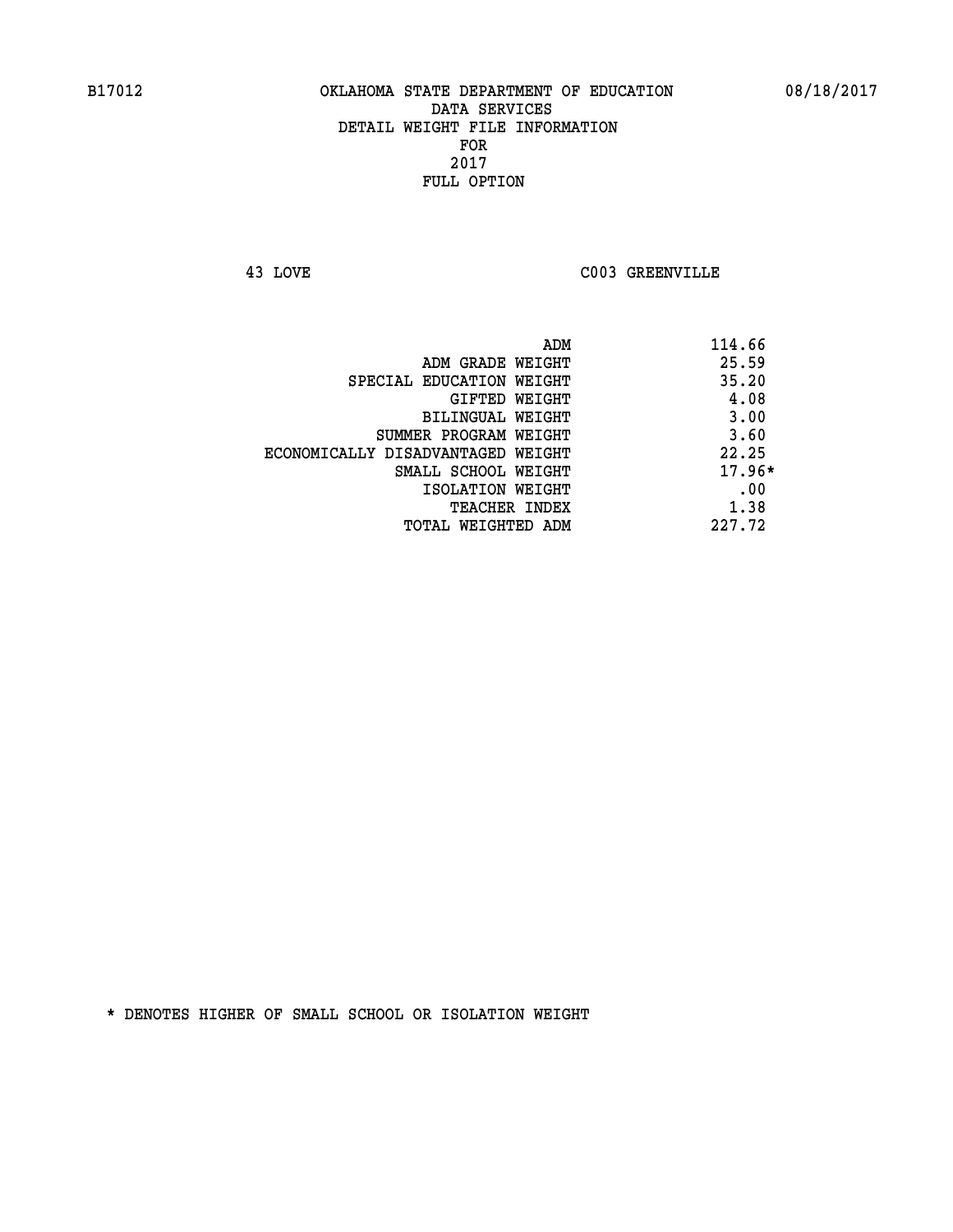**43 LOVE I004 THACKERVILLE** 

|                                   | ADM | 344.05   |
|-----------------------------------|-----|----------|
| ADM GRADE WEIGHT                  |     | 66.32    |
| SPECIAL EDUCATION WEIGHT          |     | 86.85    |
| GIFTED WEIGHT                     |     | 9.86     |
| BILINGUAL WEIGHT                  |     | 2.25     |
| SUMMER PROGRAM WEIGHT             |     | 3.60     |
| ECONOMICALLY DISADVANTAGED WEIGHT |     | 59.75    |
| SMALL SCHOOL WEIGHT               |     | $24.06*$ |
| ISOLATION WEIGHT                  |     | .00      |
| TEACHER INDEX                     |     | 15.98    |
| TOTAL WEIGHTED ADM                |     | 612.72   |
|                                   |     |          |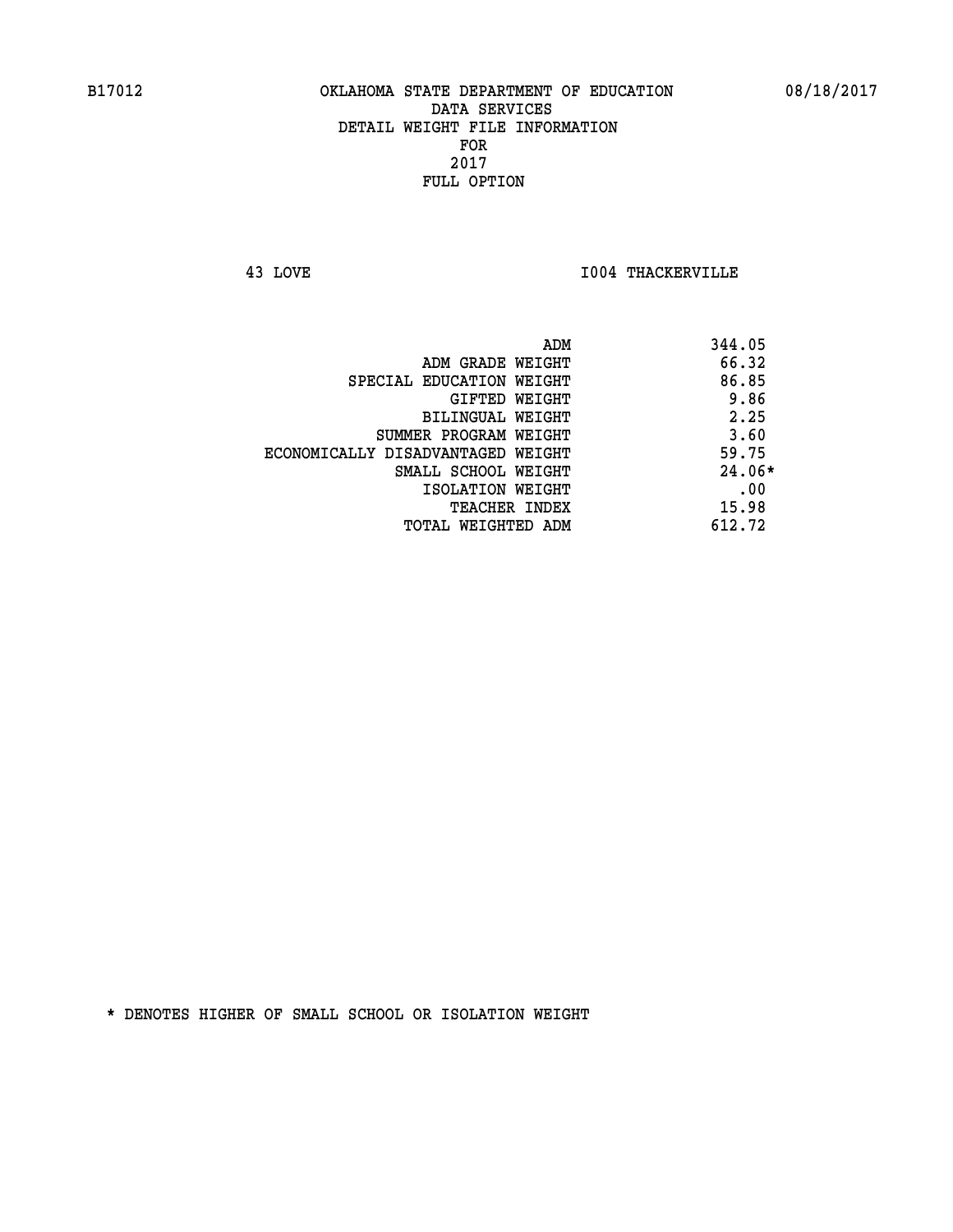**43 LOVE I005 TURNER** 

|                                   | ADM | 316.13    |
|-----------------------------------|-----|-----------|
| ADM GRADE WEIGHT                  |     | 65.09     |
| SPECIAL EDUCATION WEIGHT          |     | 66.55     |
| GIFTED WEIGHT                     |     | 5.78      |
| BILINGUAL WEIGHT                  |     | 3.00      |
| SUMMER PROGRAM WEIGHT             |     | .00       |
| ECONOMICALLY DISADVANTAGED WEIGHT |     | 54.00     |
| SMALL SCHOOL WEIGHT               |     | 25.44     |
| ISOLATION WEIGHT                  |     | $126.93*$ |
| TEACHER INDEX                     |     | .00       |
| TOTAL WEIGHTED ADM                |     | 637.48    |
|                                   |     |           |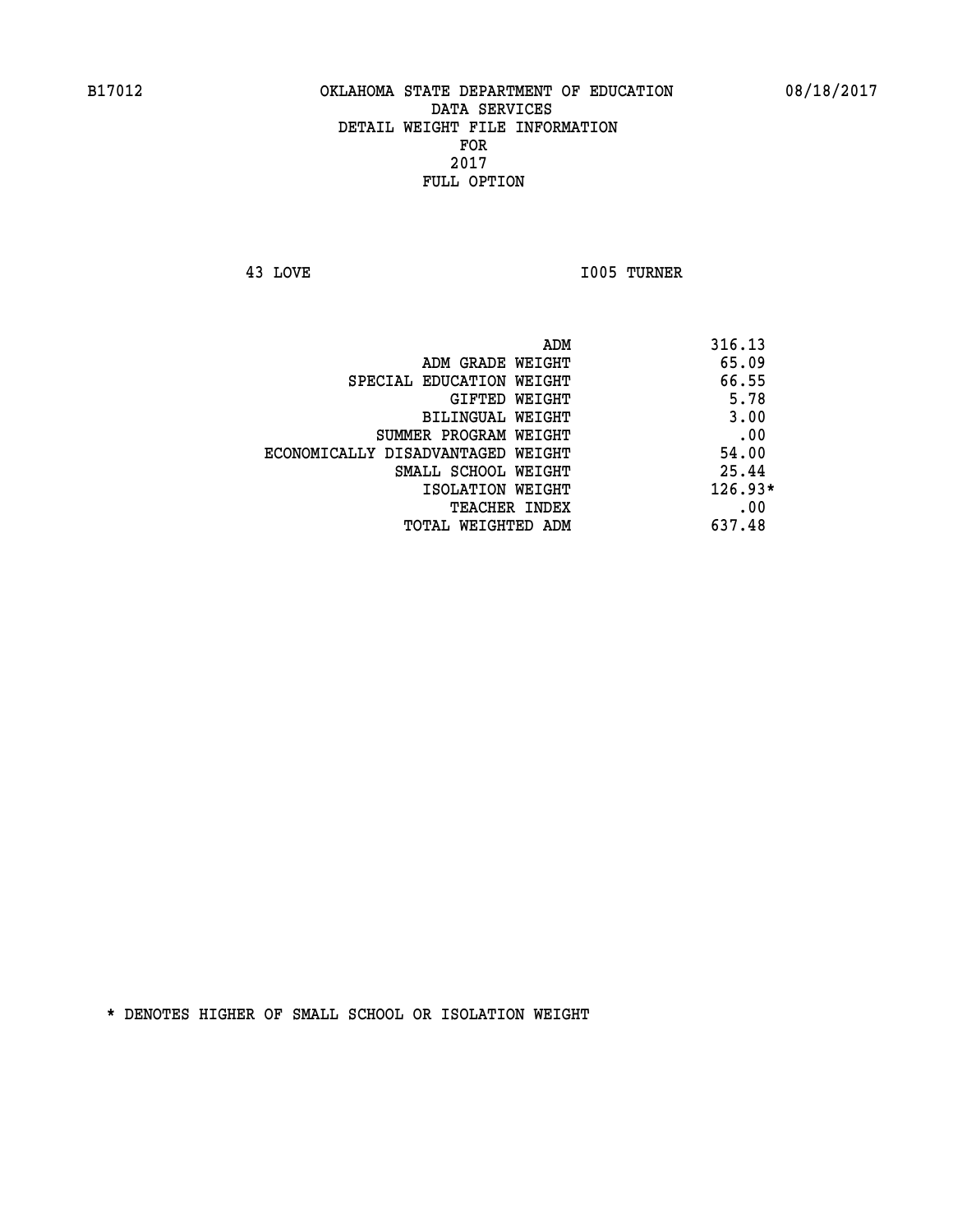**43 LOVE I016 MARIETTA** 

| 1,098.47 |
|----------|
| 218.62   |
| 176.75   |
| 29.92    |
| 80.25    |
| 2.40     |
| 200.75   |
| .00      |
| .00      |
| .00      |
| 1,807.16 |
|          |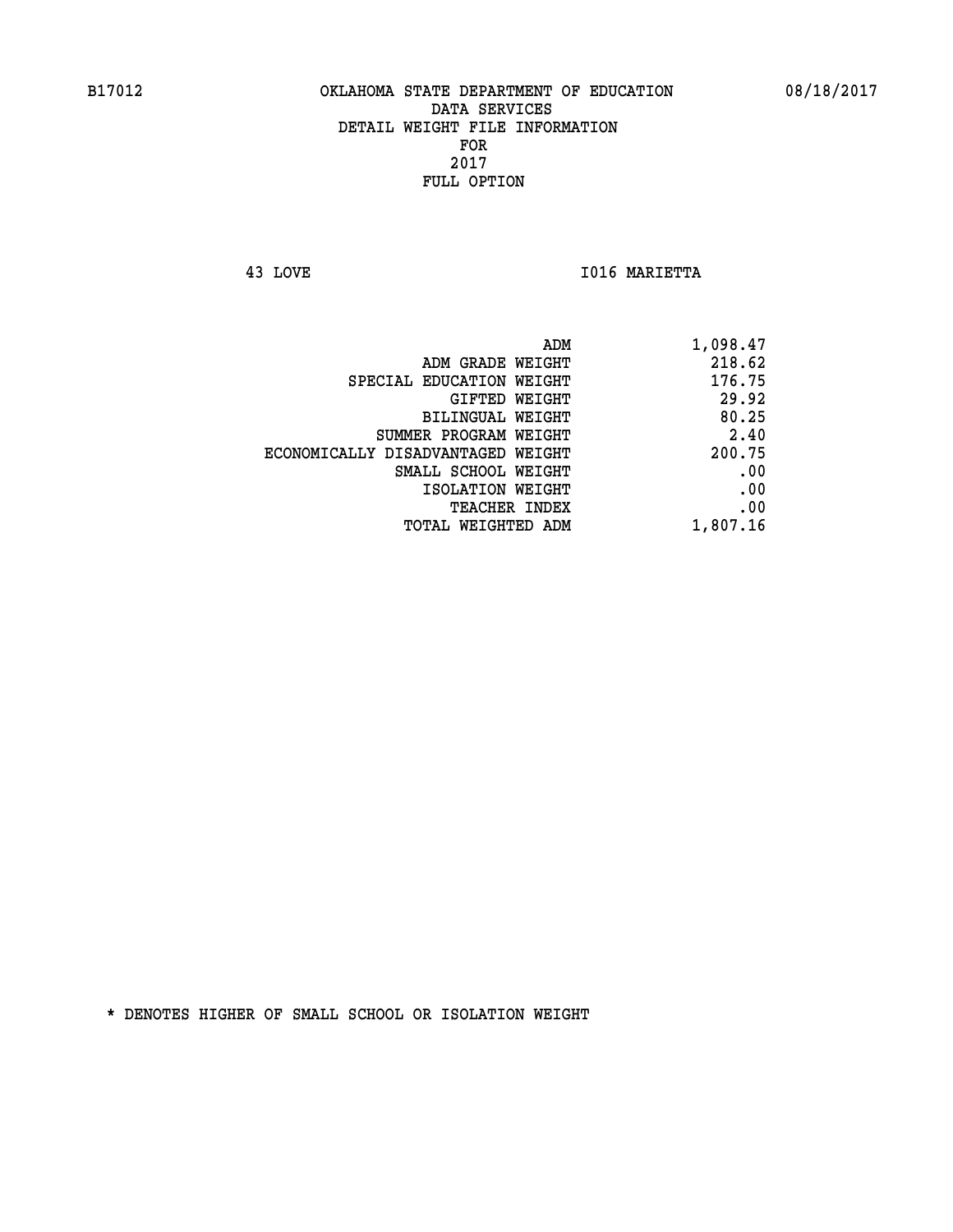**44 MAJOR I001 RINGWOOD** 

| ADM<br>411.78                              |     |
|--------------------------------------------|-----|
| 67.27<br>ADM GRADE WEIGHT                  |     |
| 45.45<br>SPECIAL EDUCATION WEIGHT          |     |
| 12.58<br>GIFTED WEIGHT                     |     |
| 24.00<br><b>BILINGUAL WEIGHT</b>           |     |
| SUMMER PROGRAM WEIGHT                      | .00 |
| 63.25<br>ECONOMICALLY DISADVANTAGED WEIGHT |     |
| $18.25*$<br>SMALL SCHOOL WEIGHT            |     |
| ISOLATION WEIGHT                           | .00 |
| <b>TEACHER INDEX</b>                       | .00 |
| 642.58<br>TOTAL WEIGHTED ADM               |     |
|                                            |     |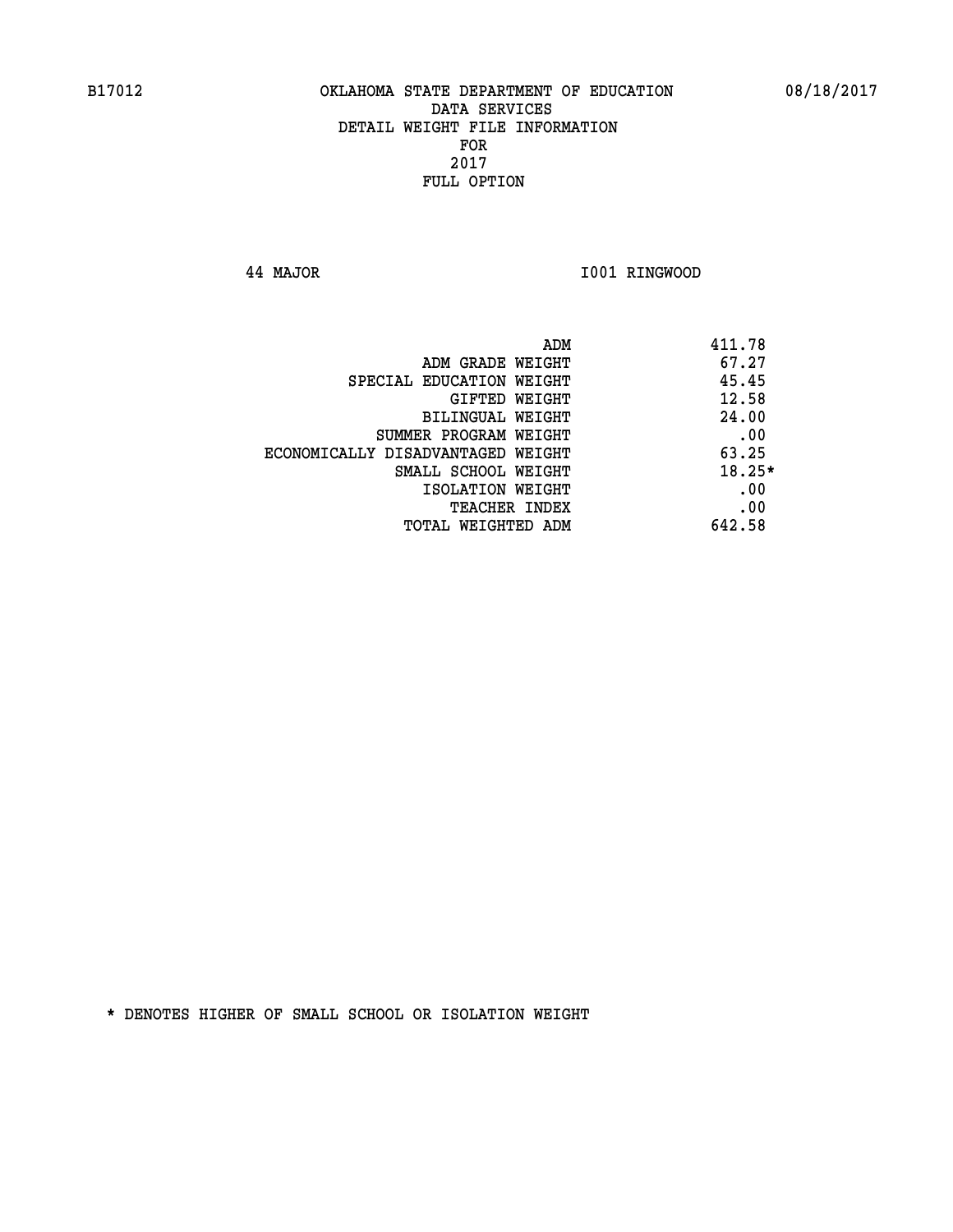**44 MAJOR I004 ALINE-CLEO** 

| ADM                               | 151.40   |
|-----------------------------------|----------|
| ADM GRADE WEIGHT                  | 32.37    |
| SPECIAL EDUCATION WEIGHT          | 30.90    |
| GIFTED WEIGHT                     | 4.08     |
| BILINGUAL WEIGHT                  | .00      |
| SUMMER PROGRAM WEIGHT             | .00      |
| ECONOMICALLY DISADVANTAGED WEIGHT | 22.50    |
| SMALL SCHOOL WEIGHT               | 21.61    |
| ISOLATION WEIGHT                  | $52.14*$ |
| <b>TEACHER INDEX</b>              | .00      |
| TOTAL WEIGHTED ADM                | 293.39   |
|                                   |          |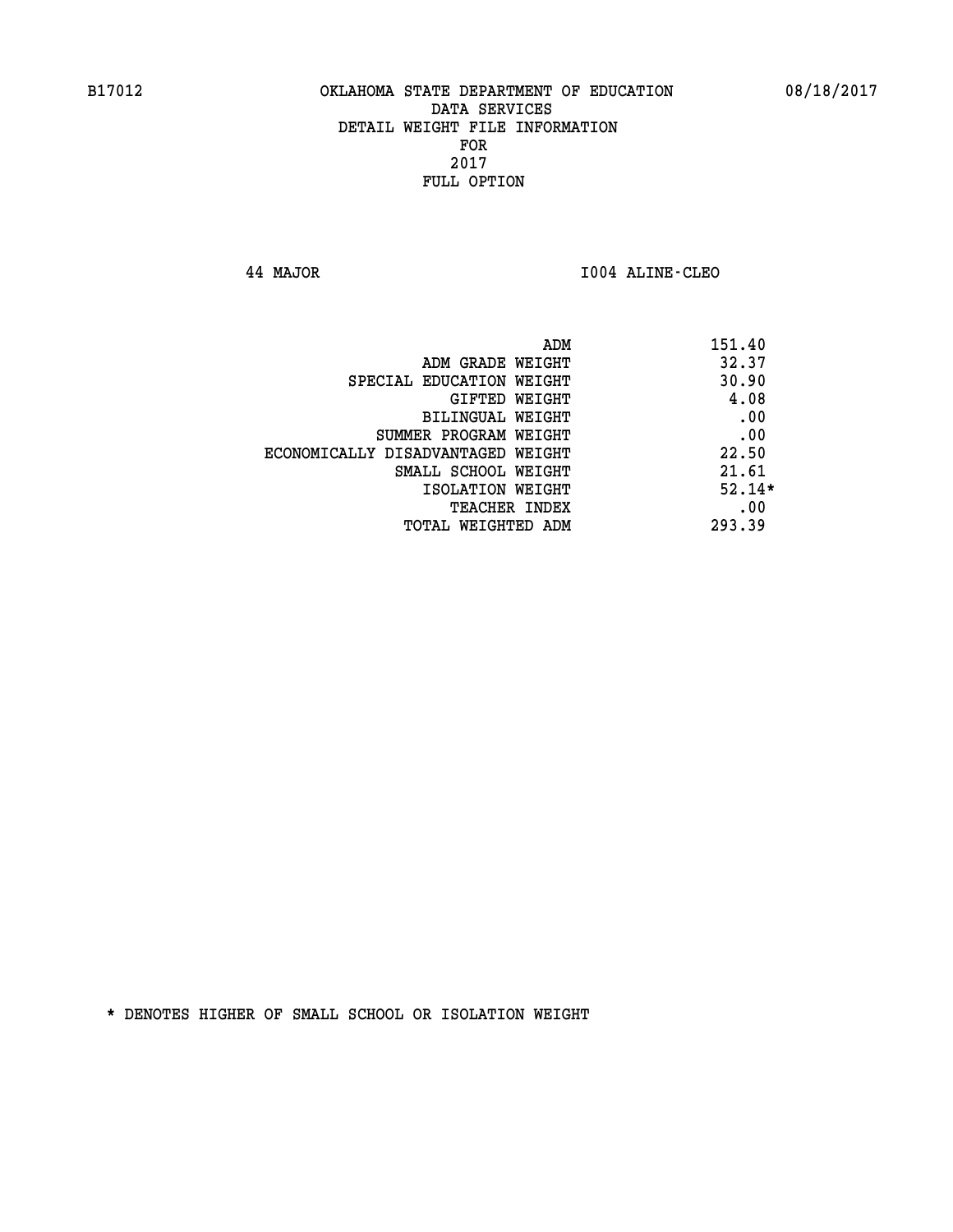**44 MAJOR I084 FAIRVIEW** 

|                                   | ADM<br>756.05 |
|-----------------------------------|---------------|
| ADM GRADE WEIGHT                  | 139.24        |
| SPECIAL EDUCATION WEIGHT          | 144.95        |
| GIFTED WEIGHT                     | 26.52         |
| BILINGUAL WEIGHT                  | 5.25          |
| SUMMER PROGRAM WEIGHT             | .00           |
| ECONOMICALLY DISADVANTAGED WEIGHT | 100.25        |
| SMALL SCHOOL WEIGHT               | .00           |
| ISOLATION WEIGHT                  | $189.01*$     |
| <b>TEACHER INDEX</b>              | 32.06         |
| TOTAL WEIGHTED ADM                | 1,393.33      |
|                                   |               |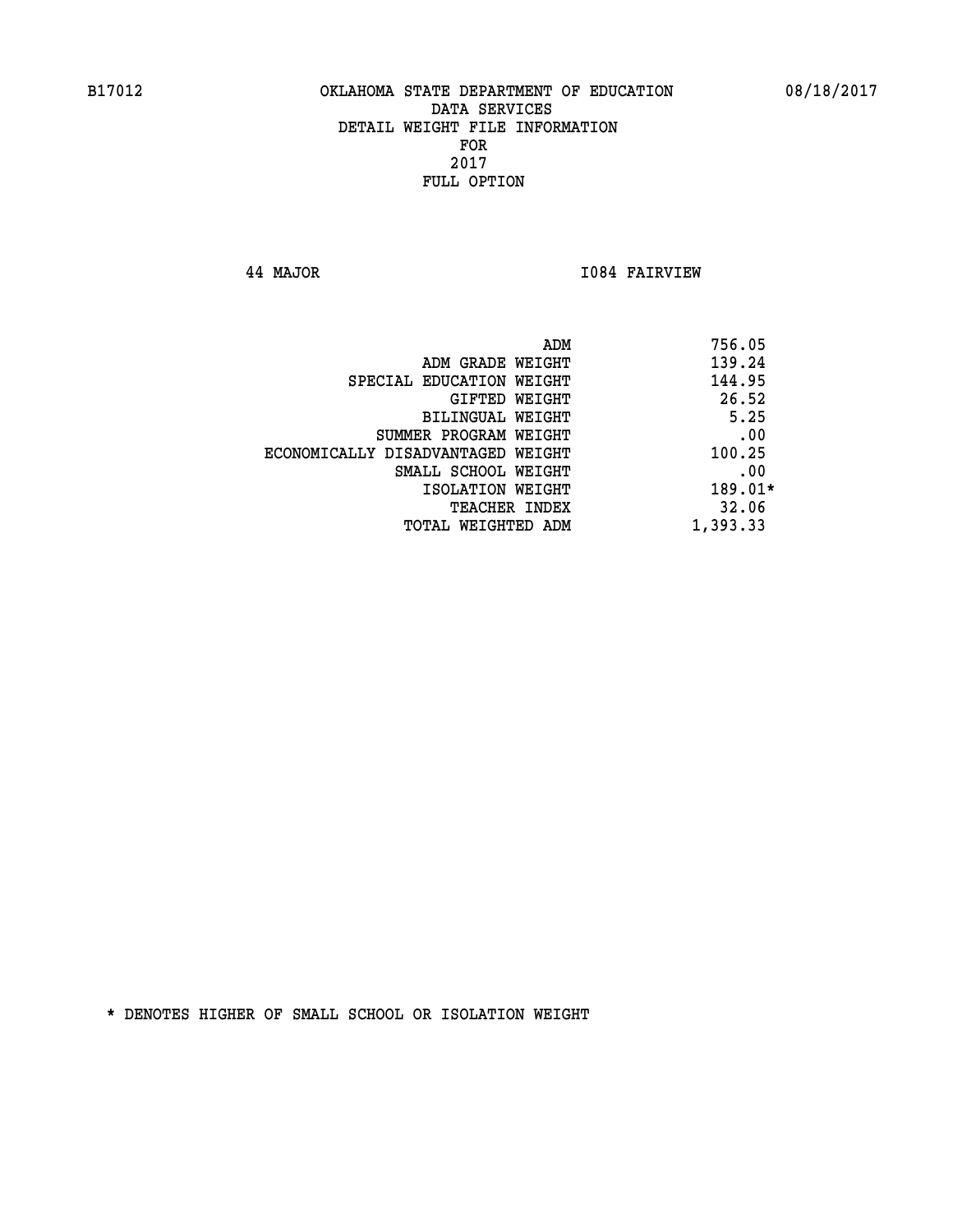**44 MAJOR I092 CIMARRON** 

|                                   | ADM<br>246.63 |
|-----------------------------------|---------------|
| ADM GRADE WEIGHT                  | 51.34         |
| SPECIAL EDUCATION WEIGHT          | 48.80         |
| GIFTED WEIGHT                     | 7.82          |
| BILINGUAL WEIGHT                  | 1.75          |
| SUMMER PROGRAM WEIGHT             | .00           |
| ECONOMICALLY DISADVANTAGED WEIGHT | 39.00         |
| SMALL SCHOOL WEIGHT               | $26.33*$      |
| ISOLATION WEIGHT                  | 15.78         |
| <b>TEACHER INDEX</b>              | .00           |
| TOTAL WEIGHTED ADM                | 421.67        |
|                                   |               |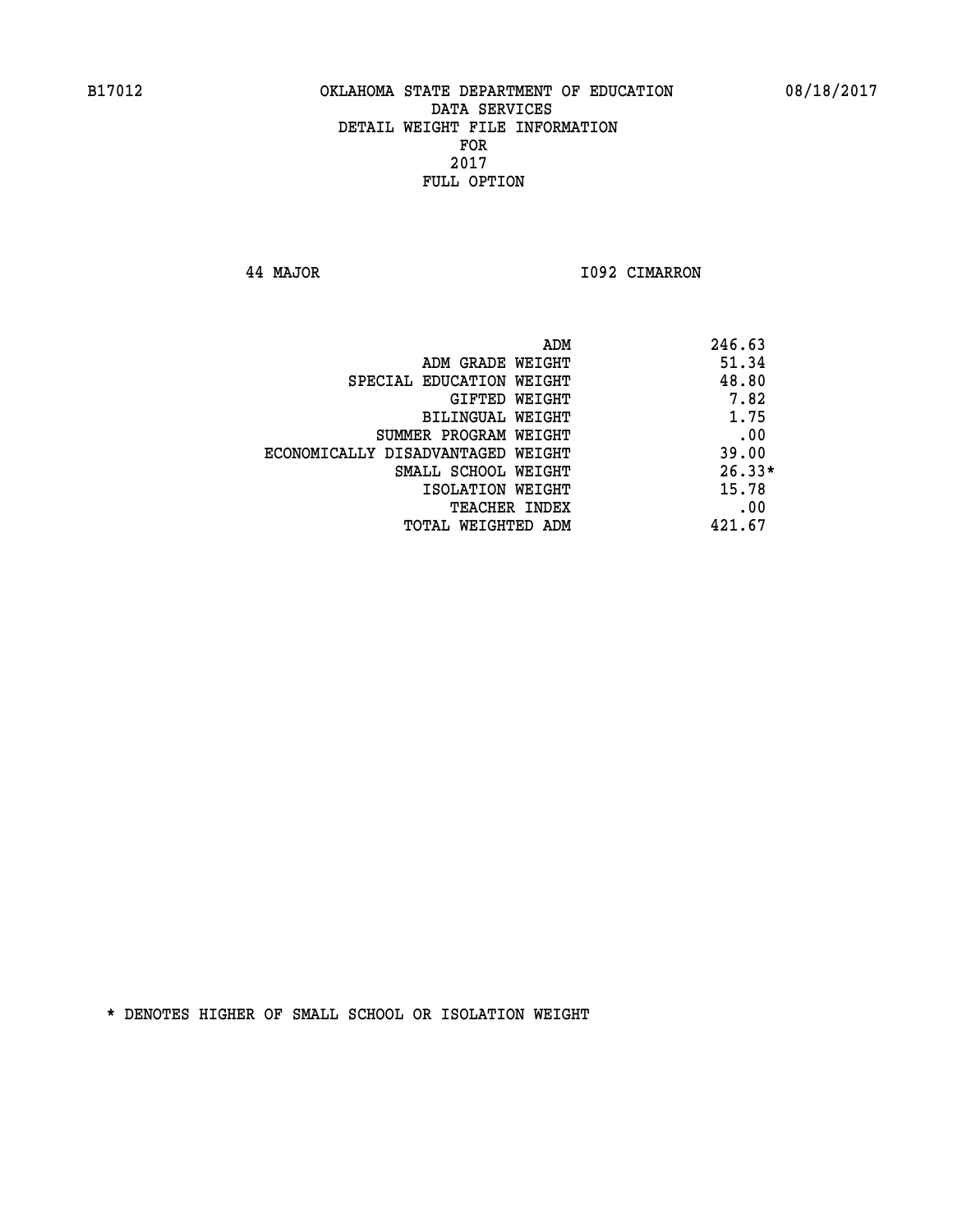**45 MARSHALL I002 MADILL** 

| ADM                               | 1,745.14 |
|-----------------------------------|----------|
| ADM GRADE WEIGHT                  | 309.35   |
| SPECIAL EDUCATION WEIGHT          | 232.30   |
| GIFTED WEIGHT                     | 44.54    |
| <b>BILINGUAL WEIGHT</b>           | 153.25   |
| SUMMER PROGRAM WEIGHT             | .00      |
| ECONOMICALLY DISADVANTAGED WEIGHT | 338.00   |
| SMALL SCHOOL WEIGHT               | .00      |
| ISOLATION WEIGHT                  | .00      |
| <b>TEACHER INDEX</b>              | 73.21    |
| TOTAL WEIGHTED ADM                | 2,895.79 |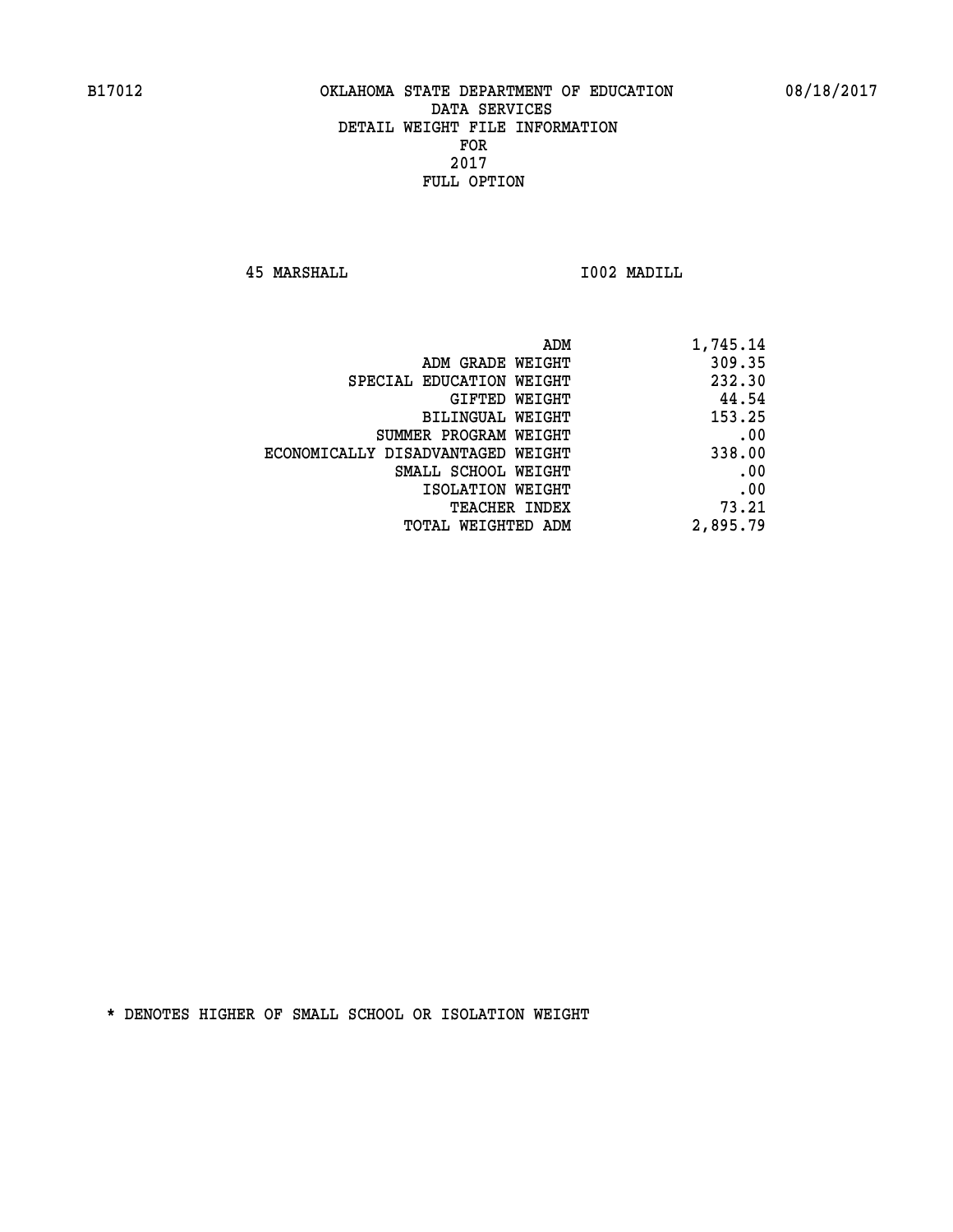**45 MARSHALL I003 KINGSTON** 

| ADM                               | 1,202.95 |
|-----------------------------------|----------|
| ADM GRADE WEIGHT                  | 233.03   |
| SPECIAL EDUCATION WEIGHT          | 306.55   |
| GIFTED WEIGHT                     | 55.08    |
| BILINGUAL WEIGHT                  | 4.75     |
| SUMMER PROGRAM WEIGHT             | .00      |
| ECONOMICALLY DISADVANTAGED WEIGHT | 287.00   |
| SMALL SCHOOL WEIGHT               | .00      |
| ISOLATION WEIGHT                  | .00      |
| TEACHER INDEX                     | .00      |
| TOTAL WEIGHTED ADM                | 2,089.36 |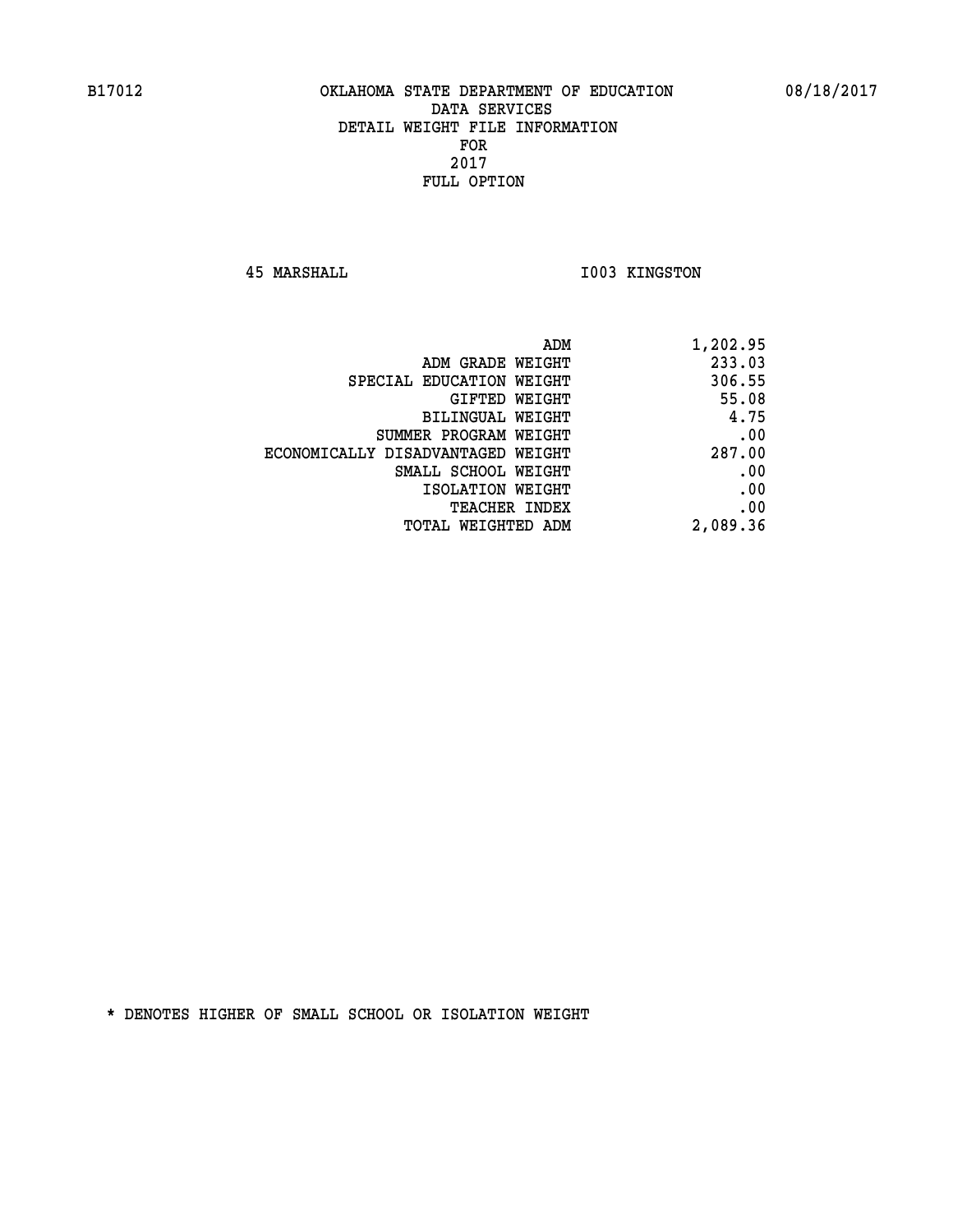**46 MAYES C035 WICKLIFFE** 

| ADM                               | 105.62   |
|-----------------------------------|----------|
| ADM GRADE WEIGHT                  | 21.89    |
| SPECIAL EDUCATION WEIGHT          | 20.35    |
| GIFTED WEIGHT                     | 2.04     |
| BILINGUAL WEIGHT                  | .00      |
| SUMMER PROGRAM WEIGHT             | .00      |
| ECONOMICALLY DISADVANTAGED WEIGHT | 20.50    |
| SMALL SCHOOL WEIGHT               | $16.91*$ |
| ISOLATION WEIGHT                  | .00      |
| <b>TEACHER INDEX</b>              | 6.69     |
| TOTAL WEIGHTED ADM                | 194.00   |
|                                   |          |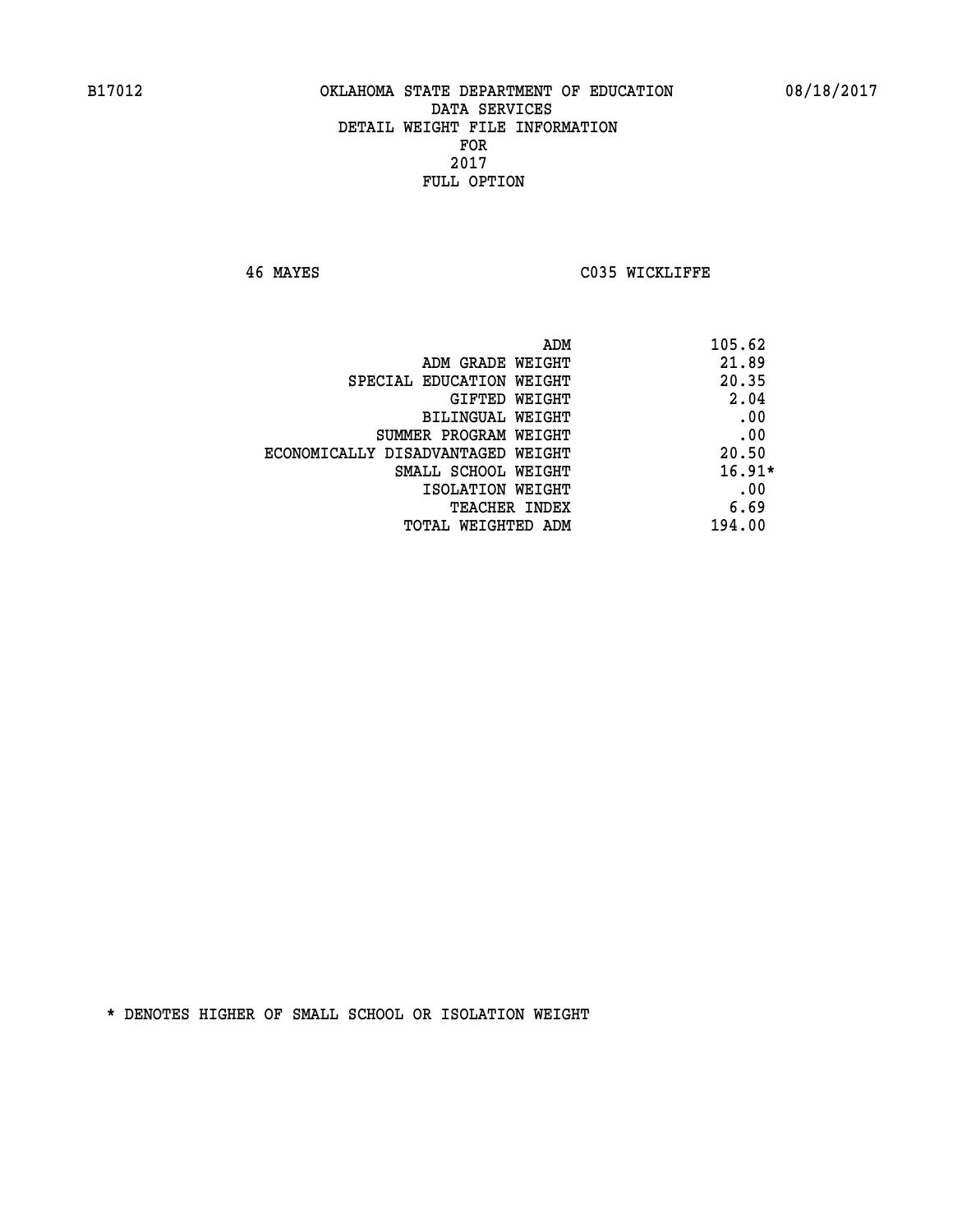**46 MAYES C043 OSAGE** 

| ADM                               | 121.71   |
|-----------------------------------|----------|
| ADM GRADE WEIGHT                  | 26.18    |
| SPECIAL EDUCATION WEIGHT          | 12.15    |
| GIFTED WEIGHT                     | 3.40     |
| BILINGUAL WEIGHT                  | .00      |
| SUMMER PROGRAM WEIGHT             | .00      |
| ECONOMICALLY DISADVANTAGED WEIGHT | 20.00    |
| SMALL SCHOOL WEIGHT               | $18.74*$ |
| ISOLATION WEIGHT                  | .00      |
| <b>TEACHER INDEX</b>              | .00      |
| TOTAL WEIGHTED ADM                | 202.18   |
|                                   |          |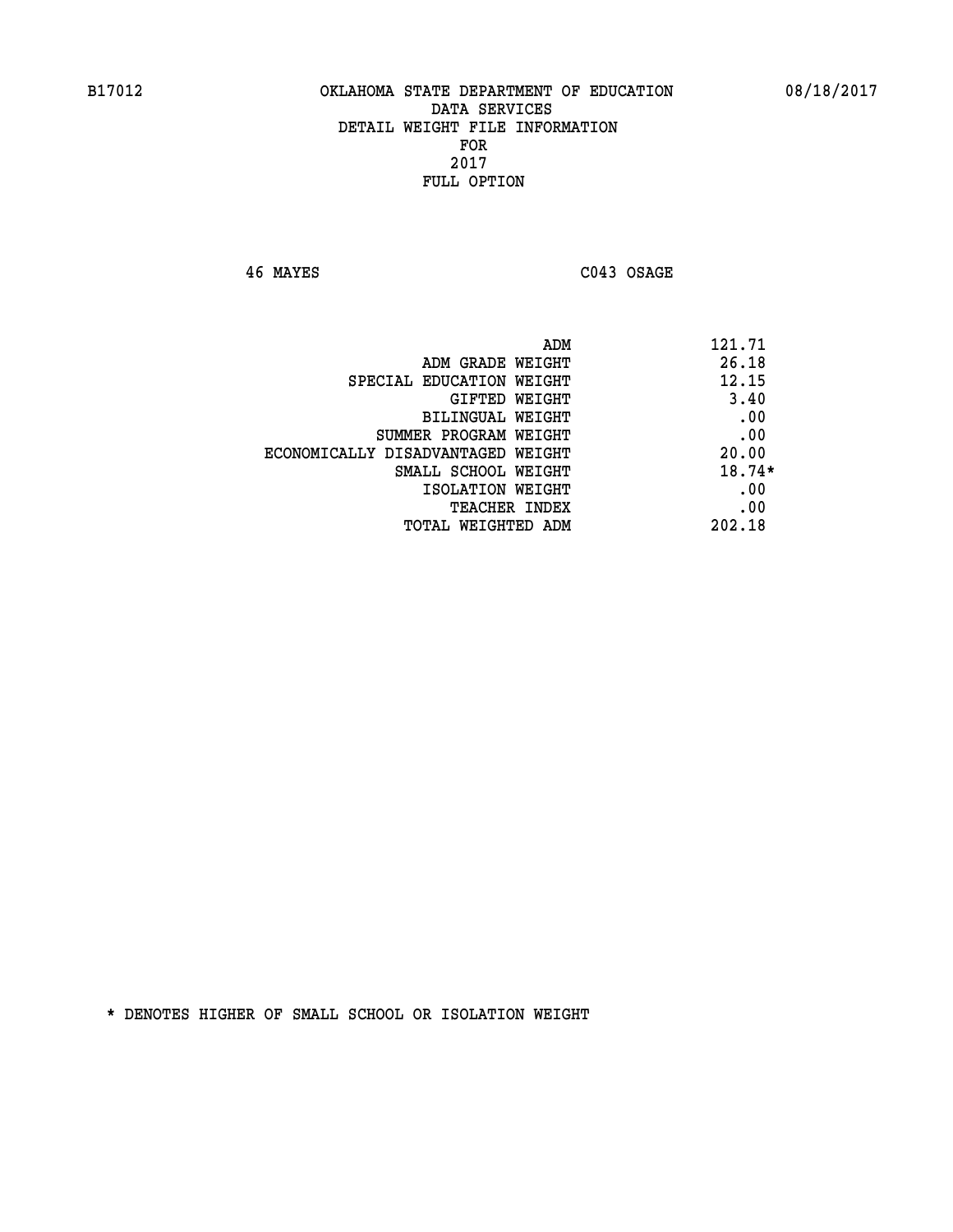**46 MAYES I001 PRYOR** 

| 2,682.58 |
|----------|
| 528.08   |
| 410.70   |
| 58.48    |
| 20.25    |
| .00      |
| 386.00   |
| .00      |
| .00      |
| 67.26    |
| 4,153.35 |
|          |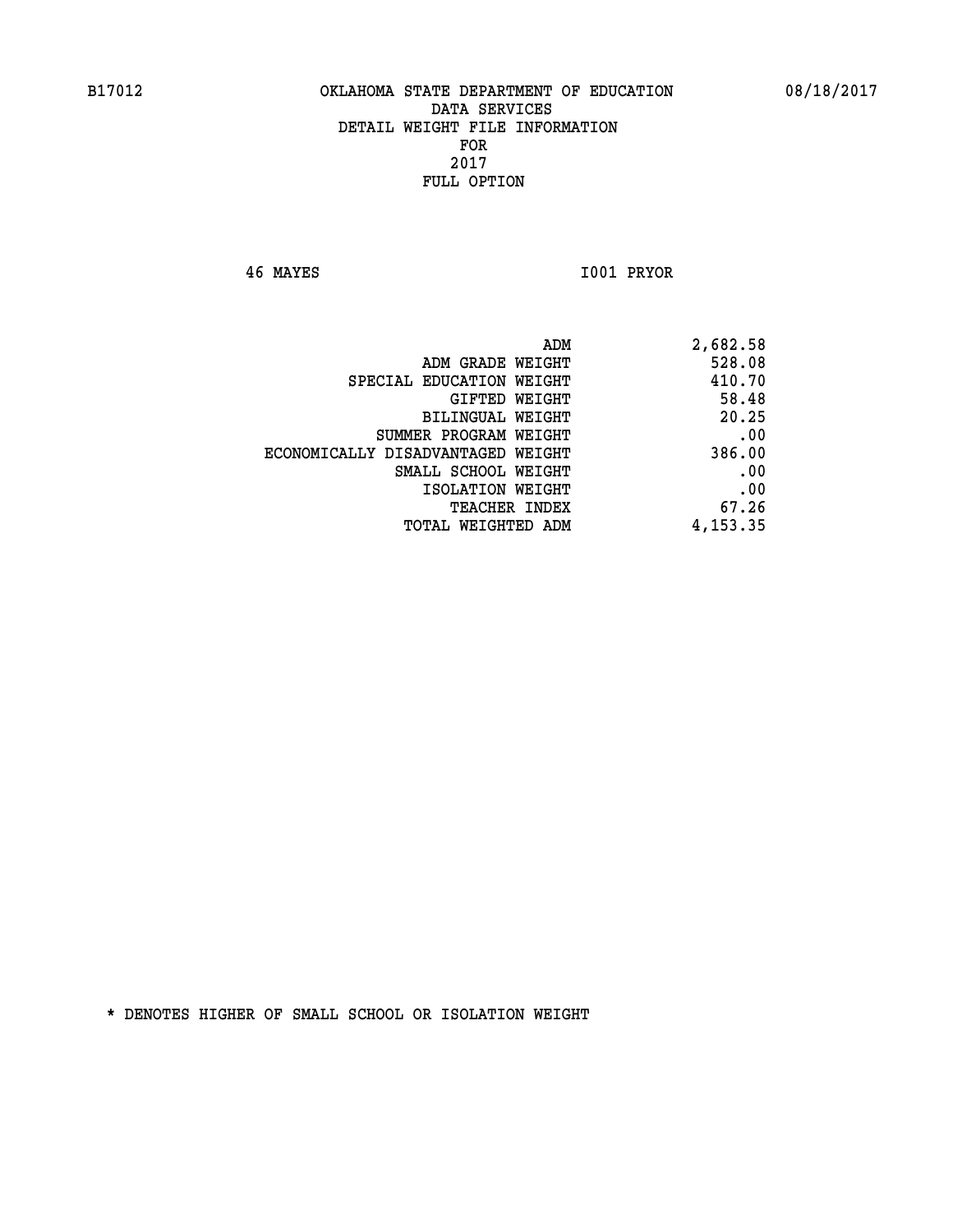**46 MAYES I002 ADAIR** 

| ADM                               | 1,070.59 |
|-----------------------------------|----------|
| ADM GRADE WEIGHT                  | 205.85   |
| SPECIAL EDUCATION WEIGHT          | 153.00   |
| GIFTED WEIGHT                     | 37.74    |
| BILINGUAL WEIGHT                  | .75      |
| SUMMER PROGRAM WEIGHT             | .00      |
| ECONOMICALLY DISADVANTAGED WEIGHT | 139.00   |
| SMALL SCHOOL WEIGHT               | $3.21*$  |
| ISOLATION WEIGHT                  | .00      |
| <b>TEACHER INDEX</b>              | 25.62    |
| TOTAL WEIGHTED ADM                | 1,635.76 |
|                                   |          |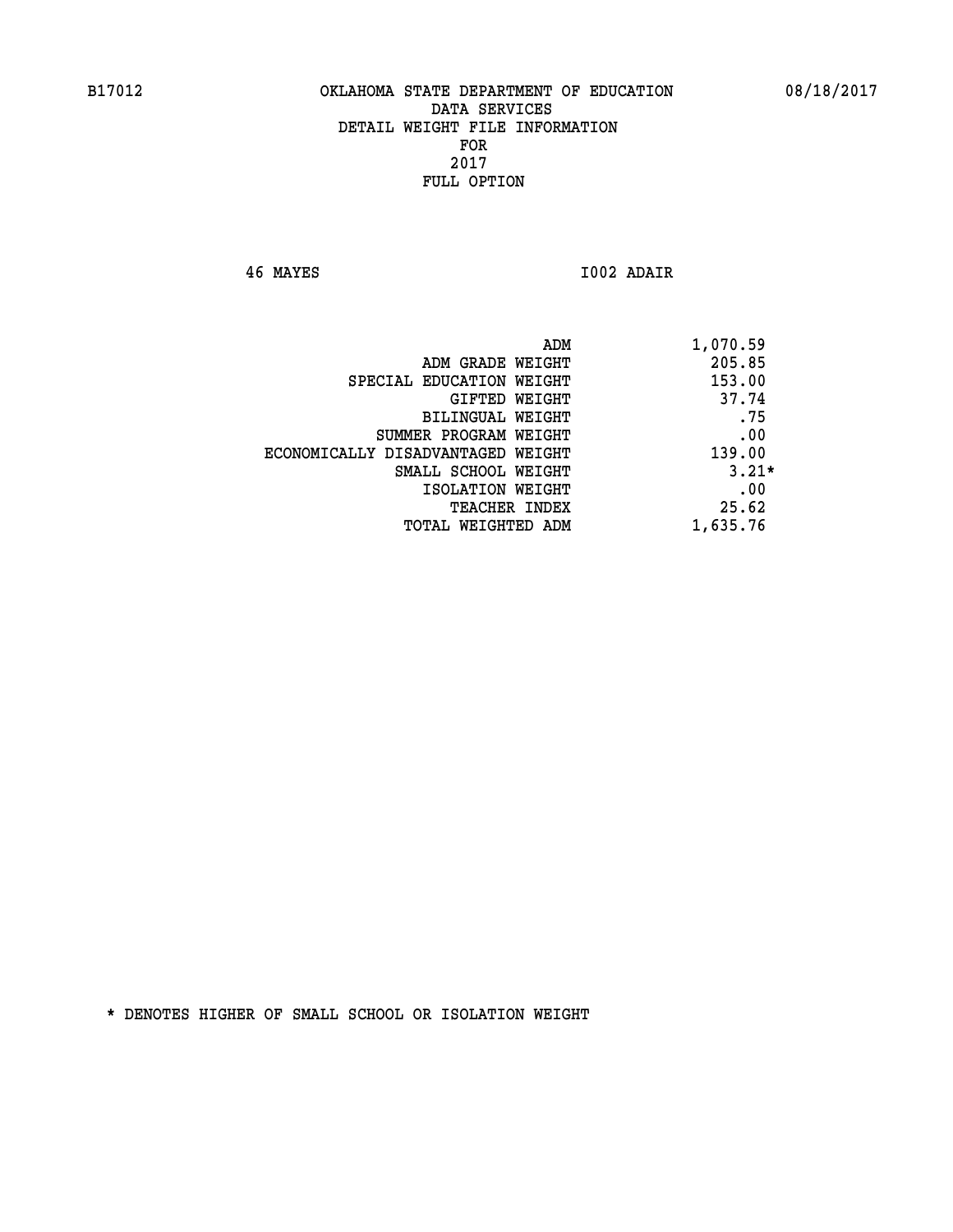**46 MAYES I016 SALINA** 

| ADM                               | 855.65   |
|-----------------------------------|----------|
| ADM GRADE WEIGHT                  | 164.13   |
| SPECIAL EDUCATION WEIGHT          | 193.90   |
| GIFTED WEIGHT                     | 23.80    |
| BILINGUAL WEIGHT                  | 10.25    |
| SUMMER PROGRAM WEIGHT             | .00      |
| ECONOMICALLY DISADVANTAGED WEIGHT | 183.50   |
| SMALL SCHOOL WEIGHT               | $4.98*$  |
| ISOLATION WEIGHT                  | .00      |
| TEACHER INDEX                     | 32.49    |
| TOTAL WEIGHTED ADM                | 1,468.70 |
|                                   |          |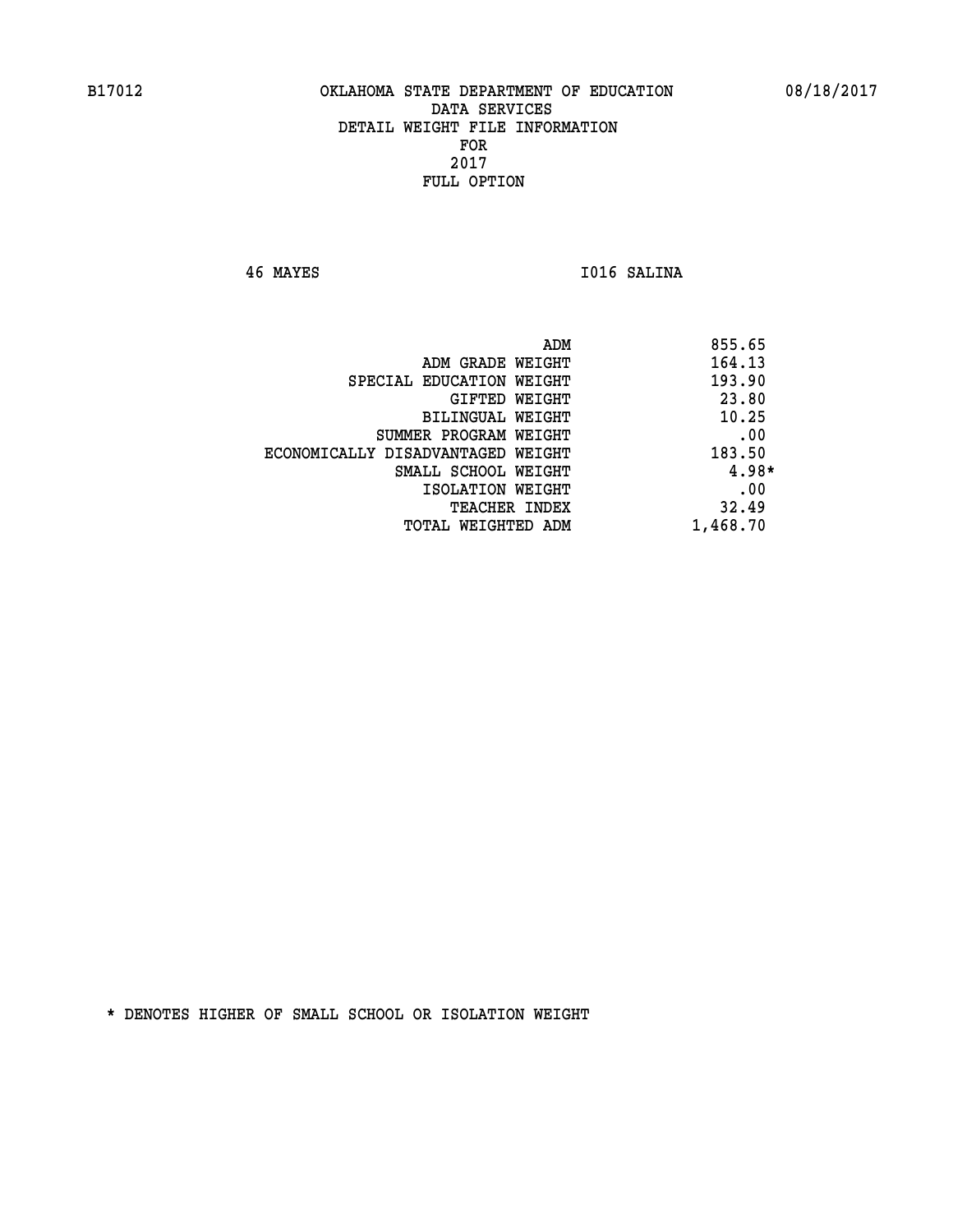**46 MAYES I017 LOCUST GROVE** 

| 1,431.87 |
|----------|
| 278.26   |
| 394.35   |
| 58.48    |
| 5.25     |
| .00      |
| 354.50   |
| .00      |
| .00      |
| 16.52    |
| 2,539.23 |
|          |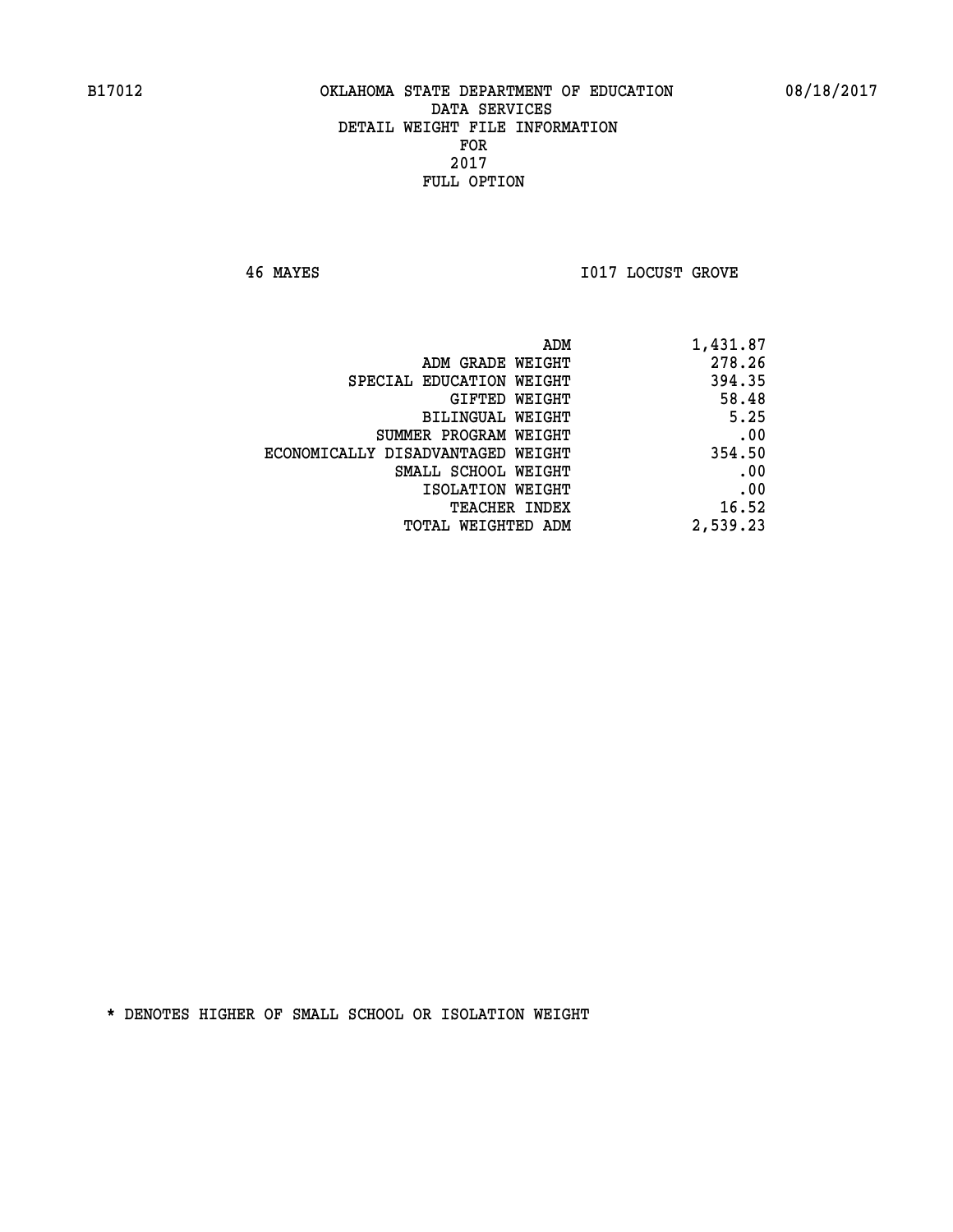**46 MAYES I032 CHOUTEAU-MAZIE** 

| ADM<br>895.26 |                                   |
|---------------|-----------------------------------|
| 173.49        | ADM GRADE WEIGHT                  |
| 189.40        | SPECIAL EDUCATION WEIGHT          |
| 22.78         | GIFTED WEIGHT                     |
| 20.50         | <b>BILINGUAL WEIGHT</b>           |
| 2.40          | SUMMER PROGRAM WEIGHT             |
| 173.25        | ECONOMICALLY DISADVANTAGED WEIGHT |
| .00           | SMALL SCHOOL WEIGHT               |
| .00           | ISOLATION WEIGHT                  |
| .00           | <b>TEACHER INDEX</b>              |
| 1,477.08      | TOTAL WEIGHTED ADM                |
|               |                                   |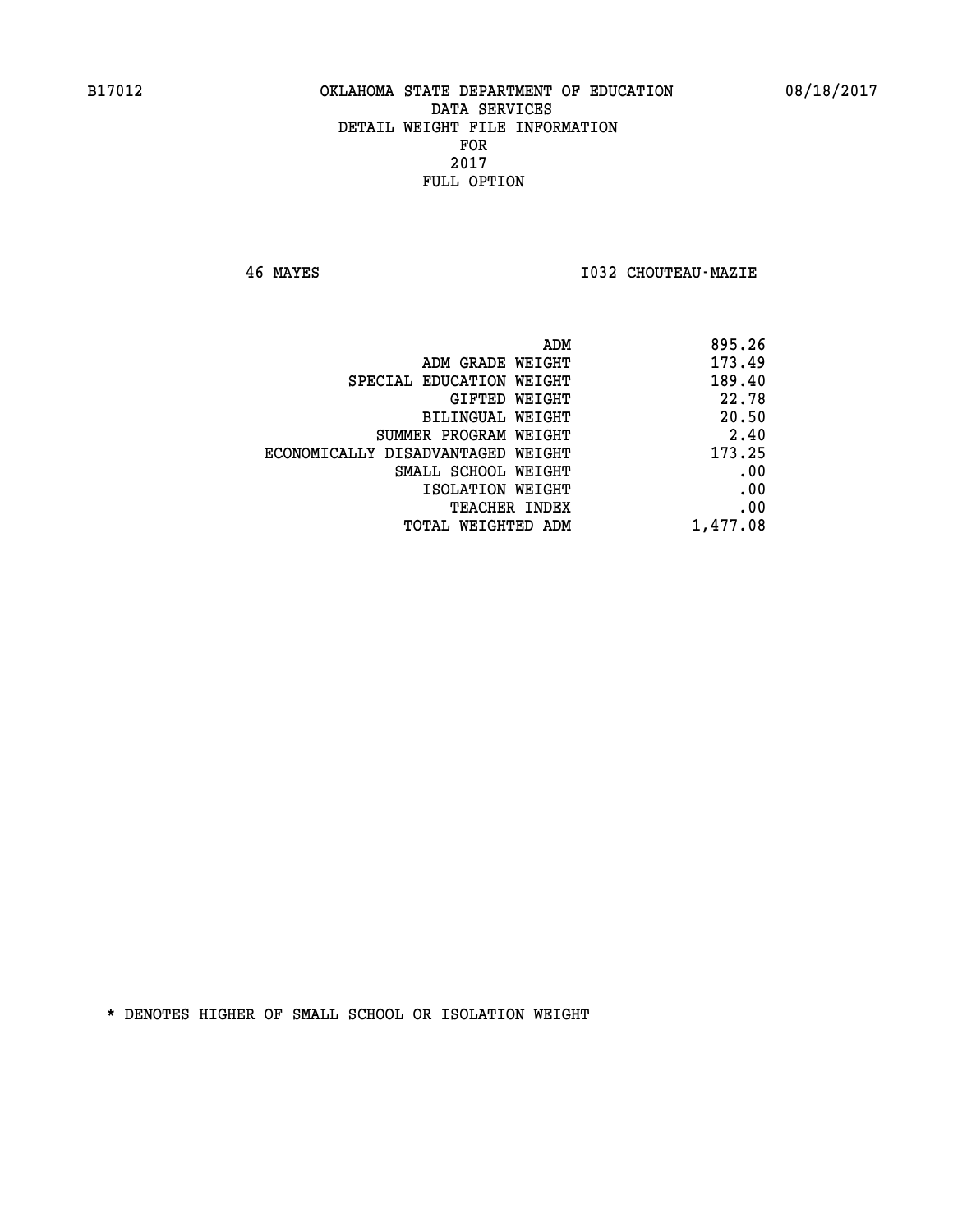**47 MCCLAIN I001 NEWCASTLE** 

| ADM                               | 2,167.77 |
|-----------------------------------|----------|
| ADM GRADE WEIGHT                  | 428.01   |
| SPECIAL EDUCATION WEIGHT          | 310.50   |
| GIFTED WEIGHT                     | 100.30   |
| BILINGUAL WEIGHT                  | 15.50    |
| SUMMER PROGRAM WEIGHT             | 7.20     |
| ECONOMICALLY DISADVANTAGED WEIGHT | 185.00   |
| SMALL SCHOOL WEIGHT               | .00      |
| ISOLATION WEIGHT                  | .00      |
| <b>TEACHER INDEX</b>              | 1.95     |
| TOTAL WEIGHTED ADM                | 3,216.23 |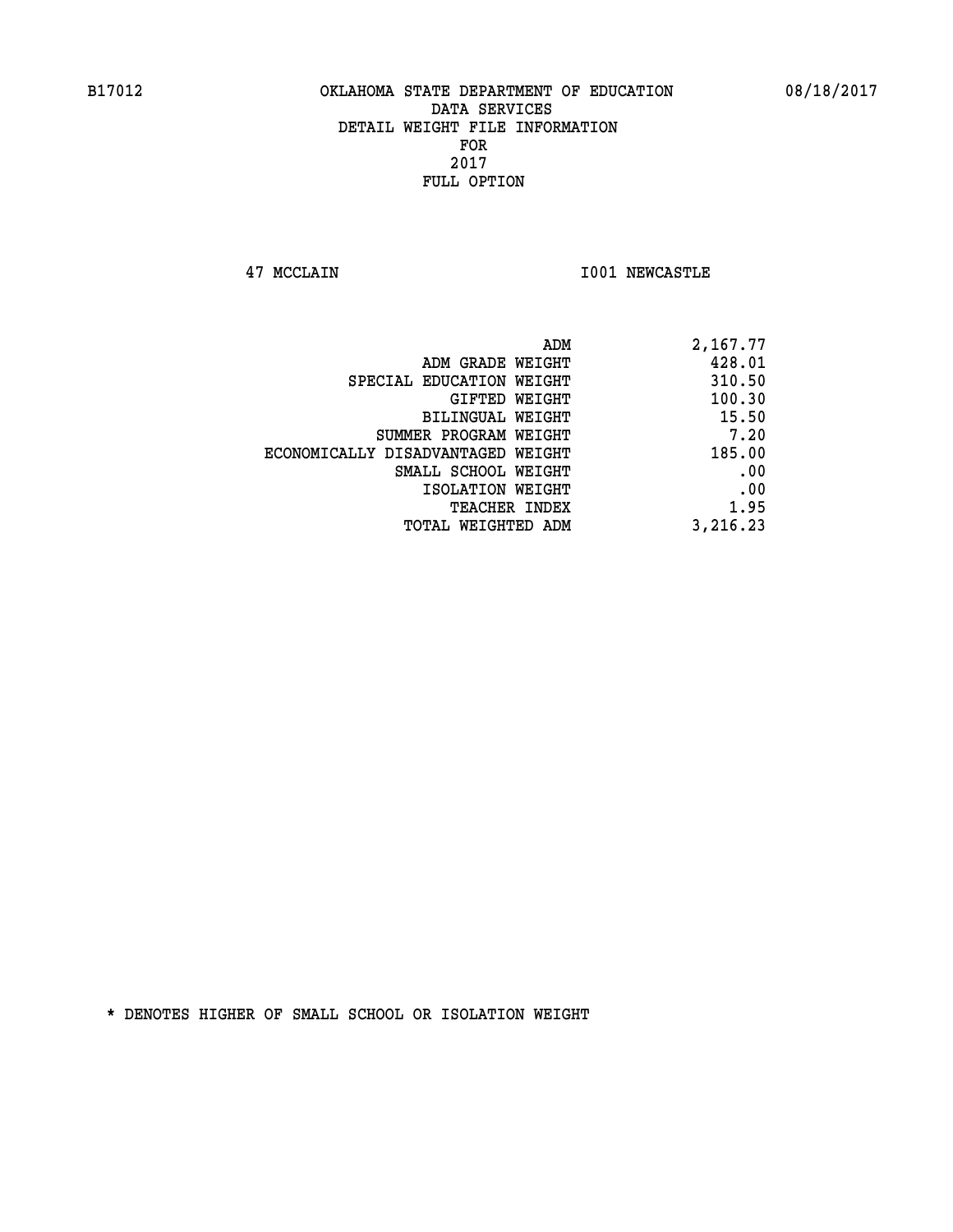**47 MCCLAIN I002 DIBBLE** 

| 637.31 |
|--------|
| 123.02 |
| 103.30 |
| 9.52   |
| 15.75  |
| .00    |
| 86.25  |
| .00    |
| .00    |
| .00    |
| 975.15 |
|        |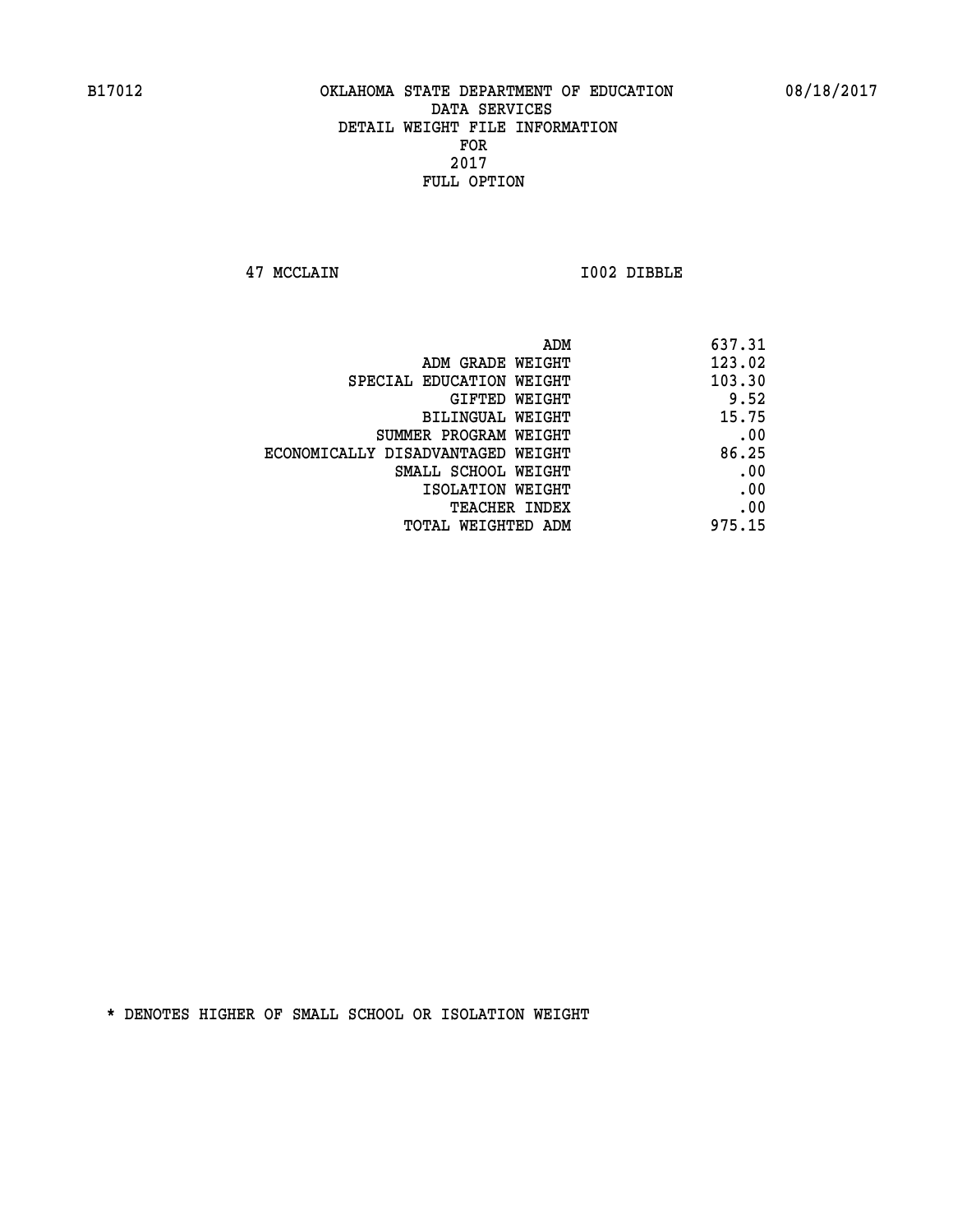**47 MCCLAIN I005 WASHINGTON** 

| 1,022.95 |
|----------|
| 161.28   |
| 144.20   |
| 38.08    |
| 12.00    |
| .00      |
| 72.25    |
| .00      |
| .00      |
| 7.66     |
| 1,458.42 |
|          |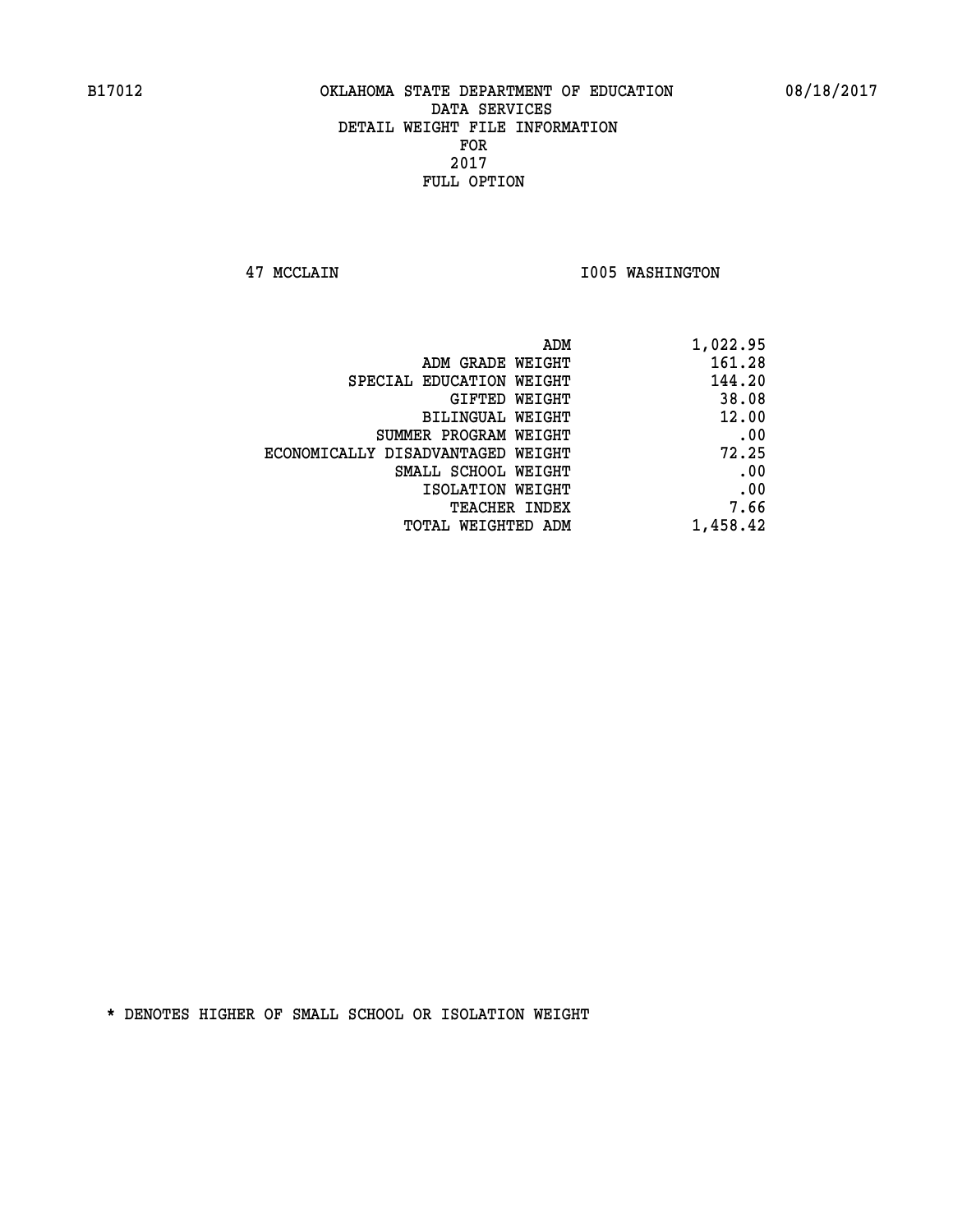**47 MCCLAIN I010 WAYNE** 

| ADM                               | 523.63 |
|-----------------------------------|--------|
| ADM GRADE WEIGHT                  | 104.97 |
| SPECIAL EDUCATION WEIGHT          | 104.80 |
| GIFTED WEIGHT                     | 21.76  |
| BILINGUAL WEIGHT                  | 5.50   |
| SUMMER PROGRAM WEIGHT             | .00    |
| ECONOMICALLY DISADVANTAGED WEIGHT | 97.50  |
| SMALL SCHOOL WEIGHT               | 1.06*  |
| ISOLATION WEIGHT                  | .00    |
| <b>TEACHER INDEX</b>              | 22.87  |
| TOTAL WEIGHTED ADM                | 882.09 |
|                                   |        |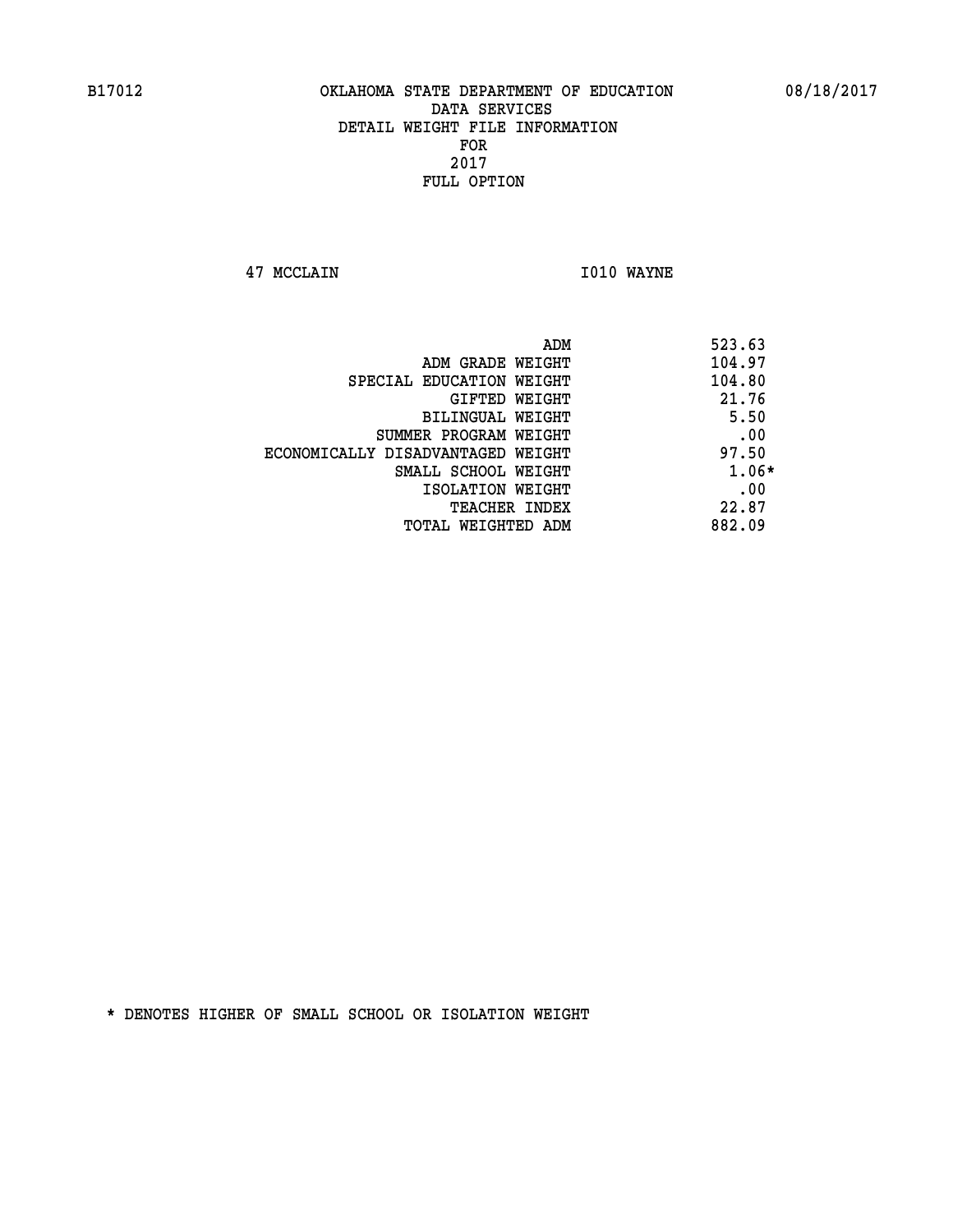**47 MCCLAIN I015 PURCELL** 

| 1,434.11 |
|----------|
| 288.54   |
| 257.95   |
| 47.94    |
| 64.50    |
| 2.40     |
| 217.75   |
| .00      |
| .00      |
| .00      |
| 2,313.19 |
|          |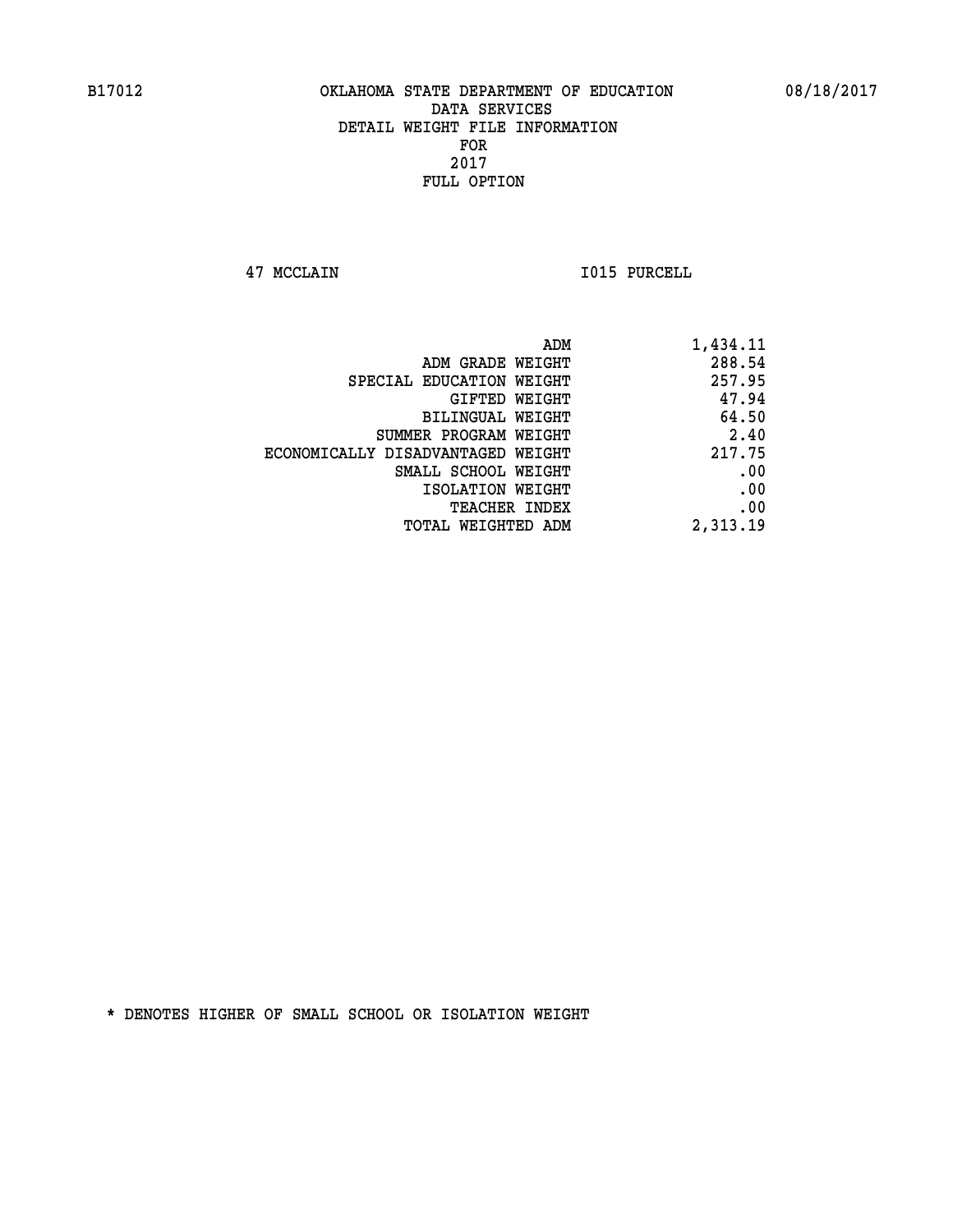**47 MCCLAIN I029 BLANCHARD** 

| 2,002.87 |
|----------|
| 382.20   |
| 277.05   |
| 78.20    |
| 7.25     |
| 2.40     |
| 225.75   |
| .00      |
| .00      |
| 62.40    |
| 3,038.12 |
|          |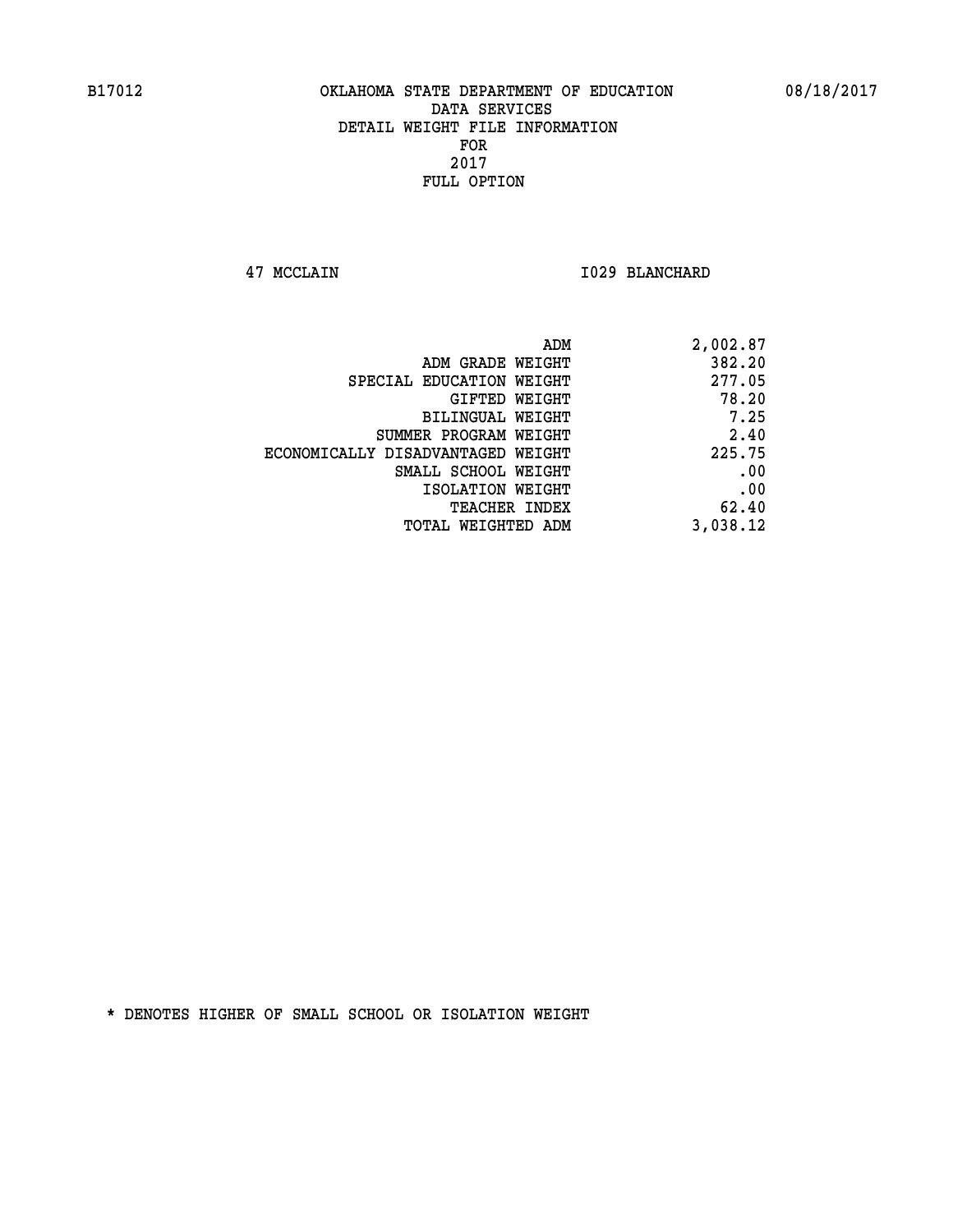**48 MCCURTAIN C001 FOREST GROVE** 

|                                   | ADM | 170.51   |
|-----------------------------------|-----|----------|
| ADM GRADE WEIGHT                  |     | 34.28    |
| SPECIAL EDUCATION WEIGHT          |     | 53.45    |
| GIFTED WEIGHT                     |     | 4.76     |
| BILINGUAL WEIGHT                  |     | 1.75     |
| SUMMER PROGRAM WEIGHT             |     | .00      |
| ECONOMICALLY DISADVANTAGED WEIGHT |     | 41.50    |
| SMALL SCHOOL WEIGHT               |     | $23.11*$ |
| ISOLATION WEIGHT                  |     | .00      |
| TEACHER INDEX                     |     | .54      |
| TOTAL WEIGHTED ADM                |     | 329.90   |
|                                   |     |          |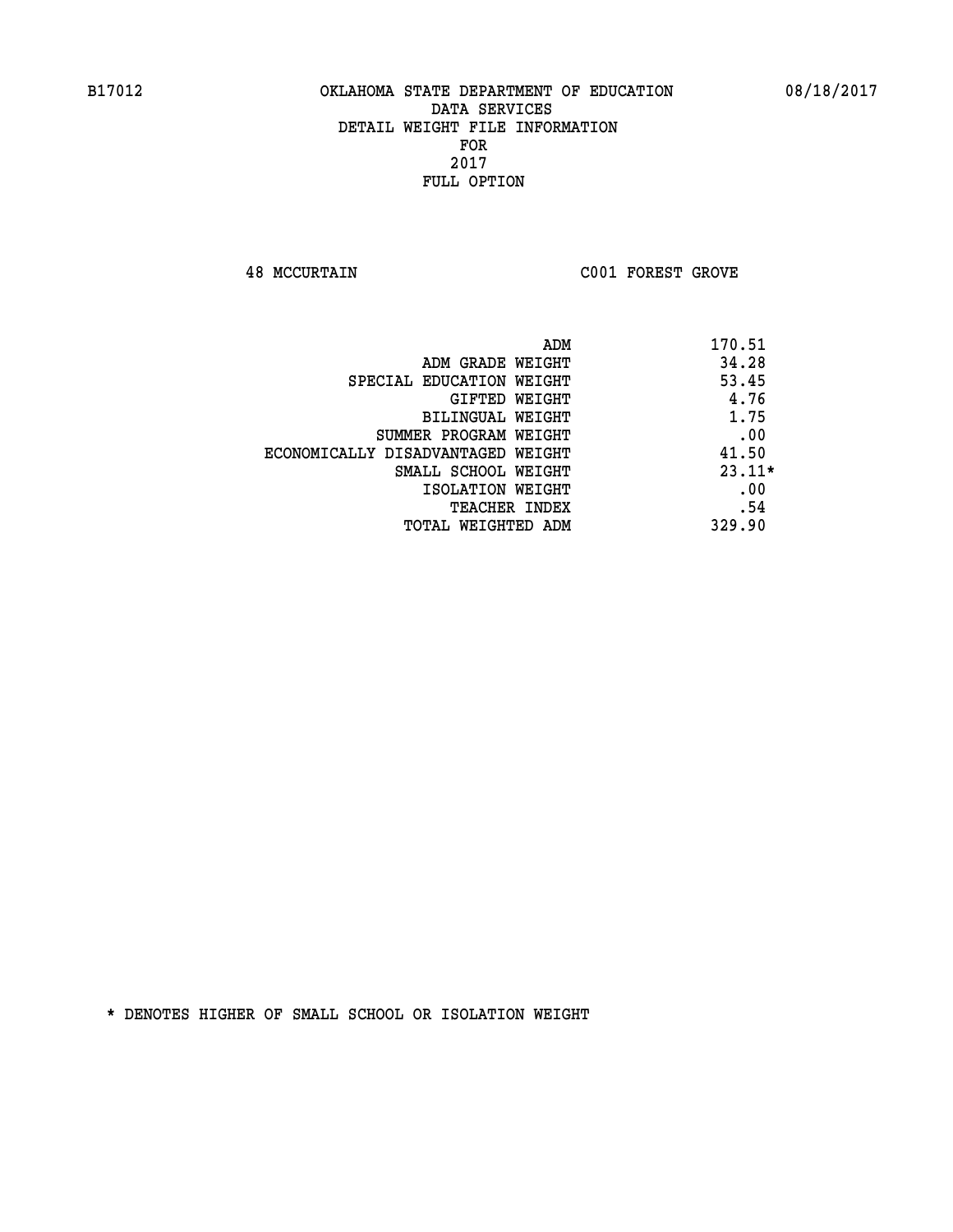**48 MCCURTAIN C009 LUKFATA** 

| ADM                               | 368.49   |
|-----------------------------------|----------|
| ADM GRADE WEIGHT                  | 70.18    |
| SPECIAL EDUCATION WEIGHT          | 41.40    |
| GIFTED WEIGHT                     | 15.30    |
| <b>BILINGUAL WEIGHT</b>           | .00      |
| SUMMER PROGRAM WEIGHT             | 1.20     |
| ECONOMICALLY DISADVANTAGED WEIGHT | 55.00    |
| SMALL SCHOOL WEIGHT               | $22.36*$ |
| ISOLATION WEIGHT                  | .00      |
| <b>TEACHER INDEX</b>              | 17.72    |
| TOTAL WEIGHTED ADM                | 591.65   |
|                                   |          |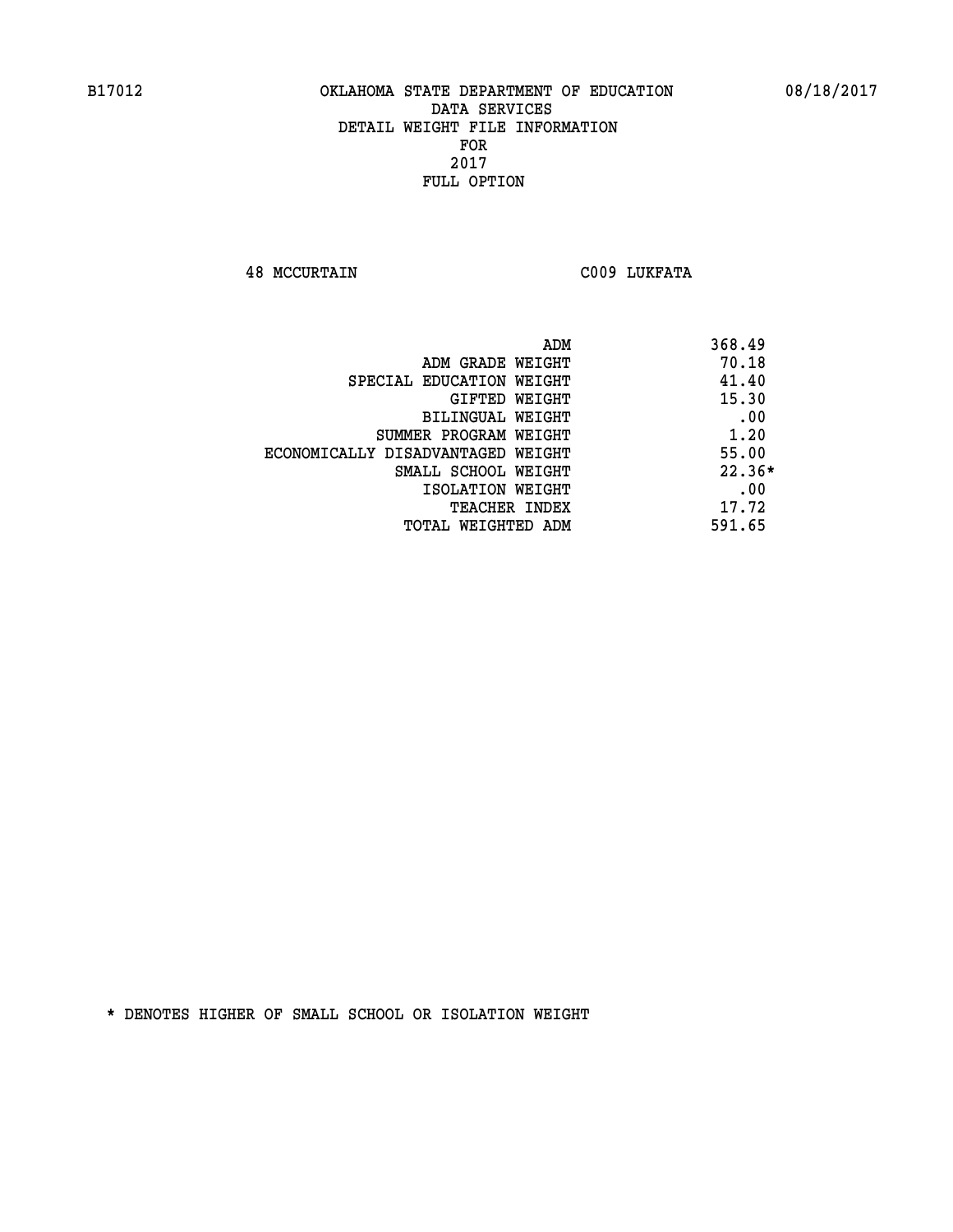**48 MCCURTAIN C023 GLOVER** 

| 67.37<br>ADM                               |  |
|--------------------------------------------|--|
| 13.54<br>ADM GRADE WEIGHT                  |  |
| 15.65<br>SPECIAL EDUCATION WEIGHT          |  |
| 2.38<br>GIFTED WEIGHT                      |  |
| .00<br>BILINGUAL WEIGHT                    |  |
| .00<br>SUMMER PROGRAM WEIGHT               |  |
| 16.00<br>ECONOMICALLY DISADVANTAGED WEIGHT |  |
| $11.76*$<br>SMALL SCHOOL WEIGHT            |  |
| .00<br>ISOLATION WEIGHT                    |  |
| .00<br>TEACHER INDEX                       |  |
| 126.70<br>TOTAL WEIGHTED ADM               |  |
|                                            |  |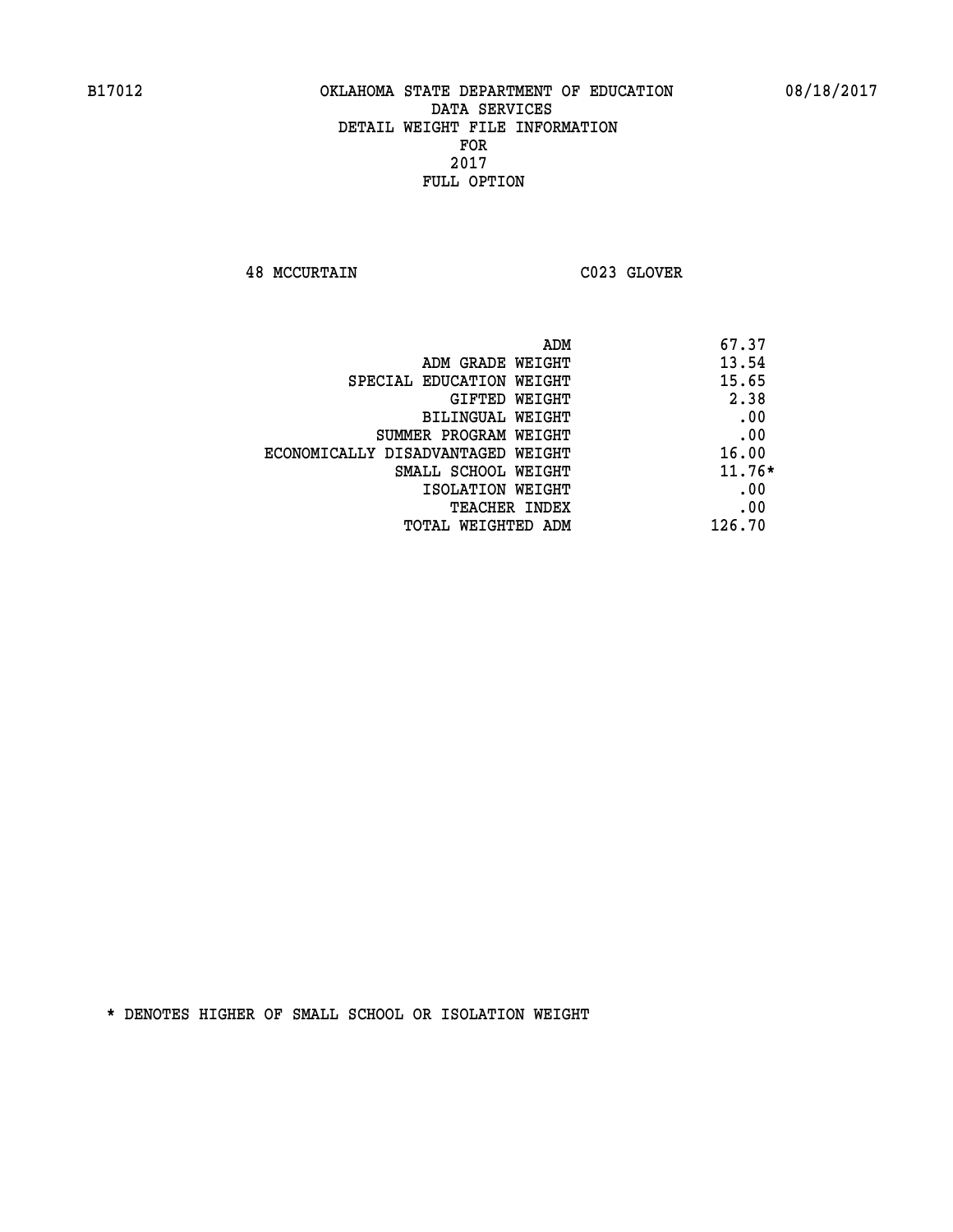**48 MCCURTAIN C037 DENISON** 

| ADM                               | 313.61   |
|-----------------------------------|----------|
| ADM GRADE WEIGHT                  | 71.12    |
| SPECIAL EDUCATION WEIGHT          | 29.30    |
| GIFTED WEIGHT                     | 8.16     |
| <b>BILINGUAL WEIGHT</b>           | .50      |
| SUMMER PROGRAM WEIGHT             | .00      |
| ECONOMICALLY DISADVANTAGED WEIGHT | 46.50    |
| SMALL SCHOOL WEIGHT               | $25.54*$ |
| ISOLATION WEIGHT                  | .00      |
| <b>TEACHER INDEX</b>              | .00      |
| TOTAL WEIGHTED ADM                | 494.73   |
|                                   |          |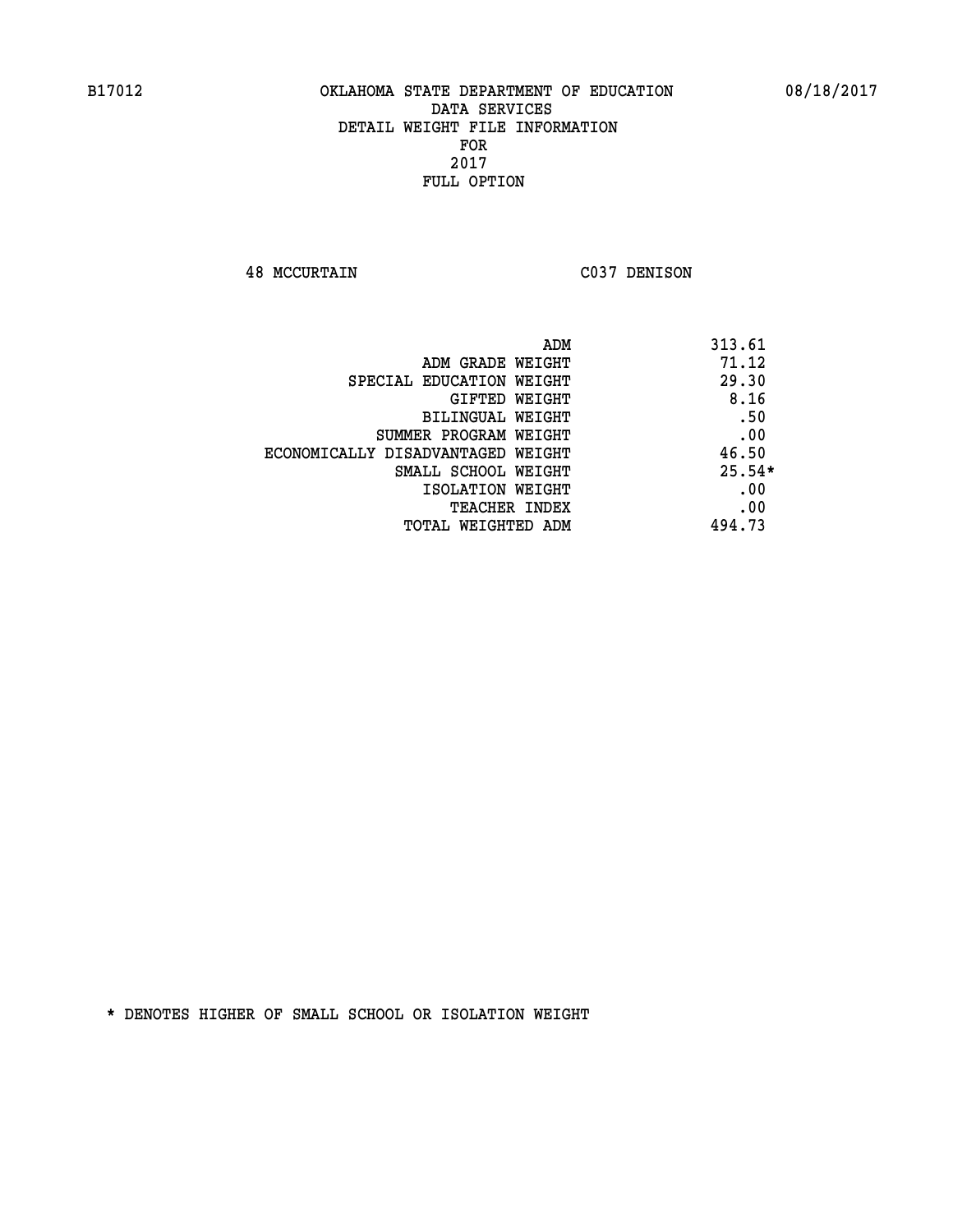**48 MCCURTAIN C072 HOLLY CREEK** 

| ADM                               | 229.86   |
|-----------------------------------|----------|
| ADM GRADE WEIGHT                  | 47.89    |
| SPECIAL EDUCATION WEIGHT          | 49.85    |
| GIFTED WEIGHT                     | 4.08     |
| <b>BILINGUAL WEIGHT</b>           | 4.50     |
| SUMMER PROGRAM WEIGHT             | .00      |
| ECONOMICALLY DISADVANTAGED WEIGHT | 52.75    |
| SMALL SCHOOL WEIGHT               | $26.00*$ |
| ISOLATION WEIGHT                  | .00      |
| <b>TEACHER INDEX</b>              | 19.43    |
| TOTAL WEIGHTED ADM                | 434.36   |
|                                   |          |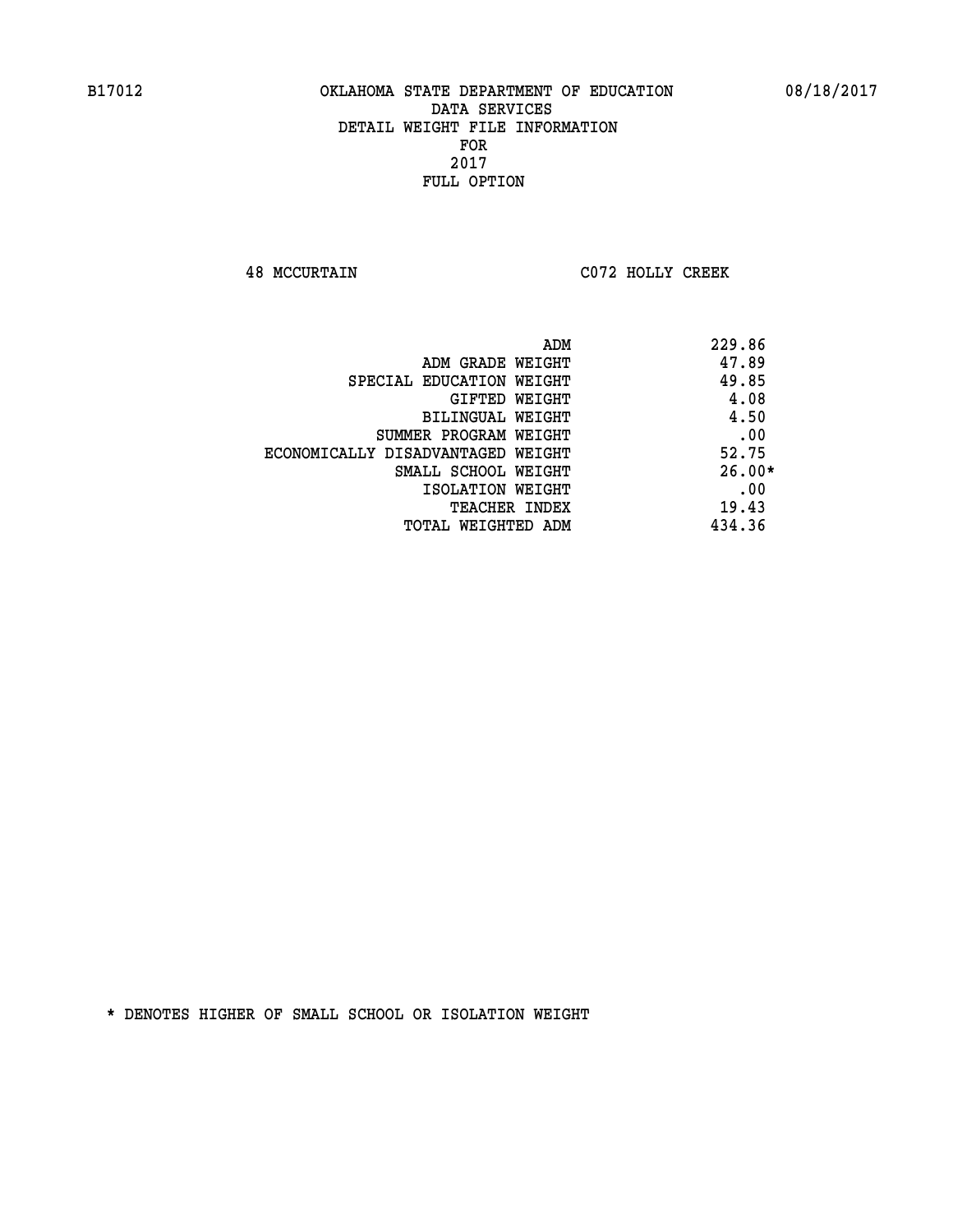**48 MCCURTAIN I005 IDABEL** 

| 1,200.34 |
|----------|
| 246.46   |
| 145.60   |
| 33.32    |
| 30.75    |
| .00      |
| 304.00   |
| .00      |
| .00      |
| 56.90    |
| 2,017.37 |
|          |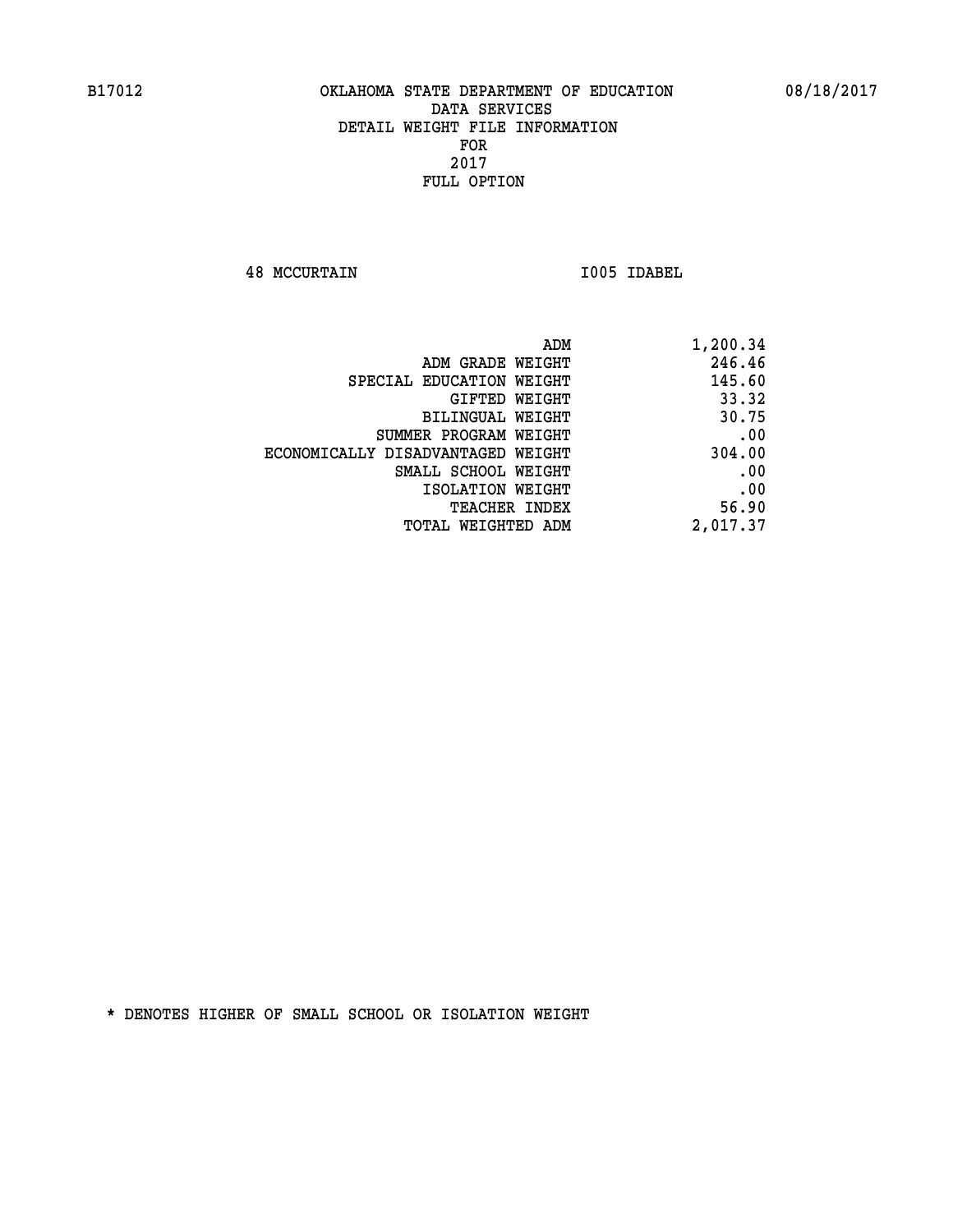**48 MCCURTAIN I006 HAWORTH** 

| ADM<br>546.33 |                                   |
|---------------|-----------------------------------|
| 104.35        | ADM GRADE WEIGHT                  |
| 97.45         | SPECIAL EDUCATION WEIGHT          |
| 14.96         | GIFTED WEIGHT                     |
| 1.50          | BILINGUAL WEIGHT                  |
| .00           | SUMMER PROGRAM WEIGHT             |
| 107.25        | ECONOMICALLY DISADVANTAGED WEIGHT |
| .00           | SMALL SCHOOL WEIGHT               |
| $196.68*$     | ISOLATION WEIGHT                  |
| .00           | <b>TEACHER INDEX</b>              |
| 1,068.52      | TOTAL WEIGHTED ADM                |
|               |                                   |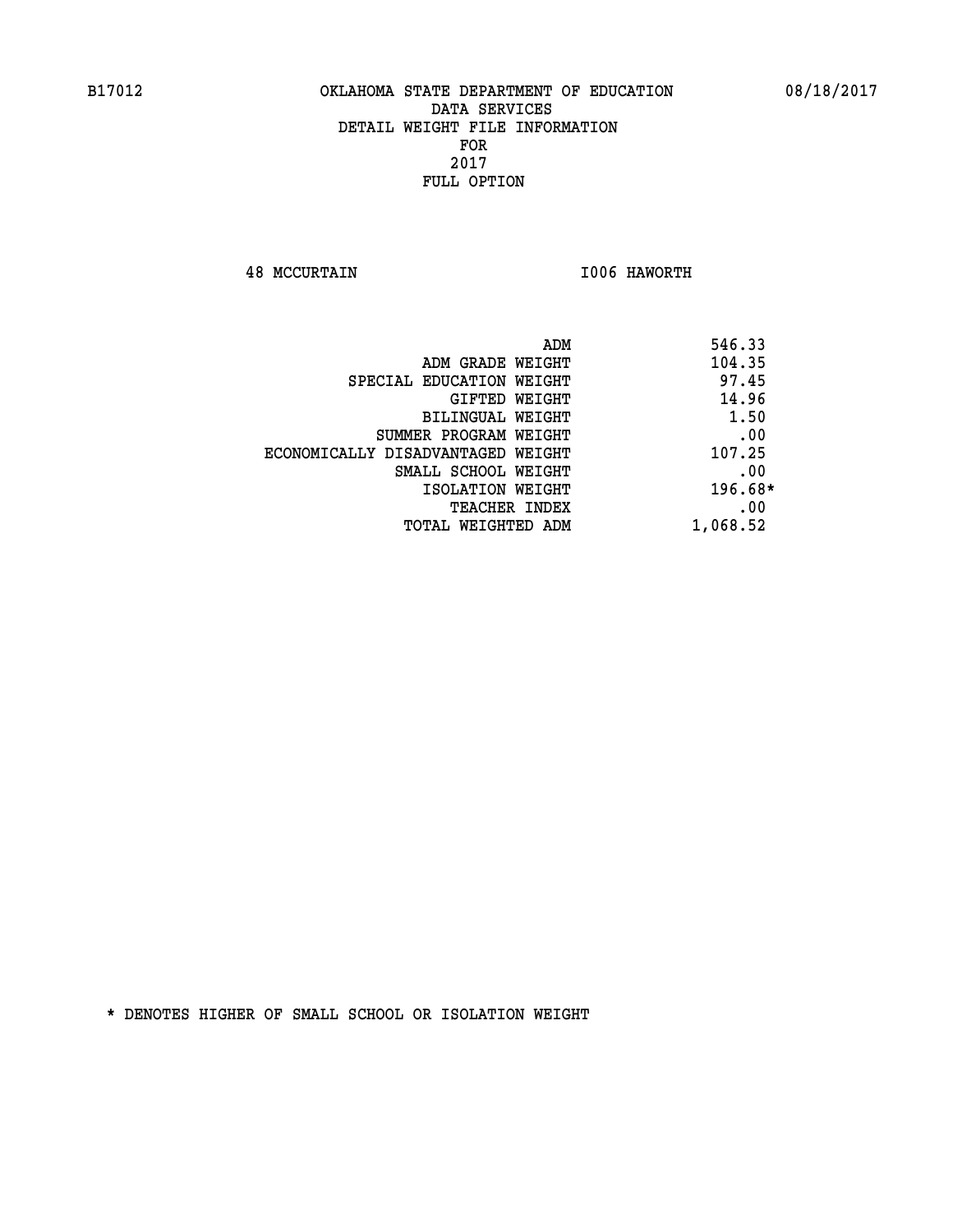**48 MCCURTAIN I011 VALLIANT** 

| ADM                               | 869.16   |
|-----------------------------------|----------|
| ADM GRADE WEIGHT                  | 171.85   |
| SPECIAL EDUCATION WEIGHT          | 181.35   |
| GIFTED WEIGHT                     | 24.82    |
| BILINGUAL WEIGHT                  | 3.75     |
| SUMMER PROGRAM WEIGHT             | .00      |
| ECONOMICALLY DISADVANTAGED WEIGHT | 161.25   |
| SMALL SCHOOL WEIGHT               | .00      |
| ISOLATION WEIGHT                  | .00      |
| <b>TEACHER INDEX</b>              | 43.52    |
| TOTAL WEIGHTED ADM                | 1,455.70 |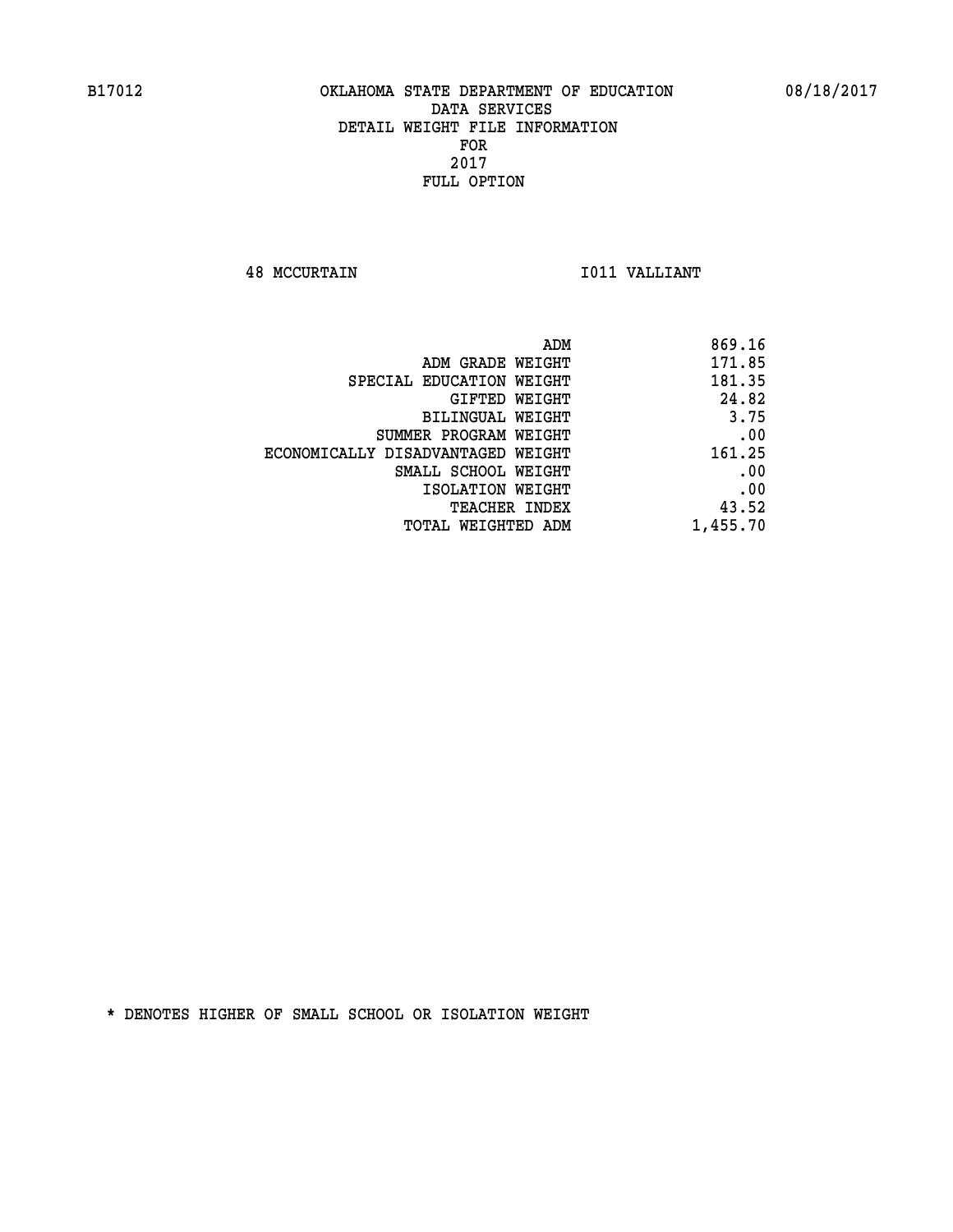**48 MCCURTAIN 1013 EAGLETOWN** 

| ADM                               | 165.60    |
|-----------------------------------|-----------|
| ADM GRADE WEIGHT                  | 32.84     |
| SPECIAL EDUCATION WEIGHT          | 38.10     |
| GIFTED WEIGHT                     | .00       |
| BILINGUAL WEIGHT                  | .00       |
| SUMMER PROGRAM WEIGHT             | .00       |
| ECONOMICALLY DISADVANTAGED WEIGHT | 33.25     |
| SMALL SCHOOL WEIGHT               | 22.75     |
| ISOLATION WEIGHT                  | $140.76*$ |
| <b>TEACHER INDEX</b>              | .00       |
| TOTAL WEIGHTED ADM                | 410.55    |
|                                   |           |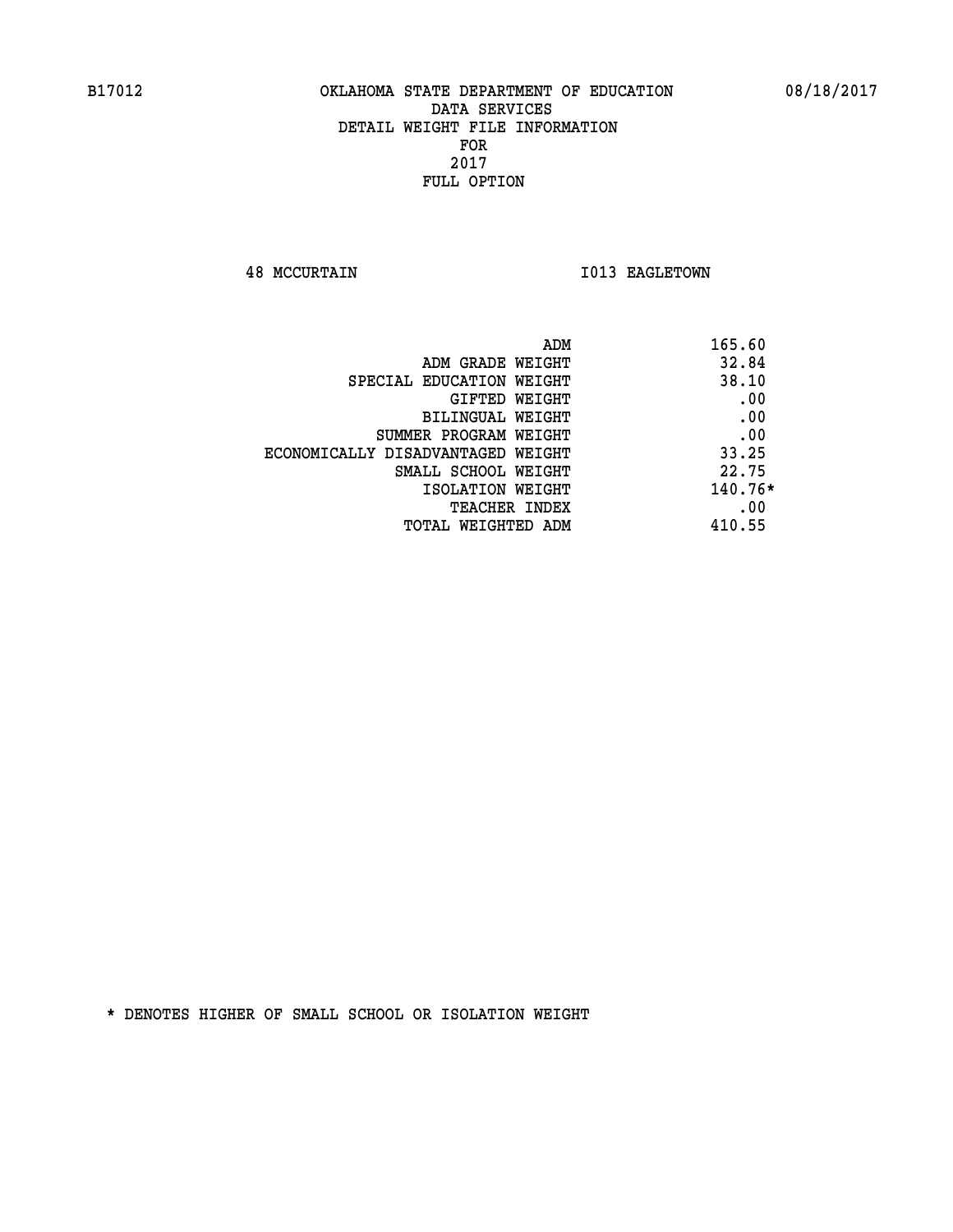**48 MCCURTAIN I014 SMITHVILLE** 

|                                   | ADM | 283.19    |
|-----------------------------------|-----|-----------|
| ADM GRADE WEIGHT                  |     | 53.30     |
| SPECIAL EDUCATION WEIGHT          |     | 59.80     |
| GIFTED WEIGHT                     |     | 10.88     |
| BILINGUAL WEIGHT                  |     | .00       |
| SUMMER PROGRAM WEIGHT             |     | .00       |
| ECONOMICALLY DISADVANTAGED WEIGHT |     | 57.75     |
| SMALL SCHOOL WEIGHT               |     | 26.32     |
| ISOLATION WEIGHT                  |     | $169.91*$ |
| TEACHER INDEX                     |     | 20.42     |
| TOTAL WEIGHTED ADM                |     | 655.25    |
|                                   |     |           |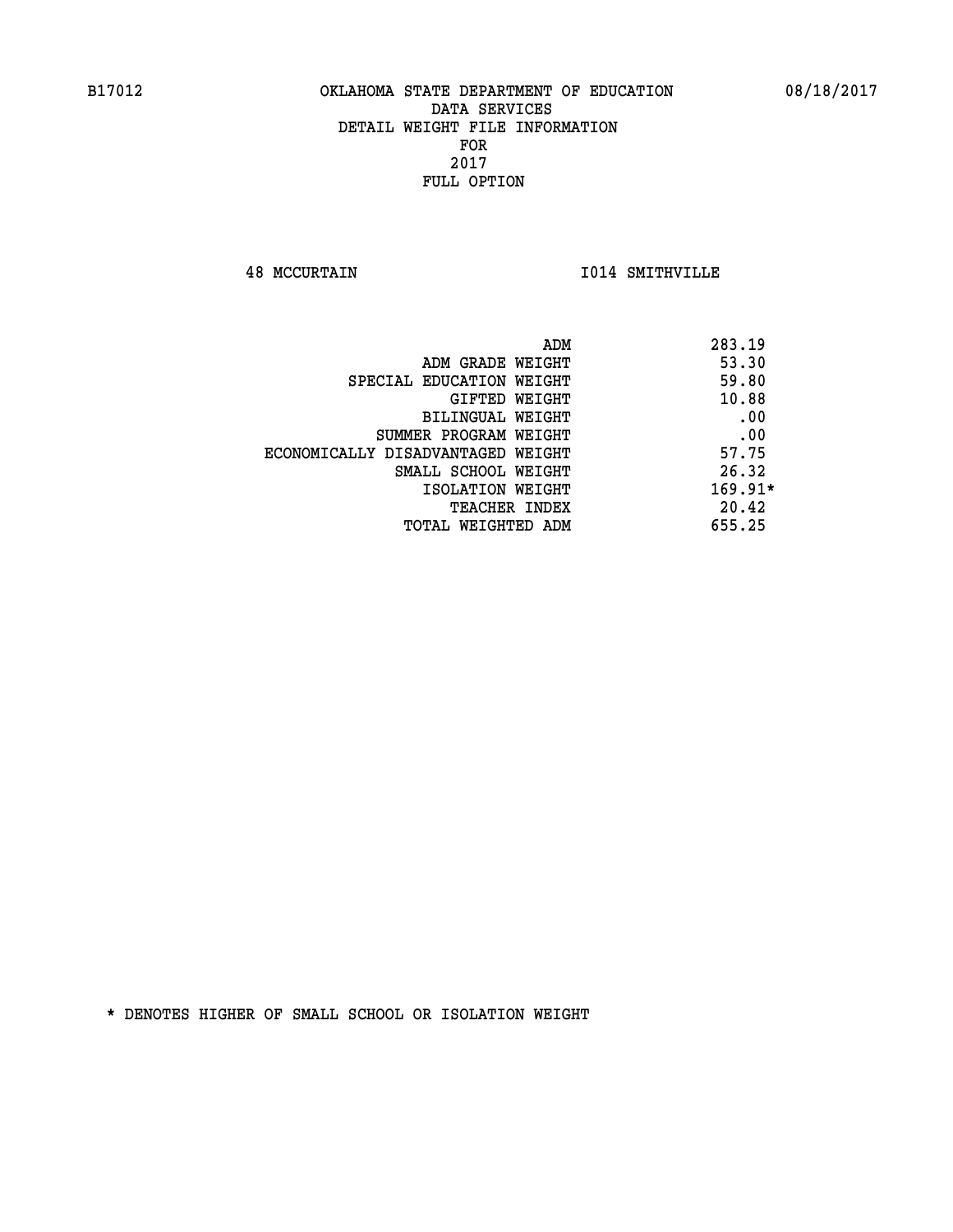**48 MCCURTAIN I039 WRIGHT CITY** 

| ADM                               | 459.91   |
|-----------------------------------|----------|
| ADM GRADE WEIGHT                  | 89.77    |
| SPECIAL EDUCATION WEIGHT          | 59.95    |
| GIFTED WEIGHT                     | 12.58    |
| BILINGUAL WEIGHT                  | .00      |
| SUMMER PROGRAM WEIGHT             | .00      |
| ECONOMICALLY DISADVANTAGED WEIGHT | 92.50    |
| SMALL SCHOOL WEIGHT               | $12.01*$ |
| ISOLATION WEIGHT                  | .00      |
| <b>TEACHER INDEX</b>              | 33.20    |
| TOTAL WEIGHTED ADM                | 759.92   |
|                                   |          |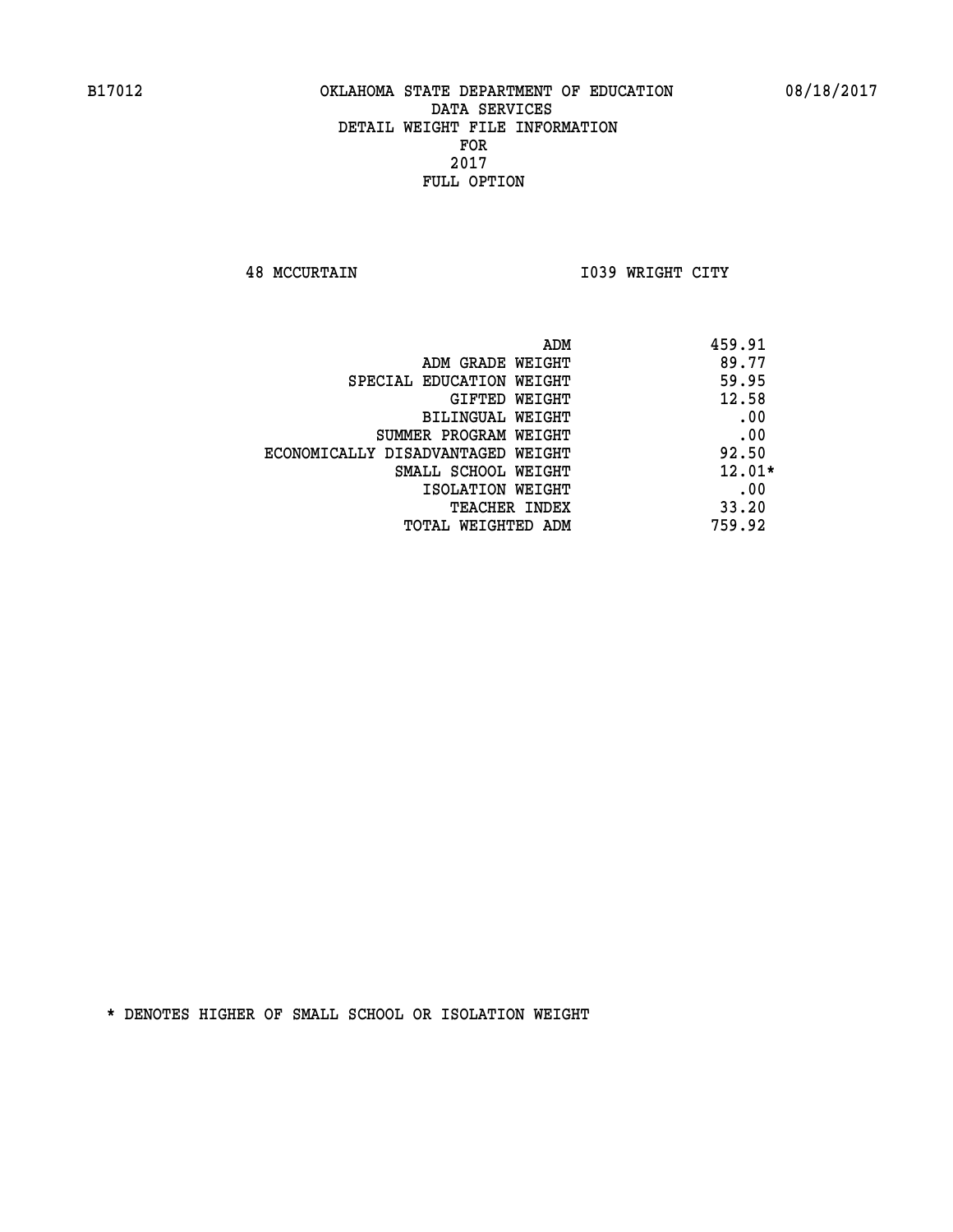**48 MCCURTAIN I071 BATTIEST** 

| 286.39    |
|-----------|
| 57.68     |
| 37.95     |
| 16.32     |
| 2.25      |
| .00       |
| 57.75     |
| 26.27     |
| $166.11*$ |
| 29.01     |
| 653.46    |
|           |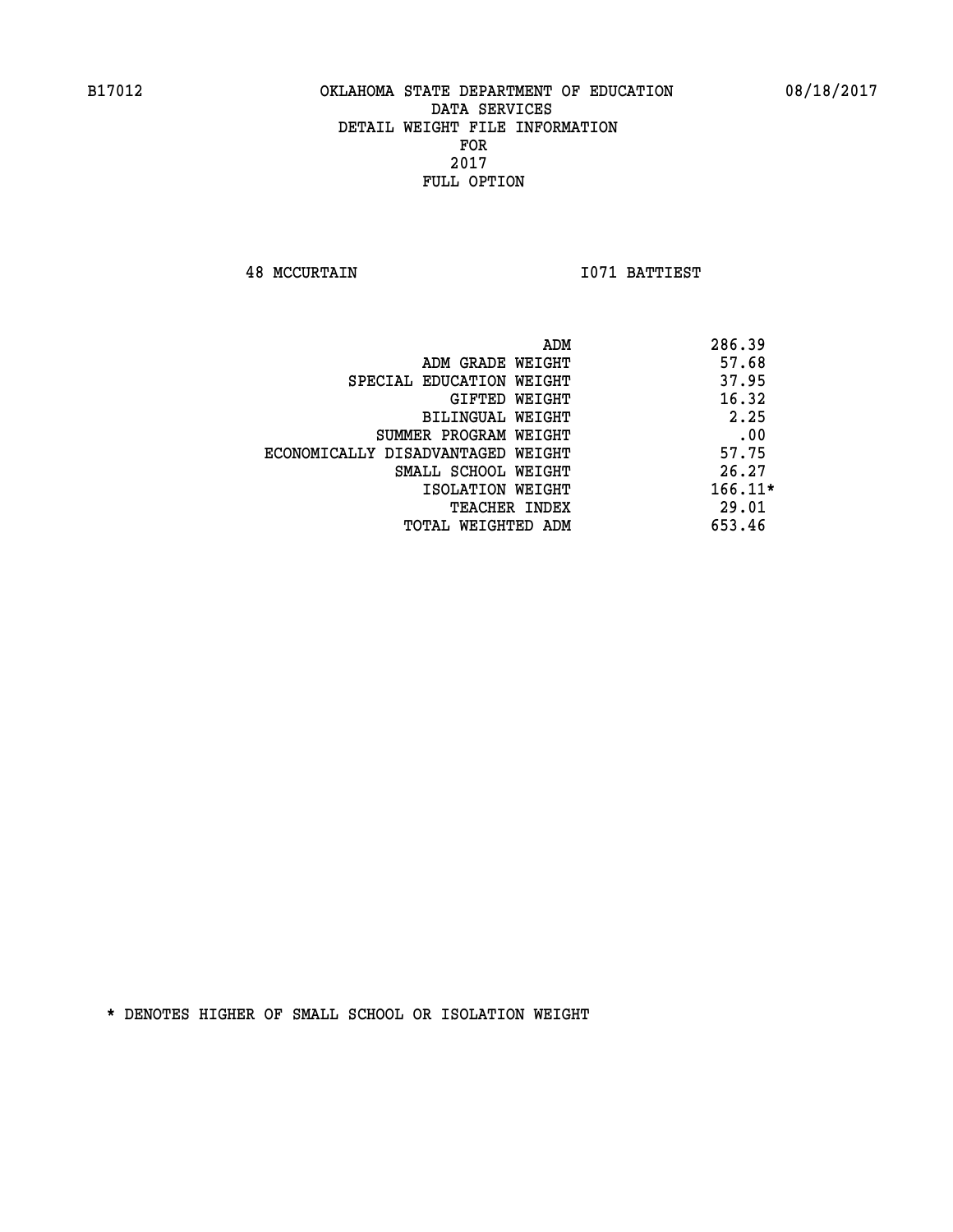**48 MCCURTAIN I074 BROKEN BOW** 

| ADM                               | 1,698.00 |
|-----------------------------------|----------|
| ADM GRADE WEIGHT                  | 334.86   |
| SPECIAL EDUCATION WEIGHT          | 267.45   |
| <b>GIFTED WEIGHT</b>              | 50.66    |
| BILINGUAL WEIGHT                  | 52.50    |
| SUMMER PROGRAM WEIGHT             | .00      |
| ECONOMICALLY DISADVANTAGED WEIGHT | 350.00   |
| SMALL SCHOOL WEIGHT               | .00      |
| ISOLATION WEIGHT                  | .00      |
| <b>TEACHER INDEX</b>              | .00      |
| TOTAL WEIGHTED ADM                | 2,753.47 |
|                                   |          |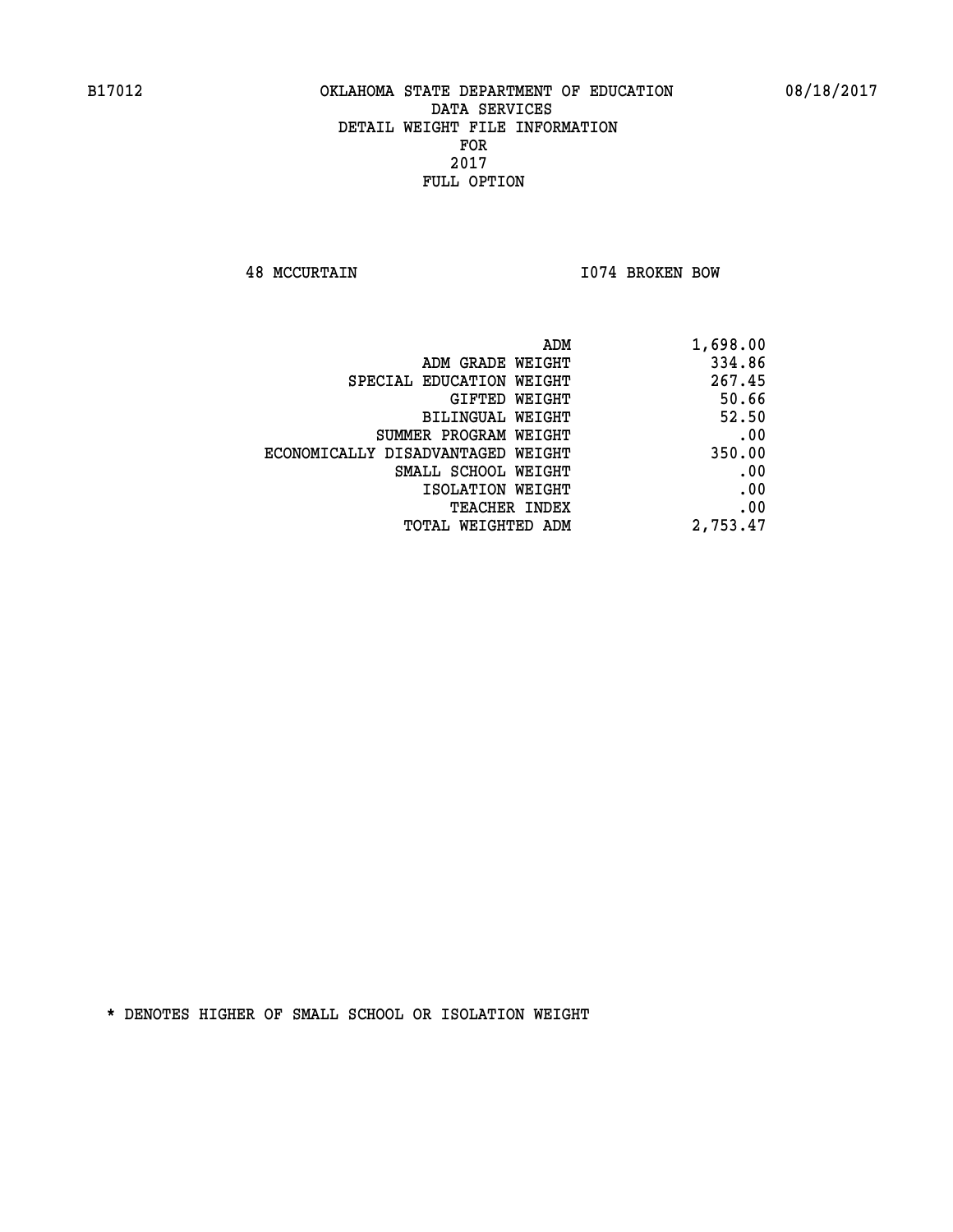**49 MCINTOSH C003 RYAL** 

|                                   | ADM | 66.10    |
|-----------------------------------|-----|----------|
| ADM GRADE WEIGHT                  |     | 15.85    |
| SPECIAL EDUCATION WEIGHT          |     | 19.70    |
| GIFTED WEIGHT                     |     | 2.04     |
| BILINGUAL WEIGHT                  |     | .00      |
| SUMMER PROGRAM WEIGHT             |     | .00      |
| ECONOMICALLY DISADVANTAGED WEIGHT |     | 18.50    |
| SMALL SCHOOL WEIGHT               |     | $11.57*$ |
| ISOLATION WEIGHT                  |     | .00      |
| <b>TEACHER INDEX</b>              |     | 4.24     |
| TOTAL WEIGHTED ADM                |     | 138.00   |
|                                   |     |          |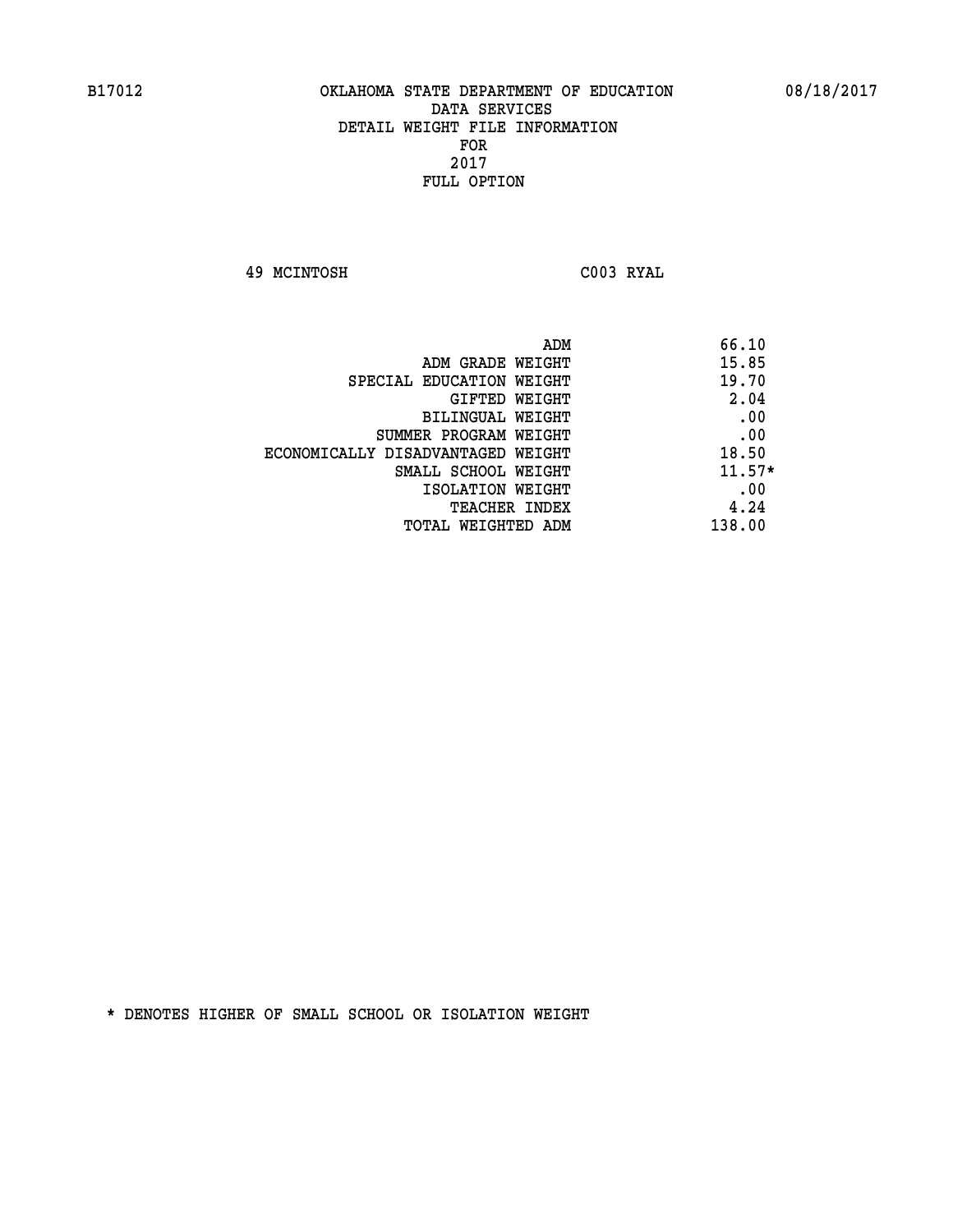**49 MCINTOSH C016 STIDHAM** 

| 103.36   | ADM                               |
|----------|-----------------------------------|
| 24.58    | ADM GRADE WEIGHT                  |
| 27.15    | SPECIAL EDUCATION WEIGHT          |
| 2.72     | <b>GIFTED WEIGHT</b>              |
| .00      | BILINGUAL WEIGHT                  |
| .00      | SUMMER PROGRAM WEIGHT             |
| 23.25    | ECONOMICALLY DISADVANTAGED WEIGHT |
| $16.63*$ | SMALL SCHOOL WEIGHT               |
| .00      | ISOLATION WEIGHT                  |
| 3.86     | <b>TEACHER INDEX</b>              |
| 201.55   | TOTAL WEIGHTED ADM                |
|          |                                   |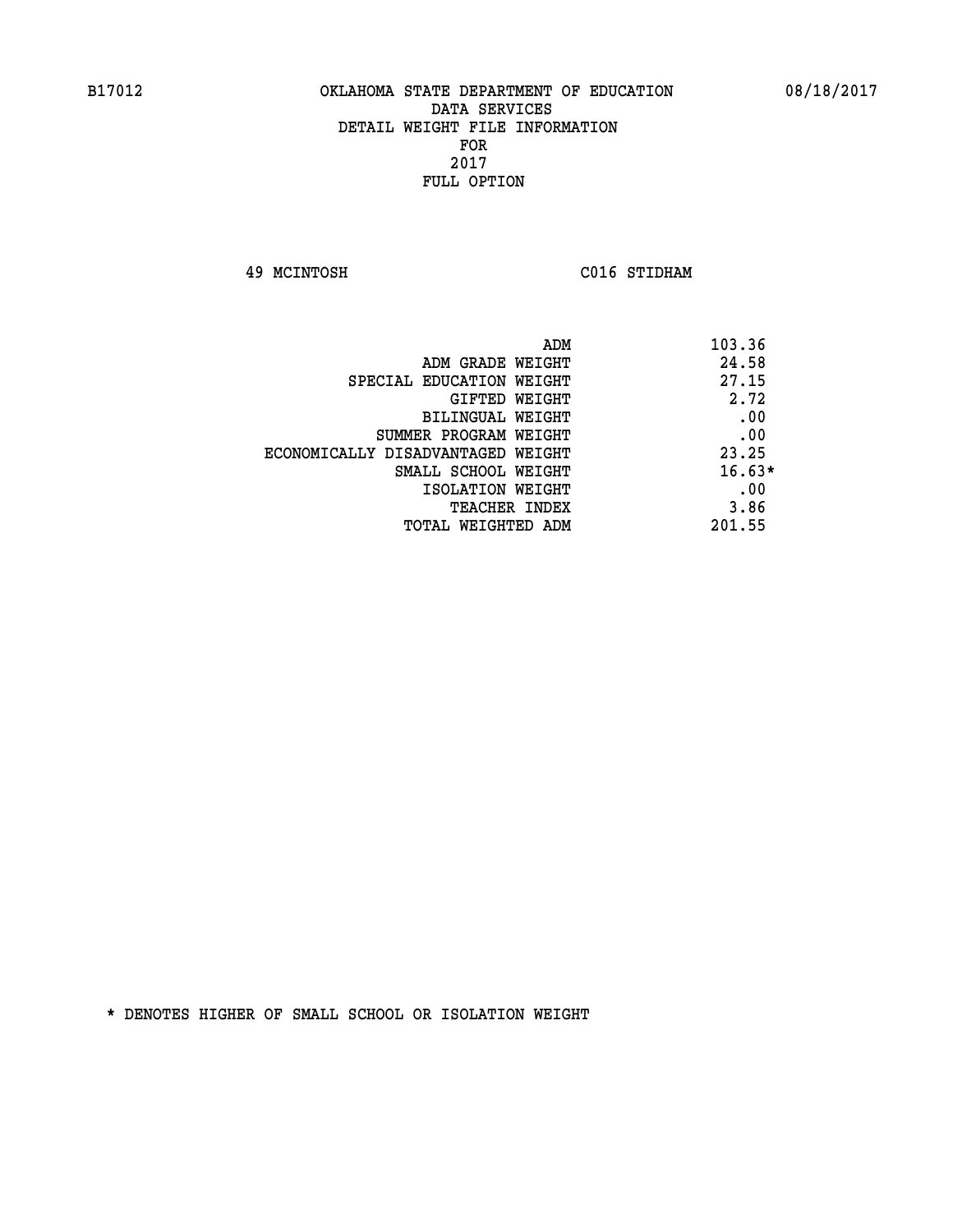**49 MCINTOSH I001 EUFAULA** 

| 1,166.59 |
|----------|
| 224.43   |
| 330.00   |
| 52.02    |
| 1.75     |
| 1.20     |
| 224.25   |
| .00      |
| .00      |
| 27.30    |
| 2,027.54 |
|          |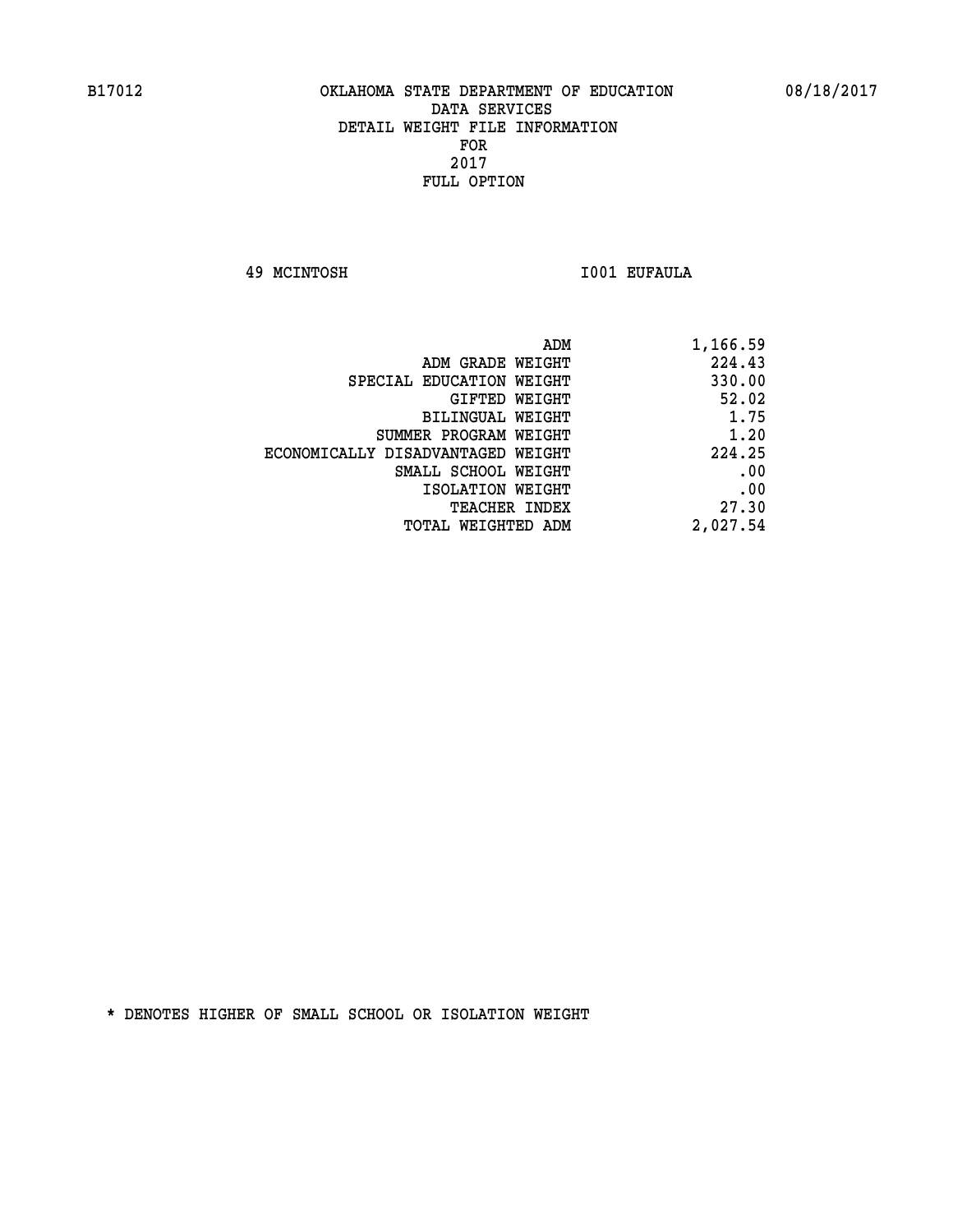**49 MCINTOSH I019 CHECOTAH** 

| ADM                               | 1,488.81 |
|-----------------------------------|----------|
| ADM GRADE WEIGHT                  | 301.11   |
| SPECIAL EDUCATION WEIGHT          | 320.00   |
| GIFTED WEIGHT                     | 54.40    |
| BILINGUAL WEIGHT                  | 1.75     |
| SUMMER PROGRAM WEIGHT             | .00      |
| ECONOMICALLY DISADVANTAGED WEIGHT | 278.00   |
| SMALL SCHOOL WEIGHT               | .00      |
| ISOLATION WEIGHT                  | .00      |
| <b>TEACHER INDEX</b>              | 12.61    |
| TOTAL WEIGHTED ADM                | 2,456.68 |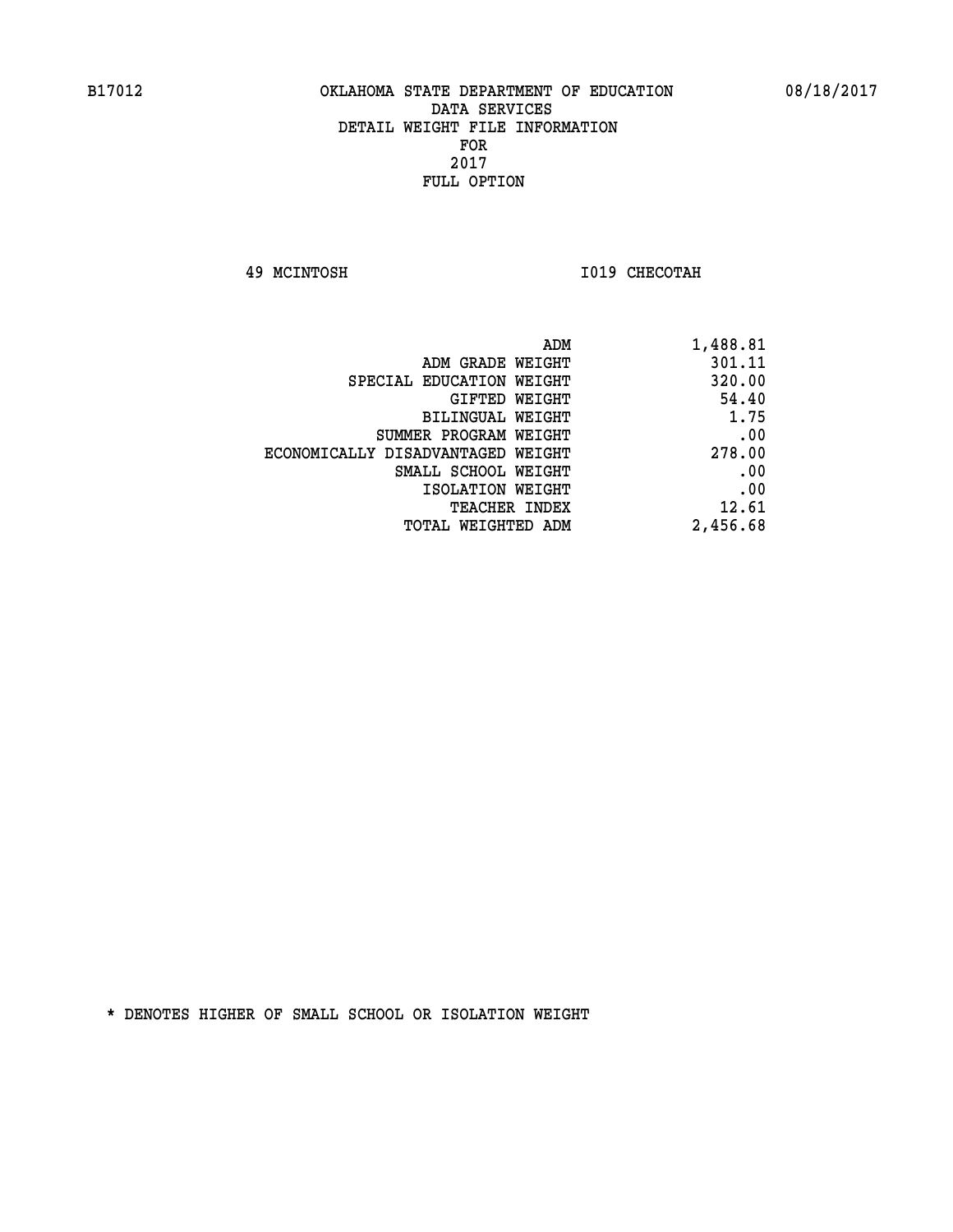**49 MCINTOSH I027 MIDWAY** 

| ADM                               | 230.48   |
|-----------------------------------|----------|
| ADM GRADE WEIGHT                  | 47.62    |
| SPECIAL EDUCATION WEIGHT          | 55.10    |
| GIFTED WEIGHT                     | 6.46     |
| BILINGUAL WEIGHT                  | .00      |
| SUMMER PROGRAM WEIGHT             | .00      |
| ECONOMICALLY DISADVANTAGED WEIGHT | 56.25    |
| SMALL SCHOOL WEIGHT               | $26.01*$ |
| ISOLATION WEIGHT                  | .00      |
| <b>TEACHER INDEX</b>              | .00      |
| TOTAL WEIGHTED ADM                | 421.92   |
|                                   |          |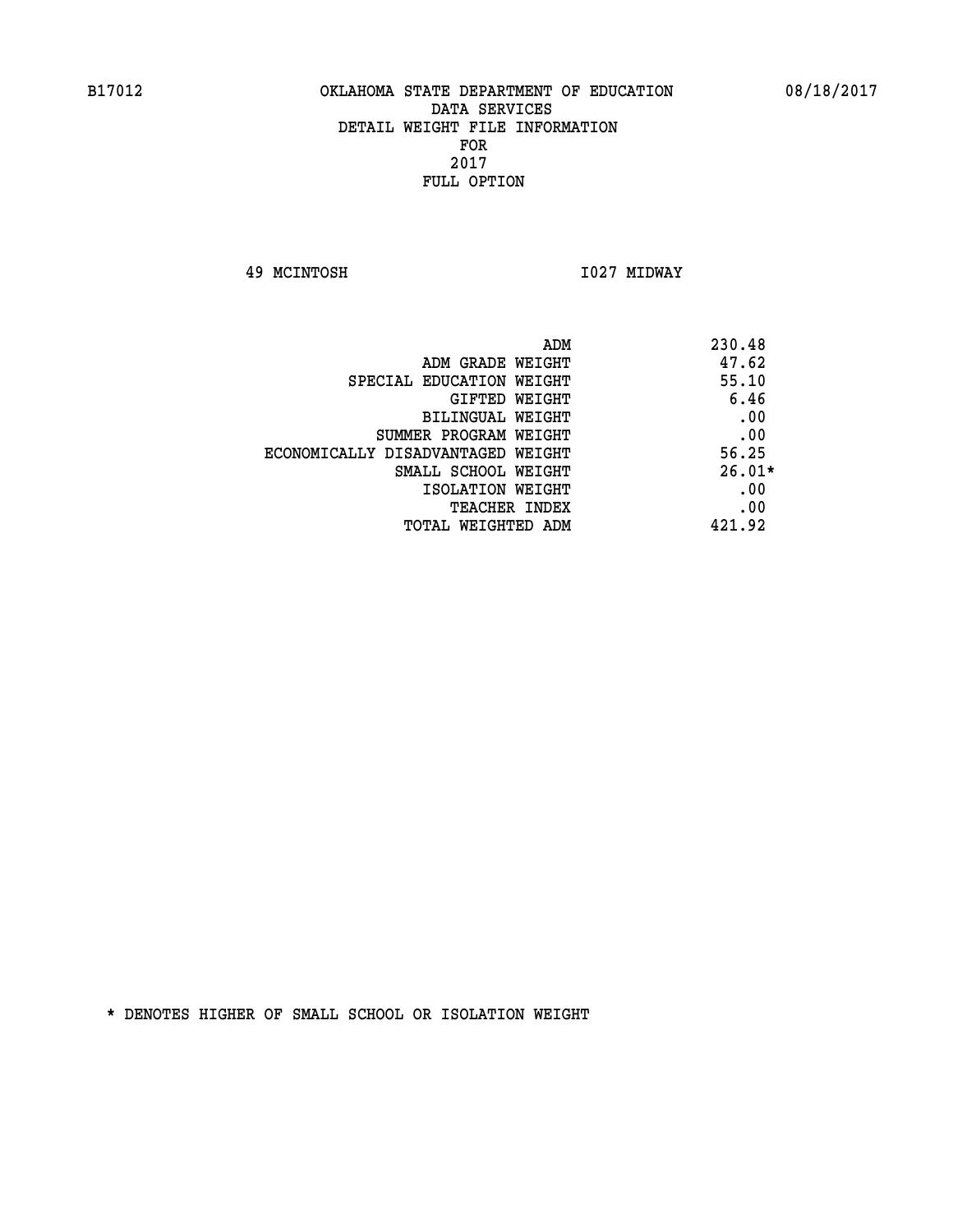**49 MCINTOSH I064 HANNA** 

| ADM                               | 88.99    |
|-----------------------------------|----------|
| ADM GRADE WEIGHT                  | 15.90    |
| SPECIAL EDUCATION WEIGHT          | 34.75    |
| GIFTED WEIGHT                     | 2.72     |
| BILINGUAL WEIGHT                  | .00      |
| SUMMER PROGRAM WEIGHT             | .00      |
| ECONOMICALLY DISADVANTAGED WEIGHT | 17.50    |
| SMALL SCHOOL WEIGHT               | $14.80*$ |
| ISOLATION WEIGHT                  | .00      |
| <b>TEACHER INDEX</b>              | 10.44    |
| 185.10<br>TOTAL WEIGHTED ADM      |          |
|                                   |          |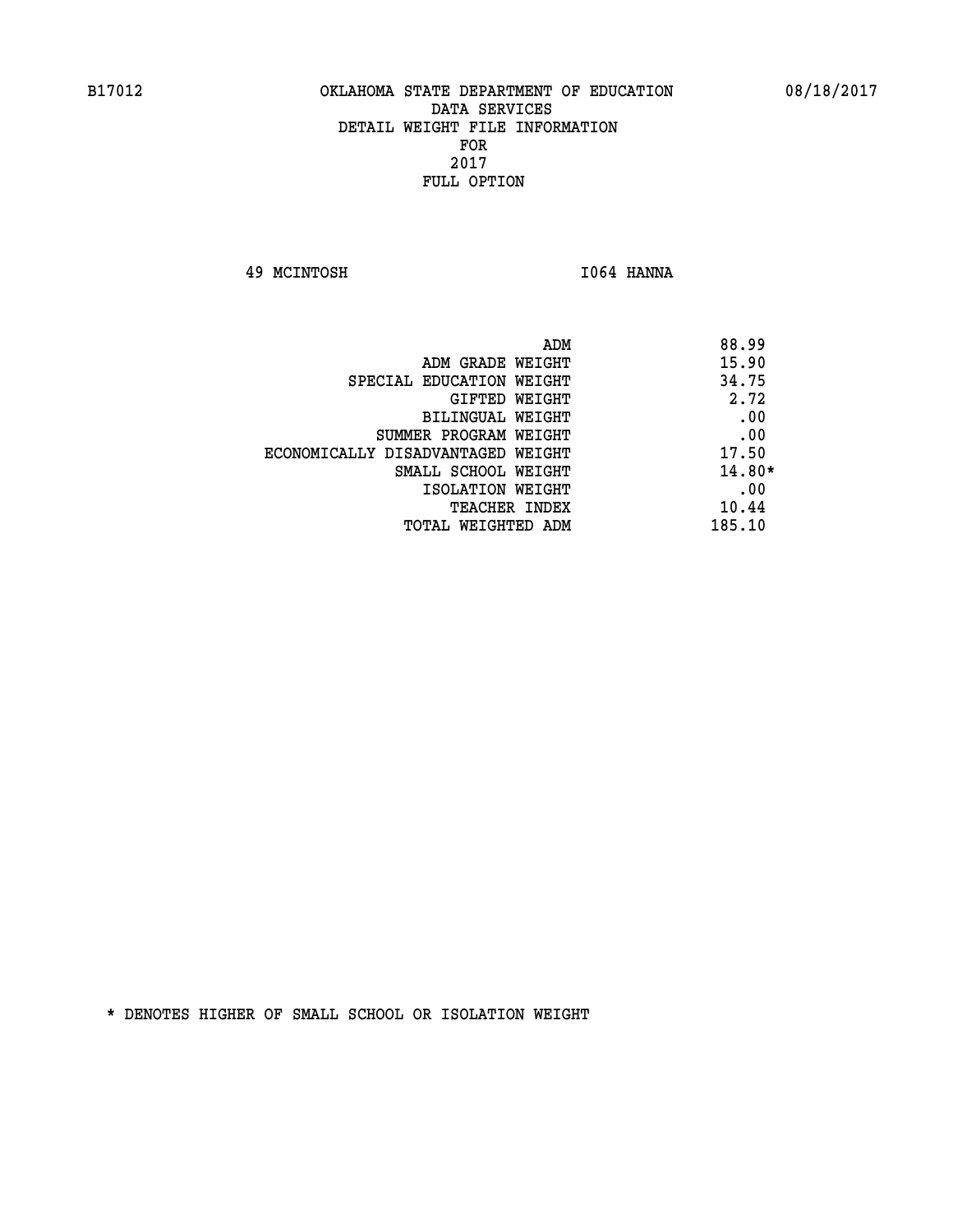**50 MURRAY I001 SULPHUR** 

| 1,507.11 |
|----------|
| 300.24   |
| 257.50   |
| 57.80    |
| 20.25    |
| .00      |
| 228.25   |
| .00      |
| .00      |
| 43.97    |
| 2,415.12 |
|          |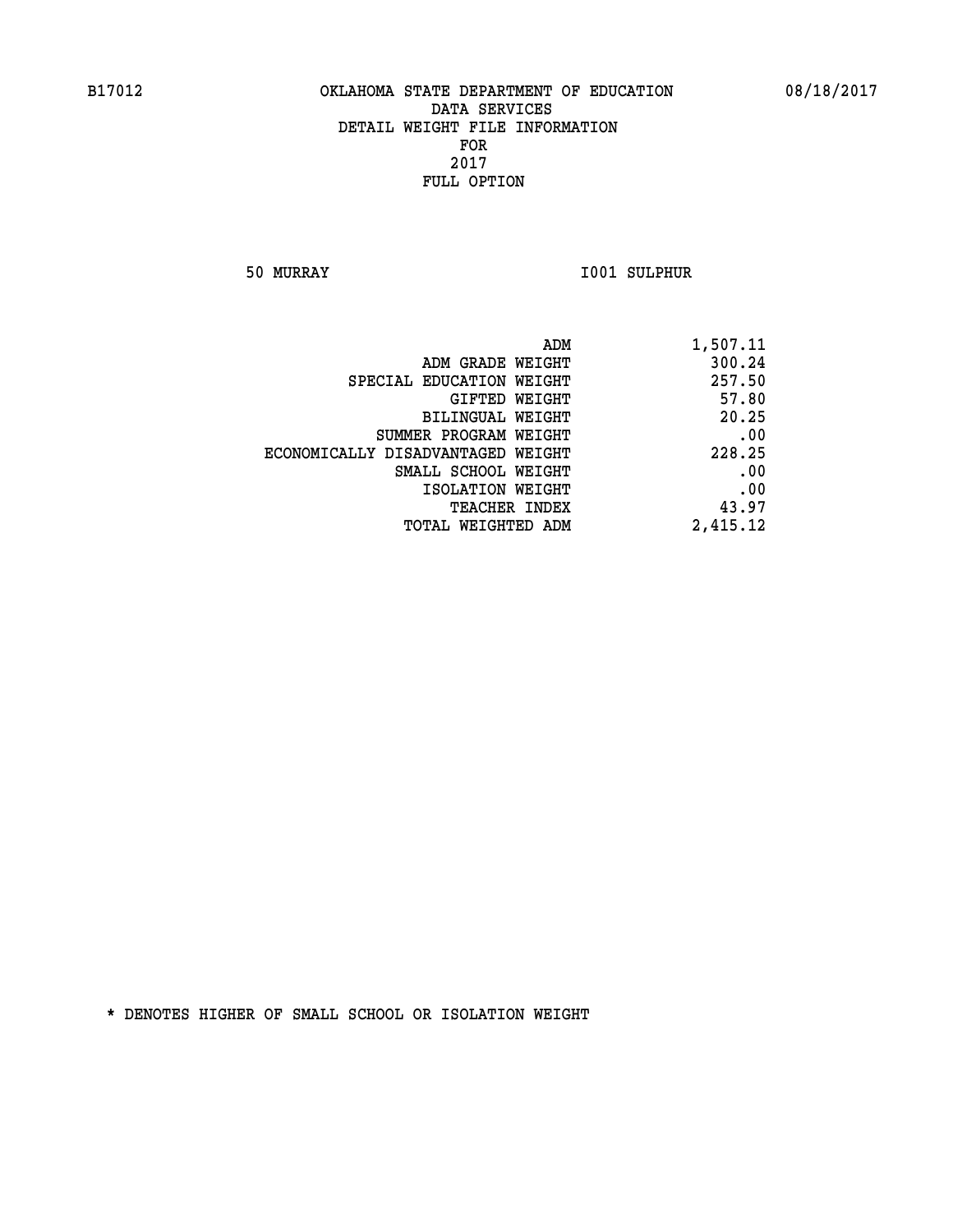**50 MURRAY I010 DAVIS** 

| ADM GRADE WEIGHT<br>SPECIAL EDUCATION WEIGHT<br>GIFTED WEIGHT<br><b>BILINGUAL WEIGHT</b><br>SUMMER PROGRAM WEIGHT<br>ECONOMICALLY DISADVANTAGED WEIGHT<br>SMALL SCHOOL WEIGHT<br>ISOLATION WEIGHT<br>TEACHER INDEX | ADM                | 1,042.43 |
|--------------------------------------------------------------------------------------------------------------------------------------------------------------------------------------------------------------------|--------------------|----------|
|                                                                                                                                                                                                                    |                    | 203.01   |
|                                                                                                                                                                                                                    |                    | 156.55   |
|                                                                                                                                                                                                                    |                    | 32.98    |
|                                                                                                                                                                                                                    |                    | 4.00     |
|                                                                                                                                                                                                                    |                    | .00      |
|                                                                                                                                                                                                                    |                    | 148.75   |
|                                                                                                                                                                                                                    |                    | .00      |
|                                                                                                                                                                                                                    |                    | .00      |
|                                                                                                                                                                                                                    |                    | 37.50    |
|                                                                                                                                                                                                                    | TOTAL WEIGHTED ADM | 1,625.22 |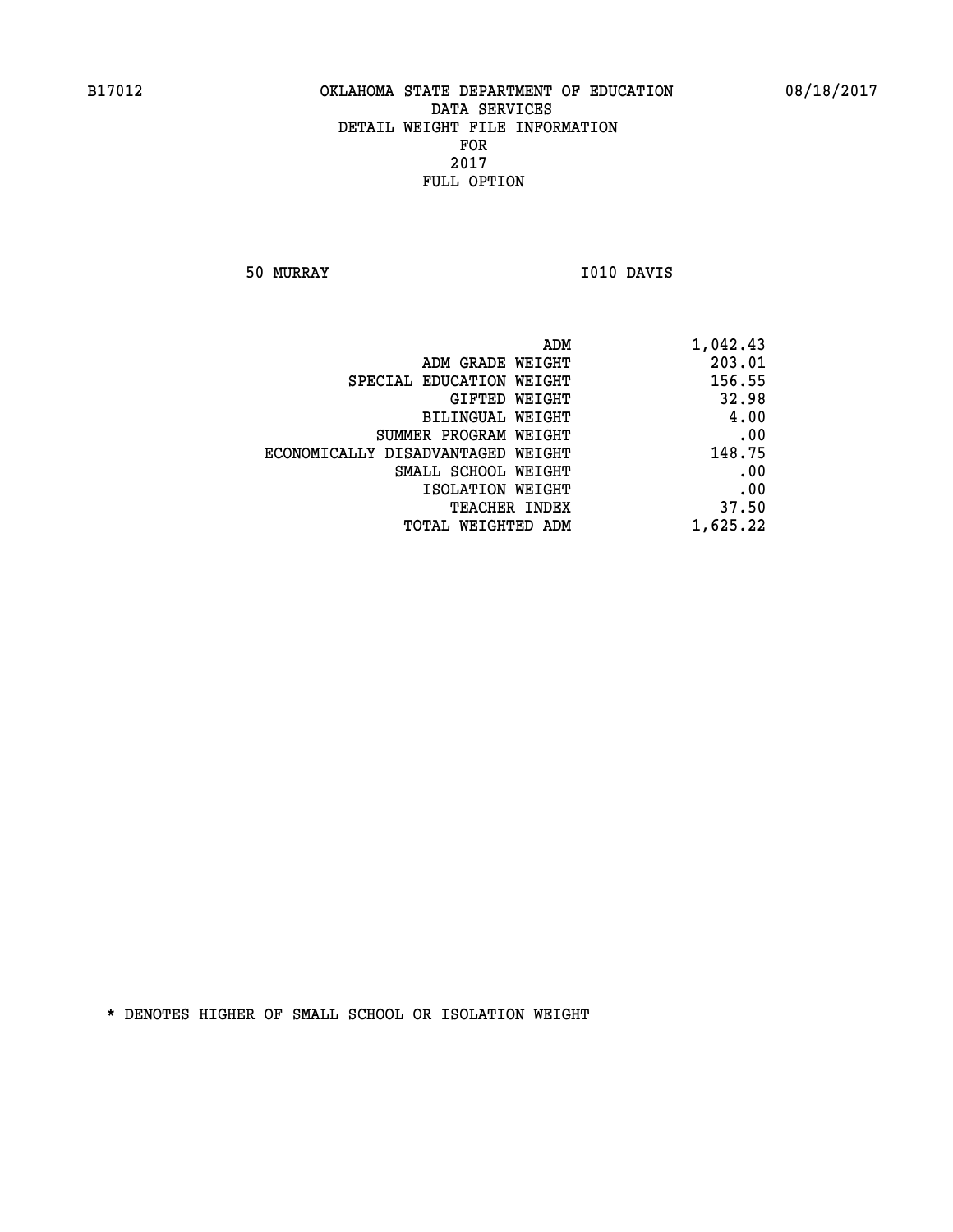**51 MUSKOGEE C009 WAINWRIGHT** 

| 90.09    |                                   |
|----------|-----------------------------------|
| 17.66    | ADM GRADE WEIGHT                  |
| 32.75    | SPECIAL EDUCATION WEIGHT          |
| 1.02     | <b>GIFTED WEIGHT</b>              |
| .00      | BILINGUAL WEIGHT                  |
| .00      | SUMMER PROGRAM WEIGHT             |
| 21.00    | ECONOMICALLY DISADVANTAGED WEIGHT |
| $14.95*$ | SMALL SCHOOL WEIGHT               |
| .00      | ISOLATION WEIGHT                  |
| 2.09     | <b>TEACHER INDEX</b>              |
| 179.56   | TOTAL WEIGHTED ADM                |
|          |                                   |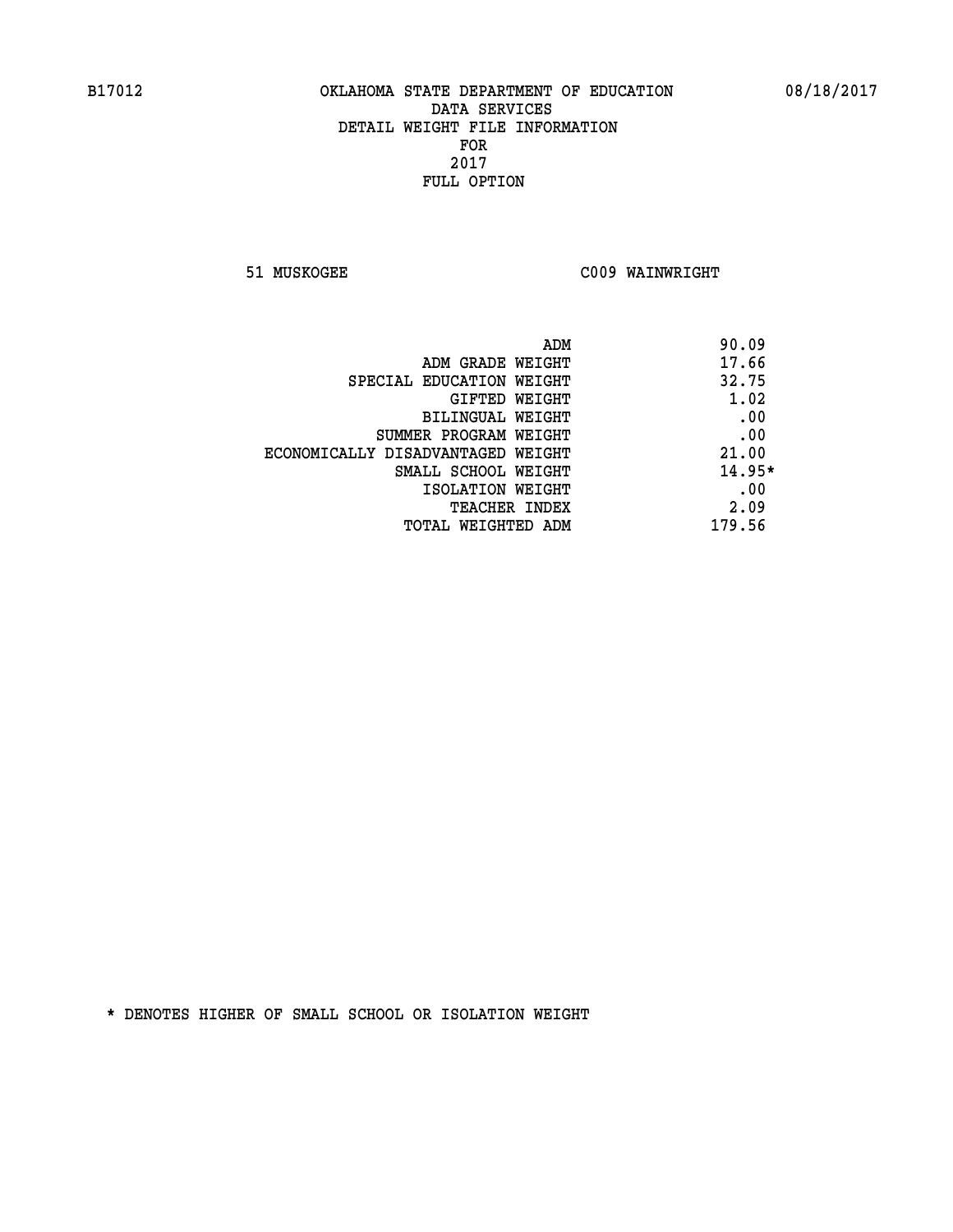**51 MUSKOGEE 1002 HASKELL** 

| 846.63<br>ADM                               |
|---------------------------------------------|
| 166.96<br>ADM GRADE WEIGHT                  |
| 197.30<br>SPECIAL EDUCATION WEIGHT          |
| 23.12<br>GIFTED WEIGHT                      |
| 3.25<br>BILINGUAL WEIGHT                    |
| 4.80<br>SUMMER PROGRAM WEIGHT               |
| 154.75<br>ECONOMICALLY DISADVANTAGED WEIGHT |
| .00<br>SMALL SCHOOL WEIGHT                  |
| .00<br>ISOLATION WEIGHT                     |
| 18.11<br><b>TEACHER INDEX</b>               |
| 1,414.92<br>TOTAL WEIGHTED ADM              |
|                                             |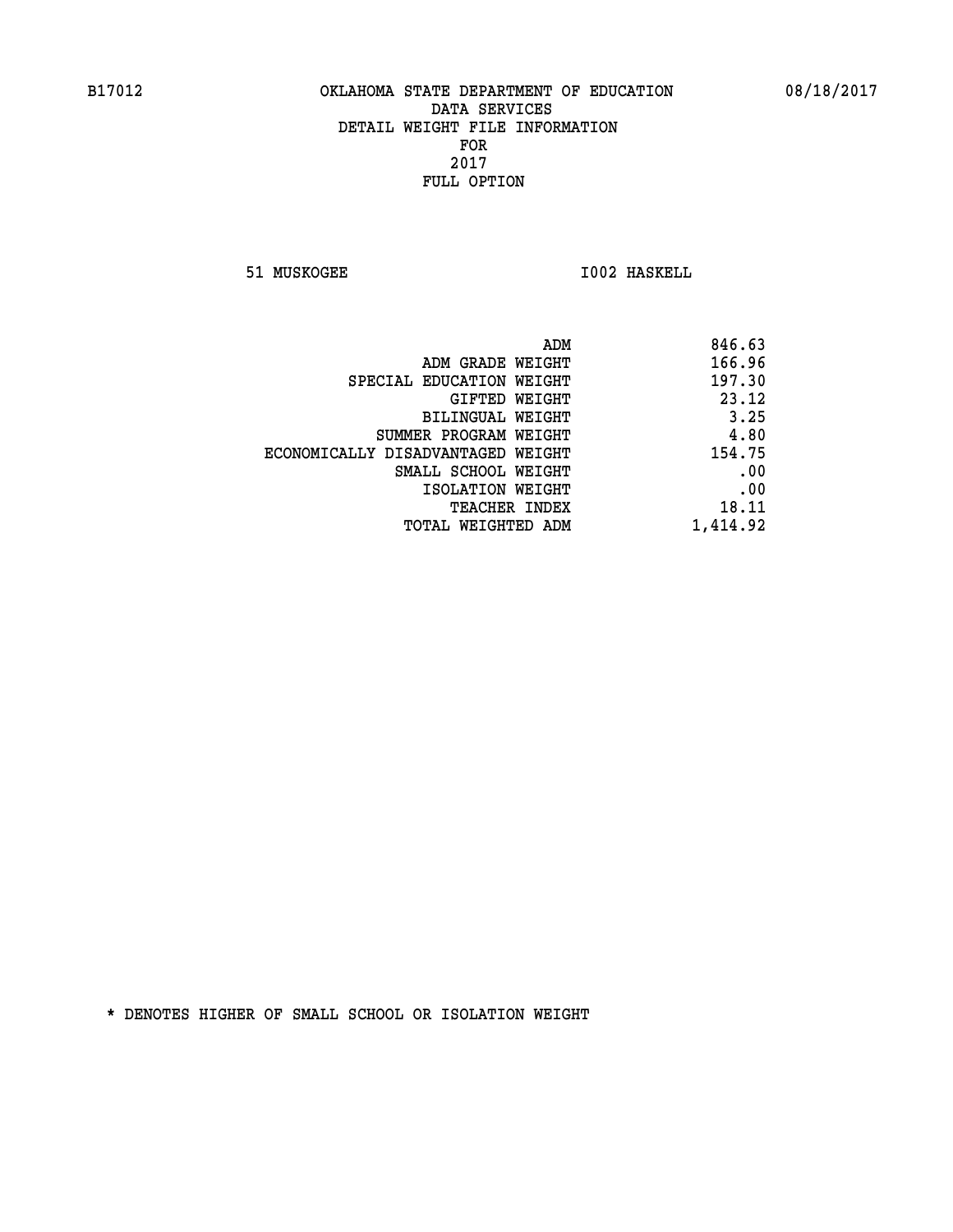51 MUSKOGEE 1003 FORT GIBSON

| 1,830.50 |
|----------|
| 362.03   |
| 298.40   |
| 106.76   |
| 9.25     |
| .00      |
| 234.50   |
| .00      |
| .00      |
| 57.04    |
| 2,898.48 |
|          |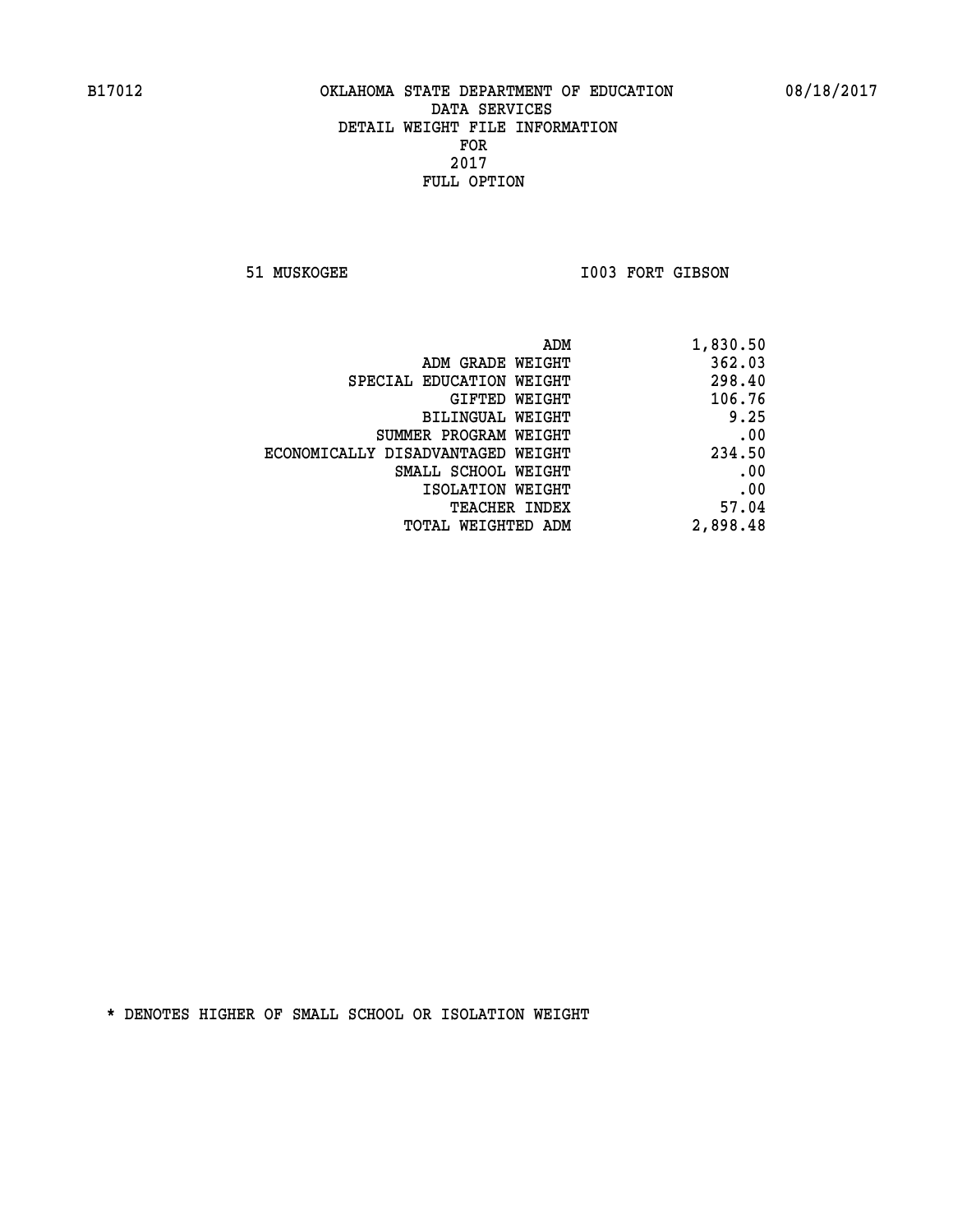**51 MUSKOGEE I006 WEBBERS FALLS** 

| ADM                               | 265.93   |
|-----------------------------------|----------|
| ADM GRADE WEIGHT                  | 49.18    |
| SPECIAL EDUCATION WEIGHT          | 70.15    |
| GIFTED WEIGHT                     | 10.88    |
| BILINGUAL WEIGHT                  | 1.25     |
| SUMMER PROGRAM WEIGHT             | .00      |
| ECONOMICALLY DISADVANTAGED WEIGHT | 58.25    |
| SMALL SCHOOL WEIGHT               | $26.45*$ |
| ISOLATION WEIGHT                  | .00      |
| <b>TEACHER INDEX</b>              | .00      |
| TOTAL WEIGHTED ADM                | 482.09   |
|                                   |          |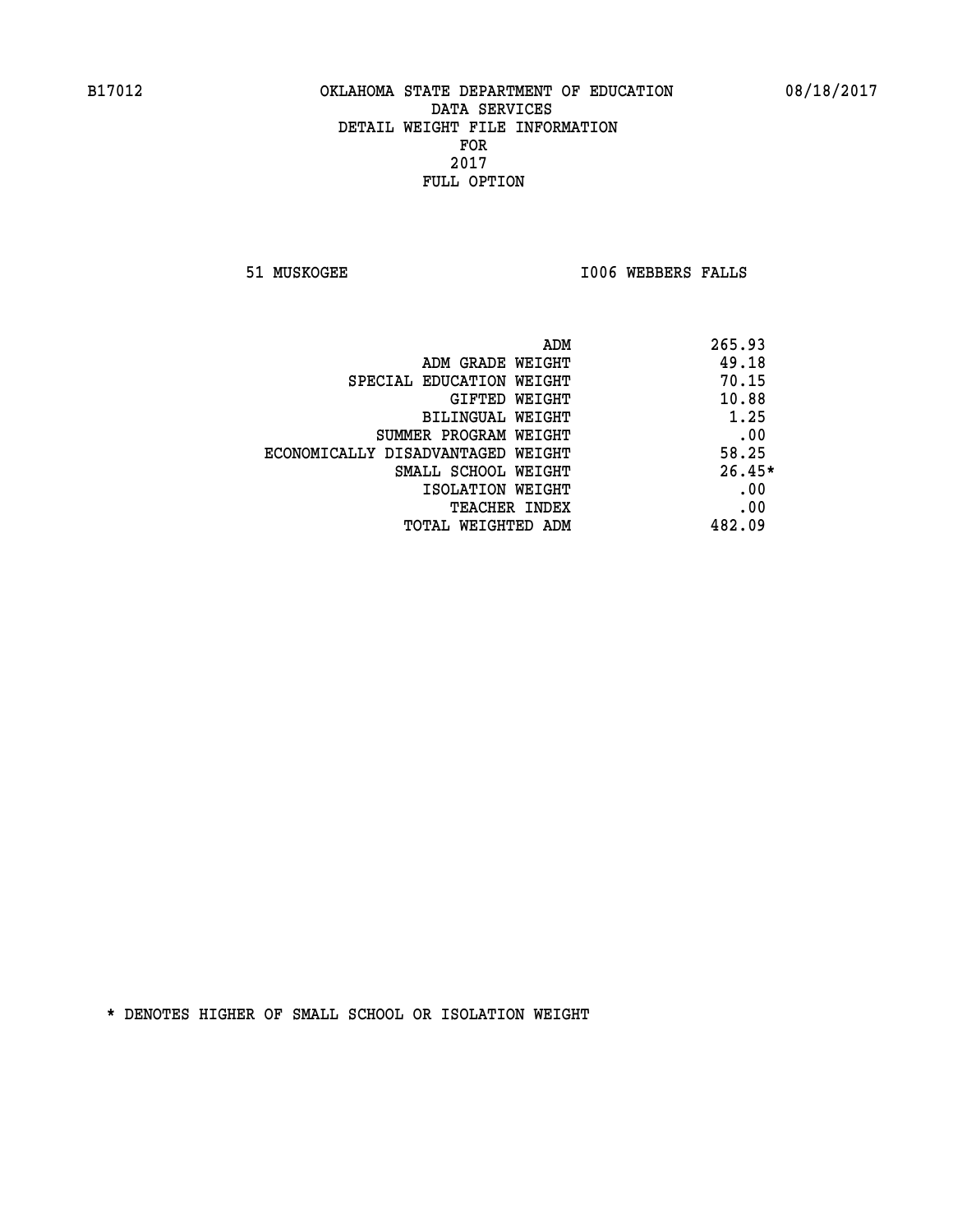**51 MUSKOGEE I008 OKTAHA** 

| ADM                               | 755.35   |
|-----------------------------------|----------|
| ADM GRADE WEIGHT                  | 139.95   |
| SPECIAL EDUCATION WEIGHT          | 128.85   |
| GIFTED WEIGHT                     | 20.74    |
| BILINGUAL WEIGHT                  | .00      |
| SUMMER PROGRAM WEIGHT             | .00      |
| ECONOMICALLY DISADVANTAGED WEIGHT | 155.50   |
| SMALL SCHOOL WEIGHT               | .00      |
| ISOLATION WEIGHT                  | .00      |
| TEACHER INDEX                     | 45.81    |
| TOTAL WEIGHTED ADM                | 1,246.20 |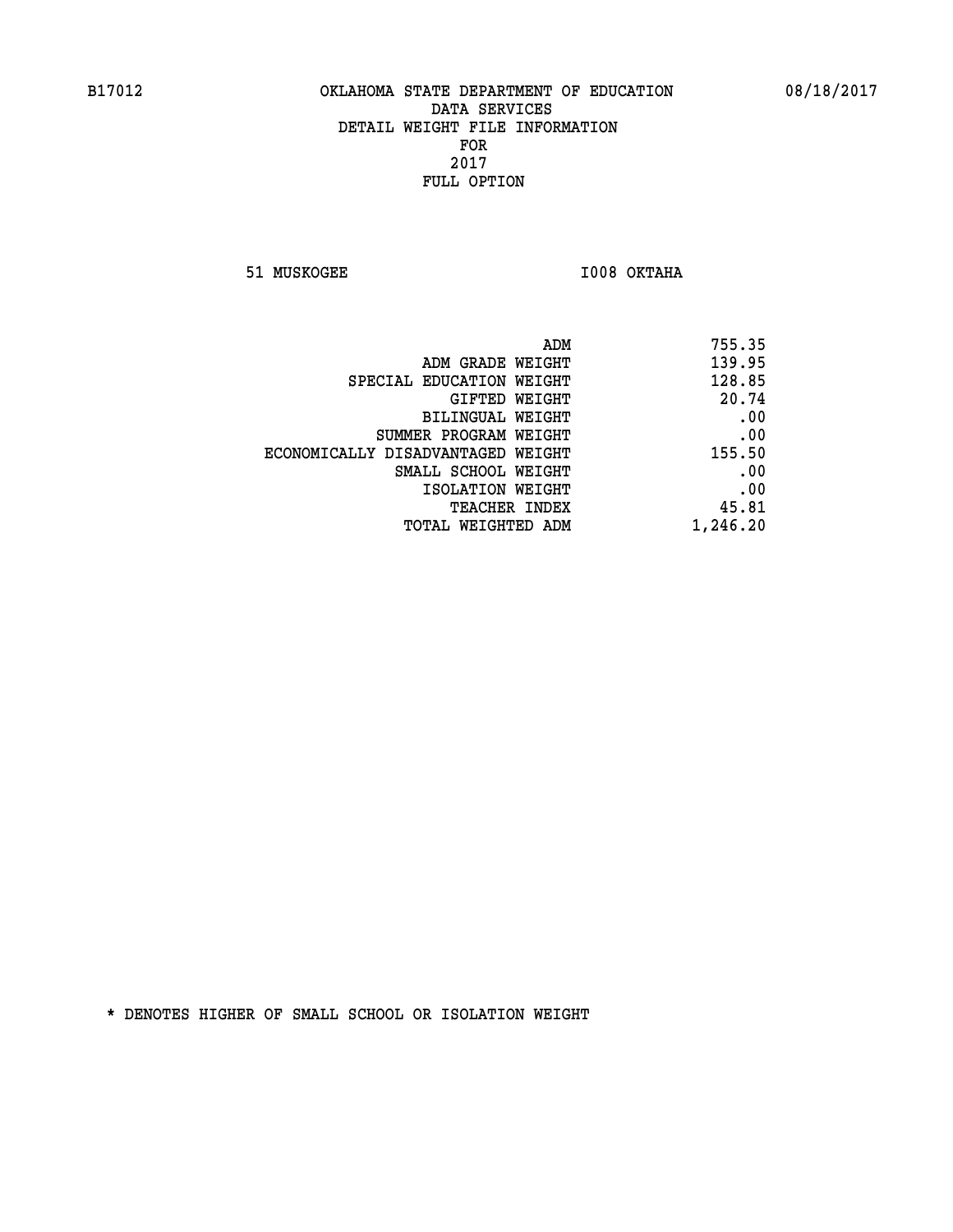**51 MUSKOGEE I020 MUSKOGEE** 

| 5,928.59 |
|----------|
| 1,182.81 |
| 873.85   |
| 244.46   |
| 118.25   |
| 12.00    |
| 1,251.50 |
| .00      |
| .00      |
| 65.23    |
| 9,676.69 |
|          |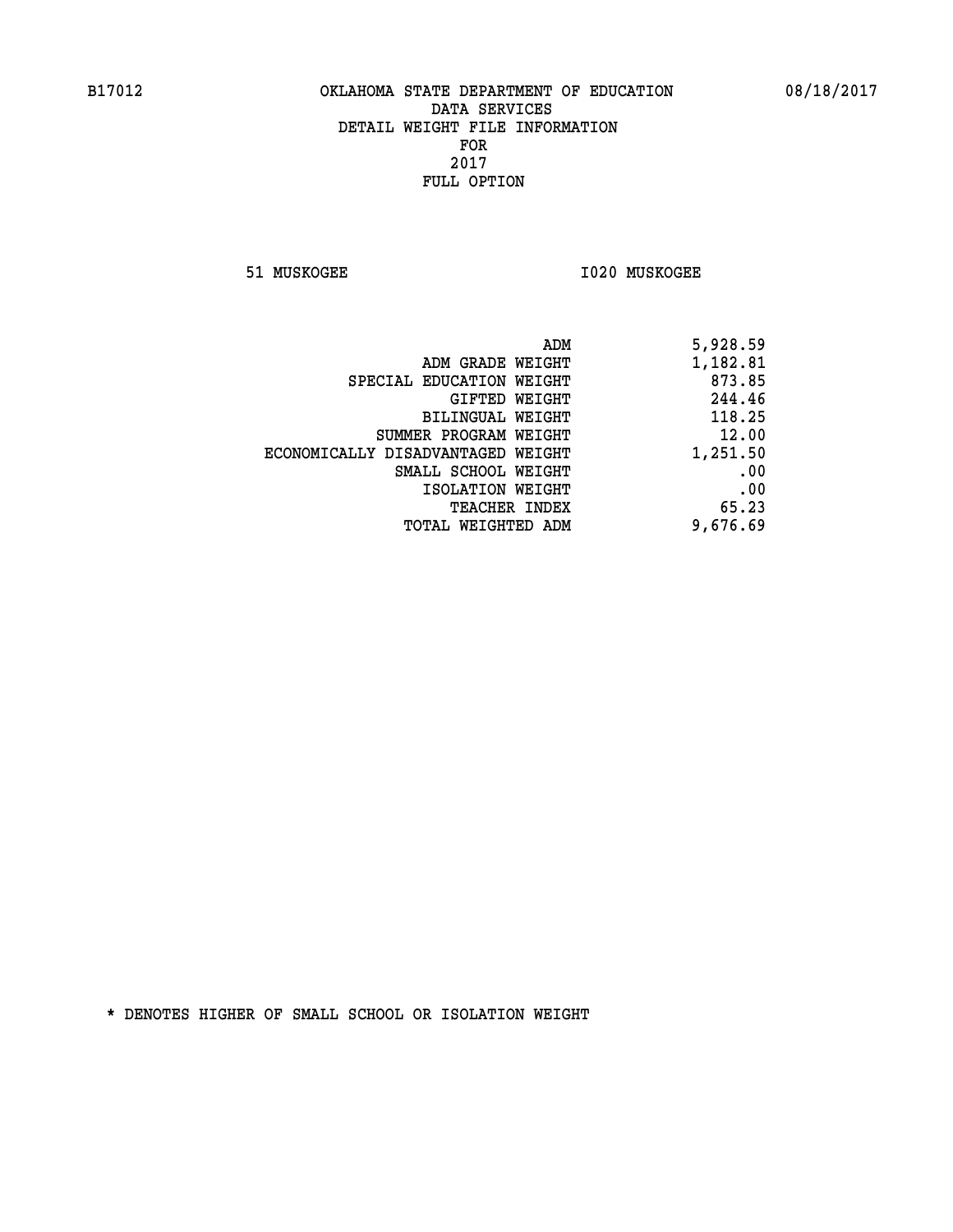**51 MUSKOGEE I029 HILLDALE** 

| 1,834.97 |
|----------|
| 356.76   |
| 268.20   |
| 82.28    |
| 16.50    |
| .00      |
| 245.25   |
| .00      |
| .00      |
| .00      |
| 2,803.96 |
|          |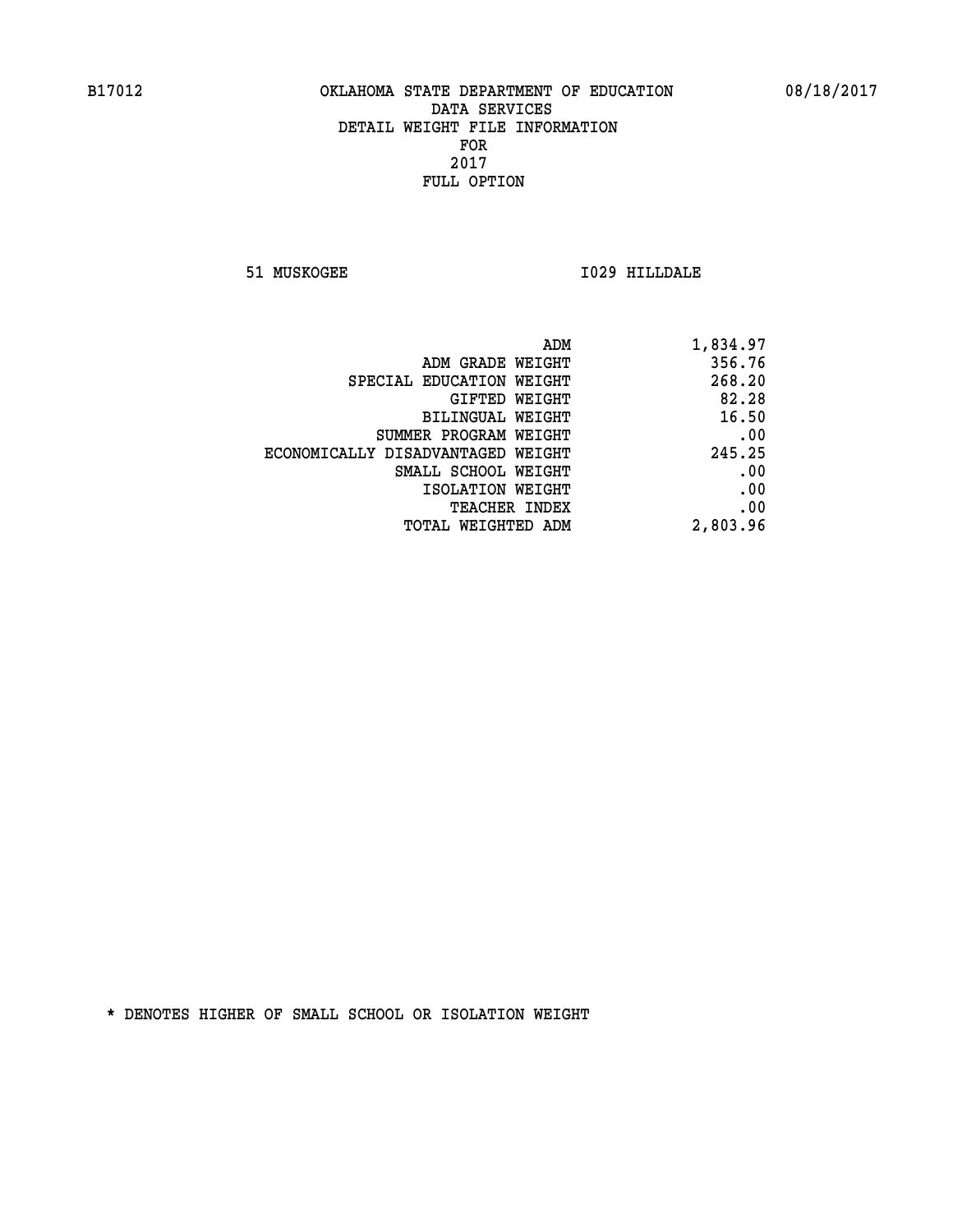51 MUSKOGEE 1046 BRAGGS

| ADM                               | 175.91   |
|-----------------------------------|----------|
| ADM GRADE WEIGHT                  | 32.17    |
| SPECIAL EDUCATION WEIGHT          | 45.80    |
| GIFTED WEIGHT                     | 6.80     |
| BILINGUAL WEIGHT                  | .00      |
| SUMMER PROGRAM WEIGHT             | .00      |
| ECONOMICALLY DISADVANTAGED WEIGHT | 34.75    |
| SMALL SCHOOL WEIGHT               | $23.48*$ |
| ISOLATION WEIGHT                  | .00      |
| <b>TEACHER INDEX</b>              | 9.47     |
| TOTAL WEIGHTED ADM                | 328.38   |
|                                   |          |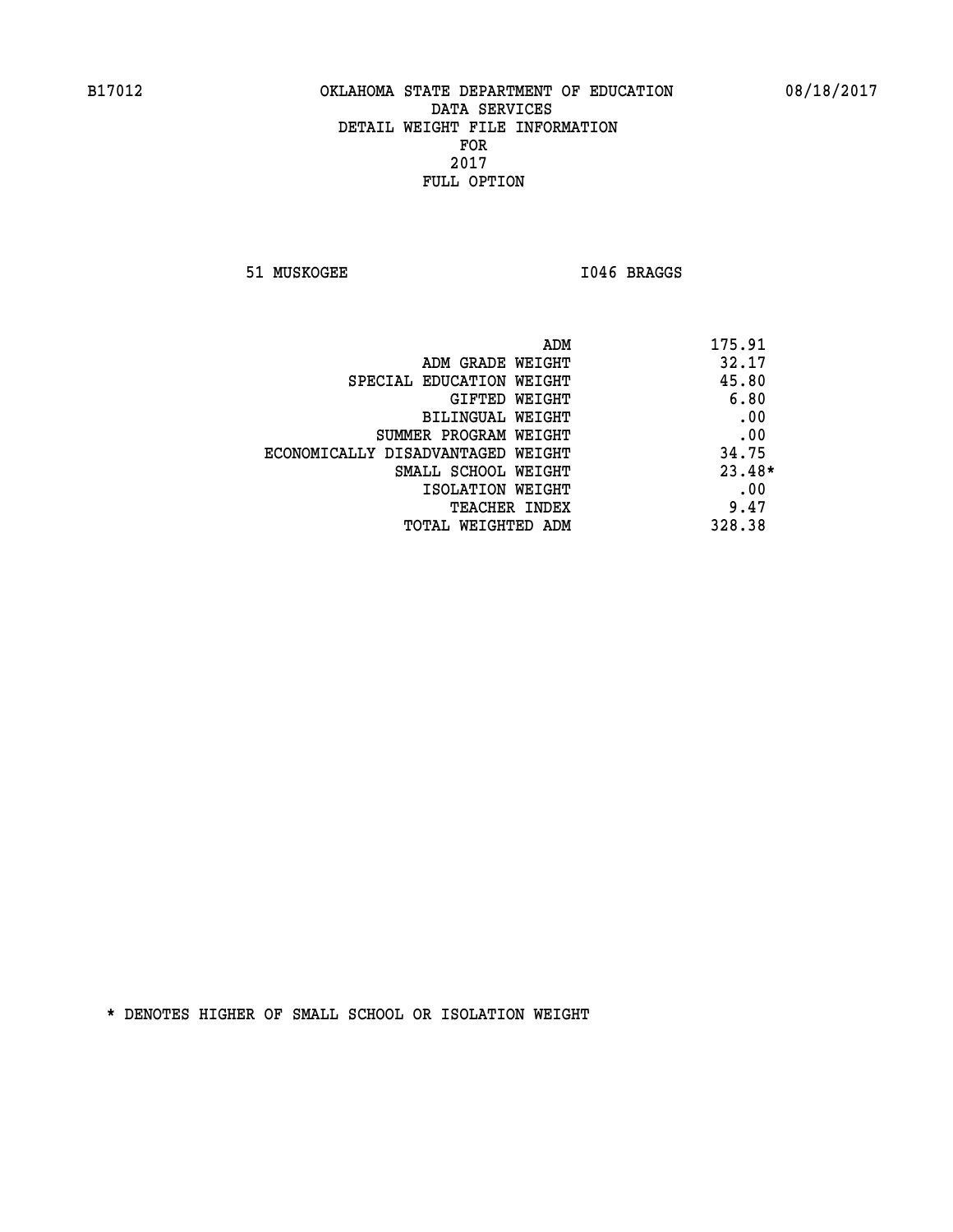**51 MUSKOGEE 1074 WARNER** 

| 798.67   |
|----------|
| 155.94   |
| 115.60   |
| 23.12    |
| .00      |
| .00      |
| 145.50   |
| .00      |
| .00      |
| 23.98    |
| 1,262.81 |
|          |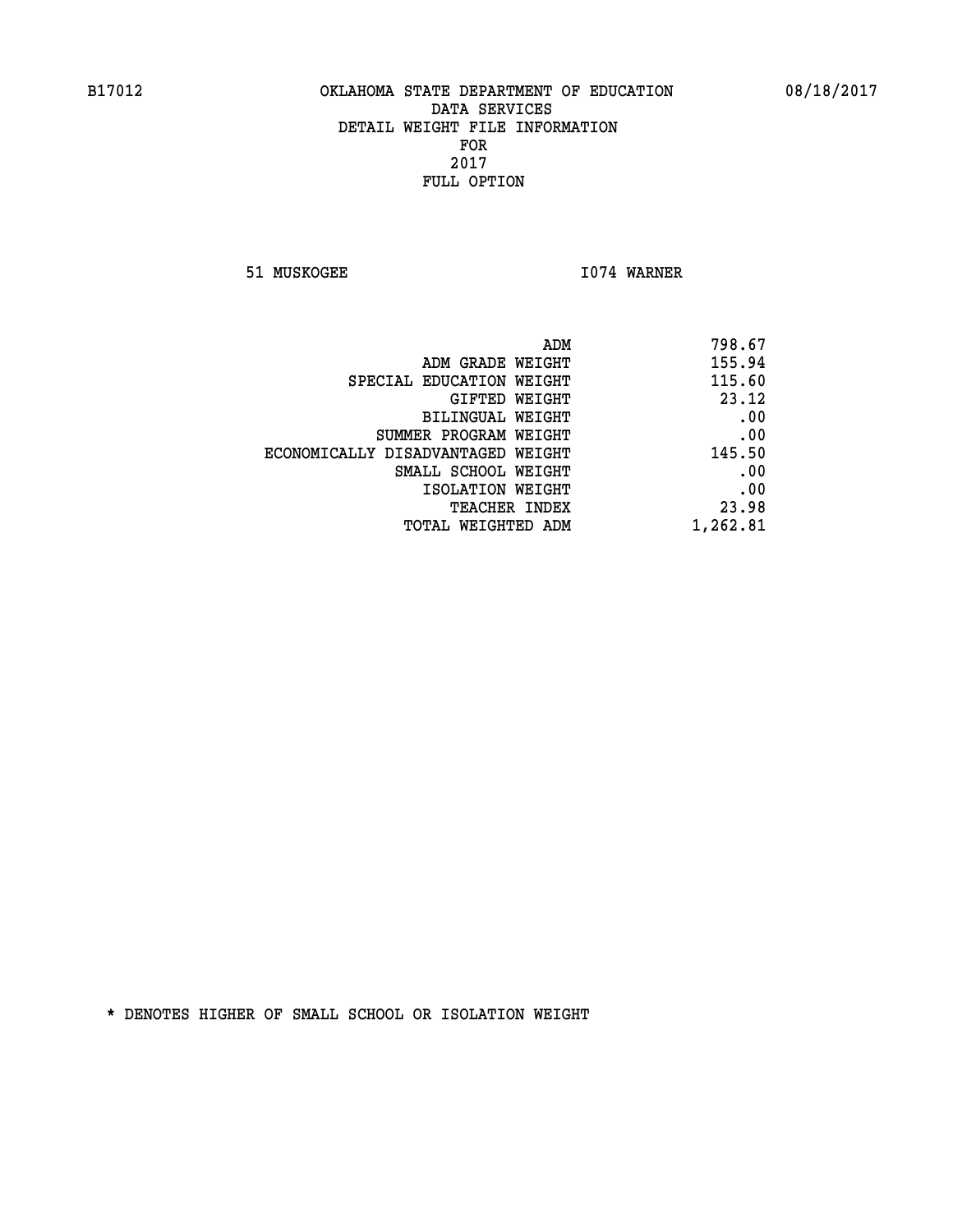**51 MUSKOGEE 1088 PORUM** 

| 487.09<br>ADM                              |  |
|--------------------------------------------|--|
| 93.34<br>ADM GRADE WEIGHT                  |  |
| 94.20<br>SPECIAL EDUCATION WEIGHT          |  |
| 18.02<br>GIFTED WEIGHT                     |  |
| .00<br>BILINGUAL WEIGHT                    |  |
| .00<br>SUMMER PROGRAM WEIGHT               |  |
| 93.75<br>ECONOMICALLY DISADVANTAGED WEIGHT |  |
| $7.72*$<br>SMALL SCHOOL WEIGHT             |  |
| .00<br>ISOLATION WEIGHT                    |  |
| 10.92<br><b>TEACHER INDEX</b>              |  |
| 805.04<br>TOTAL WEIGHTED ADM               |  |
|                                            |  |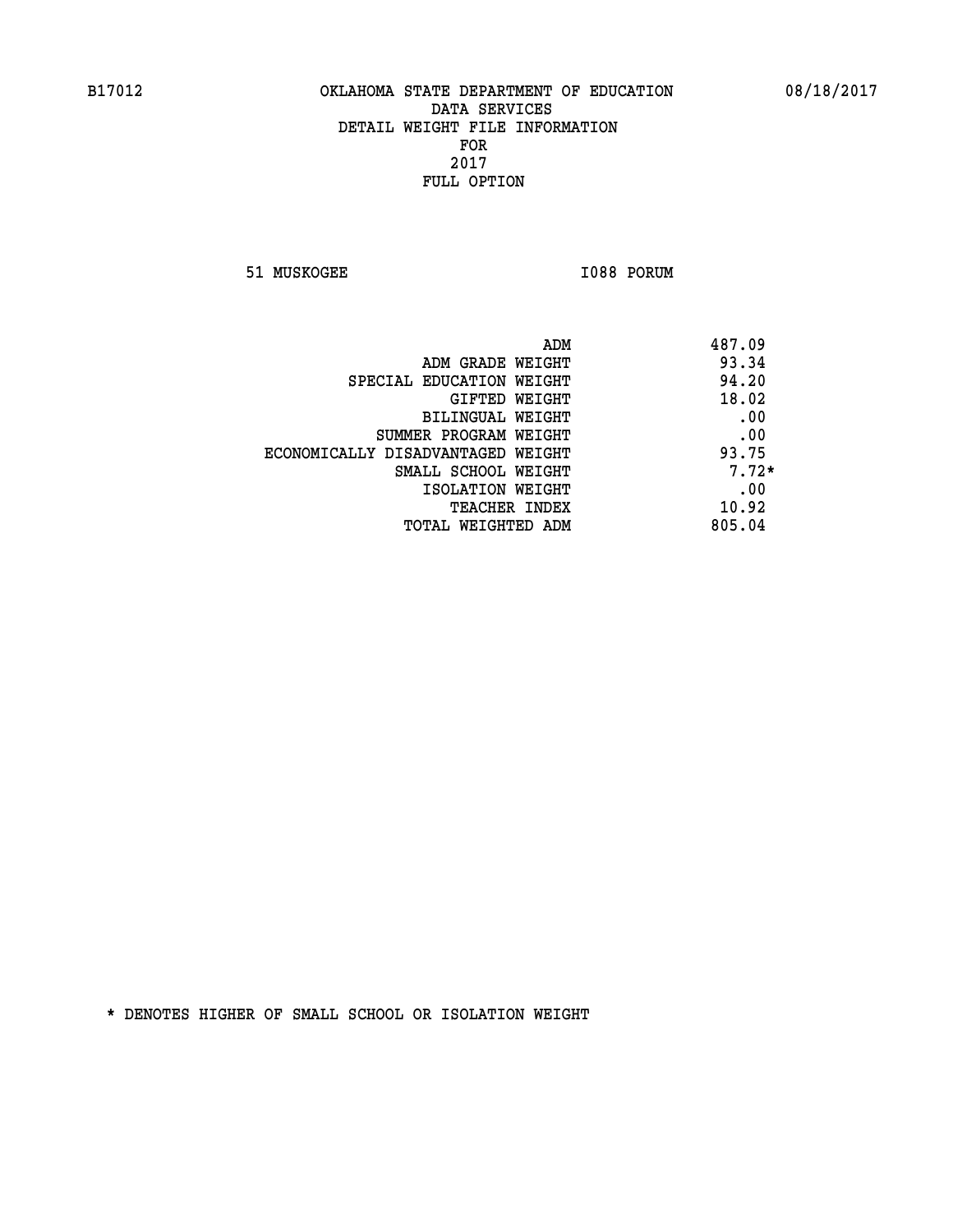**52 NOBLE I001 PERRY** 

|                                   | ADM<br>1,132.07 |
|-----------------------------------|-----------------|
| ADM GRADE WEIGHT                  | 209.89          |
| SPECIAL EDUCATION WEIGHT          | 142.75          |
| GIFTED WEIGHT                     | 39.44           |
| <b>BILINGUAL WEIGHT</b>           | 5.75            |
| SUMMER PROGRAM WEIGHT             | 1.20            |
| ECONOMICALLY DISADVANTAGED WEIGHT | 150.25          |
| SMALL SCHOOL WEIGHT               | .00             |
| ISOLATION WEIGHT                  | .00             |
| TEACHER INDEX                     | .00             |
| TOTAL WEIGHTED ADM                | 1,681.35        |
|                                   |                 |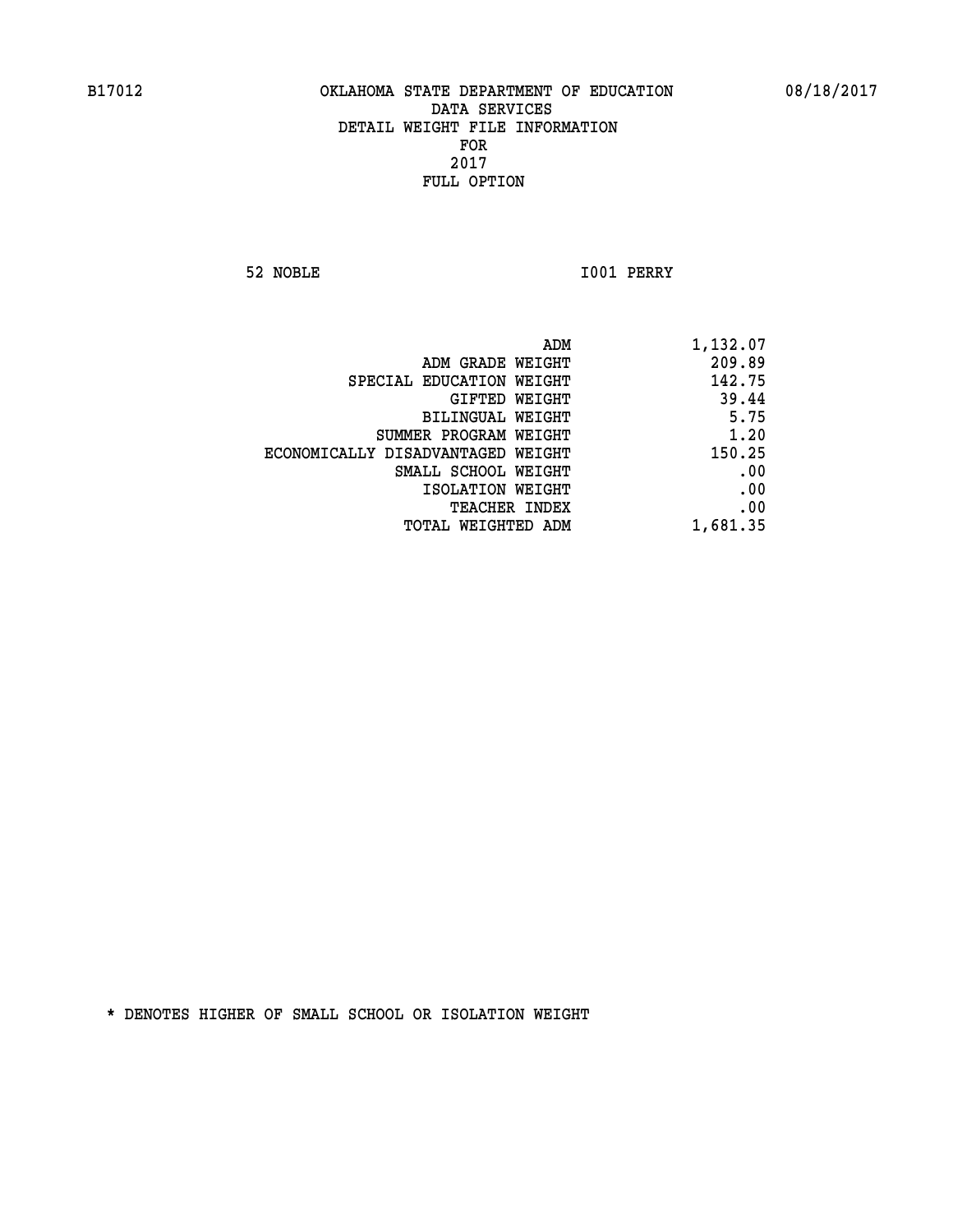**52 NOBLE I002 BILLINGS** 

|                                   | ADM | 75.31    |
|-----------------------------------|-----|----------|
| ADM GRADE WEIGHT                  |     | 14.64    |
| SPECIAL EDUCATION WEIGHT          |     | 15.45    |
| GIFTED WEIGHT                     |     | 1.02     |
| BILINGUAL WEIGHT                  |     | .00      |
| SUMMER PROGRAM WEIGHT             |     | .00      |
| ECONOMICALLY DISADVANTAGED WEIGHT |     | 15.25    |
| SMALL SCHOOL WEIGHT               |     | 12.92    |
| ISOLATION WEIGHT                  |     | $30.73*$ |
| TEACHER INDEX                     |     | 2.68     |
| TOTAL WEIGHTED ADM                |     | 155.08   |
|                                   |     |          |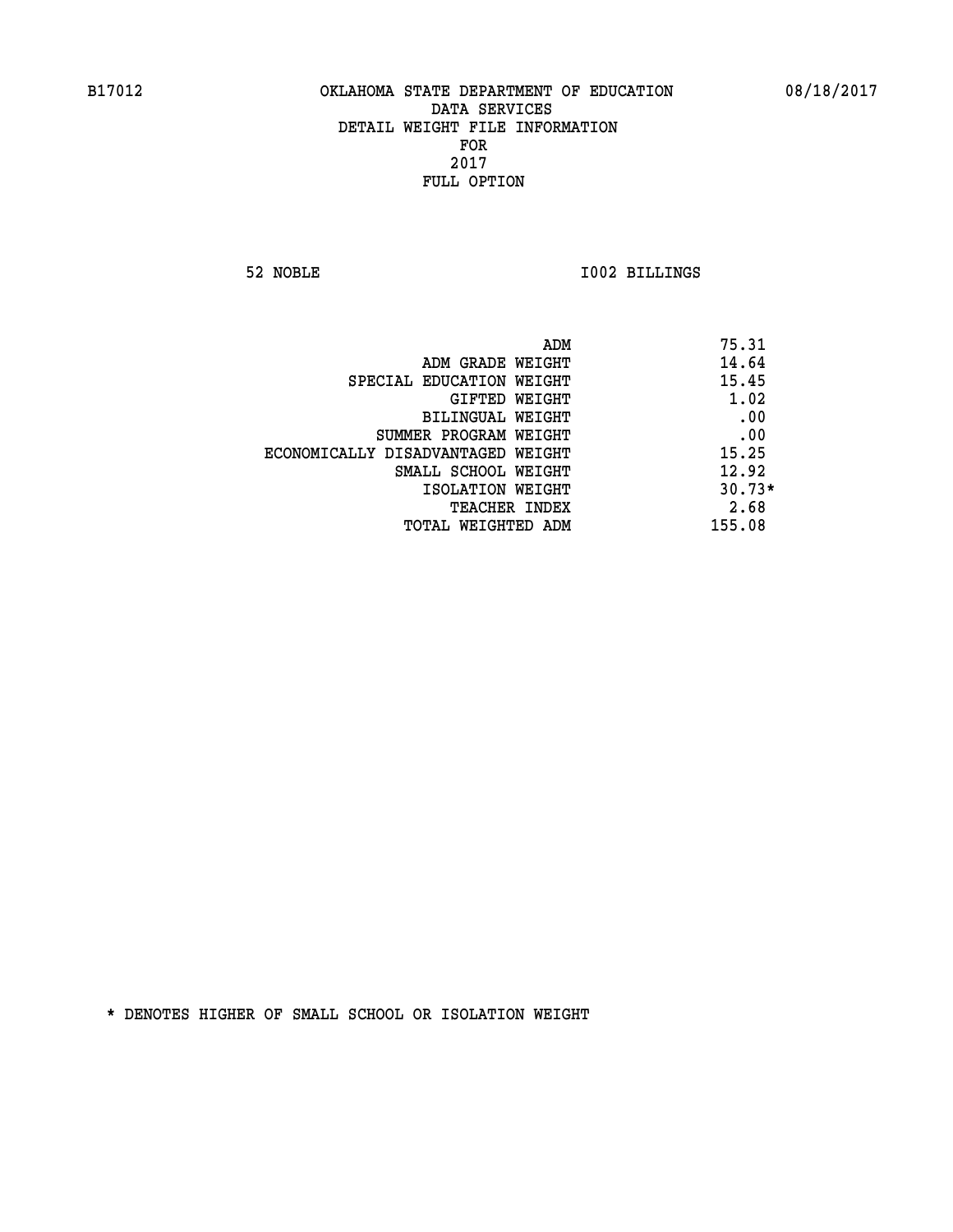**52 NOBLE I004 FRONTIER** 

|                                   | ADM<br>376.12 |
|-----------------------------------|---------------|
| ADM GRADE WEIGHT                  | 70.37         |
| SPECIAL EDUCATION WEIGHT          | 48.85         |
| GIFTED WEIGHT                     | 10.54         |
| BILINGUAL WEIGHT                  | .25           |
| SUMMER PROGRAM WEIGHT             | .00           |
| ECONOMICALLY DISADVANTAGED WEIGHT | 64.25         |
| SMALL SCHOOL WEIGHT               | 21.74         |
| ISOLATION WEIGHT                  | $167.71*$     |
| <b>TEACHER INDEX</b>              | 15.27         |
| TOTAL WEIGHTED ADM                | 753.36        |
|                                   |               |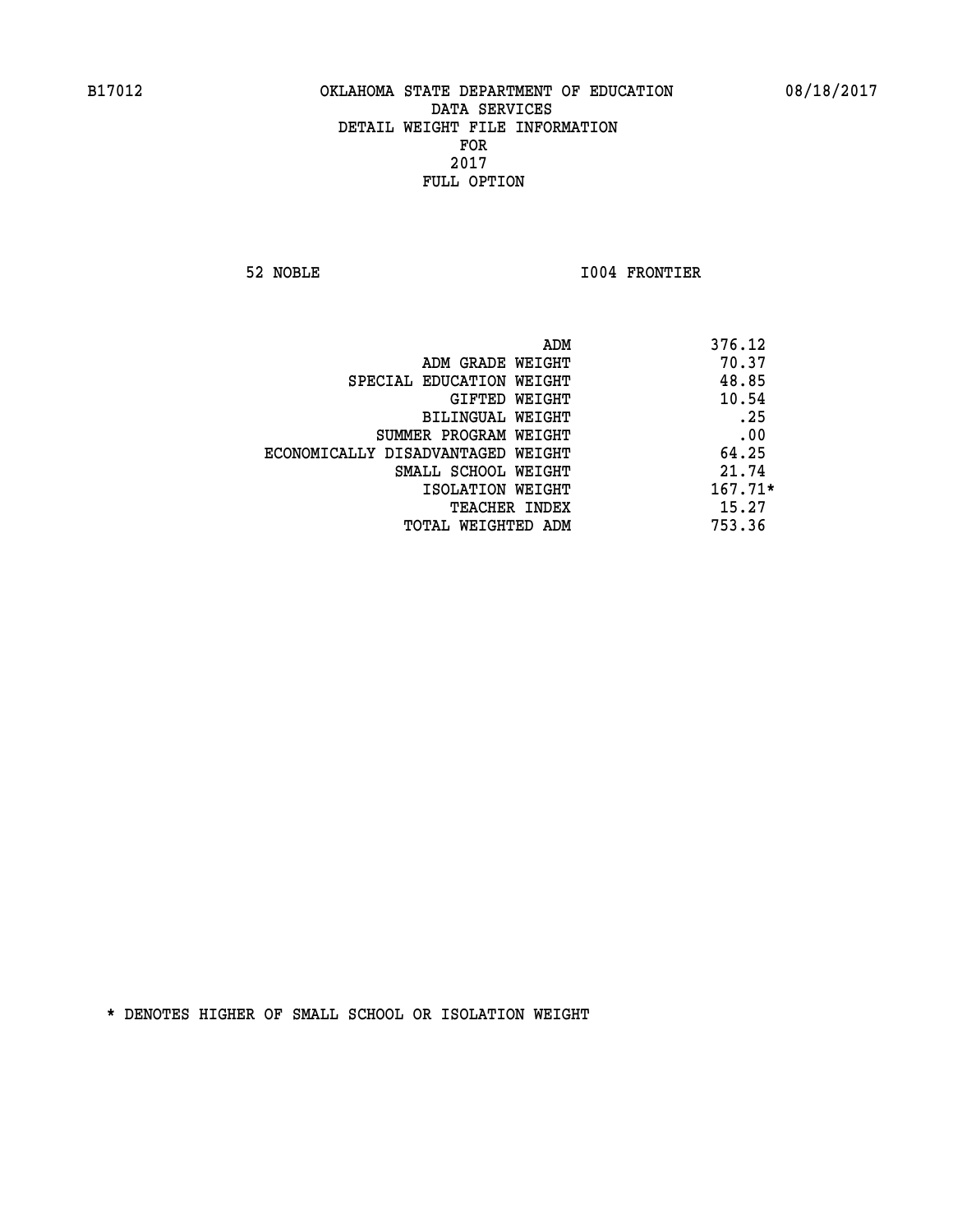**52 NOBLE I006 MORRISON** 

|                                   | ADM | 598.84 |
|-----------------------------------|-----|--------|
| ADM GRADE WEIGHT                  |     | 118.21 |
| SPECIAL EDUCATION WEIGHT          |     | 90.45  |
| GIFTED WEIGHT                     |     | 23.12  |
| BILINGUAL WEIGHT                  |     | 1.00   |
| SUMMER PROGRAM WEIGHT             |     | .00    |
| ECONOMICALLY DISADVANTAGED WEIGHT |     | 90.75  |
| SMALL SCHOOL WEIGHT               |     | .00    |
| ISOLATION WEIGHT                  |     | .00    |
| TEACHER INDEX                     |     | 12.60  |
| TOTAL WEIGHTED ADM                |     | 934.97 |
|                                   |     |        |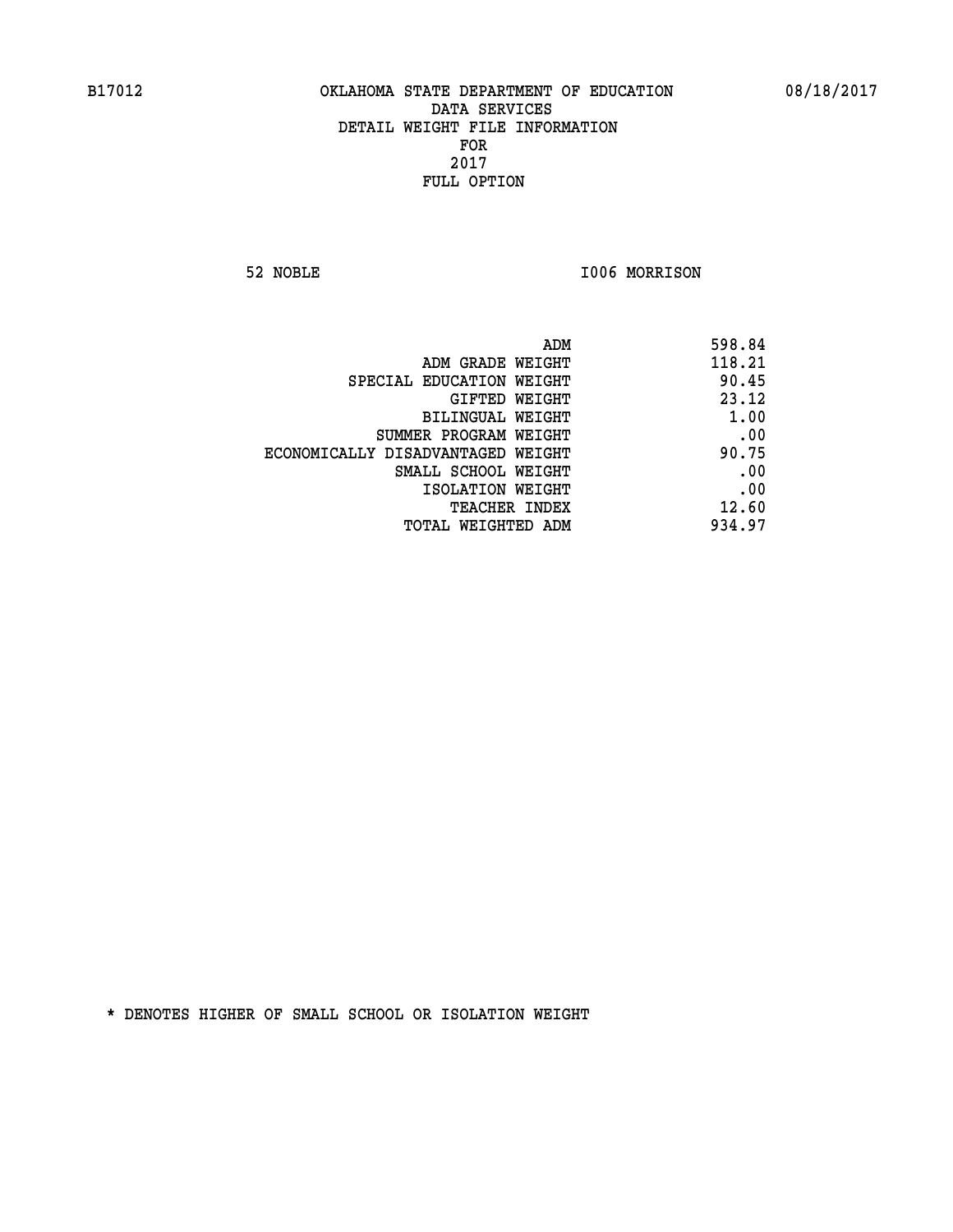**53 NOWATA I003 OKLAHOMA UNION** 

| 653.50<br>ADM |                                   |
|---------------|-----------------------------------|
| 128.76        | ADM GRADE WEIGHT                  |
| 70.40         | SPECIAL EDUCATION WEIGHT          |
| 17.68         | GIFTED WEIGHT                     |
| .25           | BILINGUAL WEIGHT                  |
| .00           | SUMMER PROGRAM WEIGHT             |
| 87.75         | ECONOMICALLY DISADVANTAGED WEIGHT |
| .00           | SMALL SCHOOL WEIGHT               |
| $202.59*$     | ISOLATION WEIGHT                  |
| 33.50         | <b>TEACHER INDEX</b>              |
| 1,194.43      | TOTAL WEIGHTED ADM                |
|               |                                   |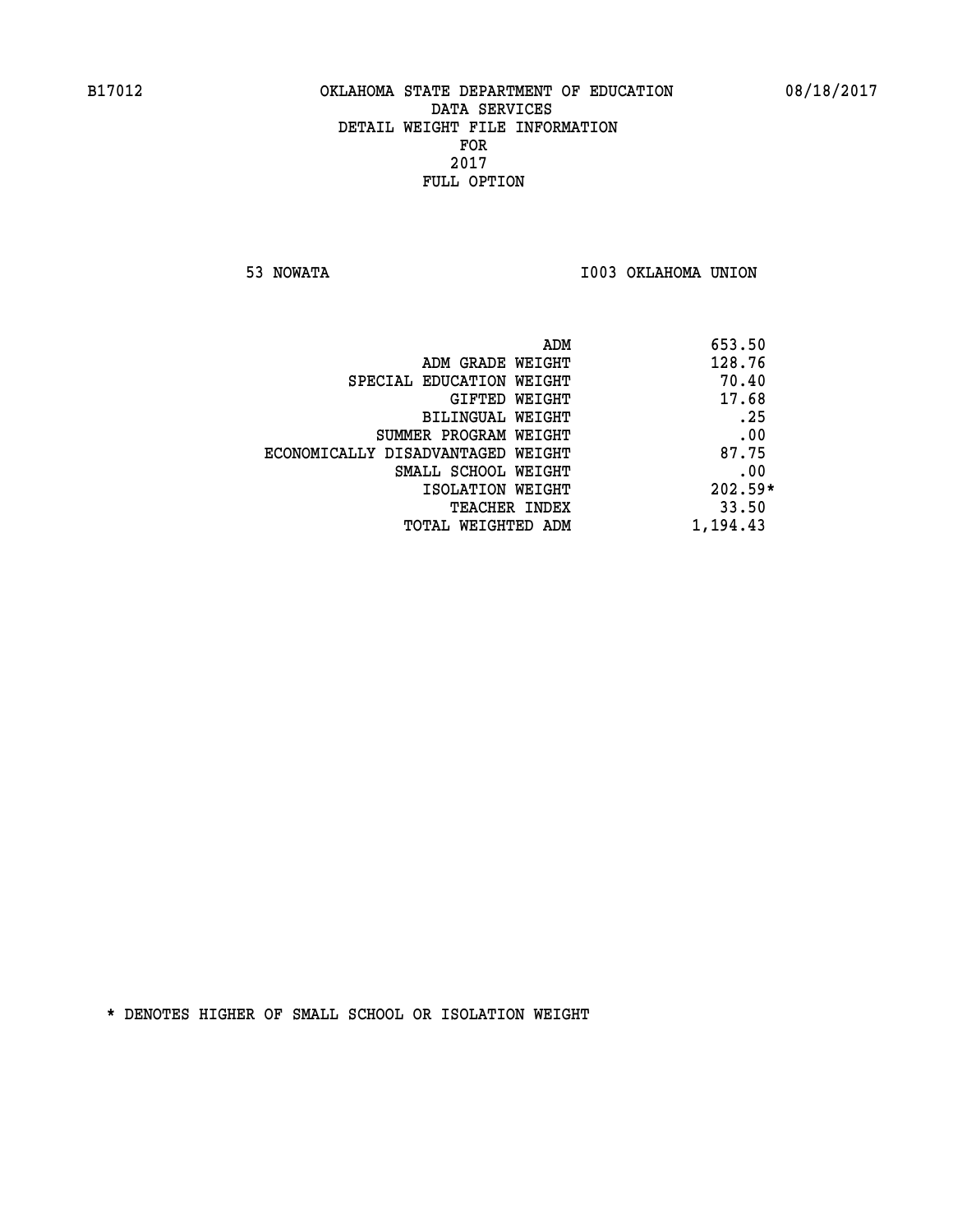**53 NOWATA I040 NOWATA** 

| ADM<br>884.52                               |
|---------------------------------------------|
| 174.65<br>ADM GRADE WEIGHT                  |
| 166.70<br>SPECIAL EDUCATION WEIGHT          |
| 32.30<br>GIFTED WEIGHT                      |
| 1.75<br><b>BILINGUAL WEIGHT</b>             |
| .00<br>SUMMER PROGRAM WEIGHT                |
| 163.25<br>ECONOMICALLY DISADVANTAGED WEIGHT |
| .00<br>SMALL SCHOOL WEIGHT                  |
| .00<br>ISOLATION WEIGHT                     |
| 4.89<br>TEACHER INDEX                       |
| 1,428.06<br>TOTAL WEIGHTED ADM              |
|                                             |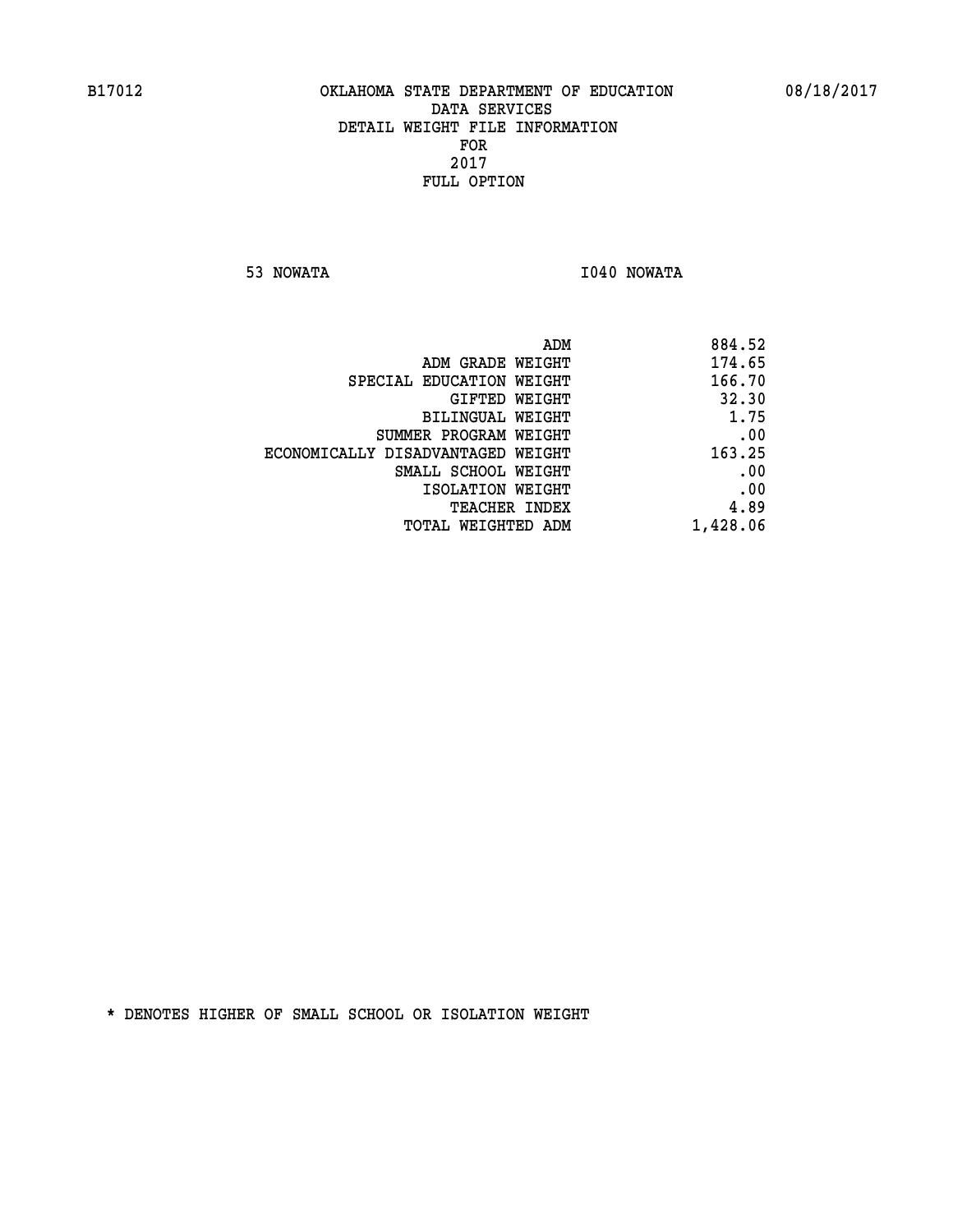**53 NOWATA I051 SOUTH COFFEYVILLE** 

| ADM                               | 252.86   |
|-----------------------------------|----------|
| ADM GRADE WEIGHT                  | 48.63    |
| SPECIAL EDUCATION WEIGHT          | 29.70    |
| GIFTED WEIGHT                     | 6.80     |
| BILINGUAL WEIGHT                  | .00      |
| SUMMER PROGRAM WEIGHT             | .00      |
| ECONOMICALLY DISADVANTAGED WEIGHT | 38.75    |
| SMALL SCHOOL WEIGHT               | $26.40*$ |
| ISOLATION WEIGHT                  | .00      |
| <b>TEACHER INDEX</b>              | .00      |
| TOTAL WEIGHTED ADM                | 403.14   |
|                                   |          |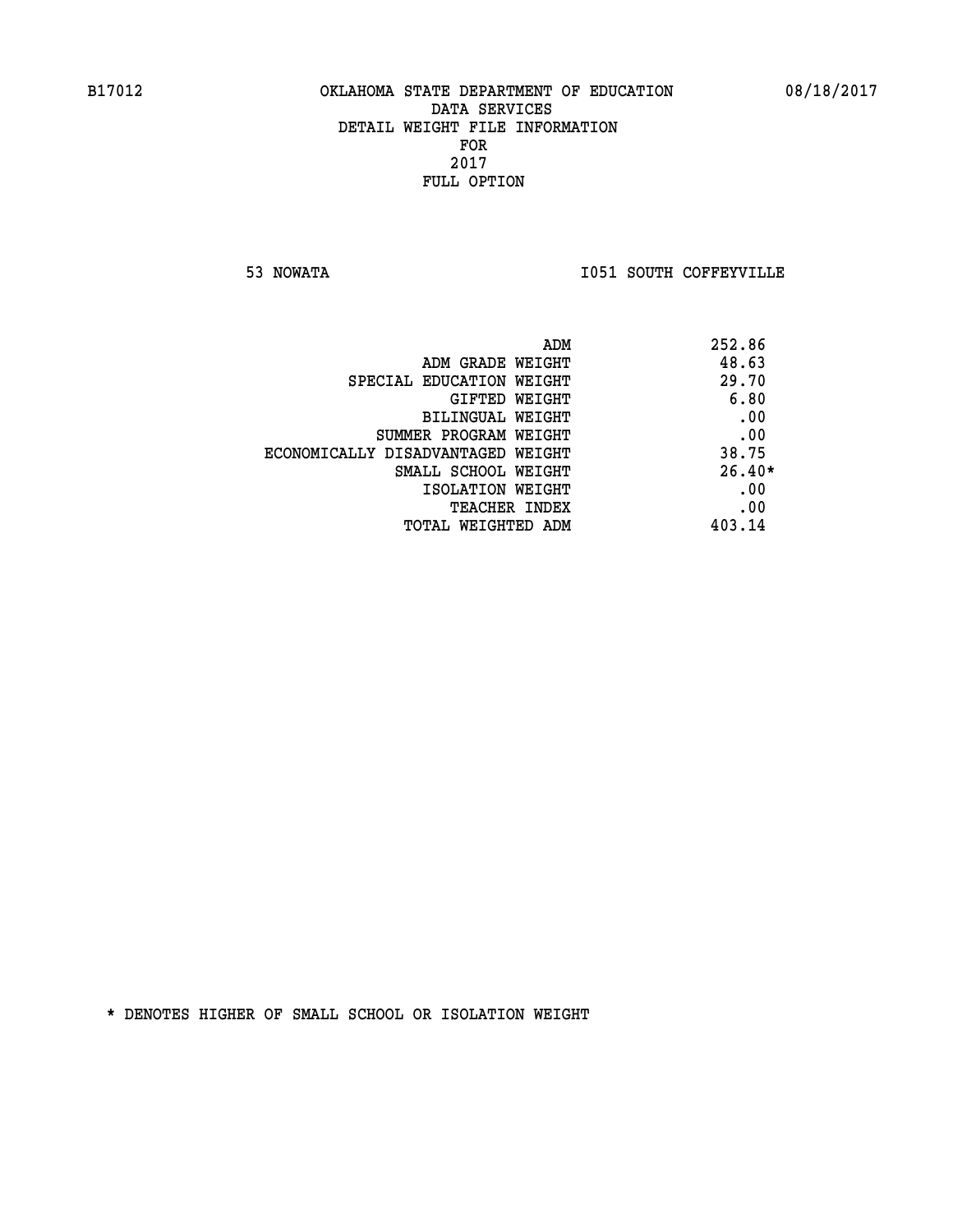**54 OKFUSKEE C029 BEARDEN** 

| ADM<br>122.72                              |  |
|--------------------------------------------|--|
| 25.64<br>ADM GRADE WEIGHT                  |  |
| 18.85<br>SPECIAL EDUCATION WEIGHT          |  |
| 4.76<br>GIFTED WEIGHT                      |  |
| .00<br>BILINGUAL WEIGHT                    |  |
| .00<br>SUMMER PROGRAM WEIGHT               |  |
| 20.75<br>ECONOMICALLY DISADVANTAGED WEIGHT |  |
| 18.85*<br>SMALL SCHOOL WEIGHT              |  |
| .00<br>ISOLATION WEIGHT                    |  |
| 2.74<br><b>TEACHER INDEX</b>               |  |
| 214.31<br>TOTAL WEIGHTED ADM               |  |
|                                            |  |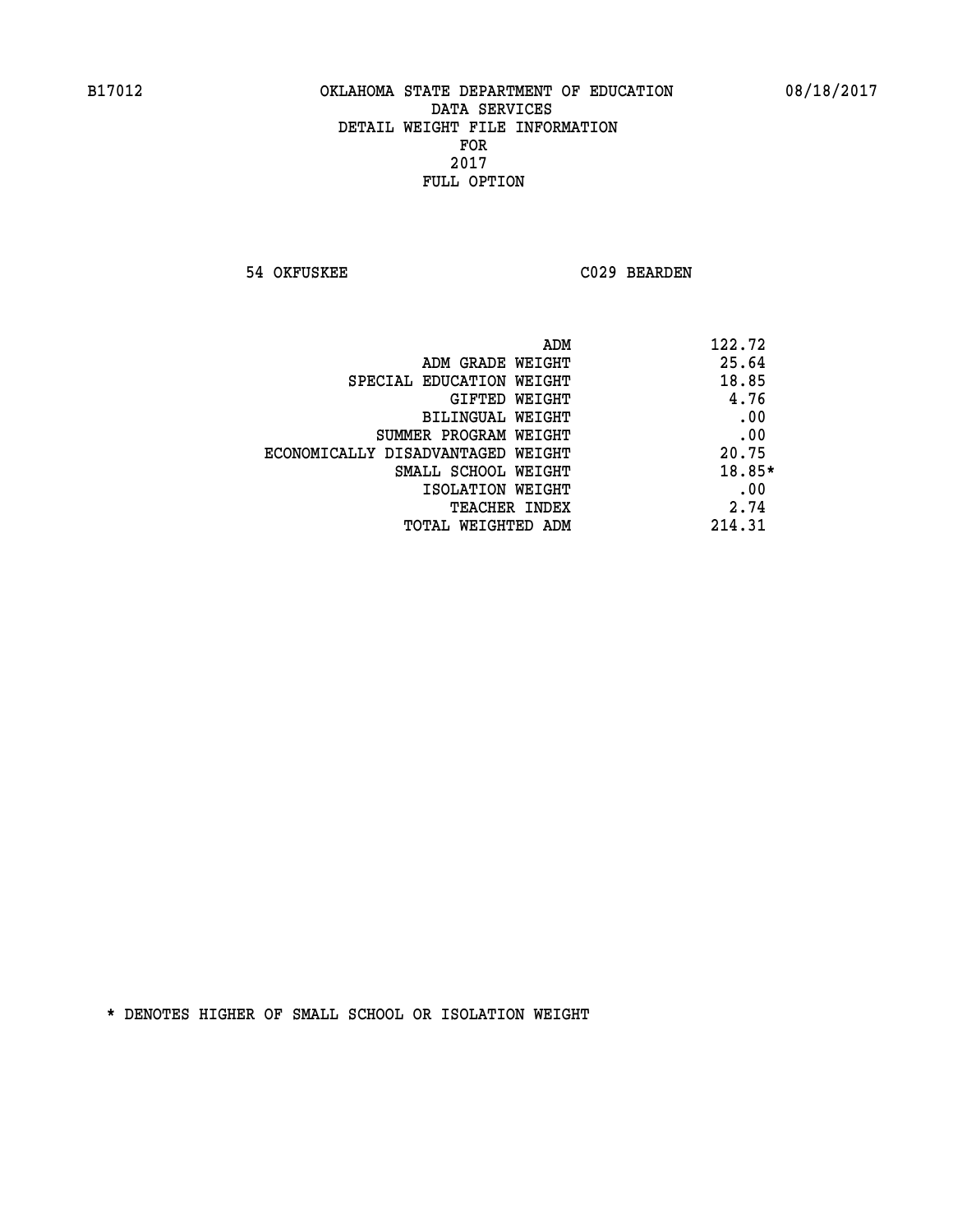**54 OKFUSKEE 1002 MASON** 

|                                   | 278.40<br>ADM |
|-----------------------------------|---------------|
| ADM GRADE WEIGHT                  | 53.86         |
| SPECIAL EDUCATION WEIGHT          | 16.10         |
| GIFTED WEIGHT                     | 14.28         |
| BILINGUAL WEIGHT                  | .50           |
| SUMMER PROGRAM WEIGHT             | .00           |
| ECONOMICALLY DISADVANTAGED WEIGHT | 50.75         |
| SMALL SCHOOL WEIGHT               | $26.38*$      |
| ISOLATION WEIGHT                  | .00           |
| <b>TEACHER INDEX</b>              | .84           |
| TOTAL WEIGHTED ADM                | 441.11        |
|                                   |               |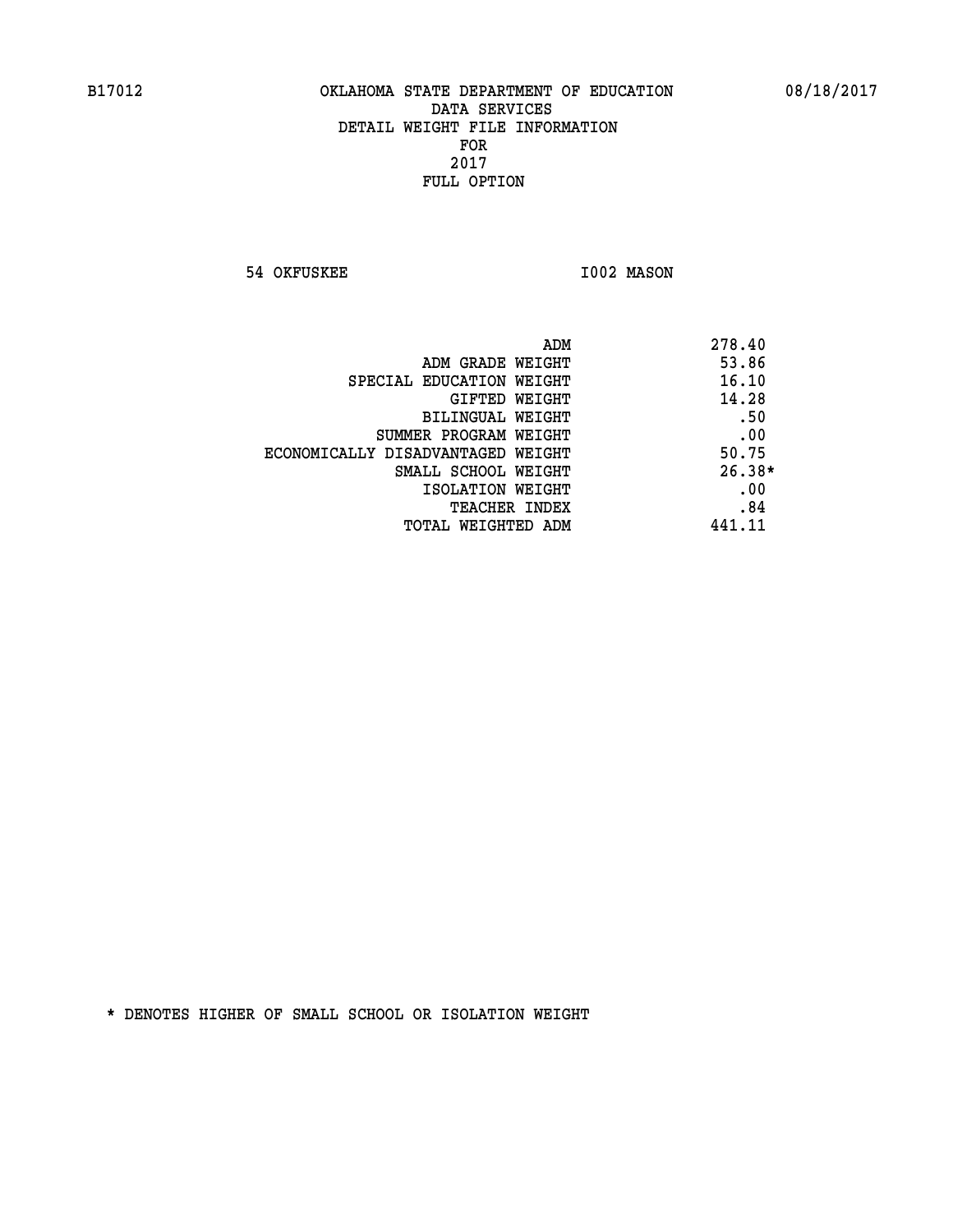**54 OKFUSKEE 1014 PADEN** 

| ADM                               | 262.48   |
|-----------------------------------|----------|
| ADM GRADE WEIGHT                  | 52.40    |
| SPECIAL EDUCATION WEIGHT          | 47.10    |
| GIFTED WEIGHT                     | 7.48     |
| BILINGUAL WEIGHT                  | 1.50     |
| SUMMER PROGRAM WEIGHT             | .00      |
| ECONOMICALLY DISADVANTAGED WEIGHT | 48.25    |
| SMALL SCHOOL WEIGHT               | $26.45*$ |
| ISOLATION WEIGHT                  | .00      |
| <b>TEACHER INDEX</b>              | 19.86    |
| TOTAL WEIGHTED ADM                | 465.52   |
|                                   |          |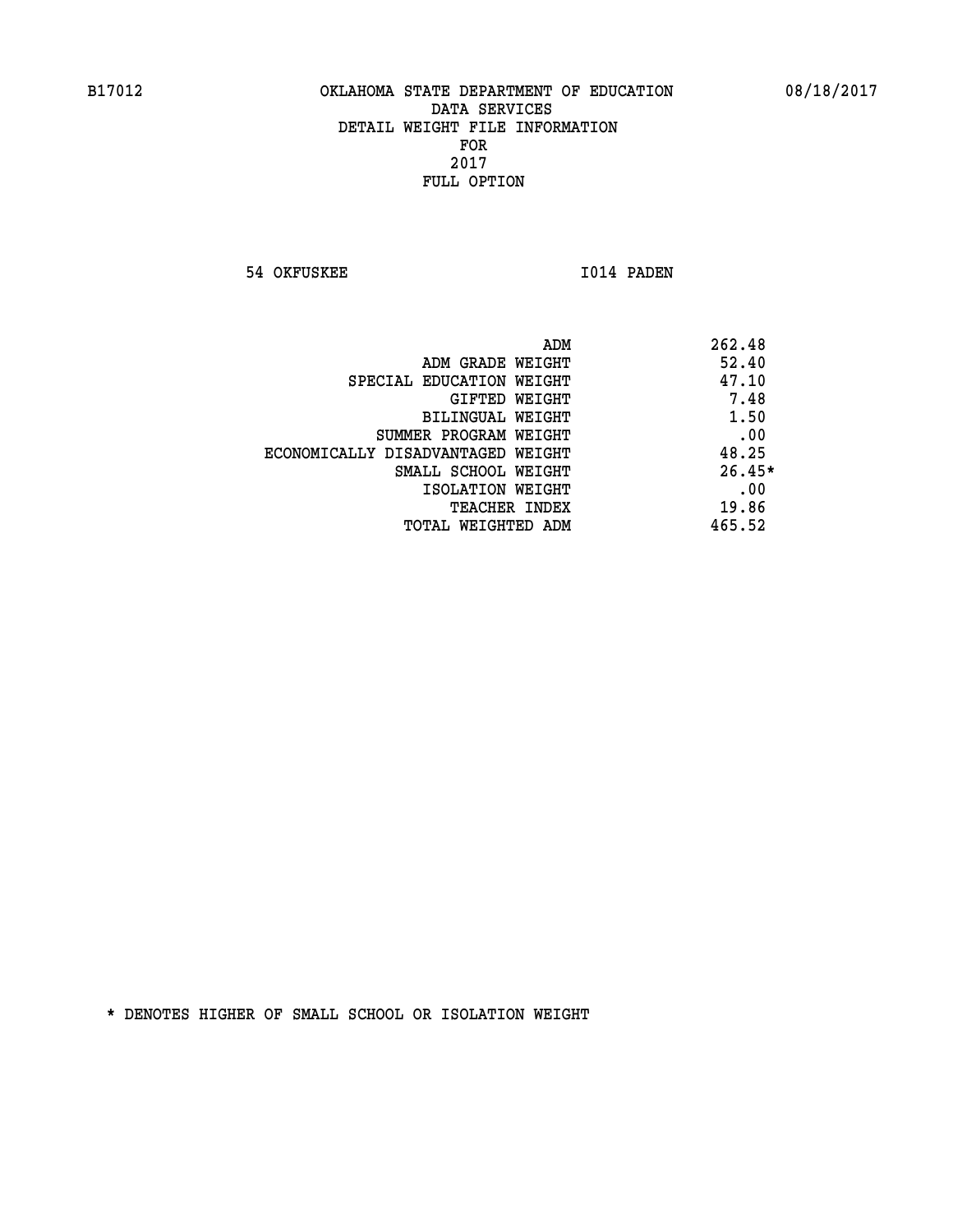**54 OKFUSKEE 1026 OKEMAH** 

| 830.82   |
|----------|
| 167.19   |
| 199.40   |
| 31.96    |
| 1.00     |
| .00      |
| 170.75   |
| .00      |
| .00      |
| 30.86    |
| 1,431.98 |
|          |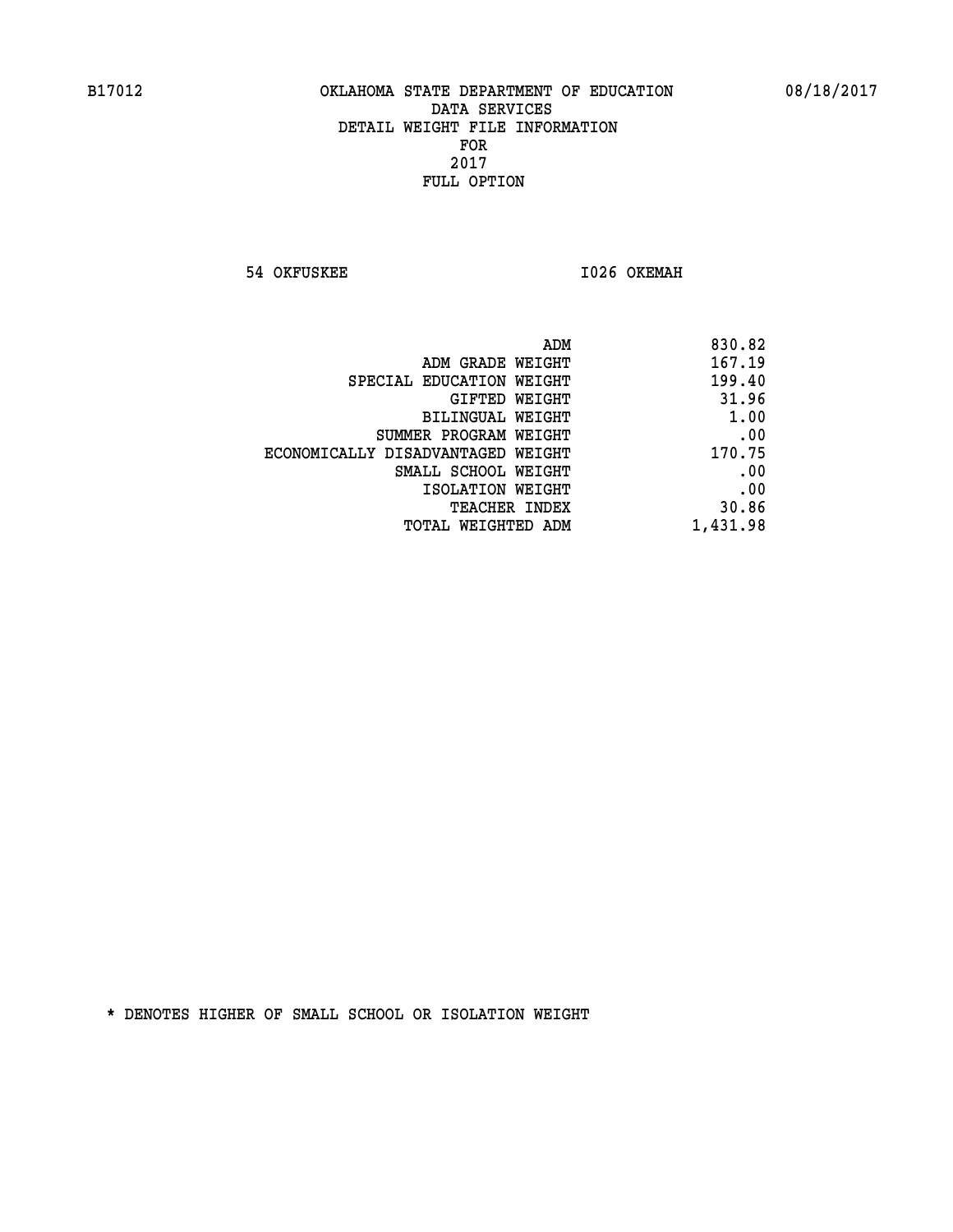**54 OKFUSKEE 1031 WELEETKA** 

| ADM                               | 428.35   |
|-----------------------------------|----------|
| ADM GRADE WEIGHT                  | 81.93    |
| SPECIAL EDUCATION WEIGHT          | 158.85   |
| GIFTED WEIGHT                     | 12.58    |
| BILINGUAL WEIGHT                  | .00      |
| SUMMER PROGRAM WEIGHT             | .00      |
| ECONOMICALLY DISADVANTAGED WEIGHT | 95.25    |
| SMALL SCHOOL WEIGHT               | $16.30*$ |
| ISOLATION WEIGHT                  | .00      |
| <b>TEACHER INDEX</b>              | .00      |
| TOTAL WEIGHTED ADM                | 793.26   |
|                                   |          |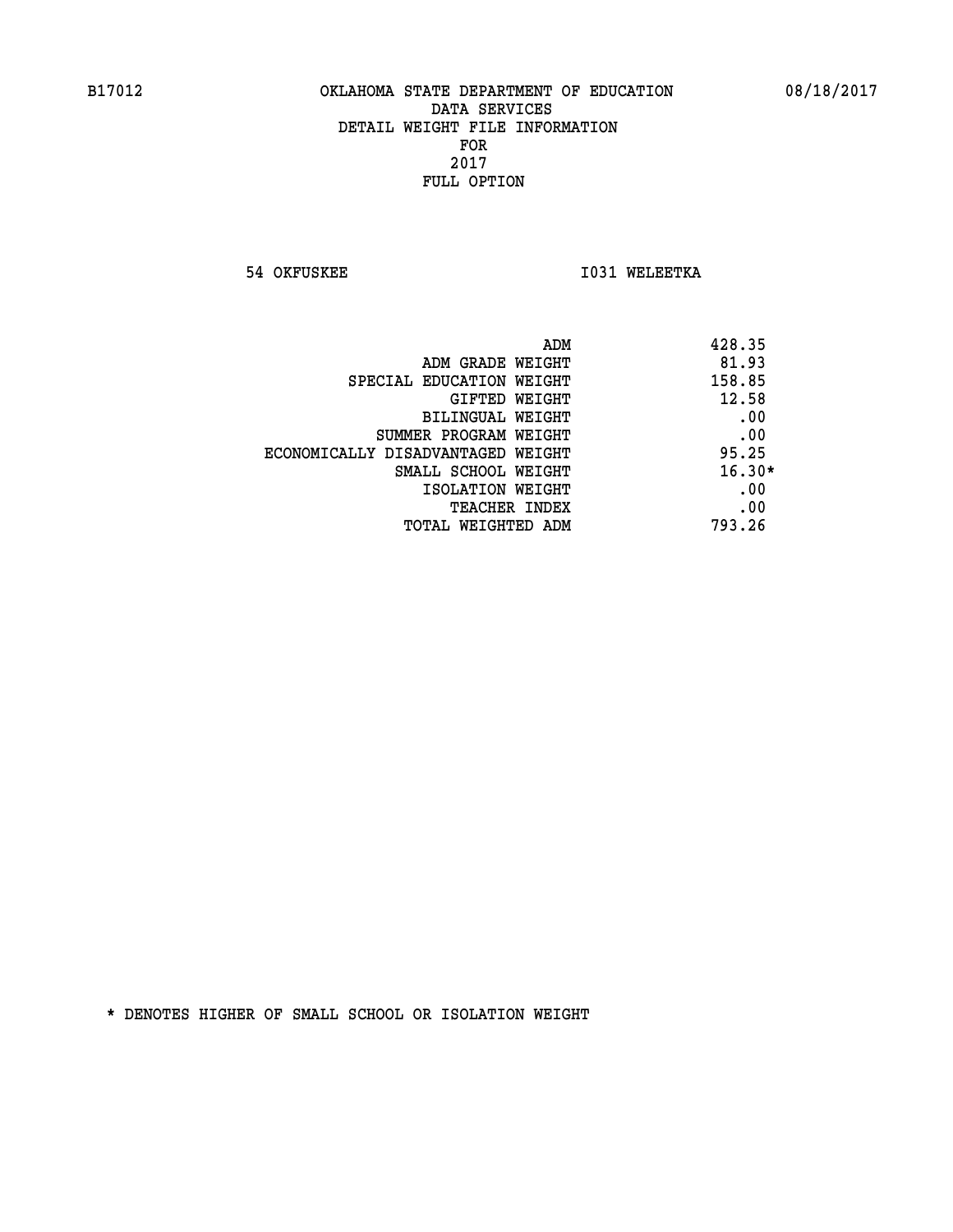**54 OKFUSKEE I054 GRAHAM-DUSTIN** 

| 189.07<br>ADM                              |  |
|--------------------------------------------|--|
| 37.91<br>ADM GRADE WEIGHT                  |  |
| 53.75<br>SPECIAL EDUCATION WEIGHT          |  |
| 5.10<br>GIFTED WEIGHT                      |  |
| .00<br>BILINGUAL WEIGHT                    |  |
| .00<br>SUMMER PROGRAM WEIGHT               |  |
| 39.75<br>ECONOMICALLY DISADVANTAGED WEIGHT |  |
| $24.30*$<br>SMALL SCHOOL WEIGHT            |  |
| .00<br>ISOLATION WEIGHT                    |  |
| 6.56<br><b>TEACHER INDEX</b>               |  |
| 356.44<br>TOTAL WEIGHTED ADM               |  |
|                                            |  |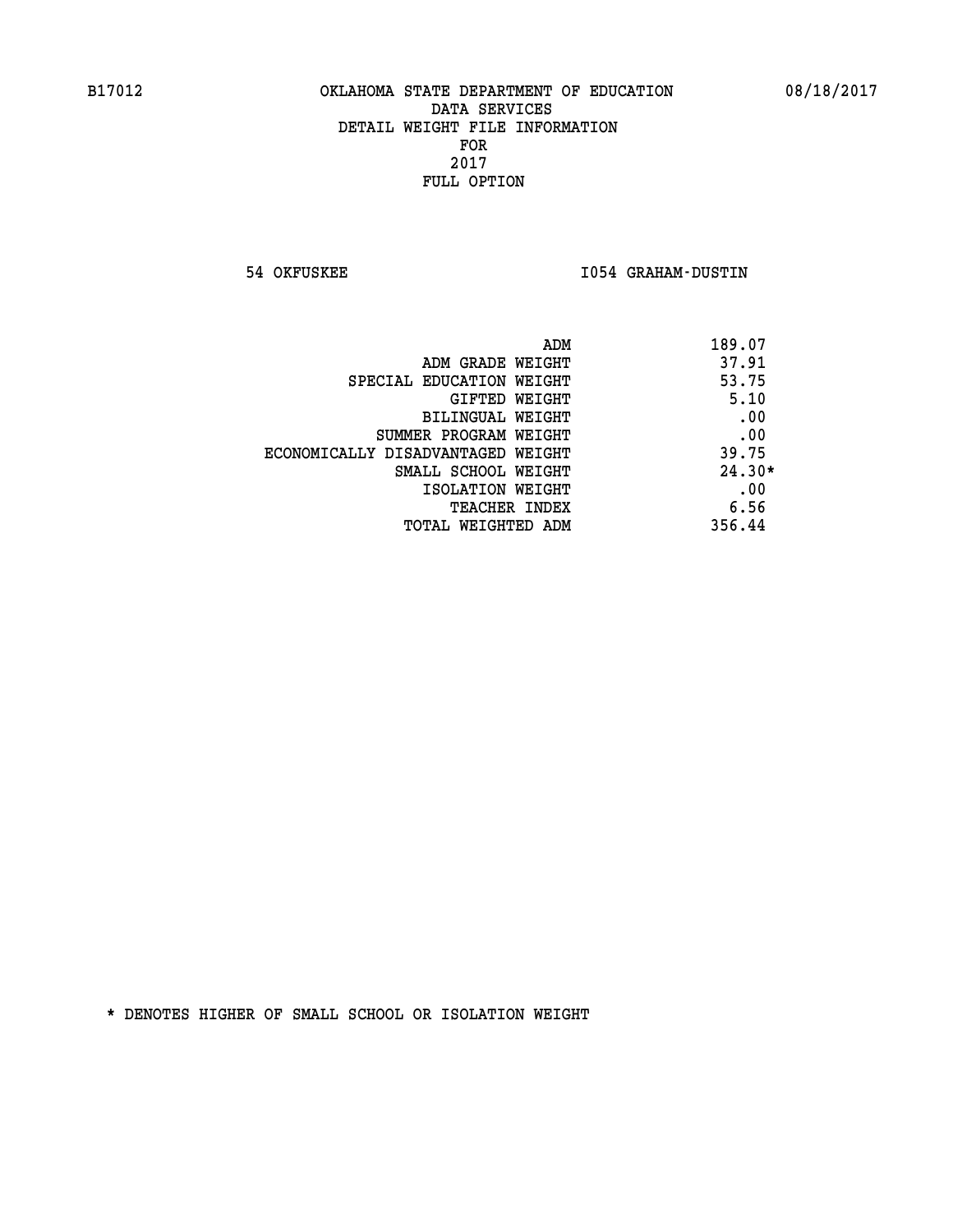**55 OKLAHOMA C029 OAKDALE** 

|                                   | ADM<br>653.95 |
|-----------------------------------|---------------|
| ADM GRADE WEIGHT                  | 101.50        |
| SPECIAL EDUCATION WEIGHT          | 65.35         |
| GIFTED WEIGHT                     | 28.90         |
| <b>BILINGUAL WEIGHT</b>           | 8.50          |
| SUMMER PROGRAM WEIGHT             | .00           |
| ECONOMICALLY DISADVANTAGED WEIGHT | 18.25         |
| SMALL SCHOOL WEIGHT               | .00           |
| ISOLATION WEIGHT                  | .00           |
| <b>TEACHER INDEX</b>              | 32.65         |
| TOTAL WEIGHTED ADM                | 909.10        |
|                                   |               |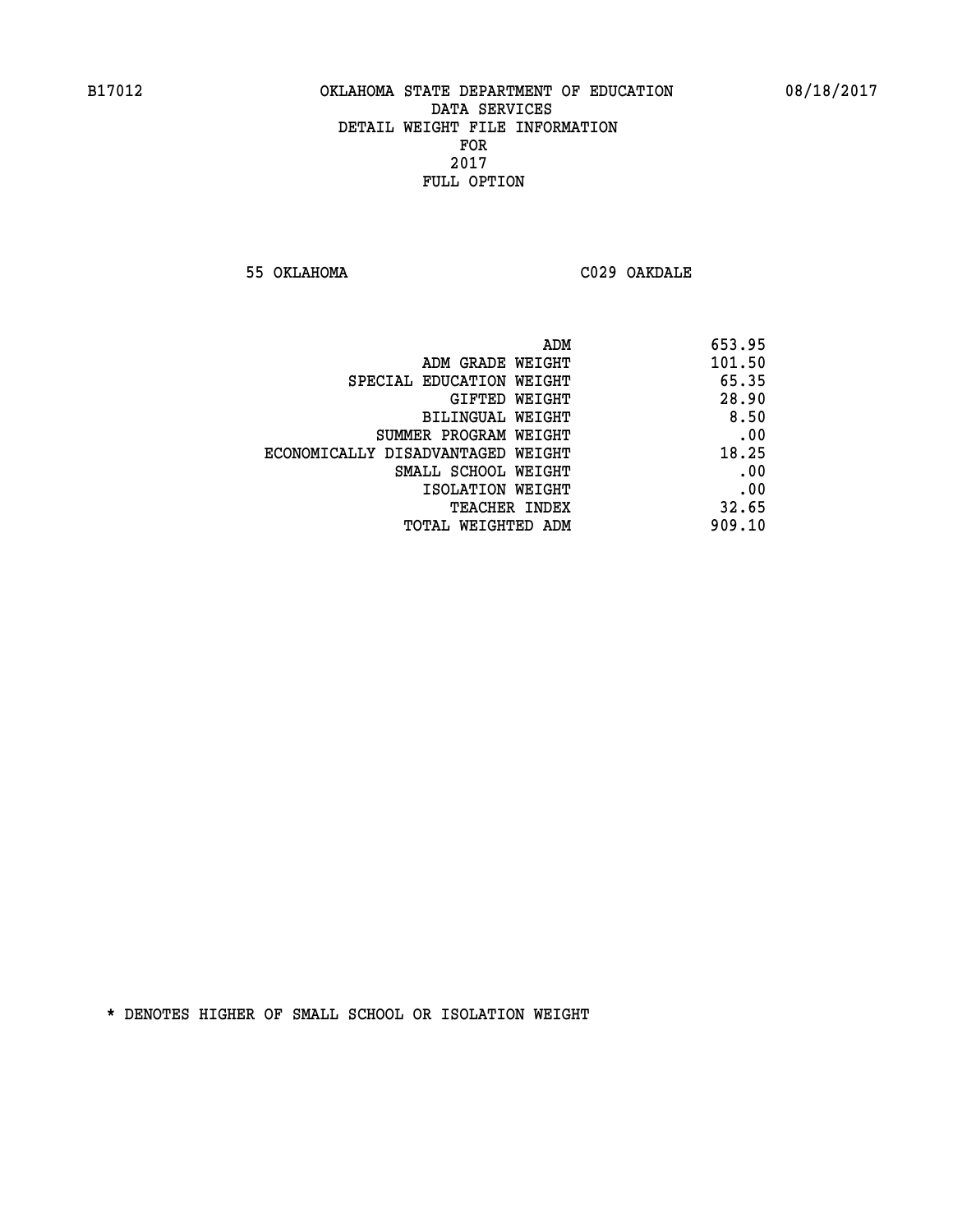**55 OKLAHOMA C074 CRUTCHO** 

| ADM                               | 351.19   |
|-----------------------------------|----------|
| ADM GRADE WEIGHT                  | 76.32    |
| SPECIAL EDUCATION WEIGHT          | 65.35    |
| <b>GIFTED WEIGHT</b>              | 10.88    |
| BILINGUAL WEIGHT                  | 1.75     |
| SUMMER PROGRAM WEIGHT             | .00      |
| ECONOMICALLY DISADVANTAGED WEIGHT | 88.25    |
| SMALL SCHOOL WEIGHT               | $23.61*$ |
| ISOLATION WEIGHT                  | .00      |
| <b>TEACHER INDEX</b>              | .00      |
| TOTAL WEIGHTED ADM                | 617.35   |
|                                   |          |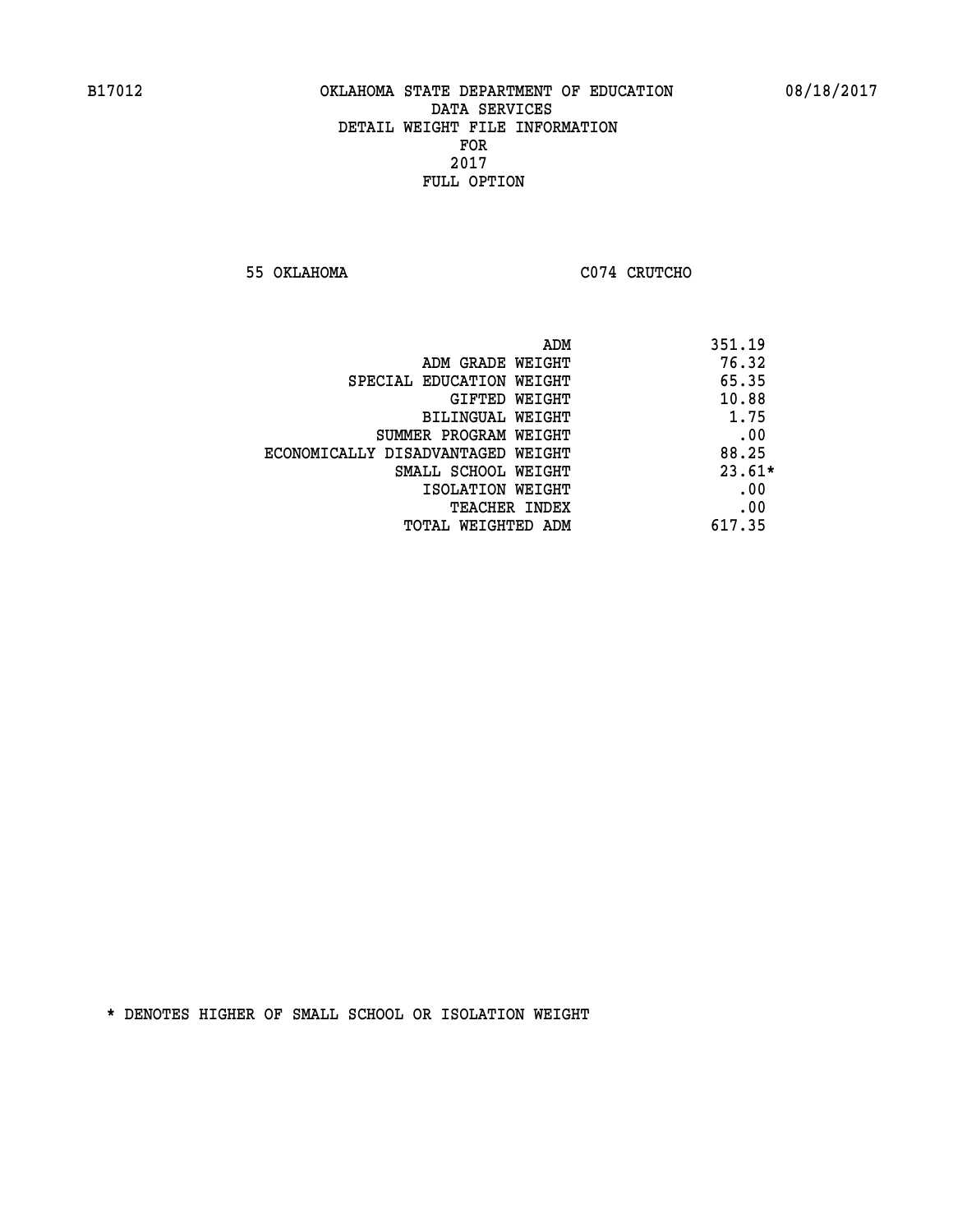**55 OKLAHOMA E001 OKC CHARTER: INDEPENDE**

| ADM                               | 314.83 |
|-----------------------------------|--------|
| ADM GRADE WEIGHT                  | 40.92  |
| SPECIAL EDUCATION WEIGHT          | 33.15  |
| GIFTED WEIGHT                     | 19.04  |
| BILINGUAL WEIGHT                  | 13.75  |
| SUMMER PROGRAM WEIGHT             | .00    |
| ECONOMICALLY DISADVANTAGED WEIGHT | 51.75  |
| SMALL SCHOOL WEIGHT               | .00    |
| ISOLATION WEIGHT                  | .00    |
| <b>TEACHER INDEX</b>              | 22.29  |
| TOTAL WEIGHTED ADM                | 495.73 |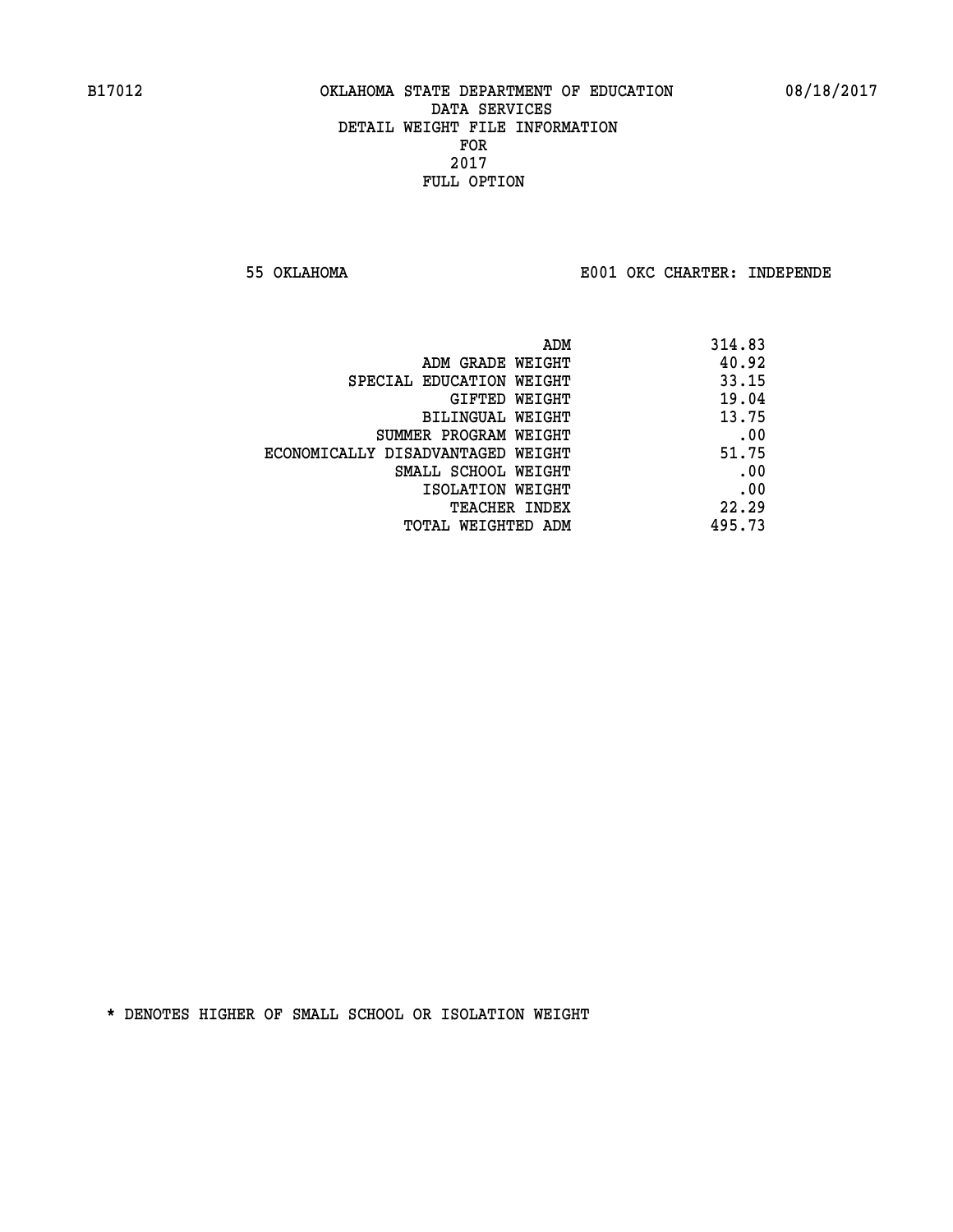**55 OKLAHOMA E002 OKC CHARTER: SEEWORTH** 

| ADM                               | 442.80 |
|-----------------------------------|--------|
| ADM GRADE WEIGHT                  | 78.29  |
| SPECIAL EDUCATION WEIGHT          | 110.90 |
| GIFTED WEIGHT                     | 10.54  |
| BILINGUAL WEIGHT                  | 28.00  |
| SUMMER PROGRAM WEIGHT             | .00    |
| ECONOMICALLY DISADVANTAGED WEIGHT | 120.00 |
| SMALL SCHOOL WEIGHT               | .00    |
| ISOLATION WEIGHT                  | .00    |
| <b>TEACHER INDEX</b>              | 15.64  |
| TOTAL WEIGHTED ADM                | 806.17 |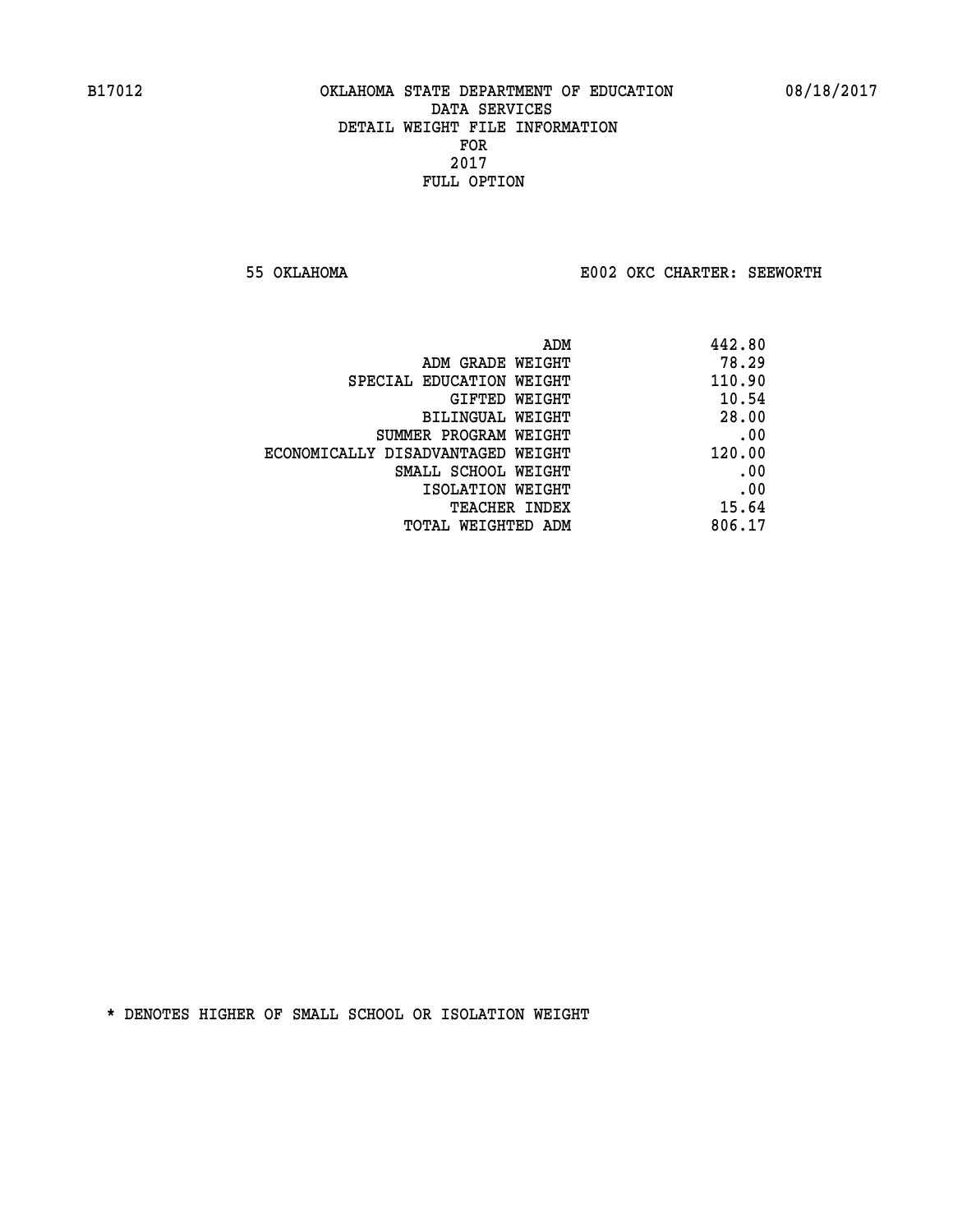**55 OKLAHOMA E003 OKC CHARTER: HUPFELD/W**

|                                   | 324.75<br>ADM |
|-----------------------------------|---------------|
| ADM GRADE WEIGHT                  | 74.11         |
| SPECIAL EDUCATION WEIGHT          | 27.65         |
| GIFTED WEIGHT                     | 11.56         |
| BILINGUAL WEIGHT                  | 10.75         |
| SUMMER PROGRAM WEIGHT             | .00           |
| ECONOMICALLY DISADVANTAGED WEIGHT | 77.25         |
| SMALL SCHOOL WEIGHT               | .00           |
| ISOLATION WEIGHT                  | .00           |
| <b>TEACHER INDEX</b>              | .00           |
| TOTAL WEIGHTED ADM                | 526.07        |
|                                   |               |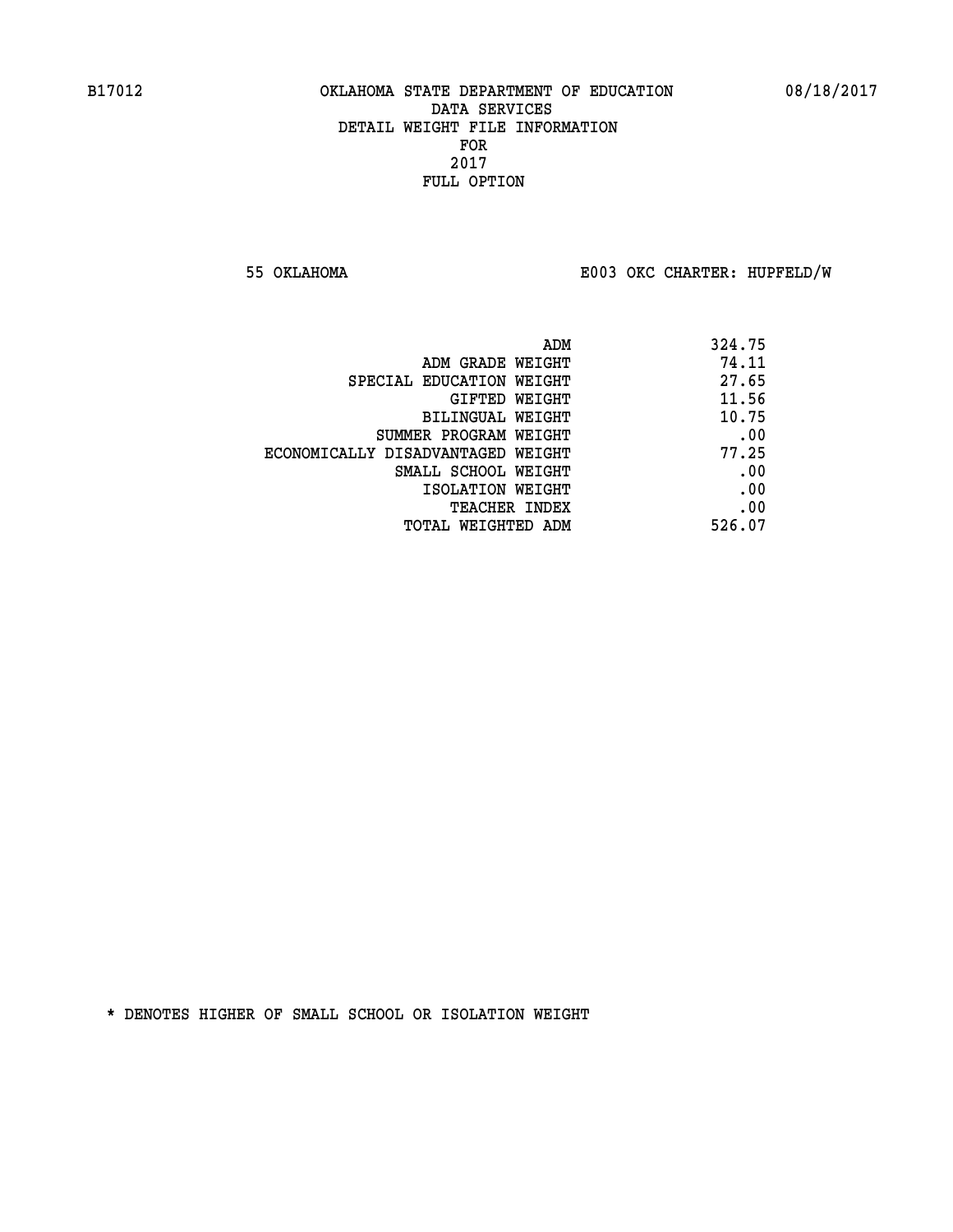**55 OKLAHOMA E005 OKC CHARTER: DOVE SCIE**

| ADM                               | 494.74 |
|-----------------------------------|--------|
| ADM GRADE WEIGHT                  | 82.49  |
| SPECIAL EDUCATION WEIGHT          | 12.70  |
| GIFTED WEIGHT                     | 15.30  |
| BILINGUAL WEIGHT                  | 93.25  |
| SUMMER PROGRAM WEIGHT             | .00    |
| ECONOMICALLY DISADVANTAGED WEIGHT | 107.50 |
| SMALL SCHOOL WEIGHT               | .00    |
| ISOLATION WEIGHT                  | .00    |
| <b>TEACHER INDEX</b>              | .00    |
| TOTAL WEIGHTED ADM                | 805.98 |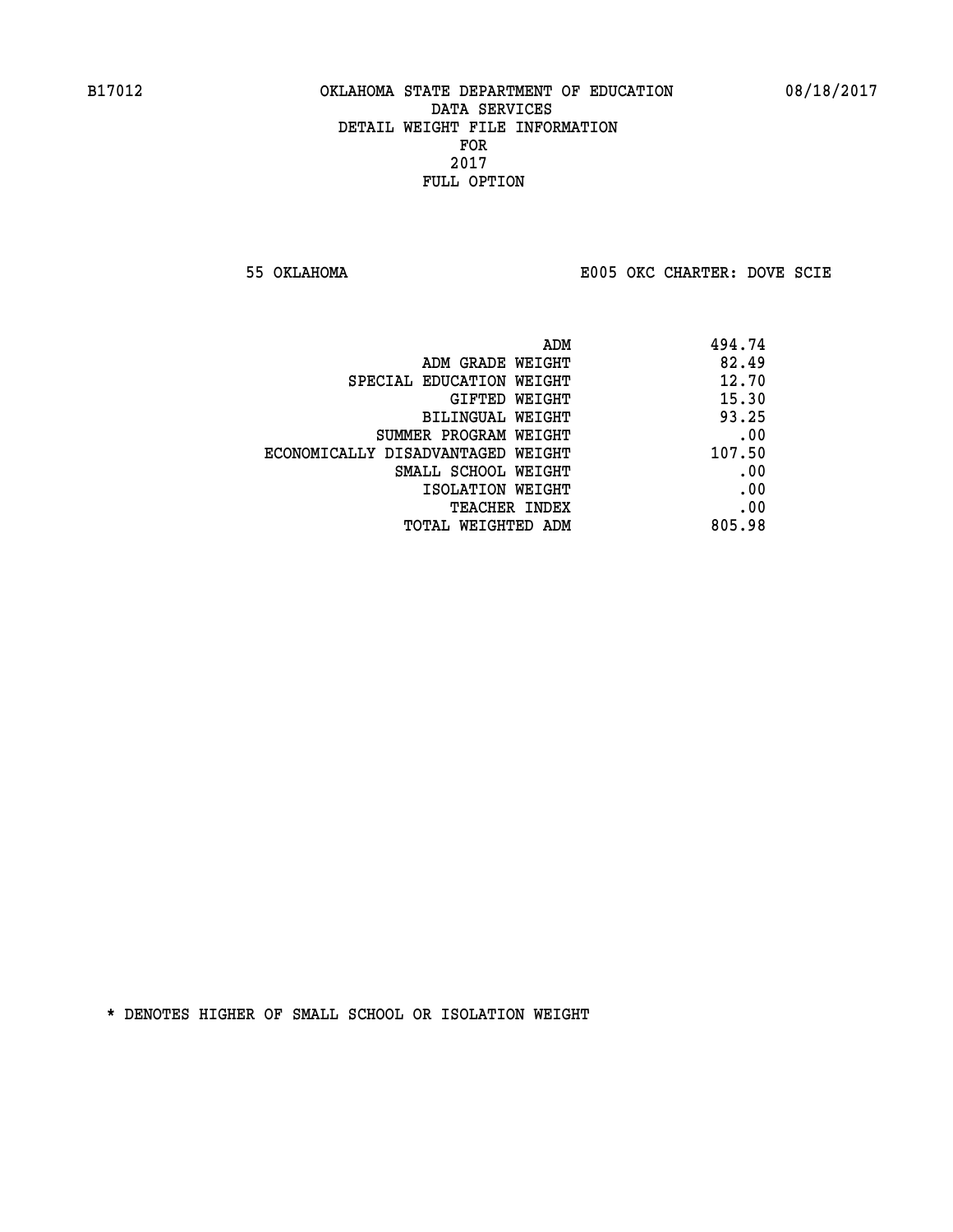**55 OKLAHOMA E008 OKC CHARTER: HARDING C**

| ADM                               | 472.67 |
|-----------------------------------|--------|
| ADM GRADE WEIGHT                  | 94.53  |
| SPECIAL EDUCATION WEIGHT          | 14.85  |
| GIFTED WEIGHT                     | 59.50  |
| BILINGUAL WEIGHT                  | 21.75  |
| SUMMER PROGRAM WEIGHT             | .00    |
| ECONOMICALLY DISADVANTAGED WEIGHT | 59.50  |
| SMALL SCHOOL WEIGHT               | .00    |
| ISOLATION WEIGHT                  | .00    |
| <b>TEACHER INDEX</b>              | .00    |
| TOTAL WEIGHTED ADM                | 722.80 |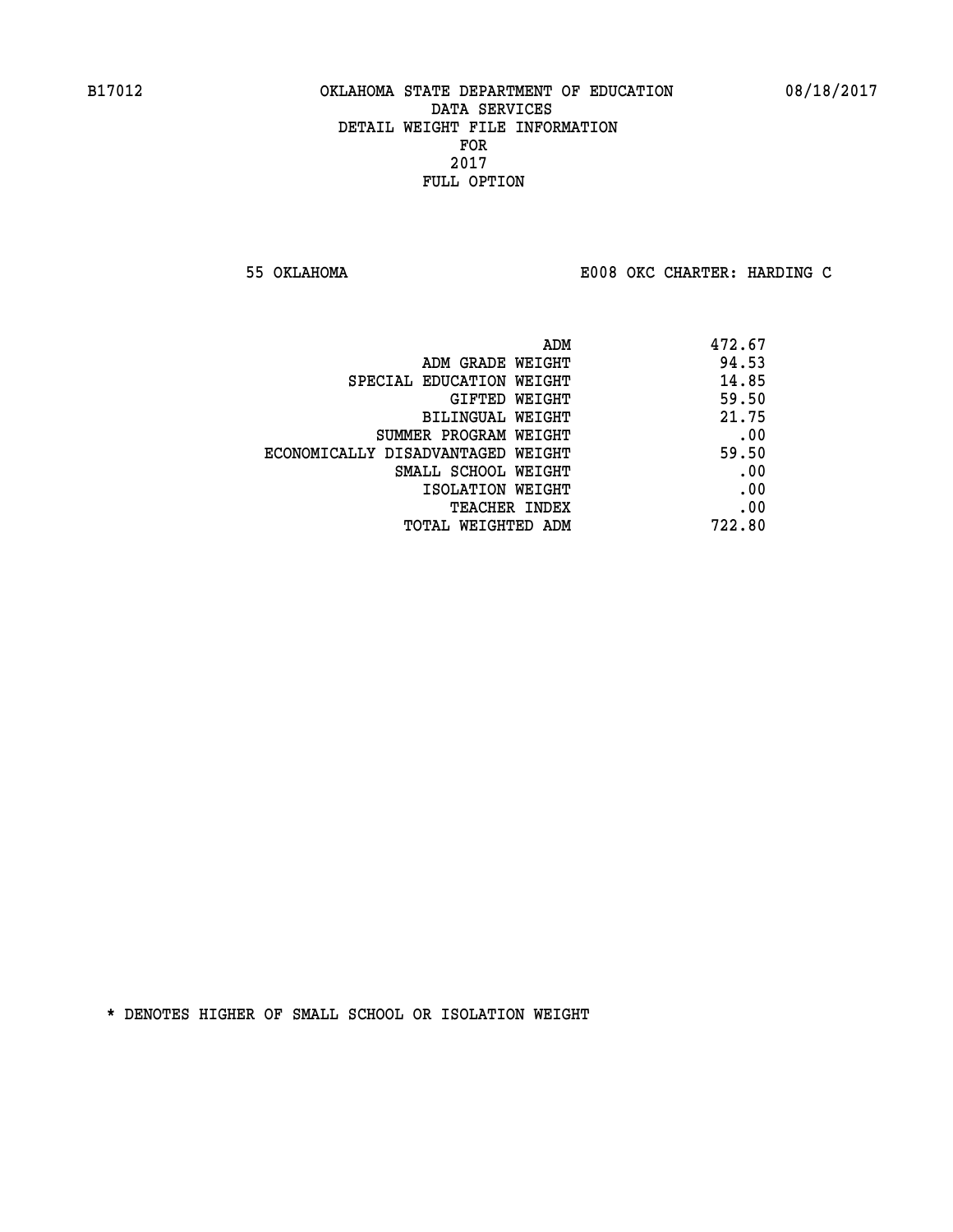**55 OKLAHOMA E010 OKC CHARTER: HARDING F**

| ADM                               | 383.21 |
|-----------------------------------|--------|
| ADM GRADE WEIGHT                  | 76.64  |
| SPECIAL EDUCATION WEIGHT          | 19.40  |
| GIFTED WEIGHT                     | 22.78  |
| BILINGUAL WEIGHT                  | 9.75   |
| SUMMER PROGRAM WEIGHT             | .00    |
| ECONOMICALLY DISADVANTAGED WEIGHT | 60.50  |
| SMALL SCHOOL WEIGHT               | .00    |
| ISOLATION WEIGHT                  | .00    |
| <b>TEACHER INDEX</b>              | .00    |
| TOTAL WEIGHTED ADM                | 572.28 |
|                                   |        |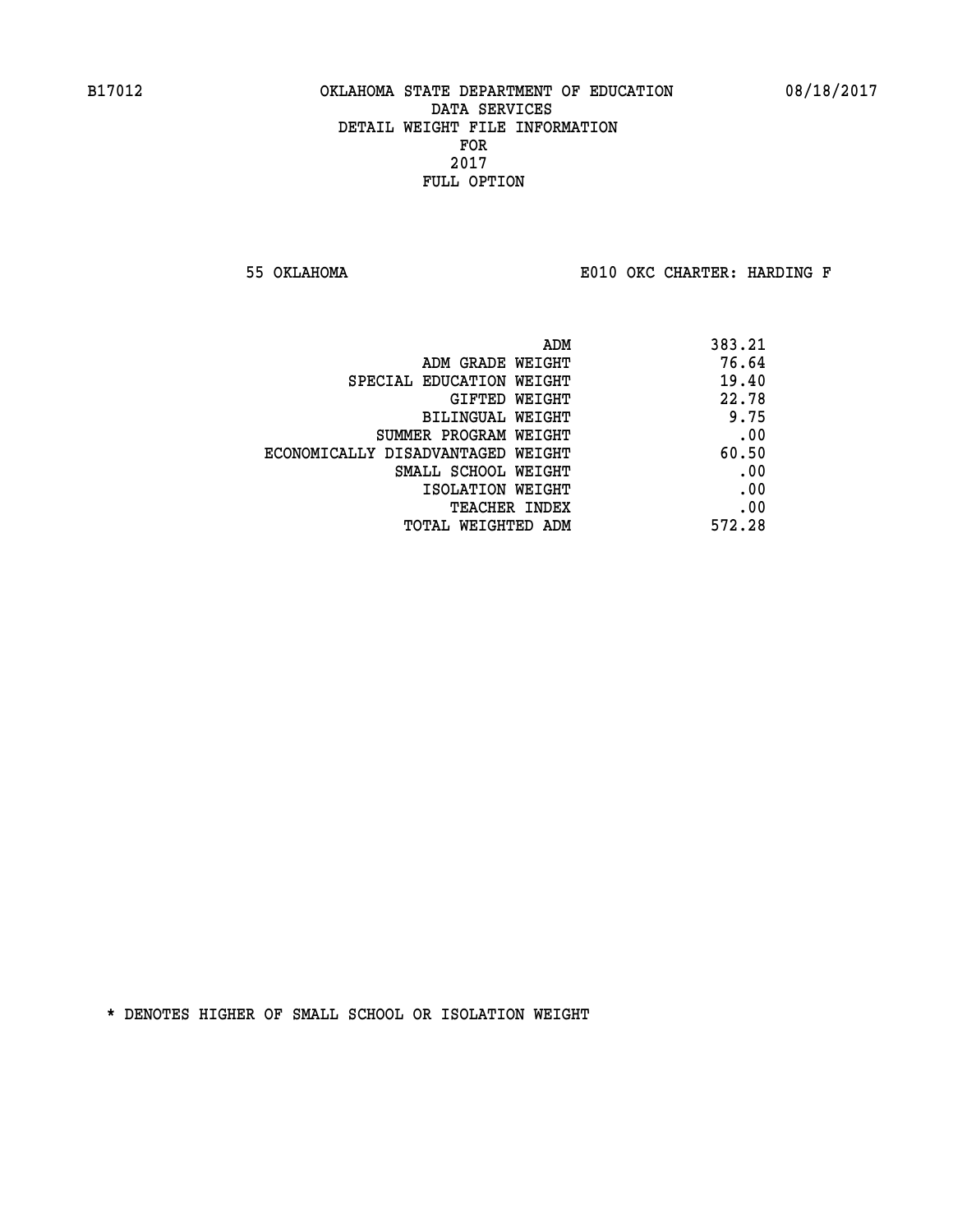**55 OKLAHOMA E012 OKC CHARTER: KIPP REAC**

|                                   | 282.97<br>ADM |  |
|-----------------------------------|---------------|--|
| ADM GRADE WEIGHT                  | 24.99         |  |
| SPECIAL EDUCATION WEIGHT          | 22.75         |  |
| GIFTED WEIGHT                     | 8.16          |  |
| BILINGUAL WEIGHT                  | 7.00          |  |
| SUMMER PROGRAM WEIGHT             | .00           |  |
| ECONOMICALLY DISADVANTAGED WEIGHT | 67.25         |  |
| SMALL SCHOOL WEIGHT               | .00           |  |
| ISOLATION WEIGHT                  | .00           |  |
| <b>TEACHER INDEX</b>              | .00           |  |
| TOTAL WEIGHTED ADM                | 413.12        |  |
|                                   |               |  |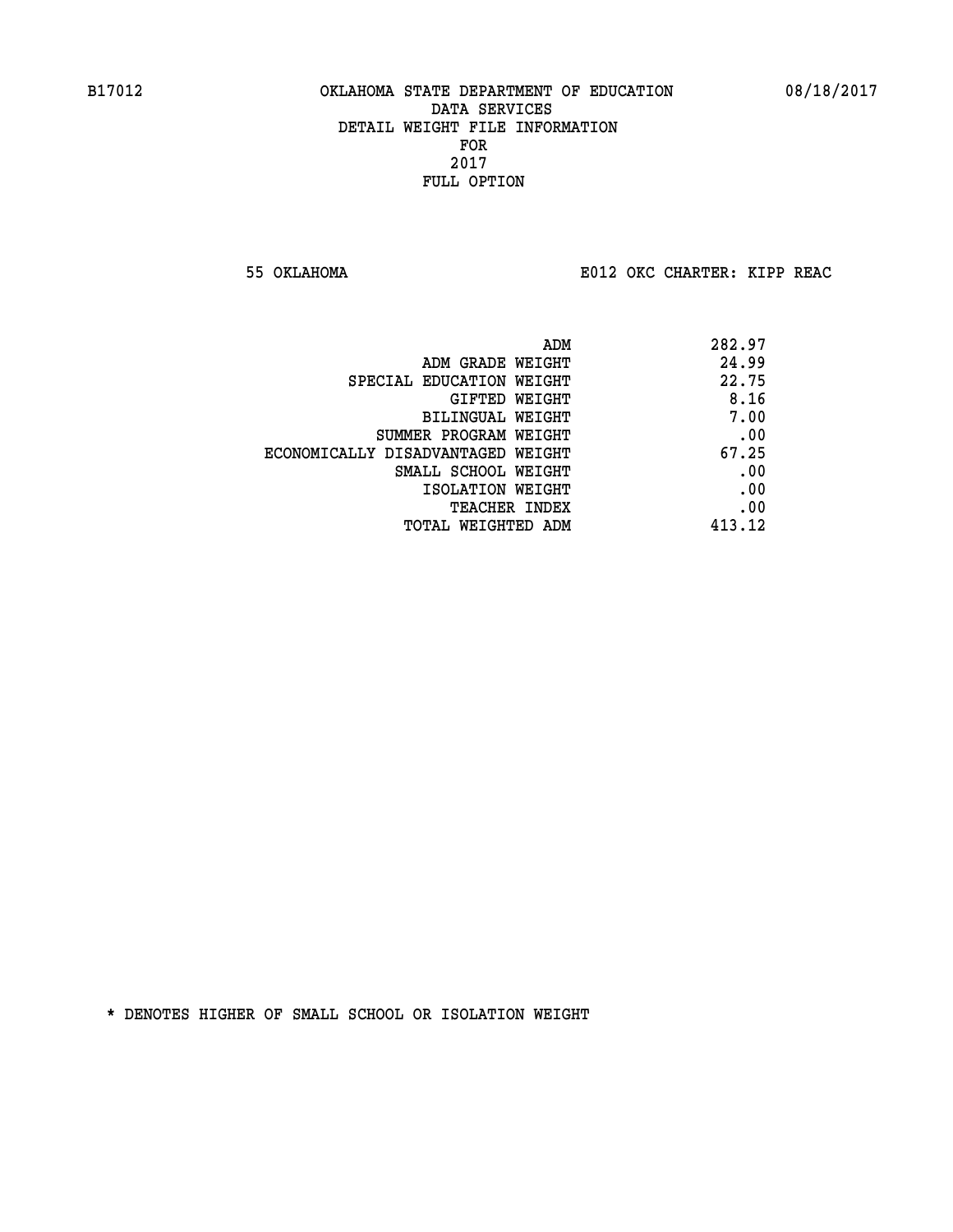**55 OKLAHOMA E013 OKC CHARTER: DOVE SCIE**

| ADM                               | 314.00 |
|-----------------------------------|--------|
| ADM GRADE WEIGHT                  | 64.91  |
| SPECIAL EDUCATION WEIGHT          | 9.55   |
| GIFTED WEIGHT                     | 14.96  |
| BILINGUAL WEIGHT                  | 35.50  |
| SUMMER PROGRAM WEIGHT             | .00    |
| ECONOMICALLY DISADVANTAGED WEIGHT | 63.50  |
| SMALL SCHOOL WEIGHT               | .00    |
| ISOLATION WEIGHT                  | .00    |
| TEACHER INDEX                     | .00    |
| TOTAL WEIGHTED ADM                | 502.42 |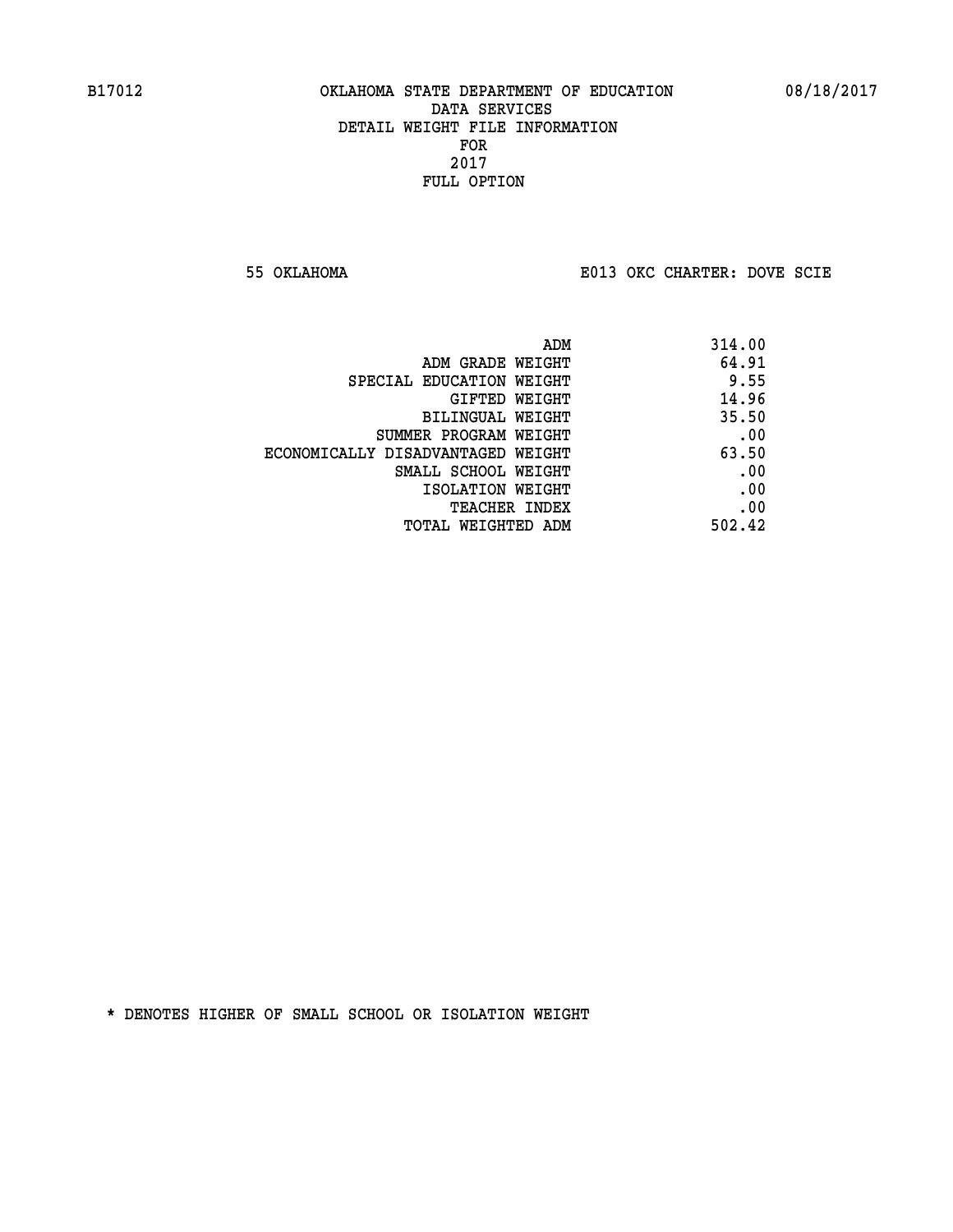**55 OKLAHOMA E016 OKC CHARTER: HARPER AC**

| 124.73 |
|--------|
| 24.95  |
| 5.30   |
| .00    |
| 2.00   |
| .00    |
| 34.00  |
| .00    |
| .00    |
| 22.90  |
| 213.88 |
|        |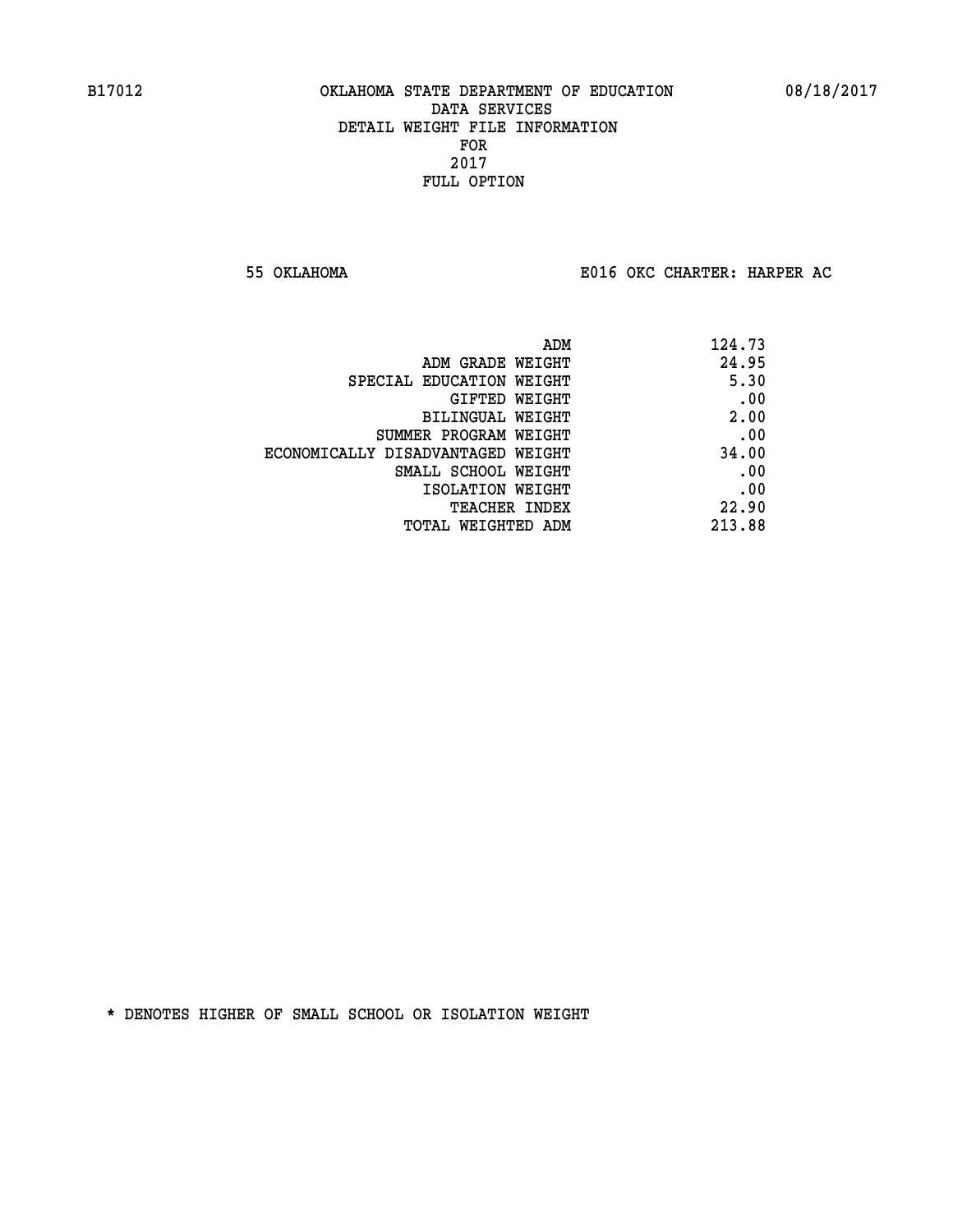**55 OKLAHOMA E020 OKC CHARTER: LIGHTHOUS**

| 288.07 |
|--------|
| 66.19  |
| 27.35  |
| 8.84   |
| 34.00  |
| .00    |
| 68.25  |
| .00    |
| .00    |
| .00    |
| 492.70 |
|        |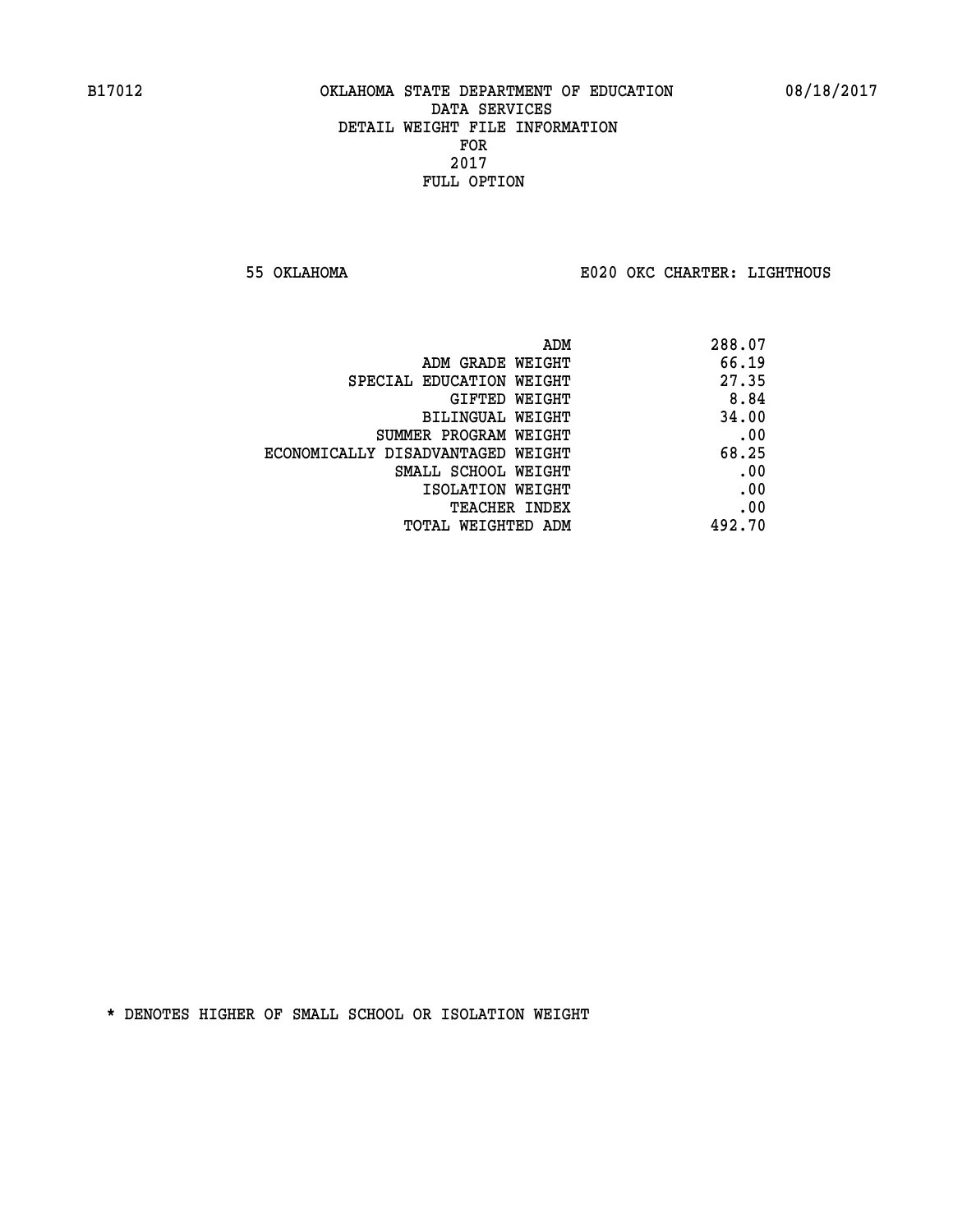**55 OKLAHOMA E021 OKC CHARTER SANTA FE S**

| 2,420.13 |
|----------|
| 464.76   |
| 142.00   |
| 80.58    |
| 500.00   |
| .00      |
| 559.50   |
| .00      |
| .00      |
| .00      |
| 4,166.97 |
|          |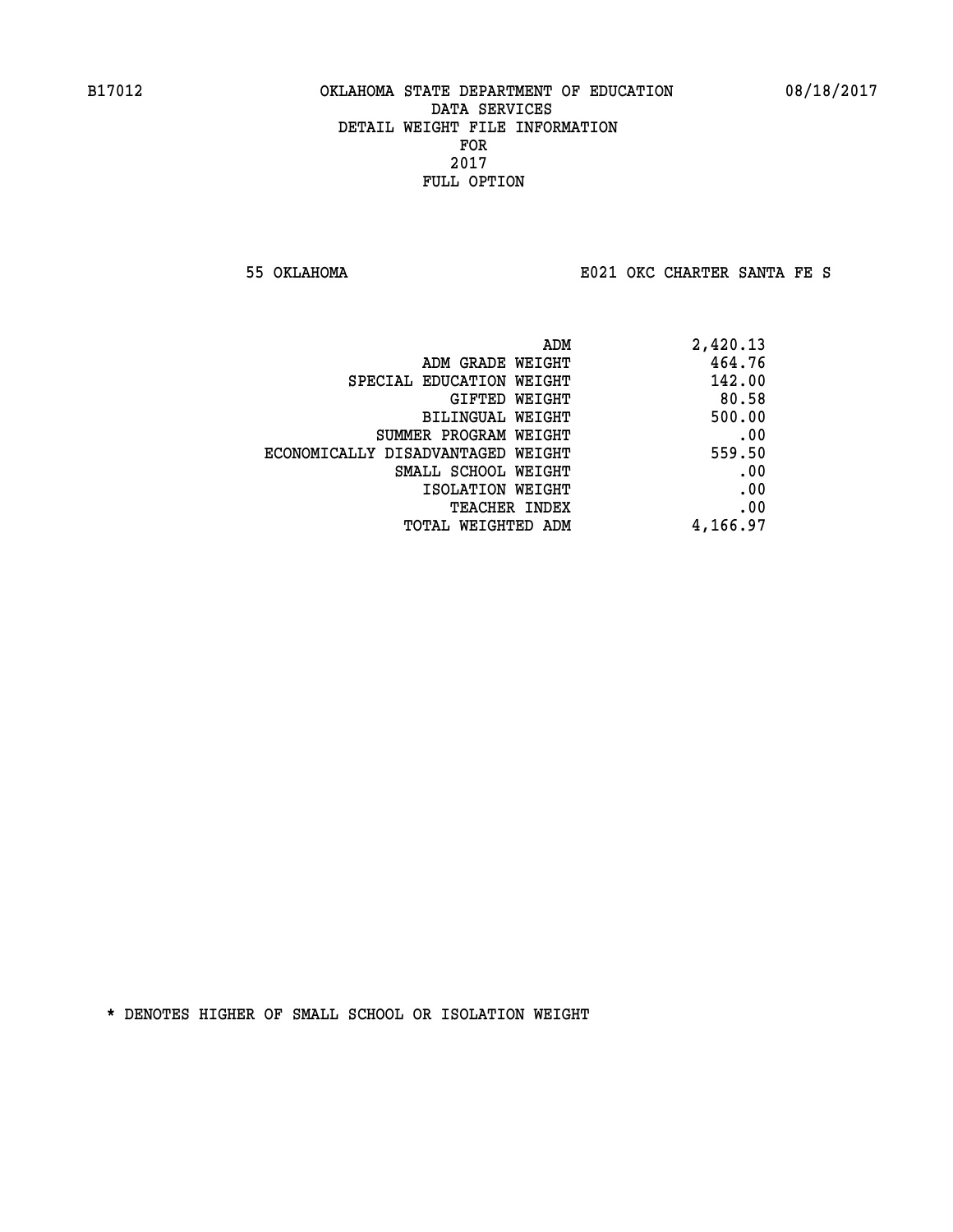**55 OKLAHOMA G004 ASTEC CHARTERS** 

| ADM                               | 934.07   |
|-----------------------------------|----------|
| ADM GRADE WEIGHT                  | 155.61   |
| SPECIAL EDUCATION WEIGHT          | 66.80    |
| <b>GIFTED WEIGHT</b>              | 39.10    |
| BILINGUAL WEIGHT                  | 184.25   |
| SUMMER PROGRAM WEIGHT             | .00      |
| ECONOMICALLY DISADVANTAGED WEIGHT | 224.50   |
| SMALL SCHOOL WEIGHT               | .00      |
| ISOLATION WEIGHT                  | .00      |
| <b>TEACHER INDEX</b>              | .00      |
| <b>TOTAL WEIGHTED ADM</b>         | 1,604.33 |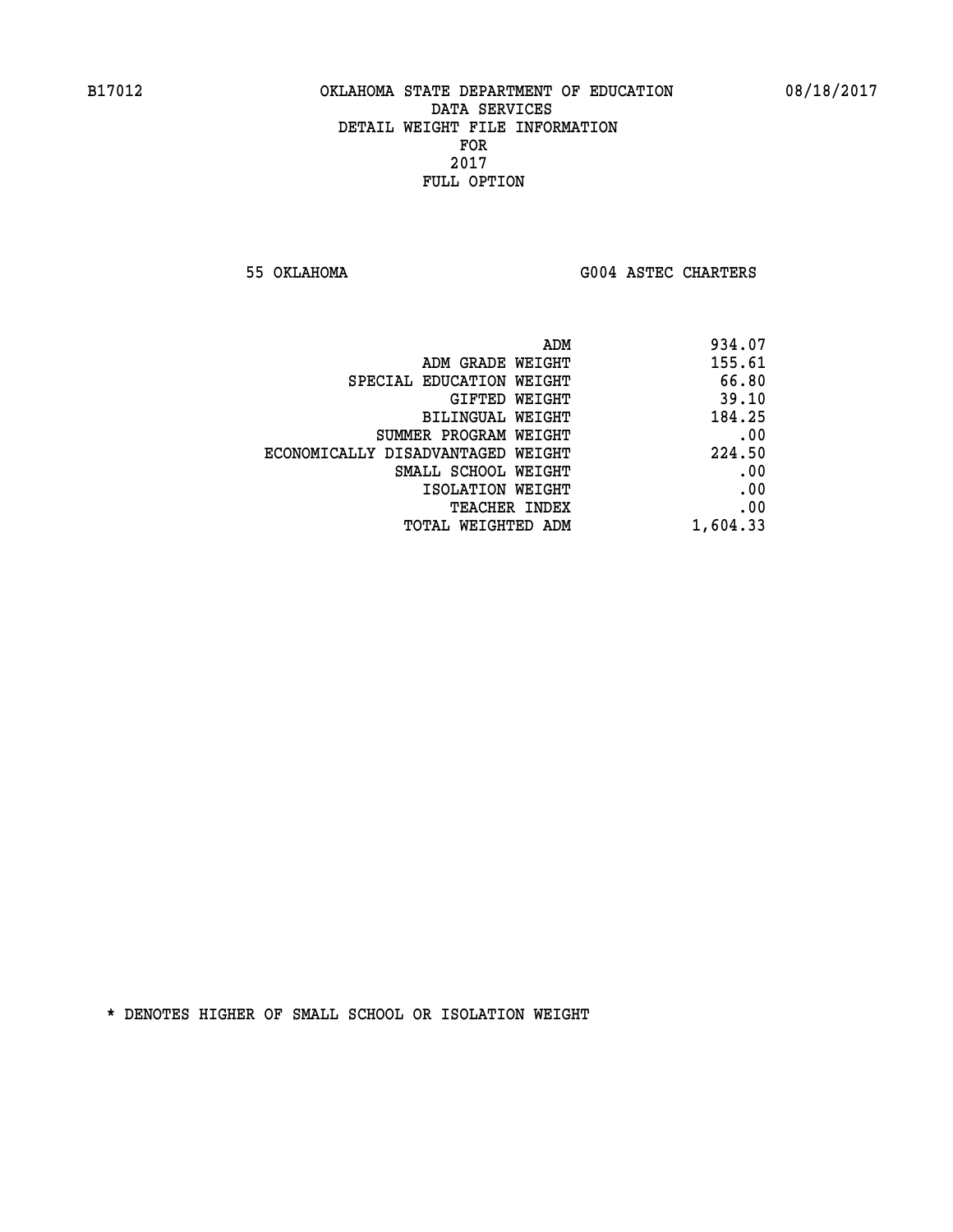**55 OKLAHOMA G007 JOHN W REX CHARTER ELE**

| 442.91 |
|--------|
| 124.94 |
| 13.85  |
| 25.84  |
| 14.50  |
| .00    |
| 41.50  |
| .00    |
| .00    |
| .00    |
| 663.54 |
|        |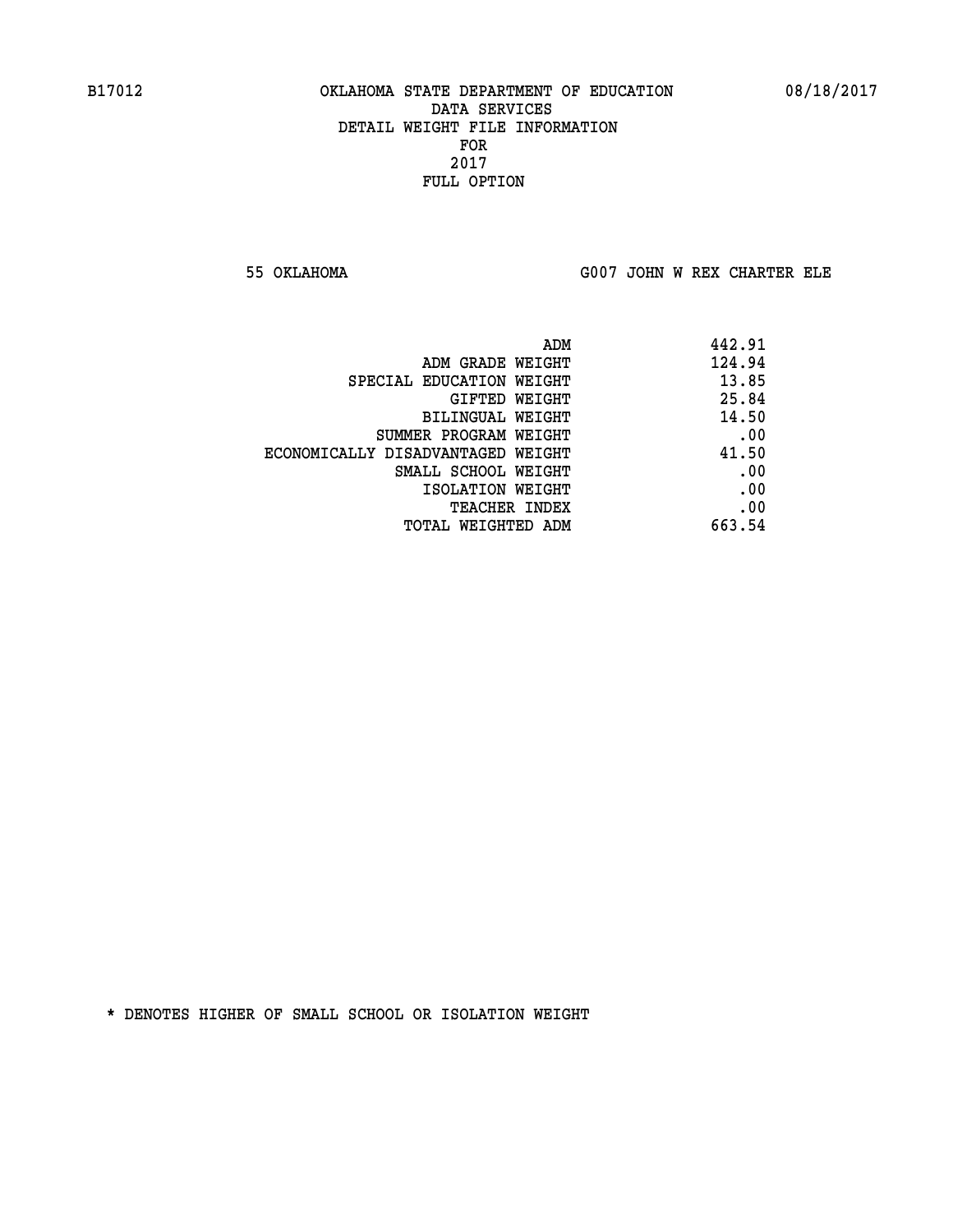**55 OKLAHOMA I001 PUTNAM CITY** 

|                                   | 19,335.20<br>ADM |
|-----------------------------------|------------------|
| ADM GRADE WEIGHT                  | 3,833.39         |
| SPECIAL EDUCATION WEIGHT          | 3,477.45         |
| GIFTED WEIGHT                     | 1,092.08         |
| BILINGUAL WEIGHT                  | 1,084.75         |
| SUMMER PROGRAM WEIGHT             | 30.00            |
| ECONOMICALLY DISADVANTAGED WEIGHT | 3,825.50         |
| SMALL SCHOOL WEIGHT               | .00              |
| ISOLATION WEIGHT                  | .00              |
| TEACHER INDEX                     | .00              |
| TOTAL WEIGHTED ADM                | 32,678.37        |
|                                   |                  |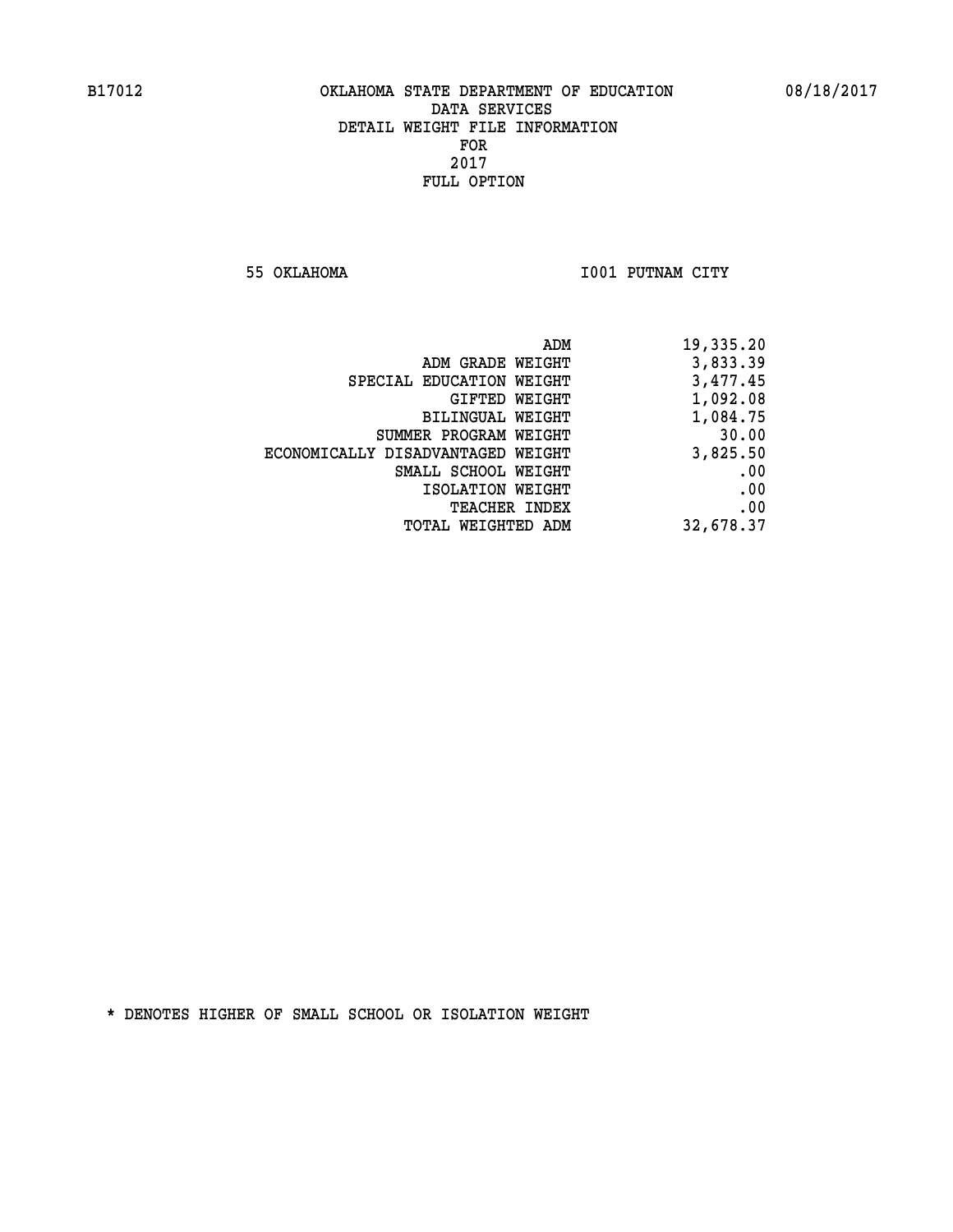**55 OKLAHOMA I003 LUTHER** 

| 785.43   |
|----------|
| 125.64   |
| 134.95   |
| 21.08    |
| 5.75     |
| 1.20     |
| 124.50   |
| .00      |
| .00      |
| 26.72    |
| 1,225.27 |
|          |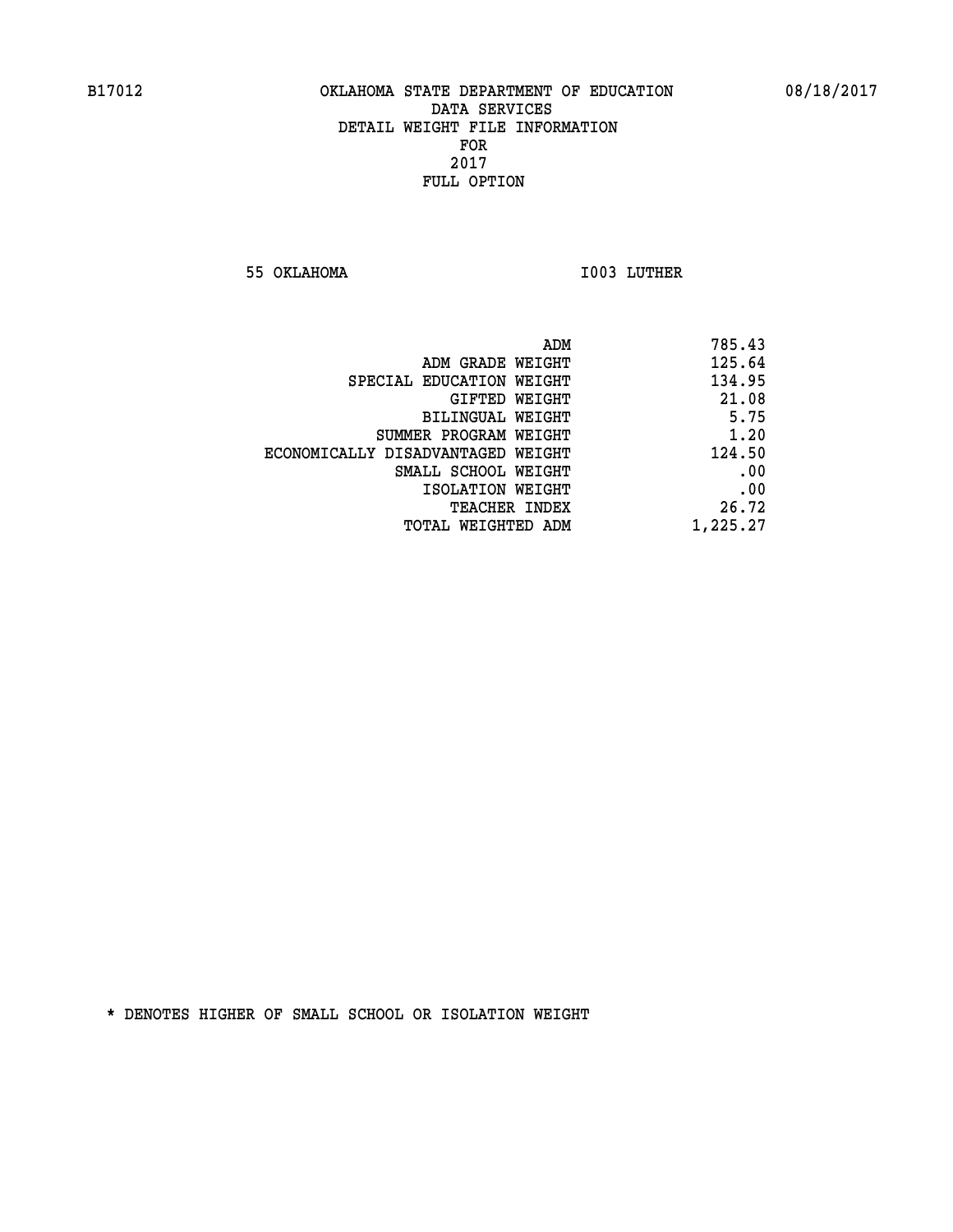**55 OKLAHOMA I004 CHOCTAW-NICOMA PARK** 

| ADM                               | 5,741.93 |
|-----------------------------------|----------|
| ADM GRADE WEIGHT                  | 943.42   |
| SPECIAL EDUCATION WEIGHT          | 998.15   |
| GIFTED WEIGHT                     | 250.58   |
| BILINGUAL WEIGHT                  | 17.75    |
| SUMMER PROGRAM WEIGHT             | 7.20     |
| ECONOMICALLY DISADVANTAGED WEIGHT | 639.25   |
| SMALL SCHOOL WEIGHT               | .00      |
| ISOLATION WEIGHT                  | .00      |
| <b>TEACHER INDEX</b>              | 55.67    |
| TOTAL WEIGHTED ADM                | 8,653.95 |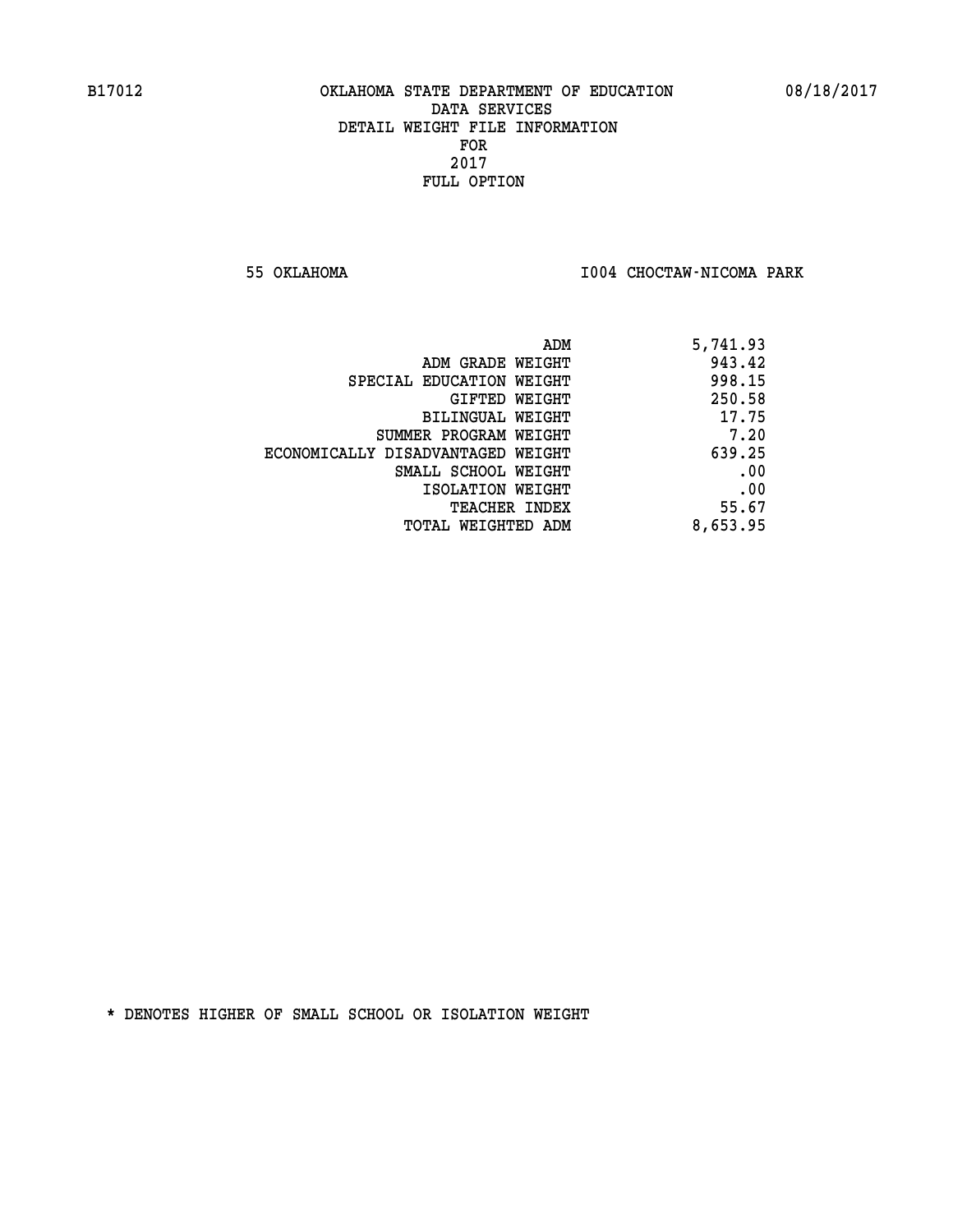**55 OKLAHOMA I006 DEER CREEK** 

| 5,902.38 |
|----------|
| 1,145.29 |
| 583.50   |
| 309.06   |
| 81.75    |
| 6.00     |
| 150.25   |
| .00      |
| .00      |
| .00      |
| 8,178.23 |
|          |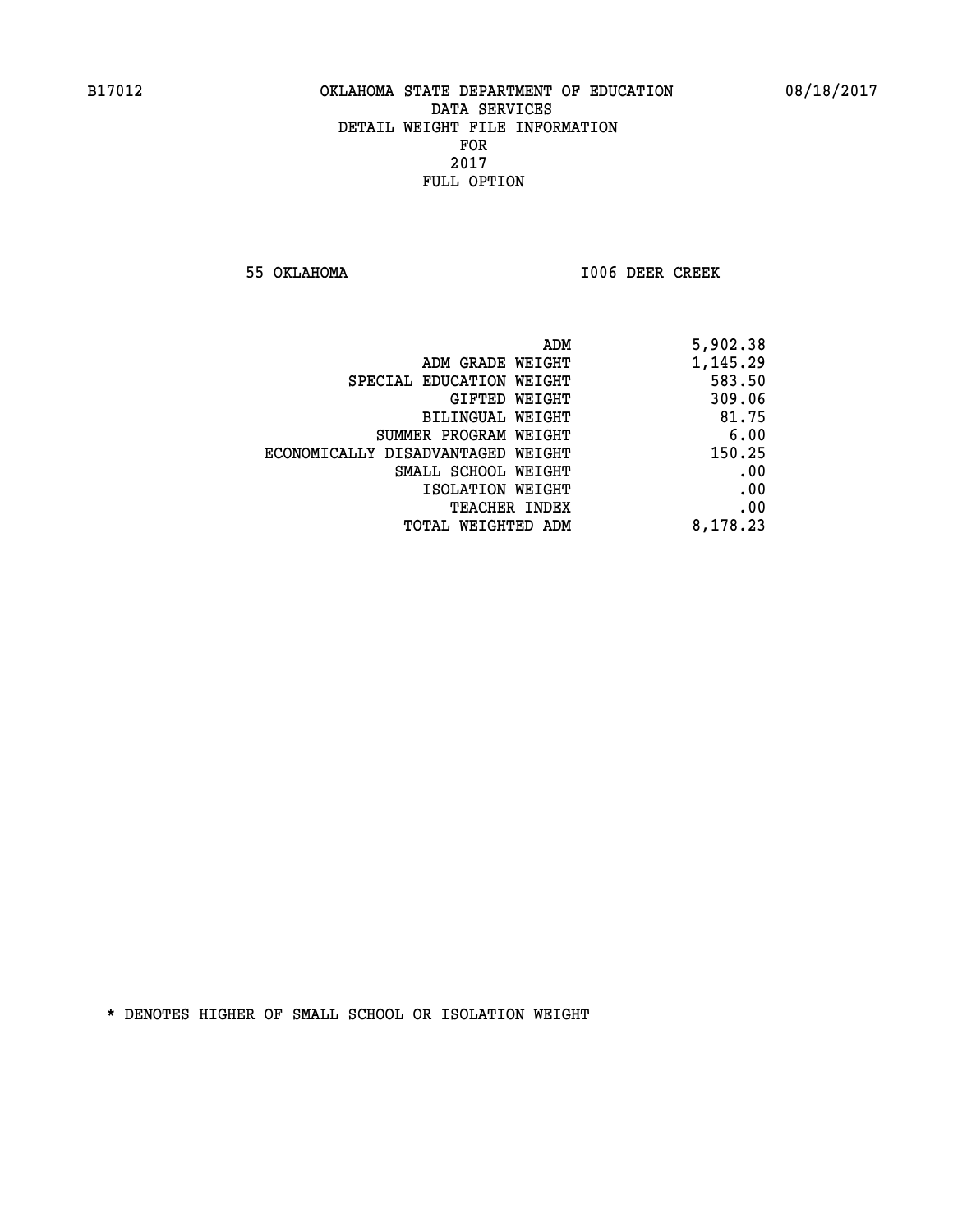**55 OKLAHOMA I007 HARRAH** 

| 2,191.73 |
|----------|
| 367.38   |
| 445.45   |
| 63.58    |
| 2.50     |
| 1.20     |
| 279.75   |
| .00      |
| .00      |
| 95.10    |
| 3,446.69 |
|          |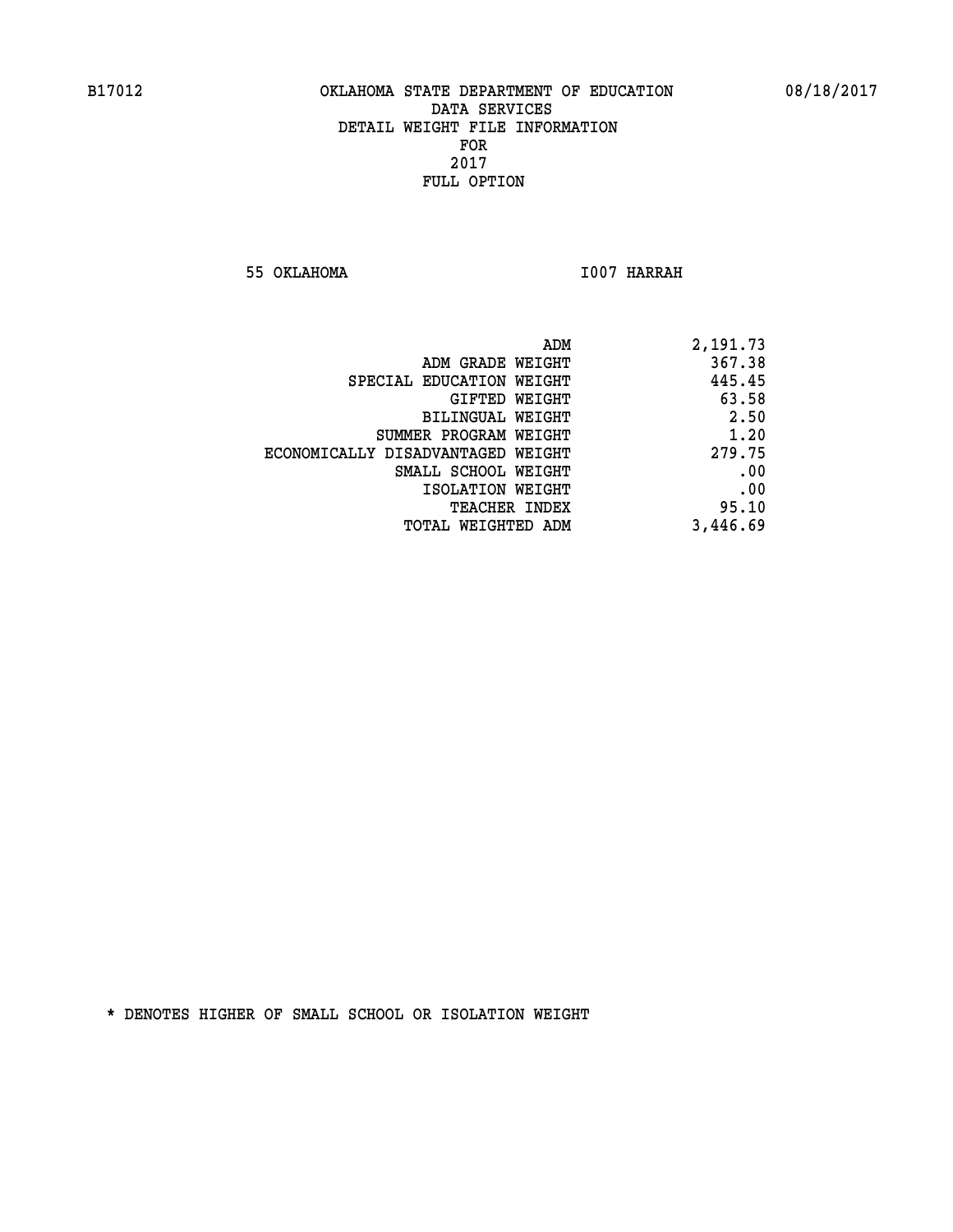**55 OKLAHOMA I009 JONES** 

| 1,137.76 |
|----------|
| 192.63   |
| 139.80   |
| 37.74    |
| 12.00    |
| .00      |
| 166.75   |
| .00      |
| .00      |
| .00      |
| 1,686.68 |
|          |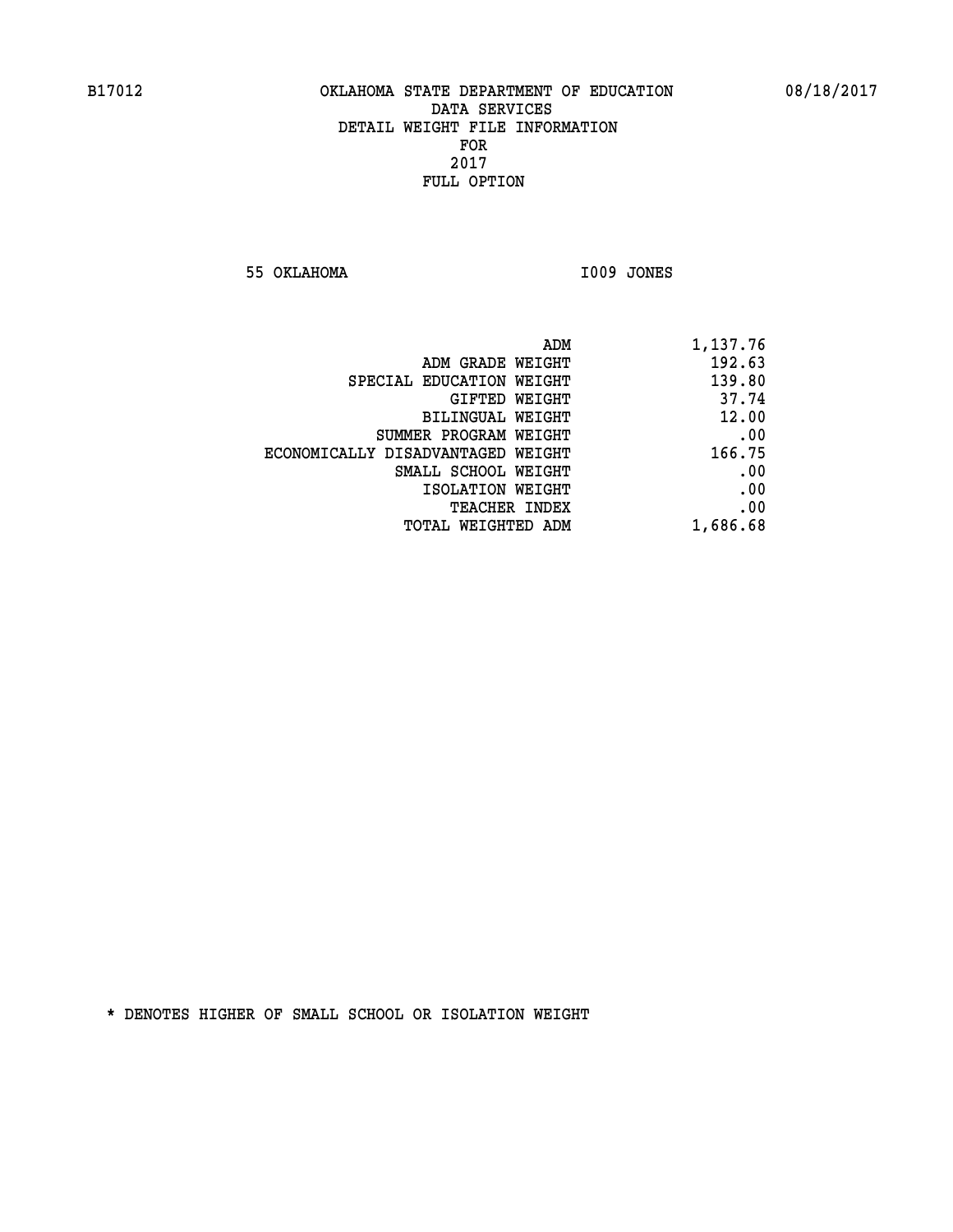**55 OKLAHOMA I012 EDMOND** 

| 24,342.35 | ADM                  |                                   |
|-----------|----------------------|-----------------------------------|
| 4,177.51  |                      | ADM GRADE WEIGHT                  |
| 3,780.40  |                      | SPECIAL EDUCATION WEIGHT          |
| 1,623.84  | GIFTED WEIGHT        |                                   |
| 468.00    |                      | BILINGUAL WEIGHT                  |
| 54.00     |                      | SUMMER PROGRAM WEIGHT             |
| 1,631.50  |                      | ECONOMICALLY DISADVANTAGED WEIGHT |
| .00       |                      | SMALL SCHOOL WEIGHT               |
| .00       |                      | ISOLATION WEIGHT                  |
| .00       | <b>TEACHER INDEX</b> |                                   |
| 36,077.60 |                      | TOTAL WEIGHTED ADM                |
|           |                      |                                   |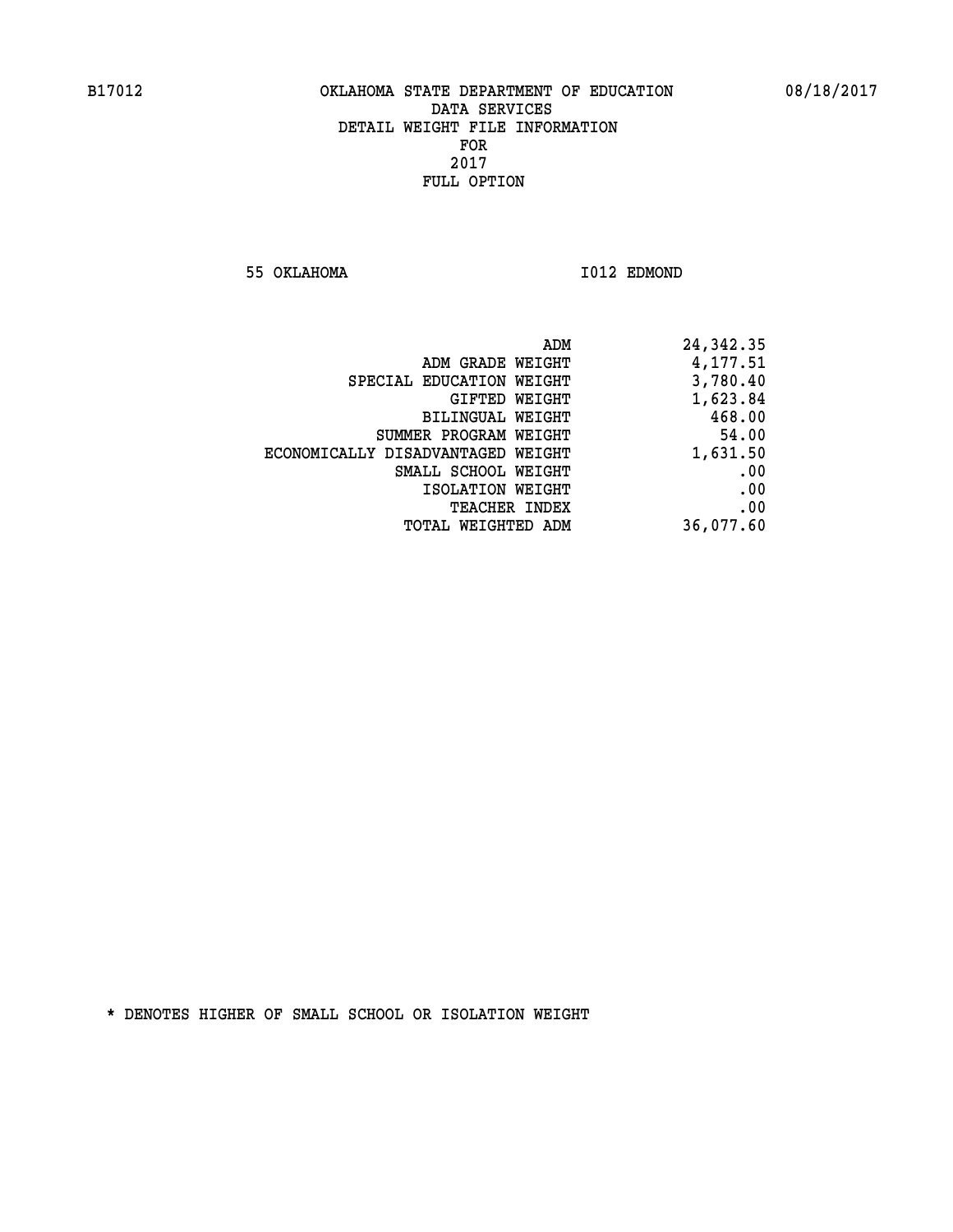**55 OKLAHOMA I037 MILLWOOD** 

| ADM                               | 860.70   |
|-----------------------------------|----------|
| ADM GRADE WEIGHT                  | 162.53   |
| SPECIAL EDUCATION WEIGHT          | 107.85   |
| GIFTED WEIGHT                     | 25.84    |
| <b>BILINGUAL WEIGHT</b>           | 5.50     |
| SUMMER PROGRAM WEIGHT             | .00      |
| ECONOMICALLY DISADVANTAGED WEIGHT | 201.25   |
| SMALL SCHOOL WEIGHT               | .00      |
| ISOLATION WEIGHT                  | .00      |
| TEACHER INDEX                     | .00      |
| TOTAL WEIGHTED ADM                | 1,363.67 |
|                                   |          |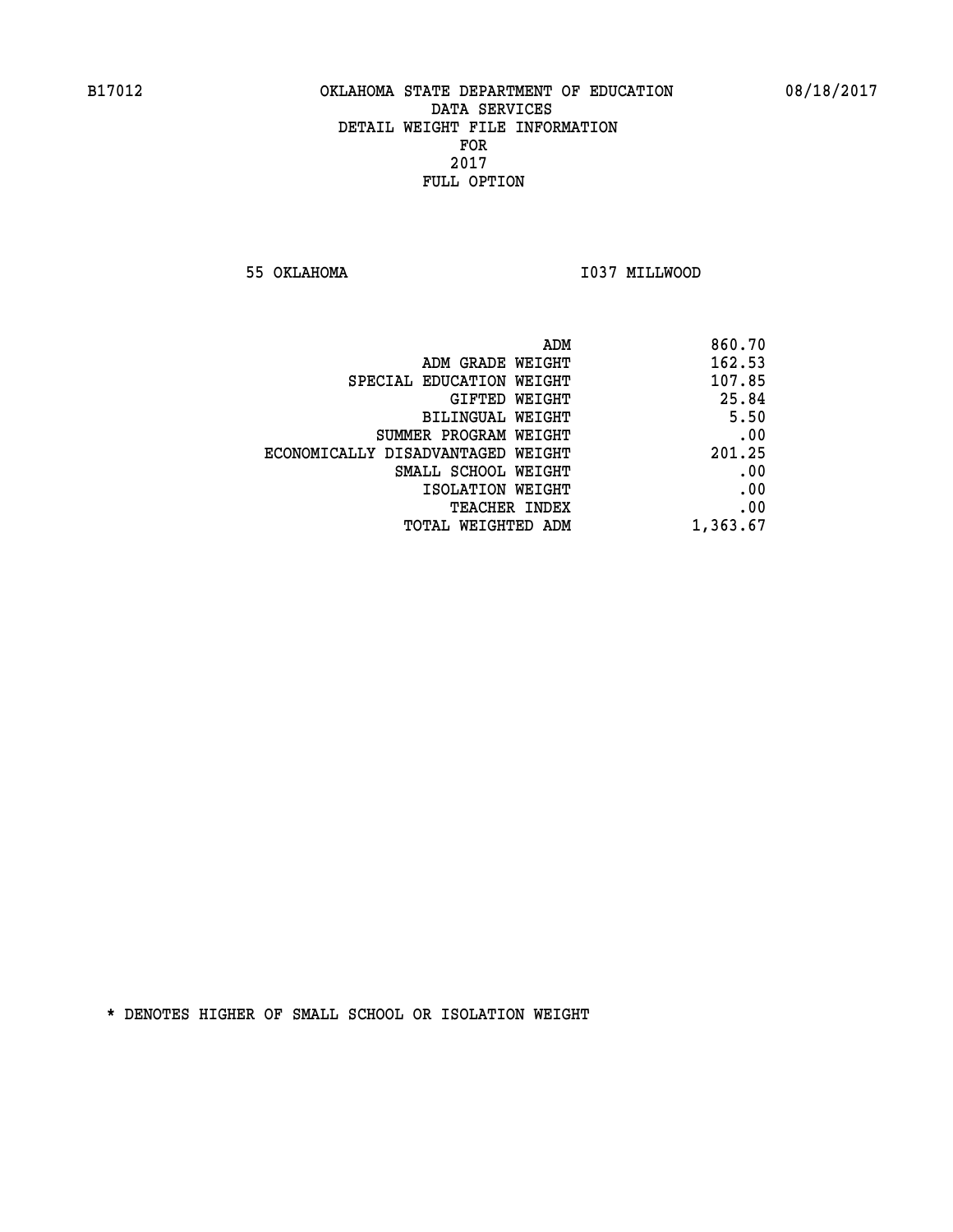**55 OKLAHOMA I041 WESTERN HEIGHTS** 

| 3,500.49 | ADM                               |
|----------|-----------------------------------|
| 713.06   | ADM GRADE WEIGHT                  |
| 417.90   | SPECIAL EDUCATION WEIGHT          |
| 120.70   | <b>GIFTED WEIGHT</b>              |
| 291.25   | BILINGUAL WEIGHT                  |
| .00      | SUMMER PROGRAM WEIGHT             |
| 802.25   | ECONOMICALLY DISADVANTAGED WEIGHT |
| .00      | SMALL SCHOOL WEIGHT               |
| .00      | ISOLATION WEIGHT                  |
| .00      | <b>TEACHER INDEX</b>              |
| 5,845.65 | TOTAL WEIGHTED ADM                |
|          |                                   |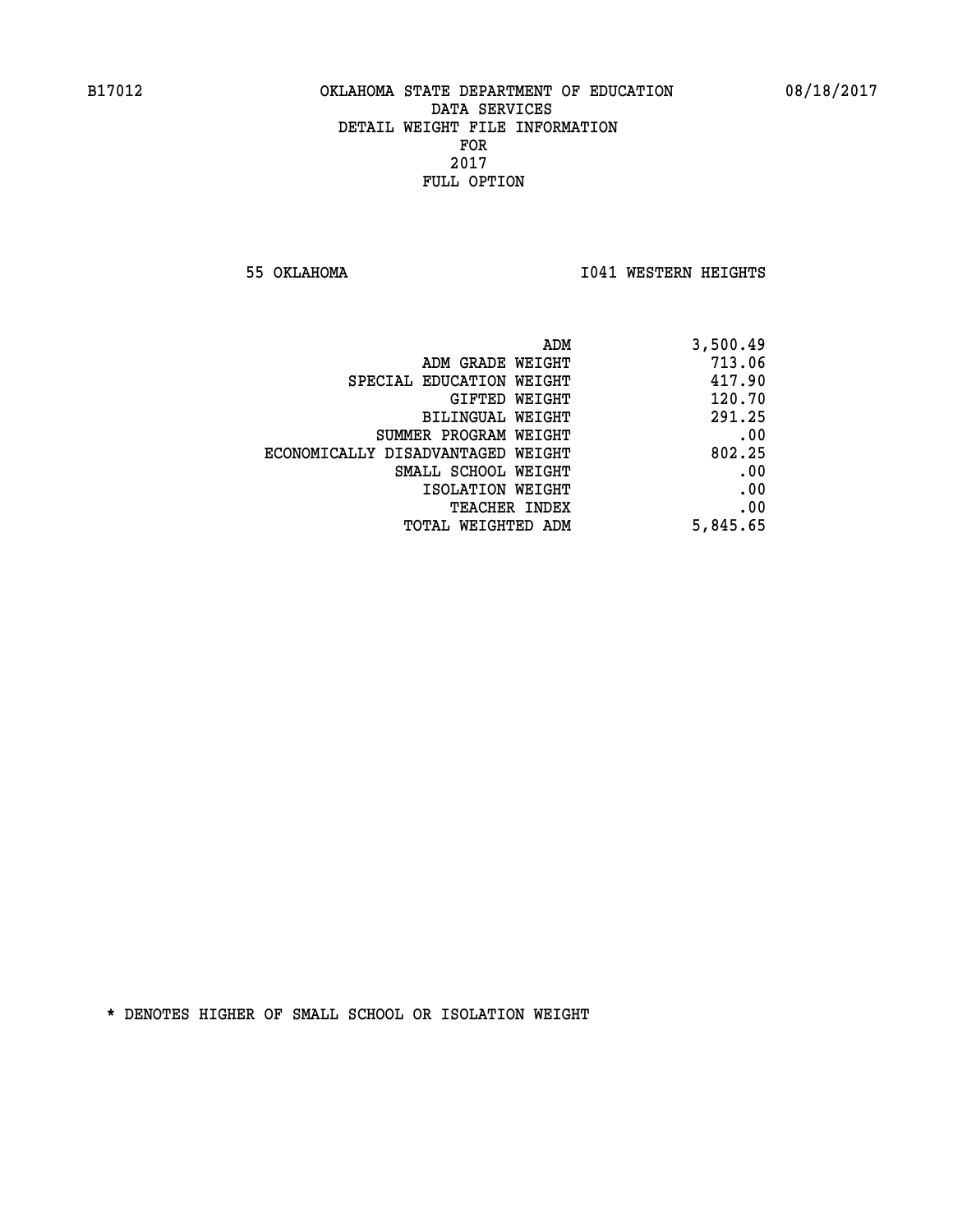**55 OKLAHOMA I052 MIDWEST CITY-DEL CITY** 

| 14, 123. 35 |
|-------------|
| 2,763.01    |
| 2,101.85    |
| 783.36      |
| 189.50      |
| 6.00        |
| 2,494.25    |
| .00         |
| .00         |
| .00         |
| 22,461.32   |
|             |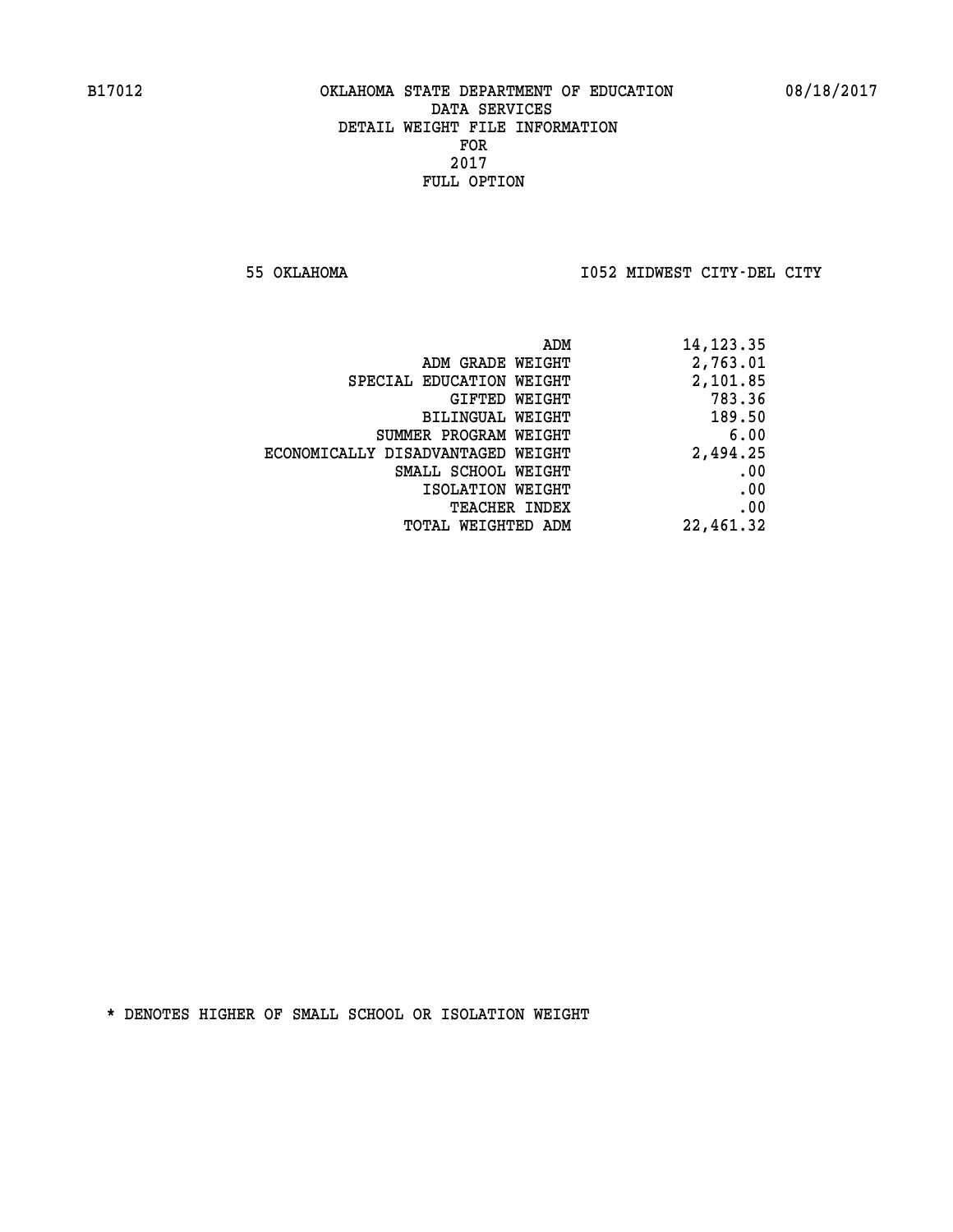**55 OKLAHOMA I053 CROOKED OAK** 

|                                   | 1,205.74<br>ADM |     |
|-----------------------------------|-----------------|-----|
| ADM GRADE WEIGHT                  | 204.17          |     |
| SPECIAL EDUCATION WEIGHT          | 183.80          |     |
| <b>GIFTED WEIGHT</b>              | 32.98           |     |
| BILINGUAL WEIGHT                  | 162.75          |     |
| SUMMER PROGRAM WEIGHT             |                 | .00 |
| ECONOMICALLY DISADVANTAGED WEIGHT | 293.75          |     |
| SMALL SCHOOL WEIGHT               |                 | .00 |
| ISOLATION WEIGHT                  |                 | .00 |
| <b>TEACHER INDEX</b>              |                 | .00 |
| <b>TOTAL WEIGHTED ADM</b>         | 2,083.19        |     |
|                                   |                 |     |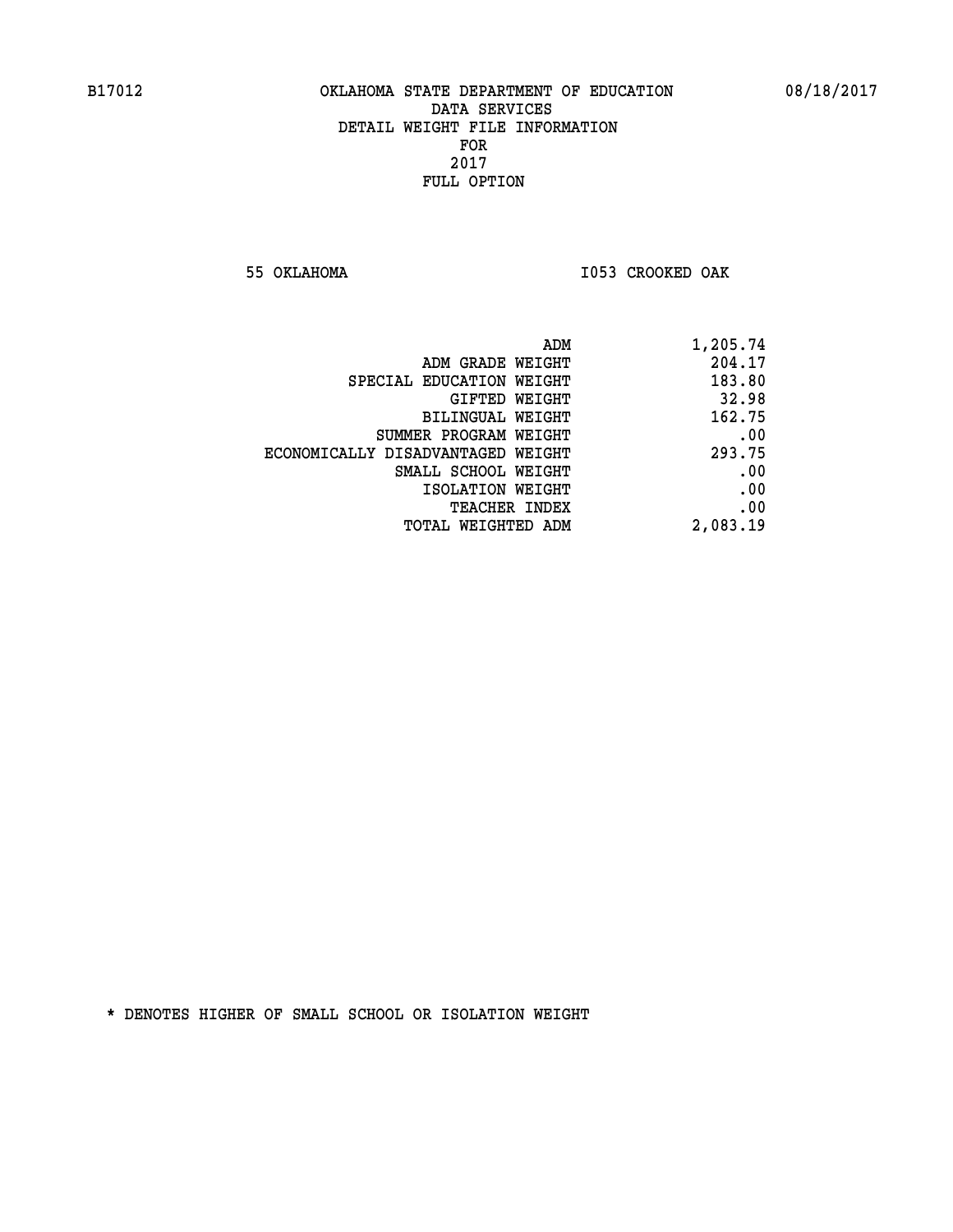**55 OKLAHOMA I088 BETHANY** 

| ADM                               | 1,704.82 |
|-----------------------------------|----------|
| ADM GRADE WEIGHT                  | 280.95   |
| SPECIAL EDUCATION WEIGHT          | 510.70   |
| GIFTED WEIGHT                     | 142.80   |
| BILINGUAL WEIGHT                  | 40.00    |
| SUMMER PROGRAM WEIGHT             | 75.60    |
| ECONOMICALLY DISADVANTAGED WEIGHT | 182.75   |
| SMALL SCHOOL WEIGHT               | .00      |
| ISOLATION WEIGHT                  | .00      |
| TEACHER INDEX                     | 51.61    |
| TOTAL WEIGHTED ADM                | 2,989.23 |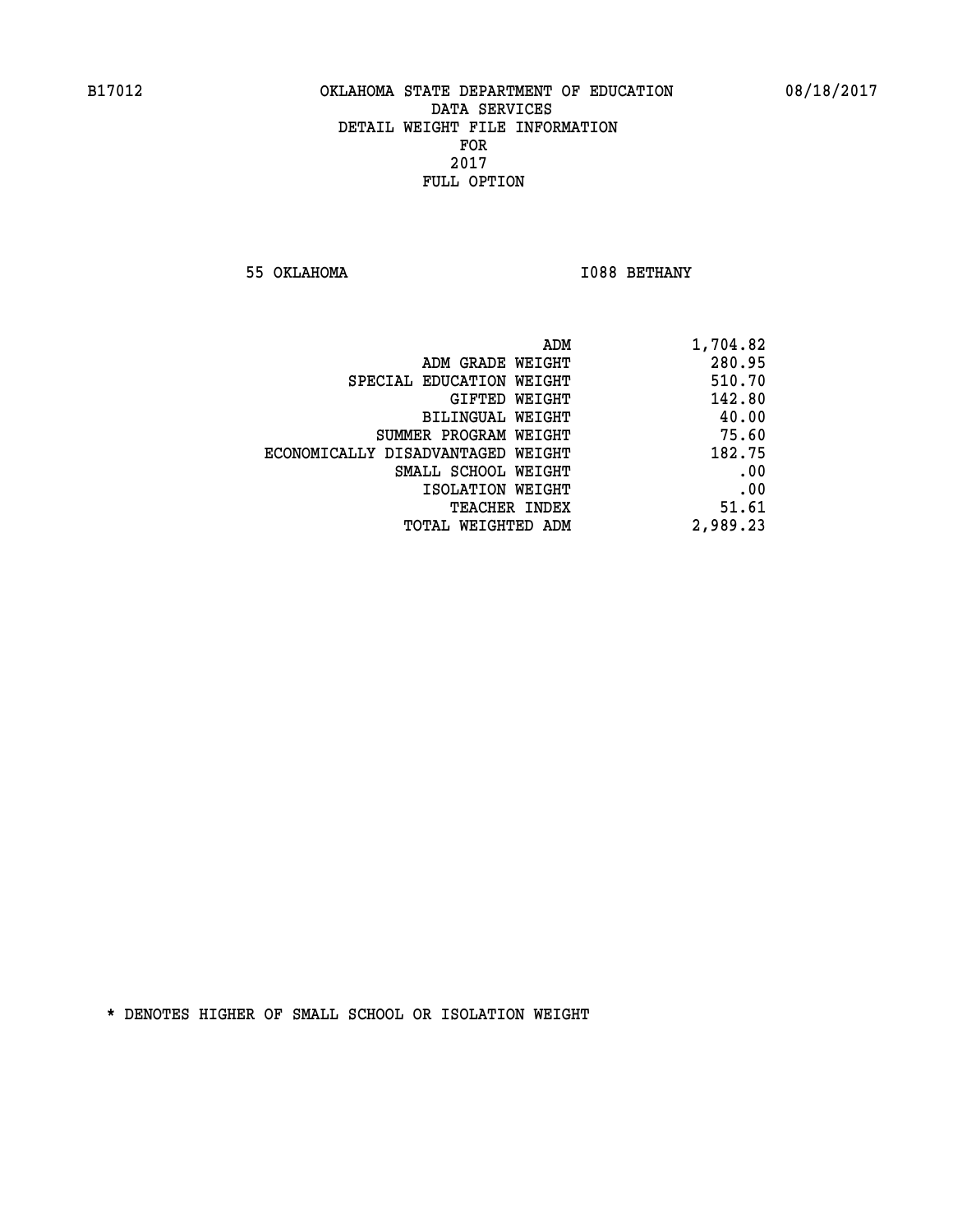**55 OKLAHOMA I089 OKLAHOMA CITY** 

|                                   | 39,389.68<br>ADM |
|-----------------------------------|------------------|
| ADM GRADE WEIGHT                  | 8,112.30         |
| SPECIAL EDUCATION WEIGHT          | 5,615.20         |
| GIFTED WEIGHT                     | 1,186.60         |
| BILINGUAL WEIGHT                  | 4,555.00         |
| SUMMER PROGRAM WEIGHT             | 24.00            |
| ECONOMICALLY DISADVANTAGED WEIGHT | 8,380.50         |
| SMALL SCHOOL WEIGHT               | .00              |
| ISOLATION WEIGHT                  | .00              |
| <b>TEACHER INDEX</b>              | .00              |
| WEIGHTED ADM<br>TOTAL             | 67,263.28        |
|                                   |                  |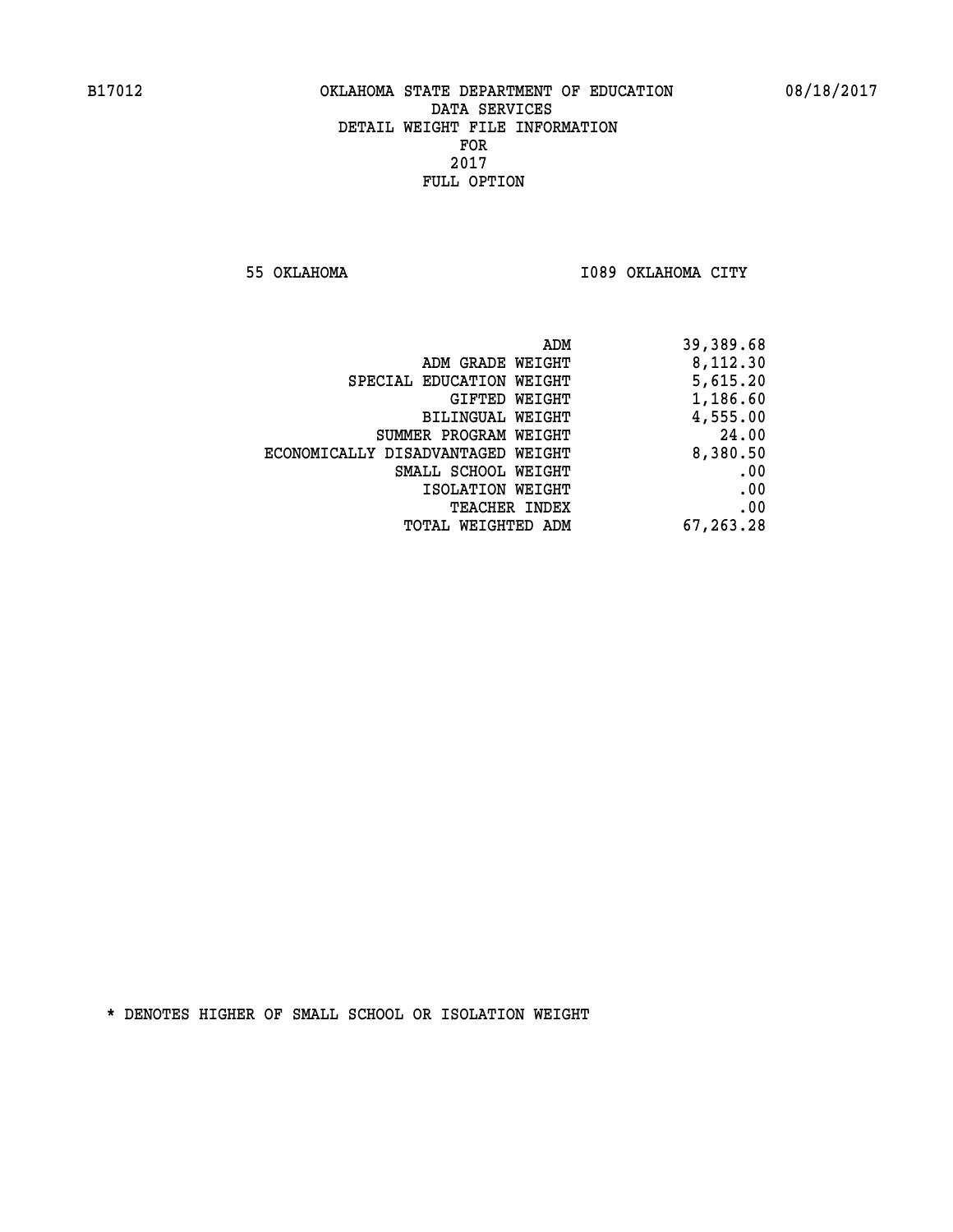**55 OKLAHOMA J001 OKLAHOMA YOUTH ACADEMY**

| ADM                               | 117.03 |
|-----------------------------------|--------|
| ADM GRADE WEIGHT                  | 23.41  |
| SPECIAL EDUCATION WEIGHT          | 59.50  |
| GIFTED WEIGHT                     | 1.02   |
| BILINGUAL WEIGHT                  | .50    |
| SUMMER PROGRAM WEIGHT             | .00    |
| ECONOMICALLY DISADVANTAGED WEIGHT | 34.00  |
| SMALL SCHOOL WEIGHT               | .00    |
| ISOLATION WEIGHT                  | .00    |
| <b>TEACHER INDEX</b>              | .00    |
| TOTAL WEIGHTED ADM                | 235.46 |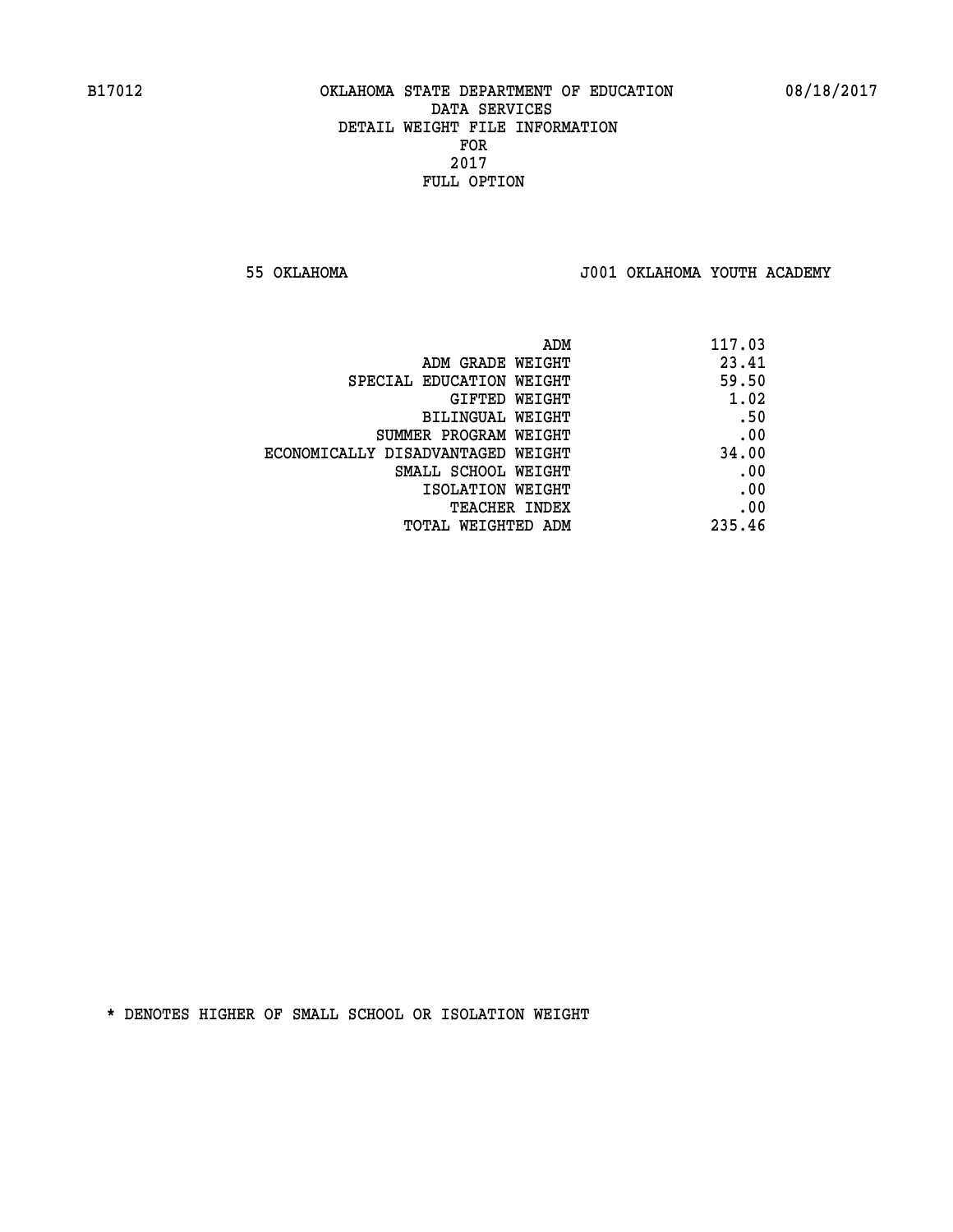**55 OKLAHOMA Z001 EPIC ONE ON ONE CHARTE**

|                                   | 8,302.59<br>ADM |
|-----------------------------------|-----------------|
| ADM GRADE WEIGHT                  | 1,629.78        |
| SPECIAL EDUCATION WEIGHT          | 1,257.05        |
| GIFTED WEIGHT                     | 30.26           |
| <b>BILINGUAL WEIGHT</b>           | 44.00           |
| SUMMER PROGRAM WEIGHT             | 1.20            |
| ECONOMICALLY DISADVANTAGED WEIGHT | 1,562.50        |
| SMALL SCHOOL WEIGHT               | .00             |
| ISOLATION WEIGHT                  | .00             |
| <b>TEACHER INDEX</b>              | .00             |
| TOTAL WEIGHTED ADM                | 12,827.38       |
|                                   |                 |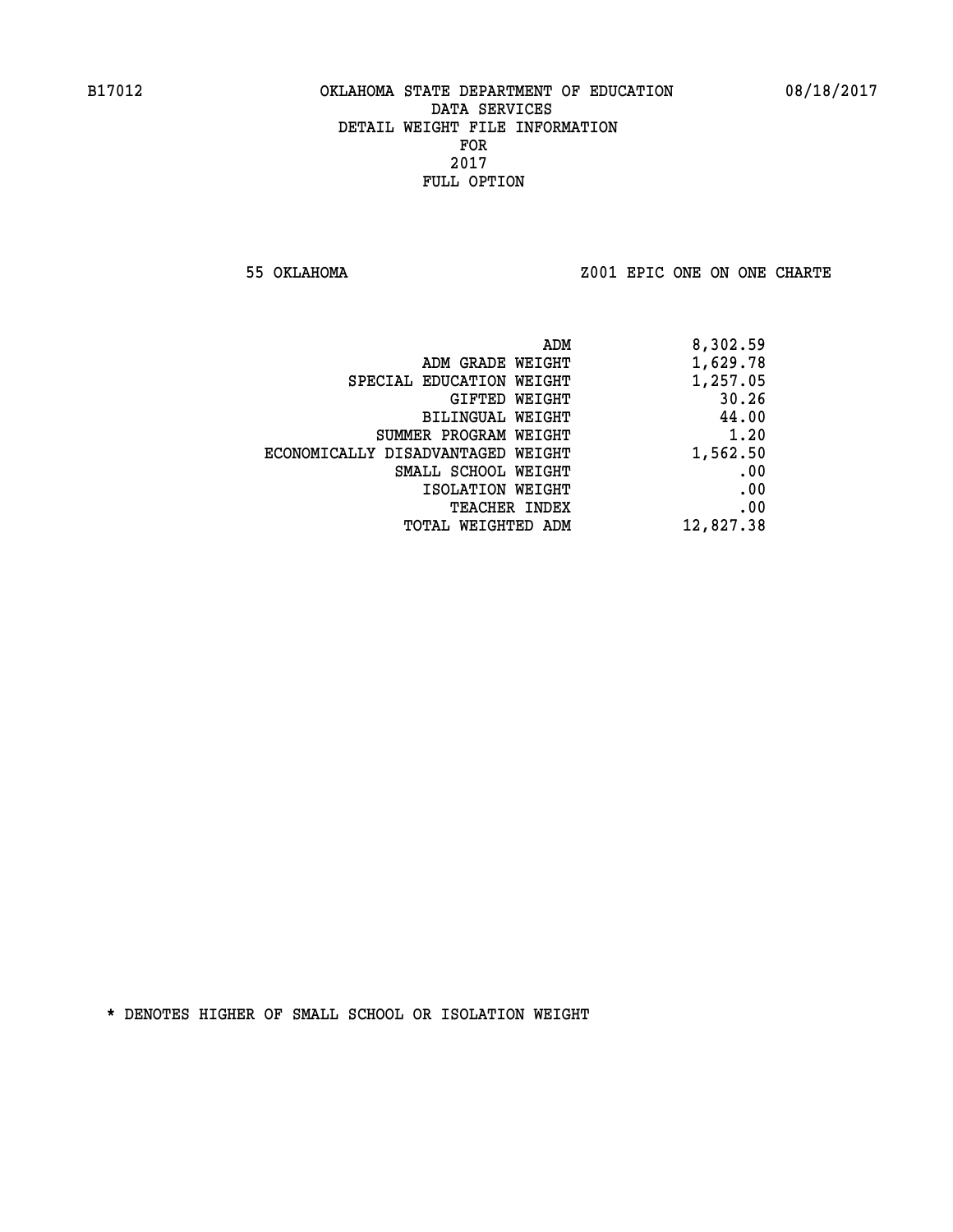**55 OKLAHOMA Z002 OKLAHOMA VIRTUAL CHART**

| ADM                               | 2,035.48 |
|-----------------------------------|----------|
| ADM GRADE WEIGHT                  | 376.36   |
| SPECIAL EDUCATION WEIGHT          | 454.50   |
| GIFTED WEIGHT                     | 29.92    |
| BILINGUAL WEIGHT                  | 7.50     |
| SUMMER PROGRAM WEIGHT             | .00      |
| ECONOMICALLY DISADVANTAGED WEIGHT | 415.50   |
| SMALL SCHOOL WEIGHT               | .00      |
| ISOLATION WEIGHT                  | .00      |
| <b>TEACHER INDEX</b>              | .00      |
| TOTAL WEIGHTED ADM                | 3,319.26 |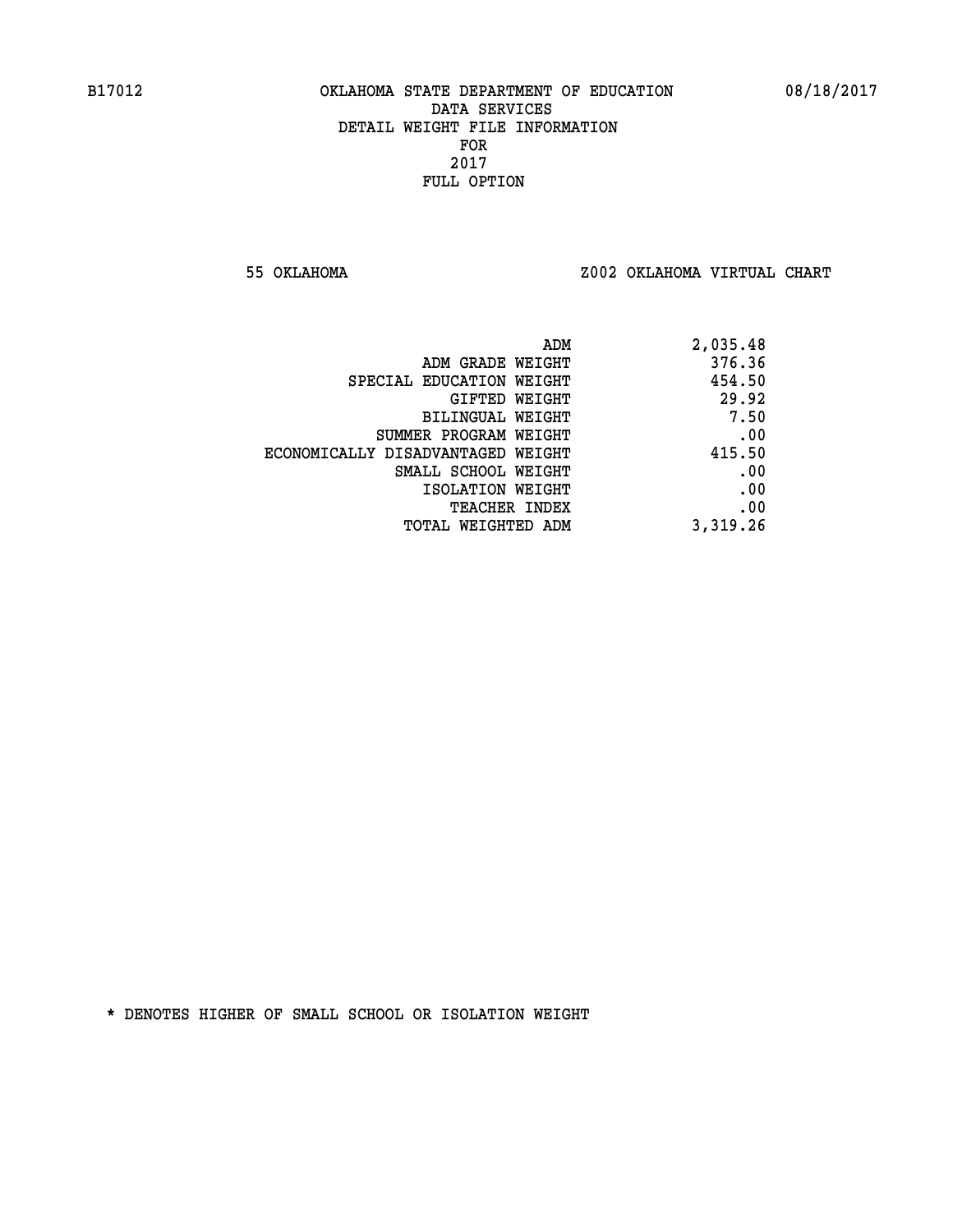**55 OKLAHOMA Z003 OKLAHOMA CONNECTIONS A**

| 1,164.52 |
|----------|
| 206.08   |
| 195.20   |
| 3.74     |
| 3.00     |
| .00      |
| 227.75   |
| .00      |
| .00      |
| .00      |
| 1,800.29 |
|          |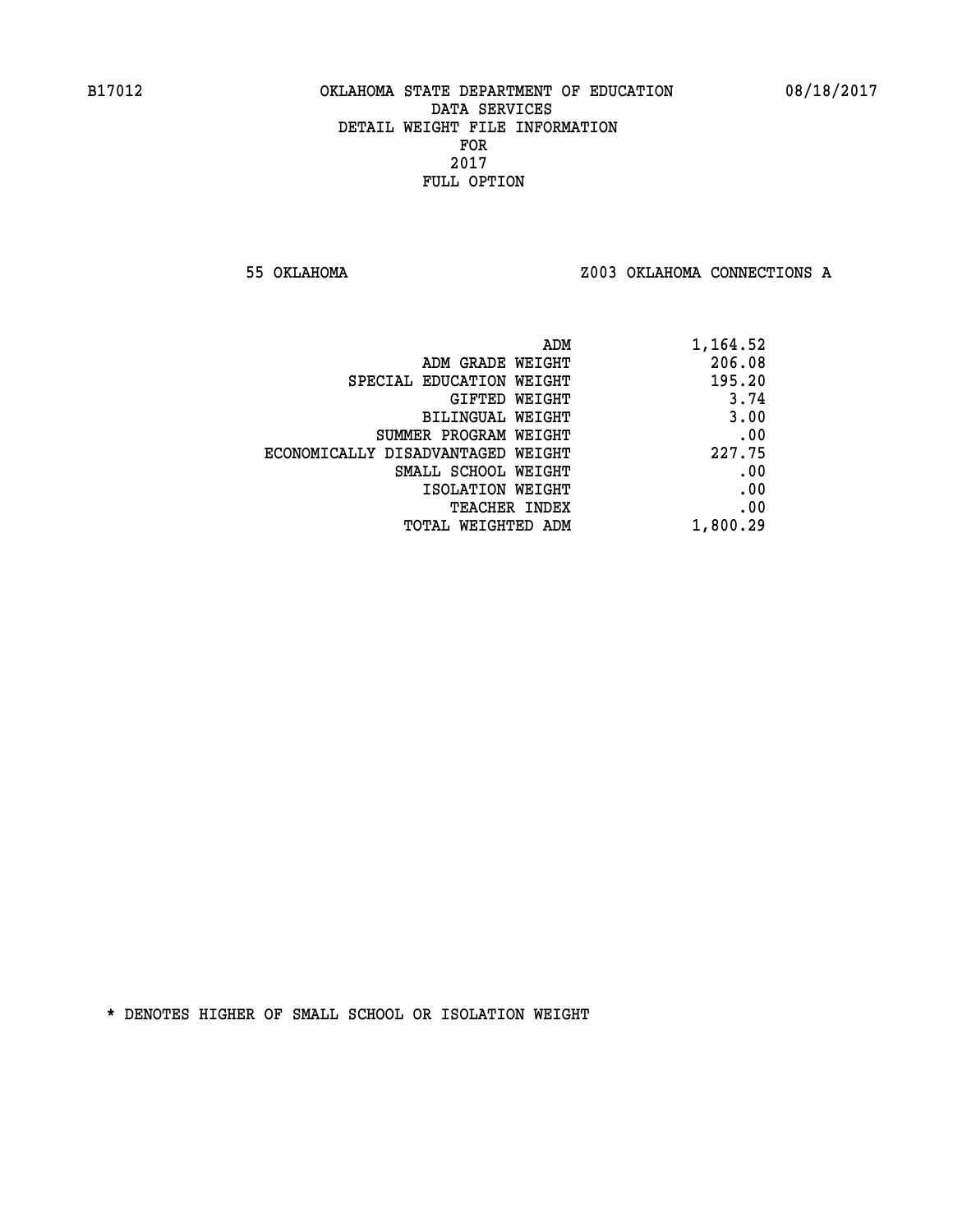**55 OKLAHOMA Z004 INSIGHT SCHOOL OF OKLA**

|                                   | 338.22<br>ADM |  |
|-----------------------------------|---------------|--|
| ADM GRADE WEIGHT                  | 67.64         |  |
| SPECIAL EDUCATION WEIGHT          | 97.15         |  |
| GIFTED WEIGHT                     | 1.02          |  |
| BILINGUAL WEIGHT                  | 1.75          |  |
| SUMMER PROGRAM WEIGHT             | .00           |  |
| ECONOMICALLY DISADVANTAGED WEIGHT | 65.75         |  |
| SMALL SCHOOL WEIGHT               | .00           |  |
| ISOLATION WEIGHT                  | .00           |  |
| TEACHER INDEX                     | .00           |  |
| TOTAL WEIGHTED ADM                | 571.53        |  |
|                                   |               |  |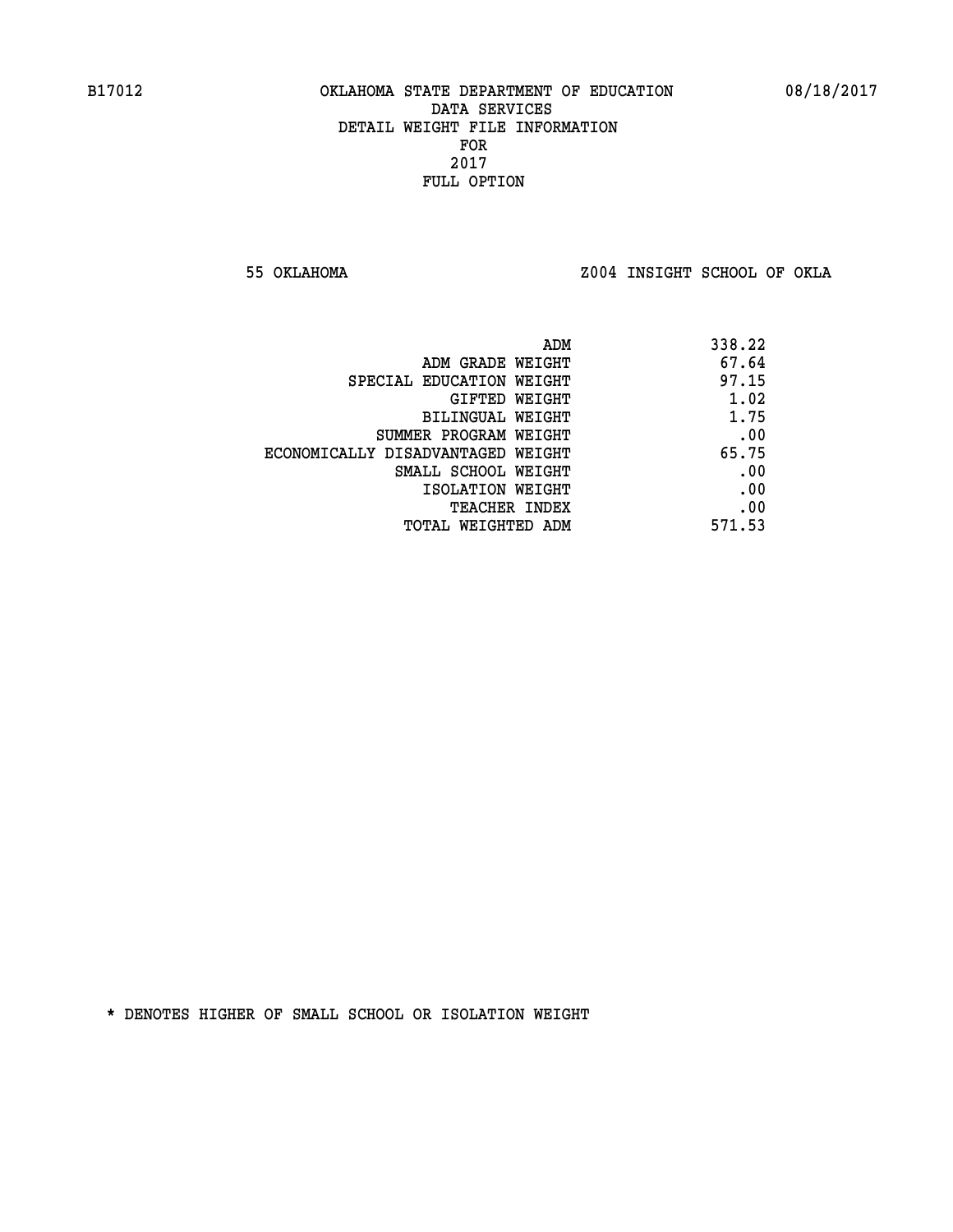**55 OKLAHOMA Z005 ABLE CHARTER ABLE LEAR**

| ADM                               | 40.73 |
|-----------------------------------|-------|
| ADM GRADE WEIGHT                  | 8.14  |
| SPECIAL EDUCATION WEIGHT          | 7.70  |
| GIFTED WEIGHT                     | .00   |
| BILINGUAL WEIGHT                  | .00   |
| SUMMER PROGRAM WEIGHT             | .00   |
| ECONOMICALLY DISADVANTAGED WEIGHT | 9.75  |
| SMALL SCHOOL WEIGHT               | .00   |
| ISOLATION WEIGHT                  | .00   |
| TEACHER INDEX                     | .00   |
| TOTAL WEIGHTED ADM                | 66.32 |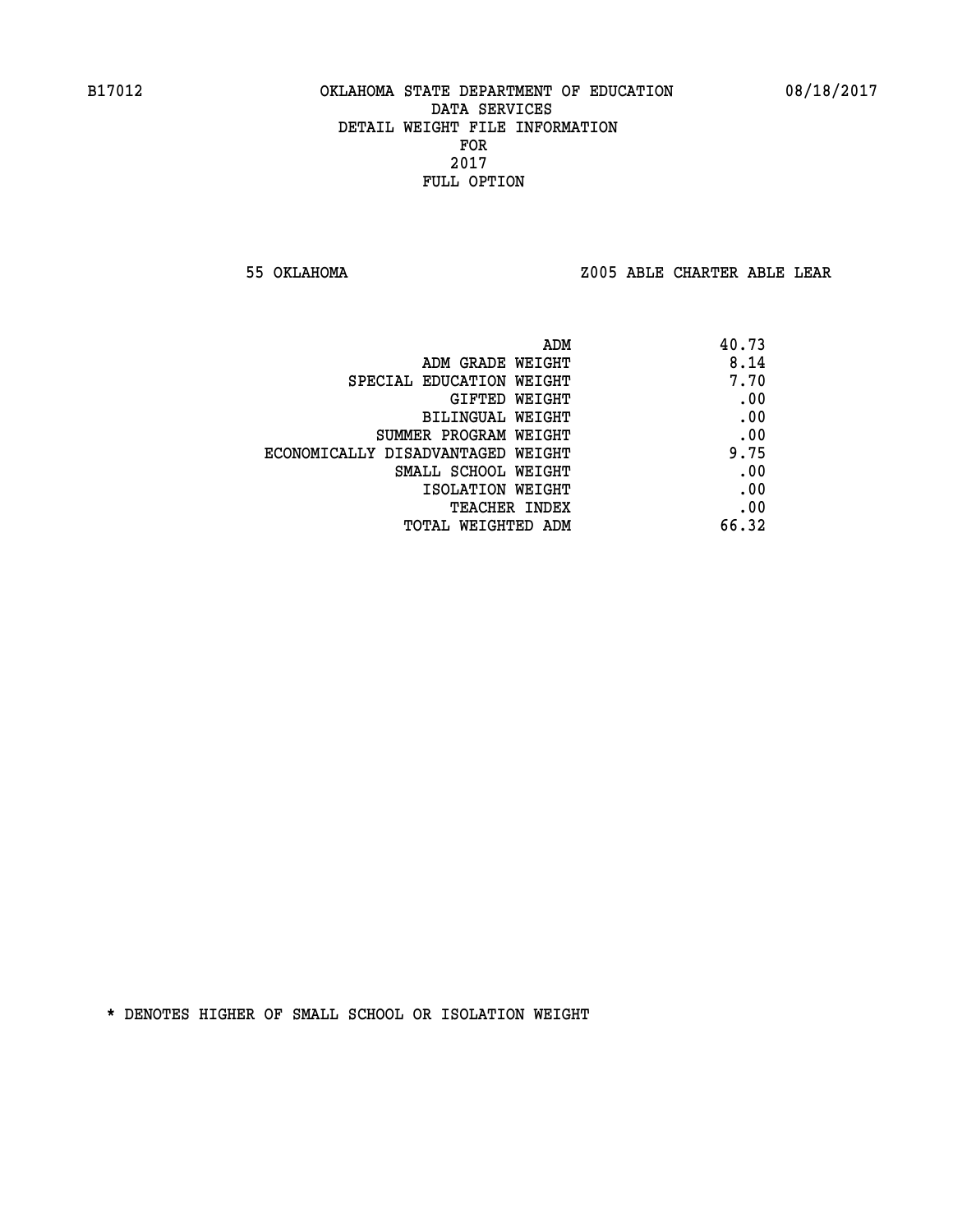**56 OKMULGEE C011 TWIN HILLS** 

| ADM                               | 360.76   |
|-----------------------------------|----------|
| ADM GRADE WEIGHT                  | 70.54    |
| SPECIAL EDUCATION WEIGHT          | 60.65    |
| <b>GIFTED WEIGHT</b>              | 14.62    |
| BILINGUAL WEIGHT                  | 2.00     |
| SUMMER PROGRAM WEIGHT             | .00      |
| ECONOMICALLY DISADVANTAGED WEIGHT | 74.25    |
| SMALL SCHOOL WEIGHT               | $22.95*$ |
| ISOLATION WEIGHT                  | .00      |
| <b>TEACHER INDEX</b>              | 23.05    |
| TOTAL WEIGHTED ADM                | 628.82   |
|                                   |          |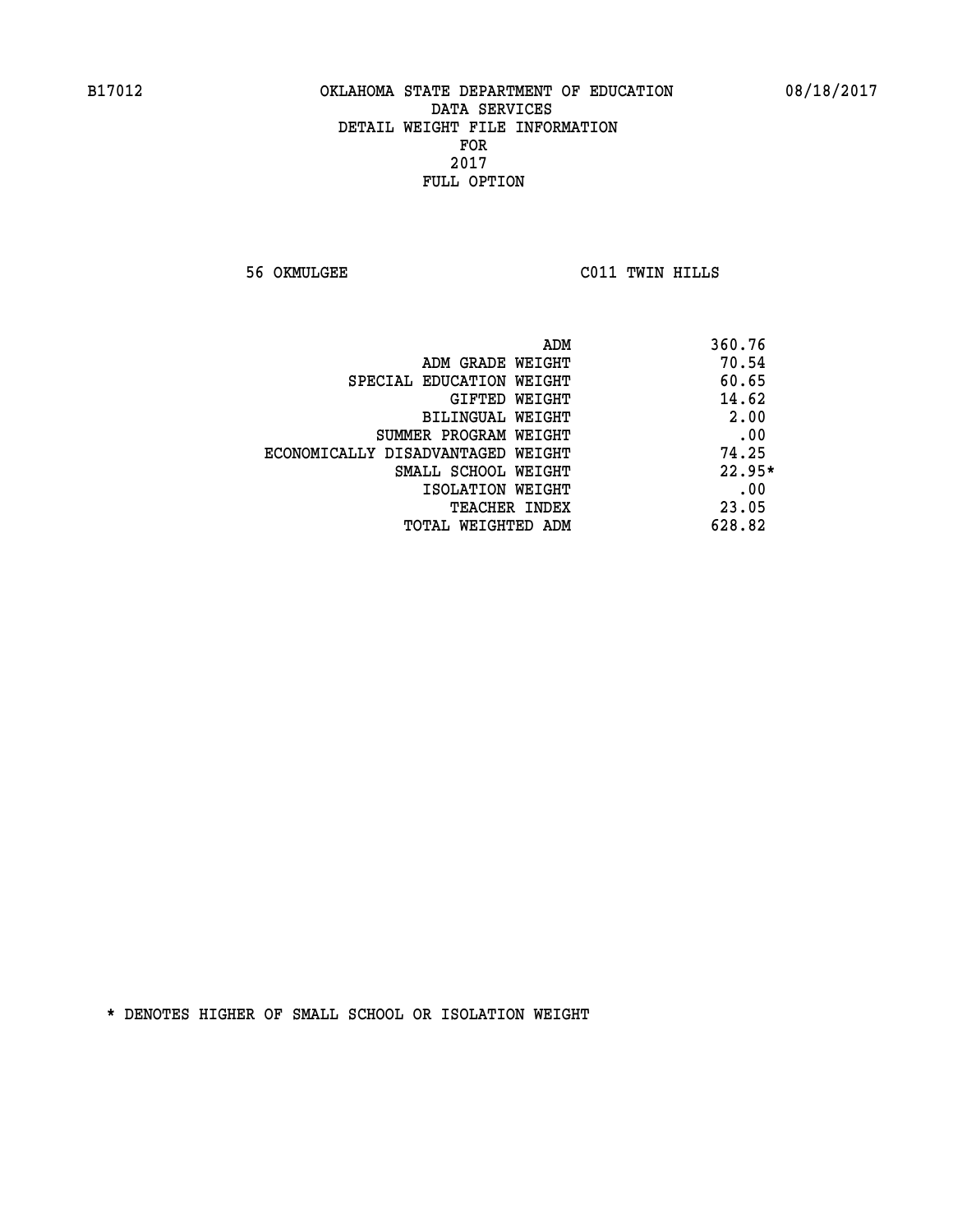**56 OKMULGEE I001 OKMULGEE** 

| ADM                               | 1,449.19 |
|-----------------------------------|----------|
| ADM GRADE WEIGHT                  | 293.99   |
| SPECIAL EDUCATION WEIGHT          | 289.70   |
| GIFTED WEIGHT                     | 48.28    |
| BILINGUAL WEIGHT                  | 2.50     |
| SUMMER PROGRAM WEIGHT             | 1.20     |
| ECONOMICALLY DISADVANTAGED WEIGHT | 345.00   |
| SMALL SCHOOL WEIGHT               | .00      |
| ISOLATION WEIGHT                  | .00      |
| TEACHER INDEX                     | 31.32    |
| TOTAL WEIGHTED ADM                | 2,461.18 |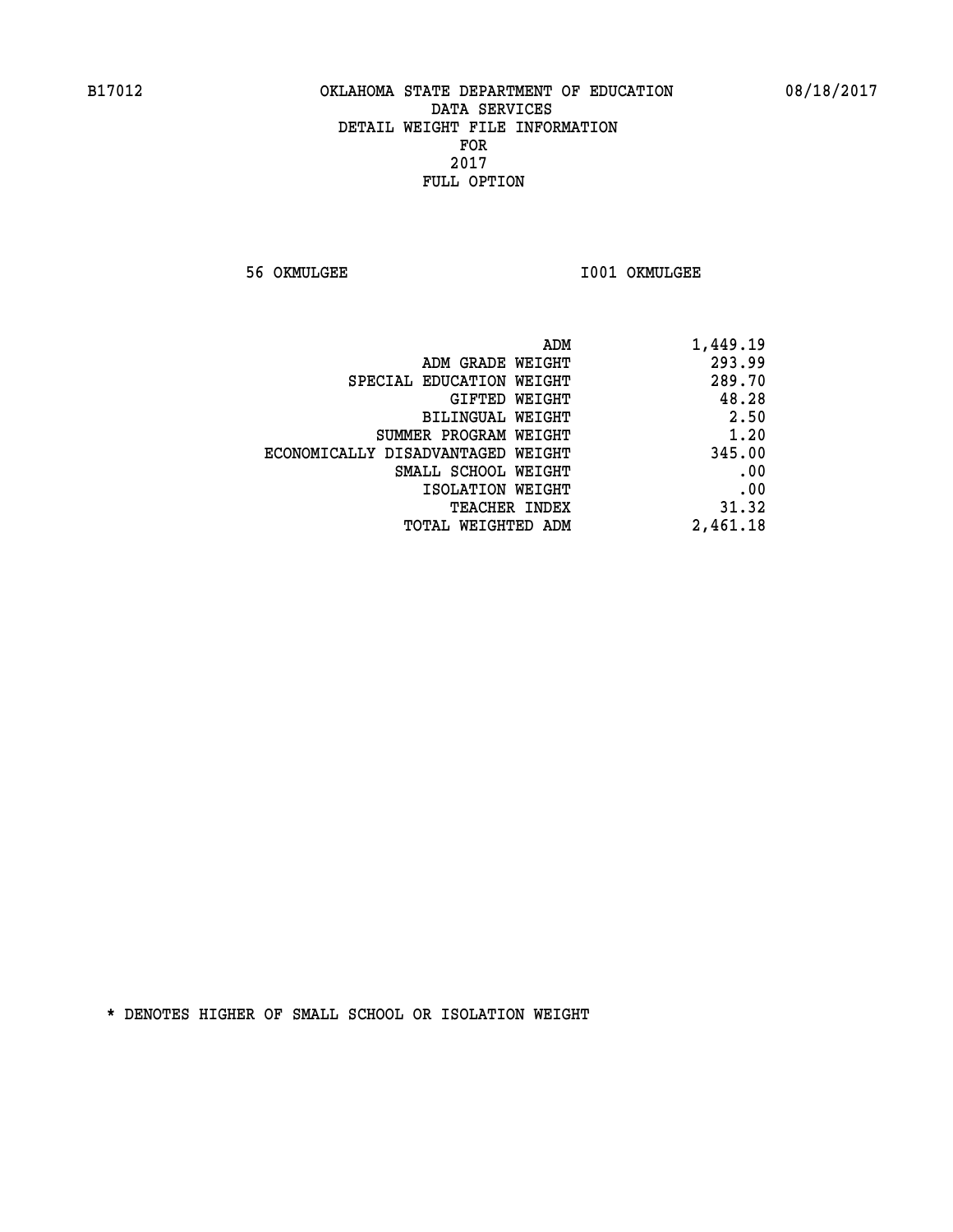**56 OKMULGEE I002 HENRYETTA** 

| 1,230.43 | ADM                               |
|----------|-----------------------------------|
| 247.98   | ADM GRADE WEIGHT                  |
| 248.45   | SPECIAL EDUCATION WEIGHT          |
| 40.80    | GIFTED WEIGHT                     |
| 1.50     | BILINGUAL WEIGHT                  |
| .00      | SUMMER PROGRAM WEIGHT             |
| 234.75   | ECONOMICALLY DISADVANTAGED WEIGHT |
| .00      | SMALL SCHOOL WEIGHT               |
| .00      | ISOLATION WEIGHT                  |
| 16.45    | <b>TEACHER INDEX</b>              |
| 2,020.36 | <b>TOTAL WEIGHTED ADM</b>         |
|          |                                   |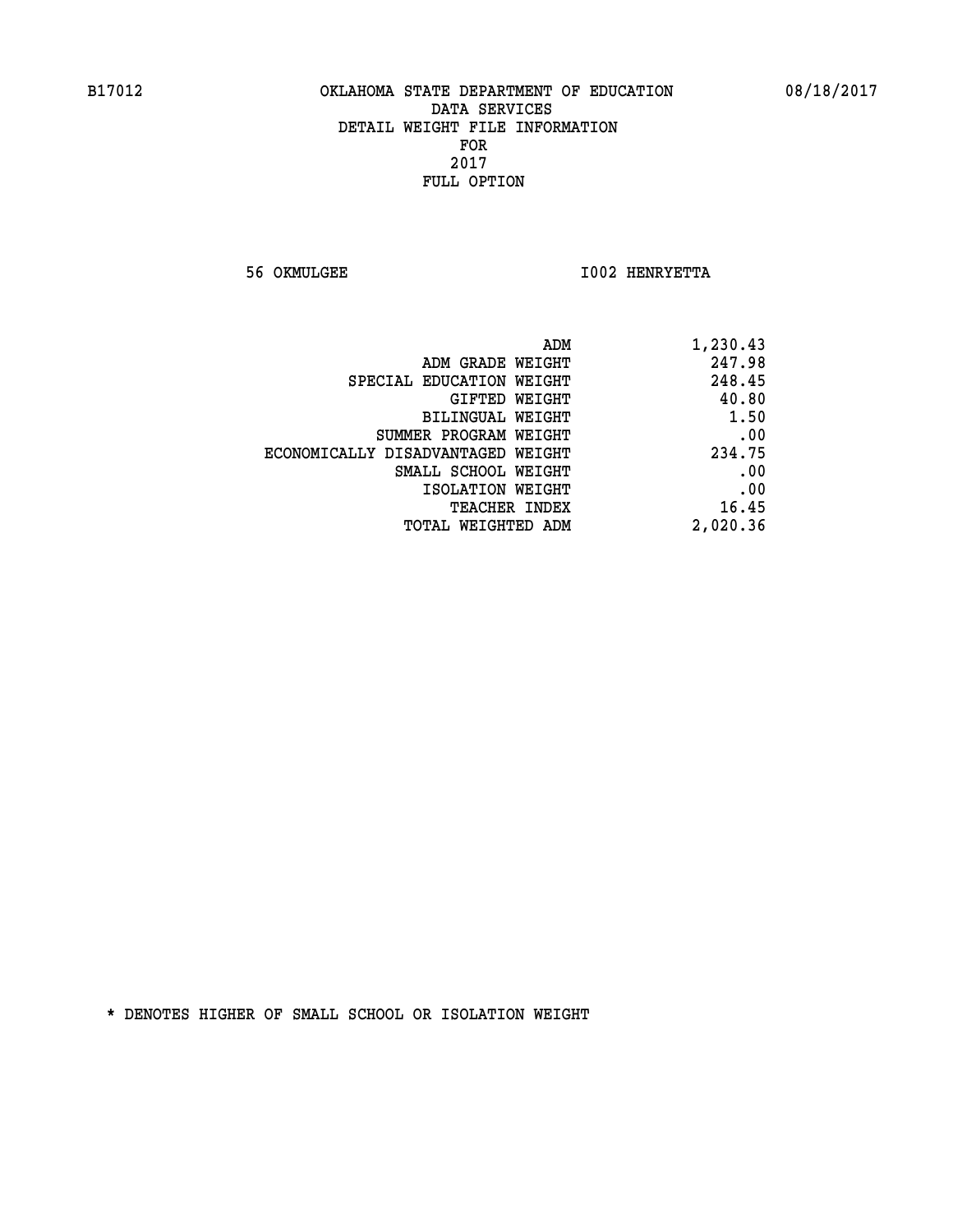**56 OKMULGEE I003 MORRIS** 

| ADM                               | 1,072.58 |
|-----------------------------------|----------|
| ADM GRADE WEIGHT                  | 202.76   |
| SPECIAL EDUCATION WEIGHT          | 130.75   |
| <b>GIFTED WEIGHT</b>              | 49.98    |
| BILINGUAL WEIGHT                  | .00      |
| SUMMER PROGRAM WEIGHT             | .00      |
| ECONOMICALLY DISADVANTAGED WEIGHT | 176.25   |
| SMALL SCHOOL WEIGHT               | .00      |
| ISOLATION WEIGHT                  | .00      |
| <b>TEACHER INDEX</b>              | 45.87    |
| <b>TOTAL WEIGHTED ADM</b>         | 1,678.19 |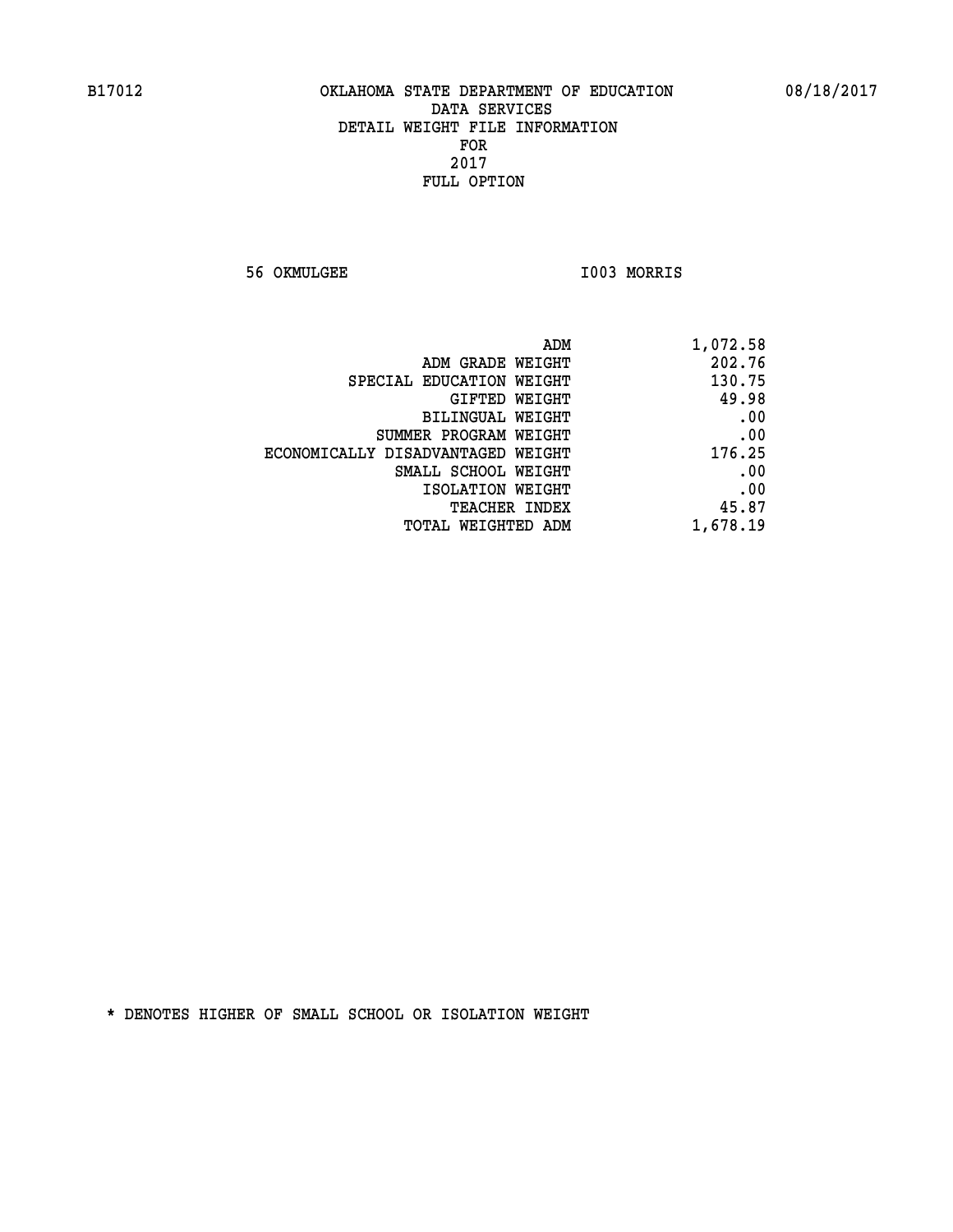**56 OKMULGEE I004 BEGGS** 

| 1,103.69 |
|----------|
| 205.58   |
| 169.30   |
| 20.06    |
| 7.00     |
| .00      |
| 191.00   |
| .00      |
| .00      |
| 21.45    |
| 1,718.08 |
|          |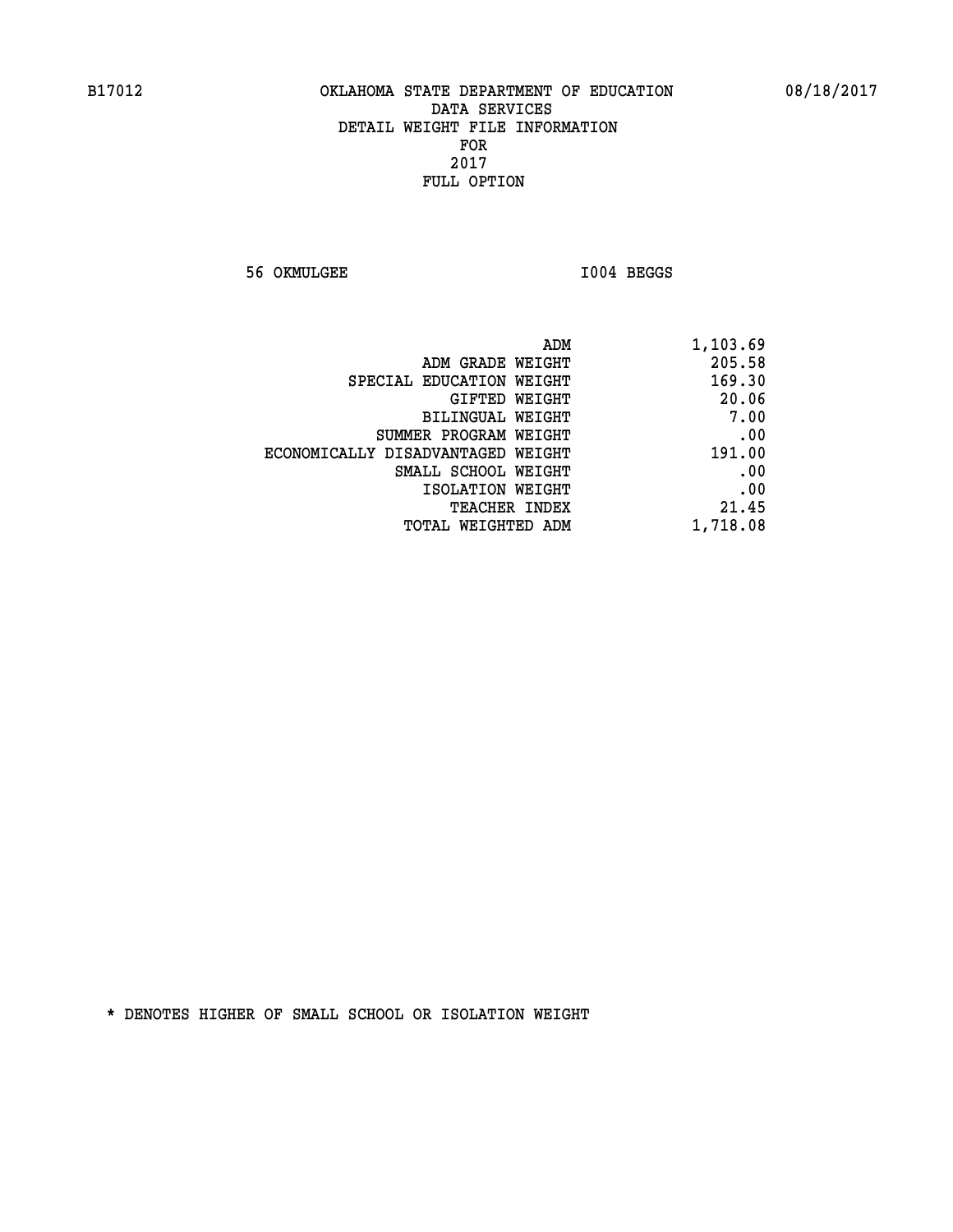**56 OKMULGEE 1005 PRESTON** 

| ADM                               | 548.31 |
|-----------------------------------|--------|
| ADM GRADE WEIGHT                  | 107.26 |
| SPECIAL EDUCATION WEIGHT          | 53.15  |
| GIFTED WEIGHT                     | 22.10  |
| BILINGUAL WEIGHT                  | .00    |
| SUMMER PROGRAM WEIGHT             | .00    |
| ECONOMICALLY DISADVANTAGED WEIGHT | 77.00  |
| SMALL SCHOOL WEIGHT               | .00    |
| ISOLATION WEIGHT                  | .00    |
| <b>TEACHER INDEX</b>              | .00    |
| <b>TOTAL WEIGHTED ADM</b>         | 807.82 |
|                                   |        |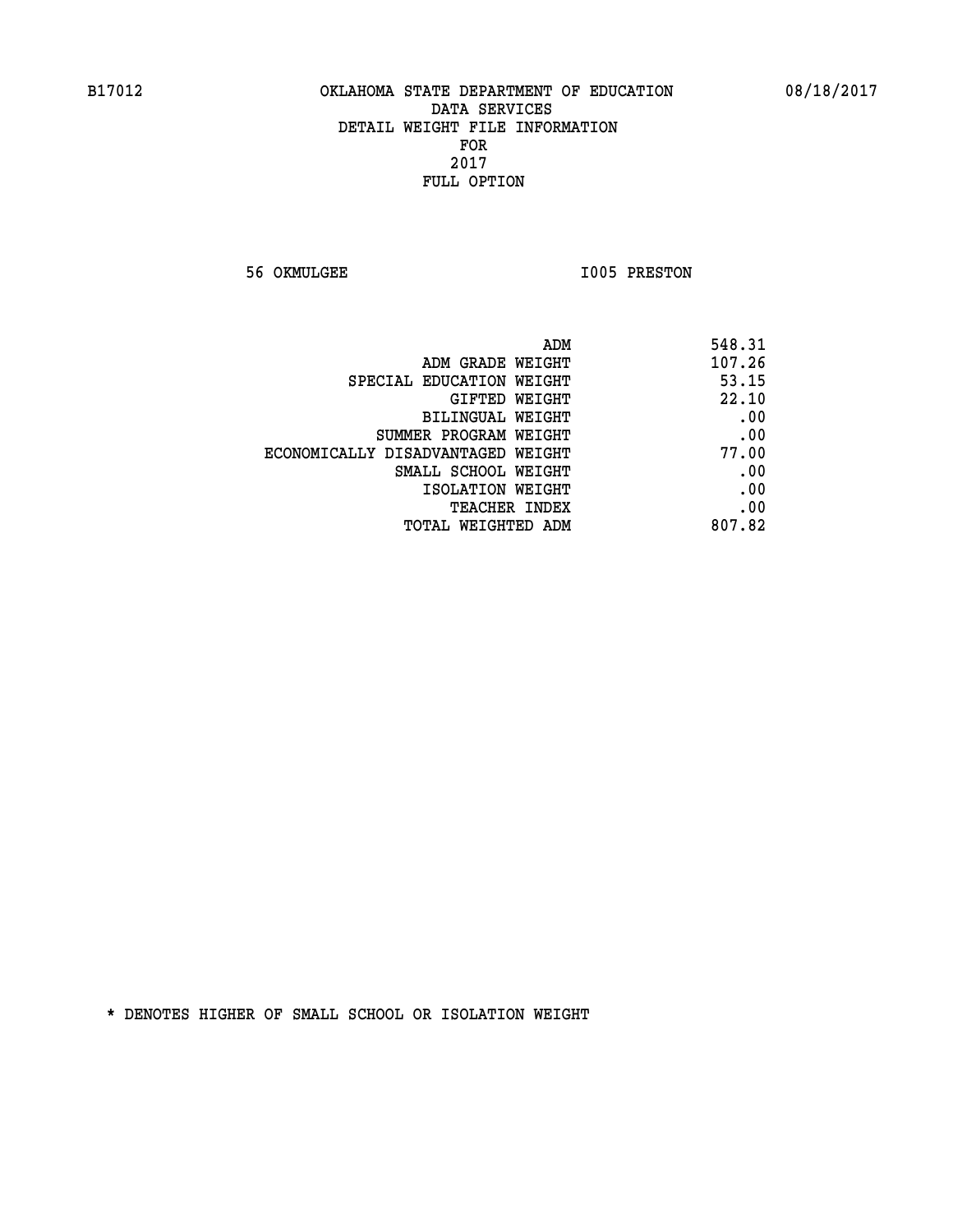**56 OKMULGEE I006 SCHULTER** 

| ADM                               | 133.41 |
|-----------------------------------|--------|
| ADM GRADE WEIGHT                  | 25.28  |
| SPECIAL EDUCATION WEIGHT          | 20.00  |
| <b>GIFTED WEIGHT</b>              | 3.74   |
| BILINGUAL WEIGHT                  | .00    |
| SUMMER PROGRAM WEIGHT             | .00    |
| ECONOMICALLY DISADVANTAGED WEIGHT | 29.50  |
| SMALL SCHOOL WEIGHT               | 19.95* |
| ISOLATION WEIGHT                  | .00    |
| <b>TEACHER INDEX</b>              | 6.27   |
| TOTAL WEIGHTED ADM                | 238.15 |
|                                   |        |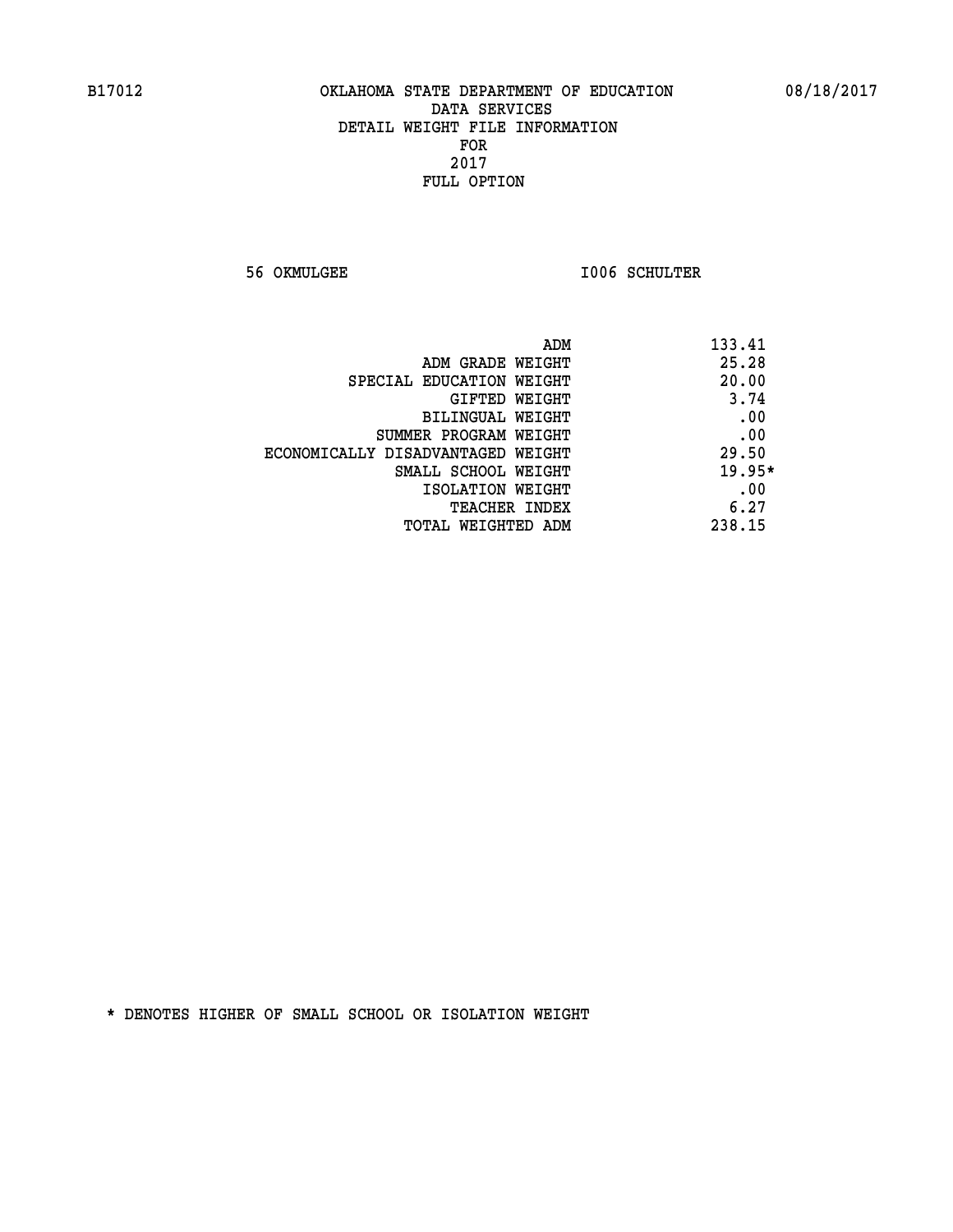**56 OKMULGEE 1007 WILSON** 

| ADM                               | 249.92   |
|-----------------------------------|----------|
| ADM GRADE WEIGHT                  | 47.51    |
| SPECIAL EDUCATION WEIGHT          | 43.85    |
| GIFTED WEIGHT                     | 5.78     |
| BILINGUAL WEIGHT                  | 1.25     |
| SUMMER PROGRAM WEIGHT             | .00      |
| ECONOMICALLY DISADVANTAGED WEIGHT | 59.75    |
| SMALL SCHOOL WEIGHT               | $26.37*$ |
| ISOLATION WEIGHT                  | .00      |
| <b>TEACHER INDEX</b>              | 9.79     |
| TOTAL WEIGHTED ADM                | 444.22   |
|                                   |          |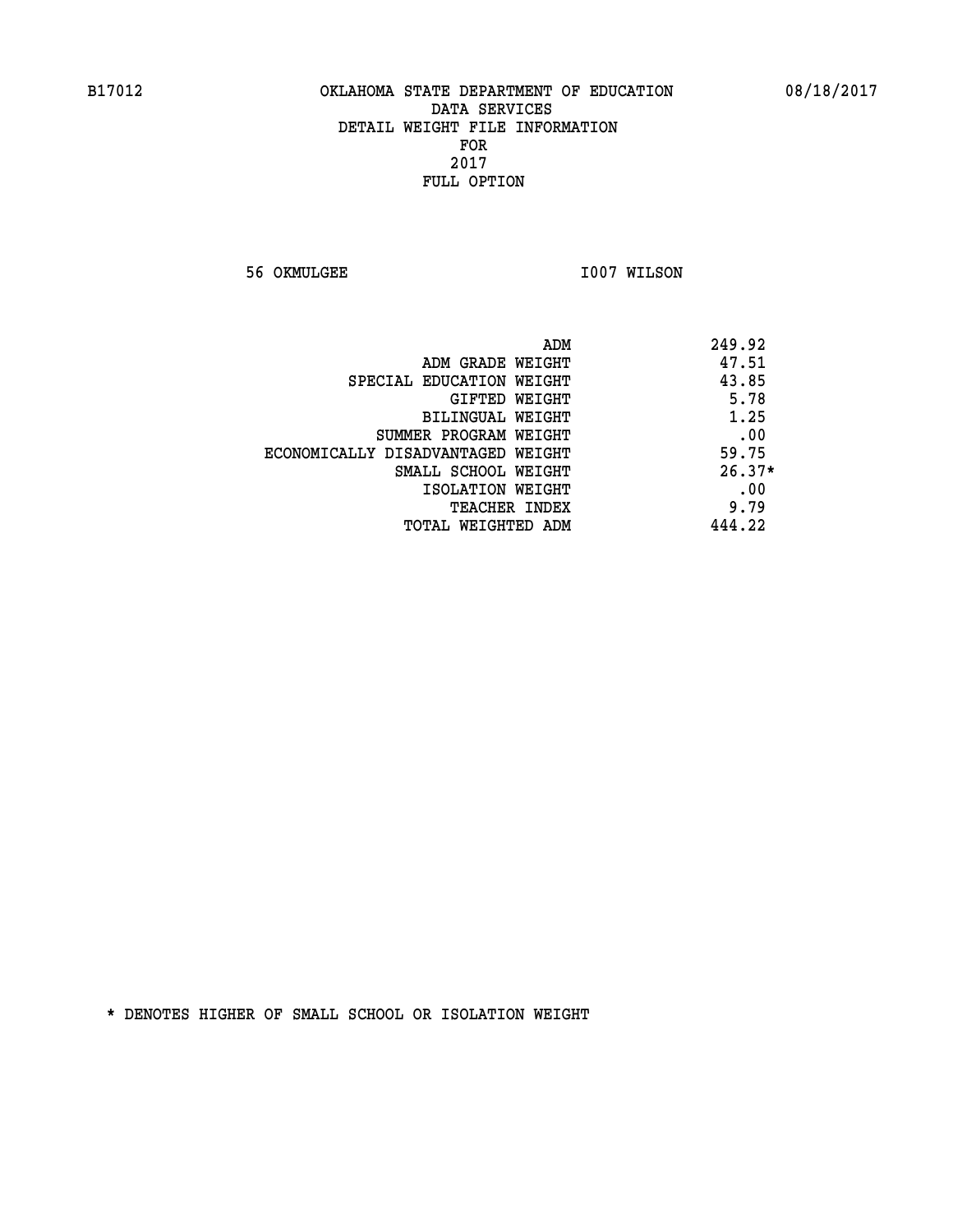**56 OKMULGEE I008 DEWAR** 

| ADM                               | 420.07   |
|-----------------------------------|----------|
| ADM GRADE WEIGHT                  | 84.66    |
| SPECIAL EDUCATION WEIGHT          | 43.75    |
| GIFTED WEIGHT                     | 13.60    |
| <b>BILINGUAL WEIGHT</b>           | 1.50     |
| SUMMER PROGRAM WEIGHT             | .00      |
| ECONOMICALLY DISADVANTAGED WEIGHT | 69.50    |
| SMALL SCHOOL WEIGHT               | $17.30*$ |
| ISOLATION WEIGHT                  | .00      |
| <b>TEACHER INDEX</b>              | 18.32    |
| TOTAL WEIGHTED ADM                | 668.70   |
|                                   |          |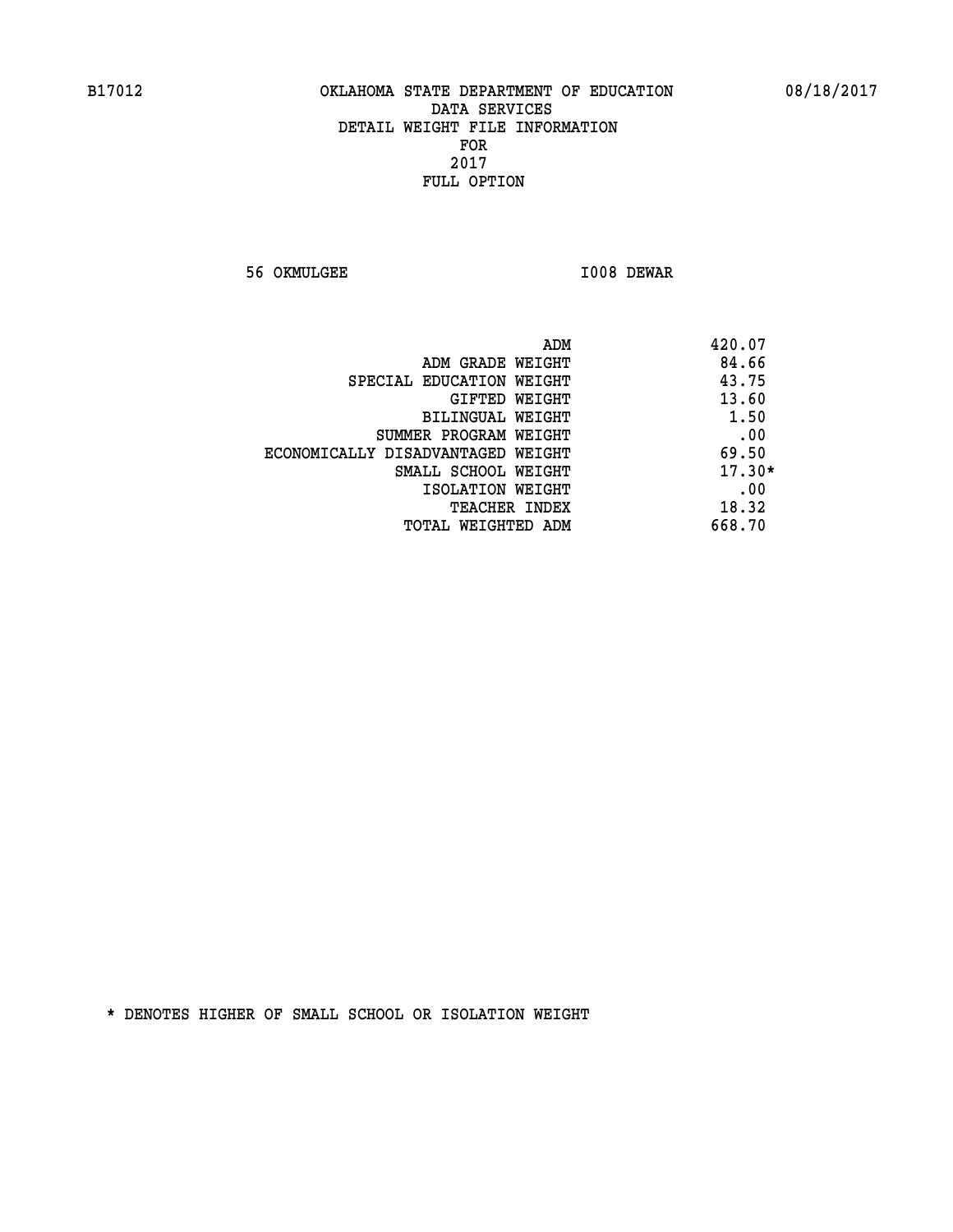**57 OSAGE C003 OSAGE HILLS** 

| ADM                               | 161.69   |
|-----------------------------------|----------|
| ADM GRADE WEIGHT                  | 36.85    |
| SPECIAL EDUCATION WEIGHT          | 5.65     |
| GIFTED WEIGHT                     | 5.10     |
| BILINGUAL WEIGHT                  | .00      |
| SUMMER PROGRAM WEIGHT             | .00      |
| ECONOMICALLY DISADVANTAGED WEIGHT | 23.00    |
| SMALL SCHOOL WEIGHT               | $22.45*$ |
| ISOLATION WEIGHT                  | .00      |
| <b>TEACHER INDEX</b>              | 7.71     |
| TOTAL WEIGHTED ADM                | 262.45   |
|                                   |          |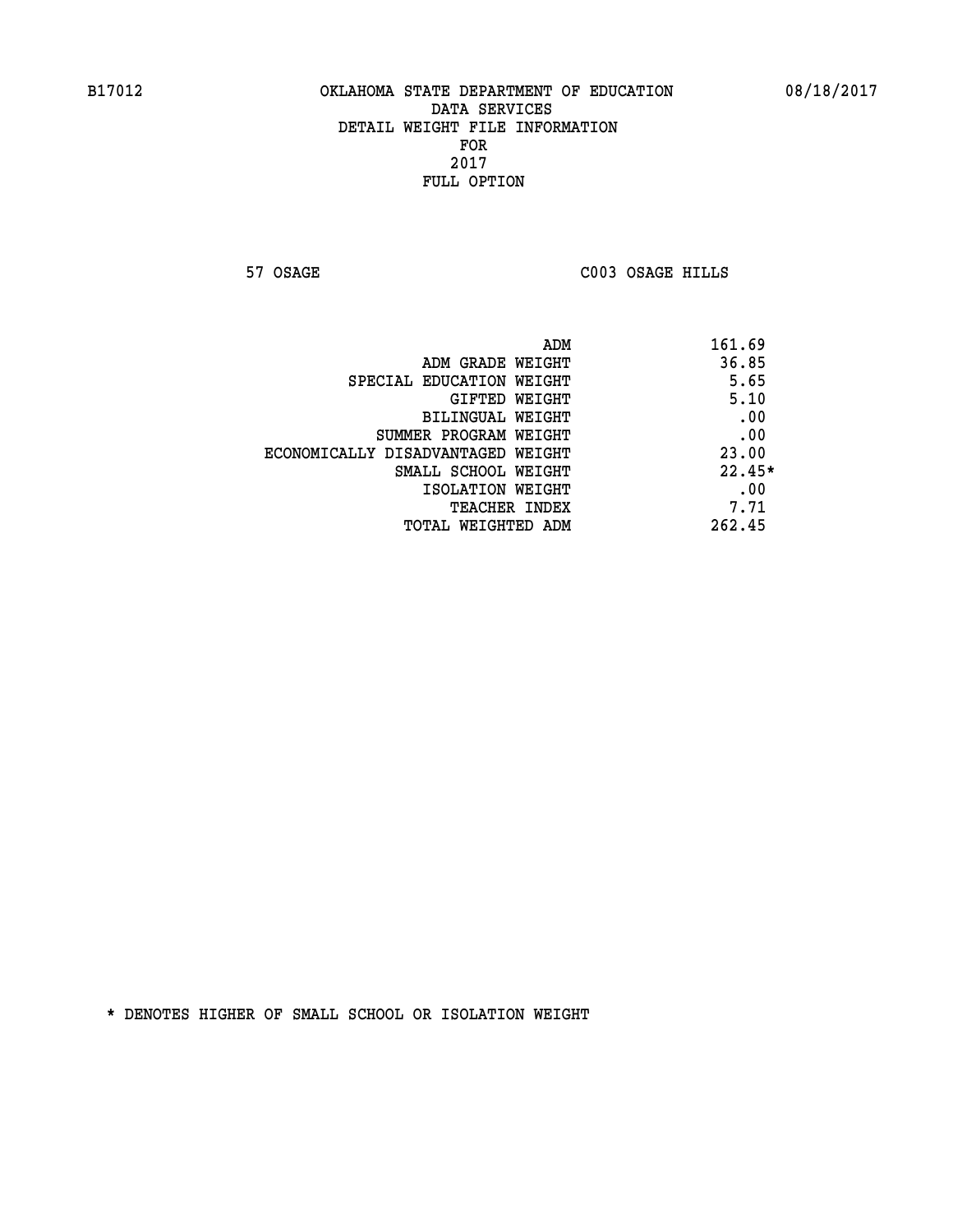**57 OSAGE C007 BOWRING** 

| ADM                               | 73.81    |
|-----------------------------------|----------|
| ADM GRADE WEIGHT                  | 14.49    |
| SPECIAL EDUCATION WEIGHT          | 5.15     |
| GIFTED WEIGHT                     | .68      |
| <b>BILINGUAL WEIGHT</b>           | 2.00     |
| SUMMER PROGRAM WEIGHT             | .00      |
| ECONOMICALLY DISADVANTAGED WEIGHT | 15.00    |
| SMALL SCHOOL WEIGHT               | 12.70    |
| ISOLATION WEIGHT                  | $59.05*$ |
| <b>TEACHER INDEX</b>              | .23      |
| TOTAL WEIGHTED ADM                | 170.41   |
|                                   |          |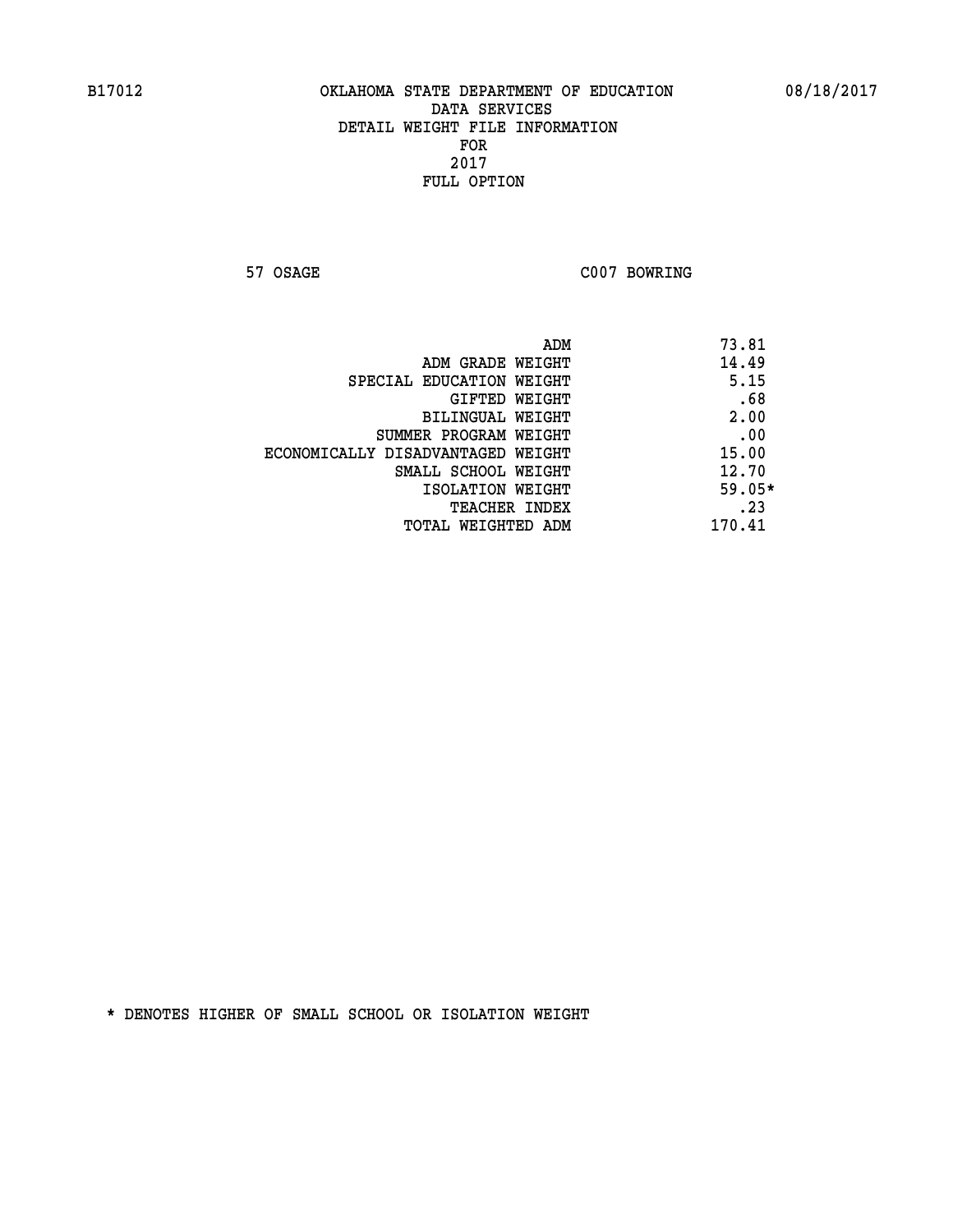**57 OSAGE C035 AVANT** 

|                                   | ADM | 69.45    |
|-----------------------------------|-----|----------|
| ADM GRADE WEIGHT                  |     | 14.54    |
| SPECIAL EDUCATION WEIGHT          |     | 10.90    |
| GIFTED WEIGHT                     |     | 2.38     |
| BILINGUAL WEIGHT                  |     | .25      |
| SUMMER PROGRAM WEIGHT             |     | .00      |
| ECONOMICALLY DISADVANTAGED WEIGHT |     | 14.75    |
| SMALL SCHOOL WEIGHT               |     | $12.07*$ |
| ISOLATION WEIGHT                  |     | .00      |
| <b>TEACHER INDEX</b>              |     | .00      |
| TOTAL WEIGHTED ADM                |     | 124.34   |
|                                   |     |          |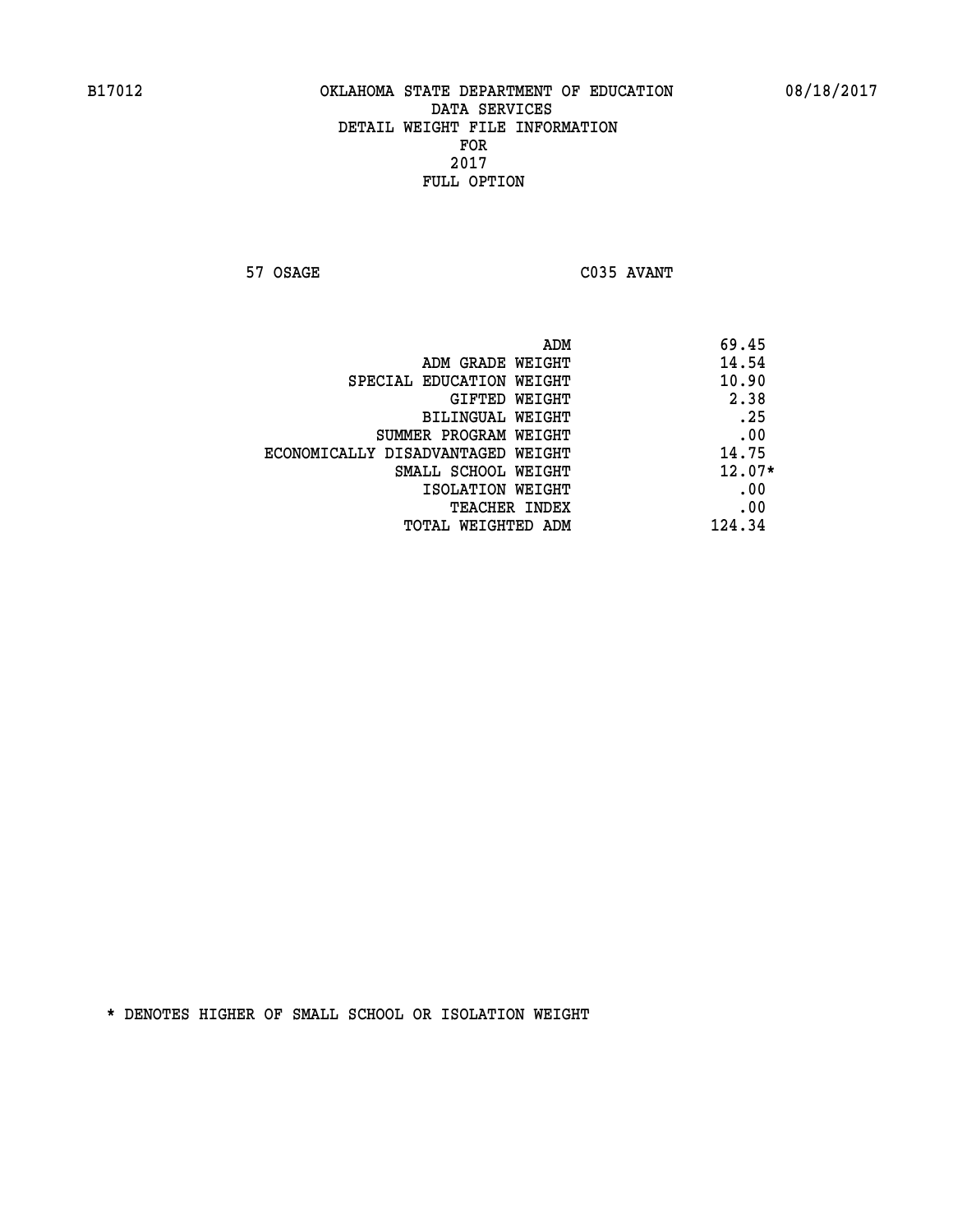57 OSAGE C052 ANDERSON

| ADM                               | 284.94   |
|-----------------------------------|----------|
| ADM GRADE WEIGHT                  | 59.49    |
| SPECIAL EDUCATION WEIGHT          | 32.25    |
| GIFTED WEIGHT                     | 9.18     |
| BILINGUAL WEIGHT                  | .25      |
| SUMMER PROGRAM WEIGHT             | .00      |
| ECONOMICALLY DISADVANTAGED WEIGHT | 39.25    |
| SMALL SCHOOL WEIGHT               | $26.29*$ |
| ISOLATION WEIGHT                  | .00      |
| TEACHER INDEX                     | 10.59    |
| TOTAL WEIGHTED ADM                | 462.24   |
|                                   |          |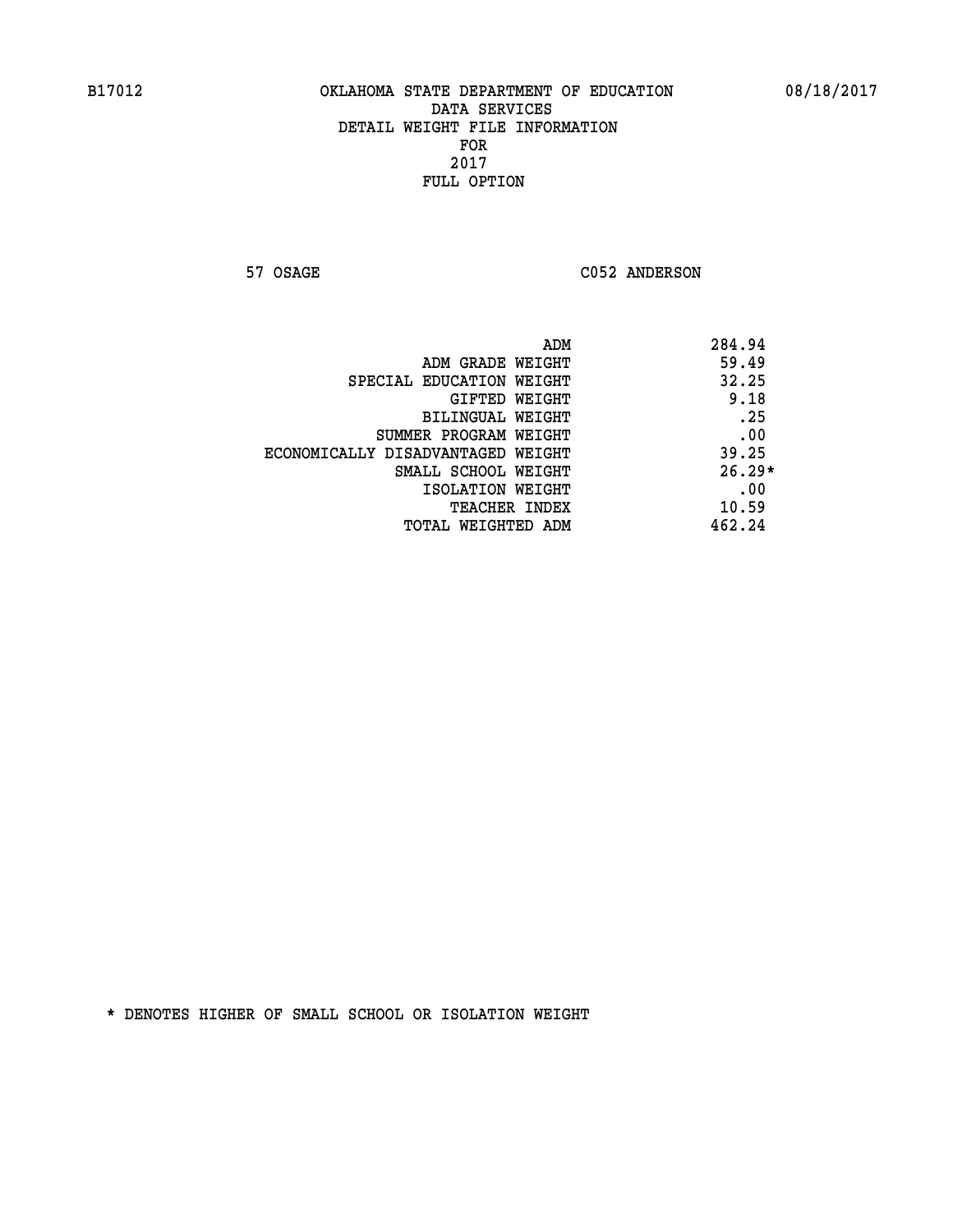**57 OSAGE C077 MCCORD** 

| ADM                               | 343.91   |
|-----------------------------------|----------|
| ADM GRADE WEIGHT                  | 74.54    |
| SPECIAL EDUCATION WEIGHT          | 20.10    |
| GIFTED WEIGHT                     | 10.88    |
| BILINGUAL WEIGHT                  | .25      |
| SUMMER PROGRAM WEIGHT             | .00      |
| ECONOMICALLY DISADVANTAGED WEIGHT | 55.75    |
| SMALL SCHOOL WEIGHT               | $24.07*$ |
| ISOLATION WEIGHT                  | .00      |
| <b>TEACHER INDEX</b>              | 2.70     |
| TOTAL WEIGHTED ADM                | 532.20   |
|                                   |          |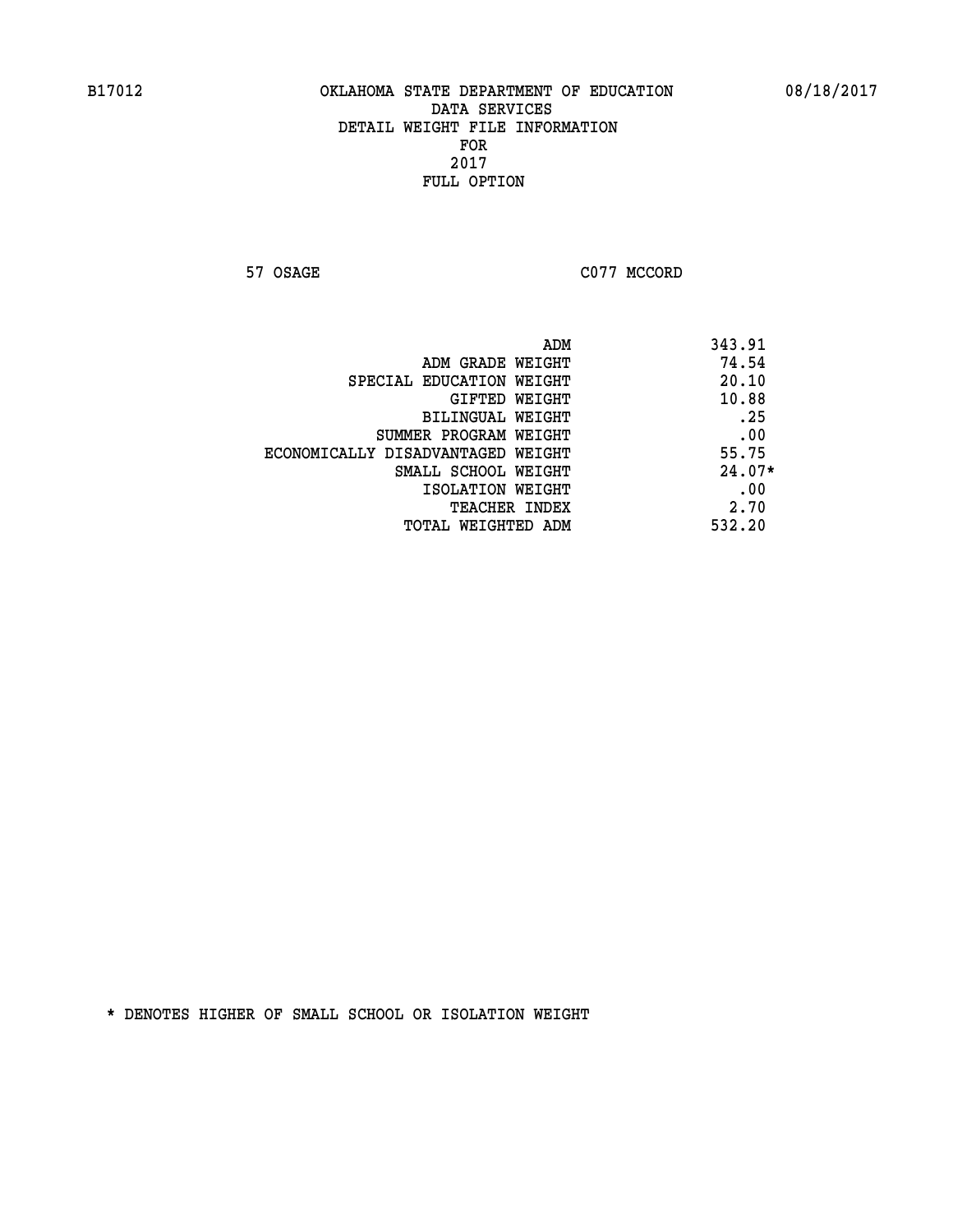**57 OSAGE I002 PAWHUSKA** 

| 787.94   | ADM                               |
|----------|-----------------------------------|
| 151.33   | ADM GRADE WEIGHT                  |
| 150.20   | SPECIAL EDUCATION WEIGHT          |
| 14.62    | GIFTED WEIGHT                     |
| 5.50     | BILINGUAL WEIGHT                  |
| .00      | SUMMER PROGRAM WEIGHT             |
| 145.00   | ECONOMICALLY DISADVANTAGED WEIGHT |
| .00      | SMALL SCHOOL WEIGHT               |
| 189.11*  | ISOLATION WEIGHT                  |
| .00      | <b>TEACHER INDEX</b>              |
| 1,443.70 | TOTAL WEIGHTED ADM                |
|          |                                   |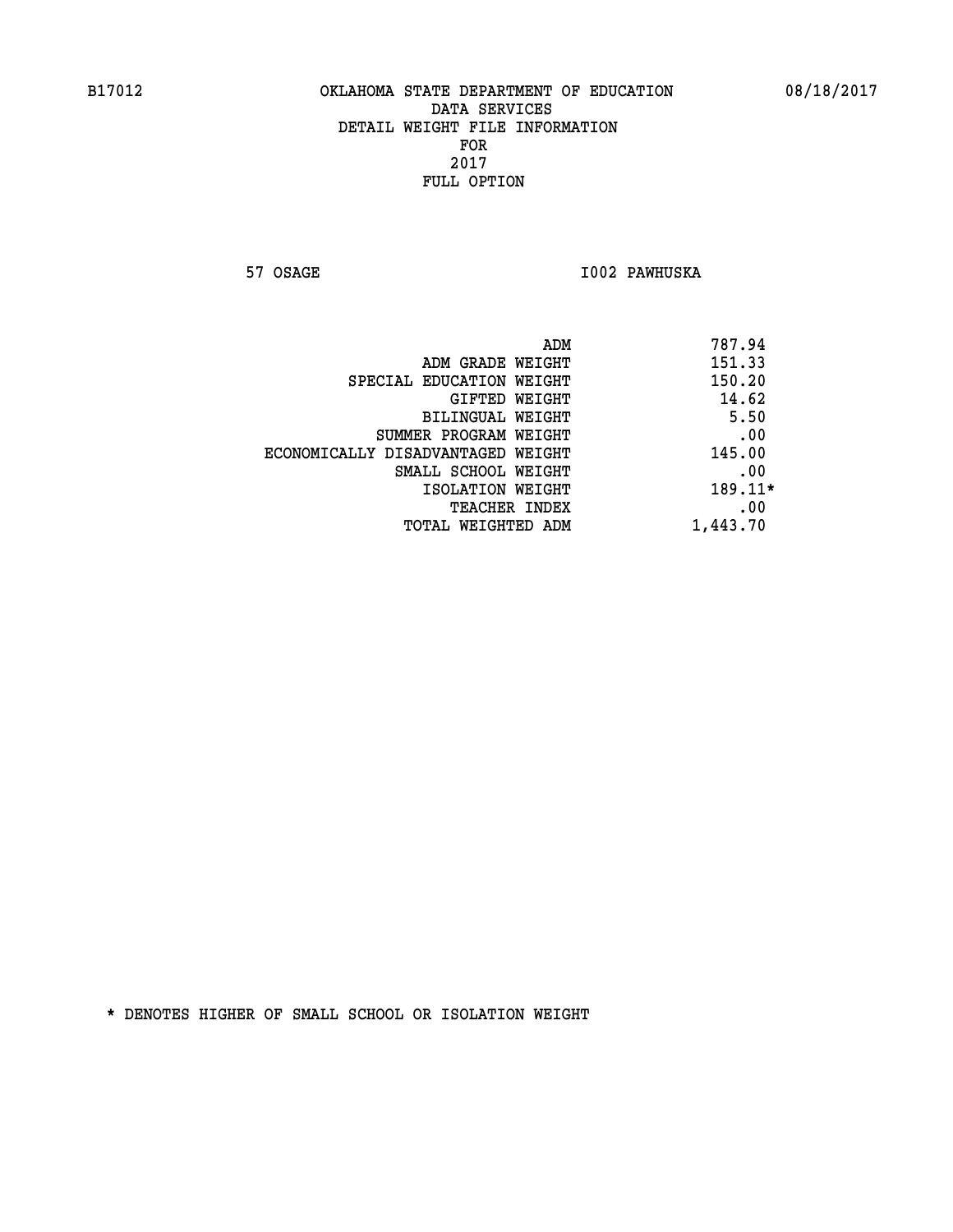**57 OSAGE 1011 SHIDLER** 

|                                   | ADM | 245.78    |
|-----------------------------------|-----|-----------|
| ADM GRADE WEIGHT                  |     | 47.17     |
| SPECIAL EDUCATION WEIGHT          |     | 18.65     |
| GIFTED WEIGHT                     |     | 7.14      |
| BILINGUAL WEIGHT                  |     | .00       |
| SUMMER PROGRAM WEIGHT             |     | .00       |
| ECONOMICALLY DISADVANTAGED WEIGHT |     | 42.00     |
| SMALL SCHOOL WEIGHT               |     | 26.32     |
| ISOLATION WEIGHT                  |     | $154.84*$ |
| TEACHER INDEX                     |     | 12.46     |
| TOTAL WEIGHTED ADM                |     | 528.04    |
|                                   |     |           |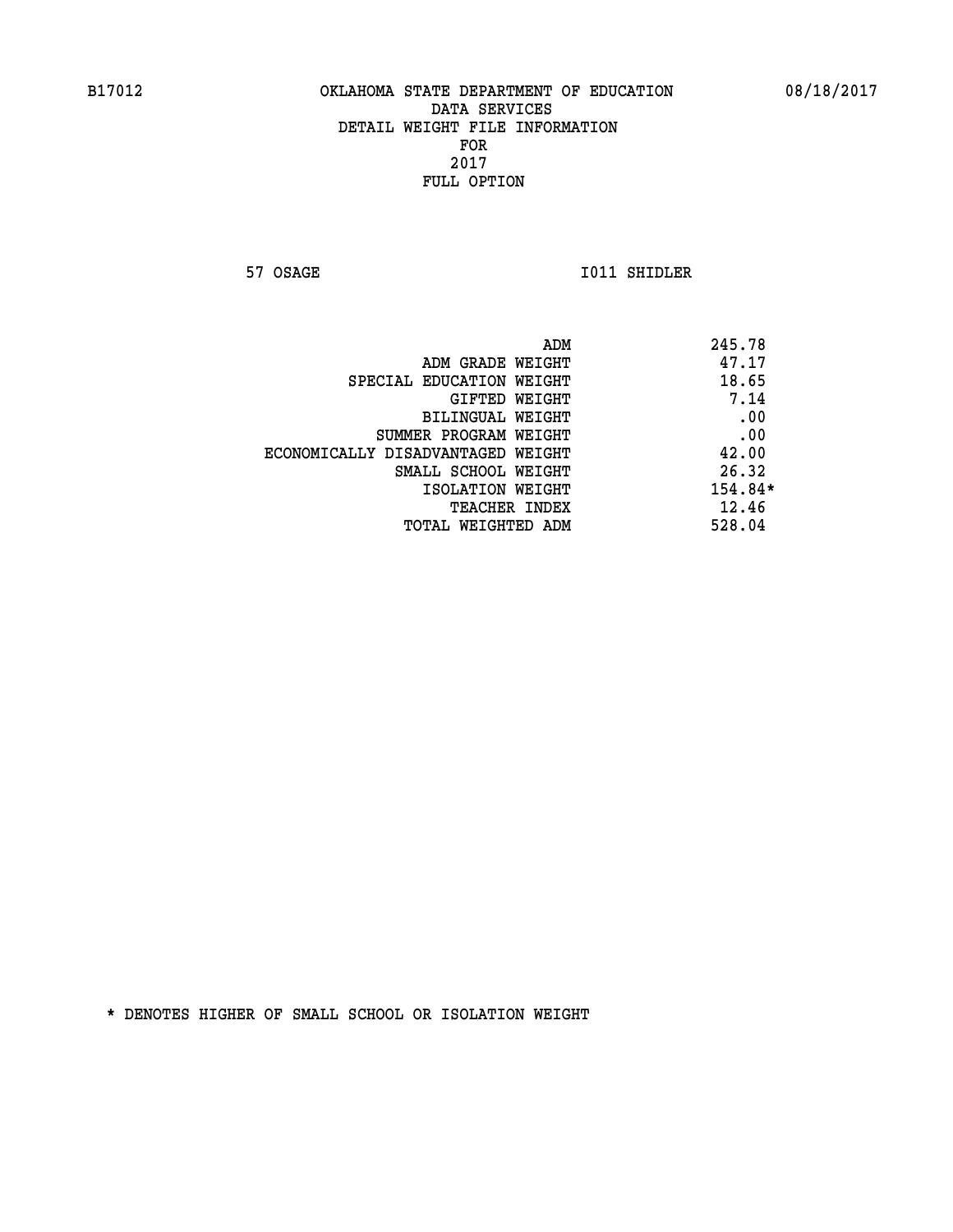**57 OSAGE 1029 BARNSDALL** 

| ADM<br>413.55                              |  |
|--------------------------------------------|--|
| 78.70<br>ADM GRADE WEIGHT                  |  |
| 59.55<br>SPECIAL EDUCATION WEIGHT          |  |
| 11.90<br><b>GIFTED WEIGHT</b>              |  |
| .50<br>BILINGUAL WEIGHT                    |  |
| .00<br>SUMMER PROGRAM WEIGHT               |  |
| 68.00<br>ECONOMICALLY DISADVANTAGED WEIGHT |  |
| 18.05*<br>SMALL SCHOOL WEIGHT              |  |
| .00<br>ISOLATION WEIGHT                    |  |
| 5.43<br><b>TEACHER INDEX</b>               |  |
| 655.68<br>TOTAL WEIGHTED ADM               |  |
|                                            |  |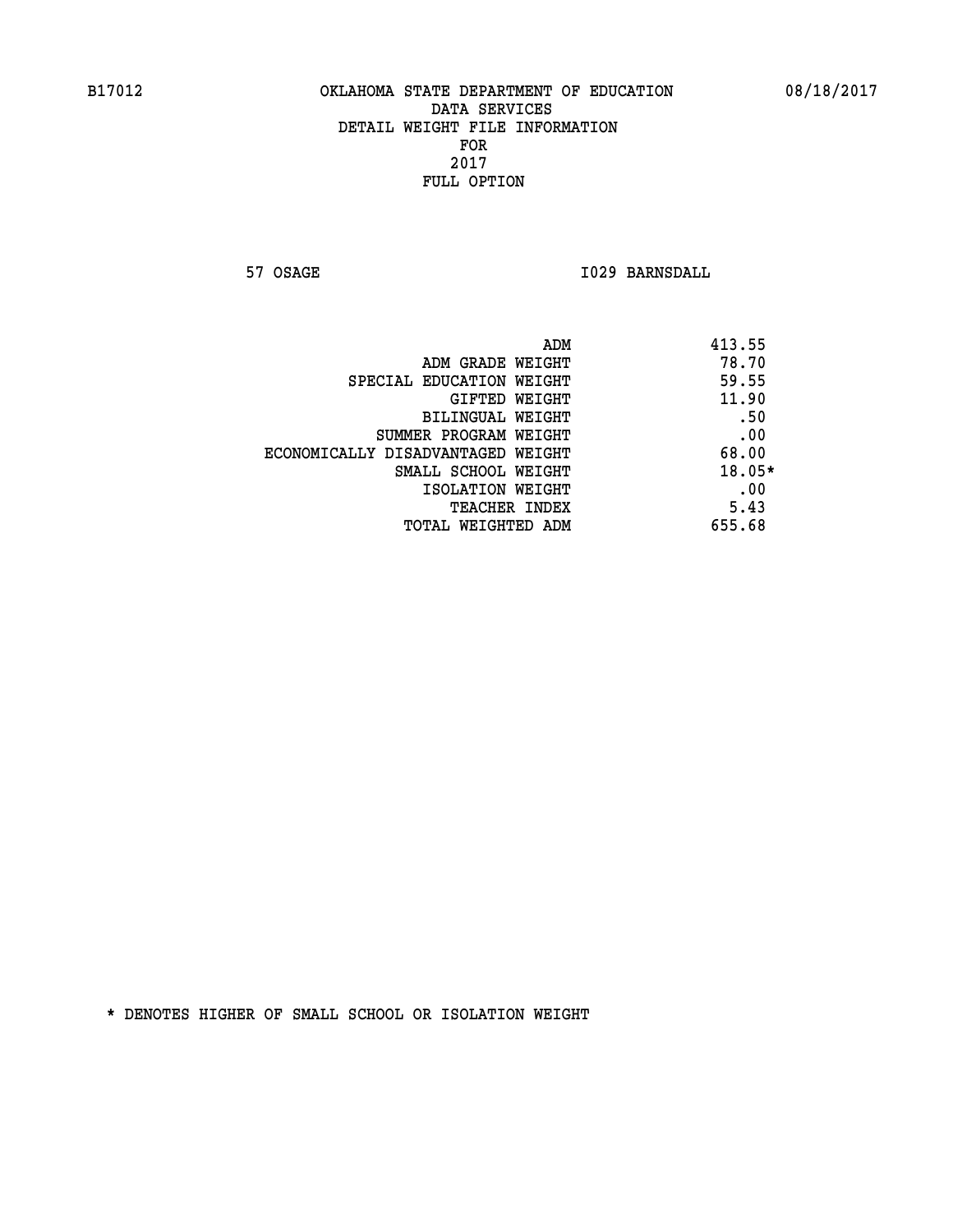**57 OSAGE 1030 WYNONA** 

| ADM<br>111.95 |                                   |
|---------------|-----------------------------------|
| 23.46         | ADM GRADE WEIGHT                  |
| 28.55         | SPECIAL EDUCATION WEIGHT          |
| 3.74          | GIFTED WEIGHT                     |
| .00           | BILINGUAL WEIGHT                  |
| .00           | SUMMER PROGRAM WEIGHT             |
| 21.75         | ECONOMICALLY DISADVANTAGED WEIGHT |
| $17.65*$      | SMALL SCHOOL WEIGHT               |
| .00           | ISOLATION WEIGHT                  |
| 5.85          | <b>TEACHER INDEX</b>              |
| 212.95        | TOTAL WEIGHTED ADM                |
|               |                                   |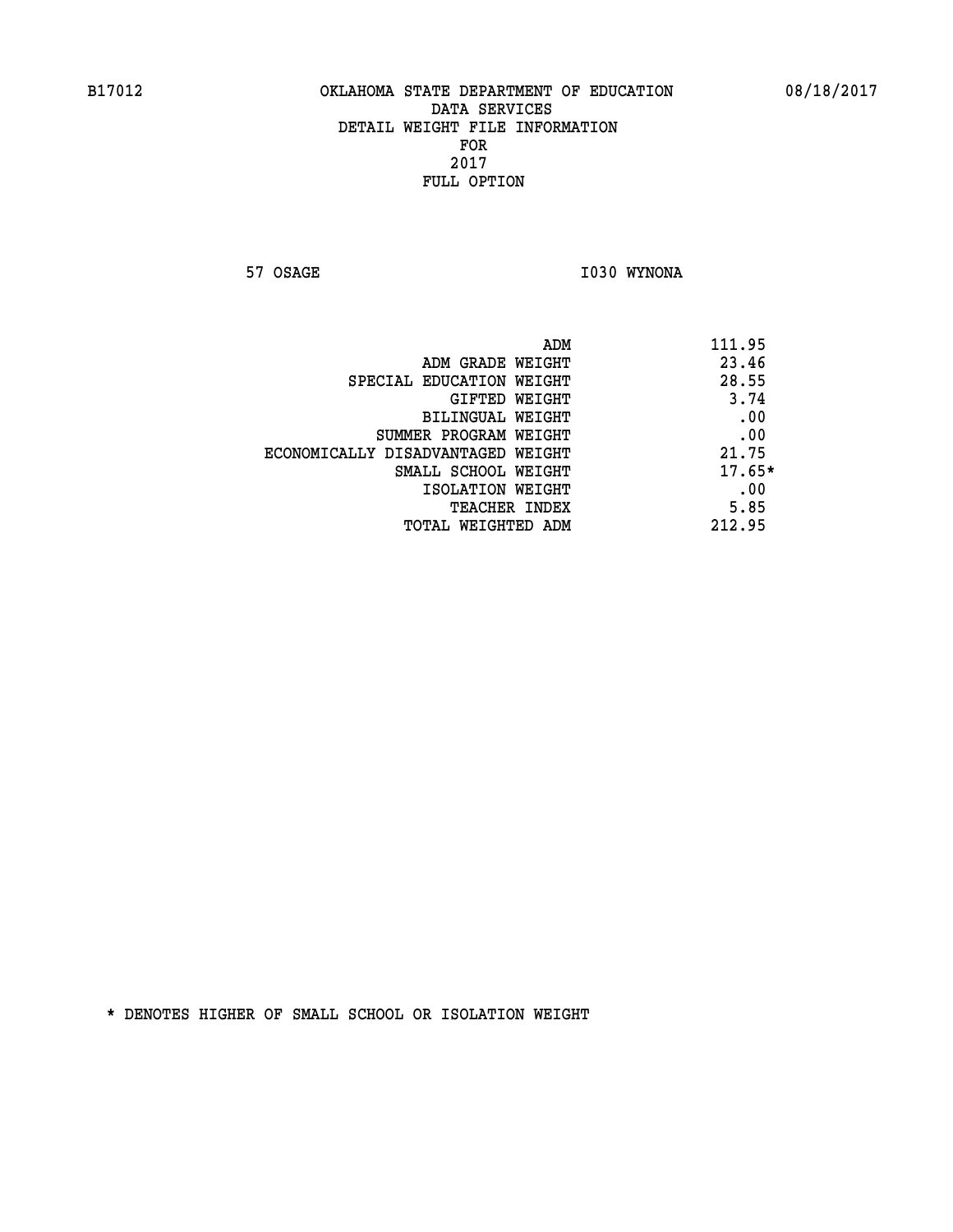**57 OSAGE 1038 HOMINY** 

| ADM                               | 591.41 |
|-----------------------------------|--------|
| ADM GRADE WEIGHT                  | 114.08 |
| SPECIAL EDUCATION WEIGHT          | 90.20  |
| GIFTED WEIGHT                     | 22.10  |
| BILINGUAL WEIGHT                  | 3.00   |
| SUMMER PROGRAM WEIGHT             | .00    |
| ECONOMICALLY DISADVANTAGED WEIGHT | 117.25 |
| SMALL SCHOOL WEIGHT               | .00    |
| ISOLATION WEIGHT                  | .00    |
| <b>TEACHER INDEX</b>              | 26.08  |
| TOTAL WEIGHTED ADM                | 964.12 |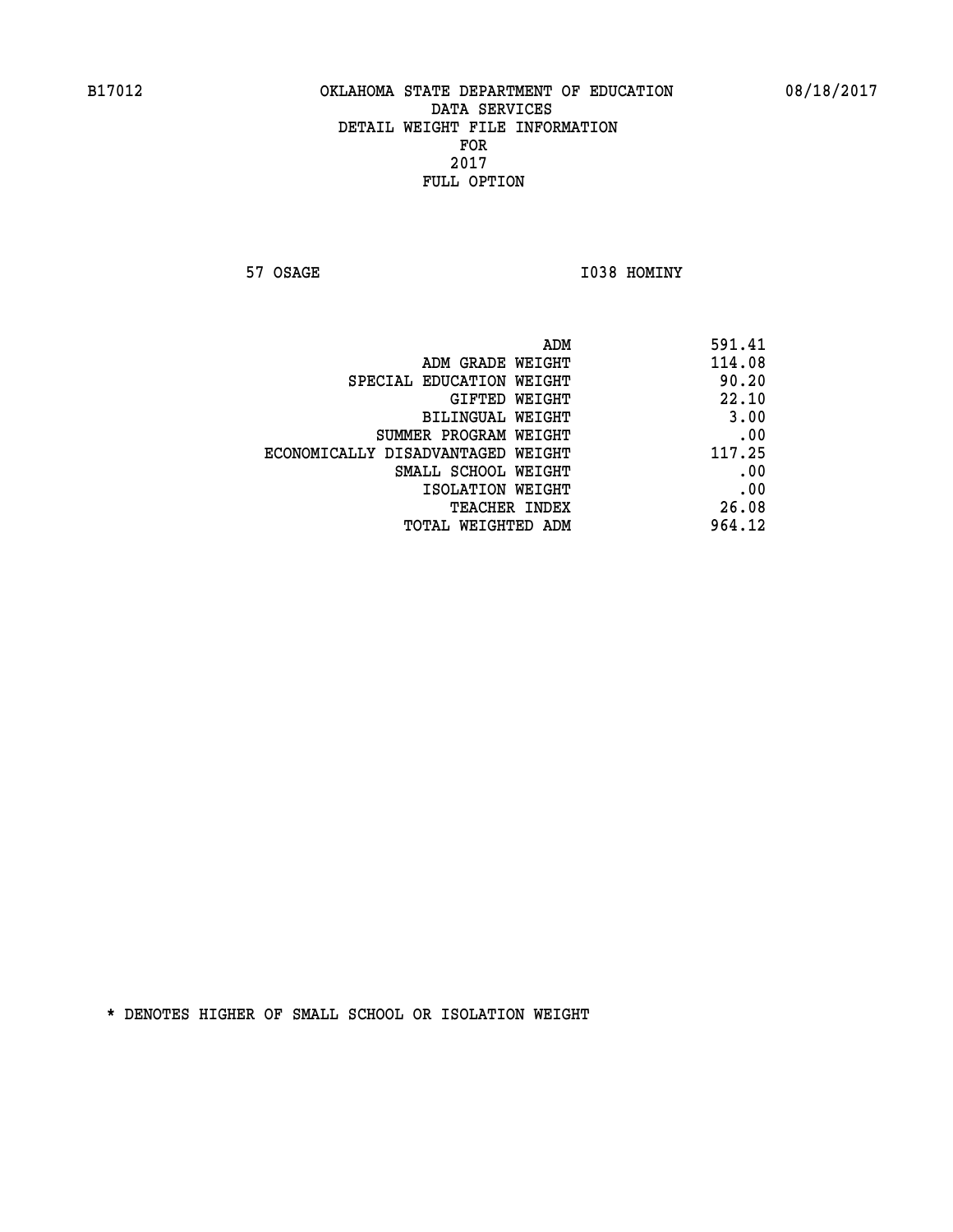**57 OSAGE I050 PRUE** 

|                                   | 335.24<br>ADM |  |
|-----------------------------------|---------------|--|
| ADM GRADE WEIGHT                  | 67.33         |  |
| SPECIAL EDUCATION WEIGHT          | 82.65         |  |
| GIFTED WEIGHT                     | 3.40          |  |
| BILINGUAL WEIGHT                  | .25           |  |
| SUMMER PROGRAM WEIGHT             | .00           |  |
| ECONOMICALLY DISADVANTAGED WEIGHT | 75.75         |  |
| SMALL SCHOOL WEIGHT               | $24.56*$      |  |
| ISOLATION WEIGHT                  | .00           |  |
| <b>TEACHER INDEX</b>              | .00           |  |
| TOTAL WEIGHTED ADM                | 589.18        |  |
|                                   |               |  |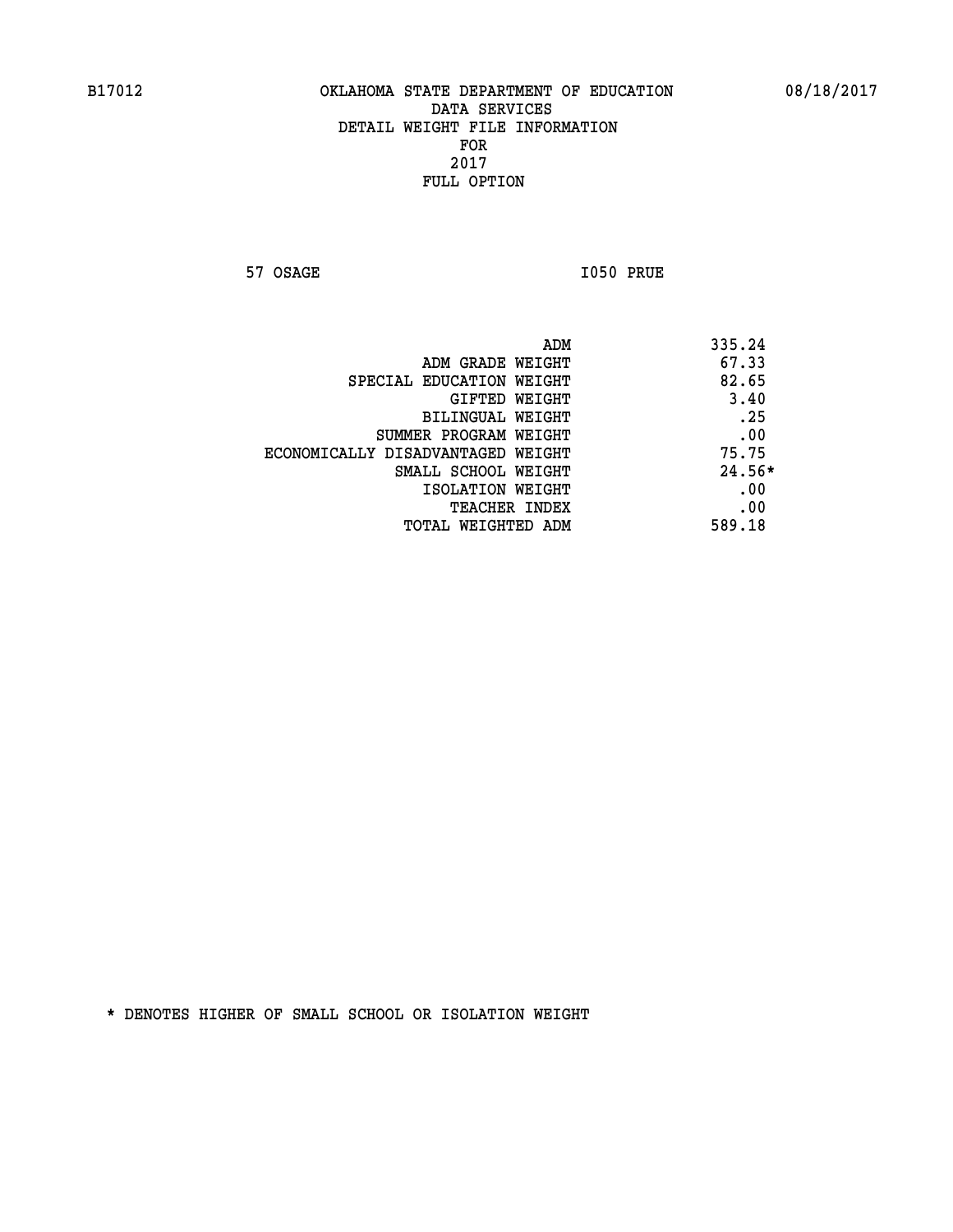**57 OSAGE 1090 WOODLAND** 

|                                   | ADM | 433.26    |
|-----------------------------------|-----|-----------|
| ADM GRADE WEIGHT                  |     | 85.63     |
| SPECIAL EDUCATION WEIGHT          |     | 57.40     |
| GIFTED WEIGHT                     |     | 14.28     |
| BILINGUAL WEIGHT                  |     | .00       |
| SUMMER PROGRAM WEIGHT             |     | .00       |
| ECONOMICALLY DISADVANTAGED WEIGHT |     | 91.25     |
| SMALL SCHOOL WEIGHT               |     | 15.68     |
| ISOLATION WEIGHT                  |     | $177.64*$ |
| TEACHER INDEX                     |     | 13.55     |
| TOTAL WEIGHTED ADM                |     | 873.01    |
|                                   |     |           |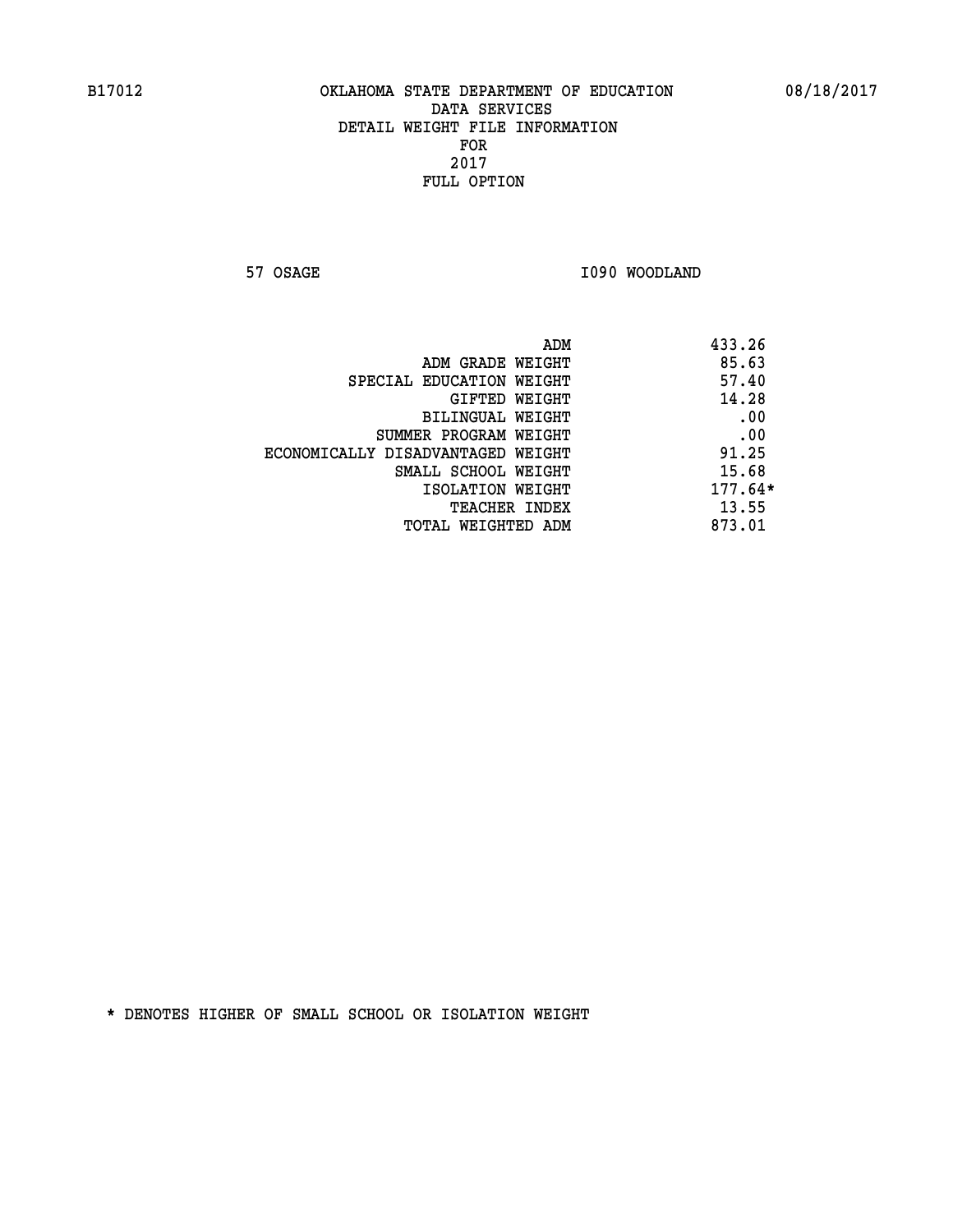**58 OTTAWA C010 TURKEY FORD** 

| ADM                               | 97.17    |
|-----------------------------------|----------|
| ADM GRADE WEIGHT                  | 20.28    |
| SPECIAL EDUCATION WEIGHT          | 20.40    |
| GIFTED WEIGHT                     | 1.70     |
| <b>BILINGUAL WEIGHT</b>           | .00      |
| SUMMER PROGRAM WEIGHT             | .00      |
| ECONOMICALLY DISADVANTAGED WEIGHT | 19.75    |
| SMALL SCHOOL WEIGHT               | $15.86*$ |
| ISOLATION WEIGHT                  | .00      |
| <b>TEACHER INDEX</b>              | .30      |
| TOTAL WEIGHTED ADM                | 175.46   |
|                                   |          |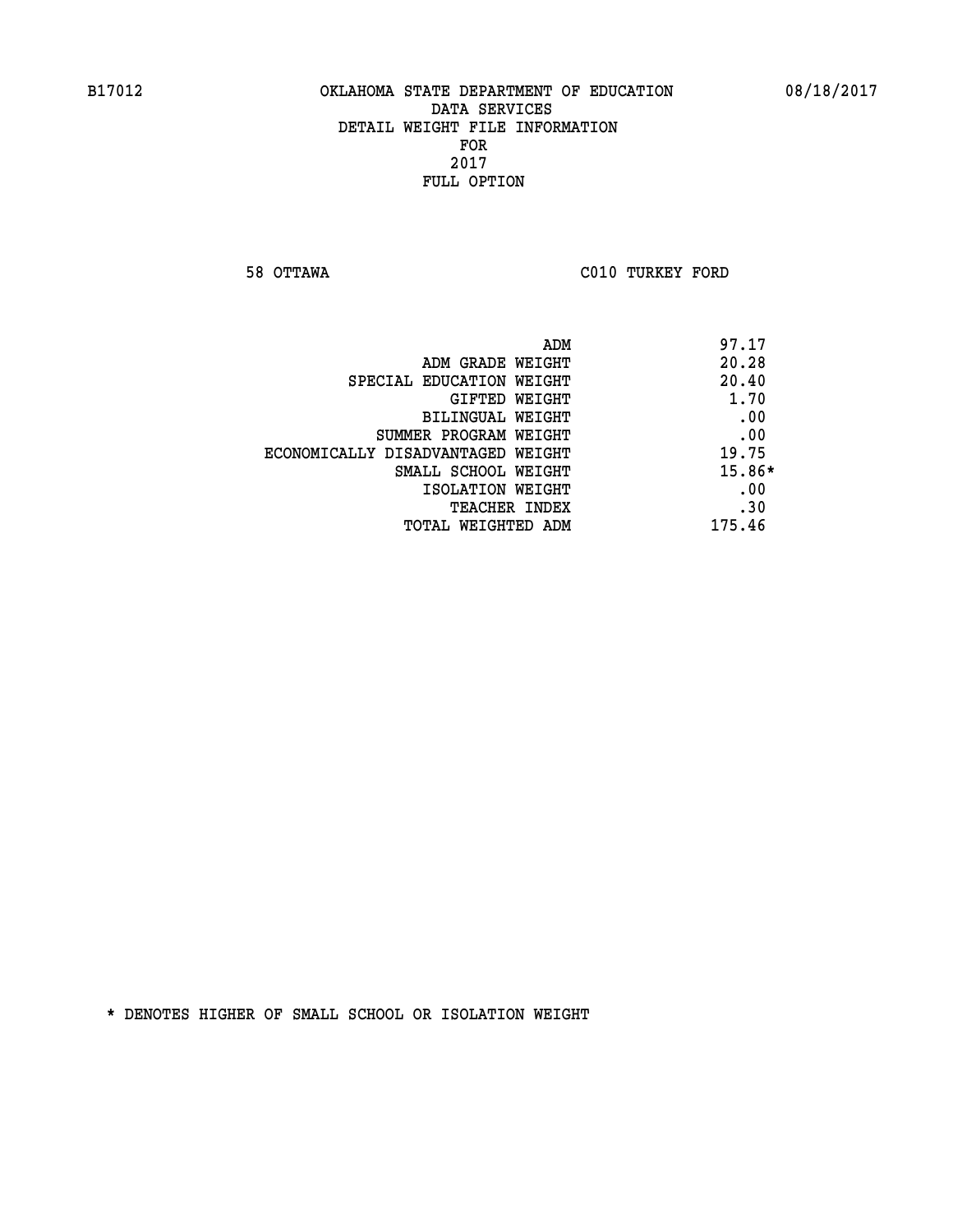**58 OTTAWA I001 WYANDOTTE** 

|                                   | ADM<br>817.43 |
|-----------------------------------|---------------|
| ADM GRADE WEIGHT                  | 164.83        |
| SPECIAL EDUCATION WEIGHT          | 112.05        |
| GIFTED WEIGHT                     | 13.26         |
| <b>BILINGUAL WEIGHT</b>           | 2.75          |
| SUMMER PROGRAM WEIGHT             | .00           |
| ECONOMICALLY DISADVANTAGED WEIGHT | 138.25        |
| SMALL SCHOOL WEIGHT               | .00           |
| ISOLATION WEIGHT                  | .00           |
| TEACHER INDEX                     | .00           |
| TOTAL WEIGHTED ADM                | 1,248.57      |
|                                   |               |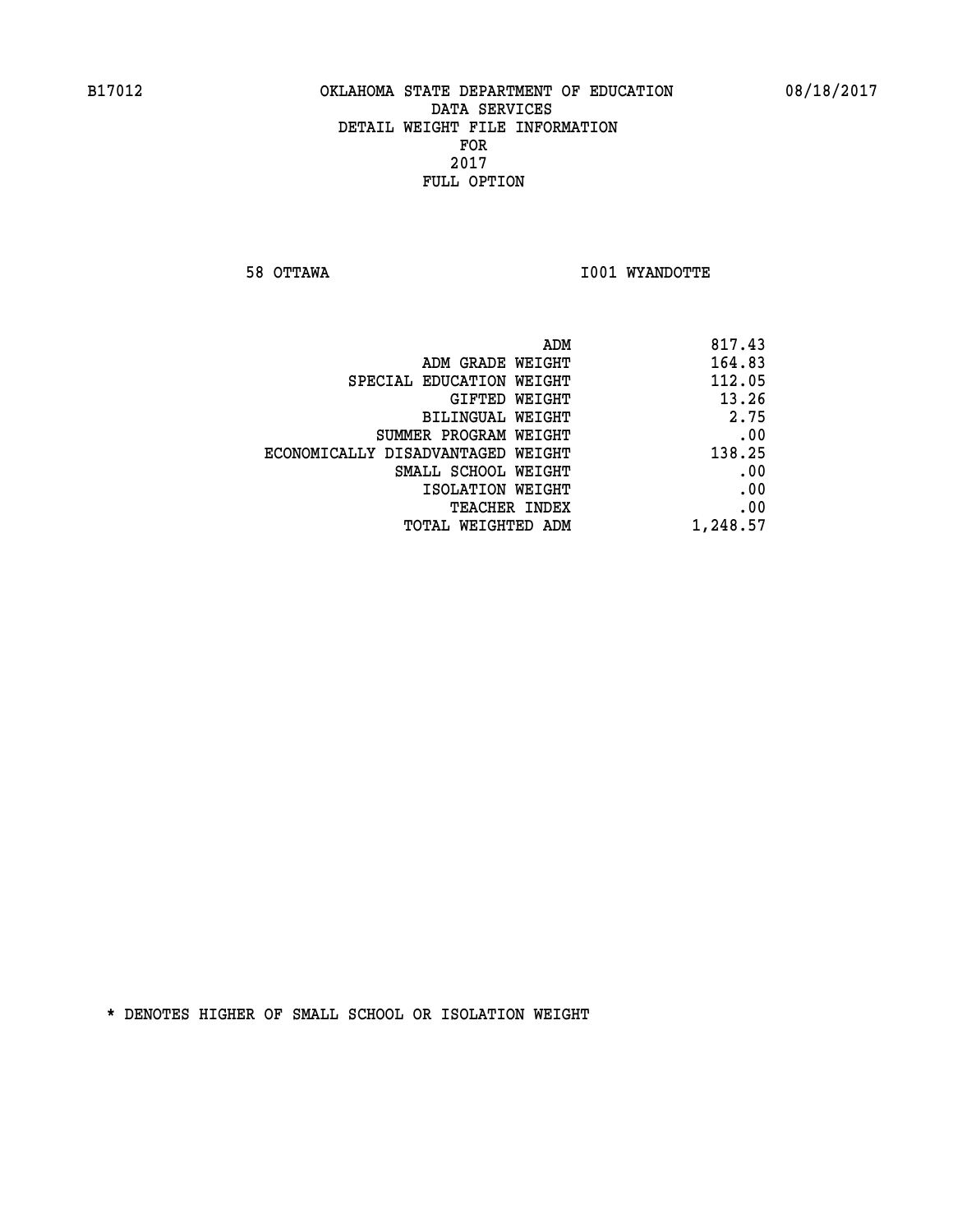**58 OTTAWA I014 QUAPAW** 

|                                   | ADM<br>631.31 |
|-----------------------------------|---------------|
| ADM GRADE WEIGHT                  | 121.63        |
| SPECIAL EDUCATION WEIGHT          | 94.35         |
| GIFTED WEIGHT                     | 19.38         |
| <b>BILINGUAL WEIGHT</b>           | .00           |
| SUMMER PROGRAM WEIGHT             | .00           |
| ECONOMICALLY DISADVANTAGED WEIGHT | 115.00        |
| SMALL SCHOOL WEIGHT               | .00           |
| ISOLATION WEIGHT                  | .00           |
| TEACHER INDEX                     | 32.89         |
| TOTAL WEIGHTED ADM                | 1,014.56      |
|                                   |               |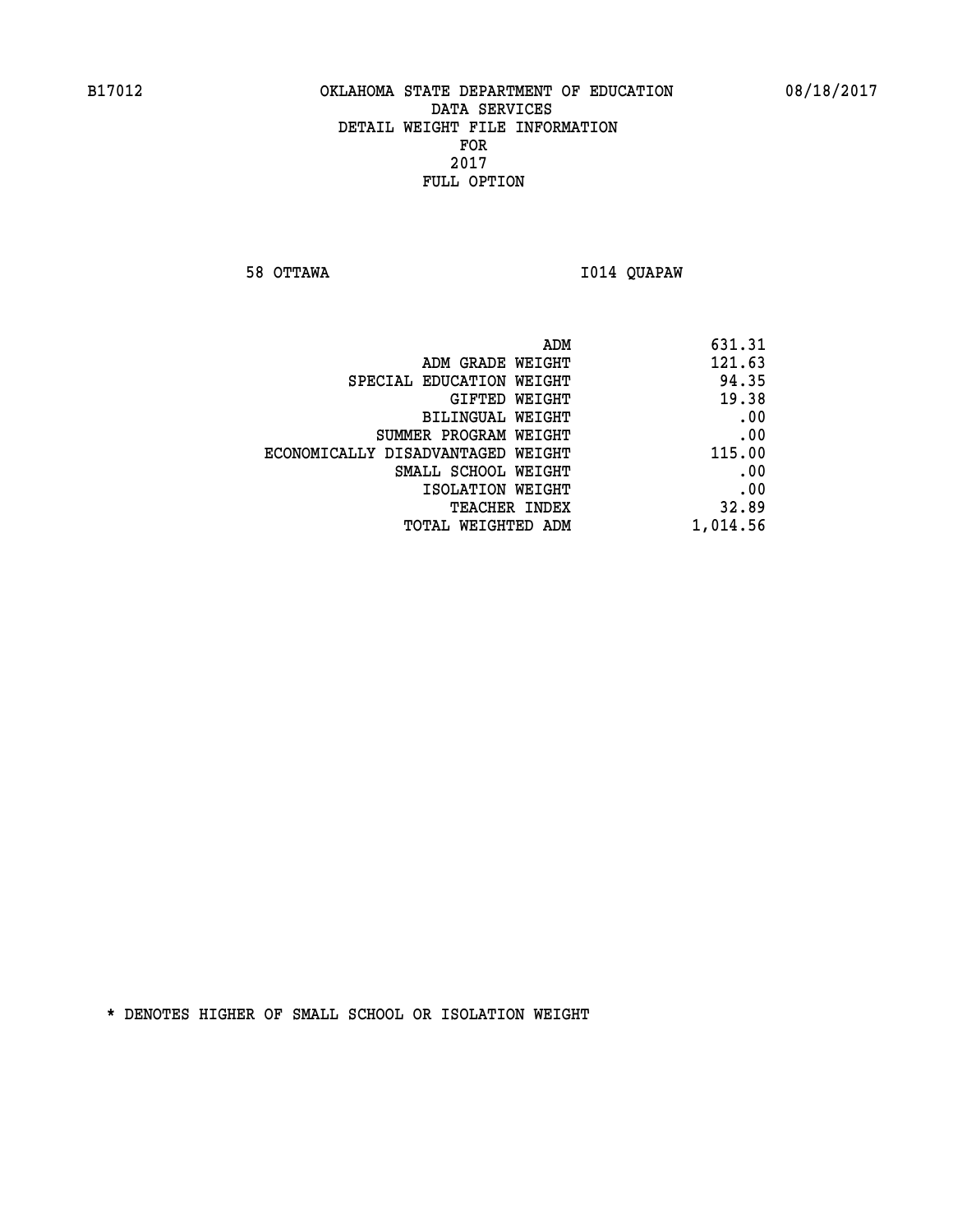**58 OTTAWA I018 COMMERCE** 

| 872.15   |
|----------|
| 172.25   |
| 128.05   |
| 23.12    |
| 41.50    |
| .00      |
| 176.50   |
| .00      |
| .00      |
| 79.36    |
| 1,492.93 |
|          |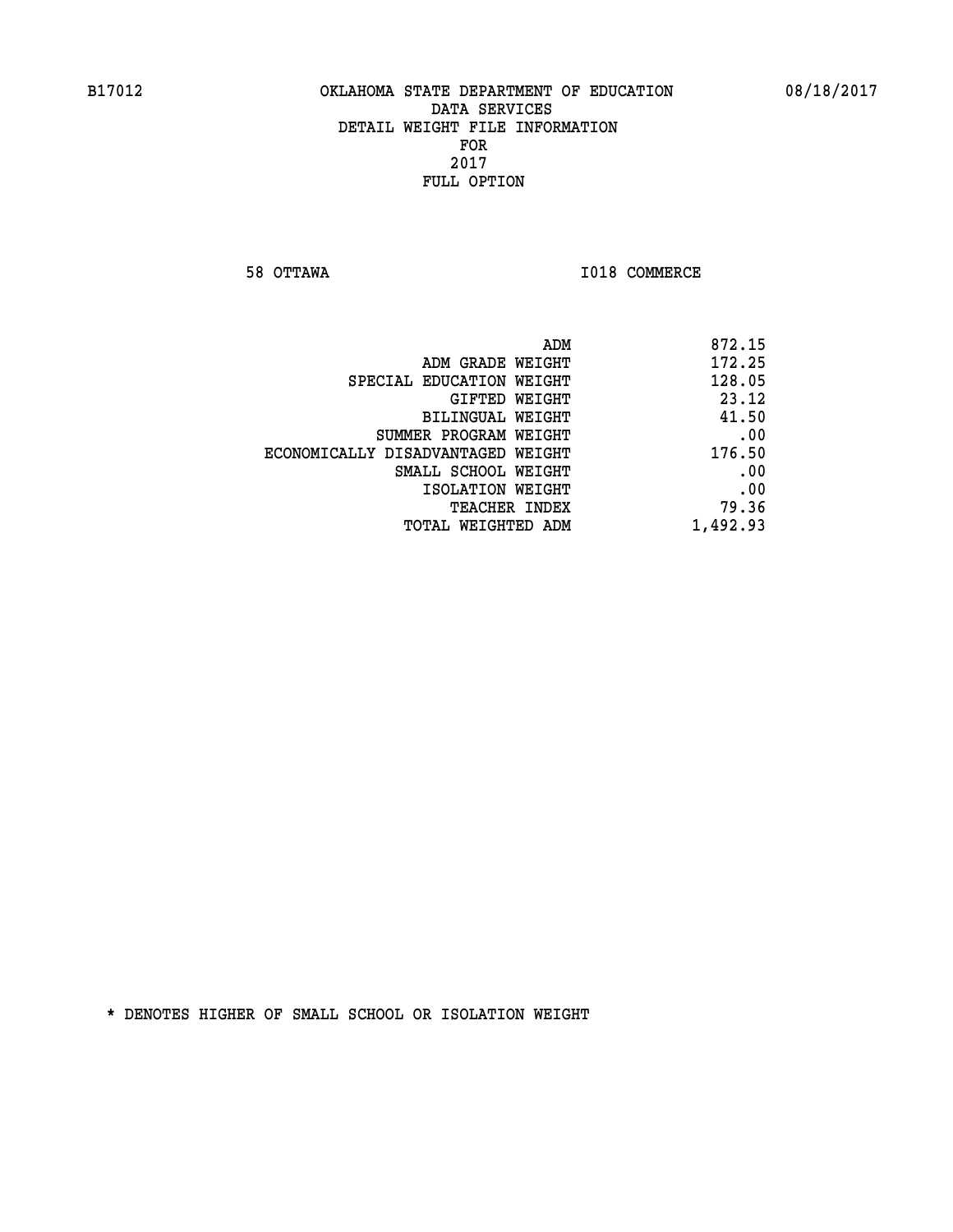**58 OTTAWA I023 MIAMI** 

| ADM                               | 2,262.31 |
|-----------------------------------|----------|
| ADM GRADE WEIGHT                  | 459.52   |
| SPECIAL EDUCATION WEIGHT          | 390.15   |
| GIFTED WEIGHT                     | 75.48    |
| BILINGUAL WEIGHT                  | 46.50    |
| SUMMER PROGRAM WEIGHT             | .00      |
| ECONOMICALLY DISADVANTAGED WEIGHT | 379.50   |
| SMALL SCHOOL WEIGHT               | .00      |
| ISOLATION WEIGHT                  | .00      |
| <b>TEACHER INDEX</b>              | .00      |
| TOTAL WEIGHTED ADM                | 3,613.46 |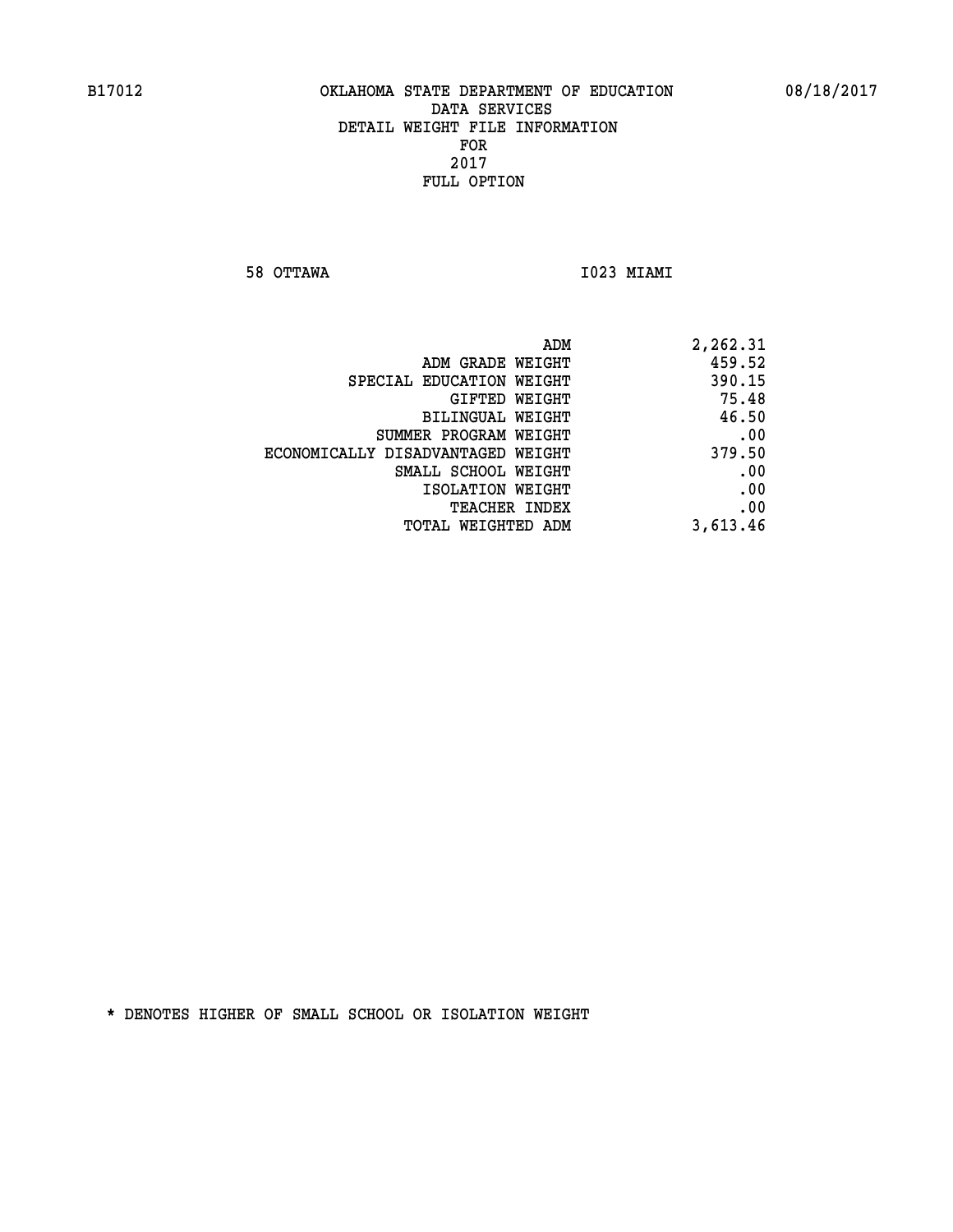**58 OTTAWA I026 AFTON** 

| ADM                               | 528.32 |
|-----------------------------------|--------|
| ADM GRADE WEIGHT                  | 103.26 |
| SPECIAL EDUCATION WEIGHT          | 165.30 |
| GIFTED WEIGHT                     | 16.32  |
| BILINGUAL WEIGHT                  | .00    |
| SUMMER PROGRAM WEIGHT             | 2.40   |
| ECONOMICALLY DISADVANTAGED WEIGHT | 105.50 |
| SMALL SCHOOL WEIGHT               | $.14*$ |
| ISOLATION WEIGHT                  | .00    |
| <b>TEACHER INDEX</b>              | 7.59   |
| TOTAL WEIGHTED ADM                | 928.83 |
|                                   |        |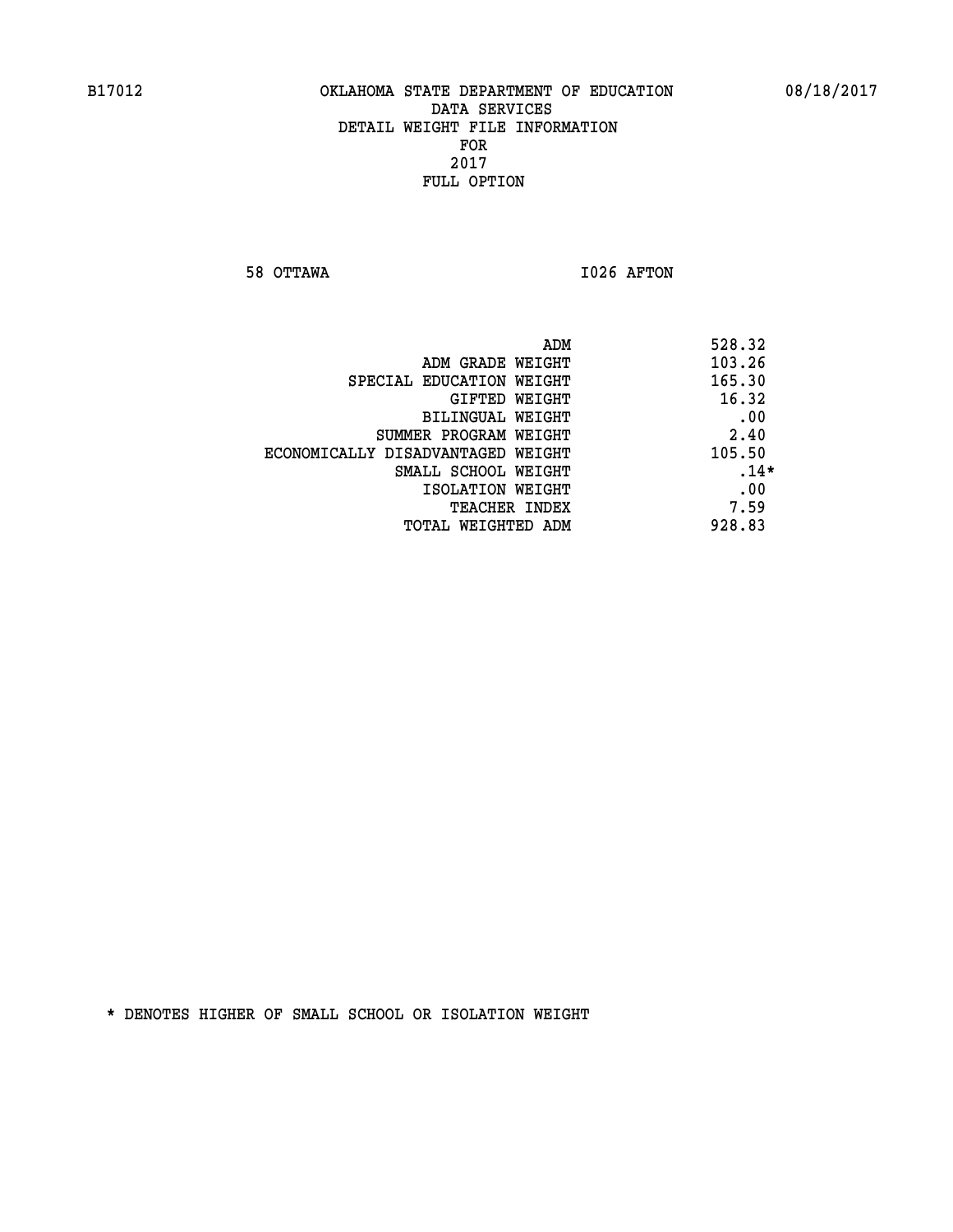**58 OTTAWA I031 FAIRLAND** 

|                                   | ADM<br>628.54 |
|-----------------------------------|---------------|
| ADM GRADE WEIGHT                  | 124.29        |
| SPECIAL EDUCATION WEIGHT          | 153.85        |
| GIFTED WEIGHT                     | 17.00         |
| BILINGUAL WEIGHT                  | 1.50          |
| SUMMER PROGRAM WEIGHT             | .00           |
| ECONOMICALLY DISADVANTAGED WEIGHT | 102.00        |
| SMALL SCHOOL WEIGHT               | .00           |
| ISOLATION WEIGHT                  | .00           |
| TEACHER INDEX                     | 31.80         |
| TOTAL WEIGHTED ADM                | 1,058.98      |
|                                   |               |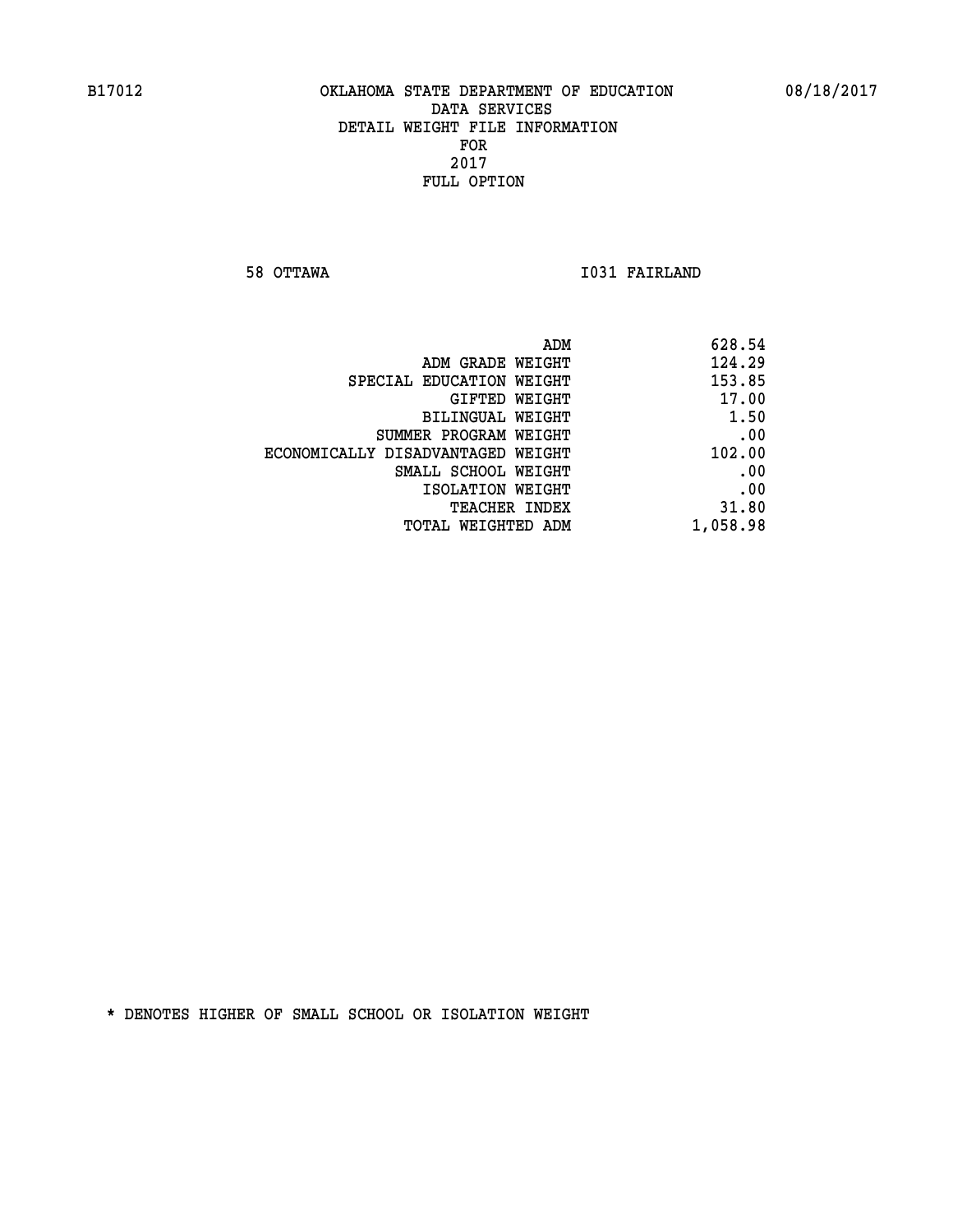**59 PAWNEE C002 JENNINGS** 

| ADM                               | 205.69   |
|-----------------------------------|----------|
| ADM GRADE WEIGHT                  | 41.94    |
| SPECIAL EDUCATION WEIGHT          | 14.55    |
| GIFTED WEIGHT                     | 7.14     |
| BILINGUAL WEIGHT                  | .00      |
| SUMMER PROGRAM WEIGHT             | .00      |
| ECONOMICALLY DISADVANTAGED WEIGHT | 40.25    |
| SMALL SCHOOL WEIGHT               | $25.14*$ |
| ISOLATION WEIGHT                  | .00      |
| TEACHER INDEX                     | 6.56     |
| TOTAL WEIGHTED ADM                | 341.27   |
|                                   |          |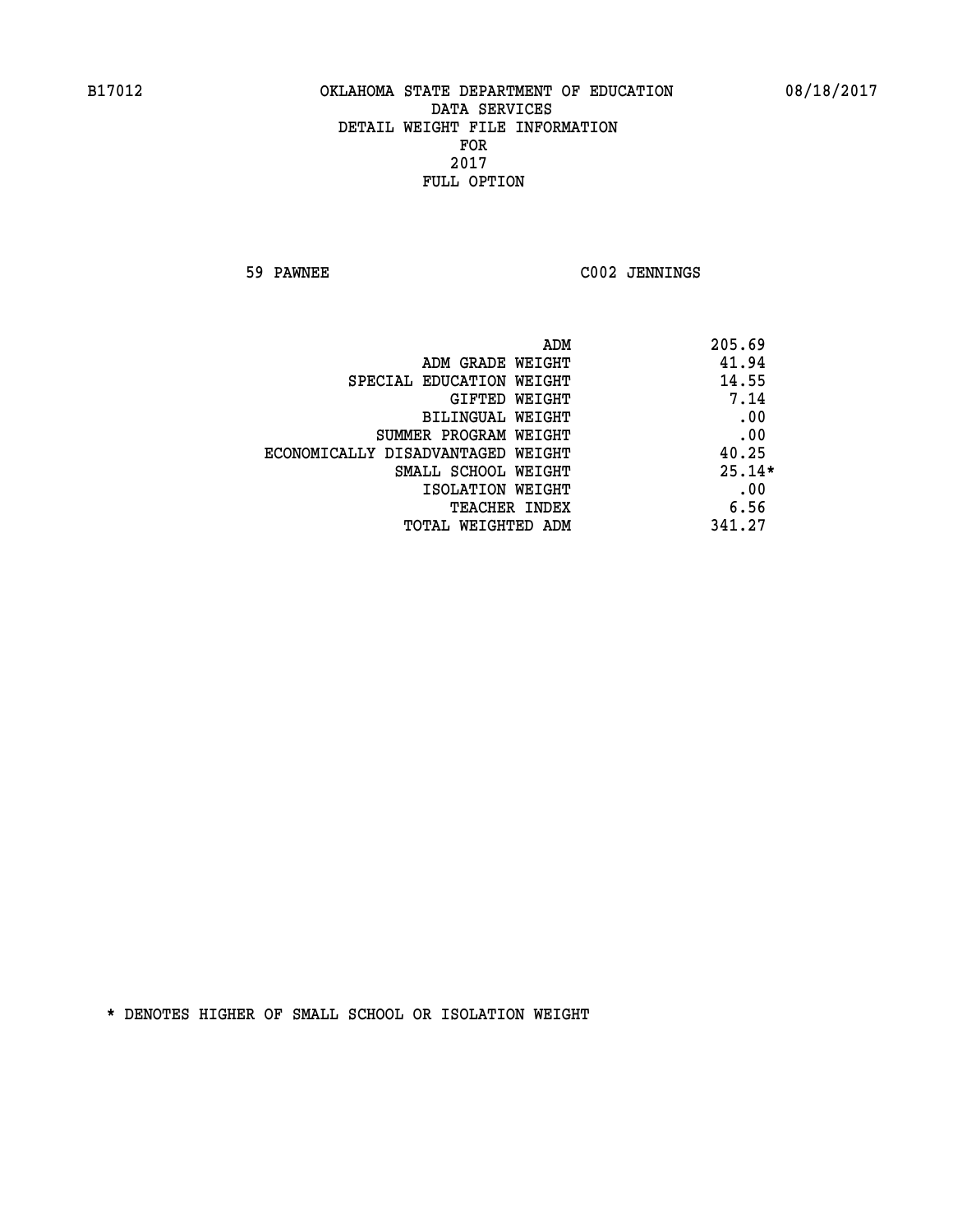**59 PAWNEE I001 PAWNEE** 

| 713.59<br>ADM |                                   |
|---------------|-----------------------------------|
| 135.16        | ADM GRADE WEIGHT                  |
| 110.75        | SPECIAL EDUCATION WEIGHT          |
| 24.14         | GIFTED WEIGHT                     |
| .00           | BILINGUAL WEIGHT                  |
| .00           | SUMMER PROGRAM WEIGHT             |
| 155.75        | ECONOMICALLY DISADVANTAGED WEIGHT |
| .00           | SMALL SCHOOL WEIGHT               |
| $192.67*$     | ISOLATION WEIGHT                  |
| .00           | TEACHER INDEX                     |
| 1,332.06      | TOTAL WEIGHTED ADM                |
|               |                                   |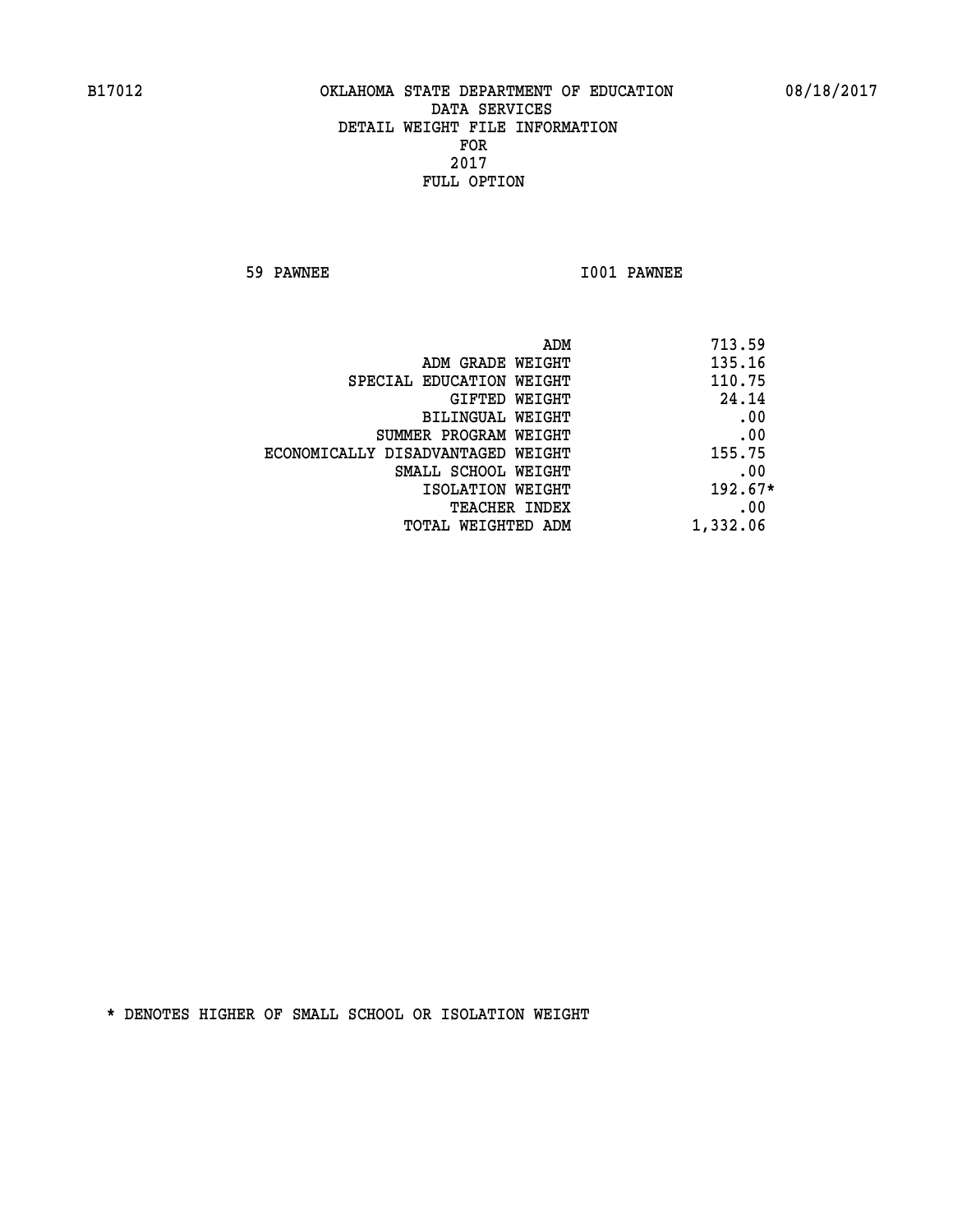**59 PAWNEE 1006 CLEVELAND** 

| 1,723.52 |
|----------|
| 336.29   |
| 256.05   |
| 61.20    |
| 4.00     |
| 1.20     |
| 338.50   |
| .00      |
| .00      |
| 44.37    |
| 2,765.13 |
|          |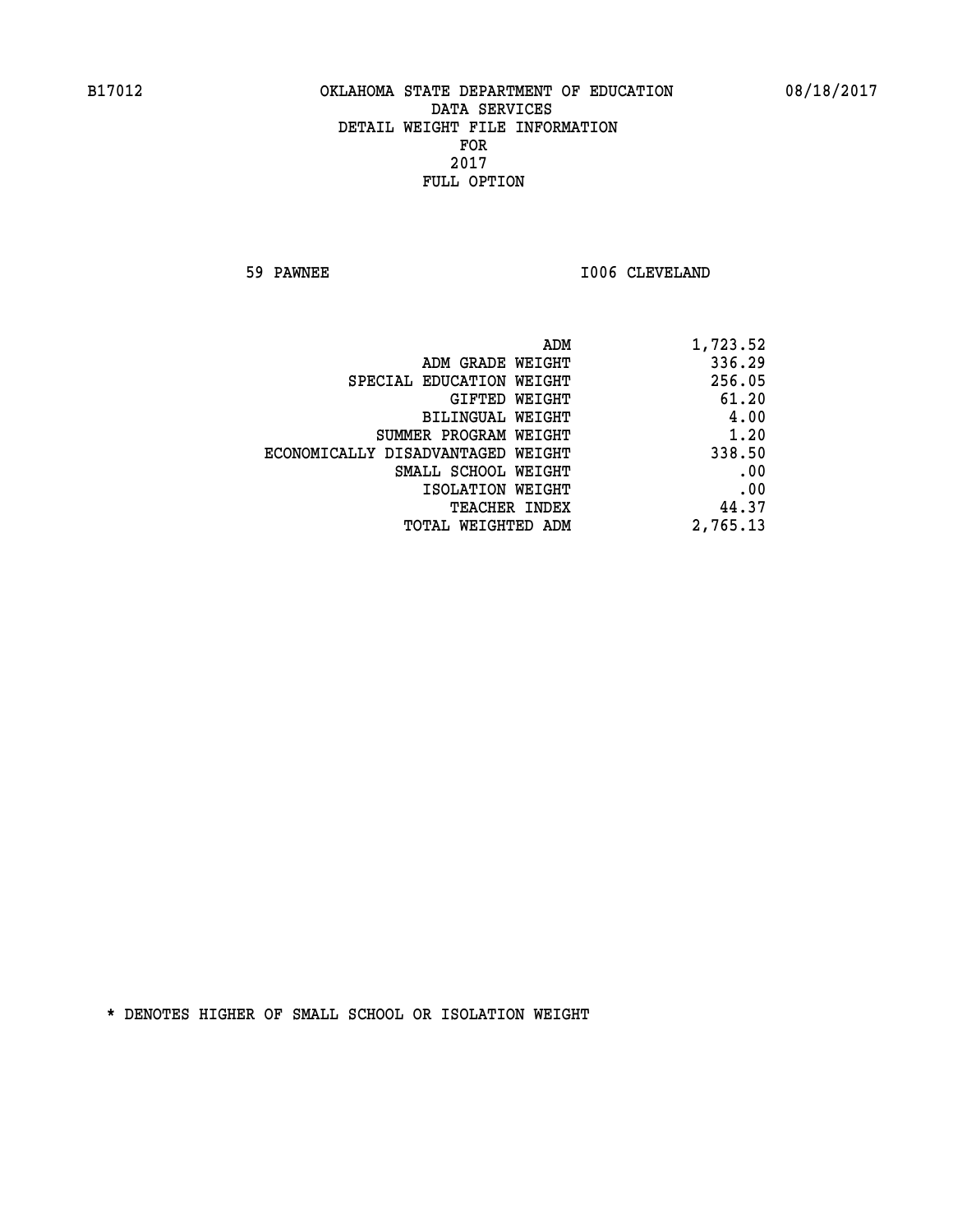**60 PAYNE C104 OAK GROVE** 

| 164.33 | ADM                               |
|--------|-----------------------------------|
| 32.68  | ADM GRADE WEIGHT                  |
| 14.10  | SPECIAL EDUCATION WEIGHT          |
| 4.42   | <b>GIFTED WEIGHT</b>              |
| .00    | BILINGUAL WEIGHT                  |
| .00    | SUMMER PROGRAM WEIGHT             |
| 23.00  | ECONOMICALLY DISADVANTAGED WEIGHT |
| 22.66* | SMALL SCHOOL WEIGHT               |
| .00    | ISOLATION WEIGHT                  |
| .48    | <b>TEACHER INDEX</b>              |
| 261.67 | TOTAL WEIGHTED ADM                |
|        |                                   |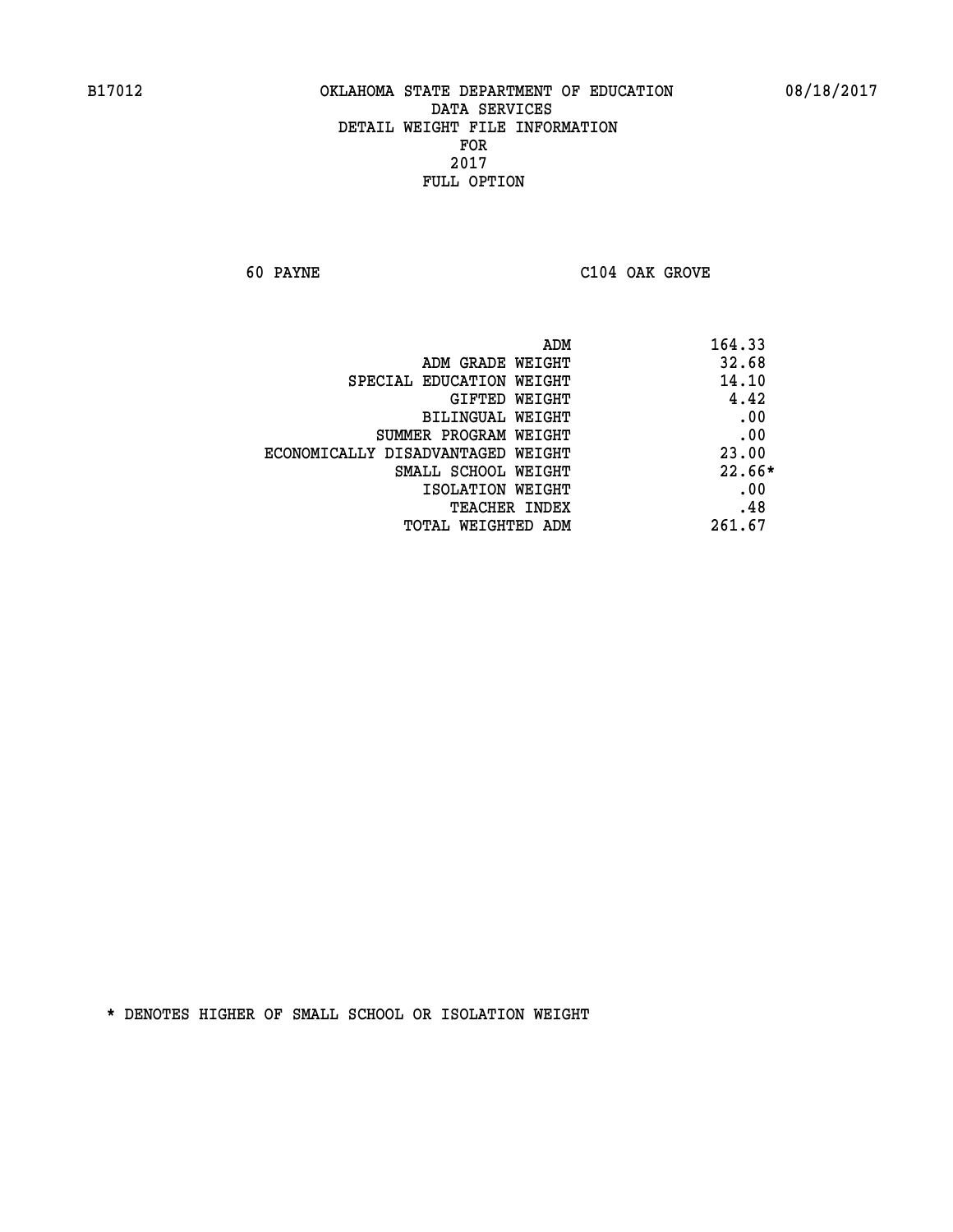**60 PAYNE I003 RIPLEY** 

|                                   | ADM<br>467.21 |
|-----------------------------------|---------------|
| ADM GRADE WEIGHT                  | 88.75         |
| SPECIAL EDUCATION WEIGHT          | 58.20         |
| GIFTED WEIGHT                     | 35.36         |
| BILINGUAL WEIGHT                  | 1.00          |
| SUMMER PROGRAM WEIGHT             | .00           |
| ECONOMICALLY DISADVANTAGED WEIGHT | 81.75         |
| SMALL SCHOOL WEIGHT               | $10.91*$      |
| ISOLATION WEIGHT                  | .00           |
| <b>TEACHER INDEX</b>              | .00           |
| TOTAL WEIGHTED ADM                | 743.18        |
|                                   |               |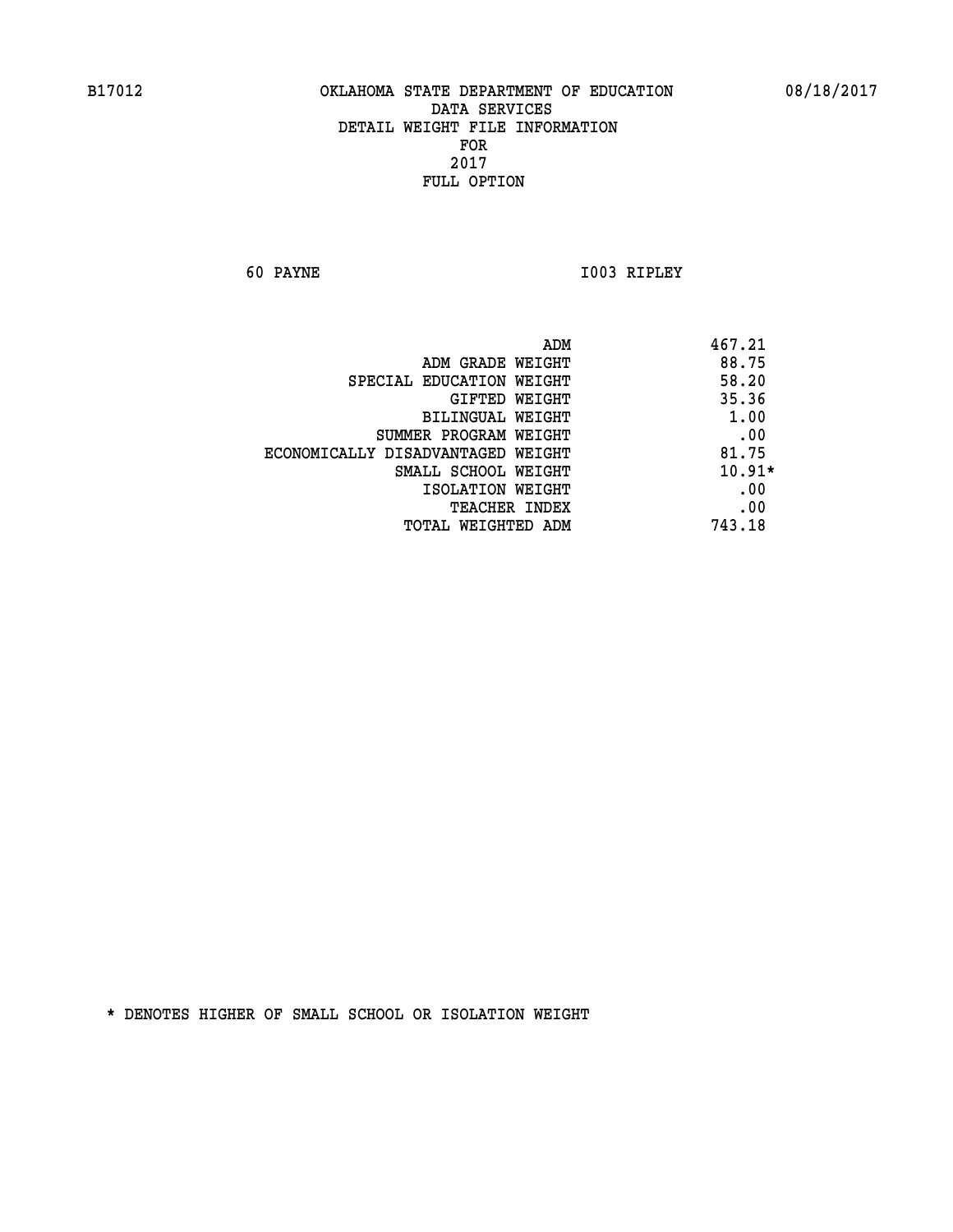**60 PAYNE I016 STILLWATER** 

| ADM                               | 6,207.61 |
|-----------------------------------|----------|
| ADM GRADE WEIGHT                  | 1,262.09 |
| SPECIAL EDUCATION WEIGHT          | 1,085.25 |
| GIFTED WEIGHT                     | 397.46   |
| BILINGUAL WEIGHT                  | 119.25   |
| SUMMER PROGRAM WEIGHT             | 6.00     |
| ECONOMICALLY DISADVANTAGED WEIGHT | 709.50   |
| SMALL SCHOOL WEIGHT               | .00      |
| ISOLATION WEIGHT                  | .00      |
| <b>TEACHER INDEX</b>              | 98.97    |
| TOTAL WEIGHTED ADM                | 9,886.13 |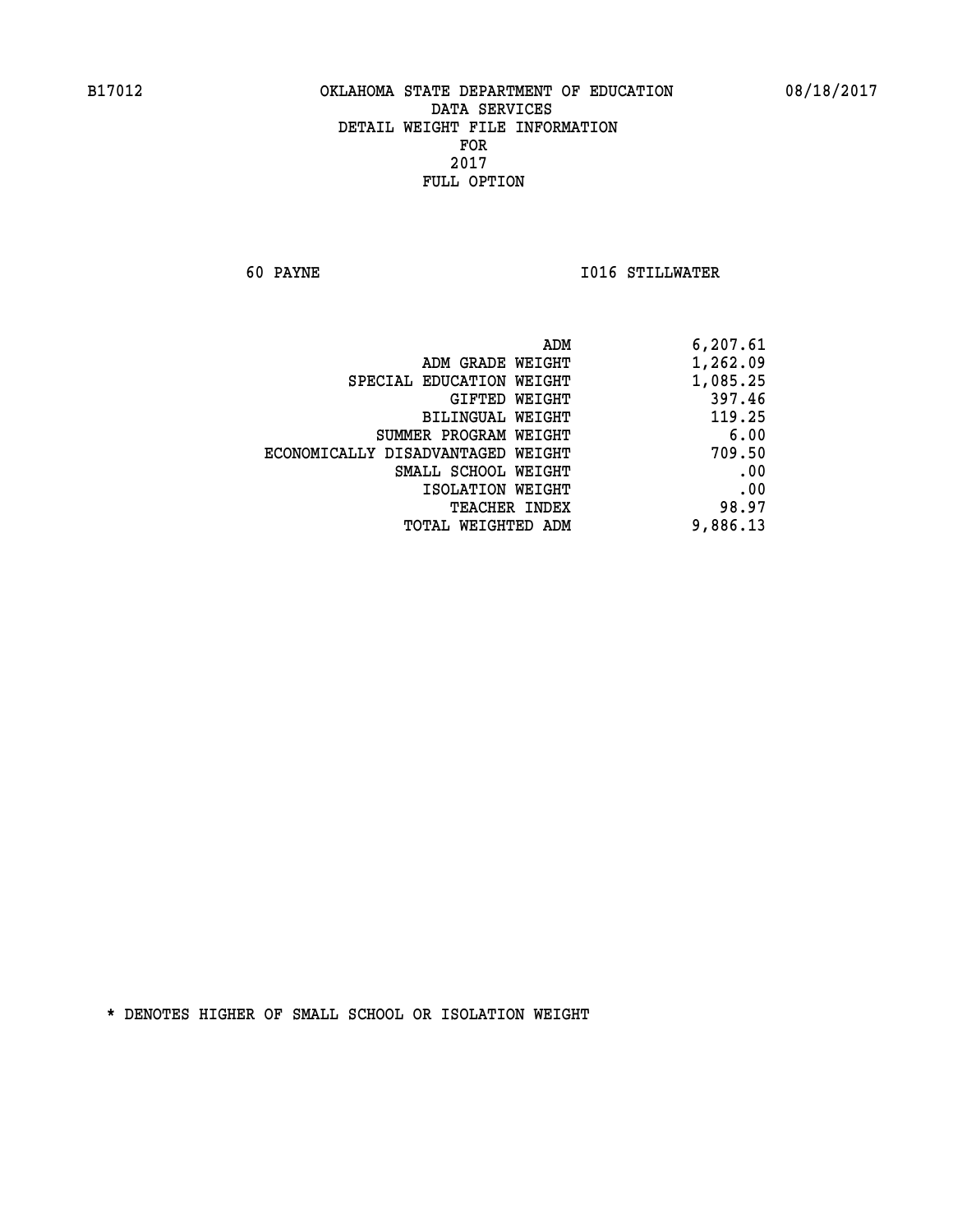**60 PAYNE I056 PERKINS-TRYON** 

| ADM<br>1,528.90 |                                   |
|-----------------|-----------------------------------|
| 295.73          | ADM GRADE WEIGHT                  |
| 171.85          | SPECIAL EDUCATION WEIGHT          |
| 43.18           | GIFTED WEIGHT                     |
| 1.50            | BILINGUAL WEIGHT                  |
| .00             | SUMMER PROGRAM WEIGHT             |
| 178.50          | ECONOMICALLY DISADVANTAGED WEIGHT |
| .00             | SMALL SCHOOL WEIGHT               |
| .00             | ISOLATION WEIGHT                  |
| 47.87           | <b>TEACHER INDEX</b>              |
| 2,267.53        | <b>TOTAL WEIGHTED ADM</b>         |
|                 |                                   |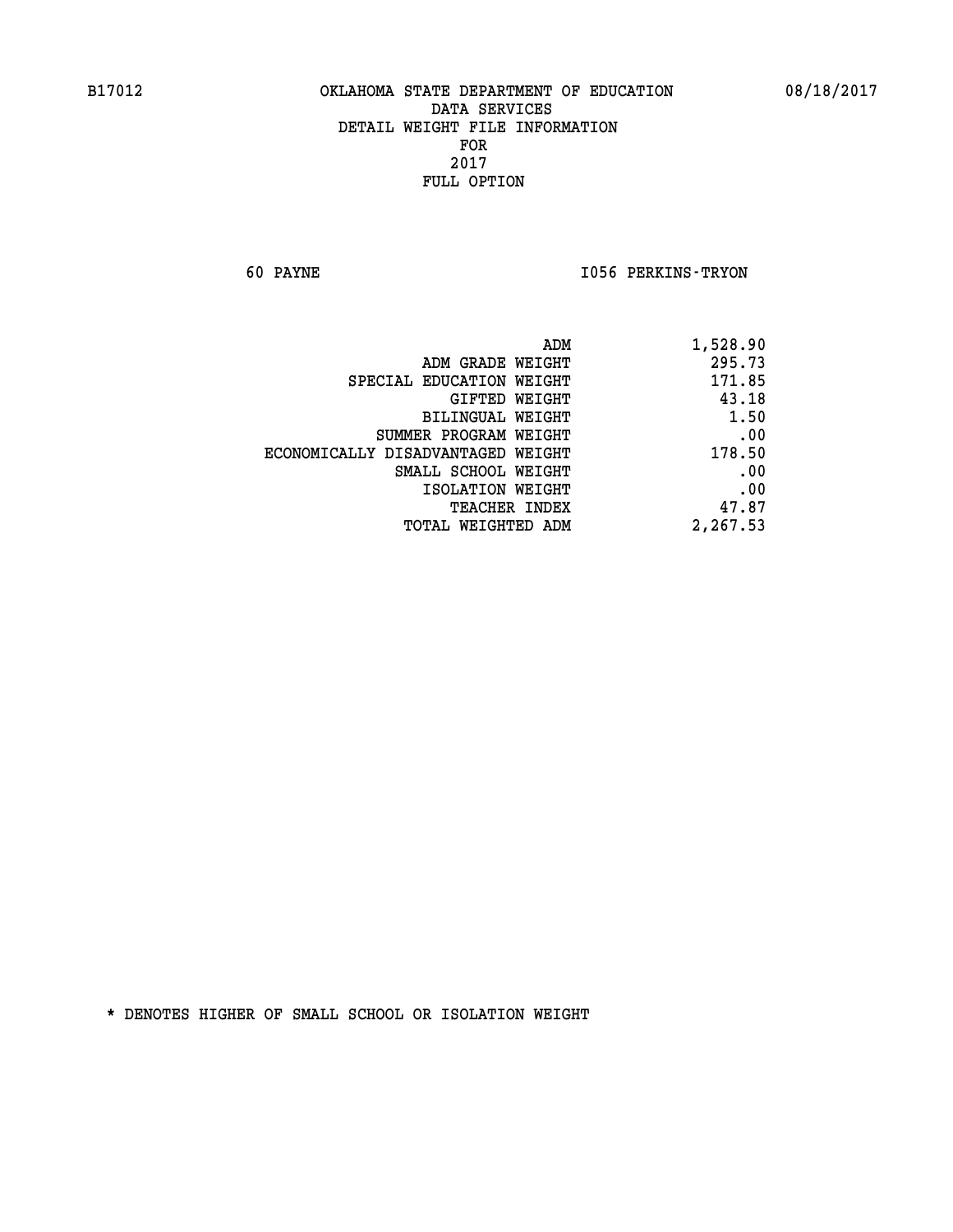**60 PAYNE 1067 CUSHING** 

| 1,841.42 |
|----------|
| 354.82   |
| 383.65   |
| 90.10    |
| .50      |
| 1.20     |
| 281.50   |
| .00      |
| .00      |
| 81.02    |
| 3,034.21 |
|          |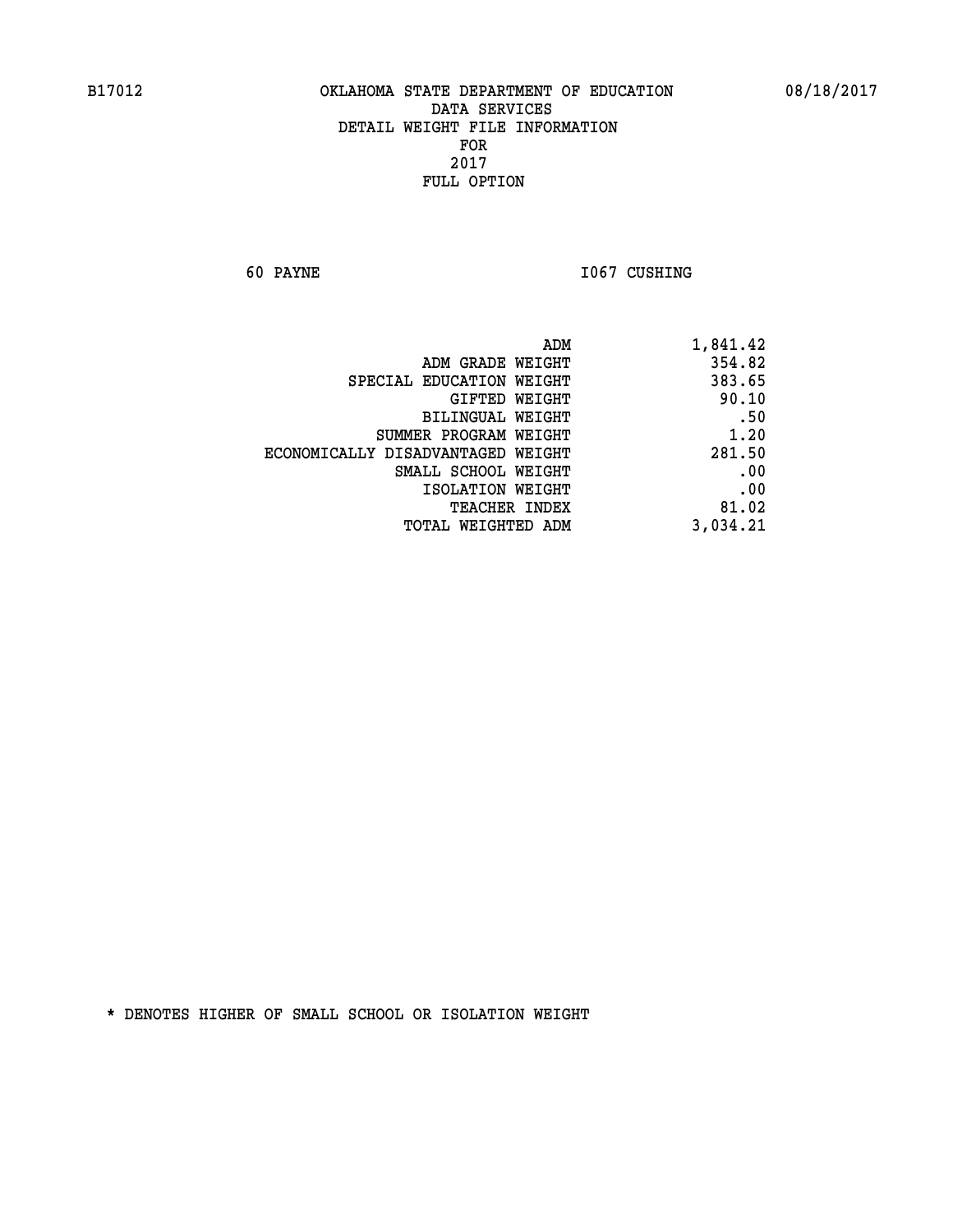**60 PAYNE 1101 GLENCOE** 

| ADM                               | 331.31   |
|-----------------------------------|----------|
| ADM GRADE WEIGHT                  | 67.67    |
| SPECIAL EDUCATION WEIGHT          | 36.70    |
| GIFTED WEIGHT                     | 9.18     |
| BILINGUAL WEIGHT                  | 1.50     |
| SUMMER PROGRAM WEIGHT             | .00      |
| ECONOMICALLY DISADVANTAGED WEIGHT | 56.50    |
| SMALL SCHOOL WEIGHT               | $24.76*$ |
| ISOLATION WEIGHT                  | .00      |
| <b>TEACHER INDEX</b>              | 19.40    |
| TOTAL WEIGHTED ADM                | 547.02   |
|                                   |          |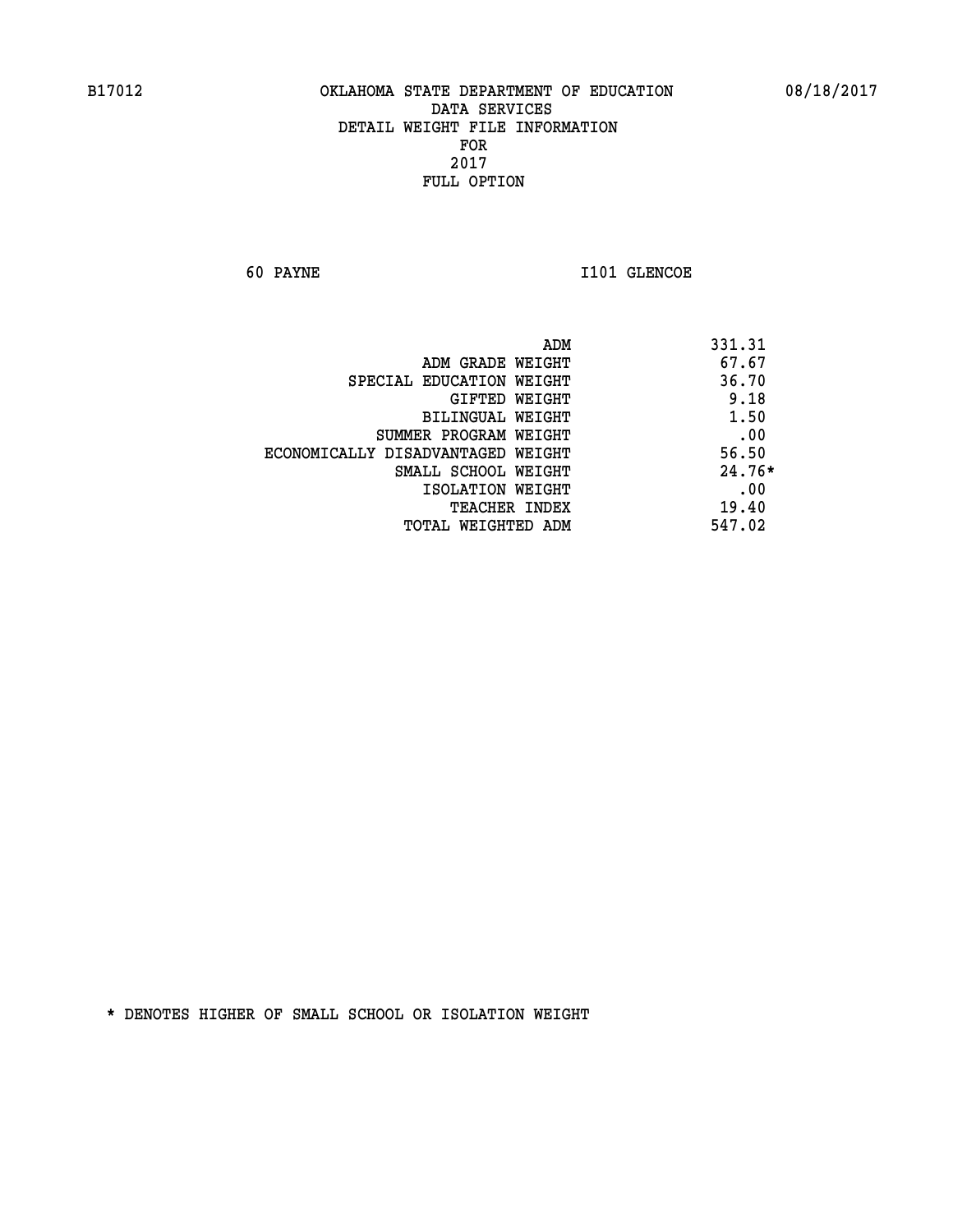**60 PAYNE I103 YALE** 

| 431.00   |
|----------|
| 84.31    |
| 57.75    |
| 22.10    |
| 1.25     |
| .00      |
| 82.50    |
| $15.97*$ |
| .00      |
| .00      |
| 694.88   |
|          |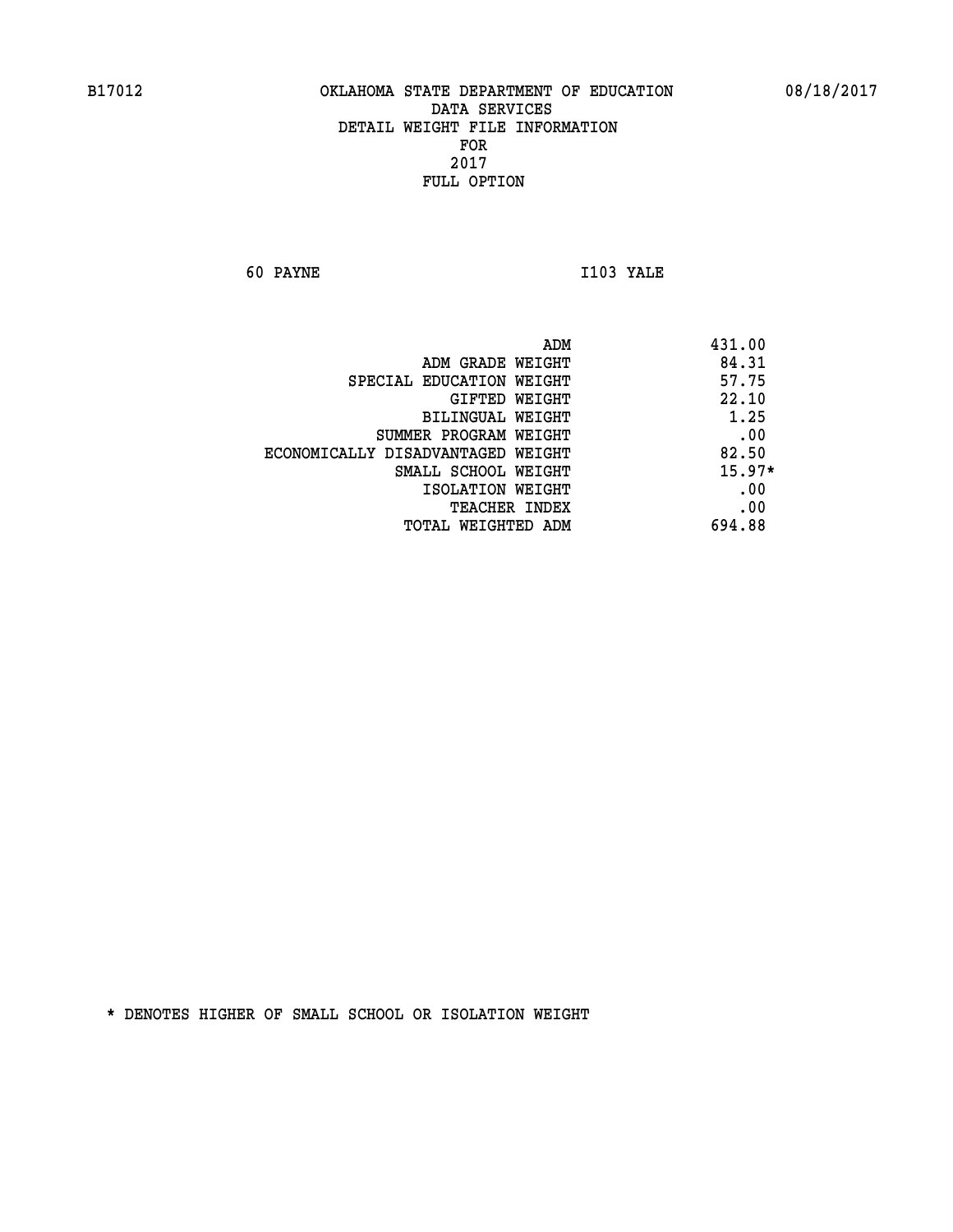**61 PITTSBURG C009 KREBS** 

|                                   | ADM | 443.14   |
|-----------------------------------|-----|----------|
| ADM GRADE WEIGHT                  |     | 96.12    |
| SPECIAL EDUCATION WEIGHT          |     | 63.65    |
| GIFTED WEIGHT                     |     | 7.82     |
| BILINGUAL WEIGHT                  |     | 2.75     |
| SUMMER PROGRAM WEIGHT             |     | .00      |
| ECONOMICALLY DISADVANTAGED WEIGHT |     | 77.50    |
| SMALL SCHOOL WEIGHT               |     | $14.38*$ |
| ISOLATION WEIGHT                  |     | .00      |
| TEACHER INDEX                     |     | 7.09     |
| TOTAL WEIGHTED ADM                |     | 712.45   |
|                                   |     |          |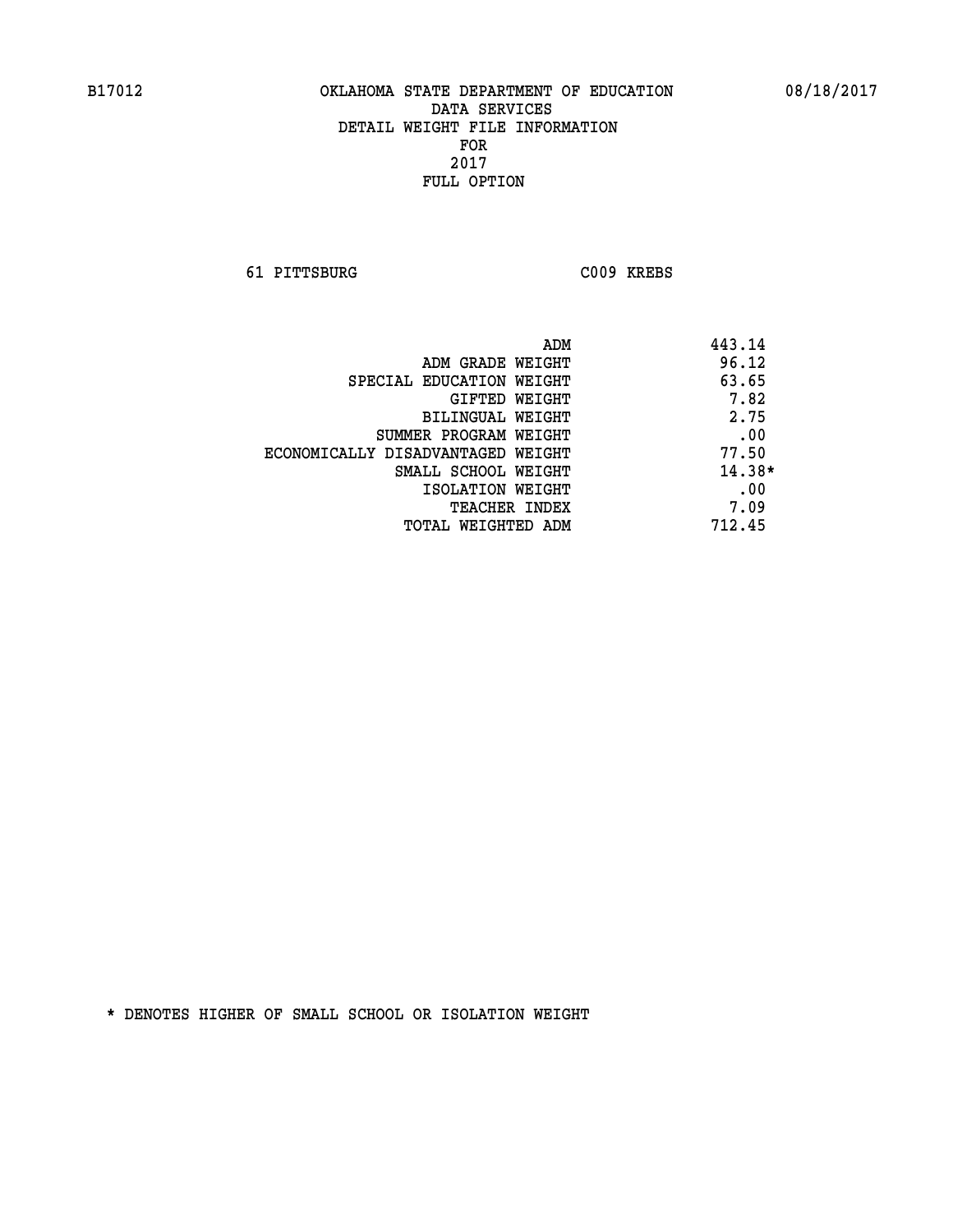**61 PITTSBURG C029 FRINK-CHAMBERS** 

| ADM                               | 449.94   |
|-----------------------------------|----------|
| ADM GRADE WEIGHT                  | 89.80    |
| SPECIAL EDUCATION WEIGHT          | 67.35    |
| GIFTED WEIGHT                     | 21.76    |
| BILINGUAL WEIGHT                  | 1.00     |
| SUMMER PROGRAM WEIGHT             | .00      |
| ECONOMICALLY DISADVANTAGED WEIGHT | 59.00    |
| SMALL SCHOOL WEIGHT               | $13.45*$ |
| ISOLATION WEIGHT                  | .00      |
| <b>TEACHER INDEX</b>              | 1.32     |
| TOTAL WEIGHTED ADM                | 703.62   |
|                                   |          |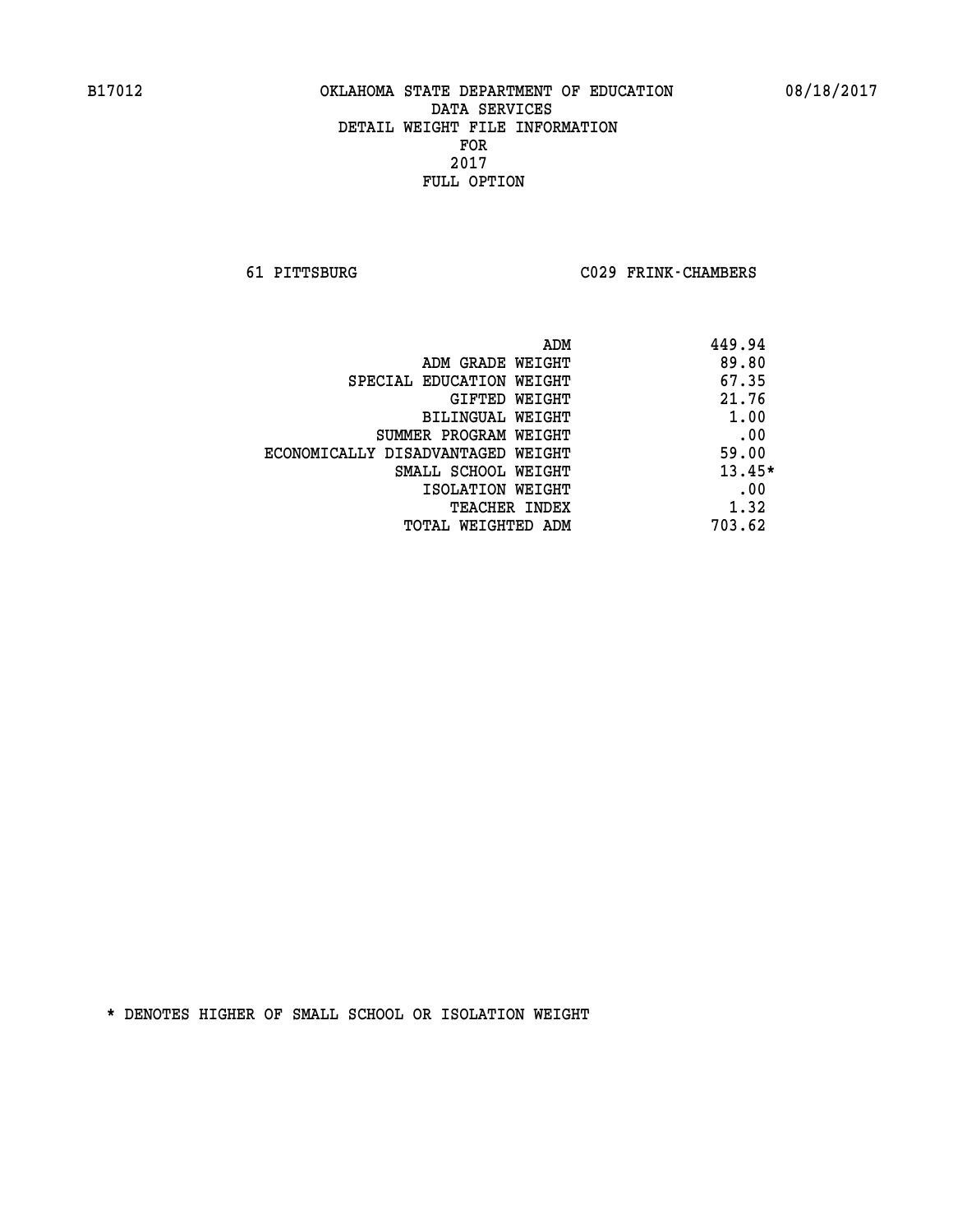**61 PITTSBURG C056 TANNEHILL** 

| ADM                               | 158.73   |
|-----------------------------------|----------|
| ADM GRADE WEIGHT                  | 30.64    |
| SPECIAL EDUCATION WEIGHT          | 69.30    |
| GIFTED WEIGHT                     | 4.76     |
| BILINGUAL WEIGHT                  | 1.50     |
| SUMMER PROGRAM WEIGHT             | .00      |
| ECONOMICALLY DISADVANTAGED WEIGHT | 26.75    |
| SMALL SCHOOL WEIGHT               | $22.22*$ |
| ISOLATION WEIGHT                  | .00      |
| <b>TEACHER INDEX</b>              | 6.35     |
| TOTAL WEIGHTED ADM                | 320.25   |
|                                   |          |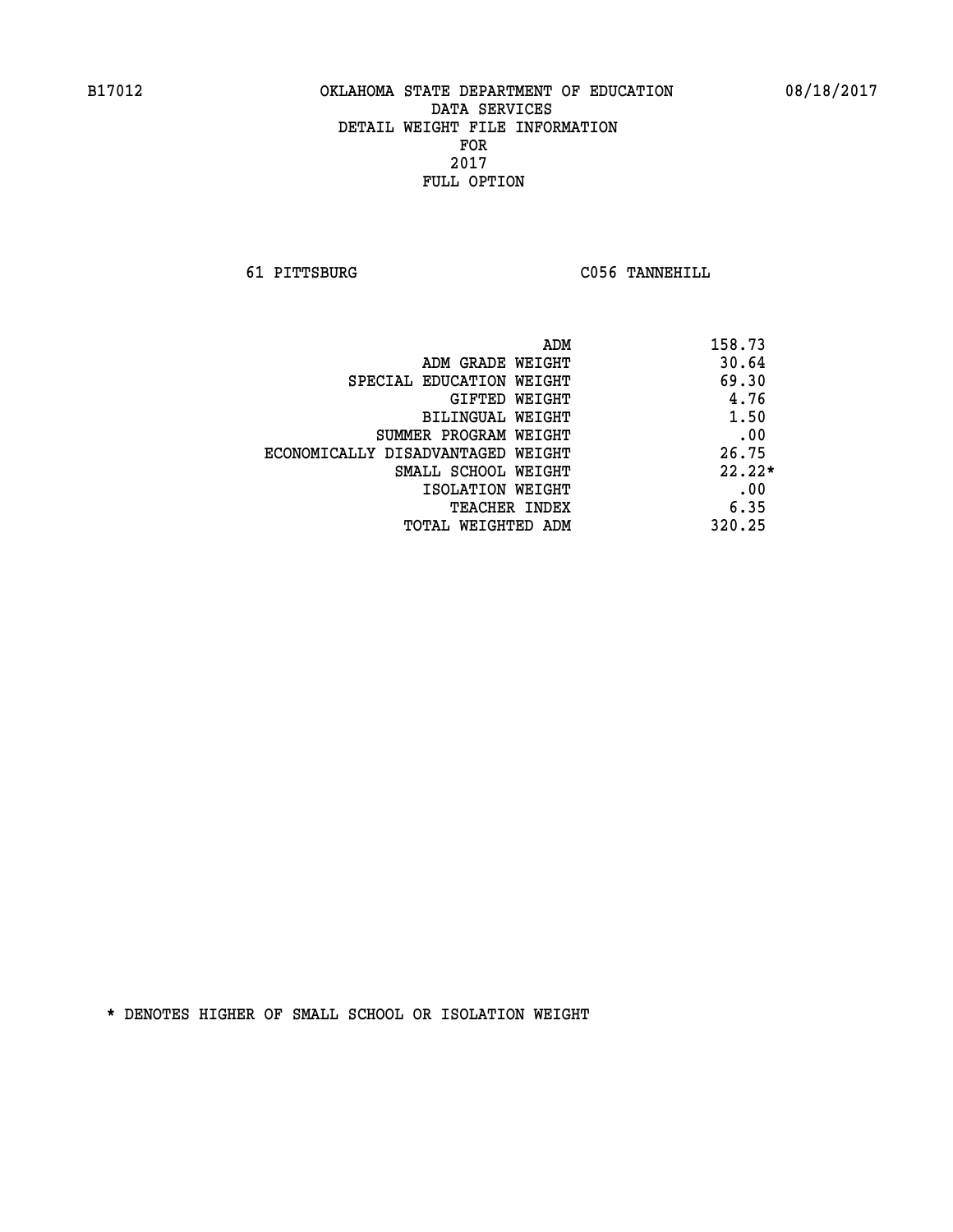**61 PITTSBURG C088 HAYWOOD** 

|                                   | ADM | 115.60   |
|-----------------------------------|-----|----------|
| ADM GRADE WEIGHT                  |     | 19.90    |
| SPECIAL EDUCATION WEIGHT          |     | 51.90    |
| GIFTED WEIGHT                     |     | 2.04     |
| BILINGUAL WEIGHT                  |     | .00      |
| SUMMER PROGRAM WEIGHT             |     | .00      |
| ECONOMICALLY DISADVANTAGED WEIGHT |     | 24.25    |
| SMALL SCHOOL WEIGHT               |     | $18.07*$ |
| ISOLATION WEIGHT                  |     | .00      |
| <b>TEACHER INDEX</b>              |     | 16.01    |
| TOTAL WEIGHTED ADM                |     | 247.77   |
|                                   |     |          |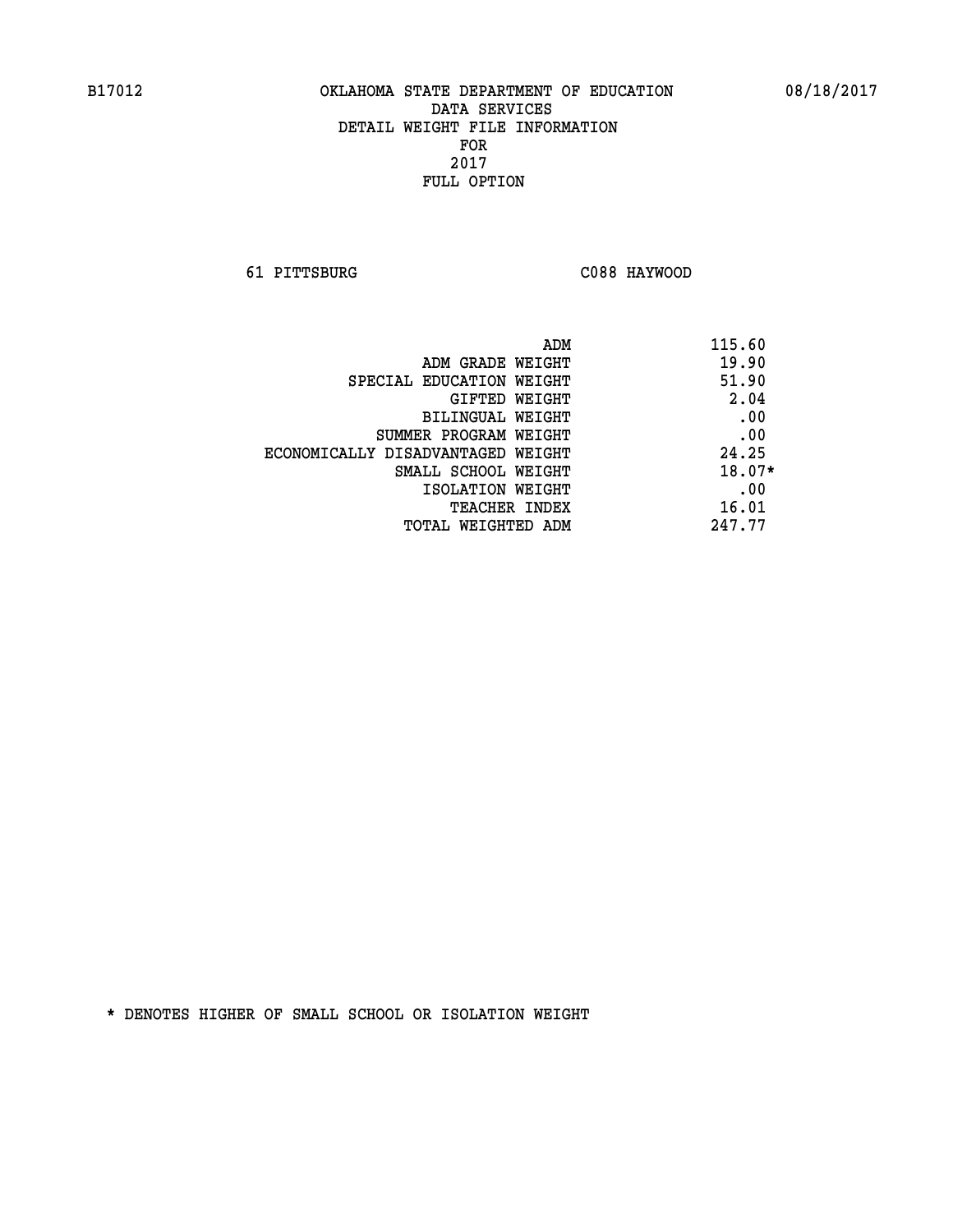**61 PITTSBURG E020 CARLTON LANDING ACADEM**

| ADM                               | 49.58 |
|-----------------------------------|-------|
| ADM GRADE WEIGHT                  | 6.71  |
| SPECIAL EDUCATION WEIGHT          | 16.55 |
| GIFTED WEIGHT                     | 1.02  |
| BILINGUAL WEIGHT                  | .00   |
| SUMMER PROGRAM WEIGHT             | .00   |
| ECONOMICALLY DISADVANTAGED WEIGHT | 3.25  |
| SMALL SCHOOL WEIGHT               | .00   |
| ISOLATION WEIGHT                  | .00   |
| <b>TEACHER INDEX</b>              | .00   |
| TOTAL WEIGHTED ADM                | 77.11 |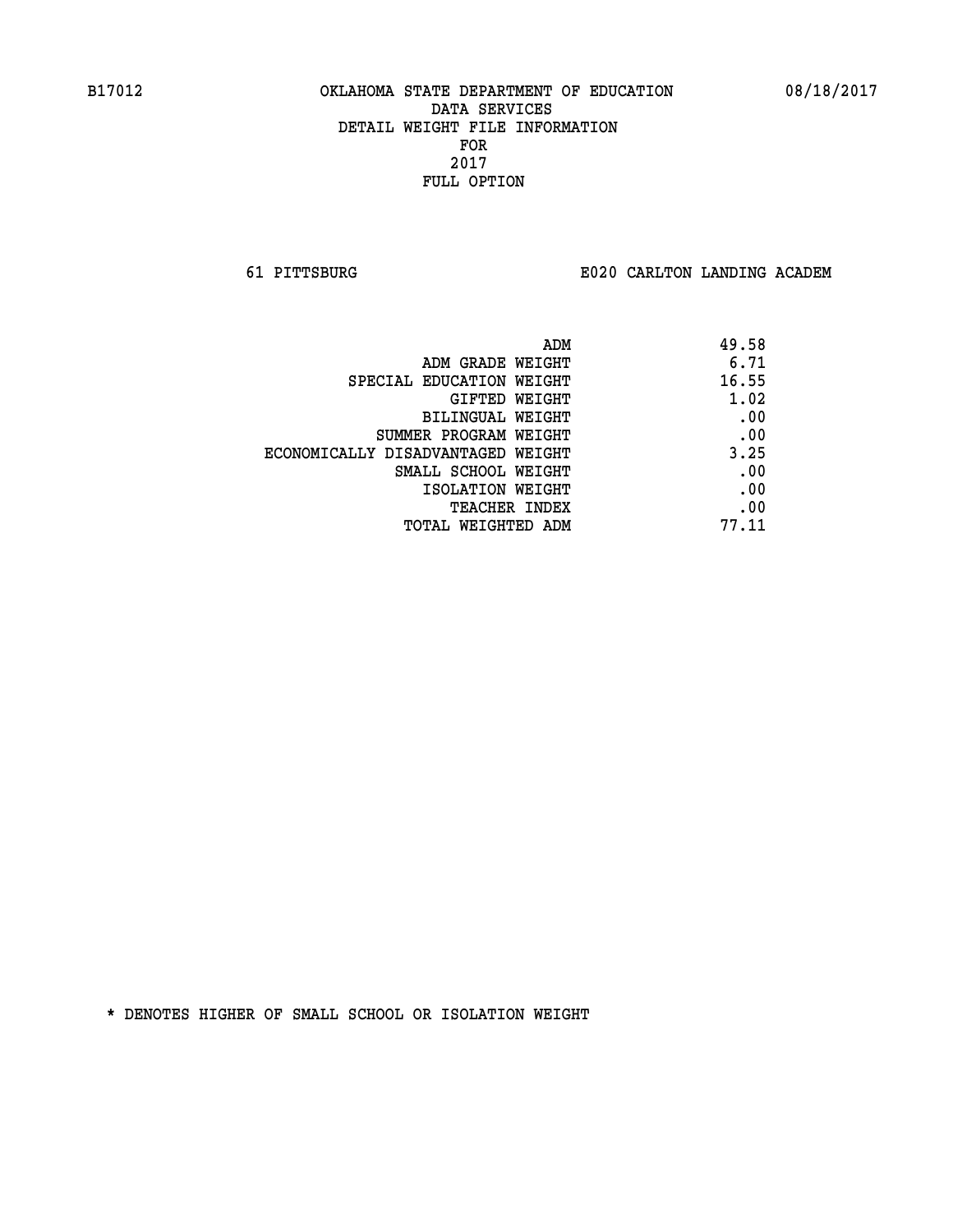**61 PITTSBURG I001 HARTSHORNE** 

| 798.80                                                                                                                                                         |
|----------------------------------------------------------------------------------------------------------------------------------------------------------------|
| 162.49                                                                                                                                                         |
| 144.30                                                                                                                                                         |
| 31.62                                                                                                                                                          |
| .50                                                                                                                                                            |
| .00                                                                                                                                                            |
| 144.75                                                                                                                                                         |
| .00                                                                                                                                                            |
| .00                                                                                                                                                            |
| 43.58                                                                                                                                                          |
| 1,326.04                                                                                                                                                       |
| ADM GRADE WEIGHT<br>GIFTED WEIGHT<br>BILINGUAL WEIGHT<br>SUMMER PROGRAM WEIGHT<br>ECONOMICALLY DISADVANTAGED WEIGHT<br>SMALL SCHOOL WEIGHT<br>ISOLATION WEIGHT |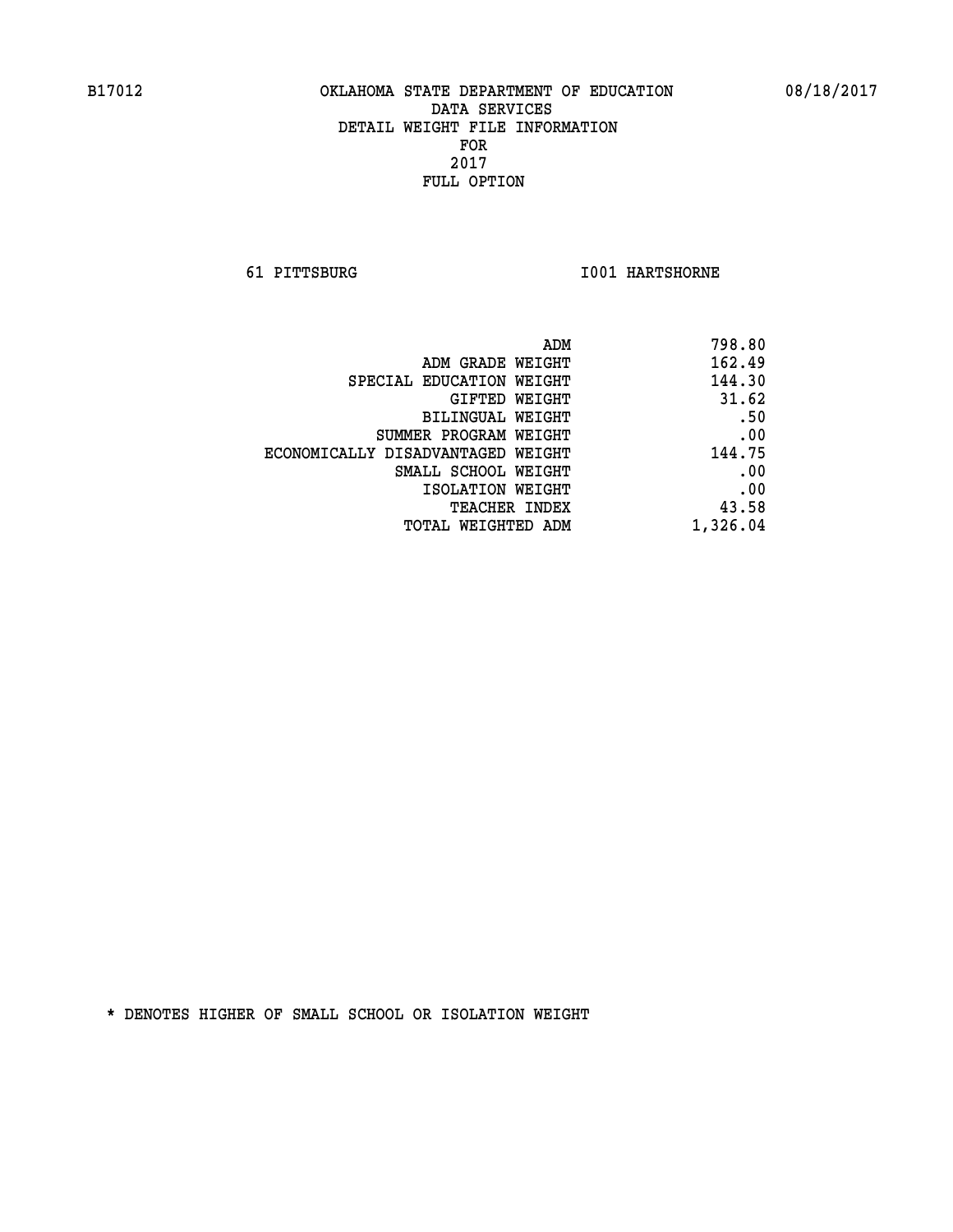**61 PITTSBURG I002 CANADIAN** 

| ADM                               | 487.90  |
|-----------------------------------|---------|
| ADM GRADE WEIGHT                  | 95.88   |
| SPECIAL EDUCATION WEIGHT          | 143.80  |
| GIFTED WEIGHT                     | 13.60   |
| BILINGUAL WEIGHT                  | .50     |
| SUMMER PROGRAM WEIGHT             | 3.60    |
| ECONOMICALLY DISADVANTAGED WEIGHT | 103.25  |
| SMALL SCHOOL WEIGHT               | $7.58*$ |
| ISOLATION WEIGHT                  | .00     |
| <b>TEACHER INDEX</b>              | 4.88    |
| TOTAL WEIGHTED ADM                | 860.99  |
|                                   |         |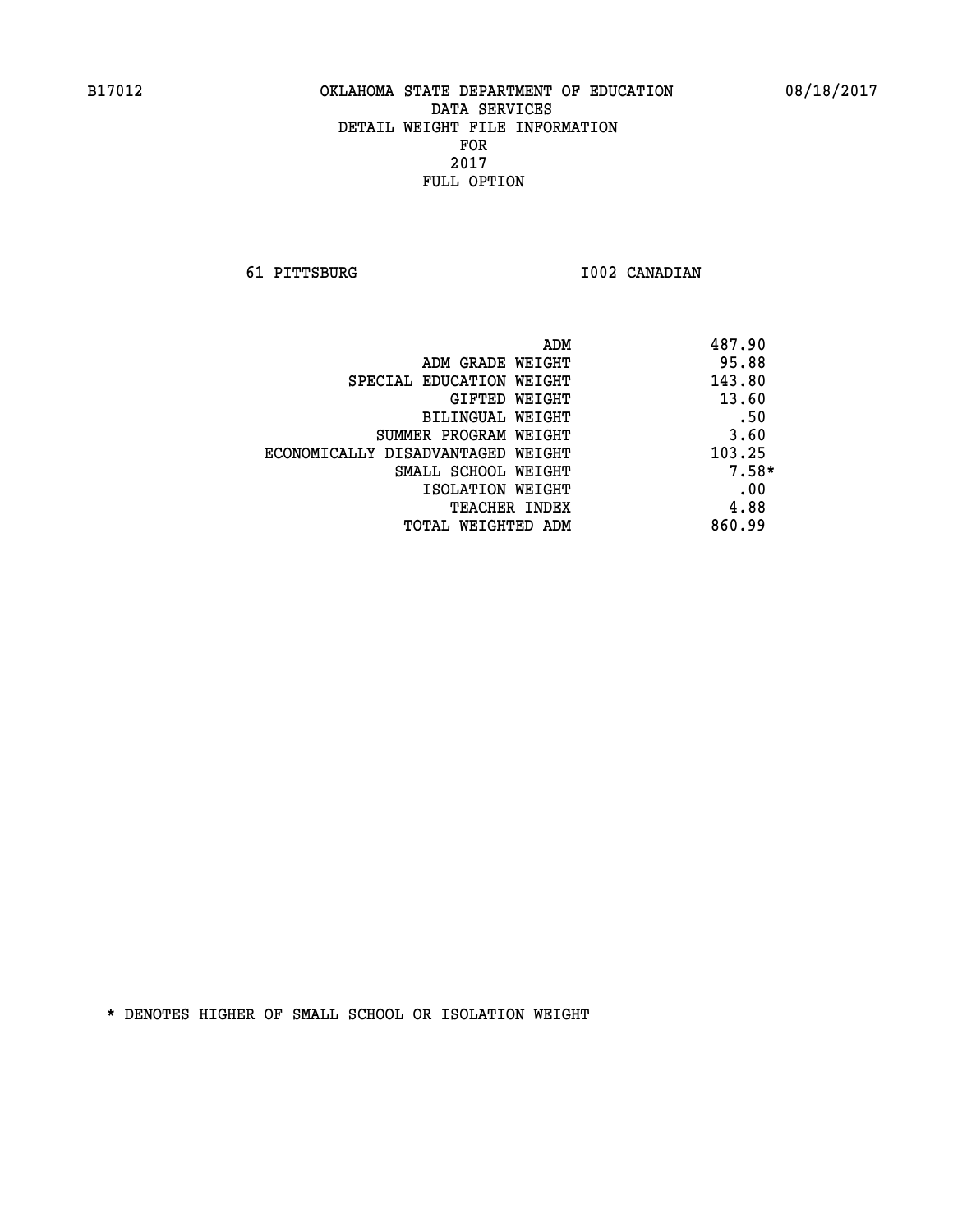**61 PITTSBURG I011 HAILEYVILLE** 

| 312.58<br>ADM                |                                   |
|------------------------------|-----------------------------------|
| 63.41<br>ADM GRADE WEIGHT    |                                   |
| 116.35                       | SPECIAL EDUCATION WEIGHT          |
| 5.44<br>GIFTED WEIGHT        |                                   |
| .00<br>BILINGUAL WEIGHT      |                                   |
| .00<br>SUMMER PROGRAM WEIGHT |                                   |
| 71.00                        | ECONOMICALLY DISADVANTAGED WEIGHT |
| 25.58<br>SMALL SCHOOL WEIGHT |                                   |
| $62.36*$<br>ISOLATION WEIGHT |                                   |
| 6.84<br><b>TEACHER INDEX</b> |                                   |
| 637.98<br>TOTAL WEIGHTED ADM |                                   |
|                              |                                   |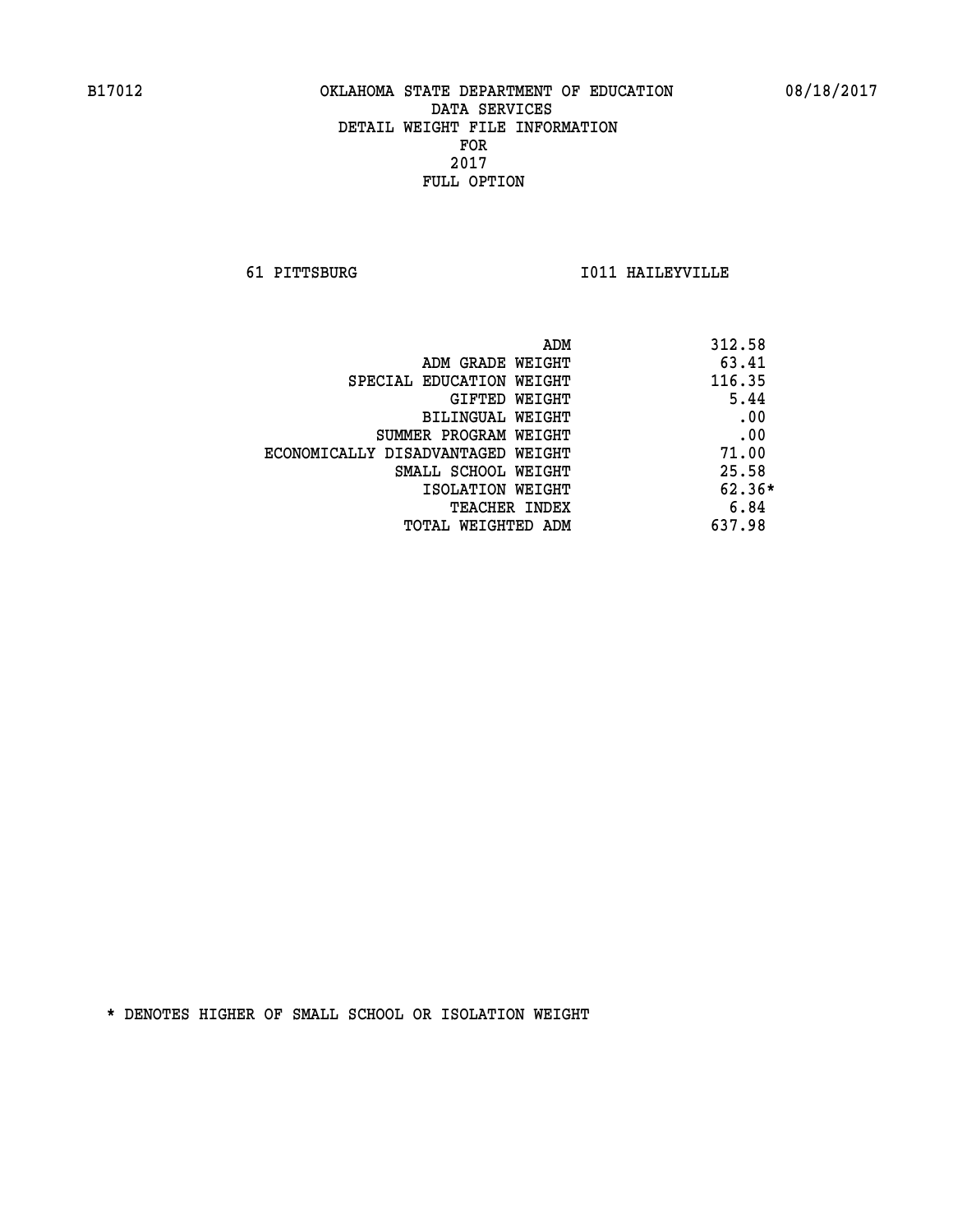**61 PITTSBURG I014 KIOWA** 

|                                   | ADM | 319.73    |
|-----------------------------------|-----|-----------|
| ADM GRADE WEIGHT                  |     | 63.32     |
| SPECIAL EDUCATION WEIGHT          |     | 62.35     |
| GIFTED WEIGHT                     |     | 10.88     |
| BILINGUAL WEIGHT                  |     | .00       |
| SUMMER PROGRAM WEIGHT             |     | .00       |
| ECONOMICALLY DISADVANTAGED WEIGHT |     | 51.00     |
| SMALL SCHOOL WEIGHT               |     | 25.30     |
| ISOLATION WEIGHT                  |     | $150.21*$ |
| <b>TEACHER INDEX</b>              |     | 45.23     |
| TOTAL WEIGHTED ADM                |     | 702.72    |
|                                   |     |           |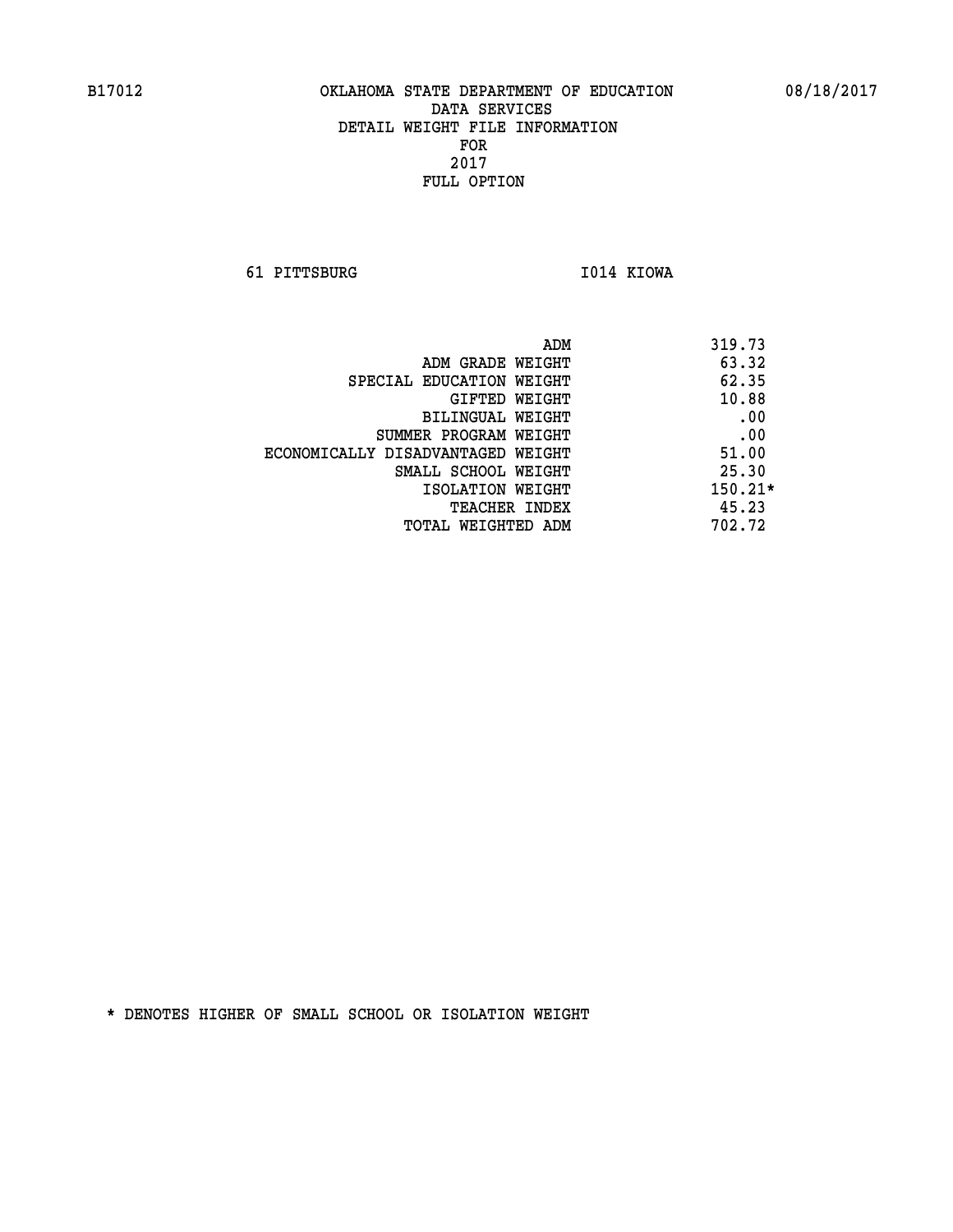**61 PITTSBURG I017 QUINTON** 

| ADM                               | 477.58  |
|-----------------------------------|---------|
| ADM GRADE WEIGHT                  | 90.68   |
| SPECIAL EDUCATION WEIGHT          | 136.25  |
| GIFTED WEIGHT                     | 13.94   |
| BILINGUAL WEIGHT                  | .50     |
| SUMMER PROGRAM WEIGHT             | .00     |
| ECONOMICALLY DISADVANTAGED WEIGHT | 83.75   |
| SMALL SCHOOL WEIGHT               | $9.28*$ |
| ISOLATION WEIGHT                  | .00     |
| <b>TEACHER INDEX</b>              | 39.25   |
| TOTAL WEIGHTED ADM                | 851.23  |
|                                   |         |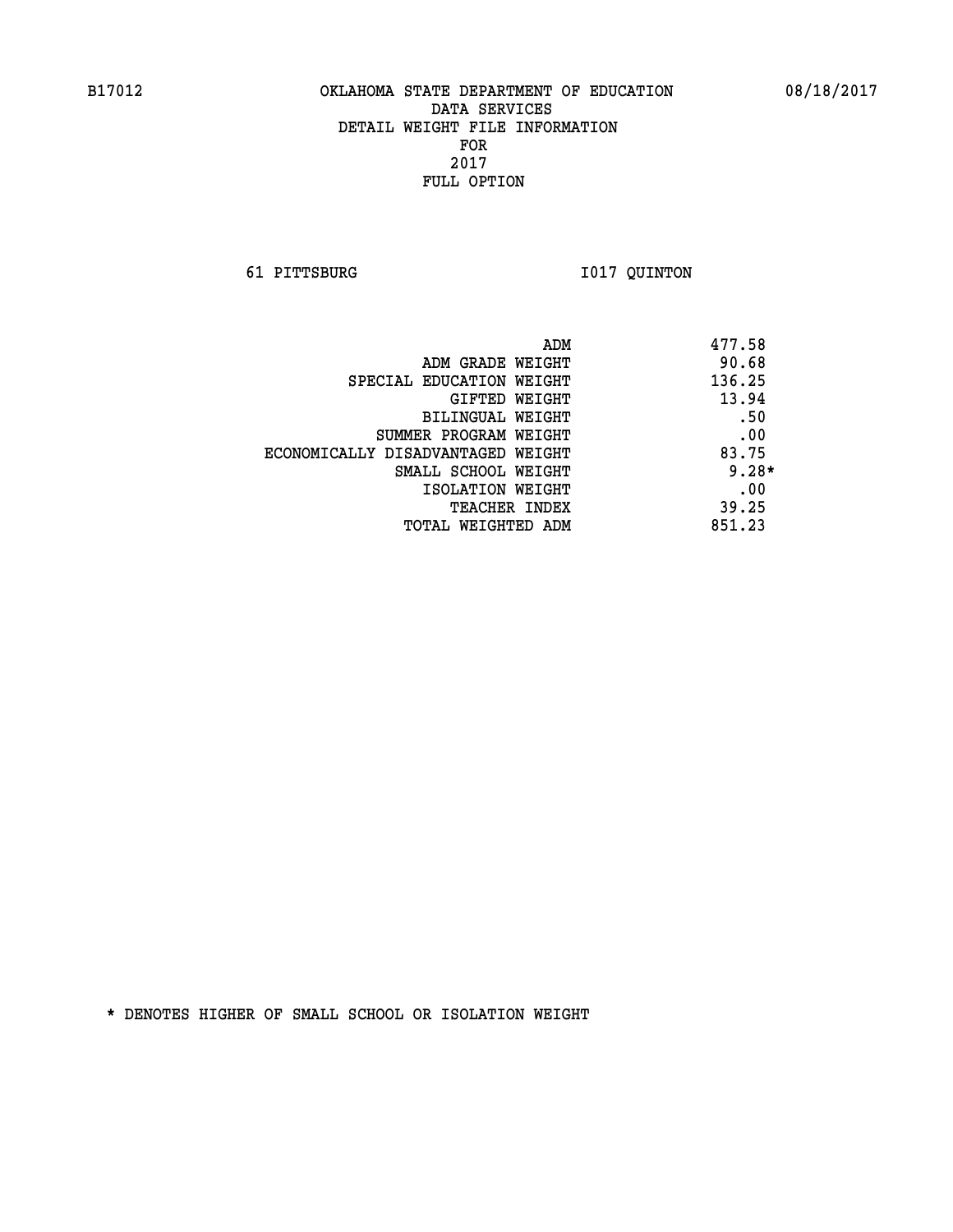**61 PITTSBURG I025 INDIANOLA** 

| ADM                               | 232.36   |
|-----------------------------------|----------|
| ADM GRADE WEIGHT                  | 45.99    |
| SPECIAL EDUCATION WEIGHT          | 67.95    |
| GIFTED WEIGHT                     | 10.54    |
| <b>BILINGUAL WEIGHT</b>           | .00      |
| SUMMER PROGRAM WEIGHT             | 1.20     |
| ECONOMICALLY DISADVANTAGED WEIGHT | 46.75    |
| SMALL SCHOOL WEIGHT               | $26.06*$ |
| ISOLATION WEIGHT                  | .00      |
| <b>TEACHER INDEX</b>              | 12.61    |
| TOTAL WEIGHTED ADM                | 443.46   |
|                                   |          |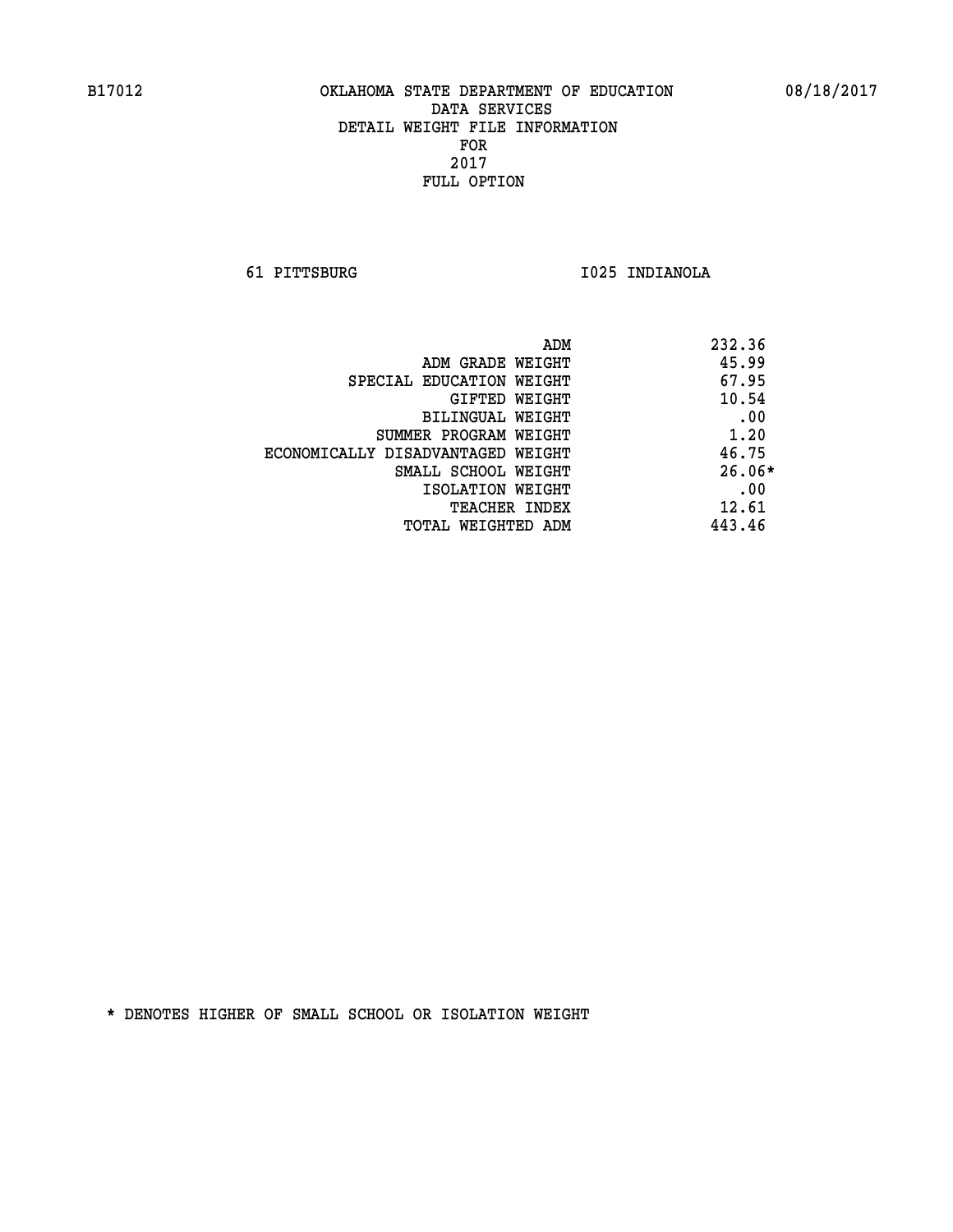**61 PITTSBURG I028 CROWDER** 

| ADM                               | 436.79   |
|-----------------------------------|----------|
| ADM GRADE WEIGHT                  | 80.28    |
| SPECIAL EDUCATION WEIGHT          | 105.80   |
| GIFTED WEIGHT                     | 13.94    |
| BILINGUAL WEIGHT                  | .00      |
| SUMMER PROGRAM WEIGHT             | .00      |
| ECONOMICALLY DISADVANTAGED WEIGHT | 81.00    |
| SMALL SCHOOL WEIGHT               | $15.23*$ |
| ISOLATION WEIGHT                  | .00      |
| <b>TEACHER INDEX</b>              | 12.02    |
| TOTAL WEIGHTED ADM                | 745.06   |
|                                   |          |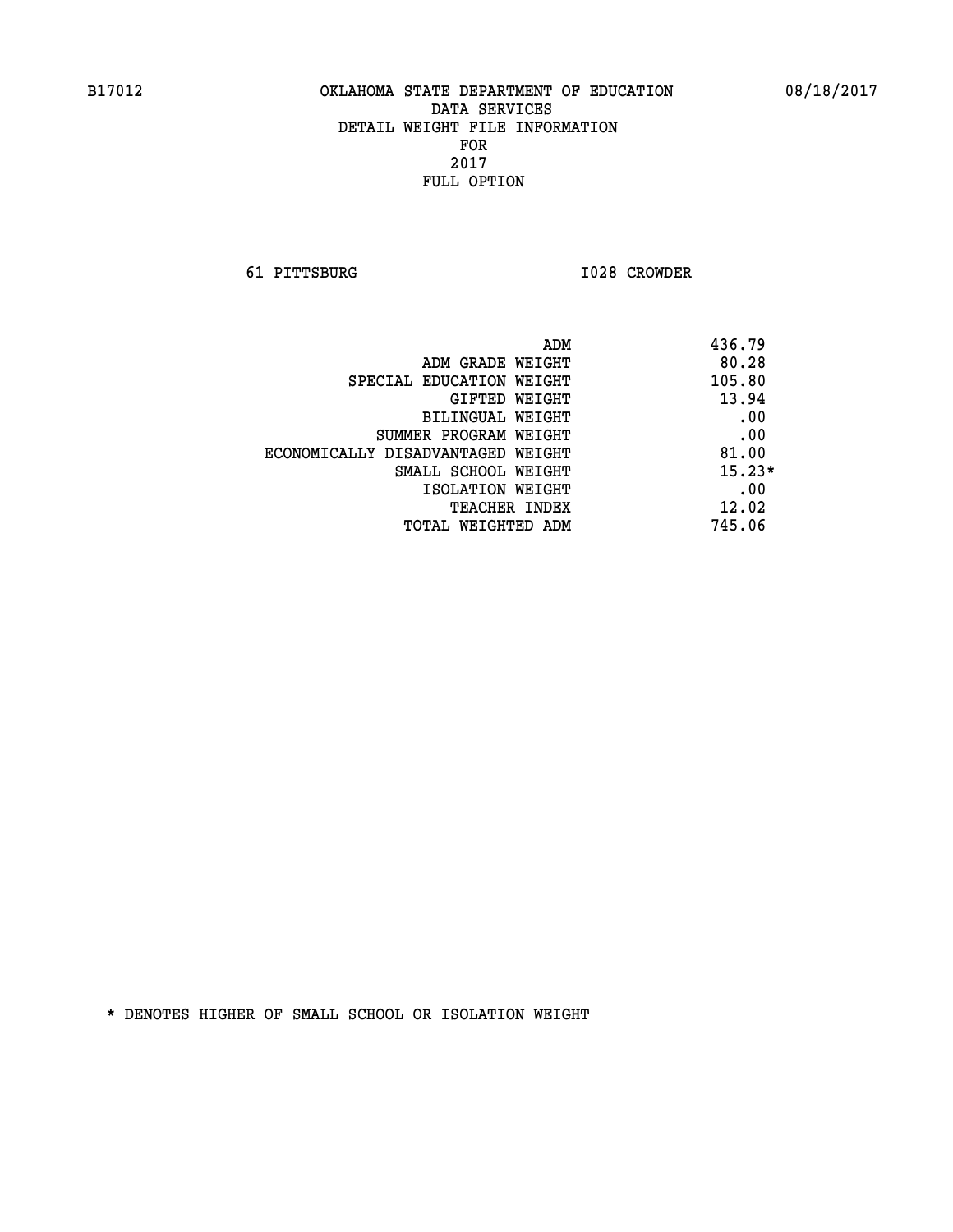**61 PITTSBURG I030 SAVANNA** 

| ADM                               | 387.18   |
|-----------------------------------|----------|
| ADM GRADE WEIGHT                  | 82.12    |
| SPECIAL EDUCATION WEIGHT          | 152.60   |
| GIFTED WEIGHT                     | 10.20    |
| BILINGUAL WEIGHT                  | .00      |
| SUMMER PROGRAM WEIGHT             | .00      |
| ECONOMICALLY DISADVANTAGED WEIGHT | 68.25    |
| SMALL SCHOOL WEIGHT               | $20.76*$ |
| ISOLATION WEIGHT                  | .00      |
| <b>TEACHER INDEX</b>              | 51.34    |
| TOTAL WEIGHTED ADM                | 772.45   |
|                                   |          |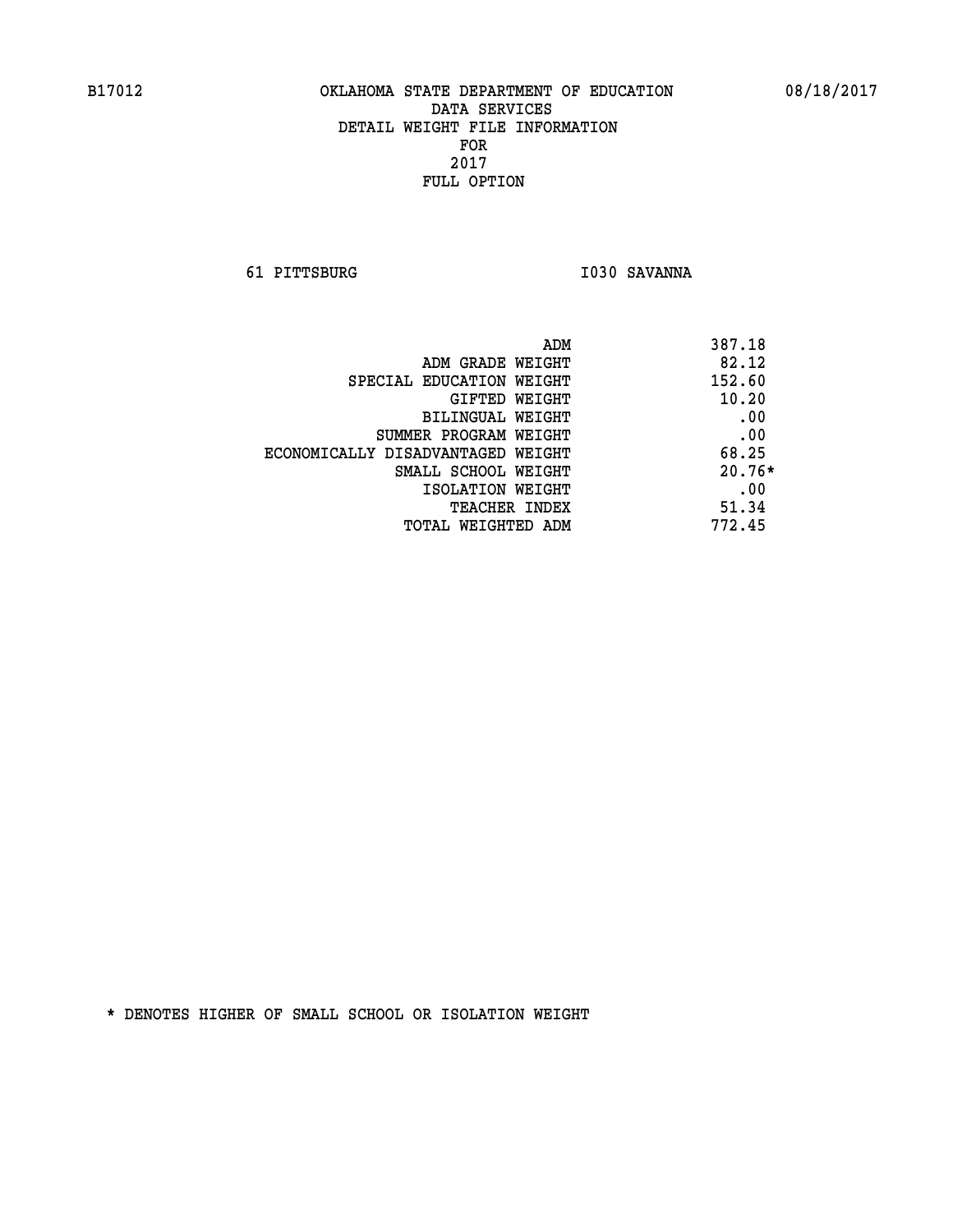**61 PITTSBURG I063 PITTSBURG** 

| 143.83<br>ADM                 |                                   |
|-------------------------------|-----------------------------------|
| 31.28                         | ADM GRADE WEIGHT                  |
| 27.85                         | SPECIAL EDUCATION WEIGHT          |
| 4.42<br>GIFTED WEIGHT         |                                   |
| .00                           | BILINGUAL WEIGHT                  |
| .00                           | SUMMER PROGRAM WEIGHT             |
| 23.75                         | ECONOMICALLY DISADVANTAGED WEIGHT |
| $20.94*$                      | SMALL SCHOOL WEIGHT               |
| .00                           | ISOLATION WEIGHT                  |
| 10.64<br><b>TEACHER INDEX</b> |                                   |
| 262.71                        | TOTAL WEIGHTED ADM                |
|                               |                                   |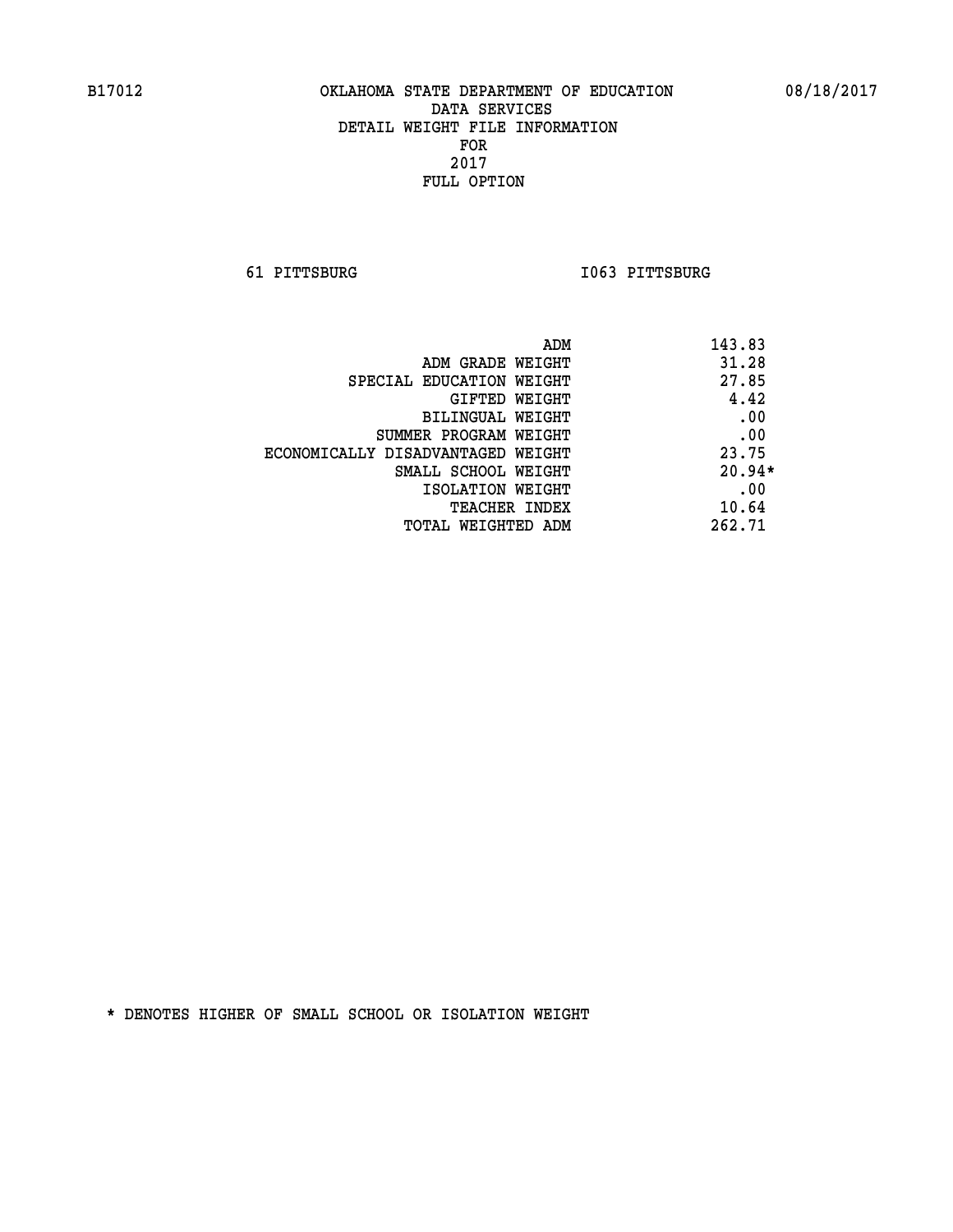**61 PITTSBURG I080 MCALESTER** 

| ADM                               | 3,037.56 |
|-----------------------------------|----------|
| ADM GRADE WEIGHT                  | 598.22   |
| SPECIAL EDUCATION WEIGHT          | 566.60   |
| GIFTED WEIGHT                     | 95.20    |
| BILINGUAL WEIGHT                  | 49.75    |
| SUMMER PROGRAM WEIGHT             | .00      |
| ECONOMICALLY DISADVANTAGED WEIGHT | 576.50   |
| SMALL SCHOOL WEIGHT               | .00      |
| ISOLATION WEIGHT                  | .00      |
| TEACHER INDEX                     | 48.44    |
| TOTAL WEIGHTED ADM                | 4,972.27 |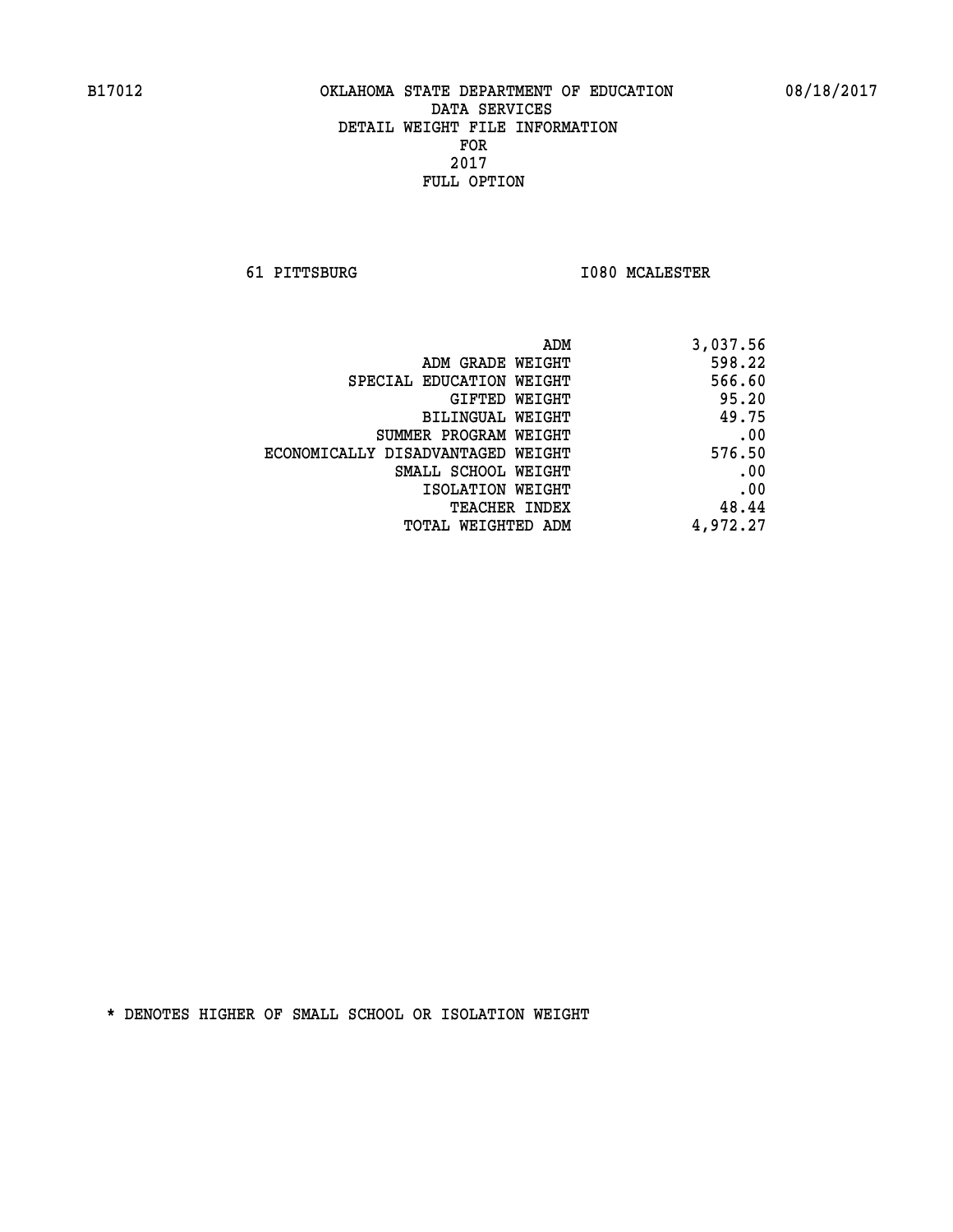**62 PONTOTOC I001 ALLEN** 

| 521.88<br>ADM                               |  |
|---------------------------------------------|--|
| 106.98<br>ADM GRADE WEIGHT                  |  |
| 77.50<br>SPECIAL EDUCATION WEIGHT           |  |
| 23.12<br>GIFTED WEIGHT                      |  |
| .75<br>BILINGUAL WEIGHT                     |  |
| .00<br>SUMMER PROGRAM WEIGHT                |  |
| 108.50<br>ECONOMICALLY DISADVANTAGED WEIGHT |  |
| 1.40*<br>SMALL SCHOOL WEIGHT                |  |
| .00<br>ISOLATION WEIGHT                     |  |
| .00<br><b>TEACHER INDEX</b>                 |  |
| 840.13<br>TOTAL WEIGHTED ADM                |  |
|                                             |  |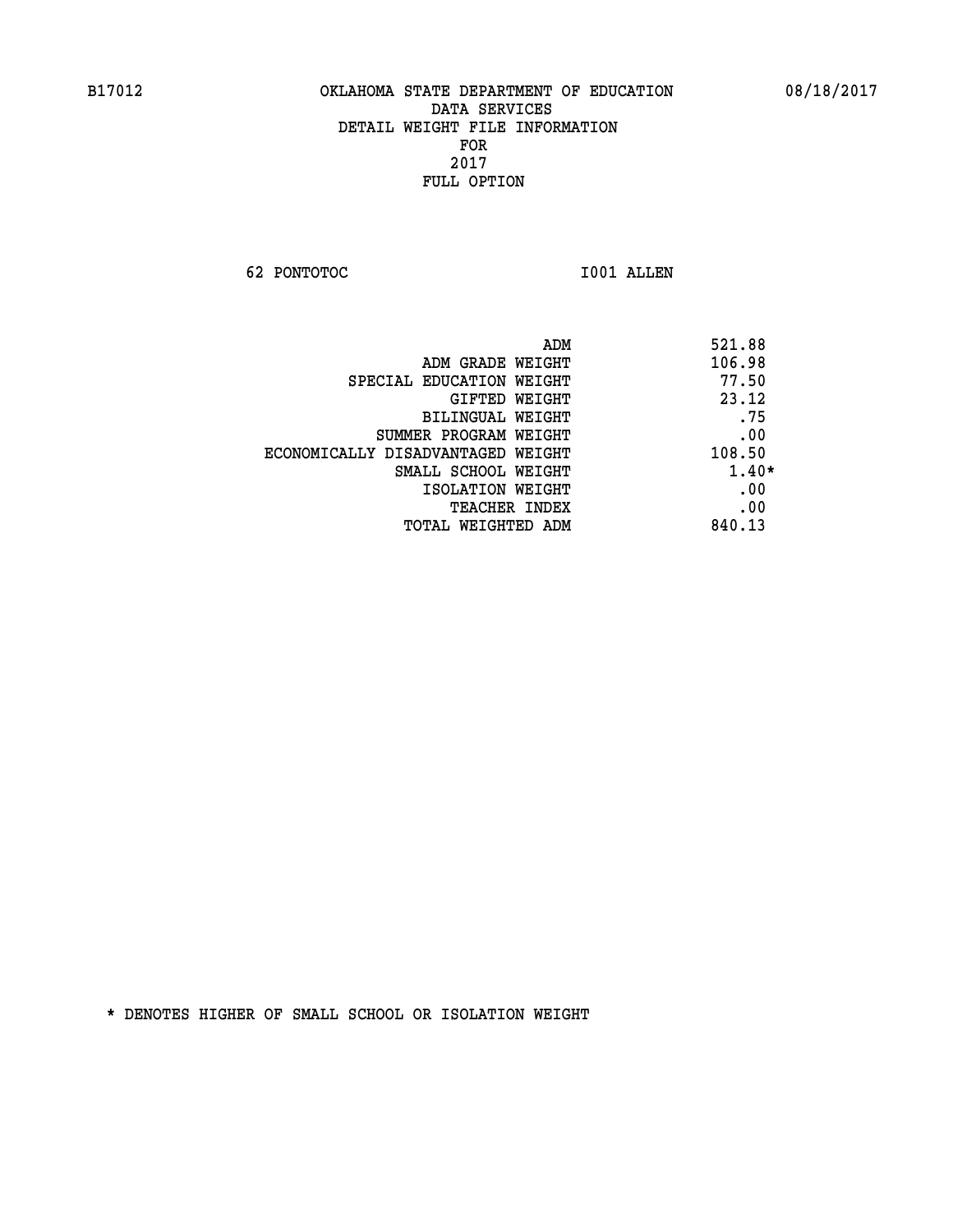**62 PONTOTOC I009 VANOSS** 

| ADM                               | 565.36 |
|-----------------------------------|--------|
| ADM GRADE WEIGHT                  | 107.97 |
| SPECIAL EDUCATION WEIGHT          | 145.25 |
| GIFTED WEIGHT                     | 20.40  |
| BILINGUAL WEIGHT                  | 3.50   |
| SUMMER PROGRAM WEIGHT             | 1.20   |
| ECONOMICALLY DISADVANTAGED WEIGHT | 91.25  |
| SMALL SCHOOL WEIGHT               | .00    |
| ISOLATION WEIGHT                  | .00    |
| <b>TEACHER INDEX</b>              | 43.58  |
| TOTAL WEIGHTED ADM                | 978.51 |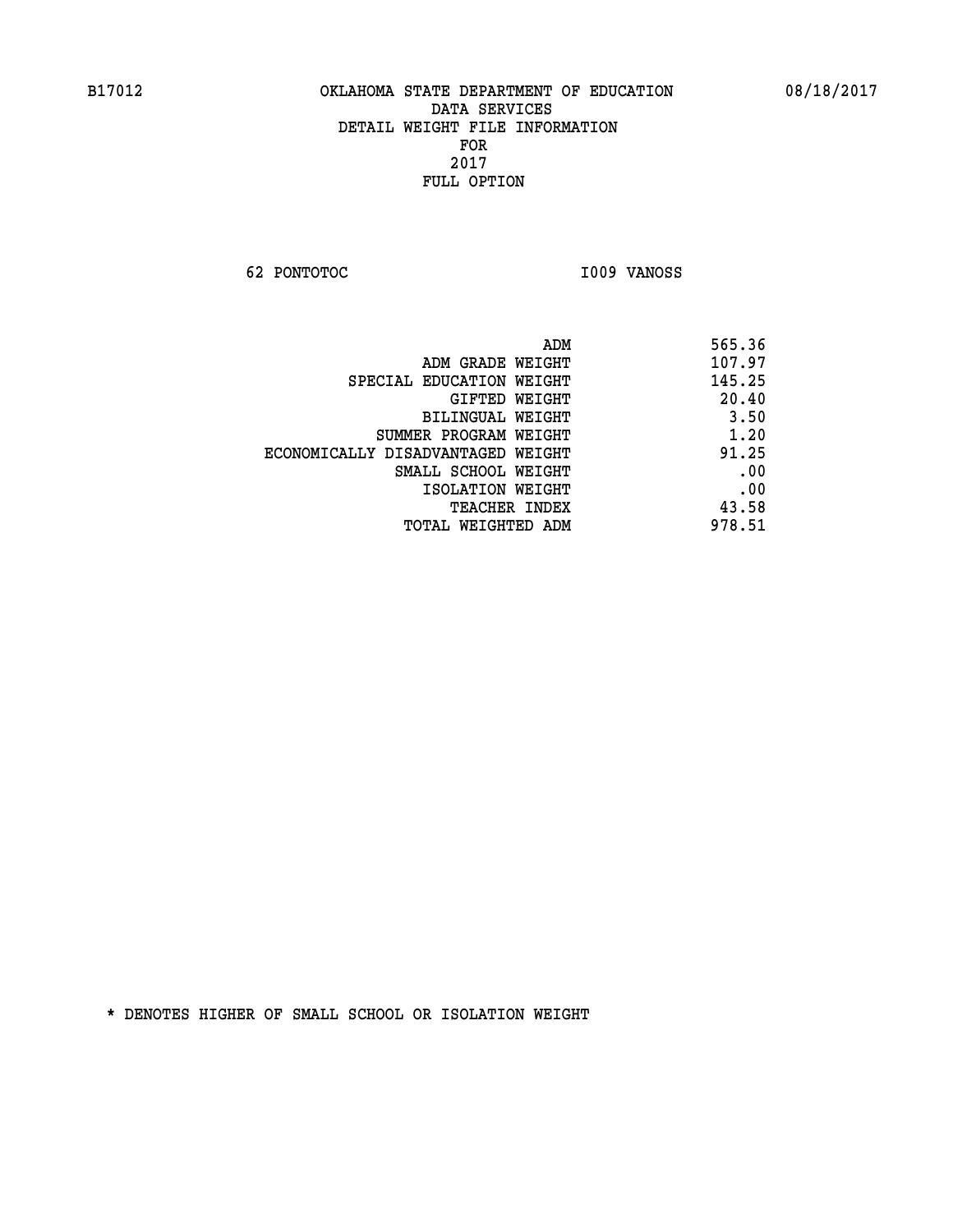**62 PONTOTOC I016 BYNG** 

|                                   | ADM<br>1,806.15 |     |
|-----------------------------------|-----------------|-----|
| ADM GRADE WEIGHT                  | 372.87          |     |
| SPECIAL EDUCATION WEIGHT          | 459.70          |     |
| GIFTED WEIGHT                     | 114.58          |     |
| <b>BILINGUAL WEIGHT</b>           | 13.50           |     |
| SUMMER PROGRAM WEIGHT             |                 | .00 |
| ECONOMICALLY DISADVANTAGED WEIGHT | 274.50          |     |
| SMALL SCHOOL WEIGHT               |                 | .00 |
| ISOLATION WEIGHT                  |                 | .00 |
| TEACHER INDEX                     | 140.10          |     |
| TOTAL WEIGHTED ADM                | 3,181.40        |     |
|                                   |                 |     |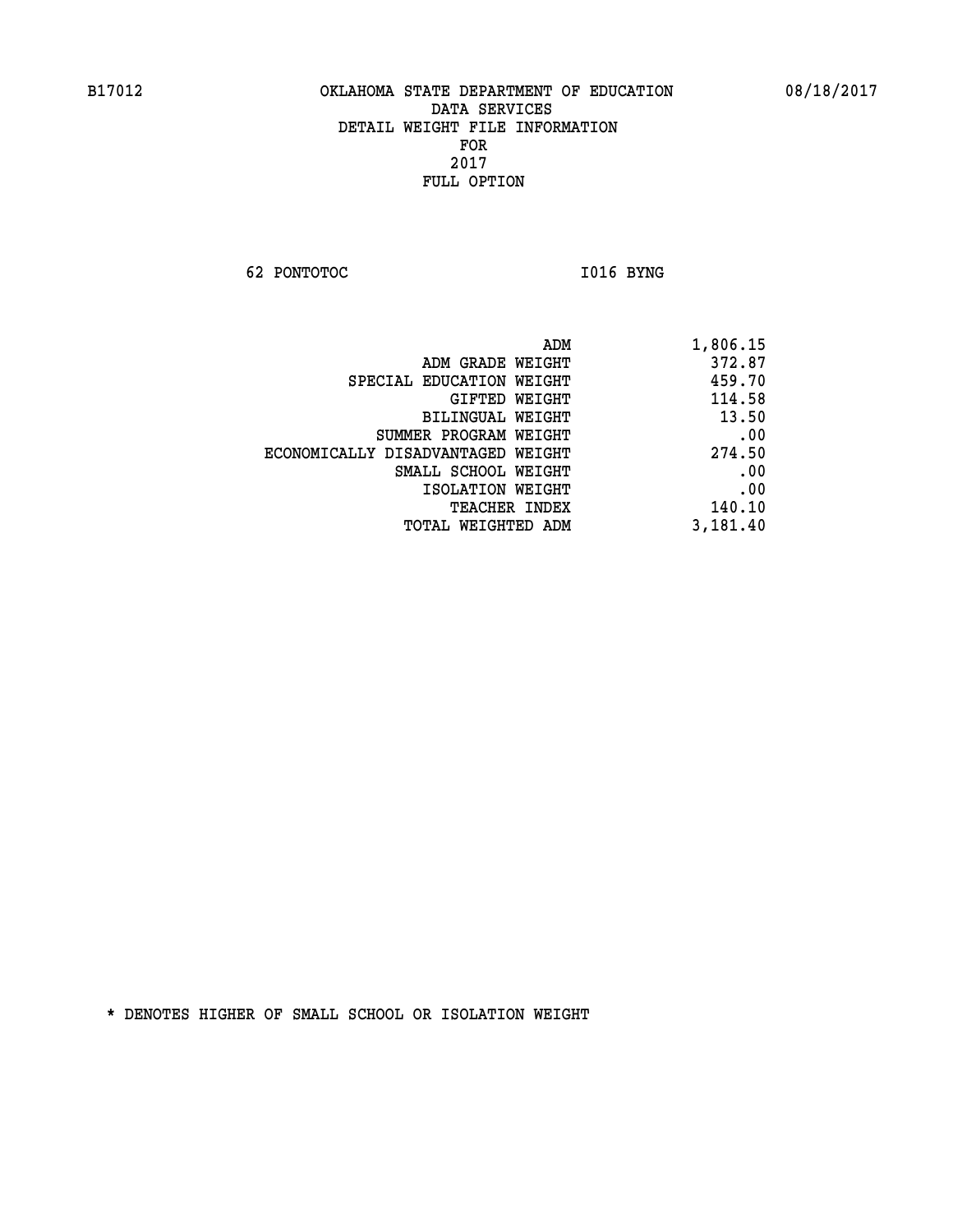**62 PONTOTOC I019 ADA** 

| ADM                               | 2,628.13 |
|-----------------------------------|----------|
| ADM GRADE WEIGHT                  | 525.77   |
| SPECIAL EDUCATION WEIGHT          | 588.95   |
| GIFTED WEIGHT                     | 112.20   |
| BILINGUAL WEIGHT                  | 52.75    |
| SUMMER PROGRAM WEIGHT             | 1.20     |
| ECONOMICALLY DISADVANTAGED WEIGHT | 418.25   |
| SMALL SCHOOL WEIGHT               | .00      |
| ISOLATION WEIGHT                  | .00      |
| TEACHER INDEX                     | 211.83   |
| TOTAL WEIGHTED ADM                | 4,539.08 |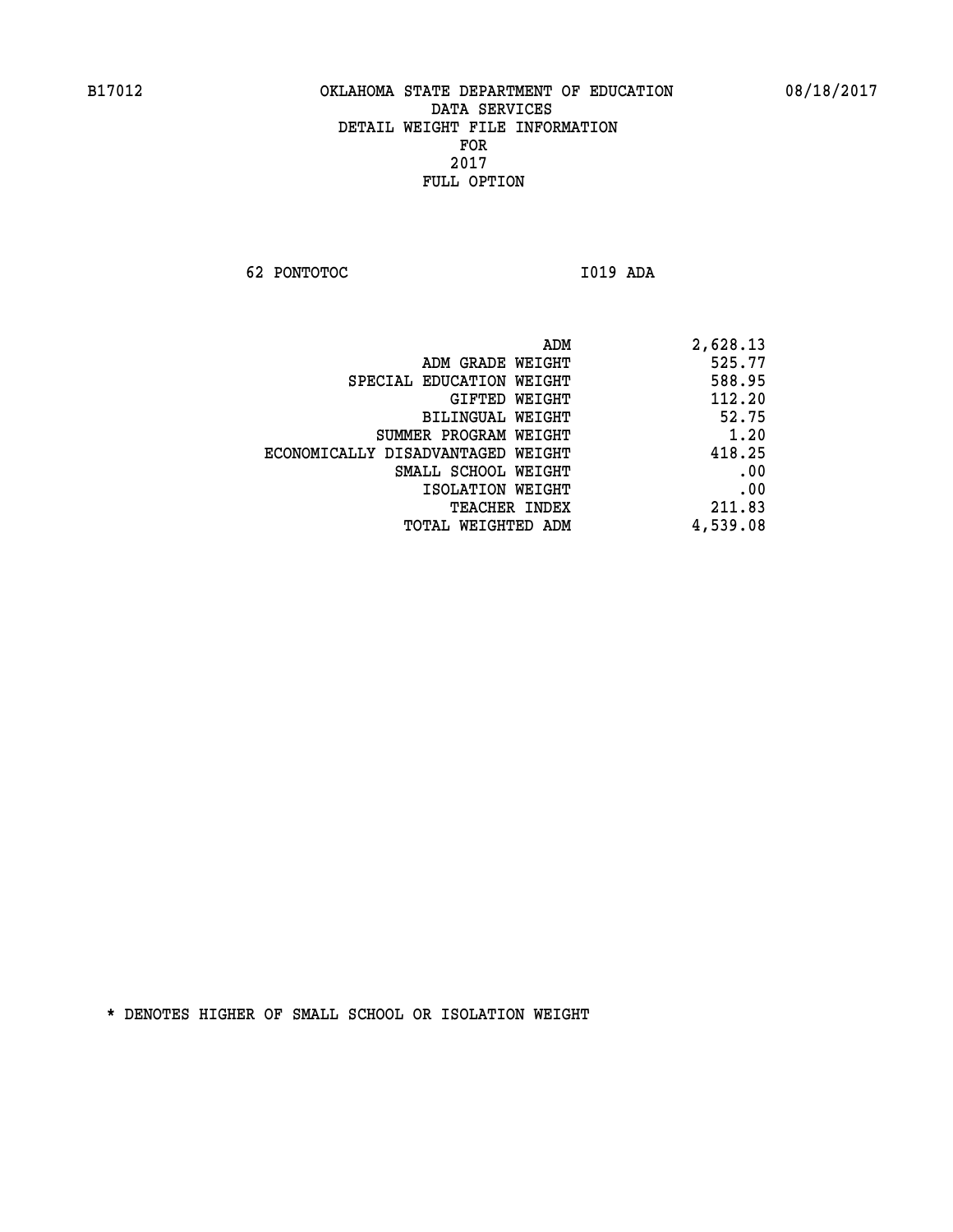**62 PONTOTOC I024 LATTA** 

| 859.98   |
|----------|
| 178.64   |
| 130.40   |
| 58.82    |
| 5.25     |
| .00      |
| 99.50    |
| .00      |
| .00      |
| 59.07    |
| 1,391.66 |
|          |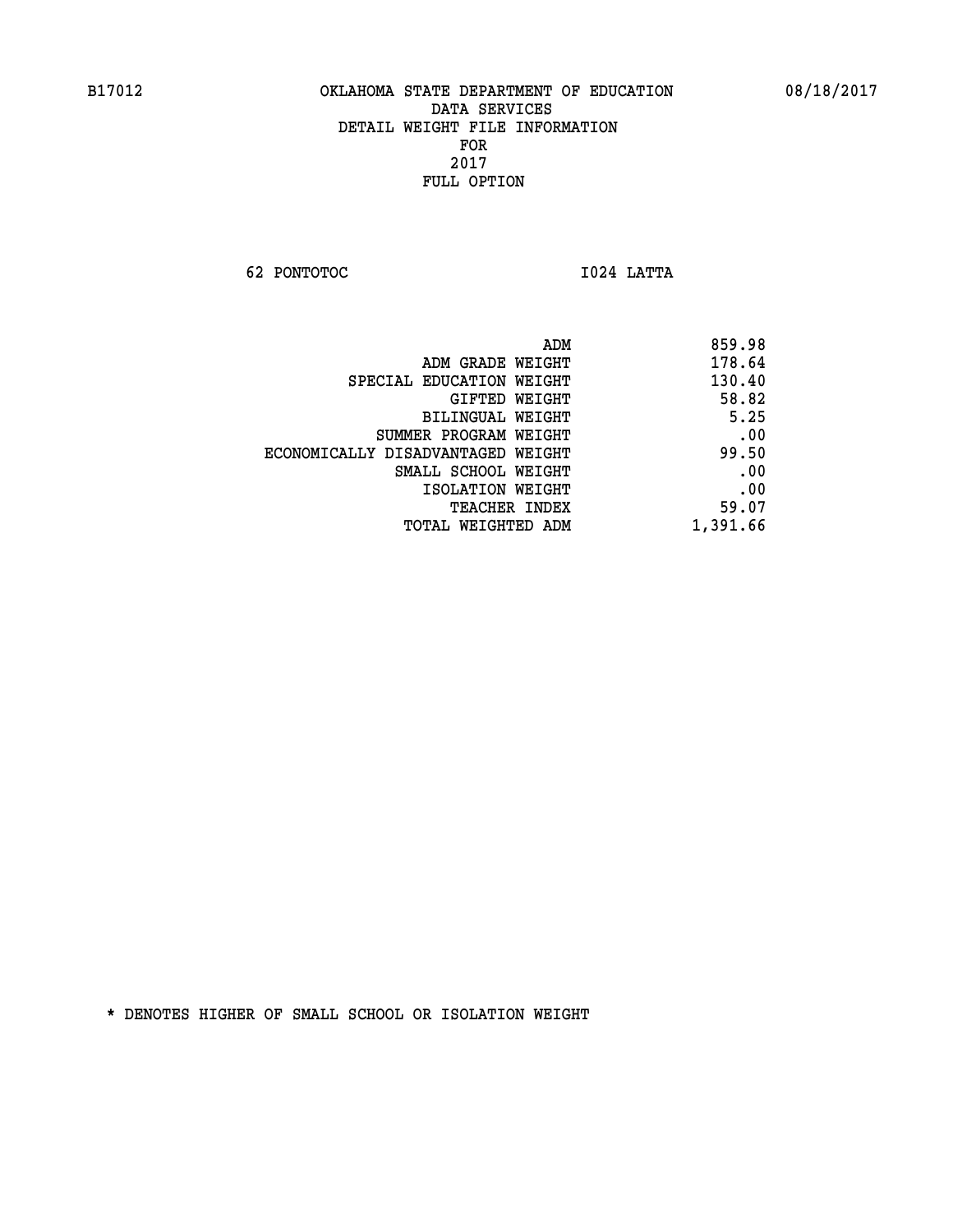**62 PONTOTOC I030 STONEWALL** 

| ADM                               | 477.03   |
|-----------------------------------|----------|
| ADM GRADE WEIGHT                  | 95.40    |
| SPECIAL EDUCATION WEIGHT          | 105.30   |
| GIFTED WEIGHT                     | 15.64    |
| BILINGUAL WEIGHT                  | .00      |
| SUMMER PROGRAM WEIGHT             | .00      |
| ECONOMICALLY DISADVANTAGED WEIGHT | 103.25   |
| SMALL SCHOOL WEIGHT               | 9.37     |
| ISOLATION WEIGHT                  | $85.20*$ |
| <b>TEACHER INDEX</b>              | 53.51    |
| TOTAL WEIGHTED ADM                | 935.33   |
|                                   |          |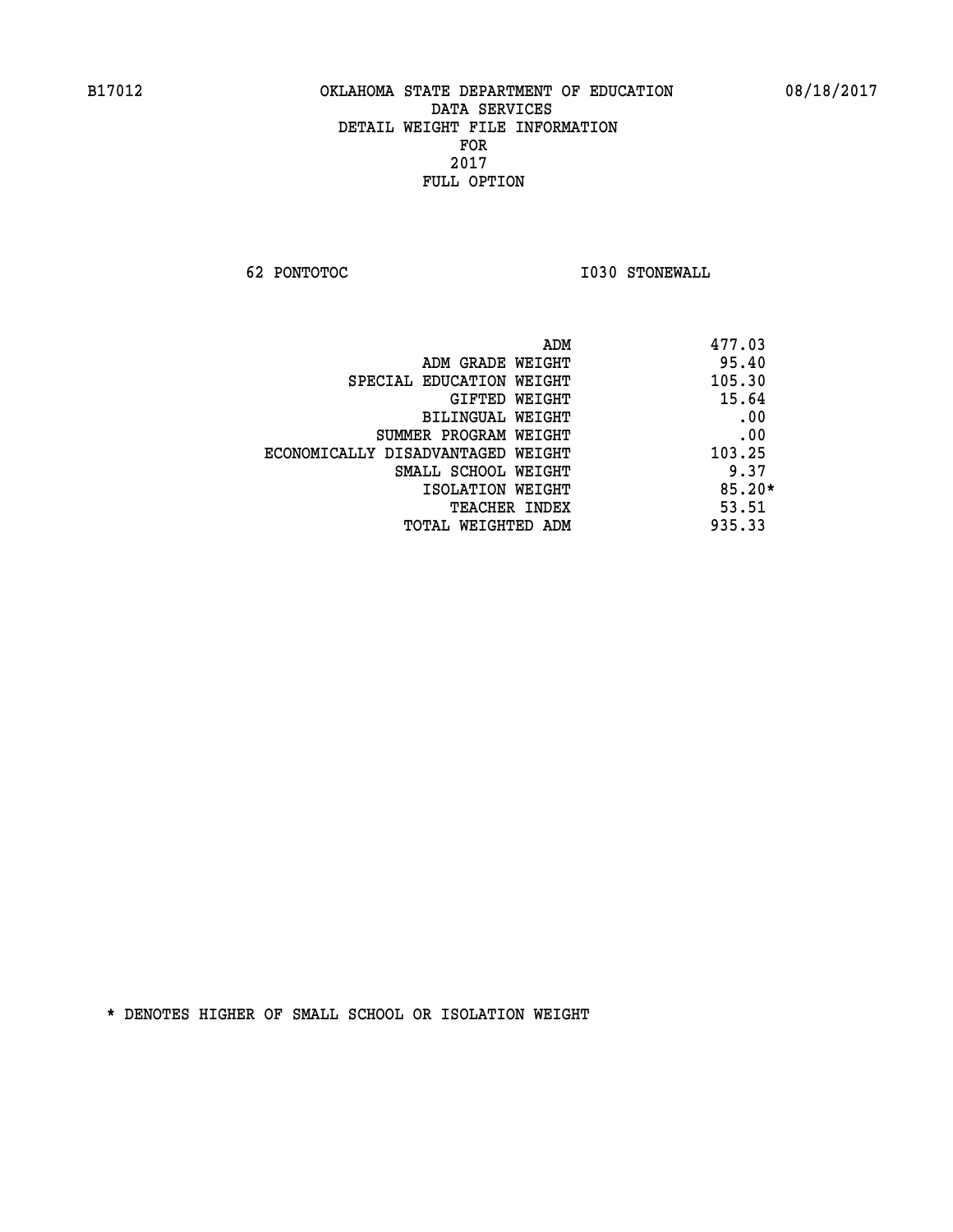**62 PONTOTOC I037 ROFF** 

|                                   | ADM | 323.00   |
|-----------------------------------|-----|----------|
| ADM GRADE WEIGHT                  |     | 65.69    |
| SPECIAL EDUCATION WEIGHT          |     | 58.95    |
| GIFTED WEIGHT                     |     | 8.16     |
| BILINGUAL WEIGHT                  |     | .00      |
| SUMMER PROGRAM WEIGHT             |     | .00      |
| ECONOMICALLY DISADVANTAGED WEIGHT |     | 62.25    |
| SMALL SCHOOL WEIGHT               |     | 25.16    |
| ISOLATION WEIGHT                  |     | $30.75*$ |
| <b>TEACHER INDEX</b>              |     | 39.32    |
| TOTAL WEIGHTED ADM                |     | 588.12   |
|                                   |     |          |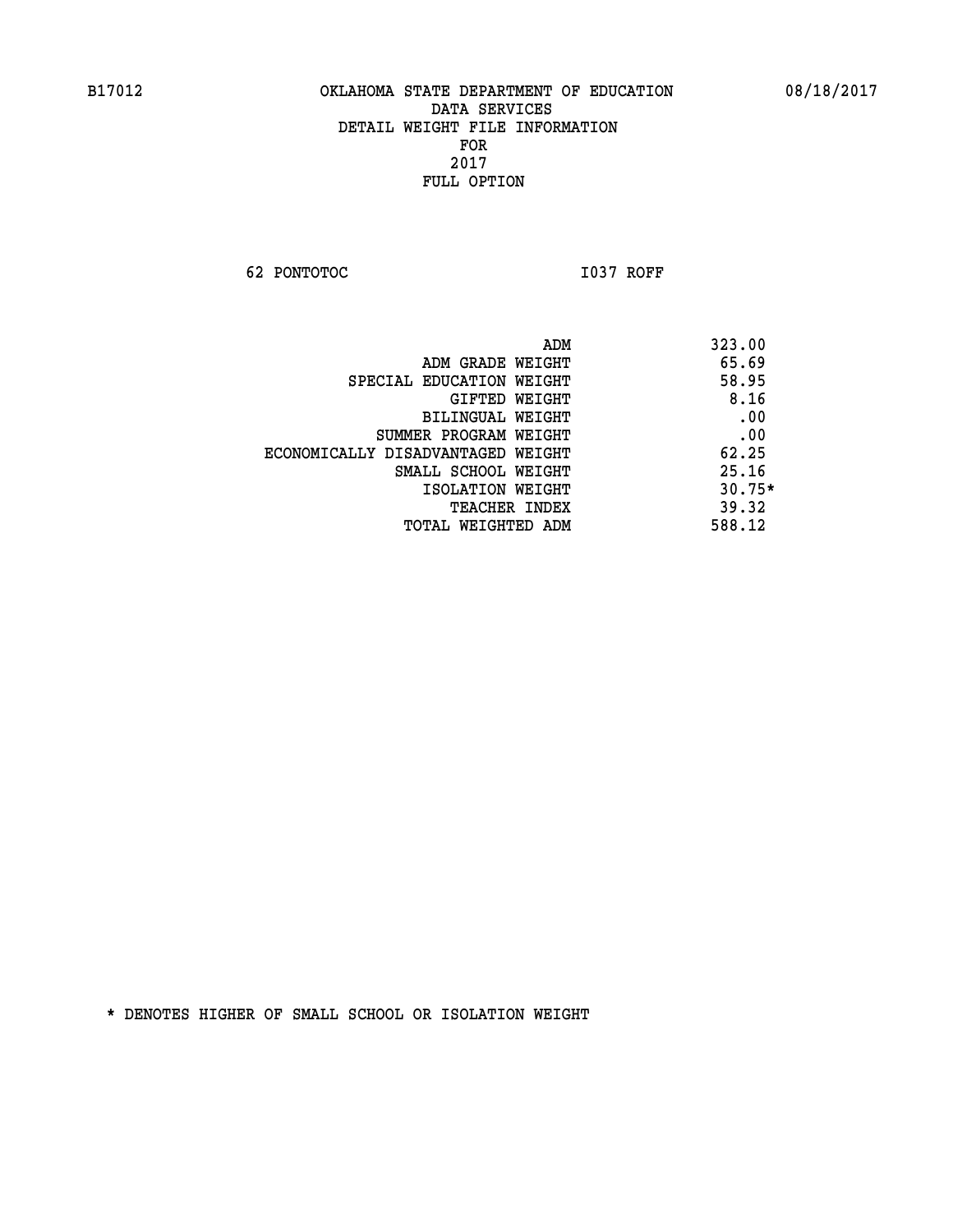**63 POTTAWATOMIE C010 NORTH ROCK CREEK** 

| ADM                               | 612.64 |
|-----------------------------------|--------|
| ADM GRADE WEIGHT                  | 119.77 |
| SPECIAL EDUCATION WEIGHT          | 83.80  |
| GIFTED WEIGHT                     | 26.18  |
| BILINGUAL WEIGHT                  | 4.00   |
| SUMMER PROGRAM WEIGHT             | .00    |
| ECONOMICALLY DISADVANTAGED WEIGHT | 67.25  |
| SMALL SCHOOL WEIGHT               | .00    |
| ISOLATION WEIGHT                  | .00    |
| <b>TEACHER INDEX</b>              | 17.75  |
| TOTAL WEIGHTED ADM                | 931.39 |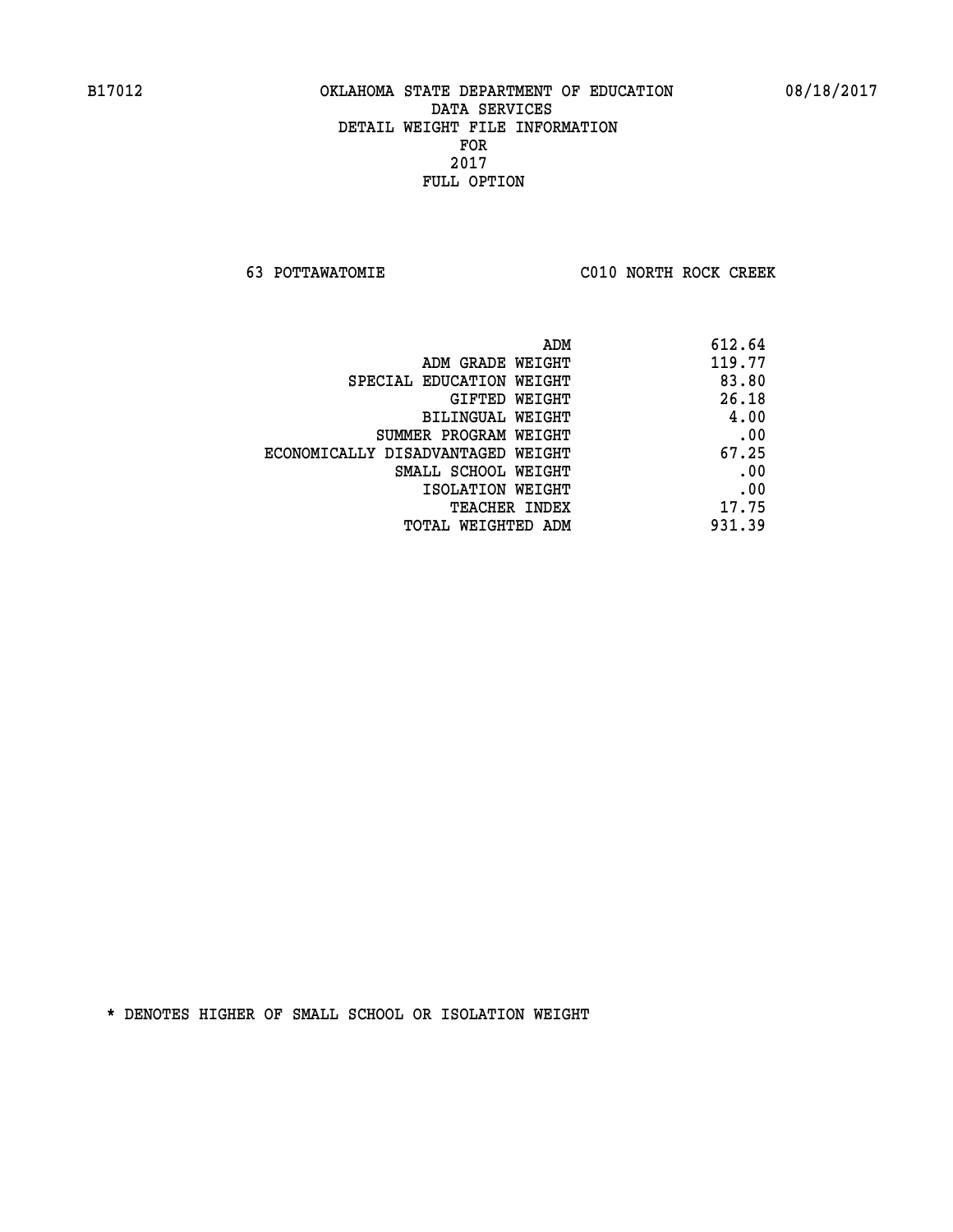**63 POTTAWATOMIE C027 GROVE** 

 **ADM 479.63 ADM GRADE WEIGHT 101.61 SPECIAL EDUCATION WEIGHT 54.00 GIFTED WEIGHT 417.68 BILINGUAL WEIGHT 3.00 SUMMER PROGRAM WEIGHT .00 ECONOMICALLY DISADVANTAGED WEIGHT 28.75 SMALL SCHOOL WEIGHT 8.95\* EXECUTED ISOLATION WEIGHT AND RESOLATION WEIGHT TEACHER INDEX** 7.44  **TOTAL WEIGHTED ADM 701.06**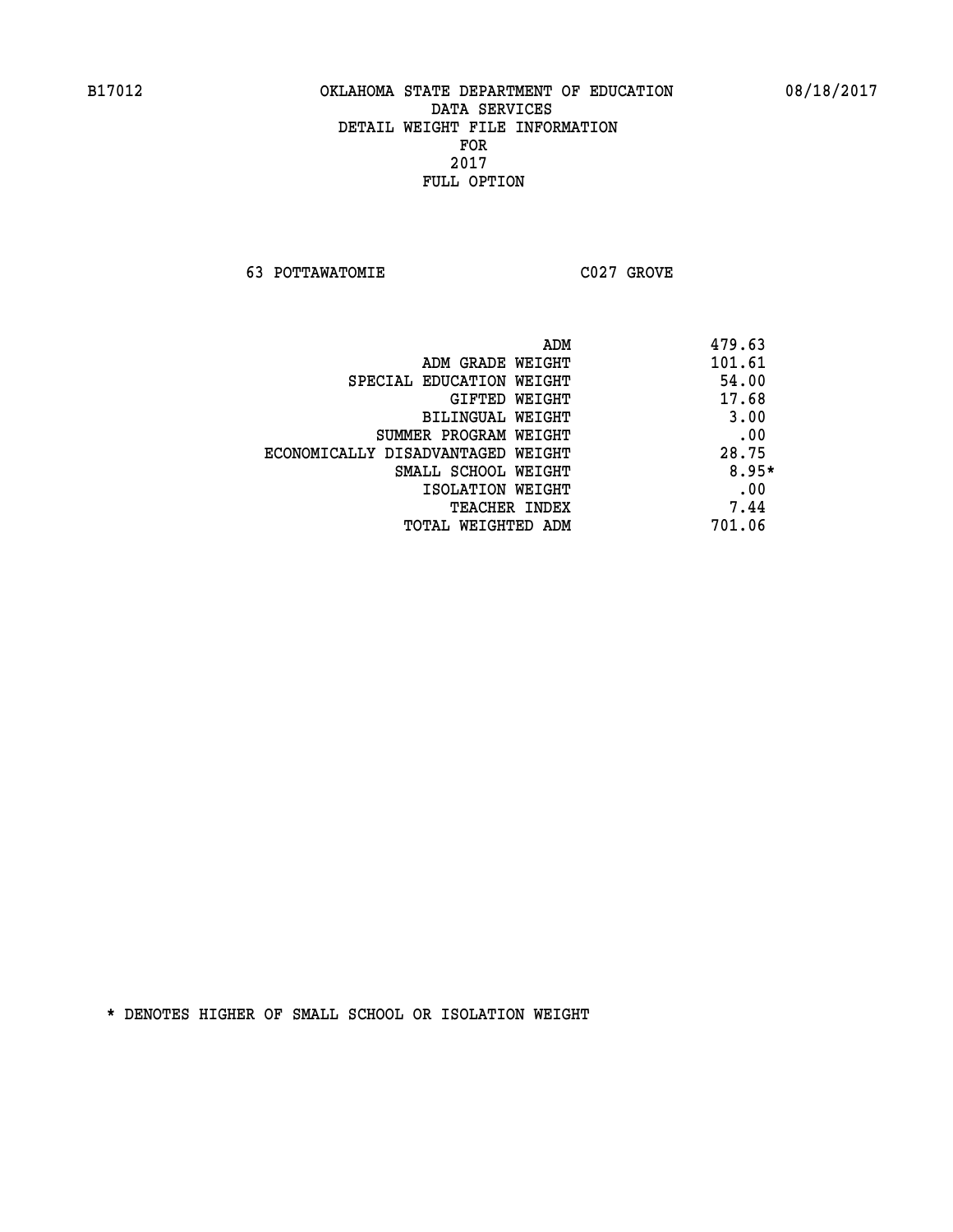**63 POTTAWATOMIE C029 PLEASANT GROVE** 

|                                   | 274.37<br>ADM |
|-----------------------------------|---------------|
| ADM GRADE WEIGHT                  | 60.55         |
| SPECIAL EDUCATION WEIGHT          | 48.65         |
| GIFTED WEIGHT                     | 7.82          |
| BILINGUAL WEIGHT                  | .00           |
| SUMMER PROGRAM WEIGHT             | .00           |
| ECONOMICALLY DISADVANTAGED WEIGHT | 70.25         |
| SMALL SCHOOL WEIGHT               | $26.41*$      |
| ISOLATION WEIGHT                  | .00           |
| <b>TEACHER INDEX</b>              | 17.42         |
| TOTAL WEIGHTED ADM                | 505.47        |
|                                   |               |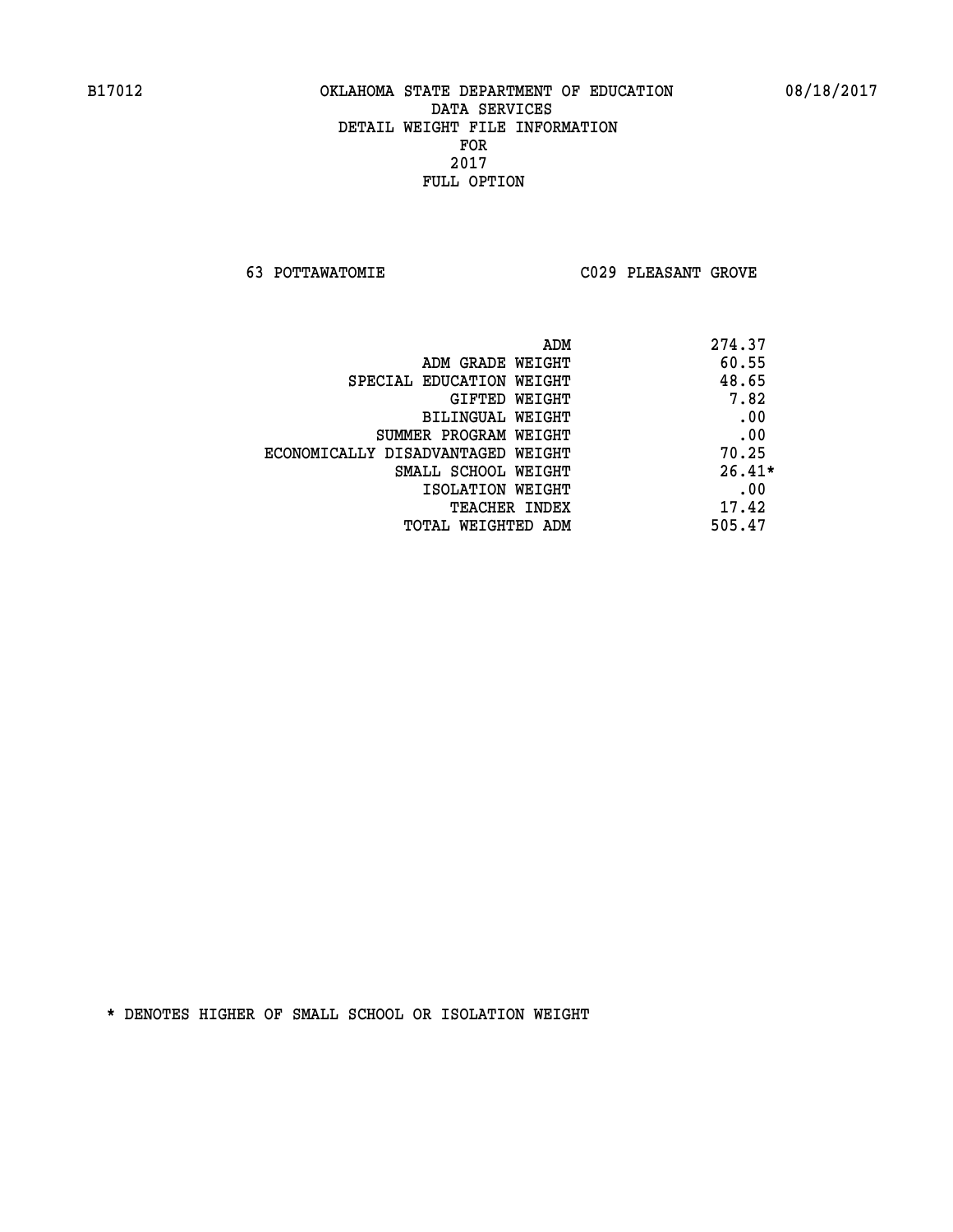**63 POTTAWATOMIE C032 SOUTH ROCK CREEK** 

| ADM                               | 391.40   |
|-----------------------------------|----------|
| ADM GRADE WEIGHT                  | 79.53    |
| SPECIAL EDUCATION WEIGHT          | 14.35    |
| GIFTED WEIGHT                     | 11.22    |
| BILINGUAL WEIGHT                  | .00      |
| SUMMER PROGRAM WEIGHT             | .00      |
| ECONOMICALLY DISADVANTAGED WEIGHT | 36.50    |
| SMALL SCHOOL WEIGHT               | $20.36*$ |
| ISOLATION WEIGHT                  | .00      |
| <b>TEACHER INDEX</b>              | 36.64    |
| TOTAL WEIGHTED ADM                | 590.00   |
|                                   |          |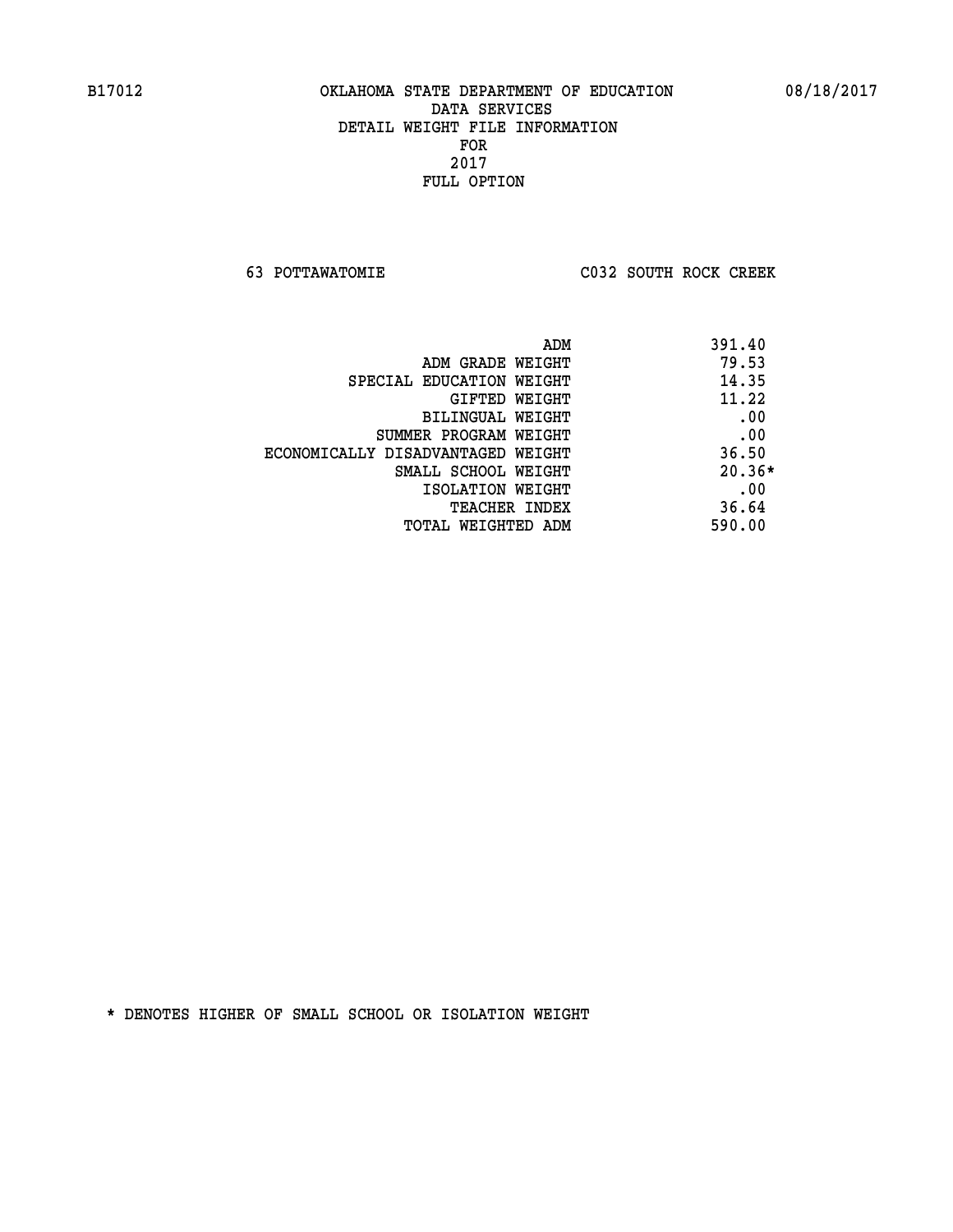**63 POTTAWATOMIE I001 MCLOUD** 

| 1,812.88 |
|----------|
| 348.83   |
| 405.65   |
| 58.48    |
| 18.25    |
| 1.20     |
| 276.75   |
| .00      |
| .00      |
| .00      |
| 2,922.04 |
|          |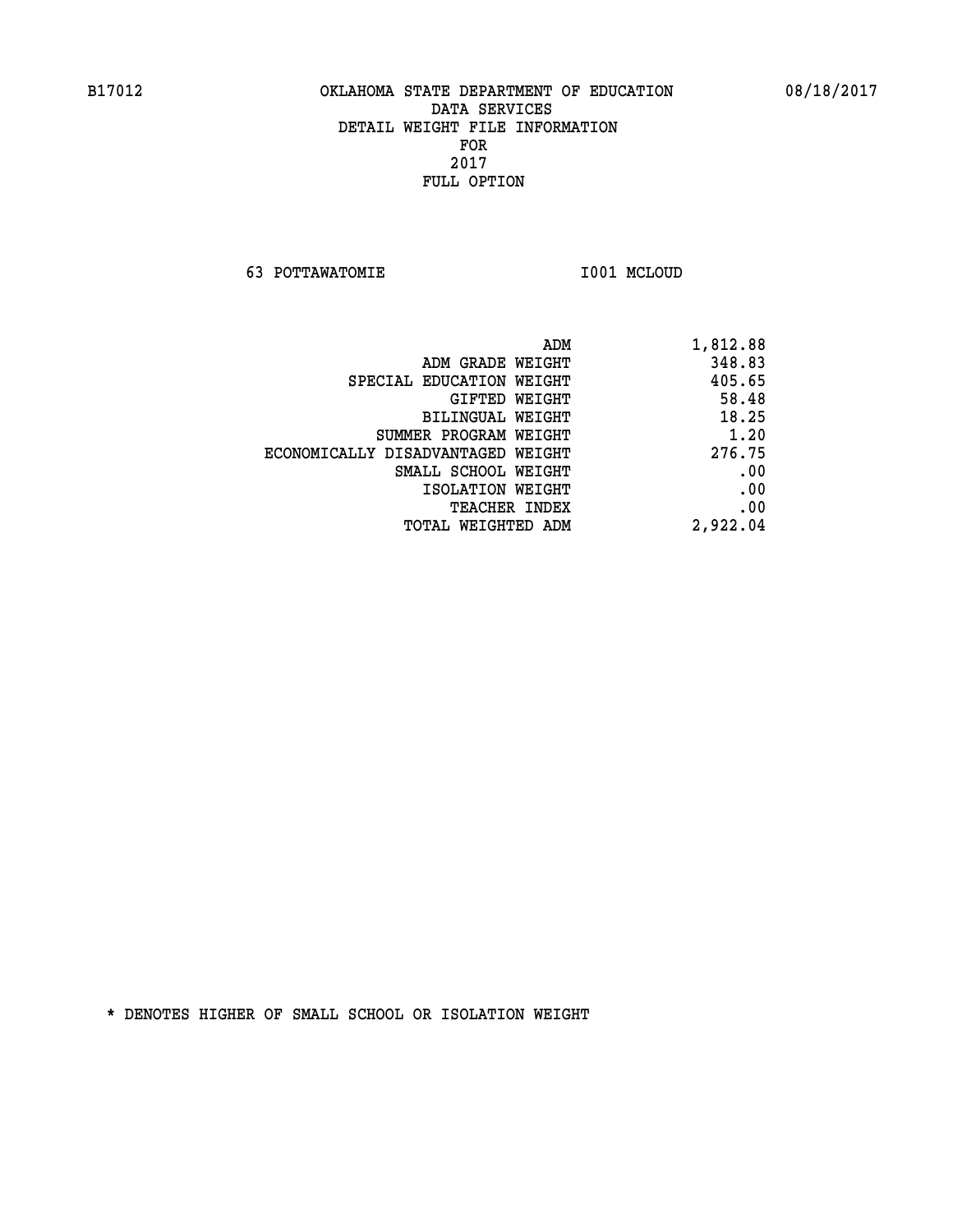**63 POTTAWATOMIE I002 DALE** 

| ADM                               | 783.07   |
|-----------------------------------|----------|
| ADM GRADE WEIGHT                  | 155.67   |
| SPECIAL EDUCATION WEIGHT          | 91.25    |
| GIFTED WEIGHT                     | 29.24    |
| BILINGUAL WEIGHT                  | 6.00     |
| SUMMER PROGRAM WEIGHT             | .00      |
| ECONOMICALLY DISADVANTAGED WEIGHT | 71.25    |
| SMALL SCHOOL WEIGHT               | .00      |
| ISOLATION WEIGHT                  | .00      |
| <b>TEACHER INDEX</b>              | 51.51    |
| TOTAL WEIGHTED ADM                | 1,187.99 |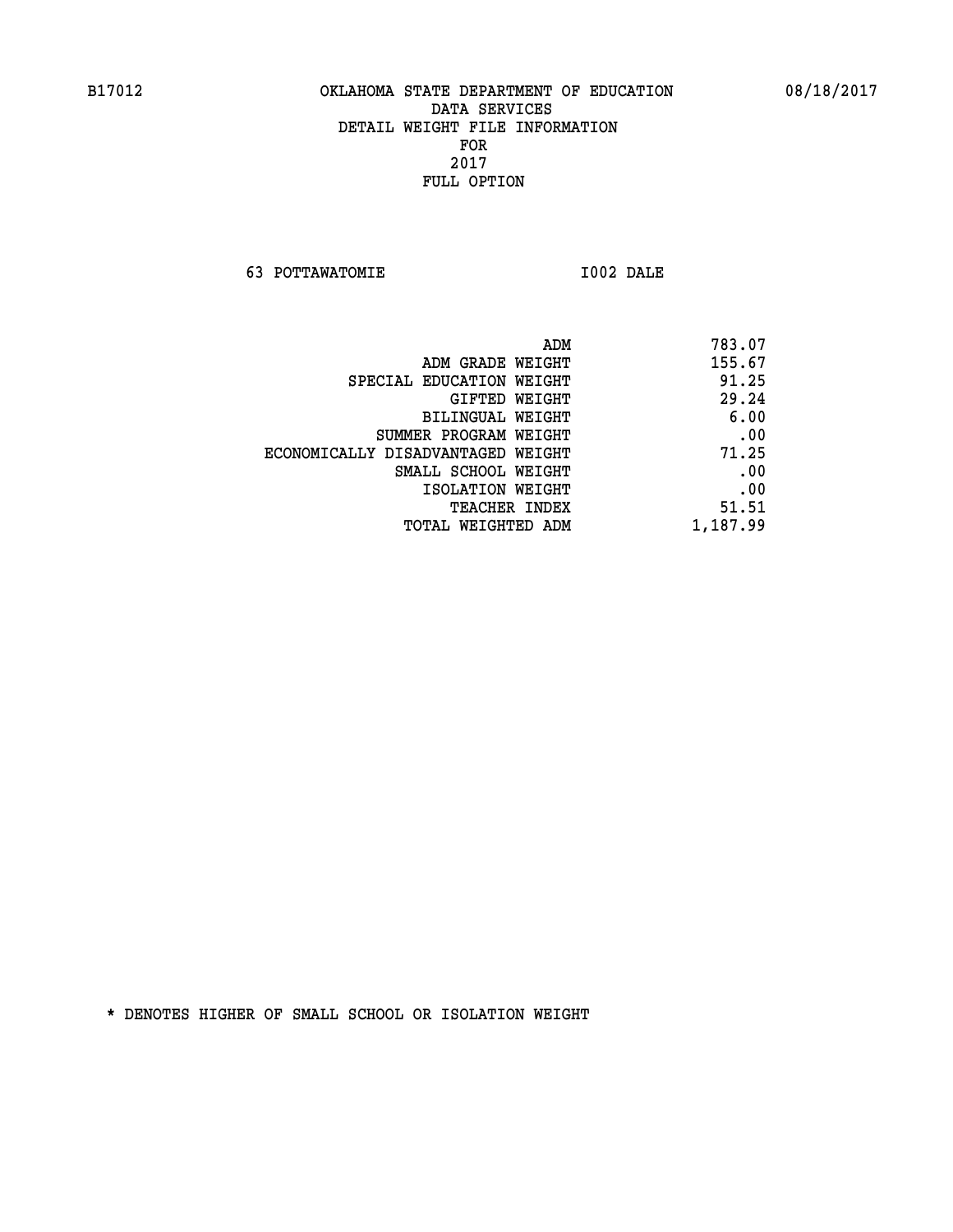**63 POTTAWATOMIE I003 BETHEL** 

| ADM                               | 1,332.21 |
|-----------------------------------|----------|
| ADM GRADE WEIGHT                  | 250.47   |
| SPECIAL EDUCATION WEIGHT          | 225.90   |
| GIFTED WEIGHT                     | 40.46    |
| <b>BILINGUAL WEIGHT</b>           | .50      |
| SUMMER PROGRAM WEIGHT             | .00      |
| ECONOMICALLY DISADVANTAGED WEIGHT | 188.50   |
| SMALL SCHOOL WEIGHT               | .00      |
| ISOLATION WEIGHT                  | .00      |
| TEACHER INDEX                     | 24.09    |
| TOTAL WEIGHTED ADM                | 2,062.13 |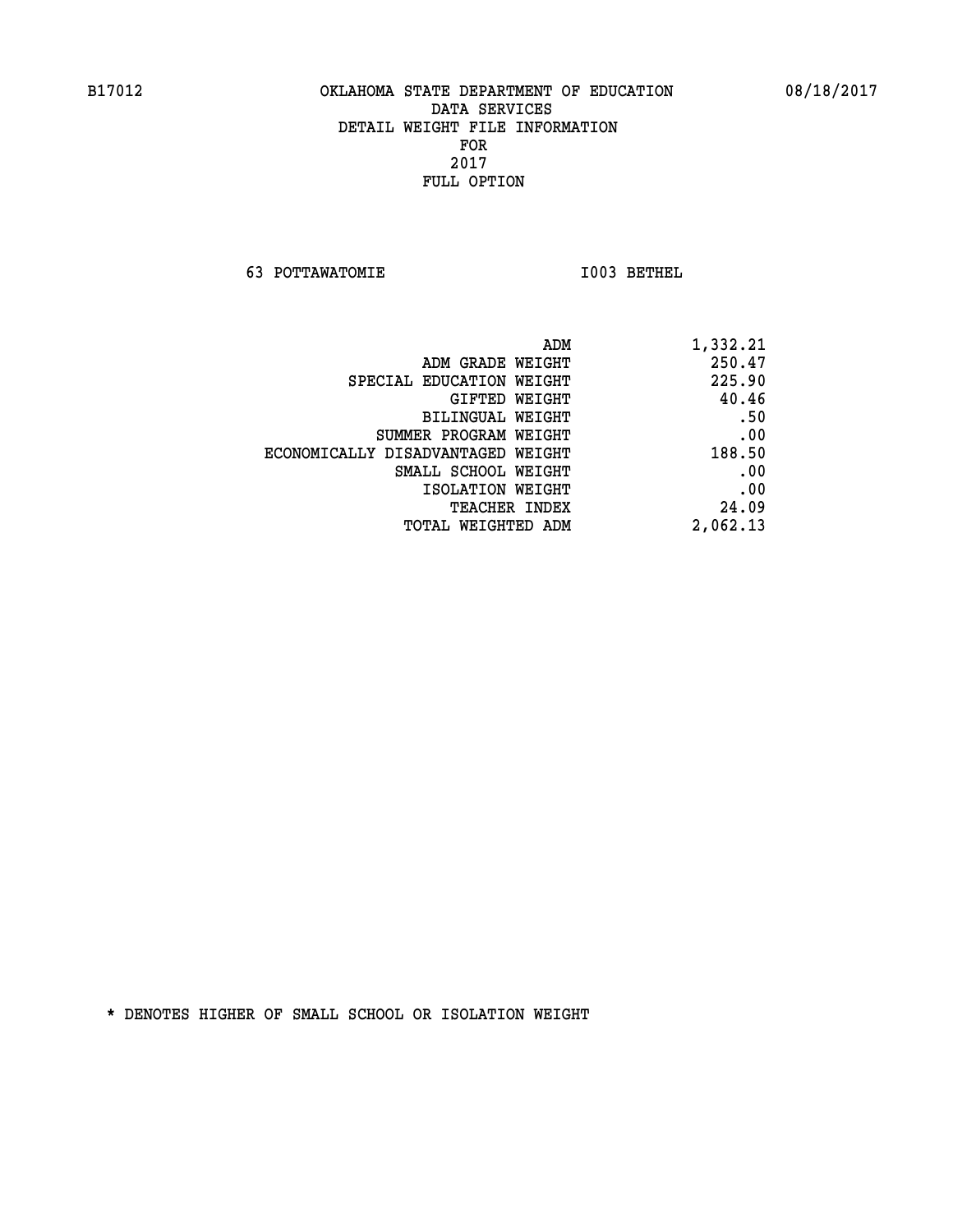**63 POTTAWATOMIE I004 MACOMB** 

|                                   | 270.02<br>ADM |
|-----------------------------------|---------------|
| ADM GRADE WEIGHT                  | 51.49         |
| SPECIAL EDUCATION WEIGHT          | 34.60         |
| GIFTED WEIGHT                     | 3.74          |
| BILINGUAL WEIGHT                  | .00           |
| SUMMER PROGRAM WEIGHT             | .00           |
| ECONOMICALLY DISADVANTAGED WEIGHT | 59.25         |
| SMALL SCHOOL WEIGHT               | $26.44*$      |
| ISOLATION WEIGHT                  | .00           |
| <b>TEACHER INDEX</b>              | 7.23          |
| TOTAL WEIGHTED ADM                | 452.77        |
|                                   |               |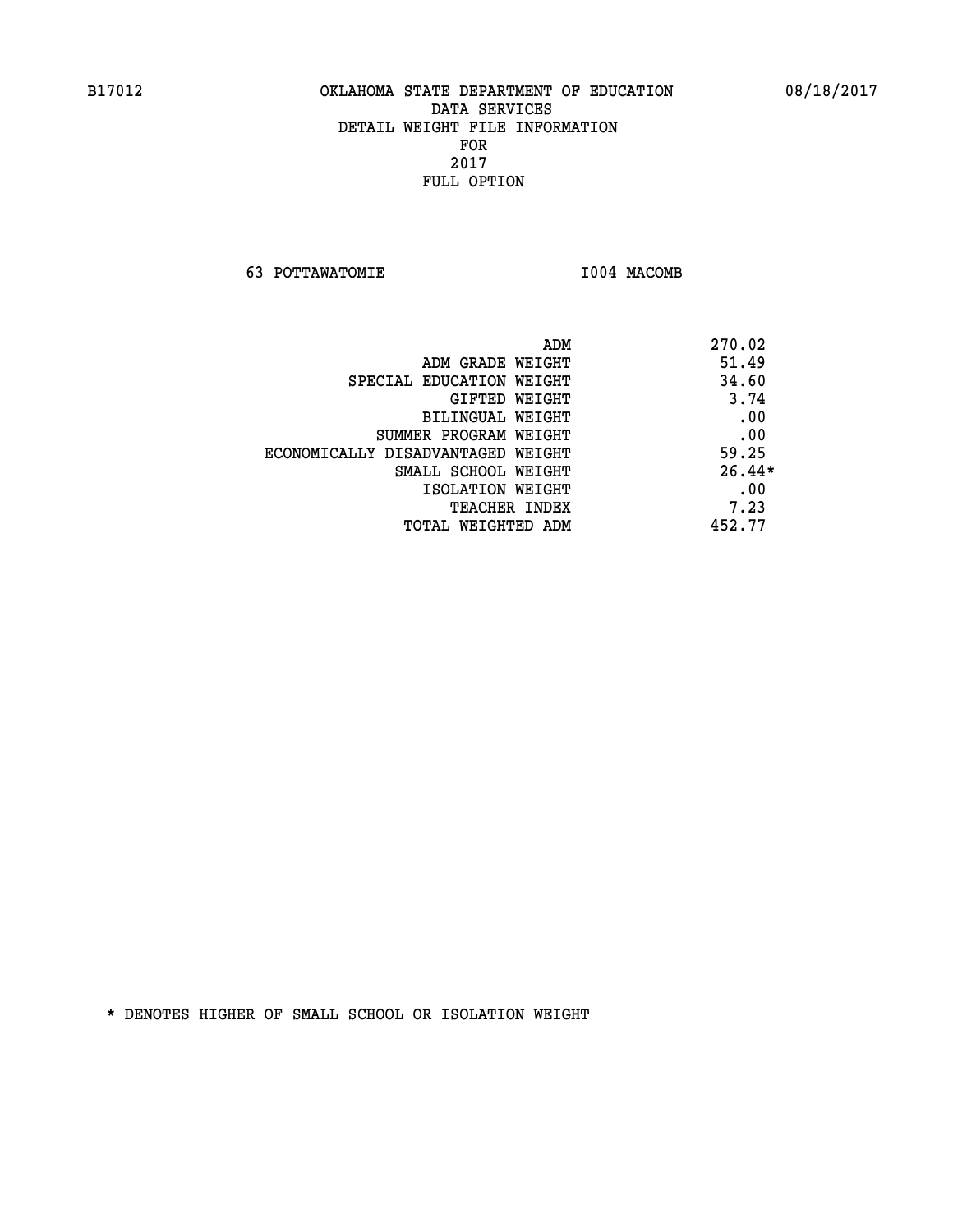**63 POTTAWATOMIE I005 EARLSBORO** 

|                                   | ADM | 276.83   |
|-----------------------------------|-----|----------|
| ADM GRADE WEIGHT                  |     | 54.91    |
| SPECIAL EDUCATION WEIGHT          |     | 47.20    |
| GIFTED WEIGHT                     |     | 8.16     |
| BILINGUAL WEIGHT                  |     | .50      |
| SUMMER PROGRAM WEIGHT             |     | .00      |
| ECONOMICALLY DISADVANTAGED WEIGHT |     | 53.75    |
| SMALL SCHOOL WEIGHT               |     | $26.39*$ |
| ISOLATION WEIGHT                  |     | .00      |
| <b>TEACHER INDEX</b>              |     | 10.64    |
| TOTAL WEIGHTED ADM                |     | 478.38   |
|                                   |     |          |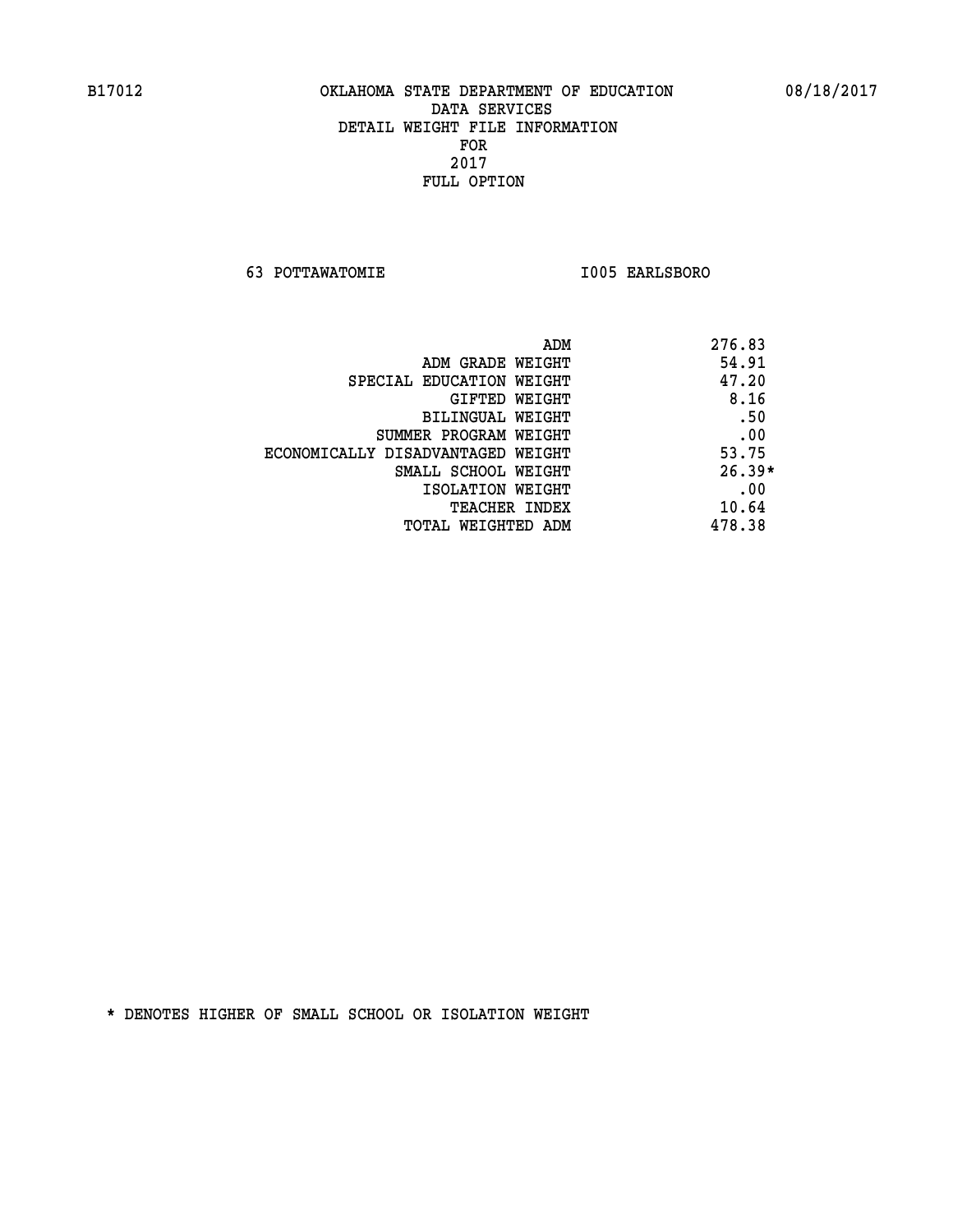**63 POTTAWATOMIE I092 TECUMSEH** 

|                                   | 426.75   |
|-----------------------------------|----------|
| ADM GRADE WEIGHT                  |          |
| SPECIAL EDUCATION WEIGHT          | 350.00   |
| GIFTED WEIGHT                     | 80.24    |
| <b>BILINGUAL WEIGHT</b>           | 3.75     |
| SUMMER PROGRAM WEIGHT             | 2.40     |
| ECONOMICALLY DISADVANTAGED WEIGHT | 368.50   |
| SMALL SCHOOL WEIGHT               | .00      |
| ISOLATION WEIGHT                  | .00      |
| TEACHER INDEX                     | 1.48     |
| TOTAL WEIGHTED ADM                | 3,404.61 |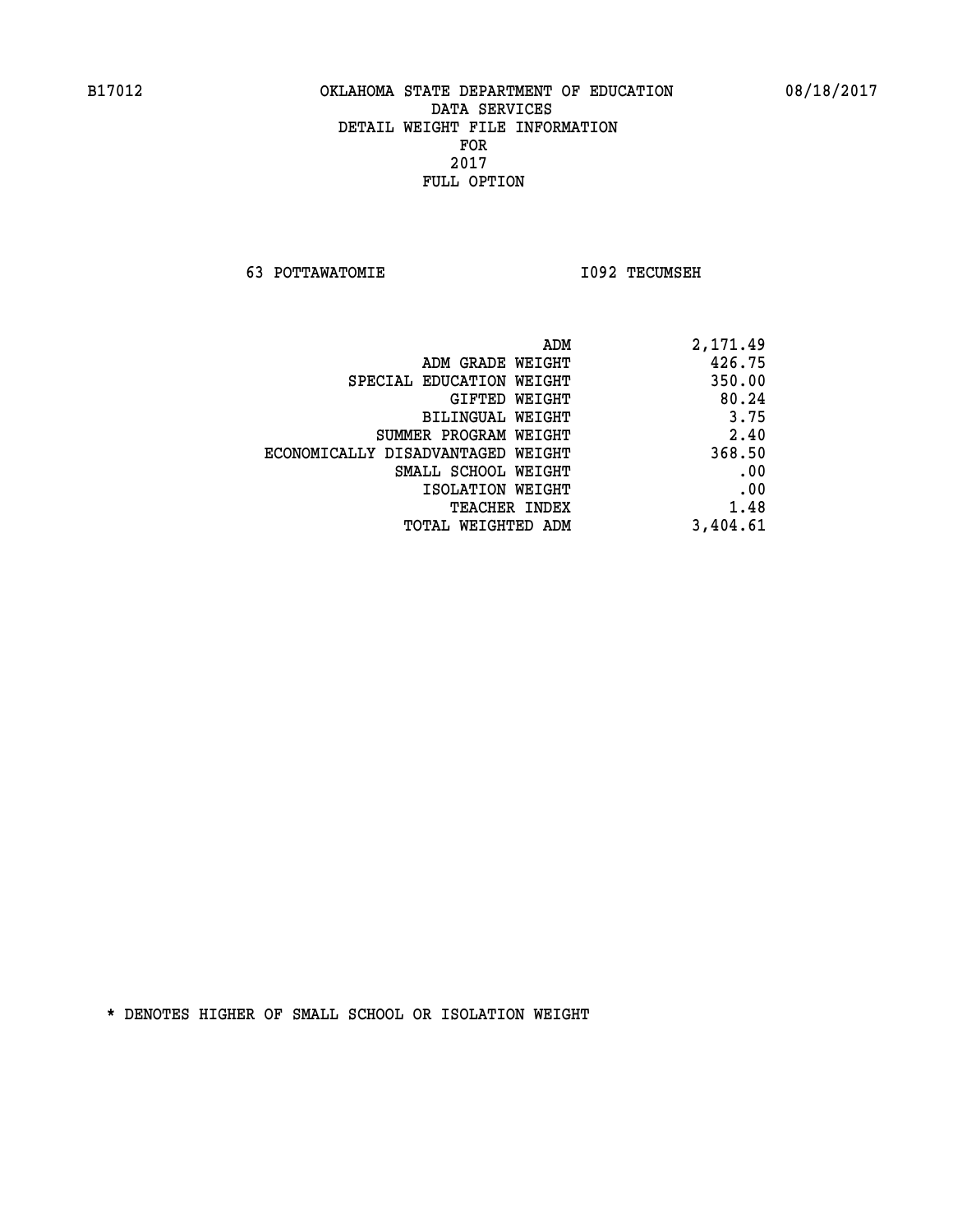**63 POTTAWATOMIE I093 SHAWNEE** 

| 3,907.43 |
|----------|
| 781.68   |
| 706.05   |
| 248.88   |
| 30.25    |
| 3.60     |
| 894.75   |
| .00      |
| .00      |
| .00      |
| 6,572.64 |
|          |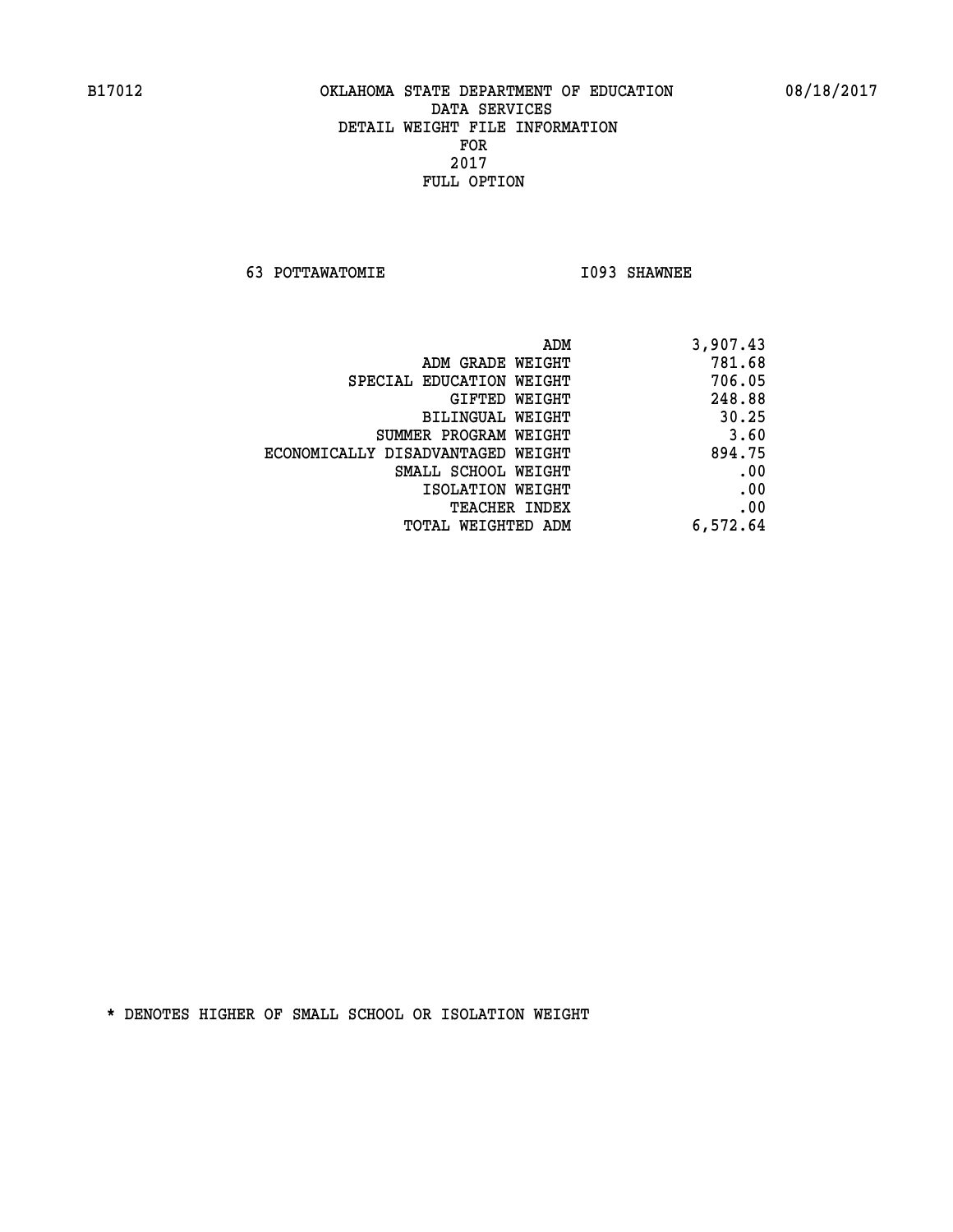**63 POTTAWATOMIE I112 ASHER** 

|                                   | ADM | 280.95   |
|-----------------------------------|-----|----------|
| ADM GRADE WEIGHT                  |     | 57.44    |
| SPECIAL EDUCATION WEIGHT          |     | 42.70    |
| GIFTED WEIGHT                     |     | 9.52     |
| BILINGUAL WEIGHT                  |     | .00      |
| SUMMER PROGRAM WEIGHT             |     | .00      |
| ECONOMICALLY DISADVANTAGED WEIGHT |     | 48.25    |
| SMALL SCHOOL WEIGHT               |     | $26.35*$ |
| ISOLATION WEIGHT                  |     | .00      |
| <b>TEACHER INDEX</b>              |     | 24.05    |
| TOTAL WEIGHTED ADM                |     | 489.26   |
|                                   |     |          |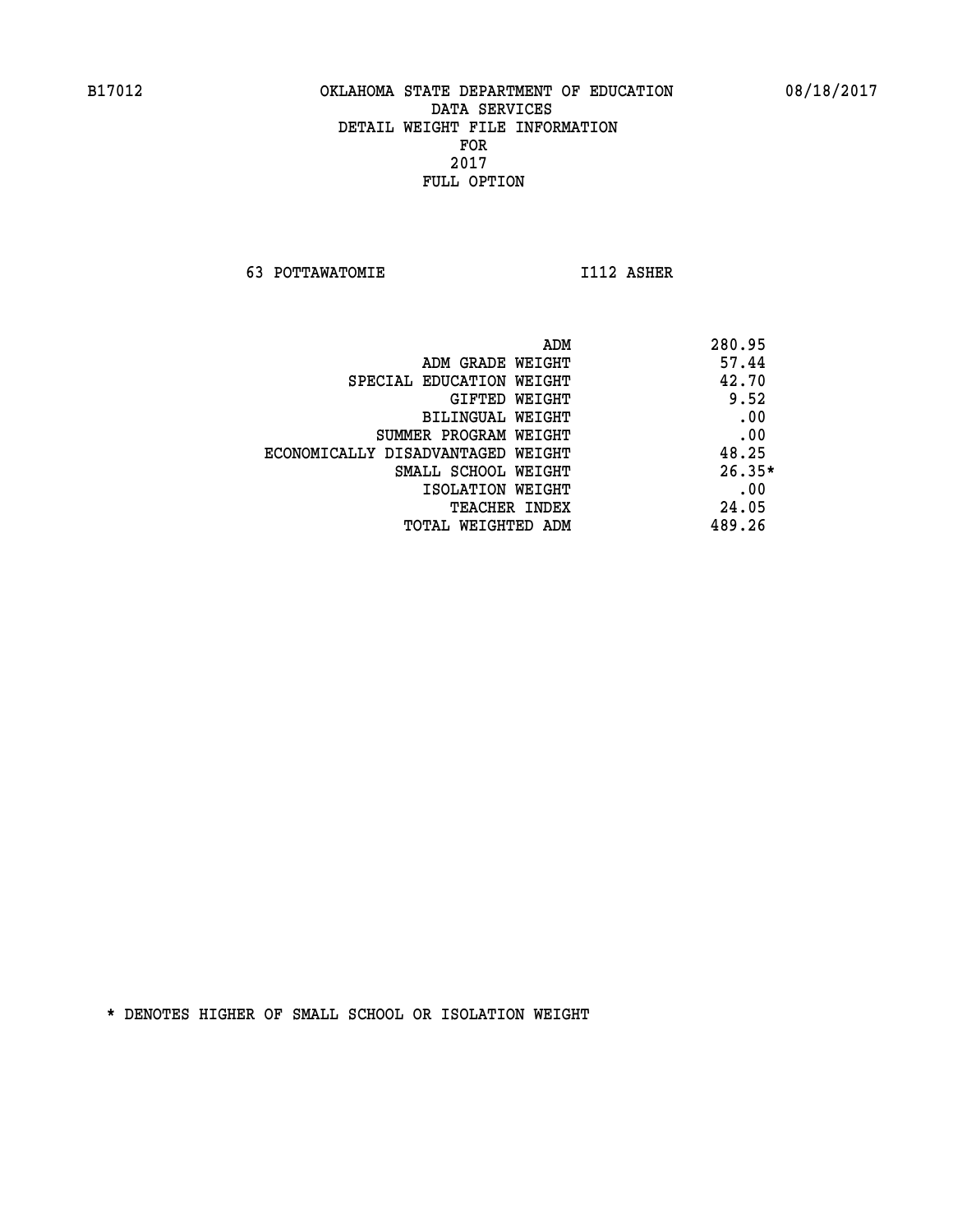**63 POTTAWATOMIE I115 WANETTE** 

| ADM                               | 156.54   |
|-----------------------------------|----------|
| ADM GRADE WEIGHT                  | 32.71    |
| SPECIAL EDUCATION WEIGHT          | 24.25    |
| GIFTED WEIGHT                     | 3.06     |
| BILINGUAL WEIGHT                  | 1.25     |
| SUMMER PROGRAM WEIGHT             | .00      |
| ECONOMICALLY DISADVANTAGED WEIGHT | 35.75    |
| SMALL SCHOOL WEIGHT               | $22.04*$ |
| ISOLATION WEIGHT                  | .00      |
| <b>TEACHER INDEX</b>              | .00      |
| TOTAL WEIGHTED ADM                | 275.60   |
|                                   |          |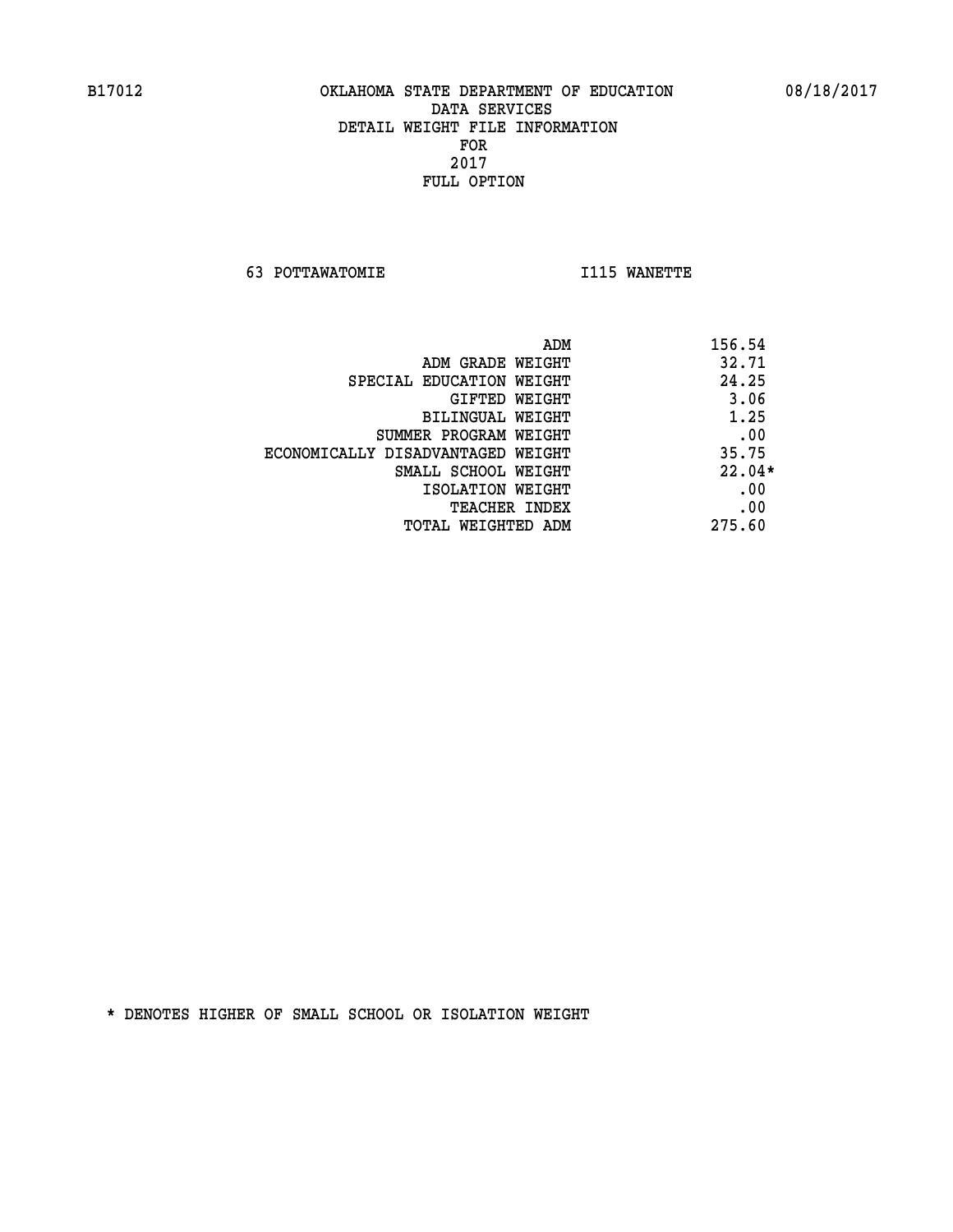**63 POTTAWATOMIE I117 MAUD** 

|                                   | ADM | 309.19   |
|-----------------------------------|-----|----------|
| ADM GRADE WEIGHT                  |     | 61.01    |
| SPECIAL EDUCATION WEIGHT          |     | 49.95    |
| GIFTED WEIGHT                     |     | 21.42    |
| BILINGUAL WEIGHT                  |     | .00      |
| SUMMER PROGRAM WEIGHT             |     | .00      |
| ECONOMICALLY DISADVANTAGED WEIGHT |     | 70.00    |
| SMALL SCHOOL WEIGHT               |     | $25.69*$ |
| ISOLATION WEIGHT                  |     | .00      |
| <b>TEACHER INDEX</b>              |     | .00      |
| TOTAL WEIGHTED ADM                |     | 537.26   |
|                                   |     |          |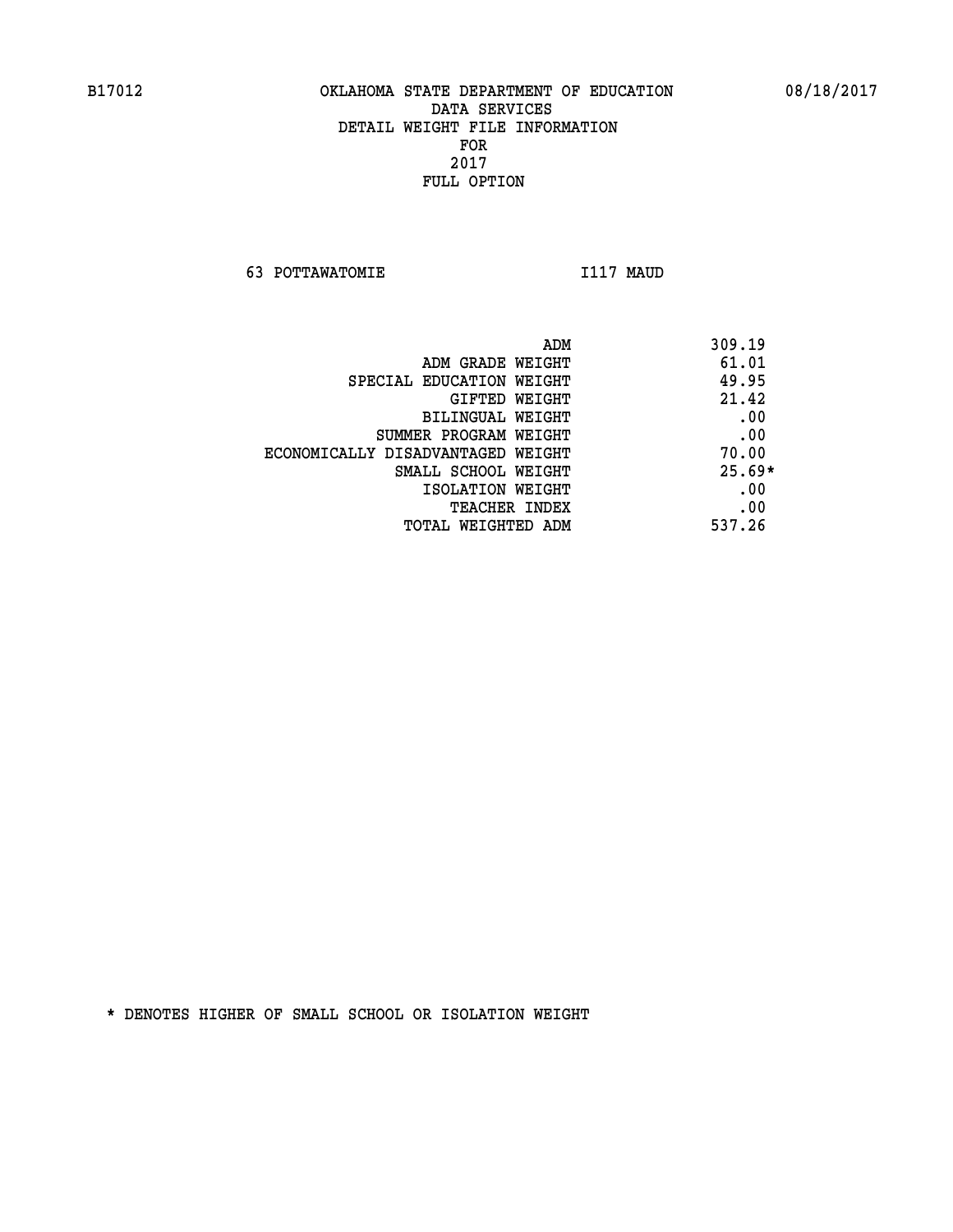**64 PUSHMATAHA C002 ALBION** 

| ADM                               | 55.27   |
|-----------------------------------|---------|
| ADM GRADE WEIGHT                  | 11.37   |
| SPECIAL EDUCATION WEIGHT          | 17.05   |
| GIFTED WEIGHT                     | 1.36    |
| BILINGUAL WEIGHT                  | .00     |
| SUMMER PROGRAM WEIGHT             | .00     |
| ECONOMICALLY DISADVANTAGED WEIGHT | 10.50   |
| SMALL SCHOOL WEIGHT               | $9.90*$ |
| ISOLATION WEIGHT                  | .00     |
| <b>TEACHER INDEX</b>              | .00     |
| TOTAL WEIGHTED ADM                | 105.45  |
|                                   |         |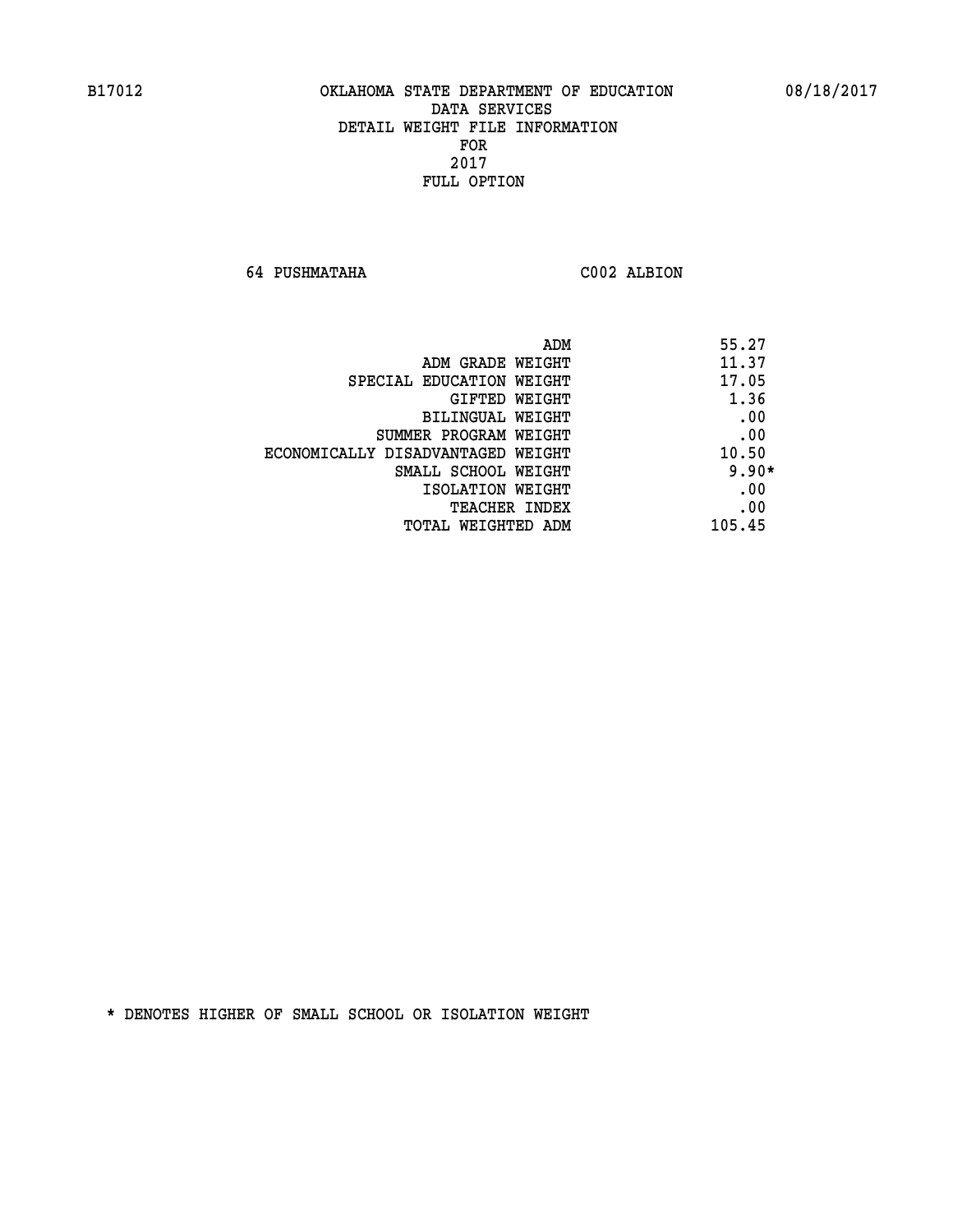**64 PUSHMATAHA C004 TUSKAHOMA** 

| ADM                               | 89.88    |
|-----------------------------------|----------|
| ADM GRADE WEIGHT                  | 17.13    |
| SPECIAL EDUCATION WEIGHT          | 34.50    |
| GIFTED WEIGHT                     | .00      |
| BILINGUAL WEIGHT                  | .00      |
| SUMMER PROGRAM WEIGHT             | .00      |
| ECONOMICALLY DISADVANTAGED WEIGHT | 18.50    |
| SMALL SCHOOL WEIGHT               | $14.92*$ |
| ISOLATION WEIGHT                  | .00      |
| <b>TEACHER INDEX</b>              | 2.22     |
| TOTAL WEIGHTED ADM                | 177.15   |
|                                   |          |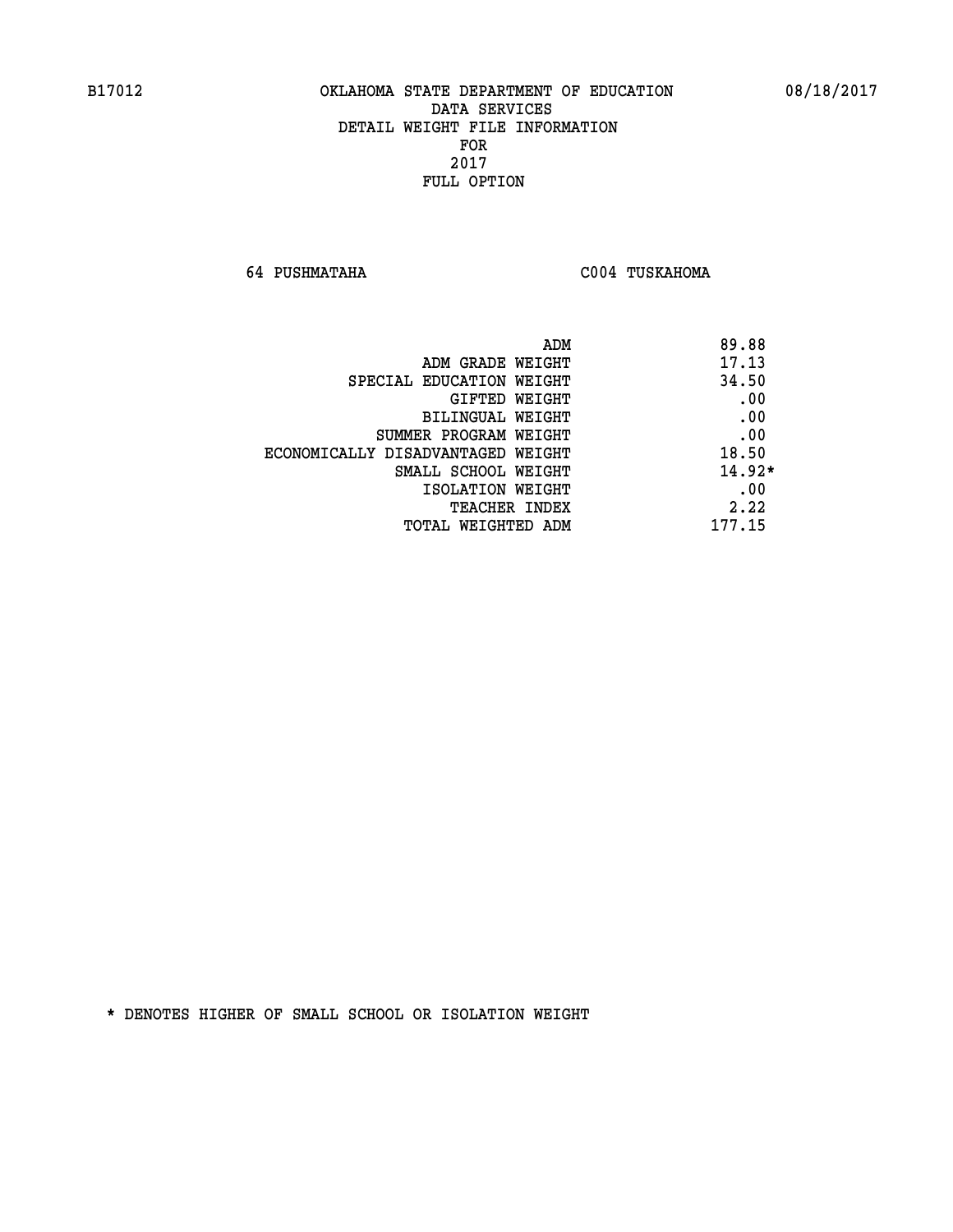**64 PUSHMATAHA C015 NASHOBA** 

|                                   | ADM<br>41.85 |
|-----------------------------------|--------------|
| ADM GRADE WEIGHT                  | 9.42         |
| SPECIAL EDUCATION WEIGHT          | 32.40        |
| GIFTED WEIGHT                     | 1.02         |
| BILINGUAL WEIGHT                  | .00          |
| SUMMER PROGRAM WEIGHT             | .00          |
| ECONOMICALLY DISADVANTAGED WEIGHT | 9.75         |
| SMALL SCHOOL WEIGHT               | 7.71         |
| ISOLATION WEIGHT                  | $12.14*$     |
| TEACHER INDEX                     | 4.41         |
| TOTAL WEIGHTED ADM                | 110.99       |
|                                   |              |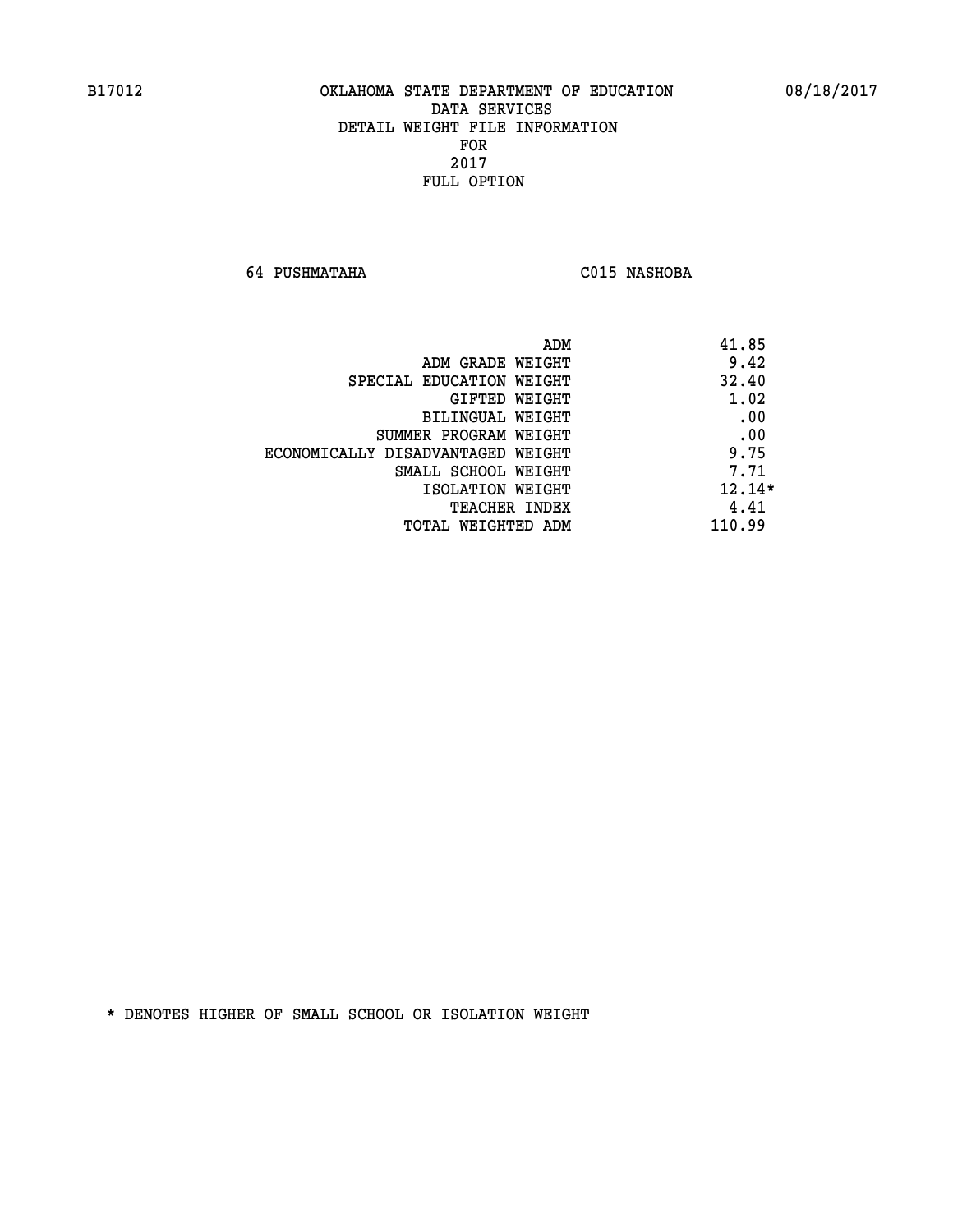**64 PUSHMATAHA I001 RATTAN** 

| ADM<br>524.07 |                                   |
|---------------|-----------------------------------|
| 97.40         | ADM GRADE WEIGHT                  |
| 95.00         | SPECIAL EDUCATION WEIGHT          |
| 13.60         | GIFTED WEIGHT                     |
| .00           | BILINGUAL WEIGHT                  |
| .00           | SUMMER PROGRAM WEIGHT             |
| 85.25         | ECONOMICALLY DISADVANTAGED WEIGHT |
| .98           | SMALL SCHOOL WEIGHT               |
| $169.80*$     | ISOLATION WEIGHT                  |
| 43.82         | TEACHER INDEX                     |
| 1,028.94      | TOTAL WEIGHTED ADM                |
|               |                                   |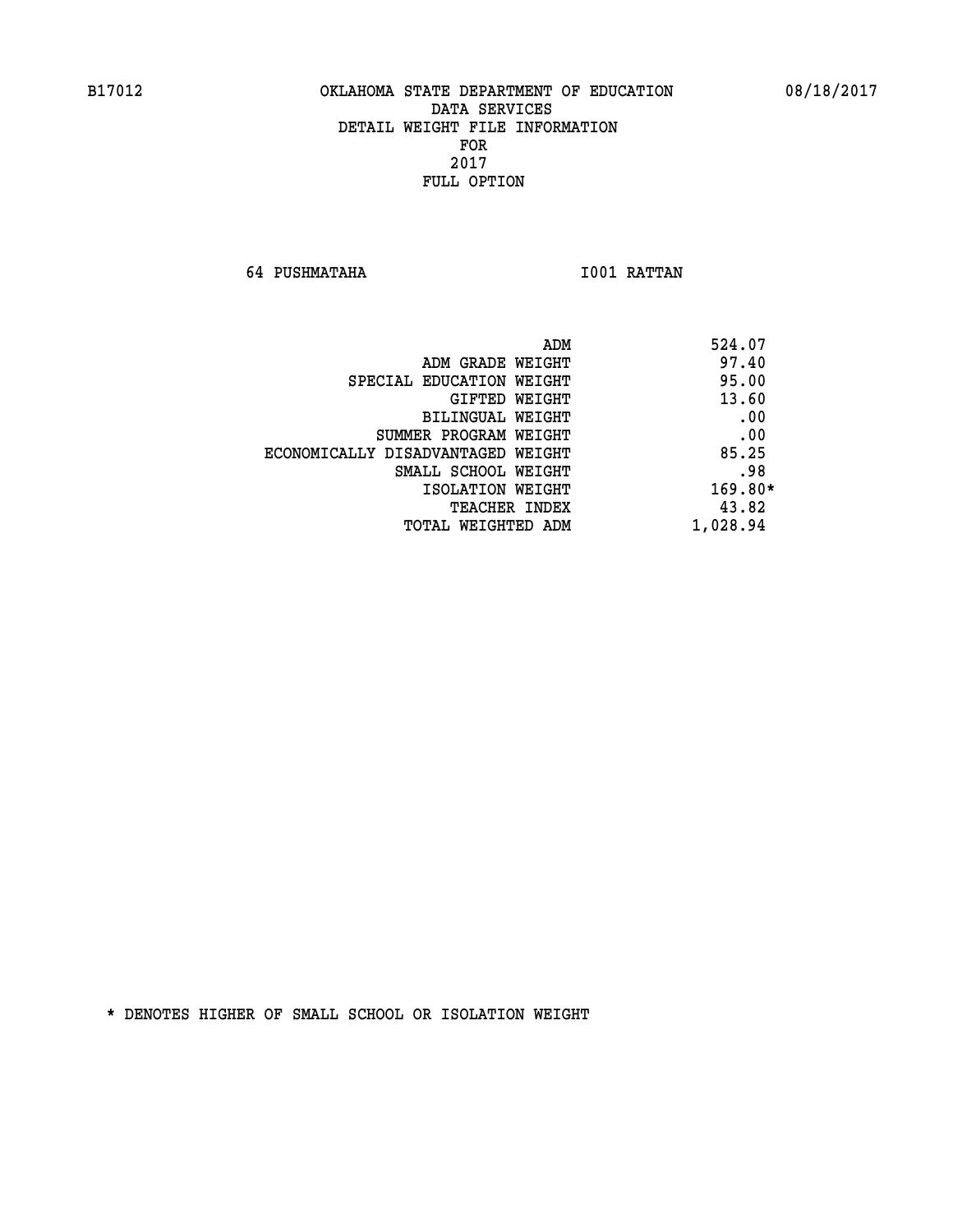**64 PUSHMATAHA 1010 CLAYTON** 

| ADM                               | 313.95    |
|-----------------------------------|-----------|
| ADM GRADE WEIGHT                  | 61.42     |
| SPECIAL EDUCATION WEIGHT          | 119.60    |
| GIFTED WEIGHT                     | 8.50      |
| BILINGUAL WEIGHT                  | .00       |
| SUMMER PROGRAM WEIGHT             | .00       |
| ECONOMICALLY DISADVANTAGED WEIGHT | 68.25     |
| SMALL SCHOOL WEIGHT               | 25.53     |
| ISOLATION WEIGHT                  | $185.23*$ |
| <b>TEACHER INDEX</b>              | 32.03     |
| TOTAL WEIGHTED ADM                | 788.98    |
|                                   |           |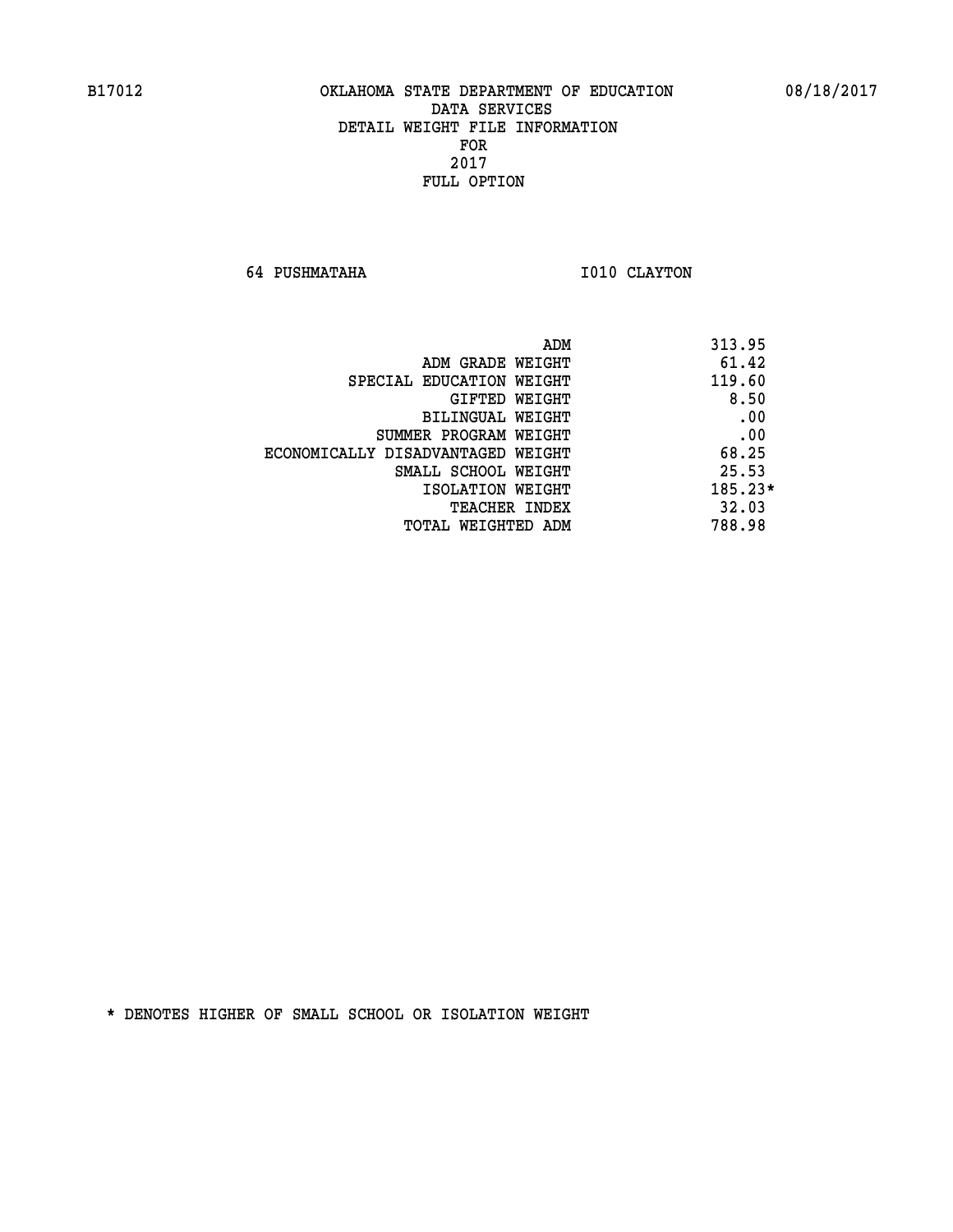**64 PUSHMATAHA I013 ANTLERS** 

| 1,034.35 |
|----------|
| 202.37   |
| 213.55   |
| 35.70    |
| 3.75     |
| .00      |
| 191.50   |
| .00      |
| .00      |
| 36.85    |
| 1,718.07 |
|          |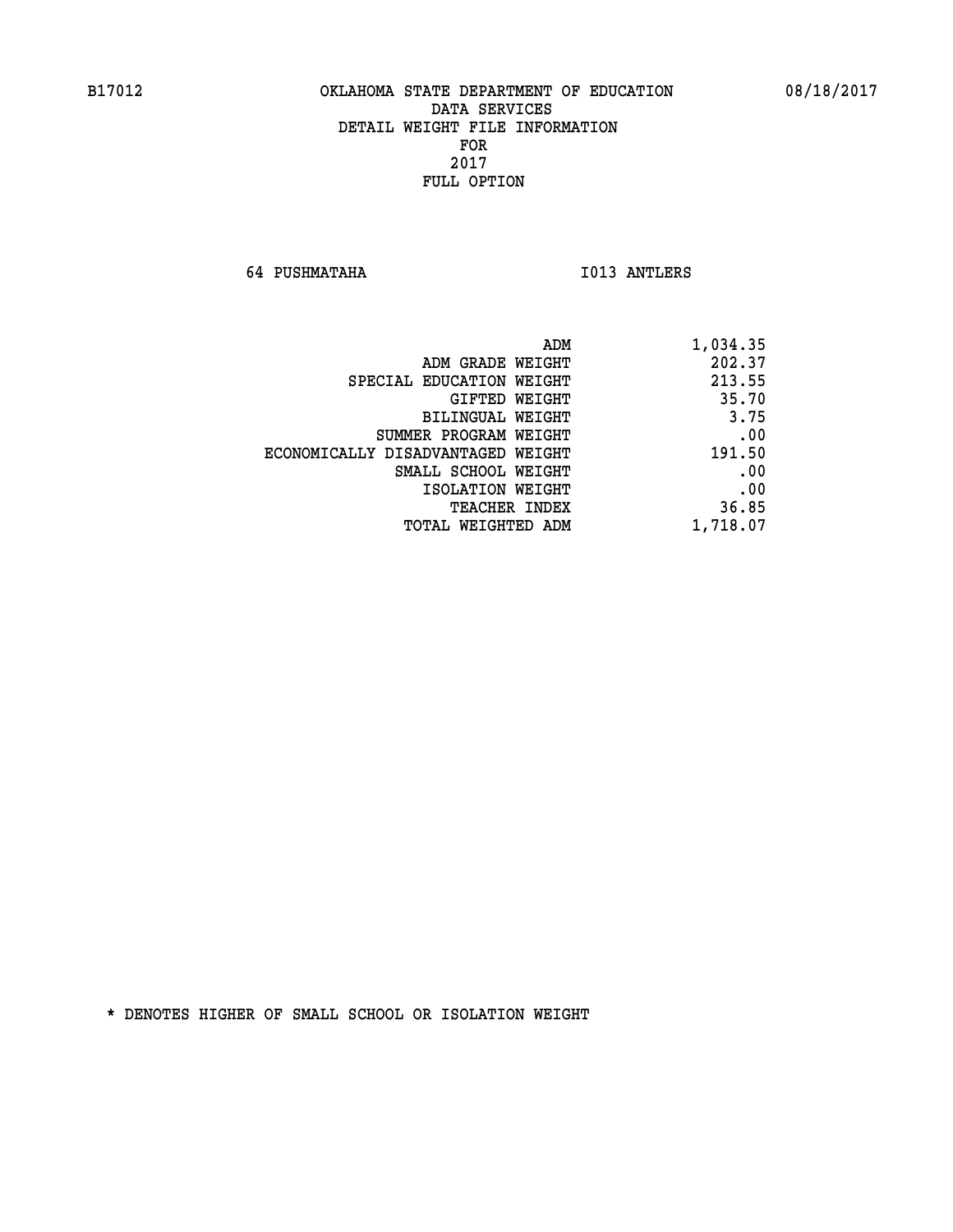**64 PUSHMATAHA I022 MOYERS** 

|                                   | ADM | 189.92   |
|-----------------------------------|-----|----------|
| ADM GRADE WEIGHT                  |     | 36.82    |
| SPECIAL EDUCATION WEIGHT          |     | 69.90    |
| GIFTED WEIGHT                     |     | 5.44     |
| BILINGUAL WEIGHT                  |     | .00      |
| SUMMER PROGRAM WEIGHT             |     | .00      |
| ECONOMICALLY DISADVANTAGED WEIGHT |     | 38.00    |
| SMALL SCHOOL WEIGHT               |     | 24.35    |
| ISOLATION WEIGHT                  |     | $27.01*$ |
| TEACHER INDEX                     |     | 3.36     |
| TOTAL WEIGHTED ADM                |     | 370.45   |
|                                   |     |          |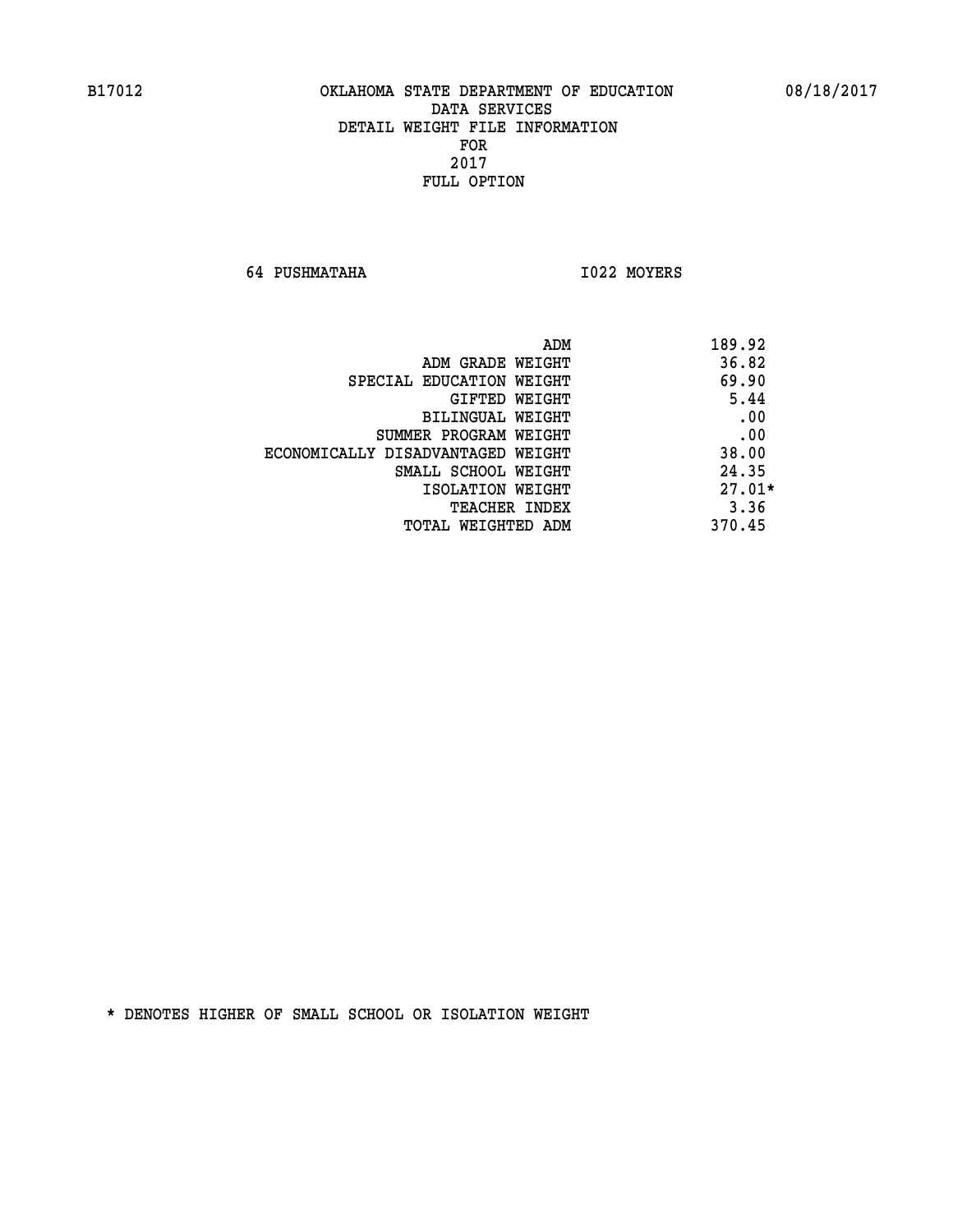**65 ROGER MILLS I003 LEEDEY** 

| 217.96<br>ADM |                                   |
|---------------|-----------------------------------|
| 47.32         | ADM GRADE WEIGHT                  |
| 18.95         | SPECIAL EDUCATION WEIGHT          |
| 6.46          | GIFTED WEIGHT                     |
| .00           | <b>BILINGUAL WEIGHT</b>           |
| .00           | SUMMER PROGRAM WEIGHT             |
| 19.75         | ECONOMICALLY DISADVANTAGED WEIGHT |
| 25.63         | SMALL SCHOOL WEIGHT               |
| $146.03*$     | ISOLATION WEIGHT                  |
| 26.99         | <b>TEACHER INDEX</b>              |
| 483.46        | TOTAL WEIGHTED ADM                |
|               |                                   |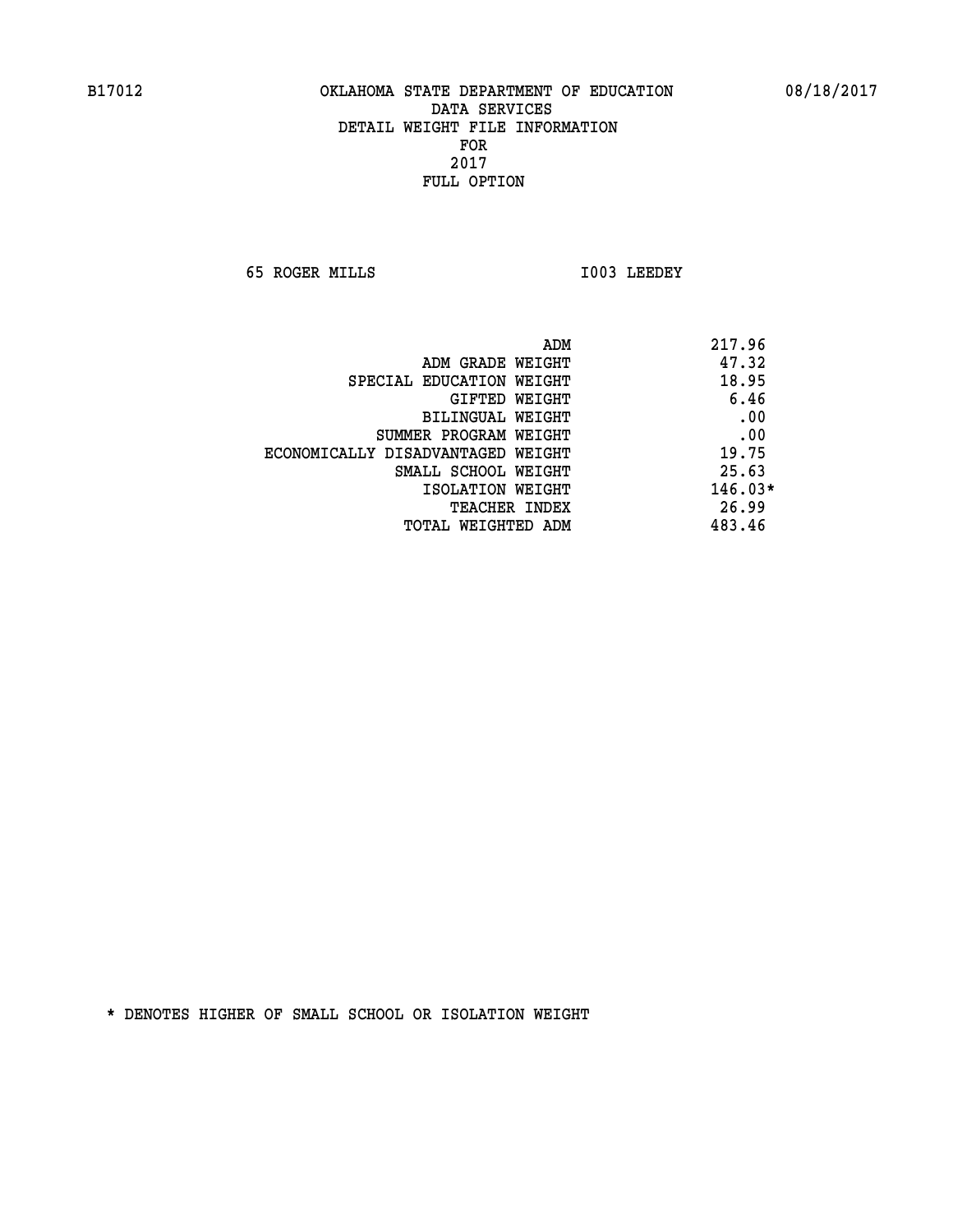**65 ROGER MILLS I006 REYDON** 

| ADM                               | 114.91 |
|-----------------------------------|--------|
| ADM GRADE WEIGHT                  | 21.42  |
| SPECIAL EDUCATION WEIGHT          | 14.85  |
| GIFTED WEIGHT                     | 2.38   |
| BILINGUAL WEIGHT                  | .00    |
| SUMMER PROGRAM WEIGHT             | .00    |
| ECONOMICALLY DISADVANTAGED WEIGHT | 15.25  |
| SMALL SCHOOL WEIGHT               | 17.99  |
| ISOLATION WEIGHT                  | 83.77* |
| <b>TEACHER INDEX</b>              | .00    |
| TOTAL WEIGHTED ADM                | 252.58 |
|                                   |        |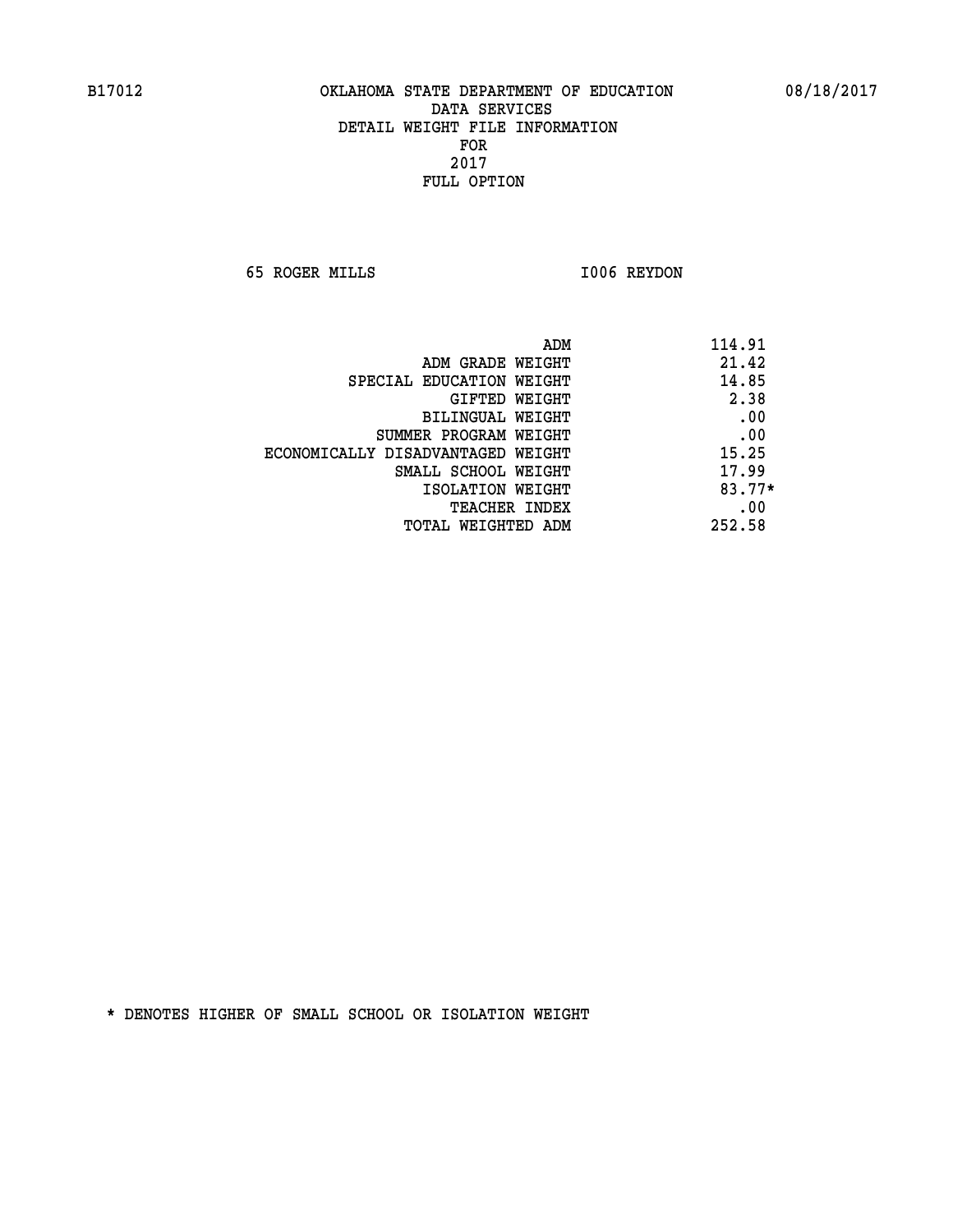**65 ROGER MILLS I007 CHEYENNE** 

|                                   | ADM | 363.08    |
|-----------------------------------|-----|-----------|
| ADM GRADE WEIGHT                  |     | 73.10     |
| SPECIAL EDUCATION WEIGHT          |     | 82.20     |
| GIFTED WEIGHT                     |     | 9.86      |
| BILINGUAL WEIGHT                  |     | 2.25      |
| SUMMER PROGRAM WEIGHT             |     | .00       |
| ECONOMICALLY DISADVANTAGED WEIGHT |     | 38.75     |
| SMALL SCHOOL WEIGHT               |     | 22.78     |
| ISOLATION WEIGHT                  |     | $170.65*$ |
| TEACHER INDEX                     |     | 7.17      |
| TOTAL WEIGHTED ADM                |     | 747.06    |
|                                   |     |           |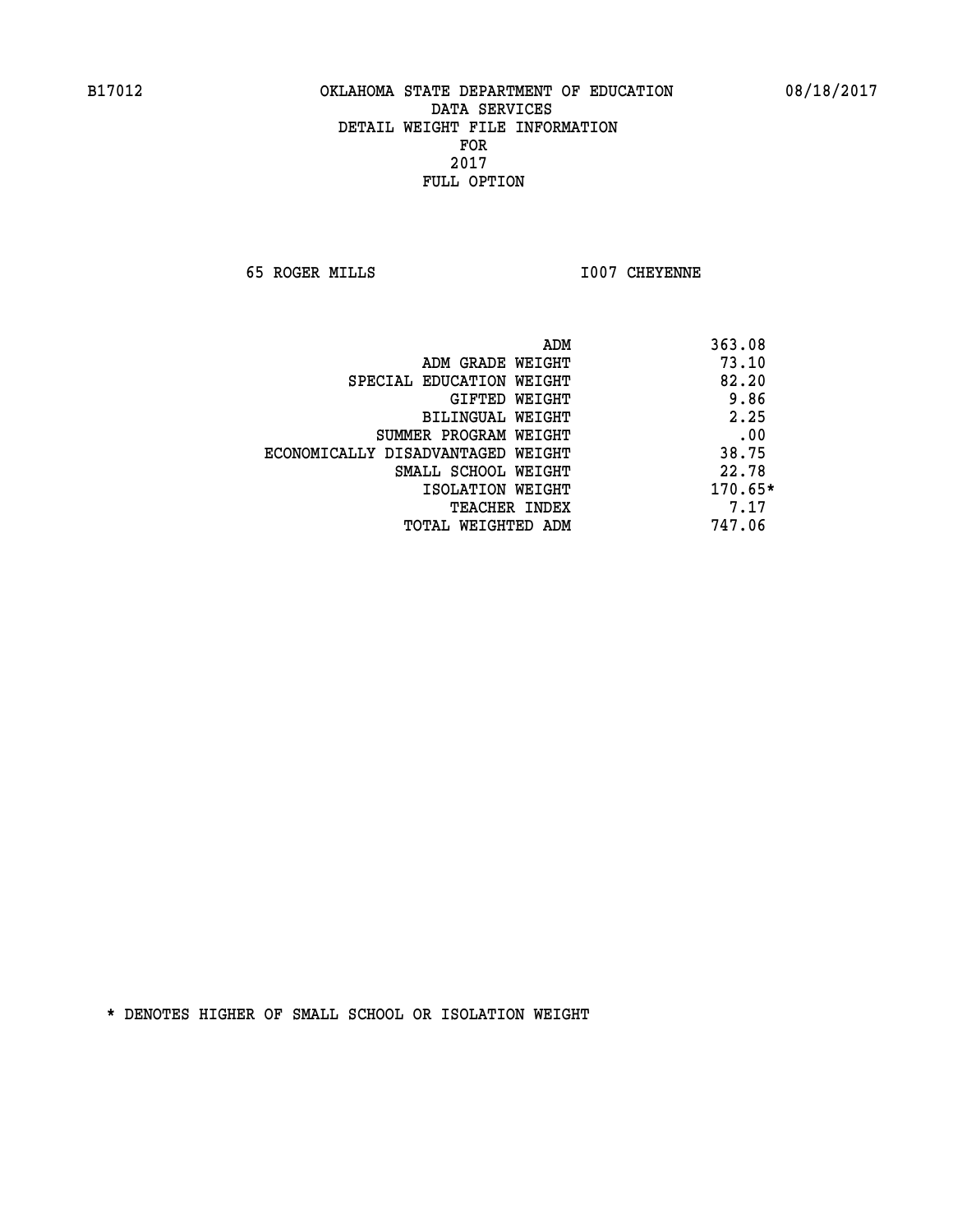**65 ROGER MILLS I015 SWEETWATER** 

| ADM                               | 137.94   |
|-----------------------------------|----------|
| ADM GRADE WEIGHT                  | 25.32    |
| SPECIAL EDUCATION WEIGHT          | 21.80    |
| GIFTED WEIGHT                     | 2.04     |
| BILINGUAL WEIGHT                  | .50      |
| SUMMER PROGRAM WEIGHT             | .00      |
| ECONOMICALLY DISADVANTAGED WEIGHT | 30.00    |
| SMALL SCHOOL WEIGHT               | 20.39    |
| ISOLATION WEIGHT                  | $45.80*$ |
| <b>TEACHER INDEX</b>              | 8.66     |
| TOTAL WEIGHTED ADM                | 272.06   |
|                                   |          |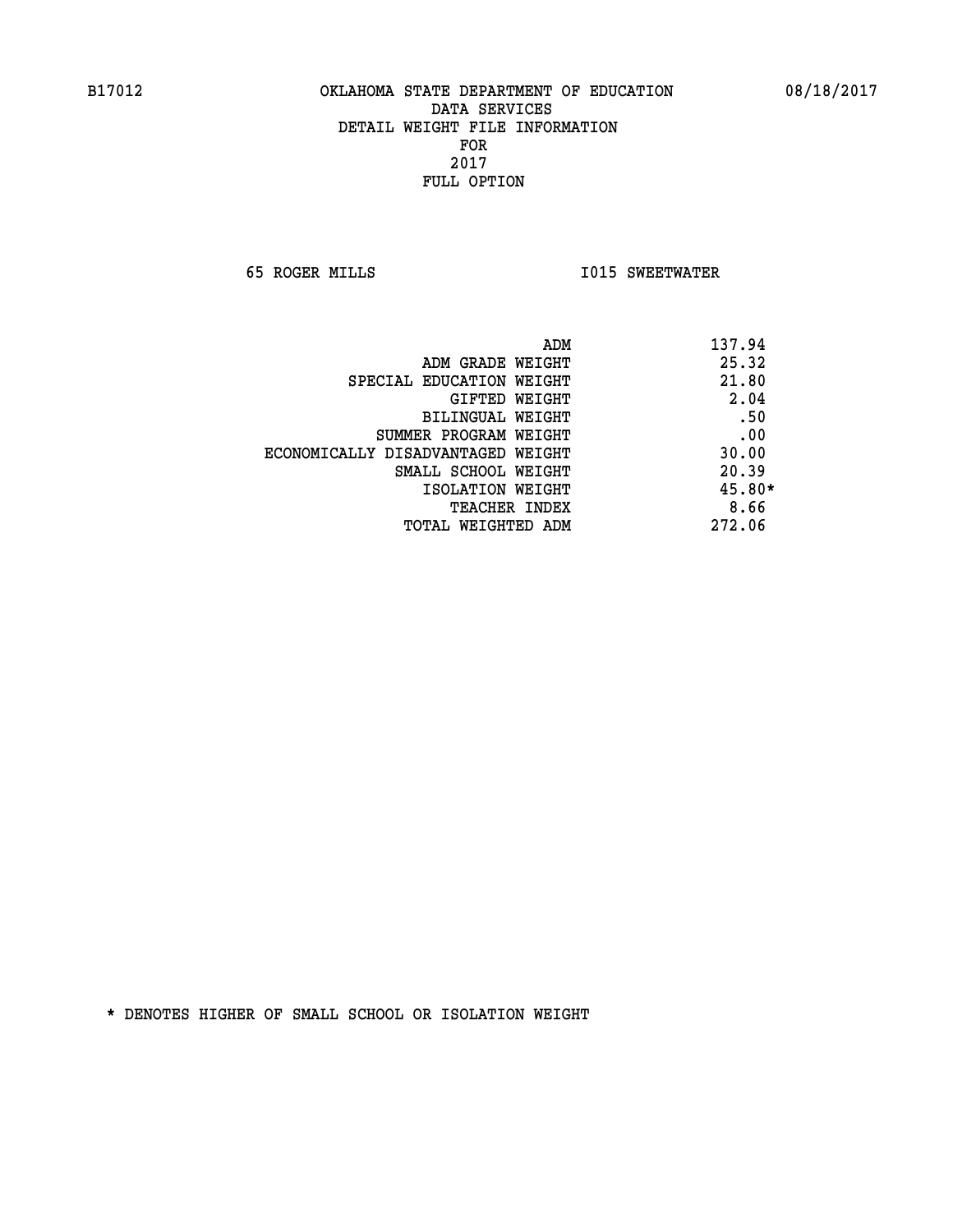**65 ROGER MILLS I066 HAMMON** 

| ADM                               | 252.98    |
|-----------------------------------|-----------|
| ADM GRADE WEIGHT                  | 51.34     |
| SPECIAL EDUCATION WEIGHT          | 37.20     |
| GIFTED WEIGHT                     | 7.48      |
| <b>BILINGUAL WEIGHT</b>           | 3.50      |
| SUMMER PROGRAM WEIGHT             | .00       |
| ECONOMICALLY DISADVANTAGED WEIGHT | 42.25     |
| SMALL SCHOOL WEIGHT               | 26.40     |
| ISOLATION WEIGHT                  | $116.17*$ |
| <b>TEACHER INDEX</b>              | 11.78     |
| TOTAL WEIGHTED ADM                | 522.70    |
|                                   |           |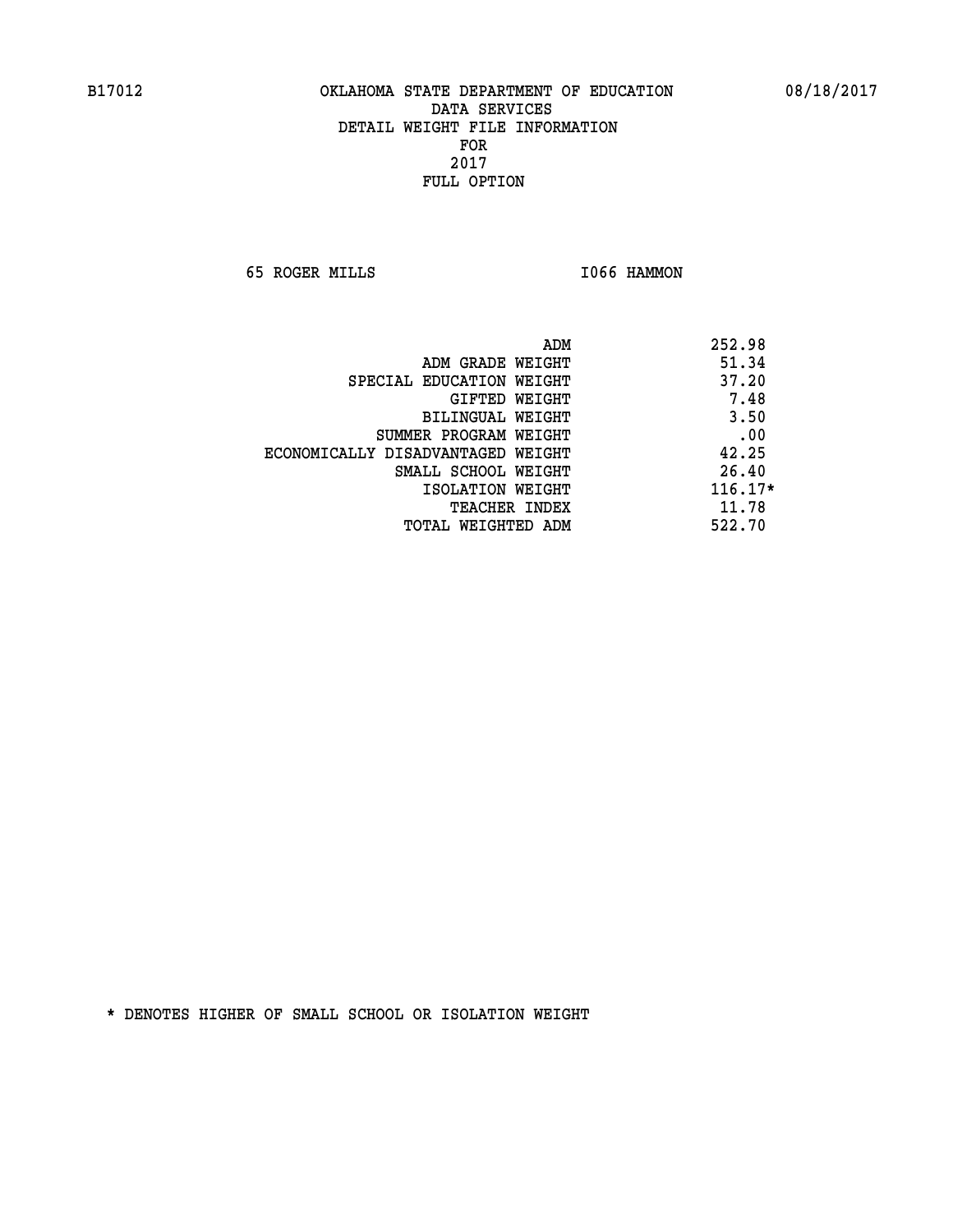**66 ROGERS C009 JUSTUS-TIAWAH** 

| ADM                               | 544.90 |
|-----------------------------------|--------|
| ADM GRADE WEIGHT                  | 107.47 |
| SPECIAL EDUCATION WEIGHT          | 75.45  |
| <b>GIFTED WEIGHT</b>              | 20.40  |
| BILINGUAL WEIGHT                  | 1.75   |
| SUMMER PROGRAM WEIGHT             | .00    |
| ECONOMICALLY DISADVANTAGED WEIGHT | 53.75  |
| SMALL SCHOOL WEIGHT               | .00    |
| ISOLATION WEIGHT                  | .00    |
| <b>TEACHER INDEX</b>              | 5.23   |
| TOTAL WEIGHTED ADM                | 808.95 |
|                                   |        |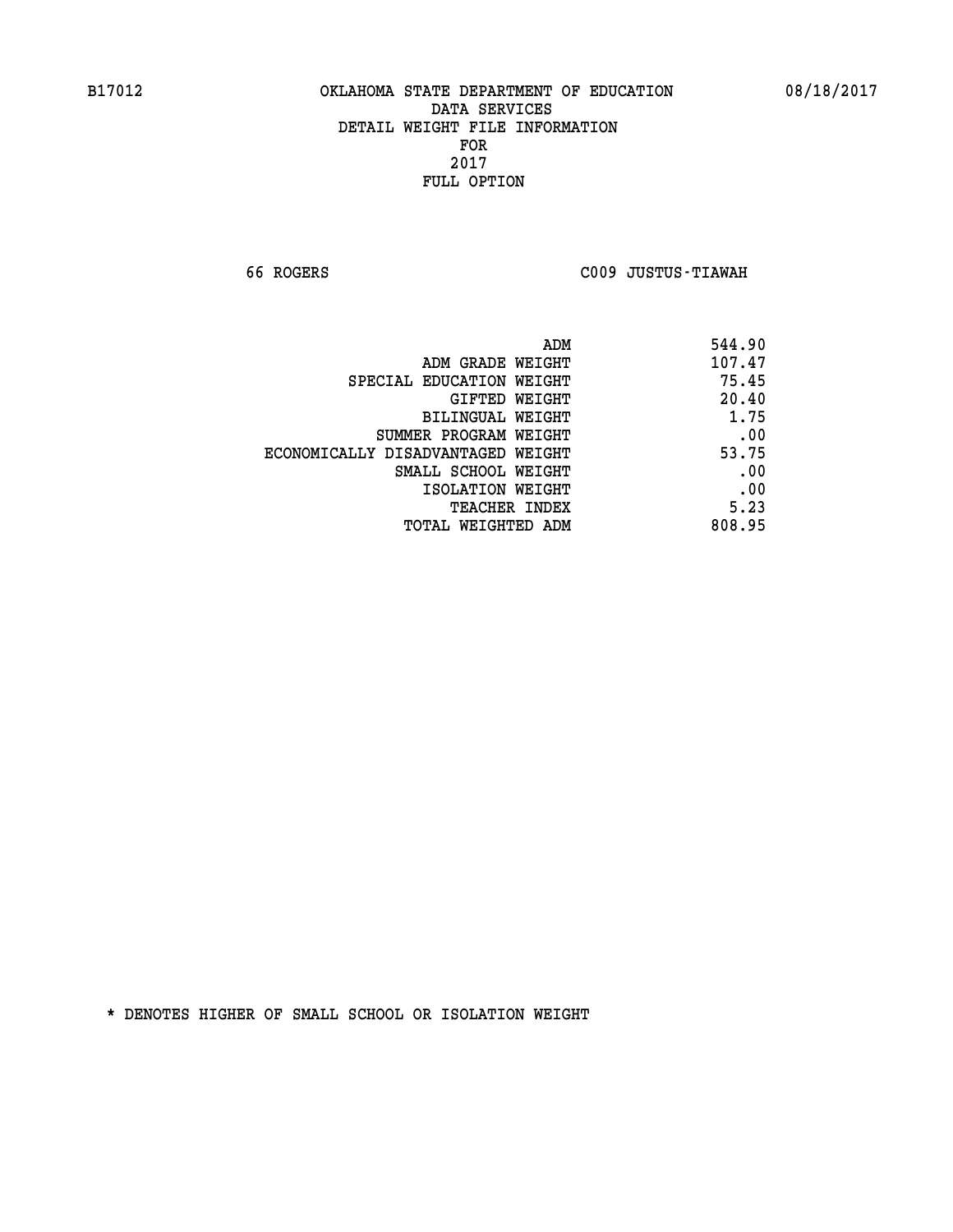**66 ROGERS I001 CLAREMORE** 

| ADM                               | 3,880.59 |
|-----------------------------------|----------|
| ADM GRADE WEIGHT                  | 656.31   |
| SPECIAL EDUCATION WEIGHT          | 678.50   |
| GIFTED WEIGHT                     | 166.60   |
| BILINGUAL WEIGHT                  | 48.75    |
| SUMMER PROGRAM WEIGHT             | .00      |
| ECONOMICALLY DISADVANTAGED WEIGHT | 552.50   |
| SMALL SCHOOL WEIGHT               | .00      |
| ISOLATION WEIGHT                  | .00      |
| <b>TEACHER INDEX</b>              | .00      |
| <b>TOTAL WEIGHTED ADM</b>         | 5,983.25 |
|                                   |          |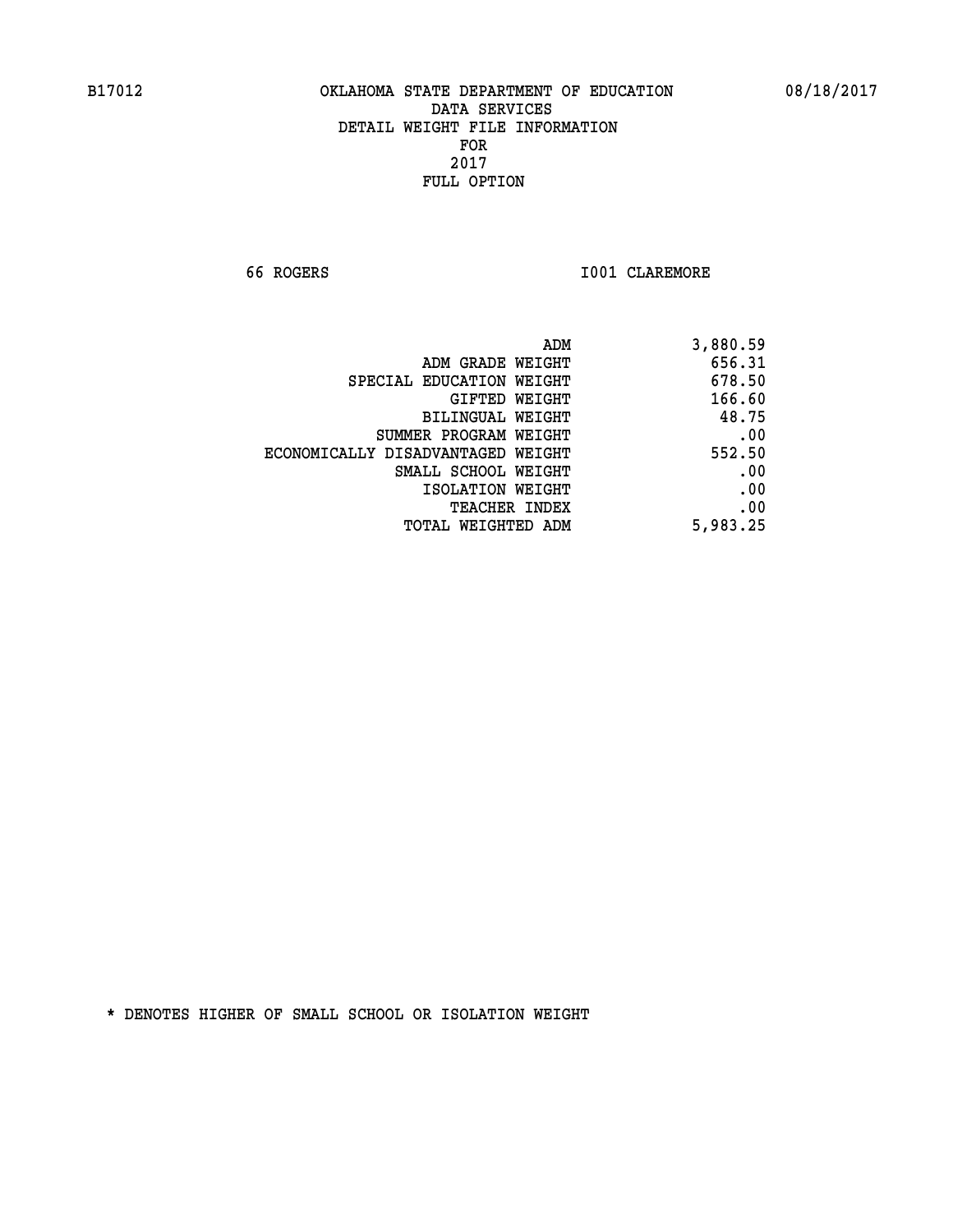**66 ROGERS I002 CATOOSA** 

| 2,053.54 |
|----------|
| 416.73   |
| 487.30   |
| 72.08    |
| 54.50    |
| .00      |
| 379.50   |
| .00      |
| .00      |
| 64.69    |
| 3,528.34 |
|          |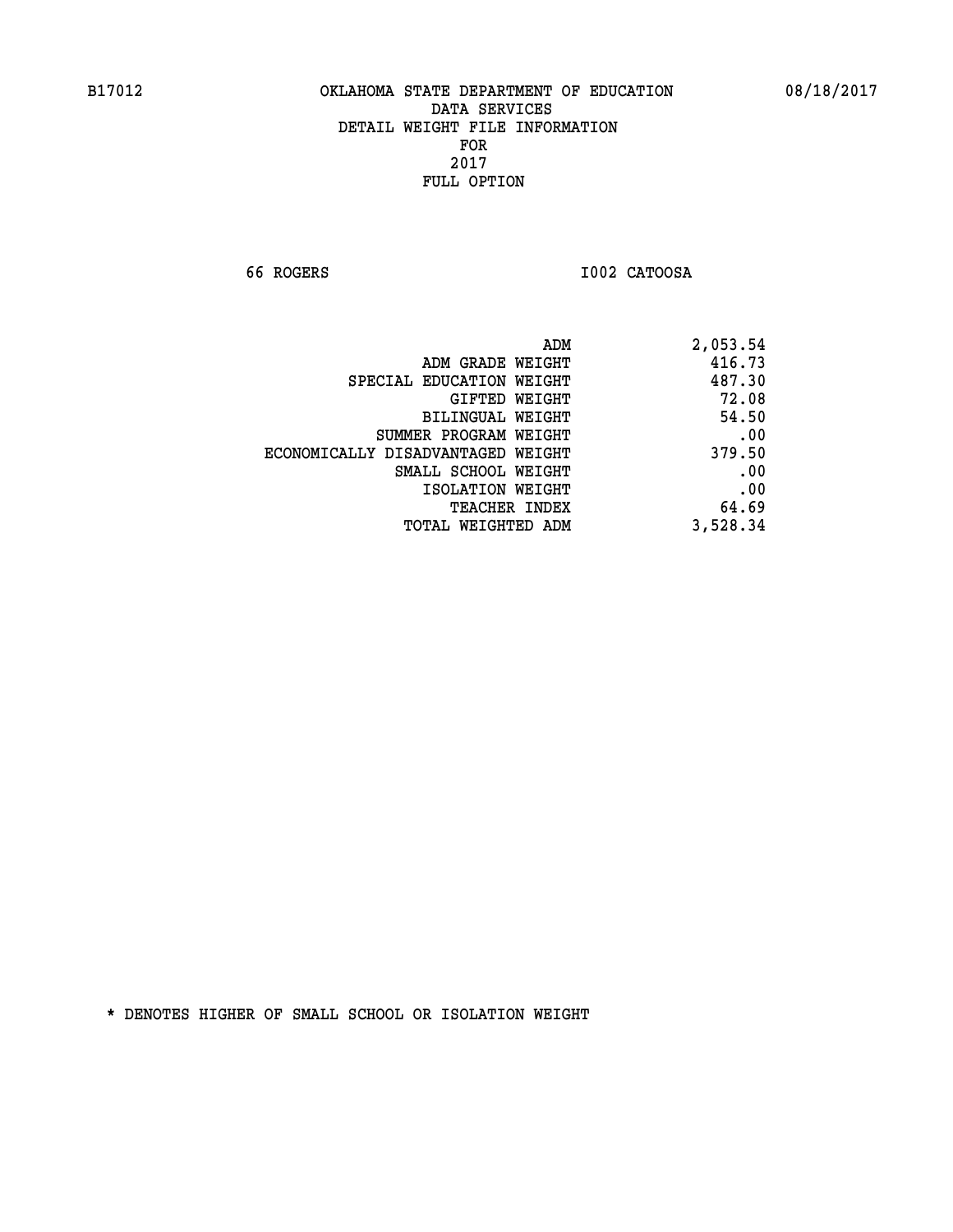**66 ROGERS I003 CHELSEA** 

| 856.64   |
|----------|
| 169.61   |
| 201.40   |
| 24.82    |
| .00      |
| .00      |
| 162.25   |
| .00      |
| .00      |
| 53.72    |
| 1,468.44 |
|          |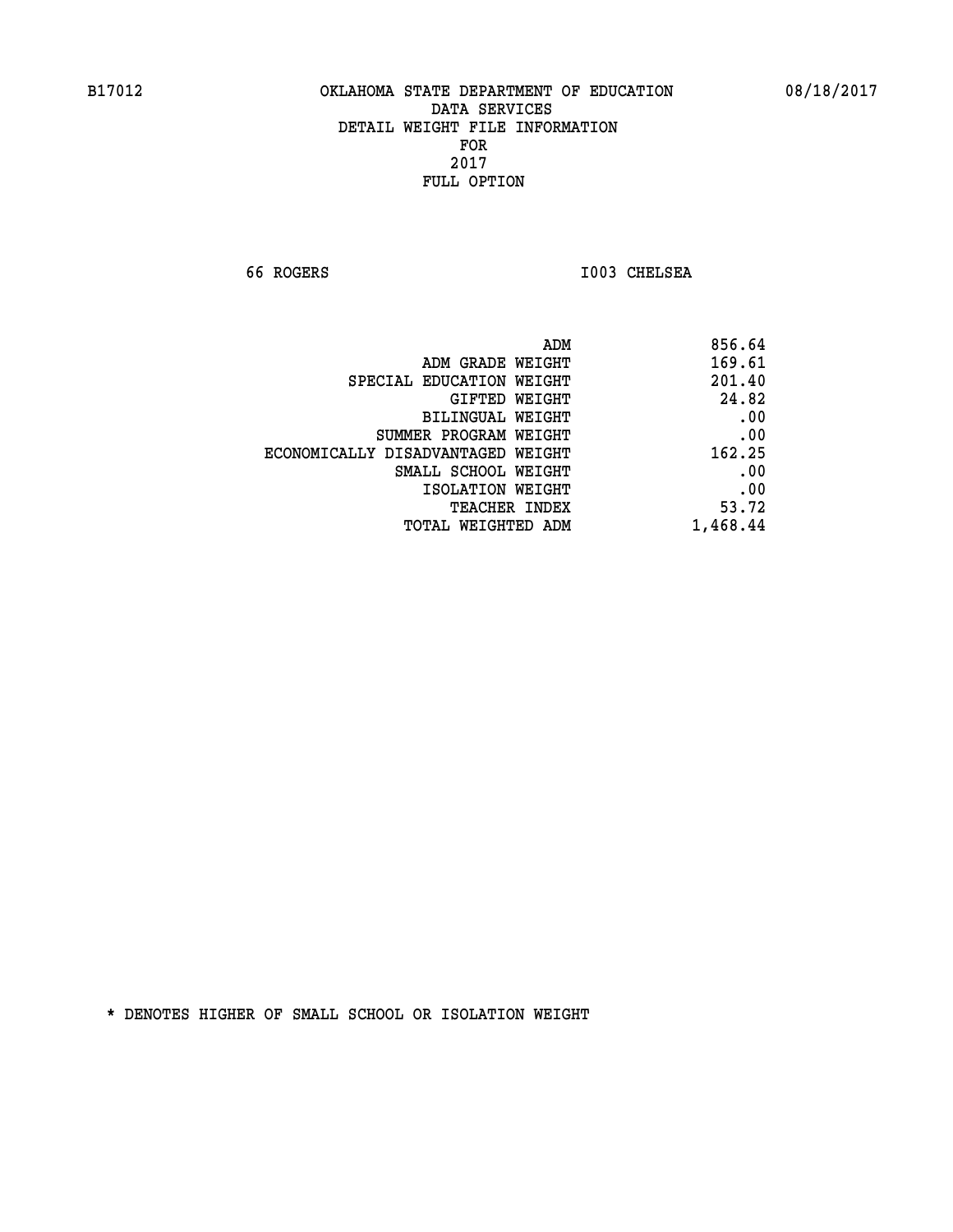**66 ROGERS I004 OOLOGAH-TALALA** 

| 1,764.22 |
|----------|
| 338.64   |
| 301.70   |
| 73.44    |
| 13.75    |
| 1.20     |
| 184.25   |
| .00      |
| .00      |
| 1.37     |
| 2,678.57 |
|          |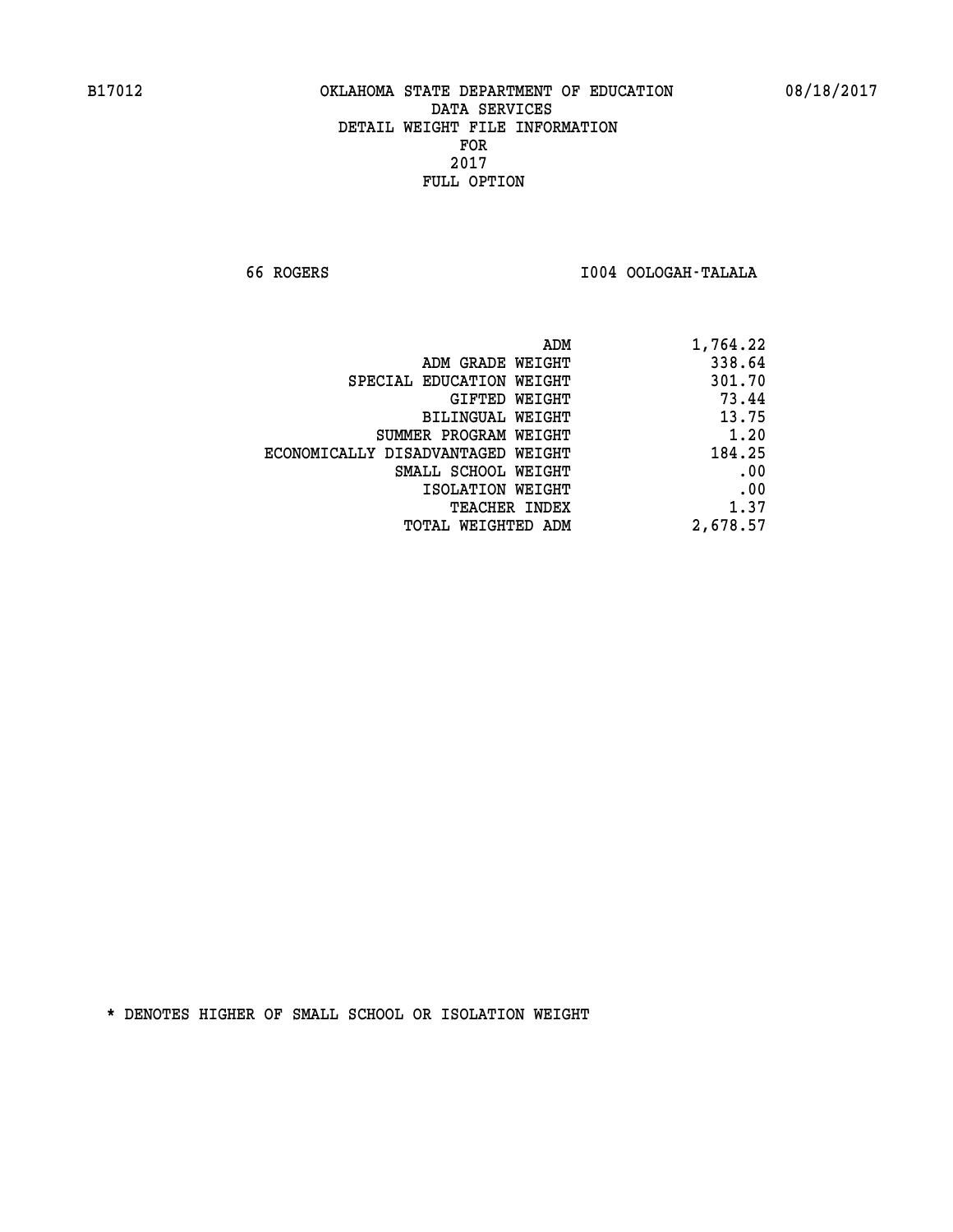**66 ROGERS I005 INOLA** 

| ADM                               | 1,352.39 |
|-----------------------------------|----------|
| ADM GRADE WEIGHT                  | 247.26   |
| SPECIAL EDUCATION WEIGHT          | 208.80   |
| <b>GIFTED WEIGHT</b>              | 43.18    |
| <b>BILINGUAL WEIGHT</b>           | 15.50    |
| SUMMER PROGRAM WEIGHT             | .00      |
| ECONOMICALLY DISADVANTAGED WEIGHT | 193.00   |
| SMALL SCHOOL WEIGHT               | .00      |
| ISOLATION WEIGHT                  | .00      |
| TEACHER INDEX                     | 67.22    |
| TOTAL WEIGHTED ADM                | 2,127.35 |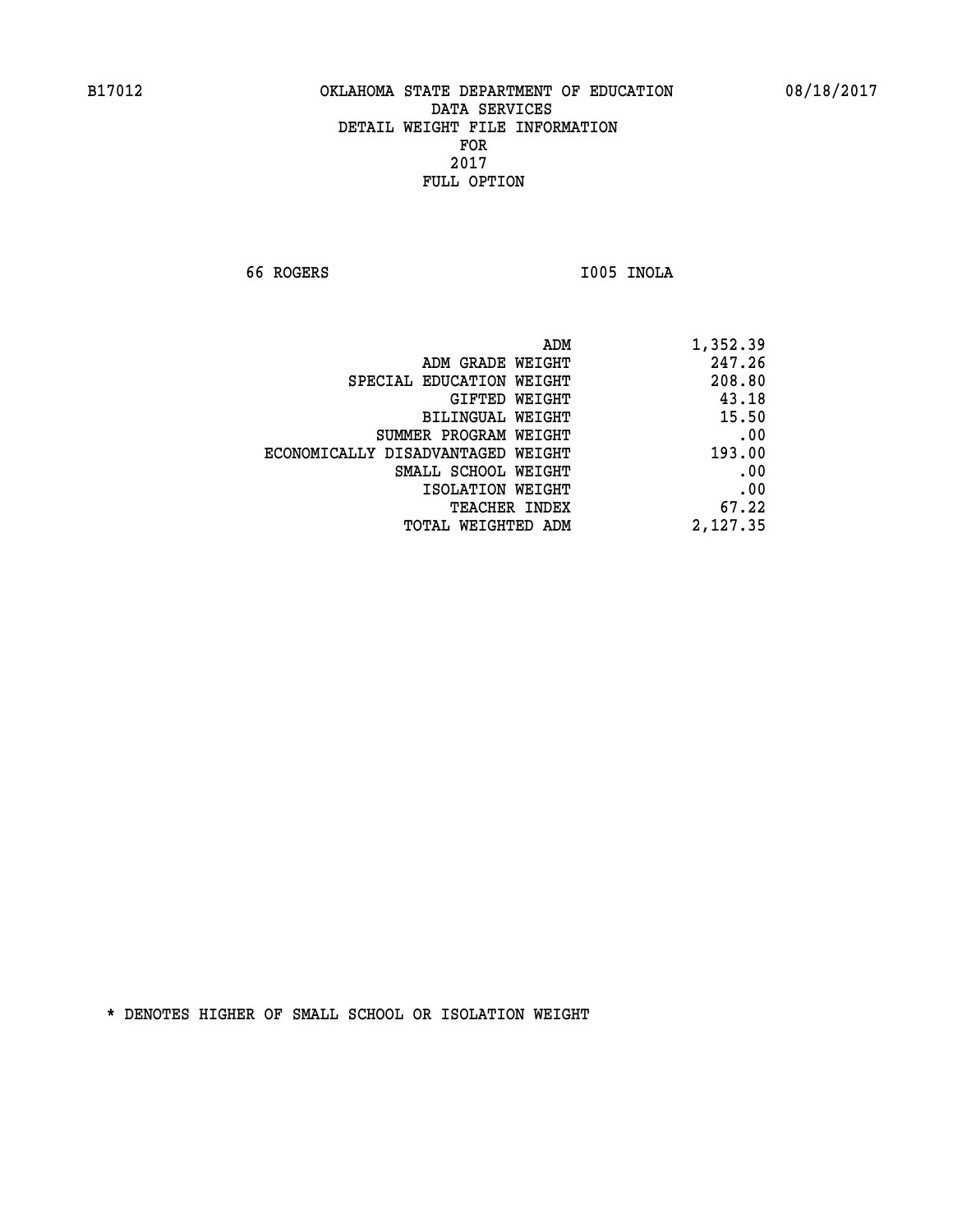**66 ROGERS I006 SEQUOYAH** 

| 1,351.12 |
|----------|
| 261.69   |
| 154.35   |
| 37.40    |
| 6.25     |
| .00      |
| 147.00   |
| .00      |
| .00      |
| 46.11    |
| 2,003.92 |
|          |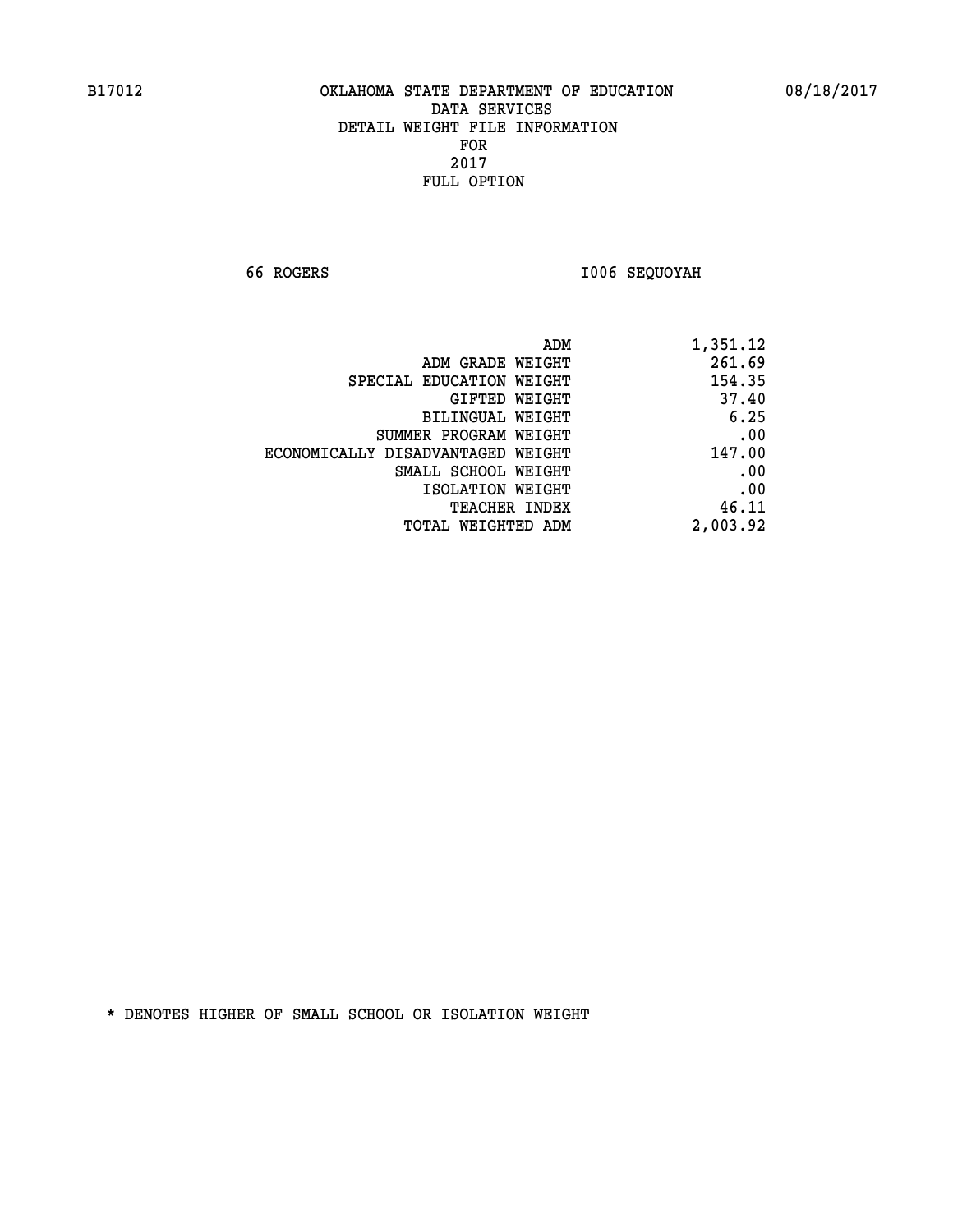**66 ROGERS I007 FOYIL** 

| ADM                               | 517.72  |
|-----------------------------------|---------|
| ADM GRADE WEIGHT                  | 98.37   |
| SPECIAL EDUCATION WEIGHT          | 97.30   |
| GIFTED WEIGHT                     | 14.28   |
| BILINGUAL WEIGHT                  | 2.50    |
| SUMMER PROGRAM WEIGHT             | .00     |
| ECONOMICALLY DISADVANTAGED WEIGHT | 102.75  |
| SMALL SCHOOL WEIGHT               | $2.21*$ |
| ISOLATION WEIGHT                  | .00     |
| <b>TEACHER INDEX</b>              | .00     |
| TOTAL WEIGHTED ADM                | 835.13  |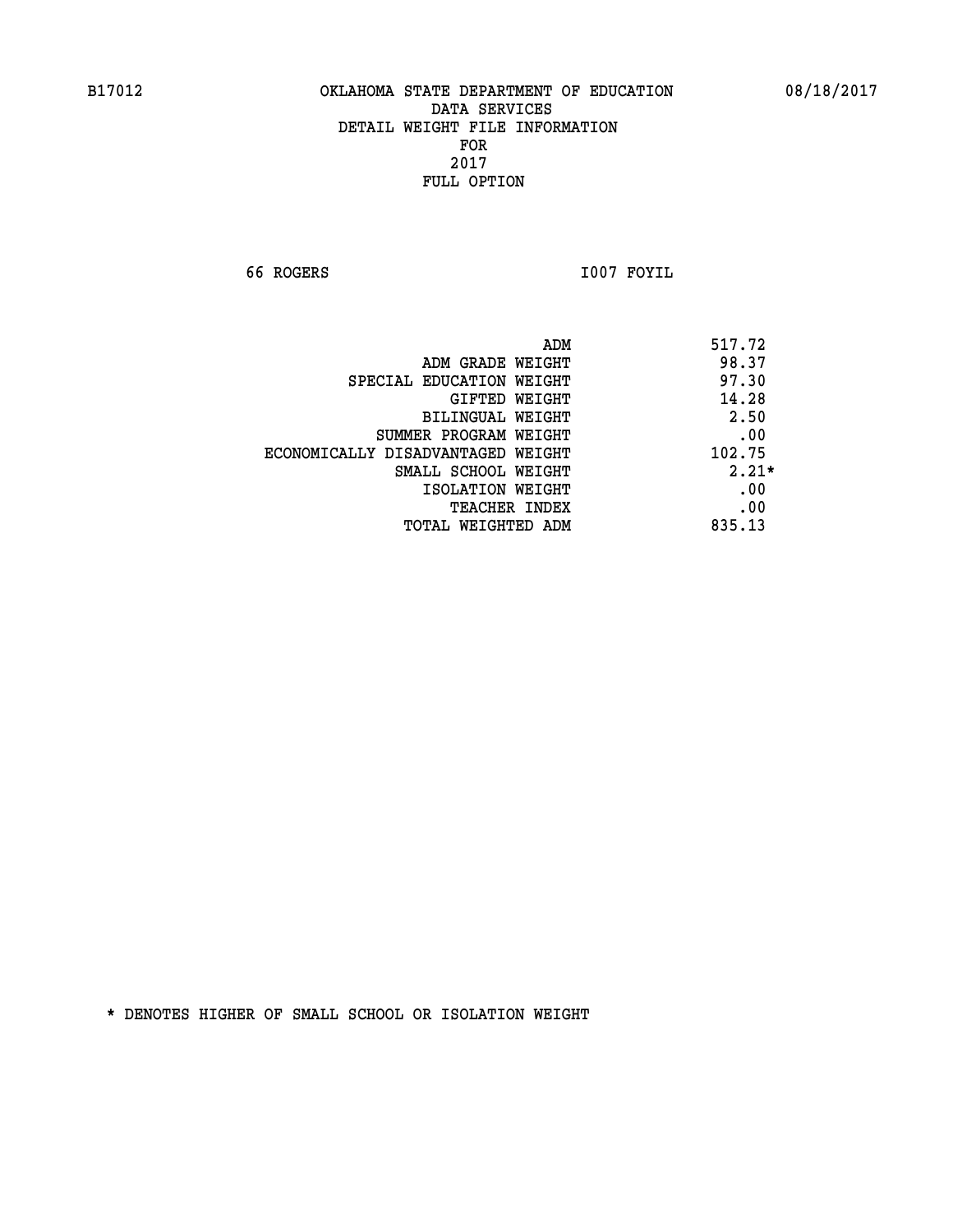**66 ROGERS I008 VERDIGRIS** 

| 254.10<br>ADM GRADE WEIGHT<br>167.85<br>SPECIAL EDUCATION WEIGHT<br>42.50<br>GIFTED WEIGHT<br>8.75<br>BILINGUAL WEIGHT<br>.00<br>SUMMER PROGRAM WEIGHT<br>88.25<br>ECONOMICALLY DISADVANTAGED WEIGHT<br>.00<br>SMALL SCHOOL WEIGHT<br>.00<br>ISOLATION WEIGHT<br>53.88<br><b>TEACHER INDEX</b><br>1,910.78<br><b>TOTAL WEIGHTED ADM</b> | ADM | 1,295.45 |
|-----------------------------------------------------------------------------------------------------------------------------------------------------------------------------------------------------------------------------------------------------------------------------------------------------------------------------------------|-----|----------|
|                                                                                                                                                                                                                                                                                                                                         |     |          |
|                                                                                                                                                                                                                                                                                                                                         |     |          |
|                                                                                                                                                                                                                                                                                                                                         |     |          |
|                                                                                                                                                                                                                                                                                                                                         |     |          |
|                                                                                                                                                                                                                                                                                                                                         |     |          |
|                                                                                                                                                                                                                                                                                                                                         |     |          |
|                                                                                                                                                                                                                                                                                                                                         |     |          |
|                                                                                                                                                                                                                                                                                                                                         |     |          |
|                                                                                                                                                                                                                                                                                                                                         |     |          |
|                                                                                                                                                                                                                                                                                                                                         |     |          |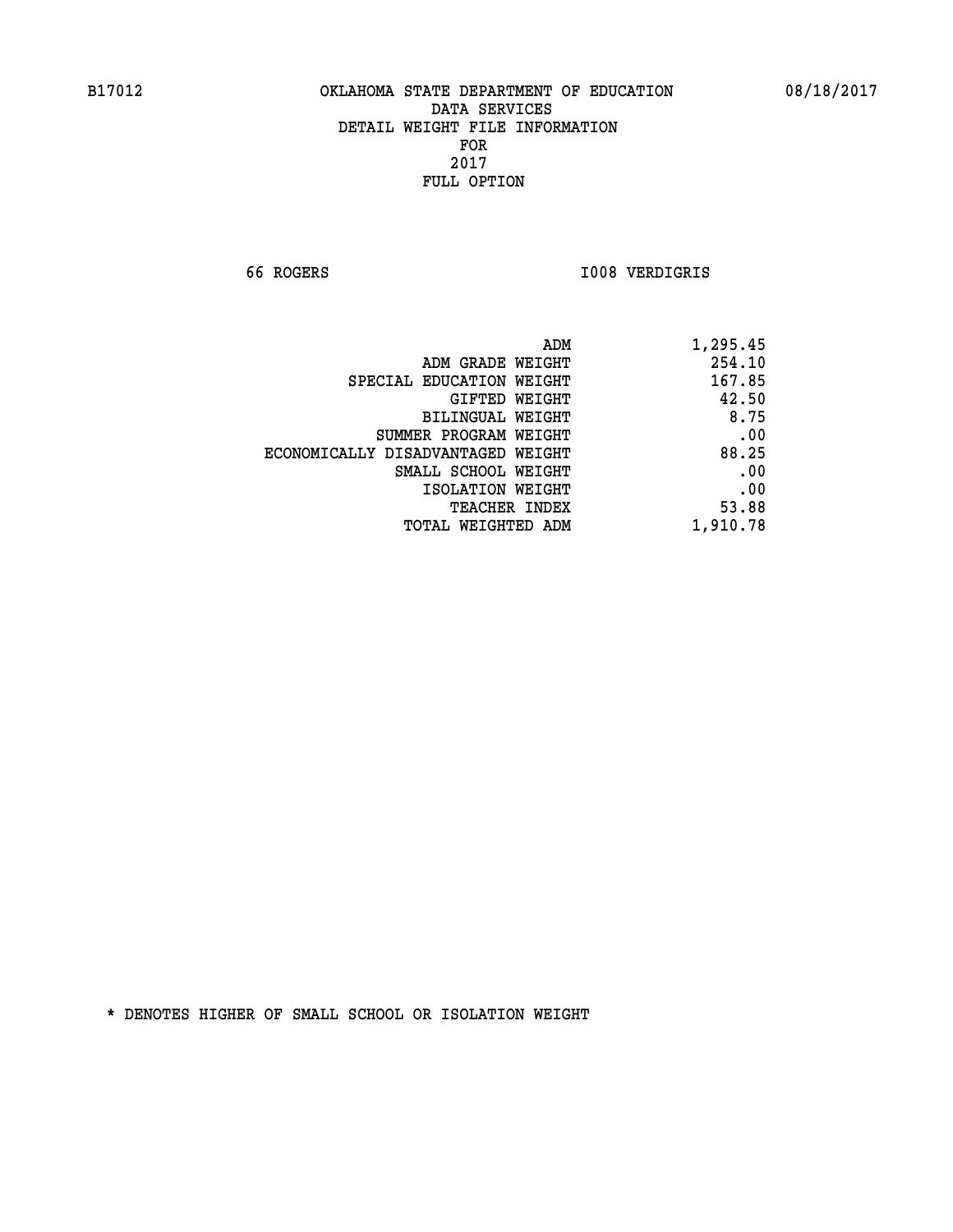**67 SEMINOLE C054 JUSTICE** 

| 185.24<br>ADM                   |                                   |
|---------------------------------|-----------------------------------|
| 37.19<br>ADM GRADE WEIGHT       |                                   |
| 22.10                           | SPECIAL EDUCATION WEIGHT          |
| 4.42<br>GIFTED WEIGHT           |                                   |
| .00<br><b>BILINGUAL WEIGHT</b>  |                                   |
| .00                             | SUMMER PROGRAM WEIGHT             |
| 48.00                           | ECONOMICALLY DISADVANTAGED WEIGHT |
| $24.07*$<br>SMALL SCHOOL WEIGHT |                                   |
| .00<br>ISOLATION WEIGHT         |                                   |
| 22.85<br><b>TEACHER INDEX</b>   |                                   |
| 343.87<br>TOTAL WEIGHTED ADM    |                                   |
|                                 |                                   |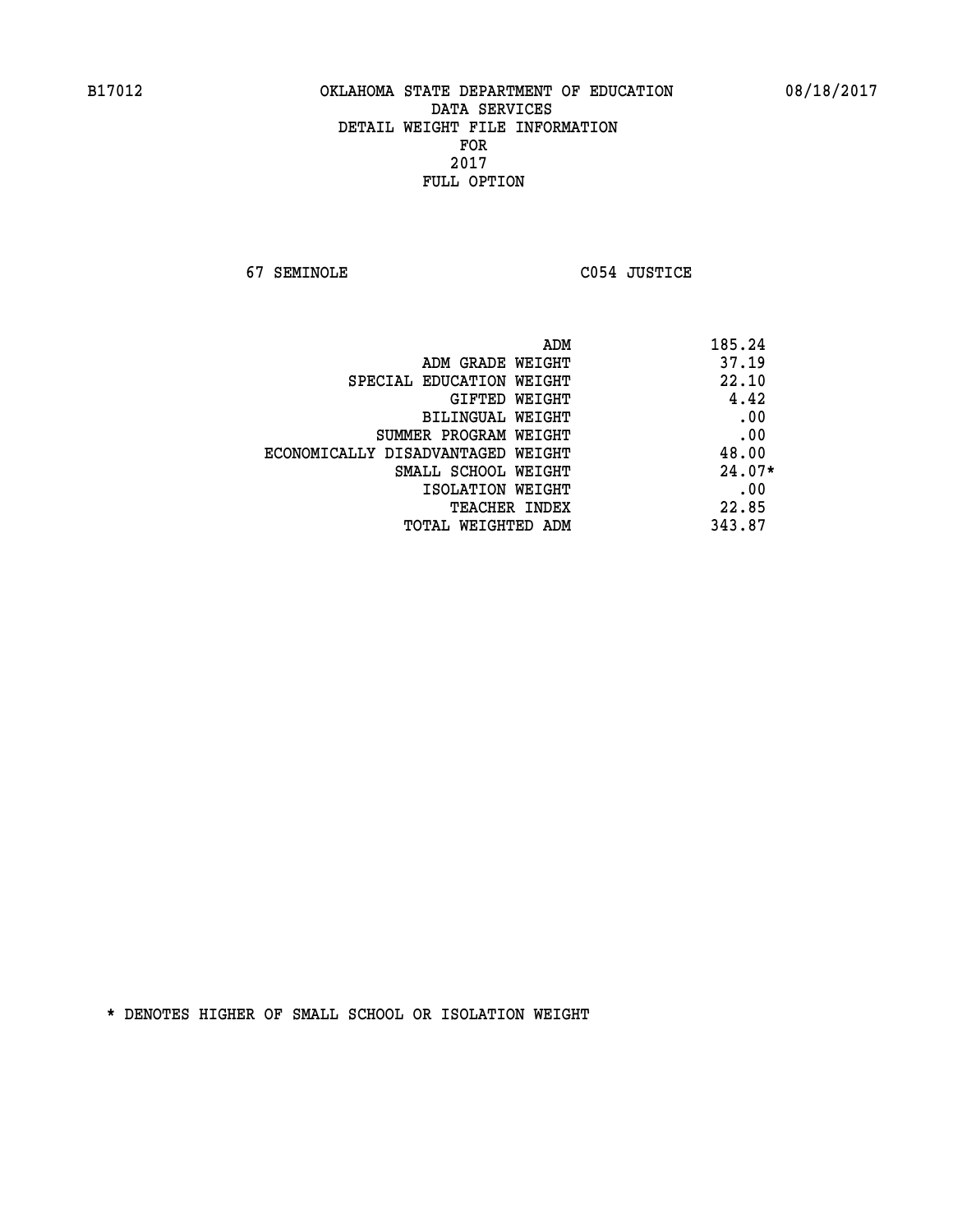**67 SEMINOLE I001 SEMINOLE** 

| 1,697.73 |
|----------|
| 334.99   |
| 251.45   |
| 68.34    |
| 3.00     |
| .00      |
| 255.75   |
| .00      |
| .00      |
| 56.07    |
| 2,667.33 |
|          |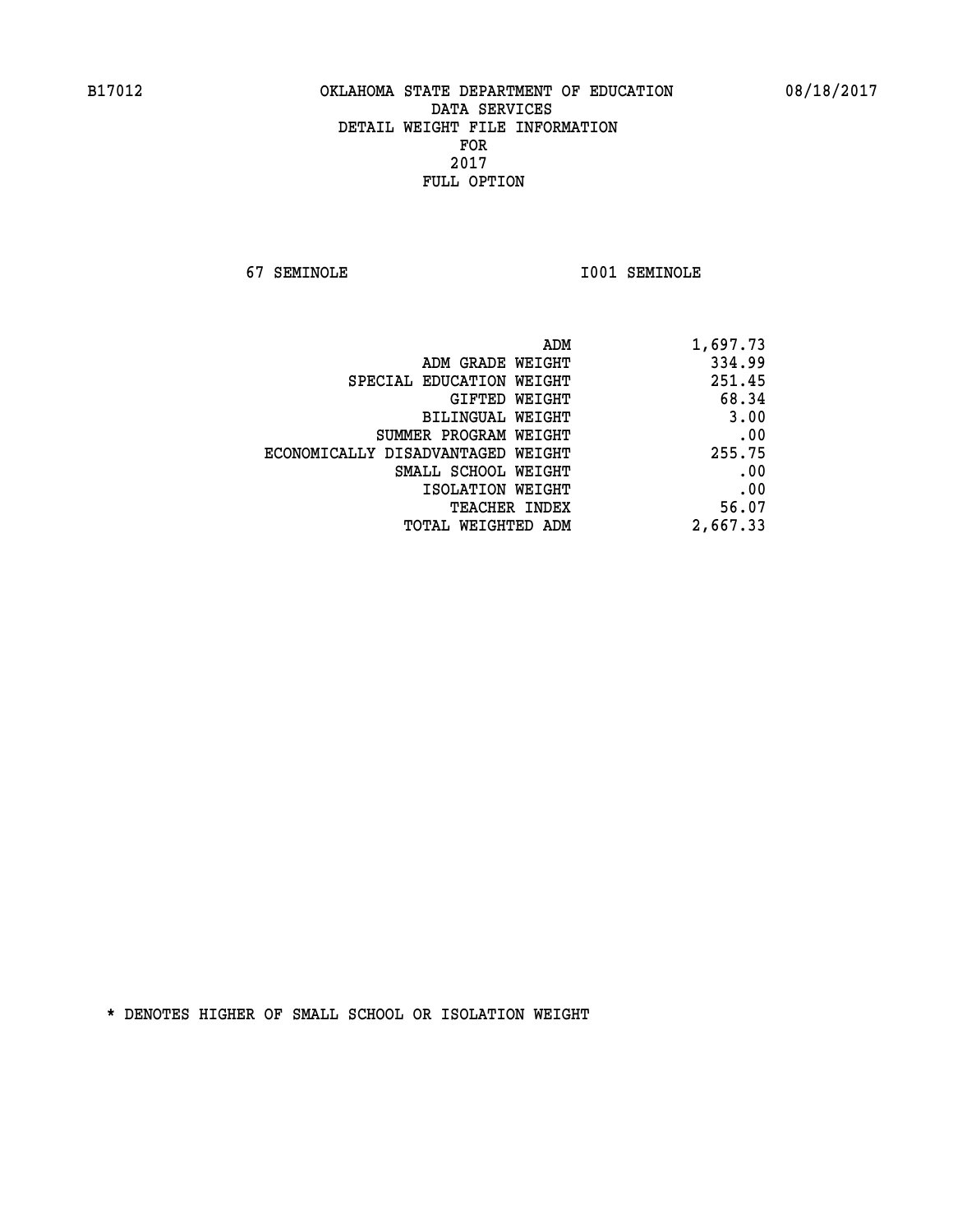**67 SEMINOLE I002 WEWOKA** 

| 700.06   |
|----------|
| 140.87   |
| 168.45   |
| 26.52    |
| 1.50     |
| .00      |
| 171.00   |
| .00      |
| .00      |
| .00      |
| 1,208.40 |
|          |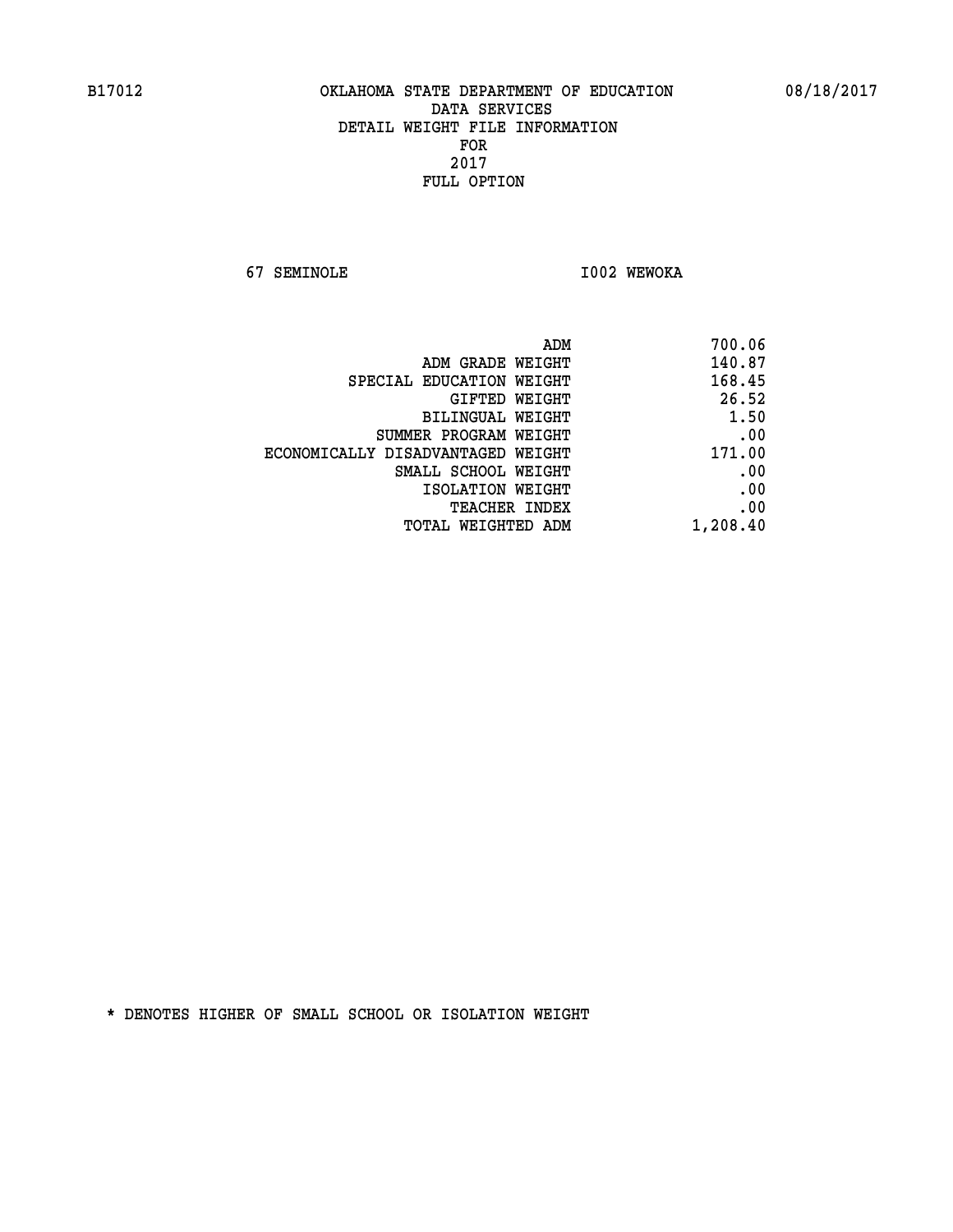**67 SEMINOLE I003 BOWLEGS** 

|                                   | 272.20<br>ADM |
|-----------------------------------|---------------|
| ADM GRADE WEIGHT                  | 56.87         |
| SPECIAL EDUCATION WEIGHT          | 38.50         |
| GIFTED WEIGHT                     | 9.18          |
| BILINGUAL WEIGHT                  | 2.50          |
| SUMMER PROGRAM WEIGHT             | .00           |
| ECONOMICALLY DISADVANTAGED WEIGHT | 56.00         |
| SMALL SCHOOL WEIGHT               | $26.43*$      |
| ISOLATION WEIGHT                  | .00           |
| <b>TEACHER INDEX</b>              | .00           |
| TOTAL WEIGHTED ADM                | 461.68        |
|                                   |               |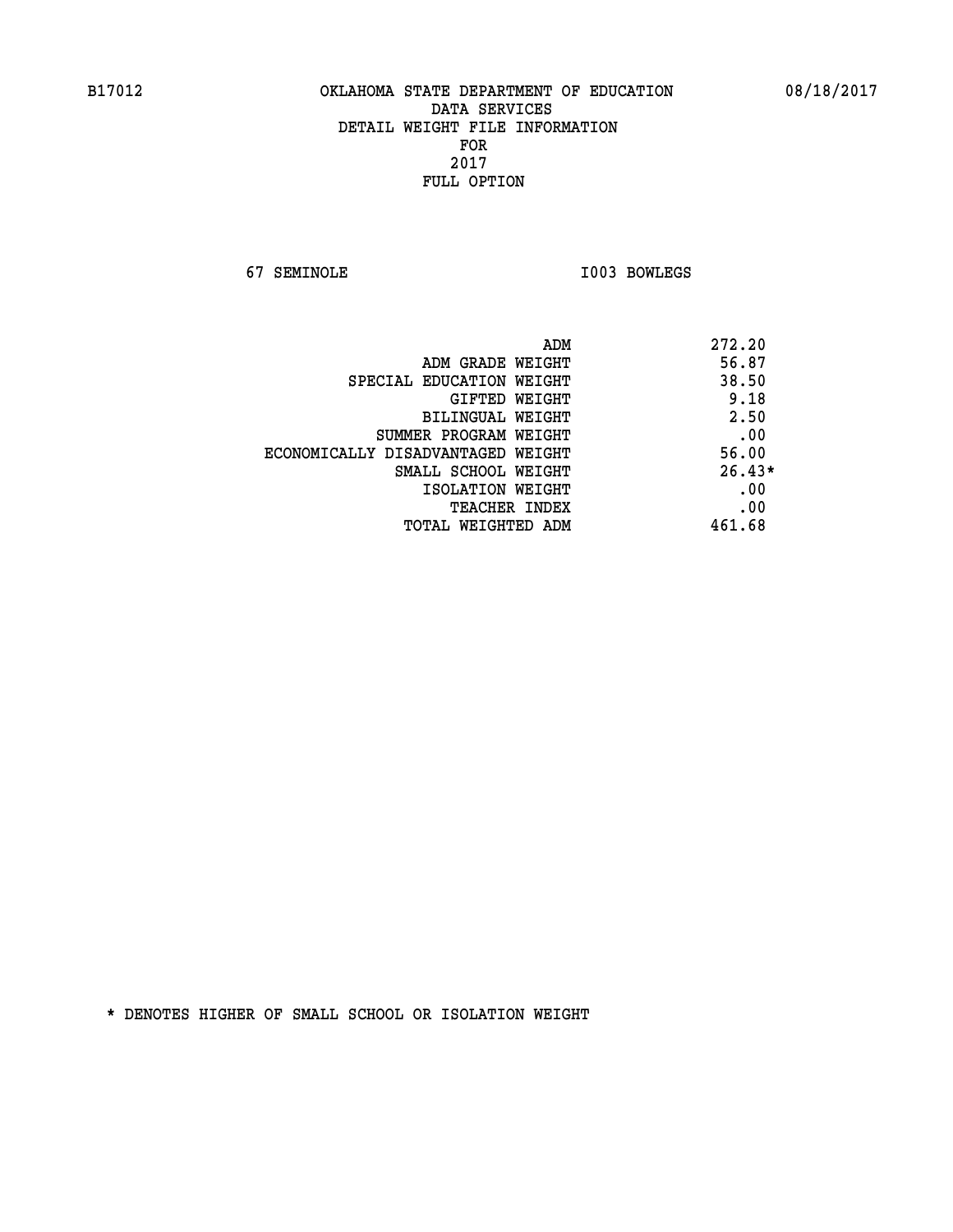**67 SEMINOLE I004 KONAWA** 

| ADM                               | 670.66   |
|-----------------------------------|----------|
| ADM GRADE WEIGHT                  | 131.98   |
| SPECIAL EDUCATION WEIGHT          | 96.05    |
| GIFTED WEIGHT                     | 25.50    |
| BILINGUAL WEIGHT                  | .00      |
| SUMMER PROGRAM WEIGHT             | .00      |
| ECONOMICALLY DISADVANTAGED WEIGHT | 126.25   |
| SMALL SCHOOL WEIGHT               | .00      |
| ISOLATION WEIGHT                  | .00      |
| <b>TEACHER INDEX</b>              | 28.52    |
| TOTAL WEIGHTED ADM                | 1,078.96 |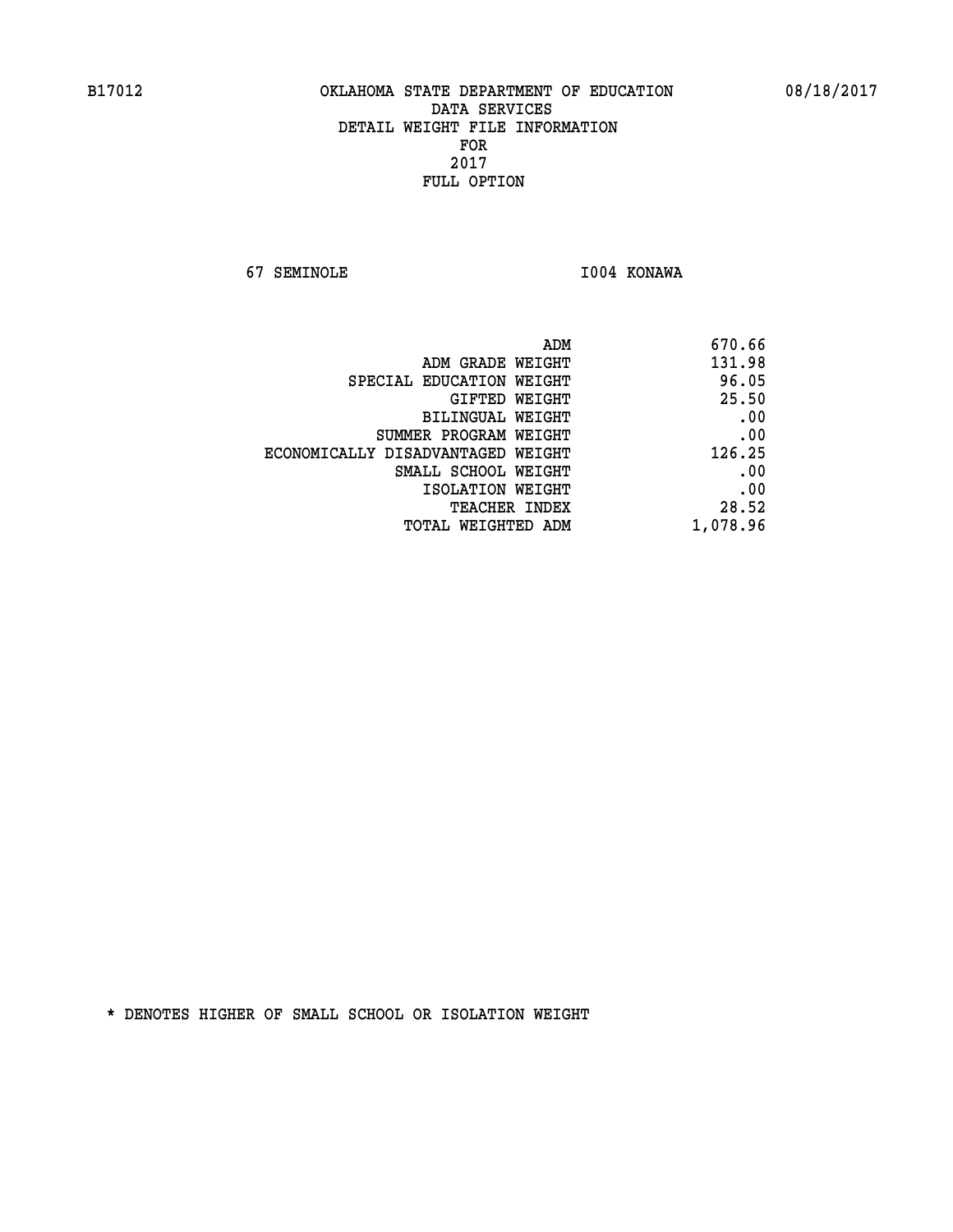**67 SEMINOLE I006 NEW LIMA** 

| ADM                               | 300.42   |
|-----------------------------------|----------|
| ADM GRADE WEIGHT                  | 57.23    |
| SPECIAL EDUCATION WEIGHT          | 42.80    |
| <b>GIFTED WEIGHT</b>              | 10.54    |
| BILINGUAL WEIGHT                  | 1.50     |
| SUMMER PROGRAM WEIGHT             | .00      |
| ECONOMICALLY DISADVANTAGED WEIGHT | 68.50    |
| SMALL SCHOOL WEIGHT               | $25.96*$ |
| ISOLATION WEIGHT                  | .00      |
| <b>TEACHER INDEX</b>              | .94      |
| TOTAL WEIGHTED ADM                | 507.89   |
|                                   |          |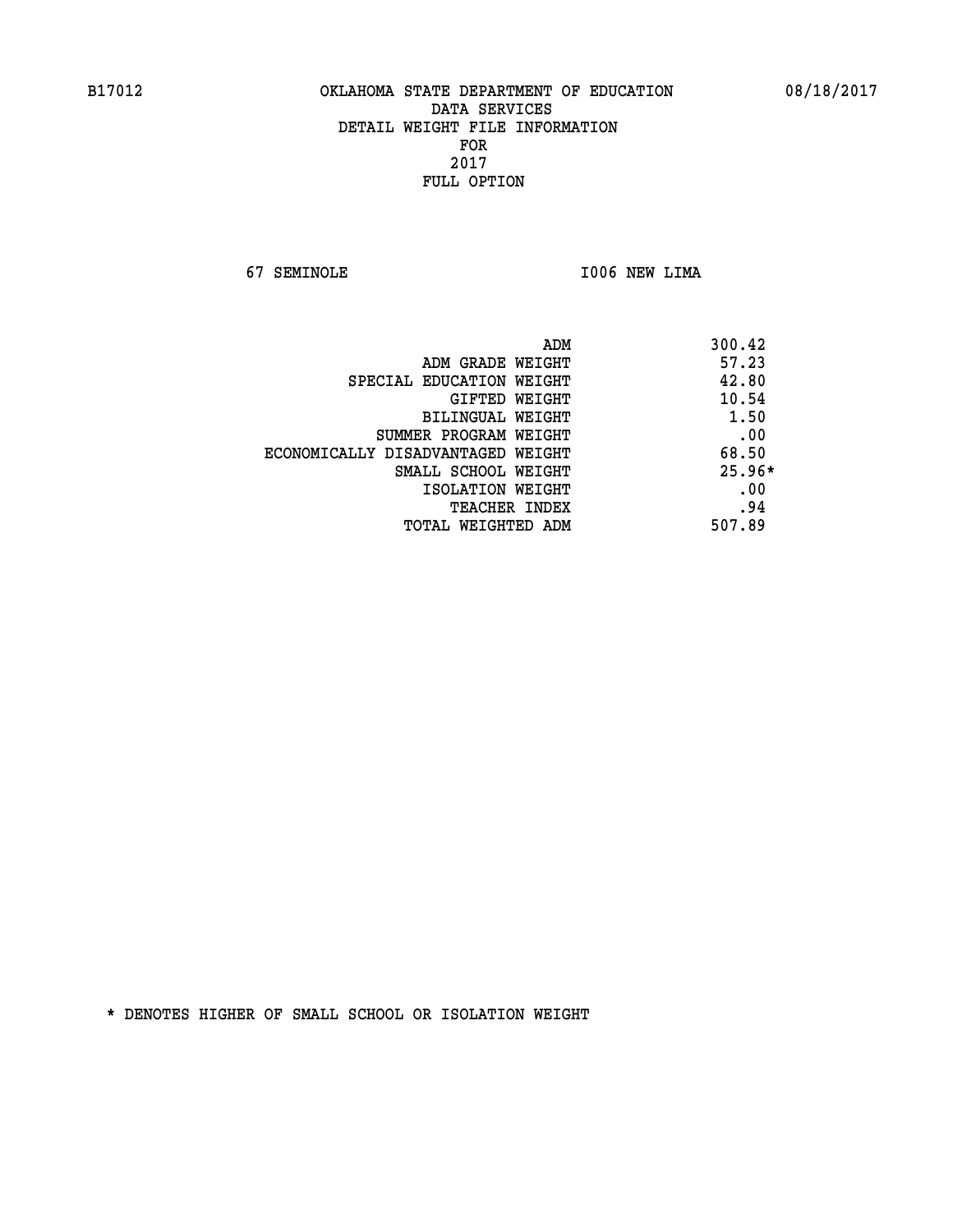**67 SEMINOLE I007 VARNUM** 

| ADM                               | 293.54   |
|-----------------------------------|----------|
| ADM GRADE WEIGHT                  | 58.26    |
| SPECIAL EDUCATION WEIGHT          | 26.70    |
| GIFTED WEIGHT                     | 11.22    |
| BILINGUAL WEIGHT                  | 3.75     |
| SUMMER PROGRAM WEIGHT             | .00      |
| ECONOMICALLY DISADVANTAGED WEIGHT | 52.50    |
| SMALL SCHOOL WEIGHT               | $26.13*$ |
| ISOLATION WEIGHT                  | .00      |
| <b>TEACHER INDEX</b>              | 6.02     |
| TOTAL WEIGHTED ADM                | 478.12   |
|                                   |          |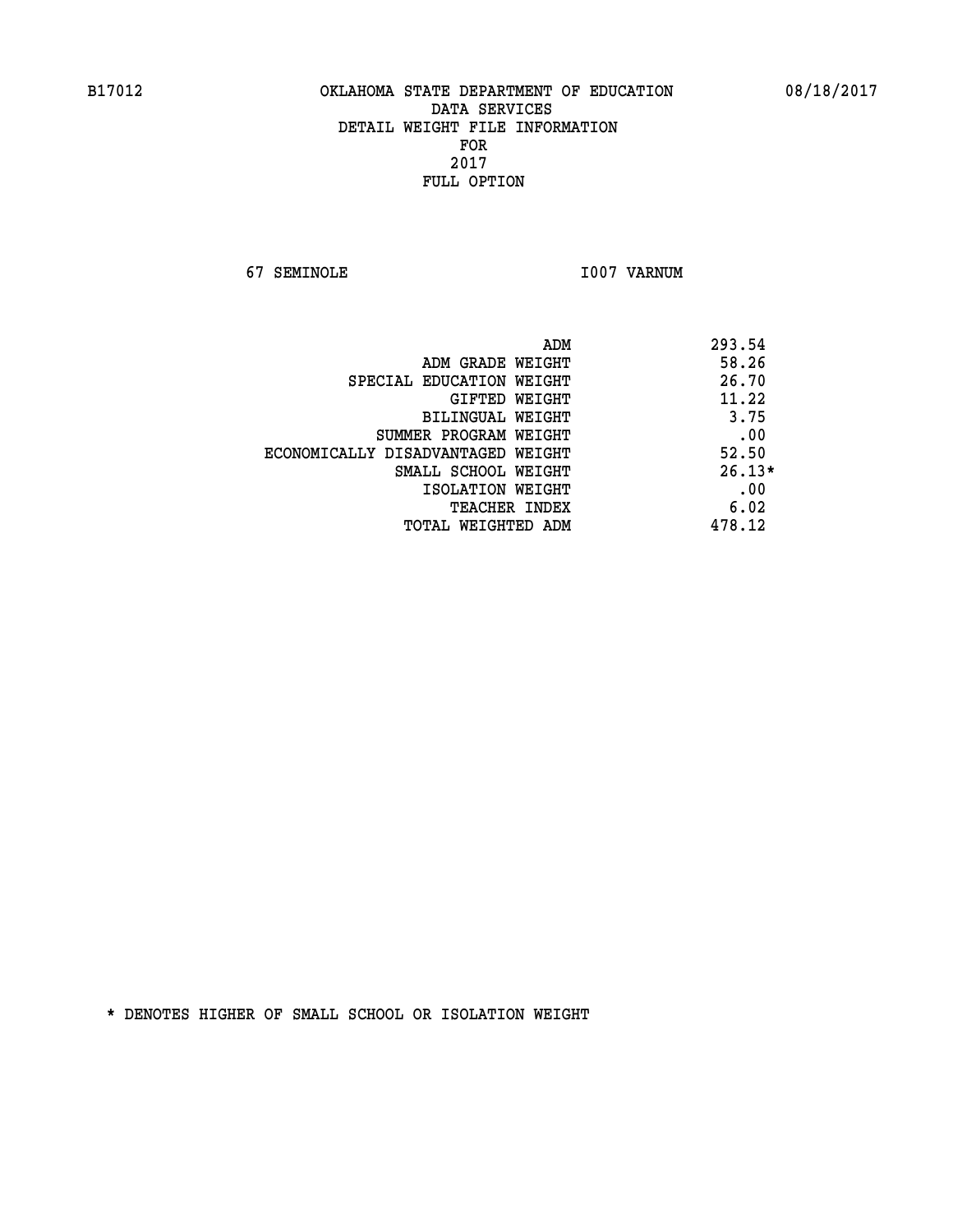**67 SEMINOLE 1010 SASAKWA** 

| ADM                               | 192.22   |
|-----------------------------------|----------|
| ADM GRADE WEIGHT                  | 37.38    |
| SPECIAL EDUCATION WEIGHT          | 39.70    |
| GIFTED WEIGHT                     | 6.12     |
| BILINGUAL WEIGHT                  | .00      |
| SUMMER PROGRAM WEIGHT             | .00      |
| ECONOMICALLY DISADVANTAGED WEIGHT | 47.00    |
| SMALL SCHOOL WEIGHT               | $24.47*$ |
| ISOLATION WEIGHT                  | .00      |
| <b>TEACHER INDEX</b>              | 3.24     |
| TOTAL WEIGHTED ADM                | 350.13   |
|                                   |          |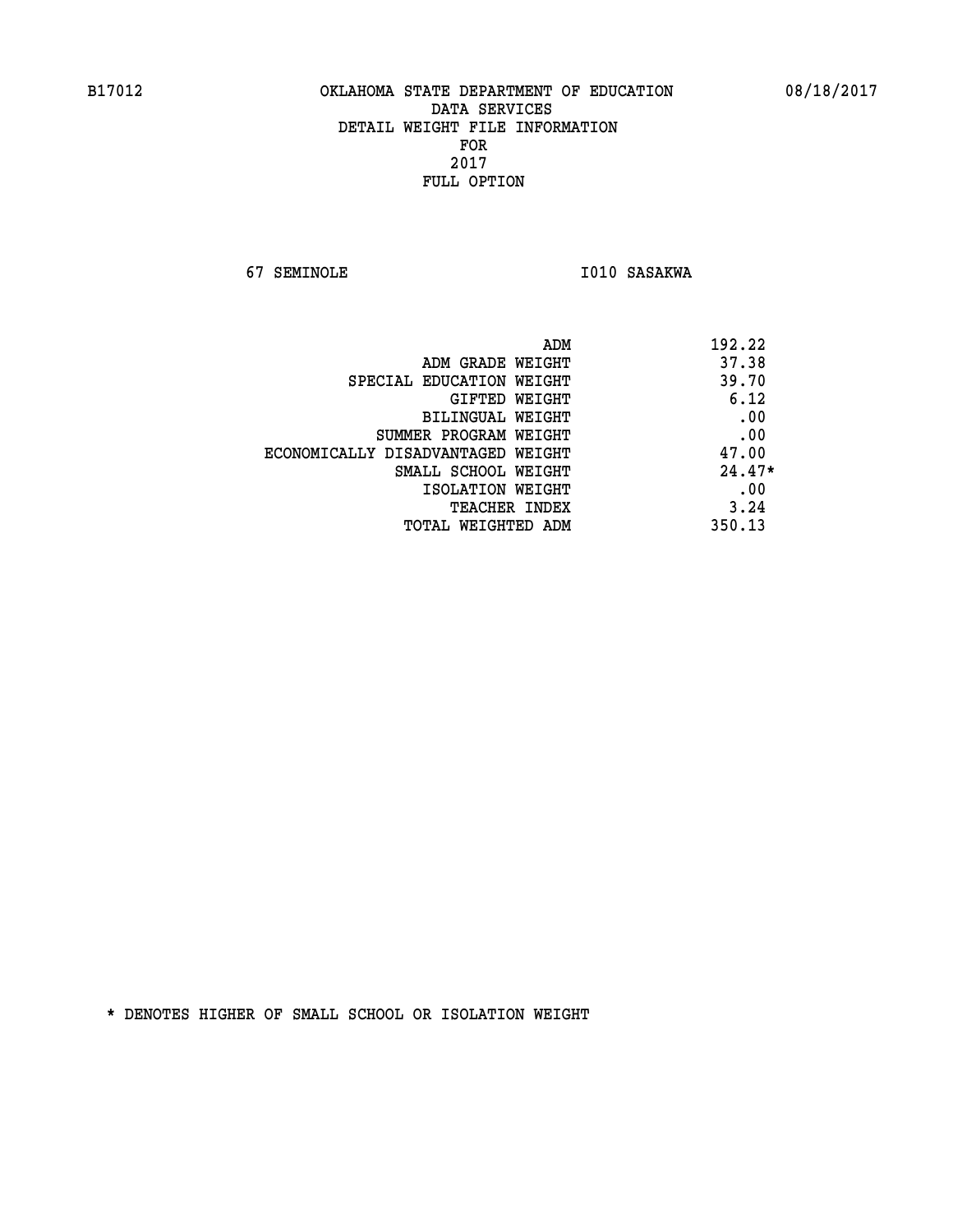**67 SEMINOLE I014 STROTHER** 

| ADM<br>428.28                              |  |
|--------------------------------------------|--|
| 83.01<br>ADM GRADE WEIGHT                  |  |
| 54.15<br>SPECIAL EDUCATION WEIGHT          |  |
| 6.80<br><b>GIFTED WEIGHT</b>               |  |
| .00<br>BILINGUAL WEIGHT                    |  |
| .00<br>SUMMER PROGRAM WEIGHT               |  |
| 74.50<br>ECONOMICALLY DISADVANTAGED WEIGHT |  |
| $16.31*$<br>SMALL SCHOOL WEIGHT            |  |
| .00<br>ISOLATION WEIGHT                    |  |
| .00<br><b>TEACHER INDEX</b>                |  |
| 663.05<br>TOTAL WEIGHTED ADM               |  |
|                                            |  |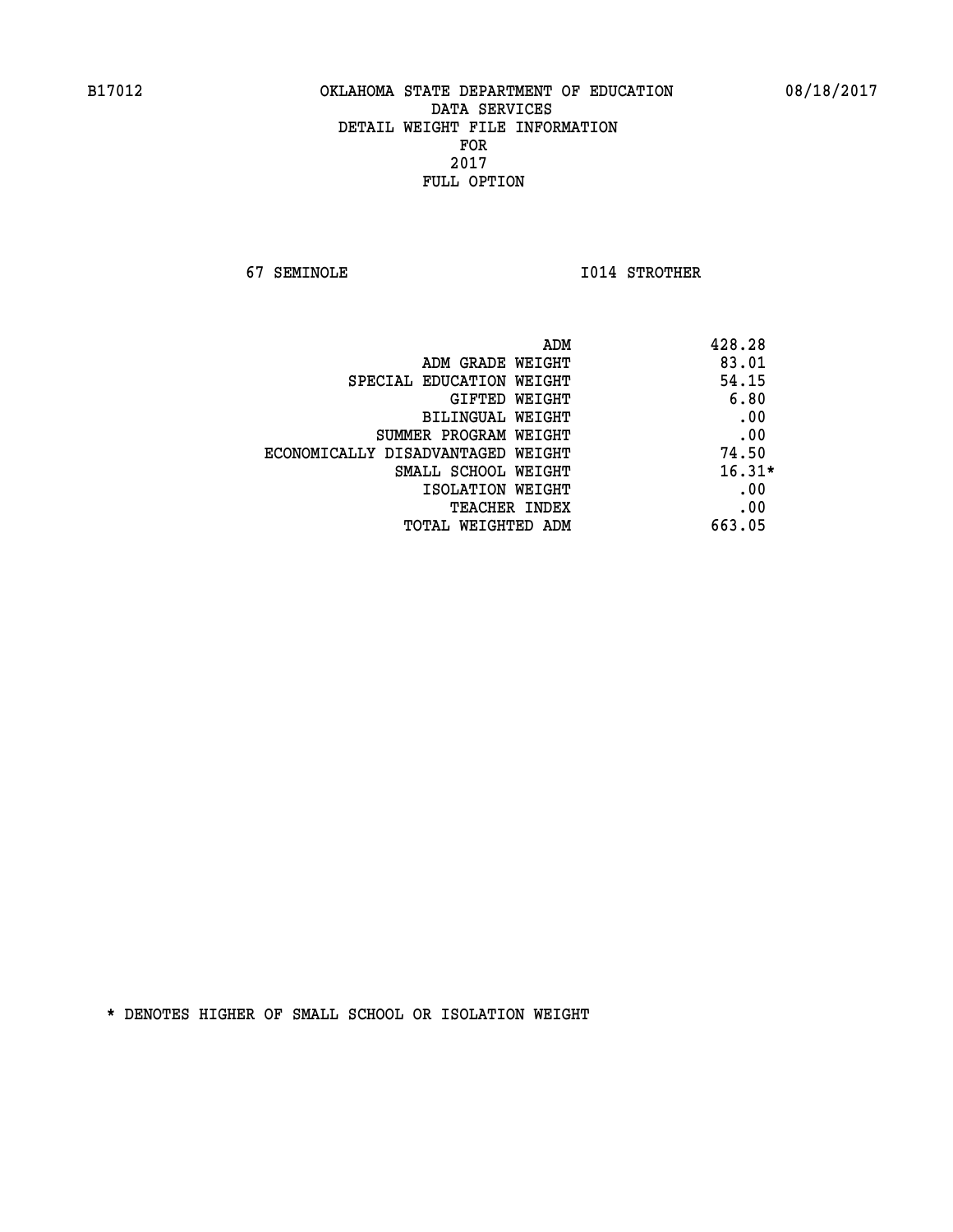**67 SEMINOLE I015 BUTNER** 

| ADM                               | 256.85   |
|-----------------------------------|----------|
| ADM GRADE WEIGHT                  | 49.04    |
| SPECIAL EDUCATION WEIGHT          | 61.55    |
| GIFTED WEIGHT                     | 6.80     |
| BILINGUAL WEIGHT                  | .50      |
| SUMMER PROGRAM WEIGHT             | .00      |
| ECONOMICALLY DISADVANTAGED WEIGHT | 52.25    |
| SMALL SCHOOL WEIGHT               | $26.43*$ |
| ISOLATION WEIGHT                  | .00      |
| <b>TEACHER INDEX</b>              | .00      |
| TOTAL WEIGHTED ADM                | 453.42   |
|                                   |          |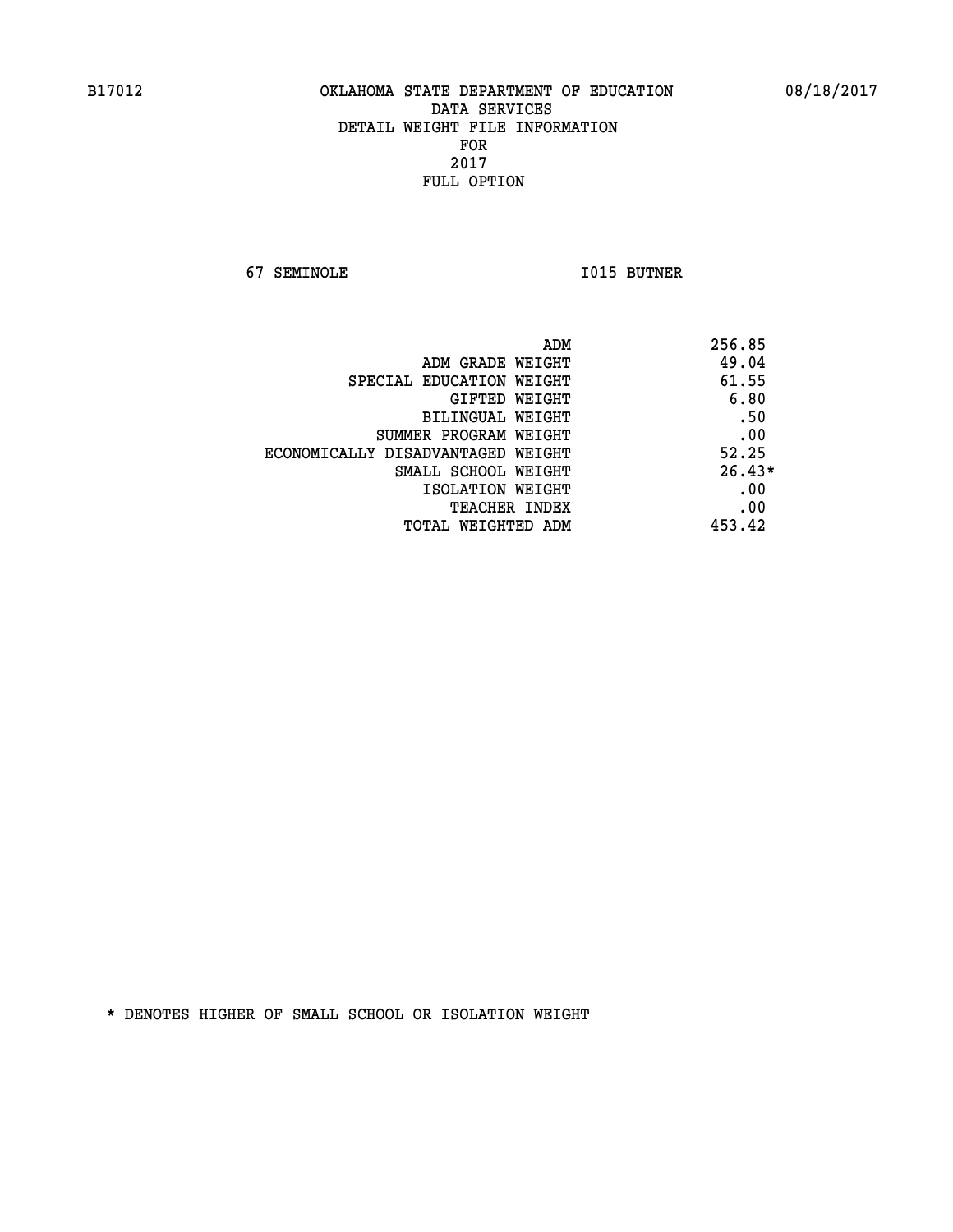**68 SEQUOYAH C001 LIBERTY** 

| ADM                               | 316.93   |
|-----------------------------------|----------|
| ADM GRADE WEIGHT                  | 71.72    |
| SPECIAL EDUCATION WEIGHT          | 75.60    |
| <b>GIFTED WEIGHT</b>              | 11.22    |
| BILINGUAL WEIGHT                  | 3.25     |
| SUMMER PROGRAM WEIGHT             | .00      |
| ECONOMICALLY DISADVANTAGED WEIGHT | 67.75    |
| SMALL SCHOOL WEIGHT               | $25.41*$ |
| ISOLATION WEIGHT                  | .00      |
| <b>TEACHER INDEX</b>              | 3.79     |
| TOTAL WEIGHTED ADM                | 575.67   |
|                                   |          |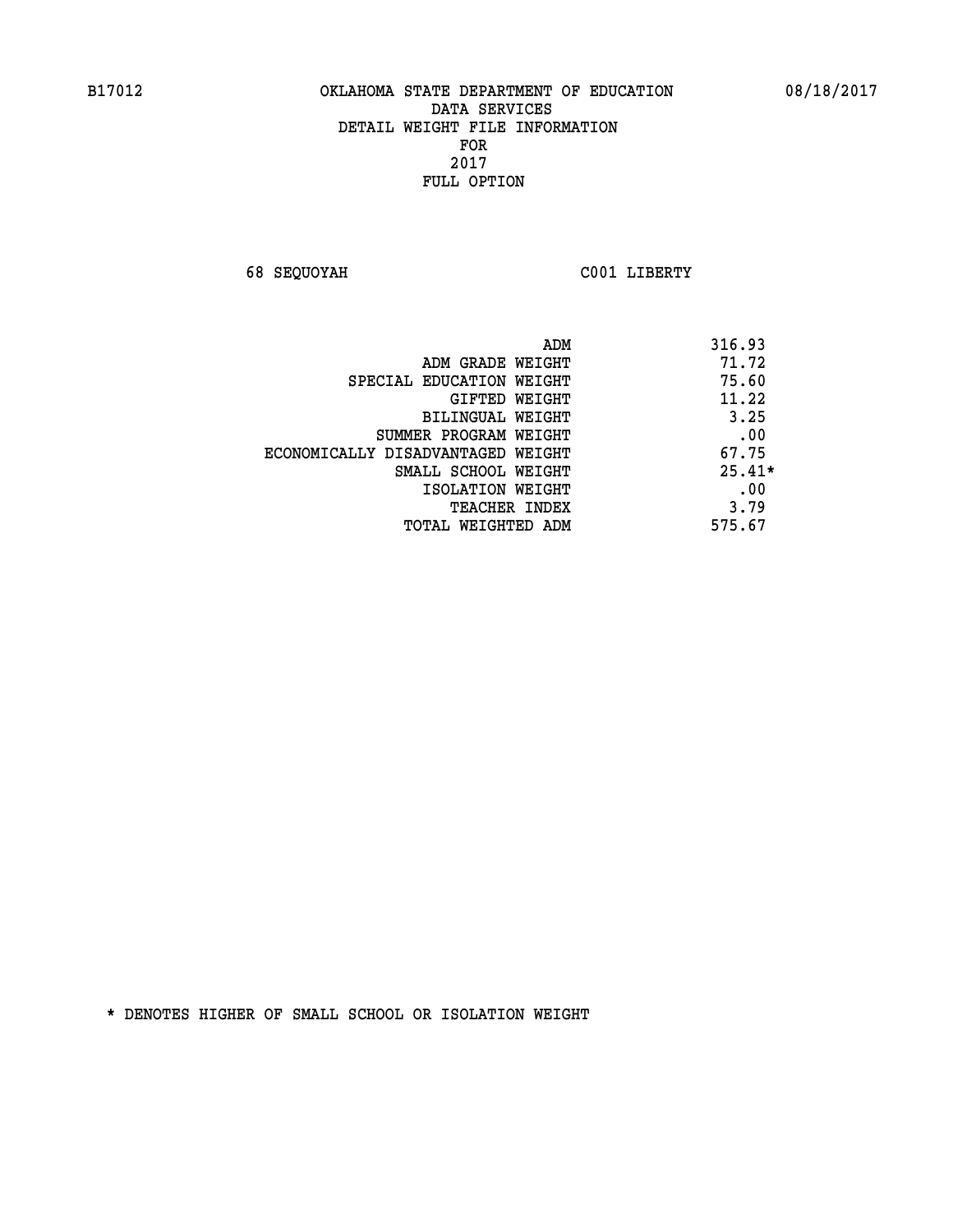**68 SEQUOYAH C035 MARBLE CITY** 

|                                   | 97.99<br>ADM |
|-----------------------------------|--------------|
| ADM GRADE WEIGHT                  | 21.17        |
| SPECIAL EDUCATION WEIGHT          | 29.80        |
| GIFTED WEIGHT                     | 1.70         |
| BILINGUAL WEIGHT                  | .00          |
| SUMMER PROGRAM WEIGHT             | .00          |
| ECONOMICALLY DISADVANTAGED WEIGHT | 21.75        |
| SMALL SCHOOL WEIGHT               | $15.97*$     |
| ISOLATION WEIGHT                  | .00          |
| <b>TEACHER INDEX</b>              | 1.13         |
| TOTAL WEIGHTED ADM                | 189.51       |
|                                   |              |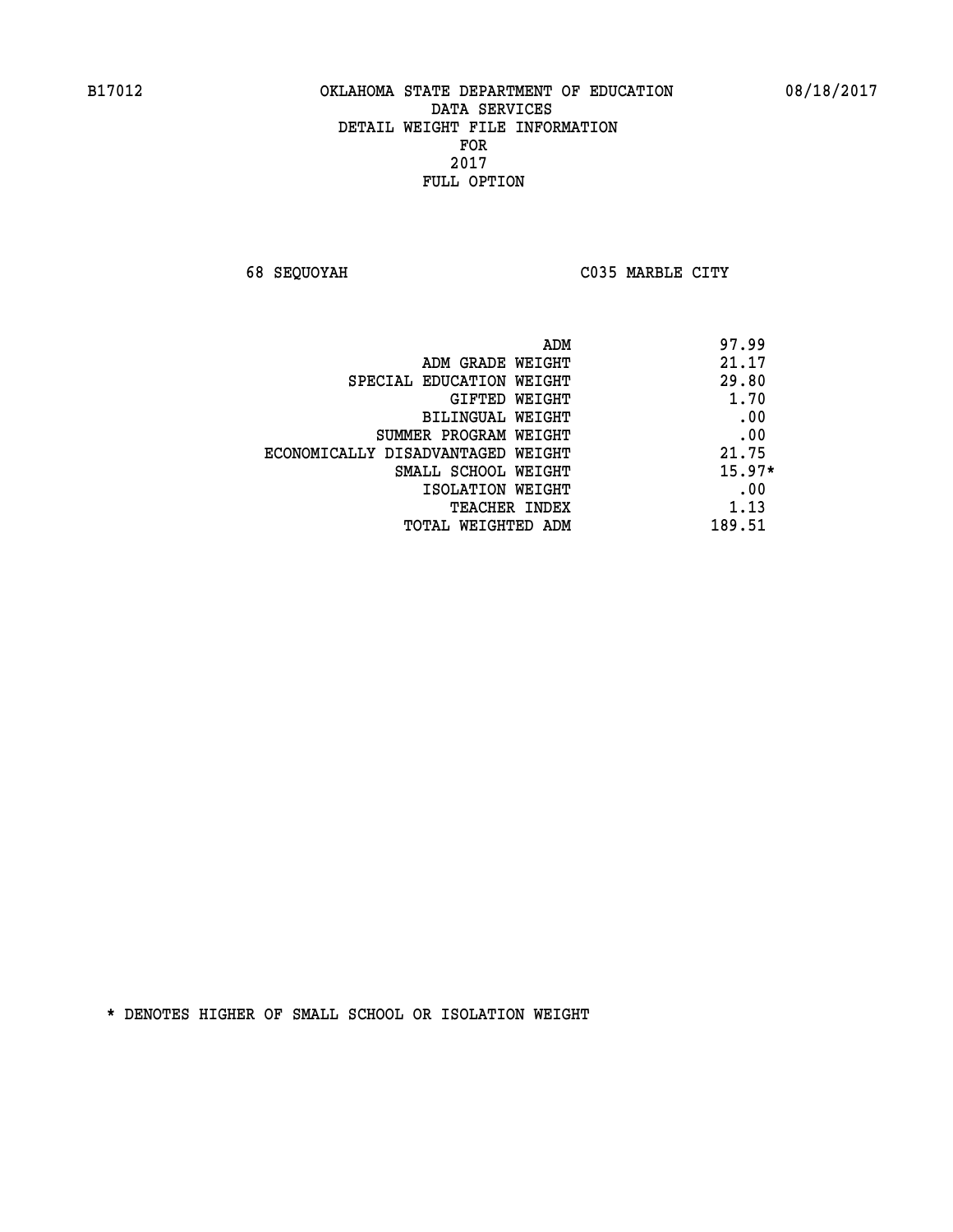**68 SEQUOYAH C036 BRUSHY** 

|                                   | 421.46<br>ADM |
|-----------------------------------|---------------|
| ADM GRADE WEIGHT                  | 81.59         |
| SPECIAL EDUCATION WEIGHT          | 43.10         |
| GIFTED WEIGHT                     | 10.88         |
| <b>BILINGUAL WEIGHT</b>           | 2.50          |
| SUMMER PROGRAM WEIGHT             | .00           |
| ECONOMICALLY DISADVANTAGED WEIGHT | 85.50         |
| SMALL SCHOOL WEIGHT               | $17.14*$      |
| ISOLATION WEIGHT                  | .00           |
| <b>TEACHER INDEX</b>              | .00           |
| TOTAL WEIGHTED ADM                | 662.17        |
|                                   |               |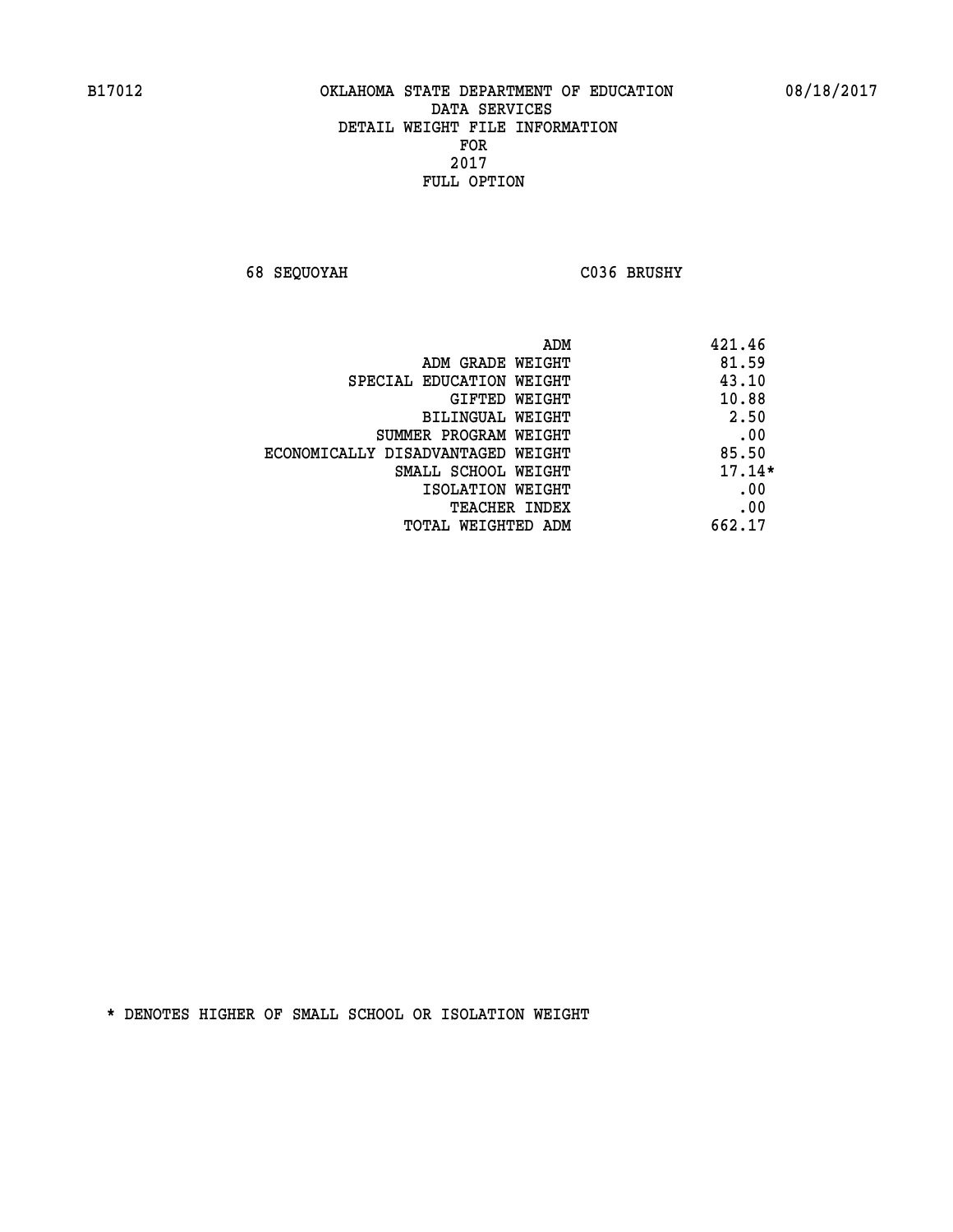**68 SEQUOYAH C050 BELFONTE** 

| 194.51<br>ADM                              |  |
|--------------------------------------------|--|
| 40.83<br>ADM GRADE WEIGHT                  |  |
| 19.45<br>SPECIAL EDUCATION WEIGHT          |  |
| 2.72<br>GIFTED WEIGHT                      |  |
| 14.00<br>BILINGUAL WEIGHT                  |  |
| .00<br>SUMMER PROGRAM WEIGHT               |  |
| 50.50<br>ECONOMICALLY DISADVANTAGED WEIGHT |  |
| $24.60*$<br>SMALL SCHOOL WEIGHT            |  |
| .00<br>ISOLATION WEIGHT                    |  |
| 6.72<br><b>TEACHER INDEX</b>               |  |
| 353.33<br>TOTAL WEIGHTED ADM               |  |
|                                            |  |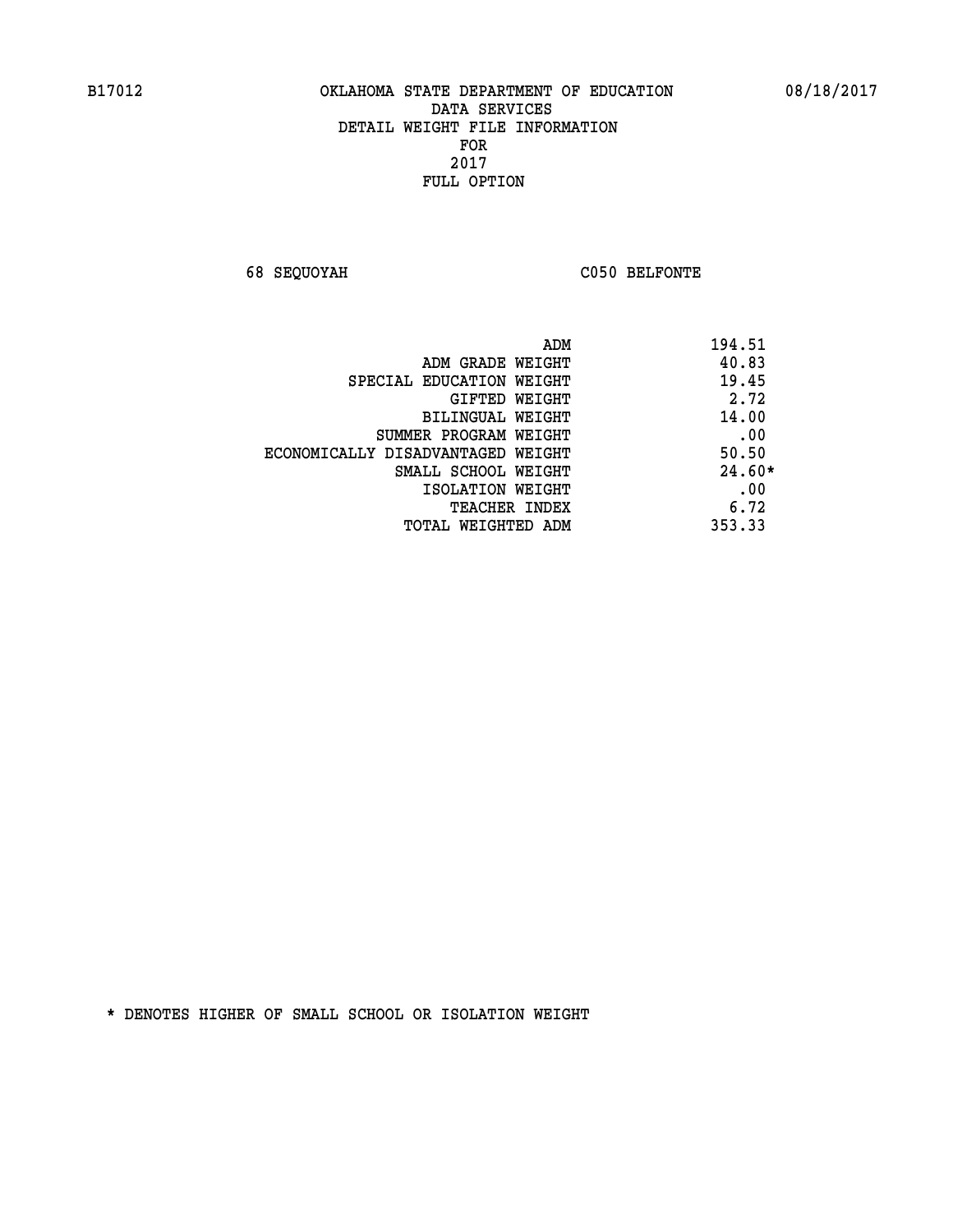**68 SEQUOYAH C068 MOFFETT** 

| ADM                               | 346.29   |
|-----------------------------------|----------|
| ADM GRADE WEIGHT                  | 69.61    |
| SPECIAL EDUCATION WEIGHT          | 24.35    |
| <b>GIFTED WEIGHT</b>              | 9.52     |
| BILINGUAL WEIGHT                  | 1.00     |
| SUMMER PROGRAM WEIGHT             | .00      |
| ECONOMICALLY DISADVANTAGED WEIGHT | 81.50    |
| SMALL SCHOOL WEIGHT               | $23.92*$ |
| ISOLATION WEIGHT                  | .00      |
| <b>TEACHER INDEX</b>              | .00      |
| TOTAL WEIGHTED ADM                | 556.19   |
|                                   |          |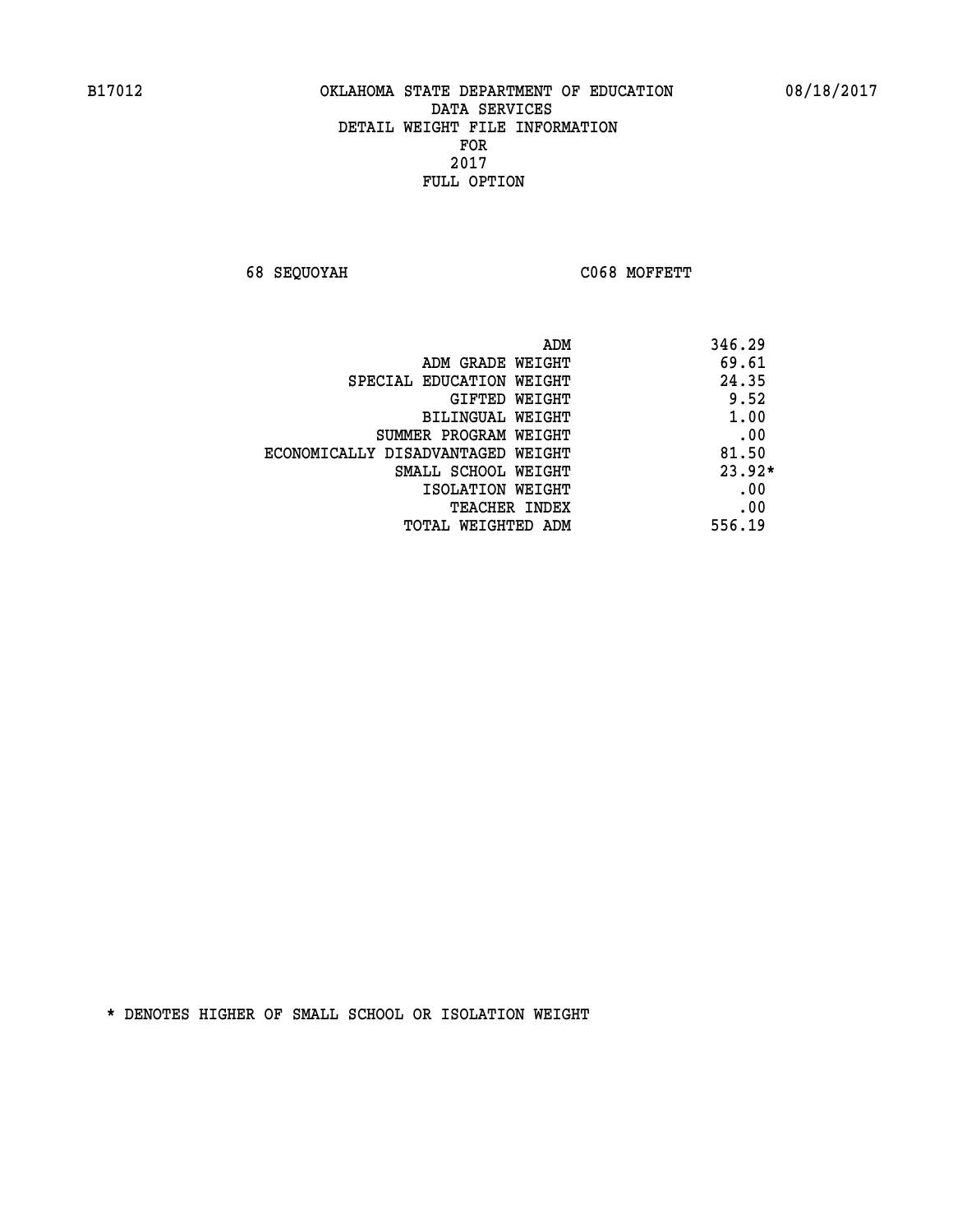**68 SEQUOYAH I001 SALLISAW** 

| 1,971.87 |
|----------|
| 412.64   |
| 339.75   |
| 71.74    |
| 30.75    |
| 1.20     |
| 438.25   |
| .00      |
| .00      |
| 40.37    |
| 3,306.57 |
|          |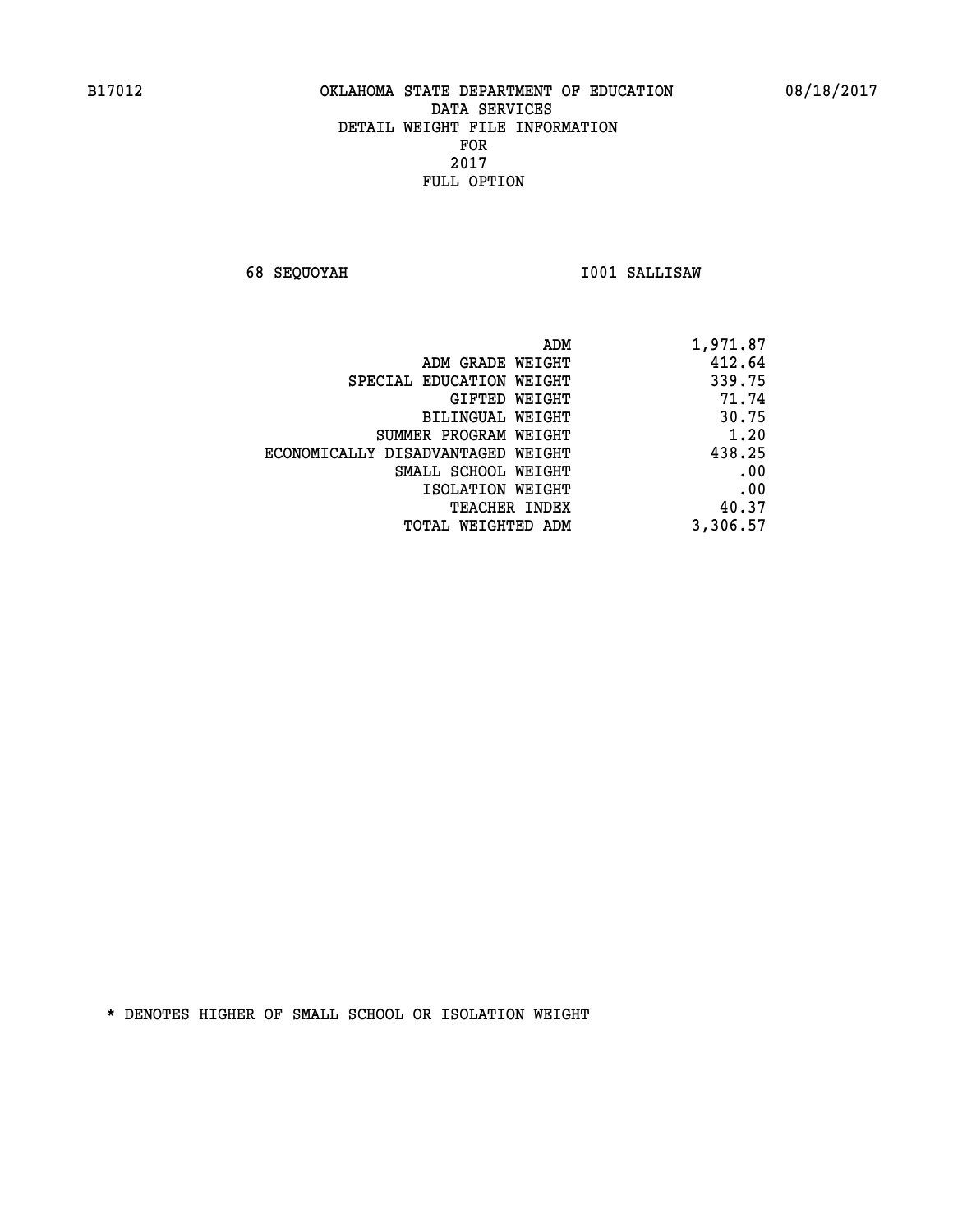**68 SEQUOYAH 1002 VIAN** 

| 922.94   |
|----------|
| 178.34   |
| 135.15   |
| 25.16    |
| 1.50     |
| .00      |
| 203.50   |
| .00      |
| .00      |
| 20.09    |
| 1,486.68 |
|          |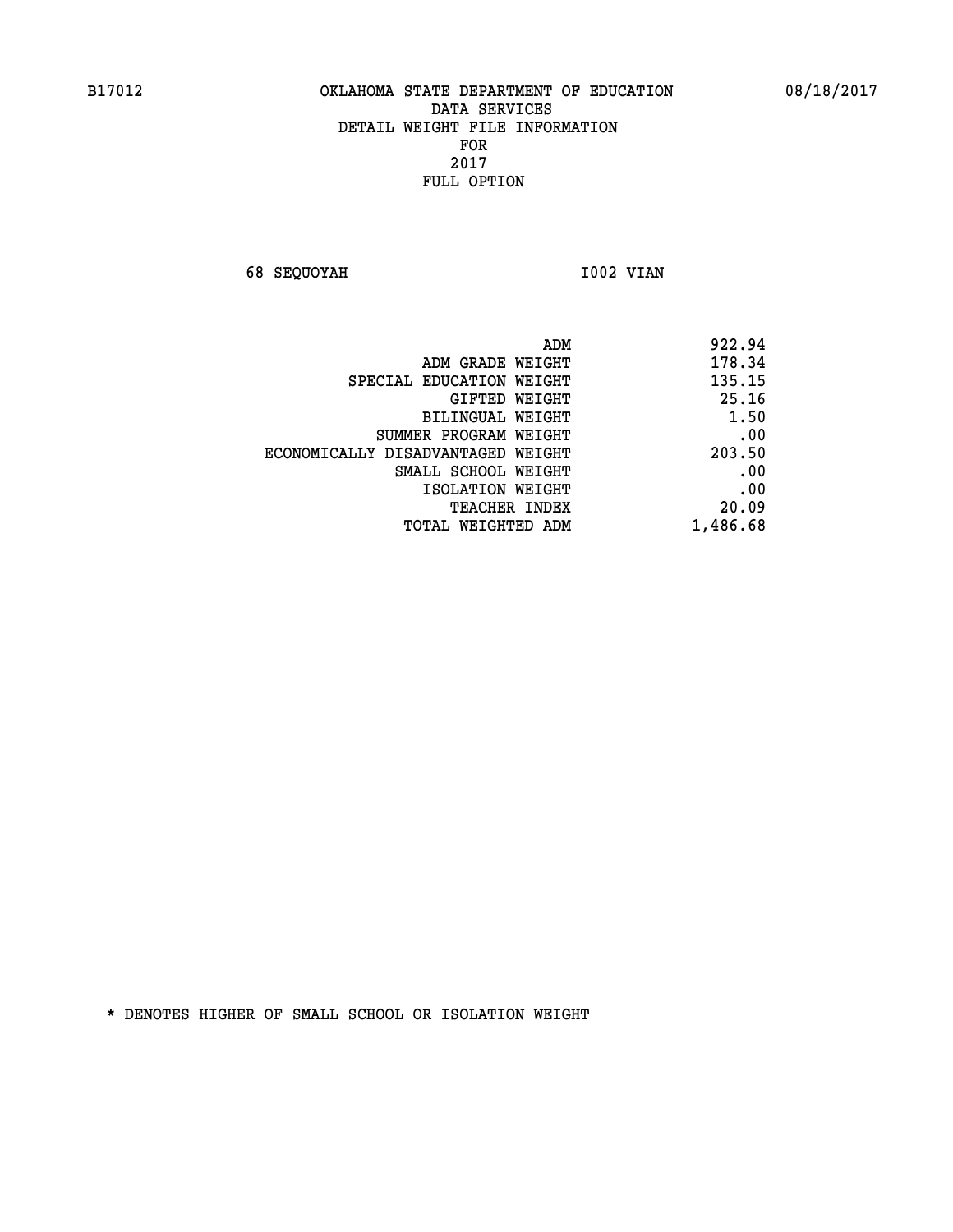**68 SEQUOYAH I003 MULDROW** 

| ADM GRADE WEIGHT<br>SPECIAL EDUCATION WEIGHT<br>GIFTED WEIGHT<br>BILINGUAL WEIGHT<br>SUMMER PROGRAM WEIGHT<br>ECONOMICALLY DISADVANTAGED WEIGHT<br>SMALL SCHOOL WEIGHT | 278.59 |
|------------------------------------------------------------------------------------------------------------------------------------------------------------------------|--------|
|                                                                                                                                                                        |        |
|                                                                                                                                                                        | 302.45 |
|                                                                                                                                                                        | 40.46  |
|                                                                                                                                                                        | 27.50  |
|                                                                                                                                                                        | 2.40   |
|                                                                                                                                                                        | 264.00 |
|                                                                                                                                                                        | .00    |
| ISOLATION WEIGHT                                                                                                                                                       | .00    |
| <b>TEACHER INDEX</b>                                                                                                                                                   | 52.82  |
| 2,403.89<br><b>TOTAL WEIGHTED ADM</b>                                                                                                                                  |        |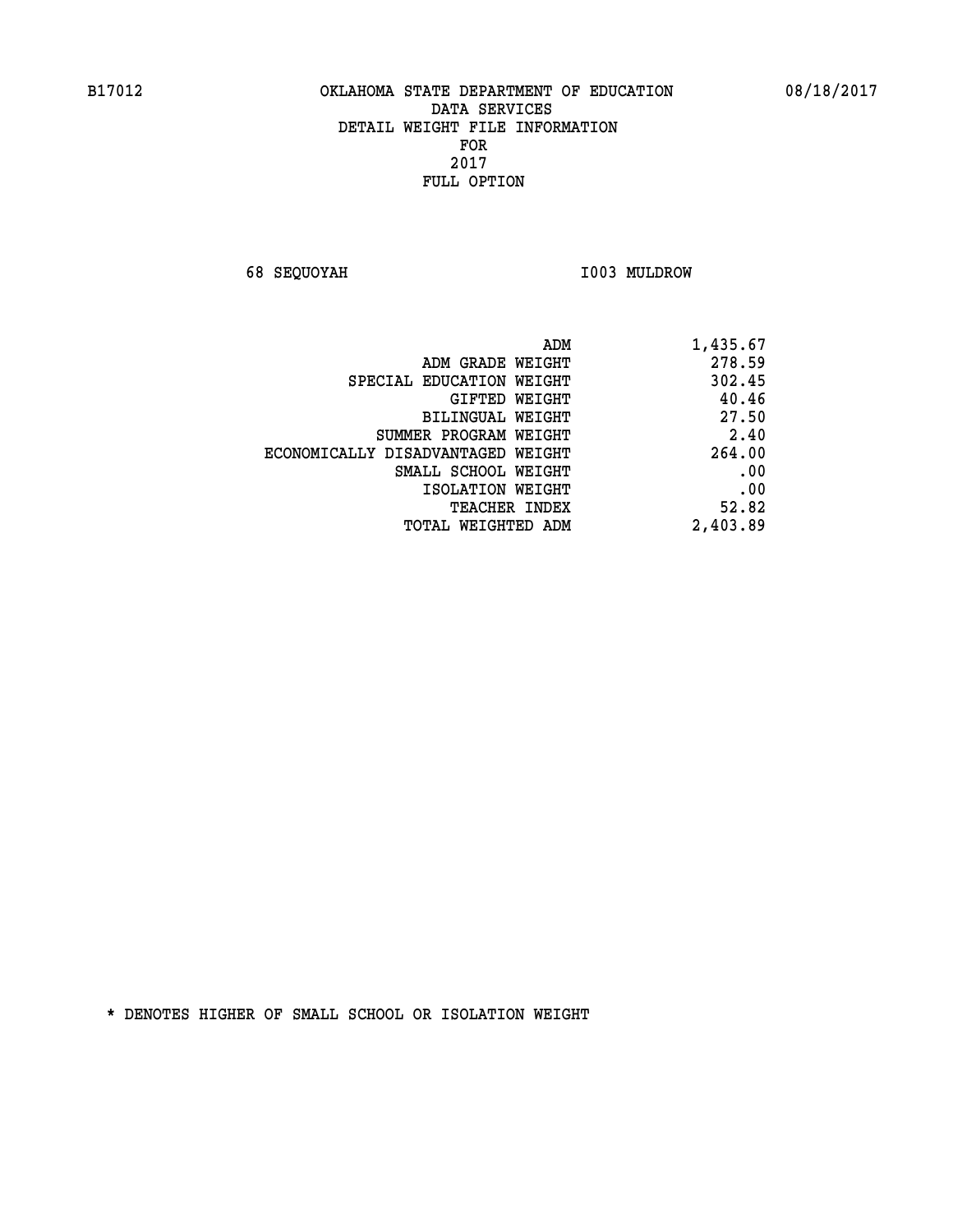**68 SEQUOYAH I004 GANS** 

| 436.27<br>ADM                               |     |
|---------------------------------------------|-----|
| 86.95<br>ADM GRADE WEIGHT                   |     |
| 106.65<br>SPECIAL EDUCATION WEIGHT          |     |
| 21.76<br>GIFTED WEIGHT                      |     |
| BILINGUAL WEIGHT                            | .75 |
| SUMMER PROGRAM WEIGHT                       | .00 |
| 101.00<br>ECONOMICALLY DISADVANTAGED WEIGHT |     |
| $15.30*$<br>SMALL SCHOOL WEIGHT             |     |
| ISOLATION WEIGHT                            | .00 |
| <b>TEACHER INDEX</b>                        | .00 |
| 768.68<br>TOTAL WEIGHTED ADM                |     |
|                                             |     |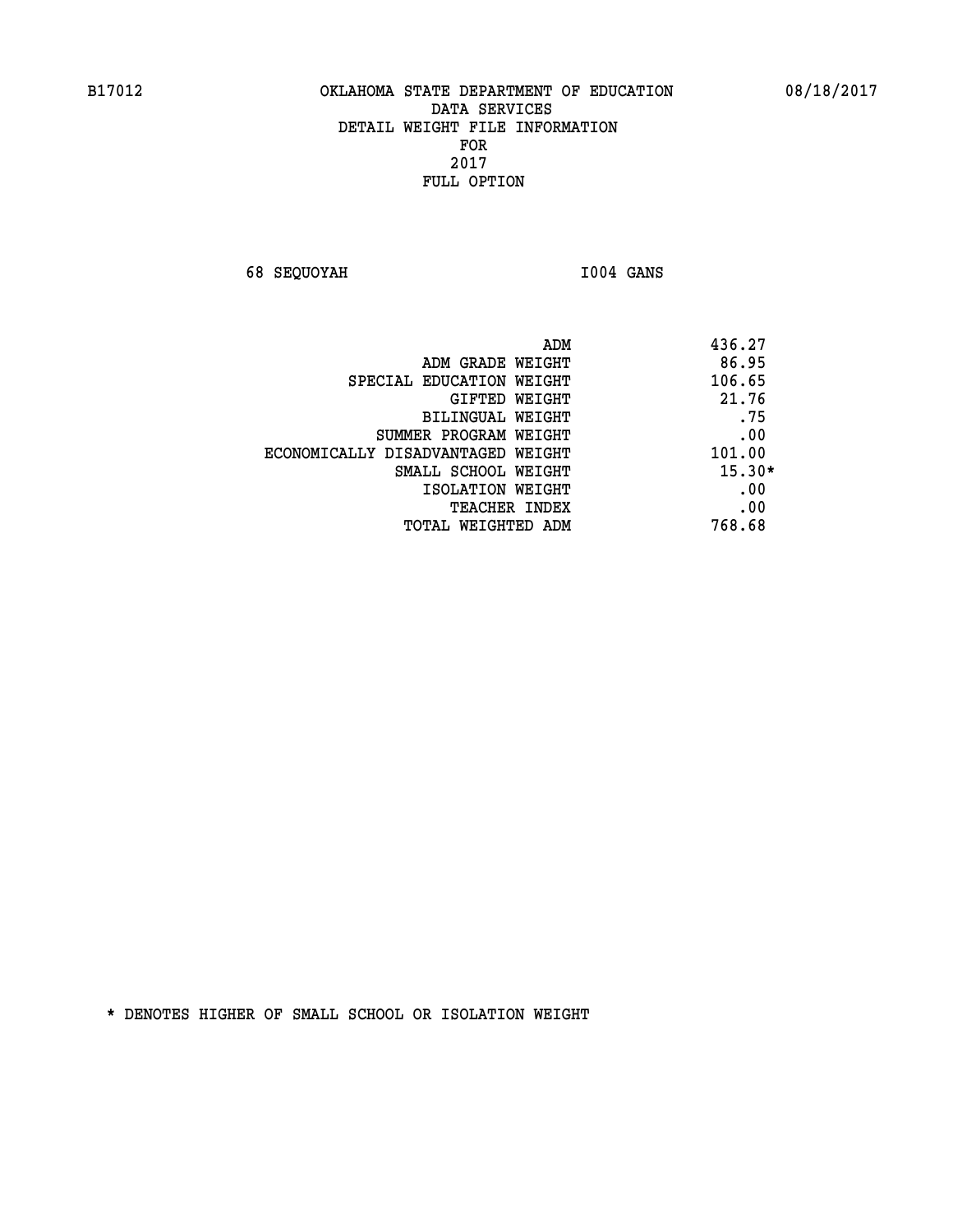**68 SEQUOYAH I005 ROLAND** 

| 994.61   |
|----------|
| 194.33   |
| 212.25   |
| 26.86    |
| 3.75     |
| .00      |
| 186.75   |
| .00      |
| .00      |
| 29.16    |
| 1,647.71 |
|          |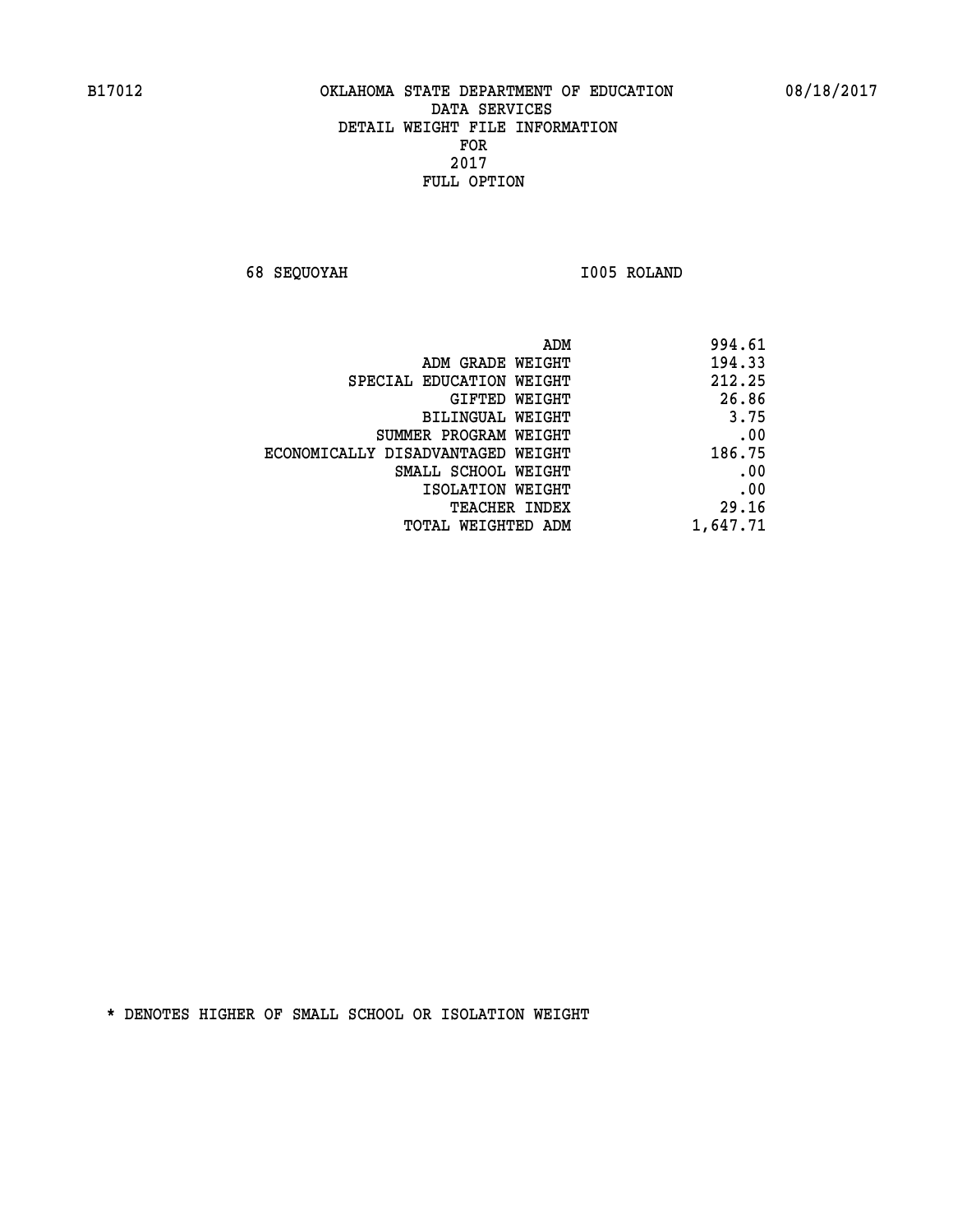**68 SEQUOYAH I006 GORE** 

| ADM                               | 497.68  |
|-----------------------------------|---------|
| ADM GRADE WEIGHT                  | 107.38  |
| SPECIAL EDUCATION WEIGHT          | 108.40  |
| GIFTED WEIGHT                     | 22.78   |
| BILINGUAL WEIGHT                  | .00     |
| SUMMER PROGRAM WEIGHT             | .00     |
| ECONOMICALLY DISADVANTAGED WEIGHT | 86.00   |
| SMALL SCHOOL WEIGHT               | $5.89*$ |
| ISOLATION WEIGHT                  | .00     |
| <b>TEACHER INDEX</b>              | .00     |
| TOTAL WEIGHTED ADM                | 828.13  |
|                                   |         |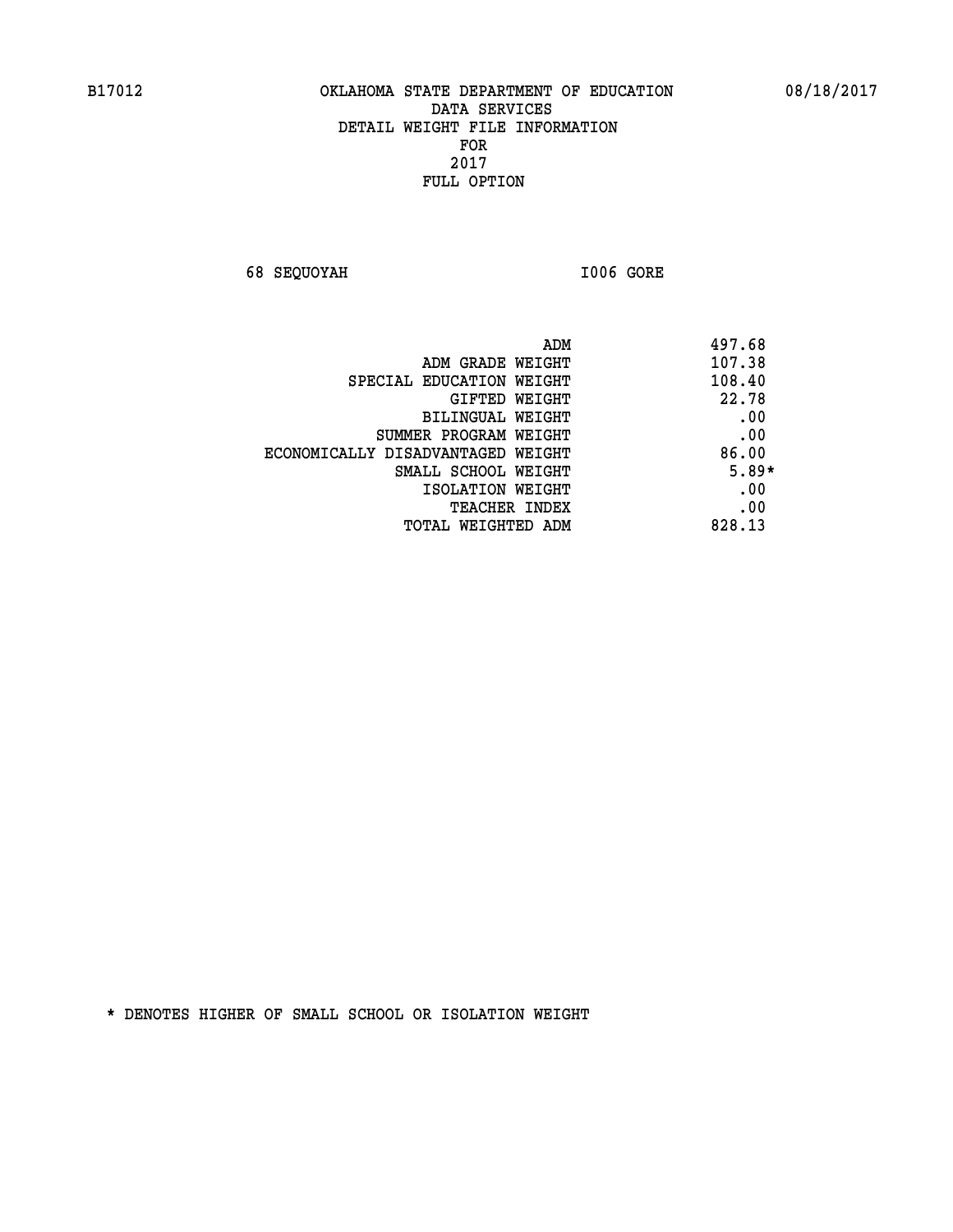**68 SEQUOYAH I007 CENTRAL** 

|                                   | ADM<br>504.60 |
|-----------------------------------|---------------|
| ADM GRADE WEIGHT                  | 97.12         |
| SPECIAL EDUCATION WEIGHT          | 60.50         |
| <b>GIFTED WEIGHT</b>              | 27.20         |
| BILINGUAL WEIGHT                  | 2.25          |
| SUMMER PROGRAM WEIGHT             | .00           |
| ECONOMICALLY DISADVANTAGED WEIGHT | 89.50         |
| SMALL SCHOOL WEIGHT               | $4.65*$       |
| ISOLATION WEIGHT                  | .00           |
| <b>TEACHER INDEX</b>              | .00           |
| TOTAL WEIGHTED ADM                | 785.82        |
|                                   |               |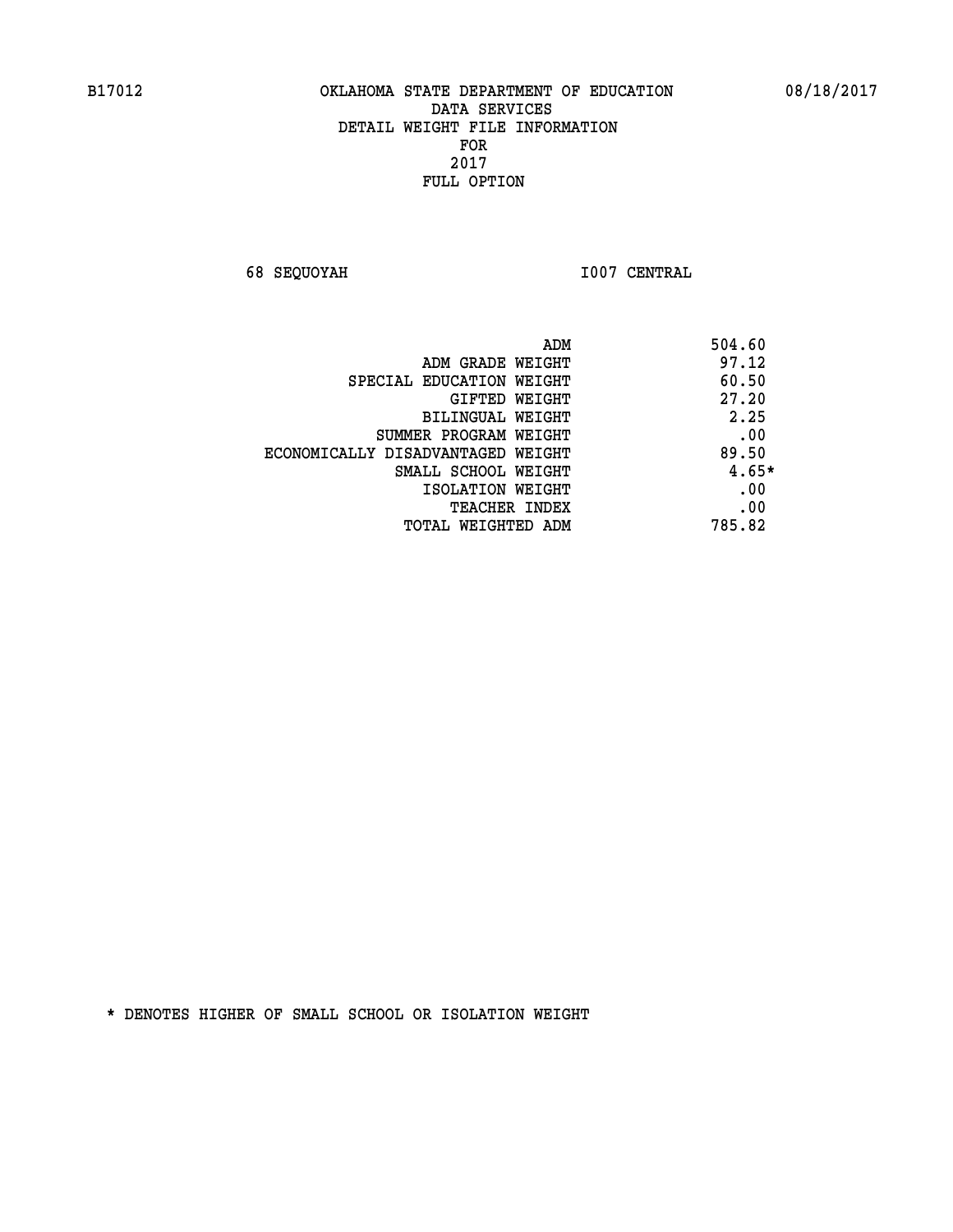**69 STEPHENS C082 GRANDVIEW** 

| 141.47   | ADM                               |
|----------|-----------------------------------|
| 29.43    | ADM GRADE WEIGHT                  |
| 5.80     | SPECIAL EDUCATION WEIGHT          |
| 4.08     | <b>GIFTED WEIGHT</b>              |
| .00      | BILINGUAL WEIGHT                  |
| .00      | SUMMER PROGRAM WEIGHT             |
| 26.00    | ECONOMICALLY DISADVANTAGED WEIGHT |
| $20.73*$ | SMALL SCHOOL WEIGHT               |
| .00      | ISOLATION WEIGHT                  |
| 18.80    | <b>TEACHER INDEX</b>              |
| 246.31   | TOTAL WEIGHTED ADM                |
|          |                                   |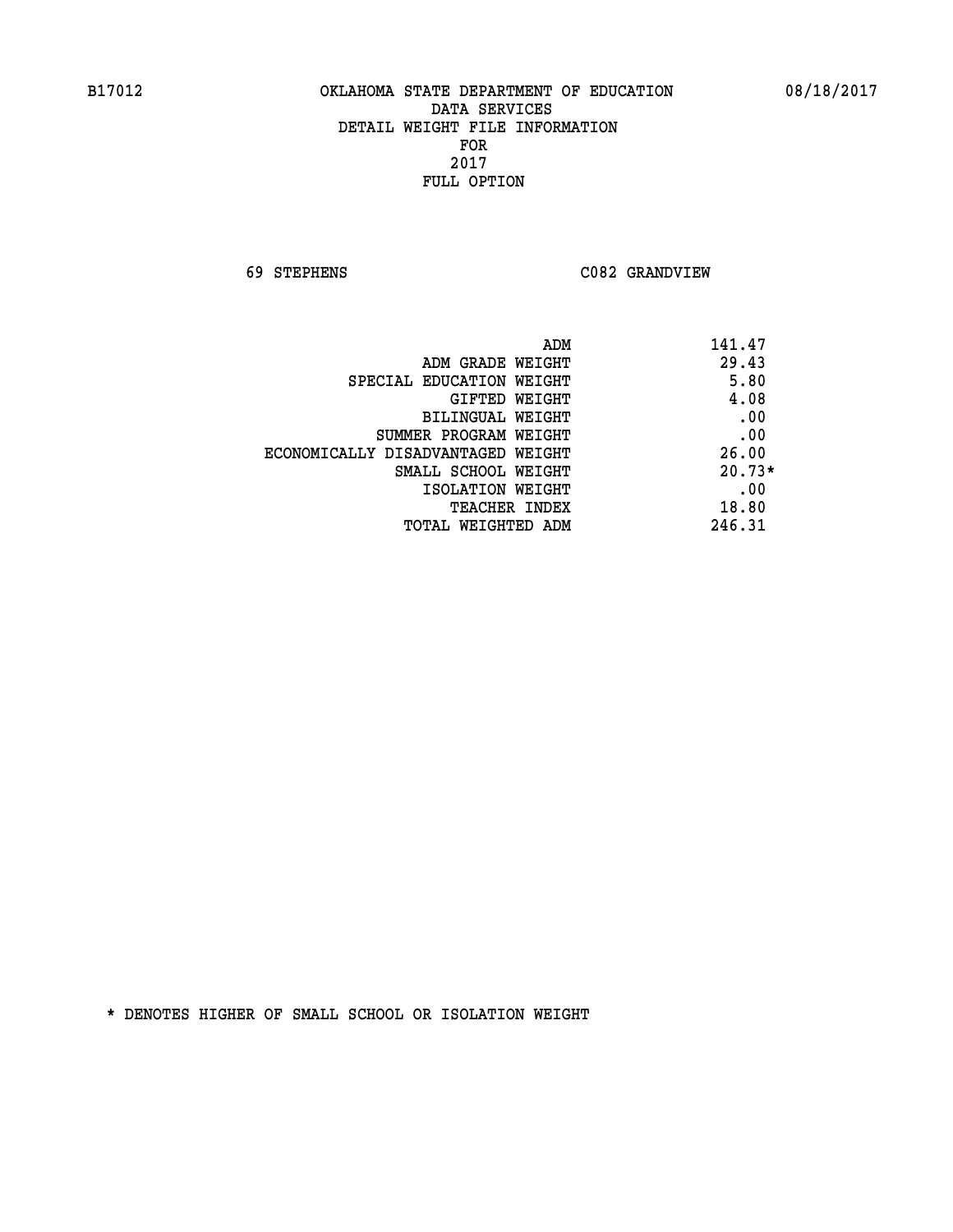**69 STEPHENS I001 DUNCAN** 

| 3,548.55 |
|----------|
| 705.36   |
| 491.35   |
| 112.88   |
| 76.00    |
| 1.20     |
| 548.50   |
| .00      |
| .00      |
| .00      |
| 5,483.84 |
|          |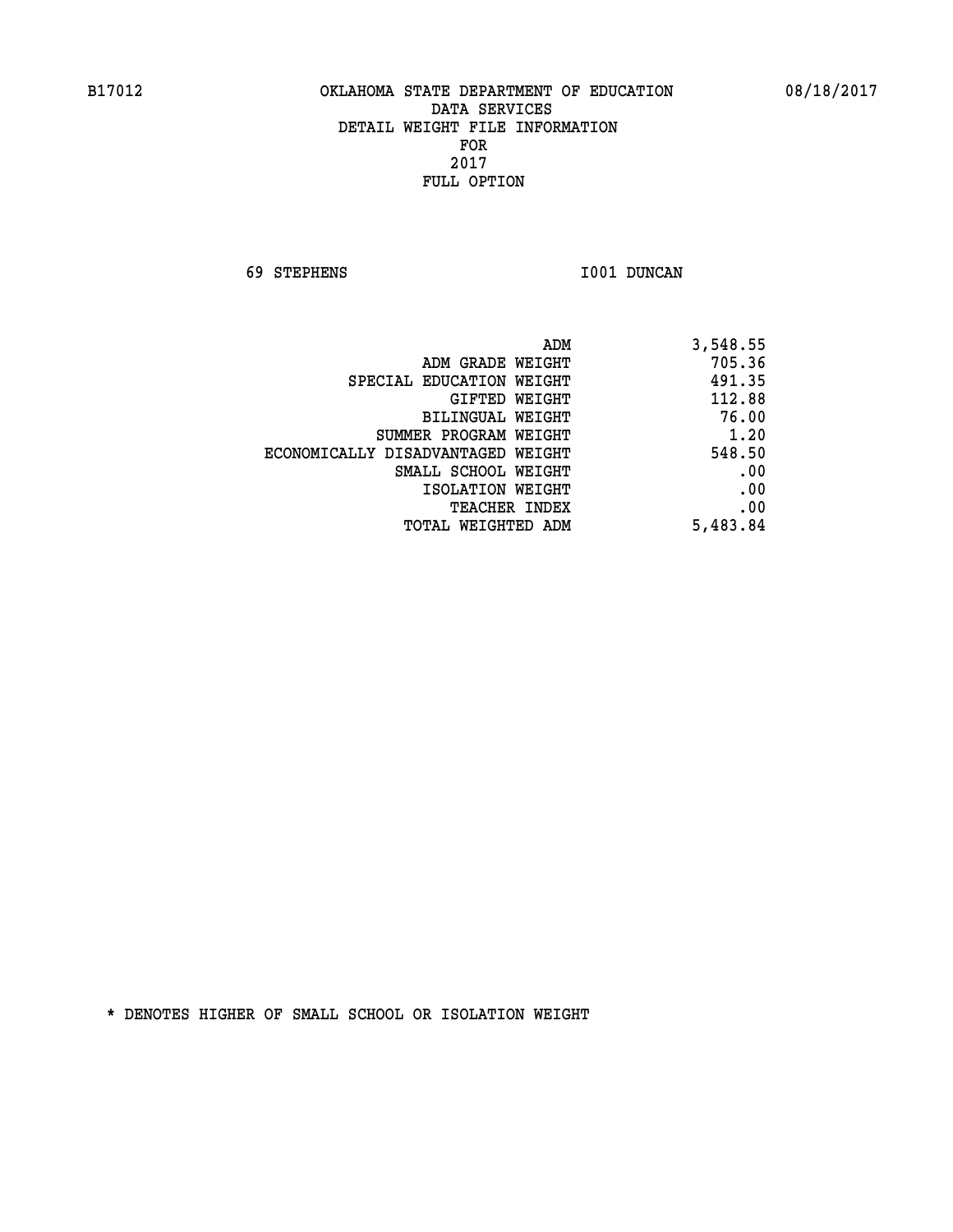**69 STEPHENS I002 COMANCHE** 

| 1,018.16 |
|----------|
| 199.39   |
| 117.10   |
| 60.18    |
| 1.75     |
| .00      |
| 152.50   |
| .00      |
| .00      |
| 45.90    |
| 1,594.98 |
|          |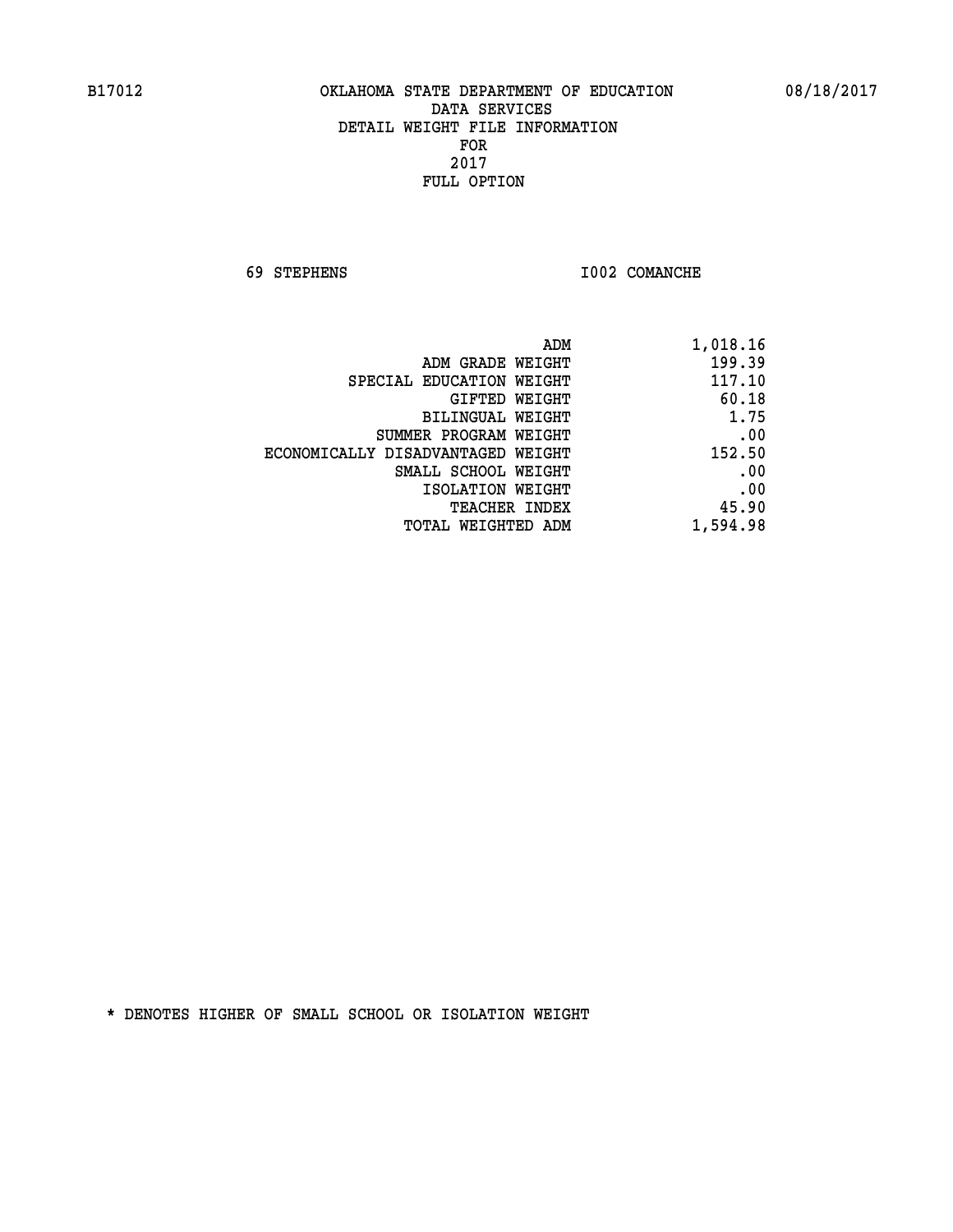**69 STEPHENS I003 MARLOW** 

| ADM                               | 1,428.15 |
|-----------------------------------|----------|
| ADM GRADE WEIGHT                  | 281.98   |
| SPECIAL EDUCATION WEIGHT          | 230.50   |
| GIFTED WEIGHT                     | 71.74    |
| <b>BILINGUAL WEIGHT</b>           | 3.00     |
| SUMMER PROGRAM WEIGHT             | .00      |
| ECONOMICALLY DISADVANTAGED WEIGHT | 175.25   |
| SMALL SCHOOL WEIGHT               | .00      |
| ISOLATION WEIGHT                  | .00      |
| <b>TEACHER INDEX</b>              | 65.80    |
| TOTAL WEIGHTED ADM                | 2,256.42 |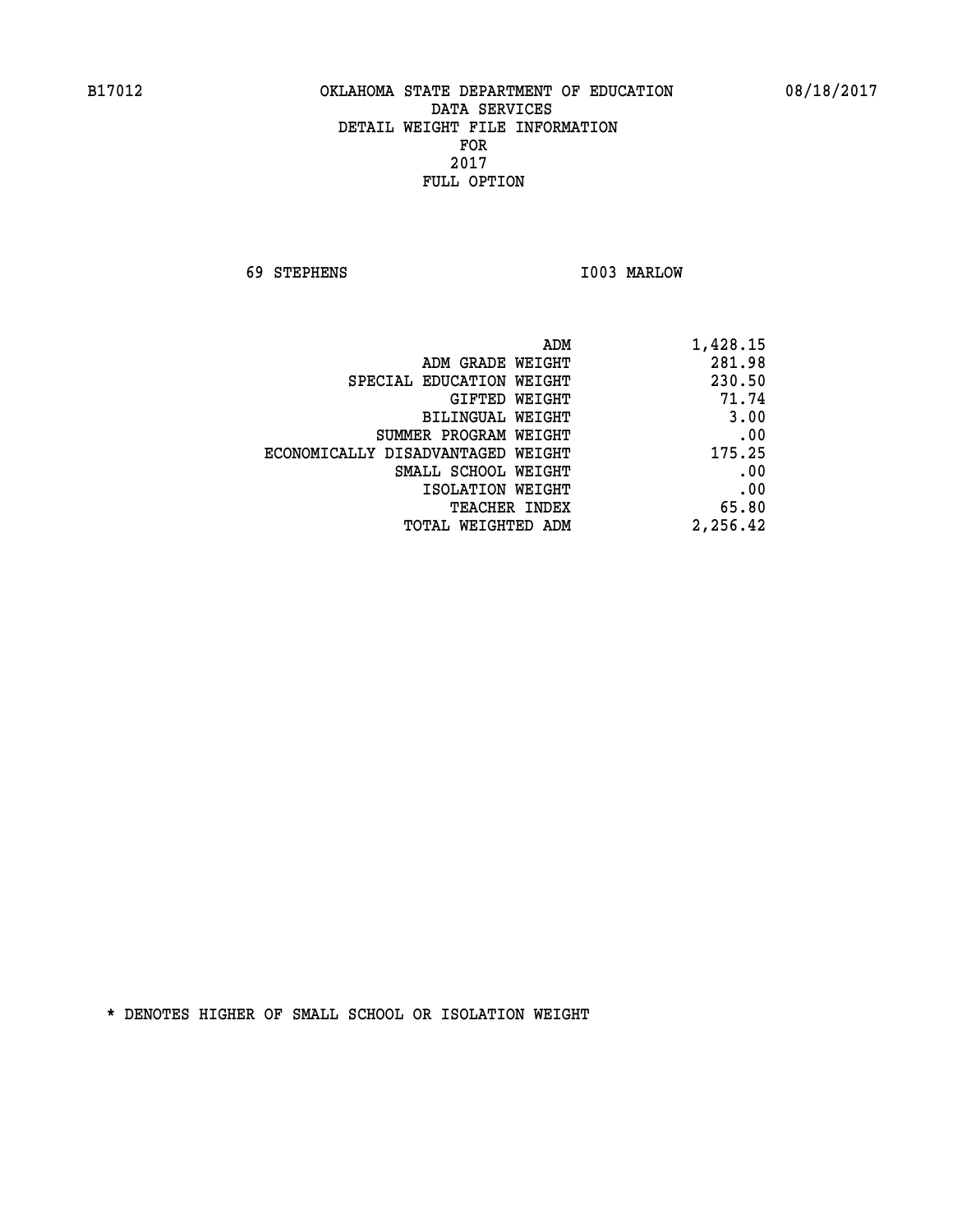**69 STEPHENS I015 VELMA-ALMA** 

| ADM                               | 459.40    |
|-----------------------------------|-----------|
| ADM GRADE WEIGHT                  | 84.38     |
| SPECIAL EDUCATION WEIGHT          | 47.15     |
| GIFTED WEIGHT                     | 26.52     |
| BILINGUAL WEIGHT                  | 1.75      |
| SUMMER PROGRAM WEIGHT             | .00       |
| ECONOMICALLY DISADVANTAGED WEIGHT | 53.50     |
| SMALL SCHOOL WEIGHT               | 12.09     |
| ISOLATION WEIGHT                  | $120.04*$ |
| <b>TEACHER INDEX</b>              | 9.68      |
| TOTAL WEIGHTED ADM                | 802.42    |
|                                   |           |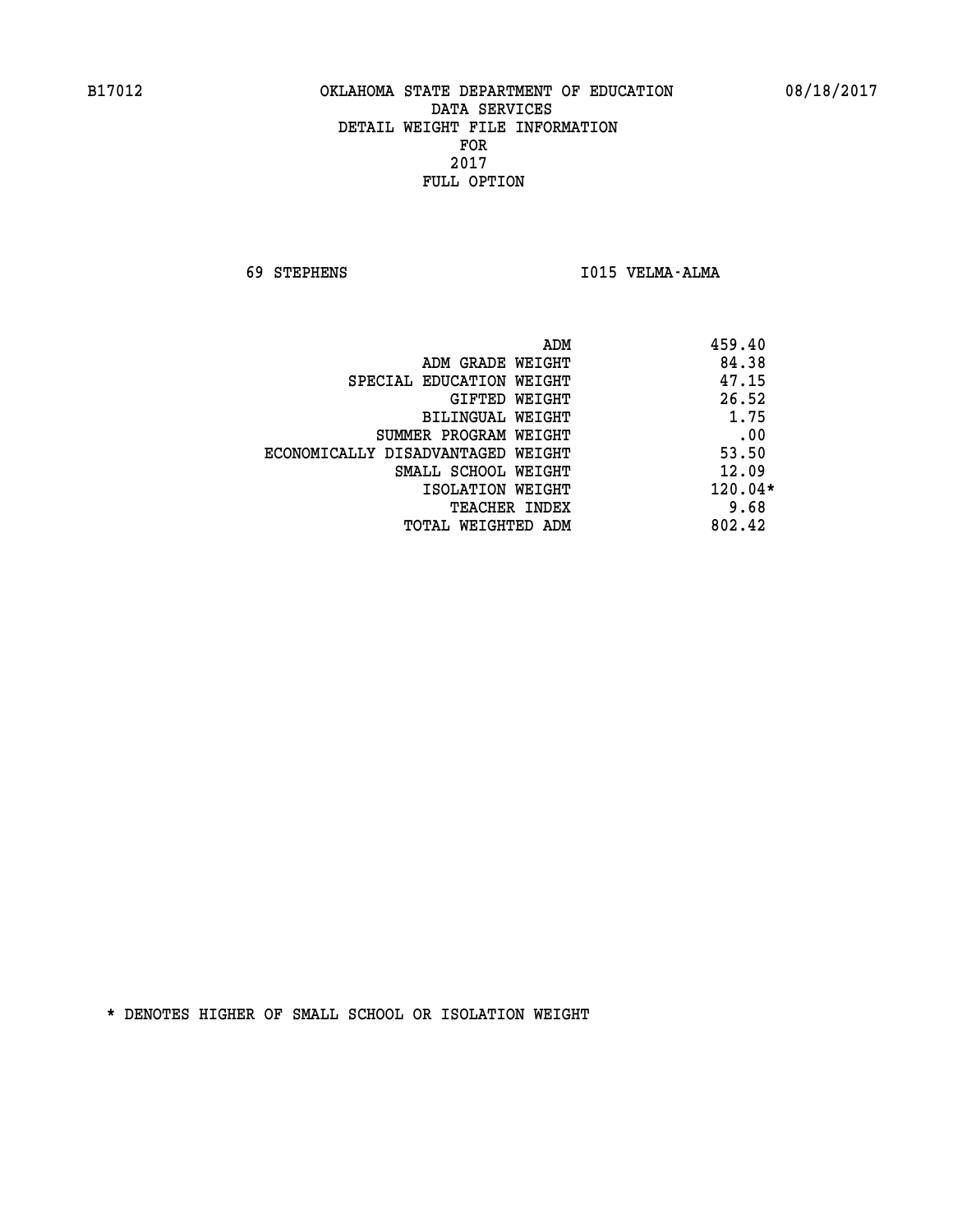**69 STEPHENS I021 EMPIRE** 

| 538.67                                     |
|--------------------------------------------|
| 105.50<br>ADM GRADE WEIGHT                 |
| 58.50<br>SPECIAL EDUCATION WEIGHT          |
| 22.10<br>GIFTED WEIGHT                     |
| 10.50<br>BILINGUAL WEIGHT                  |
| .00<br>SUMMER PROGRAM WEIGHT               |
| 87.50<br>ECONOMICALLY DISADVANTAGED WEIGHT |
| .00<br>SMALL SCHOOL WEIGHT                 |
| .00<br>ISOLATION WEIGHT                    |
| 5.56<br>TEACHER INDEX                      |
| 828.33<br>TOTAL WEIGHTED ADM               |
| ADM                                        |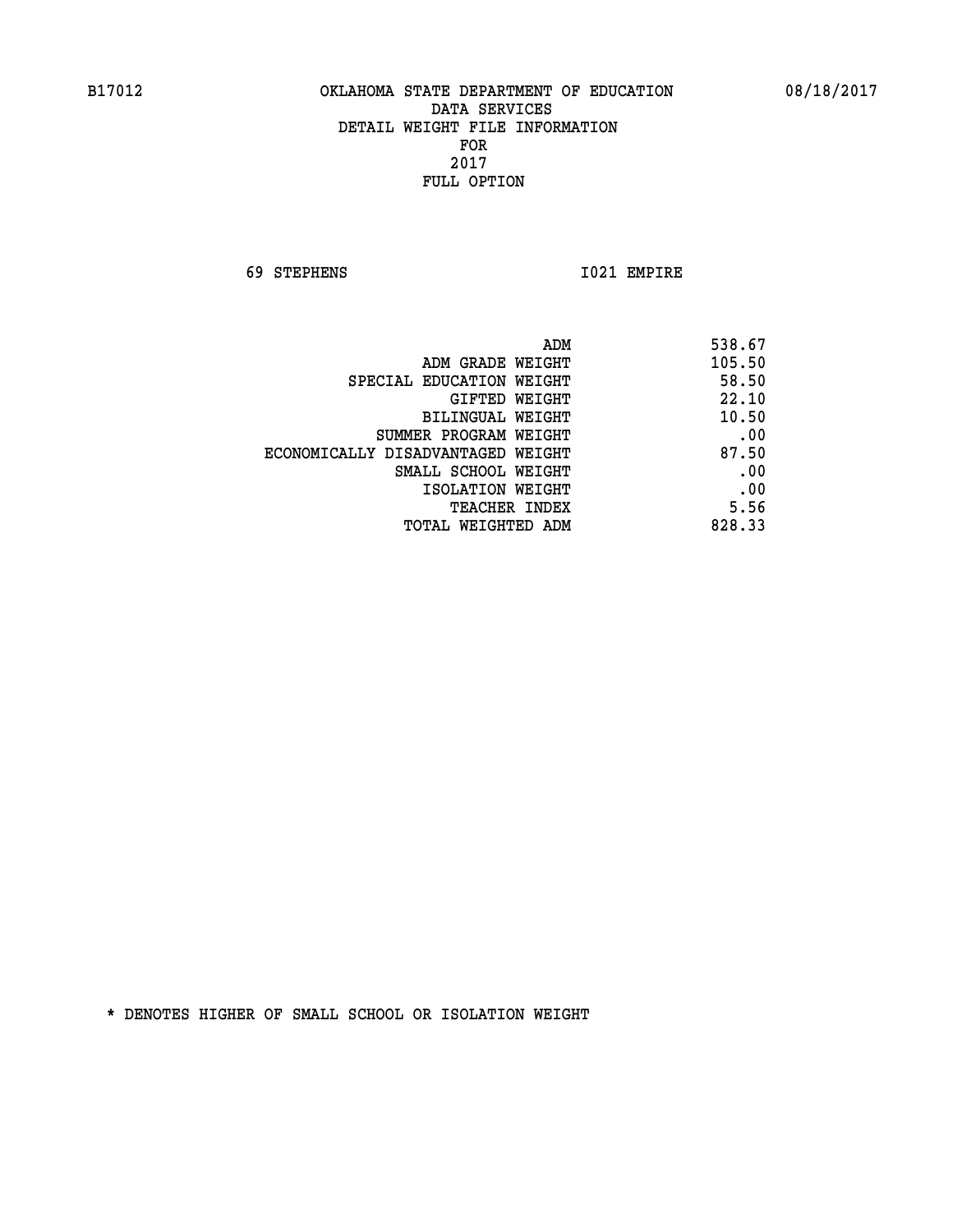**69 STEPHENS I034 CENTRAL HIGH** 

| ADM                               | 398.21   |
|-----------------------------------|----------|
| ADM GRADE WEIGHT                  | 74.43    |
| SPECIAL EDUCATION WEIGHT          | 45.20    |
| <b>GIFTED WEIGHT</b>              | 12.24    |
| BILINGUAL WEIGHT                  | 1.75     |
| SUMMER PROGRAM WEIGHT             | .00      |
| ECONOMICALLY DISADVANTAGED WEIGHT | 40.25    |
| SMALL SCHOOL WEIGHT               | $19.69*$ |
| ISOLATION WEIGHT                  | .00      |
| <b>TEACHER INDEX</b>              | 30.06    |
| TOTAL WEIGHTED ADM                | 621.83   |
|                                   |          |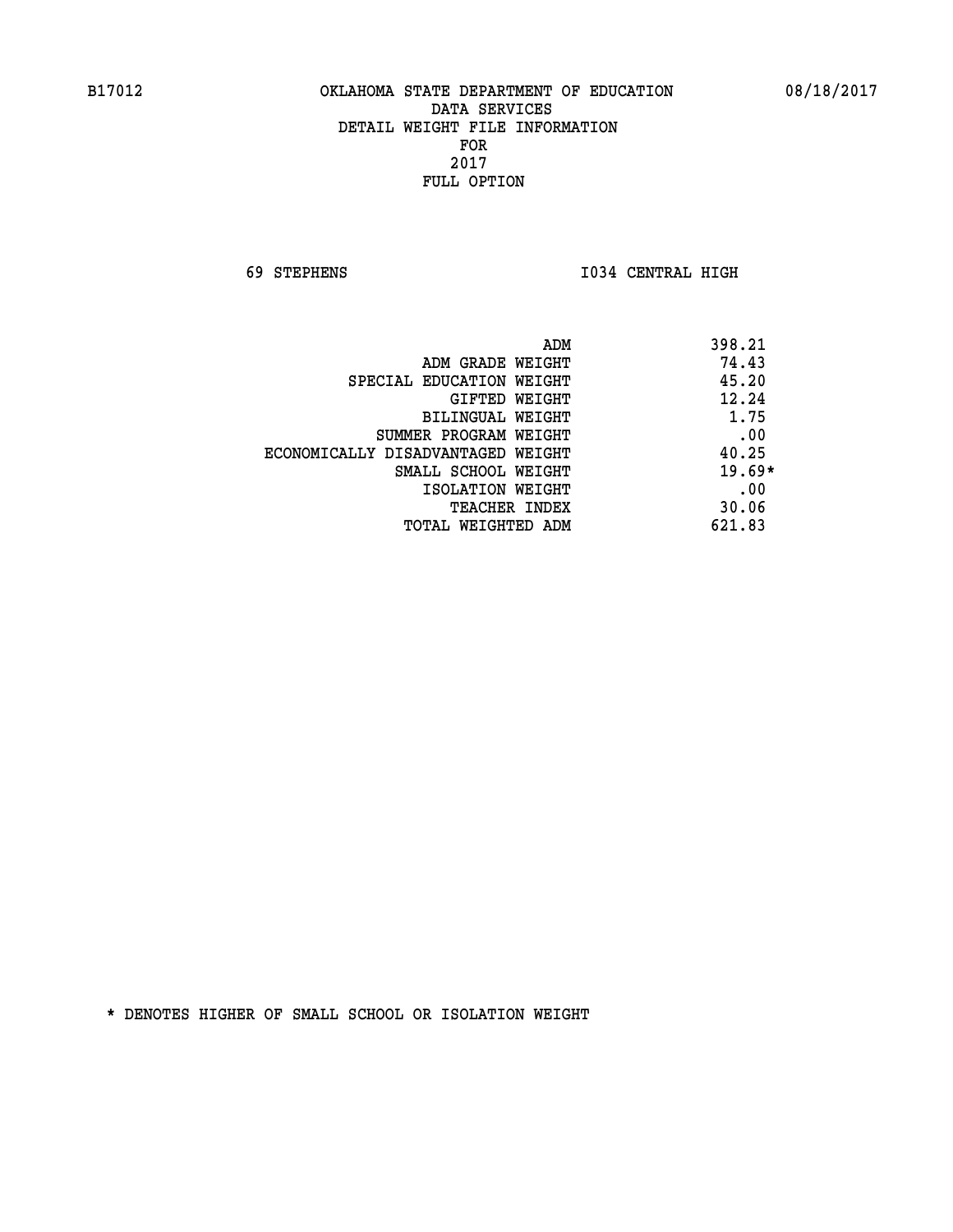**69 STEPHENS I042 BRAY-DOYLE** 

|                                   | 351.02<br>ADM |
|-----------------------------------|---------------|
| ADM GRADE WEIGHT                  | 68.08         |
| SPECIAL EDUCATION WEIGHT          | 36.30         |
| GIFTED WEIGHT                     | 11.90         |
| <b>BILINGUAL WEIGHT</b>           | .50           |
| SUMMER PROGRAM WEIGHT             | 1.20          |
| ECONOMICALLY DISADVANTAGED WEIGHT | 55.50         |
| SMALL SCHOOL WEIGHT               | 23.62         |
| ISOLATION WEIGHT                  | $133.95*$     |
| <b>TEACHER INDEX</b>              | 3.89          |
| TOTAL WEIGHTED ADM                | 662.34        |
|                                   |               |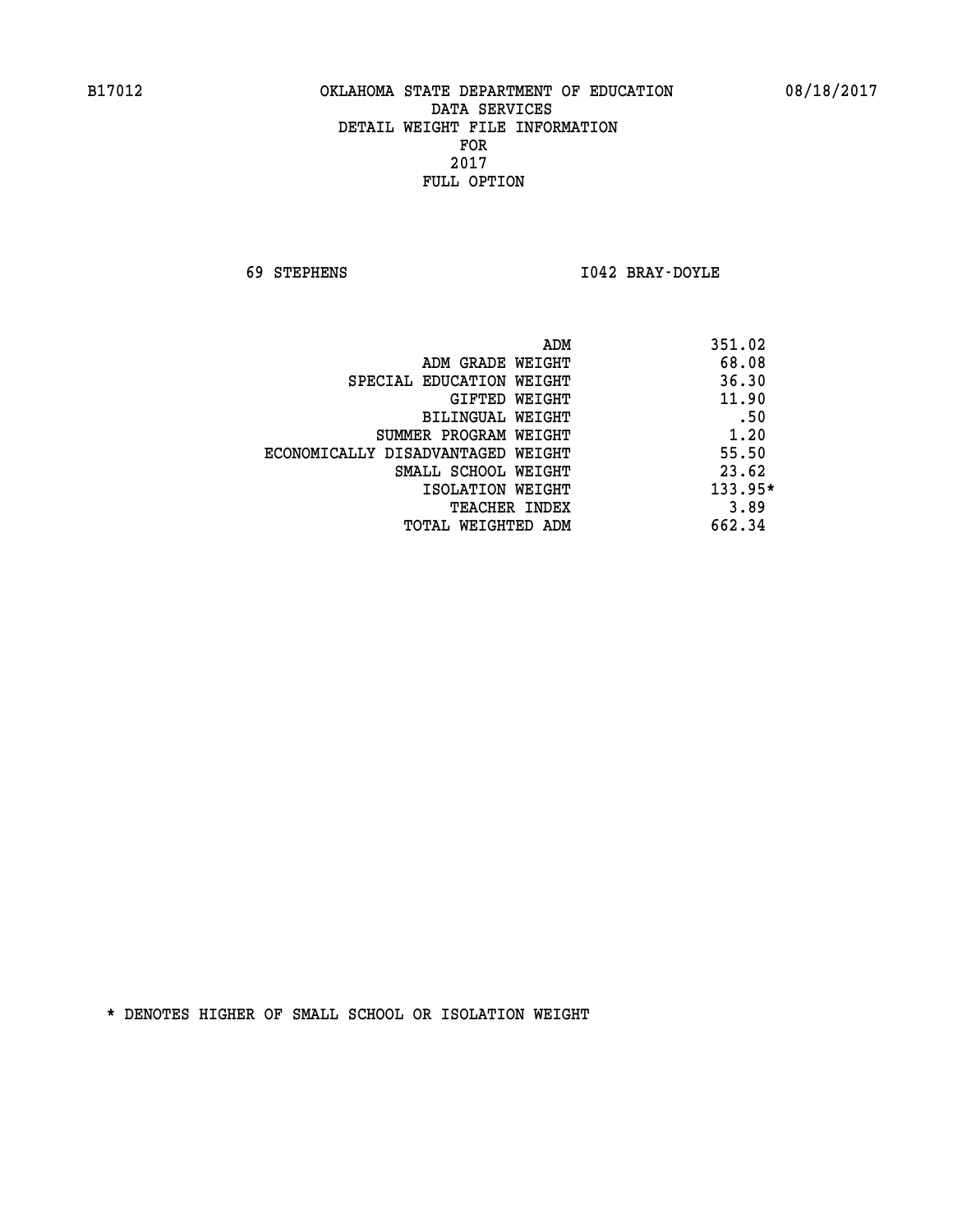**70 TEXAS C009 OPTIMA** 

| ADM                               | 64.90    |
|-----------------------------------|----------|
| ADM GRADE WEIGHT                  | 11.15    |
| SPECIAL EDUCATION WEIGHT          | 10.20    |
| GIFTED WEIGHT                     | .00      |
| BILINGUAL WEIGHT                  | 10.25    |
| SUMMER PROGRAM WEIGHT             | .00      |
| ECONOMICALLY DISADVANTAGED WEIGHT | 15.75    |
| SMALL SCHOOL WEIGHT               | $11.39*$ |
| ISOLATION WEIGHT                  | .00      |
| <b>TEACHER INDEX</b>              | .91      |
| TOTAL WEIGHTED ADM                | 124.55   |
|                                   |          |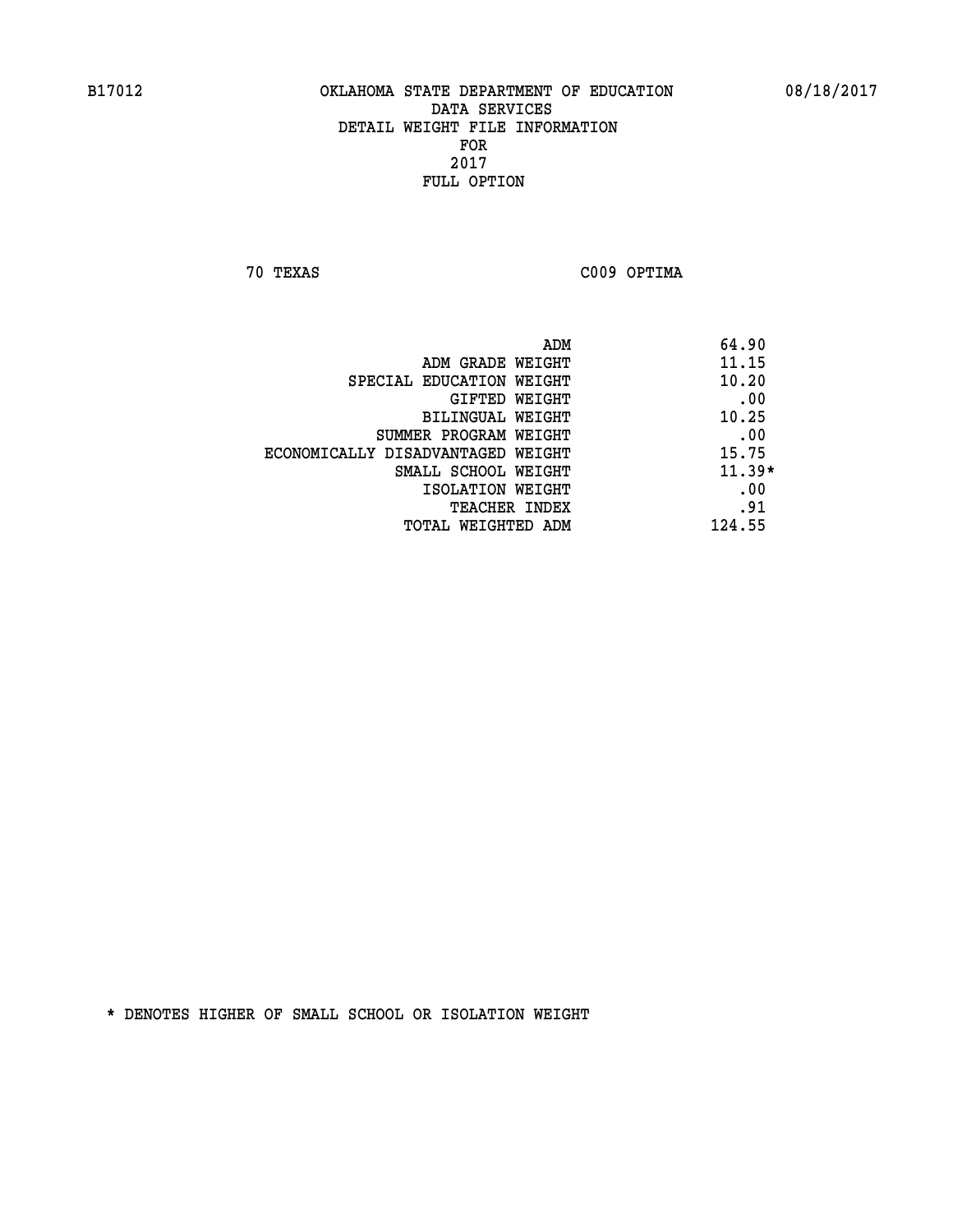**70 TEXAS C080 STRAIGHT** 

| ADM                               | 36.74   |
|-----------------------------------|---------|
| ADM GRADE WEIGHT                  | 6.38    |
| SPECIAL EDUCATION WEIGHT          | .05     |
| GIFTED WEIGHT                     | .00     |
| <b>BILINGUAL WEIGHT</b>           | .50     |
| SUMMER PROGRAM WEIGHT             | .00     |
| ECONOMICALLY DISADVANTAGED WEIGHT | 4.50    |
| SMALL SCHOOL WEIGHT               | $6.84*$ |
| ISOLATION WEIGHT                  | 3.84    |
| TEACHER INDEX                     | 3.91    |
| TOTAL WEIGHTED ADM                | 58.92   |
|                                   |         |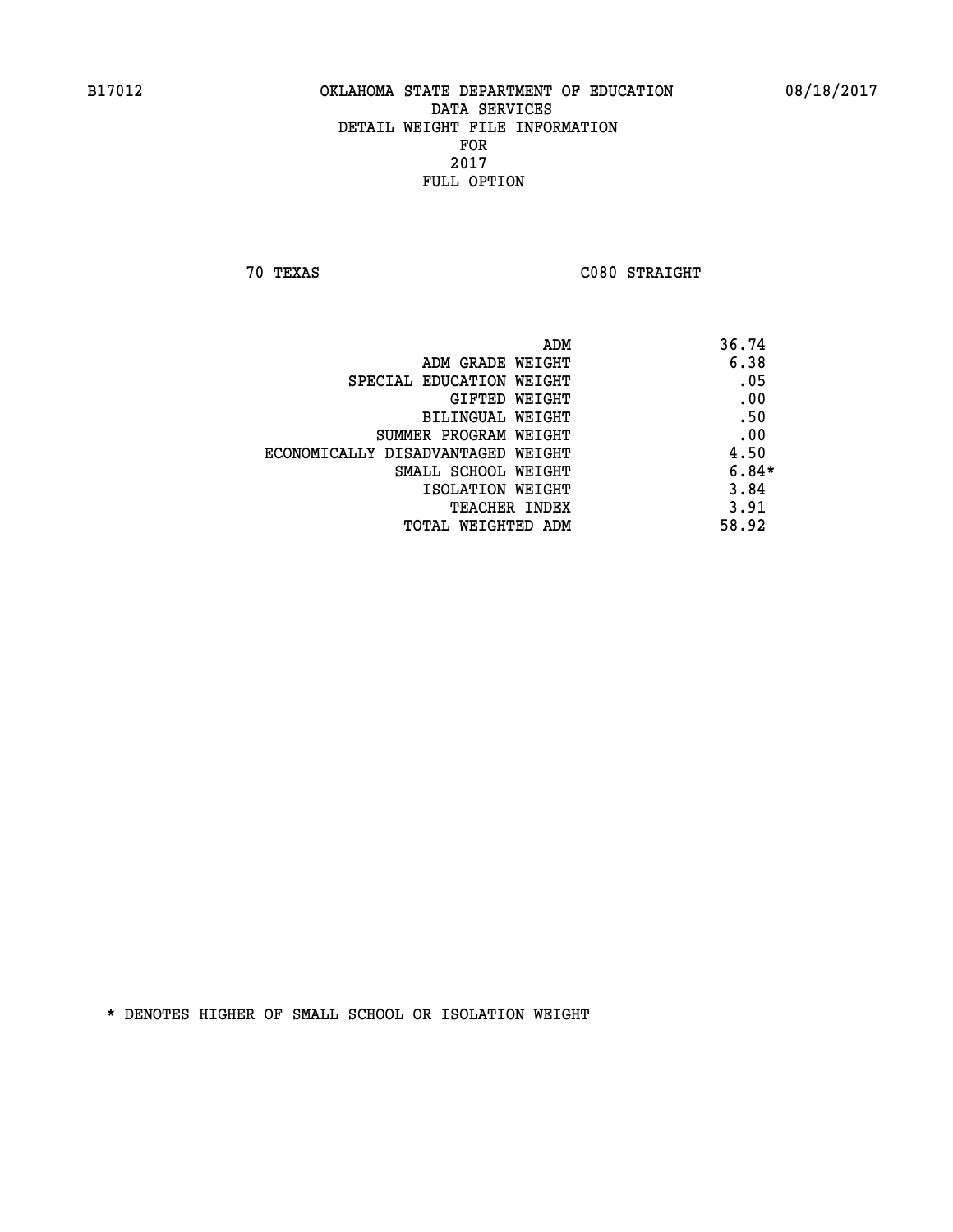**70 TEXAS I001 YARBROUGH** 

|                                   | 127.99<br>ADM |
|-----------------------------------|---------------|
| ADM GRADE WEIGHT                  | 24.97         |
| SPECIAL EDUCATION WEIGHT          | 4.65          |
| GIFTED WEIGHT                     | 3.74          |
| BILINGUAL WEIGHT                  | 11.75         |
| SUMMER PROGRAM WEIGHT             | .00           |
| ECONOMICALLY DISADVANTAGED WEIGHT | 23.25         |
| SMALL SCHOOL WEIGHT               | 19.40         |
| ISOLATION WEIGHT                  | $120.31*$     |
| <b>TEACHER INDEX</b>              | .00           |
| TOTAL WEIGHTED ADM                | 316.66        |
|                                   |               |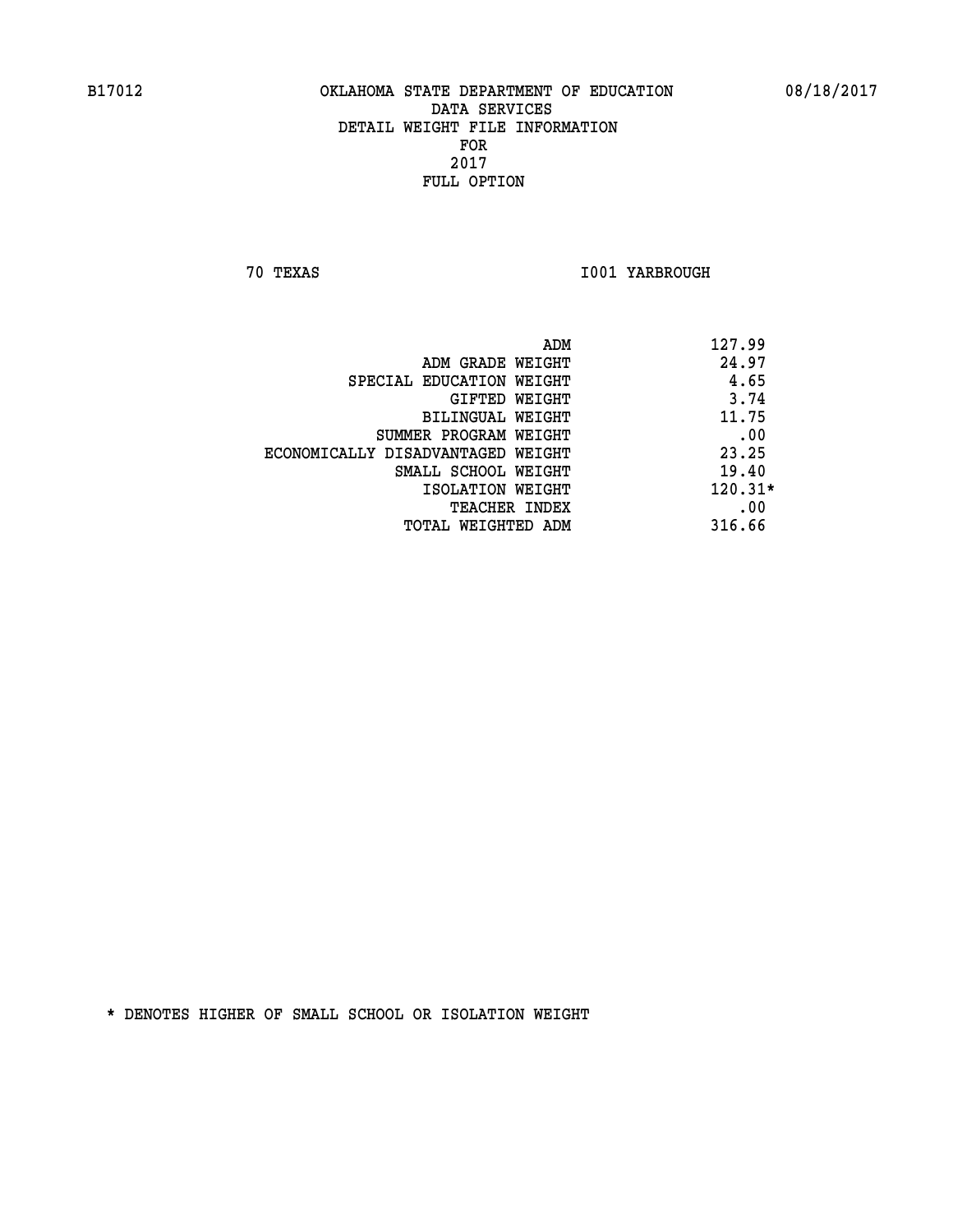**70 TEXAS I008 GUYMON** 

| ADM                               | 3,001.38 |
|-----------------------------------|----------|
| ADM GRADE WEIGHT                  | 500.47   |
| SPECIAL EDUCATION WEIGHT          | 285.20   |
| GIFTED WEIGHT                     | 71.40    |
| BILINGUAL WEIGHT                  | 462.25   |
| SUMMER PROGRAM WEIGHT             | 3.60     |
| ECONOMICALLY DISADVANTAGED WEIGHT | 575.25   |
| SMALL SCHOOL WEIGHT               | .00      |
| ISOLATION WEIGHT                  | .00      |
| <b>TEACHER INDEX</b>              | .00      |
| TOTAL WEIGHTED ADM                | 4,899.55 |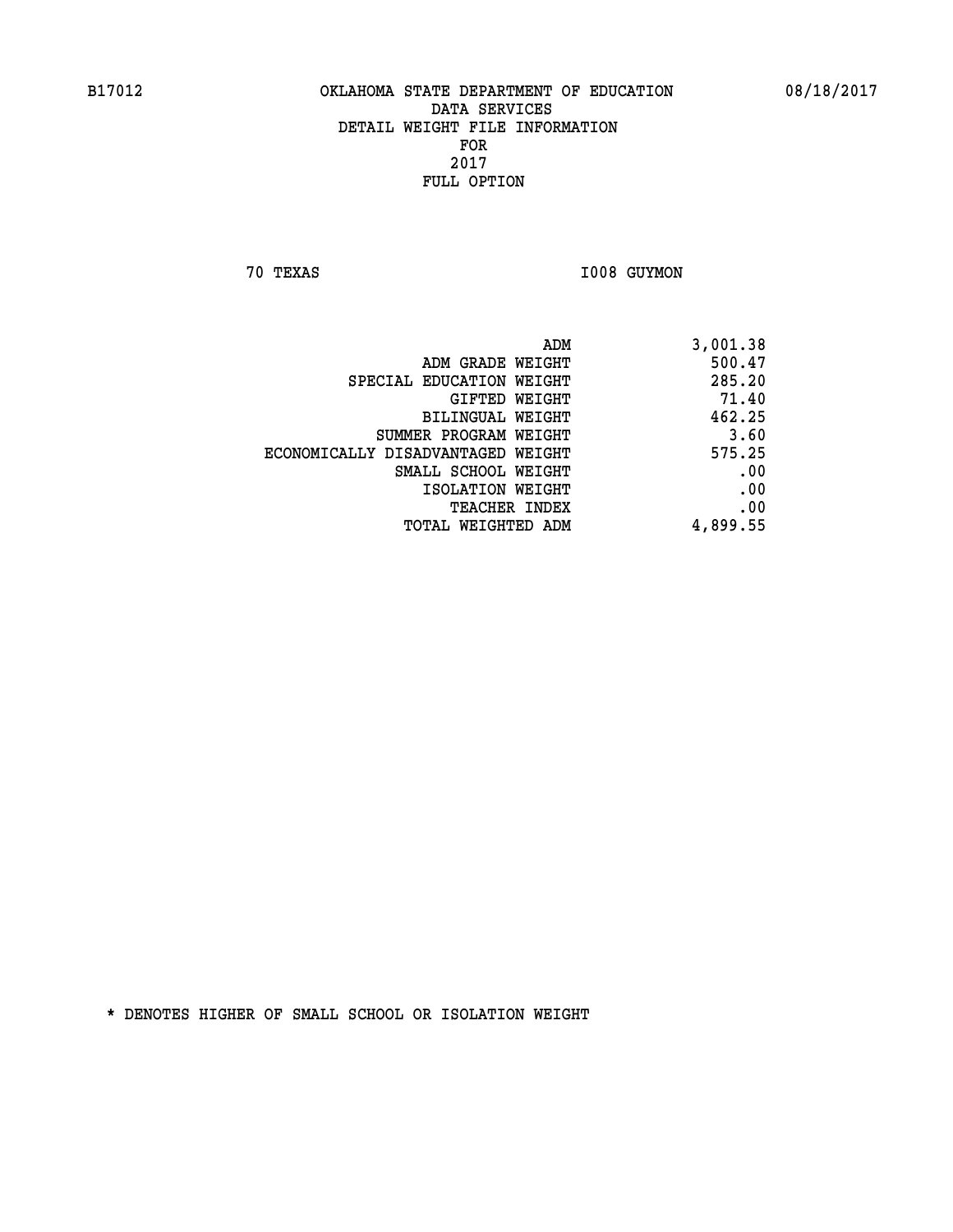**70 TEXAS I015 HARDESTY** 

|                                   | ADM | 95.28    |
|-----------------------------------|-----|----------|
| ADM GRADE WEIGHT                  |     | 20.20    |
| SPECIAL EDUCATION WEIGHT          |     | 17.55    |
| GIFTED WEIGHT                     |     | 2.72     |
| BILINGUAL WEIGHT                  |     | 6.00     |
| SUMMER PROGRAM WEIGHT             |     | .00      |
| ECONOMICALLY DISADVANTAGED WEIGHT |     | 18.75    |
| SMALL SCHOOL WEIGHT               |     | 15.62    |
| ISOLATION WEIGHT                  |     | $81.25*$ |
| TEACHER INDEX                     |     | .00      |
| TOTAL WEIGHTED ADM                |     | 241.75   |
|                                   |     |          |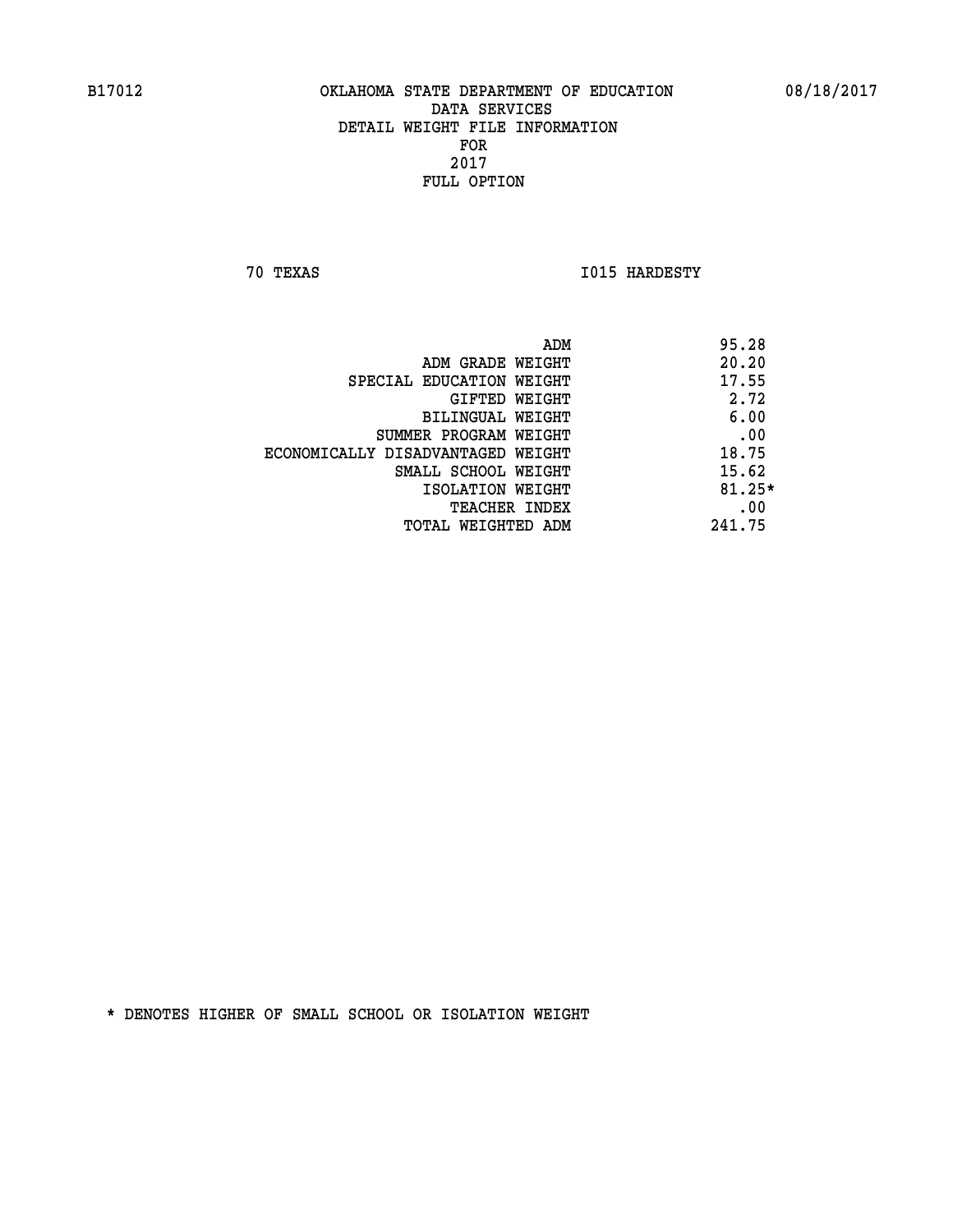**70 TEXAS I023 HOOKER** 

|                                   | ADM | 665.92    |
|-----------------------------------|-----|-----------|
| ADM GRADE WEIGHT                  |     | 111.85    |
| SPECIAL EDUCATION WEIGHT          |     | 49.30     |
| GIFTED WEIGHT                     |     | 10.88     |
| BILINGUAL WEIGHT                  |     | 66.00     |
| SUMMER PROGRAM WEIGHT             |     | .00       |
| ECONOMICALLY DISADVANTAGED WEIGHT |     | 102.75    |
| SMALL SCHOOL WEIGHT               |     | .00       |
| ISOLATION WEIGHT                  |     | $193.12*$ |
| TEACHER INDEX                     |     | 13.21     |
| TOTAL WEIGHTED ADM                |     | 1,213.03  |
|                                   |     |           |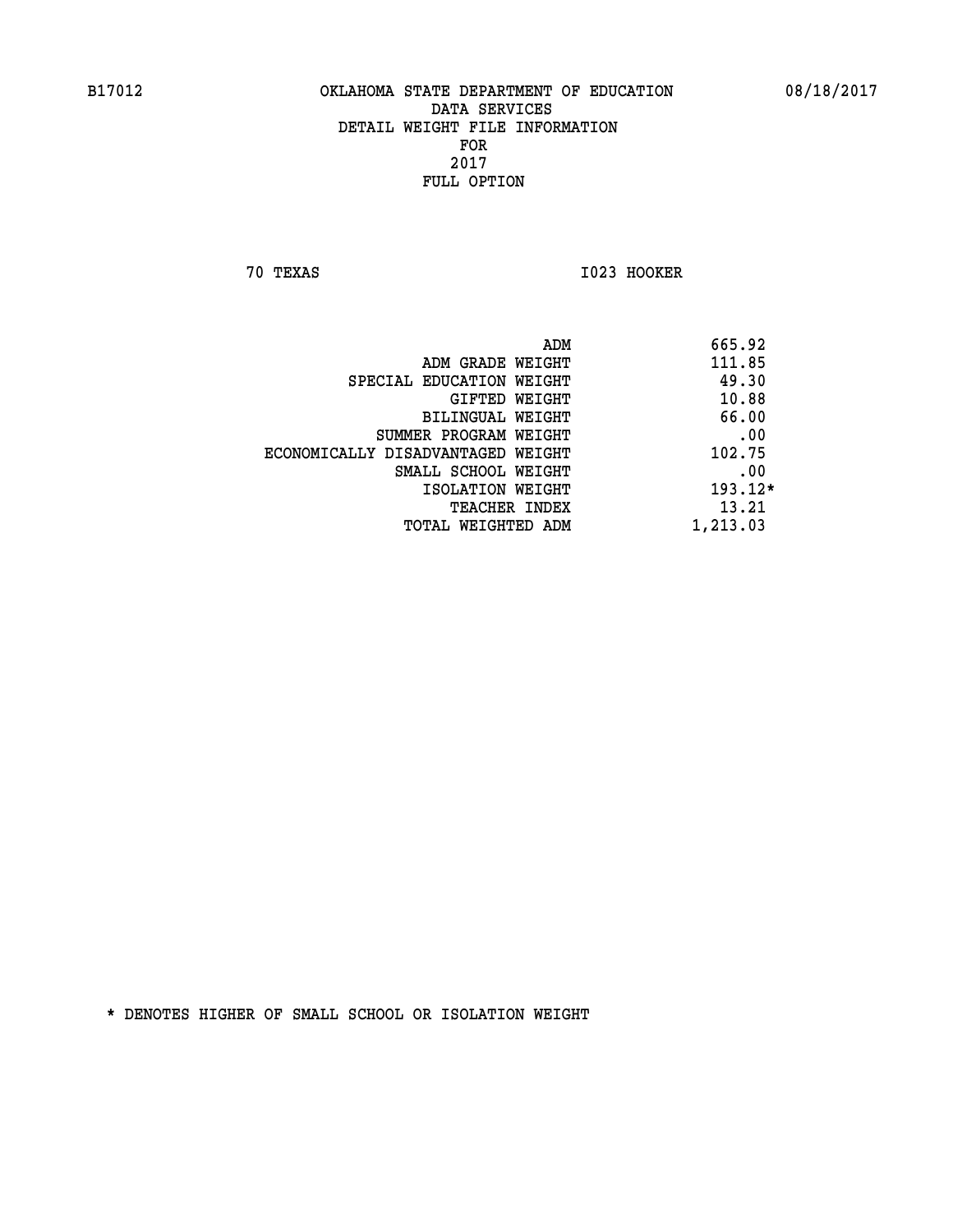**70 TEXAS I053 TYRONE** 

|                                   | 233.26<br>ADM |  |
|-----------------------------------|---------------|--|
| ADM GRADE WEIGHT                  | 42.39         |  |
| SPECIAL EDUCATION WEIGHT          | 17.35         |  |
| GIFTED WEIGHT                     | 6.12          |  |
| BILINGUAL WEIGHT                  | 19.25         |  |
| SUMMER PROGRAM WEIGHT             | .00           |  |
| ECONOMICALLY DISADVANTAGED WEIGHT | 38.00         |  |
| SMALL SCHOOL WEIGHT               | $26.08*$      |  |
| ISOLATION WEIGHT                  | .00           |  |
| <b>TEACHER INDEX</b>              | .00           |  |
| TOTAL WEIGHTED ADM                | 382.45        |  |
|                                   |               |  |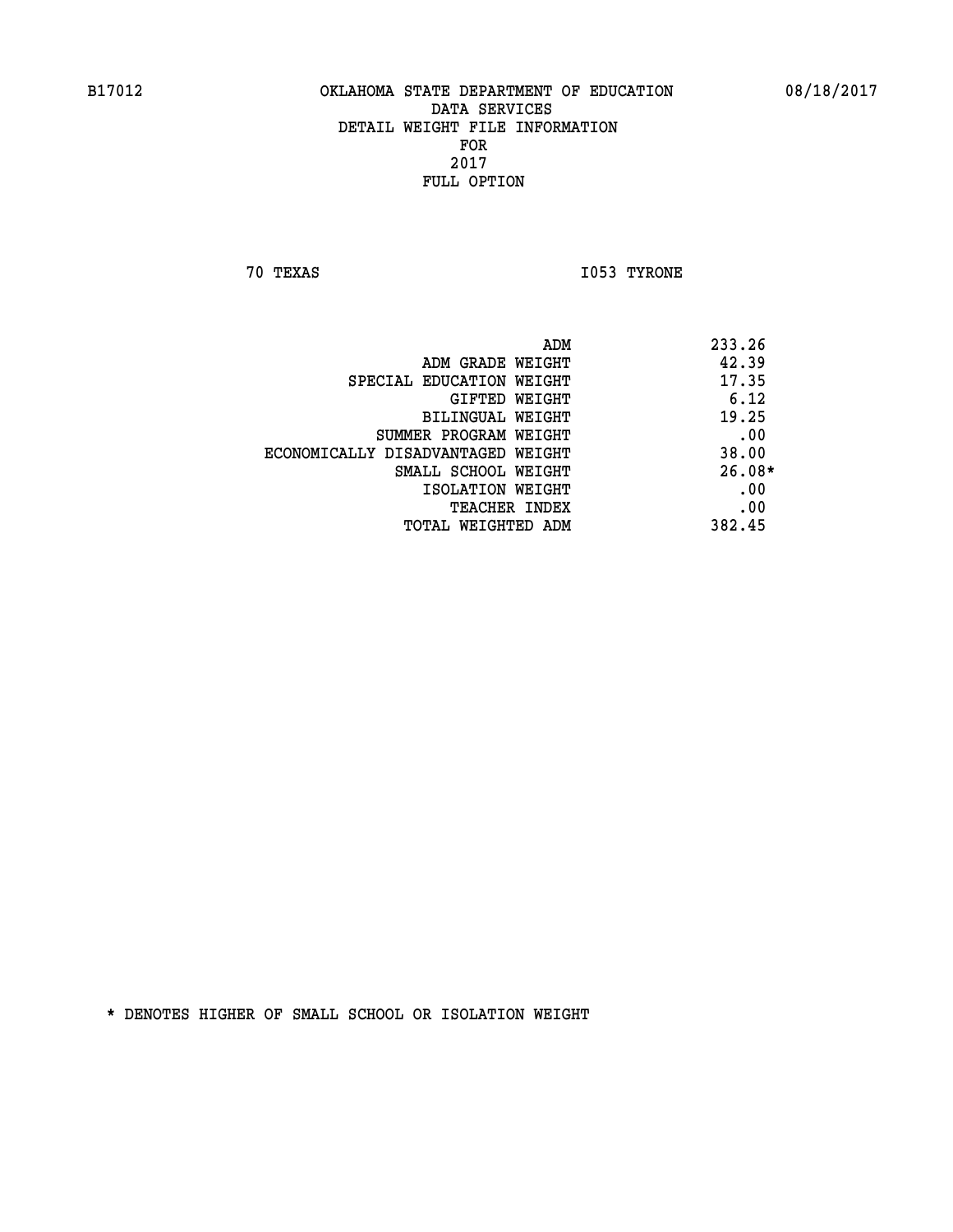**70 TEXAS I060 GOODWELL** 

|                                   | ADM | 237.54   |
|-----------------------------------|-----|----------|
| ADM GRADE WEIGHT                  |     | 46.15    |
| SPECIAL EDUCATION WEIGHT          |     | 13.30    |
| GIFTED WEIGHT                     |     | 9.18     |
| BILINGUAL WEIGHT                  |     | 8.25     |
| SUMMER PROGRAM WEIGHT             |     | .00      |
| ECONOMICALLY DISADVANTAGED WEIGHT |     | 21.75    |
| SMALL SCHOOL WEIGHT               |     | 26.18    |
| ISOLATION WEIGHT                  |     | $54.73*$ |
| <b>TEACHER INDEX</b>              |     | .00      |
| TOTAL WEIGHTED ADM                |     | 390.90   |
|                                   |     |          |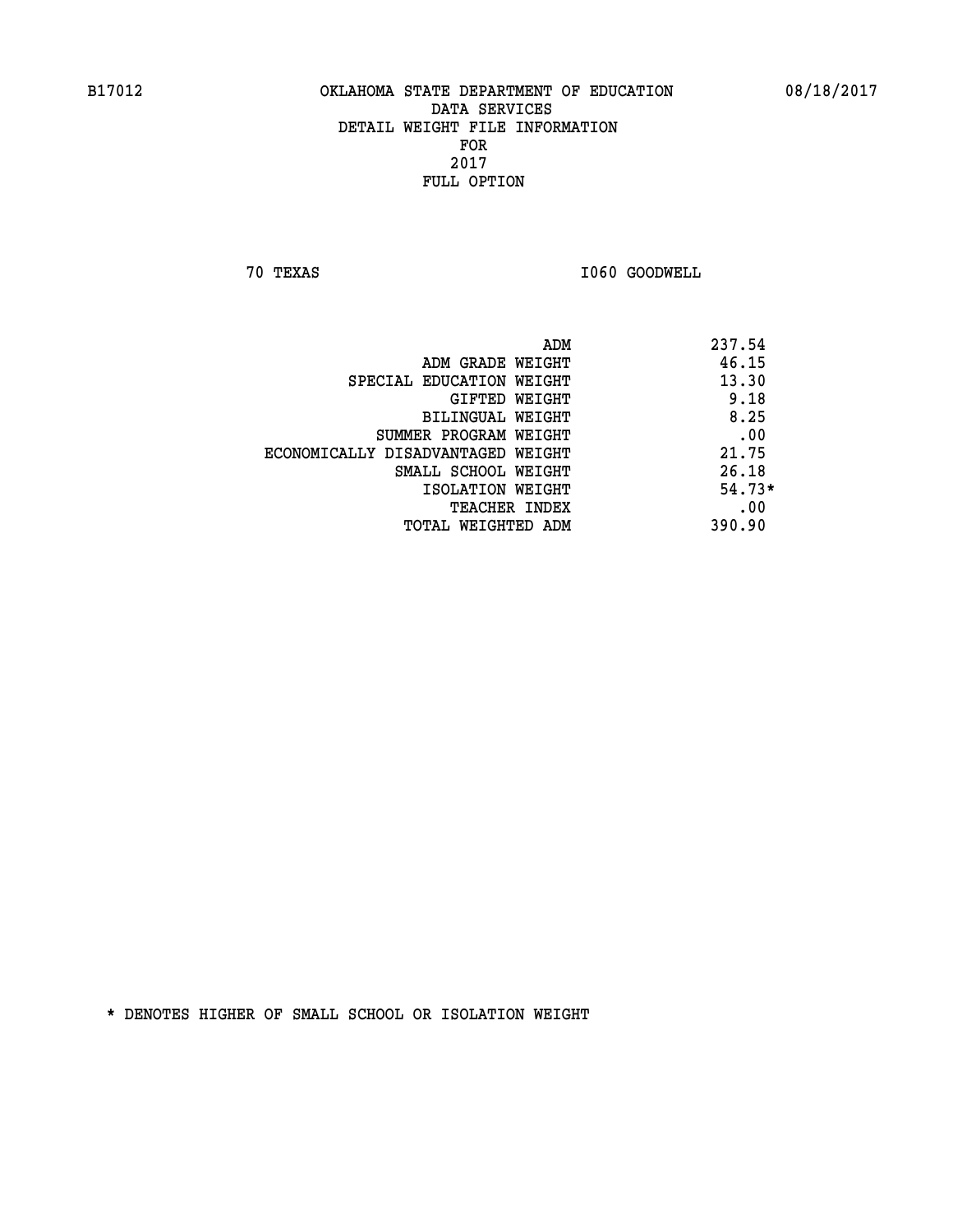**70 TEXAS I061 TEXHOMA** 

| 252.87<br>ADM                              |     |
|--------------------------------------------|-----|
| 38.38<br>ADM GRADE WEIGHT                  |     |
| 27.95<br>SPECIAL EDUCATION WEIGHT          |     |
| 6.80<br>GIFTED WEIGHT                      |     |
| 27.50<br>BILINGUAL WEIGHT                  |     |
| SUMMER PROGRAM WEIGHT                      | .00 |
| 35.00<br>ECONOMICALLY DISADVANTAGED WEIGHT |     |
| 26.40<br>SMALL SCHOOL WEIGHT               |     |
| $144.01*$<br>ISOLATION WEIGHT              |     |
| TEACHER INDEX                              | .00 |
| 532.51<br>TOTAL WEIGHTED ADM               |     |
|                                            |     |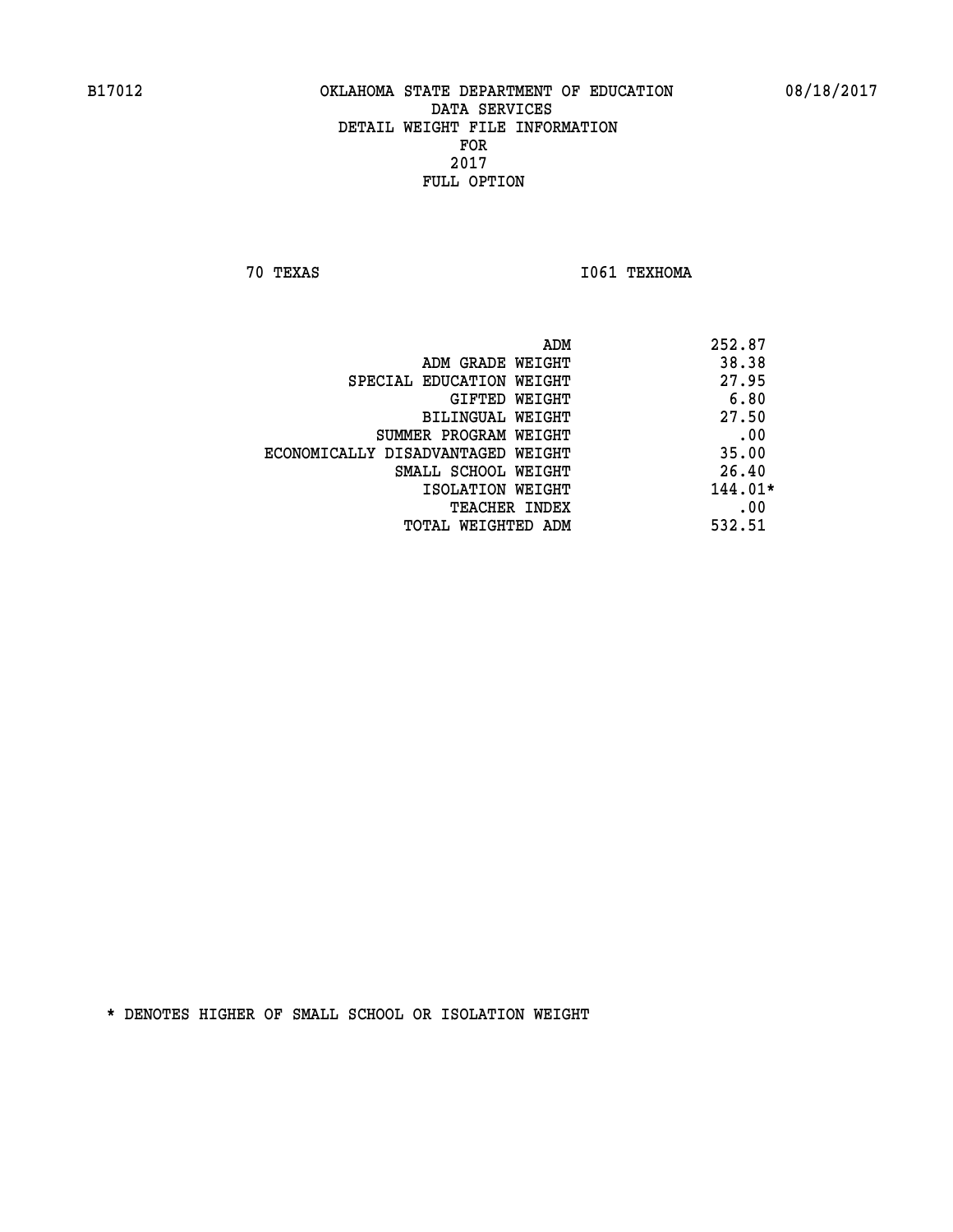**71 TILLMAN C009 DAVIDSON** 

| ADM                               | 55.98    |
|-----------------------------------|----------|
| ADM GRADE WEIGHT                  | 8.22     |
| SPECIAL EDUCATION WEIGHT          | 12.50    |
| GIFTED WEIGHT                     | 1.36     |
| BILINGUAL WEIGHT                  | 3.00     |
| SUMMER PROGRAM WEIGHT             | .00      |
| ECONOMICALLY DISADVANTAGED WEIGHT | 12.50    |
| SMALL SCHOOL WEIGHT               | $10.01*$ |
| ISOLATION WEIGHT                  | .00      |
| TEACHER INDEX                     | 4.64     |
| TOTAL WEIGHTED ADM                | 108.21   |
|                                   |          |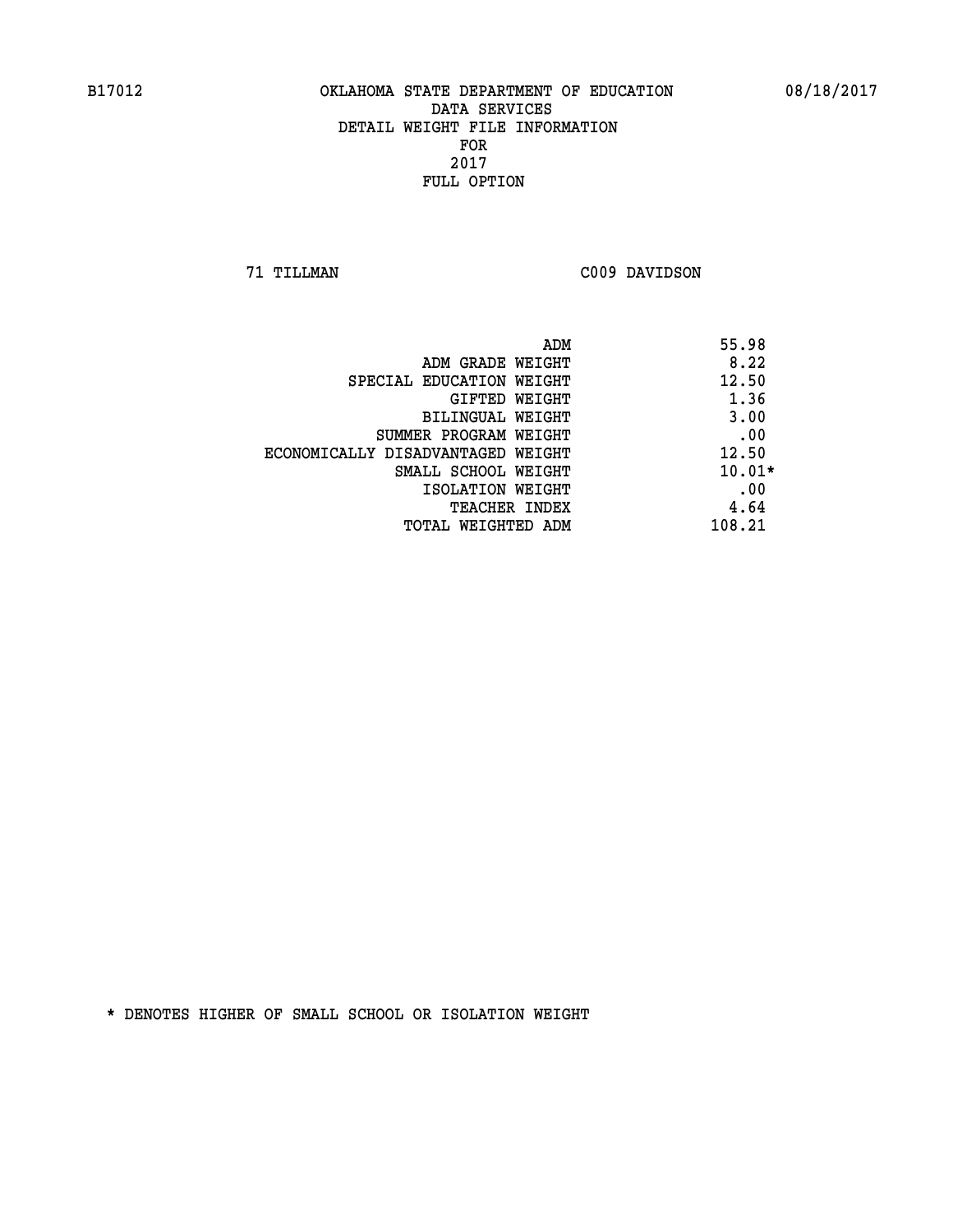**71 TILLMAN I008 TIPTON** 

| ADM                               | 276.49   |
|-----------------------------------|----------|
| ADM GRADE WEIGHT                  | 52.82    |
| SPECIAL EDUCATION WEIGHT          | 64.70    |
| GIFTED WEIGHT                     | 9.18     |
| BILINGUAL WEIGHT                  | 7.50     |
| SUMMER PROGRAM WEIGHT             | .00      |
| ECONOMICALLY DISADVANTAGED WEIGHT | 48.50    |
| SMALL SCHOOL WEIGHT               | 26.40    |
| ISOLATION WEIGHT                  | $41.14*$ |
| <b>TEACHER INDEX</b>              | 2.72     |
| TOTAL WEIGHTED ADM                | 503.05   |
|                                   |          |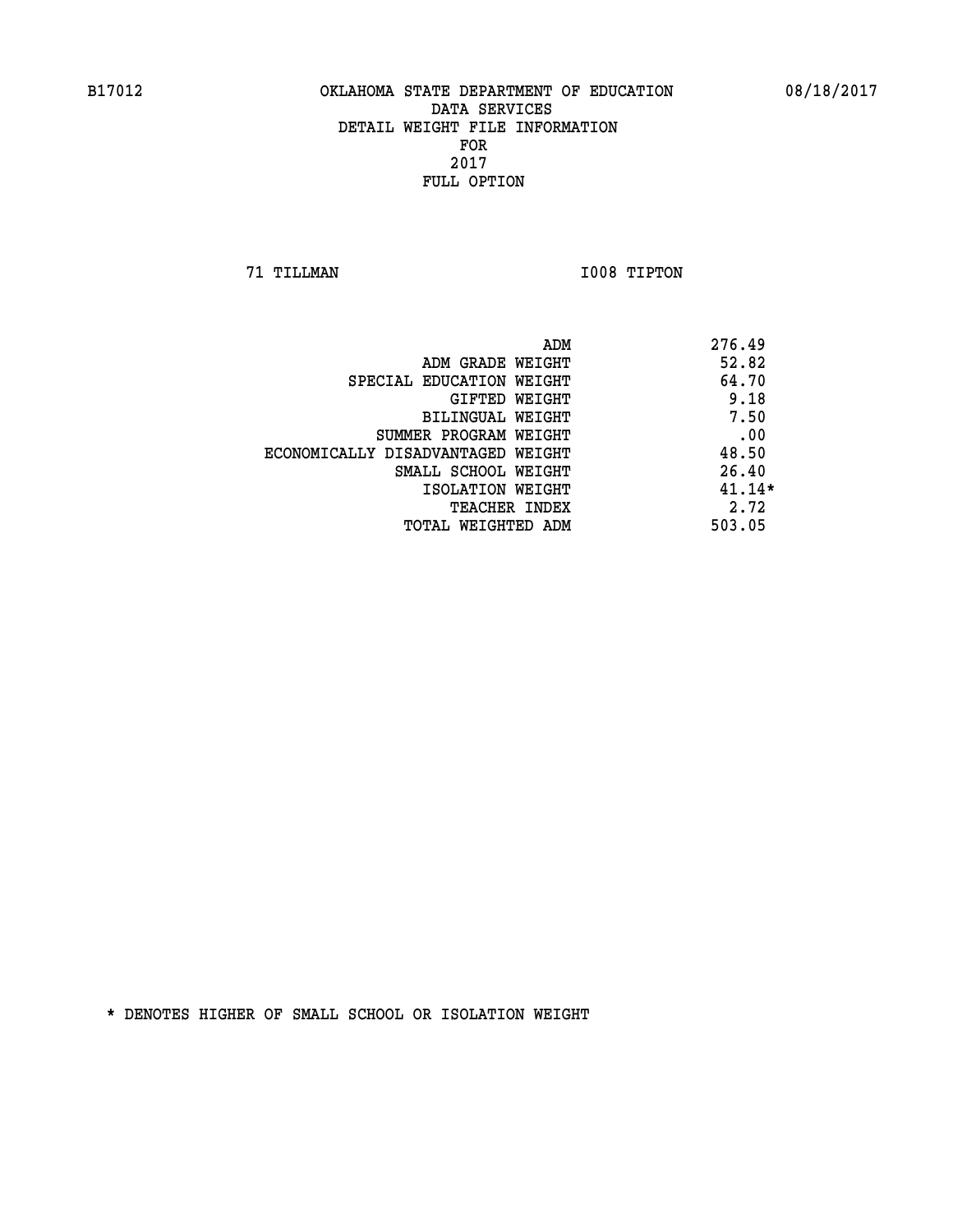**71 TILLMAN I158 FREDERICK** 

| 851.96   |
|----------|
| 173.76   |
| 86.10    |
| 27.54    |
| 77.25    |
| .00      |
| 167.50   |
| .00      |
| .00      |
| .00      |
| 1,384.11 |
|          |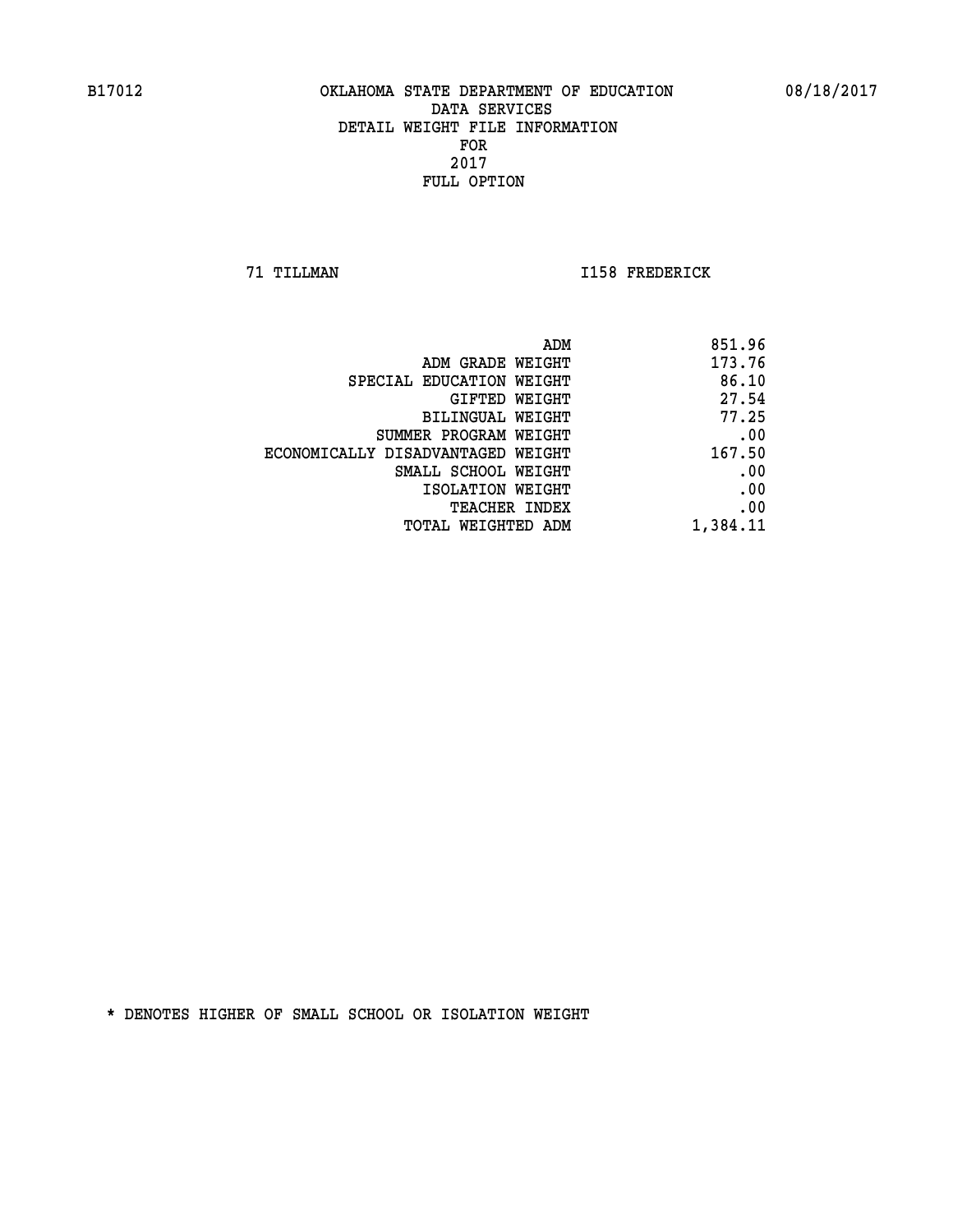**71 TILLMAN I249 GRANDFIELD** 

| ADM                               | 232.38   |
|-----------------------------------|----------|
| ADM GRADE WEIGHT                  | 42.01    |
| SPECIAL EDUCATION WEIGHT          | 35.50    |
| GIFTED WEIGHT                     | 7.82     |
| BILINGUAL WEIGHT                  | 7.00     |
| SUMMER PROGRAM WEIGHT             | .00      |
| ECONOMICALLY DISADVANTAGED WEIGHT | 52.50    |
| SMALL SCHOOL WEIGHT               | 26.06    |
| ISOLATION WEIGHT                  | $44.25*$ |
| <b>TEACHER INDEX</b>              | .00      |
| TOTAL WEIGHTED ADM                | 421.46   |
|                                   |          |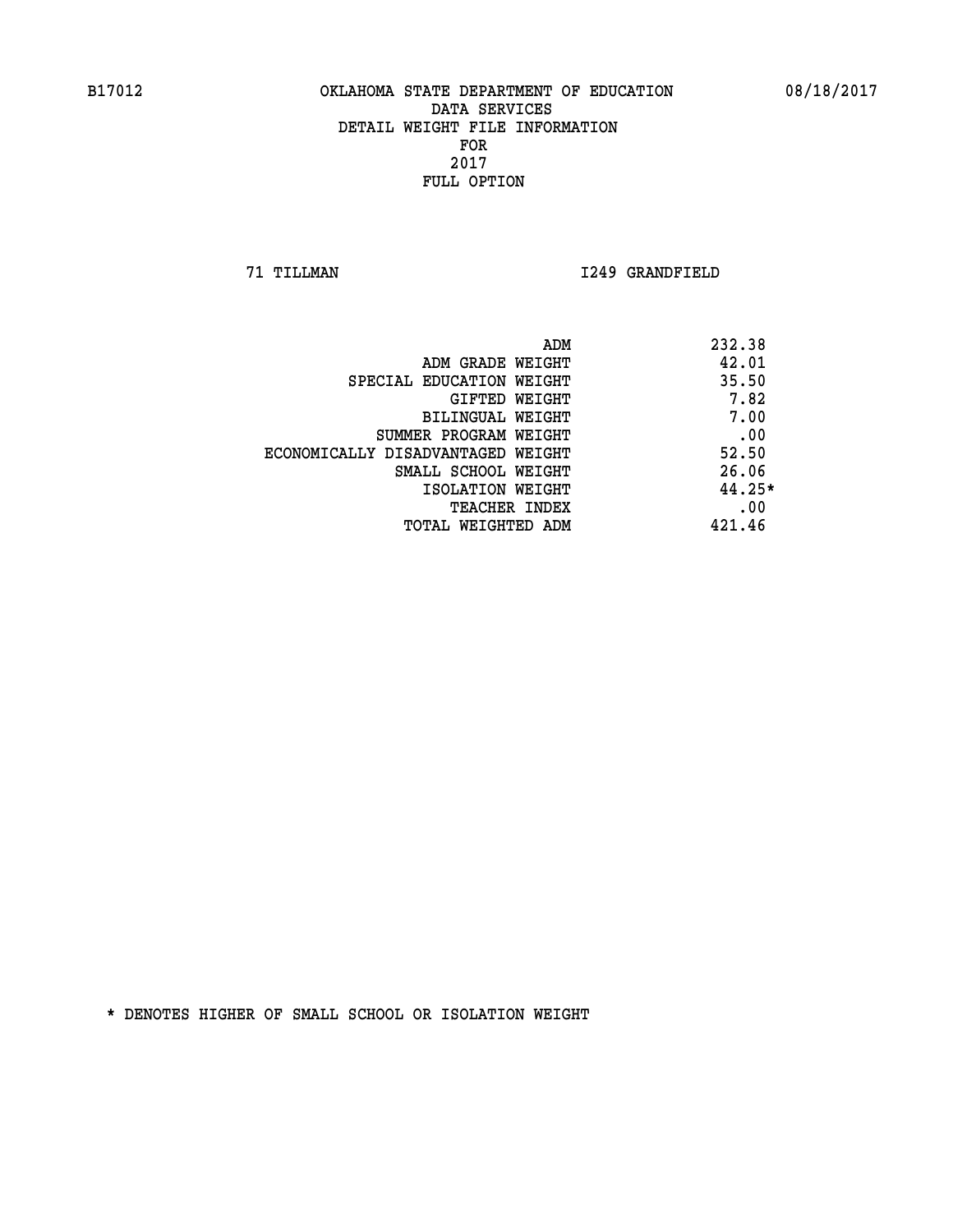**72 TULSA C015 KEYSTONE** 

| ADM                               | 325.63   |
|-----------------------------------|----------|
| ADM GRADE WEIGHT                  | 60.98    |
| SPECIAL EDUCATION WEIGHT          | 98.75    |
| GIFTED WEIGHT                     | 9.18     |
| BILINGUAL WEIGHT                  | .00      |
| SUMMER PROGRAM WEIGHT             | .00      |
| ECONOMICALLY DISADVANTAGED WEIGHT | 62.50    |
| SMALL SCHOOL WEIGHT               | $25.04*$ |
| ISOLATION WEIGHT                  | .00      |
| <b>TEACHER INDEX</b>              | 11.05    |
| TOTAL WEIGHTED ADM                | 593.13   |
|                                   |          |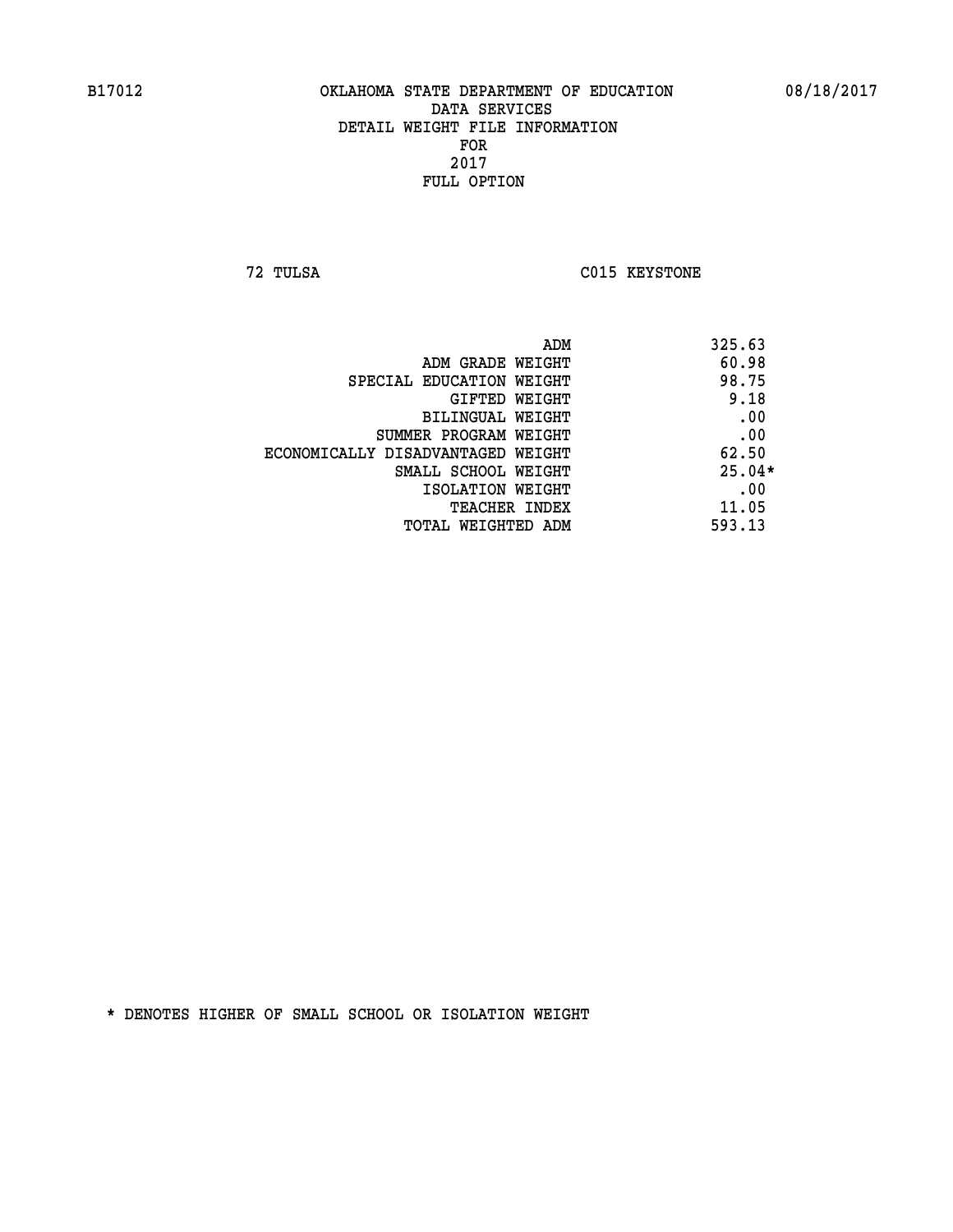**72 TULSA E004 TULSA CHARTER: SCHL AR**

|                                   | 364.36<br>ADM |
|-----------------------------------|---------------|
| ADM GRADE WEIGHT                  | 72.87         |
| SPECIAL EDUCATION WEIGHT          | 51.40         |
| GIFTED WEIGHT                     | 21.76         |
| BILINGUAL WEIGHT                  | 5.75          |
| SUMMER PROGRAM WEIGHT             | .00           |
| ECONOMICALLY DISADVANTAGED WEIGHT | 48.75         |
| SMALL SCHOOL WEIGHT               | .00           |
| ISOLATION WEIGHT                  | .00           |
| <b>TEACHER INDEX</b>              | .00           |
| TOTAL WEIGHTED ADM                | 564.89        |
|                                   |               |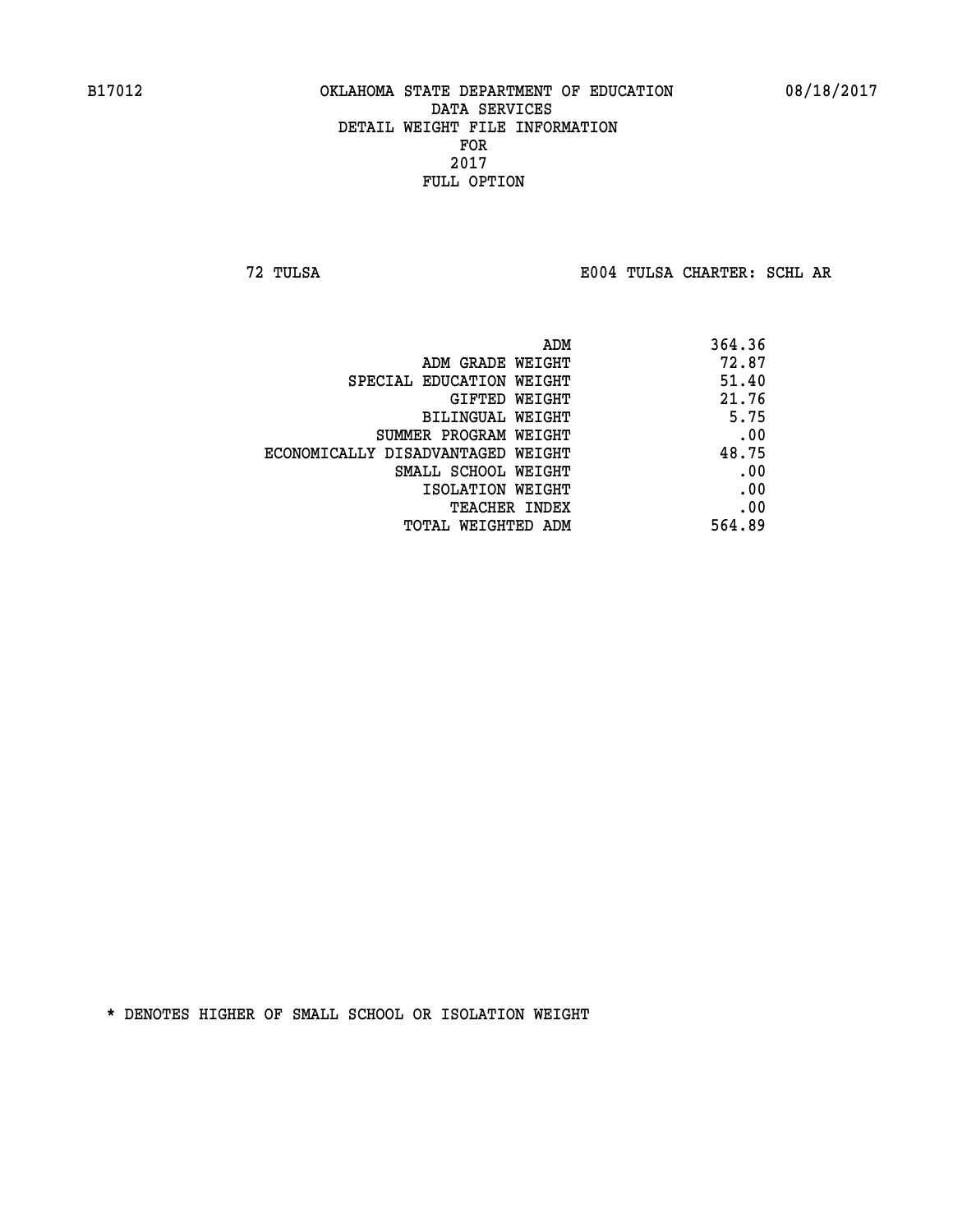**72 TULSA E005 TULSA CHARTER: KIPP TU**

| ADM                               | 306.23 |
|-----------------------------------|--------|
| ADM GRADE WEIGHT                  | 28.91  |
| SPECIAL EDUCATION WEIGHT          | 43.15  |
| GIFTED WEIGHT                     | 9.86   |
| BILINGUAL WEIGHT                  | 3.25   |
| SUMMER PROGRAM WEIGHT             | .00    |
| ECONOMICALLY DISADVANTAGED WEIGHT | 71.75  |
| SMALL SCHOOL WEIGHT               | .00    |
| ISOLATION WEIGHT                  | .00    |
| <b>TEACHER INDEX</b>              | .00    |
| TOTAL WEIGHTED ADM                | 463.15 |
|                                   |        |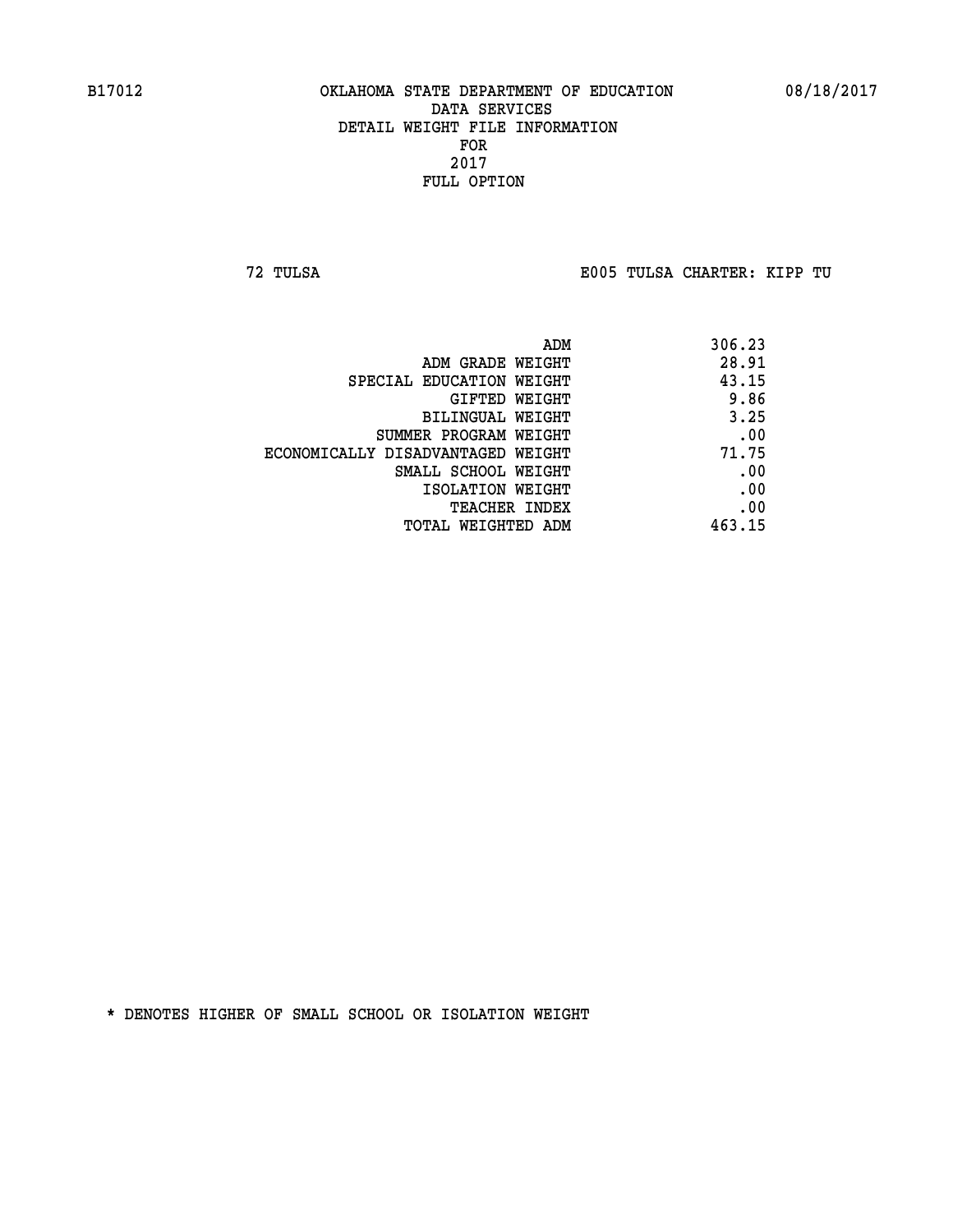**72 TULSA E006 TULSA LEGACY CHARTER S**

|                                   | 559.15<br>ADM |  |
|-----------------------------------|---------------|--|
| ADM GRADE WEIGHT                  | 124.52        |  |
| SPECIAL EDUCATION WEIGHT          | 73.40         |  |
| GIFTED WEIGHT                     | 15.64         |  |
| BILINGUAL WEIGHT                  | 7.75          |  |
| SUMMER PROGRAM WEIGHT             | .00           |  |
| ECONOMICALLY DISADVANTAGED WEIGHT | 139.00        |  |
| SMALL SCHOOL WEIGHT               | .00           |  |
| ISOLATION WEIGHT                  | .00           |  |
| TEACHER INDEX                     | .00           |  |
| TOTAL WEIGHTED ADM                | 919.46        |  |
|                                   |               |  |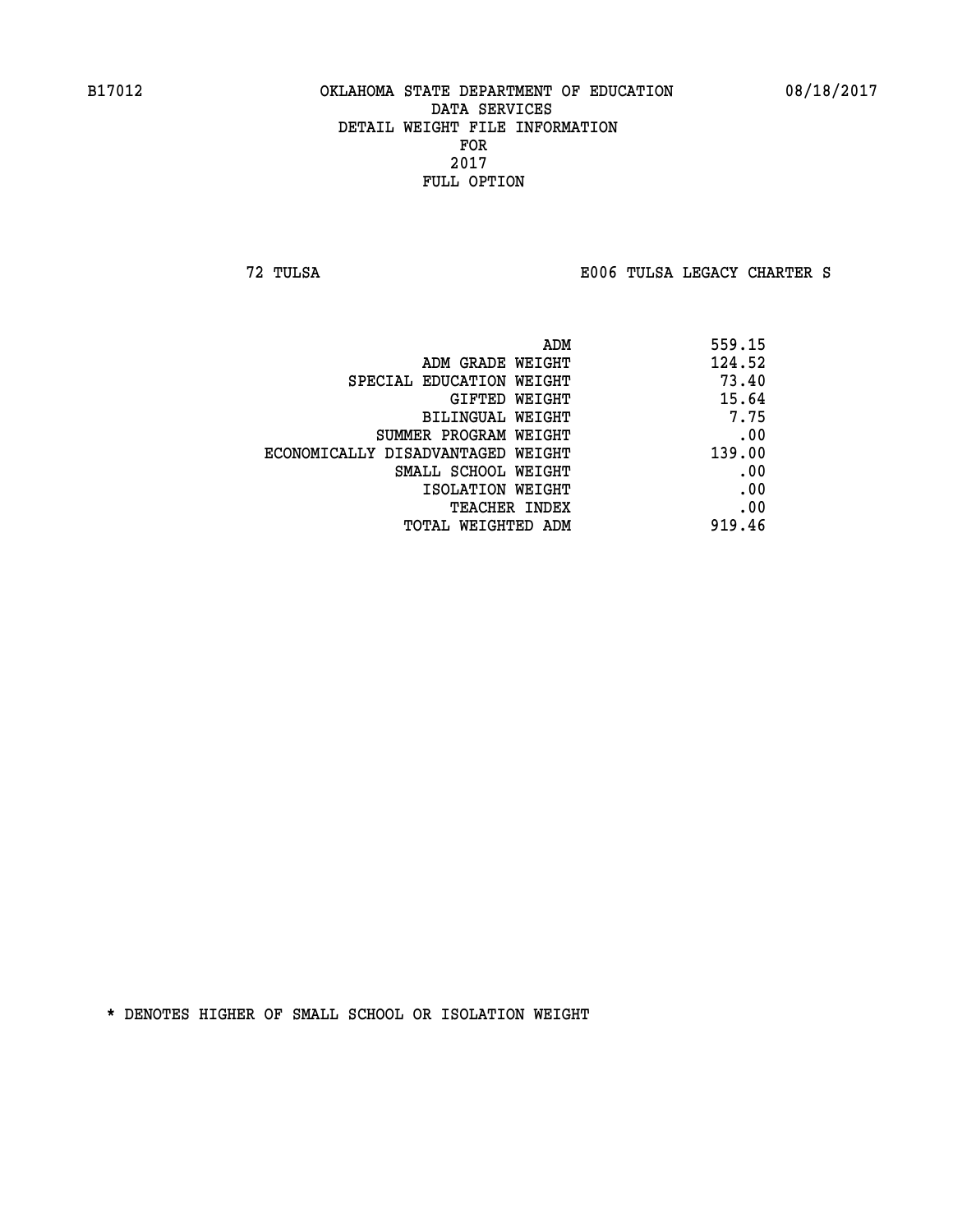**72 TULSA E017 TULSA CHARTER: COLLEGE**

| 191.32 |
|--------|
| 81.42  |
| 29.60  |
| 5.10   |
| 37.50  |
| .00    |
| 44.75  |
| .00    |
| .00    |
| .00    |
| 389.69 |
|        |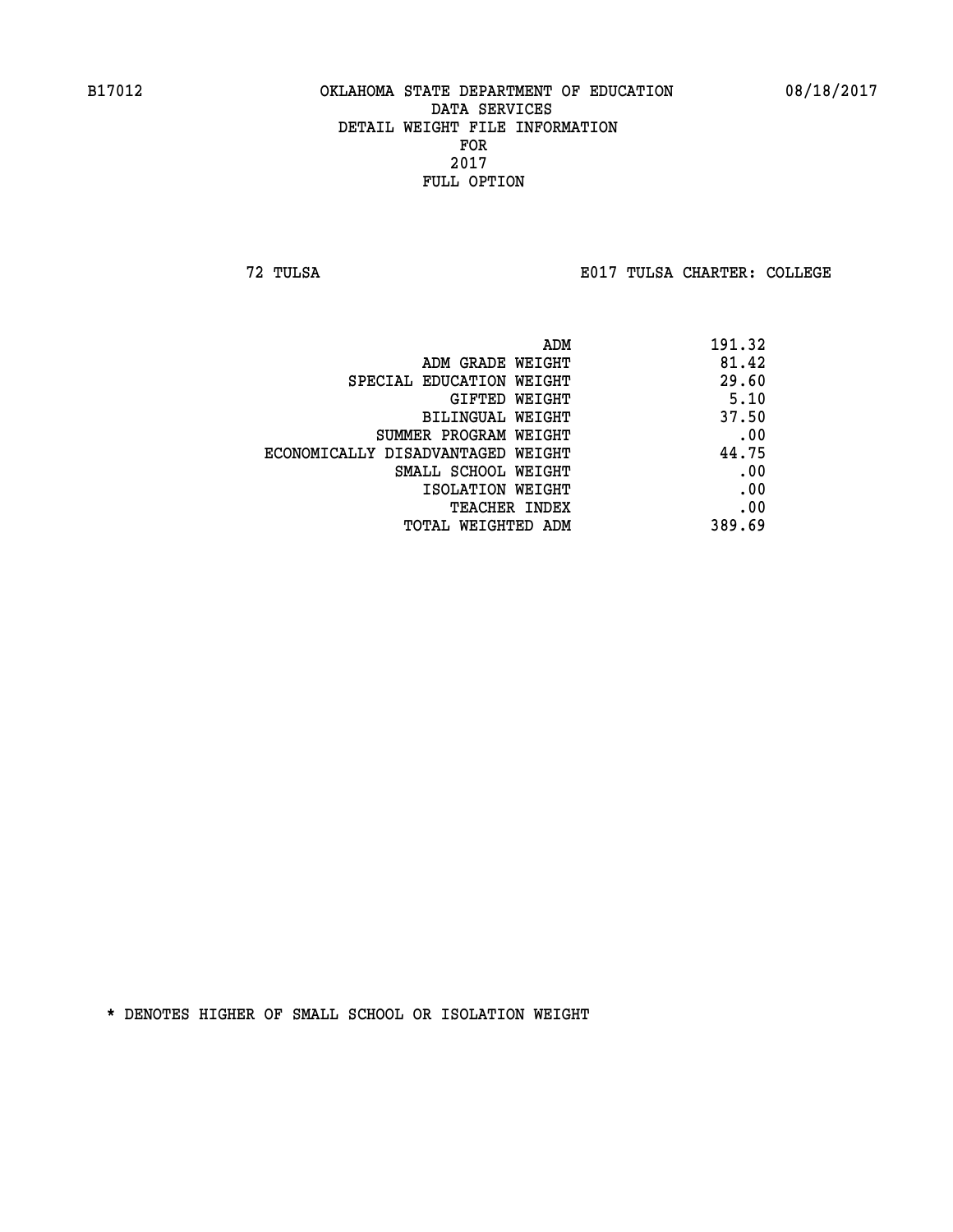**72 TULSA E018 TULSA CHARTER: HONOR A**

| ADM                               | 203.77 |
|-----------------------------------|--------|
| ADM GRADE WEIGHT                  | .00    |
| SPECIAL EDUCATION WEIGHT          | 7.40   |
| GIFTED WEIGHT                     | .00    |
| BILINGUAL WEIGHT                  | 37.50  |
| SUMMER PROGRAM WEIGHT             | .00    |
| ECONOMICALLY DISADVANTAGED WEIGHT | 48.50  |
| SMALL SCHOOL WEIGHT               | .00    |
| ISOLATION WEIGHT                  | .00    |
| TEACHER INDEX                     | .00    |
| TOTAL WEIGHTED ADM                | 297.17 |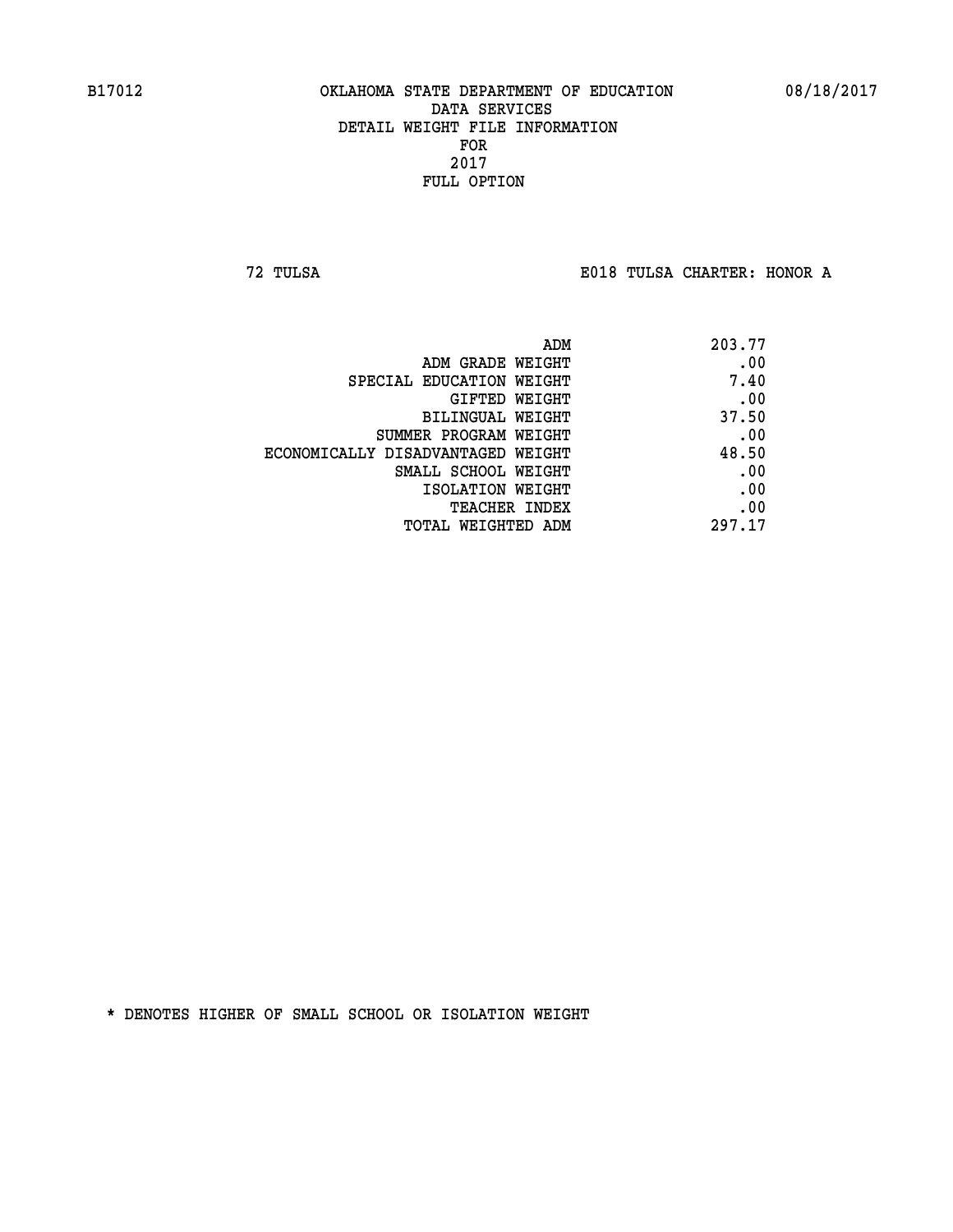**72 TULSA E019 TULSA CHARTER: COLLEGI**

| 154.06 |
|--------|
| .00    |
| 9.65   |
| 5.78   |
| 7.25   |
| .00    |
| 36.75  |
| .00    |
| .00    |
| .00    |
| 213.49 |
|        |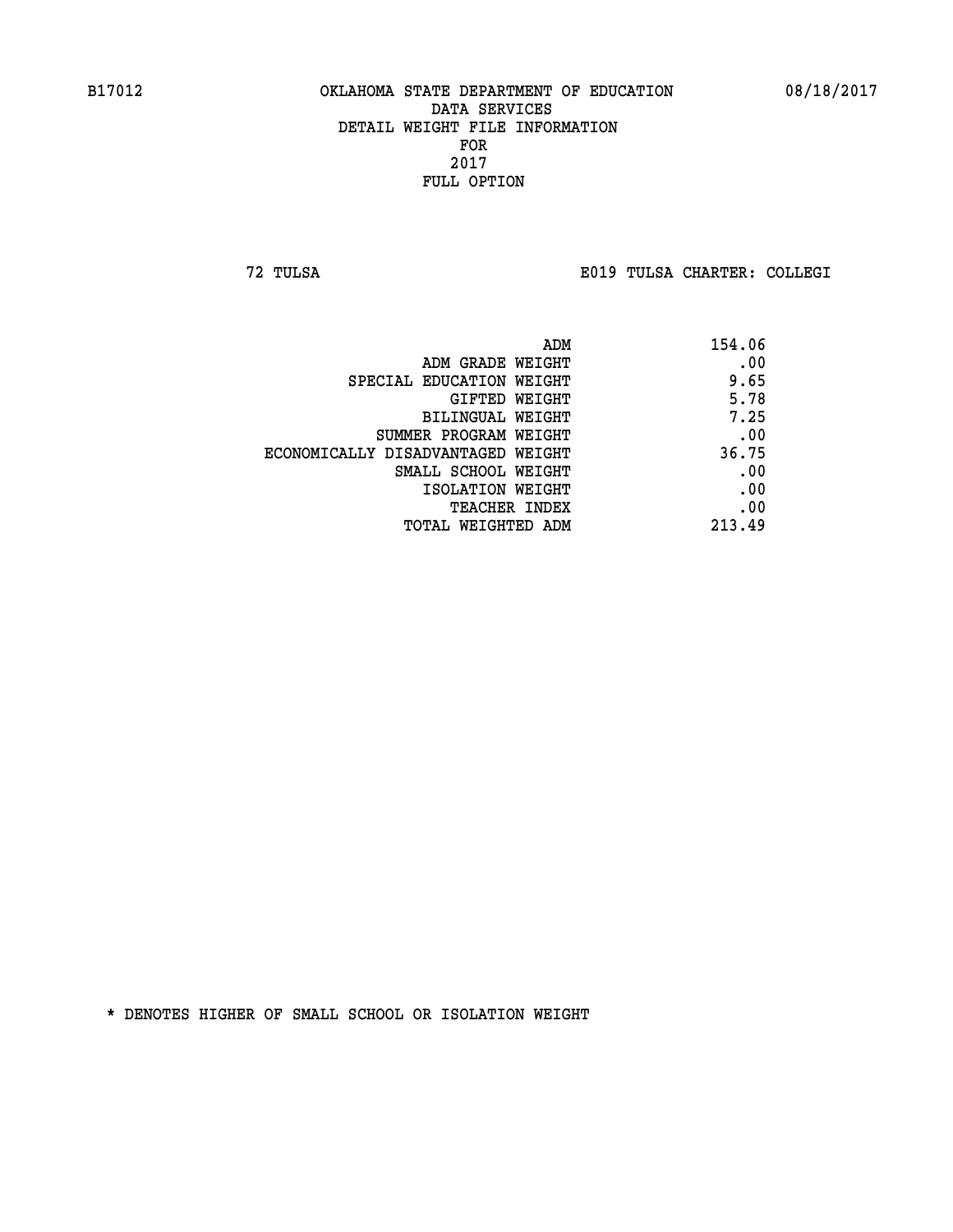**72 TULSA G001 DEBORAH BROWN (CHARTER**

| ADM                               | 255.39 |
|-----------------------------------|--------|
| ADM GRADE WEIGHT                  | 87.98  |
| SPECIAL EDUCATION WEIGHT          | .80    |
| GIFTED WEIGHT                     | .00    |
| BILINGUAL WEIGHT                  | .00    |
| SUMMER PROGRAM WEIGHT             | .00    |
| ECONOMICALLY DISADVANTAGED WEIGHT | 59.75  |
| SMALL SCHOOL WEIGHT               | .00    |
| ISOLATION WEIGHT                  | .00    |
| <b>TEACHER INDEX</b>              | 17.82  |
| TOTAL WEIGHTED ADM                | 421.74 |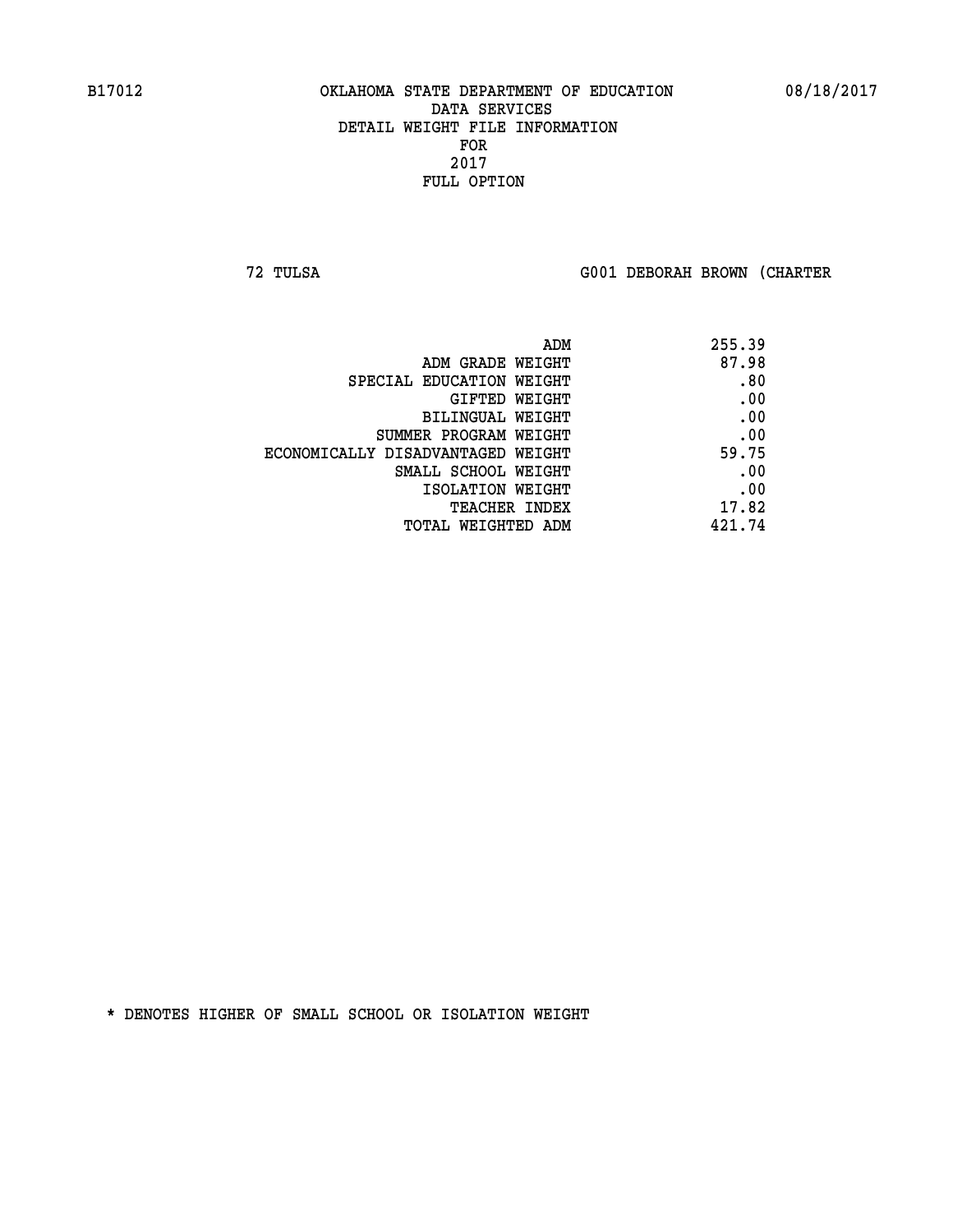**72 TULSA G003 DOVE SCHOOLS OF TULSA** 

| ADM                               | 1,018.25 |
|-----------------------------------|----------|
| ADM GRADE WEIGHT                  | 181.08   |
| SPECIAL EDUCATION WEIGHT          | 74.00    |
| GIFTED WEIGHT                     | 28.22    |
| BILINGUAL WEIGHT                  | 128.00   |
| SUMMER PROGRAM WEIGHT             | .00      |
| ECONOMICALLY DISADVANTAGED WEIGHT | 215.50   |
| SMALL SCHOOL WEIGHT               | .00      |
| ISOLATION WEIGHT                  | .00      |
| TEACHER INDEX                     | .00      |
| TOTAL WEIGHTED ADM                | 1,645.05 |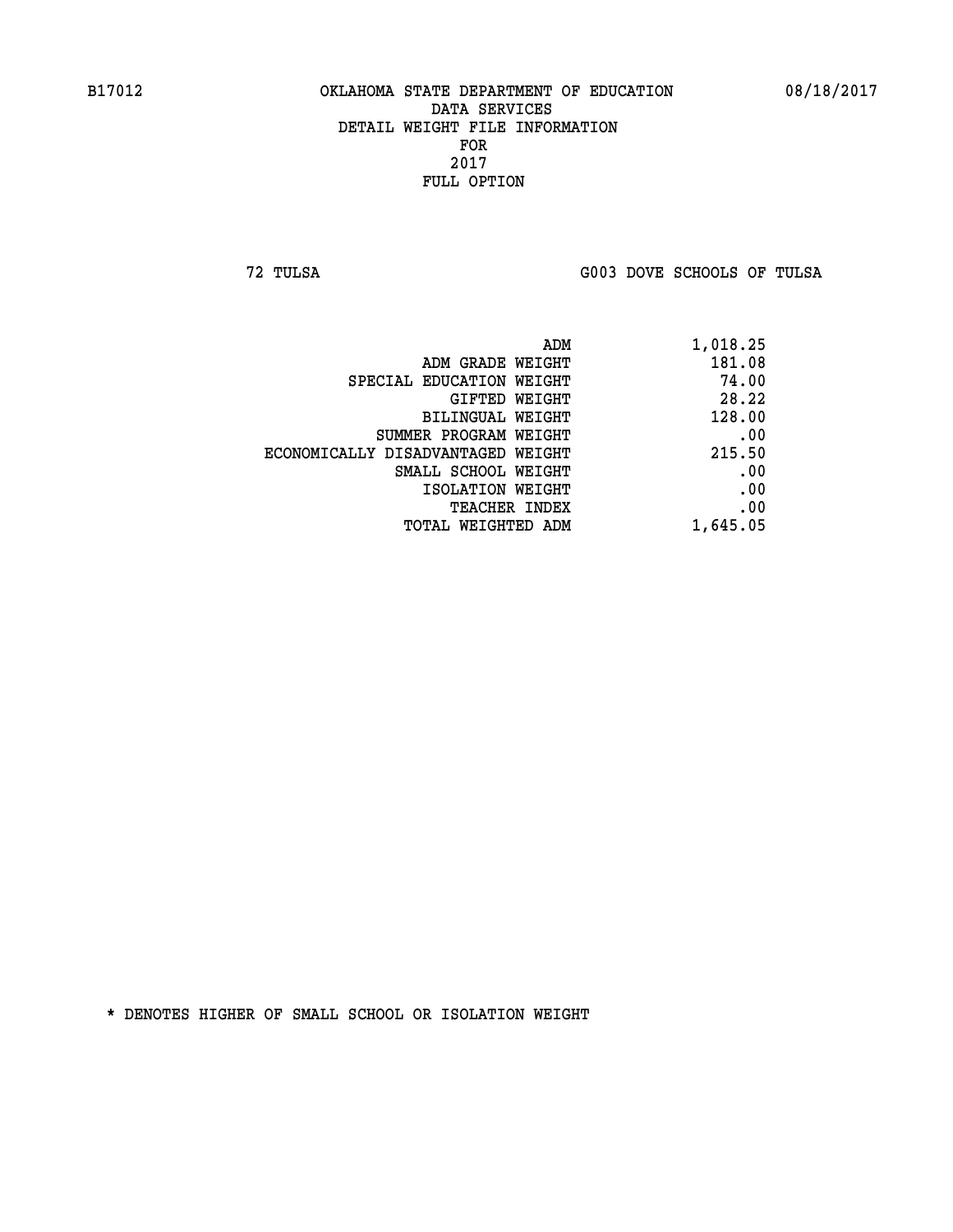**72 TULSA G004 SANKOFA MIDDLE SCHL (C**

| ADM                               | 108.91 |
|-----------------------------------|--------|
| ADM GRADE WEIGHT                  | 4.01   |
| SPECIAL EDUCATION WEIGHT          | 7.85   |
| GIFTED WEIGHT                     | .00    |
| BILINGUAL WEIGHT                  | .00    |
| SUMMER PROGRAM WEIGHT             | .00    |
| ECONOMICALLY DISADVANTAGED WEIGHT | 24.50  |
| SMALL SCHOOL WEIGHT               | .00    |
| ISOLATION WEIGHT                  | .00    |
| TEACHER INDEX                     | 19.54  |
| TOTAL WEIGHTED ADM                | 164.81 |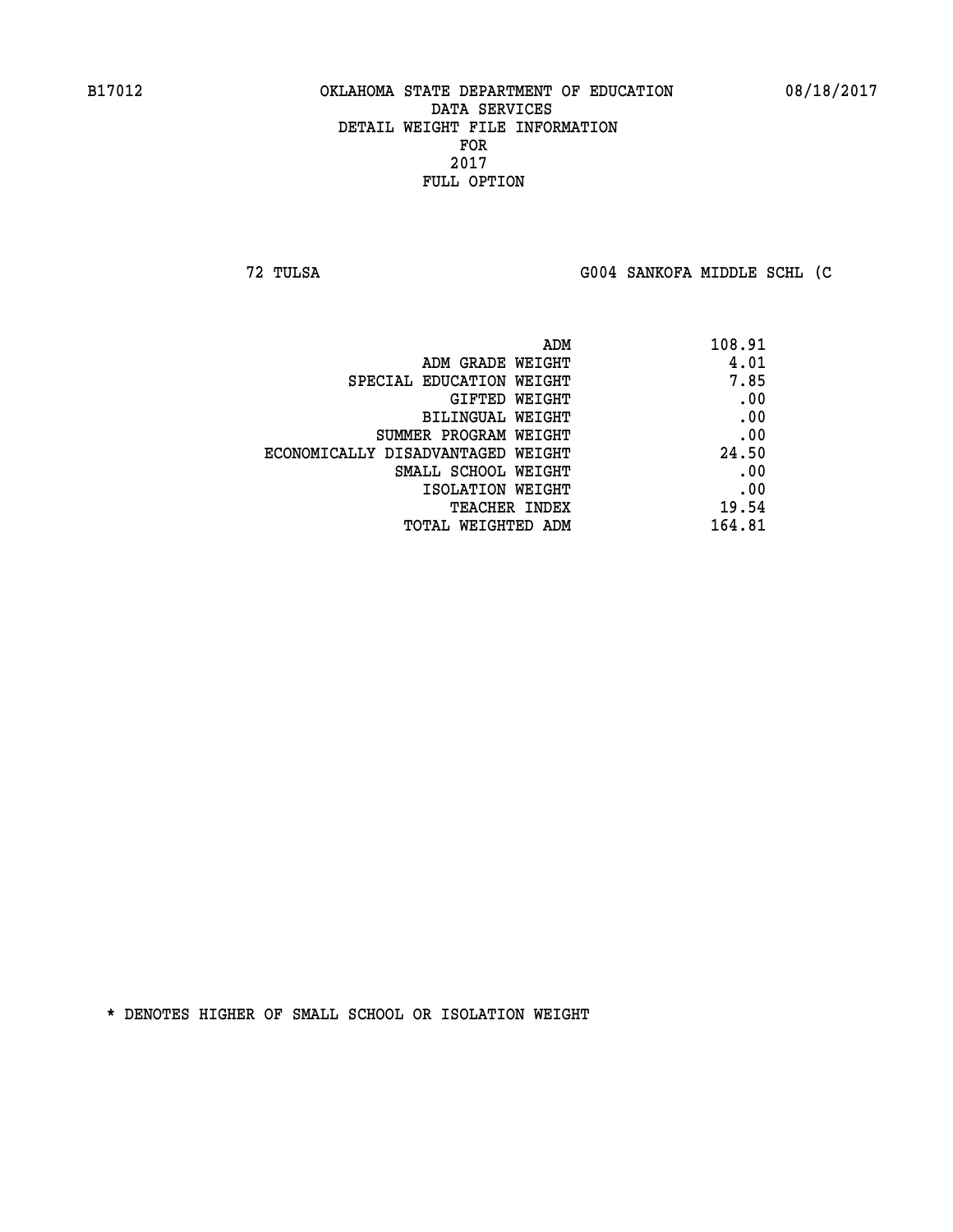**72 TULSA G005 LANGSTON HUGHES ACAD A**

| 142.88 |
|--------|
| 28.58  |
| 14.50  |
| 4.08   |
| 1.75   |
| .00    |
| 33.00  |
| .00    |
| .00    |
| 21.92  |
| 246.71 |
|        |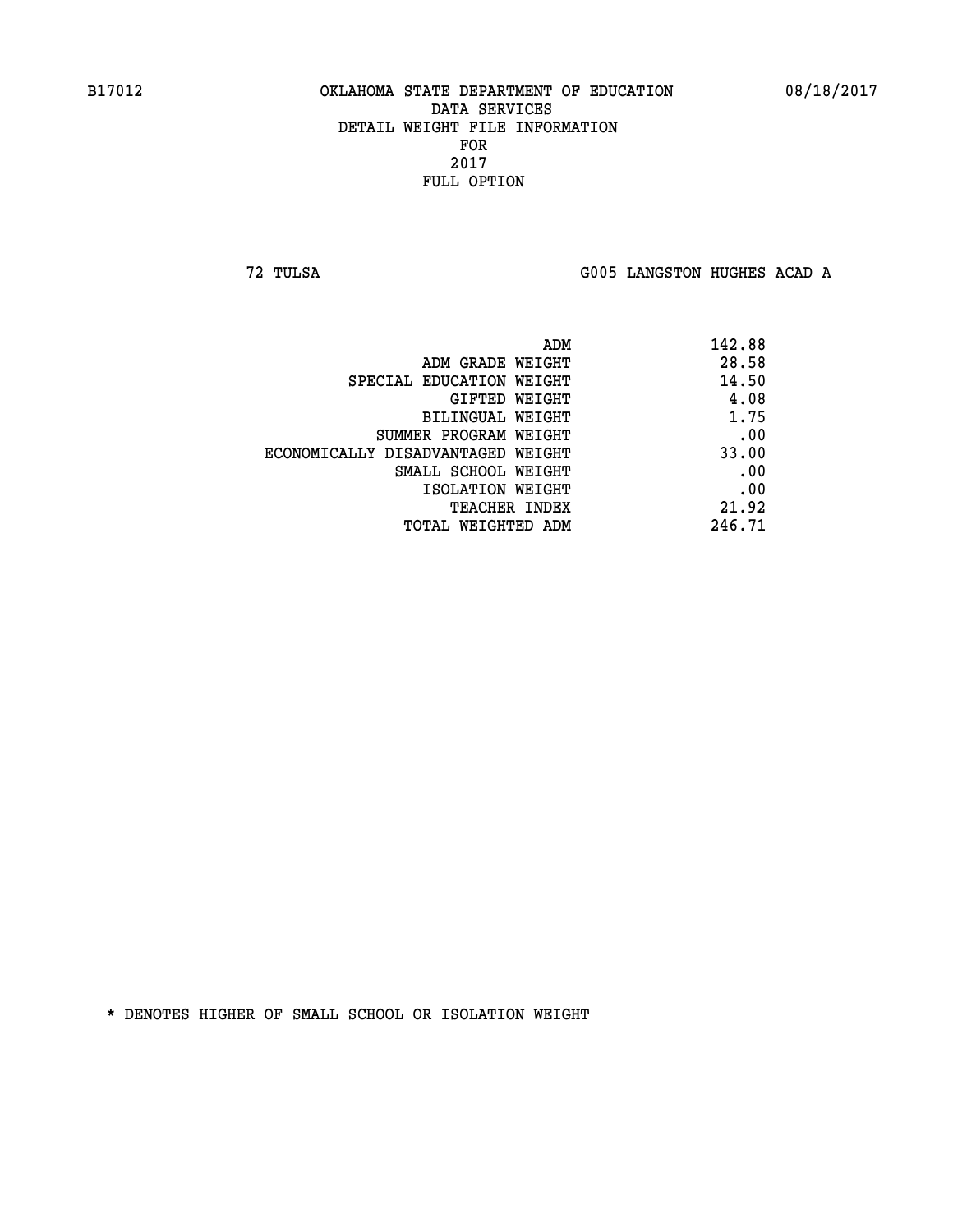**72 TULSA I001 TULSA** 

| 37,932.40 |
|-----------|
| 7,628.38  |
| 6,473.00  |
| 1,415.08  |
| 2,843.75  |
| 26.40     |
| 7,886.00  |
| .00       |
| .00       |
| .00       |
| 64,205.01 |
|           |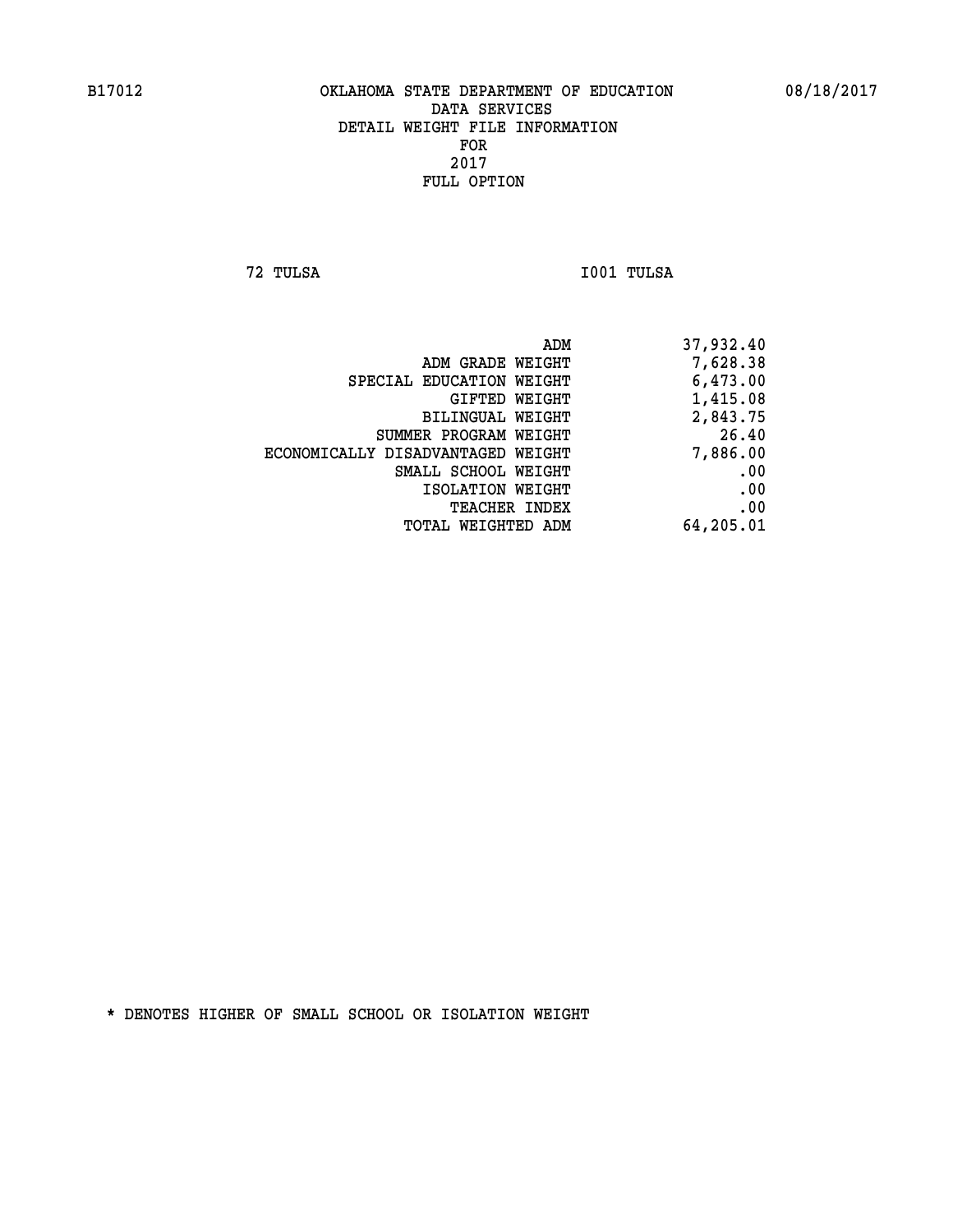**72 TULSA I002 SAND SPRINGS** 

| ADM                               | 5,144.21 |
|-----------------------------------|----------|
| ADM GRADE WEIGHT                  | 1,027.99 |
| SPECIAL EDUCATION WEIGHT          | 918.50   |
| <b>GIFTED WEIGHT</b>              | 164.56   |
| BILINGUAL WEIGHT                  | 23.00    |
| SUMMER PROGRAM WEIGHT             | .00      |
| ECONOMICALLY DISADVANTAGED WEIGHT | 771.25   |
| SMALL SCHOOL WEIGHT               | .00      |
| ISOLATION WEIGHT                  | .00      |
| <b>TEACHER INDEX</b>              | 48.60    |
| TOTAL WEIGHTED ADM                | 8,098.11 |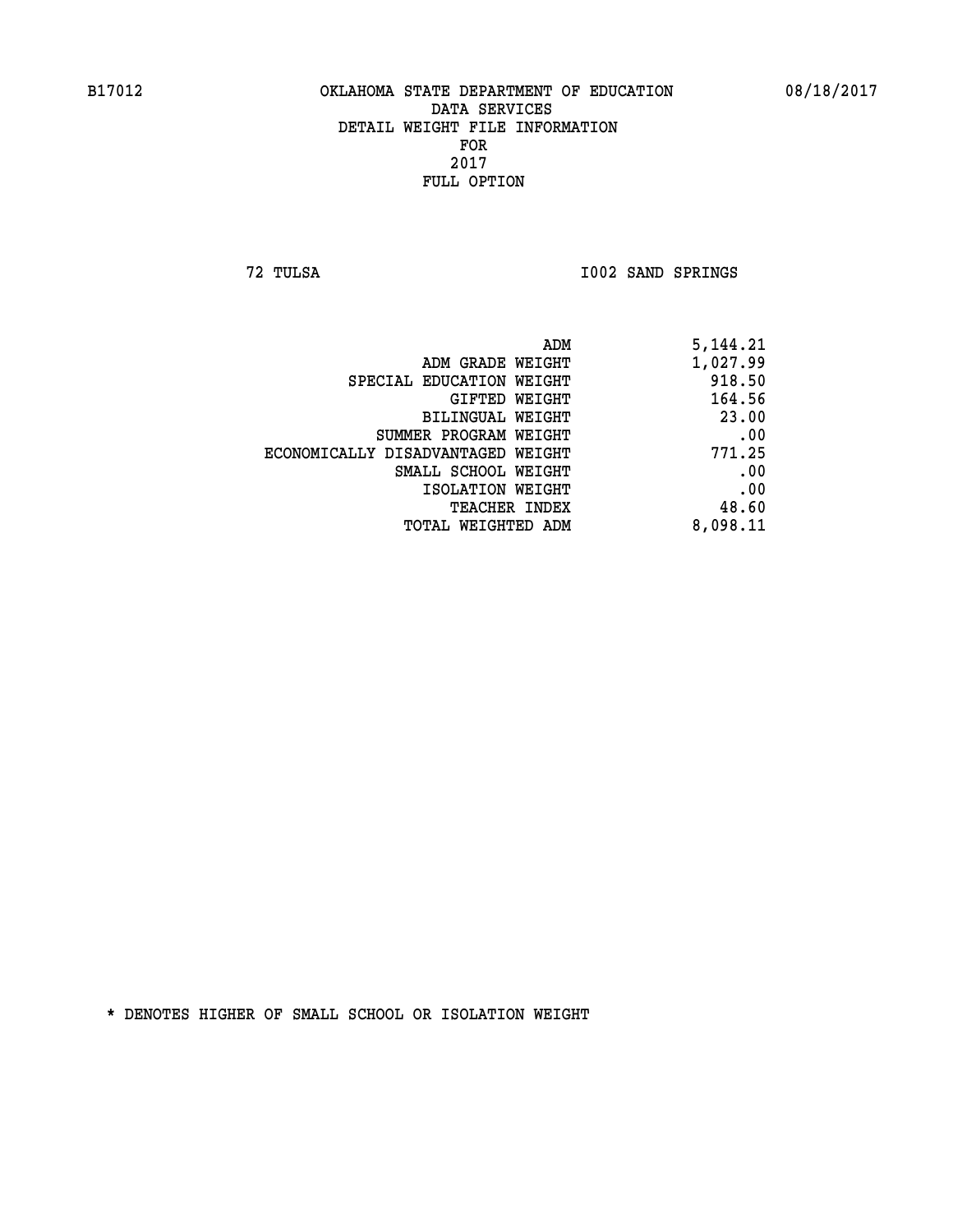**72 TULSA I003 BROKEN ARROW** 

| 18,969.30 | ADM                               |  |
|-----------|-----------------------------------|--|
| 3,675.10  | ADM GRADE WEIGHT                  |  |
| 2,748.05  | SPECIAL EDUCATION WEIGHT          |  |
| 987.02    | GIFTED WEIGHT                     |  |
| 316.50    | BILINGUAL WEIGHT                  |  |
| 19.20     | SUMMER PROGRAM WEIGHT             |  |
| 2,224.25  | ECONOMICALLY DISADVANTAGED WEIGHT |  |
| .00       | SMALL SCHOOL WEIGHT               |  |
| .00       | ISOLATION WEIGHT                  |  |
| .00       | <b>TEACHER INDEX</b>              |  |
| 28,939.42 | TOTAL WEIGHTED ADM                |  |
|           |                                   |  |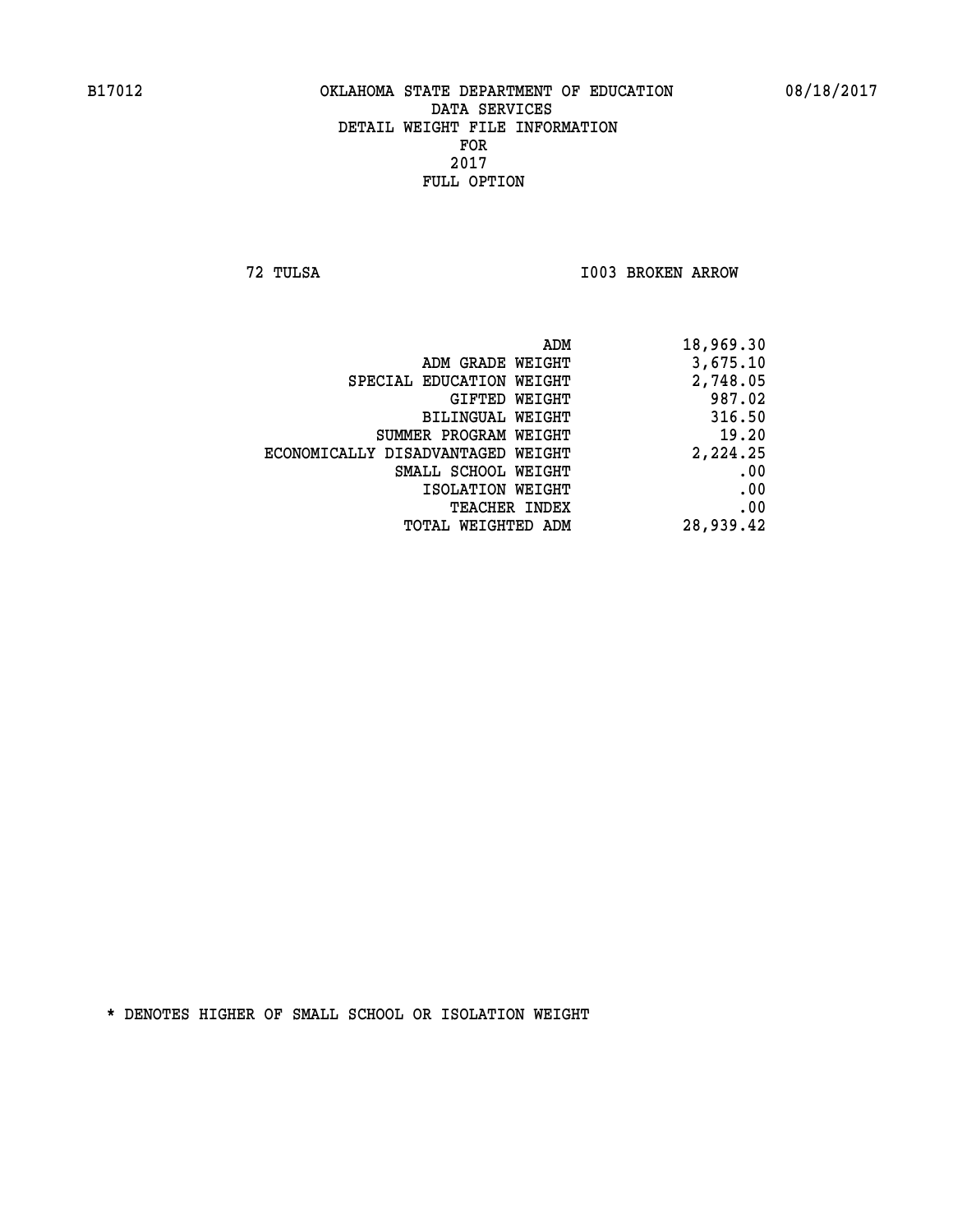**72 TULSA I004 BIXBY** 

| ADM                               | 6,167.27 |
|-----------------------------------|----------|
| ADM GRADE WEIGHT                  | 1,047.74 |
| SPECIAL EDUCATION WEIGHT          | 953.95   |
| GIFTED WEIGHT                     | 483.48   |
| BILINGUAL WEIGHT                  | 77.75    |
| SUMMER PROGRAM WEIGHT             | 1.20     |
| ECONOMICALLY DISADVANTAGED WEIGHT | 354.25   |
| SMALL SCHOOL WEIGHT               | .00      |
| ISOLATION WEIGHT                  | .00      |
| <b>TEACHER INDEX</b>              | 56.77    |
| TOTAL WEIGHTED ADM                | 9,142.41 |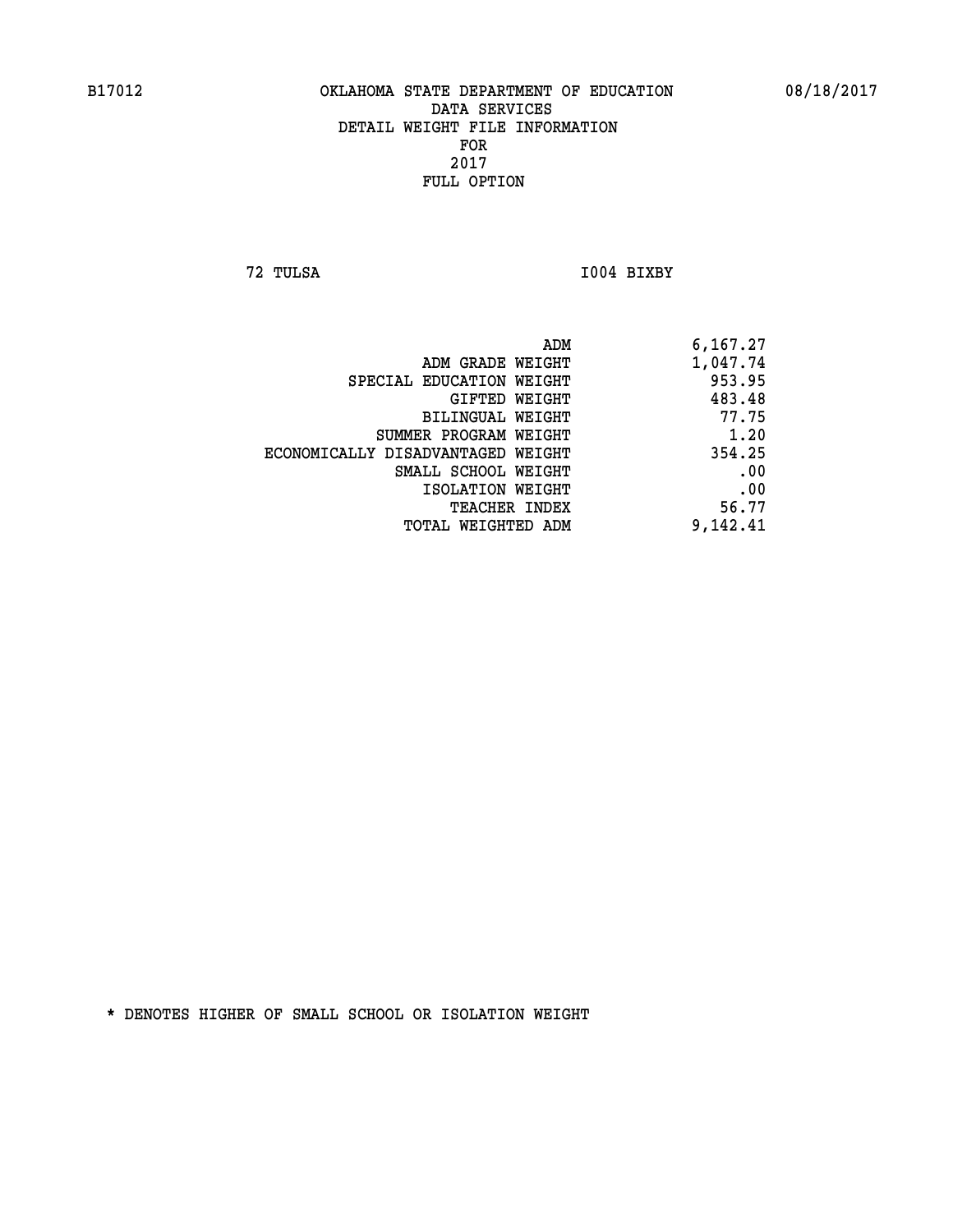**72 TULSA I005 JENKS** 

| 11,962.57 |
|-----------|
| 2,344.98  |
| 2,079.10  |
| 695.98    |
| 482.50    |
| 6.00      |
| 1,160.50  |
| .00       |
| .00       |
| .00       |
| 18,731.63 |
|           |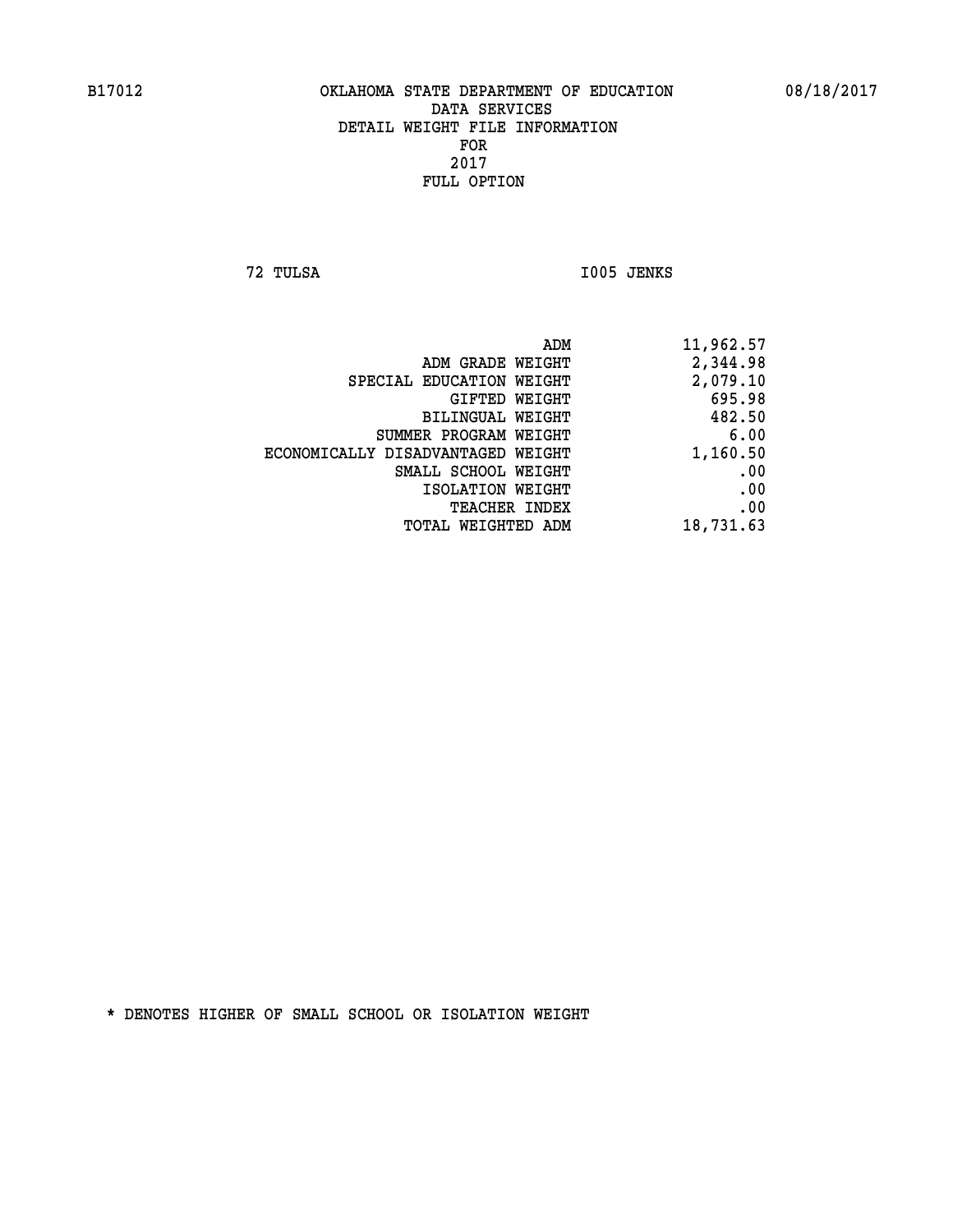**72 TULSA I006 COLLINSVILLE** 

| 2,768.59 |
|----------|
| 456.42   |
| 459.20   |
| 102.00   |
| 29.50    |
| .00      |
| 301.50   |
| .00      |
| .00      |
| 10.23    |
| 4,127.44 |
|          |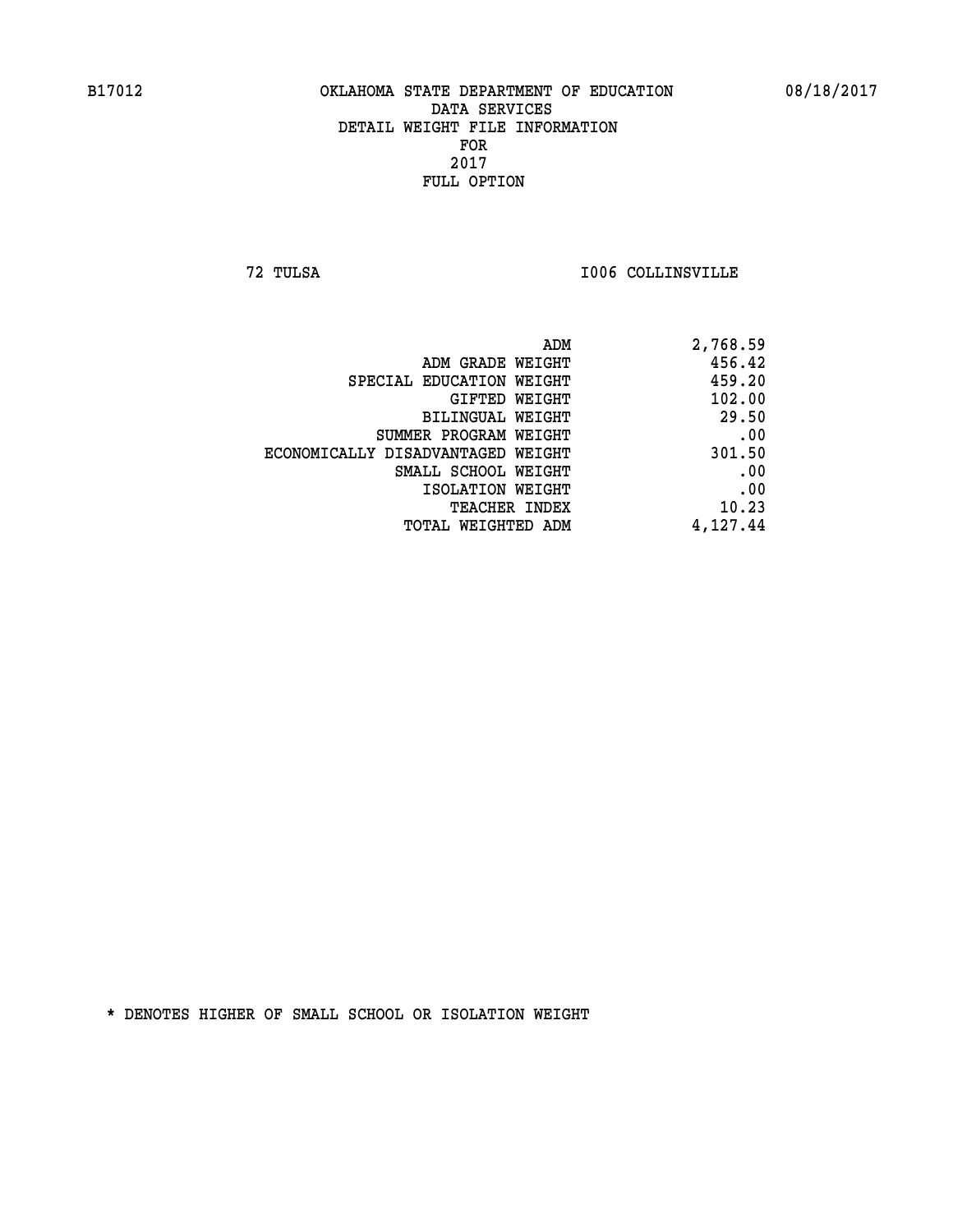**72 TULSA I007 SKIATOOK** 

| 2,510.21 |
|----------|
| 442.23   |
| 418.15   |
| 72.08    |
| 7.25     |
| .00      |
| 319.25   |
| .00      |
| .00      |
| 28.46    |
| 3,797.63 |
|          |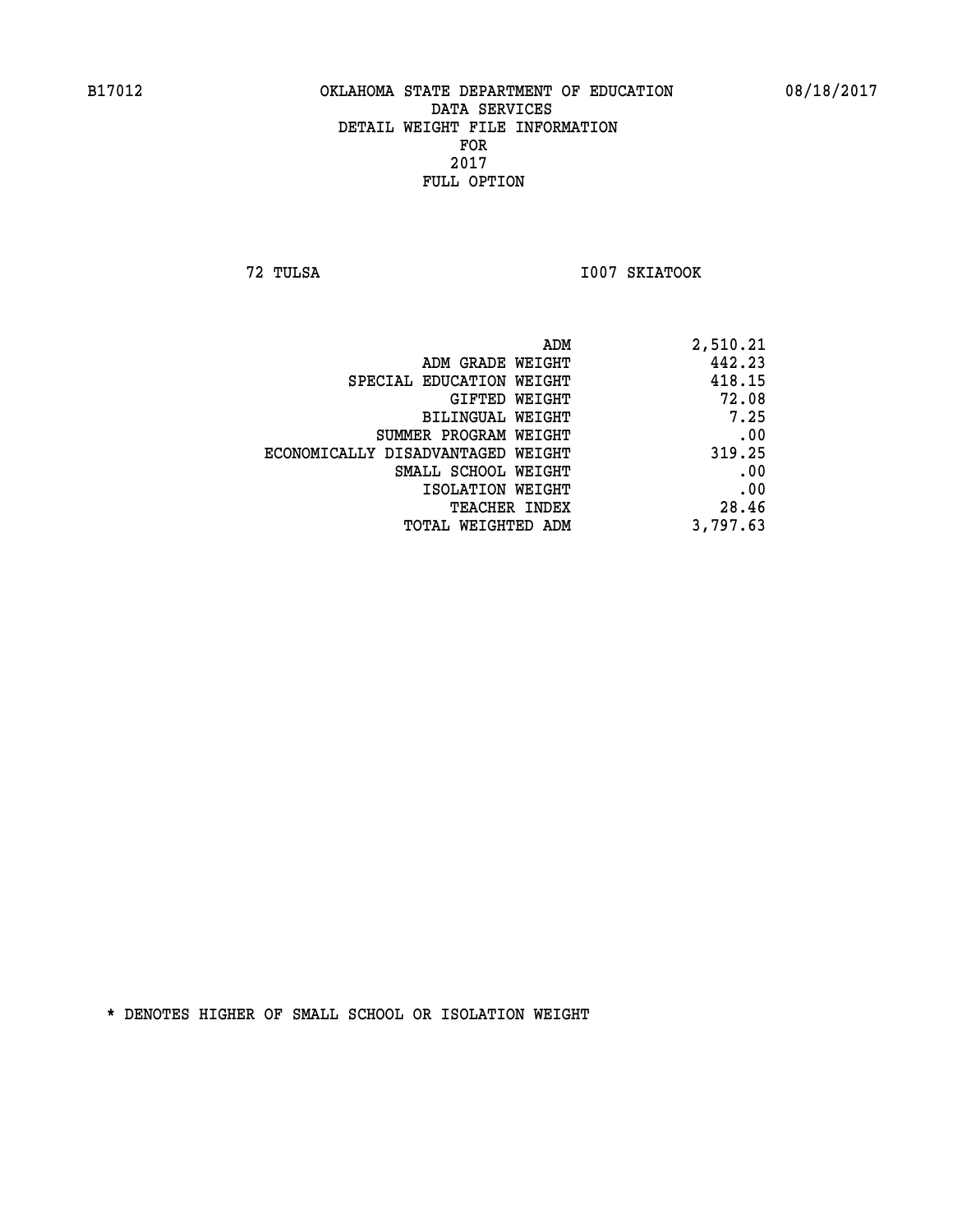**72 TULSA I008 SPERRY** 

| 1,189.89 |
|----------|
| 228.98   |
| 190.35   |
| 36.04    |
| 14.25    |
| .00      |
| 186.75   |
| .00      |
| .00      |
| 15.25    |
| 1,861.51 |
|          |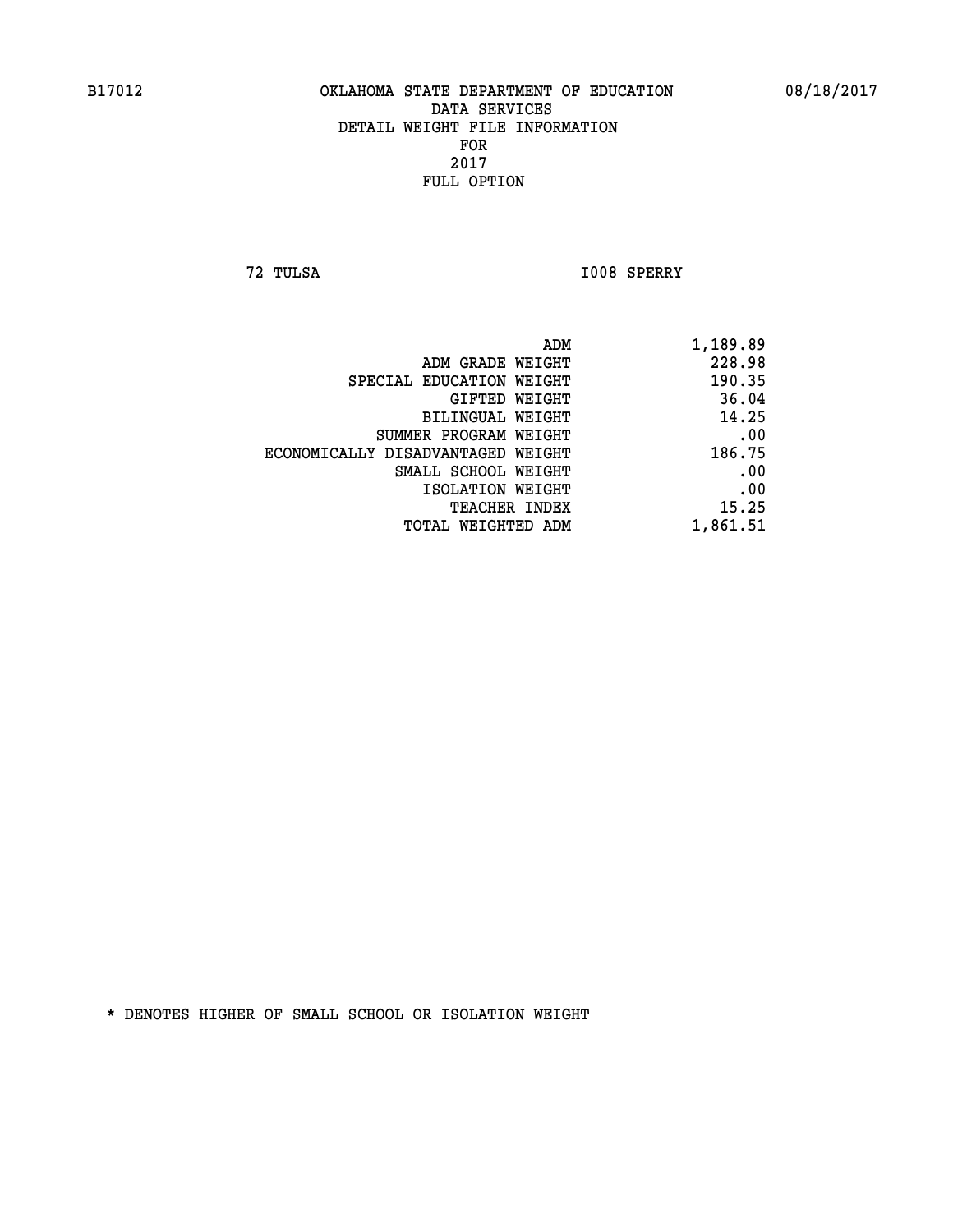**72 TULSA I009 UNION** 

| ADM                               | 15,800.14 |
|-----------------------------------|-----------|
| ADM GRADE WEIGHT                  | 3,027.27  |
| SPECIAL EDUCATION WEIGHT          | 1,768.10  |
| GIFTED WEIGHT                     | 982.94    |
| BILINGUAL WEIGHT                  | 1,284.50  |
| SUMMER PROGRAM WEIGHT             | 1.20      |
| ECONOMICALLY DISADVANTAGED WEIGHT | 2,775.25  |
| SMALL SCHOOL WEIGHT               | .00       |
| ISOLATION WEIGHT                  | .00       |
| TEACHER INDEX                     | .00       |
| TOTAL WEIGHTED ADM                | 25,639.40 |
|                                   |           |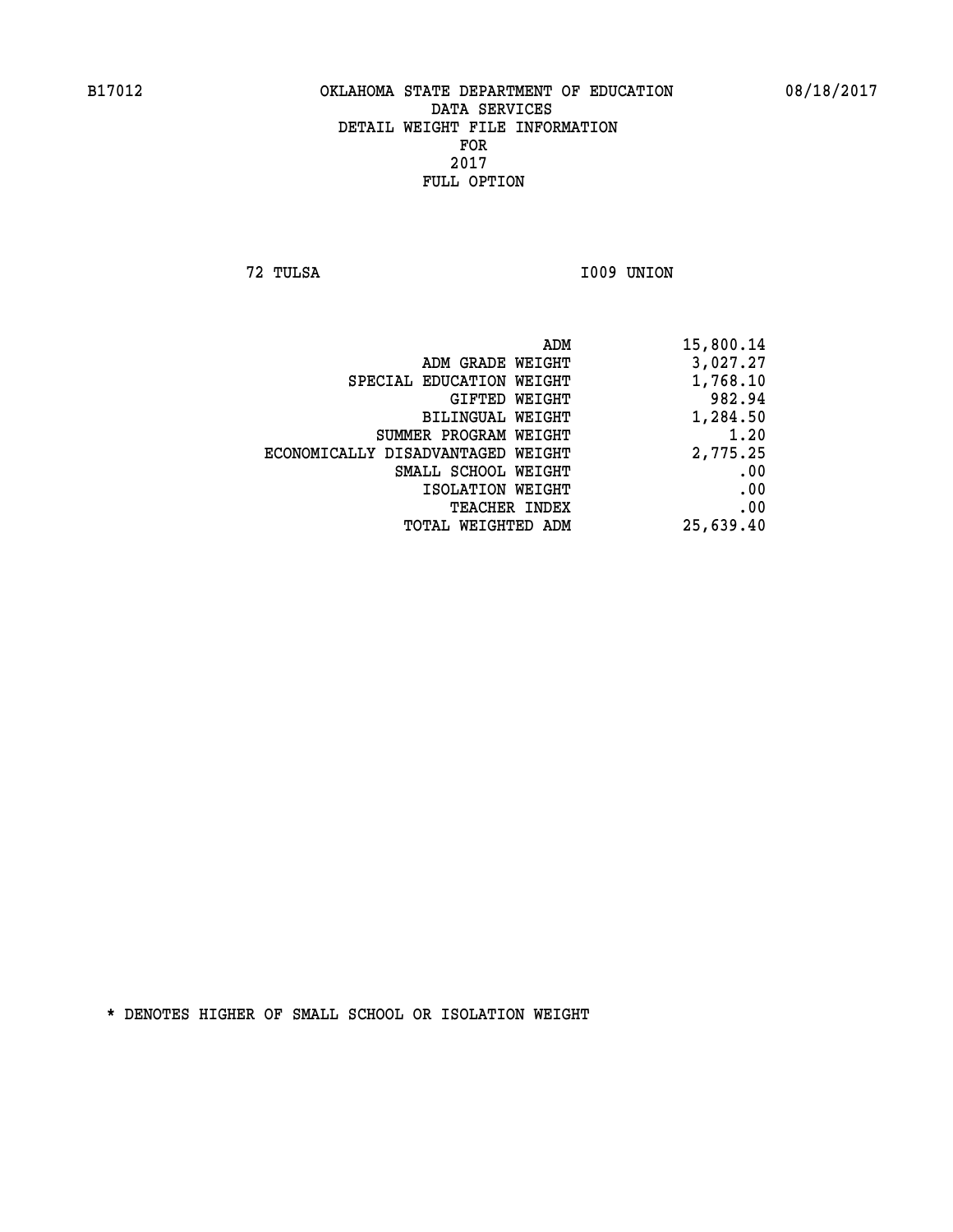**72 TULSA I010 BERRYHILL** 

| ADM                               | 1,223.73 |
|-----------------------------------|----------|
| ADM GRADE WEIGHT                  | 238.42   |
| SPECIAL EDUCATION WEIGHT          | 100.00   |
| GIFTED WEIGHT                     | 43.86    |
| <b>BILINGUAL WEIGHT</b>           | 3.00     |
| SUMMER PROGRAM WEIGHT             | .00      |
| ECONOMICALLY DISADVANTAGED WEIGHT | 97.25    |
| SMALL SCHOOL WEIGHT               | .00      |
| ISOLATION WEIGHT                  | .00      |
| TEACHER INDEX                     | 17.00    |
| TOTAL WEIGHTED ADM                | 1,723.26 |
|                                   |          |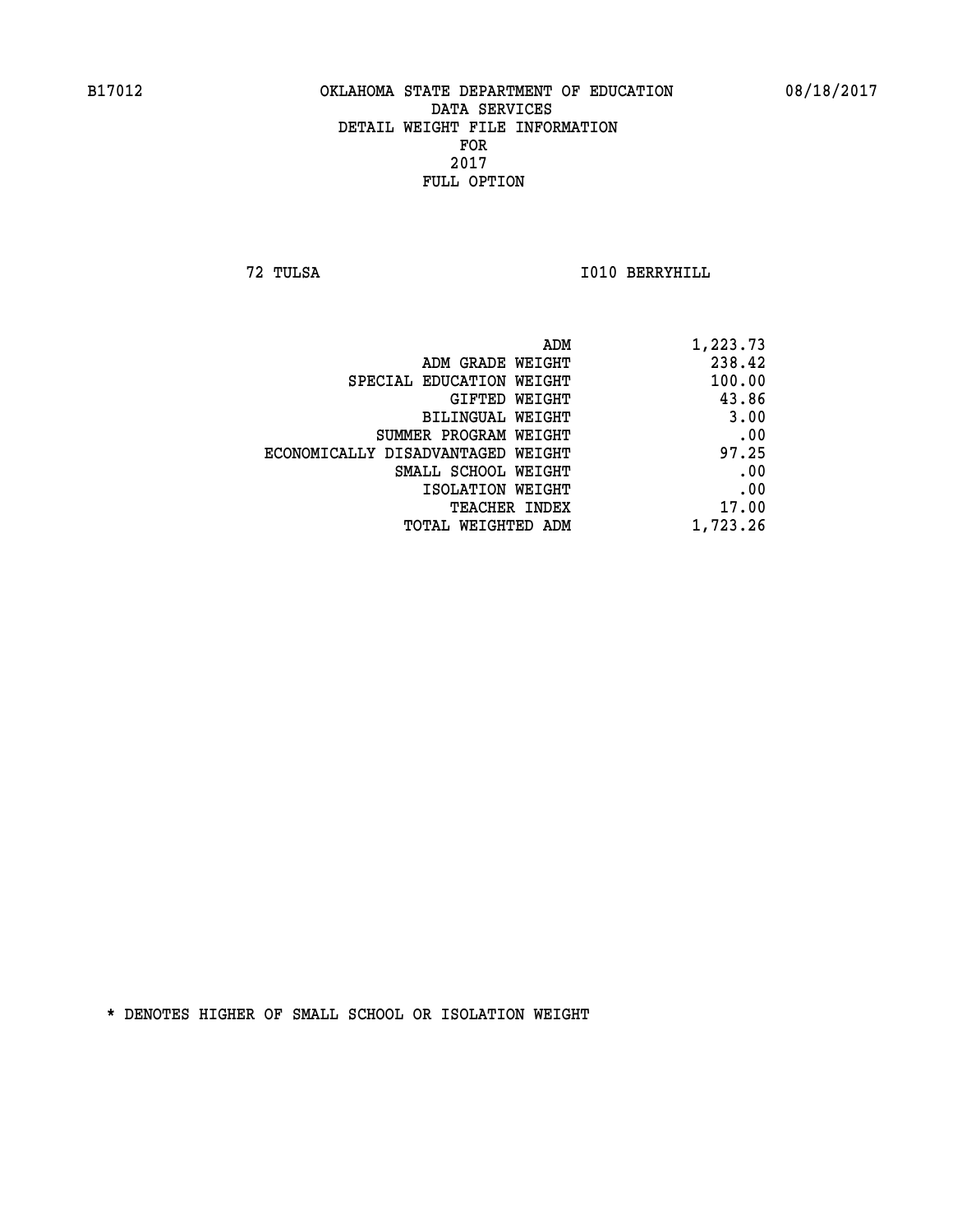**72 TULSA I011 OWASSO** 

| 9,721.95    |
|-------------|
| 1,684.07    |
| 1,357.20    |
| 369.58      |
| 123.00      |
| 1.20        |
| 758.50      |
| .00         |
| .00         |
| 145.97      |
| 14, 161. 47 |
|             |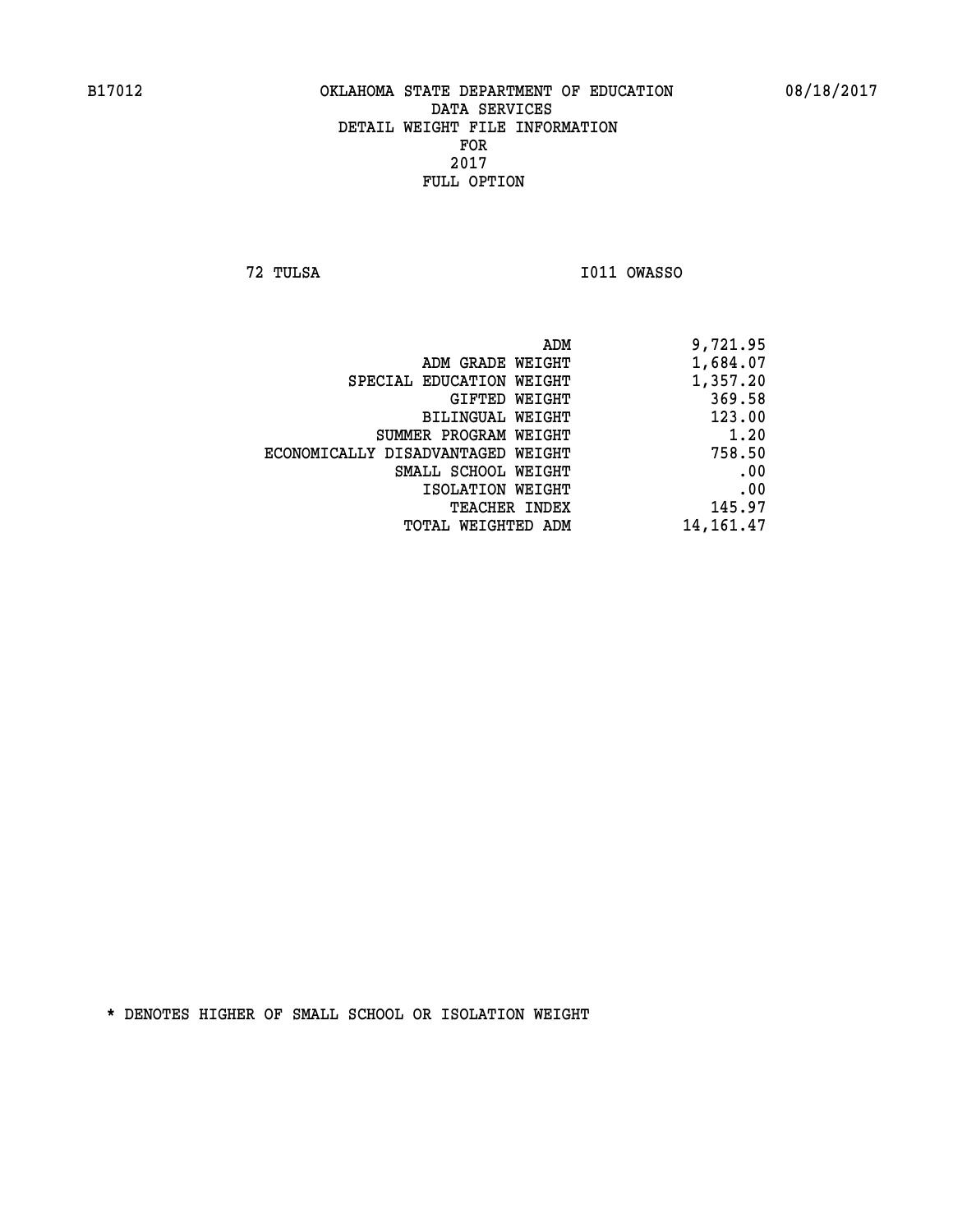**72 TULSA I013 GLENPOOL** 

| 2,734.98 |
|----------|
| 542.46   |
| 478.25   |
| 104.72   |
| 46.75    |
| 2.40     |
| 324.50   |
| .00      |
| .00      |
| 28.82    |
| 4,262.88 |
|          |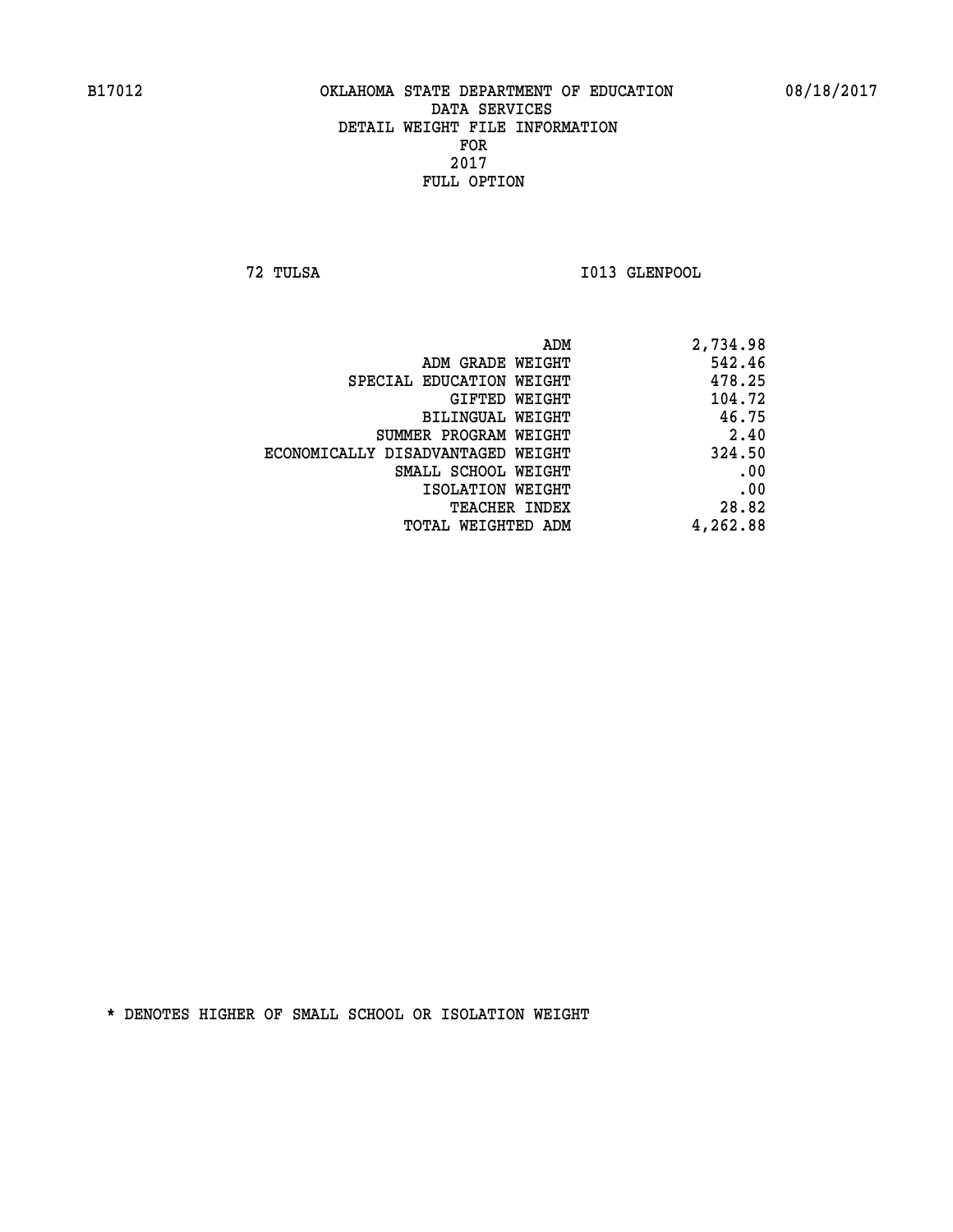**72 TULSA I014 LIBERTY** 

| ADM                               | 551.50 |
|-----------------------------------|--------|
| ADM GRADE WEIGHT                  | 91.87  |
| SPECIAL EDUCATION WEIGHT          | 70.75  |
| GIFTED WEIGHT                     | 13.60  |
| BILINGUAL WEIGHT                  | 12.50  |
| SUMMER PROGRAM WEIGHT             | .00    |
| ECONOMICALLY DISADVANTAGED WEIGHT | 94.50  |
| SMALL SCHOOL WEIGHT               | .00    |
| ISOLATION WEIGHT                  | .00    |
| TEACHER INDEX                     | 20.66  |
| TOTAL WEIGHTED ADM                | 855.38 |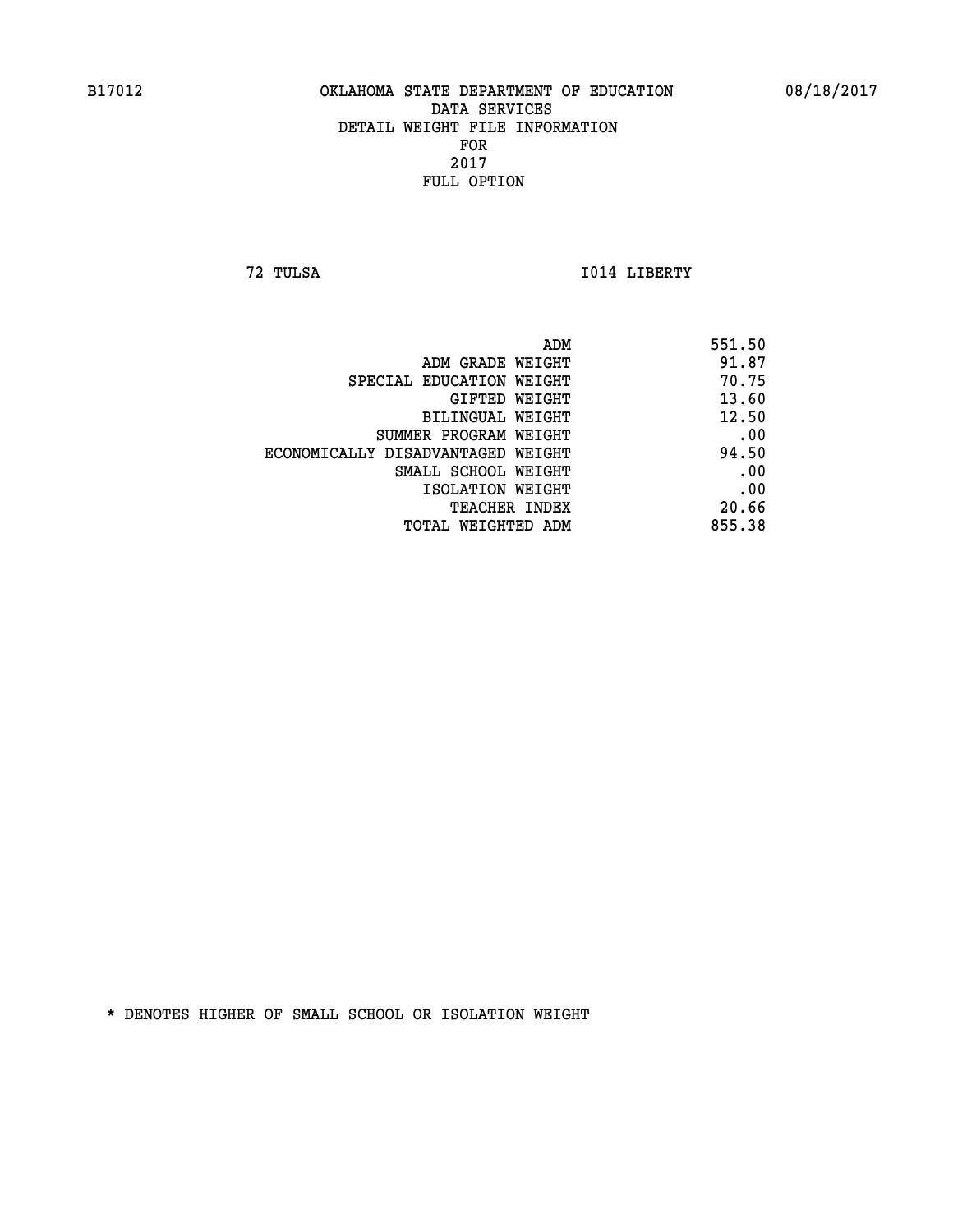**73 WAGONER I001 OKAY** 

|                                   | ADM<br>421.14 |
|-----------------------------------|---------------|
| ADM GRADE WEIGHT                  | 83.81         |
| SPECIAL EDUCATION WEIGHT          | 73.50         |
| <b>GIFTED WEIGHT</b>              | 15.98         |
| BILINGUAL WEIGHT                  | .00           |
| SUMMER PROGRAM WEIGHT             | 3.60          |
| ECONOMICALLY DISADVANTAGED WEIGHT | 77.00         |
| SMALL SCHOOL WEIGHT               | $17.17*$      |
| ISOLATION WEIGHT                  | .00           |
| <b>TEACHER INDEX</b>              | 8.26          |
| TOTAL WEIGHTED ADM                | 700.46        |
|                                   |               |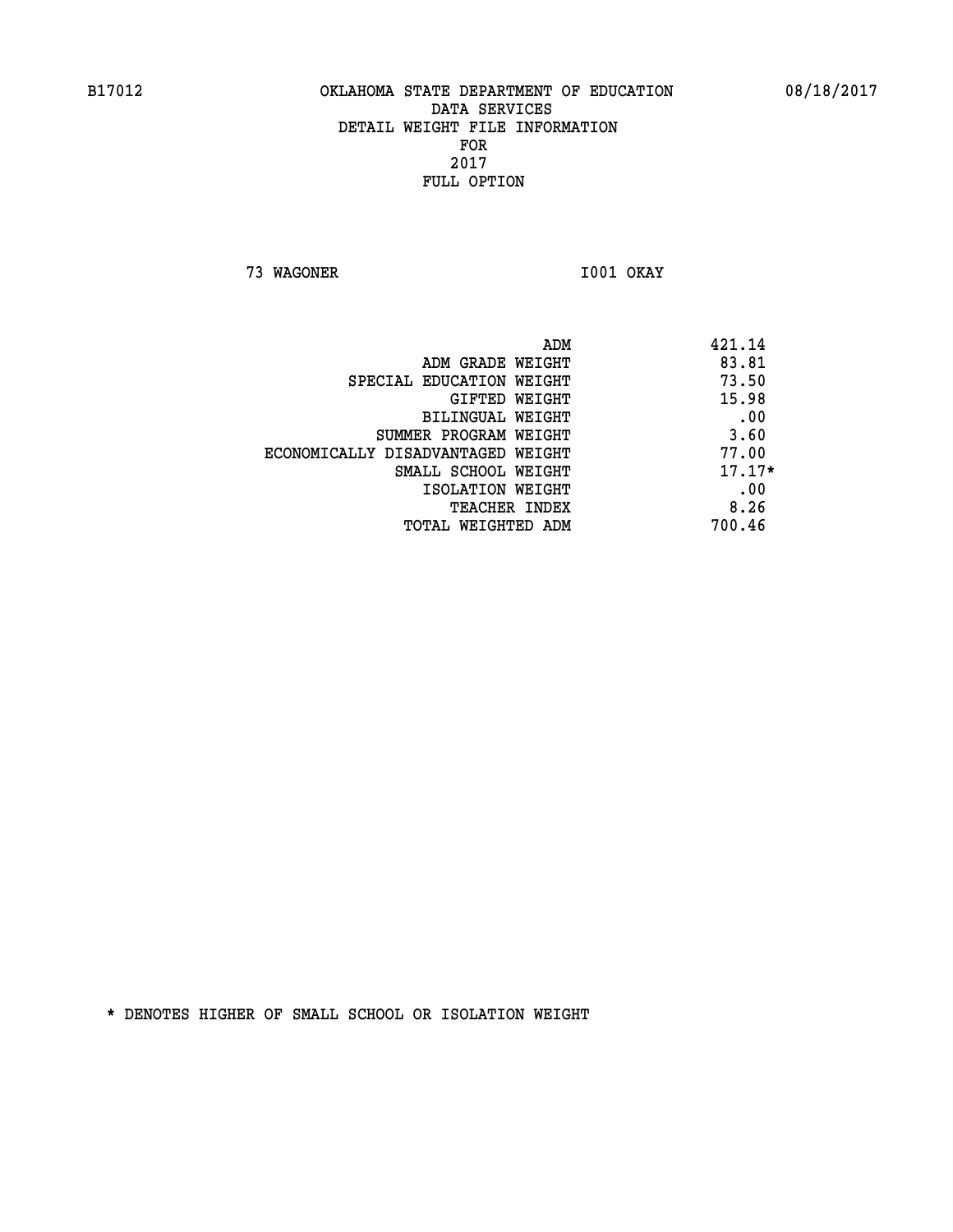**73 WAGONER I017 COWETA** 

| 3,226.96 |
|----------|
| 533.94   |
| 573.55   |
| 112.20   |
| 36.00    |
| .00      |
| 316.00   |
| .00      |
| .00      |
| 55.45    |
| 4,854.10 |
|          |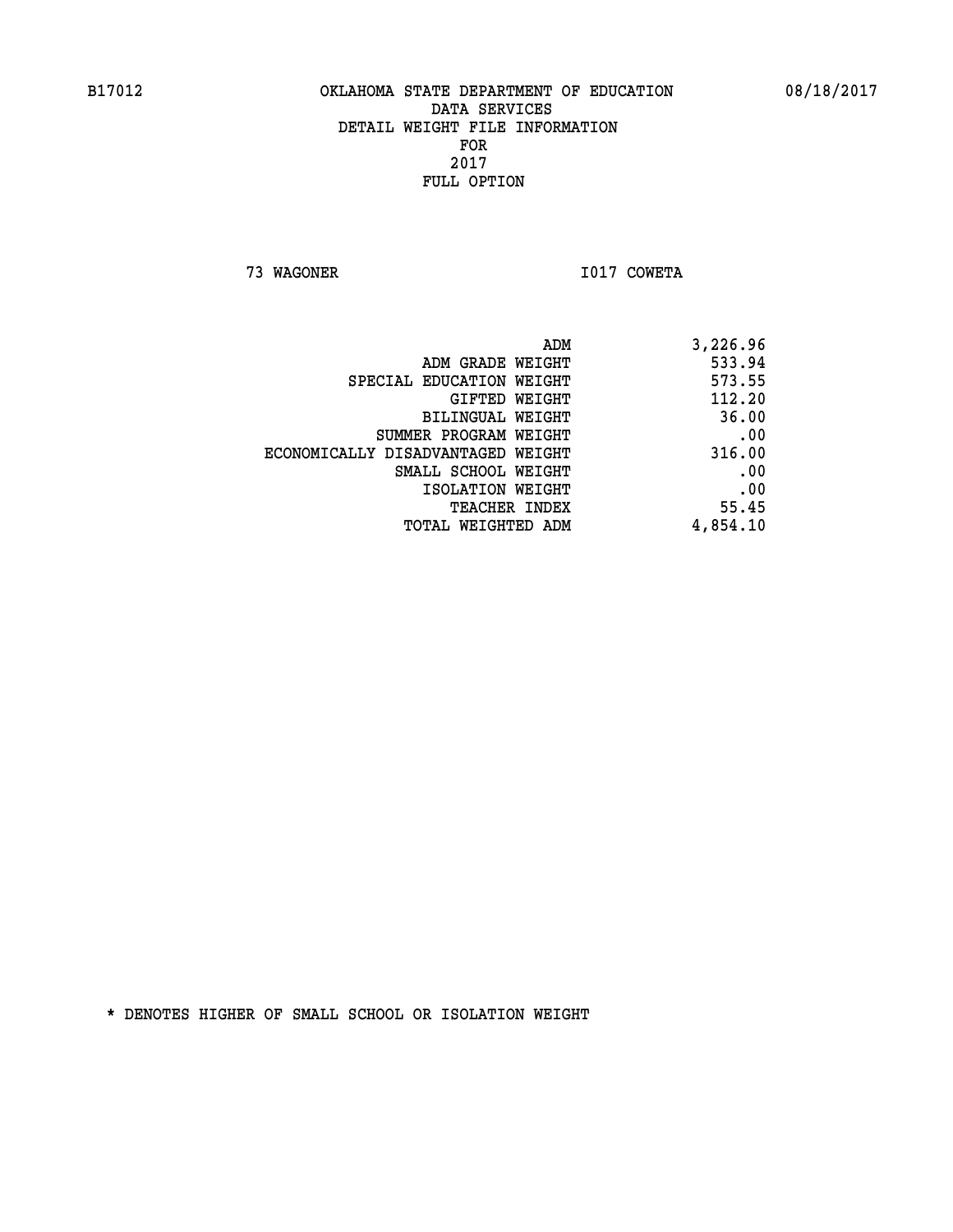**73 WAGONER I019 WAGONER** 

| 2,325.92 |
|----------|
| 475.62   |
| 396.70   |
| 67.32    |
| 7.25     |
| .00      |
| 432.25   |
| .00      |
| .00      |
| .00      |
| 3,705.06 |
|          |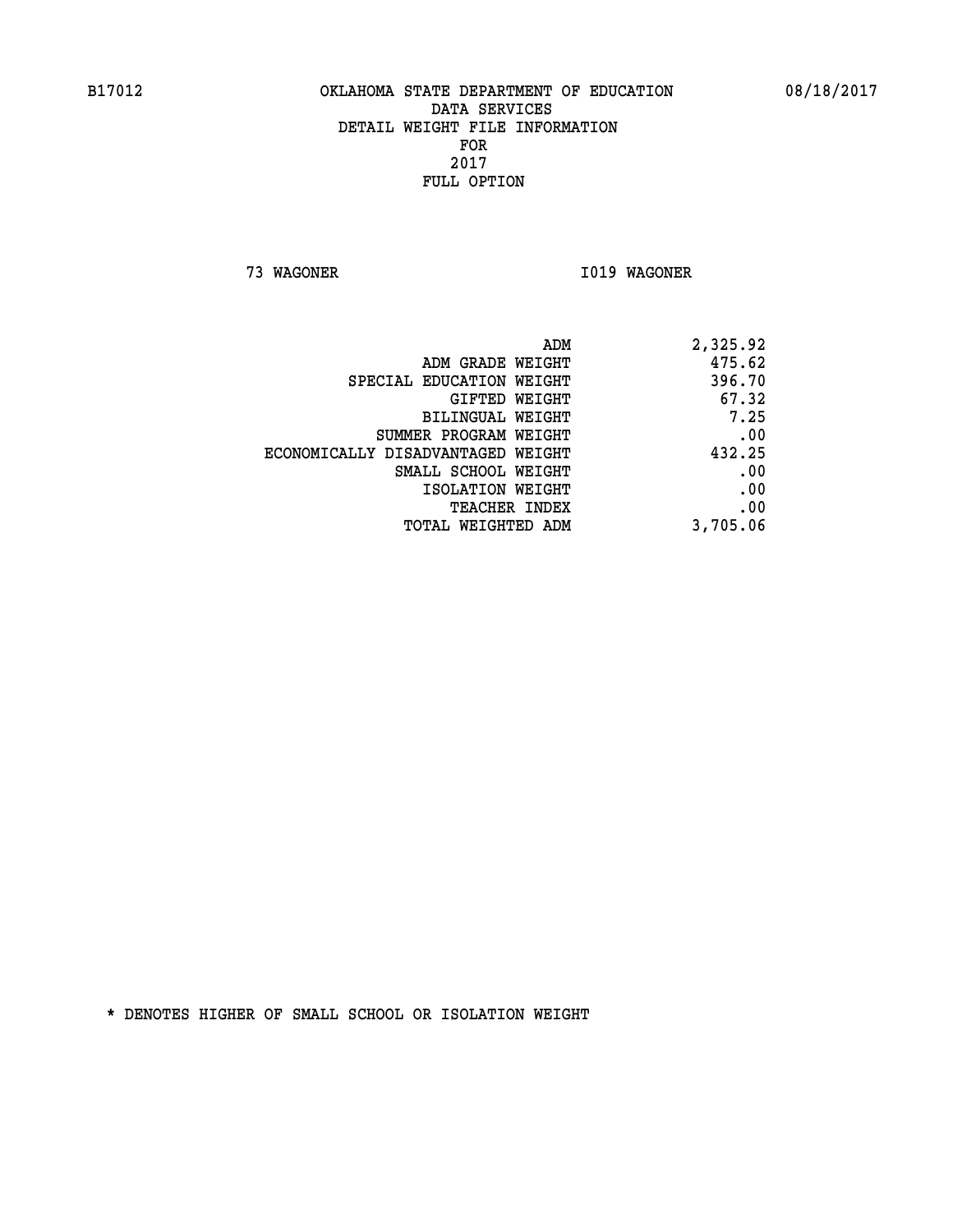**73 WAGONER I365 PORTER CONSOLIDATED** 

| ADM                               | 529.65 |
|-----------------------------------|--------|
| ADM GRADE WEIGHT                  | 100.89 |
| SPECIAL EDUCATION WEIGHT          | 76.45  |
| GIFTED WEIGHT                     | 20.06  |
| BILINGUAL WEIGHT                  | 4.75   |
| SUMMER PROGRAM WEIGHT             | .00    |
| ECONOMICALLY DISADVANTAGED WEIGHT | 84.50  |
| SMALL SCHOOL WEIGHT               | .00    |
| ISOLATION WEIGHT                  | .00    |
| <b>TEACHER INDEX</b>              | 15.02  |
| TOTAL WEIGHTED ADM                | 831.32 |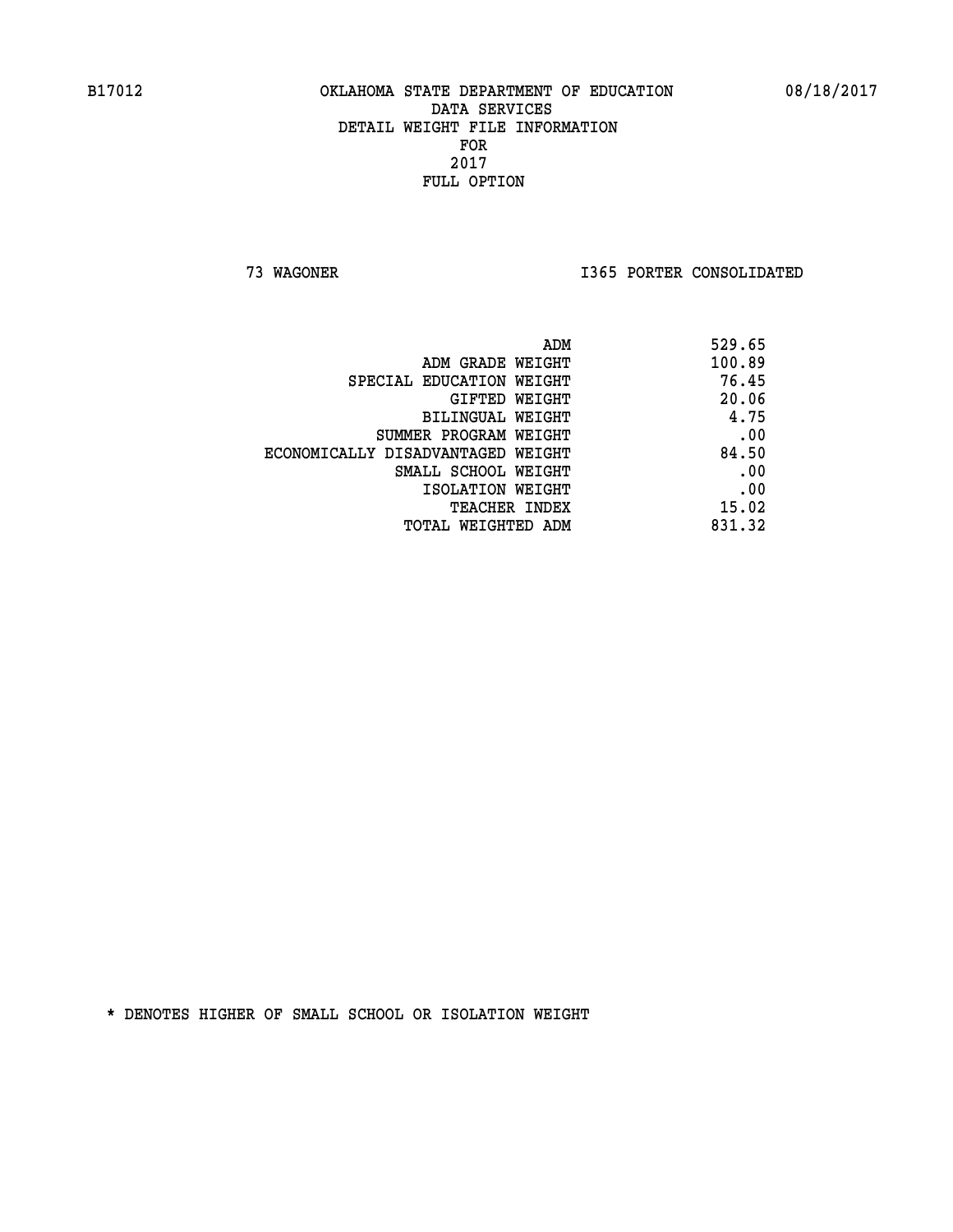**74 WASHINGTON I004 COPAN** 

| ADM                               | 240.50   |
|-----------------------------------|----------|
| ADM GRADE WEIGHT                  | 44.28    |
| SPECIAL EDUCATION WEIGHT          | 42.25    |
| GIFTED WEIGHT                     | 6.80     |
| BILINGUAL WEIGHT                  | .00      |
| SUMMER PROGRAM WEIGHT             | .00      |
| ECONOMICALLY DISADVANTAGED WEIGHT | 40.50    |
| SMALL SCHOOL WEIGHT               | $26.23*$ |
| ISOLATION WEIGHT                  | .00      |
| <b>TEACHER INDEX</b>              | 5.46     |
| TOTAL WEIGHTED ADM                | 406.02   |
|                                   |          |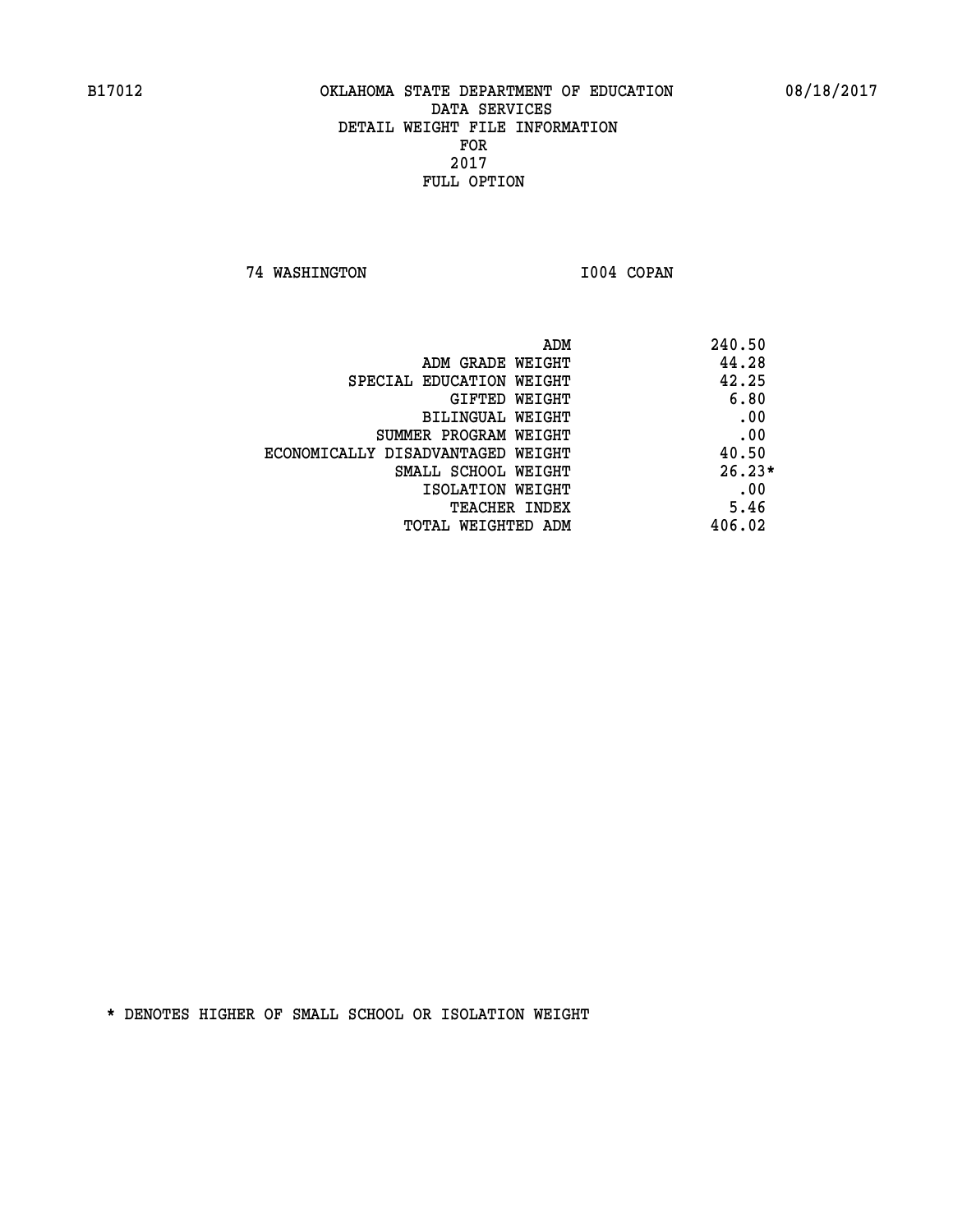**74 WASHINGTON I007 DEWEY** 

| ADM                               | 1,237.42 |
|-----------------------------------|----------|
| ADM GRADE WEIGHT                  | 232.24   |
| SPECIAL EDUCATION WEIGHT          | 175.15   |
| GIFTED WEIGHT                     | 50.66    |
| BILINGUAL WEIGHT                  | 6.25     |
| SUMMER PROGRAM WEIGHT             | 1.20     |
| ECONOMICALLY DISADVANTAGED WEIGHT | 165.50   |
| SMALL SCHOOL WEIGHT               | .00      |
| ISOLATION WEIGHT                  | .00      |
| TEACHER INDEX                     | 10.63    |
| TOTAL WEIGHTED ADM                | 1,879.05 |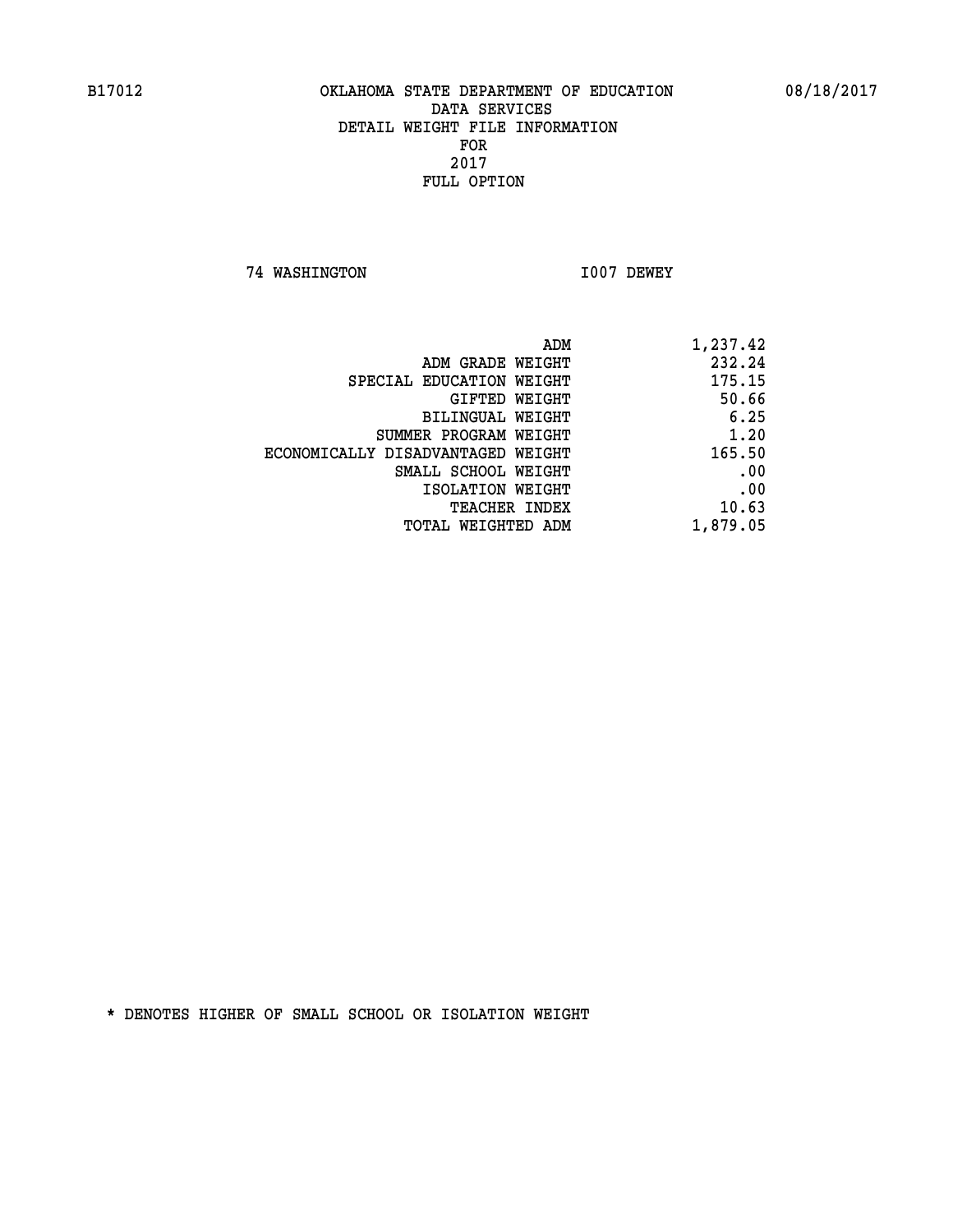**74 WASHINGTON I018 CANEY VALLEY** 

| 812.37   |
|----------|
| 154.14   |
| 112.05   |
| 25.16    |
| 6.25     |
| .00      |
| 126.25   |
| .00      |
| .00      |
| 13.66    |
| 1,249.88 |
|          |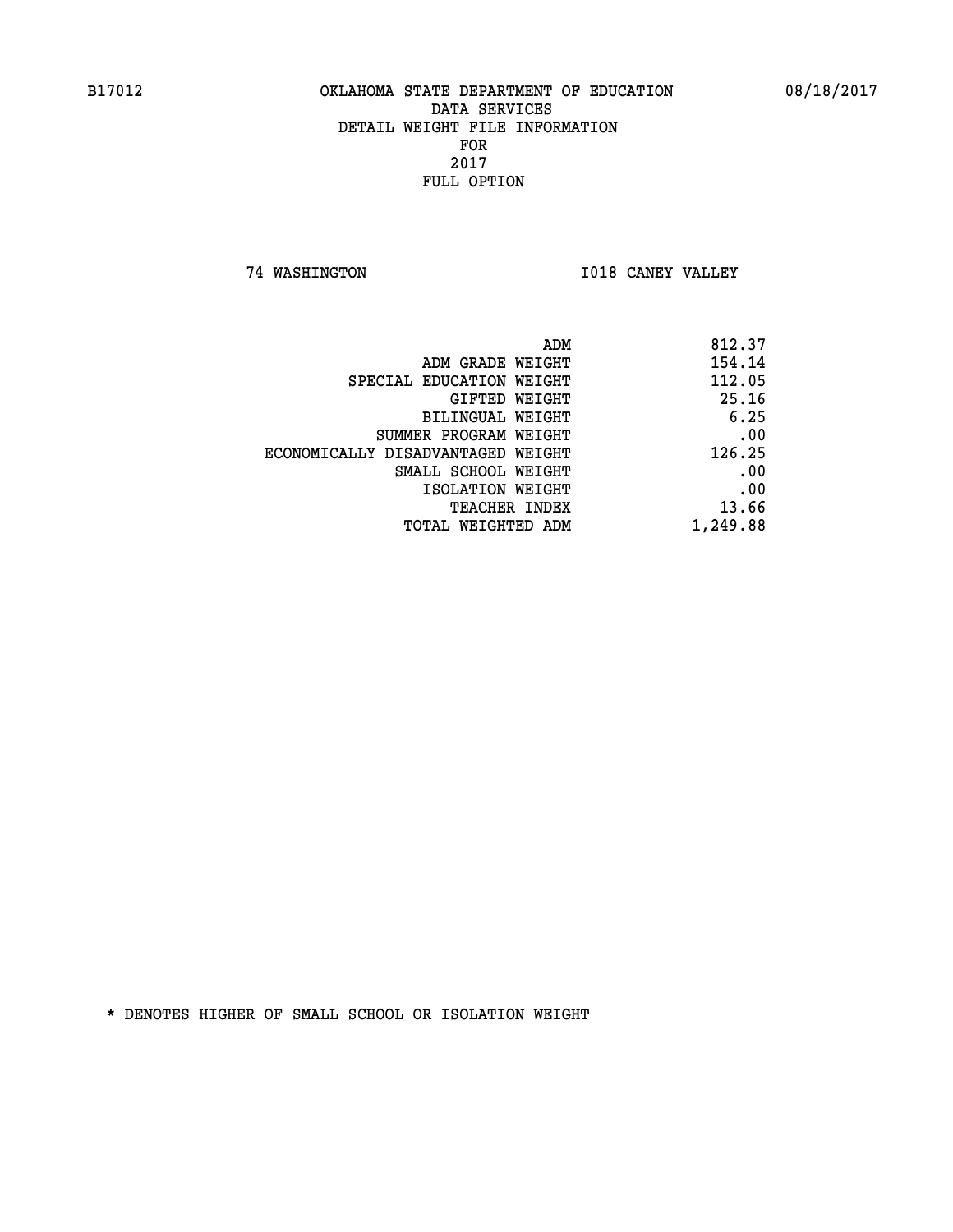**74 WASHINGTON I030 BARTLESVILLE** 

|                                   | 6,051.86<br>ADM |
|-----------------------------------|-----------------|
| ADM GRADE WEIGHT                  | 1,217.76        |
| SPECIAL EDUCATION WEIGHT          | 725.25          |
| <b>GIFTED WEIGHT</b>              | 385.22          |
| BILINGUAL WEIGHT                  | 118.25          |
| SUMMER PROGRAM WEIGHT             | 15.60           |
| ECONOMICALLY DISADVANTAGED WEIGHT | 754.00          |
| SMALL SCHOOL WEIGHT               | .00             |
| ISOLATION WEIGHT                  | .00             |
| <b>TEACHER INDEX</b>              | .00             |
| <b>TOTAL WEIGHTED ADM</b>         | 9,267.94        |
|                                   |                 |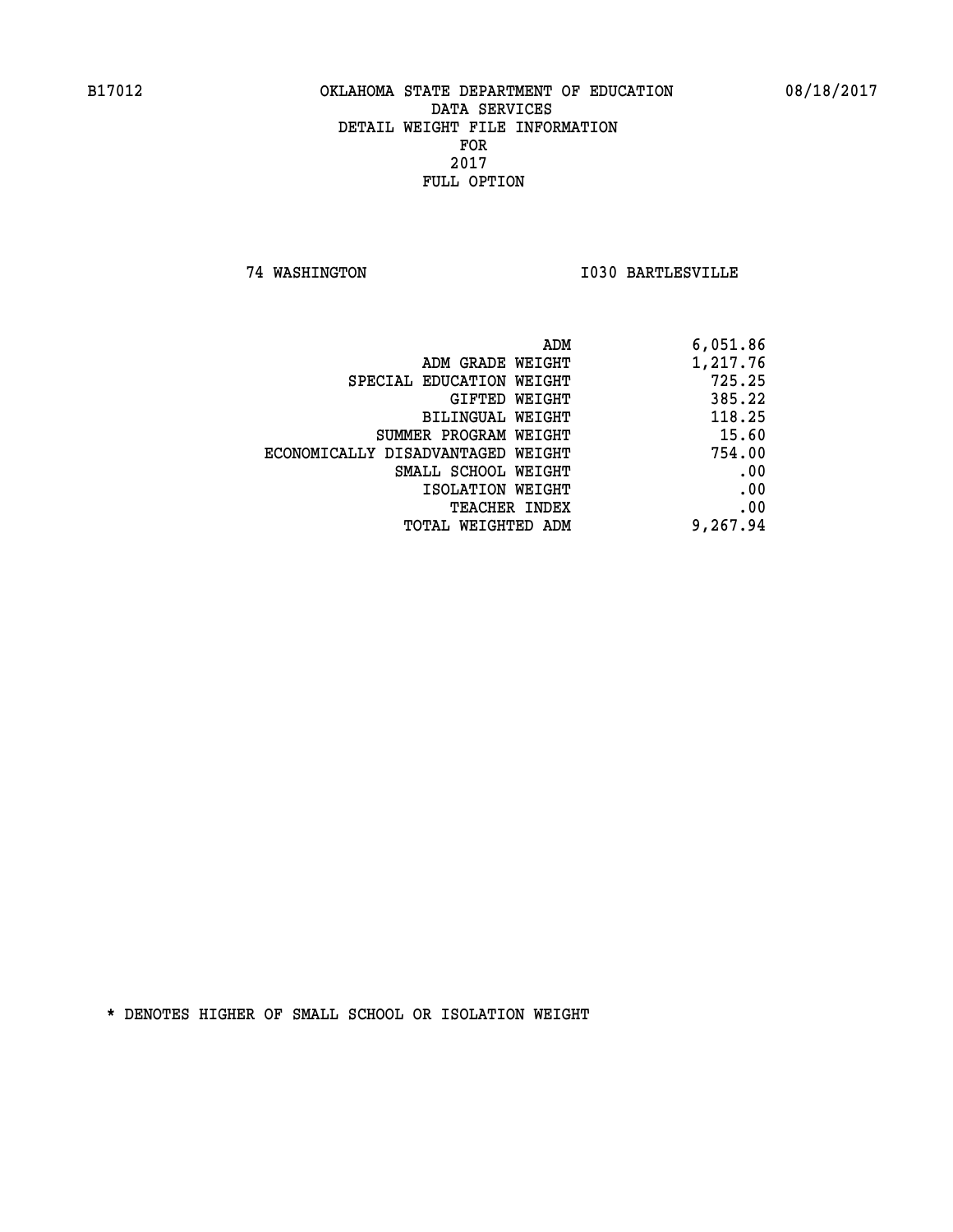**75 WASHITA I001 SENTINEL** 

|                                   | ADM | 322.15    |
|-----------------------------------|-----|-----------|
| ADM GRADE WEIGHT                  |     | 46.93     |
| SPECIAL EDUCATION WEIGHT          |     | 39.65     |
| GIFTED WEIGHT                     |     | 2.04      |
| BILINGUAL WEIGHT                  |     | 10.75     |
| SUMMER PROGRAM WEIGHT             |     | .00       |
| ECONOMICALLY DISADVANTAGED WEIGHT |     | 54.75     |
| SMALL SCHOOL WEIGHT               |     | 25.19     |
| ISOLATION WEIGHT                  |     | $151.35*$ |
| <b>TEACHER INDEX</b>              |     | 1.78      |
| TOTAL WEIGHTED ADM                |     | 629.40    |
|                                   |     |           |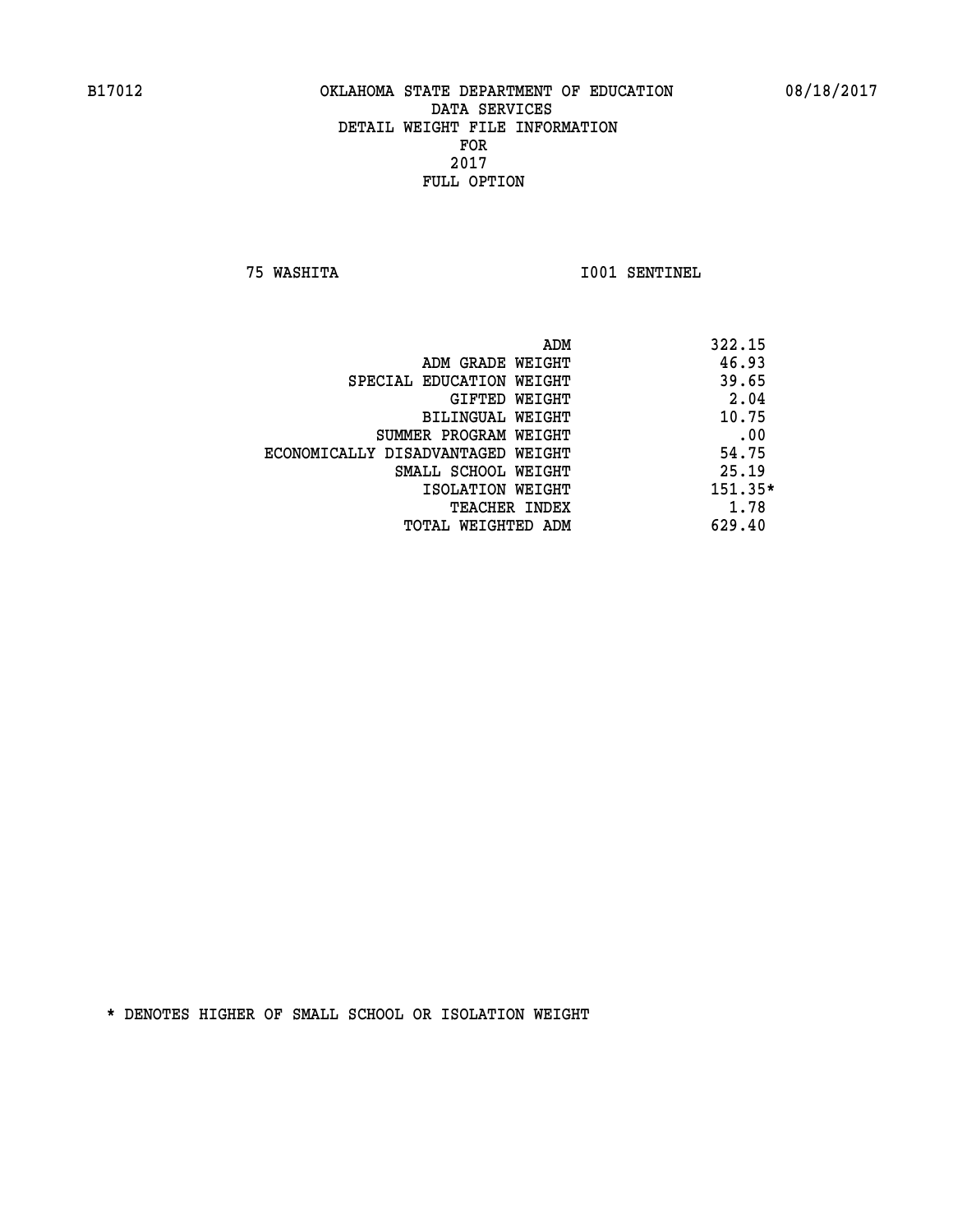**75 WASHITA I010 BURNS FLAT-DILL CITY** 

| ADM                               | 592.82 |
|-----------------------------------|--------|
| ADM GRADE WEIGHT                  | 112.00 |
| SPECIAL EDUCATION WEIGHT          | 97.70  |
| GIFTED WEIGHT                     | 22.78  |
| BILINGUAL WEIGHT                  | 4.50   |
| SUMMER PROGRAM WEIGHT             | .00    |
| ECONOMICALLY DISADVANTAGED WEIGHT | 122.50 |
| SMALL SCHOOL WEIGHT               | .00    |
| ISOLATION WEIGHT                  | .00    |
| <b>TEACHER INDEX</b>              | 12.00  |
| TOTAL WEIGHTED ADM                | 964.30 |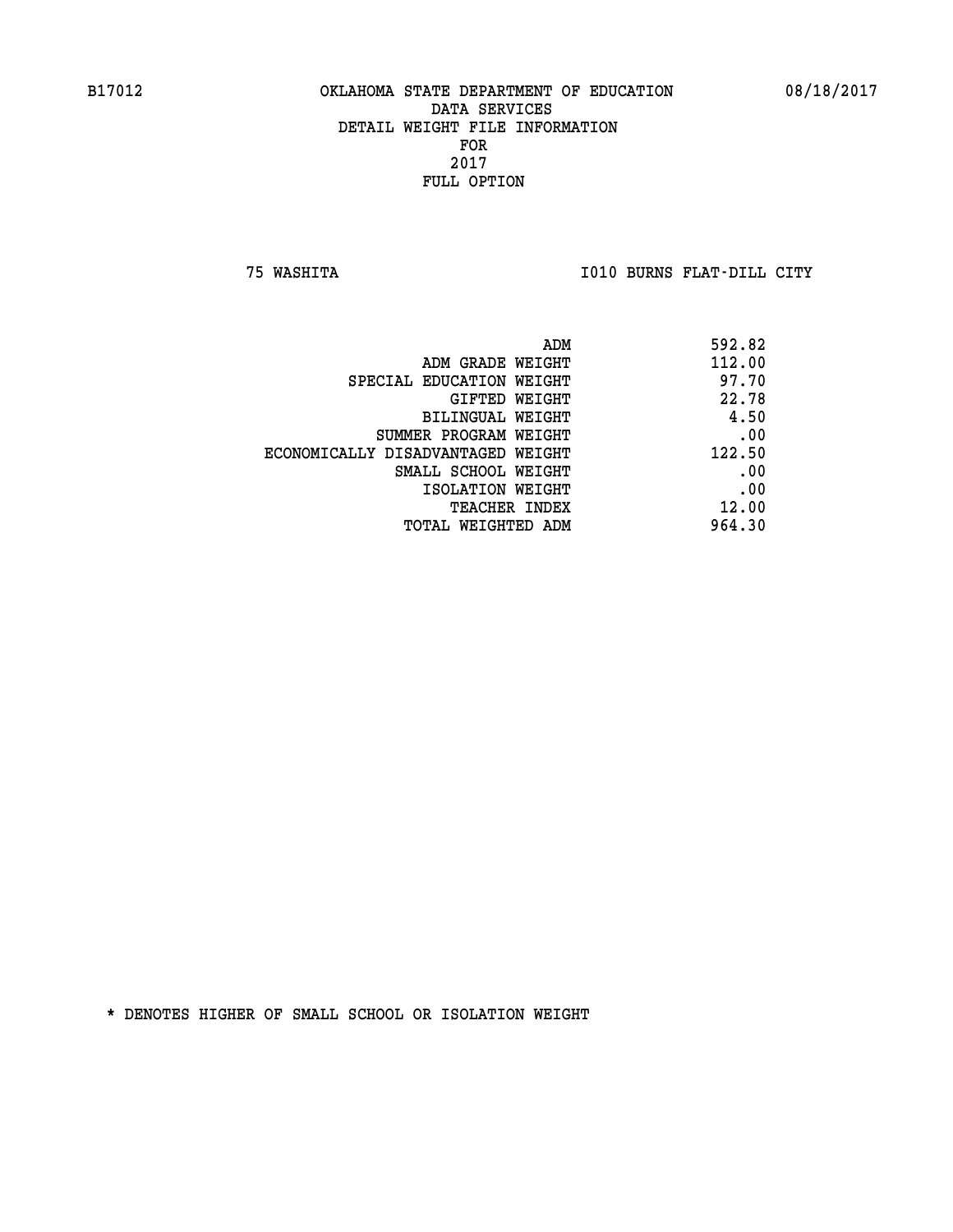**75 WASHITA I011 CANUTE** 

|                                   | ADM<br>427.72 |
|-----------------------------------|---------------|
| ADM GRADE WEIGHT                  | 98.57         |
| SPECIAL EDUCATION WEIGHT          | 56.00         |
| <b>GIFTED WEIGHT</b>              | 11.56         |
| BILINGUAL WEIGHT                  | 2.00          |
| SUMMER PROGRAM WEIGHT             | 1.20          |
| ECONOMICALLY DISADVANTAGED WEIGHT | 62.75         |
| SMALL SCHOOL WEIGHT               | $16.38*$      |
| ISOLATION WEIGHT                  | .00           |
| TEACHER INDEX                     | .00           |
| TOTAL WEIGHTED ADM                | 676.18        |
|                                   |               |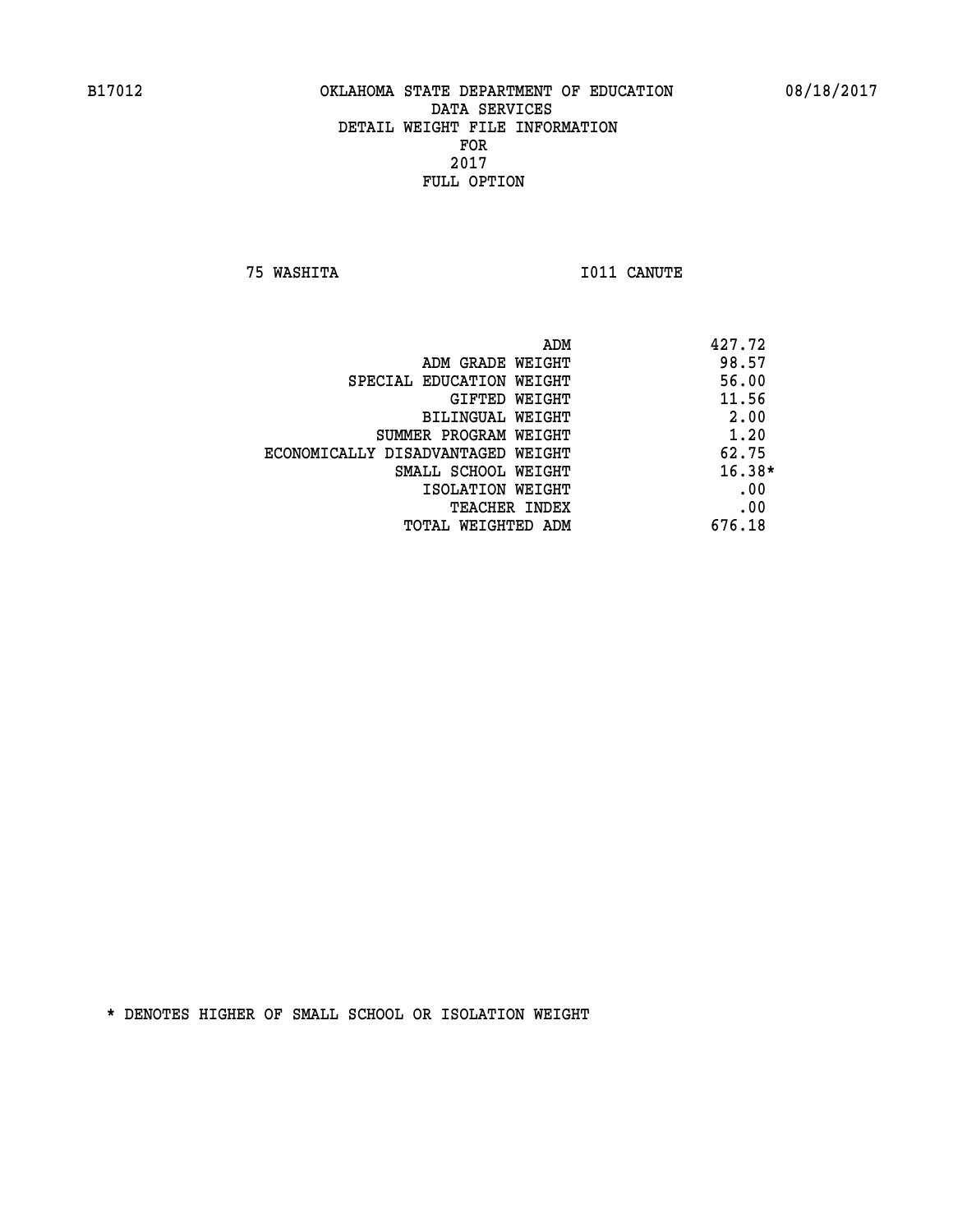**75 WASHITA I078 CORDELL** 

| ADM<br>715.86 |                                   |
|---------------|-----------------------------------|
| 128.62        | ADM GRADE WEIGHT                  |
| 108.90        | SPECIAL EDUCATION WEIGHT          |
| 29.24         | GIFTED WEIGHT                     |
| .00           | BILINGUAL WEIGHT                  |
| .00           | SUMMER PROGRAM WEIGHT             |
| 123.50        | ECONOMICALLY DISADVANTAGED WEIGHT |
| .00           | SMALL SCHOOL WEIGHT               |
| 186.12*       | ISOLATION WEIGHT                  |
| 56.14         | <b>TEACHER INDEX</b>              |
| 1,348.38      | TOTAL WEIGHTED ADM                |
|               |                                   |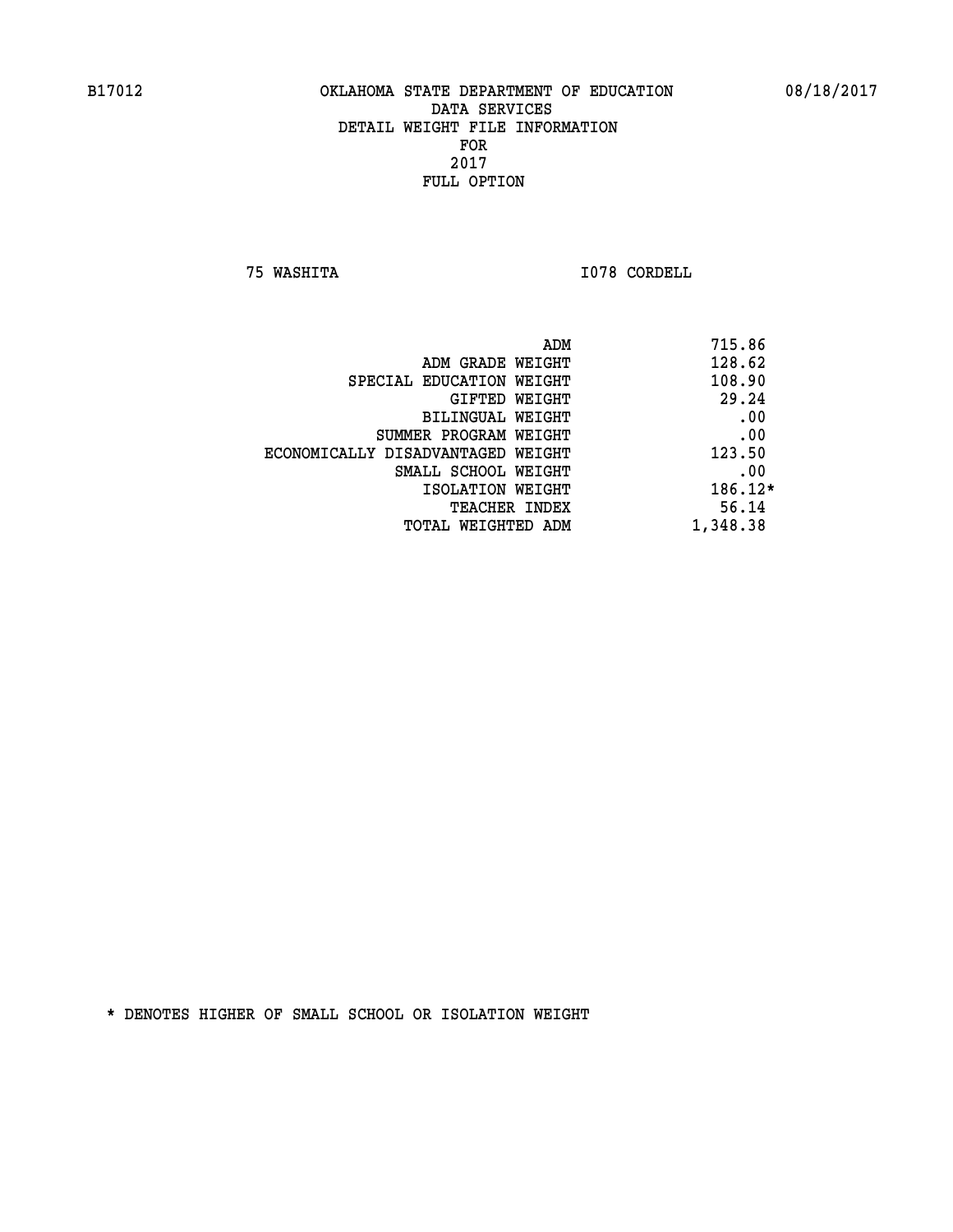**76 WOODS I001 ALVA** 

| 1,017.57  | ADM                               |
|-----------|-----------------------------------|
| 173.04    | ADM GRADE WEIGHT                  |
| 133.90    | SPECIAL EDUCATION WEIGHT          |
| 32.98     | GIFTED WEIGHT                     |
| 11.50     | BILINGUAL WEIGHT                  |
| 1.20      | SUMMER PROGRAM WEIGHT             |
| 116.25    | ECONOMICALLY DISADVANTAGED WEIGHT |
| .00       | SMALL SCHOOL WEIGHT               |
| $172.99*$ | ISOLATION WEIGHT                  |
| 14.90     | <b>TEACHER INDEX</b>              |
| 1,674.33  | TOTAL WEIGHTED ADM                |
|           |                                   |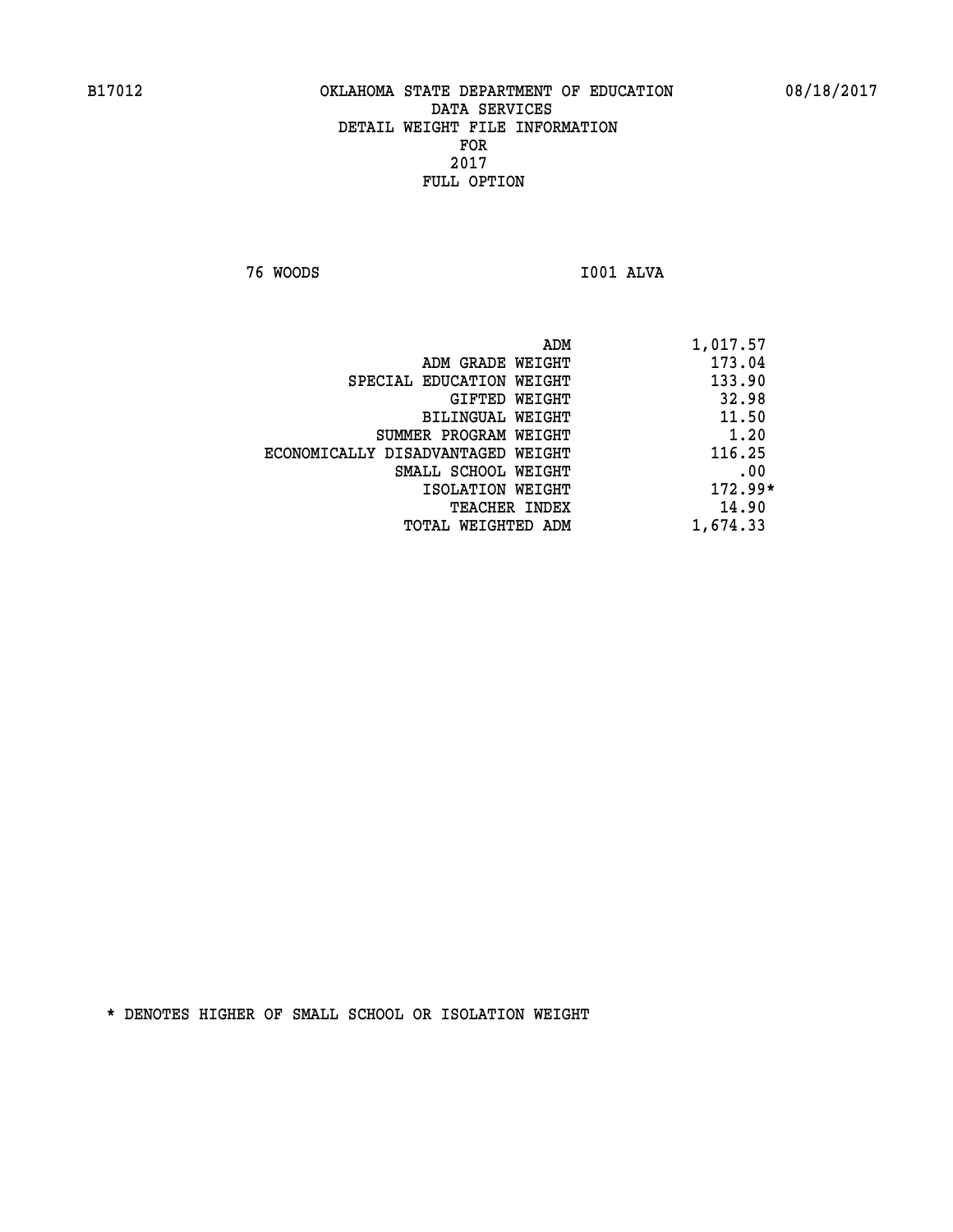**76 WOODS I003 WAYNOKA** 

|                                   | ADM | 242.99  |
|-----------------------------------|-----|---------|
| ADM GRADE WEIGHT                  |     | 45.63   |
| SPECIAL EDUCATION WEIGHT          |     | 15.60   |
| GIFTED WEIGHT                     |     | 3.06    |
| BILINGUAL WEIGHT                  |     | .75     |
| SUMMER PROGRAM WEIGHT             |     | .00     |
| ECONOMICALLY DISADVANTAGED WEIGHT |     | 21.25   |
| SMALL SCHOOL WEIGHT               |     | 26.27   |
| ISOLATION WEIGHT                  |     | 150.65* |
| TEACHER INDEX                     |     | 6.66    |
| TOTAL WEIGHTED ADM                |     | 486.59  |
|                                   |     |         |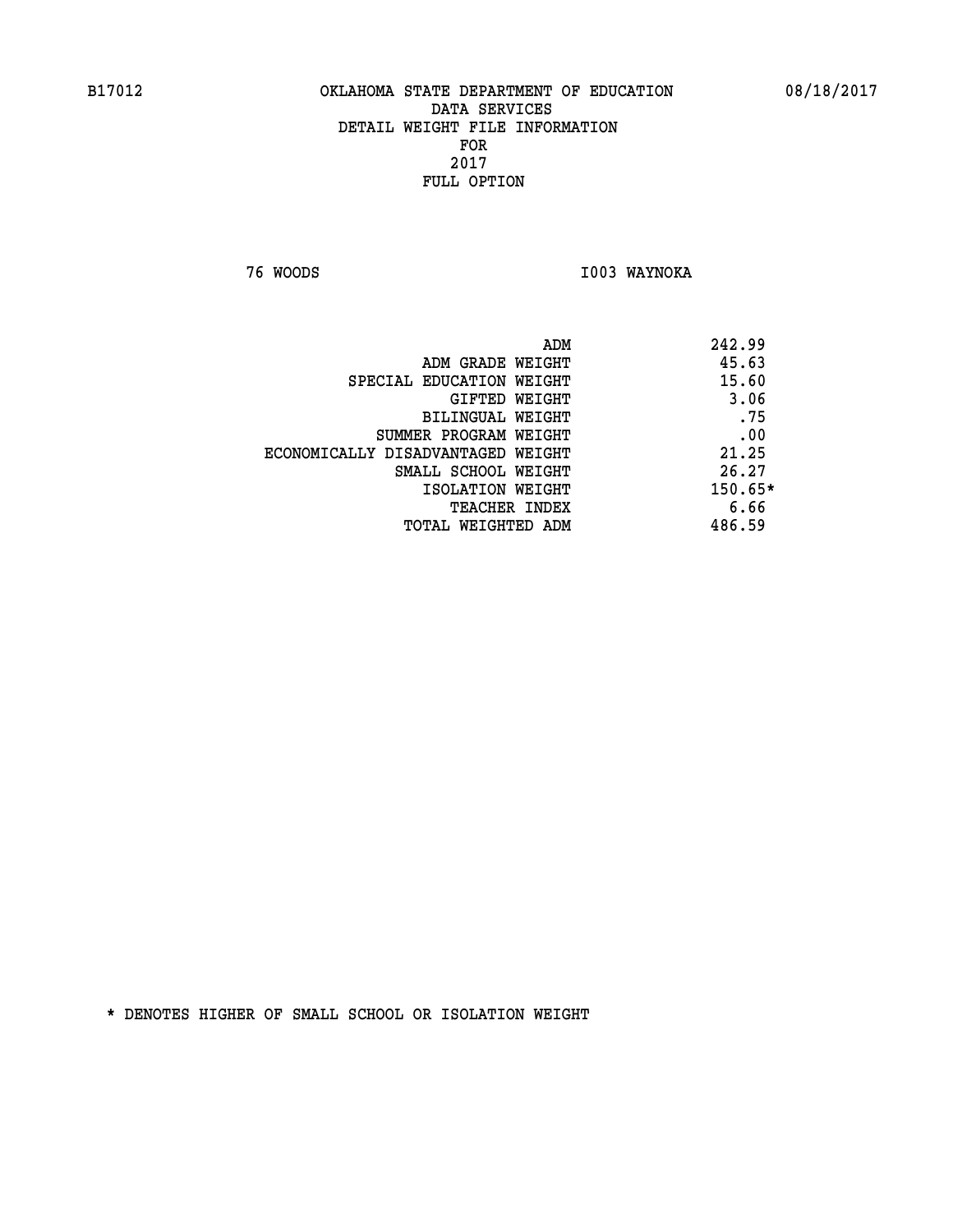**76 WOODS I006 FREEDOM** 

| ADM                               | 72.18    |
|-----------------------------------|----------|
| ADM GRADE WEIGHT                  | 13.66    |
| SPECIAL EDUCATION WEIGHT          | 7.40     |
| <b>GIFTED WEIGHT</b>              | 3.74     |
| BILINGUAL WEIGHT                  | .00      |
| SUMMER PROGRAM WEIGHT             | .00      |
| ECONOMICALLY DISADVANTAGED WEIGHT | 12.00    |
| SMALL SCHOOL WEIGHT               | 12.47    |
| ISOLATION WEIGHT                  | $90.23*$ |
| TEACHER INDEX                     | .64      |
| TOTAL WEIGHTED ADM                | 199.85   |
|                                   |          |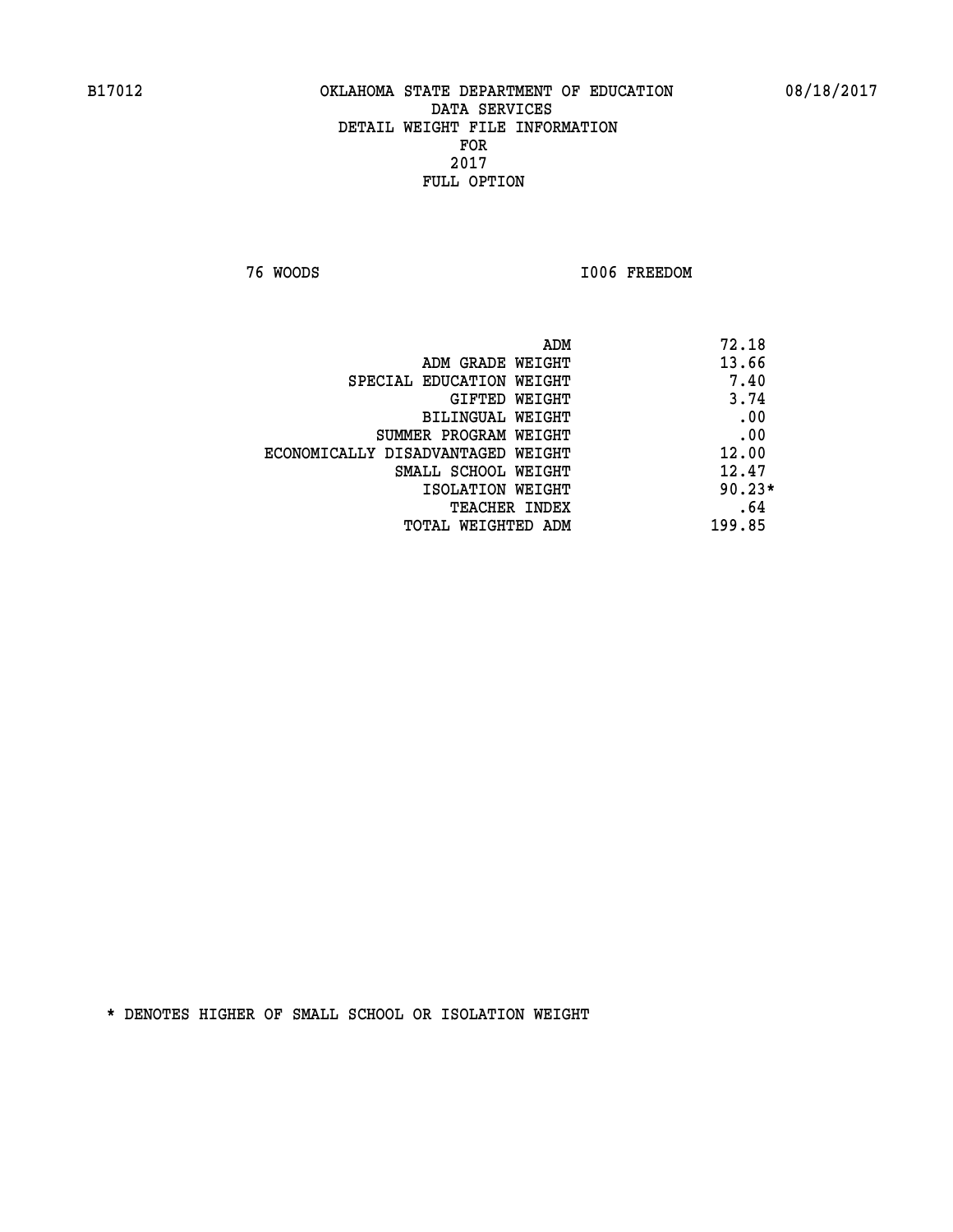**77 WOODWARD I001 WOODWARD** 

| 2,821.60 |
|----------|
| 570.57   |
| 339.30   |
| 101.66   |
| 103.50   |
| .00      |
| 464.00   |
| .00      |
| .00      |
| .00      |
| 4,400.63 |
|          |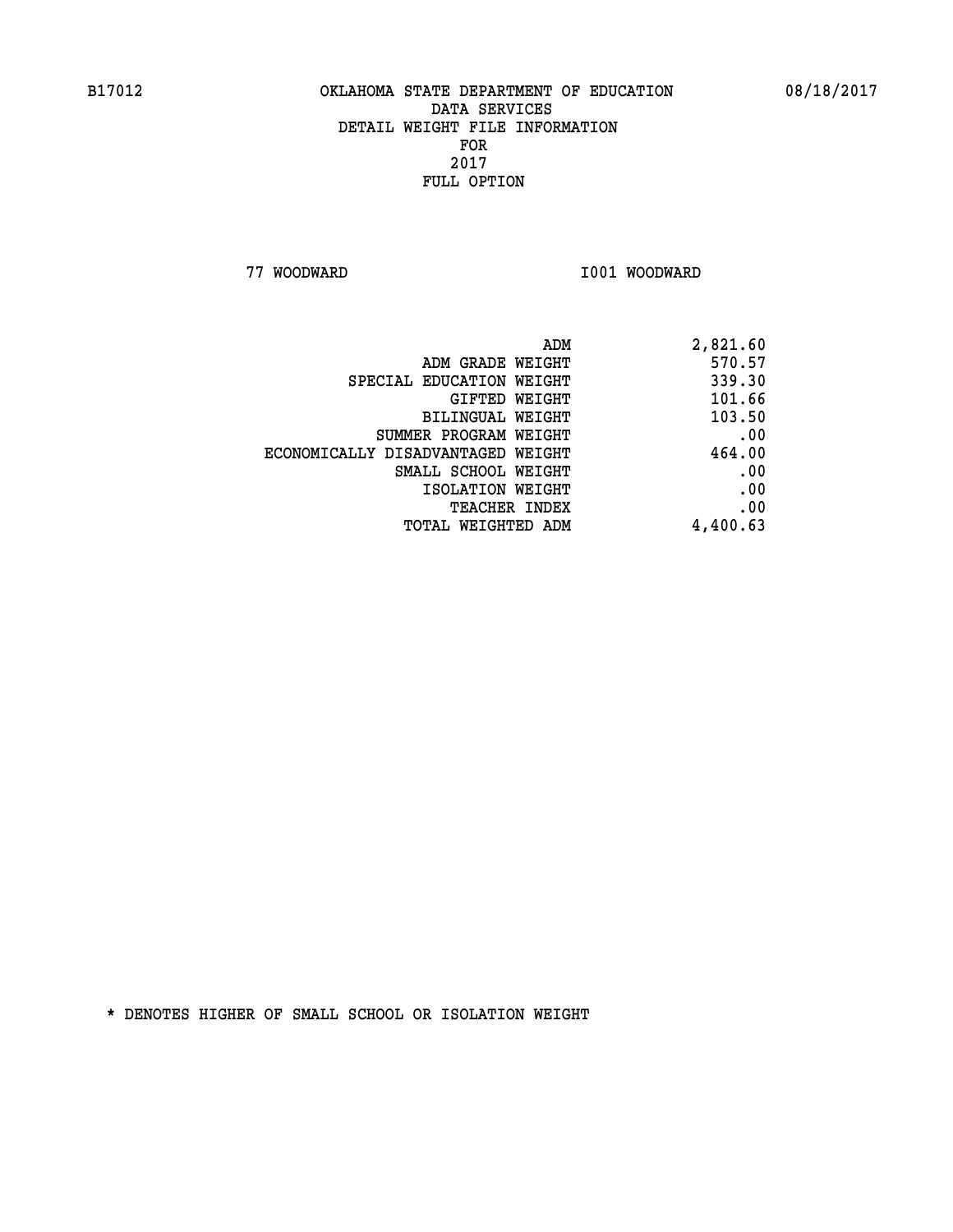**77 WOODWARD I002 MOORELAND** 

|                                   | ADM | 535.38   |
|-----------------------------------|-----|----------|
| ADM GRADE WEIGHT                  |     | 106.30   |
| SPECIAL EDUCATION WEIGHT          |     | 82.15    |
| GIFTED WEIGHT                     |     | 18.36    |
| BILINGUAL WEIGHT                  |     | 3.00     |
| SUMMER PROGRAM WEIGHT             |     | 1.20     |
| ECONOMICALLY DISADVANTAGED WEIGHT |     | 71.50    |
| SMALL SCHOOL WEIGHT               |     | .00      |
| ISOLATION WEIGHT                  |     | 187.38*  |
| TEACHER INDEX                     |     | 12.20    |
| TOTAL WEIGHTED ADM                |     | 1,017.47 |
|                                   |     |          |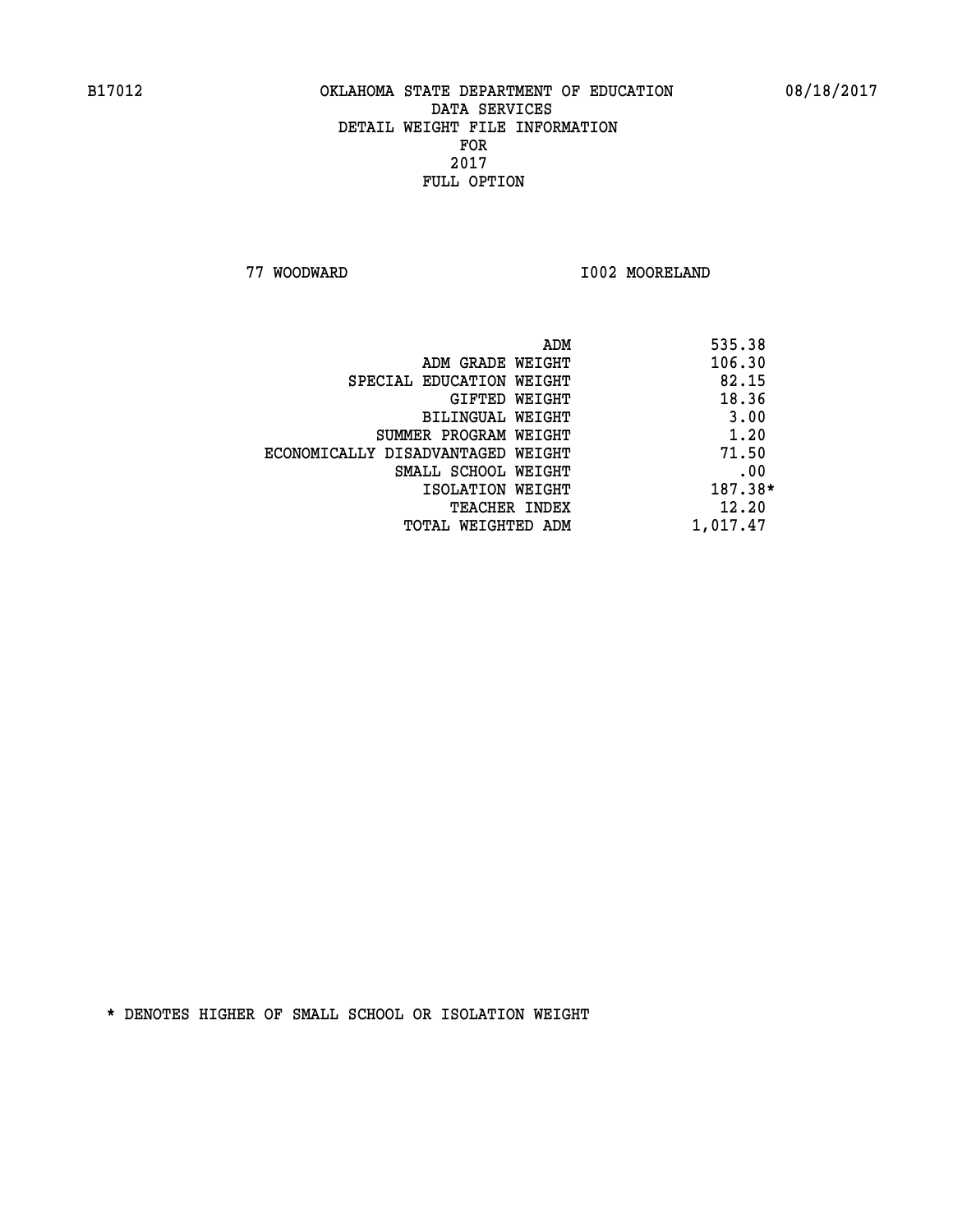**77 WOODWARD I003 SHARON-MUTUAL** 

| ADM                               | 289.94    |
|-----------------------------------|-----------|
| ADM GRADE WEIGHT                  | 59.19     |
| SPECIAL EDUCATION WEIGHT          | 48.90     |
| GIFTED WEIGHT                     | 8.50      |
| BILINGUAL WEIGHT                  | 2.00      |
| SUMMER PROGRAM WEIGHT             | .00       |
| ECONOMICALLY DISADVANTAGED WEIGHT | 28.00     |
| SMALL SCHOOL WEIGHT               | 26.21     |
| ISOLATION WEIGHT                  | $168.17*$ |
| <b>TEACHER INDEX</b>              | .00       |
| TOTAL WEIGHTED ADM                | 604.70    |
|                                   |           |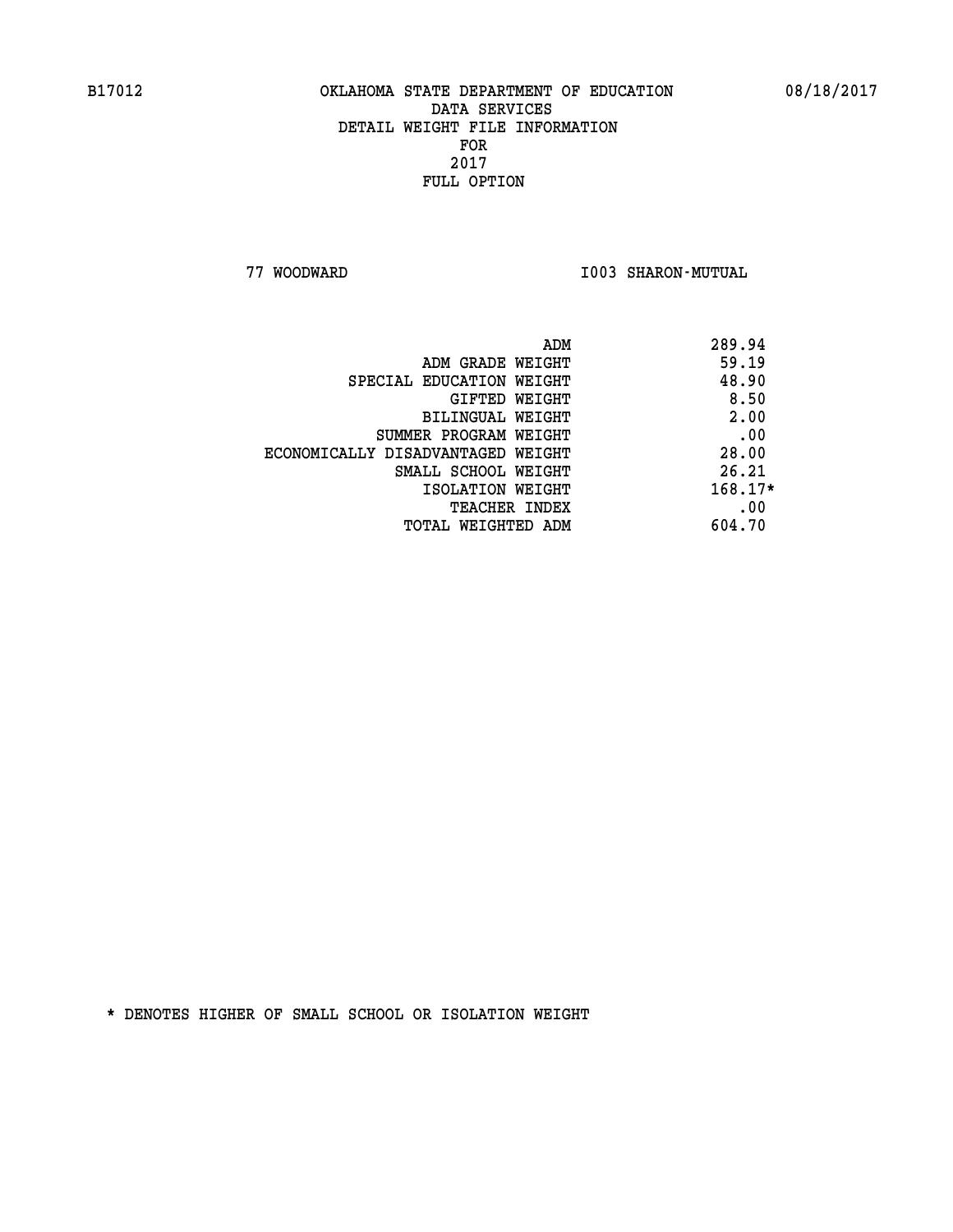**77 WOODWARD I005 FORT SUPPLY** 

|                                   | ADM | 136.48   |
|-----------------------------------|-----|----------|
| ADM GRADE WEIGHT                  |     | 26.99    |
| SPECIAL EDUCATION WEIGHT          |     | 12.35    |
| GIFTED WEIGHT                     |     | 3.06     |
| BILINGUAL WEIGHT                  |     | 1.00     |
| SUMMER PROGRAM WEIGHT             |     | .00      |
| ECONOMICALLY DISADVANTAGED WEIGHT |     | 18.50    |
| SMALL SCHOOL WEIGHT               |     | 20.25    |
| ISOLATION WEIGHT                  |     | $89.42*$ |
| TEACHER INDEX                     |     | .00      |
| TOTAL WEIGHTED ADM                |     | 287.80   |
|                                   |     |          |